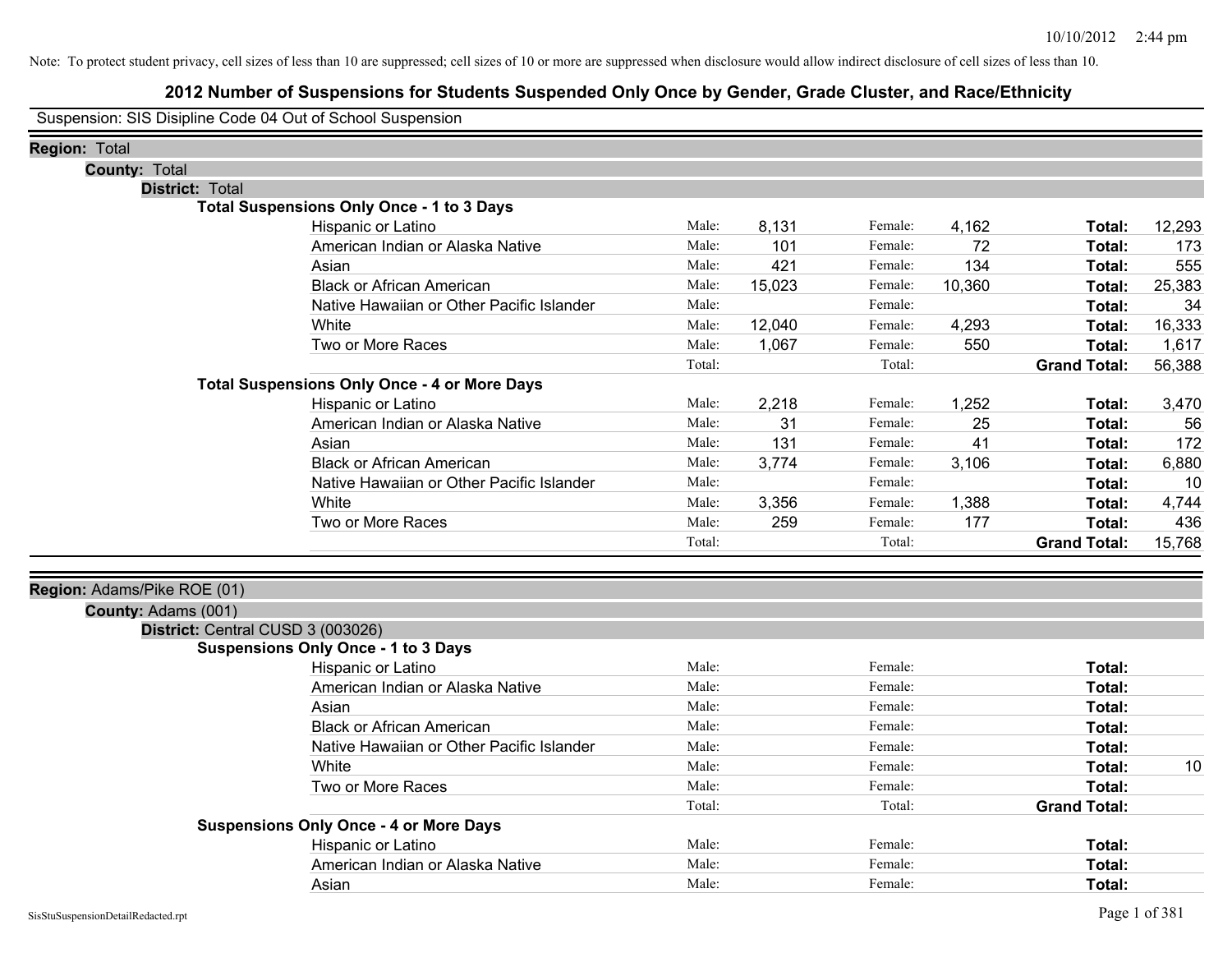| Suspension: SIS Disipline Code 04 Out of School Suspension |                                               |        |         |                     |
|------------------------------------------------------------|-----------------------------------------------|--------|---------|---------------------|
|                                                            | <b>Black or African American</b>              | Male:  | Female: | Total:              |
|                                                            | Native Hawaiian or Other Pacific Islander     | Male:  | Female: | Total:              |
|                                                            | White                                         | Male:  | Female: | Total:              |
|                                                            | Two or More Races                             | Male:  | Female: | Total:              |
|                                                            |                                               | Total: | Total:  | <b>Grand Total:</b> |
| <b>District: CUSD 4 (004026)</b>                           |                                               |        |         |                     |
|                                                            | <b>Suspensions Only Once - 1 to 3 Days</b>    |        |         |                     |
|                                                            | Hispanic or Latino                            | Male:  | Female: | Total:              |
|                                                            | American Indian or Alaska Native              | Male:  | Female: | Total:              |
|                                                            | Asian                                         | Male:  | Female: | Total:              |
|                                                            | <b>Black or African American</b>              | Male:  | Female: | Total:              |
|                                                            | Native Hawaiian or Other Pacific Islander     | Male:  | Female: | Total:              |
|                                                            | White                                         | Male:  | Female: | Total:              |
|                                                            | Two or More Races                             | Male:  | Female: | Total:              |
|                                                            |                                               | Total: | Total:  | <b>Grand Total:</b> |
|                                                            | <b>Suspensions Only Once - 4 or More Days</b> |        |         |                     |
|                                                            | Hispanic or Latino                            | Male:  | Female: | Total:              |
|                                                            | American Indian or Alaska Native              | Male:  | Female: | Total:              |
|                                                            | Asian                                         | Male:  | Female: | Total:              |
|                                                            | <b>Black or African American</b>              | Male:  | Female: | Total:              |
|                                                            | Native Hawaiian or Other Pacific Islander     | Male:  | Female: | Total:              |
|                                                            | White                                         | Male:  | Female: | Total:              |
|                                                            | Two or More Races                             | Male:  | Female: | Total:              |
|                                                            |                                               | Total: | Total:  | <b>Grand Total:</b> |
|                                                            | District: Liberty CUSD 2 (002026)             |        |         |                     |
|                                                            | <b>Suspensions Only Once - 1 to 3 Days</b>    |        |         |                     |
|                                                            | Hispanic or Latino                            | Male:  | Female: | Total:              |
|                                                            | American Indian or Alaska Native              | Male:  | Female: | Total:              |
|                                                            | Asian                                         | Male:  | Female: | Total:              |
|                                                            | <b>Black or African American</b>              | Male:  | Female: | Total:              |
|                                                            | Native Hawaiian or Other Pacific Islander     | Male:  | Female: | Total:              |
|                                                            | White                                         | Male:  | Female: | Total:              |
|                                                            | Two or More Races                             | Male:  | Female: | Total:              |
|                                                            |                                               | Total: | Total:  | <b>Grand Total:</b> |
|                                                            | <b>Suspensions Only Once - 4 or More Days</b> |        |         |                     |
|                                                            | Hispanic or Latino                            | Male:  | Female: | Total:              |
|                                                            | American Indian or Alaska Native              | Male:  | Female: | Total:              |
|                                                            | Asian                                         | Male:  | Female: | Total:              |
|                                                            | <b>Black or African American</b>              | Male:  | Female: | Total:              |
| SisStuSuspensionDetailRedacted.rpt                         |                                               |        |         | Page 2 of 381       |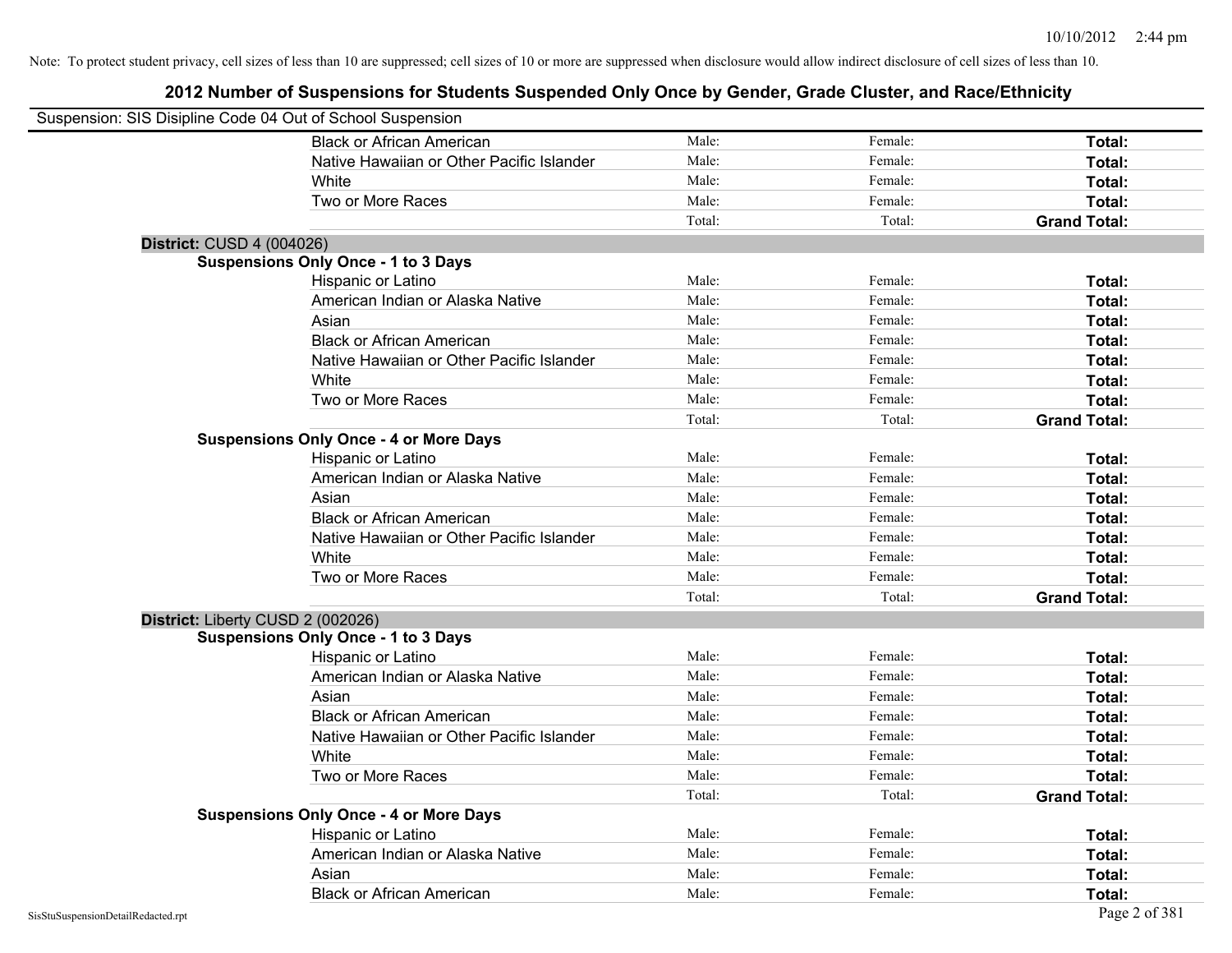| Suspension: SIS Disipline Code 04 Out of School Suspension |                                               |        |         |                     |
|------------------------------------------------------------|-----------------------------------------------|--------|---------|---------------------|
|                                                            | Native Hawaiian or Other Pacific Islander     | Male:  | Female: | Total:              |
|                                                            | White                                         | Male:  | Female: | Total:              |
|                                                            | Two or More Races                             | Male:  | Female: | Total:              |
|                                                            |                                               | Total: | Total:  | <b>Grand Total:</b> |
| District: Non-Public School (1720)                         |                                               |        |         |                     |
|                                                            | <b>Suspensions Only Once - 1 to 3 Days</b>    |        |         |                     |
|                                                            | Hispanic or Latino                            | Male:  | Female: | Total:              |
|                                                            | American Indian or Alaska Native              | Male:  | Female: | Total:              |
|                                                            | Asian                                         | Male:  | Female: | Total:              |
|                                                            | <b>Black or African American</b>              | Male:  | Female: | Total:              |
|                                                            | Native Hawaiian or Other Pacific Islander     | Male:  | Female: | Total:              |
|                                                            | White                                         | Male:  | Female: | Total:              |
|                                                            | Two or More Races                             | Male:  | Female: | Total:              |
|                                                            |                                               | Total: | Total:  | <b>Grand Total:</b> |
|                                                            | <b>Suspensions Only Once - 4 or More Days</b> |        |         |                     |
|                                                            | Hispanic or Latino                            | Male:  | Female: | Total:              |
|                                                            | American Indian or Alaska Native              | Male:  | Female: | Total:              |
|                                                            | Asian                                         | Male:  | Female: | Total:              |
|                                                            | <b>Black or African American</b>              | Male:  | Female: | Total:              |
|                                                            | Native Hawaiian or Other Pacific Islander     | Male:  | Female: | Total:              |
|                                                            | White                                         | Male:  | Female: | Total:              |
|                                                            | Two or More Races                             | Male:  | Female: | Total:              |
|                                                            |                                               | Total: | Total:  | <b>Grand Total:</b> |
| District: Payson CUSD 1 (001026)                           |                                               |        |         |                     |
|                                                            | <b>Suspensions Only Once - 1 to 3 Days</b>    |        |         |                     |
|                                                            | Hispanic or Latino                            | Male:  | Female: | Total:              |
|                                                            | American Indian or Alaska Native              | Male:  | Female: | Total:              |
|                                                            | Asian                                         | Male:  | Female: | Total:              |
|                                                            | <b>Black or African American</b>              | Male:  | Female: | Total:              |
|                                                            | Native Hawaiian or Other Pacific Islander     | Male:  | Female: | Total:              |
|                                                            | White                                         | Male:  | Female: | Total:<br>11        |
|                                                            | Two or More Races                             | Male:  | Female: | Total:              |
|                                                            |                                               | Total: | Total:  | <b>Grand Total:</b> |
|                                                            | <b>Suspensions Only Once - 4 or More Days</b> |        |         |                     |
|                                                            | Hispanic or Latino                            | Male:  | Female: | Total:              |
|                                                            | American Indian or Alaska Native              | Male:  | Female: | Total:              |
|                                                            | Asian                                         | Male:  | Female: | Total:              |
|                                                            | <b>Black or African American</b>              | Male:  | Female: | Total:              |
|                                                            | Native Hawaiian or Other Pacific Islander     | Male:  | Female: | Total:              |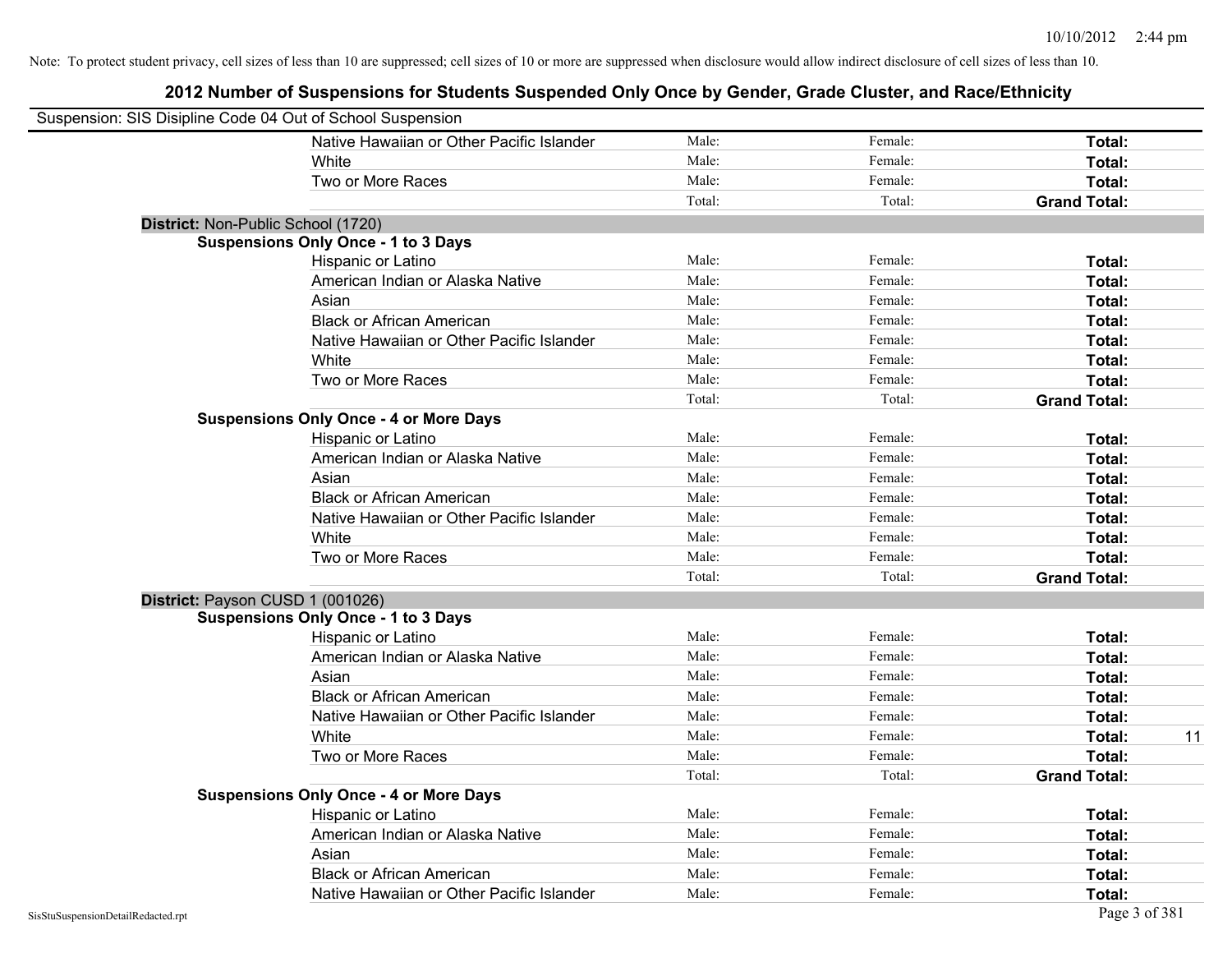| Suspension: SIS Disipline Code 04 Out of School Suspension |                                               |        |    |         |    |                     |    |
|------------------------------------------------------------|-----------------------------------------------|--------|----|---------|----|---------------------|----|
|                                                            | White                                         | Male:  |    | Female: |    | Total:              |    |
|                                                            | Two or More Races                             | Male:  |    | Female: |    | Total:              |    |
|                                                            |                                               | Total: |    | Total:  |    | <b>Grand Total:</b> |    |
| <b>District: Quincy SD 172 (172022)</b>                    |                                               |        |    |         |    |                     |    |
|                                                            | <b>Suspensions Only Once - 1 to 3 Days</b>    |        |    |         |    |                     |    |
|                                                            | Hispanic or Latino                            | Male:  |    | Female: |    | Total:              |    |
|                                                            | American Indian or Alaska Native              | Male:  |    | Female: |    | Total:              |    |
|                                                            | Asian                                         | Male:  |    | Female: |    | Total:              |    |
|                                                            | <b>Black or African American</b>              | Male:  |    | Female: |    | Total:              | 26 |
|                                                            | Native Hawaiian or Other Pacific Islander     | Male:  |    | Female: |    | Total:              |    |
|                                                            | White                                         | Male:  | 61 | Female: | 18 | Total:              | 79 |
|                                                            | Two or More Races                             | Male:  |    | Female: |    | Total:              |    |
|                                                            |                                               | Total: |    | Total:  |    | <b>Grand Total:</b> |    |
|                                                            | <b>Suspensions Only Once - 4 or More Days</b> |        |    |         |    |                     |    |
|                                                            | Hispanic or Latino                            | Male:  |    | Female: |    | Total:              |    |
|                                                            | American Indian or Alaska Native              | Male:  |    | Female: |    | Total:              |    |
|                                                            | Asian                                         | Male:  |    | Female: |    | Total:              |    |
|                                                            | <b>Black or African American</b>              | Male:  |    | Female: |    | Total:              |    |
|                                                            | Native Hawaiian or Other Pacific Islander     | Male:  |    | Female: |    | Total:              |    |
|                                                            | White                                         | Male:  |    | Female: |    | Total:              | 26 |
|                                                            | Two or More Races                             | Male:  |    | Female: |    | Total:              |    |
|                                                            |                                               | Total: |    | Total:  |    | <b>Grand Total:</b> |    |
| County: Pike (075)                                         |                                               |        |    |         |    |                     |    |
|                                                            | District: Griggsville-Perry CUSD 4 (004026)   |        |    |         |    |                     |    |
|                                                            | <b>Suspensions Only Once - 1 to 3 Days</b>    |        |    |         |    |                     |    |
|                                                            | Hispanic or Latino                            | Male:  |    | Female: |    | Total:              |    |
|                                                            | American Indian or Alaska Native              | Male:  |    | Female: |    | Total:              |    |
|                                                            | Asian                                         | Male:  |    | Female: |    | Total:              |    |
|                                                            | <b>Black or African American</b>              | Male:  |    | Female: |    | Total:              |    |
|                                                            | Native Hawaiian or Other Pacific Islander     | Male:  |    | Female: |    | Total:              |    |
|                                                            | White                                         | Male:  |    | Female: |    | Total:              | 12 |
|                                                            | Two or More Races                             | Male:  |    | Female: |    | Total:              |    |
|                                                            |                                               | Total: |    | Total:  |    | <b>Grand Total:</b> |    |
| District: Pikeland CUSD 10 (010026)                        |                                               |        |    |         |    |                     |    |
|                                                            | <b>Suspensions Only Once - 1 to 3 Days</b>    |        |    |         |    |                     |    |
|                                                            | Hispanic or Latino                            | Male:  |    | Female: |    | Total:              |    |
|                                                            | American Indian or Alaska Native              | Male:  |    | Female: |    | Total:              |    |
|                                                            | Asian                                         | Male:  |    | Female: |    | Total:              |    |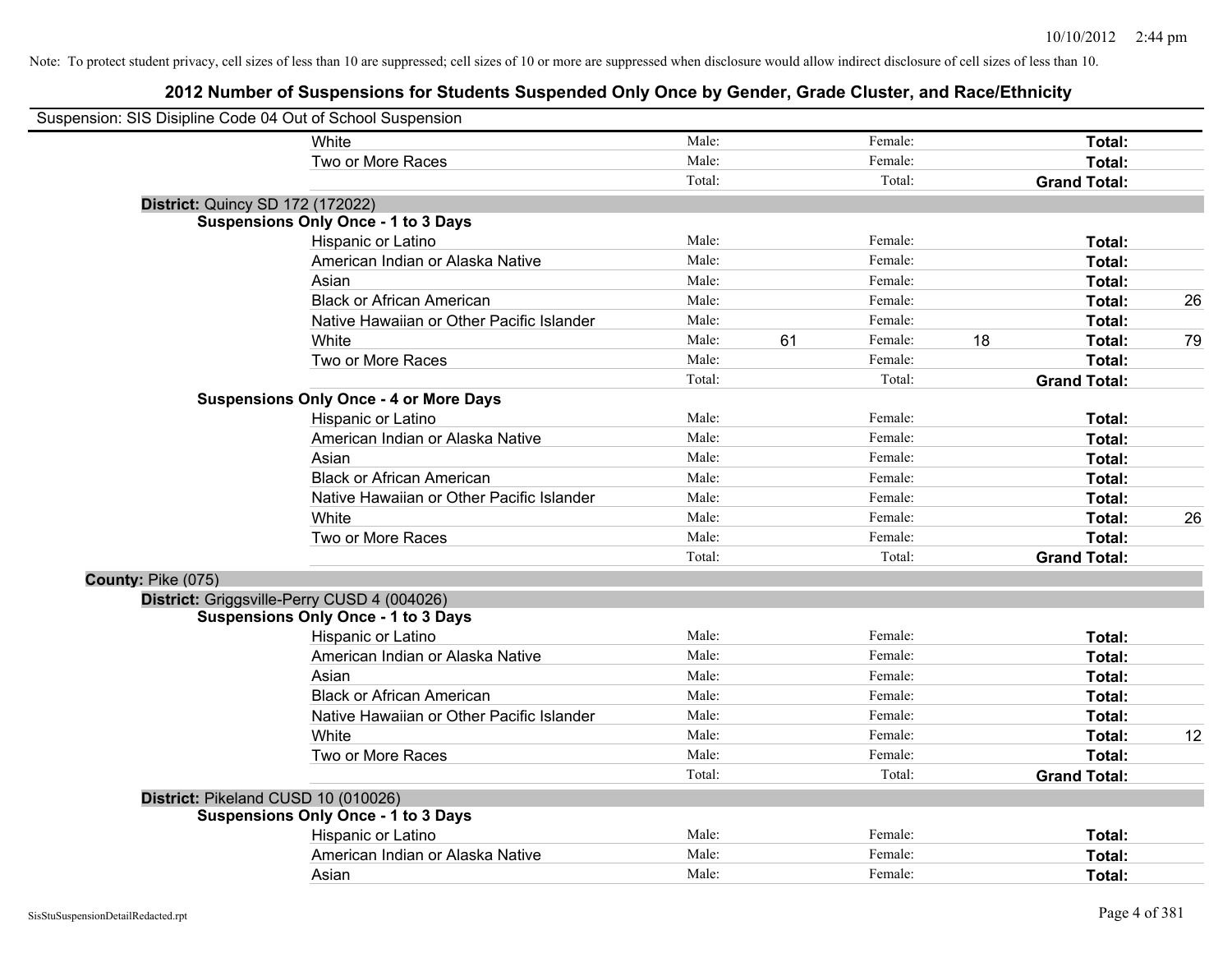| Suspension: SIS Disipline Code 04 Out of School Suspension |                                               |        |         |                     |    |
|------------------------------------------------------------|-----------------------------------------------|--------|---------|---------------------|----|
|                                                            | <b>Black or African American</b>              | Male:  | Female: | Total:              |    |
|                                                            | Native Hawaiian or Other Pacific Islander     | Male:  | Female: | Total:              |    |
|                                                            | White                                         | Male:  | Female: | Total:              | 38 |
|                                                            | Two or More Races                             | Male:  | Female: | Total:              |    |
|                                                            |                                               | Total: | Total:  | <b>Grand Total:</b> |    |
|                                                            | <b>Suspensions Only Once - 4 or More Days</b> |        |         |                     |    |
|                                                            | Hispanic or Latino                            | Male:  | Female: | Total:              |    |
|                                                            | American Indian or Alaska Native              | Male:  | Female: | Total:              |    |
|                                                            | Asian                                         | Male:  | Female: | Total:              |    |
|                                                            | <b>Black or African American</b>              | Male:  | Female: | Total:              |    |
|                                                            | Native Hawaiian or Other Pacific Islander     | Male:  | Female: | Total:              |    |
|                                                            | White                                         | Male:  | Female: | Total:              | 14 |
|                                                            | Two or More Races                             | Male:  | Female: | Total:              |    |
|                                                            |                                               | Total: | Total:  | <b>Grand Total:</b> |    |
|                                                            | District: Pleasant Hill CUSD 3 (003026)       |        |         |                     |    |
|                                                            | <b>Suspensions Only Once - 1 to 3 Days</b>    |        |         |                     |    |
|                                                            | Hispanic or Latino                            | Male:  | Female: | Total:              |    |
|                                                            | American Indian or Alaska Native              | Male:  | Female: | Total:              |    |
|                                                            | Asian                                         | Male:  | Female: | Total:              |    |
|                                                            | <b>Black or African American</b>              | Male:  | Female: | Total:              |    |
|                                                            | Native Hawaiian or Other Pacific Islander     | Male:  | Female: | Total:              |    |
|                                                            | White                                         | Male:  | Female: | Total:              |    |
|                                                            | Two or More Races                             | Male:  | Female: | Total:              |    |
|                                                            |                                               | Total: | Total:  | <b>Grand Total:</b> |    |
|                                                            | <b>Suspensions Only Once - 4 or More Days</b> |        |         |                     |    |
|                                                            | Hispanic or Latino                            | Male:  | Female: | Total:              |    |
|                                                            | American Indian or Alaska Native              | Male:  | Female: | Total:              |    |
|                                                            | Asian                                         | Male:  | Female: | Total:              |    |
|                                                            | <b>Black or African American</b>              | Male:  | Female: | Total:              |    |
|                                                            | Native Hawaiian or Other Pacific Islander     | Male:  | Female: | Total:              |    |
|                                                            | White                                         | Male:  | Female: | Total:              |    |
|                                                            | Two or More Races                             | Male:  | Female: | Total:              |    |
|                                                            |                                               | Total: | Total:  | <b>Grand Total:</b> |    |
|                                                            | District: Western CUSD 12 (012026)            |        |         |                     |    |
|                                                            | <b>Suspensions Only Once - 1 to 3 Days</b>    |        |         |                     |    |
|                                                            | Hispanic or Latino                            | Male:  | Female: | Total:              |    |
|                                                            | American Indian or Alaska Native              | Male:  | Female: | Total:              |    |
|                                                            | Asian                                         | Male:  | Female: | Total:              |    |
|                                                            | <b>Black or African American</b>              | Male:  | Female: | Total:              |    |
| SisStuSuspensionDetailRedacted.rpt                         |                                               |        |         | Page 5 of 381       |    |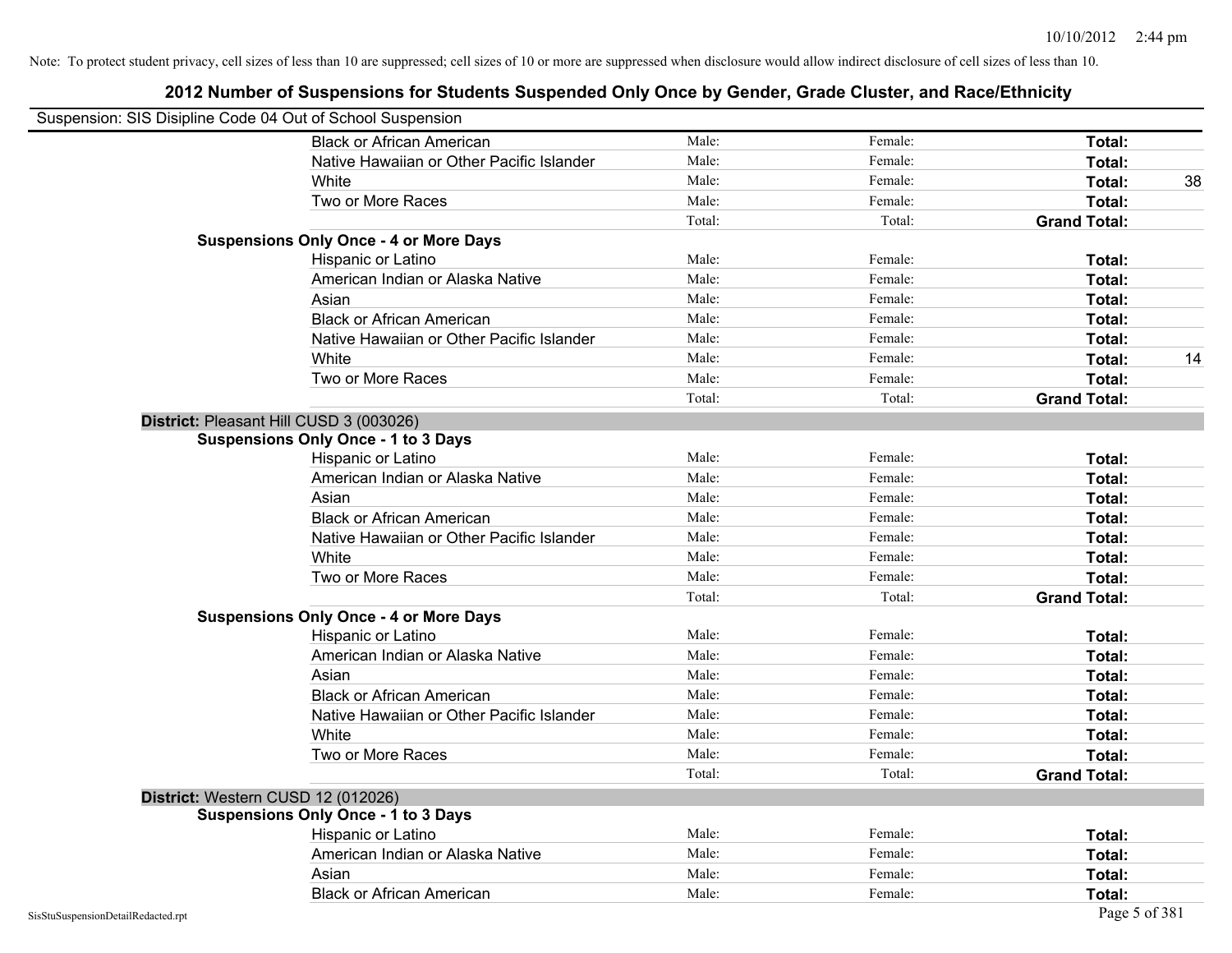| Suspension: SIS Disipline Code 04 Out of School Suspension |                                               |        |    |         |    |                     |    |
|------------------------------------------------------------|-----------------------------------------------|--------|----|---------|----|---------------------|----|
|                                                            | Native Hawaiian or Other Pacific Islander     | Male:  |    | Female: |    | Total:              |    |
|                                                            | White                                         | Male:  |    | Female: |    | Total:              |    |
|                                                            | Two or More Races                             | Male:  |    | Female: |    | Total:              |    |
|                                                            |                                               | Total: |    | Total:  |    | <b>Grand Total:</b> |    |
|                                                            | <b>Suspensions Only Once - 4 or More Days</b> |        |    |         |    |                     |    |
|                                                            | Hispanic or Latino                            | Male:  |    | Female: |    | Total:              |    |
|                                                            | American Indian or Alaska Native              | Male:  |    | Female: |    | Total:              |    |
|                                                            | Asian                                         | Male:  |    | Female: |    | Total:              |    |
|                                                            | <b>Black or African American</b>              | Male:  |    | Female: |    | Total:              |    |
|                                                            | Native Hawaiian or Other Pacific Islander     | Male:  |    | Female: |    | Total:              |    |
|                                                            | White                                         | Male:  |    | Female: |    | Total:              |    |
|                                                            | Two or More Races                             | Male:  |    | Female: |    | Total:              |    |
|                                                            |                                               | Total: |    | Total:  |    | <b>Grand Total:</b> |    |
|                                                            |                                               |        |    |         |    |                     |    |
| Region: Alxndr/John/Masc/Pulski/Unon ROE (02)              |                                               |        |    |         |    |                     |    |
| County: Alexander (002)                                    |                                               |        |    |         |    |                     |    |
| District: Cairo USD 1 (001022)                             |                                               |        |    |         |    |                     |    |
|                                                            | <b>Suspensions Only Once - 1 to 3 Days</b>    |        |    |         |    |                     |    |
|                                                            | Hispanic or Latino                            | Male:  |    | Female: |    | Total:              |    |
|                                                            | American Indian or Alaska Native              | Male:  |    | Female: |    | Total:              |    |
|                                                            | Asian                                         | Male:  |    | Female: |    | Total:              |    |
|                                                            | <b>Black or African American</b>              | Male:  | 32 | Female: | 24 | Total:              | 56 |
|                                                            | Native Hawaiian or Other Pacific Islander     | Male:  |    | Female: |    | Total:              |    |
|                                                            | White                                         | Male:  |    | Female: |    | Total:              |    |
|                                                            | Two or More Races                             | Male:  |    | Female: |    | Total:              |    |
|                                                            |                                               | Total: |    | Total:  |    | <b>Grand Total:</b> |    |
|                                                            | <b>Suspensions Only Once - 4 or More Days</b> |        |    |         |    |                     |    |
|                                                            | Hispanic or Latino                            | Male:  |    | Female: |    | Total:              |    |
|                                                            | American Indian or Alaska Native              | Male:  |    | Female: |    | Total:              |    |
|                                                            | Asian                                         | Male:  |    | Female: |    | Total:              |    |
|                                                            | <b>Black or African American</b>              | Male:  |    | Female: |    | Total:              |    |
|                                                            | Native Hawaiian or Other Pacific Islander     | Male:  |    | Female: |    | Total:              |    |
|                                                            | White                                         | Male:  |    | Female: |    | Total:              |    |
|                                                            | Two or More Races                             | Male:  |    | Female: |    | Total:              |    |
|                                                            |                                               | Total: |    | Total:  |    | <b>Grand Total:</b> |    |
| District: Egyptian CUSD 5 (005026)                         |                                               |        |    |         |    |                     |    |
|                                                            | <b>Suspensions Only Once - 1 to 3 Days</b>    |        |    |         |    |                     |    |
|                                                            | Hispanic or Latino                            | Male:  |    | Female: |    | Total:              |    |
|                                                            |                                               |        |    |         |    |                     |    |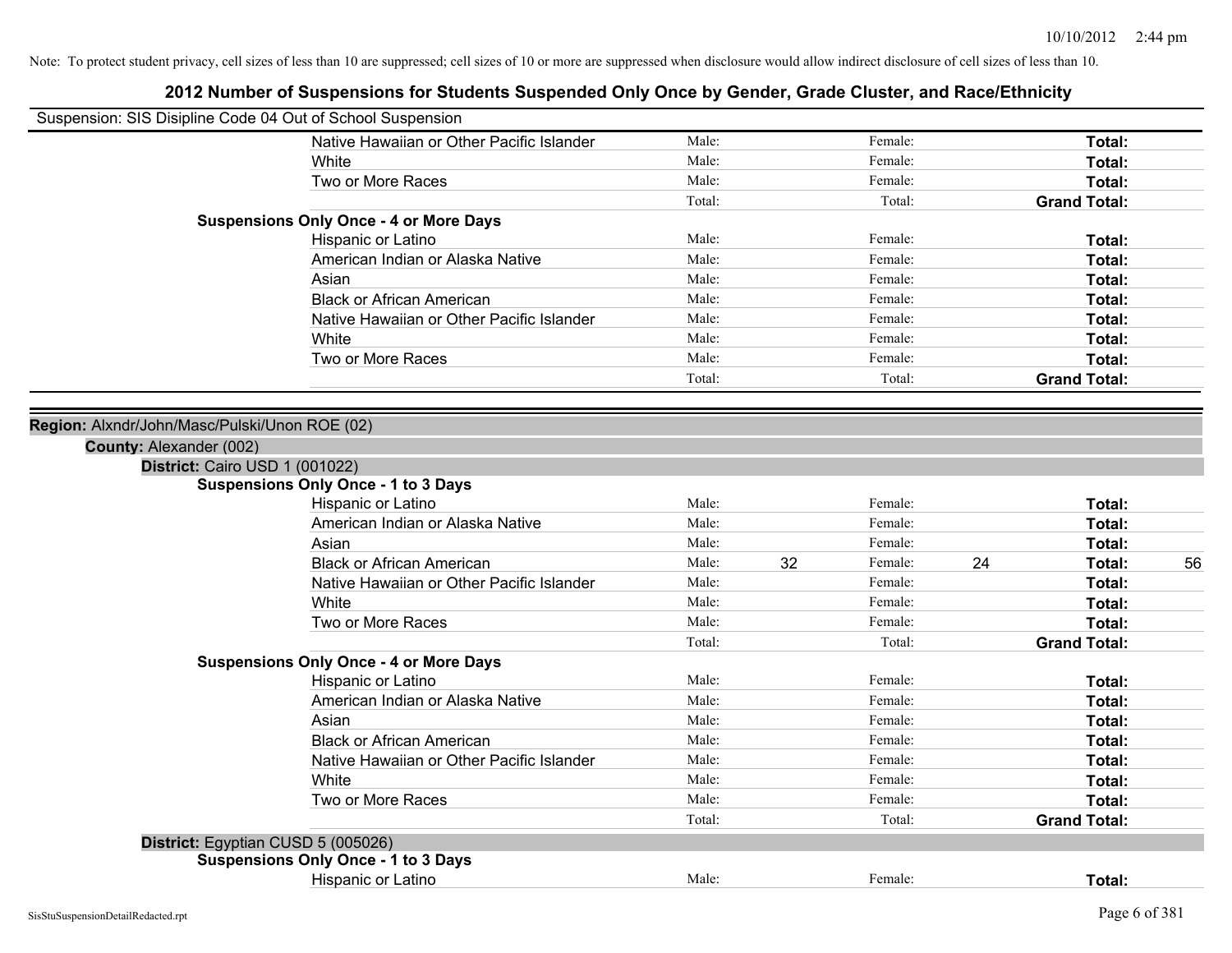# **2012 Number of Suspensions for Students Suspended Only Once by Gender, Grade Cluster, and Race/Ethnicity**

|                                    | Suspension: SIS Disipline Code 04 Out of School Suspension |        |         |                     |
|------------------------------------|------------------------------------------------------------|--------|---------|---------------------|
|                                    | American Indian or Alaska Native                           | Male:  | Female: | Total:              |
|                                    | Asian                                                      | Male:  | Female: | Total:              |
|                                    | <b>Black or African American</b>                           | Male:  | Female: | Total:              |
|                                    | Native Hawaiian or Other Pacific Islander                  | Male:  | Female: | Total:              |
|                                    | White                                                      | Male:  | Female: | Total:              |
|                                    | Two or More Races                                          | Male:  | Female: | Total:              |
|                                    |                                                            | Total: | Total:  | <b>Grand Total:</b> |
|                                    | <b>Suspensions Only Once - 4 or More Days</b>              |        |         |                     |
|                                    | Hispanic or Latino                                         | Male:  | Female: | Total:              |
|                                    | American Indian or Alaska Native                           | Male:  | Female: | Total:              |
|                                    | Asian                                                      | Male:  | Female: | Total:              |
|                                    | <b>Black or African American</b>                           | Male:  | Female: | Total:              |
|                                    | Native Hawaiian or Other Pacific Islander                  | Male:  | Female: | Total:              |
|                                    | White                                                      | Male:  | Female: | Total:              |
|                                    | Two or More Races                                          | Male:  | Female: | Total:              |
|                                    |                                                            | Total: | Total:  | <b>Grand Total:</b> |
| District: Non-Public School (7480) |                                                            |        |         |                     |
|                                    | <b>Suspensions Only Once - 1 to 3 Days</b>                 |        |         |                     |
|                                    | Hispanic or Latino                                         | Male:  | Female: | Total:              |
|                                    | American Indian or Alaska Native                           | Male:  | Female: | Total:              |
|                                    | Asian                                                      | Male:  | Female: | Total:              |
|                                    | <b>Black or African American</b>                           | Male:  | Female: | Total:              |
|                                    | Native Hawaiian or Other Pacific Islander                  | Male:  | Female: | Total:              |
|                                    | White                                                      | Male:  | Female: | Total:              |
|                                    | Two or More Races                                          | Male:  | Female: | Total:              |
|                                    |                                                            | Total: | Total:  | <b>Grand Total:</b> |
| County: Johnson (044)              |                                                            |        |         |                     |
|                                    | District: Buncombe Cons SD 43 (043003)                     |        |         |                     |
|                                    | <b>Suspensions Only Once - 1 to 3 Days</b>                 |        |         |                     |
|                                    | Hispanic or Latino                                         | Male:  | Female: | Total:              |
|                                    | American Indian or Alaska Native                           | Male:  | Female: | Total:              |
|                                    | Asian                                                      | Male:  | Female: | Total:              |
|                                    | <b>Black or African American</b>                           | Male:  | Female: | Total:              |
|                                    | Native Hawaiian or Other Pacific Islander                  | Male:  | Female: | Total:              |
|                                    | White                                                      | Male:  | Female: | Total:              |
|                                    | Two or More Races                                          | Male:  | Female: | Total:              |
|                                    |                                                            |        |         |                     |

### **District:** Goreville CUD 1 (001026)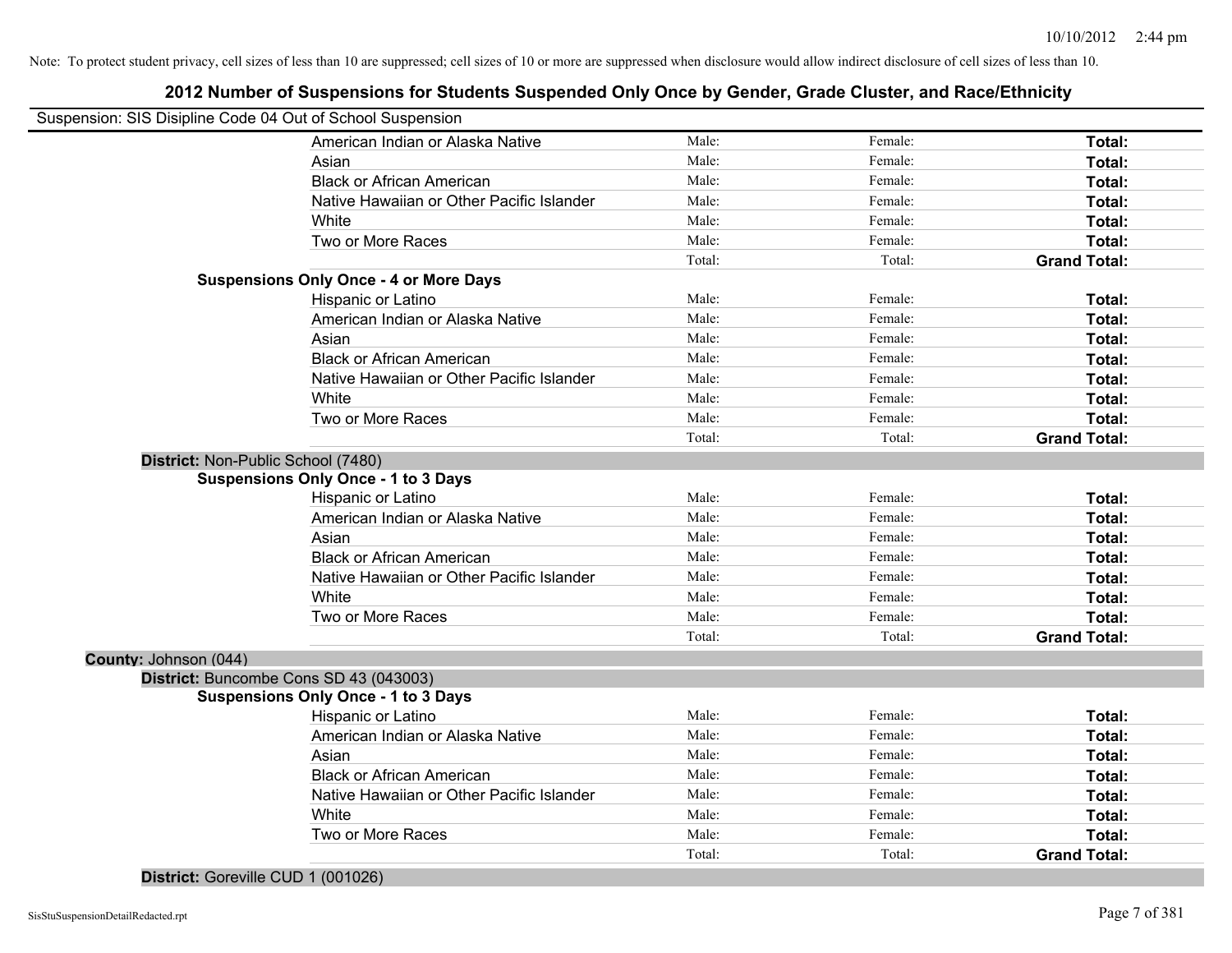|                                                            | 2012 Number of Suspensions for Students Suspended Only Once by Gender, Grade Cluster, and Race/Ethnicity |        |         |                     |
|------------------------------------------------------------|----------------------------------------------------------------------------------------------------------|--------|---------|---------------------|
| Suspension: SIS Disipline Code 04 Out of School Suspension |                                                                                                          |        |         |                     |
|                                                            | <b>Suspensions Only Once - 1 to 3 Days</b>                                                               |        |         |                     |
|                                                            | Hispanic or Latino                                                                                       | Male:  | Female: | Total:              |
|                                                            | American Indian or Alaska Native                                                                         | Male:  | Female: | Total:              |
|                                                            | Asian                                                                                                    | Male:  | Female: | Total:              |
|                                                            | <b>Black or African American</b>                                                                         | Male:  | Female: | Total:              |
|                                                            | Native Hawaiian or Other Pacific Islander                                                                | Male:  | Female: | Total:              |
|                                                            | White                                                                                                    | Male:  | Female: | Total:              |
|                                                            | Two or More Races                                                                                        | Male:  | Female: | Total:              |
|                                                            |                                                                                                          | Total: | Total:  | <b>Grand Total:</b> |
|                                                            | <b>Suspensions Only Once - 4 or More Days</b>                                                            |        |         |                     |
|                                                            | Hispanic or Latino                                                                                       | Male:  | Female: | Total:              |
|                                                            | American Indian or Alaska Native                                                                         | Male:  | Female: | Total:              |
|                                                            | Asian                                                                                                    | Male:  | Female: | Total:              |
|                                                            | <b>Black or African American</b>                                                                         | Male:  | Female: | Total:              |
|                                                            | Native Hawaiian or Other Pacific Islander                                                                | Male:  | Female: | Total:              |
|                                                            | White                                                                                                    | Male:  | Female: | Total:              |
|                                                            | Two or More Races                                                                                        | Male:  | Female: | Total:              |
|                                                            |                                                                                                          | Total: | Total:  | <b>Grand Total:</b> |
|                                                            | District: New Simpson Hill SD 32 (032003)                                                                |        |         |                     |
|                                                            | <b>Suspensions Only Once - 1 to 3 Days</b>                                                               |        |         |                     |
|                                                            | Hispanic or Latino                                                                                       | Male:  | Female: | Total:              |
|                                                            | American Indian or Alaska Native                                                                         | Male:  | Female: | Total:              |
|                                                            | Asian                                                                                                    | Male:  | Female: | Total:              |
|                                                            | <b>Black or African American</b>                                                                         | Male:  | Female: | Total:              |
|                                                            | Native Hawaiian or Other Pacific Islander                                                                | Male:  | Female: | Total:              |
|                                                            | White                                                                                                    | Male:  | Female: | Total:              |
|                                                            | Two or More Races                                                                                        | Male:  | Female: | Total:              |
|                                                            |                                                                                                          | Total: | Total:  | <b>Grand Total:</b> |
| <b>District: Vienna HSD 133 (133017)</b>                   |                                                                                                          |        |         |                     |
|                                                            | <b>Suspensions Only Once - 1 to 3 Days</b>                                                               |        |         |                     |
|                                                            | Hispanic or Latino                                                                                       | Male:  | Female: | Total:              |
|                                                            | American Indian or Alaska Native                                                                         | Male:  | Female: | Total:              |
|                                                            | Asian                                                                                                    | Male:  | Female: | Total:              |
|                                                            | <b>Black or African American</b>                                                                         | Male:  | Female: | Total:              |
|                                                            | Native Hawaiian or Other Pacific Islander                                                                | Male:  | Female: | Total:              |
|                                                            | White                                                                                                    | Male:  | Female: | Total:<br>19        |
|                                                            | Two or More Races                                                                                        | Male:  | Female: | <b>Total:</b>       |
|                                                            |                                                                                                          | Total: | Total:  | <b>Grand Total:</b> |
|                                                            |                                                                                                          |        |         |                     |

**Suspensions Only Once - 4 or More Days**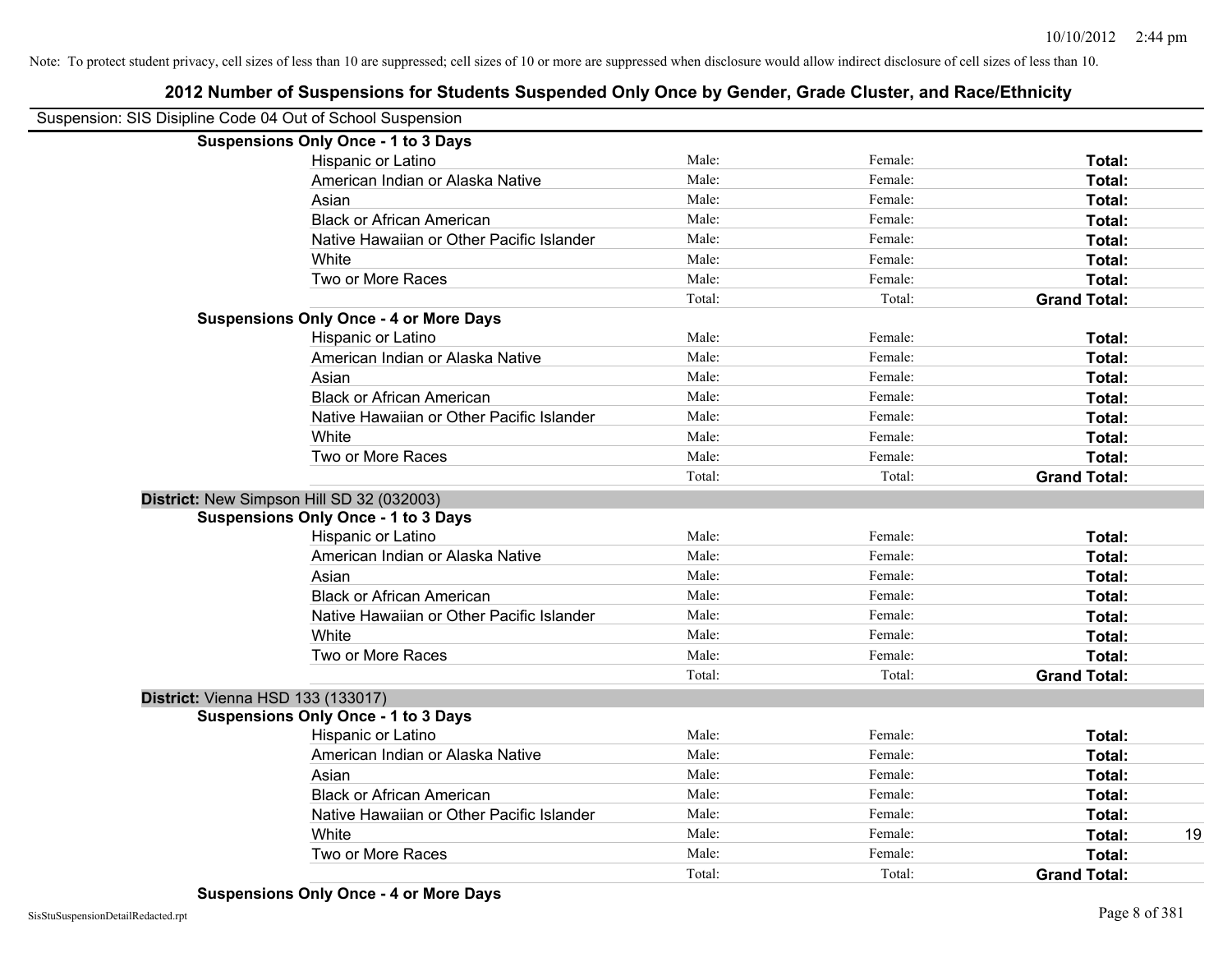|                      | Suspension: SIS Disipline Code 04 Out of School Suspension |        |         |                     |
|----------------------|------------------------------------------------------------|--------|---------|---------------------|
|                      | Hispanic or Latino                                         | Male:  | Female: | Total:              |
|                      | American Indian or Alaska Native                           | Male:  | Female: | Total:              |
|                      | Asian                                                      | Male:  | Female: | Total:              |
|                      | <b>Black or African American</b>                           | Male:  | Female: | Total:              |
|                      | Native Hawaiian or Other Pacific Islander                  | Male:  | Female: | Total:              |
|                      | White                                                      | Male:  | Female: | Total:              |
|                      | Two or More Races                                          | Male:  | Female: | Total:              |
|                      |                                                            | Total: | Total:  | <b>Grand Total:</b> |
|                      | District: Vienna SD 55 (055002)                            |        |         |                     |
|                      | <b>Suspensions Only Once - 1 to 3 Days</b>                 |        |         |                     |
|                      | Hispanic or Latino                                         | Male:  | Female: | Total:              |
|                      | American Indian or Alaska Native                           | Male:  | Female: | Total:              |
|                      | Asian                                                      | Male:  | Female: | Total:              |
|                      | <b>Black or African American</b>                           | Male:  | Female: | Total:              |
|                      | Native Hawaiian or Other Pacific Islander                  | Male:  | Female: | Total:              |
|                      | White                                                      | Male:  | Female: | Total:              |
|                      | Two or More Races                                          | Male:  | Female: | Total:              |
|                      |                                                            | Total: | Total:  | <b>Grand Total:</b> |
|                      | <b>Suspensions Only Once - 4 or More Days</b>              |        |         |                     |
|                      | Hispanic or Latino                                         | Male:  | Female: | Total:              |
|                      | American Indian or Alaska Native                           | Male:  | Female: | Total:              |
|                      | Asian                                                      | Male:  | Female: | Total:              |
|                      | <b>Black or African American</b>                           | Male:  | Female: | Total:              |
|                      | Native Hawaiian or Other Pacific Islander                  | Male:  | Female: | Total:              |
|                      | White                                                      | Male:  | Female: | Total:              |
|                      | Two or More Races                                          | Male:  | Female: | Total:              |
|                      |                                                            | Total: | Total:  | <b>Grand Total:</b> |
| County: Massac (061) |                                                            |        |         |                     |
|                      | District: Joppa-Maple Grove UD 38 (038026)                 |        |         |                     |
|                      | <b>Suspensions Only Once - 1 to 3 Days</b>                 |        |         |                     |
|                      | Hispanic or Latino                                         | Male:  | Female: | Total:              |
|                      | American Indian or Alaska Native                           | Male:  | Female: | Total:              |
|                      | Asian                                                      | Male:  | Female: | Total:              |
|                      | <b>Black or African American</b>                           | Male:  | Female: | Total:              |
|                      | Native Hawaiian or Other Pacific Islander                  | Male:  | Female: | Total:              |
|                      | White                                                      | Male:  | Female: | 10<br>Total:        |
|                      | Two or More Races                                          | Male:  | Female: | <b>Total:</b>       |
|                      |                                                            | Total: | Total:  | <b>Grand Total:</b> |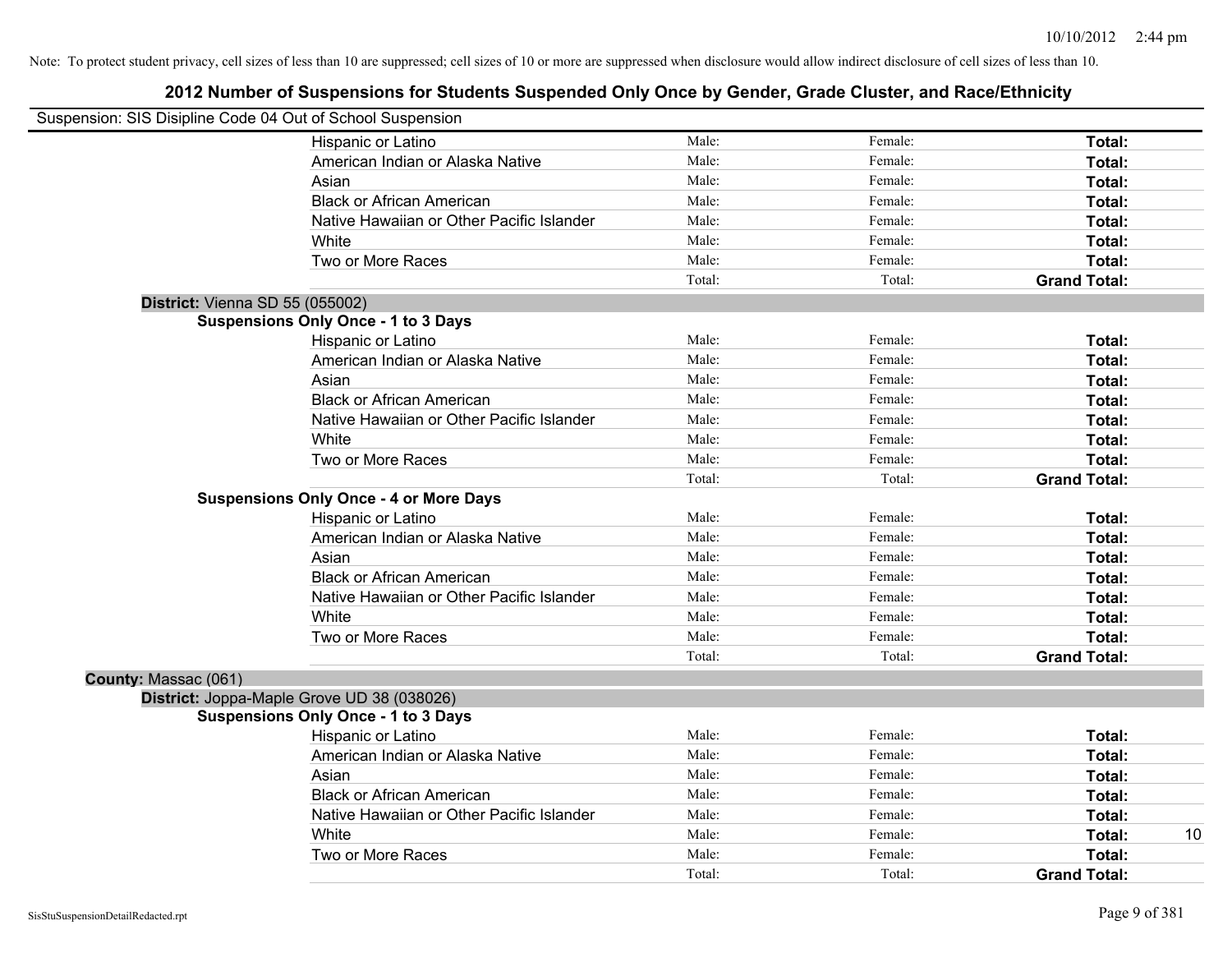|                       | Suspension: SIS Disipline Code 04 Out of School Suspension |        |    |         |    |                     |    |
|-----------------------|------------------------------------------------------------|--------|----|---------|----|---------------------|----|
|                       | District: Massac UD 1 (001026)                             |        |    |         |    |                     |    |
|                       | <b>Suspensions Only Once - 1 to 3 Days</b>                 |        |    |         |    |                     |    |
|                       | Hispanic or Latino                                         | Male:  |    | Female: |    | Total:              |    |
|                       | American Indian or Alaska Native                           | Male:  |    | Female: |    | Total:              |    |
|                       | Asian                                                      | Male:  |    | Female: |    | Total:              |    |
|                       | <b>Black or African American</b>                           | Male:  |    | Female: |    | Total:              |    |
|                       | Native Hawaiian or Other Pacific Islander                  | Male:  |    | Female: |    | Total:              |    |
|                       | White                                                      | Male:  | 27 | Female: | 12 | Total:              | 39 |
|                       | Two or More Races                                          | Male:  |    | Female: |    | Total:              |    |
|                       |                                                            | Total: |    | Total:  |    | <b>Grand Total:</b> |    |
|                       | <b>Suspensions Only Once - 4 or More Days</b>              |        |    |         |    |                     |    |
|                       | Hispanic or Latino                                         | Male:  |    | Female: |    | Total:              |    |
|                       | American Indian or Alaska Native                           | Male:  |    | Female: |    | Total:              |    |
|                       | Asian                                                      | Male:  |    | Female: |    | Total:              |    |
|                       | <b>Black or African American</b>                           | Male:  |    | Female: |    | Total:              |    |
|                       | Native Hawaiian or Other Pacific Islander                  | Male:  |    | Female: |    | Total:              |    |
|                       | White                                                      | Male:  |    | Female: |    | Total:              | 15 |
|                       | Two or More Races                                          | Male:  |    | Female: |    | Total:              |    |
|                       |                                                            | Total: |    | Total:  |    | <b>Grand Total:</b> |    |
| County: Pulaski (077) |                                                            |        |    |         |    |                     |    |
|                       | District: Century CUSD 100 (100026)                        |        |    |         |    |                     |    |
|                       | <b>Suspensions Only Once - 1 to 3 Days</b>                 |        |    |         |    |                     |    |
|                       | Hispanic or Latino                                         | Male:  |    | Female: |    | Total:              |    |
|                       | American Indian or Alaska Native                           | Male:  |    | Female: |    | Total:              |    |
|                       | Asian                                                      | Male:  |    | Female: |    | Total:              |    |
|                       | <b>Black or African American</b>                           | Male:  |    | Female: |    | Total:              |    |
|                       | Native Hawaiian or Other Pacific Islander                  | Male:  |    | Female: |    | Total:              |    |
|                       | White                                                      | Male:  |    | Female: |    | Total:              |    |
|                       | Two or More Races                                          | Male:  |    | Female: |    | Total:              |    |
|                       |                                                            | Total: |    | Total:  |    | <b>Grand Total:</b> | 10 |
|                       | District: Meridian CUSD 101 (101026)                       |        |    |         |    |                     |    |
|                       | <b>Suspensions Only Once - 1 to 3 Days</b>                 |        |    |         |    |                     |    |
|                       | Hispanic or Latino                                         | Male:  |    | Female: |    | Total:              |    |
|                       | American Indian or Alaska Native                           | Male:  |    | Female: |    | Total:              |    |
|                       | Asian                                                      | Male:  |    | Female: |    | Total:              |    |
|                       | <b>Black or African American</b>                           | Male:  | 15 | Female: | 12 | Total:              | 27 |
|                       |                                                            |        |    |         |    |                     |    |
|                       | Native Hawaiian or Other Pacific Islander<br>White         | Male:  |    | Female: |    | Total:              | 12 |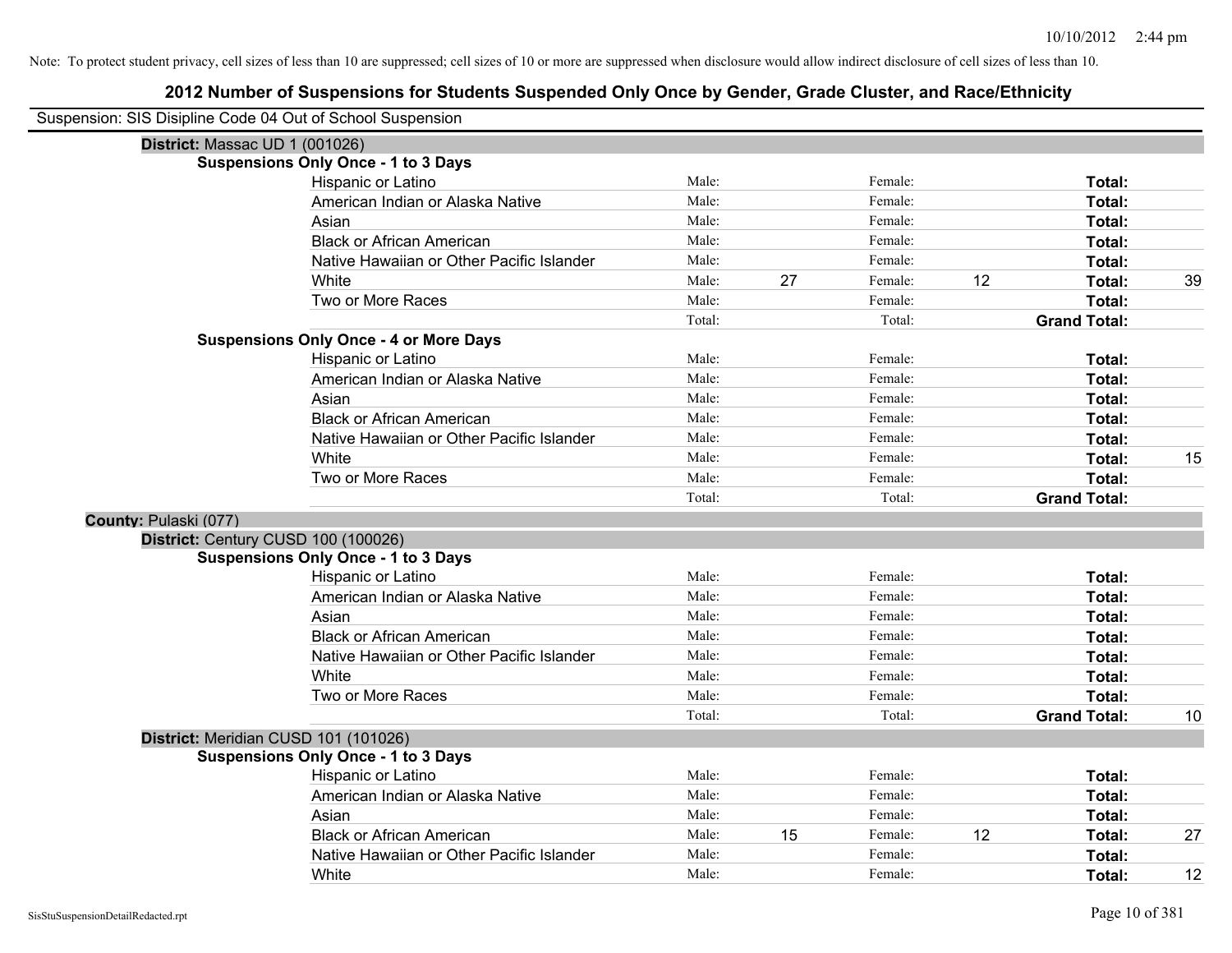|                     | Suspension: SIS Disipline Code 04 Out of School Suspension |        |         |                     |    |
|---------------------|------------------------------------------------------------|--------|---------|---------------------|----|
|                     | Two or More Races                                          | Male:  | Female: | Total:              |    |
|                     |                                                            | Total: | Total:  | <b>Grand Total:</b> |    |
|                     | <b>Suspensions Only Once - 4 or More Days</b>              |        |         |                     |    |
|                     | Hispanic or Latino                                         | Male:  | Female: | Total:              |    |
|                     | American Indian or Alaska Native                           | Male:  | Female: | Total:              |    |
|                     | Asian                                                      | Male:  | Female: | Total:              |    |
|                     | <b>Black or African American</b>                           | Male:  | Female: | Total:              |    |
|                     | Native Hawaiian or Other Pacific Islander                  | Male:  | Female: | Total:              |    |
|                     | White                                                      | Male:  | Female: | Total:              |    |
|                     | Two or More Races                                          | Male:  | Female: | Total:              |    |
|                     |                                                            | Total: | Total:  | <b>Grand Total:</b> |    |
| County: Union (091) |                                                            |        |         |                     |    |
|                     | <b>District: Anna CCSD 37 (037004)</b>                     |        |         |                     |    |
|                     | <b>Suspensions Only Once - 1 to 3 Days</b>                 |        |         |                     |    |
|                     | Hispanic or Latino                                         | Male:  | Female: | Total:              |    |
|                     | American Indian or Alaska Native                           | Male:  | Female: | Total:              |    |
|                     | Asian                                                      | Male:  | Female: | Total:              |    |
|                     | <b>Black or African American</b>                           | Male:  | Female: | Total:              |    |
|                     | Native Hawaiian or Other Pacific Islander                  | Male:  | Female: | Total:              |    |
|                     | White                                                      | Male:  | Female: | Total:              |    |
|                     | Two or More Races                                          | Male:  | Female: | Total:              |    |
|                     |                                                            | Total: | Total:  | <b>Grand Total:</b> |    |
|                     | District: Anna Jonesboro CHSD 81 (081016)                  |        |         |                     |    |
|                     | <b>Suspensions Only Once - 1 to 3 Days</b>                 |        |         |                     |    |
|                     | Hispanic or Latino                                         | Male:  | Female: | Total:              |    |
|                     | American Indian or Alaska Native                           | Male:  | Female: | Total:              |    |
|                     | Asian                                                      | Male:  | Female: | Total:              |    |
|                     | <b>Black or African American</b>                           | Male:  | Female: | Total:              |    |
|                     | Native Hawaiian or Other Pacific Islander                  | Male:  | Female: | Total:              |    |
|                     | White                                                      | Male:  | Female: | Total:              | 12 |
|                     | Two or More Races                                          | Male:  | Female: | Total:              |    |
|                     |                                                            | Total: | Total:  | <b>Grand Total:</b> |    |
|                     | District: Cobden SUD 17 (017022)                           |        |         |                     |    |
|                     | <b>Suspensions Only Once - 1 to 3 Days</b>                 |        |         |                     |    |
|                     | Hispanic or Latino                                         | Male:  | Female: | Total:              |    |
|                     | American Indian or Alaska Native                           | Male:  | Female: | Total:              |    |
|                     | Asian                                                      | Male:  | Female: | Total:              |    |
|                     | <b>Black or African American</b>                           | Male:  | Female: | Total:              |    |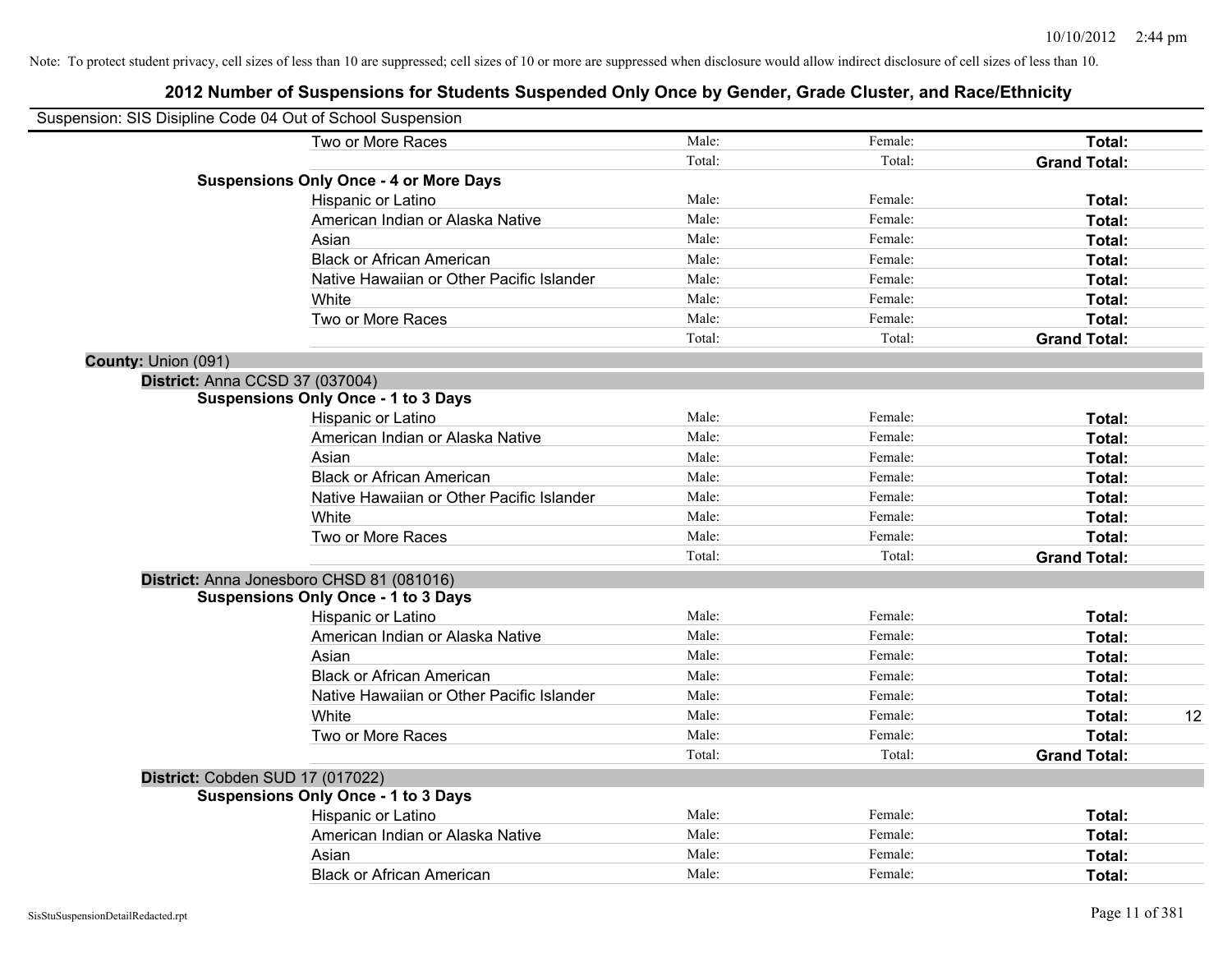| Suspension: SIS Disipline Code 04 Out of School Suspension |                                               |        |         |                     |    |
|------------------------------------------------------------|-----------------------------------------------|--------|---------|---------------------|----|
|                                                            | Native Hawaiian or Other Pacific Islander     | Male:  | Female: | Total:              |    |
|                                                            | White                                         | Male:  | Female: | Total:              |    |
|                                                            | Two or More Races                             | Male:  | Female: | Total:              |    |
|                                                            |                                               | Total: | Total:  | <b>Grand Total:</b> | 12 |
| District: Dongola USD 66 (066022)                          |                                               |        |         |                     |    |
|                                                            | <b>Suspensions Only Once - 1 to 3 Days</b>    |        |         |                     |    |
|                                                            | Hispanic or Latino                            | Male:  | Female: | Total:              |    |
|                                                            | American Indian or Alaska Native              | Male:  | Female: | Total:              |    |
|                                                            | Asian                                         | Male:  | Female: | Total:              |    |
|                                                            | <b>Black or African American</b>              | Male:  | Female: | Total:              |    |
|                                                            | Native Hawaiian or Other Pacific Islander     | Male:  | Female: | Total:              |    |
|                                                            | White                                         | Male:  | Female: | Total:              | 19 |
|                                                            | Two or More Races                             | Male:  | Female: | Total:              |    |
|                                                            |                                               | Total: | Total:  | <b>Grand Total:</b> |    |
|                                                            | <b>Suspensions Only Once - 4 or More Days</b> |        |         |                     |    |
|                                                            | Hispanic or Latino                            | Male:  | Female: | Total:              |    |
|                                                            | American Indian or Alaska Native              | Male:  | Female: | Total:              |    |
|                                                            | Asian                                         | Male:  | Female: | Total:              |    |
|                                                            | <b>Black or African American</b>              | Male:  | Female: | Total:              |    |
|                                                            | Native Hawaiian or Other Pacific Islander     | Male:  | Female: | Total:              |    |
|                                                            | White                                         | Male:  | Female: | Total:              |    |
|                                                            | Two or More Races                             | Male:  | Female: | Total:              |    |
|                                                            |                                               | Total: | Total:  | <b>Grand Total:</b> |    |
| District: Jonesboro CCSD 43 (043004)                       |                                               |        |         |                     |    |
|                                                            | <b>Suspensions Only Once - 1 to 3 Days</b>    |        |         |                     |    |
|                                                            | Hispanic or Latino                            | Male:  | Female: | Total:              |    |
|                                                            | American Indian or Alaska Native              | Male:  | Female: | Total:              |    |
|                                                            | Asian                                         | Male:  | Female: | Total:              |    |
|                                                            | <b>Black or African American</b>              | Male:  | Female: | Total:              |    |
|                                                            | Native Hawaiian or Other Pacific Islander     | Male:  | Female: | Total:              |    |
|                                                            | White                                         | Male:  | Female: | Total:              | 11 |
|                                                            | Two or More Races                             | Male:  | Female: | Total:              |    |
|                                                            |                                               | Total: | Total:  | <b>Grand Total:</b> |    |
| District: Lick Creek CCSD 16 (016004)                      |                                               |        |         |                     |    |
|                                                            | <b>Suspensions Only Once - 1 to 3 Days</b>    |        |         |                     |    |
|                                                            | Hispanic or Latino                            | Male:  | Female: | Total:              |    |
|                                                            | American Indian or Alaska Native              | Male:  | Female: | Total:              |    |
|                                                            | Asian                                         | Male:  | Female: | Total:              |    |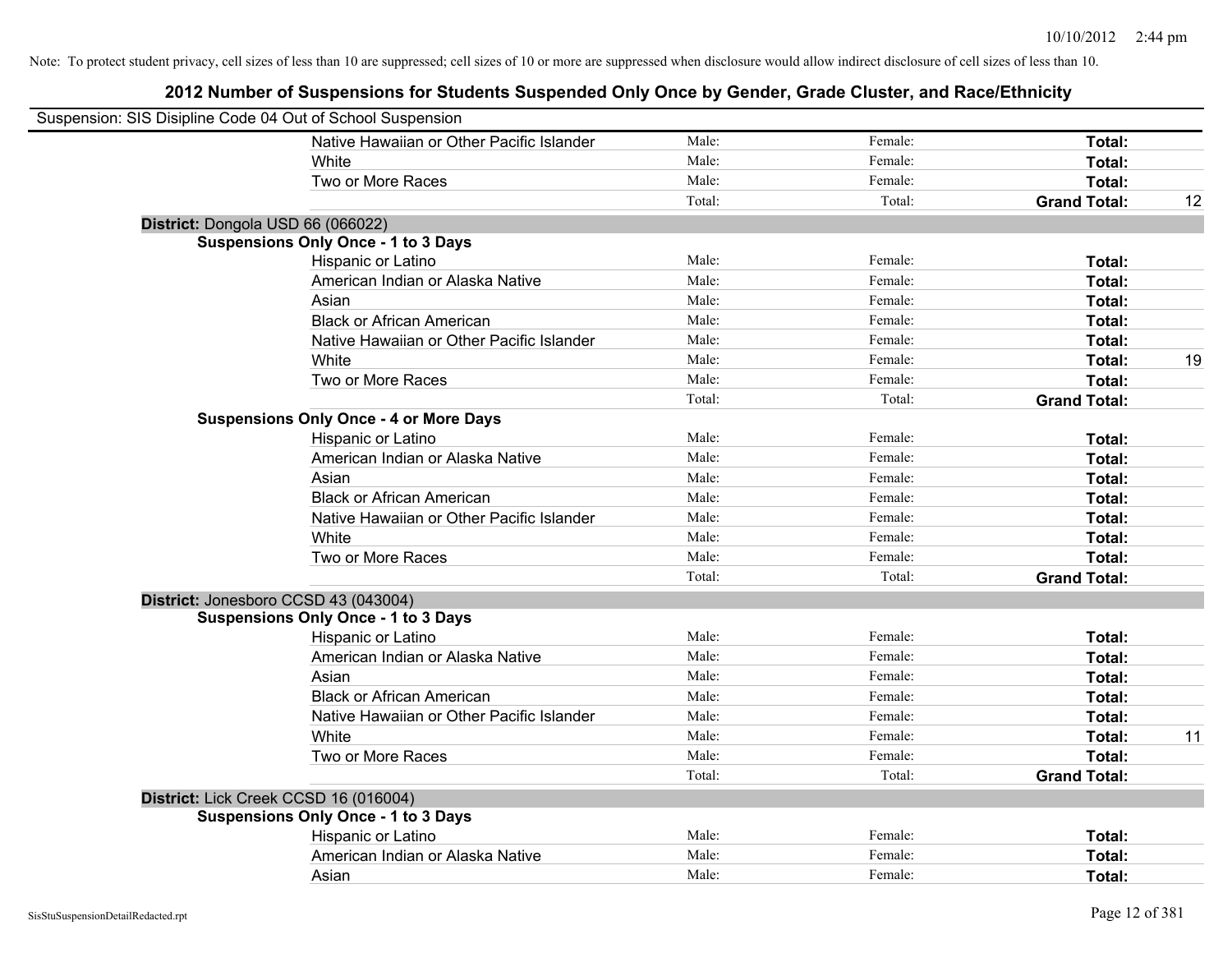### **2012 Number of Suspensions for Students Suspended Only Once by Gender, Grade Cluster, and Race/Ethnicity**

|                                         | Suspension: SIS Disipline Code 04 Out of School Suspension |        |         |                     |
|-----------------------------------------|------------------------------------------------------------|--------|---------|---------------------|
|                                         | <b>Black or African American</b>                           | Male:  | Female: | Total:              |
|                                         | Native Hawaiian or Other Pacific Islander                  | Male:  | Female: | Total:              |
|                                         | White                                                      | Male:  | Female: | <b>Total:</b>       |
|                                         | Two or More Races                                          | Male:  | Female: | Total:              |
|                                         |                                                            | Total: | Total:  | <b>Grand Total:</b> |
|                                         | District: Shawnee CUSD 84 (084026)                         |        |         |                     |
|                                         | <b>Suspensions Only Once - 1 to 3 Days</b>                 |        |         |                     |
|                                         | Hispanic or Latino                                         | Male:  | Female: | <b>Total:</b>       |
|                                         | American Indian or Alaska Native                           | Male:  | Female: | Total:              |
|                                         | Asian                                                      | Male:  | Female: | Total:              |
|                                         | <b>Black or African American</b>                           | Male:  | Female: | <b>Total:</b>       |
|                                         | Native Hawaiian or Other Pacific Islander                  | Male:  | Female: | <b>Total:</b>       |
|                                         | White                                                      | Male:  | Female: | Total:              |
|                                         | Two or More Races                                          | Male:  | Female: | Total:              |
|                                         |                                                            | Total: | Total:  | <b>Grand Total:</b> |
|                                         | <b>Suspensions Only Once - 4 or More Days</b>              |        |         |                     |
|                                         | Hispanic or Latino                                         | Male:  | Female: | Total:              |
|                                         | American Indian or Alaska Native                           | Male:  | Female: | Total:              |
|                                         | Asian                                                      | Male:  | Female: | Total:              |
|                                         | <b>Black or African American</b>                           | Male:  | Female: | Total:              |
|                                         | Native Hawaiian or Other Pacific Islander                  | Male:  | Female: | Total:              |
|                                         | White                                                      | Male:  | Female: | Total:              |
|                                         | Two or More Races                                          | Male:  | Female: | Total:              |
|                                         |                                                            | Total: | Total:  | <b>Grand Total:</b> |
|                                         |                                                            |        |         |                     |
| Region: Bond/Effingham/Fayette ROE (03) |                                                            |        |         |                     |
| County: Bond (003)                      |                                                            |        |         |                     |
|                                         | District: Bond County CUSD 2 (002026)                      |        |         |                     |
|                                         | <b>Suspensions Only Once - 1 to 3 Days</b>                 |        |         |                     |
|                                         | Hispanic or Latino                                         | Male:  | Female: | <b>Total:</b>       |
|                                         | American Indian or Alaska Native                           | Male:  | Female: | Total:              |
|                                         | Asian                                                      | Male:  | Female: | Total:              |
|                                         | <b>Black or African American</b>                           | Male:  | Female: | Total:              |
|                                         | Native Hawaiian or Other Pacific Islander                  | Male:  | Female: | Total:              |
|                                         | White                                                      | Male:  | Female: | 51<br>Total:        |
|                                         | Two or More Races                                          | Male:  | Female: | Total:              |

**Suspensions Only Once - 4 or More Days**

Total: Total: **Grand Total:**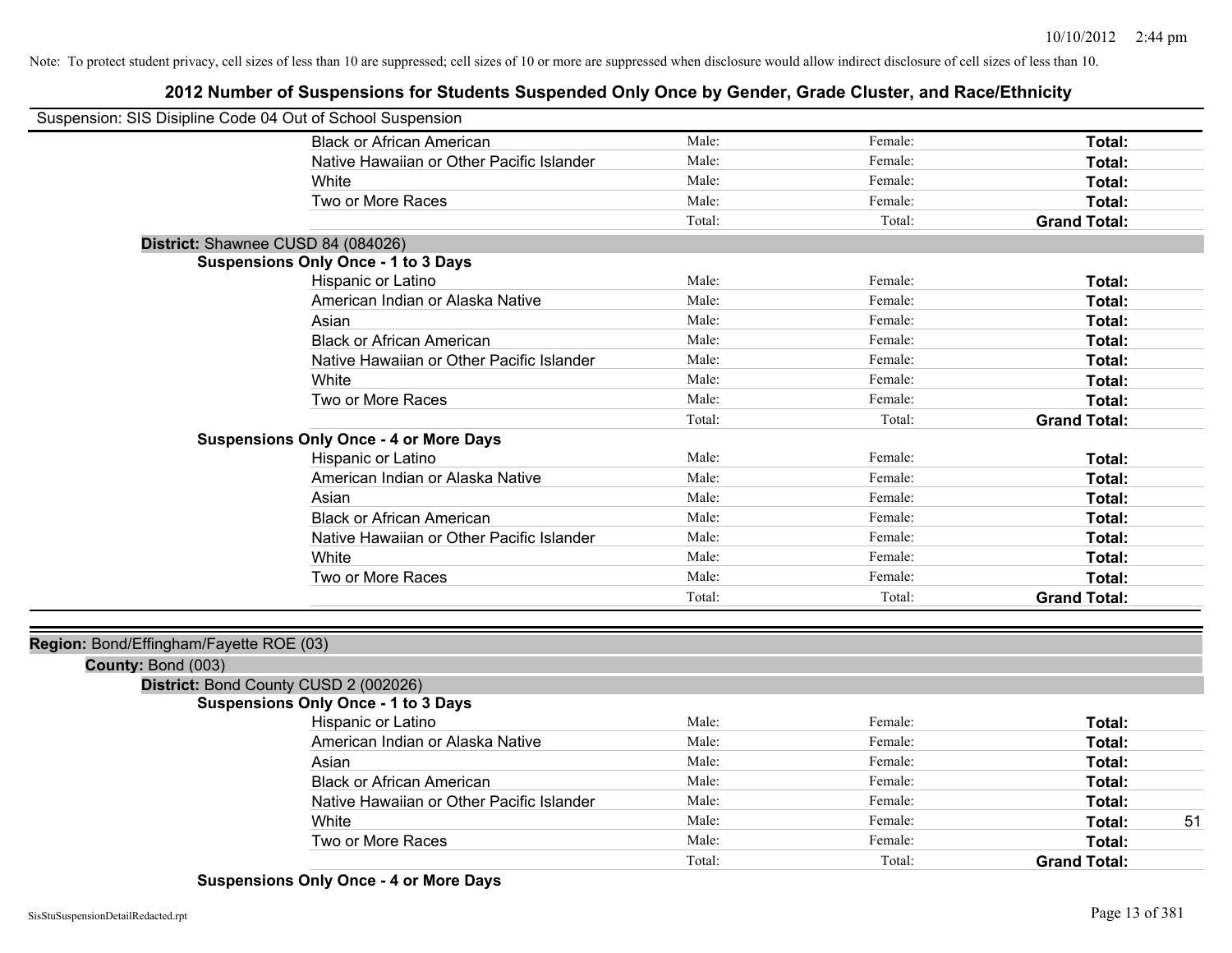|                         | Suspension: SIS Disipline Code 04 Out of School Suspension |        |         |                     |
|-------------------------|------------------------------------------------------------|--------|---------|---------------------|
|                         | Hispanic or Latino                                         | Male:  | Female: | Total:              |
|                         | American Indian or Alaska Native                           | Male:  | Female: | Total:              |
|                         | Asian                                                      | Male:  | Female: | Total:              |
|                         | <b>Black or African American</b>                           | Male:  | Female: | Total:              |
|                         | Native Hawaiian or Other Pacific Islander                  | Male:  | Female: | Total:              |
|                         | White                                                      | Male:  | Female: | Total:              |
|                         | Two or More Races                                          | Male:  | Female: | Total:              |
|                         |                                                            | Total: | Total:  | <b>Grand Total:</b> |
|                         | District: Mulberry Grove CUSD 1 (001026)                   |        |         |                     |
|                         | <b>Suspensions Only Once - 1 to 3 Days</b>                 |        |         |                     |
|                         | Hispanic or Latino                                         | Male:  | Female: | Total:              |
|                         | American Indian or Alaska Native                           | Male:  | Female: | Total:              |
|                         | Asian                                                      | Male:  | Female: | Total:              |
|                         | <b>Black or African American</b>                           | Male:  | Female: | Total:              |
|                         | Native Hawaiian or Other Pacific Islander                  | Male:  | Female: | Total:              |
|                         | White                                                      | Male:  | Female: | 15<br>Total:        |
|                         | Two or More Races                                          | Male:  | Female: | Total:              |
|                         |                                                            | Total: | Total:  | <b>Grand Total:</b> |
|                         | <b>Suspensions Only Once - 4 or More Days</b>              |        |         |                     |
|                         | Hispanic or Latino                                         | Male:  | Female: | Total:              |
|                         | American Indian or Alaska Native                           | Male:  | Female: | Total:              |
|                         | Asian                                                      | Male:  | Female: | Total:              |
|                         | <b>Black or African American</b>                           | Male:  | Female: | Total:              |
|                         | Native Hawaiian or Other Pacific Islander                  | Male:  | Female: | Total:              |
|                         | White                                                      | Male:  | Female: | Total:              |
|                         | Two or More Races                                          | Male:  | Female: | Total:              |
|                         |                                                            | Total: | Total:  | <b>Grand Total:</b> |
| County: Effingham (025) |                                                            |        |         |                     |
|                         | District: Altamont CUSD 10 (010026)                        |        |         |                     |
|                         | <b>Suspensions Only Once - 4 or More Days</b>              |        |         |                     |
|                         | Hispanic or Latino                                         | Male:  | Female: | Total:              |
|                         | American Indian or Alaska Native                           | Male:  | Female: | Total:              |
|                         | Asian                                                      | Male:  | Female: | Total:              |
|                         | <b>Black or African American</b>                           | Male:  | Female: | Total:              |
|                         | Native Hawaiian or Other Pacific Islander                  | Male:  | Female: | Total:              |
|                         | White                                                      | Male:  | Female: | Total:              |
|                         | Two or More Races                                          | Male:  | Female: | Total:              |
|                         |                                                            | Total: | Total:  | <b>Grand Total:</b> |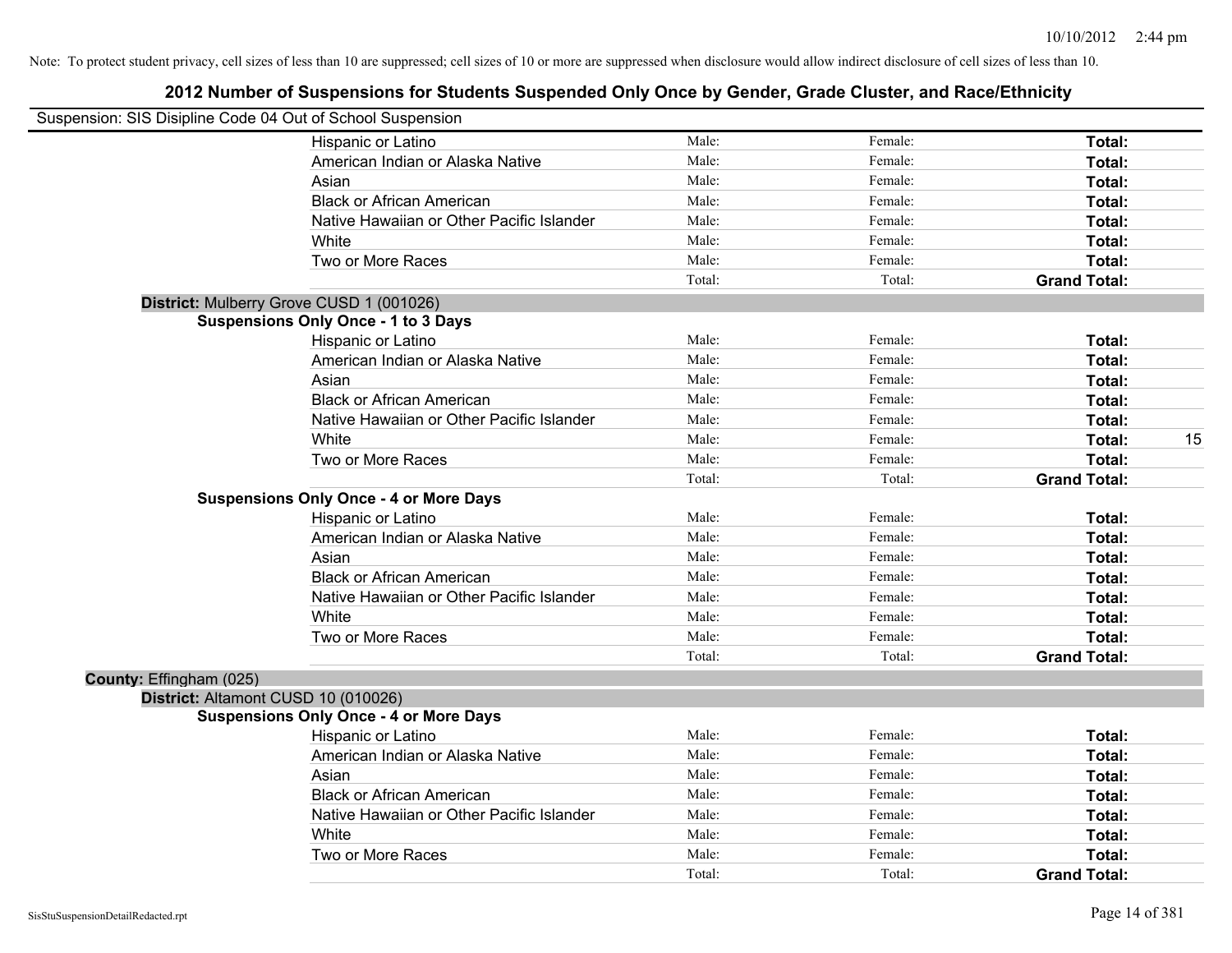| Suspension: SIS Disipline Code 04 Out of School Suspension |                                               |        |    |         |    |                     |    |
|------------------------------------------------------------|-----------------------------------------------|--------|----|---------|----|---------------------|----|
| District: Beecher City CUSD 20 (020026)                    |                                               |        |    |         |    |                     |    |
|                                                            | <b>Suspensions Only Once - 4 or More Days</b> |        |    |         |    |                     |    |
|                                                            | Hispanic or Latino                            | Male:  |    | Female: |    | Total:              |    |
|                                                            | American Indian or Alaska Native              | Male:  |    | Female: |    | Total:              |    |
|                                                            | Asian                                         | Male:  |    | Female: |    | Total:              |    |
|                                                            | <b>Black or African American</b>              | Male:  |    | Female: |    | Total:              |    |
|                                                            | Native Hawaiian or Other Pacific Islander     | Male:  |    | Female: |    | Total:              |    |
|                                                            | White                                         | Male:  |    | Female: |    | Total:              |    |
|                                                            | Two or More Races                             | Male:  |    | Female: |    | Total:              |    |
|                                                            |                                               | Total: |    | Total:  |    | <b>Grand Total:</b> |    |
| District: Dieterich CUSD 30 (030026)                       |                                               |        |    |         |    |                     |    |
|                                                            | <b>Suspensions Only Once - 1 to 3 Days</b>    |        |    |         |    |                     |    |
|                                                            | Hispanic or Latino                            | Male:  |    | Female: |    | Total:              |    |
|                                                            | American Indian or Alaska Native              | Male:  |    | Female: |    | Total:              |    |
|                                                            | Asian                                         | Male:  |    | Female: |    | Total:              |    |
|                                                            | <b>Black or African American</b>              | Male:  |    | Female: |    | Total:              |    |
|                                                            | Native Hawaiian or Other Pacific Islander     | Male:  |    | Female: |    | Total:              |    |
|                                                            | White                                         | Male:  |    | Female: |    | Total:              |    |
|                                                            | Two or More Races                             | Male:  |    | Female: |    | Total:              |    |
|                                                            |                                               | Total: |    | Total:  |    | <b>Grand Total:</b> |    |
|                                                            | <b>Suspensions Only Once - 4 or More Days</b> |        |    |         |    |                     |    |
|                                                            | Hispanic or Latino                            | Male:  |    | Female: |    | Total:              |    |
|                                                            | American Indian or Alaska Native              | Male:  |    | Female: |    | Total:              |    |
|                                                            | Asian                                         | Male:  |    | Female: |    | Total:              |    |
|                                                            | <b>Black or African American</b>              | Male:  |    | Female: |    | Total:              |    |
|                                                            | Native Hawaiian or Other Pacific Islander     | Male:  |    | Female: |    | Total:              |    |
|                                                            | White                                         | Male:  |    | Female: |    | Total:              |    |
|                                                            | Two or More Races                             | Male:  |    | Female: |    | Total:              |    |
|                                                            |                                               | Total: |    | Total:  |    | <b>Grand Total:</b> |    |
| District: Effingham CUSD 40 (040026)                       |                                               |        |    |         |    |                     |    |
|                                                            | <b>Suspensions Only Once - 1 to 3 Days</b>    |        |    |         |    |                     |    |
|                                                            | Hispanic or Latino                            | Male:  |    | Female: |    | Total:              |    |
|                                                            | American Indian or Alaska Native              | Male:  |    | Female: |    | Total:              |    |
|                                                            | Asian                                         | Male:  |    | Female: |    | Total:              |    |
|                                                            | <b>Black or African American</b>              | Male:  |    | Female: |    | Total:              |    |
|                                                            | Native Hawaiian or Other Pacific Islander     | Male:  |    | Female: |    | Total:              |    |
|                                                            | White                                         | Male:  | 43 | Female: | 22 | <b>Total:</b>       | 65 |
|                                                            | Two or More Races                             | Male:  |    | Female: |    | Total:              |    |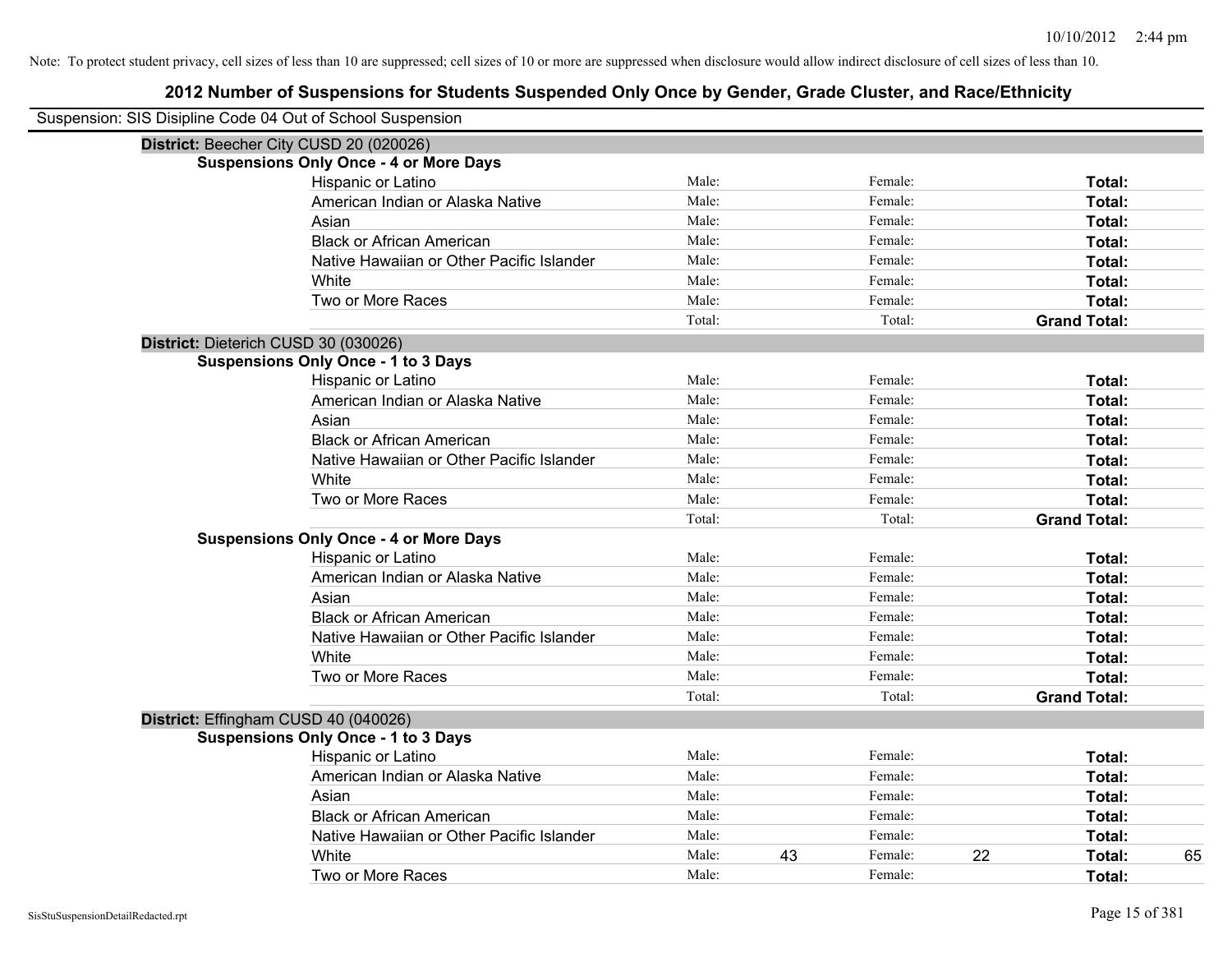| Suspension: SIS Disipline Code 04 Out of School Suspension |        |    |         |    |                     |    |
|------------------------------------------------------------|--------|----|---------|----|---------------------|----|
|                                                            | Total: |    | Total:  |    | <b>Grand Total:</b> |    |
| <b>Suspensions Only Once - 4 or More Days</b>              |        |    |         |    |                     |    |
| Hispanic or Latino                                         | Male:  |    | Female: |    | Total:              |    |
| American Indian or Alaska Native                           | Male:  |    | Female: |    | Total:              |    |
| Asian                                                      | Male:  |    | Female: |    | Total:              |    |
| <b>Black or African American</b>                           | Male:  |    | Female: |    | Total:              |    |
| Native Hawaiian or Other Pacific Islander                  | Male:  |    | Female: |    | Total:              |    |
| White                                                      | Male:  | 19 | Female: | 13 | Total:              | 32 |
| Two or More Races                                          | Male:  |    | Female: |    | Total:              |    |
|                                                            | Total: |    | Total:  |    | <b>Grand Total:</b> |    |
| District: Teutopolis CUSD 50 (050026)                      |        |    |         |    |                     |    |
| <b>Suspensions Only Once - 1 to 3 Days</b>                 |        |    |         |    |                     |    |
| Hispanic or Latino                                         | Male:  |    | Female: |    | Total:              |    |
| American Indian or Alaska Native                           | Male:  |    | Female: |    | Total:              |    |
| Asian                                                      | Male:  |    | Female: |    | Total:              |    |
| <b>Black or African American</b>                           | Male:  |    | Female: |    | Total:              |    |
| Native Hawaiian or Other Pacific Islander                  | Male:  |    | Female: |    | Total:              |    |
| White                                                      | Male:  |    | Female: |    | Total:              |    |
| Two or More Races                                          | Male:  |    | Female: |    | Total:              |    |
|                                                            | Total: |    | Total:  |    | <b>Grand Total:</b> |    |
| <b>Suspensions Only Once - 4 or More Days</b>              |        |    |         |    |                     |    |
| Hispanic or Latino                                         | Male:  |    | Female: |    | Total:              |    |
| American Indian or Alaska Native                           | Male:  |    | Female: |    | Total:              |    |
| Asian                                                      | Male:  |    | Female: |    | Total:              |    |
| <b>Black or African American</b>                           | Male:  |    | Female: |    | Total:              |    |
| Native Hawaiian or Other Pacific Islander                  | Male:  |    | Female: |    | Total:              |    |
| White                                                      | Male:  |    | Female: |    | Total:              |    |
| Two or More Races                                          | Male:  |    | Female: |    | Total:              |    |
|                                                            | Total: |    | Total:  |    | <b>Grand Total:</b> |    |
| County: Fayette (026)                                      |        |    |         |    |                     |    |
| District: Brownstown CUSD 201 (201026)                     |        |    |         |    |                     |    |
| <b>Suspensions Only Once - 1 to 3 Days</b>                 |        |    |         |    |                     |    |
| Hispanic or Latino                                         | Male:  |    | Female: |    | Total:              |    |
| American Indian or Alaska Native                           | Male:  |    | Female: |    | Total:              |    |
| Asian                                                      | Male:  |    | Female: |    | Total:              |    |
| <b>Black or African American</b>                           | Male:  |    | Female: |    | Total:              |    |
| Native Hawaiian or Other Pacific Islander                  | Male:  |    | Female: |    | Total:              |    |
| White                                                      | Male:  |    | Female: |    | Total:              | 10 |
| Two or More Races                                          | Male:  |    | Female: |    | Total:              |    |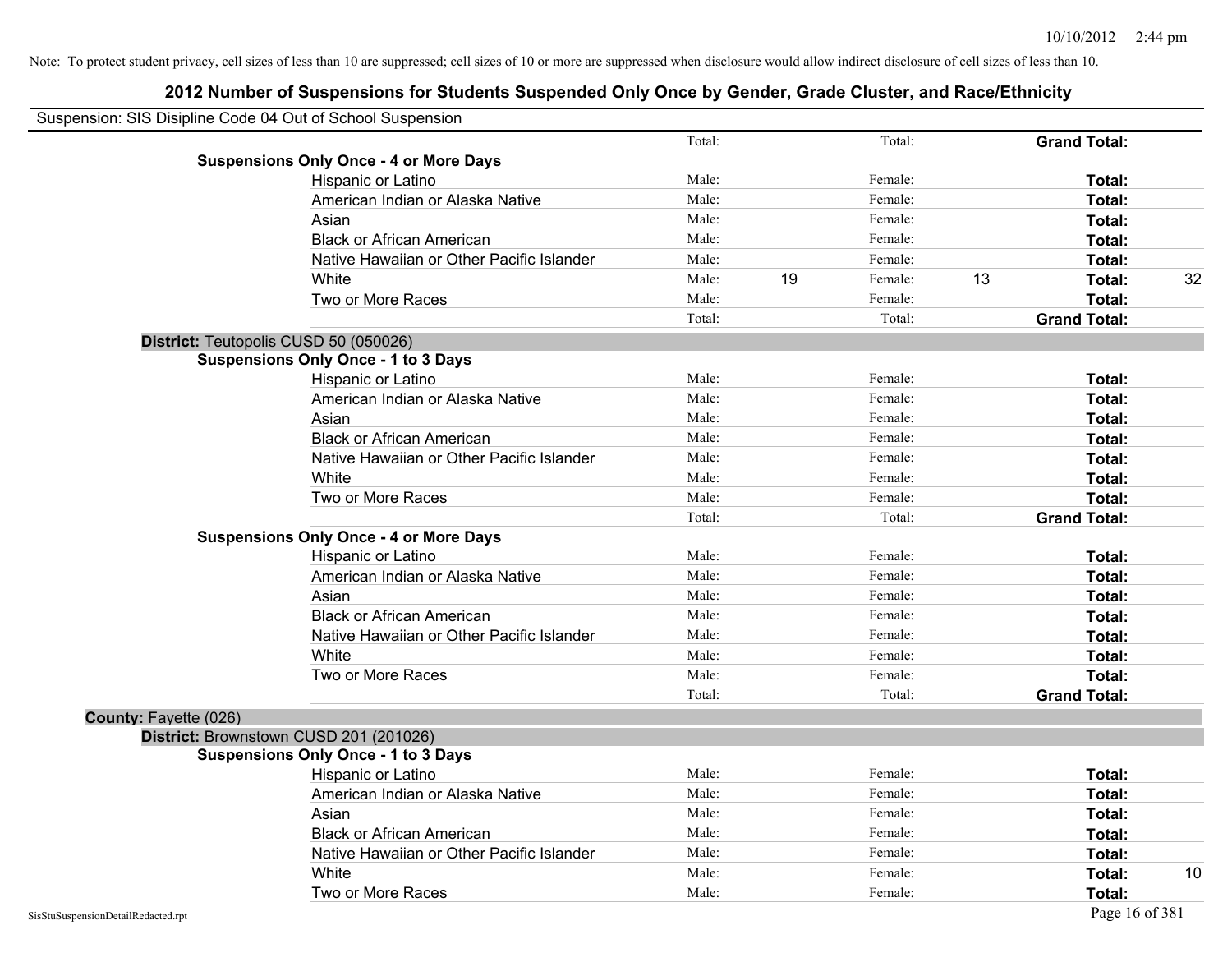| Suspension: SIS Disipline Code 04 Out of School Suspension |                                           |        |         |                     |    |
|------------------------------------------------------------|-------------------------------------------|--------|---------|---------------------|----|
|                                                            |                                           | Total: | Total:  | <b>Grand Total:</b> |    |
| District: Ramsey CUSD 204 (204026)                         |                                           |        |         |                     |    |
| <b>Suspensions Only Once - 1 to 3 Days</b>                 |                                           |        |         |                     |    |
| Hispanic or Latino                                         |                                           | Male:  | Female: | Total:              |    |
|                                                            | American Indian or Alaska Native          | Male:  | Female: | Total:              |    |
| Asian                                                      |                                           | Male:  | Female: | Total:              |    |
| <b>Black or African American</b>                           |                                           | Male:  | Female: | Total:              |    |
|                                                            | Native Hawaiian or Other Pacific Islander | Male:  | Female: | Total:              |    |
| White                                                      |                                           | Male:  | Female: | Total:              | 15 |
| Two or More Races                                          |                                           | Male:  | Female: | Total:              |    |
|                                                            |                                           | Total: | Total:  | <b>Grand Total:</b> |    |
| <b>Suspensions Only Once - 4 or More Days</b>              |                                           |        |         |                     |    |
| Hispanic or Latino                                         |                                           | Male:  | Female: | Total:              |    |
|                                                            | American Indian or Alaska Native          | Male:  | Female: | Total:              |    |
| Asian                                                      |                                           | Male:  | Female: | Total:              |    |
| <b>Black or African American</b>                           |                                           | Male:  | Female: | Total:              |    |
|                                                            | Native Hawaiian or Other Pacific Islander | Male:  | Female: | Total:              |    |
| White                                                      |                                           | Male:  | Female: | Total:              |    |
| Two or More Races                                          |                                           | Male:  | Female: | Total:              |    |
|                                                            |                                           | Total: | Total:  | <b>Grand Total:</b> |    |
| District: St Elmo CUSD 202 (202026)                        |                                           |        |         |                     |    |
| <b>Suspensions Only Once - 1 to 3 Days</b>                 |                                           |        |         |                     |    |
| Hispanic or Latino                                         |                                           | Male:  | Female: | Total:              |    |
|                                                            | American Indian or Alaska Native          | Male:  | Female: | Total:              |    |
| Asian                                                      |                                           | Male:  | Female: | Total:              |    |
| <b>Black or African American</b>                           |                                           | Male:  | Female: | Total:              |    |
|                                                            | Native Hawaiian or Other Pacific Islander | Male:  | Female: | Total:              |    |
| White                                                      |                                           | Male:  | Female: | Total:              |    |
| Two or More Races                                          |                                           | Male:  | Female: | Total:              |    |
|                                                            |                                           | Total: | Total:  | <b>Grand Total:</b> |    |
| <b>Suspensions Only Once - 4 or More Days</b>              |                                           |        |         |                     |    |
| Hispanic or Latino                                         |                                           | Male:  | Female: | Total:              |    |
|                                                            | American Indian or Alaska Native          | Male:  | Female: | Total:              |    |
| Asian                                                      |                                           | Male:  | Female: | Total:              |    |
| <b>Black or African American</b>                           |                                           | Male:  | Female: | Total:              |    |
|                                                            | Native Hawaiian or Other Pacific Islander | Male:  | Female: | Total:              |    |
| White                                                      |                                           | Male:  | Female: | Total:              |    |
| Two or More Races                                          |                                           | Male:  | Female: | Total:              |    |
|                                                            |                                           | Total: | Total:  | <b>Grand Total:</b> |    |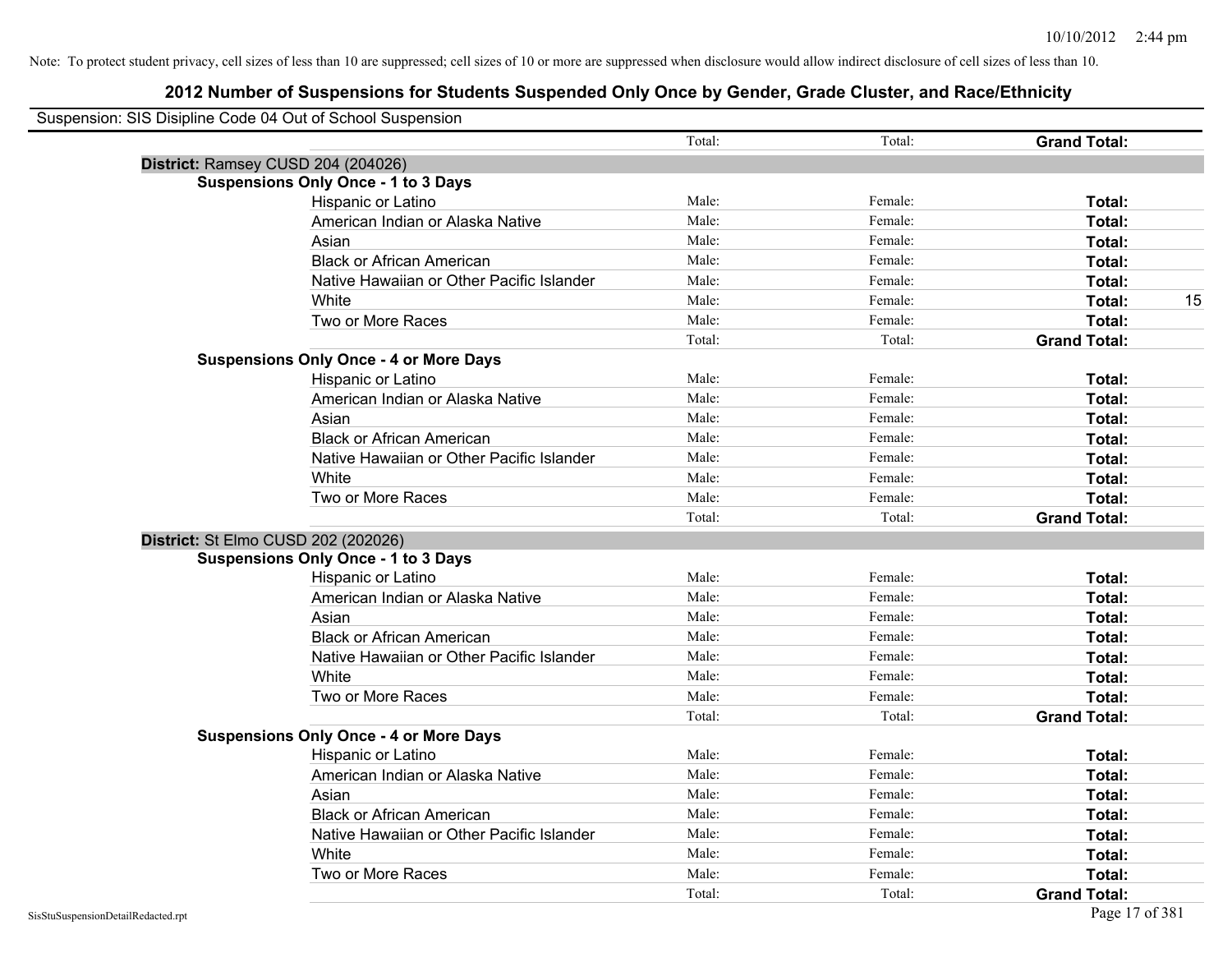| Suspension: SIS Disipline Code 04 Out of School Suspension |                                               |        |    |         |    |                     |    |
|------------------------------------------------------------|-----------------------------------------------|--------|----|---------|----|---------------------|----|
| District: Vandalia CUSD 203 (203026)                       |                                               |        |    |         |    |                     |    |
|                                                            | <b>Suspensions Only Once - 1 to 3 Days</b>    |        |    |         |    |                     |    |
|                                                            | Hispanic or Latino                            | Male:  |    | Female: |    | Total:              |    |
|                                                            | American Indian or Alaska Native              | Male:  |    | Female: |    | Total:              |    |
|                                                            | Asian                                         | Male:  |    | Female: |    | Total:              |    |
|                                                            | <b>Black or African American</b>              | Male:  |    | Female: |    | Total:              |    |
|                                                            | Native Hawaiian or Other Pacific Islander     | Male:  |    | Female: |    | Total:              |    |
|                                                            | White                                         | Male:  | 26 | Female: | 10 | Total:              | 36 |
|                                                            | Two or More Races                             | Male:  |    | Female: |    | Total:              |    |
|                                                            |                                               | Total: |    | Total:  |    | <b>Grand Total:</b> |    |
|                                                            | <b>Suspensions Only Once - 4 or More Days</b> |        |    |         |    |                     |    |
|                                                            | Hispanic or Latino                            | Male:  |    | Female: |    | Total:              |    |
|                                                            | American Indian or Alaska Native              | Male:  |    | Female: |    | Total:              |    |
|                                                            | Asian                                         | Male:  |    | Female: |    | Total:              |    |
|                                                            | <b>Black or African American</b>              | Male:  |    | Female: |    | Total:              |    |
|                                                            | Native Hawaiian or Other Pacific Islander     | Male:  |    | Female: |    | Total:              |    |
|                                                            | White                                         | Male:  |    | Female: |    | Total:              | 11 |
|                                                            | Two or More Races                             | Male:  |    | Female: |    | <b>Total:</b>       |    |
|                                                            |                                               | Total: |    | Total:  |    | <b>Grand Total:</b> |    |
| County: Non-Public School (000)                            |                                               |        |    |         |    |                     |    |
|                                                            | District: Bond/Effingham/Fayette ROE (000000) |        |    |         |    |                     |    |
|                                                            | <b>Suspensions Only Once - 1 to 3 Days</b>    |        |    |         |    |                     |    |
|                                                            | Hispanic or Latino                            | Male:  |    | Female: |    | Total:              |    |
|                                                            | American Indian or Alaska Native              | Male:  |    | Female: |    | Total:              |    |
|                                                            | Asian                                         | Male:  |    | Female: |    | Total:              |    |
|                                                            | <b>Black or African American</b>              | Male:  |    | Female: |    | Total:              |    |
|                                                            | Native Hawaiian or Other Pacific Islander     | Male:  |    | Female: |    | Total:              |    |
|                                                            | White                                         | Male:  |    | Female: |    | Total:              |    |
|                                                            | Two or More Races                             | Male:  |    | Female: |    | <b>Total:</b>       |    |
|                                                            |                                               | Total: |    | Total:  |    | <b>Grand Total:</b> |    |
|                                                            |                                               |        |    |         |    |                     |    |
| Region: Boone/Winnebago ROE (04)                           |                                               |        |    |         |    |                     |    |
| County: Boone (004)                                        |                                               |        |    |         |    |                     |    |
| District: Belvidere CUSD 100 (100026)                      |                                               |        |    |         |    |                     |    |
|                                                            | <b>Suspensions Only Once - 1 to 3 Days</b>    |        |    |         |    |                     |    |
|                                                            | Hispanic or Latino                            | Male:  |    | Female: |    | Total:              | 40 |
|                                                            | American Indian or Alaska Native              | Male:  |    | Female: |    | Total:              |    |
|                                                            | Asian                                         | Male:  |    | Female: |    | Total:              |    |
|                                                            |                                               |        |    |         |    |                     |    |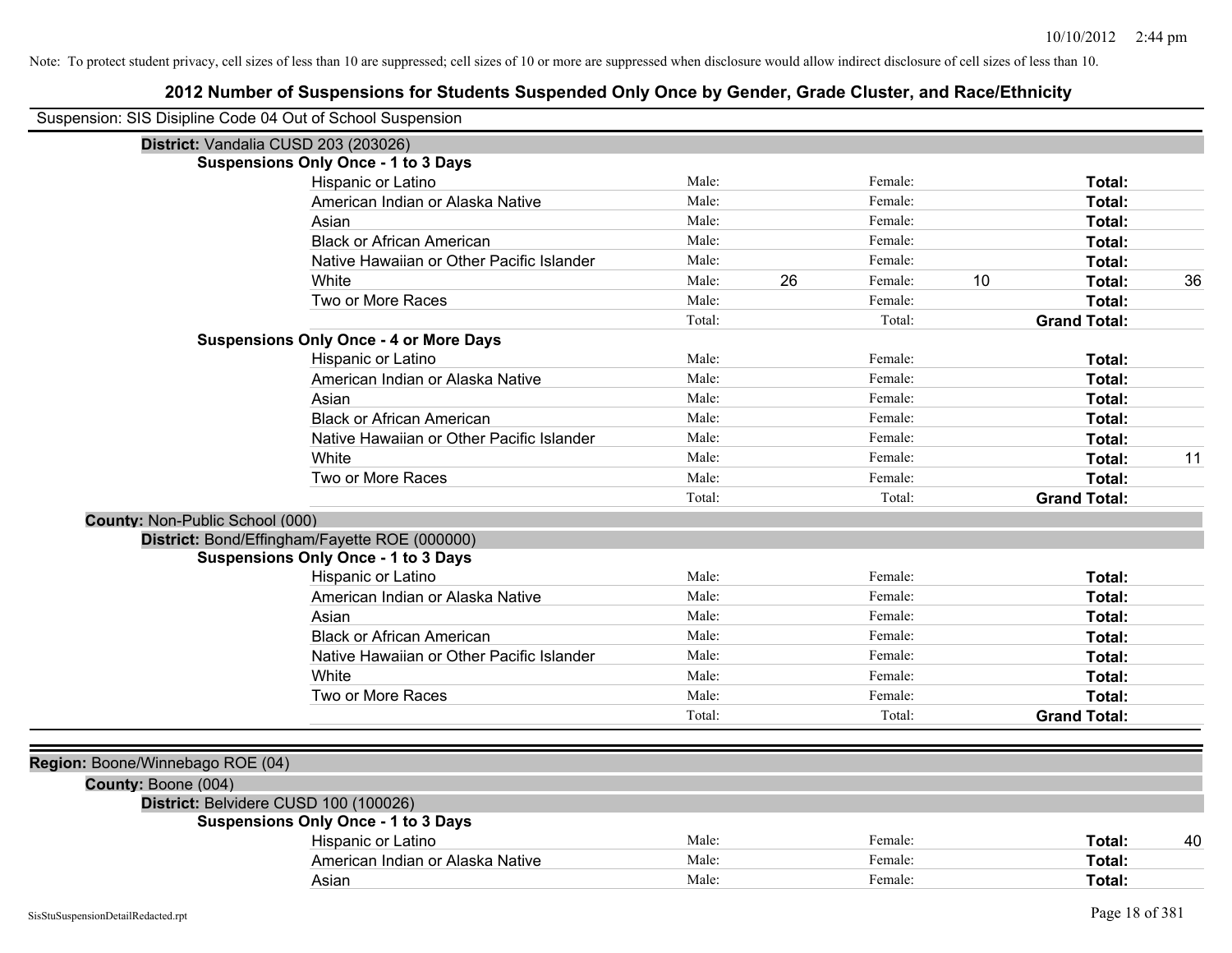| Suspension: SIS Disipline Code 04 Out of School Suspension |                                               |        |    |         |    |                     |     |
|------------------------------------------------------------|-----------------------------------------------|--------|----|---------|----|---------------------|-----|
|                                                            | <b>Black or African American</b>              | Male:  |    | Female: |    | Total:              |     |
|                                                            | Native Hawaiian or Other Pacific Islander     | Male:  |    | Female: |    | Total:              |     |
|                                                            | White                                         | Male:  |    | Female: |    | Total:              | 50  |
|                                                            | Two or More Races                             | Male:  |    | Female: |    | Total:              |     |
|                                                            |                                               | Total: | 80 | Total:  | 22 | <b>Grand Total:</b> | 102 |
|                                                            | <b>Suspensions Only Once - 4 or More Days</b> |        |    |         |    |                     |     |
|                                                            | Hispanic or Latino                            | Male:  | 10 | Female: | 14 | Total:              | 24  |
|                                                            | American Indian or Alaska Native              | Male:  |    | Female: |    | Total:              |     |
|                                                            | Asian                                         | Male:  |    | Female: |    | Total:              |     |
|                                                            | <b>Black or African American</b>              | Male:  |    | Female: |    | Total:              |     |
|                                                            | Native Hawaiian or Other Pacific Islander     | Male:  |    | Female: |    | Total:              |     |
|                                                            | White                                         | Male:  | 27 | Female: | 10 | Total:              | 37  |
|                                                            | Two or More Races                             | Male:  |    | Female: |    | Total:              |     |
|                                                            |                                               | Total: |    | Total:  |    | <b>Grand Total:</b> |     |
|                                                            | District: North Boone CUSD 200 (200026)       |        |    |         |    |                     |     |
|                                                            | <b>Suspensions Only Once - 1 to 3 Days</b>    |        |    |         |    |                     |     |
|                                                            | Hispanic or Latino                            | Male:  |    | Female: |    | Total:              |     |
|                                                            | American Indian or Alaska Native              | Male:  |    | Female: |    | Total:              |     |
|                                                            | Asian                                         | Male:  |    | Female: |    | Total:              |     |
|                                                            | <b>Black or African American</b>              | Male:  |    | Female: |    | Total:              |     |
|                                                            | Native Hawaiian or Other Pacific Islander     | Male:  |    | Female: |    | Total:              |     |
|                                                            | White                                         | Male:  |    | Female: |    | Total:              | 10  |
|                                                            | Two or More Races                             | Male:  |    | Female: |    | Total:              |     |
|                                                            |                                               | Total: |    | Total:  |    | <b>Grand Total:</b> |     |
|                                                            | <b>Suspensions Only Once - 4 or More Days</b> |        |    |         |    |                     |     |
|                                                            | Hispanic or Latino                            | Male:  |    | Female: |    | Total:              |     |
|                                                            | American Indian or Alaska Native              | Male:  |    | Female: |    | Total:              |     |
|                                                            | Asian                                         | Male:  |    | Female: |    | Total:              |     |
|                                                            | <b>Black or African American</b>              | Male:  |    | Female: |    | Total:              |     |
|                                                            | Native Hawaiian or Other Pacific Islander     | Male:  |    | Female: |    | Total:              |     |
|                                                            | White                                         | Male:  |    | Female: |    | Total:              | 10  |
|                                                            | Two or More Races                             | Male:  |    | Female: |    | Total:              |     |
|                                                            |                                               | Total: |    | Total:  |    | <b>Grand Total:</b> |     |
| County: Non-Public School (000)                            |                                               |        |    |         |    |                     |     |
|                                                            | District: Boone/Winnebago ROE (000000)        |        |    |         |    |                     |     |
|                                                            | <b>Suspensions Only Once - 4 or More Days</b> |        |    |         |    |                     |     |
|                                                            | Hispanic or Latino                            | Male:  |    | Female: |    | Total:              |     |
|                                                            | American Indian or Alaska Native              | Male:  |    | Female: |    | Total:              |     |
|                                                            | Asian                                         | Male:  |    | Female: |    | Total:              |     |
| SisStuSuspensionDetailRedacted.rpt                         |                                               |        |    |         |    | Page 19 of 381      |     |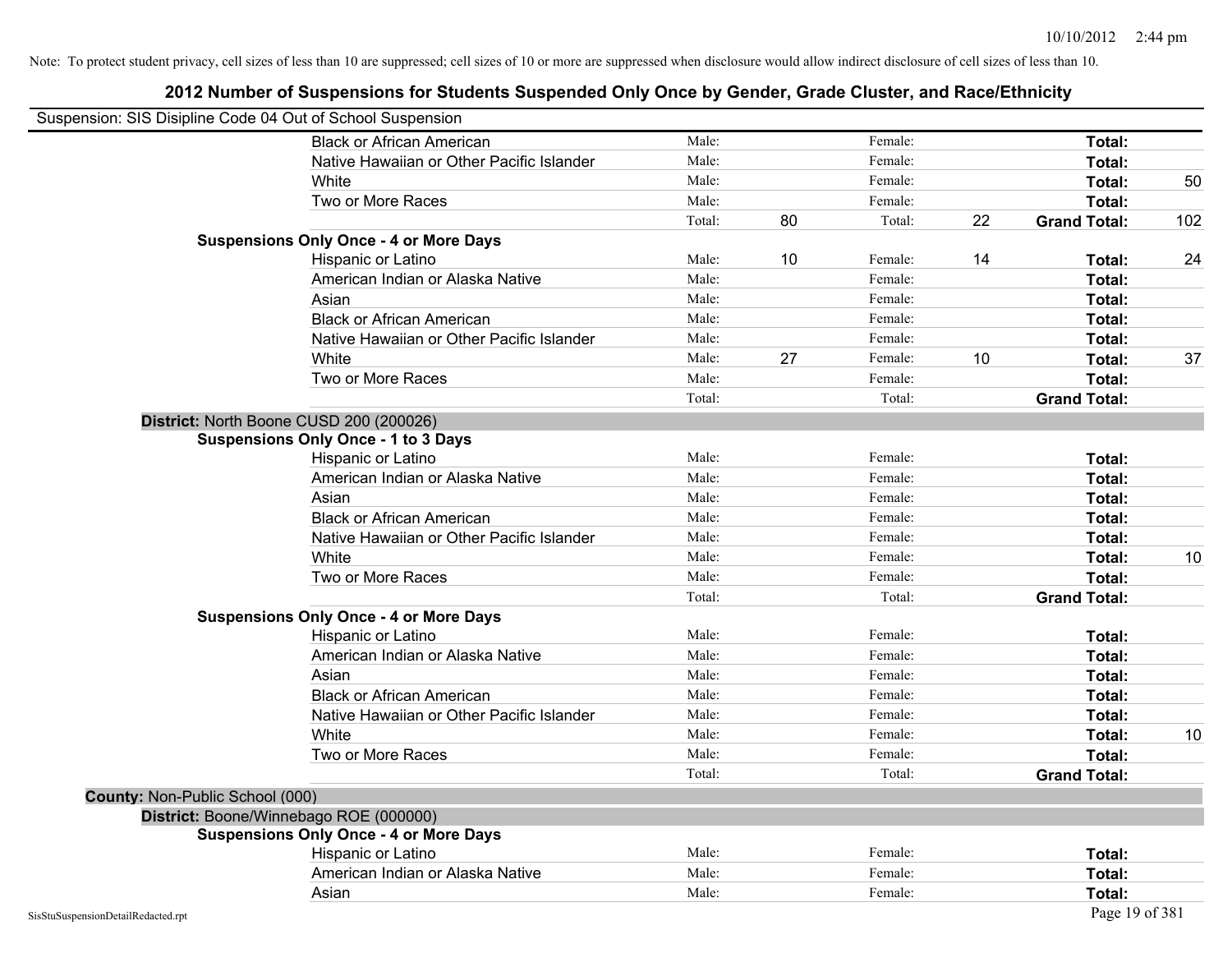| Suspension: SIS Disipline Code 04 Out of School Suspension |                                               |        |    |         |    |                     |    |
|------------------------------------------------------------|-----------------------------------------------|--------|----|---------|----|---------------------|----|
|                                                            | <b>Black or African American</b>              | Male:  |    | Female: |    | Total:              |    |
|                                                            | Native Hawaiian or Other Pacific Islander     | Male:  |    | Female: |    | Total:              |    |
|                                                            | White                                         | Male:  |    | Female: |    | Total:              |    |
|                                                            | Two or More Races                             | Male:  |    | Female: |    | Total:              |    |
|                                                            |                                               | Total: |    | Total:  |    | <b>Grand Total:</b> |    |
| County: Winnebago (101)                                    |                                               |        |    |         |    |                     |    |
|                                                            | District: County of Winnebago SD 320 (320026) |        |    |         |    |                     |    |
|                                                            | <b>Suspensions Only Once - 1 to 3 Days</b>    |        |    |         |    |                     |    |
|                                                            | Hispanic or Latino                            | Male:  |    | Female: |    | Total:              |    |
|                                                            | American Indian or Alaska Native              | Male:  |    | Female: |    | Total:              |    |
|                                                            | Asian                                         | Male:  |    | Female: |    | Total:              |    |
|                                                            | <b>Black or African American</b>              | Male:  |    | Female: |    | Total:              |    |
|                                                            | Native Hawaiian or Other Pacific Islander     | Male:  |    | Female: |    | Total:              |    |
|                                                            | White                                         | Male:  | 30 | Female: | 15 | Total:              | 45 |
|                                                            | Two or More Races                             | Male:  |    | Female: |    | Total:              |    |
|                                                            |                                               | Total: |    | Total:  |    | <b>Grand Total:</b> | 60 |
|                                                            | <b>Suspensions Only Once - 4 or More Days</b> |        |    |         |    |                     |    |
|                                                            | Hispanic or Latino                            | Male:  |    | Female: |    | Total:              |    |
|                                                            | American Indian or Alaska Native              | Male:  |    | Female: |    | Total:              |    |
|                                                            | Asian                                         | Male:  |    | Female: |    | Total:              |    |
|                                                            | <b>Black or African American</b>              | Male:  |    | Female: |    | Total:              |    |
|                                                            | Native Hawaiian or Other Pacific Islander     | Male:  |    | Female: |    | Total:              |    |
|                                                            | White                                         | Male:  |    | Female: |    | Total:              |    |
|                                                            | Two or More Races                             | Male:  |    | Female: |    | Total:              |    |
|                                                            |                                               | Total: |    | Total:  |    | <b>Grand Total:</b> |    |
|                                                            | District: Durand CUSD 322 (322026)            |        |    |         |    |                     |    |
|                                                            | <b>Suspensions Only Once - 1 to 3 Days</b>    |        |    |         |    |                     |    |
|                                                            | Hispanic or Latino                            | Male:  |    | Female: |    | Total:              |    |
|                                                            | American Indian or Alaska Native              | Male:  |    | Female: |    | Total:              |    |
|                                                            | Asian                                         | Male:  |    | Female: |    | Total:              |    |
|                                                            | <b>Black or African American</b>              | Male:  |    | Female: |    | Total:              |    |
|                                                            | Native Hawaiian or Other Pacific Islander     | Male:  |    | Female: |    | Total:              |    |
|                                                            | White                                         | Male:  |    | Female: |    | Total:              |    |
|                                                            | Two or More Races                             | Male:  |    | Female: |    | Total:              |    |
|                                                            |                                               | Total: |    | Total:  |    | <b>Grand Total:</b> |    |
| District: Harlem UD 122 (122022)                           |                                               |        |    |         |    |                     |    |
|                                                            | <b>Suspensions Only Once - 1 to 3 Days</b>    |        |    |         |    |                     |    |
|                                                            | Hispanic or Latino                            | Male:  |    | Female: |    | Total:              | 28 |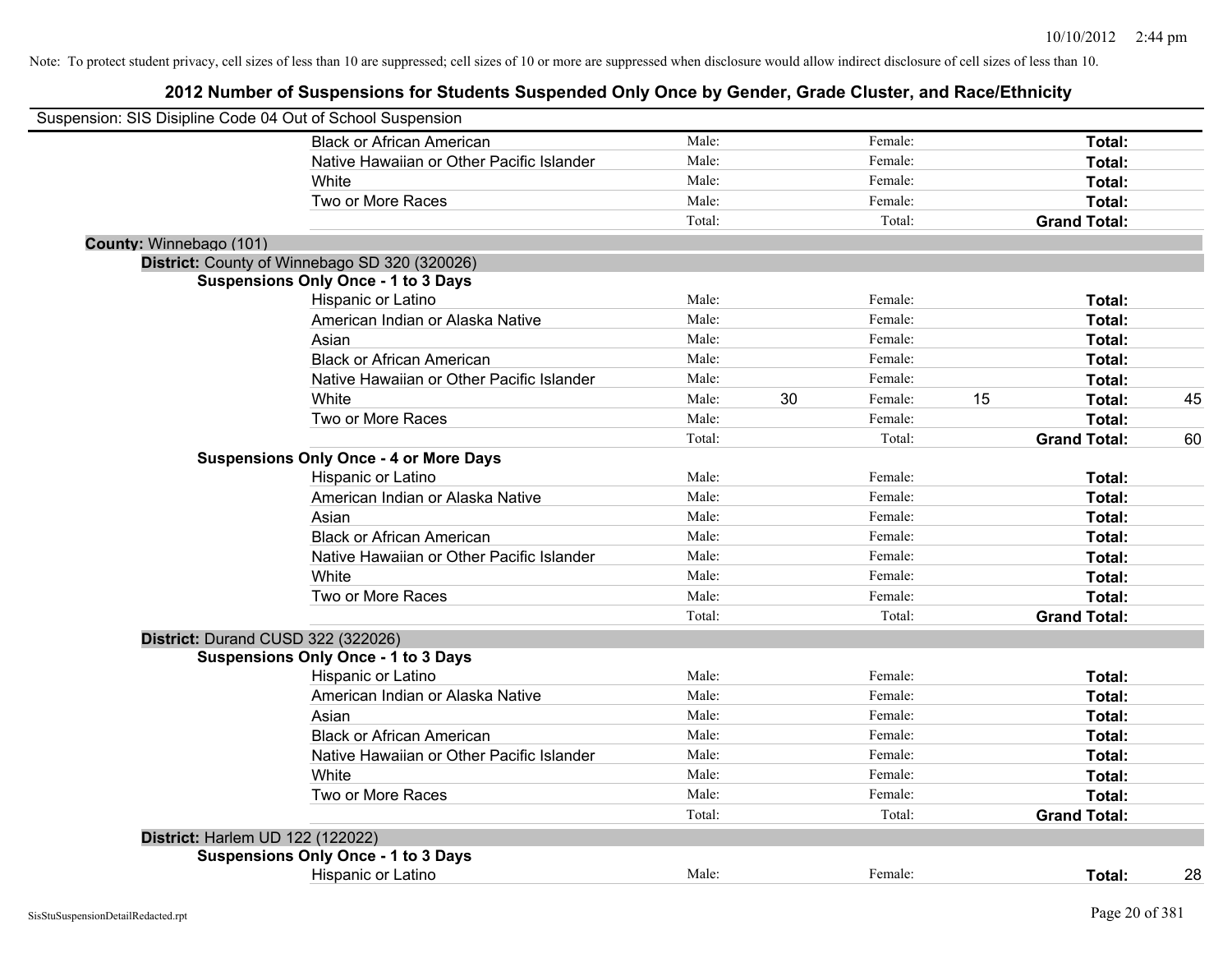| Suspension: SIS Disipline Code 04 Out of School Suspension |                                               |        |     |         |    |                     |     |
|------------------------------------------------------------|-----------------------------------------------|--------|-----|---------|----|---------------------|-----|
|                                                            | American Indian or Alaska Native              | Male:  |     | Female: |    | Total:              |     |
|                                                            | Asian                                         | Male:  |     | Female: |    | Total:              |     |
|                                                            | <b>Black or African American</b>              | Male:  | 14  | Female: | 14 | Total:              | 28  |
|                                                            | Native Hawaiian or Other Pacific Islander     | Male:  |     | Female: |    | Total:              |     |
|                                                            | White                                         | Male:  | 135 | Female: | 58 | Total:              | 193 |
|                                                            | Two or More Races                             | Male:  |     | Female: |    | Total:              | 10  |
|                                                            |                                               | Total: |     | Total:  |    | <b>Grand Total:</b> |     |
|                                                            | <b>Suspensions Only Once - 4 or More Days</b> |        |     |         |    |                     |     |
|                                                            | Hispanic or Latino                            | Male:  |     | Female: |    | Total:              |     |
|                                                            | American Indian or Alaska Native              | Male:  |     | Female: |    | Total:              |     |
|                                                            | Asian                                         | Male:  |     | Female: |    | Total:              |     |
|                                                            | <b>Black or African American</b>              | Male:  |     | Female: |    | Total:              |     |
|                                                            | Native Hawaiian or Other Pacific Islander     | Male:  |     | Female: |    | Total:              |     |
|                                                            | White                                         | Male:  | 28  | Female: | 13 | Total:              | 41  |
|                                                            | Two or More Races                             | Male:  |     | Female: |    | Total:              |     |
|                                                            |                                               | Total: |     | Total:  |    | <b>Grand Total:</b> | 53  |
|                                                            | District: Hononegah CHD 207 (207016)          |        |     |         |    |                     |     |
|                                                            | <b>Suspensions Only Once - 1 to 3 Days</b>    |        |     |         |    |                     |     |
|                                                            | Hispanic or Latino                            | Male:  |     | Female: |    | Total:              |     |
|                                                            | American Indian or Alaska Native              | Male:  |     | Female: |    | Total:              |     |
|                                                            | Asian                                         | Male:  |     | Female: |    | Total:              |     |
|                                                            | <b>Black or African American</b>              | Male:  |     | Female: |    | Total:              |     |
|                                                            | Native Hawaiian or Other Pacific Islander     | Male:  |     | Female: |    | Total:              |     |
|                                                            | White                                         | Male:  |     | Female: |    | Total:              | 21  |
|                                                            | Two or More Races                             | Male:  |     | Female: |    | Total:              |     |
|                                                            |                                               | Total: |     | Total:  |    | <b>Grand Total:</b> |     |
|                                                            | <b>Suspensions Only Once - 4 or More Days</b> |        |     |         |    |                     |     |
|                                                            | Hispanic or Latino                            | Male:  |     | Female: |    | Total:              |     |
|                                                            | American Indian or Alaska Native              | Male:  |     | Female: |    | Total:              |     |
|                                                            | Asian                                         | Male:  |     | Female: |    | Total:              |     |
|                                                            | <b>Black or African American</b>              | Male:  |     | Female: |    | Total:              |     |
|                                                            | Native Hawaiian or Other Pacific Islander     | Male:  |     | Female: |    | Total:              |     |
|                                                            | White                                         | Male:  | 43  | Female: | 15 | Total:              | 58  |
|                                                            | Two or More Races                             | Male:  |     | Female: |    | Total:              |     |
|                                                            |                                               | Total: |     | Total:  |    | <b>Grand Total:</b> | 73  |
|                                                            | District: Kinnikinnick CCSD 131 (131004)      |        |     |         |    |                     |     |
|                                                            | <b>Suspensions Only Once - 1 to 3 Days</b>    |        |     |         |    |                     |     |
|                                                            | Hispanic or Latino                            | Male:  |     | Female: |    | Total:              |     |
|                                                            | American Indian or Alaska Native              | Male:  |     | Female: |    | Total:              |     |
| SisStuSuspensionDetailRedacted.rpt                         |                                               |        |     |         |    | Page 21 of 381      |     |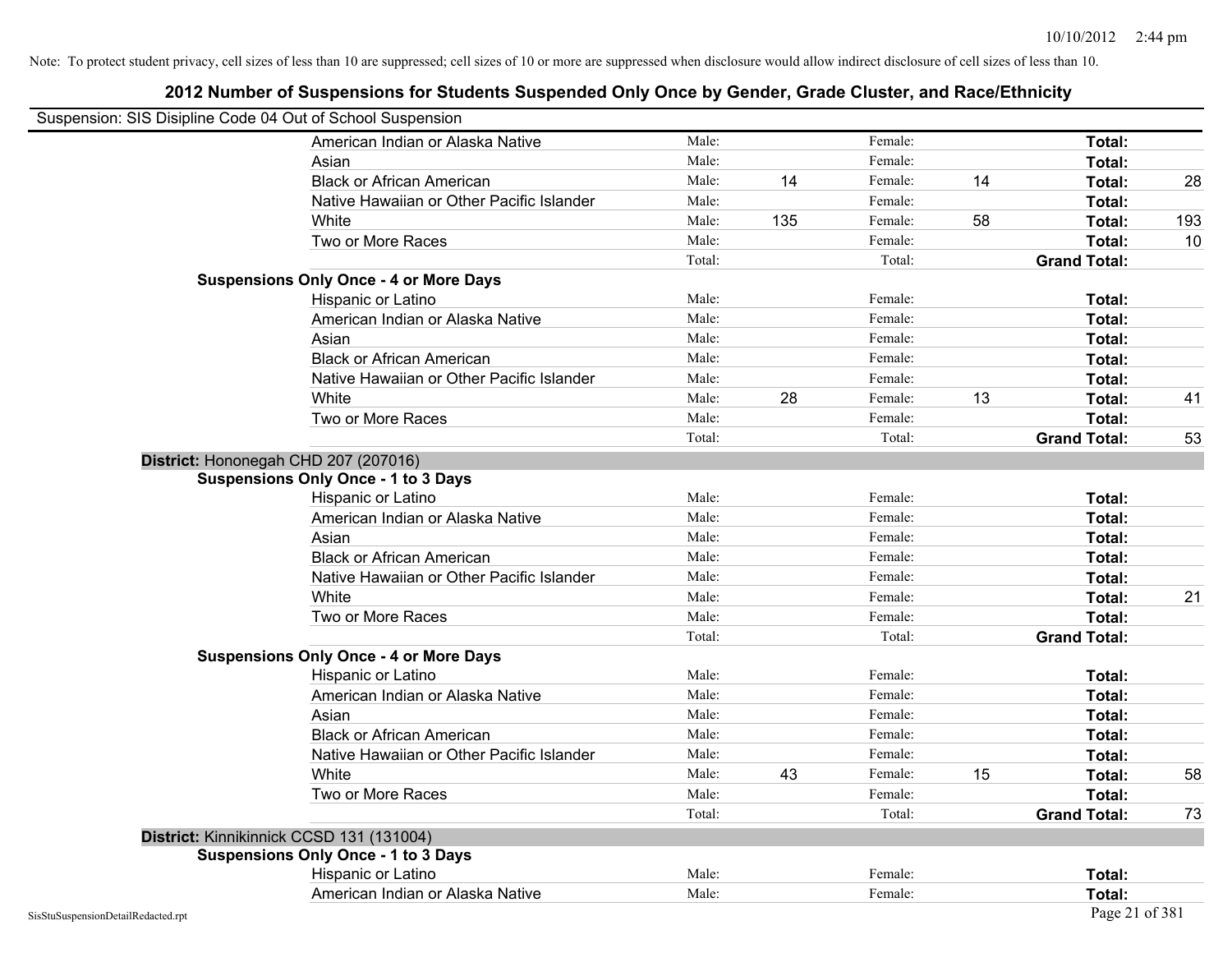| Suspension: SIS Disipline Code 04 Out of School Suspension |                                               |        |         |                     |    |
|------------------------------------------------------------|-----------------------------------------------|--------|---------|---------------------|----|
|                                                            | Asian                                         | Male:  | Female: | Total:              |    |
|                                                            | <b>Black or African American</b>              | Male:  | Female: | Total:              |    |
|                                                            | Native Hawaiian or Other Pacific Islander     | Male:  | Female: | Total:              |    |
|                                                            | White                                         | Male:  | Female: | Total:              | 21 |
|                                                            | Two or More Races                             | Male:  | Female: | Total:              |    |
|                                                            |                                               | Total: | Total:  | <b>Grand Total:</b> |    |
|                                                            | <b>Suspensions Only Once - 4 or More Days</b> |        |         |                     |    |
|                                                            | Hispanic or Latino                            | Male:  | Female: | Total:              |    |
|                                                            | American Indian or Alaska Native              | Male:  | Female: | Total:              |    |
|                                                            | Asian                                         | Male:  | Female: | Total:              |    |
|                                                            | <b>Black or African American</b>              | Male:  | Female: | Total:              |    |
|                                                            | Native Hawaiian or Other Pacific Islander     | Male:  | Female: | Total:              |    |
|                                                            | White                                         | Male:  | Female: | Total:              |    |
|                                                            | Two or More Races                             | Male:  | Female: | Total:              |    |
|                                                            |                                               | Total: | Total:  | <b>Grand Total:</b> |    |
|                                                            | District: Pecatonica CUSD 321 (321026)        |        |         |                     |    |
|                                                            | <b>Suspensions Only Once - 1 to 3 Days</b>    |        |         |                     |    |
|                                                            | Hispanic or Latino                            | Male:  | Female: | Total:              |    |
|                                                            | American Indian or Alaska Native              | Male:  | Female: | Total:              |    |
|                                                            | Asian                                         | Male:  | Female: | Total:              |    |
|                                                            | <b>Black or African American</b>              | Male:  | Female: | Total:              |    |
|                                                            | Native Hawaiian or Other Pacific Islander     | Male:  | Female: | Total:              |    |
|                                                            | White                                         | Male:  | Female: | Total:              | 24 |
|                                                            | Two or More Races                             | Male:  | Female: | Total:              |    |
|                                                            |                                               | Total: | Total:  | <b>Grand Total:</b> |    |
|                                                            | <b>Suspensions Only Once - 4 or More Days</b> |        |         |                     |    |
|                                                            | Hispanic or Latino                            | Male:  | Female: | Total:              |    |
|                                                            | American Indian or Alaska Native              | Male:  | Female: | Total:              |    |
|                                                            | Asian                                         | Male:  | Female: | Total:              |    |
|                                                            | <b>Black or African American</b>              | Male:  | Female: | Total:              |    |
|                                                            | Native Hawaiian or Other Pacific Islander     | Male:  | Female: | Total:              |    |
|                                                            | White                                         | Male:  | Female: | Total:              |    |
|                                                            | Two or More Races                             | Male:  | Female: | Total:              |    |
|                                                            |                                               | Total: | Total:  | <b>Grand Total:</b> |    |
|                                                            | District: Prairie Hill CCSD 133 (133004)      |        |         |                     |    |
|                                                            | <b>Suspensions Only Once - 1 to 3 Days</b>    |        |         |                     |    |
|                                                            | Hispanic or Latino                            | Male:  | Female: | Total:              |    |
|                                                            | American Indian or Alaska Native              | Male:  | Female: | Total:              |    |
|                                                            | Asian                                         | Male:  | Female: | Total:              |    |
|                                                            |                                               |        |         |                     |    |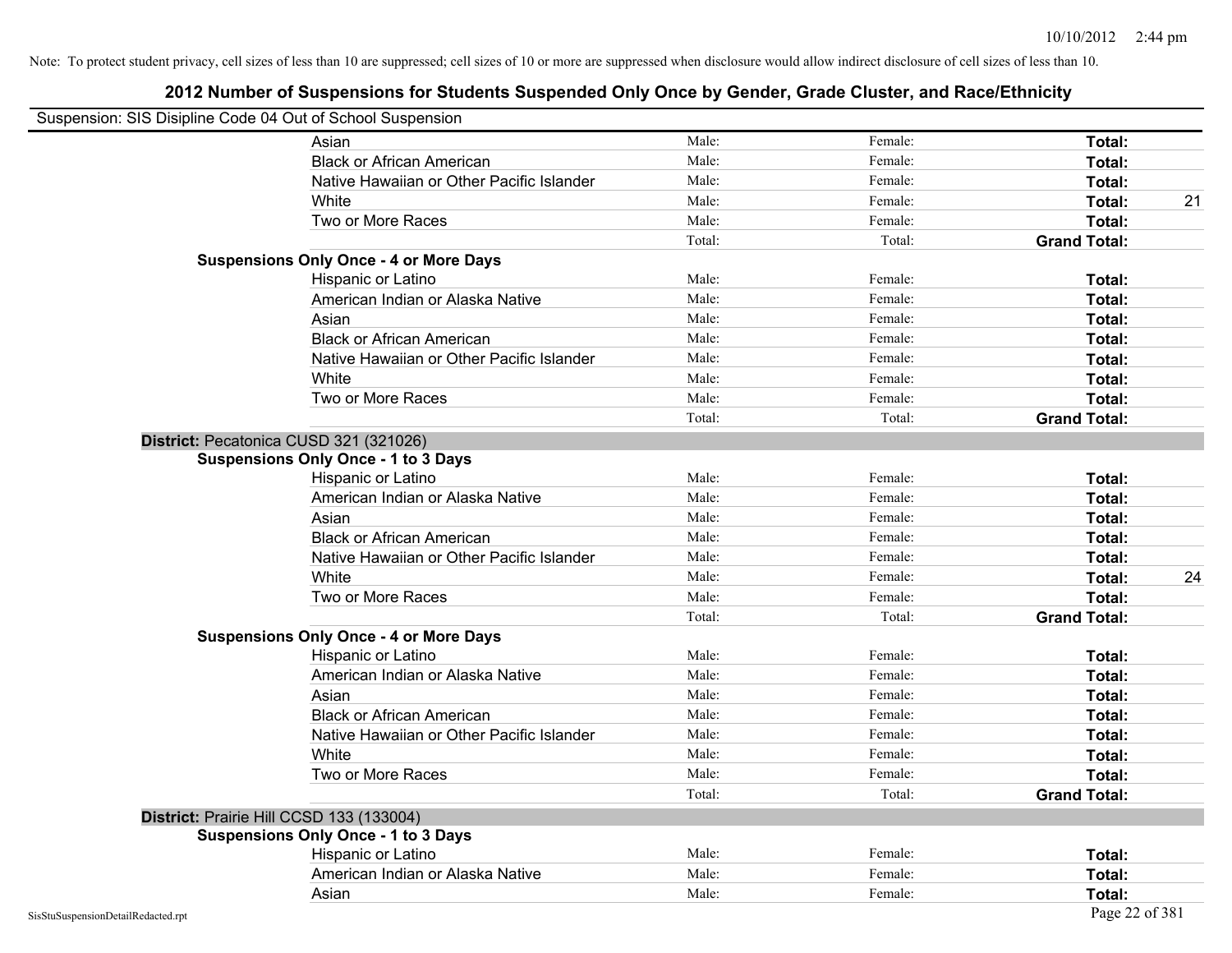| Suspension: SIS Disipline Code 04 Out of School Suspension |                                               |        |     |         |     |                     |     |
|------------------------------------------------------------|-----------------------------------------------|--------|-----|---------|-----|---------------------|-----|
|                                                            | <b>Black or African American</b>              | Male:  |     | Female: |     | Total:              |     |
|                                                            | Native Hawaiian or Other Pacific Islander     | Male:  |     | Female: |     | Total:              |     |
|                                                            | White                                         | Male:  |     | Female: |     | Total:              |     |
|                                                            | Two or More Races                             | Male:  |     | Female: |     | Total:              |     |
|                                                            |                                               | Total: |     | Total:  |     | <b>Grand Total:</b> |     |
|                                                            | <b>Suspensions Only Once - 4 or More Days</b> |        |     |         |     |                     |     |
|                                                            | Hispanic or Latino                            | Male:  |     | Female: |     | Total:              |     |
|                                                            | American Indian or Alaska Native              | Male:  |     | Female: |     | Total:              |     |
|                                                            | Asian                                         | Male:  |     | Female: |     | Total:              |     |
|                                                            | <b>Black or African American</b>              | Male:  |     | Female: |     | Total:              |     |
|                                                            | Native Hawaiian or Other Pacific Islander     | Male:  |     | Female: |     | Total:              |     |
|                                                            | White                                         | Male:  |     | Female: |     | Total:              |     |
|                                                            | Two or More Races                             | Male:  |     | Female: |     | Total:              |     |
|                                                            |                                               | Total: |     | Total:  |     | <b>Grand Total:</b> |     |
|                                                            | District: Rockford SD 205 (205025)            |        |     |         |     |                     |     |
|                                                            | <b>Suspensions Only Once - 1 to 3 Days</b>    |        |     |         |     |                     |     |
|                                                            | Hispanic or Latino                            | Male:  | 224 | Female: | 167 | Total:              | 391 |
|                                                            | American Indian or Alaska Native              | Male:  |     | Female: |     | Total:              |     |
|                                                            | Asian                                         | Male:  | 28  | Female: | 11  | Total:              | 39  |
|                                                            | <b>Black or African American</b>              | Male:  | 441 | Female: | 363 | Total:              | 804 |
|                                                            | Native Hawaiian or Other Pacific Islander     | Male:  |     | Female: |     | Total:              |     |
|                                                            | White                                         | Male:  | 299 | Female: | 163 | Total:              | 462 |
|                                                            | Two or More Races                             | Male:  | 55  | Female: | 39  | Total:              | 94  |
|                                                            |                                               | Total: |     | Total:  |     | <b>Grand Total:</b> |     |
|                                                            | <b>Suspensions Only Once - 4 or More Days</b> |        |     |         |     |                     |     |
|                                                            | Hispanic or Latino                            | Male:  | 29  | Female: | 21  | Total:              | 50  |
|                                                            | American Indian or Alaska Native              | Male:  |     | Female: |     | Total:              |     |
|                                                            | Asian                                         | Male:  |     | Female: |     | Total:              | 10  |
|                                                            | <b>Black or African American</b>              | Male:  | 61  | Female: | 47  | Total:              | 108 |
|                                                            | Native Hawaiian or Other Pacific Islander     | Male:  |     | Female: |     | Total:              |     |
|                                                            | White                                         | Male:  | 48  | Female: | 25  | Total:              | 73  |
|                                                            | Two or More Races                             | Male:  |     | Female: |     | Total:              | 13  |
|                                                            |                                               | Total: |     | Total:  |     | <b>Grand Total:</b> |     |
|                                                            | District: Rockton SD 140 (140004)             |        |     |         |     |                     |     |
|                                                            | <b>Suspensions Only Once - 1 to 3 Days</b>    |        |     |         |     |                     |     |
|                                                            | Hispanic or Latino                            | Male:  |     | Female: |     | Total:              |     |
|                                                            | American Indian or Alaska Native              | Male:  |     | Female: |     | Total:              |     |
|                                                            | Asian                                         | Male:  |     | Female: |     | Total:              |     |
|                                                            | <b>Black or African American</b>              | Male:  |     | Female: |     | Total:              |     |
| SisStuSuspensionDetailRedacted.rpt                         |                                               |        |     |         |     | Page 23 of 381      |     |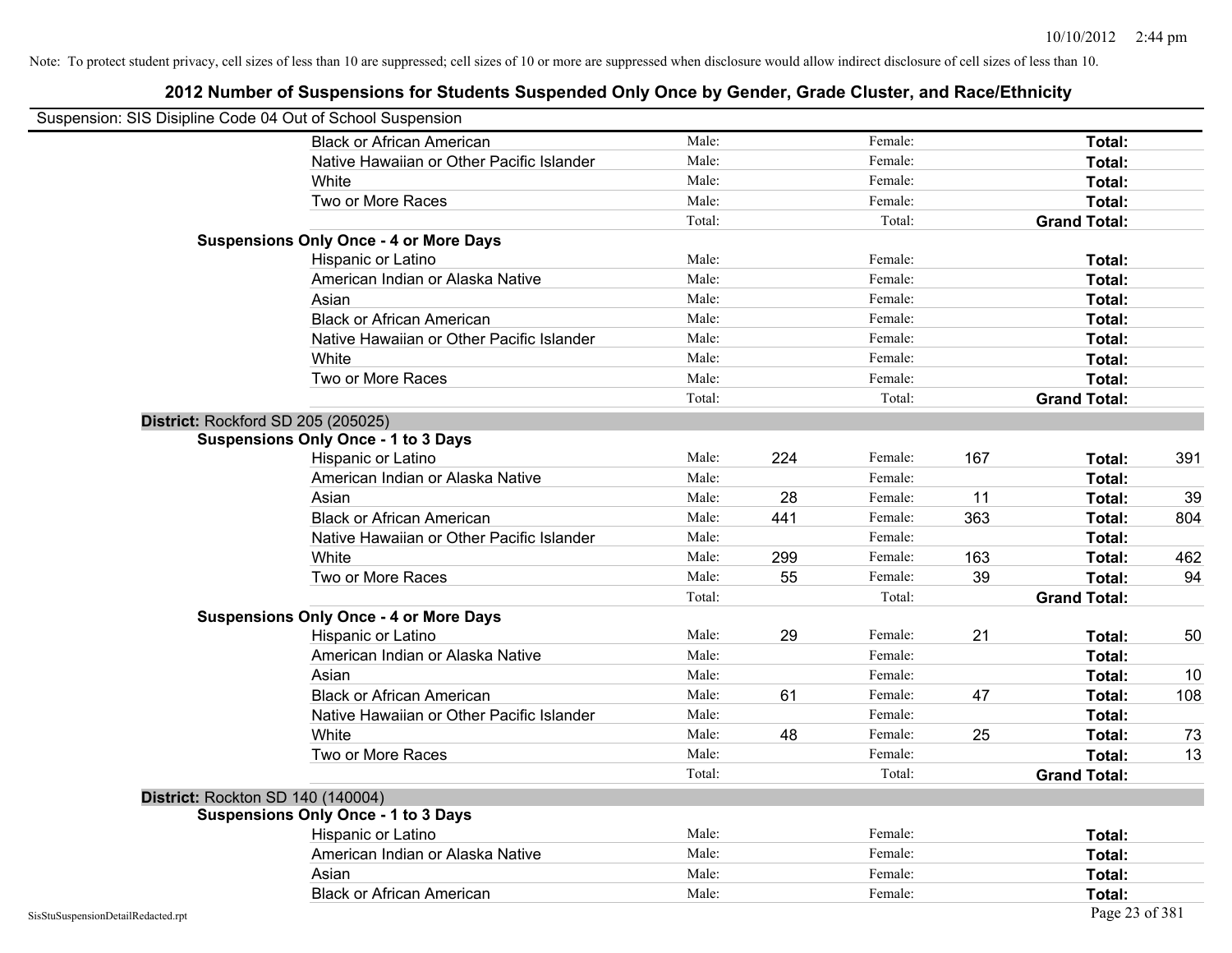| Suspension: SIS Disipline Code 04 Out of School Suspension |                                               |        |         |                     |
|------------------------------------------------------------|-----------------------------------------------|--------|---------|---------------------|
|                                                            | Native Hawaiian or Other Pacific Islander     | Male:  | Female: | Total:              |
|                                                            | White                                         | Male:  | Female: | Total:<br>30        |
|                                                            | Two or More Races                             | Male:  | Female: | Total:              |
|                                                            |                                               | Total: | Total:  | <b>Grand Total:</b> |
|                                                            | <b>Suspensions Only Once - 4 or More Days</b> |        |         |                     |
|                                                            | Hispanic or Latino                            | Male:  | Female: | Total:              |
|                                                            | American Indian or Alaska Native              | Male:  | Female: | Total:              |
|                                                            | Asian                                         | Male:  | Female: | Total:              |
|                                                            | <b>Black or African American</b>              | Male:  | Female: | Total:              |
|                                                            | Native Hawaiian or Other Pacific Islander     | Male:  | Female: | Total:              |
|                                                            | White                                         | Male:  | Female: | Total:              |
|                                                            | Two or More Races                             | Male:  | Female: | Total:              |
|                                                            |                                               | Total: | Total:  | <b>Grand Total:</b> |
|                                                            | District: Shirland CCSD 134 (134004)          |        |         |                     |
|                                                            | <b>Suspensions Only Once - 1 to 3 Days</b>    |        |         |                     |
|                                                            | Hispanic or Latino                            | Male:  | Female: | Total:              |
|                                                            | American Indian or Alaska Native              | Male:  | Female: | Total:              |
|                                                            | Asian                                         | Male:  | Female: | Total:              |
|                                                            | <b>Black or African American</b>              | Male:  | Female: | Total:              |
|                                                            | Native Hawaiian or Other Pacific Islander     | Male:  | Female: | Total:              |
|                                                            | White                                         | Male:  | Female: | Total:              |
|                                                            | Two or More Races                             | Male:  | Female: | Total:              |
|                                                            |                                               | Total: | Total:  | <b>Grand Total:</b> |
|                                                            | <b>Suspensions Only Once - 4 or More Days</b> |        |         |                     |
|                                                            | Hispanic or Latino                            | Male:  | Female: | Total:              |
|                                                            | American Indian or Alaska Native              | Male:  | Female: | Total:              |
|                                                            | Asian                                         | Male:  | Female: | Total:              |
|                                                            | <b>Black or African American</b>              | Male:  | Female: | Total:              |
|                                                            | Native Hawaiian or Other Pacific Islander     | Male:  | Female: | Total:              |
|                                                            | White                                         | Male:  | Female: | Total:              |
|                                                            | Two or More Races                             | Male:  | Female: | Total:              |
|                                                            |                                               | Total: | Total:  | <b>Grand Total:</b> |
|                                                            | District: Winnebago CUSD 323 (323026)         |        |         |                     |
|                                                            | <b>Suspensions Only Once - 4 or More Days</b> |        |         |                     |
|                                                            | Hispanic or Latino                            | Male:  | Female: | Total:              |
|                                                            | American Indian or Alaska Native              | Male:  | Female: | Total:              |
|                                                            | Asian                                         | Male:  | Female: | Total:              |
|                                                            | <b>Black or African American</b>              | Male:  | Female: | Total:              |
|                                                            | Native Hawaiian or Other Pacific Islander     | Male:  | Female: | Total:              |
| SisStuSuspensionDetailRedacted.rpt                         |                                               |        |         | Page 24 of 381      |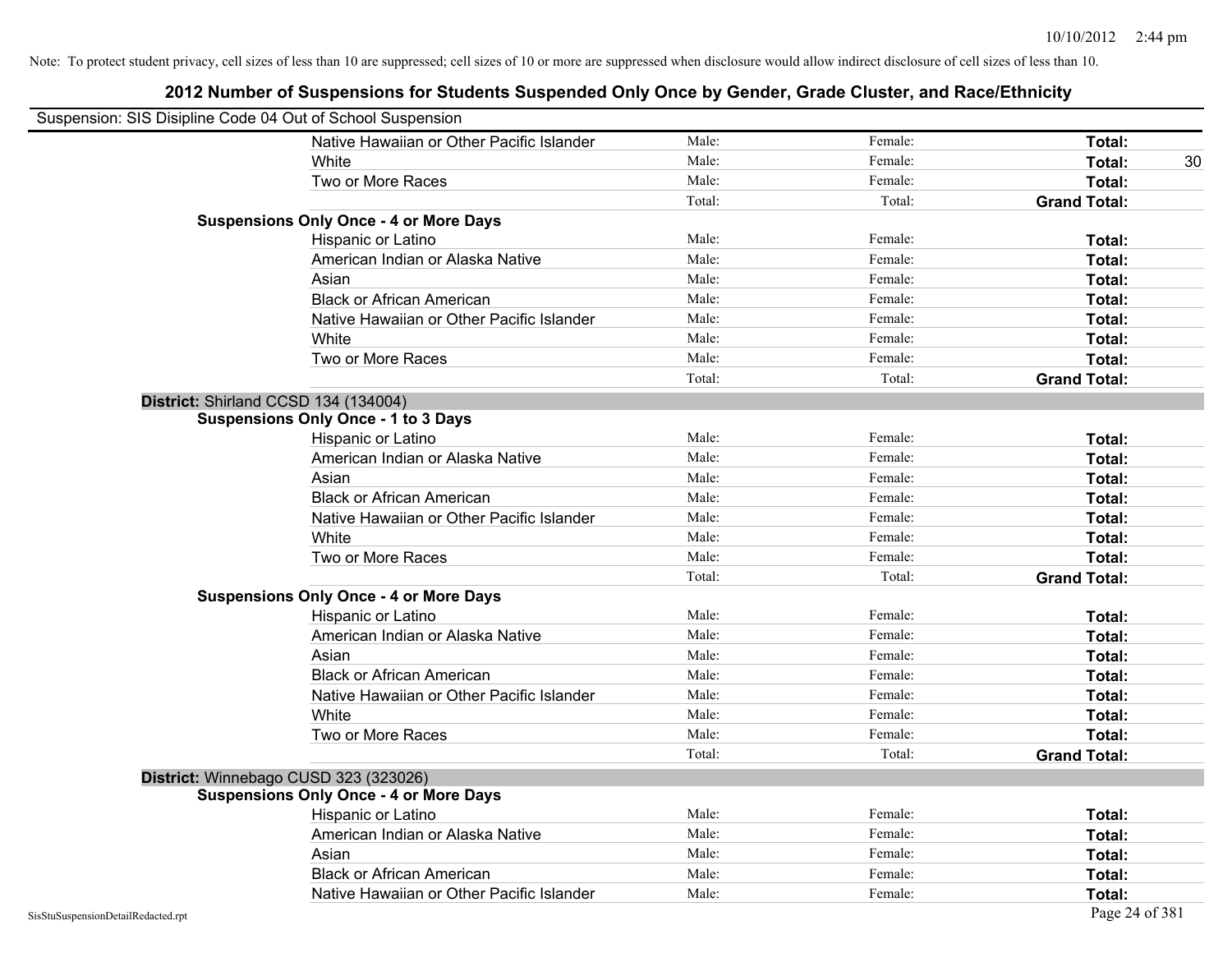# **2012 Number of Suspensions for Students Suspended Only Once by Gender, Grade Cluster, and Race/Ethnicity**

|                                          | Suspension: SIS Disipline Code 04 Out of School Suspension |        |         |                                                                                                                                                                                                                                                         |
|------------------------------------------|------------------------------------------------------------|--------|---------|---------------------------------------------------------------------------------------------------------------------------------------------------------------------------------------------------------------------------------------------------------|
|                                          | White                                                      | Male:  | Female: | Total:                                                                                                                                                                                                                                                  |
|                                          | Two or More Races                                          | Male:  | Female: | Total:                                                                                                                                                                                                                                                  |
|                                          |                                                            | Total: | Total:  | <b>Grand Total:</b>                                                                                                                                                                                                                                     |
| Region: Brown/Cass/Morgan/Scott ROE (46) |                                                            |        |         |                                                                                                                                                                                                                                                         |
| County: Brown (005)                      |                                                            |        |         |                                                                                                                                                                                                                                                         |
|                                          | District: Brown County CUSD 1 (001026)                     |        |         |                                                                                                                                                                                                                                                         |
|                                          | <b>Suspensions Only Once - 1 to 3 Days</b>                 |        |         |                                                                                                                                                                                                                                                         |
|                                          | Hispanic or Latino                                         | Male:  | Female: | Total:                                                                                                                                                                                                                                                  |
|                                          | American Indian or Alaska Native                           | Male:  | Female: | Total:                                                                                                                                                                                                                                                  |
|                                          | Asian                                                      | Male:  | Female: | Total:                                                                                                                                                                                                                                                  |
|                                          | <b>Black or African American</b>                           | Male:  | Female: | Total:                                                                                                                                                                                                                                                  |
|                                          | Native Hawaiian or Other Pacific Islander                  | Male:  | Female: | Total:                                                                                                                                                                                                                                                  |
|                                          | White                                                      | Male:  | Female: | Total:                                                                                                                                                                                                                                                  |
|                                          | Two or More Races                                          | Male:  | Female: | <b>Total:</b>                                                                                                                                                                                                                                           |
|                                          |                                                            | Total: | Total:  | <b>Grand Total:</b><br>Total:<br><b>Total:</b><br><b>Total:</b><br><b>Total:</b><br><b>Total:</b><br><b>Total:</b><br>Total:<br><b>Grand Total:</b><br>Total:<br>Total:<br>Total:<br>Total:<br>Total:<br>Total:<br><b>Total:</b><br><b>Grand Total:</b> |
|                                          | <b>Suspensions Only Once - 4 or More Days</b>              |        |         |                                                                                                                                                                                                                                                         |
|                                          | Hispanic or Latino                                         | Male:  | Female: |                                                                                                                                                                                                                                                         |
|                                          | American Indian or Alaska Native                           | Male:  | Female: |                                                                                                                                                                                                                                                         |
|                                          | Asian                                                      | Male:  | Female: |                                                                                                                                                                                                                                                         |
|                                          | <b>Black or African American</b>                           | Male:  | Female: |                                                                                                                                                                                                                                                         |
|                                          | Native Hawaiian or Other Pacific Islander                  | Male:  | Female: |                                                                                                                                                                                                                                                         |
|                                          | White                                                      | Male:  | Female: |                                                                                                                                                                                                                                                         |
|                                          | Two or More Races                                          | Male:  | Female: |                                                                                                                                                                                                                                                         |
|                                          |                                                            | Total: | Total:  |                                                                                                                                                                                                                                                         |
| County: Cass (009)                       |                                                            |        |         |                                                                                                                                                                                                                                                         |
|                                          | District: A-C Central CUSD 262 (262026)                    |        |         |                                                                                                                                                                                                                                                         |
|                                          | <b>Suspensions Only Once - 1 to 3 Days</b>                 |        |         |                                                                                                                                                                                                                                                         |
|                                          | Hispanic or Latino                                         | Male:  | Female: |                                                                                                                                                                                                                                                         |
|                                          | American Indian or Alaska Native                           | Male:  | Female: |                                                                                                                                                                                                                                                         |
|                                          | Asian                                                      | Male:  | Female: |                                                                                                                                                                                                                                                         |
|                                          | <b>Black or African American</b>                           | Male:  | Female: |                                                                                                                                                                                                                                                         |
|                                          | Native Hawaiian or Other Pacific Islander                  | Male:  | Female: |                                                                                                                                                                                                                                                         |
|                                          | White                                                      | Male:  | Female: |                                                                                                                                                                                                                                                         |
|                                          | Two or More Races                                          | Male:  | Female: |                                                                                                                                                                                                                                                         |
|                                          |                                                            | Total: | Total:  |                                                                                                                                                                                                                                                         |

**Suspensions Only Once - 1 to 3 Days**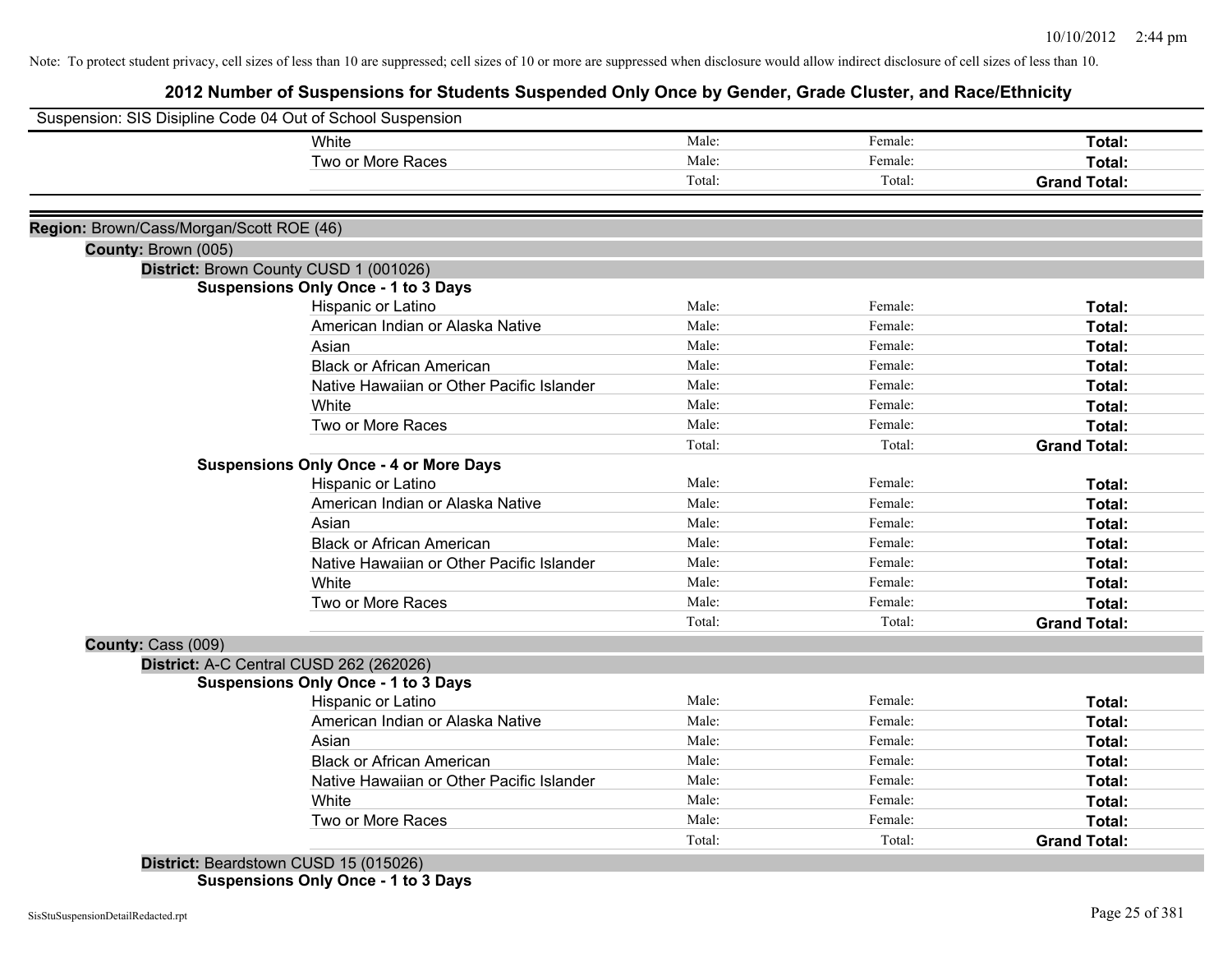# **2012 Number of Suspensions for Students Suspended Only Once by Gender, Grade Cluster, and Race/Ethnicity**

| Hispanic or Latino<br>American Indian or Alaska Native | Male:<br>Male: | Female: | Total:              |    |
|--------------------------------------------------------|----------------|---------|---------------------|----|
|                                                        |                |         |                     | 16 |
|                                                        |                | Female: | Total:              |    |
| Asian                                                  | Male:          | Female: | Total:              |    |
| <b>Black or African American</b>                       | Male:          | Female: | Total:              |    |
| Native Hawaiian or Other Pacific Islander              | Male:          | Female: | Total:              |    |
| White                                                  | Male:          | Female: | Total:              | 14 |
| Two or More Races                                      | Male:          | Female: | Total:              |    |
|                                                        | Total:         | Total:  | <b>Grand Total:</b> |    |
| <b>Suspensions Only Once - 4 or More Days</b>          |                |         |                     |    |
| Hispanic or Latino                                     | Male:          | Female: | Total:              |    |
| American Indian or Alaska Native                       | Male:          | Female: | Total:              |    |
| Asian                                                  | Male:          | Female: | Total:              |    |
| <b>Black or African American</b>                       | Male:          | Female: | Total:              |    |
| Native Hawaiian or Other Pacific Islander              | Male:          | Female: | Total:              |    |
| White                                                  | Male:          | Female: | Total:              |    |
| Two or More Races                                      | Male:          | Female: | Total:              |    |
|                                                        | Total:         | Total:  | <b>Grand Total:</b> |    |
| District: Virginia CUSD 64 (064026)                    |                |         |                     |    |
| <b>Suspensions Only Once - 1 to 3 Days</b>             |                |         |                     |    |
| Hispanic or Latino                                     | Male:          | Female: | Total:              |    |
| American Indian or Alaska Native                       | Male:          | Female: | Total:              |    |
| Asian                                                  | Male:          | Female: | Total:              |    |
| <b>Black or African American</b>                       | Male:          | Female: | Total:              |    |
| Native Hawaiian or Other Pacific Islander              | Male:          | Female: | Total:              |    |
| White                                                  | Male:          | Female: | Total:              |    |
| Two or More Races                                      | Male:          | Female: | Total:              |    |
|                                                        | Total:         | Total:  | <b>Grand Total:</b> |    |
| <b>Suspensions Only Once - 4 or More Days</b>          |                |         |                     |    |
| Hispanic or Latino                                     | Male:          | Female: | Total:              |    |
| American Indian or Alaska Native                       | Male:          | Female: | Total:              |    |
| Asian                                                  | Male:          | Female: | Total:              |    |
| <b>Black or African American</b>                       | Male:          | Female: | Total:              |    |
| Native Hawaiian or Other Pacific Islander              | Male:          | Female: | Total:              |    |
| White                                                  | Male:          | Female: | Total:              |    |
| Two or More Races                                      | Male:          | Female: | <b>Total:</b>       |    |
|                                                        | Total:         | Total:  | <b>Grand Total:</b> |    |

**County:** Morgan (069)

**District:** Four Rivers Spec Educ Dist (801060)

**Suspensions Only Once - 1 to 3 Days**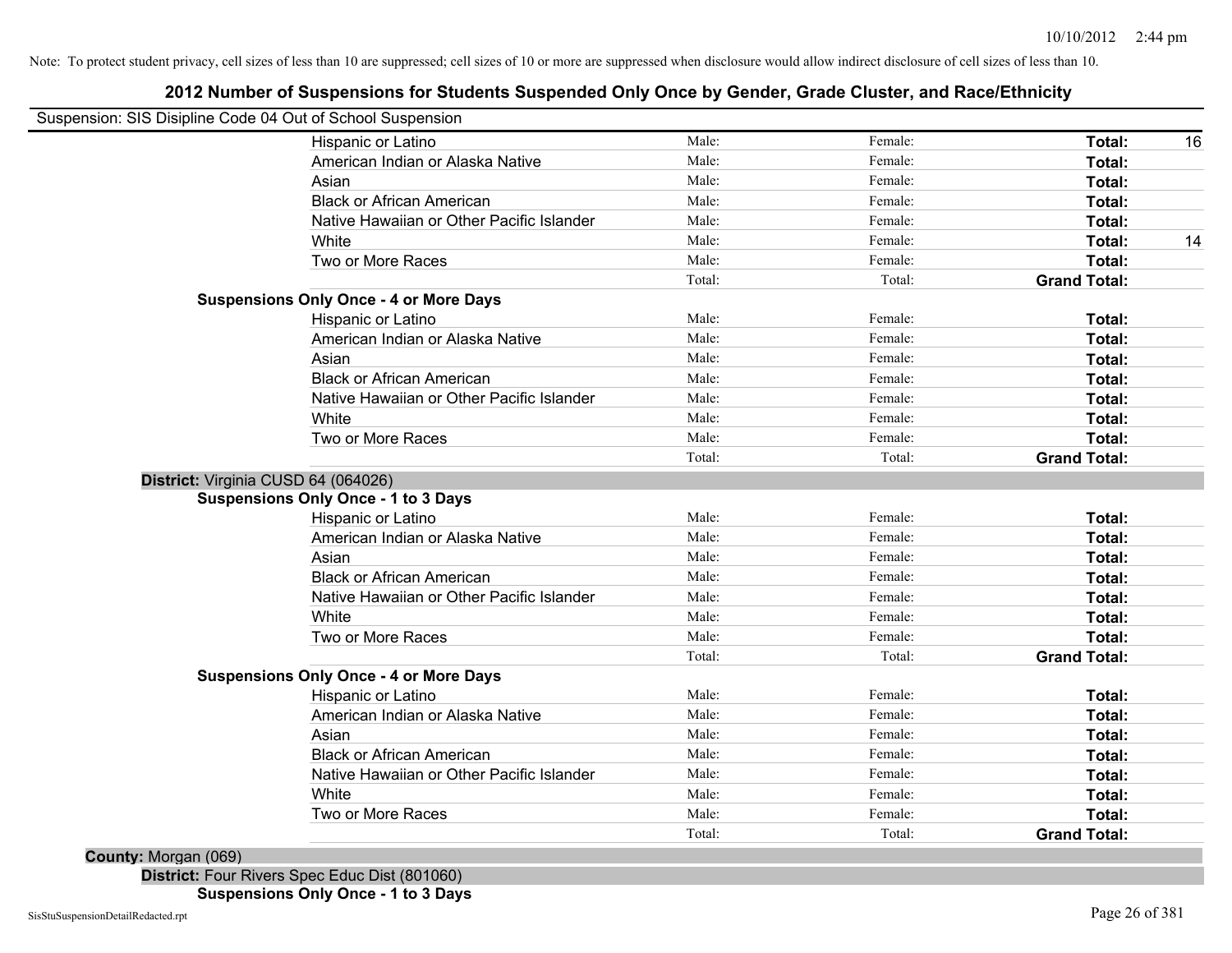# **2012 Number of Suspensions for Students Suspended Only Once by Gender, Grade Cluster, and Race/Ethnicity**

| Suspension: SIS Disipline Code 04 Out of School Suspension |        |    |         |    |                     |    |
|------------------------------------------------------------|--------|----|---------|----|---------------------|----|
| Hispanic or Latino                                         | Male:  |    | Female: |    | Total:              |    |
| American Indian or Alaska Native                           | Male:  |    | Female: |    | Total:              |    |
| Asian                                                      | Male:  |    | Female: |    | Total:              |    |
| <b>Black or African American</b>                           | Male:  |    | Female: |    | Total:              |    |
| Native Hawaiian or Other Pacific Islander                  | Male:  |    | Female: |    | Total:              |    |
| White                                                      | Male:  |    | Female: |    | Total:              |    |
| Two or More Races                                          | Male:  |    | Female: |    | Total:              |    |
|                                                            | Total: |    | Total:  |    | <b>Grand Total:</b> |    |
| District: Franklin CUSD 1 (001026)                         |        |    |         |    |                     |    |
| <b>Suspensions Only Once - 1 to 3 Days</b>                 |        |    |         |    |                     |    |
| Hispanic or Latino                                         | Male:  |    | Female: |    | Total:              |    |
| American Indian or Alaska Native                           | Male:  |    | Female: |    | Total:              |    |
| Asian                                                      | Male:  |    | Female: |    | Total:              |    |
| <b>Black or African American</b>                           | Male:  |    | Female: |    | Total:              |    |
| Native Hawaiian or Other Pacific Islander                  | Male:  |    | Female: |    | Total:              |    |
| White                                                      | Male:  |    | Female: |    | Total:              |    |
| Two or More Races                                          | Male:  |    | Female: |    | Total:              |    |
|                                                            | Total: |    | Total:  |    | <b>Grand Total:</b> |    |
| District: Jacksonville SD 117 (117022)                     |        |    |         |    |                     |    |
| <b>Suspensions Only Once - 1 to 3 Days</b>                 |        |    |         |    |                     |    |
| Hispanic or Latino                                         | Male:  |    | Female: |    | Total:              |    |
| American Indian or Alaska Native                           | Male:  |    | Female: |    | <b>Total:</b>       |    |
| Asian                                                      | Male:  |    | Female: |    | Total:              |    |
| <b>Black or African American</b>                           | Male:  |    | Female: |    | Total:              | 18 |
| Native Hawaiian or Other Pacific Islander                  | Male:  |    | Female: |    | Total:              |    |
| White                                                      | Male:  | 43 | Female: | 22 | Total:              | 65 |
| Two or More Races                                          | Male:  |    | Female: |    | Total:              |    |
|                                                            | Total: |    | Total:  |    | <b>Grand Total:</b> |    |
| <b>Suspensions Only Once - 4 or More Days</b>              |        |    |         |    |                     |    |
| Hispanic or Latino                                         | Male:  |    | Female: |    | Total:              |    |
| American Indian or Alaska Native                           | Male:  |    | Female: |    | Total:              |    |
| Asian                                                      | Male:  |    | Female: |    | Total:              |    |
| <b>Black or African American</b>                           | Male:  |    | Female: |    | Total:              |    |
| Native Hawaiian or Other Pacific Islander                  | Male:  |    | Female: |    | Total:              |    |
| White                                                      | Male:  |    | Female: |    | Total:              |    |
| Two or More Races                                          | Male:  |    | Female: |    | Total:              |    |
|                                                            | Total: |    | Total:  |    | <b>Grand Total:</b> | 12 |
|                                                            |        |    |         |    |                     |    |

**District:** Meredosia-Chambersburg CUSD 11 (011026)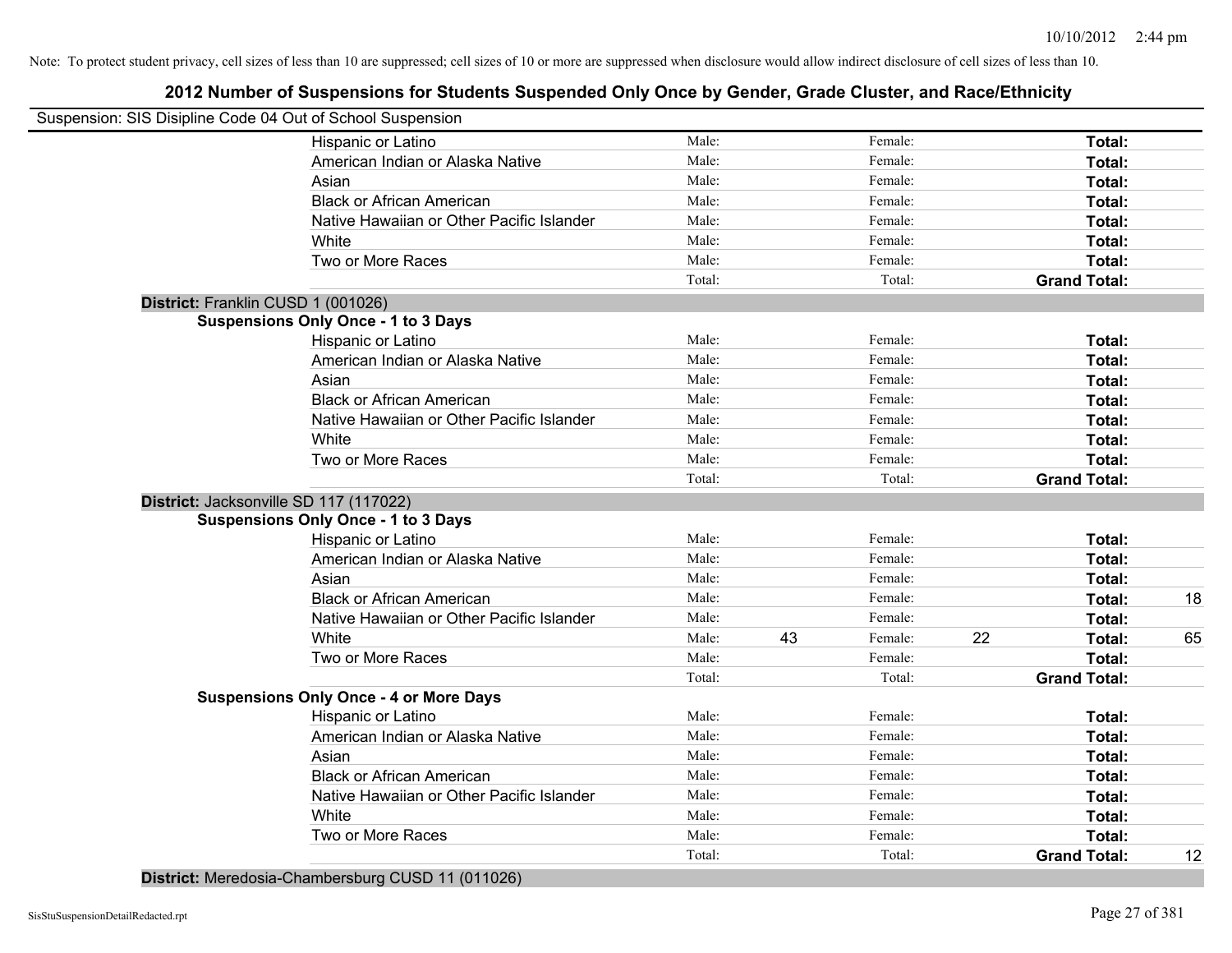| Suspension: SIS Disipline Code 04 Out of School Suspension |        |         |                     |
|------------------------------------------------------------|--------|---------|---------------------|
| Suspensions Only Once - 1 to 3 Days                        |        |         |                     |
| Hispanic or Latino                                         | Male:  | Female: | Total:              |
| American Indian or Alaska Native                           | Male:  | Female: | Total:              |
| Asian                                                      | Male:  | Female: | Total:              |
| <b>Black or African American</b>                           | Male:  | Female: | Total:              |
| Native Hawaiian or Other Pacific Islander                  | Male:  | Female: | Total:              |
| White                                                      | Male:  | Female: | Total:              |
| Two or More Races                                          | Male:  | Female: | Total:              |
|                                                            | Total: | Total:  | <b>Grand Total:</b> |
| District: Triopia CUSD 27 (027026)                         |        |         |                     |
| <b>Suspensions Only Once - 1 to 3 Days</b>                 |        |         |                     |
| Hispanic or Latino                                         | Male:  | Female: | Total:              |
| American Indian or Alaska Native                           | Male:  | Female: | Total:              |
| Asian                                                      | Male:  | Female: | Total:              |
| <b>Black or African American</b>                           | Male:  | Female: | Total:              |
| Native Hawaiian or Other Pacific Islander                  | Male:  | Female: | Total:              |
| White                                                      | Male:  | Female: | Total:              |
| Two or More Races                                          | Male:  | Female: | Total:              |
|                                                            | Total: | Total:  | <b>Grand Total:</b> |
| <b>Suspensions Only Once - 4 or More Days</b>              |        |         |                     |
| Hispanic or Latino                                         | Male:  | Female: | Total:              |
| American Indian or Alaska Native                           | Male:  | Female: | Total:              |
| Asian                                                      | Male:  | Female: | Total:              |
| <b>Black or African American</b>                           | Male:  | Female: | Total:              |
| Native Hawaiian or Other Pacific Islander                  | Male:  | Female: | Total:              |
| White                                                      | Male:  | Female: | Total:              |
| Two or More Races                                          | Male:  | Female: | Total:              |
|                                                            | Total: | Total:  | <b>Grand Total:</b> |
| District: Waverly CUSD 6 (006026)                          |        |         |                     |
| <b>Suspensions Only Once - 1 to 3 Days</b>                 |        |         |                     |
| Hispanic or Latino                                         | Male:  | Female: | Total:              |
| American Indian or Alaska Native                           | Male:  | Female: | Total:              |
| Asian                                                      | Male:  | Female: | Total:              |
| <b>Black or African American</b>                           | Male:  | Female: | Total:              |
| Native Hawaiian or Other Pacific Islander                  | Male:  | Female: | Total:              |
| White                                                      | Male:  | Female: | Total:              |
| Two or More Races                                          | Male:  | Female: | Total:              |
|                                                            | Total: | Total:  | <b>Grand Total:</b> |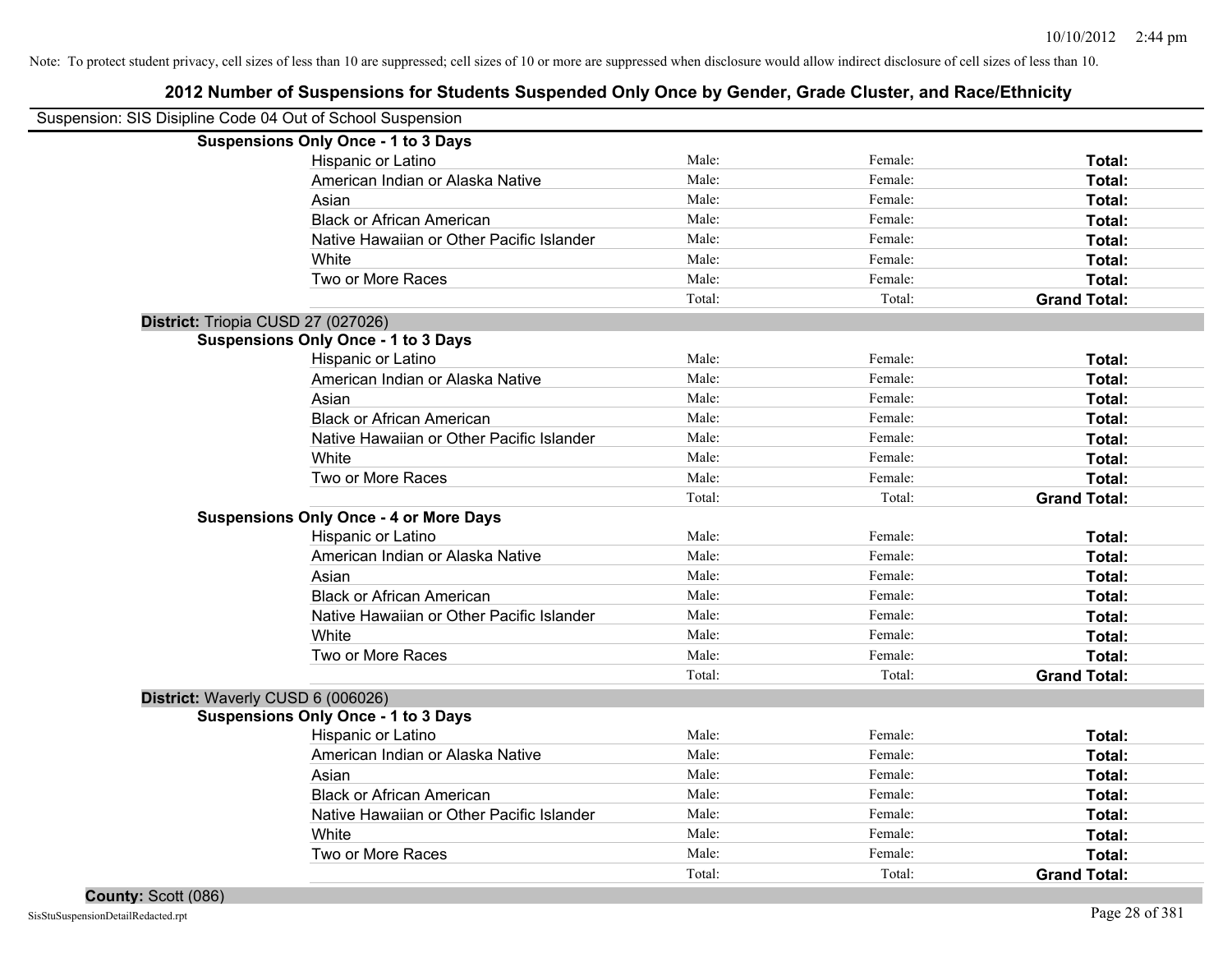| Suspension: SIS Disipline Code 04 Out of School Suspension |                                               |        |         |                     |    |
|------------------------------------------------------------|-----------------------------------------------|--------|---------|---------------------|----|
|                                                            | District: Scott-Morgan CUSD 2 (002026)        |        |         |                     |    |
|                                                            | <b>Suspensions Only Once - 1 to 3 Days</b>    |        |         |                     |    |
|                                                            | <b>Hispanic or Latino</b>                     | Male:  | Female: | Total:              |    |
|                                                            | American Indian or Alaska Native              | Male:  | Female: | Total:              |    |
|                                                            | Asian                                         | Male:  | Female: | Total:              |    |
|                                                            | <b>Black or African American</b>              | Male:  | Female: | Total:              |    |
|                                                            | Native Hawaiian or Other Pacific Islander     | Male:  | Female: | Total:              |    |
|                                                            | White                                         | Male:  | Female: | Total:              | 18 |
|                                                            | Two or More Races                             | Male:  | Female: | Total:              |    |
|                                                            |                                               | Total: | Total:  | <b>Grand Total:</b> |    |
|                                                            | District: Winchester CUSD 1 (001026)          |        |         |                     |    |
|                                                            | <b>Suspensions Only Once - 1 to 3 Days</b>    |        |         |                     |    |
|                                                            | Hispanic or Latino                            | Male:  | Female: | Total:              |    |
|                                                            | American Indian or Alaska Native              | Male:  | Female: | Total:              |    |
|                                                            | Asian                                         | Male:  | Female: | Total:              |    |
|                                                            | <b>Black or African American</b>              | Male:  | Female: | Total:              |    |
|                                                            | Native Hawaiian or Other Pacific Islander     | Male:  | Female: | Total:              |    |
|                                                            | White                                         | Male:  | Female: | Total:              | 16 |
|                                                            | Two or More Races                             | Male:  | Female: | Total:              |    |
|                                                            |                                               | Total: | Total:  | <b>Grand Total:</b> |    |
|                                                            | <b>Suspensions Only Once - 4 or More Days</b> |        |         |                     |    |
|                                                            | Hispanic or Latino                            | Male:  | Female: | Total:              |    |
|                                                            | American Indian or Alaska Native              | Male:  | Female: | Total:              |    |
|                                                            | Asian                                         | Male:  | Female: | Total:              |    |
|                                                            | <b>Black or African American</b>              | Male:  | Female: | Total:              |    |
|                                                            | Native Hawaiian or Other Pacific Islander     | Male:  | Female: | Total:              |    |
|                                                            | White                                         | Male:  | Female: | Total:              |    |
|                                                            | Two or More Races                             | Male:  | Female: | Total:              |    |
|                                                            |                                               | Total: | Total:  | <b>Grand Total:</b> |    |
|                                                            |                                               |        |         |                     |    |
| Region: Bureau/Henry/Stark ROE (28)                        |                                               |        |         |                     |    |
| County: Bureau (006)                                       |                                               |        |         |                     |    |
|                                                            | District: Bureau Valley CUSD 340 (340026)     |        |         |                     |    |
|                                                            | <b>Suspensions Only Once - 1 to 3 Days</b>    |        |         |                     |    |
|                                                            | Hispanic or Latino                            | Male:  | Female: | Total:              |    |
|                                                            | American Indian or Alaska Native              | Male:  | Female: | Total:              |    |
|                                                            | Asian                                         | Male:  | Female: | Total:              |    |
|                                                            | <b>Black or African American</b>              | Male:  | Female: | Total:              |    |
|                                                            |                                               |        |         |                     |    |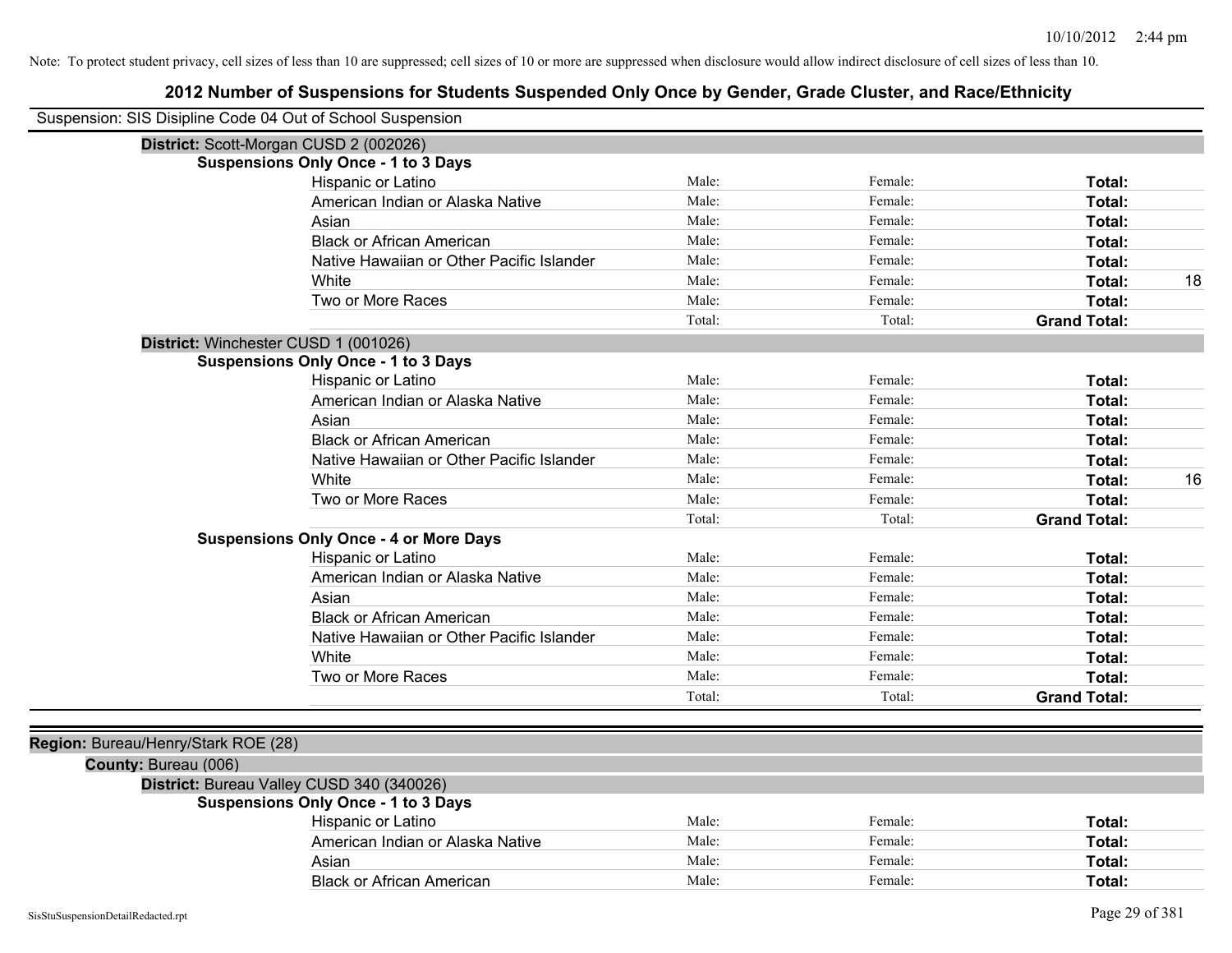| Suspension: SIS Disipline Code 04 Out of School Suspension |                                               |        |         |                     |    |
|------------------------------------------------------------|-----------------------------------------------|--------|---------|---------------------|----|
|                                                            | Native Hawaiian or Other Pacific Islander     | Male:  | Female: | Total:              |    |
|                                                            | White                                         | Male:  | Female: | Total:              | 16 |
|                                                            | Two or More Races                             | Male:  | Female: | Total:              |    |
|                                                            |                                               | Total: | Total:  | <b>Grand Total:</b> |    |
| <b>District: DePue USD 103 (103022)</b>                    |                                               |        |         |                     |    |
|                                                            | <b>Suspensions Only Once - 1 to 3 Days</b>    |        |         |                     |    |
|                                                            | Hispanic or Latino                            | Male:  | Female: | Total:              |    |
|                                                            | American Indian or Alaska Native              | Male:  | Female: | Total:              |    |
|                                                            | Asian                                         | Male:  | Female: | Total:              |    |
|                                                            | <b>Black or African American</b>              | Male:  | Female: | Total:              |    |
|                                                            | Native Hawaiian or Other Pacific Islander     | Male:  | Female: | Total:              |    |
|                                                            | White                                         | Male:  | Female: | Total:              |    |
|                                                            | Two or More Races                             | Male:  | Female: | Total:              |    |
|                                                            |                                               | Total: | Total:  | <b>Grand Total:</b> | 13 |
|                                                            | <b>Suspensions Only Once - 4 or More Days</b> |        |         |                     |    |
|                                                            | Hispanic or Latino                            | Male:  | Female: | Total:              |    |
|                                                            | American Indian or Alaska Native              | Male:  | Female: | Total:              |    |
|                                                            | Asian                                         | Male:  | Female: | Total:              |    |
|                                                            | <b>Black or African American</b>              | Male:  | Female: | Total:              |    |
|                                                            | Native Hawaiian or Other Pacific Islander     | Male:  | Female: | Total:              |    |
|                                                            | White                                         | Male:  | Female: | Total:              |    |
|                                                            | Two or More Races                             | Male:  | Female: | Total:              |    |
|                                                            |                                               | Total: | Total:  | <b>Grand Total:</b> |    |
| District: Hall HSD 502 (502017)                            |                                               |        |         |                     |    |
|                                                            | <b>Suspensions Only Once - 1 to 3 Days</b>    |        |         |                     |    |
|                                                            | Hispanic or Latino                            | Male:  | Female: | Total:              |    |
|                                                            | American Indian or Alaska Native              | Male:  | Female: | Total:              |    |
|                                                            | Asian                                         | Male:  | Female: | Total:              |    |
|                                                            | <b>Black or African American</b>              | Male:  | Female: | Total:              |    |
|                                                            | Native Hawaiian or Other Pacific Islander     | Male:  | Female: | Total:              |    |
|                                                            | White                                         | Male:  | Female: | Total:              | 12 |
|                                                            | Two or More Races                             | Male:  | Female: | Total:              |    |
|                                                            |                                               | Total: | Total:  | <b>Grand Total:</b> |    |
|                                                            | <b>Suspensions Only Once - 4 or More Days</b> |        |         |                     |    |
|                                                            | Hispanic or Latino                            | Male:  | Female: | Total:              |    |
|                                                            | American Indian or Alaska Native              | Male:  | Female: | Total:              |    |
|                                                            | Asian                                         | Male:  | Female: | Total:              |    |
|                                                            | <b>Black or African American</b>              | Male:  | Female: | Total:              |    |
|                                                            | Native Hawaiian or Other Pacific Islander     | Male:  | Female: | Total:              |    |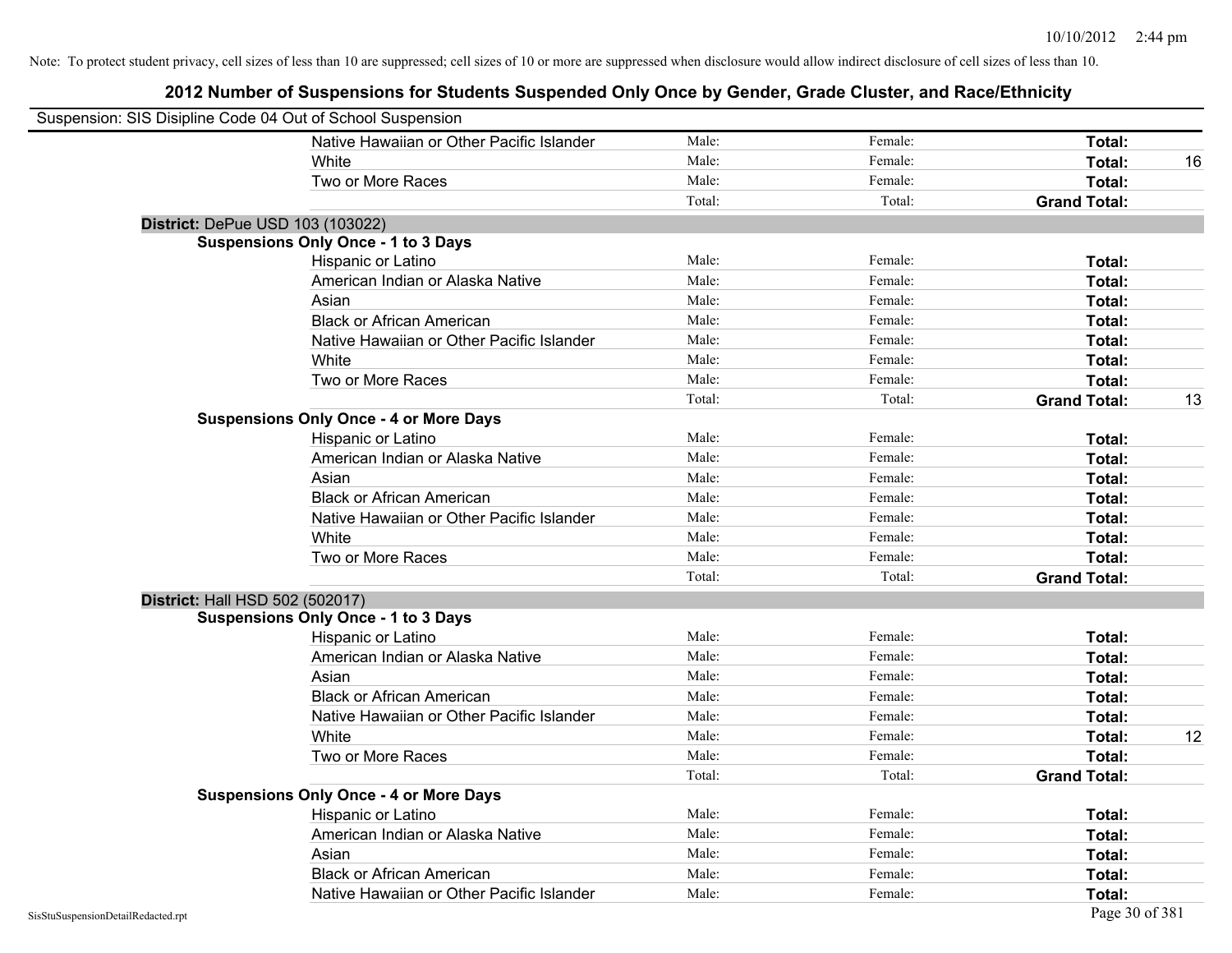| Suspension: SIS Disipline Code 04 Out of School Suspension |                                               |        |         |                     |    |
|------------------------------------------------------------|-----------------------------------------------|--------|---------|---------------------|----|
|                                                            | White                                         | Male:  | Female: | Total:              |    |
|                                                            | Two or More Races                             | Male:  | Female: | Total:              |    |
|                                                            |                                               | Total: | Total:  | <b>Grand Total:</b> | 10 |
| District: La Moille CUSD 303 (303026)                      |                                               |        |         |                     |    |
|                                                            | <b>Suspensions Only Once - 1 to 3 Days</b>    |        |         |                     |    |
|                                                            | Hispanic or Latino                            | Male:  | Female: | Total:              |    |
|                                                            | American Indian or Alaska Native              | Male:  | Female: | Total:              |    |
|                                                            | Asian                                         | Male:  | Female: | Total:              |    |
|                                                            | <b>Black or African American</b>              | Male:  | Female: | Total:              |    |
|                                                            | Native Hawaiian or Other Pacific Islander     | Male:  | Female: | Total:              |    |
|                                                            | White                                         | Male:  | Female: | Total:              |    |
|                                                            | Two or More Races                             | Male:  | Female: | Total:              |    |
|                                                            |                                               | Total: | Total:  | <b>Grand Total:</b> |    |
|                                                            | <b>Suspensions Only Once - 4 or More Days</b> |        |         |                     |    |
|                                                            | Hispanic or Latino                            | Male:  | Female: | Total:              |    |
|                                                            | American Indian or Alaska Native              | Male:  | Female: | Total:              |    |
|                                                            | Asian                                         | Male:  | Female: | Total:              |    |
|                                                            | <b>Black or African American</b>              | Male:  | Female: | Total:              |    |
|                                                            | Native Hawaiian or Other Pacific Islander     | Male:  | Female: | Total:              |    |
|                                                            | White                                         | Male:  | Female: | Total:              |    |
|                                                            | Two or More Races                             | Male:  | Female: | Total:              |    |
|                                                            |                                               | Total: | Total:  | <b>Grand Total:</b> |    |
| District: Leepertown CCSD 175 (175004)                     |                                               |        |         |                     |    |
|                                                            | <b>Suspensions Only Once - 1 to 3 Days</b>    |        |         |                     |    |
|                                                            | Hispanic or Latino                            | Male:  | Female: | Total:              |    |
|                                                            | American Indian or Alaska Native              | Male:  | Female: | Total:              |    |
|                                                            | Asian                                         | Male:  | Female: | Total:              |    |
|                                                            | <b>Black or African American</b>              | Male:  | Female: | Total:              |    |
|                                                            | Native Hawaiian or Other Pacific Islander     | Male:  | Female: | Total:              |    |
|                                                            | White                                         | Male:  | Female: | Total:              |    |
|                                                            | Two or More Races                             | Male:  | Female: | Total:              |    |
|                                                            |                                               | Total: | Total:  | <b>Grand Total:</b> |    |
| District: Malden CCSD 84 (084004)                          |                                               |        |         |                     |    |
|                                                            | <b>Suspensions Only Once - 1 to 3 Days</b>    |        |         |                     |    |
|                                                            | Hispanic or Latino                            | Male:  | Female: | Total:              |    |
|                                                            | American Indian or Alaska Native              | Male:  | Female: | Total:              |    |
|                                                            | Asian                                         | Male:  | Female: | Total:              |    |
|                                                            | <b>Black or African American</b>              | Male:  | Female: | Total:              |    |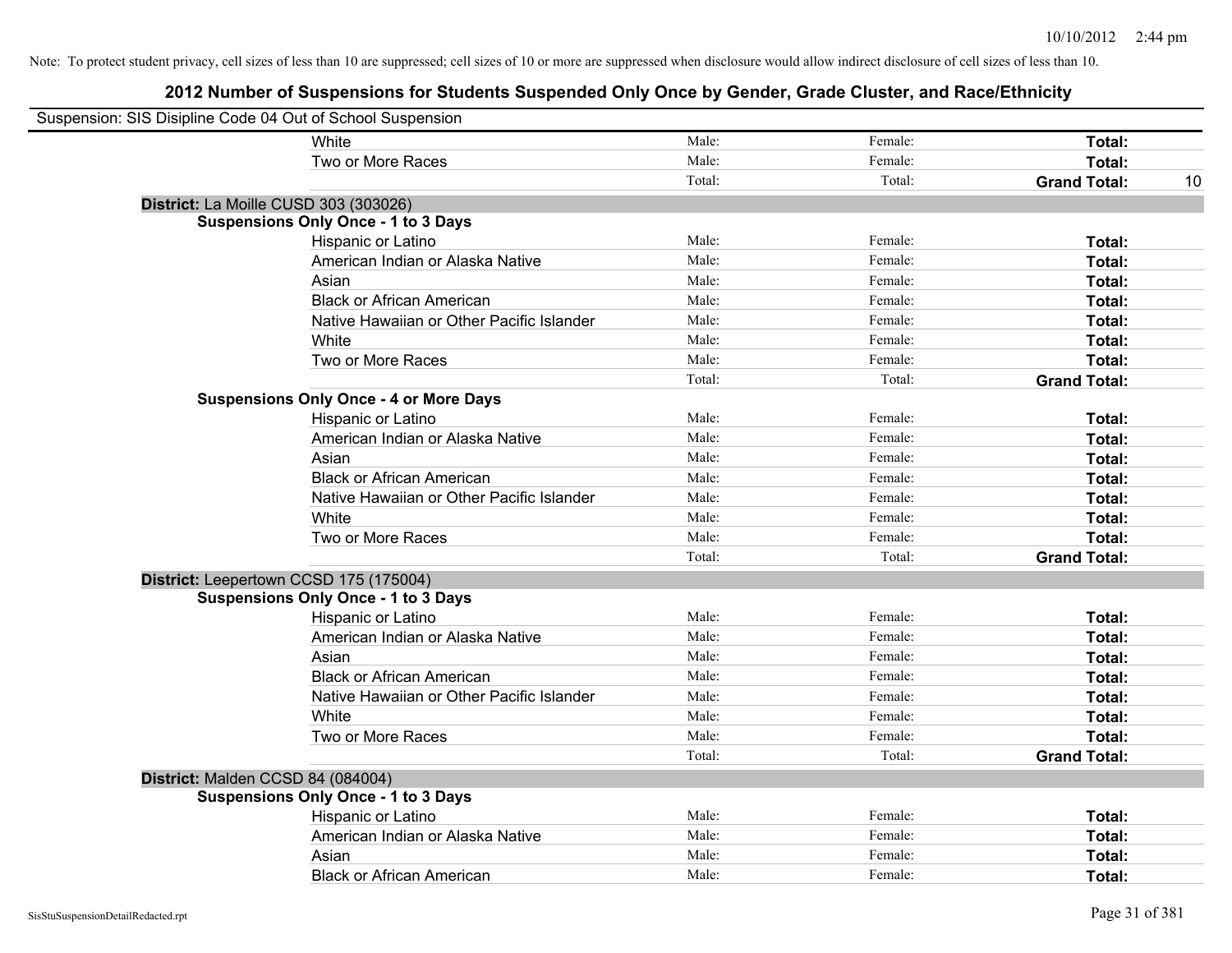| Suspension: SIS Disipline Code 04 Out of School Suspension |                                               |        |         |                     |
|------------------------------------------------------------|-----------------------------------------------|--------|---------|---------------------|
|                                                            | Native Hawaiian or Other Pacific Islander     | Male:  | Female: | Total:              |
|                                                            | White                                         | Male:  | Female: | Total:              |
|                                                            | Two or More Races                             | Male:  | Female: | Total:              |
|                                                            |                                               | Total: | Total:  | <b>Grand Total:</b> |
| District: Princeton ESD 115 (115002)                       |                                               |        |         |                     |
|                                                            | <b>Suspensions Only Once - 1 to 3 Days</b>    |        |         |                     |
|                                                            | Hispanic or Latino                            | Male:  | Female: | Total:              |
|                                                            | American Indian or Alaska Native              | Male:  | Female: | Total:              |
|                                                            | Asian                                         | Male:  | Female: | Total:              |
|                                                            | <b>Black or African American</b>              | Male:  | Female: | Total:              |
|                                                            | Native Hawaiian or Other Pacific Islander     | Male:  | Female: | Total:              |
|                                                            | White                                         | Male:  | Female: | Total:              |
|                                                            | Two or More Races                             | Male:  | Female: | Total:              |
|                                                            |                                               | Total: | Total:  | <b>Grand Total:</b> |
|                                                            | <b>Suspensions Only Once - 4 or More Days</b> |        |         |                     |
|                                                            | Hispanic or Latino                            | Male:  | Female: | Total:              |
|                                                            | American Indian or Alaska Native              | Male:  | Female: | Total:              |
|                                                            | Asian                                         | Male:  | Female: | Total:              |
|                                                            | <b>Black or African American</b>              | Male:  | Female: | Total:              |
|                                                            | Native Hawaiian or Other Pacific Islander     | Male:  | Female: | Total:              |
|                                                            | White                                         | Male:  | Female: | Total:              |
|                                                            | Two or More Races                             | Male:  | Female: | Total:              |
|                                                            |                                               | Total: | Total:  | <b>Grand Total:</b> |
| District: Princeton HSD 500 (500015)                       |                                               |        |         |                     |
|                                                            | <b>Suspensions Only Once - 1 to 3 Days</b>    |        |         |                     |
|                                                            | Hispanic or Latino                            | Male:  | Female: | Total:              |
|                                                            | American Indian or Alaska Native              | Male:  | Female: | Total:              |
|                                                            | Asian                                         | Male:  | Female: | Total:              |
|                                                            | <b>Black or African American</b>              | Male:  | Female: | Total:              |
|                                                            | Native Hawaiian or Other Pacific Islander     | Male:  | Female: | Total:              |
|                                                            | <b>White</b>                                  | Male:  | Female: | Total:<br>13        |
|                                                            | Two or More Races                             | Male:  | Female: | Total:              |
|                                                            |                                               | Total: | Total:  | <b>Grand Total:</b> |
|                                                            | <b>Suspensions Only Once - 4 or More Days</b> |        |         |                     |
|                                                            | Hispanic or Latino                            | Male:  | Female: | Total:              |
|                                                            | American Indian or Alaska Native              | Male:  | Female: | Total:              |
|                                                            | Asian                                         | Male:  | Female: | Total:              |
|                                                            | <b>Black or African American</b>              | Male:  | Female: | Total:              |
|                                                            | Native Hawaiian or Other Pacific Islander     | Male:  | Female: | Total:              |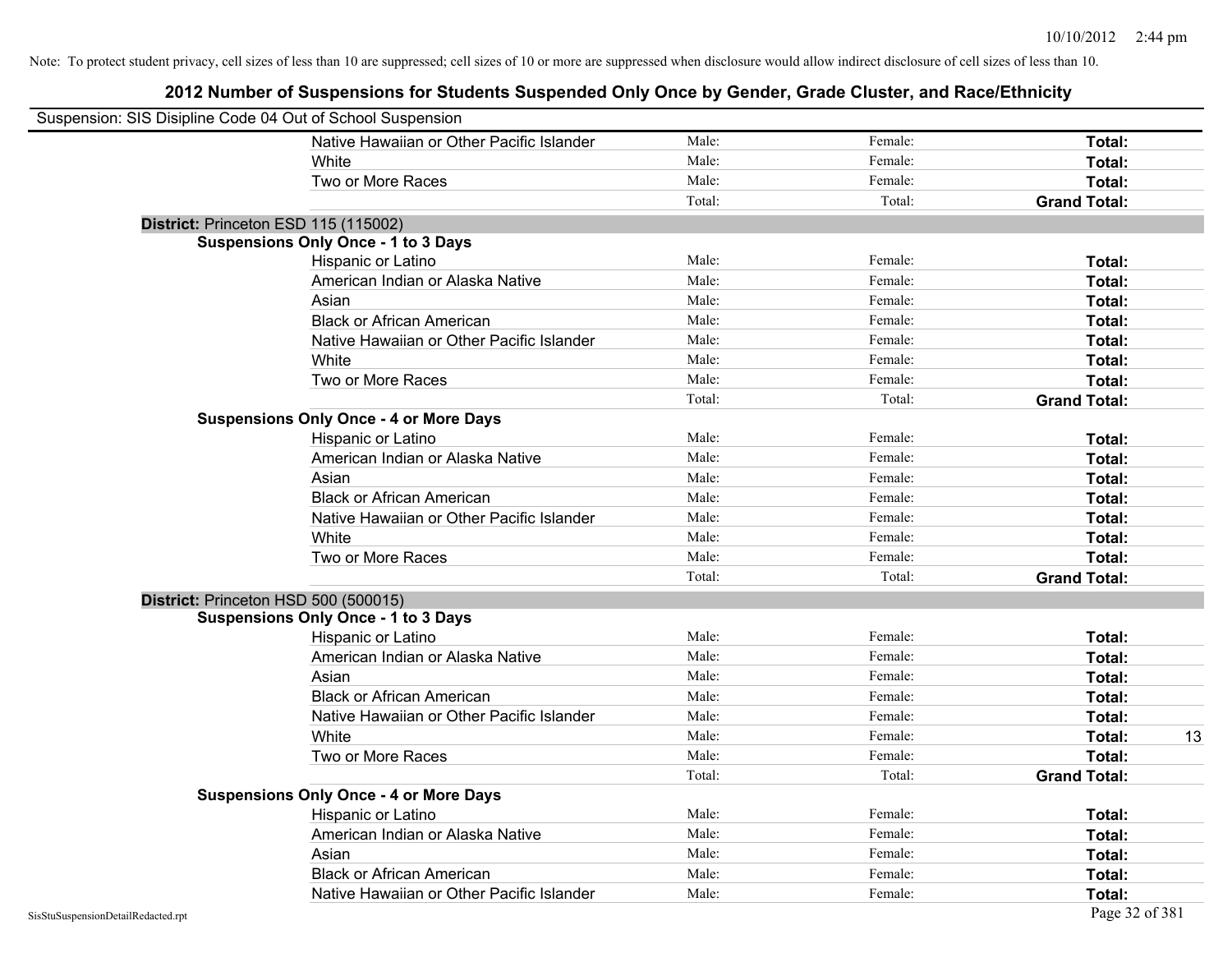| Suspension: SIS Disipline Code 04 Out of School Suspension |                                               |        |         |                     |
|------------------------------------------------------------|-----------------------------------------------|--------|---------|---------------------|
|                                                            | White                                         | Male:  | Female: | Total:              |
|                                                            | Two or More Races                             | Male:  | Female: | Total:              |
|                                                            |                                               | Total: | Total:  | <b>Grand Total:</b> |
|                                                            | District: Spring Valley CCSD 99 (099004)      |        |         |                     |
|                                                            | <b>Suspensions Only Once - 1 to 3 Days</b>    |        |         |                     |
|                                                            | Hispanic or Latino                            | Male:  | Female: | Total:              |
|                                                            | American Indian or Alaska Native              | Male:  | Female: | Total:              |
|                                                            | Asian                                         | Male:  | Female: | Total:              |
|                                                            | <b>Black or African American</b>              | Male:  | Female: | Total:              |
|                                                            | Native Hawaiian or Other Pacific Islander     | Male:  | Female: | Total:              |
|                                                            | White                                         | Male:  | Female: | 11<br>Total:        |
|                                                            | Two or More Races                             | Male:  | Female: | Total:              |
|                                                            |                                               | Total: | Total:  | <b>Grand Total:</b> |
|                                                            | <b>Suspensions Only Once - 4 or More Days</b> |        |         |                     |
|                                                            | Hispanic or Latino                            | Male:  | Female: | Total:              |
|                                                            | American Indian or Alaska Native              | Male:  | Female: | Total:              |
|                                                            | Asian                                         | Male:  | Female: | Total:              |
|                                                            | <b>Black or African American</b>              | Male:  | Female: | Total:              |
|                                                            | Native Hawaiian or Other Pacific Islander     | Male:  | Female: | Total:              |
|                                                            | White                                         | Male:  | Female: | Total:              |
|                                                            | Two or More Races                             | Male:  | Female: | Total:              |
|                                                            |                                               | Total: | Total:  | <b>Grand Total:</b> |
| County: Henry (037)                                        |                                               |        |         |                     |
| District: AlWood CUSD 225 (225026)                         |                                               |        |         |                     |
|                                                            | <b>Suspensions Only Once - 1 to 3 Days</b>    |        |         |                     |
|                                                            | Hispanic or Latino                            | Male:  | Female: | Total:              |
|                                                            | American Indian or Alaska Native              | Male:  | Female: | Total:              |
|                                                            | Asian                                         | Male:  | Female: | Total:              |
|                                                            | <b>Black or African American</b>              | Male:  | Female: | Total:              |
|                                                            | Native Hawaiian or Other Pacific Islander     | Male:  | Female: | Total:              |
|                                                            | White                                         | Male:  | Female: | Total:              |
|                                                            | Two or More Races                             | Male:  | Female: | Total:              |
|                                                            |                                               | Total: | Total:  | <b>Grand Total:</b> |
|                                                            | <b>Suspensions Only Once - 4 or More Days</b> |        |         |                     |
|                                                            | Hispanic or Latino                            | Male:  | Female: | Total:              |
|                                                            | American Indian or Alaska Native              | Male:  | Female: | Total:              |
|                                                            | Asian                                         | Male:  | Female: | Total:              |
|                                                            | <b>Black or African American</b>              | Male:  | Female: | Total:              |
|                                                            | Native Hawaiian or Other Pacific Islander     | Male:  | Female: | Total:              |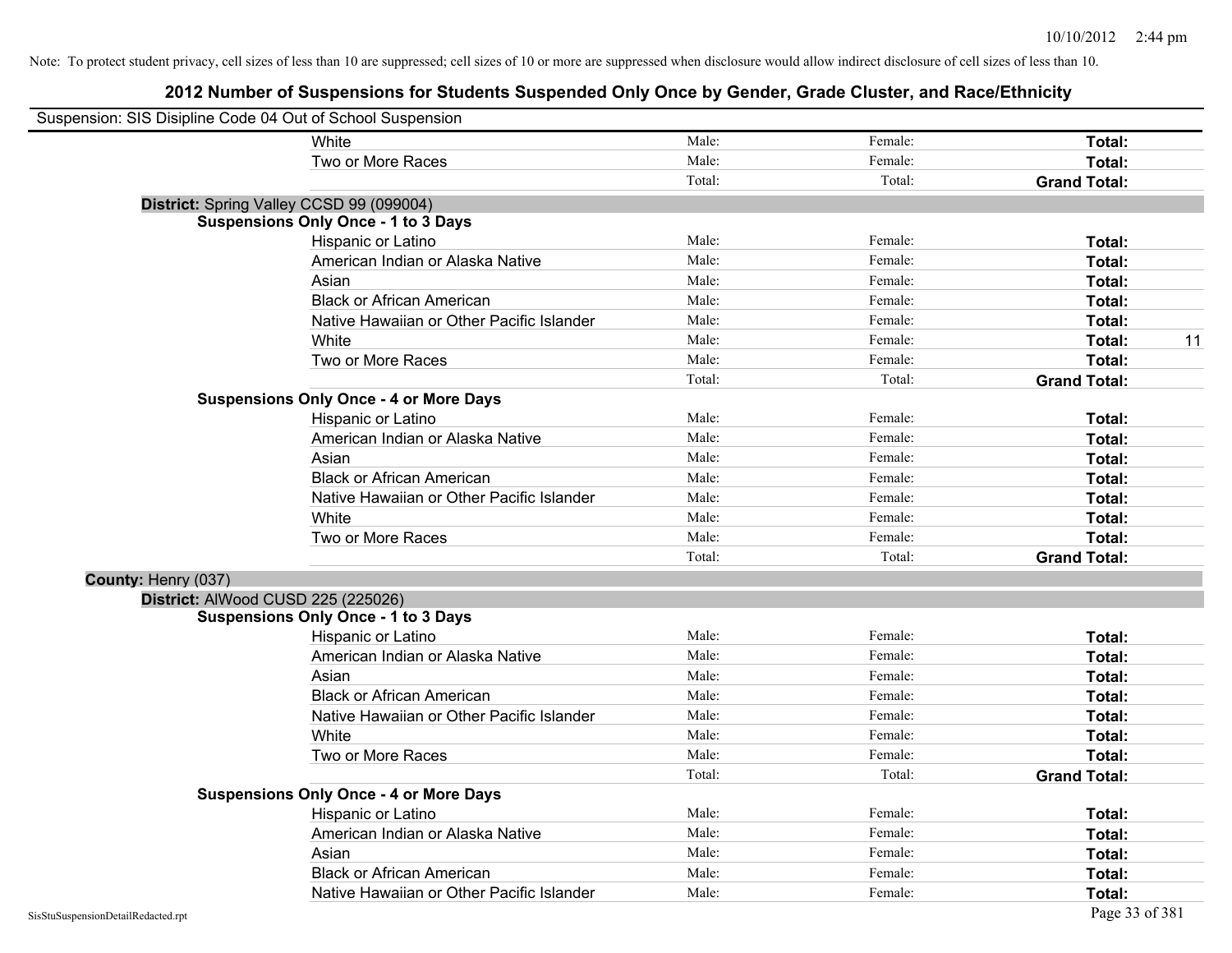| Suspension: SIS Disipline Code 04 Out of School Suspension |                                               |        |         |                     |
|------------------------------------------------------------|-----------------------------------------------|--------|---------|---------------------|
|                                                            | White                                         | Male:  | Female: | Total:              |
|                                                            | Two or More Races                             | Male:  | Female: | Total:              |
|                                                            |                                               | Total: | Total:  | <b>Grand Total:</b> |
| District: Annawan CUSD 226 (226026)                        |                                               |        |         |                     |
|                                                            | <b>Suspensions Only Once - 1 to 3 Days</b>    |        |         |                     |
|                                                            | Hispanic or Latino                            | Male:  | Female: | Total:              |
|                                                            | American Indian or Alaska Native              | Male:  | Female: | Total:              |
|                                                            | Asian                                         | Male:  | Female: | Total:              |
|                                                            | <b>Black or African American</b>              | Male:  | Female: | Total:              |
|                                                            | Native Hawaiian or Other Pacific Islander     | Male:  | Female: | Total:              |
|                                                            | White                                         | Male:  | Female: | Total:              |
|                                                            | Two or More Races                             | Male:  | Female: | Total:              |
|                                                            |                                               | Total: | Total:  | <b>Grand Total:</b> |
| District: Cambridge CUSD 227 (227026)                      |                                               |        |         |                     |
|                                                            | <b>Suspensions Only Once - 1 to 3 Days</b>    |        |         |                     |
|                                                            | Hispanic or Latino                            | Male:  | Female: | Total:              |
|                                                            | American Indian or Alaska Native              | Male:  | Female: | Total:              |
|                                                            | Asian                                         | Male:  | Female: | Total:              |
|                                                            | <b>Black or African American</b>              | Male:  | Female: | Total:              |
|                                                            | Native Hawaiian or Other Pacific Islander     | Male:  | Female: | Total:              |
|                                                            | White                                         | Male:  | Female: | Total:              |
|                                                            | Two or More Races                             | Male:  | Female: | Total:              |
|                                                            |                                               | Total: | Total:  | <b>Grand Total:</b> |
|                                                            | <b>Suspensions Only Once - 4 or More Days</b> |        |         |                     |
|                                                            | Hispanic or Latino                            | Male:  | Female: | Total:              |
|                                                            | American Indian or Alaska Native              | Male:  | Female: | Total:              |
|                                                            | Asian                                         | Male:  | Female: | Total:              |
|                                                            | <b>Black or African American</b>              | Male:  | Female: | Total:              |
|                                                            | Native Hawaiian or Other Pacific Islander     | Male:  | Female: | Total:              |
|                                                            | White                                         | Male:  | Female: | Total:              |
|                                                            | Two or More Races                             | Male:  | Female: | Total:              |
|                                                            |                                               | Total: | Total:  | <b>Grand Total:</b> |
| District: Colona SD 190 (190002)                           |                                               |        |         |                     |
|                                                            | <b>Suspensions Only Once - 1 to 3 Days</b>    |        |         |                     |
|                                                            | Hispanic or Latino                            | Male:  | Female: | Total:              |
|                                                            | American Indian or Alaska Native              | Male:  | Female: | Total:              |
|                                                            | Asian                                         | Male:  | Female: | Total:              |
|                                                            | <b>Black or African American</b>              | Male:  | Female: | Total:              |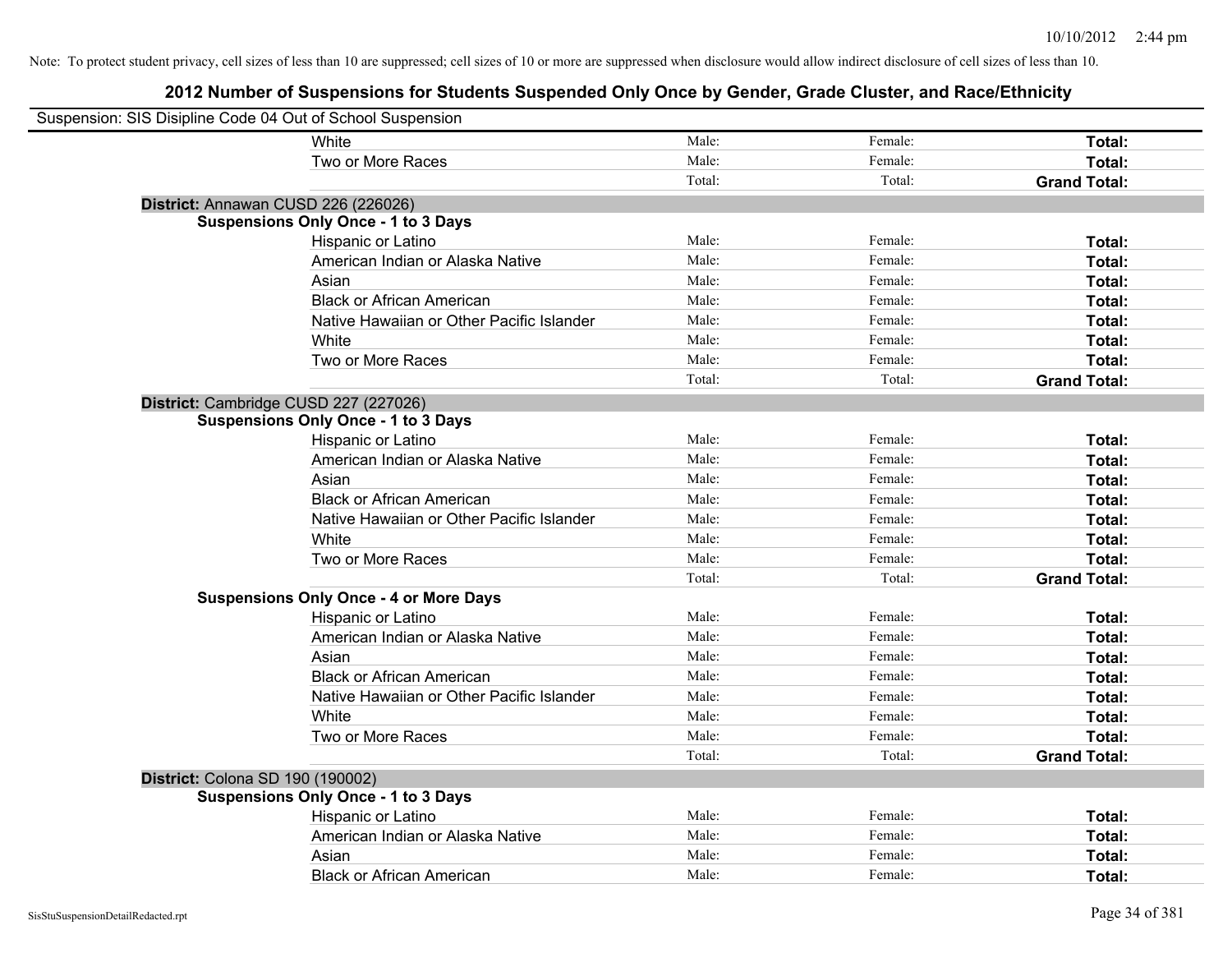|                                    | Suspension: SIS Disipline Code 04 Out of School Suspension |        |    |         |    |                     |    |
|------------------------------------|------------------------------------------------------------|--------|----|---------|----|---------------------|----|
|                                    | Native Hawaiian or Other Pacific Islander                  | Male:  |    | Female: |    | Total:              |    |
|                                    | White                                                      | Male:  |    | Female: |    | Total:              |    |
|                                    | Two or More Races                                          | Male:  |    | Female: |    | Total:              |    |
|                                    |                                                            | Total: |    | Total:  |    | <b>Grand Total:</b> |    |
|                                    | District: Galva CUSD 224 (224026)                          |        |    |         |    |                     |    |
|                                    | <b>Suspensions Only Once - 1 to 3 Days</b>                 |        |    |         |    |                     |    |
|                                    | Hispanic or Latino                                         | Male:  |    | Female: |    | <b>Total:</b>       |    |
|                                    | American Indian or Alaska Native                           | Male:  |    | Female: |    | Total:              |    |
|                                    | Asian                                                      | Male:  |    | Female: |    | Total:              |    |
|                                    | <b>Black or African American</b>                           | Male:  |    | Female: |    | Total:              |    |
|                                    | Native Hawaiian or Other Pacific Islander                  | Male:  |    | Female: |    | Total:              |    |
|                                    | White                                                      | Male:  |    | Female: |    | Total:              | 16 |
|                                    | Two or More Races                                          | Male:  |    | Female: |    | <b>Total:</b>       |    |
|                                    |                                                            | Total: |    | Total:  |    | <b>Grand Total:</b> |    |
|                                    | <b>Suspensions Only Once - 4 or More Days</b>              |        |    |         |    |                     |    |
|                                    | Hispanic or Latino                                         | Male:  |    | Female: |    | Total:              |    |
|                                    | American Indian or Alaska Native                           | Male:  |    | Female: |    | Total:              |    |
|                                    | Asian                                                      | Male:  |    | Female: |    | Total:              |    |
|                                    | <b>Black or African American</b>                           | Male:  |    | Female: |    | Total:              |    |
|                                    | Native Hawaiian or Other Pacific Islander                  | Male:  |    | Female: |    | Total:              |    |
|                                    | White                                                      | Male:  |    | Female: |    | Total:              |    |
|                                    | Two or More Races                                          | Male:  |    | Female: |    | <b>Total:</b>       |    |
|                                    |                                                            | Total: |    | Total:  |    | <b>Grand Total:</b> |    |
|                                    | District: Geneseo CUSD 228 (228026)                        |        |    |         |    |                     |    |
|                                    | <b>Suspensions Only Once - 1 to 3 Days</b>                 |        |    |         |    |                     |    |
|                                    | Hispanic or Latino                                         | Male:  |    | Female: |    | <b>Total:</b>       |    |
|                                    | American Indian or Alaska Native                           | Male:  |    | Female: |    | <b>Total:</b>       |    |
|                                    | Asian                                                      | Male:  |    | Female: |    | Total:              |    |
|                                    | <b>Black or African American</b>                           | Male:  |    | Female: |    | Total:              |    |
|                                    | Native Hawaiian or Other Pacific Islander                  | Male:  |    | Female: |    | Total:              |    |
|                                    | White                                                      | Male:  | 25 | Female: | 10 | <b>Total:</b>       | 35 |
|                                    | Two or More Races                                          | Male:  |    | Female: |    | Total:              |    |
|                                    |                                                            | Total: |    | Total:  |    | <b>Grand Total:</b> |    |
|                                    | <b>Suspensions Only Once - 4 or More Days</b>              |        |    |         |    |                     |    |
|                                    | Hispanic or Latino                                         | Male:  |    | Female: |    | <b>Total:</b>       |    |
|                                    | American Indian or Alaska Native                           | Male:  |    | Female: |    | Total:              |    |
|                                    | Asian                                                      | Male:  |    | Female: |    | Total:              |    |
|                                    | <b>Black or African American</b>                           | Male:  |    | Female: |    | Total:              |    |
|                                    | Native Hawaiian or Other Pacific Islander                  | Male:  |    | Female: |    | <b>Total:</b>       |    |
| SisStuSuspensionDetailRedacted.rpt |                                                            |        |    |         |    | Page 35 of 381      |    |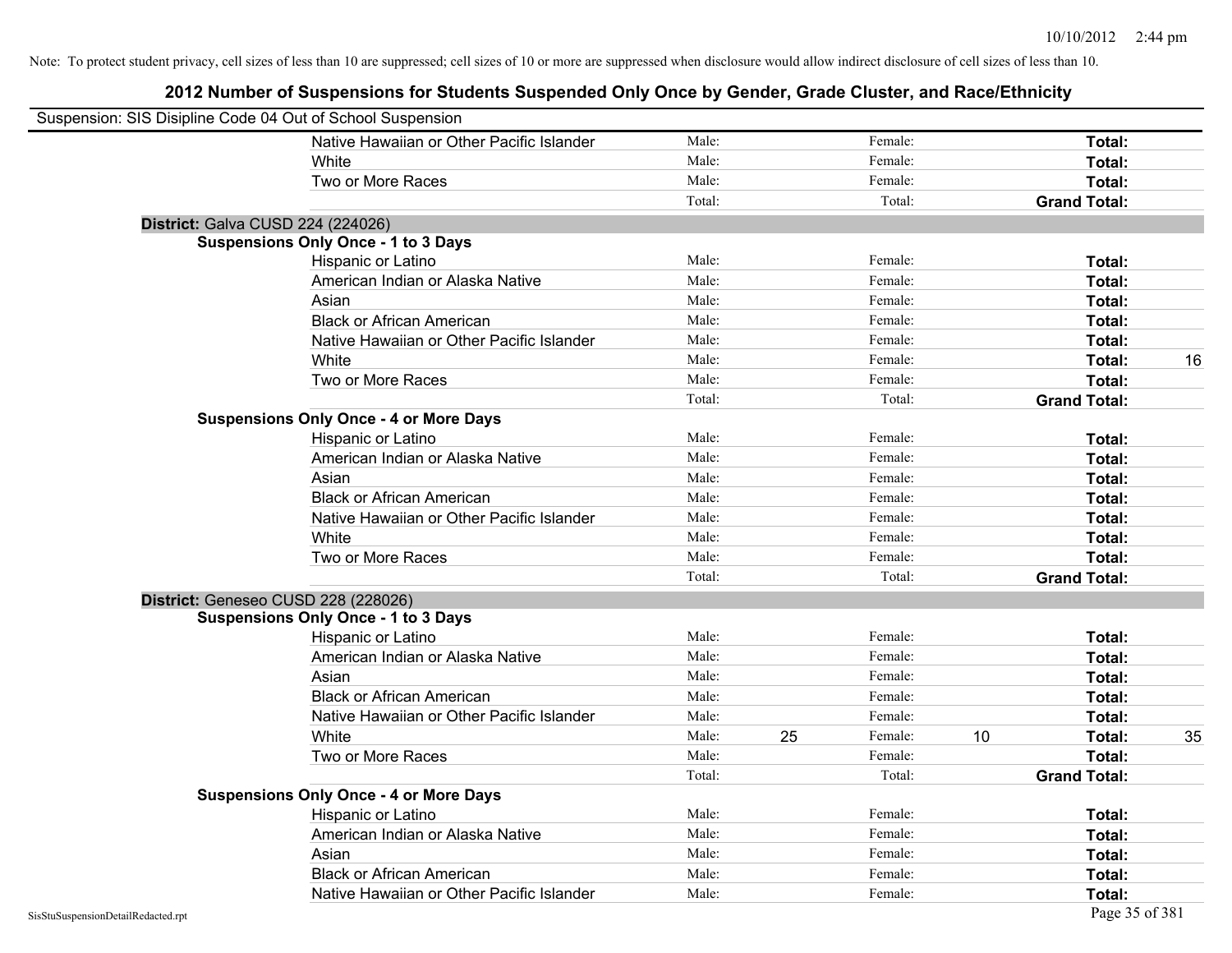| Suspension: SIS Disipline Code 04 Out of School Suspension |                                                    |        |    |         |    |                     |    |
|------------------------------------------------------------|----------------------------------------------------|--------|----|---------|----|---------------------|----|
|                                                            | White                                              | Male:  |    | Female: |    | Total:              |    |
|                                                            | Two or More Races                                  | Male:  |    | Female: |    | Total:              |    |
|                                                            |                                                    | Total: |    | Total:  |    | <b>Grand Total:</b> |    |
|                                                            | District: Henry-Stark County Spec Ed Dist (801060) |        |    |         |    |                     |    |
|                                                            | <b>Suspensions Only Once - 1 to 3 Days</b>         |        |    |         |    |                     |    |
|                                                            | Hispanic or Latino                                 | Male:  |    | Female: |    | Total:              |    |
|                                                            | American Indian or Alaska Native                   | Male:  |    | Female: |    | Total:              |    |
|                                                            | Asian                                              | Male:  |    | Female: |    | Total:              |    |
|                                                            | <b>Black or African American</b>                   | Male:  |    | Female: |    | Total:              |    |
|                                                            | Native Hawaiian or Other Pacific Islander          | Male:  |    | Female: |    | Total:              |    |
|                                                            | White                                              | Male:  |    | Female: |    | Total:              |    |
|                                                            | Two or More Races                                  | Male:  |    | Female: |    | Total:              |    |
|                                                            |                                                    | Total: |    | Total:  |    | <b>Grand Total:</b> |    |
| District: Kewanee CUSD 229 (229026)                        |                                                    |        |    |         |    |                     |    |
|                                                            | <b>Suspensions Only Once - 1 to 3 Days</b>         |        |    |         |    |                     |    |
|                                                            | Hispanic or Latino                                 | Male:  |    | Female: |    | Total:              |    |
|                                                            | American Indian or Alaska Native                   | Male:  |    | Female: |    | Total:              |    |
|                                                            | Asian                                              | Male:  |    | Female: |    | Total:              |    |
|                                                            | <b>Black or African American</b>                   | Male:  |    | Female: |    | Total:              | 14 |
|                                                            | Native Hawaiian or Other Pacific Islander          | Male:  |    | Female: |    | Total:              |    |
|                                                            | White                                              | Male:  | 38 | Female: | 12 | Total:              | 50 |
|                                                            | Two or More Races                                  | Male:  |    | Female: |    | Total:              |    |
|                                                            |                                                    | Total: |    | Total:  |    | <b>Grand Total:</b> |    |
|                                                            | <b>Suspensions Only Once - 4 or More Days</b>      |        |    |         |    |                     |    |
|                                                            | Hispanic or Latino                                 | Male:  |    | Female: |    | Total:              |    |
|                                                            | American Indian or Alaska Native                   | Male:  |    | Female: |    | Total:              |    |
|                                                            | Asian                                              | Male:  |    | Female: |    | Total:              |    |
|                                                            | <b>Black or African American</b>                   | Male:  |    | Female: |    | Total:              |    |
|                                                            | Native Hawaiian or Other Pacific Islander          | Male:  |    | Female: |    | Total:              |    |
|                                                            | White                                              | Male:  |    | Female: |    | Total:              |    |
|                                                            | Two or More Races                                  | Male:  |    | Female: |    | Total:              |    |
|                                                            |                                                    | Total: |    | Total:  |    | <b>Grand Total:</b> |    |
| <b>District: Orion CUSD 223 (223026)</b>                   |                                                    |        |    |         |    |                     |    |
|                                                            | <b>Suspensions Only Once - 1 to 3 Days</b>         |        |    |         |    |                     |    |
|                                                            | Hispanic or Latino                                 | Male:  |    | Female: |    | Total:              |    |
|                                                            | American Indian or Alaska Native                   | Male:  |    | Female: |    | Total:              |    |
|                                                            | Asian                                              | Male:  |    | Female: |    | Total:              |    |
|                                                            | <b>Black or African American</b>                   | Male:  |    | Female: |    | Total:              |    |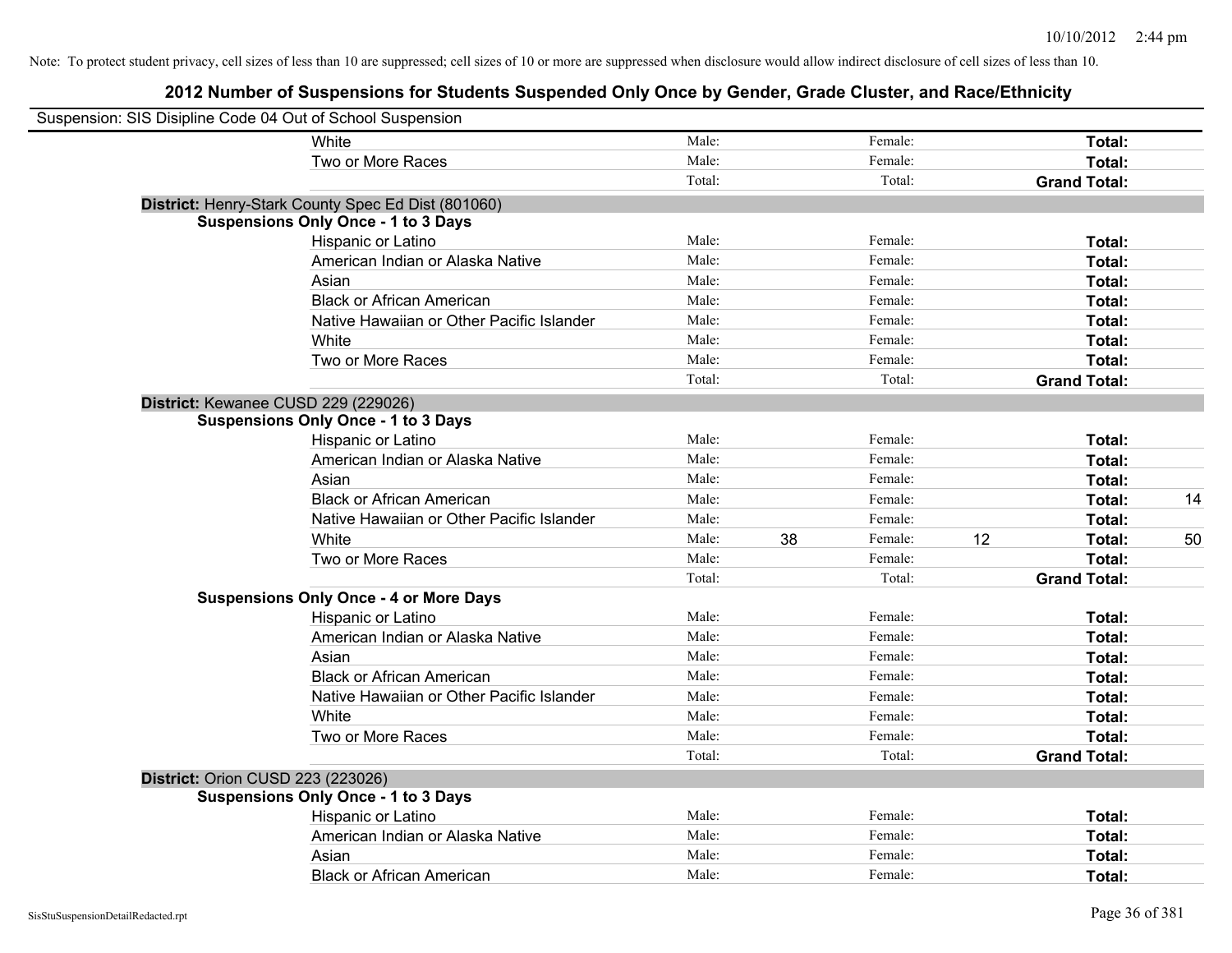| Suspension: SIS Disipline Code 04 Out of School Suspension |                                               |        |         |                     |    |
|------------------------------------------------------------|-----------------------------------------------|--------|---------|---------------------|----|
|                                                            | Native Hawaiian or Other Pacific Islander     | Male:  | Female: | Total:              |    |
|                                                            | White                                         | Male:  | Female: | <b>Total:</b>       |    |
|                                                            | Two or More Races                             | Male:  | Female: | Total:              |    |
|                                                            |                                               | Total: | Total:  | <b>Grand Total:</b> | 10 |
|                                                            | <b>Suspensions Only Once - 4 or More Days</b> |        |         |                     |    |
|                                                            | Hispanic or Latino                            | Male:  | Female: | Total:              |    |
|                                                            | American Indian or Alaska Native              | Male:  | Female: | Total:              |    |
|                                                            | Asian                                         | Male:  | Female: | Total:              |    |
|                                                            | <b>Black or African American</b>              | Male:  | Female: | Total:              |    |
|                                                            | Native Hawaiian or Other Pacific Islander     | Male:  | Female: | Total:              |    |
|                                                            | White                                         | Male:  | Female: | Total:              |    |
|                                                            | Two or More Races                             | Male:  | Female: | Total:              |    |
|                                                            |                                               | Total: | Total:  | <b>Grand Total:</b> |    |
|                                                            | District: Wethersfield CUSD 230 (230026)      |        |         |                     |    |
|                                                            | <b>Suspensions Only Once - 1 to 3 Days</b>    |        |         |                     |    |
|                                                            | Hispanic or Latino                            | Male:  | Female: | Total:              |    |
|                                                            | American Indian or Alaska Native              | Male:  | Female: | Total:              |    |
|                                                            | Asian                                         | Male:  | Female: | Total:              |    |
|                                                            | <b>Black or African American</b>              | Male:  | Female: | Total:              |    |
|                                                            | Native Hawaiian or Other Pacific Islander     | Male:  | Female: | Total:              |    |
|                                                            | White                                         | Male:  | Female: | Total:              | 13 |
|                                                            | Two or More Races                             | Male:  | Female: | Total:              |    |
|                                                            |                                               | Total: | Total:  | <b>Grand Total:</b> |    |
| County: Non-Public School (000)                            |                                               |        |         |                     |    |
|                                                            | District: Bureau/Henry/Stark ROE (000000)     |        |         |                     |    |
|                                                            | <b>Suspensions Only Once - 1 to 3 Days</b>    |        |         |                     |    |
|                                                            | Hispanic or Latino                            | Male:  | Female: | Total:              |    |
|                                                            | American Indian or Alaska Native              | Male:  | Female: | Total:              |    |
|                                                            | Asian                                         | Male:  | Female: | Total:              |    |
|                                                            | <b>Black or African American</b>              | Male:  | Female: | Total:              |    |
|                                                            | Native Hawaiian or Other Pacific Islander     | Male:  | Female: | Total:              |    |
|                                                            | White                                         | Male:  | Female: | Total:              |    |
|                                                            | Two or More Races                             | Male:  | Female: | Total:              |    |
|                                                            |                                               | Total: | Total:  | <b>Grand Total:</b> |    |
|                                                            | <b>Suspensions Only Once - 4 or More Days</b> |        |         |                     |    |
|                                                            | Hispanic or Latino                            | Male:  | Female: | Total:              |    |
|                                                            | American Indian or Alaska Native              | Male:  | Female: | Total:              |    |
|                                                            | Asian                                         | Male:  | Female: | Total:              |    |
|                                                            | <b>Black or African American</b>              | Male:  | Female: | Total:              |    |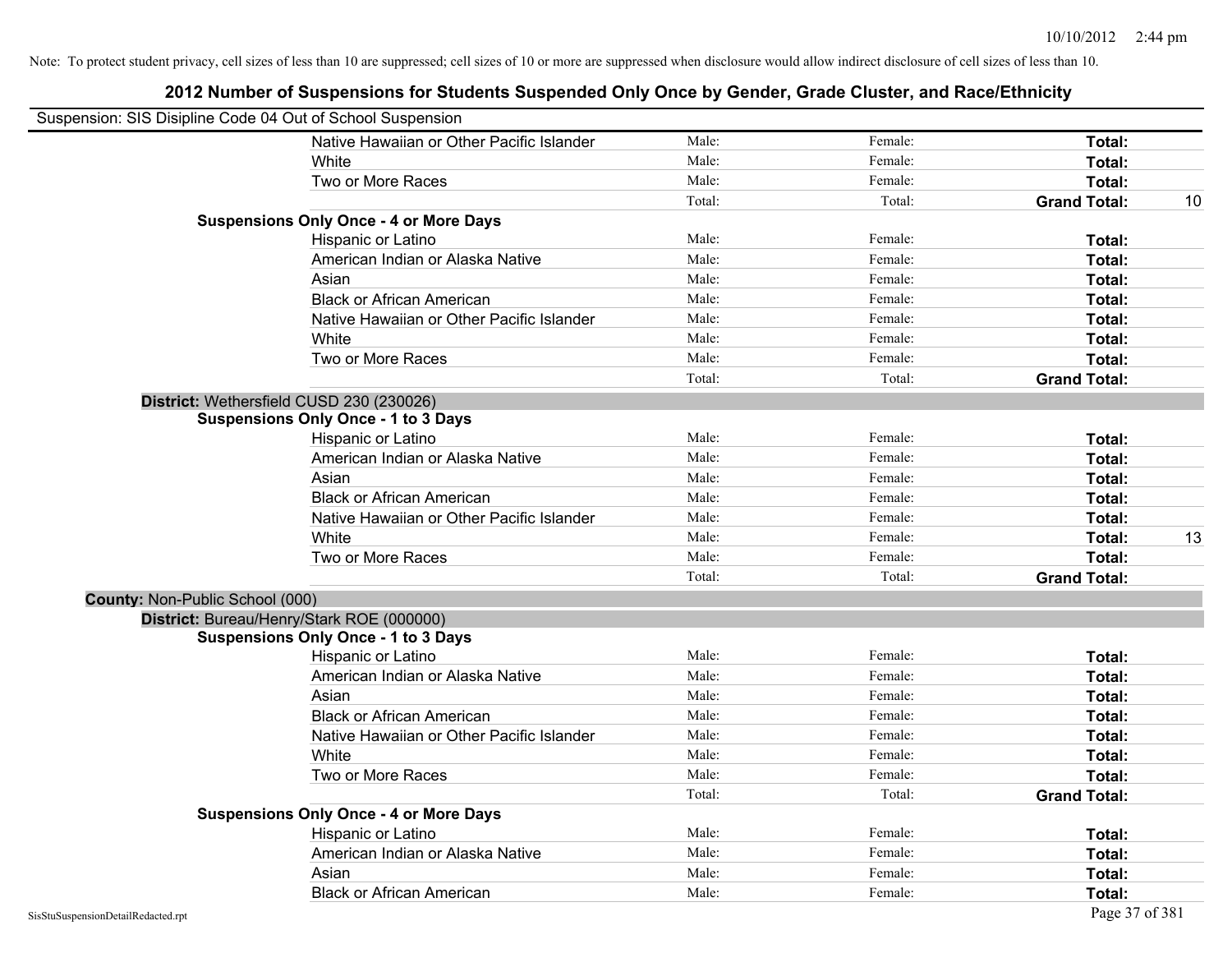### **2012 Number of Suspensions for Students Suspended Only Once by Gender, Grade Cluster, and Race/Ethnicity**

| Suspension: SIS Disipline Code 04 Out of School Suspension |                                               |        |    |         |    |                     |    |
|------------------------------------------------------------|-----------------------------------------------|--------|----|---------|----|---------------------|----|
|                                                            | Native Hawaiian or Other Pacific Islander     | Male:  |    | Female: |    | Total:              |    |
|                                                            | White                                         | Male:  |    | Female: |    | Total:              |    |
|                                                            | Two or More Races                             | Male:  |    | Female: |    | Total:              |    |
|                                                            |                                               | Total: |    | Total:  |    | <b>Grand Total:</b> |    |
| County: Stark (088)                                        |                                               |        |    |         |    |                     |    |
|                                                            | District: Stark County CUSD 100 (100026)      |        |    |         |    |                     |    |
|                                                            | <b>Suspensions Only Once - 1 to 3 Days</b>    |        |    |         |    |                     |    |
|                                                            | Hispanic or Latino                            | Male:  |    | Female: |    | Total:              |    |
|                                                            | American Indian or Alaska Native              | Male:  |    | Female: |    | <b>Total:</b>       |    |
|                                                            | Asian                                         | Male:  |    | Female: |    | Total:              |    |
|                                                            | <b>Black or African American</b>              | Male:  |    | Female: |    | Total:              |    |
|                                                            | Native Hawaiian or Other Pacific Islander     | Male:  |    | Female: |    | Total:              |    |
|                                                            | White                                         | Male:  | 19 | Female: | 11 | Total:              | 30 |
|                                                            | Two or More Races                             | Male:  |    | Female: |    | Total:              |    |
|                                                            |                                               | Total: |    | Total:  |    | <b>Grand Total:</b> |    |
|                                                            | <b>Suspensions Only Once - 4 or More Days</b> |        |    |         |    |                     |    |
|                                                            | Hispanic or Latino                            | Male:  |    | Female: |    | Total:              |    |
|                                                            | American Indian or Alaska Native              | Male:  |    | Female: |    | Total:              |    |
|                                                            | Asian                                         | Male:  |    | Female: |    | Total:              |    |
|                                                            | <b>Black or African American</b>              | Male:  |    | Female: |    | Total:              |    |
|                                                            | Native Hawaiian or Other Pacific Islander     | Male:  |    | Female: |    | Total:              |    |
|                                                            | White                                         | Male:  |    | Female: |    | <b>Total:</b>       |    |
|                                                            | Two or More Races                             | Male:  |    | Female: |    | Total:              |    |
|                                                            |                                               | Total: |    | Total:  |    | <b>Grand Total:</b> |    |
|                                                            |                                               |        |    |         |    |                     |    |
| Region: Calhoun/Greene/Jersy/Macoupin ROE (40)             |                                               |        |    |         |    |                     |    |
| County: Calhoun (007)                                      |                                               |        |    |         |    |                     |    |
| District: Brussels CUSD 42 (042026)                        |                                               |        |    |         |    |                     |    |
|                                                            | <b>Suspensions Only Once - 1 to 3 Days</b>    |        |    |         |    |                     |    |
|                                                            | Hispanic or Latino                            | Male:  |    | Female: |    | Total:              |    |
|                                                            | American Indian or Alaska Native              | Male:  |    | Female: |    | Total:              |    |
|                                                            | Asian                                         | Male:  |    | Female: |    | Total:              |    |
|                                                            | <b>Black or African American</b>              | Male:  |    | Female: |    | Total:              |    |
|                                                            | Native Hawaiian or Other Pacific Islander     | Male:  |    | Female: |    | Total:              |    |
|                                                            | White                                         | Male:  |    | Female: |    | Total:              |    |
|                                                            | Two or More Races                             | Male:  |    | Female: |    | Total:              |    |
|                                                            |                                               | Total: |    | Total:  |    | <b>Grand Total:</b> |    |

#### **District:** Calhoun CUSD 40 (040026)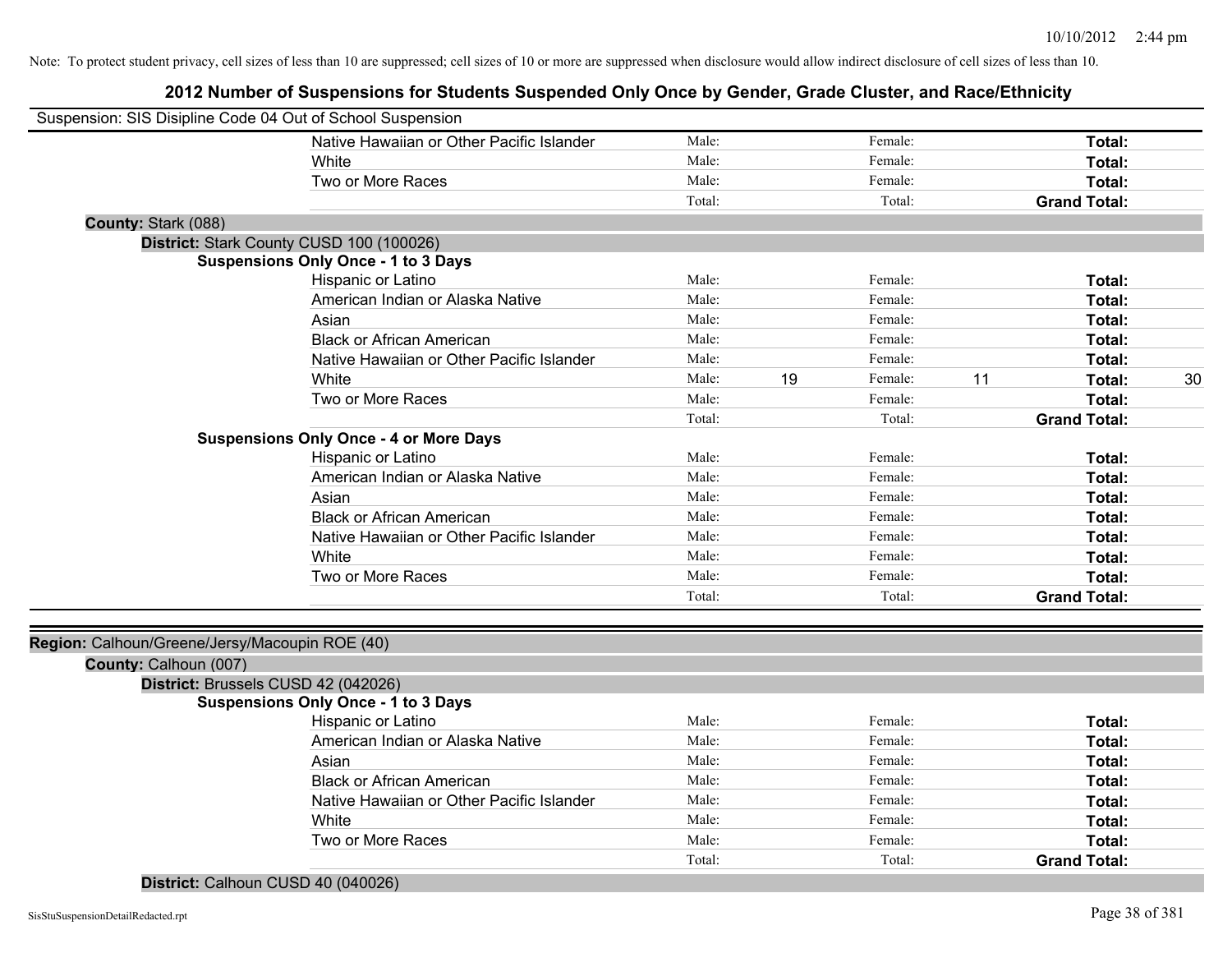## **2012 Number of Suspensions for Students Suspended Only Once by Gender, Grade Cluster, and Race/Ethnicity** Note: To protect student privacy, cell sizes of less than 10 are suppressed; cell sizes of 10 or more are suppressed when disclosure would allow indirect disclosure of cell sizes of less than 10. Suspension: SIS Disipline Code 04 Out of School Suspension **Suspensions Only Once - 1 to 3 Days** Hispanic or Latino **Finally Hispanic or Latino** *Total:* Male: Female: **Female: Total: Total:** Female: **Total:** American Indian or Alaska Native **Male:** Male: Female: Female: **Total:** Total: Asian **Female:** Total: Male: Female: **Total:** Total: Total: Total: Total: Total: Total: Total: Total: Total: Total: Total: Total: Total: Total: Total: Total: Total: Total: Total: Total: Total: Total: Total: Total: Total: T Black or African American **Figure 1.1 and Total:** Male: Female: Female: **Total:** Total: Native Hawaiian or Other Pacific Islander Male: **Male:** Female: Female: **Total:** Total: White **Total:** Male: Female: **Total:** Female: **Total:** Total: Two or More Races **Total:** Total: Male: Female: Female: **Total:** Female: **Total:** Total: Total: Total: Total: **Grand Total: Suspensions Only Once - 4 or More Days** Hispanic or Latino **Finally Contract Contract Contract Contract Contract Contract Contract Contract Contract Contract Contract Contract Contract Contract Contract Contract Contract Contract Contract Contract Contract Contr** American Indian or Alaska Native **Male:** Male: Female: Female: **Total:** Total: Asian **Female:** Total: Male: Female: **Total:** Total: Total: Total: Total: Total: Total: Total: Total: Total: Total: Total: Total: Total: Total: Total: Total: Total: Total: Total: Total: Total: Total: Total: Total: Total: T Black or African American **Figure 1.1 and Total:** Male: Female: Female: **Total:** Total: Native Hawaiian or Other Pacific Islander **Male:** Male: Female: Female: **Total:** Total: White **Total:** Male: Female: **Total:** Female: **Total:** Total: Two or More Races **Total:** Total: Male: Female: Female: **Total:** Total: Total: Total: Total: **Grand Total: County:** Greene (031) **District:** Carrollton CUSD 1 (001026) **Suspensions Only Once - 1 to 3 Days** Hispanic or Latino **Finally Hispanic or Latino** *Total:* Male: Female: **Female: Total: Total: Total: Female: Total: Total: Female: Total: Total: Total: Total: Total: Total: Total: Total: T** American Indian or Alaska Native **Male:** Male: Female: Female: **Total:** Total: Asian **Asian Male:** Total: Male: Female: **Total: Total:** Total: Total: Total: Total: Total: Total: Total: Total: Total: Total: Total: Total: Total: Total: Total: Total: Total: Total: Total: Total: Total: Total: Total: Tota Black or African American **Figure 1.1 and Total:** Male: Female: Female: **Total: Total:** Total: Native Hawaiian or Other Pacific Islander **Male:** Male: Female: Female: **Total:** Total: White **Male:** Male: **Total: 16** Male: **Total: 16** Male: **Total: 16** Male: **Total: 16** Male: 16 Two or More Races **Total:** Total: Male: Female: Female: **Total:** Female: **Total:** Total: Total: Total: **Grand Total: Suspensions Only Once - 4 or More Days** Hispanic or Latino **Finally Hispanic or Latino** *Total:* Male: Female: **Female: Total: Total: Total: Female: Total: Total: Female: Total: Total: Total: Total: Total: Total: Total: Total: T** American Indian or Alaska Native **Male:** Male: Female: Female: **Total:** Total: Asian **Asian Male:** Total: Male: Female: **Total: Total:** Total: Total: Total: Total: Total: Total: Total: Total: Total: Total: Total: Total: Total: Total: Total: Total: Total: Total: Total: Total: Total: Total: Total: Tota

Black or African American **Figure 1.1 and Total:** Male: Female: Female: **Total:** Total: Native Hawaiian or Other Pacific Islander **Male:** Male: Female: Female: **Total:** Total: White **Total:** Male: Female: **Total:** Total: **Total:** Female: **Total:** Total: Two or More Races **Total:** Total: Male: Female: Female: **Total:** Female: **Total:** Total:

Total: Total: **Grand Total:**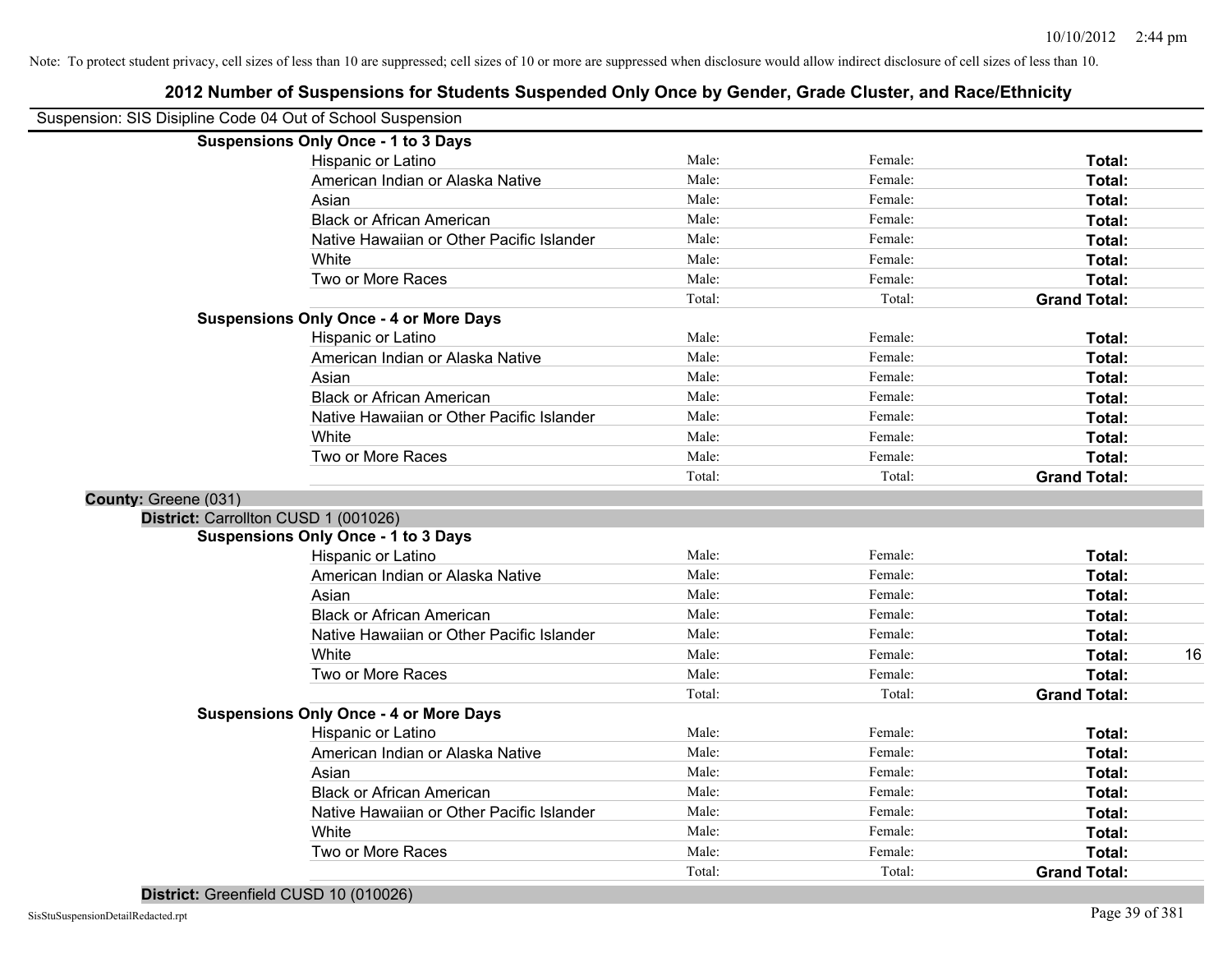# **2012 Number of Suspensions for Students Suspended Only Once by Gender, Grade Cluster, and Race/Ethnicity**

| Suspension: SIS Disipline Code 04 Out of School Suspension |                                           |        |         |                     |    |
|------------------------------------------------------------|-------------------------------------------|--------|---------|---------------------|----|
| <b>Suspensions Only Once - 1 to 3 Days</b>                 |                                           |        |         |                     |    |
| Hispanic or Latino                                         |                                           | Male:  | Female: | Total:              |    |
|                                                            | American Indian or Alaska Native          | Male:  | Female: | Total:              |    |
| Asian                                                      |                                           | Male:  | Female: | Total:              |    |
|                                                            | <b>Black or African American</b>          | Male:  | Female: | Total:              |    |
|                                                            | Native Hawaiian or Other Pacific Islander | Male:  | Female: | Total:              |    |
| White                                                      |                                           | Male:  | Female: | Total:              | 11 |
| Two or More Races                                          |                                           | Male:  | Female: | <b>Total:</b>       |    |
|                                                            |                                           | Total: | Total:  | <b>Grand Total:</b> |    |
| <b>Suspensions Only Once - 4 or More Days</b>              |                                           |        |         |                     |    |
| Hispanic or Latino                                         |                                           | Male:  | Female: | Total:              |    |
|                                                            | American Indian or Alaska Native          | Male:  | Female: | Total:              |    |
| Asian                                                      |                                           | Male:  | Female: | Total:              |    |
|                                                            | <b>Black or African American</b>          | Male:  | Female: | Total:              |    |
|                                                            | Native Hawaiian or Other Pacific Islander | Male:  | Female: | Total:              |    |
| White                                                      |                                           | Male:  | Female: | Total:              |    |
| Two or More Races                                          |                                           | Male:  | Female: | Total:              |    |
|                                                            |                                           | Total: | Total:  | <b>Grand Total:</b> |    |
| District: North Greene CUSD 3 (003026)                     |                                           |        |         |                     |    |
| <b>Suspensions Only Once - 1 to 3 Days</b>                 |                                           |        |         |                     |    |
| Hispanic or Latino                                         |                                           | Male:  | Female: | Total:              |    |
|                                                            | American Indian or Alaska Native          | Male:  | Female: | Total:              |    |
| Asian                                                      |                                           | Male:  | Female: | Total:              |    |
|                                                            | <b>Black or African American</b>          | Male:  | Female: | Total:              |    |
|                                                            | Native Hawaiian or Other Pacific Islander | Male:  | Female: | Total:              |    |
| White                                                      |                                           | Male:  | Female: | Total:              | 26 |
| Two or More Races                                          |                                           | Male:  | Female: | Total:              |    |
|                                                            |                                           | Total: | Total:  | <b>Grand Total:</b> |    |
| <b>Suspensions Only Once - 4 or More Days</b>              |                                           |        |         |                     |    |
| Hispanic or Latino                                         |                                           | Male:  | Female: | Total:              |    |
|                                                            | American Indian or Alaska Native          | Male:  | Female: | Total:              |    |
| Asian                                                      |                                           | Male:  | Female: | Total:              |    |
|                                                            | <b>Black or African American</b>          | Male:  | Female: | Total:              |    |
|                                                            | Native Hawaiian or Other Pacific Islander | Male:  | Female: | Total:              |    |
| White                                                      |                                           | Male:  | Female: | Total:              |    |
| Two or More Races                                          |                                           | Male:  | Female: | Total:              |    |
|                                                            |                                           | Total: | Total:  | <b>Grand Total:</b> |    |

**County:** Jersey (042)

**District:** Jersey CUSD 100 (100026)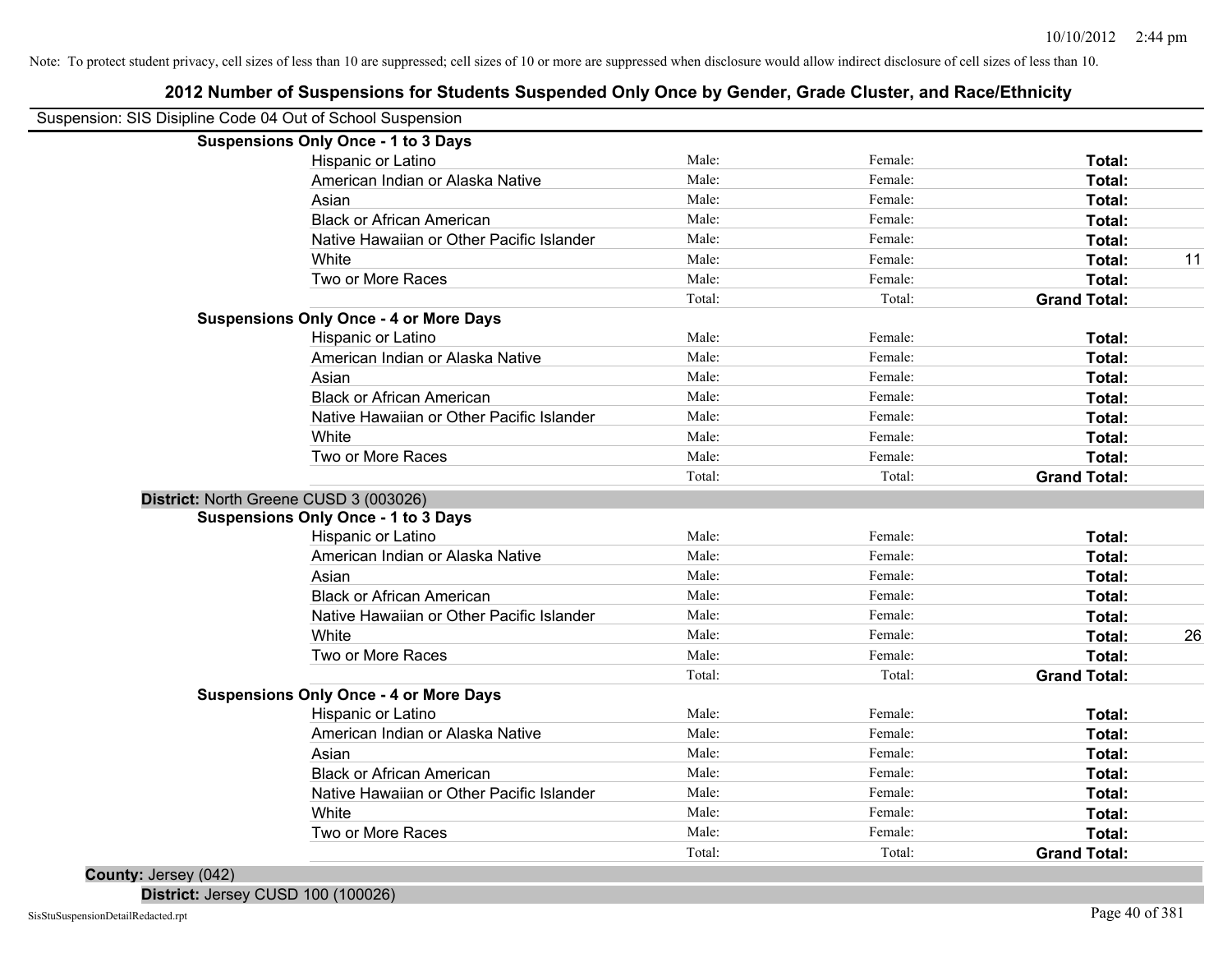### **2012 Number of Suspensions for Students Suspended Only Once by Gender, Grade Cluster, and Race/Ethnicity**

|                        | Suspension: SIS Disipline Code 04 Out of School Suspension |        |    |         |    |                     |    |
|------------------------|------------------------------------------------------------|--------|----|---------|----|---------------------|----|
|                        | <b>Suspensions Only Once - 1 to 3 Days</b>                 |        |    |         |    |                     |    |
|                        | Hispanic or Latino                                         | Male:  |    | Female: |    | Total:              |    |
|                        | American Indian or Alaska Native                           | Male:  |    | Female: |    | Total:              |    |
|                        | Asian                                                      | Male:  |    | Female: |    | Total:              |    |
|                        | <b>Black or African American</b>                           | Male:  |    | Female: |    | Total:              |    |
|                        | Native Hawaiian or Other Pacific Islander                  | Male:  |    | Female: |    | Total:              |    |
|                        | White                                                      | Male:  | 62 | Female: | 18 | Total:              | 80 |
|                        | Two or More Races                                          | Male:  |    | Female: |    | Total:              |    |
|                        |                                                            | Total: |    | Total:  |    | <b>Grand Total:</b> |    |
|                        | <b>Suspensions Only Once - 4 or More Days</b>              |        |    |         |    |                     |    |
|                        | Hispanic or Latino                                         | Male:  |    | Female: |    | Total:              |    |
|                        | American Indian or Alaska Native                           | Male:  |    | Female: |    | Total:              |    |
|                        | Asian                                                      | Male:  |    | Female: |    | Total:              |    |
|                        | <b>Black or African American</b>                           | Male:  |    | Female: |    | Total:              |    |
|                        | Native Hawaiian or Other Pacific Islander                  | Male:  |    | Female: |    | Total:              |    |
|                        | White                                                      | Male:  |    | Female: |    | Total:              |    |
|                        | Two or More Races                                          | Male:  |    | Female: |    | Total:              |    |
|                        |                                                            | Total: |    | Total:  |    | <b>Grand Total:</b> |    |
| County: Macoupin (056) |                                                            |        |    |         |    |                     |    |
|                        | District: Bunker Hill CUSD 8 (008026)                      |        |    |         |    |                     |    |
|                        | <b>Suspensions Only Once - 1 to 3 Days</b>                 |        |    |         |    |                     |    |
|                        | Hispanic or Latino                                         | Male:  |    | Female: |    | Total:              |    |
|                        | American Indian or Alaska Native                           | Male:  |    | Female: |    | Total:              |    |
|                        | Asian                                                      | Male:  |    | Female: |    | Total:              |    |
|                        | <b>Black or African American</b>                           | Male:  |    | Female: |    | Total:              |    |
|                        | Native Hawaiian or Other Pacific Islander                  | Male:  |    | Female: |    | Total:              |    |
|                        | White                                                      | Male:  |    | Female: |    | Total:              | 19 |
|                        | Two or More Races                                          | Male:  |    | Female: |    | Total:              |    |
|                        |                                                            | Total: |    | Total:  |    | <b>Grand Total:</b> |    |
|                        | <b>Suspensions Only Once - 4 or More Days</b>              |        |    |         |    |                     |    |
|                        | Hispanic or Latino                                         | Male:  |    | Female: |    | Total:              |    |
|                        | American Indian or Alaska Native                           | Male:  |    | Female: |    | Total:              |    |
|                        | Asian                                                      | Male:  |    | Female: |    | Total:              |    |
|                        | <b>Black or African American</b>                           | Male:  |    | Female: |    | Total:              |    |
|                        | Native Hawaiian or Other Pacific Islander                  | Male:  |    | Female: |    | Total:              |    |
|                        | White                                                      | Male:  |    | Female: |    | Total:              |    |
|                        | Two or More Races                                          | Male:  |    | Female: |    | Total:              |    |
|                        |                                                            | Total: |    | Total:  |    | <b>Grand Total:</b> |    |

**District:** Carlinville CUSD 1 (001026)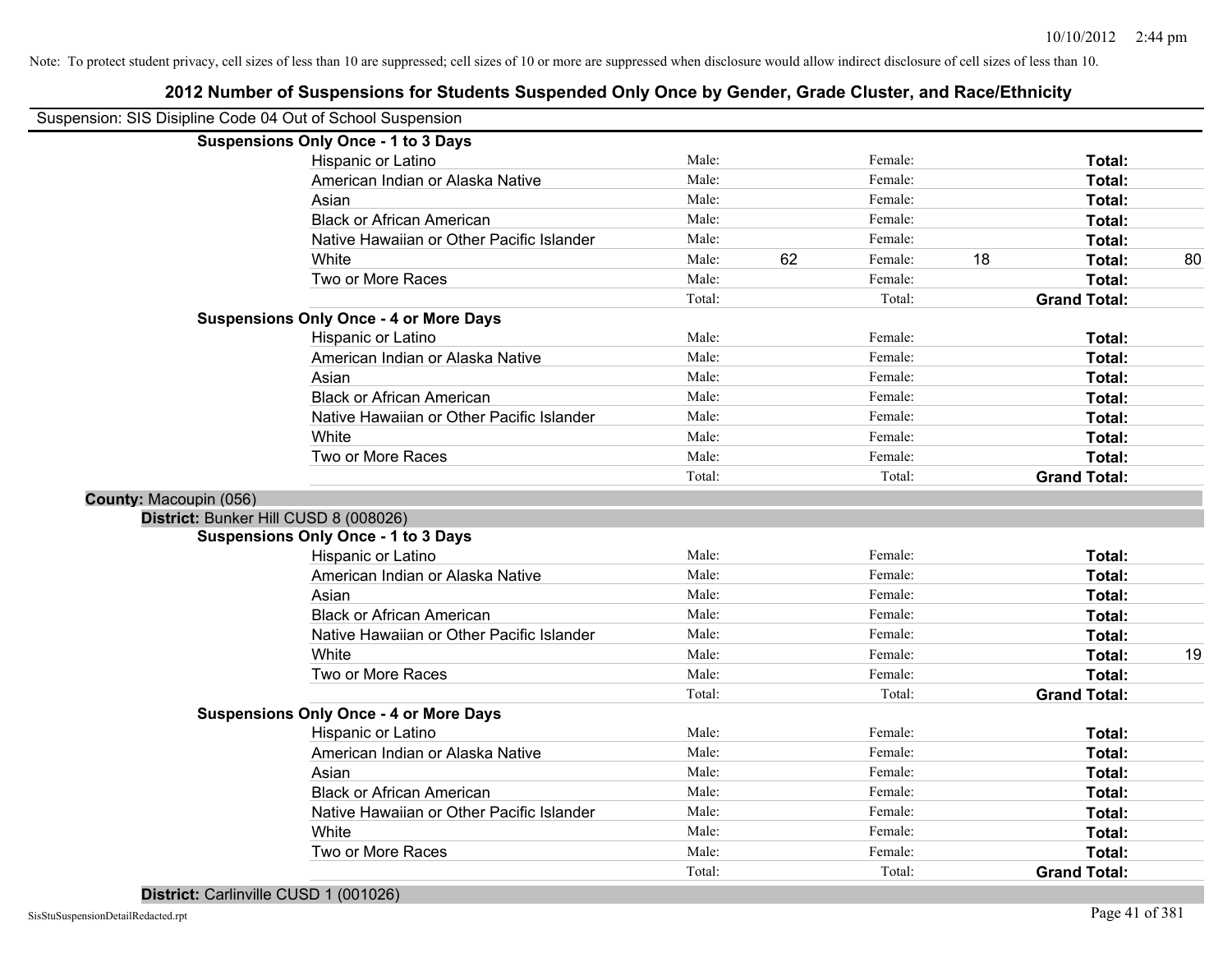Total: Total: **Grand Total:**

Total: Total: **Grand Total:**

Note: To protect student privacy, cell sizes of less than 10 are suppressed; cell sizes of 10 or more are suppressed when disclosure would allow indirect disclosure of cell sizes of less than 10.

## Suspension: SIS Disipline Code 04 Out of School Suspension **Suspensions Only Once - 1 to 3 Days** Hispanic or Latino **Finale:** Female: **Female:** Female: **Total:** Female: **Total:** Female: **Female:** Female: **Total:** Female: **Female:** Female: **Female:** Female: **Female:** Female: **Female:** Female: **Female:** Female: **Female:** American Indian or Alaska Native **Male:** Male: Female: Female: **Total:** Total: Asian **Female:** Total: Male: Female: **Total:** Total: Total: Total: Total: Total: Total: Total: Total: Total: Total: Total: Total: Total: Total: Total: Total: Total: Total: Total: Total: Total: Total: Total: Total: Total: T Black or African American **Figure 1.1 and Total:** Male: Female: Female: **Total:** Total: Native Hawaiian or Other Pacific Islander **Male:** Male: Female: Female: **Total:** Total: White **Male:** Male: **Total: 18** Male: **Total: 18** Male: **Total: 18** Two or More Races **Total:** Total: Male: Female: Female: **Total:** Total:

#### **2012 Number of Suspensions for Students Suspended Only Once by Gender, Grade Cluster, and Race/Ethnicity**

| Hispanic or Latino                            | Male:  | Female: | Total:              |
|-----------------------------------------------|--------|---------|---------------------|
| American Indian or Alaska Native              | Male:  | Female: | Total:              |
| Asian                                         | Male:  | Female: | Total:              |
| <b>Black or African American</b>              | Male:  | Female: | Total:              |
| Native Hawaiian or Other Pacific Islander     | Male:  | Female: | Total:              |
| White                                         | Male:  | Female: | Total:              |
| Two or More Races                             | Male:  | Female: | Total:              |
|                                               | Total: | Total:  | <b>Grand Total:</b> |
| District: Gillespie CUSD 7 (007026)           |        |         |                     |
| <b>Suspensions Only Once - 1 to 3 Days</b>    |        |         |                     |
| Hispanic or Latino                            | Male:  | Female: | Total:              |
| American Indian or Alaska Native              | Male:  | Female: | Total:              |
| Asian                                         | Male:  | Female: | Total:              |
| <b>Black or African American</b>              | Male:  | Female: | Total:              |
| Native Hawaiian or Other Pacific Islander     | Male:  | Female: | Total:              |
| White                                         | Male:  | Female: | Total:              |
| Two or More Races                             | Male:  | Female: | Total:              |
|                                               | Total: | Total:  | <b>Grand Total:</b> |
| <b>Suspensions Only Once - 4 or More Days</b> |        |         |                     |
| Hispanic or Latino                            | Male:  | Female: | Total:              |
| American Indian or Alaska Native              | Male:  | Female: | Total:              |
| Asian                                         | Male:  | Female: | Total:              |
| <b>Black or African American</b>              | Male:  | Female: | Total:              |
| Native Hawaiian or Other Pacific Islander     | Male:  | Female: | Total:              |

White **Total:** Male: Female: **Total:** Total: **Total:** Female: **Total:** Total: Two or More Races **Total:** Total: Male: Female: Female: Total: Total: Female: Total:

**Suspensions Only Once - 4 or More Days**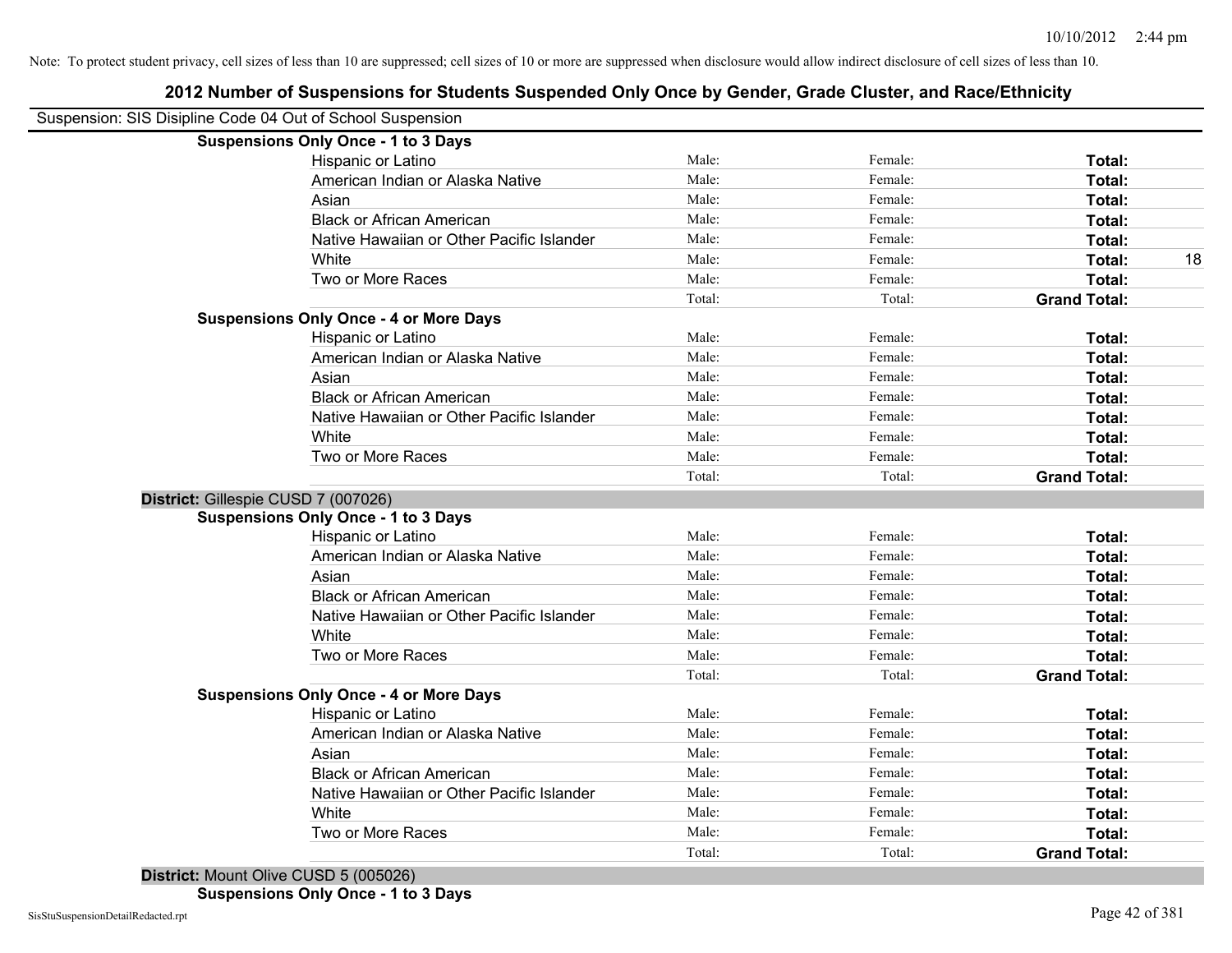| Suspension: SIS Disipline Code 04 Out of School Suspension |                                               |        |    |         |                     |    |
|------------------------------------------------------------|-----------------------------------------------|--------|----|---------|---------------------|----|
|                                                            | Hispanic or Latino                            | Male:  |    | Female: | Total:              |    |
|                                                            | American Indian or Alaska Native              | Male:  |    | Female: | Total:              |    |
|                                                            | Asian                                         | Male:  |    | Female: | Total:              |    |
|                                                            | <b>Black or African American</b>              | Male:  |    | Female: | Total:              |    |
|                                                            | Native Hawaiian or Other Pacific Islander     | Male:  |    | Female: | Total:              |    |
|                                                            | White                                         | Male:  |    | Female: | Total:              | 16 |
|                                                            | Two or More Races                             | Male:  |    | Female: | Total:              |    |
|                                                            |                                               | Total: |    | Total:  | <b>Grand Total:</b> |    |
| District: North Mac CUSD 34 (034026)                       |                                               |        |    |         |                     |    |
|                                                            | <b>Suspensions Only Once - 1 to 3 Days</b>    |        |    |         |                     |    |
|                                                            | Hispanic or Latino                            | Male:  |    | Female: | Total:              |    |
|                                                            | American Indian or Alaska Native              | Male:  |    | Female: | Total:              |    |
|                                                            | Asian                                         | Male:  |    | Female: | Total:              |    |
|                                                            | <b>Black or African American</b>              | Male:  |    | Female: | Total:              |    |
|                                                            | Native Hawaiian or Other Pacific Islander     | Male:  |    | Female: | Total:              |    |
|                                                            | White                                         | Male:  | 28 | Female: | 11<br>Total:        | 39 |
|                                                            | Two or More Races                             | Male:  |    | Female: | Total:              |    |
|                                                            |                                               | Total: |    | Total:  | <b>Grand Total:</b> |    |
|                                                            | <b>Suspensions Only Once - 4 or More Days</b> |        |    |         |                     |    |
|                                                            | Hispanic or Latino                            | Male:  |    | Female: | Total:              |    |
|                                                            | American Indian or Alaska Native              | Male:  |    | Female: | Total:              |    |
|                                                            | Asian                                         | Male:  |    | Female: | Total:              |    |
|                                                            | <b>Black or African American</b>              | Male:  |    | Female: | Total:              |    |
|                                                            | Native Hawaiian or Other Pacific Islander     | Male:  |    | Female: | Total:              |    |
|                                                            | White                                         | Male:  |    | Female: | Total:              |    |
|                                                            | Two or More Races                             | Male:  |    | Female: | Total:              |    |
|                                                            |                                               | Total: |    | Total:  | <b>Grand Total:</b> |    |
|                                                            | District: Northwestern CUSD 2 (002026)        |        |    |         |                     |    |
|                                                            | <b>Suspensions Only Once - 1 to 3 Days</b>    |        |    |         |                     |    |
|                                                            | Hispanic or Latino                            | Male:  |    | Female: | Total:              |    |
|                                                            | American Indian or Alaska Native              | Male:  |    | Female: | Total:              |    |
|                                                            | Asian                                         | Male:  |    | Female: | Total:              |    |
|                                                            | <b>Black or African American</b>              | Male:  |    | Female: | Total:              |    |
|                                                            | Native Hawaiian or Other Pacific Islander     | Male:  |    | Female: | Total:              |    |
|                                                            | White                                         | Male:  |    | Female: | Total:              | 12 |
|                                                            | Two or More Races                             | Male:  |    | Female: | Total:              |    |
|                                                            |                                               | Total: |    | Total:  | <b>Grand Total:</b> |    |
|                                                            | <b>Suspensions Only Once - 4 or More Days</b> |        |    |         |                     |    |
|                                                            | Hispanic or Latino                            | Male:  |    | Female: | Total:              |    |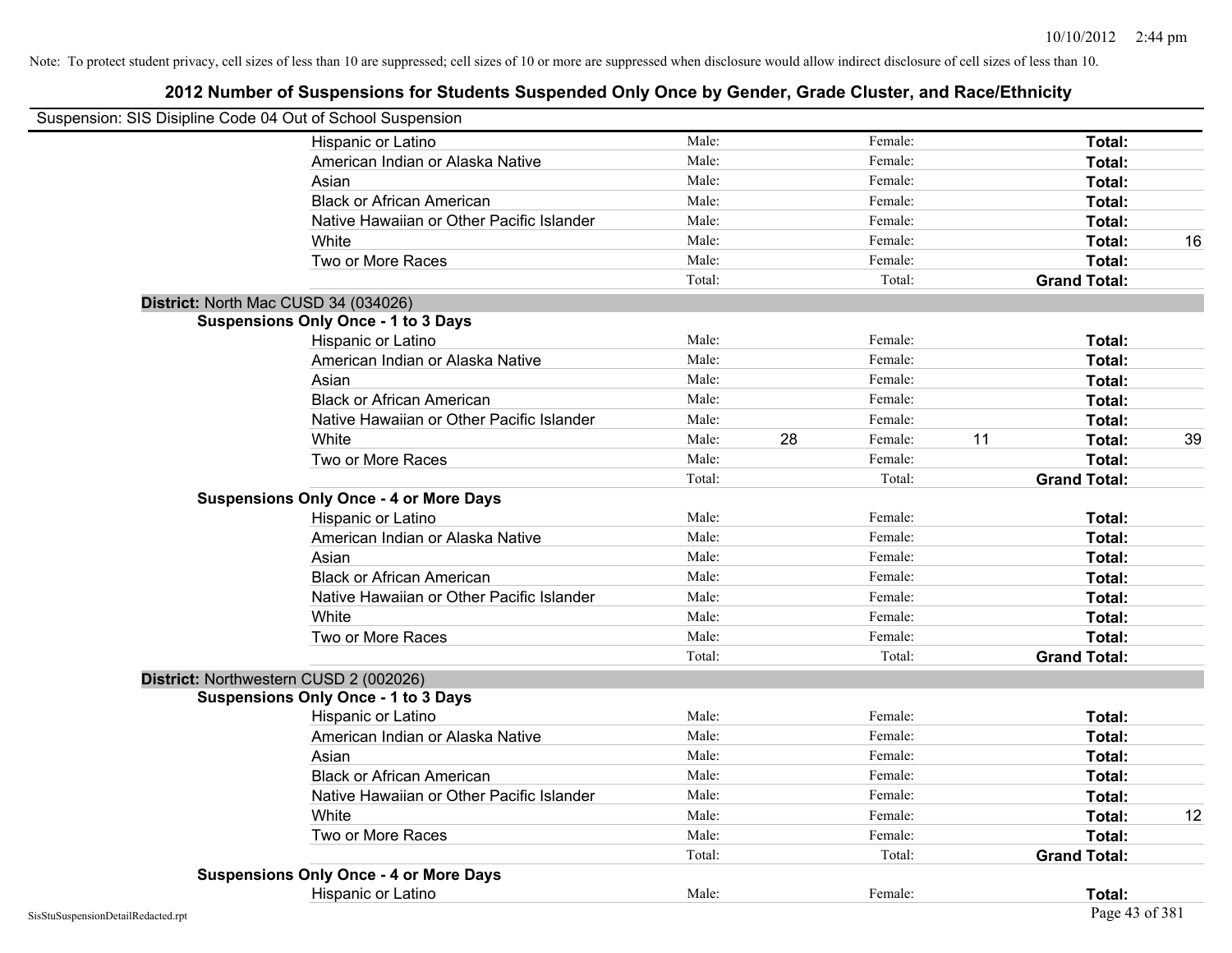| Suspension: SIS Disipline Code 04 Out of School Suspension |        |         |                     |    |
|------------------------------------------------------------|--------|---------|---------------------|----|
| American Indian or Alaska Native                           | Male:  | Female: | Total:              |    |
| Asian                                                      | Male:  | Female: | Total:              |    |
| <b>Black or African American</b>                           | Male:  | Female: | Total:              |    |
| Native Hawaiian or Other Pacific Islander                  | Male:  | Female: | Total:              |    |
| White                                                      | Male:  | Female: | Total:              |    |
| Two or More Races                                          | Male:  | Female: | Total:              |    |
|                                                            | Total: | Total:  | <b>Grand Total:</b> |    |
| District: Southwestern CUSD 9 (009026)                     |        |         |                     |    |
| <b>Suspensions Only Once - 1 to 3 Days</b>                 |        |         |                     |    |
| Hispanic or Latino                                         | Male:  | Female: | Total:              |    |
| American Indian or Alaska Native                           | Male:  | Female: | Total:              |    |
| Asian                                                      | Male:  | Female: | Total:              |    |
| <b>Black or African American</b>                           | Male:  | Female: | Total:              |    |
| Native Hawaiian or Other Pacific Islander                  | Male:  | Female: | Total:              |    |
| White                                                      | Male:  | Female: | Total:              | 34 |
| Two or More Races                                          | Male:  | Female: | Total:              |    |
|                                                            | Total: | Total:  | <b>Grand Total:</b> |    |
| <b>Suspensions Only Once - 4 or More Days</b>              |        |         |                     |    |
| Hispanic or Latino                                         | Male:  | Female: | Total:              |    |
| American Indian or Alaska Native                           | Male:  | Female: | Total:              |    |
| Asian                                                      | Male:  | Female: | Total:              |    |
| <b>Black or African American</b>                           | Male:  | Female: | Total:              |    |
| Native Hawaiian or Other Pacific Islander                  | Male:  | Female: | Total:              |    |
| White                                                      | Male:  | Female: | Total:              | 11 |
| Two or More Races                                          | Male:  | Female: | Total:              |    |
|                                                            | Total: | Total:  | <b>Grand Total:</b> |    |
| District: Staunton CUSD 6 (006026)                         |        |         |                     |    |
| <b>Suspensions Only Once - 1 to 3 Days</b>                 |        |         |                     |    |
| Hispanic or Latino                                         | Male:  | Female: | Total:              |    |
| American Indian or Alaska Native                           | Male:  | Female: | Total:              |    |
| Asian                                                      | Male:  | Female: | Total:              |    |
| <b>Black or African American</b>                           | Male:  | Female: | Total:              |    |
| Native Hawaiian or Other Pacific Islander                  | Male:  | Female: | Total:              |    |
| <b>White</b>                                               | Male:  | Female: | Total:              | 22 |
| Two or More Races                                          | Male:  | Female: | Total:              |    |
|                                                            | Total: | Total:  | <b>Grand Total:</b> |    |
| <b>Suspensions Only Once - 4 or More Days</b>              |        |         |                     |    |
| Hispanic or Latino                                         | Male:  | Female: | Total:              |    |
| American Indian or Alaska Native                           | Male:  | Female: | Total:              |    |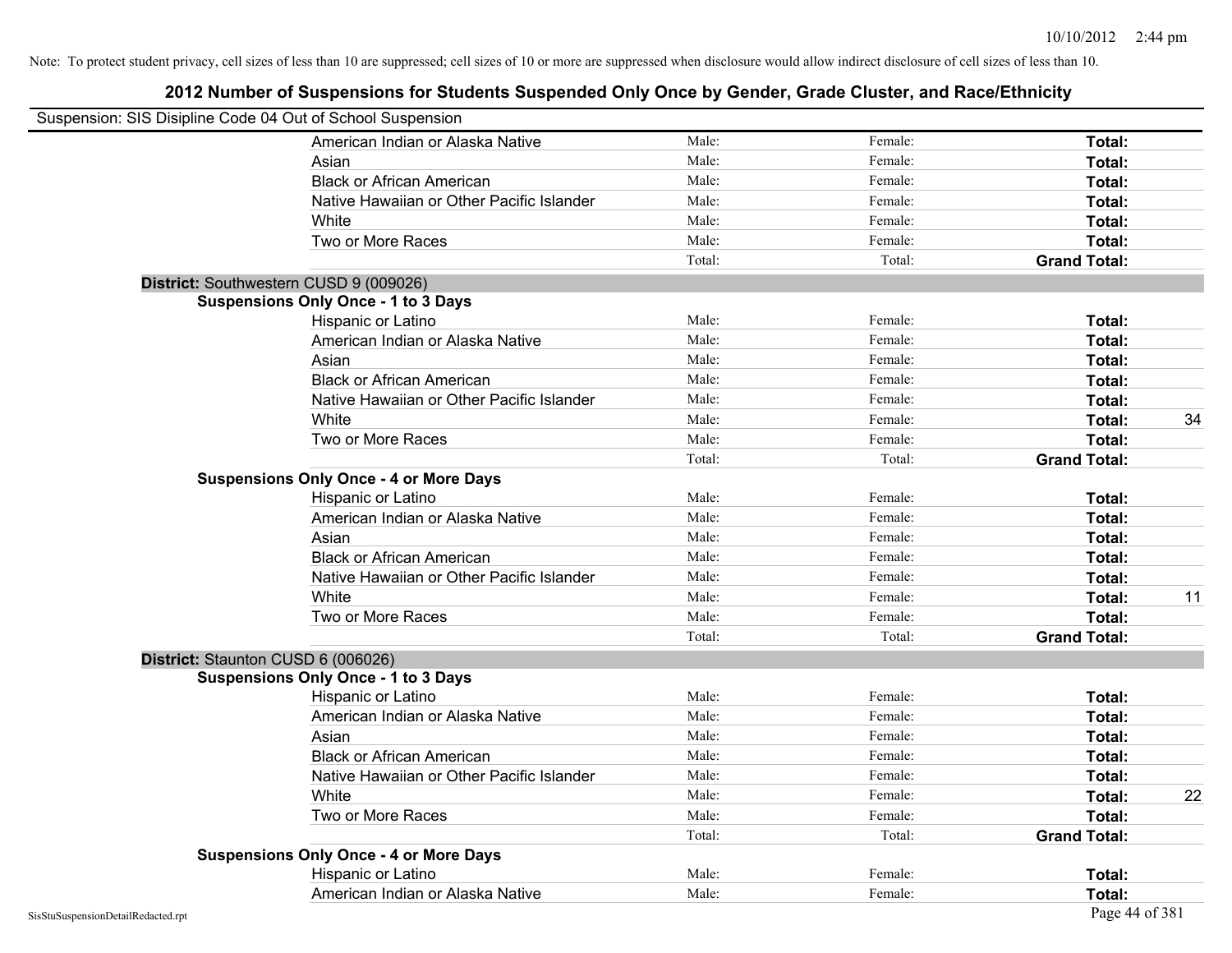|                                                | Suspension: SIS Disipline Code 04 Out of School Suspension |        |         |                     |
|------------------------------------------------|------------------------------------------------------------|--------|---------|---------------------|
|                                                | Asian                                                      | Male:  | Female: | Total:              |
|                                                | <b>Black or African American</b>                           | Male:  | Female: | Total:              |
|                                                | Native Hawaiian or Other Pacific Islander                  | Male:  | Female: | Total:              |
|                                                | <b>White</b>                                               | Male:  | Female: | Total:              |
|                                                | Two or More Races                                          | Male:  | Female: | Total:              |
|                                                |                                                            | Total: | Total:  | <b>Grand Total:</b> |
| <b>County: Non-Public School (000)</b>         |                                                            |        |         |                     |
|                                                | District: Calhoun/Greene/Jersy/Macoupin ROE (000000)       |        |         |                     |
|                                                | <b>Suspensions Only Once - 1 to 3 Days</b>                 |        |         |                     |
|                                                | Hispanic or Latino                                         | Male:  | Female: | Total:              |
|                                                | American Indian or Alaska Native                           | Male:  | Female: | Total:              |
|                                                | Asian                                                      | Male:  | Female: | Total:              |
|                                                | <b>Black or African American</b>                           | Male:  | Female: | Total:              |
|                                                | Native Hawaiian or Other Pacific Islander                  | Male:  | Female: | Total:              |
|                                                | White                                                      | Male:  | Female: | Total:              |
|                                                | Two or More Races                                          | Male:  | Female: | <b>Total:</b>       |
|                                                |                                                            | Total: | Total:  | <b>Grand Total:</b> |
| Region: Carroll/Jo Daviess/Stephenson ROE (08) |                                                            |        |         |                     |
|                                                |                                                            |        |         |                     |
| County: Carroll (008)                          | District: Chadwick-Milledgeville CUSD 399 (399026)         |        |         |                     |
|                                                | <b>Suspensions Only Once - 1 to 3 Days</b>                 |        |         |                     |
|                                                | Hispanic or Latino                                         | Male:  | Female: | Total:              |
|                                                | American Indian or Alaska Native                           | Male:  | Female: | Total:              |
|                                                | Asian                                                      | Male:  | Female: | Total:              |
|                                                | <b>Black or African American</b>                           | Male:  | Female: | Total:              |
|                                                | Native Hawaiian or Other Pacific Islander                  | Male:  | Female: | Total:              |
|                                                | White                                                      | Male:  | Female: | Total:              |
|                                                | Two or More Races                                          | Male:  | Female: | Total:              |
|                                                |                                                            | Total: | Total:  | <b>Grand Total:</b> |
|                                                | District: Eastland CUSD 308 (308026)                       |        |         |                     |
|                                                | <b>Suspensions Only Once - 1 to 3 Days</b>                 |        |         |                     |
|                                                | Hispanic or Latino                                         | Male:  | Female: | Total:              |
|                                                | American Indian or Alaska Native                           | Male:  | Female: | Total:              |
|                                                | Asian                                                      | Male:  | Female: | Total:              |
|                                                | <b>Black or African American</b>                           | Male:  | Female: | Total:              |
|                                                | Native Hawaiian or Other Pacific Islander                  | Male:  | Female: | Total:              |
|                                                | White                                                      | Male:  | Female: | Total:              |
|                                                |                                                            |        |         |                     |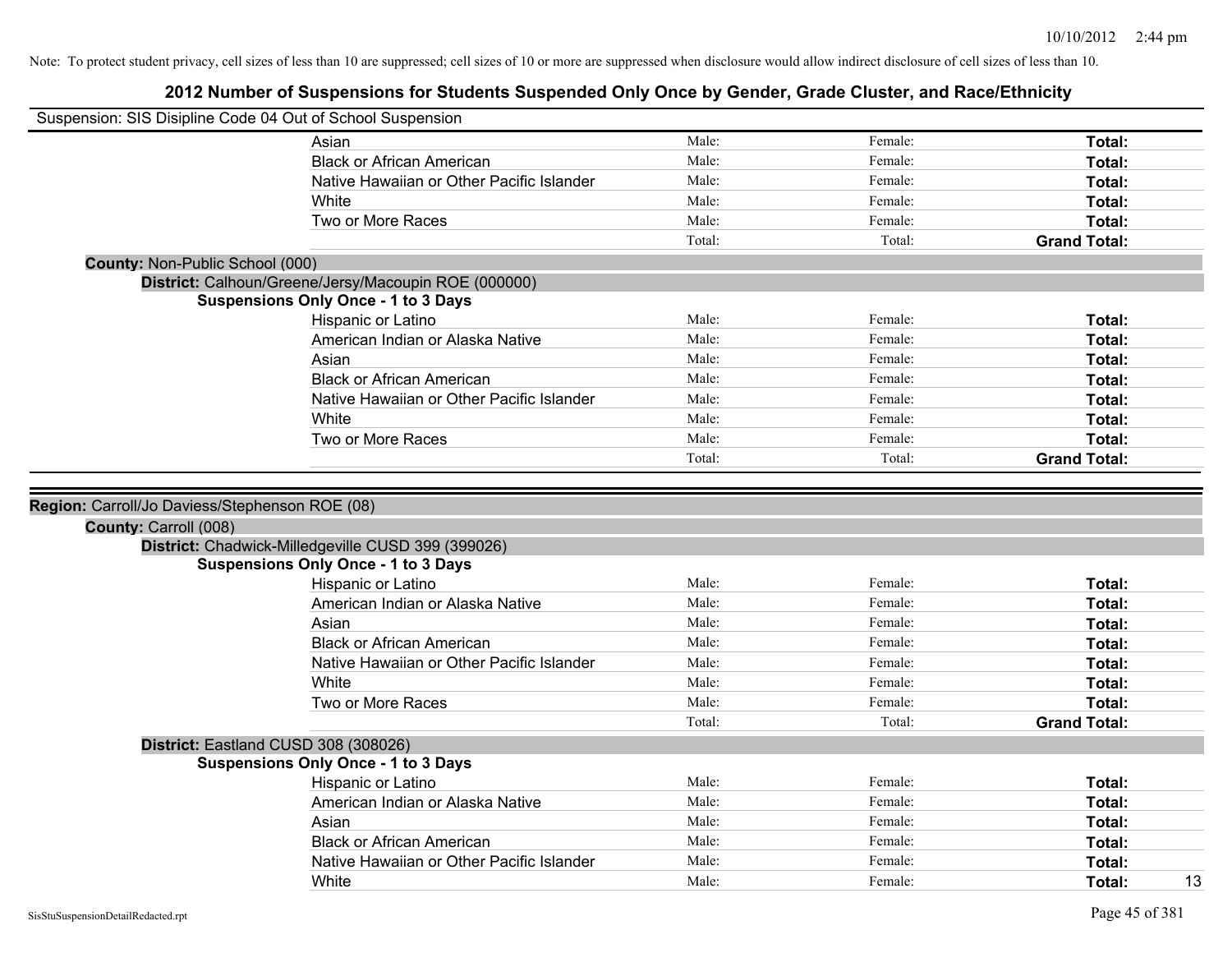| Suspension: SIS Disipline Code 04 Out of School Suspension |                                               |        |    |         |    |                     |    |
|------------------------------------------------------------|-----------------------------------------------|--------|----|---------|----|---------------------|----|
|                                                            | Two or More Races                             | Male:  |    | Female: |    | Total:              |    |
|                                                            |                                               | Total: |    | Total:  |    | <b>Grand Total:</b> |    |
|                                                            | <b>Suspensions Only Once - 4 or More Days</b> |        |    |         |    |                     |    |
|                                                            | Hispanic or Latino                            | Male:  |    | Female: |    | Total:              |    |
|                                                            | American Indian or Alaska Native              | Male:  |    | Female: |    | Total:              |    |
|                                                            | Asian                                         | Male:  |    | Female: |    | Total:              |    |
|                                                            | <b>Black or African American</b>              | Male:  |    | Female: |    | Total:              |    |
|                                                            | Native Hawaiian or Other Pacific Islander     | Male:  |    | Female: |    | Total:              |    |
|                                                            | White                                         | Male:  |    | Female: |    | Total:              |    |
|                                                            | Two or More Races                             | Male:  |    | Female: |    | Total:              |    |
|                                                            |                                               | Total: |    | Total:  |    | <b>Grand Total:</b> |    |
|                                                            | District: West Carroll CUSD 314 (314026)      |        |    |         |    |                     |    |
|                                                            | <b>Suspensions Only Once - 1 to 3 Days</b>    |        |    |         |    |                     |    |
|                                                            | Hispanic or Latino                            | Male:  |    | Female: |    | Total:              |    |
|                                                            | American Indian or Alaska Native              | Male:  |    | Female: |    | Total:              |    |
|                                                            | Asian                                         | Male:  |    | Female: |    | Total:              |    |
|                                                            | <b>Black or African American</b>              | Male:  |    | Female: |    | Total:              |    |
|                                                            | Native Hawaiian or Other Pacific Islander     | Male:  |    | Female: |    | Total:              |    |
|                                                            | White                                         | Male:  | 38 | Female: | 15 | Total:              | 53 |
|                                                            | Two or More Races                             | Male:  |    | Female: |    | Total:              |    |
|                                                            |                                               | Total: |    | Total:  |    | <b>Grand Total:</b> |    |
|                                                            | <b>Suspensions Only Once - 4 or More Days</b> |        |    |         |    |                     |    |
|                                                            | Hispanic or Latino                            | Male:  |    | Female: |    | Total:              |    |
|                                                            | American Indian or Alaska Native              | Male:  |    | Female: |    | Total:              |    |
|                                                            | Asian                                         | Male:  |    | Female: |    | Total:              |    |
|                                                            | <b>Black or African American</b>              | Male:  |    | Female: |    | Total:              |    |
|                                                            | Native Hawaiian or Other Pacific Islander     | Male:  |    | Female: |    | Total:              |    |
|                                                            | White                                         | Male:  |    | Female: |    | Total:              |    |
|                                                            | Two or More Races                             | Male:  |    | Female: |    | Total:              |    |
|                                                            |                                               | Total: |    | Total:  |    | <b>Grand Total:</b> |    |
| County: Jodaviess (043)                                    |                                               |        |    |         |    |                     |    |
|                                                            | District: East Dubuque USD 119 (119022)       |        |    |         |    |                     |    |
|                                                            | <b>Suspensions Only Once - 1 to 3 Days</b>    |        |    |         |    |                     |    |
|                                                            | Hispanic or Latino                            | Male:  |    | Female: |    | Total:              |    |
|                                                            | American Indian or Alaska Native              | Male:  |    | Female: |    | Total:              |    |
|                                                            | Asian                                         | Male:  |    | Female: |    | Total:              |    |
|                                                            | <b>Black or African American</b>              | Male:  |    | Female: |    | Total:              |    |
|                                                            | Native Hawaiian or Other Pacific Islander     | Male:  |    | Female: |    | Total:              |    |
|                                                            | White                                         | Male:  |    | Female: |    | Total:              |    |
| SisStuSuspensionDetailRedacted.rpt                         |                                               |        |    |         |    | Page 46 of 381      |    |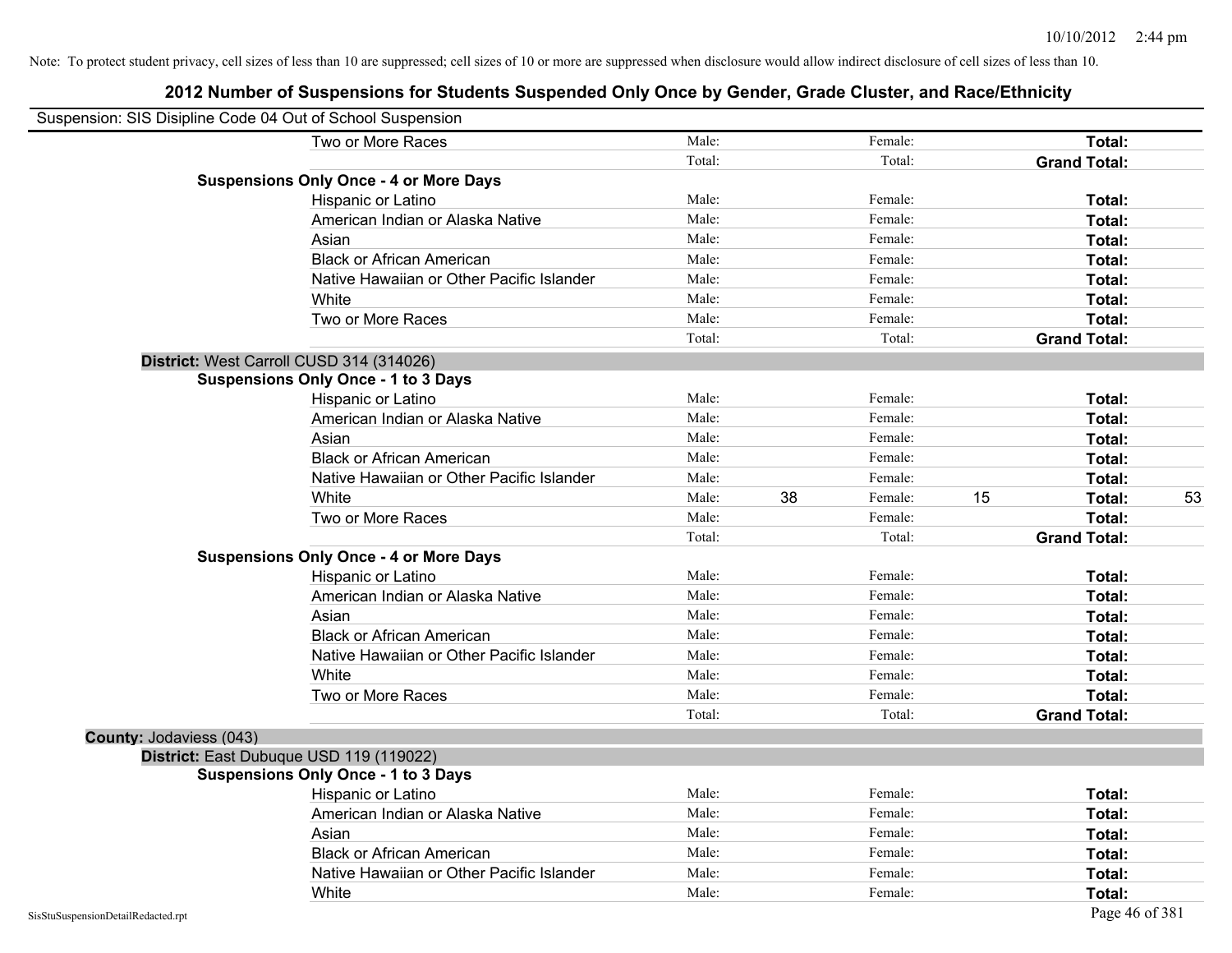| Suspension: SIS Disipline Code 04 Out of School Suspension |                                               |        |         |                     |
|------------------------------------------------------------|-----------------------------------------------|--------|---------|---------------------|
|                                                            | Two or More Races                             | Male:  | Female: | Total:              |
|                                                            |                                               | Total: | Total:  | <b>Grand Total:</b> |
| District: Galena USD 120 (120022)                          |                                               |        |         |                     |
|                                                            | <b>Suspensions Only Once - 1 to 3 Days</b>    |        |         |                     |
|                                                            | Hispanic or Latino                            | Male:  | Female: | Total:              |
|                                                            | American Indian or Alaska Native              | Male:  | Female: | Total:              |
|                                                            | Asian                                         | Male:  | Female: | Total:              |
|                                                            | <b>Black or African American</b>              | Male:  | Female: | Total:              |
|                                                            | Native Hawaiian or Other Pacific Islander     | Male:  | Female: | Total:              |
|                                                            | White                                         | Male:  | Female: | Total:              |
|                                                            | Two or More Races                             | Male:  | Female: | Total:              |
|                                                            |                                               | Total: | Total:  | <b>Grand Total:</b> |
|                                                            | <b>Suspensions Only Once - 4 or More Days</b> |        |         |                     |
|                                                            | Hispanic or Latino                            | Male:  | Female: | Total:              |
|                                                            | American Indian or Alaska Native              | Male:  | Female: | Total:              |
|                                                            | Asian                                         | Male:  | Female: | Total:              |
|                                                            | <b>Black or African American</b>              | Male:  | Female: | Total:              |
|                                                            | Native Hawaiian or Other Pacific Islander     | Male:  | Female: | Total:              |
|                                                            | White                                         | Male:  | Female: | Total:              |
|                                                            | Two or More Races                             | Male:  | Female: | Total:              |
|                                                            |                                               | Total: | Total:  | <b>Grand Total:</b> |
|                                                            | District: River Ridge CUSD 210 (210026)       |        |         |                     |
|                                                            | <b>Suspensions Only Once - 1 to 3 Days</b>    |        |         |                     |
|                                                            | Hispanic or Latino                            | Male:  | Female: | Total:              |
|                                                            | American Indian or Alaska Native              | Male:  | Female: | Total:              |
|                                                            | Asian                                         | Male:  | Female: | Total:              |
|                                                            | <b>Black or African American</b>              | Male:  | Female: | Total:              |
|                                                            | Native Hawaiian or Other Pacific Islander     | Male:  | Female: | Total:              |
|                                                            | White                                         | Male:  | Female: | Total:              |
|                                                            | Two or More Races                             | Male:  | Female: | Total:              |
|                                                            |                                               | Total: | Total:  | <b>Grand Total:</b> |
|                                                            | District: Scales Mound CUSD 211 (211026)      |        |         |                     |
|                                                            | <b>Suspensions Only Once - 4 or More Days</b> |        |         |                     |
|                                                            | Hispanic or Latino                            | Male:  | Female: | Total:              |
|                                                            | American Indian or Alaska Native              | Male:  | Female: | Total:              |
|                                                            | Asian                                         | Male:  | Female: | Total:              |
|                                                            | <b>Black or African American</b>              | Male:  | Female: | Total:              |
|                                                            | Native Hawaiian or Other Pacific Islander     | Male:  | Female: | Total:              |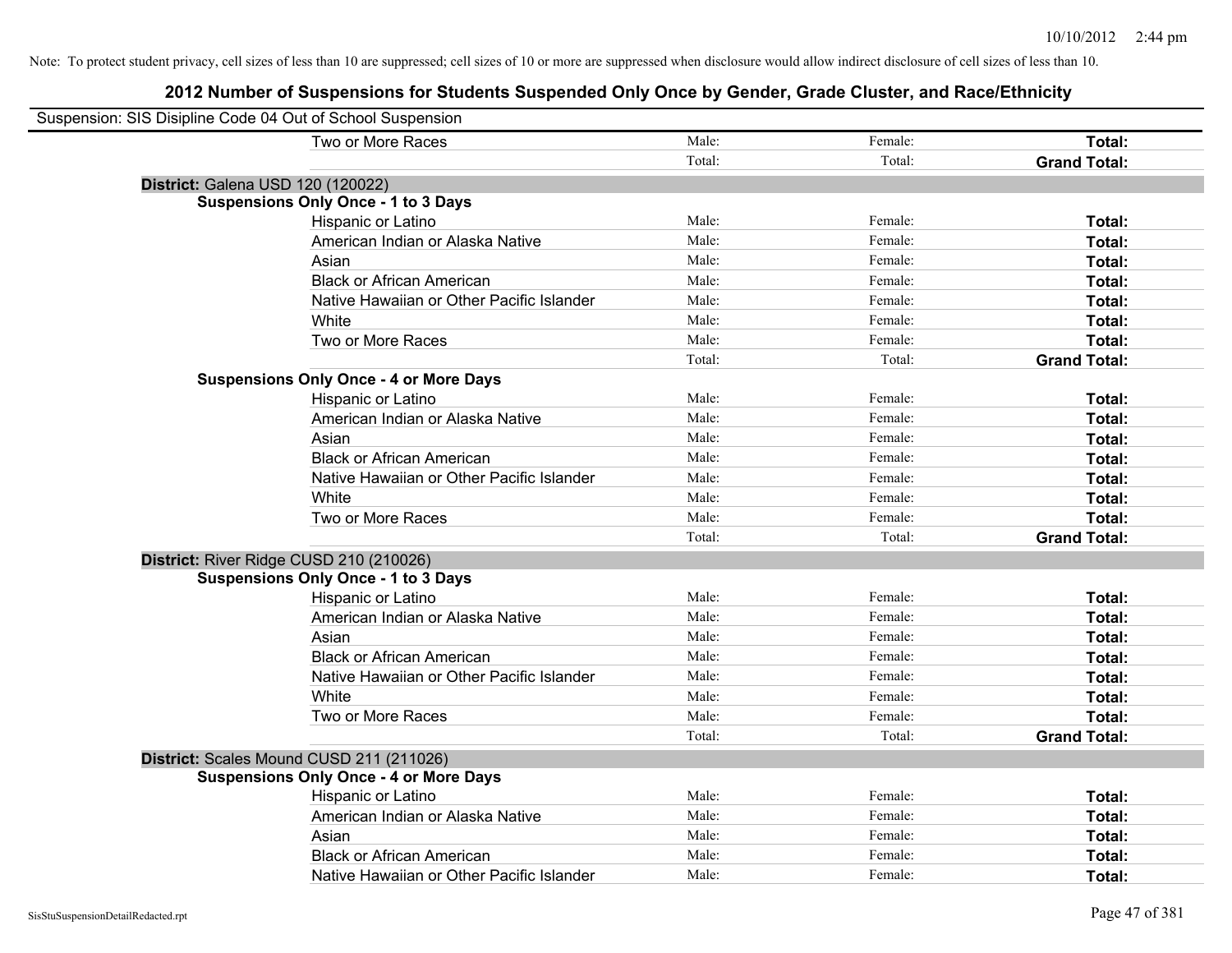| Suspension: SIS Disipline Code 04 Out of School Suspension |                                                      |        |         |                     |
|------------------------------------------------------------|------------------------------------------------------|--------|---------|---------------------|
|                                                            | White                                                | Male:  | Female: | Total:              |
|                                                            | Two or More Races                                    | Male:  | Female: | Total:              |
|                                                            |                                                      | Total: | Total:  | <b>Grand Total:</b> |
| District: Stockton CUSD 206 (206026)                       |                                                      |        |         |                     |
|                                                            | <b>Suspensions Only Once - 1 to 3 Days</b>           |        |         |                     |
|                                                            | Hispanic or Latino                                   | Male:  | Female: | Total:              |
|                                                            | American Indian or Alaska Native                     | Male:  | Female: | Total:              |
|                                                            | Asian                                                | Male:  | Female: | Total:              |
|                                                            | <b>Black or African American</b>                     | Male:  | Female: | Total:              |
|                                                            | Native Hawaiian or Other Pacific Islander            | Male:  | Female: | Total:              |
|                                                            | White                                                | Male:  | Female: | Total:              |
|                                                            | Two or More Races                                    | Male:  | Female: | Total:              |
|                                                            |                                                      | Total: | Total:  | <b>Grand Total:</b> |
| District: Warren CUSD 205 (205026)                         |                                                      |        |         |                     |
|                                                            | <b>Suspensions Only Once - 1 to 3 Days</b>           |        |         |                     |
|                                                            | Hispanic or Latino                                   | Male:  | Female: | Total:              |
|                                                            | American Indian or Alaska Native                     | Male:  | Female: | Total:              |
|                                                            | Asian                                                | Male:  | Female: | Total:              |
|                                                            | <b>Black or African American</b>                     | Male:  | Female: | Total:              |
|                                                            | Native Hawaiian or Other Pacific Islander            | Male:  | Female: | Total:              |
|                                                            | White                                                | Male:  | Female: | Total:              |
|                                                            | Two or More Races                                    | Male:  | Female: | Total:              |
|                                                            |                                                      | Total: | Total:  | <b>Grand Total:</b> |
| <b>County: Non-Public School (000)</b>                     |                                                      |        |         |                     |
|                                                            | District: Carroll/Jo Daviess/Stephenson ROE (000000) |        |         |                     |
|                                                            | <b>Suspensions Only Once - 1 to 3 Days</b>           |        |         |                     |
|                                                            | Hispanic or Latino                                   | Male:  | Female: | Total:              |
|                                                            | American Indian or Alaska Native                     | Male:  | Female: | Total:              |
|                                                            | Asian                                                | Male:  | Female: | Total:              |
|                                                            | <b>Black or African American</b>                     | Male:  | Female: | Total:              |
|                                                            | Native Hawaiian or Other Pacific Islander            | Male:  | Female: | Total:              |
|                                                            | White                                                | Male:  | Female: | Total:              |
|                                                            | Two or More Races                                    | Male:  | Female: | Total:              |
|                                                            |                                                      | Total: | Total:  | <b>Grand Total:</b> |
| <b>County: Stephenson (089)</b>                            |                                                      |        |         |                     |
| District: Dakota CUSD 201 (201026)                         |                                                      |        |         |                     |
|                                                            | <b>Suspensions Only Once - 1 to 3 Days</b>           |        |         |                     |
|                                                            | Hispanic or Latino                                   | Male:  | Female: | Total:              |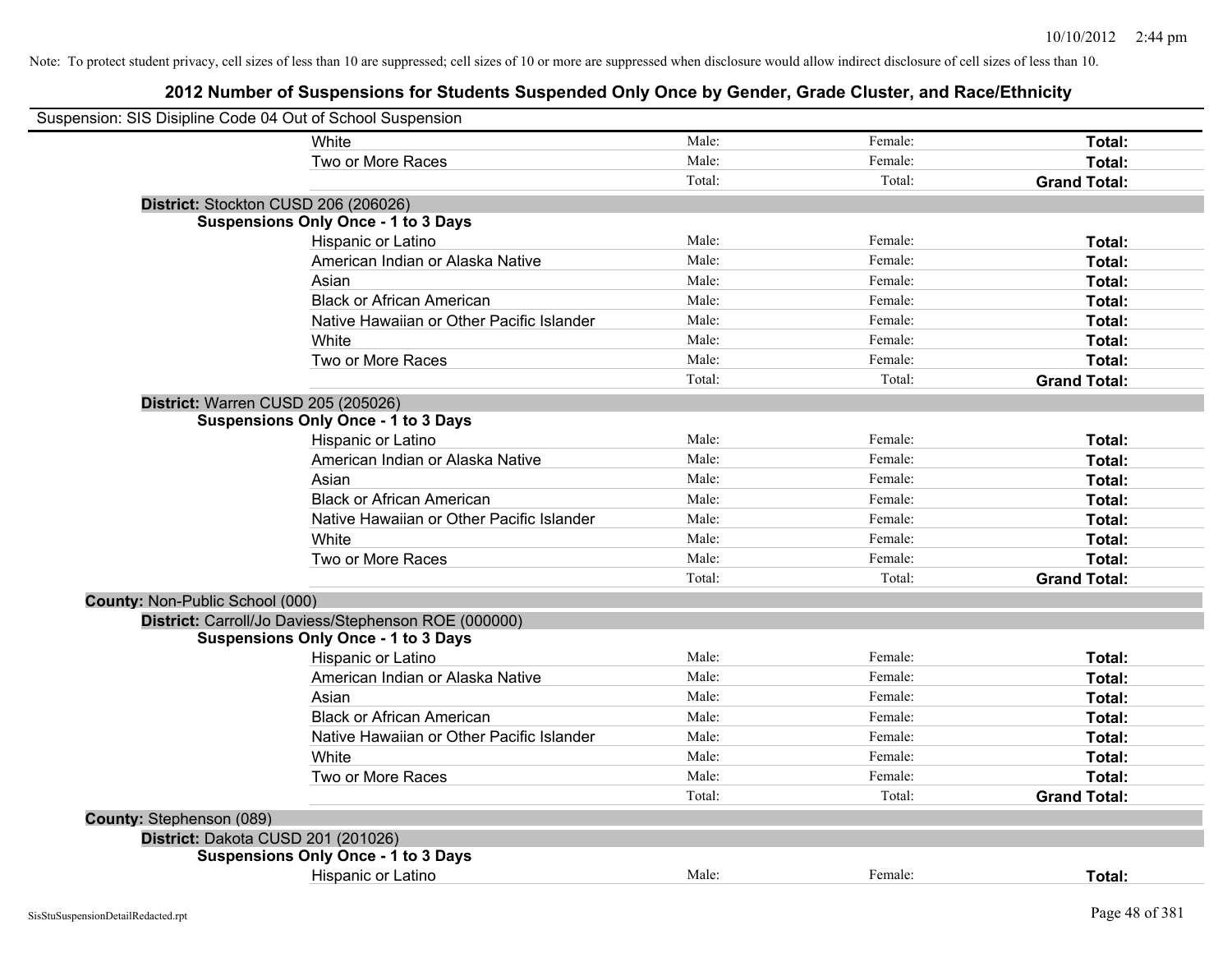|                                    | Suspension: SIS Disipline Code 04 Out of School Suspension |        |    |         |    |                     |    |
|------------------------------------|------------------------------------------------------------|--------|----|---------|----|---------------------|----|
|                                    | American Indian or Alaska Native                           | Male:  |    | Female: |    | <b>Total:</b>       |    |
|                                    | Asian                                                      | Male:  |    | Female: |    | Total:              |    |
|                                    | <b>Black or African American</b>                           | Male:  |    | Female: |    | Total:              |    |
|                                    | Native Hawaiian or Other Pacific Islander                  | Male:  |    | Female: |    | Total:              |    |
|                                    | White                                                      | Male:  |    | Female: |    | Total:              | 30 |
|                                    | Two or More Races                                          | Male:  |    | Female: |    | Total:              |    |
|                                    |                                                            | Total: |    | Total:  |    | <b>Grand Total:</b> |    |
|                                    | District: Freeport SD 145 (145022)                         |        |    |         |    |                     |    |
|                                    | <b>Suspensions Only Once - 1 to 3 Days</b>                 |        |    |         |    |                     |    |
|                                    | Hispanic or Latino                                         | Male:  |    | Female: |    | Total:              | 21 |
|                                    | American Indian or Alaska Native                           | Male:  |    | Female: |    | Total:              |    |
|                                    | Asian                                                      | Male:  |    | Female: |    | Total:              |    |
|                                    | <b>Black or African American</b>                           | Male:  | 53 | Female: | 33 | Total:              | 86 |
|                                    | Native Hawaiian or Other Pacific Islander                  | Male:  |    | Female: |    | Total:              |    |
|                                    | White                                                      | Male:  | 67 | Female: | 16 | Total:              | 83 |
|                                    | Two or More Races                                          | Male:  | 19 | Female: | 11 | Total:              | 30 |
|                                    |                                                            | Total: |    | Total:  |    | <b>Grand Total:</b> |    |
|                                    | <b>Suspensions Only Once - 4 or More Days</b>              |        |    |         |    |                     |    |
|                                    | Hispanic or Latino                                         | Male:  |    | Female: |    | Total:              |    |
|                                    | American Indian or Alaska Native                           | Male:  |    | Female: |    | Total:              |    |
|                                    | Asian                                                      | Male:  |    | Female: |    | Total:              |    |
|                                    | <b>Black or African American</b>                           | Male:  | 11 | Female: | 11 | Total:              | 22 |
|                                    | Native Hawaiian or Other Pacific Islander                  | Male:  |    | Female: |    | Total:              |    |
|                                    | White                                                      | Male:  | 24 | Female: | 11 | Total:              | 35 |
|                                    | Two or More Races                                          | Male:  |    | Female: |    | Total:              |    |
|                                    |                                                            | Total: |    | Total:  |    | <b>Grand Total:</b> |    |
|                                    | District: Lena Winslow CUSD 202 (202026)                   |        |    |         |    |                     |    |
|                                    | <b>Suspensions Only Once - 1 to 3 Days</b>                 |        |    |         |    |                     |    |
|                                    | Hispanic or Latino                                         | Male:  |    | Female: |    | Total:              |    |
|                                    | American Indian or Alaska Native                           | Male:  |    | Female: |    | Total:              |    |
|                                    | Asian                                                      | Male:  |    | Female: |    | Total:              |    |
|                                    | <b>Black or African American</b>                           | Male:  |    | Female: |    | Total:              |    |
|                                    | Native Hawaiian or Other Pacific Islander                  | Male:  |    | Female: |    | Total:              |    |
|                                    | White                                                      | Male:  |    | Female: |    | Total:              | 10 |
|                                    | Two or More Races                                          | Male:  |    | Female: |    | Total:              |    |
|                                    |                                                            | Total: |    | Total:  |    | <b>Grand Total:</b> |    |
|                                    | <b>Suspensions Only Once - 4 or More Days</b>              |        |    |         |    |                     |    |
|                                    | Hispanic or Latino                                         | Male:  |    | Female: |    | Total:              |    |
|                                    | American Indian or Alaska Native                           | Male:  |    | Female: |    | Total:              |    |
| SisStuSuspensionDetailRedacted.rpt |                                                            |        |    |         |    | Page 49 of 381      |    |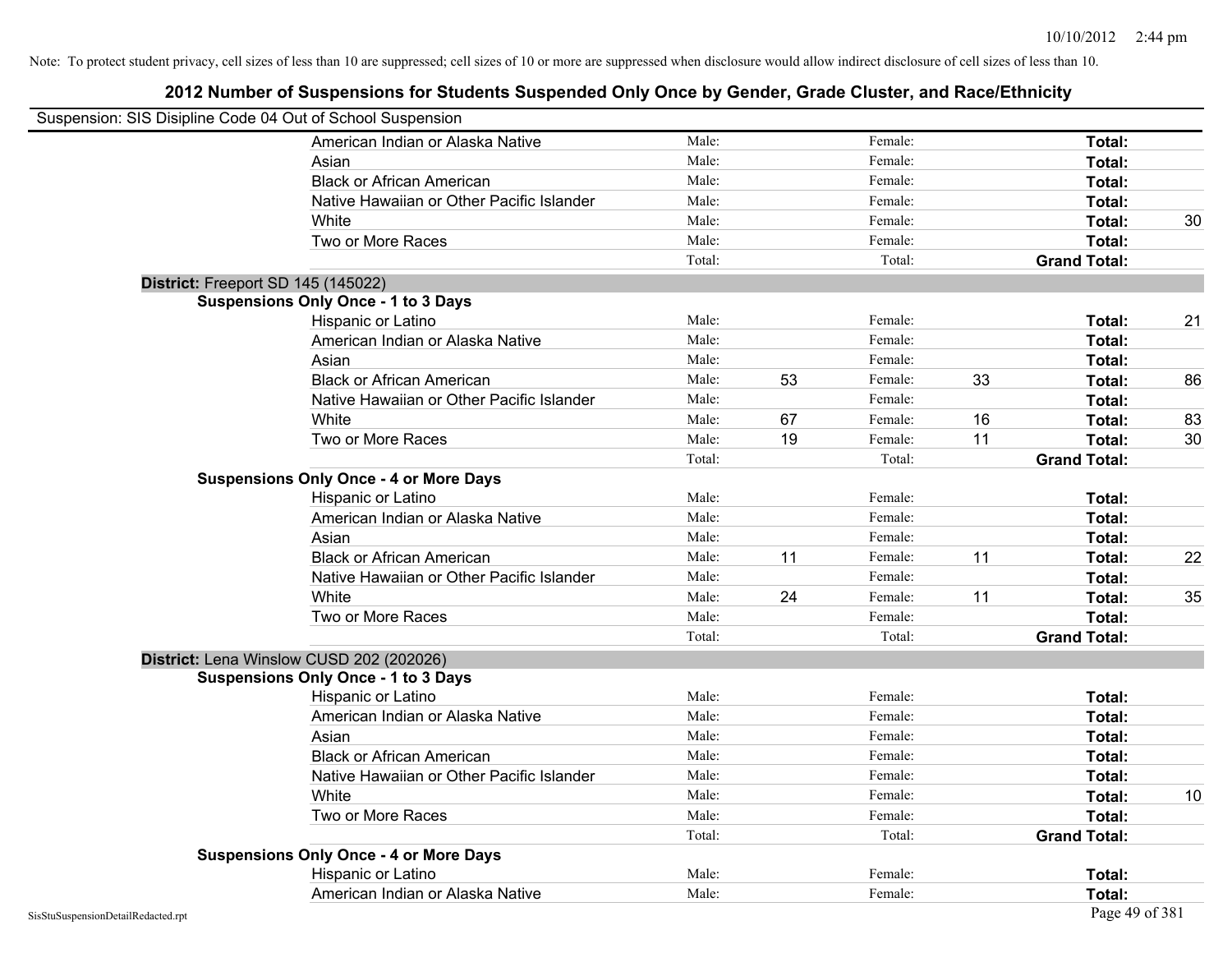### **2012 Number of Suspensions for Students Suspended Only Once by Gender, Grade Cluster, and Race/Ethnicity**

| Suspension: SIS Disipline Code 04 Out of School Suspension |        |         |                     |    |
|------------------------------------------------------------|--------|---------|---------------------|----|
| Asian                                                      | Male:  | Female: | Total:              |    |
| <b>Black or African American</b>                           | Male:  | Female: | Total:              |    |
| Native Hawaiian or Other Pacific Islander                  | Male:  | Female: | Total:              |    |
| White                                                      | Male:  | Female: | Total:              |    |
| Two or More Races                                          | Male:  | Female: | Total:              |    |
|                                                            | Total: | Total:  | <b>Grand Total:</b> |    |
| District: Orangeville CUSD 203 (203026)                    |        |         |                     |    |
| <b>Suspensions Only Once - 1 to 3 Days</b>                 |        |         |                     |    |
| Hispanic or Latino                                         | Male:  | Female: | Total:              |    |
| American Indian or Alaska Native                           | Male:  | Female: | Total:              |    |
| Asian                                                      | Male:  | Female: | Total:              |    |
| <b>Black or African American</b>                           | Male:  | Female: | Total:              |    |
| Native Hawaiian or Other Pacific Islander                  | Male:  | Female: | Total:              |    |
| White                                                      | Male:  | Female: | Total:              | 12 |
| Two or More Races                                          | Male:  | Female: | Total:              |    |
|                                                            | Total: | Total:  | <b>Grand Total:</b> |    |
| <b>Suspensions Only Once - 4 or More Days</b>              |        |         |                     |    |
| Hispanic or Latino                                         | Male:  | Female: | Total:              |    |
| American Indian or Alaska Native                           | Male:  | Female: | Total:              |    |
| Asian                                                      | Male:  | Female: | Total:              |    |
| <b>Black or African American</b>                           | Male:  | Female: | Total:              |    |
| Native Hawaiian or Other Pacific Islander                  | Male:  | Female: | Total:              |    |
| White                                                      | Male:  | Female: | Total:              |    |
| Two or More Races                                          | Male:  | Female: | Total:              |    |
|                                                            | Total: | Total:  | <b>Grand Total:</b> |    |
| District: Pearl City CUSD 200 (200026)                     |        |         |                     |    |
| <b>Suspensions Only Once - 4 or More Days</b>              |        |         |                     |    |
| Hispanic or Latino                                         | Male:  | Female: | Total:              |    |
| American Indian or Alaska Native                           | Male:  | Female: | Total:              |    |
| Asian                                                      | Male:  | Female: | Total:              |    |
| <b>Black or African American</b>                           | Male:  | Female: | Total:              |    |
| Native Hawaiian or Other Pacific Islander                  | Male:  | Female: | Total:              |    |
| White                                                      | Male:  | Female: | Total:              |    |
| Two or More Races                                          | Male:  | Female: | Total:              |    |
|                                                            | Total: | Total:  | <b>Grand Total:</b> |    |

**Region:** Champaign/Ford ROE (09)

**County:** Champaign (010)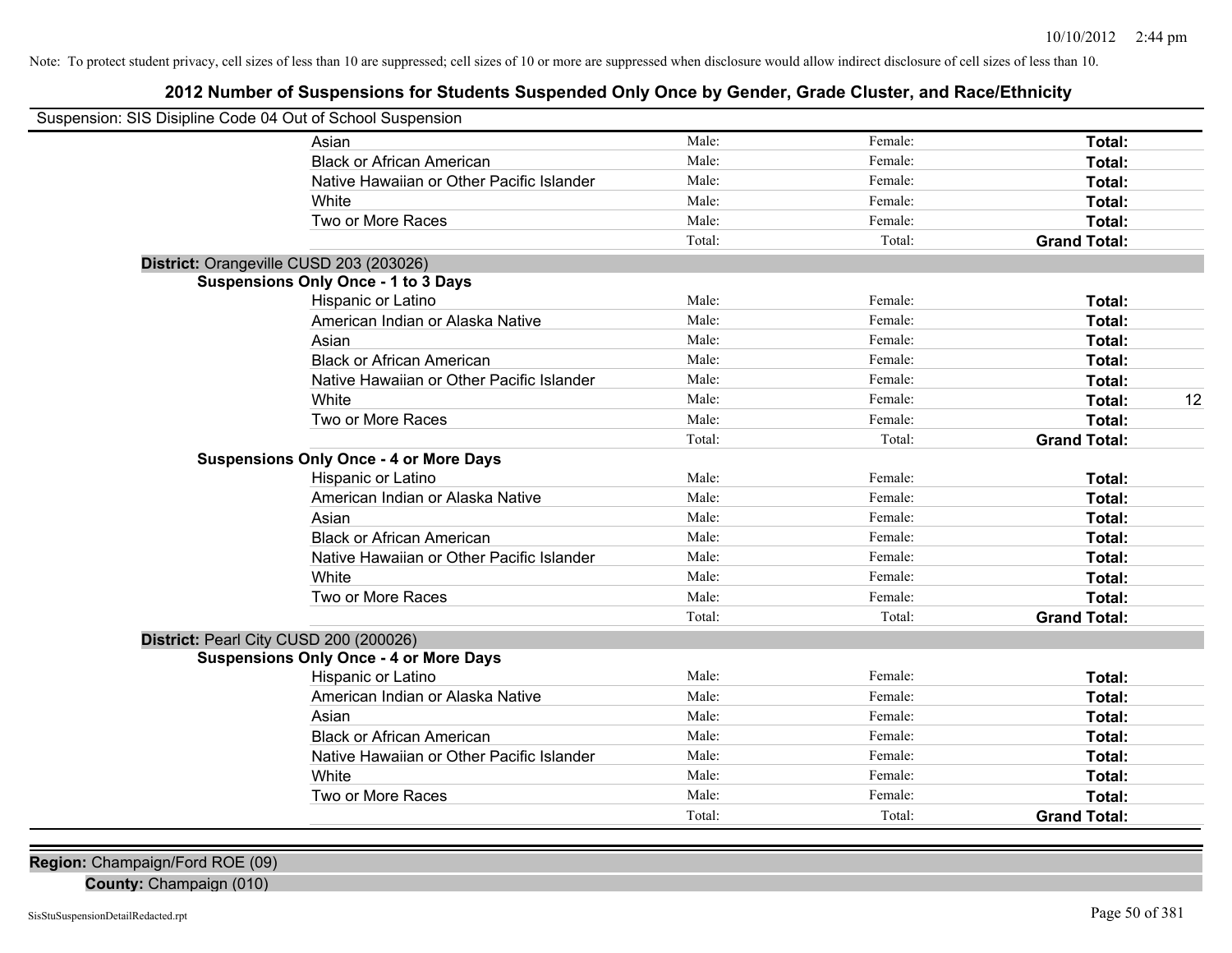| Suspension: SIS Disipline Code 04 Out of School Suspension |                                               |        |     |         |     |                     |     |
|------------------------------------------------------------|-----------------------------------------------|--------|-----|---------|-----|---------------------|-----|
| District: Champaign CUSD 4 (004026)                        |                                               |        |     |         |     |                     |     |
|                                                            | <b>Suspensions Only Once - 1 to 3 Days</b>    |        |     |         |     |                     |     |
|                                                            | Hispanic or Latino                            | Male:  | 10  | Female: | 11  | Total:              | 21  |
|                                                            | American Indian or Alaska Native              | Male:  |     | Female: |     | Total:              |     |
|                                                            | Asian                                         | Male:  |     | Female: |     | Total:              |     |
|                                                            | <b>Black or African American</b>              | Male:  | 183 | Female: | 123 | Total:              | 306 |
|                                                            | Native Hawaiian or Other Pacific Islander     | Male:  |     | Female: |     | Total:              |     |
|                                                            | White                                         | Male:  | 55  | Female: | 17  | Total:              | 72  |
|                                                            | Two or More Races                             | Male:  |     | Female: |     | Total:              | 10  |
|                                                            |                                               | Total: |     | Total:  |     | <b>Grand Total:</b> |     |
|                                                            | <b>Suspensions Only Once - 4 or More Days</b> |        |     |         |     |                     |     |
|                                                            | Hispanic or Latino                            | Male:  |     | Female: |     | Total:              |     |
|                                                            | American Indian or Alaska Native              | Male:  |     | Female: |     | Total:              |     |
|                                                            | Asian                                         | Male:  |     | Female: |     | Total:              |     |
|                                                            | <b>Black or African American</b>              | Male:  | 34  | Female: | 24  | Total:              | 58  |
|                                                            | Native Hawaiian or Other Pacific Islander     | Male:  |     | Female: |     | Total:              |     |
|                                                            | White                                         | Male:  |     | Female: |     | Total:              | 27  |
|                                                            | Two or More Races                             | Male:  |     | Female: |     | Total:              |     |
|                                                            |                                               | Total: | 61  | Total:  | 35  | <b>Grand Total:</b> | 96  |
|                                                            | District: Cunningham Childrens Home (006700)  |        |     |         |     |                     |     |
|                                                            | <b>Suspensions Only Once - 4 or More Days</b> |        |     |         |     |                     |     |
|                                                            | Hispanic or Latino                            | Male:  |     | Female: |     | Total:              |     |
|                                                            | American Indian or Alaska Native              | Male:  |     | Female: |     | Total:              |     |
|                                                            | Asian                                         | Male:  |     | Female: |     | Total:              |     |
|                                                            | <b>Black or African American</b>              | Male:  |     | Female: |     | Total:              |     |
|                                                            | Native Hawaiian or Other Pacific Islander     | Male:  |     | Female: |     | Total:              |     |
|                                                            | White                                         | Male:  |     | Female: |     | Total:              |     |
|                                                            | Two or More Races                             | Male:  |     | Female: |     | Total:              |     |
|                                                            |                                               | Total: |     | Total:  |     | <b>Grand Total:</b> |     |
| District: Fisher CUSD 1 (001026)                           |                                               |        |     |         |     |                     |     |
|                                                            | <b>Suspensions Only Once - 1 to 3 Days</b>    |        |     |         |     |                     |     |
|                                                            | Hispanic or Latino                            | Male:  |     | Female: |     | Total:              |     |
|                                                            | American Indian or Alaska Native              | Male:  |     | Female: |     | Total:              |     |
|                                                            | Asian                                         | Male:  |     | Female: |     | Total:              |     |
|                                                            | <b>Black or African American</b>              | Male:  |     | Female: |     | Total:              |     |
|                                                            | Native Hawaiian or Other Pacific Islander     | Male:  |     | Female: |     | Total:              |     |
|                                                            | White                                         | Male:  |     | Female: |     | Total:              |     |
|                                                            | Two or More Races                             | Male:  |     | Female: |     | Total:              |     |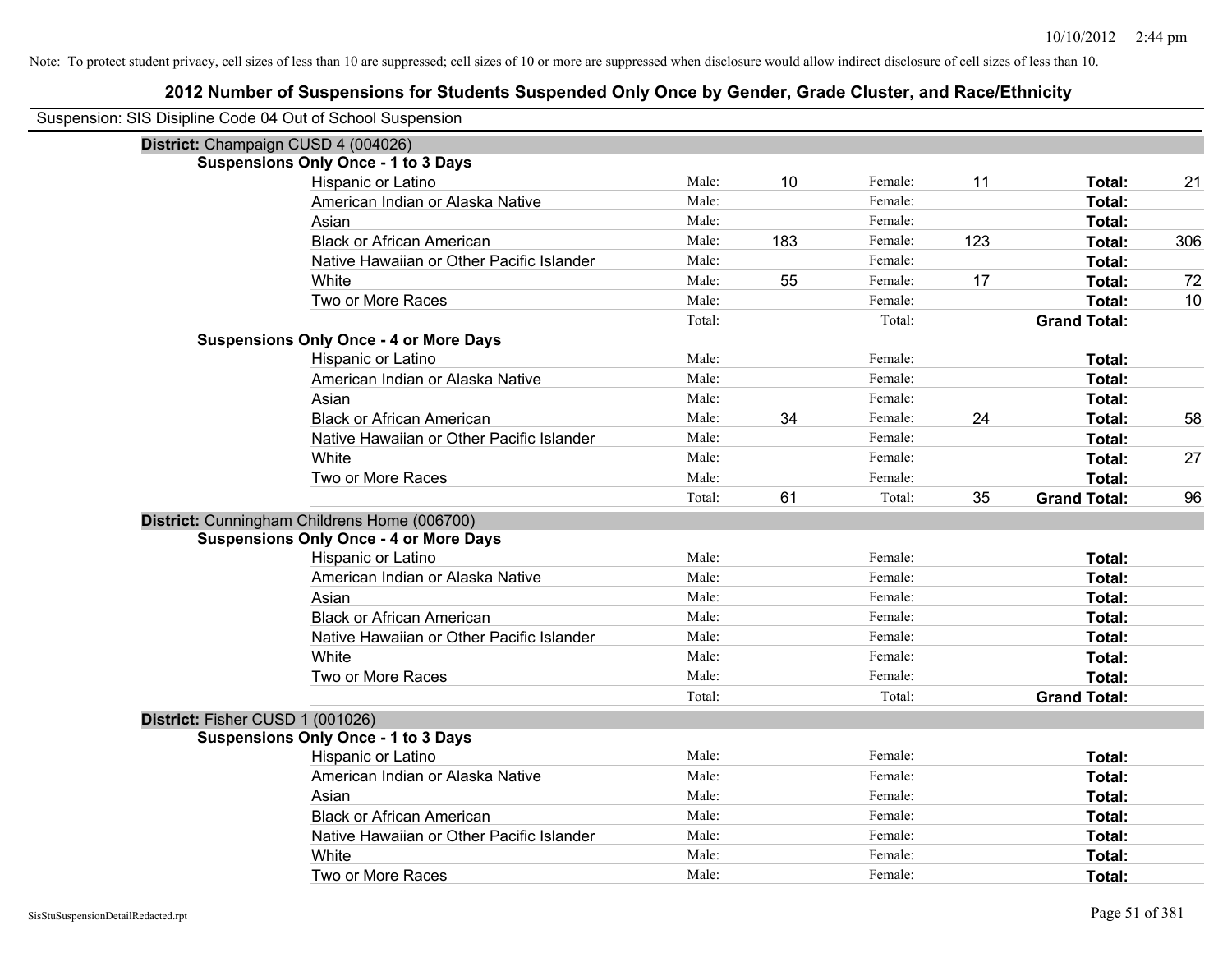| Suspension: SIS Disipline Code 04 Out of School Suspension |        |    |         |    |                     |    |
|------------------------------------------------------------|--------|----|---------|----|---------------------|----|
|                                                            | Total: |    | Total:  |    | <b>Grand Total:</b> |    |
| <b>Suspensions Only Once - 4 or More Days</b>              |        |    |         |    |                     |    |
| Hispanic or Latino                                         | Male:  |    | Female: |    | Total:              |    |
| American Indian or Alaska Native                           | Male:  |    | Female: |    | Total:              |    |
| Asian                                                      | Male:  |    | Female: |    | Total:              |    |
| <b>Black or African American</b>                           | Male:  |    | Female: |    | Total:              |    |
| Native Hawaiian or Other Pacific Islander                  | Male:  |    | Female: |    | Total:              |    |
| White                                                      | Male:  |    | Female: |    | Total:              |    |
| Two or More Races                                          | Male:  |    | Female: |    | Total:              |    |
|                                                            | Total: |    | Total:  |    | <b>Grand Total:</b> |    |
| District: Heritage CUSD 8 (008026)                         |        |    |         |    |                     |    |
| <b>Suspensions Only Once - 1 to 3 Days</b>                 |        |    |         |    |                     |    |
| Hispanic or Latino                                         | Male:  |    | Female: |    | Total:              |    |
| American Indian or Alaska Native                           | Male:  |    | Female: |    | Total:              |    |
| Asian                                                      | Male:  |    | Female: |    | Total:              |    |
| <b>Black or African American</b>                           | Male:  |    | Female: |    | Total:              |    |
| Native Hawaiian or Other Pacific Islander                  | Male:  |    | Female: |    | Total:              |    |
| White                                                      | Male:  |    | Female: |    | Total:              | 12 |
| Two or More Races                                          | Male:  |    | Female: |    | Total:              |    |
|                                                            | Total: |    | Total:  |    | <b>Grand Total:</b> |    |
| District: Mahomet-Seymour CUSD 3 (003026)                  |        |    |         |    |                     |    |
| <b>Suspensions Only Once - 1 to 3 Days</b>                 |        |    |         |    |                     |    |
| Hispanic or Latino                                         | Male:  |    | Female: |    | Total:              |    |
| American Indian or Alaska Native                           | Male:  |    | Female: |    | Total:              |    |
| Asian                                                      | Male:  |    | Female: |    | Total:              |    |
| <b>Black or African American</b>                           | Male:  |    | Female: |    | Total:              |    |
| Native Hawaiian or Other Pacific Islander                  | Male:  |    | Female: |    | Total:              |    |
| White                                                      | Male:  | 34 | Female: | 21 | Total:              | 55 |
| Two or More Races                                          | Male:  |    | Female: |    | Total:              |    |
|                                                            | Total: |    | Total:  |    | <b>Grand Total:</b> |    |
| <b>Suspensions Only Once - 4 or More Days</b>              |        |    |         |    |                     |    |
| Hispanic or Latino                                         | Male:  |    | Female: |    | Total:              |    |
| American Indian or Alaska Native                           | Male:  |    | Female: |    | Total:              |    |
| Asian                                                      | Male:  |    | Female: |    | Total:              |    |
| <b>Black or African American</b>                           | Male:  |    | Female: |    | Total:              |    |
| Native Hawaiian or Other Pacific Islander                  | Male:  |    | Female: |    | Total:              |    |
| White                                                      | Male:  |    | Female: |    | Total:              |    |
| Two or More Races                                          | Male:  |    | Female: |    | <b>Total:</b>       |    |
|                                                            | Total: |    | Total:  |    | <b>Grand Total:</b> |    |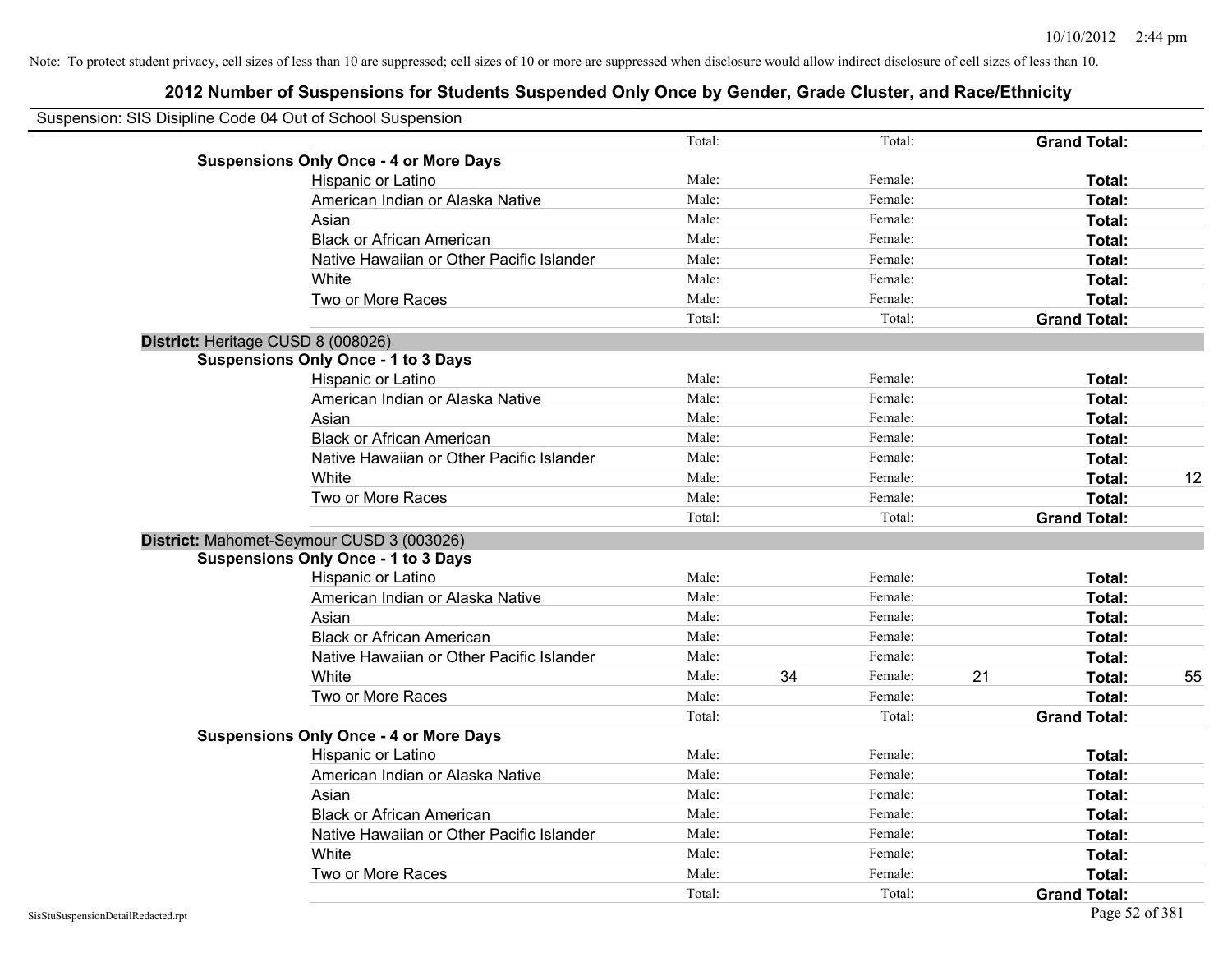| Suspension: SIS Disipline Code 04 Out of School Suspension |                                               |        |    |         |    |                     |    |
|------------------------------------------------------------|-----------------------------------------------|--------|----|---------|----|---------------------|----|
|                                                            | District: Prairieview-Ogden CCSD 197 (197004) |        |    |         |    |                     |    |
|                                                            | <b>Suspensions Only Once - 1 to 3 Days</b>    |        |    |         |    |                     |    |
|                                                            | Hispanic or Latino                            | Male:  |    | Female: |    | Total:              |    |
|                                                            | American Indian or Alaska Native              | Male:  |    | Female: |    | Total:              |    |
|                                                            | Asian                                         | Male:  |    | Female: |    | Total:              |    |
|                                                            | <b>Black or African American</b>              | Male:  |    | Female: |    | Total:              |    |
|                                                            | Native Hawaiian or Other Pacific Islander     | Male:  |    | Female: |    | Total:              |    |
|                                                            | White                                         | Male:  |    | Female: |    | Total:              |    |
|                                                            | Two or More Races                             | Male:  |    | Female: |    | Total:              |    |
|                                                            |                                               | Total: |    | Total:  |    | <b>Grand Total:</b> |    |
|                                                            | <b>Suspensions Only Once - 4 or More Days</b> |        |    |         |    |                     |    |
|                                                            | Hispanic or Latino                            | Male:  |    | Female: |    | Total:              |    |
|                                                            | American Indian or Alaska Native              | Male:  |    | Female: |    | Total:              |    |
|                                                            | Asian                                         | Male:  |    | Female: |    | Total:              |    |
|                                                            | <b>Black or African American</b>              | Male:  |    | Female: |    | Total:              |    |
|                                                            | Native Hawaiian or Other Pacific Islander     | Male:  |    | Female: |    | Total:              |    |
|                                                            | White                                         | Male:  |    | Female: |    | Total:              |    |
|                                                            | Two or More Races                             | Male:  |    | Female: |    | Total:              |    |
|                                                            |                                               | Total: |    | Total:  |    | <b>Grand Total:</b> |    |
|                                                            | District: Rantoul City SD 137 (137002)        |        |    |         |    |                     |    |
|                                                            | <b>Suspensions Only Once - 1 to 3 Days</b>    |        |    |         |    |                     |    |
|                                                            | Hispanic or Latino                            | Male:  |    | Female: |    | Total:              | 14 |
|                                                            | American Indian or Alaska Native              | Male:  |    | Female: |    | Total:              |    |
|                                                            | Asian                                         | Male:  |    | Female: |    | Total:              |    |
|                                                            | <b>Black or African American</b>              | Male:  | 25 | Female: | 10 | Total:              | 35 |
|                                                            | Native Hawaiian or Other Pacific Islander     | Male:  |    | Female: |    | Total:              |    |
|                                                            | White                                         | Male:  | 19 | Female: | 10 | Total:              | 29 |
|                                                            | Two or More Races                             | Male:  |    | Female: |    | Total:              |    |
|                                                            |                                               | Total: |    | Total:  |    | <b>Grand Total:</b> |    |
|                                                            | <b>Suspensions Only Once - 4 or More Days</b> |        |    |         |    |                     |    |
|                                                            | Hispanic or Latino                            | Male:  |    | Female: |    | Total:              |    |
|                                                            | American Indian or Alaska Native              | Male:  |    | Female: |    | Total:              |    |
|                                                            | Asian                                         | Male:  |    | Female: |    | Total:              |    |
|                                                            | <b>Black or African American</b>              | Male:  |    | Female: |    | Total:              |    |
|                                                            | Native Hawaiian or Other Pacific Islander     | Male:  |    | Female: |    | Total:              |    |
|                                                            | White                                         | Male:  |    | Female: |    | Total:              |    |
|                                                            | Two or More Races                             | Male:  |    | Female: |    | Total:              |    |
|                                                            |                                               | Total: |    | Total:  |    | <b>Grand Total:</b> | 19 |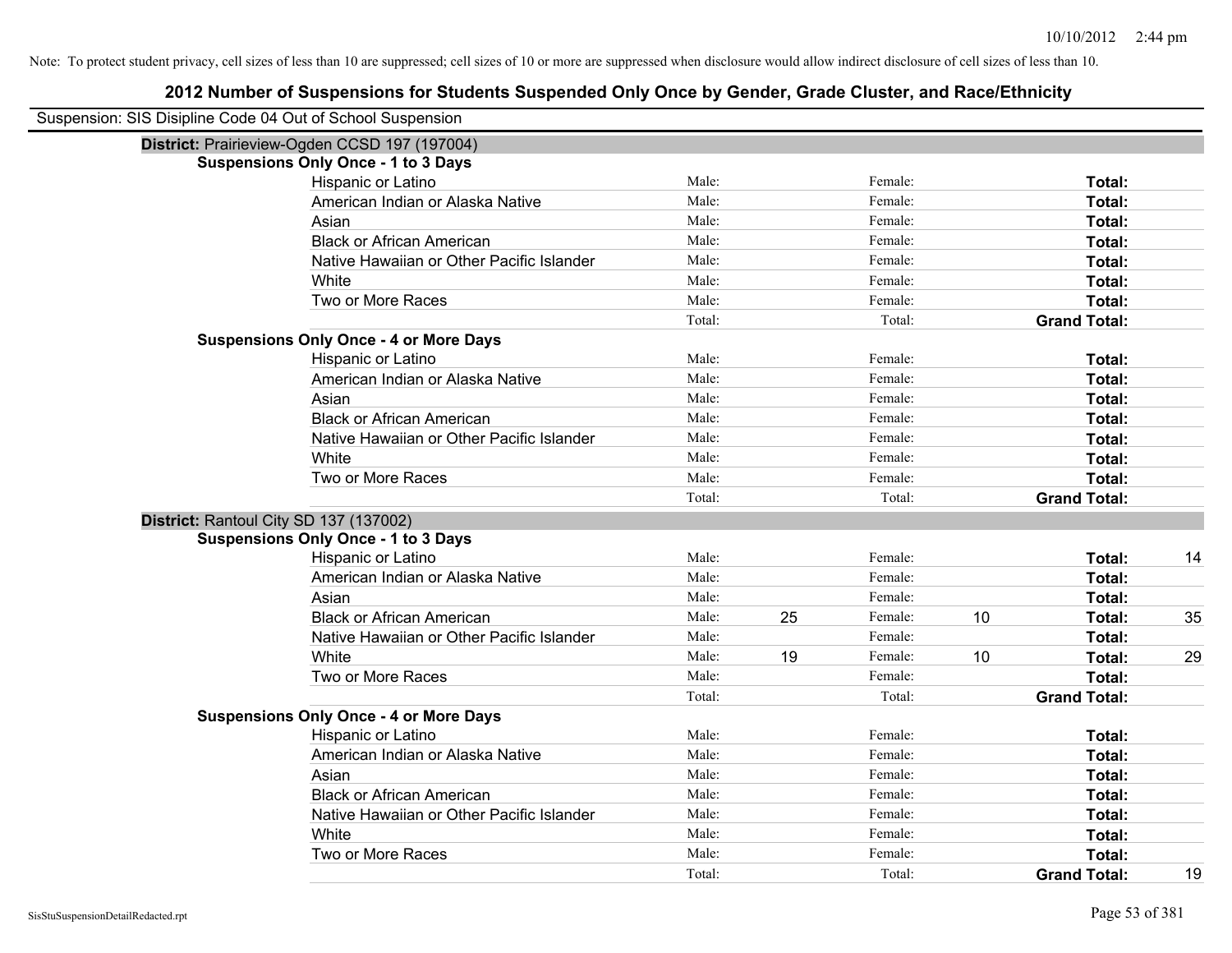| Suspension: SIS Disipline Code 04 Out of School Suspension |                                               |        |    |         |    |                     |    |
|------------------------------------------------------------|-----------------------------------------------|--------|----|---------|----|---------------------|----|
|                                                            | District: Rantoul Township HSD 193 (193017)   |        |    |         |    |                     |    |
|                                                            | <b>Suspensions Only Once - 1 to 3 Days</b>    |        |    |         |    |                     |    |
|                                                            | Hispanic or Latino                            | Male:  |    | Female: |    | Total:              |    |
|                                                            | American Indian or Alaska Native              | Male:  |    | Female: |    | Total:              |    |
|                                                            | Asian                                         | Male:  |    | Female: |    | Total:              |    |
|                                                            | <b>Black or African American</b>              | Male:  | 10 | Female: | 12 | Total:              | 22 |
|                                                            | Native Hawaiian or Other Pacific Islander     | Male:  |    | Female: |    | Total:              |    |
|                                                            | White                                         | Male:  |    | Female: |    | Total:              | 17 |
|                                                            | Two or More Races                             | Male:  |    | Female: |    | Total:              |    |
|                                                            |                                               | Total: |    | Total:  |    | <b>Grand Total:</b> |    |
|                                                            | <b>Suspensions Only Once - 4 or More Days</b> |        |    |         |    |                     |    |
|                                                            | Hispanic or Latino                            | Male:  |    | Female: |    | Total:              |    |
|                                                            | American Indian or Alaska Native              | Male:  |    | Female: |    | Total:              |    |
|                                                            | Asian                                         | Male:  |    | Female: |    | Total:              |    |
|                                                            | <b>Black or African American</b>              | Male:  |    | Female: |    | Total:              |    |
|                                                            | Native Hawaiian or Other Pacific Islander     | Male:  |    | Female: |    | Total:              |    |
|                                                            | White                                         | Male:  |    | Female: |    | Total:              | 18 |
|                                                            | Two or More Races                             | Male:  |    | Female: |    | Total:              |    |
|                                                            |                                               | Total: | 18 | Total:  | 14 | <b>Grand Total:</b> | 32 |
|                                                            | District: St Joseph CCSD 169 (169004)         |        |    |         |    |                     |    |
|                                                            | <b>Suspensions Only Once - 4 or More Days</b> |        |    |         |    |                     |    |
|                                                            | Hispanic or Latino                            | Male:  |    | Female: |    | Total:              |    |
|                                                            | American Indian or Alaska Native              | Male:  |    | Female: |    | Total:              |    |
|                                                            | Asian                                         | Male:  |    | Female: |    | Total:              |    |
|                                                            | <b>Black or African American</b>              | Male:  |    | Female: |    | Total:              |    |
|                                                            | Native Hawaiian or Other Pacific Islander     | Male:  |    | Female: |    | Total:              |    |
|                                                            | White                                         | Male:  |    | Female: |    | Total:              |    |
|                                                            | Two or More Races                             | Male:  |    | Female: |    | Total:              |    |
|                                                            |                                               | Total: |    | Total:  |    | <b>Grand Total:</b> |    |
|                                                            | District: St Joseph Ogden CHSD 305 (305016)   |        |    |         |    |                     |    |
|                                                            | <b>Suspensions Only Once - 1 to 3 Days</b>    |        |    |         |    |                     |    |
|                                                            | Hispanic or Latino                            | Male:  |    | Female: |    | Total:              |    |
|                                                            | American Indian or Alaska Native              | Male:  |    | Female: |    | Total:              |    |
|                                                            | Asian                                         | Male:  |    | Female: |    | Total:              |    |
|                                                            | <b>Black or African American</b>              | Male:  |    | Female: |    | Total:              |    |
|                                                            | Native Hawaiian or Other Pacific Islander     | Male:  |    | Female: |    | Total:              |    |
|                                                            | White                                         | Male:  |    | Female: |    | Total:              | 13 |
|                                                            | Two or More Races                             | Male:  |    | Female: |    | Total:              |    |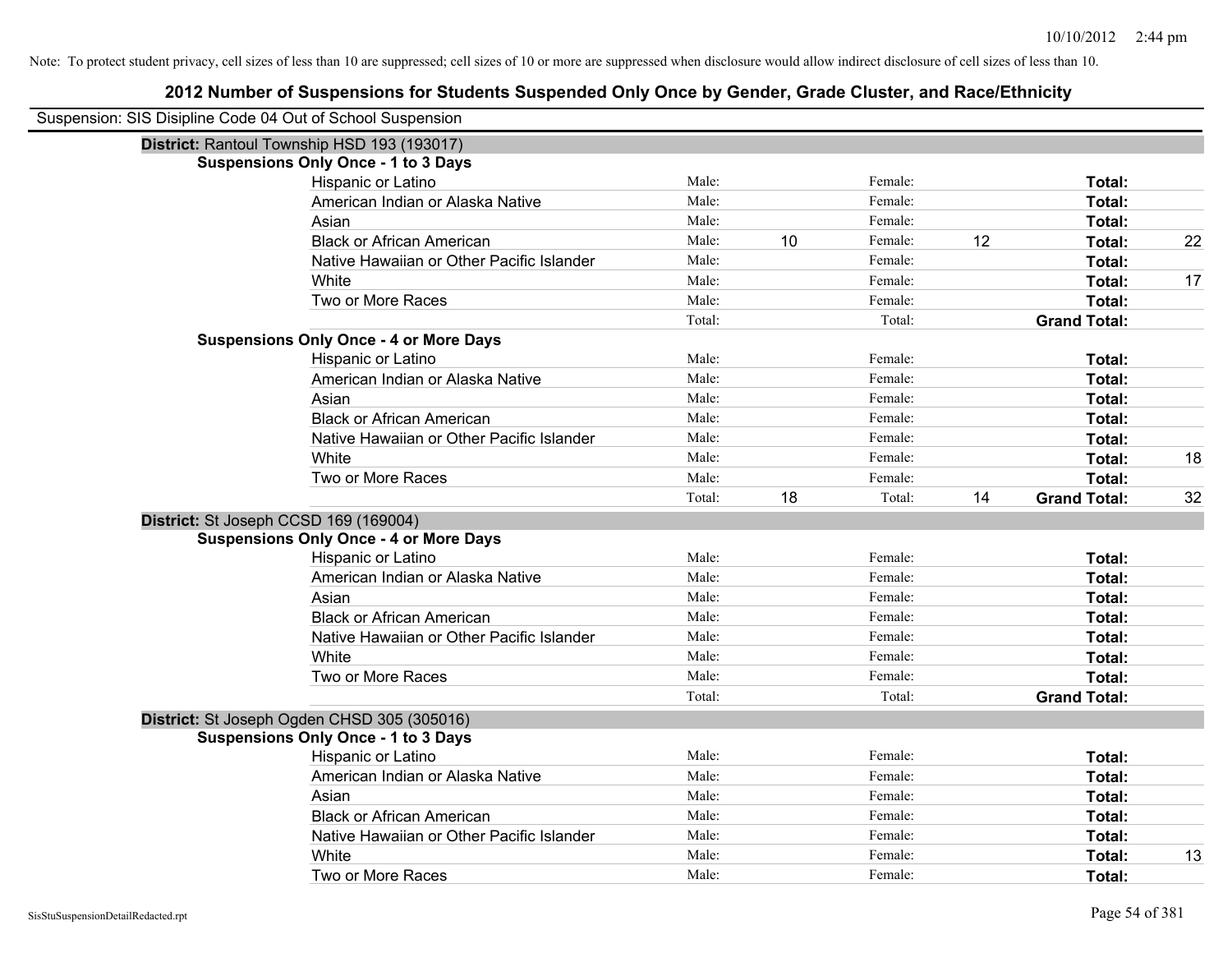| Suspension: SIS Disipline Code 04 Out of School Suspension |                                               |        |         |                     |
|------------------------------------------------------------|-----------------------------------------------|--------|---------|---------------------|
|                                                            |                                               | Total: | Total:  | <b>Grand Total:</b> |
|                                                            | <b>Suspensions Only Once - 4 or More Days</b> |        |         |                     |
|                                                            | Hispanic or Latino                            | Male:  | Female: | Total:              |
|                                                            | American Indian or Alaska Native              | Male:  | Female: | Total:              |
|                                                            | Asian                                         | Male:  | Female: | Total:              |
|                                                            | <b>Black or African American</b>              | Male:  | Female: | Total:              |
|                                                            | Native Hawaiian or Other Pacific Islander     | Male:  | Female: | Total:              |
|                                                            | White                                         | Male:  | Female: | Total:              |
|                                                            | Two or More Races                             | Male:  | Female: | Total:              |
|                                                            |                                               | Total: | Total:  | <b>Grand Total:</b> |
|                                                            | District: Thomasboro CCSD 130 (130004)        |        |         |                     |
|                                                            | <b>Suspensions Only Once - 1 to 3 Days</b>    |        |         |                     |
|                                                            | Hispanic or Latino                            | Male:  | Female: | Total:              |
|                                                            | American Indian or Alaska Native              | Male:  | Female: | Total:              |
|                                                            | Asian                                         | Male:  | Female: | Total:              |
|                                                            | <b>Black or African American</b>              | Male:  | Female: | Total:              |
|                                                            | Native Hawaiian or Other Pacific Islander     | Male:  | Female: | Total:              |
|                                                            | White                                         | Male:  | Female: | Total:              |
|                                                            | Two or More Races                             | Male:  | Female: | Total:              |
|                                                            |                                               | Total: | Total:  | <b>Grand Total:</b> |
| District: Tolono CUSD 7 (007026)                           |                                               |        |         |                     |
|                                                            | <b>Suspensions Only Once - 1 to 3 Days</b>    |        |         |                     |
|                                                            | Hispanic or Latino                            | Male:  | Female: | Total:              |
|                                                            | American Indian or Alaska Native              | Male:  | Female: | Total:              |
|                                                            | Asian                                         | Male:  | Female: | Total:              |
|                                                            | <b>Black or African American</b>              | Male:  | Female: | Total:              |
|                                                            | Native Hawaiian or Other Pacific Islander     | Male:  | Female: | Total:              |
|                                                            | White                                         | Male:  | Female: | 22<br>Total:        |
|                                                            | Two or More Races                             | Male:  | Female: | Total:              |
|                                                            |                                               | Total: | Total:  | <b>Grand Total:</b> |
|                                                            | <b>Suspensions Only Once - 4 or More Days</b> |        |         |                     |
|                                                            | Hispanic or Latino                            | Male:  | Female: | Total:              |
|                                                            | American Indian or Alaska Native              | Male:  | Female: | Total:              |
|                                                            | Asian                                         | Male:  | Female: | Total:              |
|                                                            | <b>Black or African American</b>              | Male:  | Female: | Total:              |
|                                                            | Native Hawaiian or Other Pacific Islander     | Male:  | Female: | Total:              |
|                                                            | White                                         | Male:  | Female: | 18<br>Total:        |
|                                                            | Two or More Races                             | Male:  | Female: | <b>Total:</b>       |
|                                                            |                                               | Total: | Total:  | <b>Grand Total:</b> |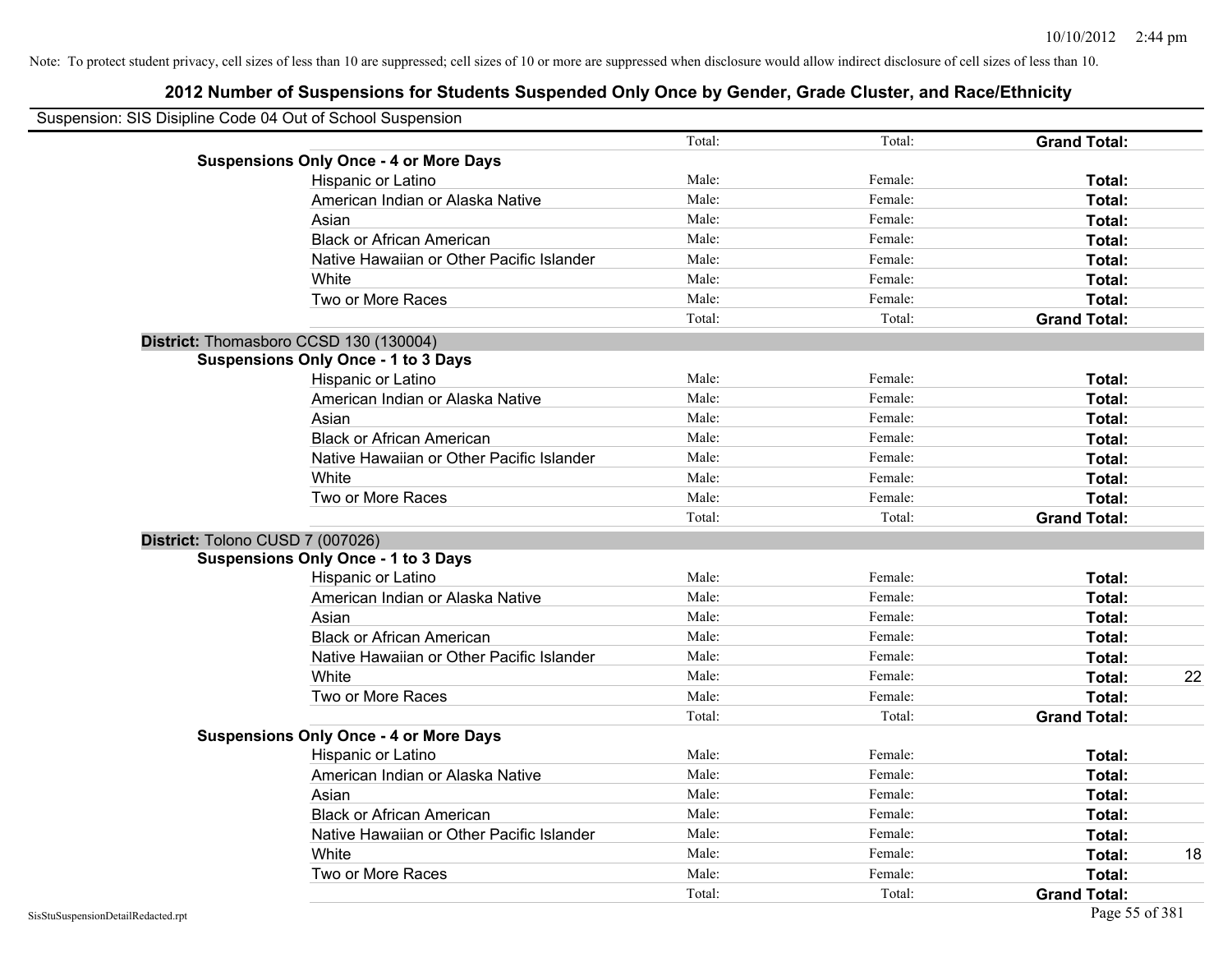| Suspension: SIS Disipline Code 04 Out of School Suspension |                                                     |        |    |         |    |                     |    |
|------------------------------------------------------------|-----------------------------------------------------|--------|----|---------|----|---------------------|----|
| District: Urbana SD 116 (116022)                           |                                                     |        |    |         |    |                     |    |
|                                                            | <b>Suspensions Only Once - 1 to 3 Days</b>          |        |    |         |    |                     |    |
|                                                            | Hispanic or Latino                                  | Male:  |    | Female: |    | Total:              | 11 |
|                                                            | American Indian or Alaska Native                    | Male:  |    | Female: |    | Total:              |    |
|                                                            | Asian                                               | Male:  |    | Female: |    | Total:              |    |
|                                                            | <b>Black or African American</b>                    | Male:  | 54 | Female: | 35 | Total:              | 89 |
|                                                            | Native Hawaiian or Other Pacific Islander           | Male:  |    | Female: |    | Total:              |    |
|                                                            | White                                               | Male:  | 18 | Female: | 16 | Total:              | 34 |
|                                                            | Two or More Races                                   | Male:  |    | Female: |    | Total:              |    |
|                                                            |                                                     | Total: |    | Total:  |    | <b>Grand Total:</b> |    |
|                                                            | <b>Suspensions Only Once - 4 or More Days</b>       |        |    |         |    |                     |    |
|                                                            | Hispanic or Latino                                  | Male:  |    | Female: |    | Total:              |    |
|                                                            | American Indian or Alaska Native                    | Male:  |    | Female: |    | Total:              |    |
|                                                            | Asian                                               | Male:  |    | Female: |    | Total:              |    |
|                                                            | <b>Black or African American</b>                    | Male:  | 24 | Female: | 28 | Total:              | 52 |
|                                                            | Native Hawaiian or Other Pacific Islander           | Male:  |    | Female: |    | Total:              |    |
|                                                            | White                                               | Male:  |    | Female: |    | Total:              | 13 |
|                                                            | Two or More Races                                   | Male:  |    | Female: |    | Total:              |    |
|                                                            |                                                     | Total: | 34 | Total:  | 42 | <b>Grand Total:</b> | 76 |
| County: Ford (027)                                         |                                                     |        |    |         |    |                     |    |
|                                                            | District: Gibson City-Melvin-Sibley CUSD 5 (005026) |        |    |         |    |                     |    |
|                                                            | <b>Suspensions Only Once - 1 to 3 Days</b>          |        |    |         |    |                     |    |
|                                                            | Hispanic or Latino                                  | Male:  |    | Female: |    | Total:              |    |
|                                                            | American Indian or Alaska Native                    | Male:  |    | Female: |    | Total:              |    |
|                                                            | Asian                                               | Male:  |    | Female: |    | Total:              |    |
|                                                            | <b>Black or African American</b>                    | Male:  |    | Female: |    | Total:              |    |
|                                                            | Native Hawaiian or Other Pacific Islander           | Male:  |    | Female: |    | Total:              |    |
|                                                            | White                                               | Male:  |    | Female: |    | Total:              |    |
|                                                            | Two or More Races                                   | Male:  |    | Female: |    | Total:              |    |
|                                                            |                                                     | Total: |    | Total:  |    | <b>Grand Total:</b> | 10 |
|                                                            | <b>Suspensions Only Once - 4 or More Days</b>       |        |    |         |    |                     |    |
|                                                            | Hispanic or Latino                                  | Male:  |    | Female: |    | Total:              |    |
|                                                            | American Indian or Alaska Native                    | Male:  |    | Female: |    | Total:              |    |
|                                                            | Asian                                               | Male:  |    | Female: |    | Total:              |    |
|                                                            | <b>Black or African American</b>                    | Male:  |    | Female: |    | Total:              |    |
|                                                            | Native Hawaiian or Other Pacific Islander           | Male:  |    | Female: |    | Total:              |    |
|                                                            | White                                               | Male:  |    | Female: |    | Total:              | 12 |
|                                                            | Two or More Races                                   | Male:  |    | Female: |    | <b>Total:</b>       |    |
|                                                            |                                                     | Total: |    | Total:  |    | <b>Grand Total:</b> |    |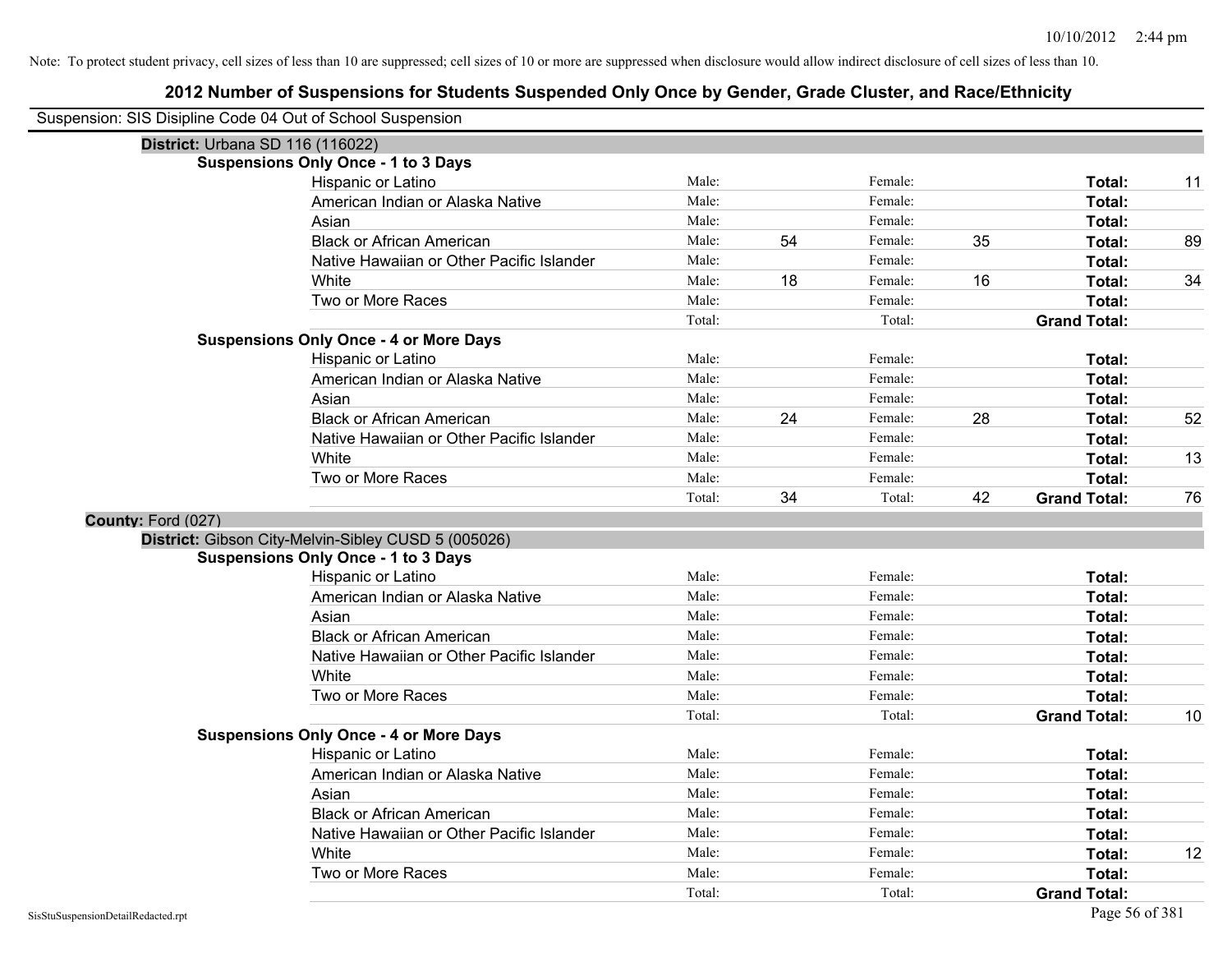| District: Paxton-Buckley-Loda CUD 10 (010026)<br><b>Suspensions Only Once - 1 to 3 Days</b><br>Hispanic or Latino<br>Male:<br>Female:<br>Total:<br>American Indian or Alaska Native<br>Male:<br>Female:<br><b>Total:</b><br>Male:<br>Female:<br>Asian<br>Total:<br><b>Black or African American</b><br>Male:<br>Female:<br>Total:<br>Native Hawaiian or Other Pacific Islander<br>Male:<br>Female:<br>Total:<br>White<br>Male:<br>Female:<br>Total:<br>Two or More Races<br>Male:<br>Female:<br>Total:<br>Total:<br>Total:<br><b>Grand Total:</b><br><b>Suspensions Only Once - 4 or More Days</b><br>Hispanic or Latino<br>Male:<br>Female:<br>Total:<br>American Indian or Alaska Native<br>Male:<br>Female:<br>Total:<br>Male:<br>Female:<br>Asian<br>Total:<br><b>Black or African American</b><br>Male:<br>Female:<br>Total:<br>Native Hawaiian or Other Pacific Islander<br>Male:<br>Female:<br>Total:<br>White<br>Male:<br>Female:<br>Total:<br>Two or More Races<br>Male:<br>Female:<br>Total:<br>Total:<br>Total:<br><b>Grand Total:</b><br>County: Non-Public School (000)<br>District: Champaign/Ford ROE (000000)<br><b>Suspensions Only Once - 1 to 3 Days</b><br>Hispanic or Latino<br>Male:<br>Female:<br>Total:<br>American Indian or Alaska Native<br>Male:<br>Female:<br>Total:<br>Male:<br>Asian<br>Female:<br>Total:<br><b>Black or African American</b><br>Male:<br>Female:<br>Total:<br>Native Hawaiian or Other Pacific Islander<br>Male:<br>Female:<br>Total:<br>White<br>Male:<br>Female:<br>Total:<br>Two or More Races<br>Male:<br>Female:<br>Total:<br>Total:<br>Total:<br><b>Grand Total:</b><br>Region: Christian/Montgomery ROE (10)<br>County: Christian (011)<br>District: Edinburg CUSD 4 (004026)<br><b>Suspensions Only Once - 1 to 3 Days</b><br>Hispanic or Latino<br>Male:<br>Female:<br>Total:<br>Male:<br>American Indian or Alaska Native<br>Female:<br>Total:<br>Female: | Suspension: SIS Disipline Code 04 Out of School Suspension |       |       |        |
|---------------------------------------------------------------------------------------------------------------------------------------------------------------------------------------------------------------------------------------------------------------------------------------------------------------------------------------------------------------------------------------------------------------------------------------------------------------------------------------------------------------------------------------------------------------------------------------------------------------------------------------------------------------------------------------------------------------------------------------------------------------------------------------------------------------------------------------------------------------------------------------------------------------------------------------------------------------------------------------------------------------------------------------------------------------------------------------------------------------------------------------------------------------------------------------------------------------------------------------------------------------------------------------------------------------------------------------------------------------------------------------------------------------------------------------------------------------------------------------------------------------------------------------------------------------------------------------------------------------------------------------------------------------------------------------------------------------------------------------------------------------------------------------------------------------------------------------------------------------------------------------------------------------------|------------------------------------------------------------|-------|-------|--------|
| 43                                                                                                                                                                                                                                                                                                                                                                                                                                                                                                                                                                                                                                                                                                                                                                                                                                                                                                                                                                                                                                                                                                                                                                                                                                                                                                                                                                                                                                                                                                                                                                                                                                                                                                                                                                                                                                                                                                                  |                                                            |       |       |        |
|                                                                                                                                                                                                                                                                                                                                                                                                                                                                                                                                                                                                                                                                                                                                                                                                                                                                                                                                                                                                                                                                                                                                                                                                                                                                                                                                                                                                                                                                                                                                                                                                                                                                                                                                                                                                                                                                                                                     |                                                            |       |       |        |
|                                                                                                                                                                                                                                                                                                                                                                                                                                                                                                                                                                                                                                                                                                                                                                                                                                                                                                                                                                                                                                                                                                                                                                                                                                                                                                                                                                                                                                                                                                                                                                                                                                                                                                                                                                                                                                                                                                                     |                                                            |       |       |        |
|                                                                                                                                                                                                                                                                                                                                                                                                                                                                                                                                                                                                                                                                                                                                                                                                                                                                                                                                                                                                                                                                                                                                                                                                                                                                                                                                                                                                                                                                                                                                                                                                                                                                                                                                                                                                                                                                                                                     |                                                            |       |       |        |
|                                                                                                                                                                                                                                                                                                                                                                                                                                                                                                                                                                                                                                                                                                                                                                                                                                                                                                                                                                                                                                                                                                                                                                                                                                                                                                                                                                                                                                                                                                                                                                                                                                                                                                                                                                                                                                                                                                                     |                                                            |       |       |        |
|                                                                                                                                                                                                                                                                                                                                                                                                                                                                                                                                                                                                                                                                                                                                                                                                                                                                                                                                                                                                                                                                                                                                                                                                                                                                                                                                                                                                                                                                                                                                                                                                                                                                                                                                                                                                                                                                                                                     |                                                            |       |       |        |
|                                                                                                                                                                                                                                                                                                                                                                                                                                                                                                                                                                                                                                                                                                                                                                                                                                                                                                                                                                                                                                                                                                                                                                                                                                                                                                                                                                                                                                                                                                                                                                                                                                                                                                                                                                                                                                                                                                                     |                                                            |       |       |        |
|                                                                                                                                                                                                                                                                                                                                                                                                                                                                                                                                                                                                                                                                                                                                                                                                                                                                                                                                                                                                                                                                                                                                                                                                                                                                                                                                                                                                                                                                                                                                                                                                                                                                                                                                                                                                                                                                                                                     |                                                            |       |       |        |
|                                                                                                                                                                                                                                                                                                                                                                                                                                                                                                                                                                                                                                                                                                                                                                                                                                                                                                                                                                                                                                                                                                                                                                                                                                                                                                                                                                                                                                                                                                                                                                                                                                                                                                                                                                                                                                                                                                                     |                                                            |       |       |        |
|                                                                                                                                                                                                                                                                                                                                                                                                                                                                                                                                                                                                                                                                                                                                                                                                                                                                                                                                                                                                                                                                                                                                                                                                                                                                                                                                                                                                                                                                                                                                                                                                                                                                                                                                                                                                                                                                                                                     |                                                            |       |       |        |
|                                                                                                                                                                                                                                                                                                                                                                                                                                                                                                                                                                                                                                                                                                                                                                                                                                                                                                                                                                                                                                                                                                                                                                                                                                                                                                                                                                                                                                                                                                                                                                                                                                                                                                                                                                                                                                                                                                                     |                                                            |       |       |        |
|                                                                                                                                                                                                                                                                                                                                                                                                                                                                                                                                                                                                                                                                                                                                                                                                                                                                                                                                                                                                                                                                                                                                                                                                                                                                                                                                                                                                                                                                                                                                                                                                                                                                                                                                                                                                                                                                                                                     |                                                            |       |       |        |
|                                                                                                                                                                                                                                                                                                                                                                                                                                                                                                                                                                                                                                                                                                                                                                                                                                                                                                                                                                                                                                                                                                                                                                                                                                                                                                                                                                                                                                                                                                                                                                                                                                                                                                                                                                                                                                                                                                                     |                                                            |       |       |        |
|                                                                                                                                                                                                                                                                                                                                                                                                                                                                                                                                                                                                                                                                                                                                                                                                                                                                                                                                                                                                                                                                                                                                                                                                                                                                                                                                                                                                                                                                                                                                                                                                                                                                                                                                                                                                                                                                                                                     |                                                            |       |       |        |
|                                                                                                                                                                                                                                                                                                                                                                                                                                                                                                                                                                                                                                                                                                                                                                                                                                                                                                                                                                                                                                                                                                                                                                                                                                                                                                                                                                                                                                                                                                                                                                                                                                                                                                                                                                                                                                                                                                                     |                                                            |       |       |        |
|                                                                                                                                                                                                                                                                                                                                                                                                                                                                                                                                                                                                                                                                                                                                                                                                                                                                                                                                                                                                                                                                                                                                                                                                                                                                                                                                                                                                                                                                                                                                                                                                                                                                                                                                                                                                                                                                                                                     |                                                            |       |       |        |
|                                                                                                                                                                                                                                                                                                                                                                                                                                                                                                                                                                                                                                                                                                                                                                                                                                                                                                                                                                                                                                                                                                                                                                                                                                                                                                                                                                                                                                                                                                                                                                                                                                                                                                                                                                                                                                                                                                                     |                                                            |       |       |        |
|                                                                                                                                                                                                                                                                                                                                                                                                                                                                                                                                                                                                                                                                                                                                                                                                                                                                                                                                                                                                                                                                                                                                                                                                                                                                                                                                                                                                                                                                                                                                                                                                                                                                                                                                                                                                                                                                                                                     |                                                            |       |       |        |
|                                                                                                                                                                                                                                                                                                                                                                                                                                                                                                                                                                                                                                                                                                                                                                                                                                                                                                                                                                                                                                                                                                                                                                                                                                                                                                                                                                                                                                                                                                                                                                                                                                                                                                                                                                                                                                                                                                                     |                                                            |       |       |        |
|                                                                                                                                                                                                                                                                                                                                                                                                                                                                                                                                                                                                                                                                                                                                                                                                                                                                                                                                                                                                                                                                                                                                                                                                                                                                                                                                                                                                                                                                                                                                                                                                                                                                                                                                                                                                                                                                                                                     |                                                            |       |       |        |
|                                                                                                                                                                                                                                                                                                                                                                                                                                                                                                                                                                                                                                                                                                                                                                                                                                                                                                                                                                                                                                                                                                                                                                                                                                                                                                                                                                                                                                                                                                                                                                                                                                                                                                                                                                                                                                                                                                                     |                                                            |       |       |        |
|                                                                                                                                                                                                                                                                                                                                                                                                                                                                                                                                                                                                                                                                                                                                                                                                                                                                                                                                                                                                                                                                                                                                                                                                                                                                                                                                                                                                                                                                                                                                                                                                                                                                                                                                                                                                                                                                                                                     |                                                            |       |       |        |
|                                                                                                                                                                                                                                                                                                                                                                                                                                                                                                                                                                                                                                                                                                                                                                                                                                                                                                                                                                                                                                                                                                                                                                                                                                                                                                                                                                                                                                                                                                                                                                                                                                                                                                                                                                                                                                                                                                                     |                                                            |       |       |        |
|                                                                                                                                                                                                                                                                                                                                                                                                                                                                                                                                                                                                                                                                                                                                                                                                                                                                                                                                                                                                                                                                                                                                                                                                                                                                                                                                                                                                                                                                                                                                                                                                                                                                                                                                                                                                                                                                                                                     |                                                            |       |       |        |
|                                                                                                                                                                                                                                                                                                                                                                                                                                                                                                                                                                                                                                                                                                                                                                                                                                                                                                                                                                                                                                                                                                                                                                                                                                                                                                                                                                                                                                                                                                                                                                                                                                                                                                                                                                                                                                                                                                                     |                                                            |       |       |        |
|                                                                                                                                                                                                                                                                                                                                                                                                                                                                                                                                                                                                                                                                                                                                                                                                                                                                                                                                                                                                                                                                                                                                                                                                                                                                                                                                                                                                                                                                                                                                                                                                                                                                                                                                                                                                                                                                                                                     |                                                            |       |       |        |
|                                                                                                                                                                                                                                                                                                                                                                                                                                                                                                                                                                                                                                                                                                                                                                                                                                                                                                                                                                                                                                                                                                                                                                                                                                                                                                                                                                                                                                                                                                                                                                                                                                                                                                                                                                                                                                                                                                                     |                                                            |       |       |        |
|                                                                                                                                                                                                                                                                                                                                                                                                                                                                                                                                                                                                                                                                                                                                                                                                                                                                                                                                                                                                                                                                                                                                                                                                                                                                                                                                                                                                                                                                                                                                                                                                                                                                                                                                                                                                                                                                                                                     |                                                            |       |       |        |
|                                                                                                                                                                                                                                                                                                                                                                                                                                                                                                                                                                                                                                                                                                                                                                                                                                                                                                                                                                                                                                                                                                                                                                                                                                                                                                                                                                                                                                                                                                                                                                                                                                                                                                                                                                                                                                                                                                                     |                                                            |       |       |        |
|                                                                                                                                                                                                                                                                                                                                                                                                                                                                                                                                                                                                                                                                                                                                                                                                                                                                                                                                                                                                                                                                                                                                                                                                                                                                                                                                                                                                                                                                                                                                                                                                                                                                                                                                                                                                                                                                                                                     |                                                            |       |       |        |
|                                                                                                                                                                                                                                                                                                                                                                                                                                                                                                                                                                                                                                                                                                                                                                                                                                                                                                                                                                                                                                                                                                                                                                                                                                                                                                                                                                                                                                                                                                                                                                                                                                                                                                                                                                                                                                                                                                                     |                                                            |       |       |        |
|                                                                                                                                                                                                                                                                                                                                                                                                                                                                                                                                                                                                                                                                                                                                                                                                                                                                                                                                                                                                                                                                                                                                                                                                                                                                                                                                                                                                                                                                                                                                                                                                                                                                                                                                                                                                                                                                                                                     |                                                            |       |       |        |
|                                                                                                                                                                                                                                                                                                                                                                                                                                                                                                                                                                                                                                                                                                                                                                                                                                                                                                                                                                                                                                                                                                                                                                                                                                                                                                                                                                                                                                                                                                                                                                                                                                                                                                                                                                                                                                                                                                                     |                                                            |       |       |        |
|                                                                                                                                                                                                                                                                                                                                                                                                                                                                                                                                                                                                                                                                                                                                                                                                                                                                                                                                                                                                                                                                                                                                                                                                                                                                                                                                                                                                                                                                                                                                                                                                                                                                                                                                                                                                                                                                                                                     |                                                            |       |       |        |
|                                                                                                                                                                                                                                                                                                                                                                                                                                                                                                                                                                                                                                                                                                                                                                                                                                                                                                                                                                                                                                                                                                                                                                                                                                                                                                                                                                                                                                                                                                                                                                                                                                                                                                                                                                                                                                                                                                                     |                                                            |       |       |        |
|                                                                                                                                                                                                                                                                                                                                                                                                                                                                                                                                                                                                                                                                                                                                                                                                                                                                                                                                                                                                                                                                                                                                                                                                                                                                                                                                                                                                                                                                                                                                                                                                                                                                                                                                                                                                                                                                                                                     |                                                            |       |       |        |
|                                                                                                                                                                                                                                                                                                                                                                                                                                                                                                                                                                                                                                                                                                                                                                                                                                                                                                                                                                                                                                                                                                                                                                                                                                                                                                                                                                                                                                                                                                                                                                                                                                                                                                                                                                                                                                                                                                                     |                                                            |       |       |        |
|                                                                                                                                                                                                                                                                                                                                                                                                                                                                                                                                                                                                                                                                                                                                                                                                                                                                                                                                                                                                                                                                                                                                                                                                                                                                                                                                                                                                                                                                                                                                                                                                                                                                                                                                                                                                                                                                                                                     |                                                            | Asian | Male: | Total: |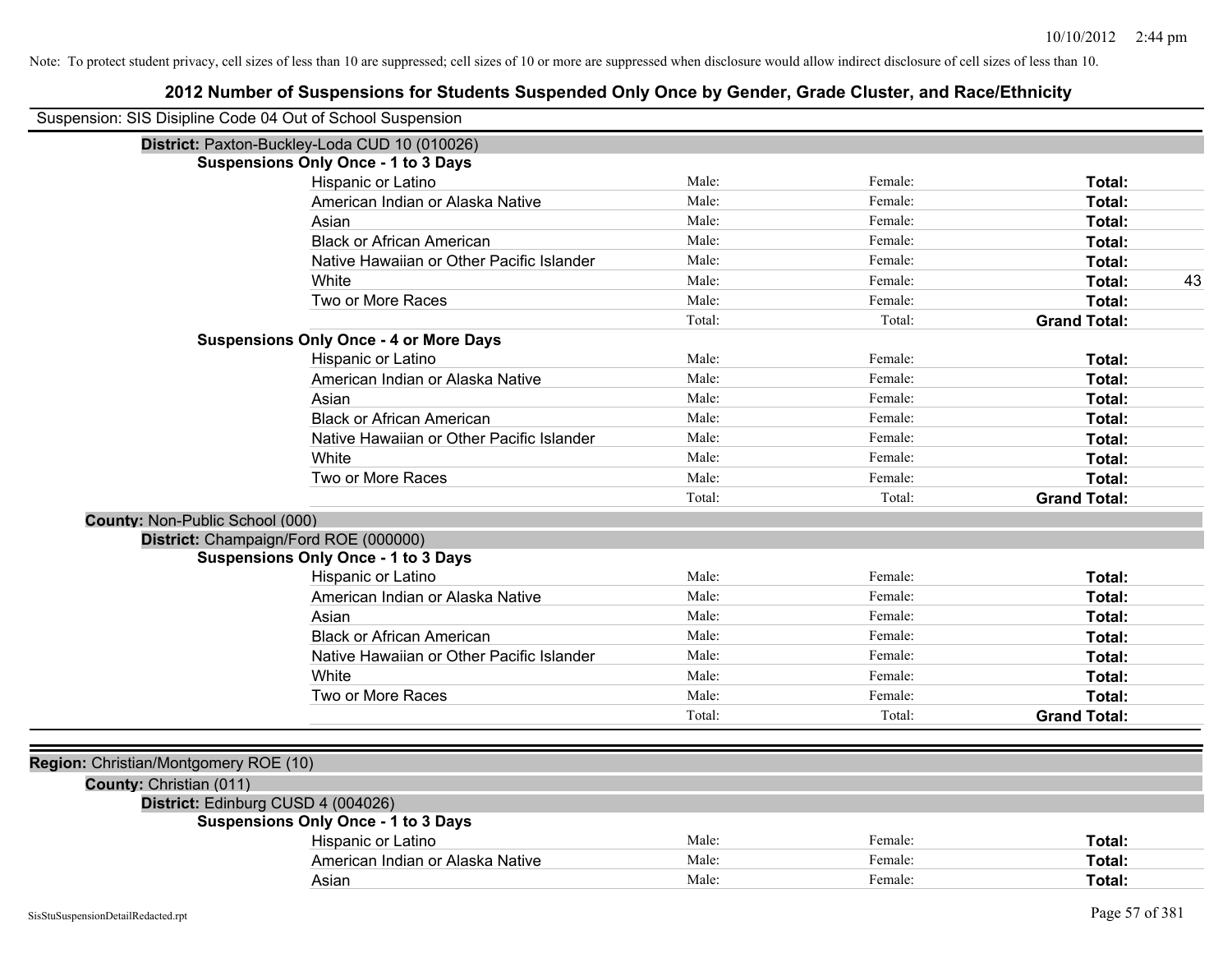|                                    | Suspension: SIS Disipline Code 04 Out of School Suspension |        |         |                     |
|------------------------------------|------------------------------------------------------------|--------|---------|---------------------|
|                                    | <b>Black or African American</b>                           | Male:  | Female: | Total:              |
|                                    | Native Hawaiian or Other Pacific Islander                  | Male:  | Female: | Total:              |
|                                    | White                                                      | Male:  | Female: | Total:<br>11        |
|                                    | Two or More Races                                          | Male:  | Female: | Total:              |
|                                    |                                                            | Total: | Total:  | <b>Grand Total:</b> |
|                                    | <b>Suspensions Only Once - 4 or More Days</b>              |        |         |                     |
|                                    | Hispanic or Latino                                         | Male:  | Female: | Total:              |
|                                    | American Indian or Alaska Native                           | Male:  | Female: | Total:              |
|                                    | Asian                                                      | Male:  | Female: | Total:              |
|                                    | <b>Black or African American</b>                           | Male:  | Female: | Total:              |
|                                    | Native Hawaiian or Other Pacific Islander                  | Male:  | Female: | Total:              |
|                                    | White                                                      | Male:  | Female: | Total:              |
|                                    | Two or More Races                                          | Male:  | Female: | Total:              |
|                                    |                                                            | Total: | Total:  | <b>Grand Total:</b> |
|                                    | District: Morrisonville CUSD 1 (001026)                    |        |         |                     |
|                                    | <b>Suspensions Only Once - 1 to 3 Days</b>                 |        |         |                     |
|                                    | Hispanic or Latino                                         | Male:  | Female: | Total:              |
|                                    | American Indian or Alaska Native                           | Male:  | Female: | Total:              |
|                                    | Asian                                                      | Male:  | Female: | Total:              |
|                                    | <b>Black or African American</b>                           | Male:  | Female: | Total:              |
|                                    | Native Hawaiian or Other Pacific Islander                  | Male:  | Female: | Total:              |
|                                    | White                                                      | Male:  | Female: | Total:              |
|                                    | Two or More Races                                          | Male:  | Female: | Total:              |
|                                    |                                                            | Total: | Total:  | <b>Grand Total:</b> |
|                                    | District: Pana CUSD 8 (008026)                             |        |         |                     |
|                                    | <b>Suspensions Only Once - 1 to 3 Days</b>                 |        |         |                     |
|                                    | Hispanic or Latino                                         | Male:  | Female: | Total:              |
|                                    | American Indian or Alaska Native                           | Male:  | Female: | Total:              |
|                                    | Asian                                                      | Male:  | Female: | Total:              |
|                                    | <b>Black or African American</b>                           | Male:  | Female: | Total:              |
|                                    | Native Hawaiian or Other Pacific Islander                  | Male:  | Female: | Total:              |
|                                    | White                                                      | Male:  | Female: | 13<br>Total:        |
|                                    | Two or More Races                                          | Male:  | Female: | Total:              |
|                                    |                                                            | Total: | Total:  | <b>Grand Total:</b> |
|                                    | <b>Suspensions Only Once - 4 or More Days</b>              |        |         |                     |
|                                    | Hispanic or Latino                                         | Male:  | Female: | Total:              |
|                                    | American Indian or Alaska Native                           | Male:  | Female: | Total:              |
|                                    | Asian                                                      | Male:  | Female: | Total:              |
|                                    | <b>Black or African American</b>                           | Male:  | Female: | Total:              |
| SisStuSuspensionDetailRedacted.rpt |                                                            |        |         | Page 58 of 381      |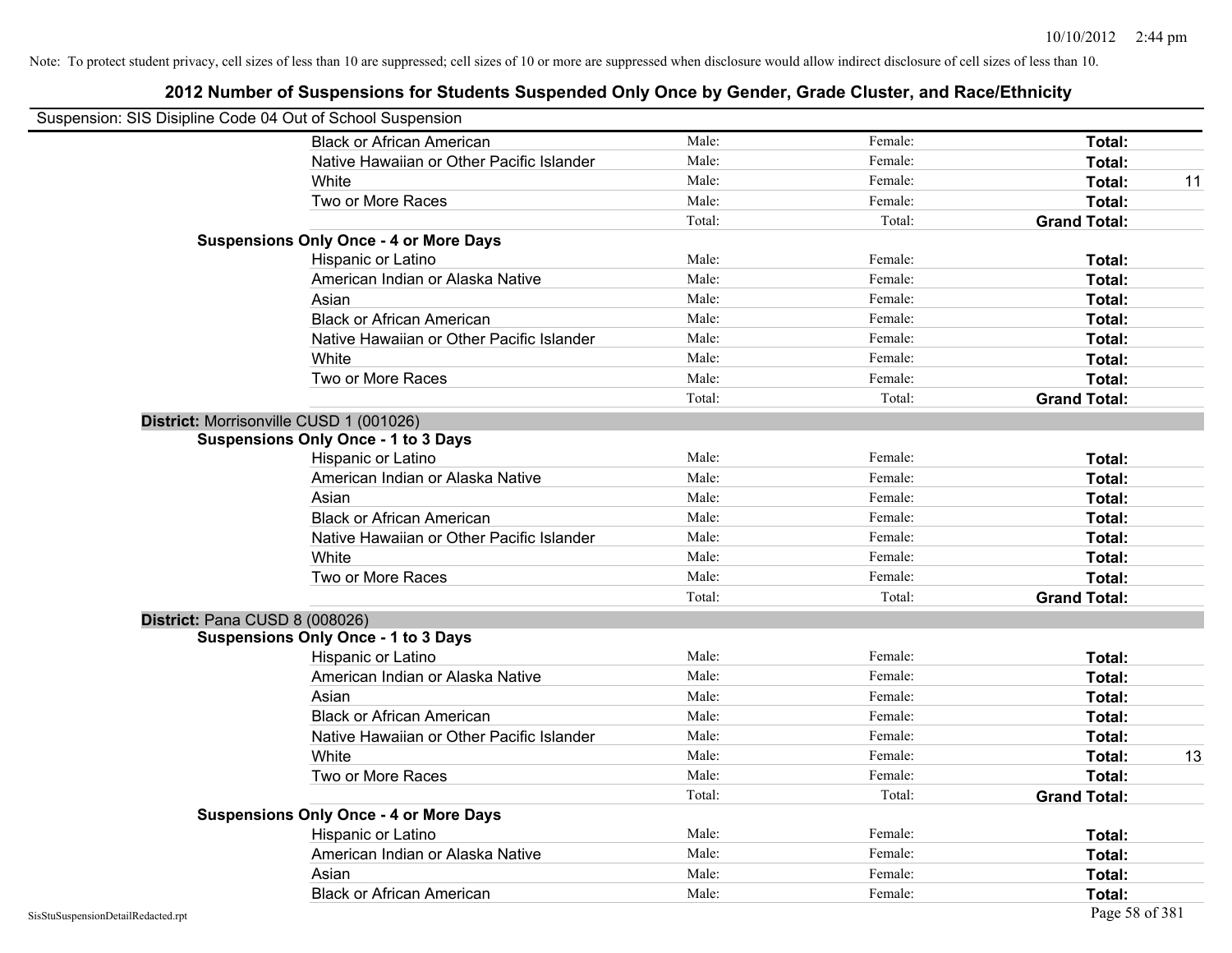| Suspension: SIS Disipline Code 04 Out of School Suspension |                                               |        |    |         |    |                     |    |
|------------------------------------------------------------|-----------------------------------------------|--------|----|---------|----|---------------------|----|
|                                                            | Native Hawaiian or Other Pacific Islander     | Male:  |    | Female: |    | Total:              |    |
|                                                            | White                                         | Male:  |    | Female: |    | Total:              |    |
|                                                            | Two or More Races                             | Male:  |    | Female: |    | Total:              |    |
|                                                            |                                               | Total: |    | Total:  |    | <b>Grand Total:</b> |    |
| District: South Fork SD 14 (014024)                        |                                               |        |    |         |    |                     |    |
|                                                            | <b>Suspensions Only Once - 1 to 3 Days</b>    |        |    |         |    |                     |    |
|                                                            | Hispanic or Latino                            | Male:  |    | Female: |    | Total:              |    |
|                                                            | American Indian or Alaska Native              | Male:  |    | Female: |    | Total:              |    |
|                                                            | Asian                                         | Male:  |    | Female: |    | Total:              |    |
|                                                            | <b>Black or African American</b>              | Male:  |    | Female: |    | Total:              |    |
|                                                            | Native Hawaiian or Other Pacific Islander     | Male:  |    | Female: |    | Total:              |    |
|                                                            | White                                         | Male:  |    | Female: |    | Total:              |    |
|                                                            | Two or More Races                             | Male:  |    | Female: |    | Total:              |    |
|                                                            |                                               | Total: |    | Total:  |    | <b>Grand Total:</b> |    |
| District: Taylorville CUSD 3 (003026)                      |                                               |        |    |         |    |                     |    |
|                                                            | <b>Suspensions Only Once - 1 to 3 Days</b>    |        |    |         |    |                     |    |
|                                                            | Hispanic or Latino                            | Male:  |    | Female: |    | Total:              |    |
|                                                            | American Indian or Alaska Native              | Male:  |    | Female: |    | Total:              |    |
|                                                            | Asian                                         | Male:  |    | Female: |    | Total:              |    |
|                                                            | <b>Black or African American</b>              | Male:  |    | Female: |    | Total:              |    |
|                                                            | Native Hawaiian or Other Pacific Islander     | Male:  |    | Female: |    | Total:              |    |
|                                                            | White                                         | Male:  | 49 | Female: | 22 | Total:              | 71 |
|                                                            | Two or More Races                             | Male:  |    | Female: |    | Total:              |    |
|                                                            |                                               | Total: |    | Total:  |    | <b>Grand Total:</b> |    |
|                                                            | <b>Suspensions Only Once - 4 or More Days</b> |        |    |         |    |                     |    |
|                                                            | Hispanic or Latino                            | Male:  |    | Female: |    | Total:              |    |
|                                                            | American Indian or Alaska Native              | Male:  |    | Female: |    | Total:              |    |
|                                                            | Asian                                         | Male:  |    | Female: |    | Total:              |    |
|                                                            | <b>Black or African American</b>              | Male:  |    | Female: |    | Total:              |    |
|                                                            | Native Hawaiian or Other Pacific Islander     | Male:  |    | Female: |    | Total:              |    |
|                                                            | White                                         | Male:  |    | Female: |    | Total:              | 22 |
|                                                            | Two or More Races                             | Male:  |    | Female: |    | Total:              |    |
|                                                            |                                               | Total: |    | Total:  |    | <b>Grand Total:</b> |    |
| County: Montgomery (068)                                   |                                               |        |    |         |    |                     |    |
| District: Hillsboro CUSD 3 (003026)                        |                                               |        |    |         |    |                     |    |
|                                                            | <b>Suspensions Only Once - 1 to 3 Days</b>    |        |    |         |    |                     |    |
|                                                            | Hispanic or Latino                            | Male:  |    | Female: |    | Total:              |    |
|                                                            | American Indian or Alaska Native              | Male:  |    | Female: |    | Total:              |    |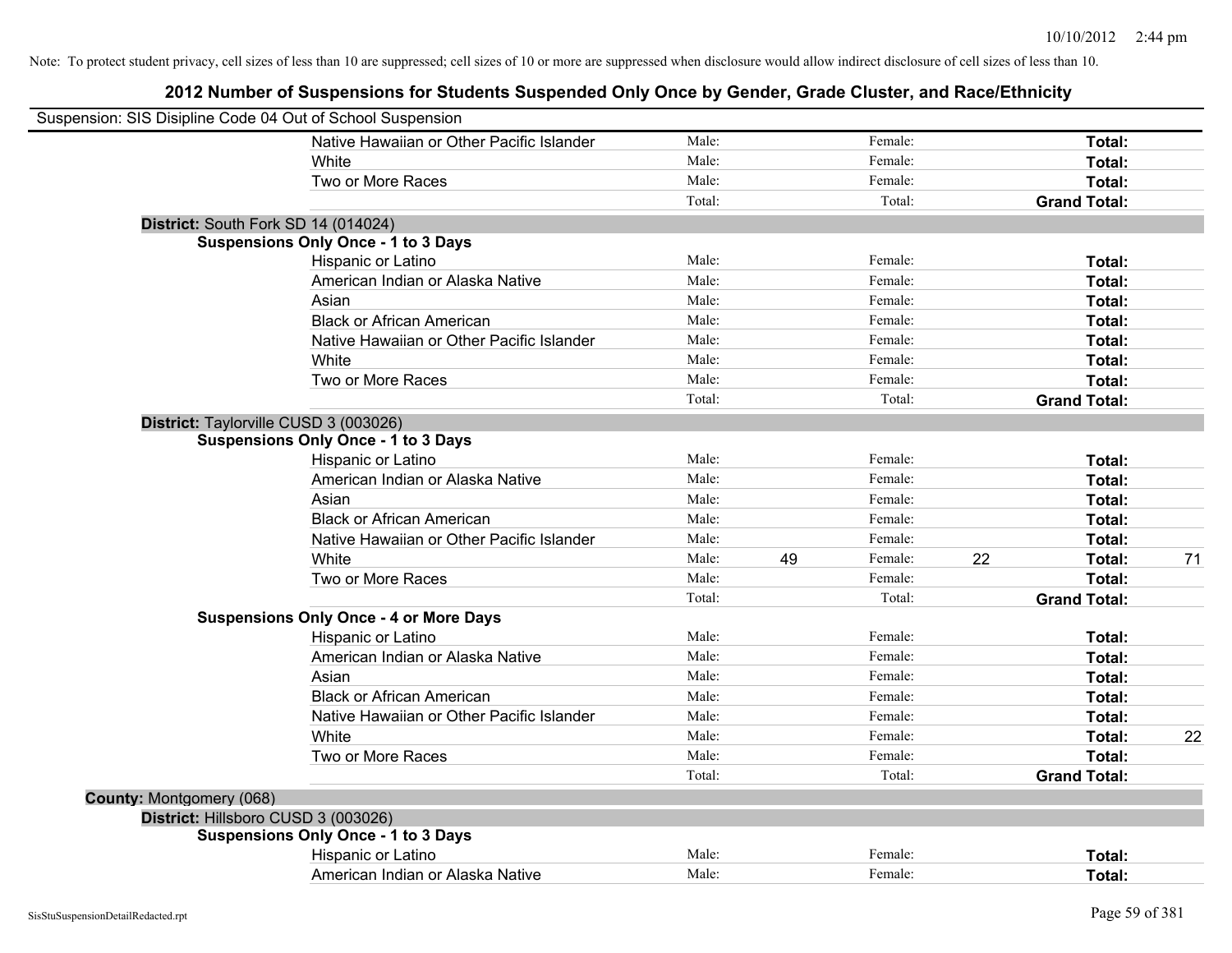| Suspension: SIS Disipline Code 04 Out of School Suspension |                                               |        |    |         |    |                     |    |
|------------------------------------------------------------|-----------------------------------------------|--------|----|---------|----|---------------------|----|
|                                                            | Asian                                         | Male:  |    | Female: |    | Total:              |    |
|                                                            | <b>Black or African American</b>              | Male:  |    | Female: |    | Total:              |    |
|                                                            | Native Hawaiian or Other Pacific Islander     | Male:  |    | Female: |    | Total:              |    |
|                                                            | White                                         | Male:  | 40 | Female: | 23 | Total:              | 63 |
|                                                            | Two or More Races                             | Male:  |    | Female: |    | Total:              |    |
|                                                            |                                               | Total: |    | Total:  |    | <b>Grand Total:</b> |    |
|                                                            | <b>Suspensions Only Once - 4 or More Days</b> |        |    |         |    |                     |    |
|                                                            | Hispanic or Latino                            | Male:  |    | Female: |    | Total:              |    |
|                                                            | American Indian or Alaska Native              | Male:  |    | Female: |    | Total:              |    |
|                                                            | Asian                                         | Male:  |    | Female: |    | Total:              |    |
|                                                            | <b>Black or African American</b>              | Male:  |    | Female: |    | Total:              |    |
|                                                            | Native Hawaiian or Other Pacific Islander     | Male:  |    | Female: |    | Total:              |    |
|                                                            | White                                         | Male:  |    | Female: |    | Total:              |    |
|                                                            | Two or More Races                             | Male:  |    | Female: |    | Total:              |    |
|                                                            |                                               | Total: |    | Total:  |    | <b>Grand Total:</b> |    |
| District: Litchfield CUSD 12 (012026)                      |                                               |        |    |         |    |                     |    |
|                                                            | <b>Suspensions Only Once - 1 to 3 Days</b>    |        |    |         |    |                     |    |
|                                                            | Hispanic or Latino                            | Male:  |    | Female: |    | Total:              |    |
|                                                            | American Indian or Alaska Native              | Male:  |    | Female: |    | Total:              |    |
|                                                            | Asian                                         | Male:  |    | Female: |    | Total:              |    |
|                                                            | <b>Black or African American</b>              | Male:  |    | Female: |    | Total:              |    |
|                                                            | Native Hawaiian or Other Pacific Islander     | Male:  |    | Female: |    | Total:              |    |
|                                                            | White                                         | Male:  |    | Female: |    | Total:              |    |
|                                                            | Two or More Races                             | Male:  |    | Female: |    | Total:              |    |
|                                                            |                                               | Total: |    | Total:  |    | <b>Grand Total:</b> |    |
|                                                            | <b>Suspensions Only Once - 4 or More Days</b> |        |    |         |    |                     |    |
|                                                            | Hispanic or Latino                            | Male:  |    | Female: |    | Total:              |    |
|                                                            | American Indian or Alaska Native              | Male:  |    | Female: |    | Total:              |    |
|                                                            | Asian                                         | Male:  |    | Female: |    | Total:              |    |
|                                                            | <b>Black or African American</b>              | Male:  |    | Female: |    | Total:              |    |
|                                                            | Native Hawaiian or Other Pacific Islander     | Male:  |    | Female: |    | Total:              |    |
|                                                            | White                                         | Male:  |    | Female: |    | Total:              |    |
|                                                            | Two or More Races                             | Male:  |    | Female: |    | Total:              |    |
|                                                            |                                               | Total: |    | Total:  |    | <b>Grand Total:</b> |    |
| District: Nokomis CUSD 22 (022026)                         |                                               |        |    |         |    |                     |    |
|                                                            | <b>Suspensions Only Once - 1 to 3 Days</b>    |        |    |         |    |                     |    |
|                                                            | Hispanic or Latino                            | Male:  |    | Female: |    | Total:              |    |
|                                                            | American Indian or Alaska Native              | Male:  |    | Female: |    | Total:              |    |
|                                                            | Asian                                         | Male:  |    | Female: |    | Total:              |    |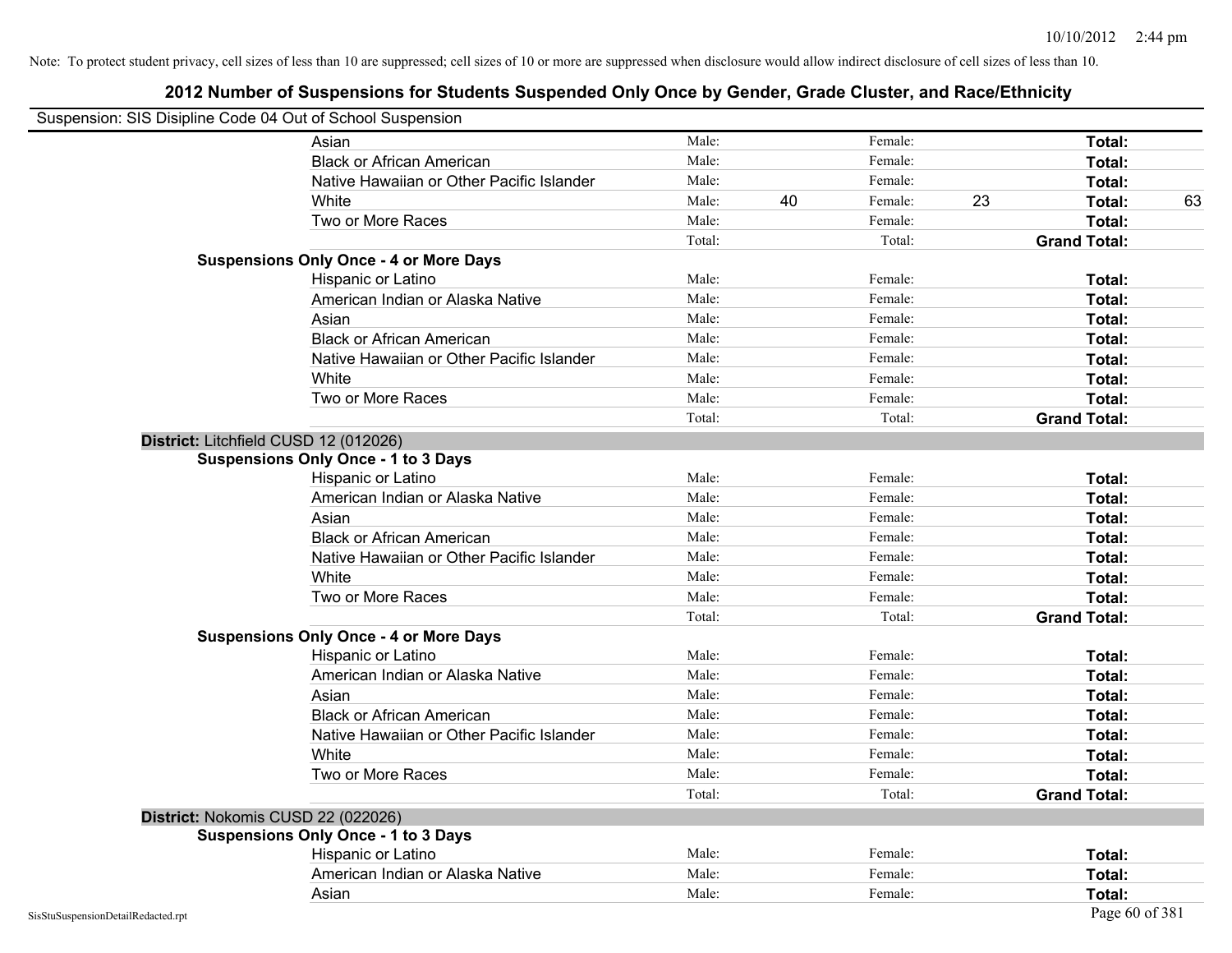### **2012 Number of Suspensions for Students Suspended Only Once by Gender, Grade Cluster, and Race/Ethnicity**

|                                        | Suspension: SIS Disipline Code 04 Out of School Suspension |        |         |                     |    |
|----------------------------------------|------------------------------------------------------------|--------|---------|---------------------|----|
|                                        | <b>Black or African American</b>                           | Male:  | Female: | Total:              |    |
|                                        | Native Hawaiian or Other Pacific Islander                  | Male:  | Female: | Total:              |    |
|                                        | White                                                      | Male:  | Female: | Total:              | 16 |
|                                        | Two or More Races                                          | Male:  | Female: | <b>Total:</b>       |    |
|                                        |                                                            | Total: | Total:  | <b>Grand Total:</b> |    |
|                                        | <b>Suspensions Only Once - 4 or More Days</b>              |        |         |                     |    |
|                                        | Hispanic or Latino                                         | Male:  | Female: | Total:              |    |
|                                        | American Indian or Alaska Native                           | Male:  | Female: | Total:              |    |
|                                        | Asian                                                      | Male:  | Female: | Total:              |    |
|                                        | <b>Black or African American</b>                           | Male:  | Female: | Total:              |    |
|                                        | Native Hawaiian or Other Pacific Islander                  | Male:  | Female: | Total:              |    |
|                                        | White                                                      | Male:  | Female: | <b>Total:</b>       |    |
|                                        | Two or More Races                                          | Male:  | Female: | Total:              |    |
|                                        |                                                            | Total: | Total:  | <b>Grand Total:</b> |    |
|                                        | District: Panhandle CUSD 2 (002026)                        |        |         |                     |    |
|                                        | <b>Suspensions Only Once - 1 to 3 Days</b>                 |        |         |                     |    |
|                                        | Hispanic or Latino                                         | Male:  | Female: | Total:              |    |
|                                        | American Indian or Alaska Native                           | Male:  | Female: | Total:              |    |
|                                        | Asian                                                      | Male:  | Female: | Total:              |    |
|                                        | <b>Black or African American</b>                           | Male:  | Female: | Total:              |    |
|                                        | Native Hawaiian or Other Pacific Islander                  | Male:  | Female: | Total:              |    |
|                                        | White                                                      | Male:  | Female: | Total:              |    |
|                                        | Two or More Races                                          | Male:  | Female: | Total:              |    |
|                                        |                                                            | Total: | Total:  | <b>Grand Total:</b> |    |
| <b>County: Non-Public School (000)</b> |                                                            |        |         |                     |    |
|                                        | District: Christian/Montgomery ROE (000000)                |        |         |                     |    |
|                                        | <b>Suspensions Only Once - 1 to 3 Days</b>                 |        |         |                     |    |
|                                        | Hispanic or Latino                                         | Male:  | Female: | Total:              |    |
|                                        | American Indian or Alaska Native                           | Male:  | Female: | Total:              |    |
|                                        | Asian                                                      | Male:  | Female: | Total:              |    |
|                                        | <b>Black or African American</b>                           | Male:  | Female: | Total:              |    |
|                                        | Native Hawaiian or Other Pacific Islander                  | Male:  | Female: | Total:              |    |
|                                        | White                                                      | Male:  | Female: | Total:              |    |
|                                        | Two or More Races                                          | Male:  | Female: | Total:              |    |
|                                        |                                                            | Total: | Total:  | <b>Grand Total:</b> |    |

**Region:** Clay/Cwford/Jsper/Lwrnce/Rhland (12)

**County:** Clay (013)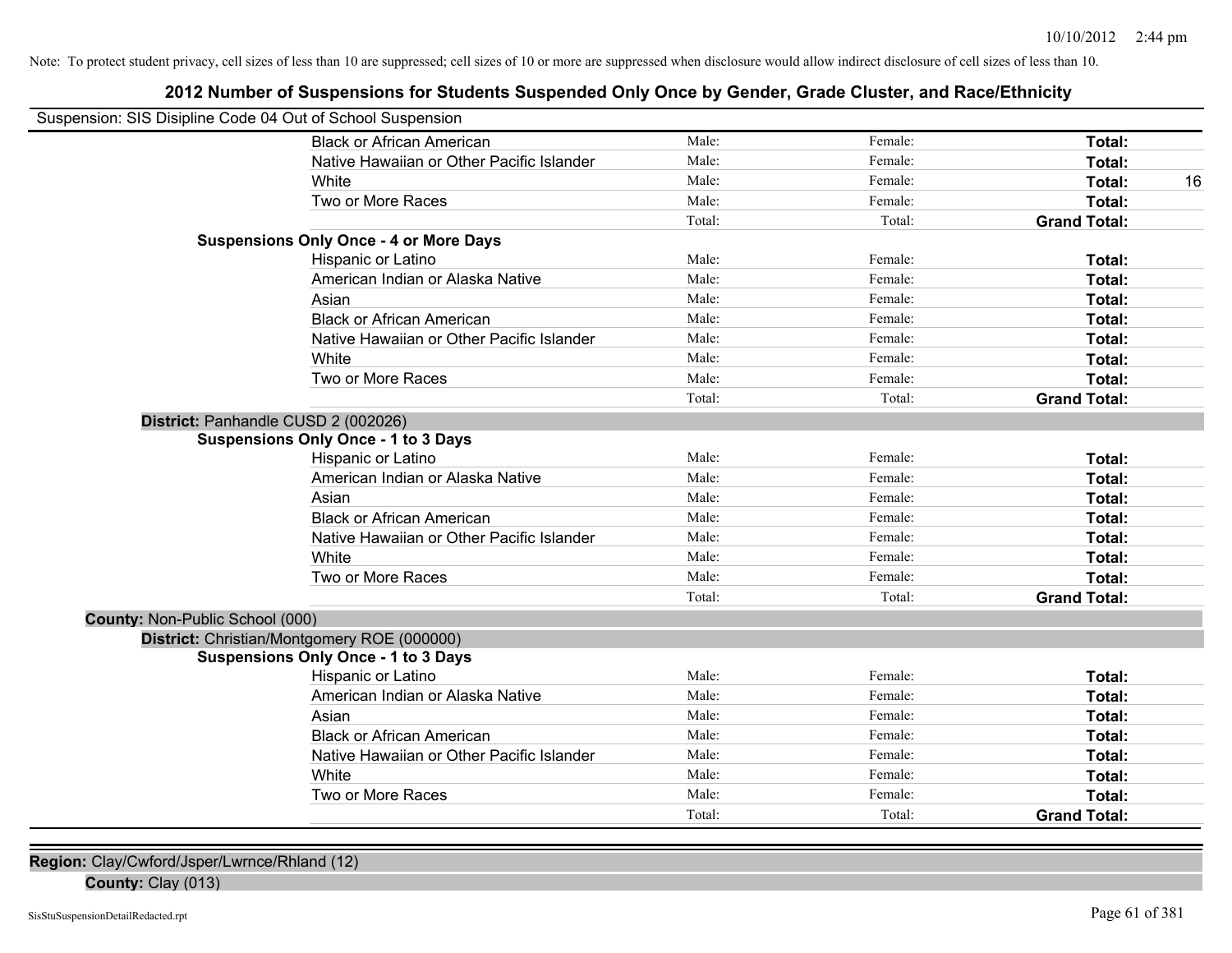| Suspension: SIS Disipline Code 04 Out of School Suspension |                                               |        |         |                     |    |
|------------------------------------------------------------|-----------------------------------------------|--------|---------|---------------------|----|
| District: Clay City CUSD 10 (010026)                       |                                               |        |         |                     |    |
|                                                            | <b>Suspensions Only Once - 1 to 3 Days</b>    |        |         |                     |    |
|                                                            | Hispanic or Latino                            | Male:  | Female: | Total:              |    |
|                                                            | American Indian or Alaska Native              | Male:  | Female: | Total:              |    |
|                                                            | Asian                                         | Male:  | Female: | Total:              |    |
|                                                            | <b>Black or African American</b>              | Male:  | Female: | Total:              |    |
|                                                            | Native Hawaiian or Other Pacific Islander     | Male:  | Female: | Total:              |    |
|                                                            | White                                         | Male:  | Female: | Total:              |    |
|                                                            | Two or More Races                             | Male:  | Female: | Total:              |    |
|                                                            |                                               | Total: | Total:  | <b>Grand Total:</b> |    |
| District: Flora CUSD 35 (035026)                           |                                               |        |         |                     |    |
|                                                            | <b>Suspensions Only Once - 1 to 3 Days</b>    |        |         |                     |    |
|                                                            | Hispanic or Latino                            | Male:  | Female: | Total:              |    |
|                                                            | American Indian or Alaska Native              | Male:  | Female: | Total:              |    |
|                                                            | Asian                                         | Male:  | Female: | Total:              |    |
|                                                            | <b>Black or African American</b>              | Male:  | Female: | Total:              |    |
|                                                            | Native Hawaiian or Other Pacific Islander     | Male:  | Female: | Total:              |    |
|                                                            | White                                         | Male:  | Female: | Total:              | 46 |
|                                                            | Two or More Races                             | Male:  | Female: | Total:              |    |
|                                                            |                                               | Total: | Total:  | <b>Grand Total:</b> |    |
|                                                            | <b>Suspensions Only Once - 4 or More Days</b> |        |         |                     |    |
|                                                            | Hispanic or Latino                            | Male:  | Female: | Total:              |    |
|                                                            | American Indian or Alaska Native              | Male:  | Female: | Total:              |    |
|                                                            | Asian                                         | Male:  | Female: | Total:              |    |
|                                                            | <b>Black or African American</b>              | Male:  | Female: | Total:              |    |
|                                                            | Native Hawaiian or Other Pacific Islander     | Male:  | Female: | Total:              |    |
|                                                            | White                                         | Male:  | Female: | Total:              |    |
|                                                            | Two or More Races                             | Male:  | Female: | Total:              |    |
|                                                            |                                               | Total: | Total:  | <b>Grand Total:</b> |    |
| District: North Clay CUSD 25 (025026)                      |                                               |        |         |                     |    |
|                                                            | <b>Suspensions Only Once - 1 to 3 Days</b>    |        |         |                     |    |
|                                                            | Hispanic or Latino                            | Male:  | Female: | Total:              |    |
|                                                            | American Indian or Alaska Native              | Male:  | Female: | Total:              |    |
|                                                            | Asian                                         | Male:  | Female: | Total:              |    |
|                                                            | <b>Black or African American</b>              | Male:  | Female: | Total:              |    |
|                                                            | Native Hawaiian or Other Pacific Islander     | Male:  | Female: | Total:              |    |
|                                                            | White                                         | Male:  | Female: | Total:              |    |
|                                                            | Two or More Races                             | Male:  | Female: | Total:              |    |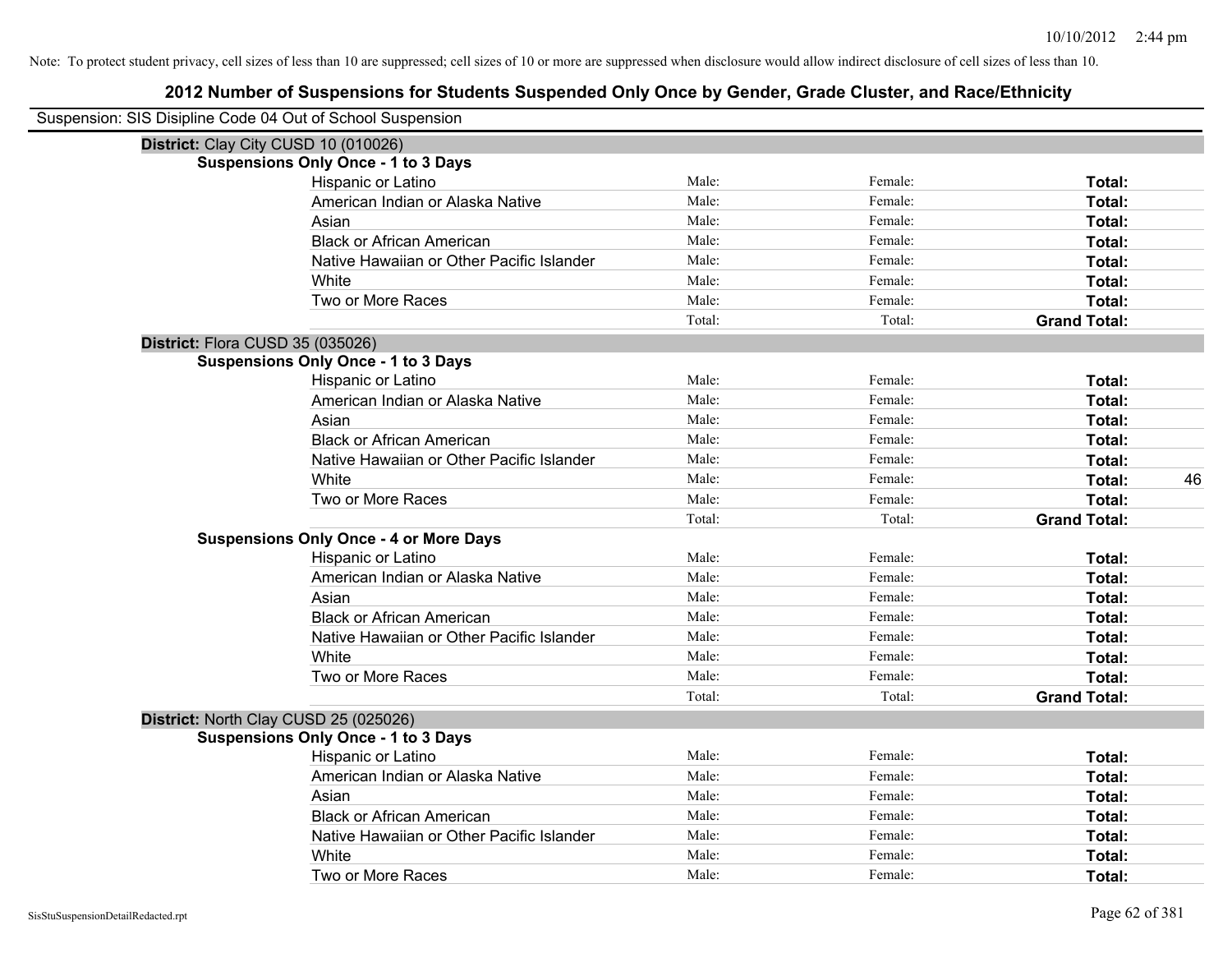|                                    | Suspension: SIS Disipline Code 04 Out of School Suspension |        |         |                     |
|------------------------------------|------------------------------------------------------------|--------|---------|---------------------|
|                                    |                                                            | Total: | Total:  | <b>Grand Total:</b> |
|                                    | <b>Suspensions Only Once - 4 or More Days</b>              |        |         |                     |
|                                    | Hispanic or Latino                                         | Male:  | Female: | Total:              |
|                                    | American Indian or Alaska Native                           | Male:  | Female: | Total:              |
|                                    | Asian                                                      | Male:  | Female: | Total:              |
|                                    | <b>Black or African American</b>                           | Male:  | Female: | Total:              |
|                                    | Native Hawaiian or Other Pacific Islander                  | Male:  | Female: | Total:              |
|                                    | White                                                      | Male:  | Female: | Total:              |
|                                    | Two or More Races                                          | Male:  | Female: | Total:              |
|                                    |                                                            | Total: | Total:  | <b>Grand Total:</b> |
| County: Crawford (017)             |                                                            |        |         |                     |
|                                    | District: Hutsonville CUSD 1 (001026)                      |        |         |                     |
|                                    | <b>Suspensions Only Once - 1 to 3 Days</b>                 |        |         |                     |
|                                    | Hispanic or Latino                                         | Male:  | Female: | Total:              |
|                                    | American Indian or Alaska Native                           | Male:  | Female: | Total:              |
|                                    | Asian                                                      | Male:  | Female: | Total:              |
|                                    | <b>Black or African American</b>                           | Male:  | Female: | Total:              |
|                                    | Native Hawaiian or Other Pacific Islander                  | Male:  | Female: | Total:              |
|                                    | White                                                      | Male:  | Female: | Total:              |
|                                    | Two or More Races                                          | Male:  | Female: | Total:              |
|                                    |                                                            | Total: | Total:  | <b>Grand Total:</b> |
|                                    | <b>Suspensions Only Once - 4 or More Days</b>              |        |         |                     |
|                                    | Hispanic or Latino                                         | Male:  | Female: | Total:              |
|                                    | American Indian or Alaska Native                           | Male:  | Female: | Total:              |
|                                    | Asian                                                      | Male:  | Female: | Total:              |
|                                    | <b>Black or African American</b>                           | Male:  | Female: | Total:              |
|                                    | Native Hawaiian or Other Pacific Islander                  | Male:  | Female: | Total:              |
|                                    | White                                                      | Male:  | Female: | Total:              |
|                                    | Two or More Races                                          | Male:  | Female: | Total:              |
|                                    |                                                            | Total: | Total:  | <b>Grand Total:</b> |
|                                    | District: Oblong CUSD 4 (004026)                           |        |         |                     |
|                                    | <b>Suspensions Only Once - 1 to 3 Days</b>                 |        |         |                     |
|                                    | Hispanic or Latino                                         | Male:  | Female: | Total:              |
|                                    | American Indian or Alaska Native                           | Male:  | Female: | Total:              |
|                                    | Asian                                                      | Male:  | Female: | Total:              |
|                                    | <b>Black or African American</b>                           | Male:  | Female: | Total:              |
|                                    | Native Hawaiian or Other Pacific Islander                  | Male:  | Female: | Total:              |
|                                    | White                                                      | Male:  | Female: | 10<br>Total:        |
|                                    | Two or More Races                                          | Male:  | Female: | Total:              |
|                                    |                                                            |        |         |                     |
| SisStuSuspensionDetailRedacted.rpt |                                                            |        |         | Page 63 of 381      |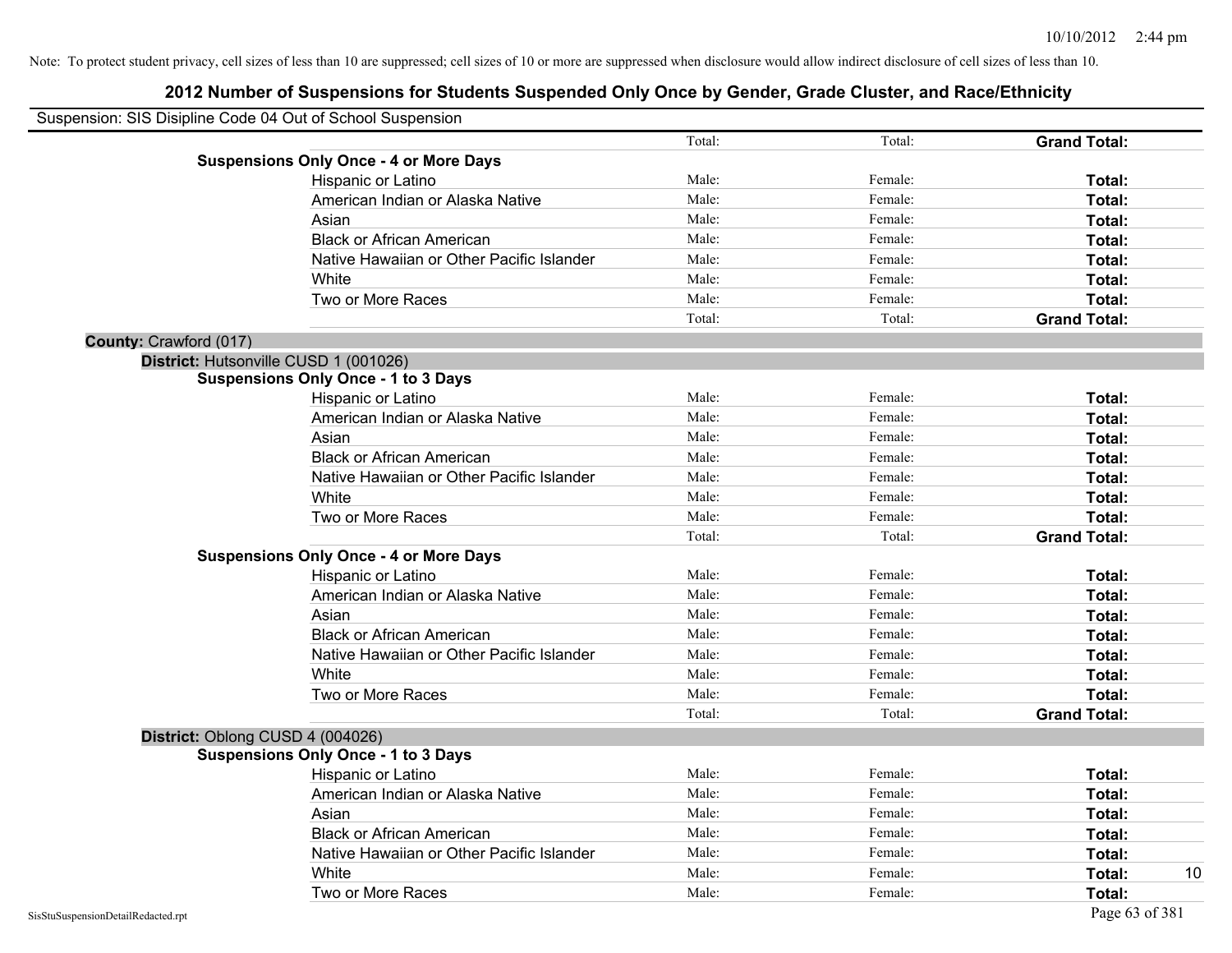| Suspension: SIS Disipline Code 04 Out of School Suspension |        |         |                     |
|------------------------------------------------------------|--------|---------|---------------------|
|                                                            | Total: | Total:  | <b>Grand Total:</b> |
| <b>Suspensions Only Once - 4 or More Days</b>              |        |         |                     |
| Hispanic or Latino                                         | Male:  | Female: | Total:              |
| American Indian or Alaska Native                           | Male:  | Female: | Total:              |
| Asian                                                      | Male:  | Female: | Total:              |
| <b>Black or African American</b>                           | Male:  | Female: | Total:              |
| Native Hawaiian or Other Pacific Islander                  | Male:  | Female: | Total:              |
| White                                                      | Male:  | Female: | Total:              |
| Two or More Races                                          | Male:  | Female: | Total:              |
|                                                            | Total: | Total:  | <b>Grand Total:</b> |
| District: Palestine CUSD 3 (003026)                        |        |         |                     |
| <b>Suspensions Only Once - 1 to 3 Days</b>                 |        |         |                     |
| Hispanic or Latino                                         | Male:  | Female: | Total:              |
| American Indian or Alaska Native                           | Male:  | Female: | Total:              |
| Asian                                                      | Male:  | Female: | Total:              |
| <b>Black or African American</b>                           | Male:  | Female: | Total:              |
| Native Hawaiian or Other Pacific Islander                  | Male:  | Female: | Total:              |
| White                                                      | Male:  | Female: | Total:              |
| Two or More Races                                          | Male:  | Female: | Total:              |
|                                                            | Total: | Total:  | <b>Grand Total:</b> |
| District: Robinson CUSD 2 (002026)                         |        |         |                     |
| <b>Suspensions Only Once - 1 to 3 Days</b>                 |        |         |                     |
| Hispanic or Latino                                         | Male:  | Female: | Total:              |
| American Indian or Alaska Native                           | Male:  | Female: | Total:              |
| Asian                                                      | Male:  | Female: | Total:              |
| <b>Black or African American</b>                           | Male:  | Female: | Total:              |
| Native Hawaiian or Other Pacific Islander                  | Male:  | Female: | Total:              |
| White                                                      | Male:  | Female: | Total:<br>20        |
| Two or More Races                                          | Male:  | Female: | Total:              |
|                                                            | Total: | Total:  | <b>Grand Total:</b> |
| <b>Suspensions Only Once - 4 or More Days</b>              |        |         |                     |
| Hispanic or Latino                                         | Male:  | Female: | Total:              |
| American Indian or Alaska Native                           | Male:  | Female: | Total:              |
| Asian                                                      | Male:  | Female: | Total:              |
| <b>Black or African American</b>                           | Male:  | Female: | Total:              |
| Native Hawaiian or Other Pacific Islander                  | Male:  | Female: | Total:              |
| White                                                      | Male:  | Female: | Total:              |
| Two or More Races                                          | Male:  | Female: | Total:              |
|                                                            | Total: | Total:  | <b>Grand Total:</b> |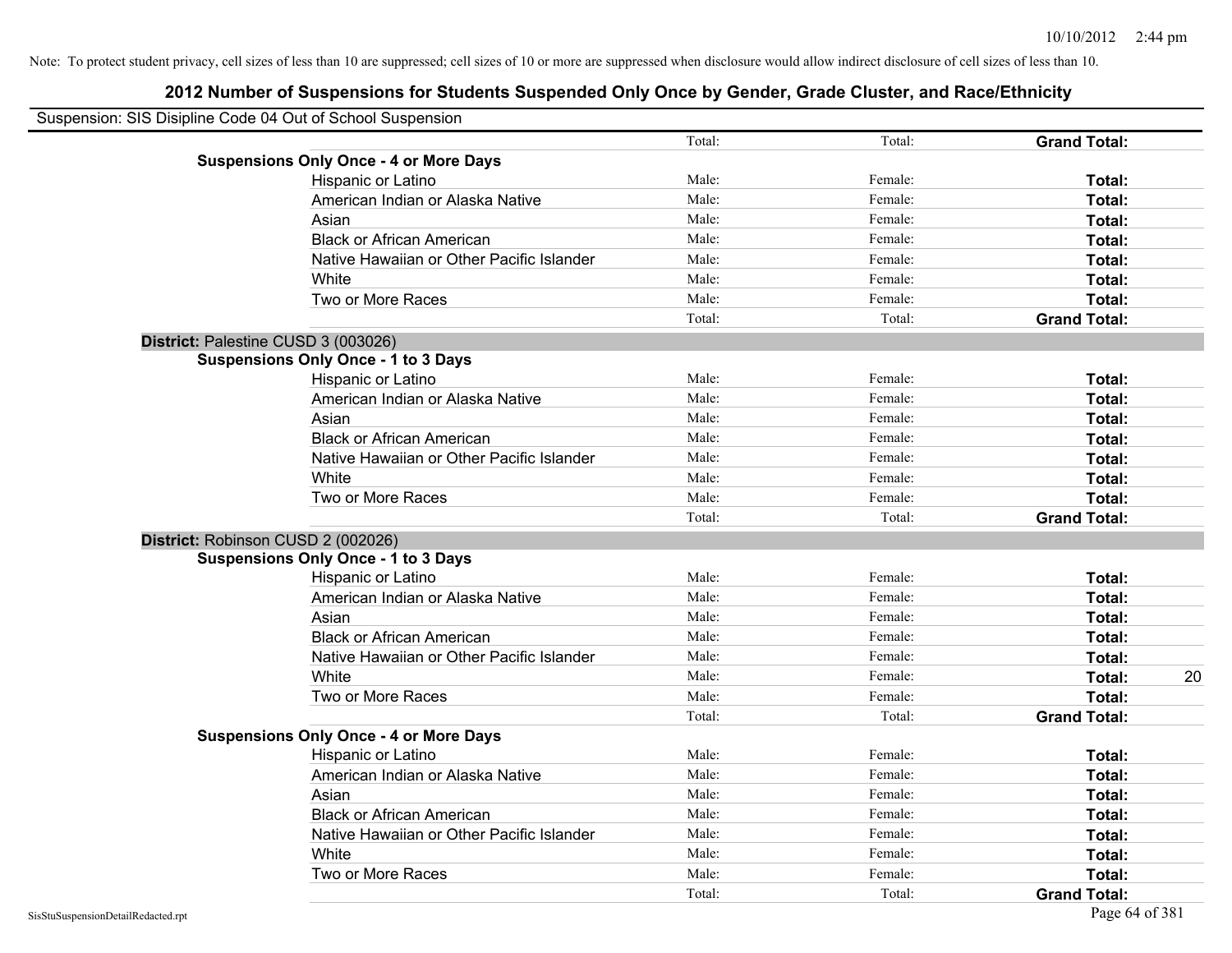| Suspension: SIS Disipline Code 04 Out of School Suspension |                                                |        |         |                     |    |
|------------------------------------------------------------|------------------------------------------------|--------|---------|---------------------|----|
|                                                            | District: South Eastern Sp Ed Program (801060) |        |         |                     |    |
|                                                            | <b>Suspensions Only Once - 1 to 3 Days</b>     |        |         |                     |    |
|                                                            | <b>Hispanic or Latino</b>                      | Male:  | Female: | Total:              |    |
|                                                            | American Indian or Alaska Native               | Male:  | Female: | Total:              |    |
|                                                            | Asian                                          | Male:  | Female: | Total:              |    |
|                                                            | <b>Black or African American</b>               | Male:  | Female: | Total:              |    |
|                                                            | Native Hawaiian or Other Pacific Islander      | Male:  | Female: | Total:              |    |
|                                                            | White                                          | Male:  | Female: | Total:              |    |
|                                                            | Two or More Races                              | Male:  | Female: | Total:              |    |
|                                                            |                                                | Total: | Total:  | <b>Grand Total:</b> |    |
|                                                            | <b>Suspensions Only Once - 4 or More Days</b>  |        |         |                     |    |
|                                                            | Hispanic or Latino                             | Male:  | Female: | Total:              |    |
|                                                            | American Indian or Alaska Native               | Male:  | Female: | Total:              |    |
|                                                            | Asian                                          | Male:  | Female: | Total:              |    |
|                                                            | <b>Black or African American</b>               | Male:  | Female: | Total:              |    |
|                                                            | Native Hawaiian or Other Pacific Islander      | Male:  | Female: | Total:              |    |
|                                                            | White                                          | Male:  | Female: | Total:              |    |
|                                                            | Two or More Races                              | Male:  | Female: | Total:              |    |
|                                                            |                                                | Total: | Total:  | <b>Grand Total:</b> |    |
| County: Jasper (040)                                       |                                                |        |         |                     |    |
|                                                            | District: Jasper County CUD 1 (001026)         |        |         |                     |    |
|                                                            | <b>Suspensions Only Once - 1 to 3 Days</b>     |        |         |                     |    |
|                                                            | Hispanic or Latino                             | Male:  | Female: | Total:              |    |
|                                                            | American Indian or Alaska Native               | Male:  | Female: | Total:              |    |
|                                                            | Asian                                          | Male:  | Female: | Total:              |    |
|                                                            | <b>Black or African American</b>               | Male:  | Female: | Total:              |    |
|                                                            | Native Hawaiian or Other Pacific Islander      | Male:  | Female: | Total:              |    |
|                                                            | White                                          | Male:  | Female: | Total:              | 16 |
|                                                            | Two or More Races                              | Male:  | Female: | Total:              |    |
|                                                            |                                                | Total: | Total:  | <b>Grand Total:</b> |    |
|                                                            | <b>Suspensions Only Once - 4 or More Days</b>  |        |         |                     |    |
|                                                            | Hispanic or Latino                             | Male:  | Female: | Total:              |    |
|                                                            | American Indian or Alaska Native               | Male:  | Female: | Total:              |    |
|                                                            | Asian                                          | Male:  | Female: | Total:              |    |
|                                                            | <b>Black or African American</b>               | Male:  | Female: | Total:              |    |
|                                                            | Native Hawaiian or Other Pacific Islander      | Male:  | Female: | Total:              |    |
|                                                            | White                                          | Male:  | Female: | Total:              |    |
|                                                            | Two or More Races                              | Male:  | Female: | <b>Total:</b>       |    |
|                                                            |                                                | Total: | Total:  | <b>Grand Total:</b> |    |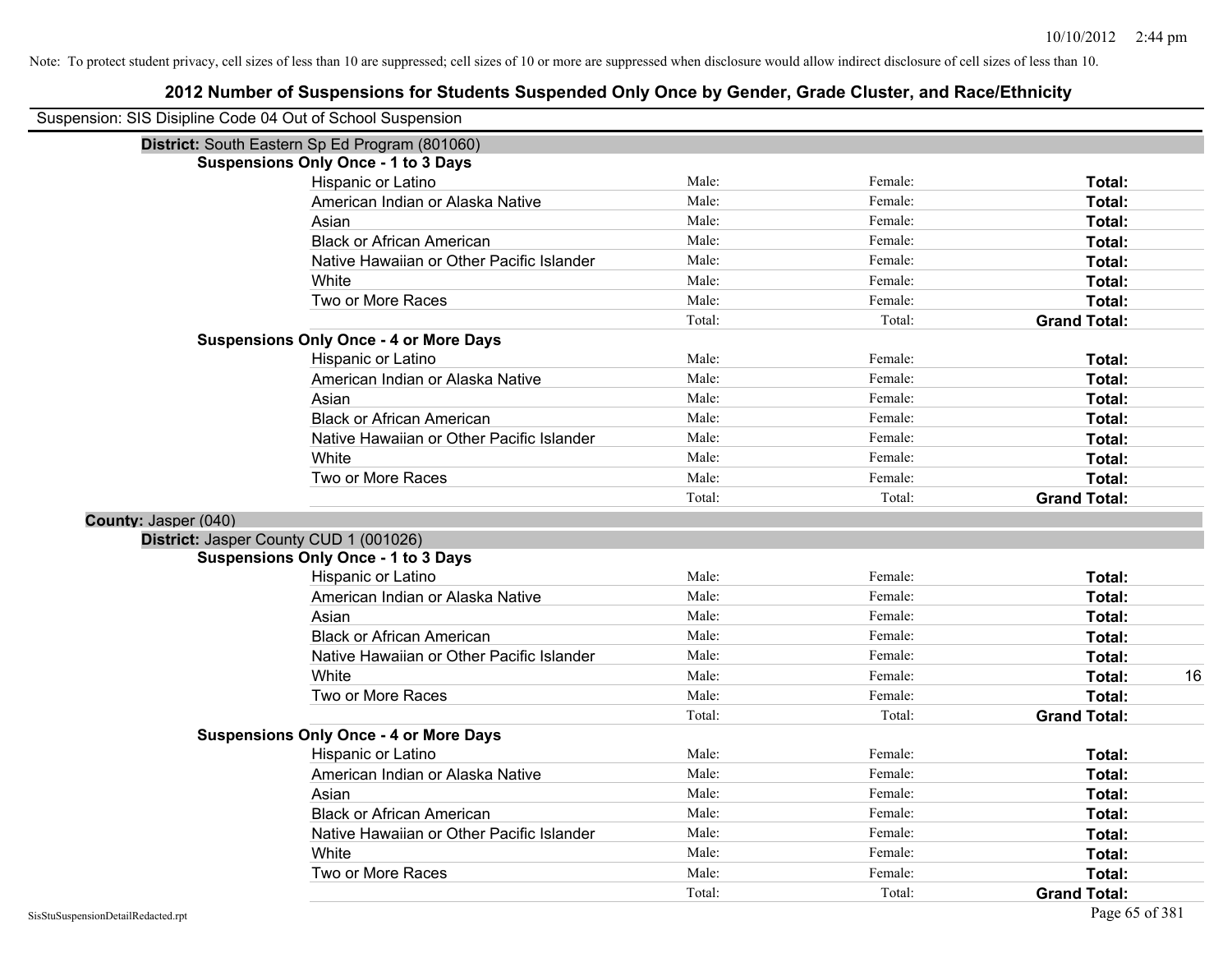| Suspension: SIS Disipline Code 04 Out of School Suspension |                                               |        |         |                           |
|------------------------------------------------------------|-----------------------------------------------|--------|---------|---------------------------|
| County: Lawrence (051)                                     |                                               |        |         |                           |
|                                                            | District: Lawrence County CUD 20 (020026)     |        |         |                           |
|                                                            | <b>Suspensions Only Once - 1 to 3 Days</b>    |        |         |                           |
|                                                            | Hispanic or Latino                            | Male:  | Female: | Total:                    |
|                                                            | American Indian or Alaska Native              | Male:  | Female: | Total:                    |
|                                                            | Asian                                         | Male:  | Female: | Total:                    |
|                                                            | <b>Black or African American</b>              | Male:  | Female: | Total:                    |
|                                                            | Native Hawaiian or Other Pacific Islander     | Male:  | Female: | Total:                    |
|                                                            | White                                         | Male:  | Female: | Total:                    |
|                                                            | Two or More Races                             | Male:  | Female: | Total:                    |
|                                                            |                                               | Total: | Total:  | <b>Grand Total:</b><br>11 |
|                                                            | <b>Suspensions Only Once - 4 or More Days</b> |        |         |                           |
|                                                            | Hispanic or Latino                            | Male:  | Female: | Total:                    |
|                                                            | American Indian or Alaska Native              | Male:  | Female: | Total:                    |
|                                                            | Asian                                         | Male:  | Female: | Total:                    |
|                                                            | <b>Black or African American</b>              | Male:  | Female: | Total:                    |
|                                                            | Native Hawaiian or Other Pacific Islander     | Male:  | Female: | Total:                    |
|                                                            | White                                         | Male:  | Female: | Total:                    |
|                                                            | Two or More Races                             | Male:  | Female: | Total:                    |
|                                                            |                                               | Total: | Total:  | <b>Grand Total:</b>       |
| District: Red Hill CUSD 10 (010026)                        |                                               |        |         |                           |
|                                                            | <b>Suspensions Only Once - 1 to 3 Days</b>    |        |         |                           |
|                                                            | Hispanic or Latino                            | Male:  | Female: | Total:                    |
|                                                            | American Indian or Alaska Native              | Male:  | Female: | Total:                    |
|                                                            | Asian                                         | Male:  | Female: | Total:                    |
|                                                            | <b>Black or African American</b>              | Male:  | Female: | Total:                    |
|                                                            | Native Hawaiian or Other Pacific Islander     | Male:  | Female: | Total:                    |
|                                                            | White                                         | Male:  | Female: | Total:                    |
|                                                            | Two or More Races                             | Male:  | Female: | Total:                    |
|                                                            |                                               | Total: | Total:  | <b>Grand Total:</b>       |
|                                                            | <b>Suspensions Only Once - 4 or More Days</b> |        |         |                           |
|                                                            | Hispanic or Latino                            | Male:  | Female: | Total:                    |
|                                                            | American Indian or Alaska Native              | Male:  | Female: | Total:                    |
|                                                            | Asian                                         | Male:  | Female: | Total:                    |
|                                                            | <b>Black or African American</b>              | Male:  | Female: | Total:                    |
|                                                            | Native Hawaiian or Other Pacific Islander     | Male:  | Female: | Total:                    |
|                                                            | White                                         | Male:  | Female: | Total:                    |
|                                                            | Two or More Races                             | Male:  | Female: | Total:                    |
|                                                            |                                               | Total: | Total:  | <b>Grand Total:</b>       |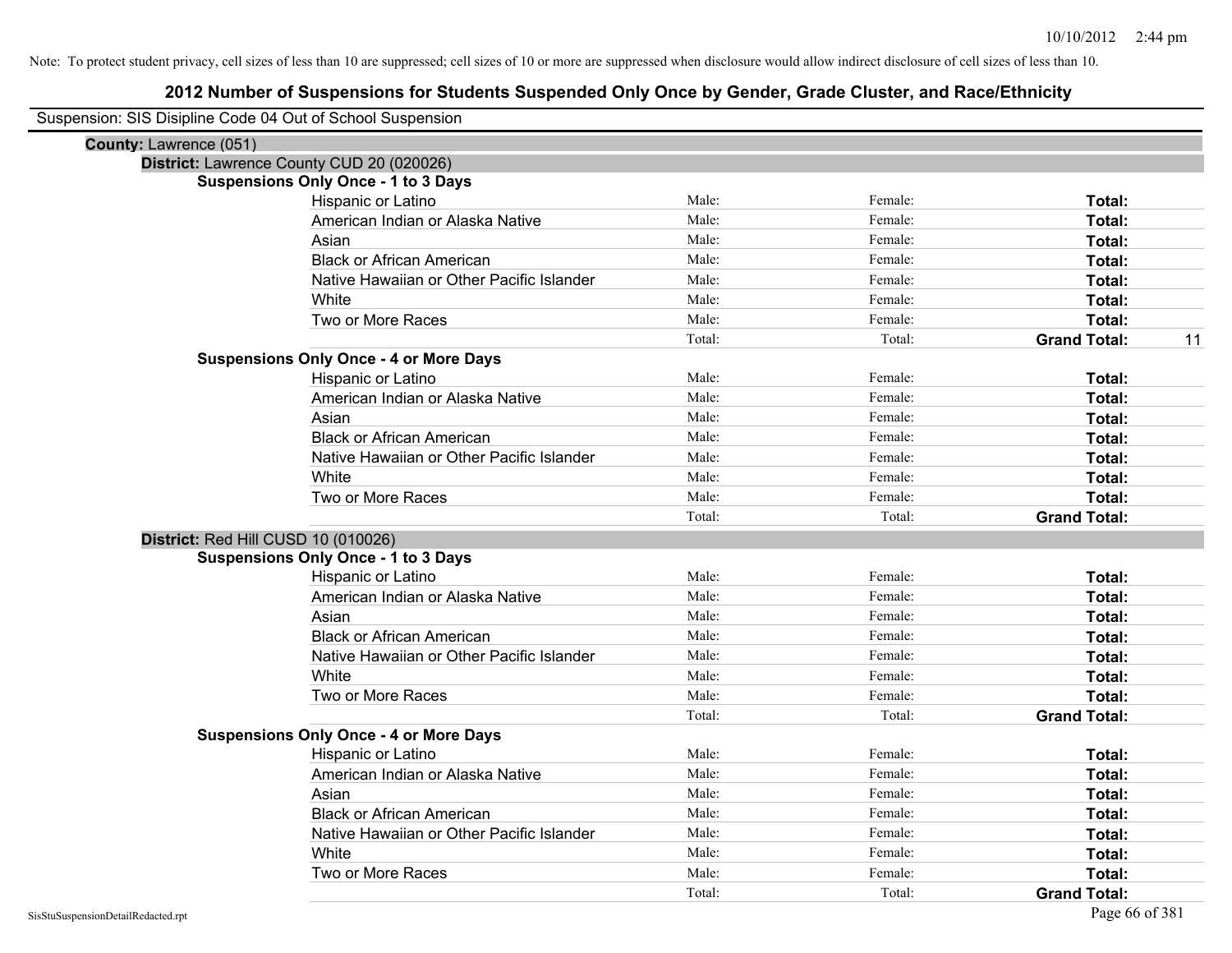| Suspension: SIS Disipline Code 04 Out of School Suspension |                                               |        |    |         |    |                     |    |
|------------------------------------------------------------|-----------------------------------------------|--------|----|---------|----|---------------------|----|
| County: Richland (080)                                     |                                               |        |    |         |    |                     |    |
| District: East Richland CUSD 1 (001026)                    |                                               |        |    |         |    |                     |    |
|                                                            | <b>Suspensions Only Once - 1 to 3 Days</b>    |        |    |         |    |                     |    |
|                                                            | Hispanic or Latino                            | Male:  |    | Female: |    | Total:              |    |
|                                                            | American Indian or Alaska Native              | Male:  |    | Female: |    | Total:              |    |
|                                                            | Asian                                         | Male:  |    | Female: |    | Total:              |    |
|                                                            | <b>Black or African American</b>              | Male:  |    | Female: |    | Total:              |    |
|                                                            | Native Hawaiian or Other Pacific Islander     | Male:  |    | Female: |    | Total:              |    |
|                                                            | White                                         | Male:  | 32 | Female: | 10 | Total:              | 42 |
|                                                            | Two or More Races                             | Male:  |    | Female: |    | Total:              |    |
|                                                            |                                               | Total: |    | Total:  |    | <b>Grand Total:</b> |    |
|                                                            | <b>Suspensions Only Once - 4 or More Days</b> |        |    |         |    |                     |    |
|                                                            | Hispanic or Latino                            | Male:  |    | Female: |    | Total:              |    |
|                                                            | American Indian or Alaska Native              | Male:  |    | Female: |    | Total:              |    |
|                                                            | Asian                                         | Male:  |    | Female: |    | Total:              |    |
|                                                            | <b>Black or African American</b>              | Male:  |    | Female: |    | Total:              |    |
|                                                            | Native Hawaiian or Other Pacific Islander     | Male:  |    | Female: |    | Total:              |    |
|                                                            | White                                         | Male:  |    | Female: |    | Total:              | 13 |
|                                                            | Two or More Races                             | Male:  |    | Female: |    | Total:              |    |
|                                                            |                                               | Total: |    | Total:  |    | <b>Grand Total:</b> |    |
|                                                            | District: West Richland CUSD 2 (002026)       |        |    |         |    |                     |    |
|                                                            | <b>Suspensions Only Once - 1 to 3 Days</b>    |        |    |         |    |                     |    |
|                                                            | Hispanic or Latino                            | Male:  |    | Female: |    | Total:              |    |
|                                                            | American Indian or Alaska Native              | Male:  |    | Female: |    | Total:              |    |
|                                                            | Asian                                         | Male:  |    | Female: |    | Total:              |    |
|                                                            | <b>Black or African American</b>              | Male:  |    | Female: |    | Total:              |    |
|                                                            | Native Hawaiian or Other Pacific Islander     | Male:  |    | Female: |    | Total:              |    |
|                                                            | White                                         | Male:  |    | Female: |    | Total:              | 17 |
|                                                            | Two or More Races                             | Male:  |    | Female: |    | Total:              |    |
|                                                            |                                               | Total: |    | Total:  |    | <b>Grand Total:</b> |    |
|                                                            |                                               |        |    |         |    |                     |    |
| Region: Clinton/Marion/Washington ROE (13)                 |                                               |        |    |         |    |                     |    |
| County: Clinton (014)                                      |                                               |        |    |         |    |                     |    |
| District: Aviston SD 21 (021002)                           |                                               |        |    |         |    |                     |    |
|                                                            | <b>Suspensions Only Once - 1 to 3 Days</b>    |        |    |         |    |                     |    |
|                                                            | Hispanic or Latino                            | Male:  |    | Female: |    | Total:              |    |
|                                                            | American Indian or Alaska Native              | Male:  |    | Female: |    | Total:              |    |
|                                                            | Asian                                         | Male:  |    | Female: |    | Total:              |    |
|                                                            |                                               |        |    |         |    |                     |    |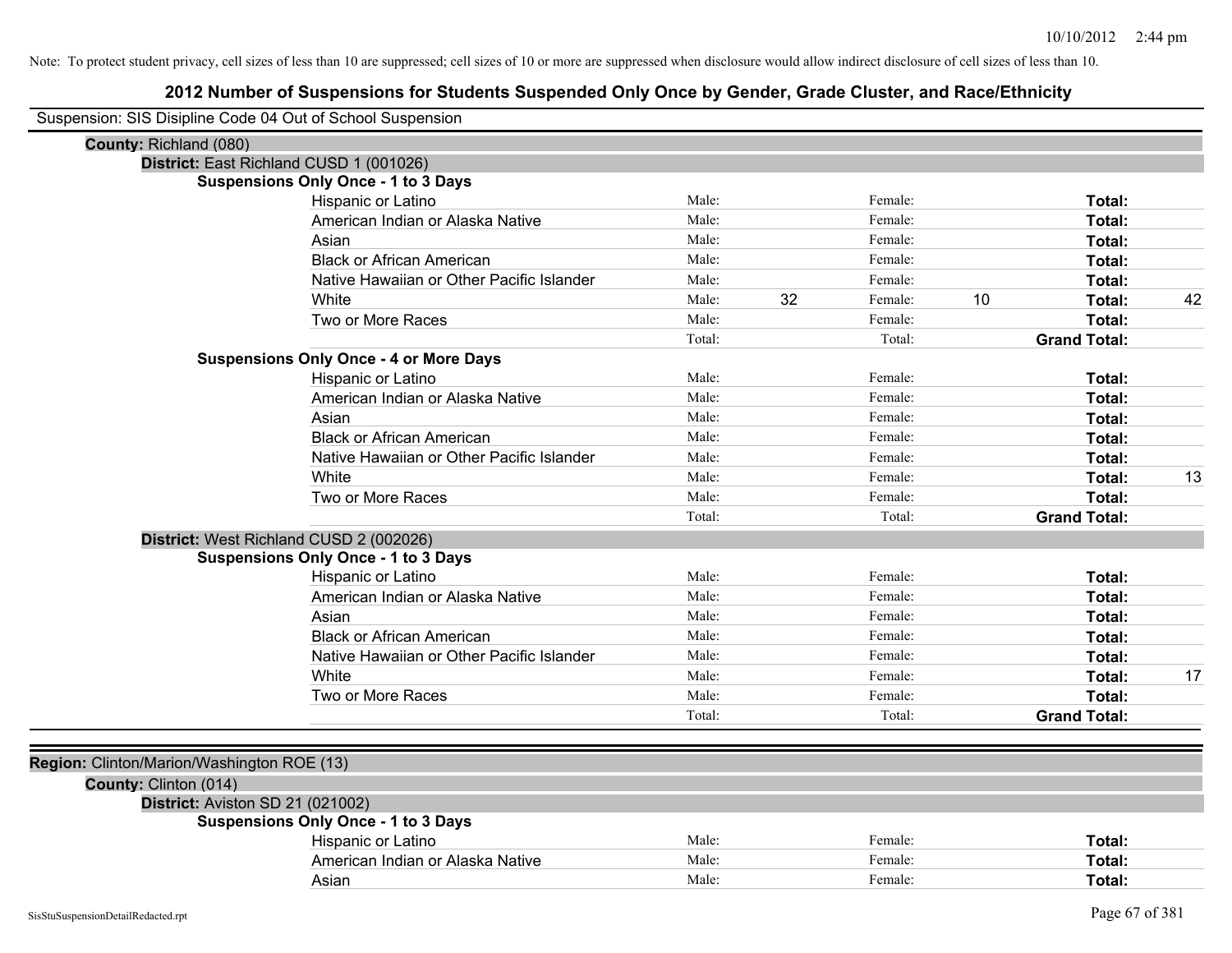|                                    | Suspension: SIS Disipline Code 04 Out of School Suspension |        |         |                     |    |
|------------------------------------|------------------------------------------------------------|--------|---------|---------------------|----|
|                                    | <b>Black or African American</b>                           | Male:  | Female: | Total:              |    |
|                                    | Native Hawaiian or Other Pacific Islander                  | Male:  | Female: | Total:              |    |
|                                    | White                                                      | Male:  | Female: | Total:              |    |
|                                    | Two or More Races                                          | Male:  | Female: | Total:              |    |
|                                    |                                                            | Total: | Total:  | <b>Grand Total:</b> |    |
|                                    | District: Breese SD 12 (012004)                            |        |         |                     |    |
|                                    | <b>Suspensions Only Once - 1 to 3 Days</b>                 |        |         |                     |    |
|                                    | Hispanic or Latino                                         | Male:  | Female: | Total:              |    |
|                                    | American Indian or Alaska Native                           | Male:  | Female: | Total:              |    |
|                                    | Asian                                                      | Male:  | Female: | Total:              |    |
|                                    | <b>Black or African American</b>                           | Male:  | Female: | Total:              |    |
|                                    | Native Hawaiian or Other Pacific Islander                  | Male:  | Female: | Total:              |    |
|                                    | White                                                      | Male:  | Female: | Total:              |    |
|                                    | Two or More Races                                          | Male:  | Female: | Total:              |    |
|                                    |                                                            | Total: | Total:  | <b>Grand Total:</b> | 10 |
|                                    | <b>Suspensions Only Once - 4 or More Days</b>              |        |         |                     |    |
|                                    | Hispanic or Latino                                         | Male:  | Female: | Total:              |    |
|                                    | American Indian or Alaska Native                           | Male:  | Female: | Total:              |    |
|                                    | Asian                                                      | Male:  | Female: | Total:              |    |
|                                    | <b>Black or African American</b>                           | Male:  | Female: | Total:              |    |
|                                    | Native Hawaiian or Other Pacific Islander                  | Male:  | Female: | Total:              |    |
|                                    | White                                                      | Male:  | Female: | Total:              |    |
|                                    | Two or More Races                                          | Male:  | Female: | Total:              |    |
|                                    |                                                            | Total: | Total:  | <b>Grand Total:</b> |    |
|                                    | District: Carlyle CUSD 1 (001026)                          |        |         |                     |    |
|                                    | <b>Suspensions Only Once - 1 to 3 Days</b>                 |        |         |                     |    |
|                                    | Hispanic or Latino                                         | Male:  | Female: | Total:              |    |
|                                    | American Indian or Alaska Native                           | Male:  | Female: | Total:              |    |
|                                    | Asian                                                      | Male:  | Female: | Total:              |    |
|                                    | <b>Black or African American</b>                           | Male:  | Female: | Total:              |    |
|                                    | Native Hawaiian or Other Pacific Islander                  | Male:  | Female: | Total:              |    |
|                                    | White                                                      | Male:  | Female: | Total:              | 17 |
|                                    | Two or More Races                                          | Male:  | Female: | Total:              |    |
|                                    |                                                            | Total: | Total:  | <b>Grand Total:</b> |    |
|                                    | <b>Suspensions Only Once - 4 or More Days</b>              |        |         |                     |    |
|                                    | Hispanic or Latino                                         | Male:  | Female: | Total:              |    |
|                                    | American Indian or Alaska Native                           | Male:  | Female: | Total:              |    |
|                                    | Asian                                                      | Male:  | Female: | Total:              |    |
|                                    | <b>Black or African American</b>                           | Male:  | Female: | Total:              |    |
| SisStuSuspensionDetailRedacted.rpt |                                                            |        |         | Page 68 of 381      |    |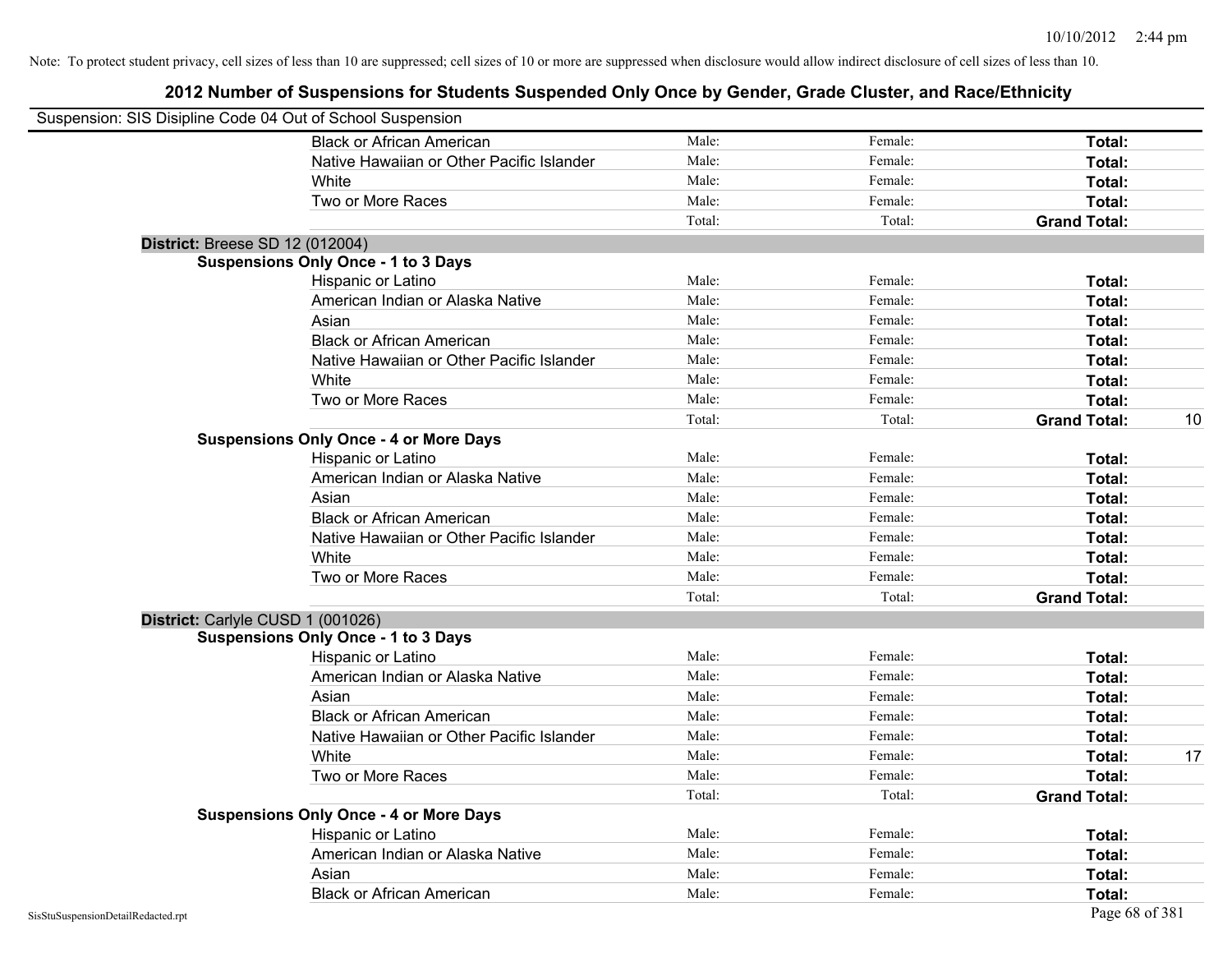| Suspension: SIS Disipline Code 04 Out of School Suspension |                                               |        |         |                     |    |
|------------------------------------------------------------|-----------------------------------------------|--------|---------|---------------------|----|
|                                                            | Native Hawaiian or Other Pacific Islander     | Male:  | Female: | Total:              |    |
|                                                            | White                                         | Male:  | Female: | Total:              |    |
|                                                            | Two or More Races                             | Male:  | Female: | Total:              |    |
|                                                            |                                               | Total: | Total:  | <b>Grand Total:</b> |    |
| District: Wesclin CUSD 3 (003026)                          |                                               |        |         |                     |    |
|                                                            | <b>Suspensions Only Once - 1 to 3 Days</b>    |        |         |                     |    |
|                                                            | Hispanic or Latino                            | Male:  | Female: | Total:              |    |
|                                                            | American Indian or Alaska Native              | Male:  | Female: | Total:              |    |
|                                                            | Asian                                         | Male:  | Female: | Total:              |    |
|                                                            | <b>Black or African American</b>              | Male:  | Female: | Total:              |    |
|                                                            | Native Hawaiian or Other Pacific Islander     | Male:  | Female: | Total:              |    |
|                                                            | White                                         | Male:  | Female: | Total:              | 15 |
|                                                            | Two or More Races                             | Male:  | Female: | Total:              |    |
|                                                            |                                               | Total: | Total:  | <b>Grand Total:</b> |    |
|                                                            | <b>Suspensions Only Once - 4 or More Days</b> |        |         |                     |    |
|                                                            | Hispanic or Latino                            | Male:  | Female: | Total:              |    |
|                                                            | American Indian or Alaska Native              | Male:  | Female: | Total:              |    |
|                                                            | Asian                                         | Male:  | Female: | Total:              |    |
|                                                            | <b>Black or African American</b>              | Male:  | Female: | Total:              |    |
|                                                            | Native Hawaiian or Other Pacific Islander     | Male:  | Female: | Total:              |    |
|                                                            | White                                         | Male:  | Female: | Total:              |    |
|                                                            | Two or More Races                             | Male:  | Female: | Total:              |    |
|                                                            |                                               | Total: | Total:  | <b>Grand Total:</b> |    |
| District: Willow Grove SD 46 (046002)                      |                                               |        |         |                     |    |
|                                                            | <b>Suspensions Only Once - 1 to 3 Days</b>    |        |         |                     |    |
|                                                            | Hispanic or Latino                            | Male:  | Female: | Total:              |    |
|                                                            | American Indian or Alaska Native              | Male:  | Female: | Total:              |    |
|                                                            | Asian                                         | Male:  | Female: | Total:              |    |
|                                                            | <b>Black or African American</b>              | Male:  | Female: | Total:              |    |
|                                                            | Native Hawaiian or Other Pacific Islander     | Male:  | Female: | Total:              |    |
|                                                            | White                                         | Male:  | Female: | Total:              |    |
|                                                            | Two or More Races                             | Male:  | Female: | Total:              |    |
|                                                            |                                               | Total: | Total:  | <b>Grand Total:</b> |    |
| County: Marion (058)                                       |                                               |        |         |                     |    |
| District: Central City SD 133 (133002)                     |                                               |        |         |                     |    |
|                                                            | <b>Suspensions Only Once - 1 to 3 Days</b>    |        |         |                     |    |
|                                                            | Hispanic or Latino                            | Male:  | Female: | Total:              |    |
|                                                            | American Indian or Alaska Native              | Male:  | Female: | Total:              |    |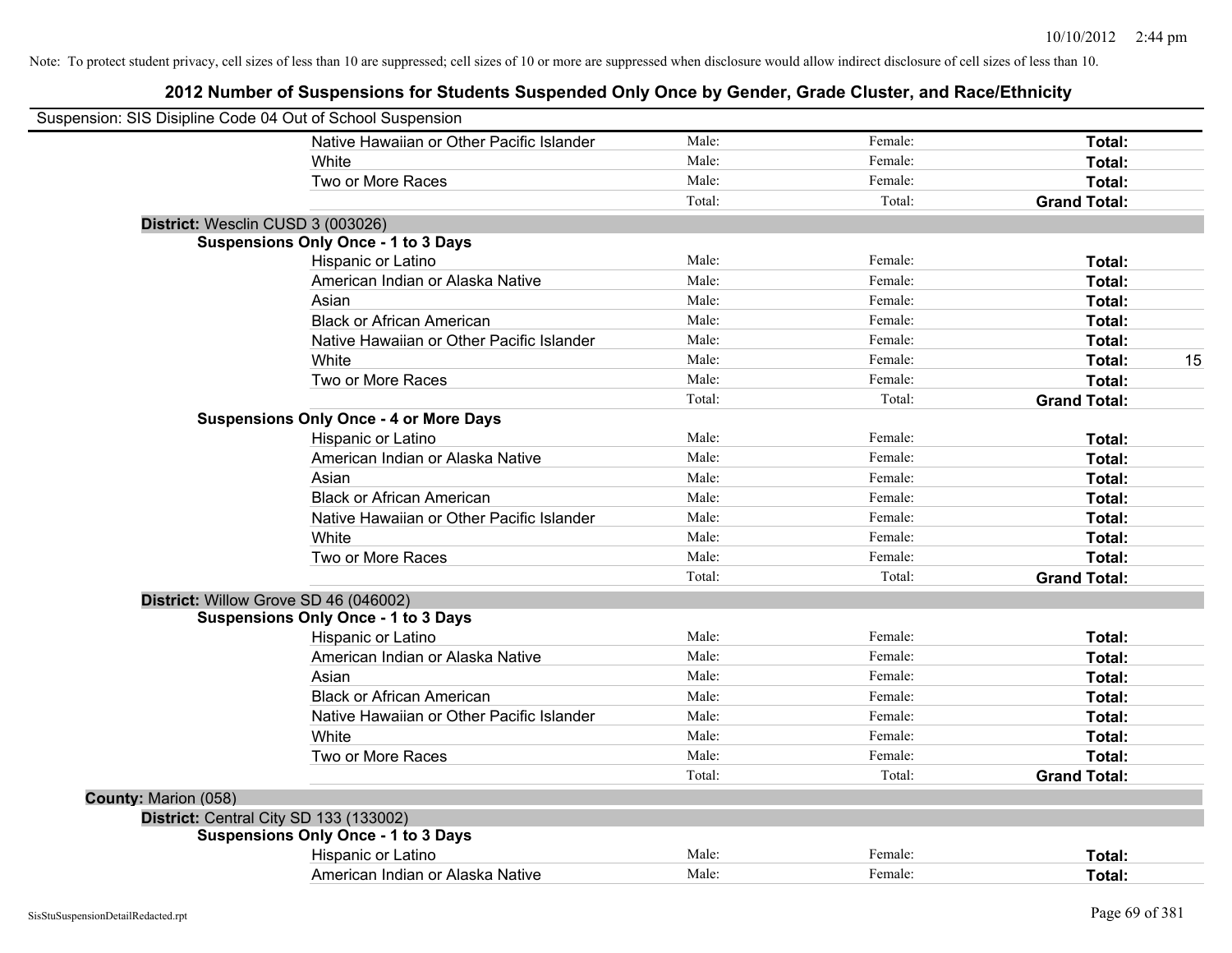| Suspension: SIS Disipline Code 04 Out of School Suspension |        |    |         |    |                     |    |
|------------------------------------------------------------|--------|----|---------|----|---------------------|----|
| Asian                                                      | Male:  |    | Female: |    | Total:              |    |
| <b>Black or African American</b>                           | Male:  |    | Female: |    | Total:              |    |
| Native Hawaiian or Other Pacific Islander                  | Male:  |    | Female: |    | Total:              |    |
| White                                                      | Male:  |    | Female: |    | Total:              |    |
| Two or More Races                                          | Male:  |    | Female: |    | Total:              |    |
|                                                            | Total: |    | Total:  |    | <b>Grand Total:</b> |    |
| District: Centralia SD 135 (135002)                        |        |    |         |    |                     |    |
| <b>Suspensions Only Once - 1 to 3 Days</b>                 |        |    |         |    |                     |    |
| Hispanic or Latino                                         | Male:  |    | Female: |    | Total:              |    |
| American Indian or Alaska Native                           | Male:  |    | Female: |    | Total:              |    |
| Asian                                                      | Male:  |    | Female: |    | Total:              |    |
| <b>Black or African American</b>                           | Male:  |    | Female: |    | Total:              | 19 |
| Native Hawaiian or Other Pacific Islander                  | Male:  |    | Female: |    | Total:              |    |
| White                                                      | Male:  | 28 | Female: | 16 | Total:              | 44 |
| Two or More Races                                          | Male:  |    | Female: |    | Total:              |    |
|                                                            | Total: |    | Total:  |    | <b>Grand Total:</b> |    |
| <b>Suspensions Only Once - 4 or More Days</b>              |        |    |         |    |                     |    |
| Hispanic or Latino                                         | Male:  |    | Female: |    | Total:              |    |
| American Indian or Alaska Native                           | Male:  |    | Female: |    | Total:              |    |
| Asian                                                      | Male:  |    | Female: |    | Total:              |    |
| <b>Black or African American</b>                           | Male:  |    | Female: |    | Total:              |    |
| Native Hawaiian or Other Pacific Islander                  | Male:  |    | Female: |    | Total:              |    |
| White                                                      | Male:  |    | Female: |    | Total:              |    |
| Two or More Races                                          | Male:  |    | Female: |    | Total:              |    |
|                                                            | Total: |    | Total:  |    | <b>Grand Total:</b> | 11 |
| District: luka CCSD 7 (007004)                             |        |    |         |    |                     |    |
| <b>Suspensions Only Once - 1 to 3 Days</b>                 |        |    |         |    |                     |    |
| Hispanic or Latino                                         | Male:  |    | Female: |    | Total:              |    |
| American Indian or Alaska Native                           | Male:  |    | Female: |    | Total:              |    |
| Asian                                                      | Male:  |    | Female: |    | Total:              |    |
| <b>Black or African American</b>                           | Male:  |    | Female: |    | Total:              |    |
| Native Hawaiian or Other Pacific Islander                  | Male:  |    | Female: |    | Total:              |    |
| White                                                      | Male:  |    | Female: |    | Total:              |    |
| Two or More Races                                          | Male:  |    | Female: |    | Total:              |    |
|                                                            | Total: |    | Total:  |    | <b>Grand Total:</b> |    |
| District: Kaskaskia Spec Educ District (801060)            |        |    |         |    |                     |    |
| <b>Suspensions Only Once - 1 to 3 Days</b>                 |        |    |         |    |                     |    |
| <b>Hispanic or Latino</b>                                  | Male:  |    | Female: |    | Total:              |    |
|                                                            |        |    |         |    |                     |    |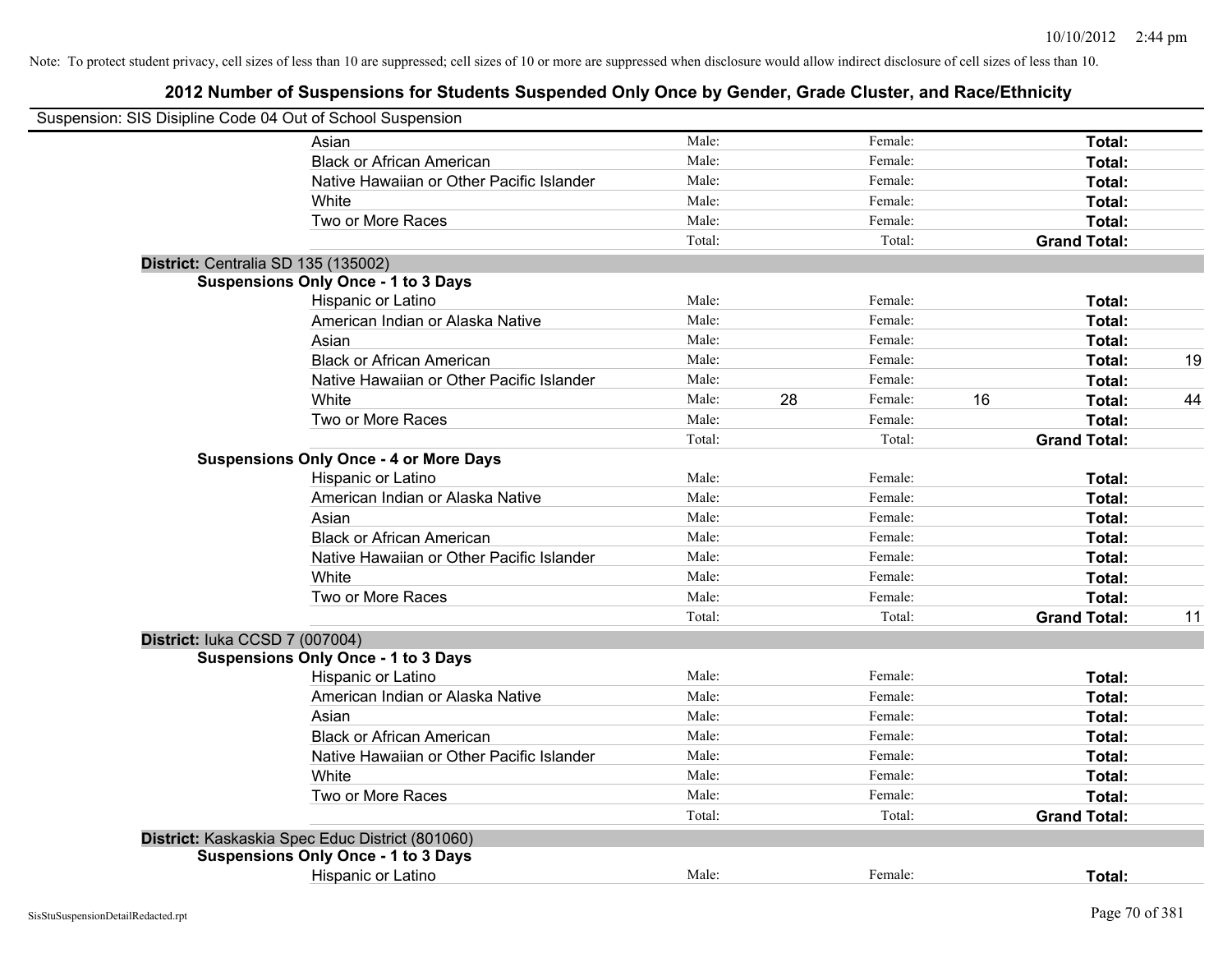### **2012 Number of Suspensions for Students Suspended Only Once by Gender, Grade Cluster, and Race/Ethnicity**

| Suspension: SIS Disipline Code 04 Out of School Suspension |        |         |                     |
|------------------------------------------------------------|--------|---------|---------------------|
| American Indian or Alaska Native                           | Male:  | Female: | Total:              |
| Asian                                                      | Male:  | Female: | Total:              |
| <b>Black or African American</b>                           | Male:  | Female: | Total:              |
| Native Hawaiian or Other Pacific Islander                  | Male:  | Female: | Total:              |
| White                                                      | Male:  | Female: | Total:              |
| Two or More Races                                          | Male:  | Female: | Total:              |
|                                                            | Total: | Total:  | <b>Grand Total:</b> |
| District: Odin PSD 722 (722026)                            |        |         |                     |
| <b>Suspensions Only Once - 1 to 3 Days</b>                 |        |         |                     |
| Hispanic or Latino                                         | Male:  | Female: | Total:              |
| American Indian or Alaska Native                           | Male:  | Female: | Total:              |
| Asian                                                      | Male:  | Female: | Total:              |
| <b>Black or African American</b>                           | Male:  | Female: | Total:              |
| Native Hawaiian or Other Pacific Islander                  | Male:  | Female: | Total:              |
| White                                                      | Male:  | Female: | Total:              |
| Two or More Races                                          | Male:  | Female: | Total:              |
|                                                            | Total: | Total:  | <b>Grand Total:</b> |
| <b>Suspensions Only Once - 4 or More Days</b>              |        |         |                     |
| Hispanic or Latino                                         | Male:  | Female: | Total:              |
| American Indian or Alaska Native                           | Male:  | Female: | Total:              |
| Asian                                                      | Male:  | Female: | Total:              |
| <b>Black or African American</b>                           | Male:  | Female: | Total:              |
| Native Hawaiian or Other Pacific Islander                  | Male:  | Female: | Total:              |
| White                                                      | Male:  | Female: | Total:              |
| Two or More Races                                          | Male:  | Female: | Total:              |
|                                                            | Total: | Total:  | <b>Grand Total:</b> |
| District: Patoka CUSD 100 (100026)                         |        |         |                     |
| <b>Suspensions Only Once - 1 to 3 Days</b>                 |        |         |                     |
| Hispanic or Latino                                         | Male:  | Female: | Total:              |
| American Indian or Alaska Native                           | Male:  | Female: | Total:              |
| Asian                                                      | Male:  | Female: | Total:              |
| <b>Black or African American</b>                           | Male:  | Female: | Total:              |
| Native Hawaiian or Other Pacific Islander                  | Male:  | Female: | Total:              |
| White                                                      | Male:  | Female: | Total:              |
| Two or More Races                                          | Male:  | Female: | Total:              |
|                                                            | Total: | Total:  | <b>Grand Total:</b> |

**Suspensions Only Once - 1 to 3 Days**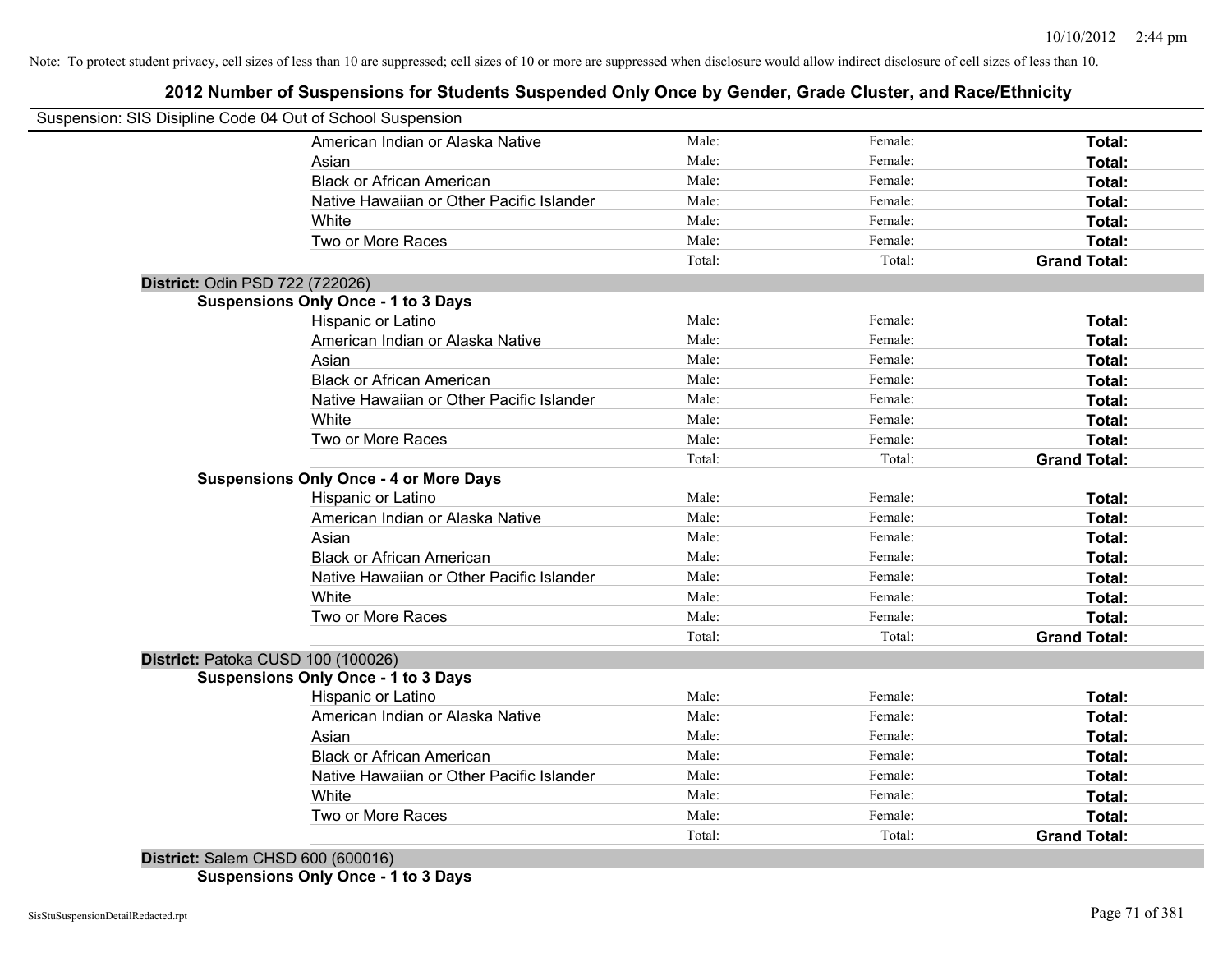|                                    | Suspension: SIS Disipline Code 04 Out of School Suspension |        |         |                     |    |
|------------------------------------|------------------------------------------------------------|--------|---------|---------------------|----|
|                                    | Hispanic or Latino                                         | Male:  | Female: | Total:              |    |
|                                    | American Indian or Alaska Native                           | Male:  | Female: | Total:              |    |
|                                    | Asian                                                      | Male:  | Female: | Total:              |    |
|                                    | <b>Black or African American</b>                           | Male:  | Female: | Total:              |    |
|                                    | Native Hawaiian or Other Pacific Islander                  | Male:  | Female: | Total:              |    |
|                                    | White                                                      | Male:  | Female: | Total:              | 16 |
|                                    | Two or More Races                                          | Male:  | Female: | Total:              |    |
|                                    |                                                            | Total: | Total:  | <b>Grand Total:</b> |    |
|                                    | <b>Suspensions Only Once - 4 or More Days</b>              |        |         |                     |    |
|                                    | Hispanic or Latino                                         | Male:  | Female: | Total:              |    |
|                                    | American Indian or Alaska Native                           | Male:  | Female: | Total:              |    |
|                                    | Asian                                                      | Male:  | Female: | Total:              |    |
|                                    | <b>Black or African American</b>                           | Male:  | Female: | Total:              |    |
|                                    | Native Hawaiian or Other Pacific Islander                  | Male:  | Female: | Total:              |    |
|                                    | White                                                      | Male:  | Female: | Total:              | 12 |
|                                    | Two or More Races                                          | Male:  | Female: | Total:              |    |
|                                    |                                                            | Total: | Total:  | <b>Grand Total:</b> |    |
|                                    | District: Salem SD 111 (111002)                            |        |         |                     |    |
|                                    | <b>Suspensions Only Once - 1 to 3 Days</b>                 |        |         |                     |    |
|                                    | Hispanic or Latino                                         | Male:  | Female: | Total:              |    |
|                                    | American Indian or Alaska Native                           | Male:  | Female: | Total:              |    |
|                                    | Asian                                                      | Male:  | Female: | Total:              |    |
|                                    | <b>Black or African American</b>                           | Male:  | Female: | Total:              |    |
|                                    | Native Hawaiian or Other Pacific Islander                  | Male:  | Female: | Total:              |    |
|                                    | White                                                      | Male:  | Female: | Total:              | 17 |
|                                    | Two or More Races                                          | Male:  | Female: | Total:              |    |
|                                    |                                                            | Total: | Total:  | <b>Grand Total:</b> |    |
|                                    | <b>Suspensions Only Once - 4 or More Days</b>              |        |         |                     |    |
|                                    | Hispanic or Latino                                         | Male:  | Female: | Total:              |    |
|                                    | American Indian or Alaska Native                           | Male:  | Female: | Total:              |    |
|                                    | Asian                                                      | Male:  | Female: | Total:              |    |
|                                    | <b>Black or African American</b>                           | Male:  | Female: | Total:              |    |
|                                    | Native Hawaiian or Other Pacific Islander                  | Male:  | Female: | Total:              |    |
|                                    | White                                                      | Male:  | Female: | Total:              |    |
|                                    | Two or More Races                                          | Male:  | Female: | Total:              |    |
|                                    |                                                            | Total: | Total:  | <b>Grand Total:</b> |    |
|                                    | District: Sandoval CUSD 501 (501026)                       |        |         |                     |    |
|                                    | <b>Suspensions Only Once - 1 to 3 Days</b>                 |        |         |                     |    |
|                                    | Hispanic or Latino                                         | Male:  | Female: | Total:              |    |
| SisStuSuspensionDetailRedacted.rpt |                                                            |        |         | Page 72 of 381      |    |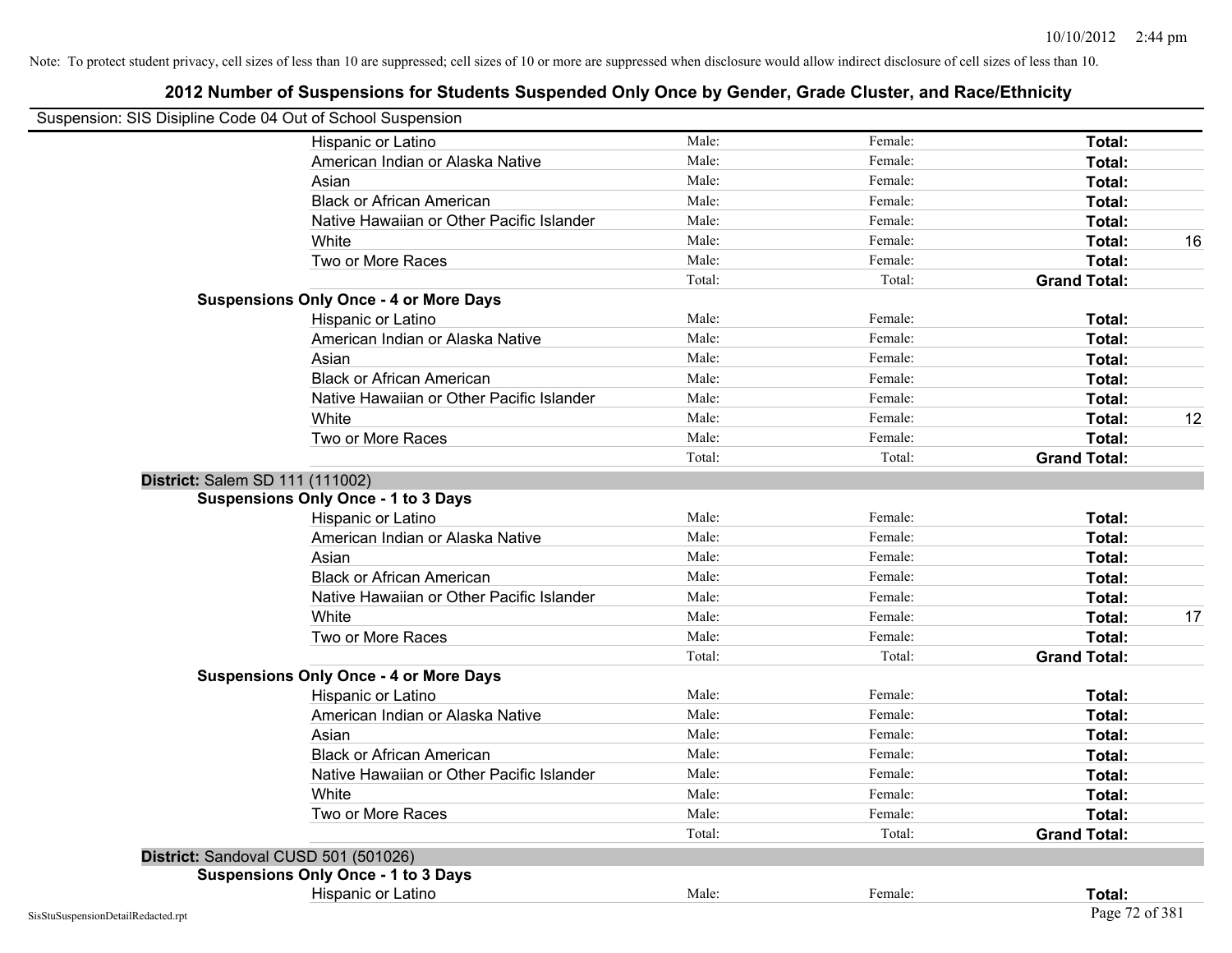| Suspension: SIS Disipline Code 04 Out of School Suspension |                                               |        |         |                     |
|------------------------------------------------------------|-----------------------------------------------|--------|---------|---------------------|
|                                                            | American Indian or Alaska Native              | Male:  | Female: | Total:              |
|                                                            | Asian                                         | Male:  | Female: | Total:              |
|                                                            | <b>Black or African American</b>              | Male:  | Female: | Total:              |
|                                                            | Native Hawaiian or Other Pacific Islander     | Male:  | Female: | Total:              |
|                                                            | White                                         | Male:  | Female: | Total:              |
|                                                            | Two or More Races                             | Male:  | Female: | Total:              |
|                                                            |                                               | Total: | Total:  | <b>Grand Total:</b> |
|                                                            | <b>Suspensions Only Once - 4 or More Days</b> |        |         |                     |
|                                                            | Hispanic or Latino                            | Male:  | Female: | Total:              |
|                                                            | American Indian or Alaska Native              | Male:  | Female: | Total:              |
|                                                            | Asian                                         | Male:  | Female: | Total:              |
|                                                            | <b>Black or African American</b>              | Male:  | Female: | Total:              |
|                                                            | Native Hawaiian or Other Pacific Islander     | Male:  | Female: | Total:              |
|                                                            | White                                         | Male:  | Female: | Total:              |
|                                                            | Two or More Races                             | Male:  | Female: | Total:              |
|                                                            |                                               | Total: | Total:  | <b>Grand Total:</b> |
|                                                            | District: South Central CUD 401 (401026)      |        |         |                     |
|                                                            | <b>Suspensions Only Once - 1 to 3 Days</b>    |        |         |                     |
|                                                            | Hispanic or Latino                            | Male:  | Female: | Total:              |
|                                                            | American Indian or Alaska Native              | Male:  | Female: | Total:              |
|                                                            | Asian                                         | Male:  | Female: | Total:              |
|                                                            | <b>Black or African American</b>              | Male:  | Female: | Total:              |
|                                                            | Native Hawaiian or Other Pacific Islander     | Male:  | Female: | Total:              |
|                                                            | White                                         | Male:  | Female: | Total:              |
|                                                            | Two or More Races                             | Male:  | Female: | Total:              |
|                                                            |                                               | Total: | Total:  | <b>Grand Total:</b> |
|                                                            | <b>Suspensions Only Once - 4 or More Days</b> |        |         |                     |
|                                                            | Hispanic or Latino                            | Male:  | Female: | Total:              |
|                                                            | American Indian or Alaska Native              | Male:  | Female: | Total:              |
|                                                            | Asian                                         | Male:  | Female: | Total:              |
|                                                            | <b>Black or African American</b>              | Male:  | Female: | Total:              |
|                                                            | Native Hawaiian or Other Pacific Islander     | Male:  | Female: | Total:              |
|                                                            | White                                         | Male:  | Female: | Total:              |
|                                                            | Two or More Races                             | Male:  | Female: | Total:              |
|                                                            |                                               | Total: | Total:  | <b>Grand Total:</b> |
| County: Non-Public School (000)                            |                                               |        |         |                     |
| District: Non-Public School (0000)                         |                                               |        |         |                     |
|                                                            | <b>Suspensions Only Once - 4 or More Days</b> |        |         |                     |
|                                                            | Hispanic or Latino                            | Male:  | Female: | Total:              |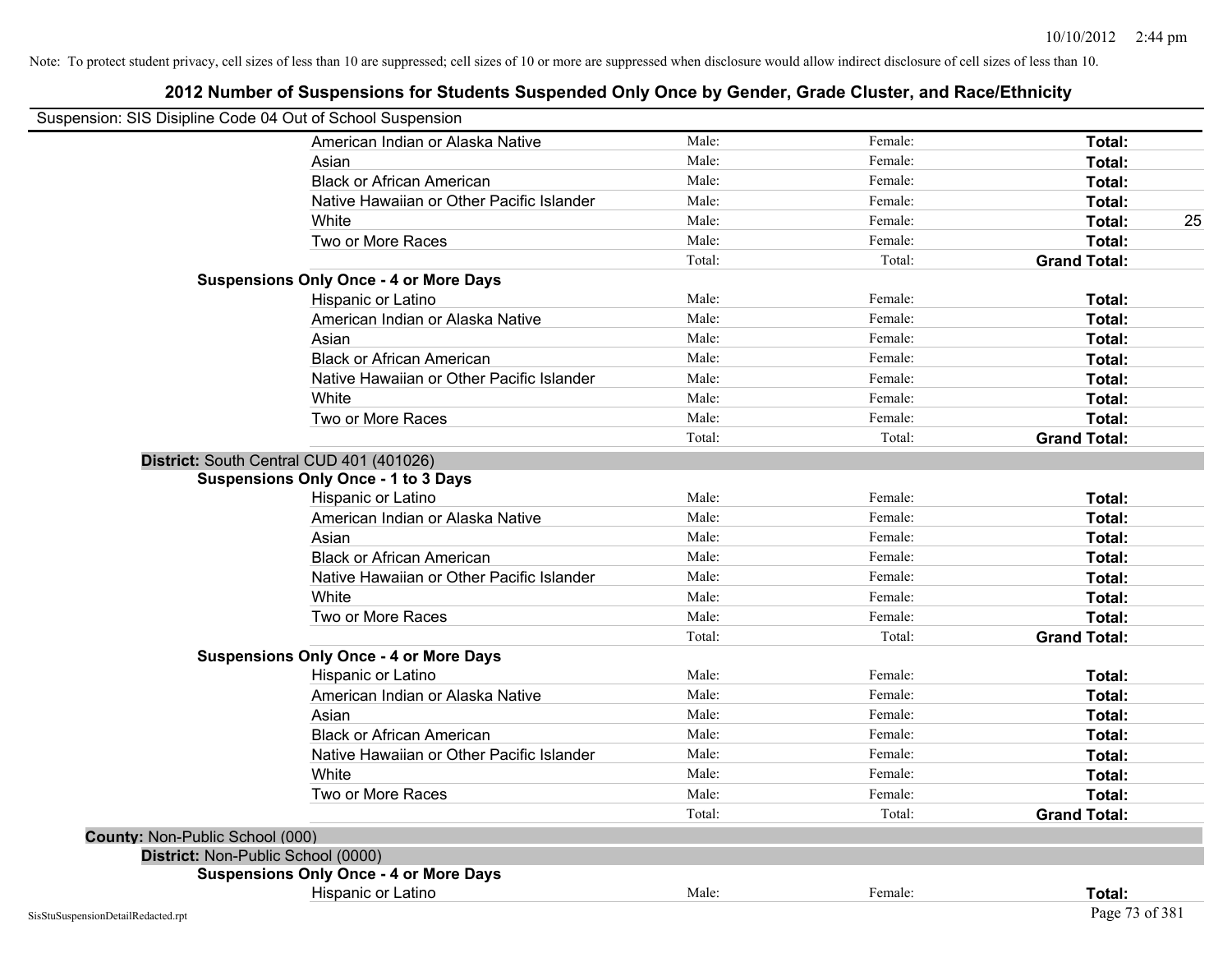# **2012 Number of Suspensions for Students Suspended Only Once by Gender, Grade Cluster, and Race/Ethnicity**

|                          | Suspension: SIS Disipline Code 04 Out of School Suspension |        |         |                     |    |
|--------------------------|------------------------------------------------------------|--------|---------|---------------------|----|
|                          | American Indian or Alaska Native                           | Male:  | Female: | Total:              |    |
|                          | Asian                                                      | Male:  | Female: | Total:              |    |
|                          | <b>Black or African American</b>                           | Male:  | Female: | Total:              |    |
|                          | Native Hawaiian or Other Pacific Islander                  | Male:  | Female: | Total:              |    |
|                          | White                                                      | Male:  | Female: | Total:              |    |
|                          | Two or More Races                                          | Male:  | Female: | Total:              |    |
|                          |                                                            | Total: | Total:  | <b>Grand Total:</b> |    |
| County: Washington (095) |                                                            |        |         |                     |    |
|                          | District: Ashley CCSD 15 (015004)                          |        |         |                     |    |
|                          | <b>Suspensions Only Once - 1 to 3 Days</b>                 |        |         |                     |    |
|                          | Hispanic or Latino                                         | Male:  | Female: | Total:              |    |
|                          | American Indian or Alaska Native                           | Male:  | Female: | Total:              |    |
|                          | Asian                                                      | Male:  | Female: | Total:              |    |
|                          | <b>Black or African American</b>                           | Male:  | Female: | Total:              |    |
|                          | Native Hawaiian or Other Pacific Islander                  | Male:  | Female: | Total:              |    |
|                          | White                                                      | Male:  | Female: | Total:              |    |
|                          | Two or More Races                                          | Male:  | Female: | Total:              |    |
|                          |                                                            | Total: | Total:  | <b>Grand Total:</b> | 10 |
|                          | <b>Suspensions Only Once - 4 or More Days</b>              |        |         |                     |    |
|                          | Hispanic or Latino                                         | Male:  | Female: | Total:              |    |
|                          | American Indian or Alaska Native                           | Male:  | Female: | Total:              |    |
|                          | Asian                                                      | Male:  | Female: | Total:              |    |
|                          | <b>Black or African American</b>                           | Male:  | Female: | Total:              |    |
|                          | Native Hawaiian or Other Pacific Islander                  | Male:  | Female: | Total:              |    |
|                          | White                                                      | Male:  | Female: | Total:              |    |
|                          | Two or More Races                                          | Male:  | Female: | Total:              |    |
|                          |                                                            | Total: | Total:  | <b>Grand Total:</b> |    |
|                          | District: Hoyleton Cons SD 29 (029003)                     |        |         |                     |    |
|                          | <b>Suspensions Only Once - 1 to 3 Days</b>                 |        |         |                     |    |
|                          | Hispanic or Latino                                         | Male:  | Female: | Total:              |    |
|                          | American Indian or Alaska Native                           | Male:  | Female: | Total:              |    |
|                          | Asian                                                      | Male:  | Female: | Total:              |    |
|                          | <b>Black or African American</b>                           | Male:  | Female: | Total:              |    |
|                          | Native Hawaiian or Other Pacific Islander                  | Male:  | Female: | Total:              |    |
|                          | White                                                      | Male:  | Female: | Total:              |    |
|                          | Two or More Races                                          | Male:  | Female: | Total:              |    |
|                          |                                                            | Total: | Total:  | <b>Grand Total:</b> |    |
|                          |                                                            |        |         |                     |    |

**District:** Nashville CCSD 49 (049004)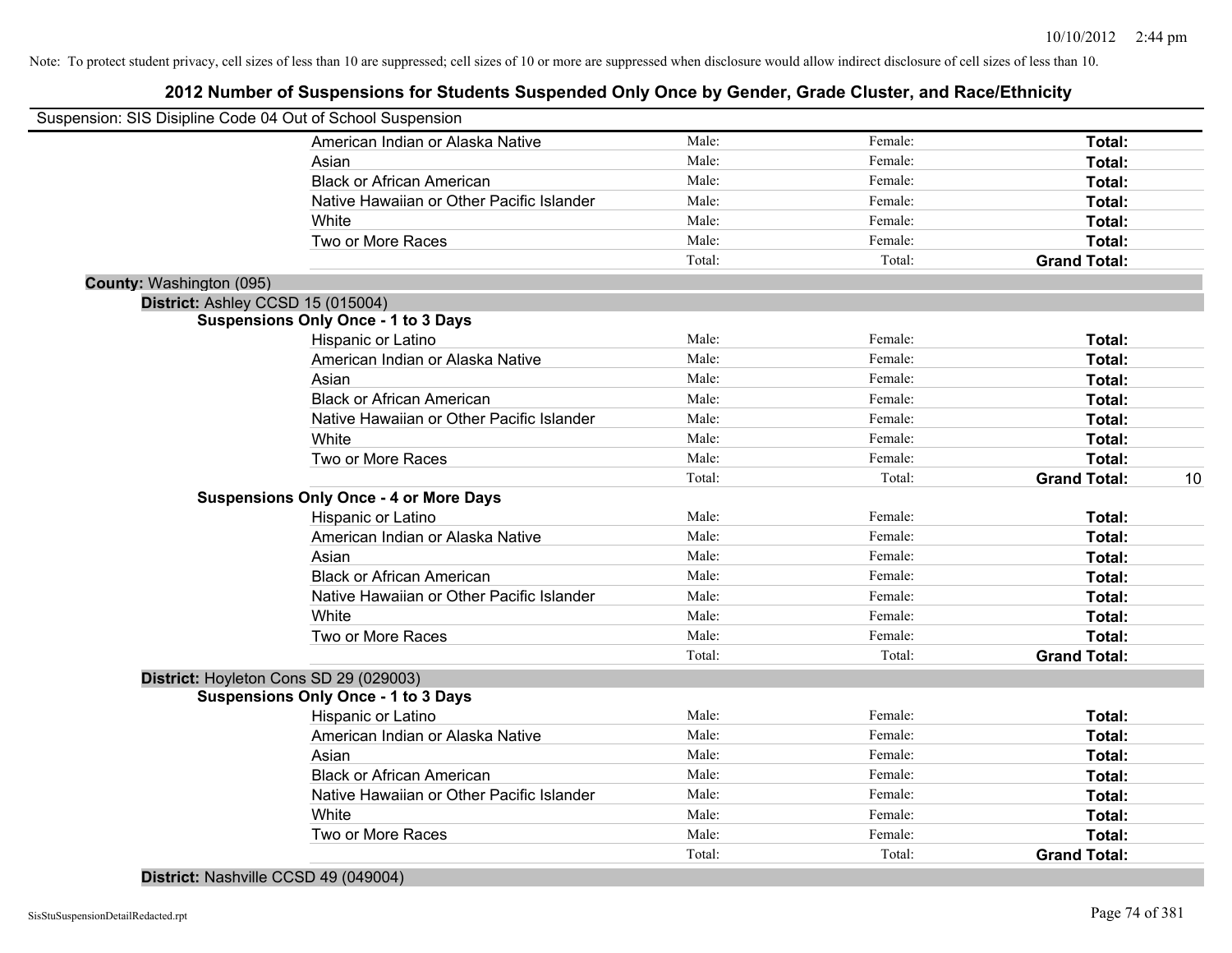| 2012 Number of Suspensions for Students Suspended Only Once by Gender, Grade Cluster, and Race/Ethnicity |        |         |                     |
|----------------------------------------------------------------------------------------------------------|--------|---------|---------------------|
| Suspension: SIS Disipline Code 04 Out of School Suspension                                               |        |         |                     |
| <b>Suspensions Only Once - 1 to 3 Days</b>                                                               |        |         |                     |
| Hispanic or Latino                                                                                       | Male:  | Female: | Total:              |
| American Indian or Alaska Native                                                                         | Male:  | Female: | Total:              |
| Asian                                                                                                    | Male:  | Female: | Total:              |
| <b>Black or African American</b>                                                                         | Male:  | Female: | Total:              |
| Native Hawaiian or Other Pacific Islander                                                                | Male:  | Female: | Total:              |
| White                                                                                                    | Male:  | Female: | Total:              |
| Two or More Races                                                                                        | Male:  | Female: | Total:              |
|                                                                                                          | Total: | Total:  | <b>Grand Total:</b> |
| <b>Suspensions Only Once - 4 or More Days</b>                                                            |        |         |                     |
| Hispanic or Latino                                                                                       | Male:  | Female: | Total:              |
| American Indian or Alaska Native                                                                         | Male:  | Female: | Total:              |
| Asian                                                                                                    | Male:  | Female: | Total:              |
| <b>Black or African American</b>                                                                         | Male:  | Female: | Total:              |
| Native Hawaiian or Other Pacific Islander                                                                | Male:  | Female: | Total:              |
| White                                                                                                    | Male:  | Female: | Total:              |
| Two or More Races                                                                                        | Male:  | Female: | Total:              |
|                                                                                                          | Total: | Total:  | <b>Grand Total:</b> |
| District: Nashville CHSD 99 (099016)                                                                     |        |         |                     |
| <b>Suspensions Only Once - 1 to 3 Days</b>                                                               |        |         |                     |
| Hispanic or Latino                                                                                       | Male:  | Female: | Total:              |
| American Indian or Alaska Native                                                                         | Male:  | Female: | Total:              |
| Asian                                                                                                    | Male:  | Female: | Total:              |
| <b>Black or African American</b>                                                                         | Male:  | Female: | Total:              |
| Native Hawaiian or Other Pacific Islander                                                                | Male:  | Female: | Total:              |
| White                                                                                                    | Male:  | Female: | Total:              |
| Two or More Races                                                                                        | Male:  | Female: | Total:              |
|                                                                                                          | Total: | Total:  | <b>Grand Total:</b> |
| <b>Suspensions Only Once - 4 or More Days</b>                                                            |        |         |                     |
| Hispanic or Latino                                                                                       | Male:  | Female: | Total:              |
| American Indian or Alaska Native                                                                         | Male:  | Female: | Total:              |
| Asian                                                                                                    | Male:  | Female: | Total:              |
| <b>Black or African American</b>                                                                         | Male:  | Female: | Total:              |
| Native Hawaiian or Other Pacific Islander                                                                | Male:  | Female: | Total:              |
| White                                                                                                    | Male:  | Female: | Total:              |
| Two or More Races                                                                                        | Male:  | Female: | Total:              |
|                                                                                                          | Total: | Total:  | <b>Grand Total:</b> |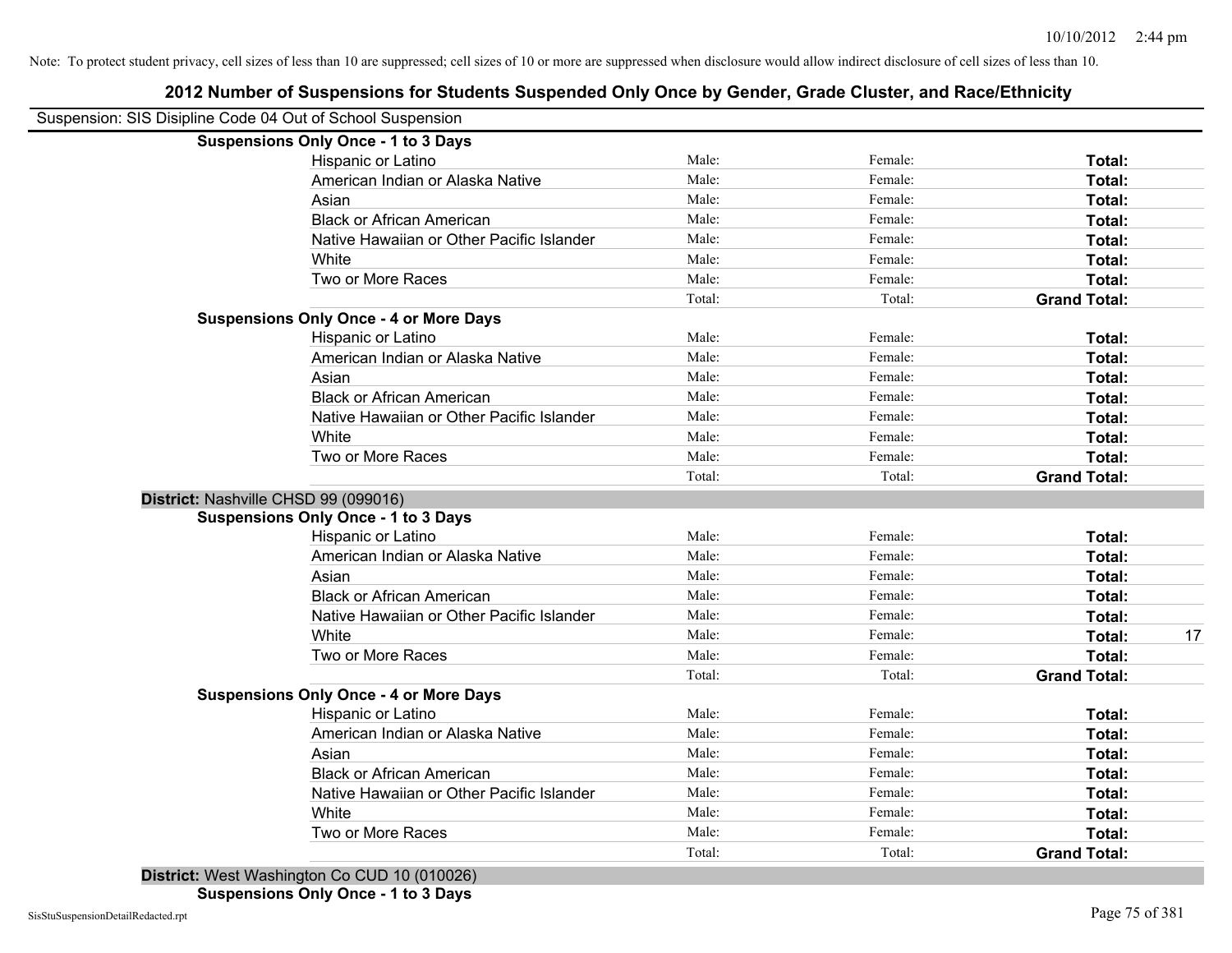|                                                | Suspension: SIS Disipline Code 04 Out of School Suspension |        |         |                     |    |
|------------------------------------------------|------------------------------------------------------------|--------|---------|---------------------|----|
|                                                | Hispanic or Latino                                         | Male:  | Female: | Total:              |    |
|                                                | American Indian or Alaska Native                           | Male:  | Female: | Total:              |    |
|                                                | Asian                                                      | Male:  | Female: | Total:              |    |
|                                                | <b>Black or African American</b>                           | Male:  | Female: | Total:              |    |
|                                                | Native Hawaiian or Other Pacific Islander                  | Male:  | Female: | Total:              |    |
|                                                | White                                                      | Male:  | Female: | Total:              |    |
|                                                | Two or More Races                                          | Male:  | Female: | Total:              |    |
|                                                |                                                            | Total: | Total:  | <b>Grand Total:</b> |    |
| Region: Clk/Cls/Cmbn/Dglas/Edgr/Mltr/Shlb (11) |                                                            |        |         |                     |    |
| County: Clark (012)                            |                                                            |        |         |                     |    |
|                                                | District: Casey-Westfield CUSD 4C (004C26)                 |        |         |                     |    |
|                                                | <b>Suspensions Only Once - 1 to 3 Days</b>                 |        |         |                     |    |
|                                                | Hispanic or Latino                                         | Male:  | Female: | Total:              |    |
|                                                | American Indian or Alaska Native                           | Male:  | Female: | Total:              |    |
|                                                | Asian                                                      | Male:  | Female: | Total:              |    |
|                                                | <b>Black or African American</b>                           | Male:  | Female: | Total:              |    |
|                                                | Native Hawaiian or Other Pacific Islander                  | Male:  | Female: | Total:              |    |
|                                                | White                                                      | Male:  | Female: | Total:              | 13 |
|                                                | Two or More Races                                          | Male:  | Female: | Total:              |    |
|                                                |                                                            | Total: | Total:  | <b>Grand Total:</b> |    |
|                                                | <b>Suspensions Only Once - 4 or More Days</b>              |        |         |                     |    |
|                                                | Hispanic or Latino                                         | Male:  | Female: | Total:              |    |
|                                                | American Indian or Alaska Native                           | Male:  | Female: | Total:              |    |
|                                                | Asian                                                      | Male:  | Female: | Total:              |    |
|                                                | <b>Black or African American</b>                           | Male:  | Female: | Total:              |    |
|                                                | Native Hawaiian or Other Pacific Islander                  | Male:  | Female: | Total:              |    |
|                                                | White                                                      | Male:  | Female: | Total:              |    |
|                                                | Two or More Races                                          | Male:  | Female: | Total:              |    |
|                                                |                                                            | Total: | Total:  | <b>Grand Total:</b> |    |
|                                                | District: Marshall CUSD 2C (002C26)                        |        |         |                     |    |
|                                                | <b>Suspensions Only Once - 1 to 3 Days</b>                 |        |         |                     |    |
|                                                | Hispanic or Latino                                         | Male:  | Female: | Total:              |    |
|                                                | American Indian or Alaska Native                           | Male:  | Female: | Total:              |    |
|                                                | Asian                                                      | Male:  | Female: | Total:              |    |
|                                                | <b>Black or African American</b>                           | Male:  | Female: | Total:              |    |
|                                                | Native Hawaiian or Other Pacific Islander                  | Male:  | Female: | Total:              |    |
|                                                | White                                                      | Male:  | Female: | Total:              | 29 |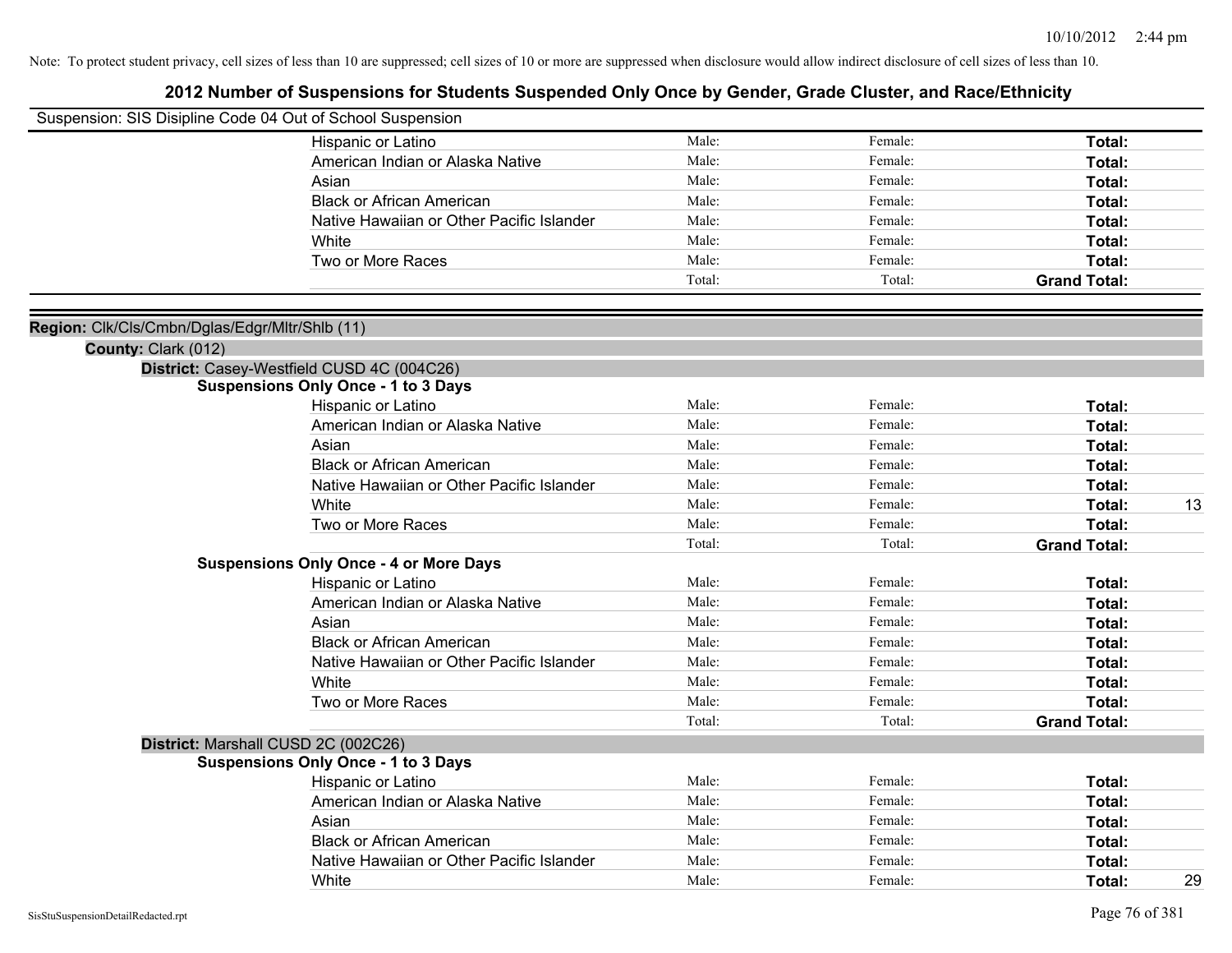| Suspension: SIS Disipline Code 04 Out of School Suspension |                                               |        |         |                     |
|------------------------------------------------------------|-----------------------------------------------|--------|---------|---------------------|
|                                                            | Two or More Races                             | Male:  | Female: | <b>Total:</b>       |
|                                                            |                                               | Total: | Total:  | <b>Grand Total:</b> |
|                                                            | <b>Suspensions Only Once - 4 or More Days</b> |        |         |                     |
|                                                            | Hispanic or Latino                            | Male:  | Female: | Total:              |
|                                                            | American Indian or Alaska Native              | Male:  | Female: | Total:              |
|                                                            | Asian                                         | Male:  | Female: | Total:              |
|                                                            | <b>Black or African American</b>              | Male:  | Female: | Total:              |
|                                                            | Native Hawaiian or Other Pacific Islander     | Male:  | Female: | Total:              |
|                                                            | White                                         | Male:  | Female: | Total:              |
|                                                            | Two or More Races                             | Male:  | Female: | Total:              |
|                                                            |                                               | Total: | Total:  | <b>Grand Total:</b> |
|                                                            | District: Martinsville CUSD 3C (003C26)       |        |         |                     |
|                                                            | <b>Suspensions Only Once - 1 to 3 Days</b>    |        |         |                     |
|                                                            | Hispanic or Latino                            | Male:  | Female: | Total:              |
|                                                            | American Indian or Alaska Native              | Male:  | Female: | Total:              |
|                                                            | Asian                                         | Male:  | Female: | Total:              |
|                                                            | <b>Black or African American</b>              | Male:  | Female: | Total:              |
|                                                            | Native Hawaiian or Other Pacific Islander     | Male:  | Female: | Total:              |
|                                                            | White                                         | Male:  | Female: | Total:              |
|                                                            | Two or More Races                             | Male:  | Female: | Total:              |
|                                                            |                                               | Total: | Total:  | <b>Grand Total:</b> |
|                                                            | <b>Suspensions Only Once - 4 or More Days</b> |        |         |                     |
|                                                            | Hispanic or Latino                            | Male:  | Female: | Total:              |
|                                                            | American Indian or Alaska Native              | Male:  | Female: | Total:              |
|                                                            | Asian                                         | Male:  | Female: | Total:              |
|                                                            | <b>Black or African American</b>              | Male:  | Female: | Total:              |
|                                                            | Native Hawaiian or Other Pacific Islander     | Male:  | Female: | Total:              |
|                                                            | White                                         | Male:  | Female: | Total:              |
|                                                            | Two or More Races                             | Male:  | Female: | Total:              |
|                                                            |                                               | Total: | Total:  | <b>Grand Total:</b> |
| County: Coles (015)                                        |                                               |        |         |                     |
|                                                            | District: Charleston CUSD 1 (001026)          |        |         |                     |
|                                                            | <b>Suspensions Only Once - 1 to 3 Days</b>    |        |         |                     |
|                                                            | Hispanic or Latino                            | Male:  | Female: | Total:              |
|                                                            | American Indian or Alaska Native              | Male:  | Female: | Total:              |
|                                                            | Asian                                         | Male:  | Female: | Total:              |
|                                                            | <b>Black or African American</b>              | Male:  | Female: | Total:              |
|                                                            | Native Hawaiian or Other Pacific Islander     | Male:  | Female: | Total:              |
|                                                            | White                                         | Male:  | Female: | Total:<br>33        |
| SisStuSuspensionDetailRedacted.rpt                         |                                               |        |         | Page 77 of 381      |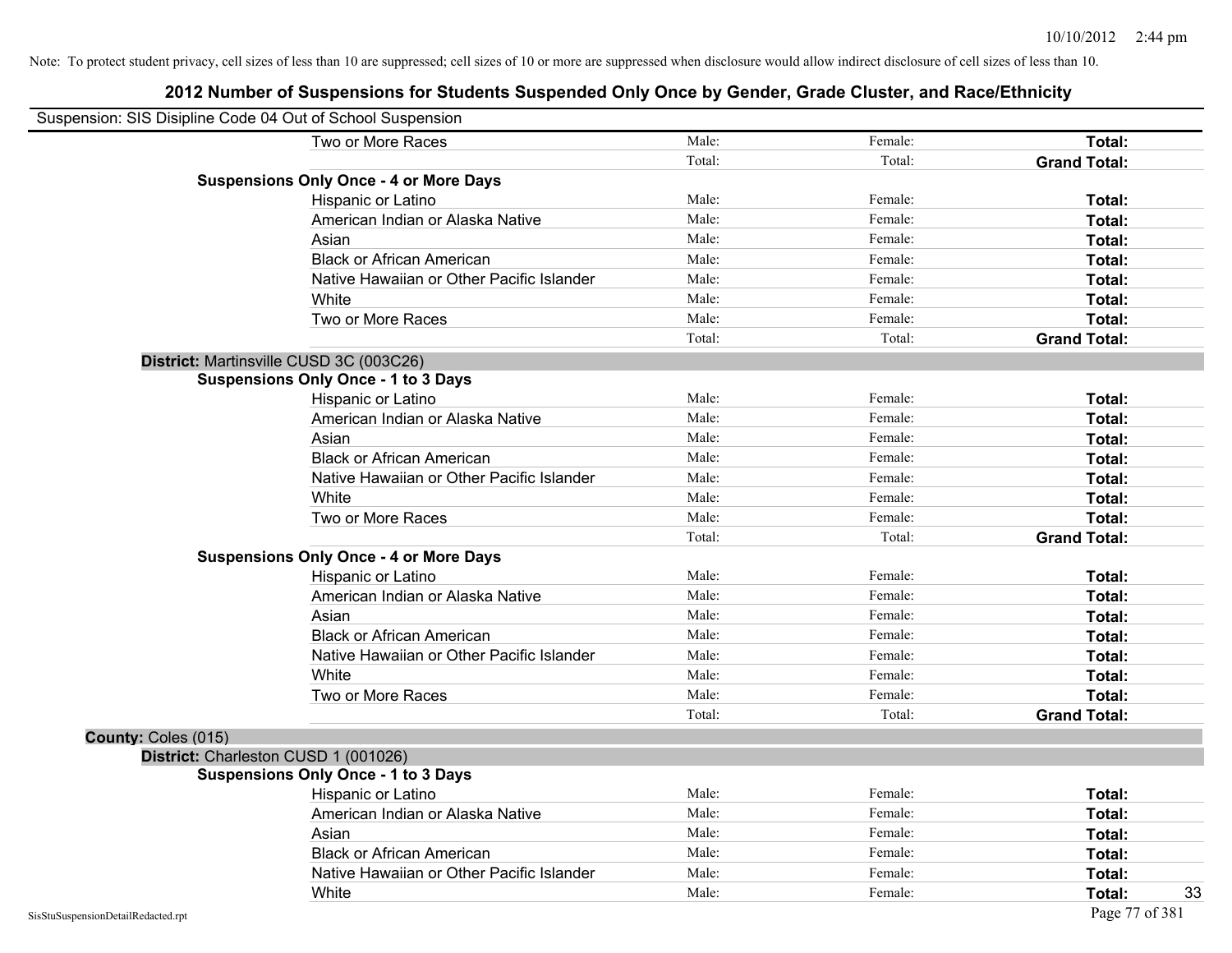|                                    | Suspension: SIS Disipline Code 04 Out of School Suspension |        |    |         |    |                     |    |
|------------------------------------|------------------------------------------------------------|--------|----|---------|----|---------------------|----|
|                                    | Two or More Races                                          | Male:  |    | Female: |    | Total:              |    |
|                                    |                                                            | Total: |    | Total:  |    | <b>Grand Total:</b> |    |
|                                    | <b>Suspensions Only Once - 4 or More Days</b>              |        |    |         |    |                     |    |
|                                    | Hispanic or Latino                                         | Male:  |    | Female: |    | Total:              |    |
|                                    | American Indian or Alaska Native                           | Male:  |    | Female: |    | Total:              |    |
|                                    | Asian                                                      | Male:  |    | Female: |    | Total:              |    |
|                                    | <b>Black or African American</b>                           | Male:  |    | Female: |    | Total:              |    |
|                                    | Native Hawaiian or Other Pacific Islander                  | Male:  |    | Female: |    | Total:              |    |
|                                    | White                                                      | Male:  |    | Female: |    | Total:              | 14 |
|                                    | Two or More Races                                          | Male:  |    | Female: |    | Total:              |    |
|                                    |                                                            | Total: |    | Total:  |    | <b>Grand Total:</b> |    |
|                                    | District: Mattoon CUSD 2 (002026)                          |        |    |         |    |                     |    |
|                                    | <b>Suspensions Only Once - 1 to 3 Days</b>                 |        |    |         |    |                     |    |
|                                    | Hispanic or Latino                                         | Male:  |    | Female: |    | Total:              |    |
|                                    | American Indian or Alaska Native                           | Male:  |    | Female: |    | Total:              |    |
|                                    | Asian                                                      | Male:  |    | Female: |    | Total:              |    |
|                                    | <b>Black or African American</b>                           | Male:  |    | Female: |    | Total:              | 12 |
|                                    | Native Hawaiian or Other Pacific Islander                  | Male:  |    | Female: |    | Total:              |    |
|                                    | White                                                      | Male:  | 36 | Female: | 14 | Total:              | 50 |
|                                    | Two or More Races                                          | Male:  |    | Female: |    | Total:              |    |
|                                    |                                                            | Total: |    | Total:  |    | <b>Grand Total:</b> |    |
|                                    | <b>Suspensions Only Once - 4 or More Days</b>              |        |    |         |    |                     |    |
|                                    | Hispanic or Latino                                         | Male:  |    | Female: |    | Total:              |    |
|                                    | American Indian or Alaska Native                           | Male:  |    | Female: |    | Total:              |    |
|                                    | Asian                                                      | Male:  |    | Female: |    | Total:              |    |
|                                    | <b>Black or African American</b>                           | Male:  |    | Female: |    | Total:              |    |
|                                    | Native Hawaiian or Other Pacific Islander                  | Male:  |    | Female: |    | Total:              |    |
|                                    | White                                                      | Male:  |    | Female: |    | Total:              | 22 |
|                                    | Two or More Races                                          | Male:  |    | Female: |    | Total:              |    |
|                                    |                                                            | Total: |    | Total:  |    | <b>Grand Total:</b> |    |
|                                    | District: Oakland CUSD 5 (005026)                          |        |    |         |    |                     |    |
|                                    | <b>Suspensions Only Once - 1 to 3 Days</b>                 |        |    |         |    |                     |    |
|                                    | Hispanic or Latino                                         | Male:  |    | Female: |    | Total:              |    |
|                                    | American Indian or Alaska Native                           | Male:  |    | Female: |    | Total:              |    |
|                                    | Asian                                                      | Male:  |    | Female: |    | Total:              |    |
|                                    | <b>Black or African American</b>                           | Male:  |    | Female: |    | Total:              |    |
|                                    | Native Hawaiian or Other Pacific Islander                  | Male:  |    | Female: |    | Total:              |    |
|                                    | White                                                      | Male:  |    | Female: |    | Total:              |    |
|                                    | Two or More Races                                          | Male:  |    | Female: |    | Total:              |    |
| SisStuSuspensionDetailRedacted.rpt |                                                            |        |    |         |    | Page 78 of 381      |    |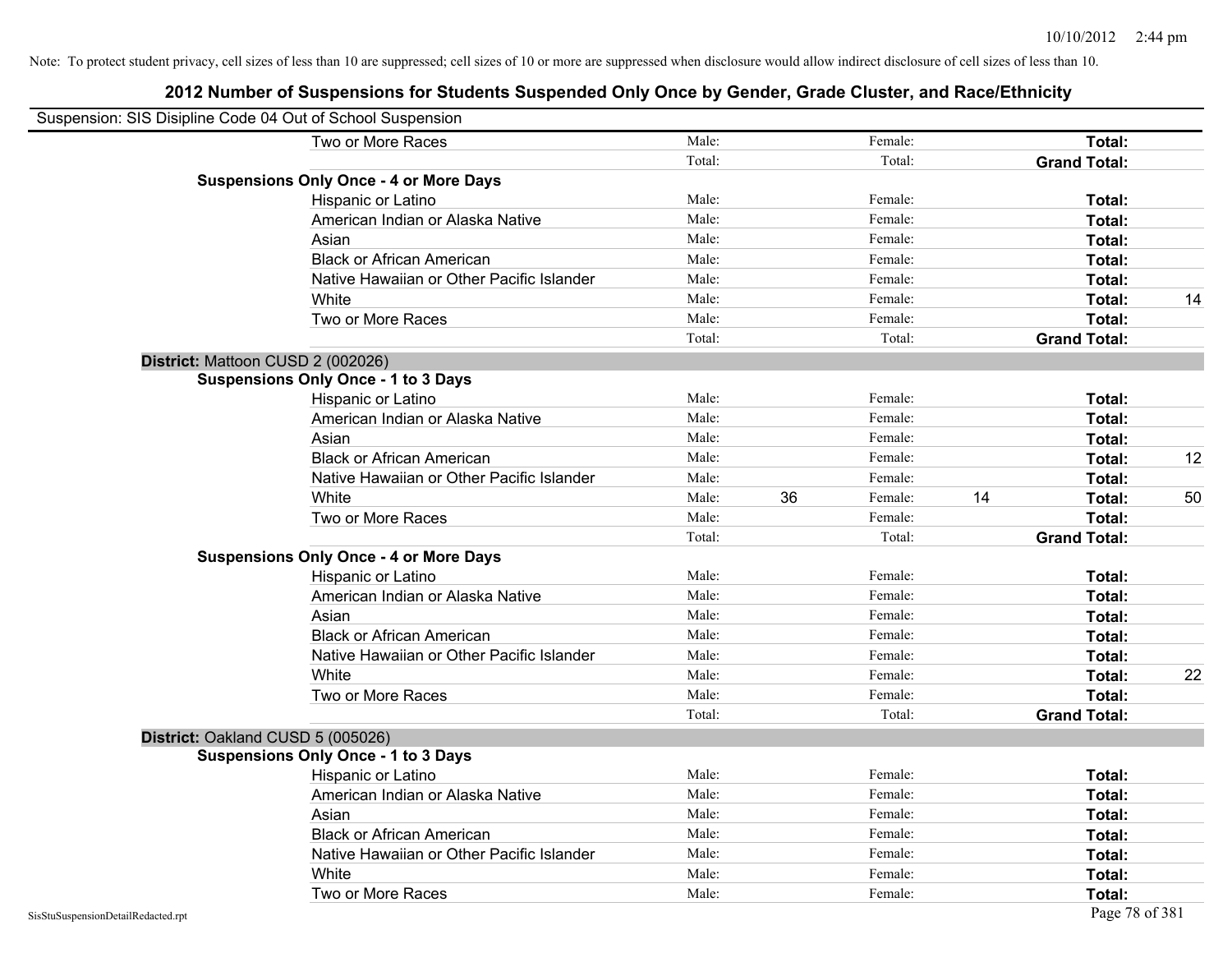| Suspension: SIS Disipline Code 04 Out of School Suspension |                                               |        |         |                     |
|------------------------------------------------------------|-----------------------------------------------|--------|---------|---------------------|
|                                                            |                                               | Total: | Total:  | <b>Grand Total:</b> |
|                                                            | <b>Suspensions Only Once - 4 or More Days</b> |        |         |                     |
|                                                            | Hispanic or Latino                            | Male:  | Female: | Total:              |
|                                                            | American Indian or Alaska Native              | Male:  | Female: | Total:              |
|                                                            | Asian                                         | Male:  | Female: | Total:              |
|                                                            | <b>Black or African American</b>              | Male:  | Female: | Total:              |
|                                                            | Native Hawaiian or Other Pacific Islander     | Male:  | Female: | Total:              |
|                                                            | White                                         | Male:  | Female: | Total:              |
|                                                            | Two or More Races                             | Male:  | Female: | Total:              |
|                                                            |                                               | Total: | Total:  | <b>Grand Total:</b> |
| <b>County: Cumberland (018)</b>                            |                                               |        |         |                     |
| District: Cumberland CUSD 77 (077026)                      |                                               |        |         |                     |
|                                                            | <b>Suspensions Only Once - 1 to 3 Days</b>    |        |         |                     |
|                                                            | Hispanic or Latino                            | Male:  | Female: | Total:              |
|                                                            | American Indian or Alaska Native              | Male:  | Female: | Total:              |
|                                                            | Asian                                         | Male:  | Female: | Total:              |
|                                                            | <b>Black or African American</b>              | Male:  | Female: | Total:              |
|                                                            | Native Hawaiian or Other Pacific Islander     | Male:  | Female: | Total:              |
|                                                            | White                                         | Male:  | Female: | Total:              |
|                                                            | Two or More Races                             | Male:  | Female: | Total:              |
|                                                            |                                               | Total: | Total:  | <b>Grand Total:</b> |
|                                                            | <b>Suspensions Only Once - 4 or More Days</b> |        |         |                     |
|                                                            | Hispanic or Latino                            | Male:  | Female: | Total:              |
|                                                            | American Indian or Alaska Native              | Male:  | Female: | Total:              |
|                                                            | Asian                                         | Male:  | Female: | Total:              |
|                                                            | <b>Black or African American</b>              | Male:  | Female: | Total:              |
|                                                            | Native Hawaiian or Other Pacific Islander     | Male:  | Female: | Total:              |
|                                                            | White                                         | Male:  | Female: | Total:              |
|                                                            | Two or More Races                             | Male:  | Female: | Total:              |
|                                                            |                                               | Total: | Total:  | <b>Grand Total:</b> |
| District: Neoga CUSD 3 (003026)                            |                                               |        |         |                     |
|                                                            | <b>Suspensions Only Once - 1 to 3 Days</b>    |        |         |                     |
|                                                            | Hispanic or Latino                            | Male:  | Female: | Total:              |
|                                                            | American Indian or Alaska Native              | Male:  | Female: | Total:              |
|                                                            | Asian                                         | Male:  | Female: | Total:              |
|                                                            | <b>Black or African American</b>              | Male:  | Female: | Total:              |
|                                                            | Native Hawaiian or Other Pacific Islander     | Male:  | Female: | Total:              |
|                                                            | White                                         | Male:  | Female: | Total:              |
|                                                            | Two or More Races                             | Male:  | Female: | Total:              |
| SisStuSuspensionDetailRedacted.rpt                         |                                               |        |         | Page 79 of 381      |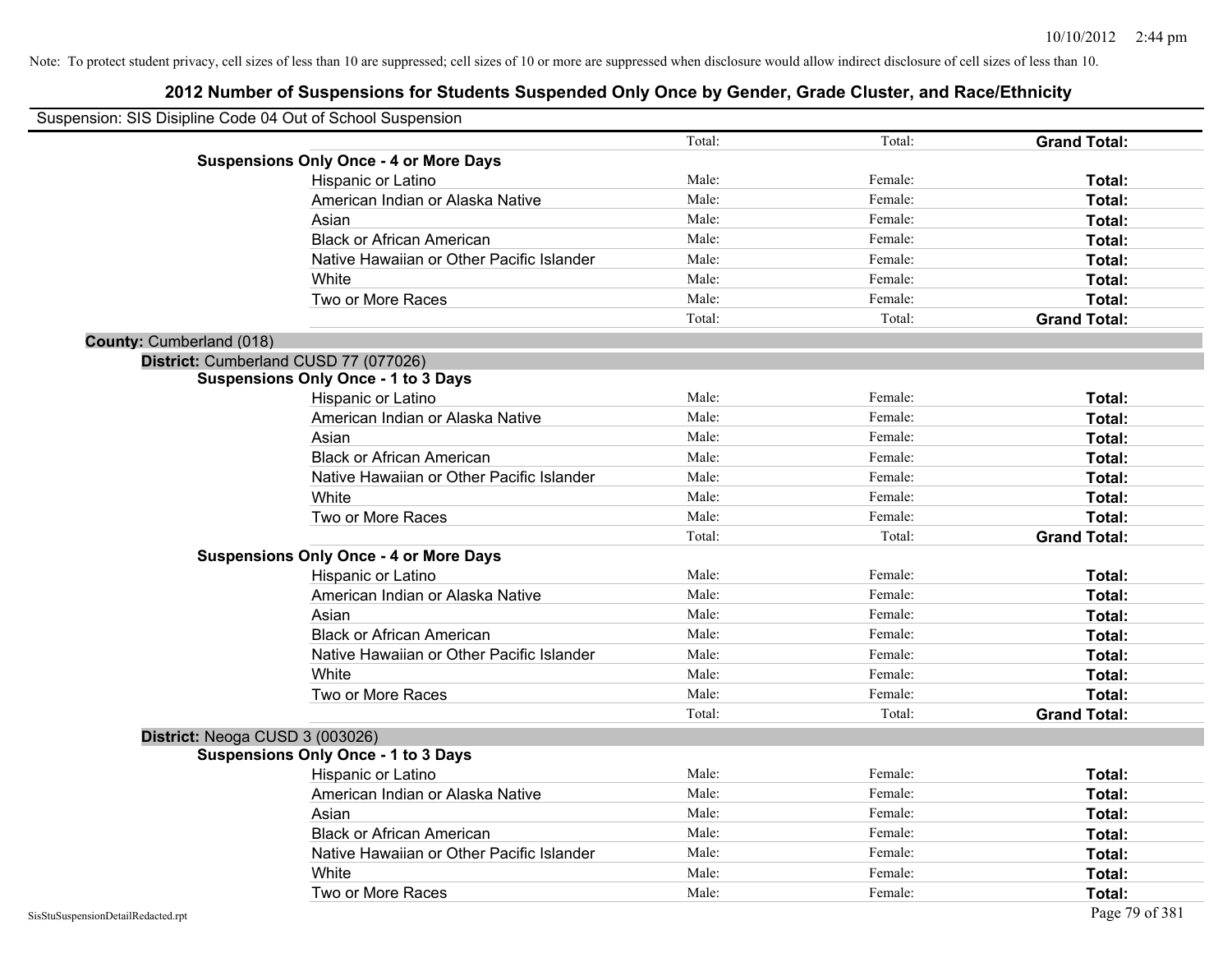| Suspension: SIS Disipline Code 04 Out of School Suspension |                                               |        |         |                     |    |
|------------------------------------------------------------|-----------------------------------------------|--------|---------|---------------------|----|
|                                                            |                                               | Total: | Total:  | <b>Grand Total:</b> |    |
|                                                            | <b>Suspensions Only Once - 4 or More Days</b> |        |         |                     |    |
|                                                            | Hispanic or Latino                            | Male:  | Female: | Total:              |    |
|                                                            | American Indian or Alaska Native              | Male:  | Female: | Total:              |    |
|                                                            | Asian                                         | Male:  | Female: | Total:              |    |
|                                                            | <b>Black or African American</b>              | Male:  | Female: | Total:              |    |
|                                                            | Native Hawaiian or Other Pacific Islander     | Male:  | Female: | Total:              |    |
|                                                            | White                                         | Male:  | Female: | Total:              |    |
|                                                            | Two or More Races                             | Male:  | Female: | Total:              |    |
|                                                            |                                               | Total: | Total:  | <b>Grand Total:</b> |    |
| <b>County: Douglas (021)</b>                               |                                               |        |         |                     |    |
| District: Arcola CUSD 306 (306026)                         |                                               |        |         |                     |    |
|                                                            | <b>Suspensions Only Once - 1 to 3 Days</b>    |        |         |                     |    |
|                                                            | Hispanic or Latino                            | Male:  | Female: | Total:              |    |
|                                                            | American Indian or Alaska Native              | Male:  | Female: | Total:              |    |
|                                                            | Asian                                         | Male:  | Female: | Total:              |    |
|                                                            | <b>Black or African American</b>              | Male:  | Female: | Total:              |    |
|                                                            | Native Hawaiian or Other Pacific Islander     | Male:  | Female: | Total:              |    |
|                                                            | White                                         | Male:  | Female: | Total:              | 14 |
|                                                            | Two or More Races                             | Male:  | Female: | Total:              |    |
|                                                            |                                               | Total: | Total:  | <b>Grand Total:</b> |    |
|                                                            | <b>Suspensions Only Once - 4 or More Days</b> |        |         |                     |    |
|                                                            | Hispanic or Latino                            | Male:  | Female: | Total:              |    |
|                                                            | American Indian or Alaska Native              | Male:  | Female: | Total:              |    |
|                                                            | Asian                                         | Male:  | Female: | Total:              |    |
|                                                            | <b>Black or African American</b>              | Male:  | Female: | Total:              |    |
|                                                            | Native Hawaiian or Other Pacific Islander     | Male:  | Female: | Total:              |    |
|                                                            | White                                         | Male:  | Female: | Total:              |    |
|                                                            | Two or More Races                             | Male:  | Female: | Total:              |    |
|                                                            |                                               | Total: | Total:  | <b>Grand Total:</b> |    |
| District: Arthur CUSD 305 (305026)                         |                                               |        |         |                     |    |
|                                                            | <b>Suspensions Only Once - 1 to 3 Days</b>    |        |         |                     |    |
|                                                            | Hispanic or Latino                            | Male:  | Female: | Total:              |    |
|                                                            | American Indian or Alaska Native              | Male:  | Female: | Total:              |    |
|                                                            | Asian                                         | Male:  | Female: | Total:              |    |
|                                                            | <b>Black or African American</b>              | Male:  | Female: | Total:              |    |
|                                                            | Native Hawaiian or Other Pacific Islander     | Male:  | Female: | Total:              |    |
|                                                            | White                                         | Male:  | Female: | Total:              |    |
|                                                            | Two or More Races                             | Male:  | Female: | Total:              |    |
| SisStuSuspensionDetailRedacted.rpt                         |                                               |        |         | Page 80 of 381      |    |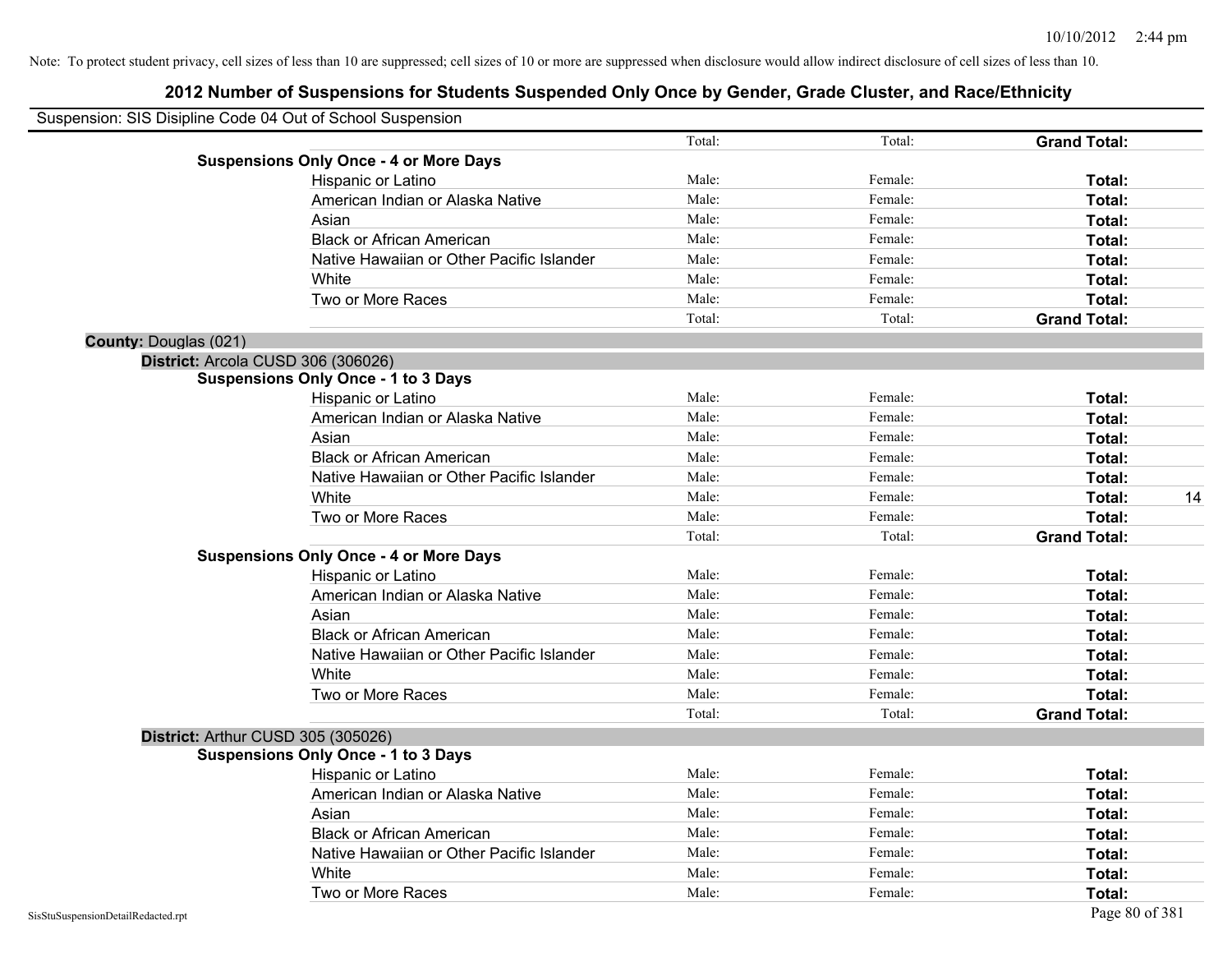| Suspension: SIS Disipline Code 04 Out of School Suspension |                                               |        |         |                     |
|------------------------------------------------------------|-----------------------------------------------|--------|---------|---------------------|
|                                                            |                                               | Total: | Total:  | <b>Grand Total:</b> |
|                                                            | District: Tuscola CUSD 301 (301026)           |        |         |                     |
|                                                            | <b>Suspensions Only Once - 1 to 3 Days</b>    |        |         |                     |
|                                                            | Hispanic or Latino                            | Male:  | Female: | Total:              |
|                                                            | American Indian or Alaska Native              | Male:  | Female: | Total:              |
|                                                            | Asian                                         | Male:  | Female: | Total:              |
|                                                            | <b>Black or African American</b>              | Male:  | Female: | Total:              |
|                                                            | Native Hawaiian or Other Pacific Islander     | Male:  | Female: | Total:              |
|                                                            | White                                         | Male:  | Female: | Total:              |
|                                                            | Two or More Races                             | Male:  | Female: | Total:              |
|                                                            |                                               | Total: | Total:  | <b>Grand Total:</b> |
|                                                            | <b>Suspensions Only Once - 4 or More Days</b> |        |         |                     |
|                                                            | Hispanic or Latino                            | Male:  | Female: | Total:              |
|                                                            | American Indian or Alaska Native              | Male:  | Female: | Total:              |
|                                                            | Asian                                         | Male:  | Female: | Total:              |
|                                                            | <b>Black or African American</b>              | Male:  | Female: | Total:              |
|                                                            | Native Hawaiian or Other Pacific Islander     | Male:  | Female: | Total:              |
|                                                            | White                                         | Male:  | Female: | Total:              |
|                                                            | Two or More Races                             | Male:  | Female: | Total:              |
|                                                            |                                               | Total: | Total:  | <b>Grand Total:</b> |
|                                                            | District: Villa Grove CUSD 302 (302026)       |        |         |                     |
|                                                            | <b>Suspensions Only Once - 1 to 3 Days</b>    |        |         |                     |
|                                                            | Hispanic or Latino                            | Male:  | Female: | Total:              |
|                                                            | American Indian or Alaska Native              | Male:  | Female: | Total:              |
|                                                            | Asian                                         | Male:  | Female: | Total:              |
|                                                            | <b>Black or African American</b>              | Male:  | Female: | Total:              |
|                                                            | Native Hawaiian or Other Pacific Islander     | Male:  | Female: | Total:              |
|                                                            | White                                         | Male:  | Female: | Total:              |
|                                                            | Two or More Races                             | Male:  | Female: | Total:              |
|                                                            |                                               | Total: | Total:  | <b>Grand Total:</b> |
| County: Edgar (023)                                        |                                               |        |         |                     |
|                                                            | District: Edgar County CUD 6 (006026)         |        |         |                     |
|                                                            | <b>Suspensions Only Once - 1 to 3 Days</b>    |        |         |                     |
|                                                            | Hispanic or Latino                            | Male:  | Female: | Total:              |
|                                                            | American Indian or Alaska Native              | Male:  | Female: | Total:              |
|                                                            | Asian                                         | Male:  | Female: | Total:              |
|                                                            | <b>Black or African American</b>              | Male:  | Female: | Total:              |
|                                                            | Native Hawaiian or Other Pacific Islander     | Male:  | Female: | Total:              |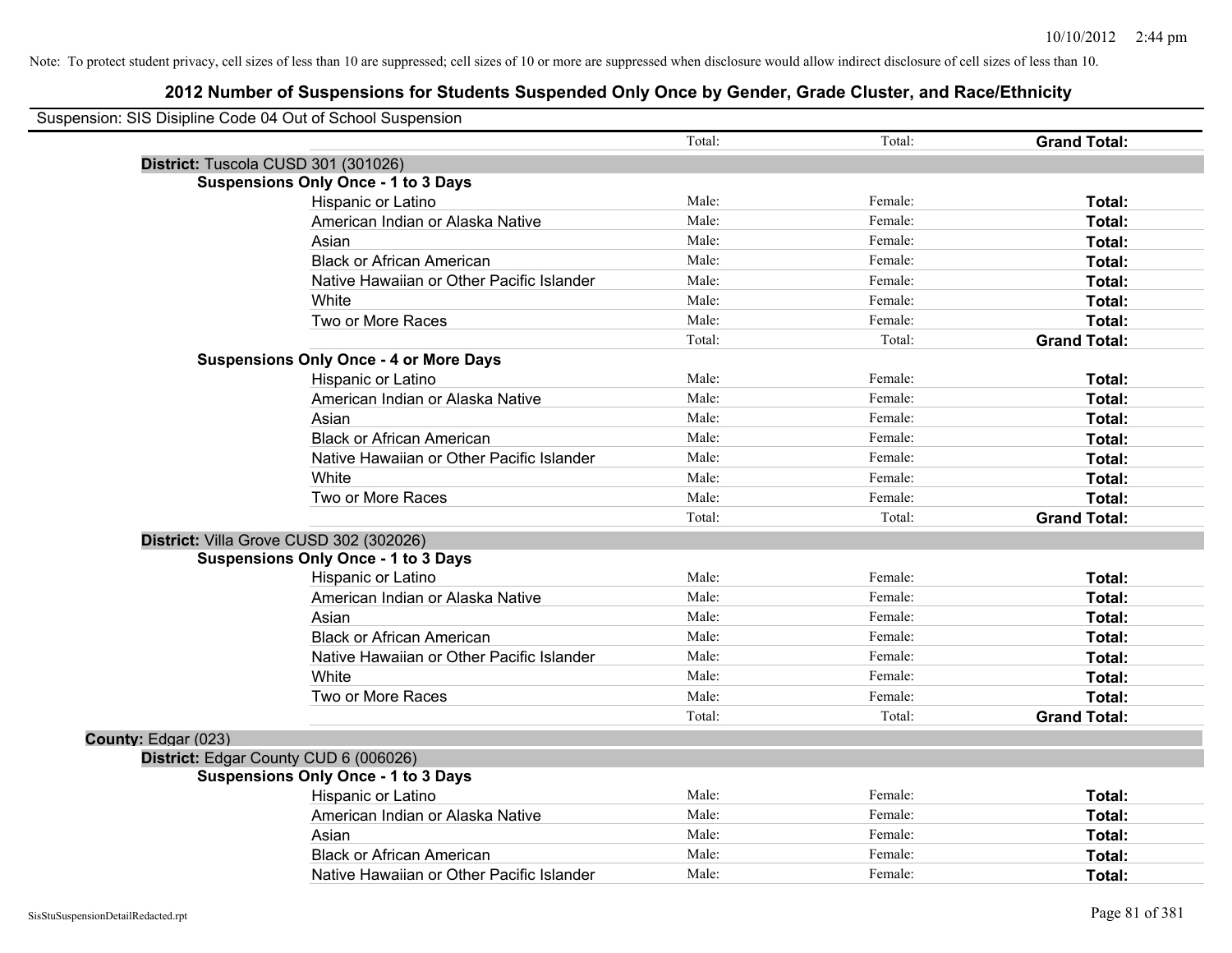| Suspension: SIS Disipline Code 04 Out of School Suspension |                                               |        |         |                     |
|------------------------------------------------------------|-----------------------------------------------|--------|---------|---------------------|
|                                                            | White                                         | Male:  | Female: | Total:              |
|                                                            | Two or More Races                             | Male:  | Female: | Total:              |
|                                                            |                                               | Total: | Total:  | <b>Grand Total:</b> |
| District: Kansas CUSD 3 (003026)                           |                                               |        |         |                     |
|                                                            | <b>Suspensions Only Once - 1 to 3 Days</b>    |        |         |                     |
|                                                            | Hispanic or Latino                            | Male:  | Female: | Total:              |
|                                                            | American Indian or Alaska Native              | Male:  | Female: | Total:              |
|                                                            | Asian                                         | Male:  | Female: | Total:              |
|                                                            | <b>Black or African American</b>              | Male:  | Female: | Total:              |
|                                                            | Native Hawaiian or Other Pacific Islander     | Male:  | Female: | Total:              |
|                                                            | White                                         | Male:  | Female: | Total:<br>11        |
|                                                            | Two or More Races                             | Male:  | Female: | Total:              |
|                                                            |                                               | Total: | Total:  | <b>Grand Total:</b> |
|                                                            | <b>Suspensions Only Once - 4 or More Days</b> |        |         |                     |
|                                                            | Hispanic or Latino                            | Male:  | Female: | Total:              |
|                                                            | American Indian or Alaska Native              | Male:  | Female: | Total:              |
|                                                            | Asian                                         | Male:  | Female: | Total:              |
|                                                            | <b>Black or African American</b>              | Male:  | Female: | Total:              |
|                                                            | Native Hawaiian or Other Pacific Islander     | Male:  | Female: | Total:              |
|                                                            | White                                         | Male:  | Female: | Total:              |
|                                                            | Two or More Races                             | Male:  | Female: | Total:              |
|                                                            |                                               | Total: | Total:  | <b>Grand Total:</b> |
| District: Paris-Union SD 95 (095025)                       |                                               |        |         |                     |
|                                                            | <b>Suspensions Only Once - 1 to 3 Days</b>    |        |         |                     |
|                                                            | Hispanic or Latino                            | Male:  | Female: | Total:              |
|                                                            | American Indian or Alaska Native              | Male:  | Female: | Total:              |
|                                                            | Asian                                         | Male:  | Female: | Total:              |
|                                                            | <b>Black or African American</b>              | Male:  | Female: | Total:              |
|                                                            | Native Hawaiian or Other Pacific Islander     | Male:  | Female: | Total:              |
|                                                            | White                                         | Male:  | Female: | Total:              |
|                                                            | Two or More Races                             | Male:  | Female: | Total:              |
|                                                            |                                               | Total: | Total:  | <b>Grand Total:</b> |
|                                                            | <b>Suspensions Only Once - 4 or More Days</b> |        |         |                     |
|                                                            | Hispanic or Latino                            | Male:  | Female: | Total:              |
|                                                            | American Indian or Alaska Native              | Male:  | Female: | Total:              |
|                                                            | Asian                                         | Male:  | Female: | Total:              |
|                                                            | <b>Black or African American</b>              | Male:  | Female: | Total:              |
|                                                            | Native Hawaiian or Other Pacific Islander     | Male:  | Female: | Total:              |
|                                                            | White                                         | Male:  | Female: | Total:              |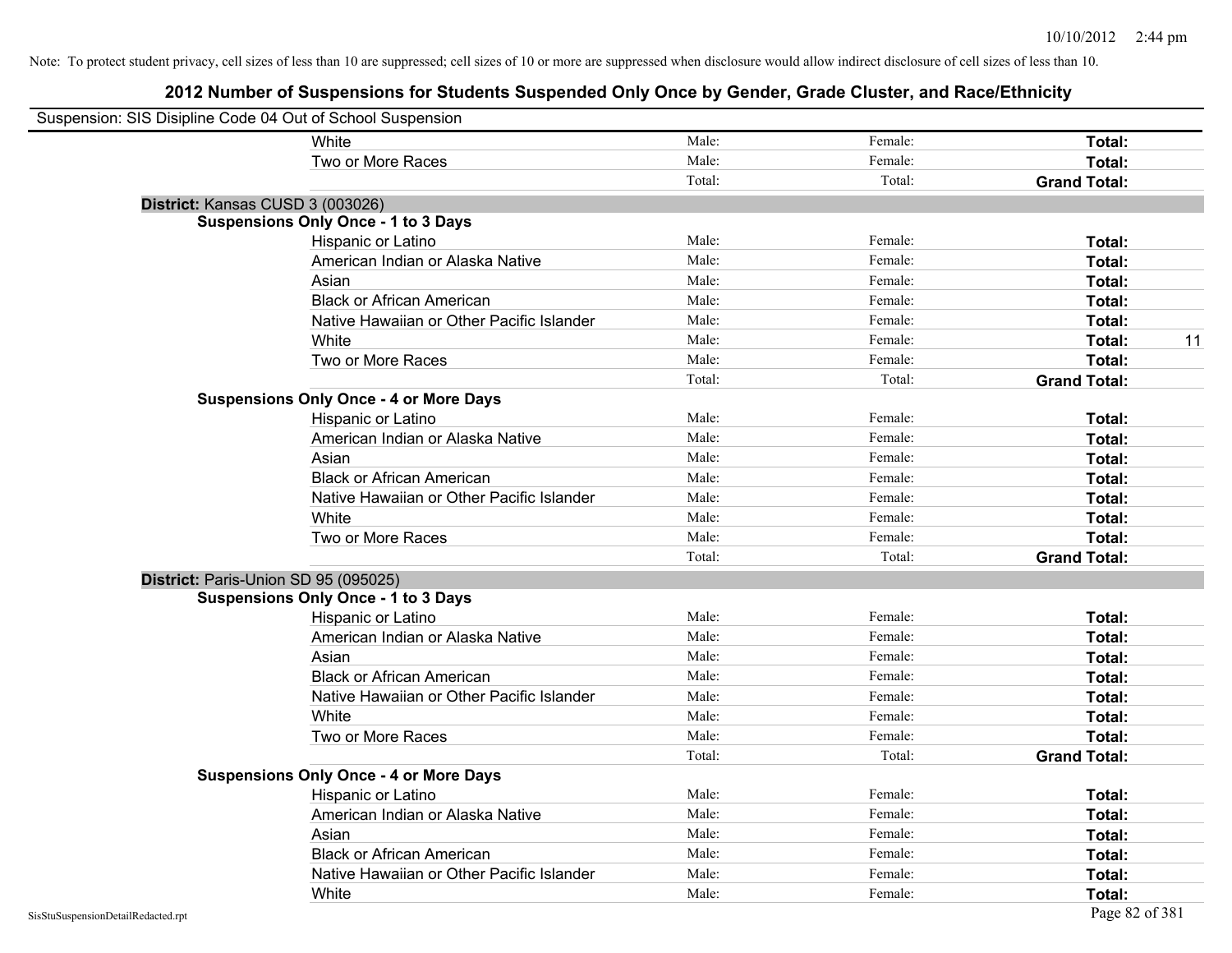| Suspension: SIS Disipline Code 04 Out of School Suspension |                                               |        |         |                     |
|------------------------------------------------------------|-----------------------------------------------|--------|---------|---------------------|
|                                                            | Two or More Races                             | Male:  | Female: | Total:              |
|                                                            |                                               | Total: | Total:  | <b>Grand Total:</b> |
| District: Shiloh CUSD 1 (001026)                           |                                               |        |         |                     |
|                                                            | <b>Suspensions Only Once - 1 to 3 Days</b>    |        |         |                     |
|                                                            | Hispanic or Latino                            | Male:  | Female: | Total:              |
|                                                            | American Indian or Alaska Native              | Male:  | Female: | Total:              |
|                                                            | Asian                                         | Male:  | Female: | Total:              |
|                                                            | <b>Black or African American</b>              | Male:  | Female: | Total:              |
|                                                            | Native Hawaiian or Other Pacific Islander     | Male:  | Female: | Total:              |
|                                                            | White                                         | Male:  | Female: | Total:              |
|                                                            | Two or More Races                             | Male:  | Female: | Total:              |
|                                                            |                                               | Total: | Total:  | <b>Grand Total:</b> |
|                                                            | <b>Suspensions Only Once - 4 or More Days</b> |        |         |                     |
|                                                            | Hispanic or Latino                            | Male:  | Female: | Total:              |
|                                                            | American Indian or Alaska Native              | Male:  | Female: | Total:              |
|                                                            | Asian                                         | Male:  | Female: | Total:              |
|                                                            | <b>Black or African American</b>              | Male:  | Female: | Total:              |
|                                                            | Native Hawaiian or Other Pacific Islander     | Male:  | Female: | Total:              |
|                                                            | White                                         | Male:  | Female: | Total:              |
|                                                            | Two or More Races                             | Male:  | Female: | Total:              |
|                                                            |                                               | Total: | Total:  | <b>Grand Total:</b> |
| <b>County: Moultrie (070)</b>                              |                                               |        |         |                     |
|                                                            | District: Lovington CUSD 303 (303026)         |        |         |                     |
|                                                            | <b>Suspensions Only Once - 1 to 3 Days</b>    |        |         |                     |
|                                                            | Hispanic or Latino                            | Male:  | Female: | Total:              |
|                                                            | American Indian or Alaska Native              | Male:  | Female: | Total:              |
|                                                            | Asian                                         | Male:  | Female: | Total:              |
|                                                            | <b>Black or African American</b>              | Male:  | Female: | Total:              |
|                                                            | Native Hawaiian or Other Pacific Islander     | Male:  | Female: | Total:              |
|                                                            | White                                         | Male:  | Female: | Total:              |
|                                                            | Two or More Races                             | Male:  | Female: | Total:              |
|                                                            |                                               | Total: | Total:  | <b>Grand Total:</b> |
|                                                            | District: Okaw Valley CUSD 302 (302026)       |        |         |                     |
|                                                            | <b>Suspensions Only Once - 1 to 3 Days</b>    |        |         |                     |
|                                                            | Hispanic or Latino                            | Male:  | Female: | Total:              |
|                                                            | American Indian or Alaska Native              | Male:  | Female: | Total:              |
|                                                            | Asian                                         | Male:  | Female: | Total:              |
|                                                            | <b>Black or African American</b>              | Male:  | Female: | Total:              |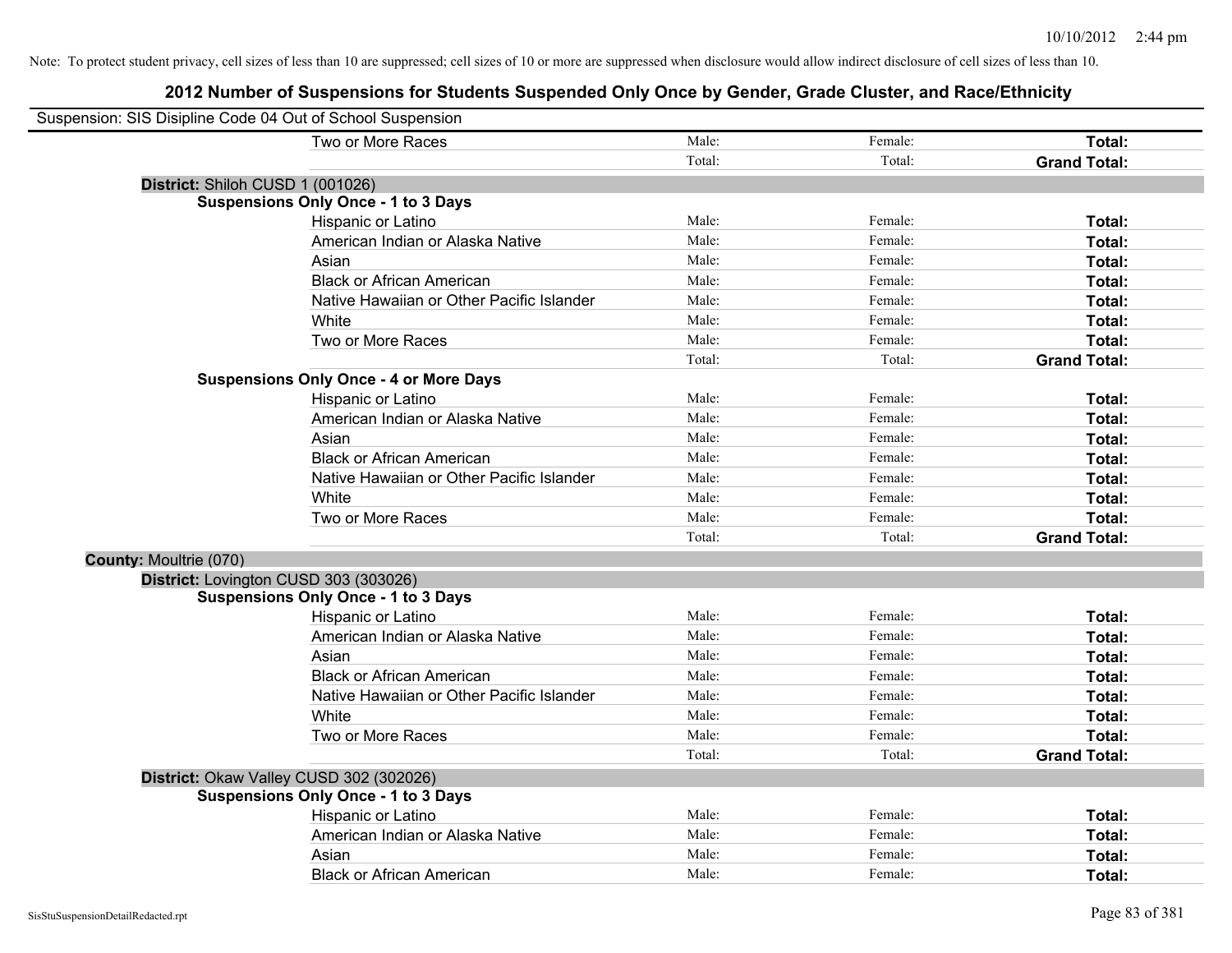| Suspension: SIS Disipline Code 04 Out of School Suspension |                                               |        |         |                     |
|------------------------------------------------------------|-----------------------------------------------|--------|---------|---------------------|
|                                                            | Native Hawaiian or Other Pacific Islander     | Male:  | Female: | Total:              |
|                                                            | White                                         | Male:  | Female: | Total:              |
|                                                            | Two or More Races                             | Male:  | Female: | Total:              |
|                                                            |                                               | Total: | Total:  | <b>Grand Total:</b> |
|                                                            | <b>Suspensions Only Once - 4 or More Days</b> |        |         |                     |
|                                                            | Hispanic or Latino                            | Male:  | Female: | Total:              |
|                                                            | American Indian or Alaska Native              | Male:  | Female: | Total:              |
|                                                            | Asian                                         | Male:  | Female: | Total:              |
|                                                            | <b>Black or African American</b>              | Male:  | Female: | Total:              |
|                                                            | Native Hawaiian or Other Pacific Islander     | Male:  | Female: | Total:              |
|                                                            | White                                         | Male:  | Female: | Total:              |
|                                                            | Two or More Races                             | Male:  | Female: | Total:              |
|                                                            |                                               | Total: | Total:  | <b>Grand Total:</b> |
|                                                            | District: Sullivan CUSD 300 (300026)          |        |         |                     |
|                                                            | <b>Suspensions Only Once - 1 to 3 Days</b>    |        |         |                     |
|                                                            | Hispanic or Latino                            | Male:  | Female: | Total:              |
|                                                            | American Indian or Alaska Native              | Male:  | Female: | Total:              |
|                                                            | Asian                                         | Male:  | Female: | Total:              |
|                                                            | <b>Black or African American</b>              | Male:  | Female: | Total:              |
|                                                            | Native Hawaiian or Other Pacific Islander     | Male:  | Female: | Total:              |
|                                                            | White                                         | Male:  | Female: | 30<br>Total:        |
|                                                            | Two or More Races                             | Male:  | Female: | Total:              |
|                                                            |                                               | Total: | Total:  | <b>Grand Total:</b> |
|                                                            | <b>Suspensions Only Once - 4 or More Days</b> |        |         |                     |
|                                                            | Hispanic or Latino                            | Male:  | Female: | Total:              |
|                                                            | American Indian or Alaska Native              | Male:  | Female: | Total:              |
|                                                            | Asian                                         | Male:  | Female: | Total:              |
|                                                            | <b>Black or African American</b>              | Male:  | Female: | Total:              |
|                                                            | Native Hawaiian or Other Pacific Islander     | Male:  | Female: | Total:              |
|                                                            | White                                         | Male:  | Female: | Total:              |
|                                                            | Two or More Races                             | Male:  | Female: | Total:              |
|                                                            |                                               | Total: | Total:  | <b>Grand Total:</b> |
| County: Shelby (087)                                       |                                               |        |         |                     |
|                                                            | District: Central A & M CUD 21 (021026)       |        |         |                     |
|                                                            | <b>Suspensions Only Once - 1 to 3 Days</b>    |        |         |                     |
|                                                            | Hispanic or Latino                            | Male:  | Female: | Total:              |
|                                                            | American Indian or Alaska Native              | Male:  | Female: | Total:              |
|                                                            | Asian                                         | Male:  | Female: | Total:              |
|                                                            | <b>Black or African American</b>              | Male:  | Female: | Total:              |
| SisStuSuspensionDetailRedacted.rpt                         |                                               |        |         | Page 84 of 381      |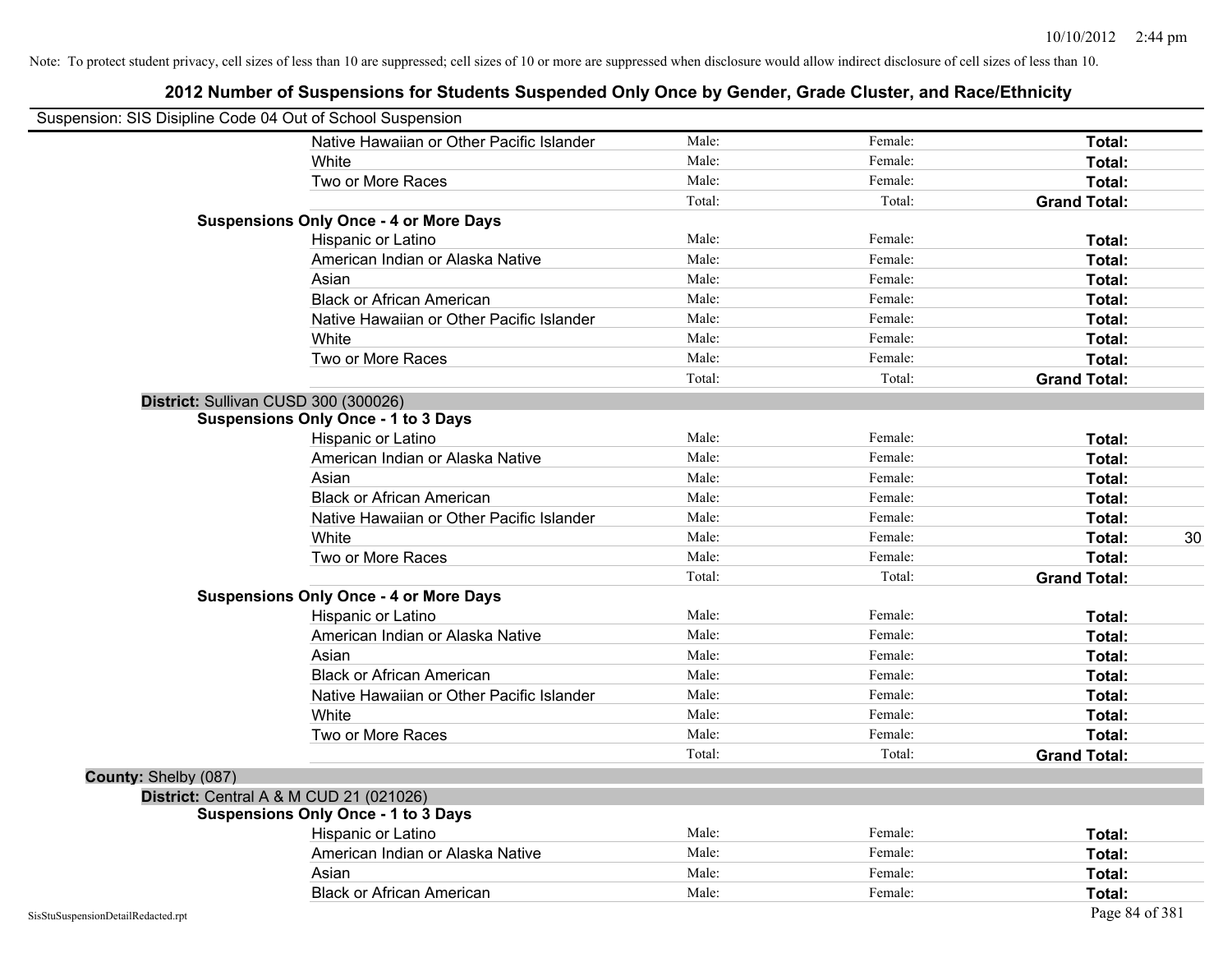|                                    | Suspension: SIS Disipline Code 04 Out of School Suspension |        |         |                     |
|------------------------------------|------------------------------------------------------------|--------|---------|---------------------|
|                                    | Native Hawaiian or Other Pacific Islander                  | Male:  | Female: | Total:              |
|                                    | White                                                      | Male:  | Female: | Total:<br>24        |
|                                    | Two or More Races                                          | Male:  | Female: | Total:              |
|                                    |                                                            | Total: | Total:  | <b>Grand Total:</b> |
|                                    | <b>Suspensions Only Once - 4 or More Days</b>              |        |         |                     |
|                                    | Hispanic or Latino                                         | Male:  | Female: | Total:              |
|                                    | American Indian or Alaska Native                           | Male:  | Female: | Total:              |
|                                    | Asian                                                      | Male:  | Female: | Total:              |
|                                    | <b>Black or African American</b>                           | Male:  | Female: | Total:              |
|                                    | Native Hawaiian or Other Pacific Islander                  | Male:  | Female: | Total:              |
|                                    | White                                                      | Male:  | Female: | Total:              |
|                                    | Two or More Races                                          | Male:  | Female: | Total:              |
|                                    |                                                            | Total: | Total:  | <b>Grand Total:</b> |
|                                    | District: Cowden-Herrick CUSD 3A (003A26)                  |        |         |                     |
|                                    | <b>Suspensions Only Once - 1 to 3 Days</b>                 |        |         |                     |
|                                    | Hispanic or Latino                                         | Male:  | Female: | Total:              |
|                                    | American Indian or Alaska Native                           | Male:  | Female: | Total:              |
|                                    | Asian                                                      | Male:  | Female: | Total:              |
|                                    | <b>Black or African American</b>                           | Male:  | Female: | Total:              |
|                                    | Native Hawaiian or Other Pacific Islander                  | Male:  | Female: | Total:              |
|                                    | White                                                      | Male:  | Female: | Total:              |
|                                    | Two or More Races                                          | Male:  | Female: | Total:              |
|                                    |                                                            | Total: | Total:  | <b>Grand Total:</b> |
|                                    | District: Shelbyville CUSD 4 (004026)                      |        |         |                     |
|                                    | <b>Suspensions Only Once - 1 to 3 Days</b>                 |        |         |                     |
|                                    | Hispanic or Latino                                         | Male:  | Female: | Total:              |
|                                    | American Indian or Alaska Native                           | Male:  | Female: | Total:              |
|                                    | Asian                                                      | Male:  | Female: | Total:              |
|                                    | <b>Black or African American</b>                           | Male:  | Female: | Total:              |
|                                    | Native Hawaiian or Other Pacific Islander                  | Male:  | Female: | Total:              |
|                                    | White                                                      | Male:  | Female: | 11<br>Total:        |
|                                    | Two or More Races                                          | Male:  | Female: | Total:              |
|                                    |                                                            | Total: | Total:  | <b>Grand Total:</b> |
|                                    | <b>Suspensions Only Once - 4 or More Days</b>              |        |         |                     |
|                                    | Hispanic or Latino                                         | Male:  | Female: | Total:              |
|                                    | American Indian or Alaska Native                           | Male:  | Female: | Total:              |
|                                    | Asian                                                      | Male:  | Female: | Total:              |
|                                    | <b>Black or African American</b>                           | Male:  | Female: | Total:              |
|                                    | Native Hawaiian or Other Pacific Islander                  | Male:  | Female: | Total:              |
| SisStuSuspensionDetailRedacted.rpt |                                                            |        |         | Page 85 of 381      |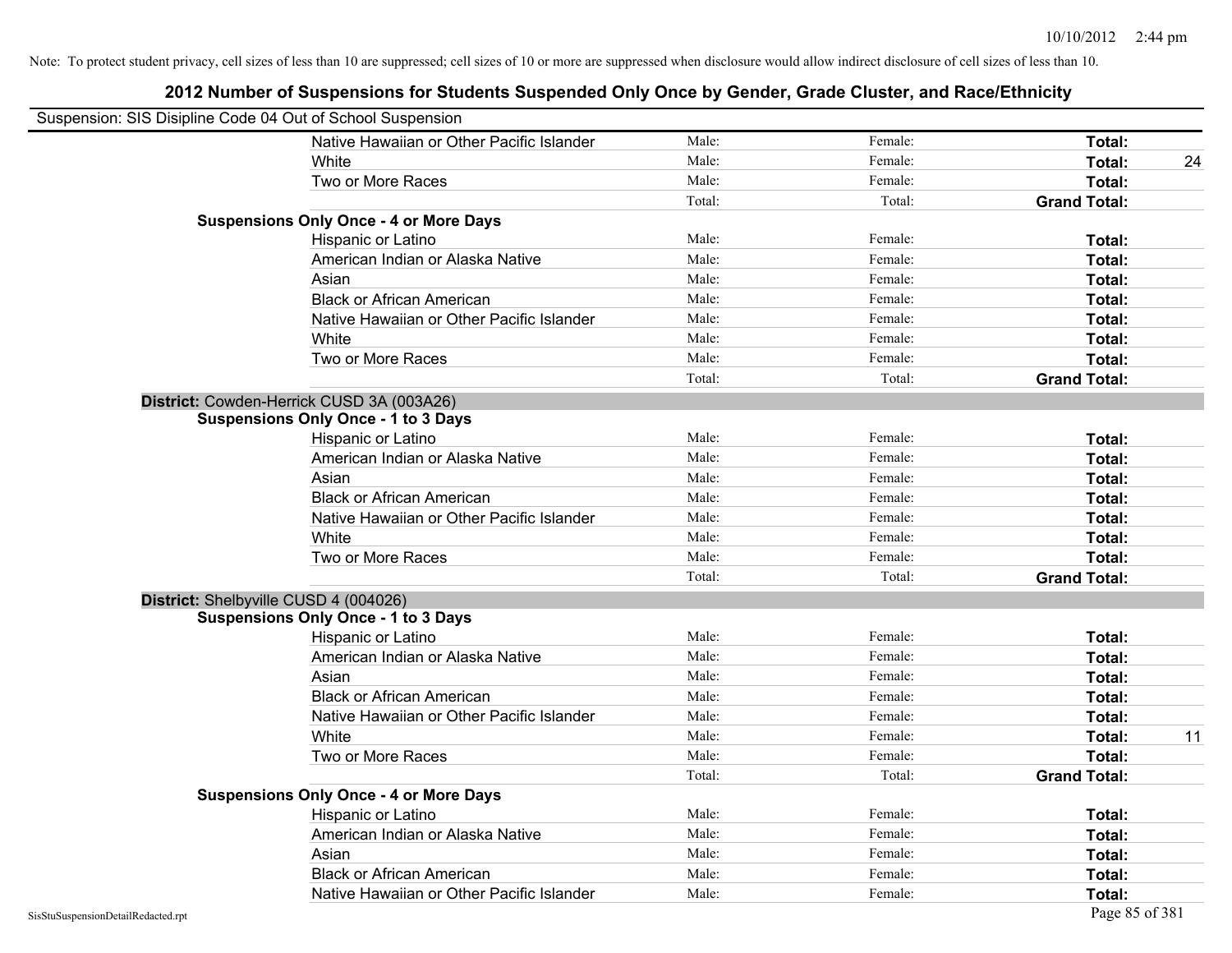| Suspension: SIS Disipline Code 04 Out of School Suspension |                                                |        |       |         |       |                     |        |
|------------------------------------------------------------|------------------------------------------------|--------|-------|---------|-------|---------------------|--------|
|                                                            | White                                          | Male:  |       | Female: |       | Total:              |        |
|                                                            | Two or More Races                              | Male:  |       | Female: |       | Total:              |        |
|                                                            |                                                | Total: |       | Total:  |       | <b>Grand Total:</b> |        |
|                                                            | District: Stewardson-Strasburg CUD 5A (005A26) |        |       |         |       |                     |        |
|                                                            | <b>Suspensions Only Once - 1 to 3 Days</b>     |        |       |         |       |                     |        |
|                                                            | Hispanic or Latino                             | Male:  |       | Female: |       | <b>Total:</b>       |        |
|                                                            | American Indian or Alaska Native               | Male:  |       | Female: |       | Total:              |        |
|                                                            | Asian                                          | Male:  |       | Female: |       | Total:              |        |
|                                                            | <b>Black or African American</b>               | Male:  |       | Female: |       | Total:              |        |
|                                                            | Native Hawaiian or Other Pacific Islander      | Male:  |       | Female: |       | Total:              |        |
|                                                            | White                                          | Male:  |       | Female: |       | Total:              |        |
|                                                            | Two or More Races                              | Male:  |       | Female: |       | Total:              |        |
|                                                            |                                                | Total: |       | Total:  |       | <b>Grand Total:</b> |        |
| District: Windsor CUSD 1 (001026)                          |                                                |        |       |         |       |                     |        |
|                                                            | <b>Suspensions Only Once - 1 to 3 Days</b>     |        |       |         |       |                     |        |
|                                                            | Hispanic or Latino                             | Male:  |       | Female: |       | Total:              |        |
|                                                            | American Indian or Alaska Native               | Male:  |       | Female: |       | Total:              |        |
|                                                            | Asian                                          | Male:  |       | Female: |       | Total:              |        |
|                                                            | <b>Black or African American</b>               | Male:  |       | Female: |       | Total:              |        |
|                                                            | Native Hawaiian or Other Pacific Islander      | Male:  |       | Female: |       | <b>Total:</b>       |        |
|                                                            | White                                          | Male:  |       | Female: |       | Total:              |        |
|                                                            | Two or More Races                              | Male:  |       | Female: |       | Total:              |        |
|                                                            |                                                | Total: |       | Total:  |       | <b>Grand Total:</b> |        |
| Region: Crawford-Lawrence Educ Serv Reg (15)               |                                                |        |       |         |       |                     |        |
| County: Cook (016)                                         |                                                |        |       |         |       |                     |        |
|                                                            | District: City of Chicago SD 299 (299025)      |        |       |         |       |                     |        |
|                                                            | <b>Suspensions Only Once - 1 to 3 Days</b>     |        |       |         |       |                     |        |
|                                                            | Hispanic or Latino                             | Male:  | 2,822 | Female: | 1,580 | Total:              | 4,402  |
|                                                            | American Indian or Alaska Native               | Male:  | 19    | Female: | 22    | Total:              | 41     |
|                                                            | Asian                                          | Male:  | 113   | Female: | 51    | Total:              | 164    |
|                                                            | <b>Black or African American</b>               | Male:  | 6,403 | Female: | 4,652 | <b>Total:</b>       | 11,055 |
|                                                            | Native Hawaiian or Other Pacific Islander      | Male:  |       | Female: |       | <b>Total:</b>       |        |
|                                                            | White                                          | Male:  | 441   | Female: | 178   | Total:              | 619    |
|                                                            | Two or More Races                              | Male:  | 101   | Female: | 53    | <b>Total:</b>       | 154    |
|                                                            |                                                | Total: |       | Total:  |       | <b>Grand Total:</b> |        |
|                                                            | <b>Suspensions Only Once - 4 or More Days</b>  |        |       |         |       |                     |        |
|                                                            | Hispanic or Latino                             | Male:  | 810   | Female: | 453   | Total:              | 1,263  |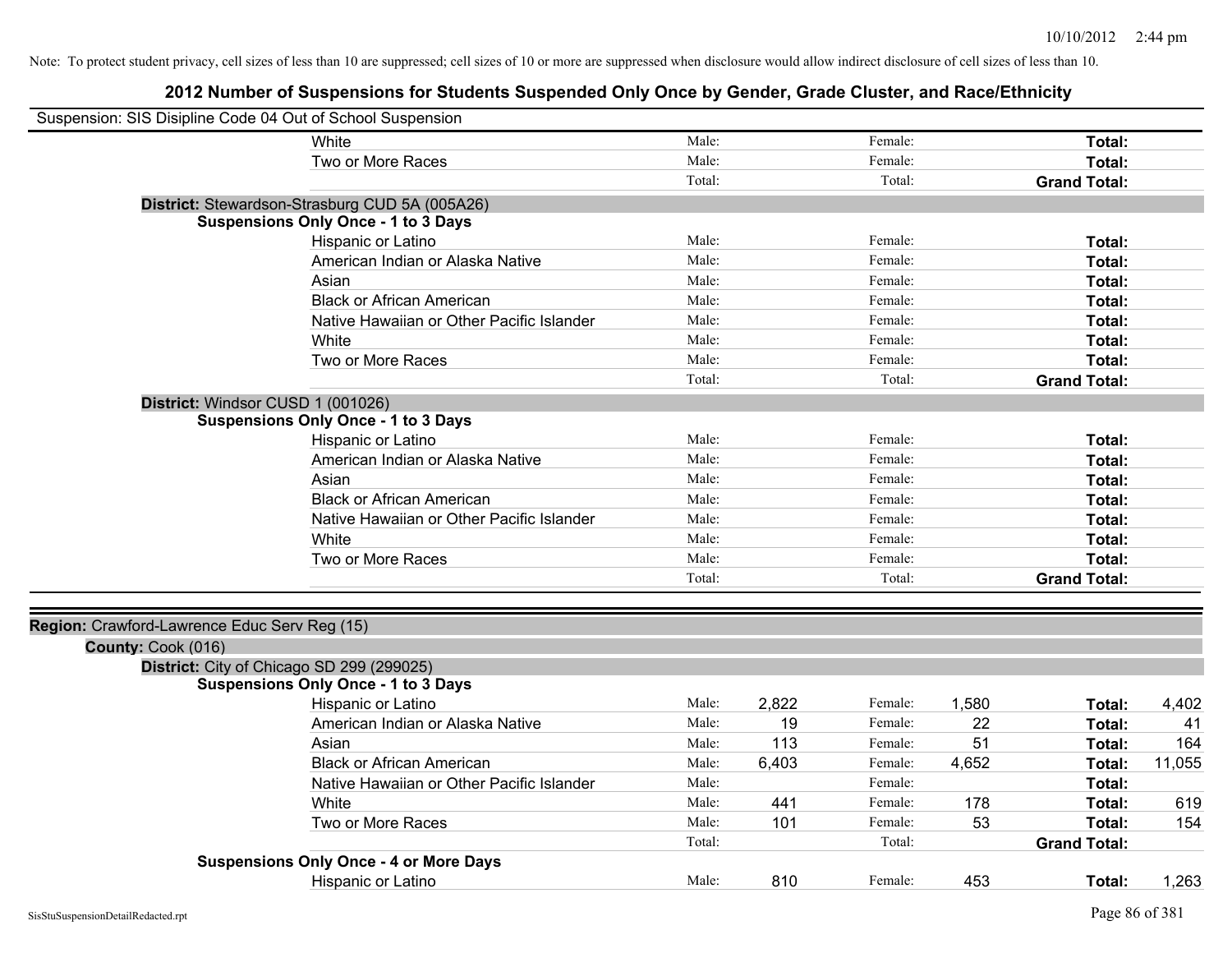| Suspension: SIS Disipline Code 04 Out of School Suspension |                                               |        |       |         |       |                     |       |
|------------------------------------------------------------|-----------------------------------------------|--------|-------|---------|-------|---------------------|-------|
|                                                            | American Indian or Alaska Native              | Male:  |       | Female: |       | Total:              | 12    |
|                                                            | Asian                                         | Male:  |       | Female: |       | Total:              | 29    |
|                                                            | <b>Black or African American</b>              | Male:  | 1,660 | Female: | 1,498 | Total:              | 3,158 |
|                                                            | Native Hawaiian or Other Pacific Islander     | Male:  |       | Female: |       | Total:              |       |
|                                                            | White                                         | Male:  | 102   | Female: | 39    | Total:              | 141   |
|                                                            | Two or More Races                             | Male:  | 25    | Female: | 18    | Total:              | 43    |
|                                                            |                                               | Total: |       | Total:  |       | <b>Grand Total:</b> |       |
| District: One Hope United (003500)                         |                                               |        |       |         |       |                     |       |
|                                                            | <b>Suspensions Only Once - 1 to 3 Days</b>    |        |       |         |       |                     |       |
|                                                            | Hispanic or Latino                            | Male:  |       | Female: |       | Total:              |       |
|                                                            | American Indian or Alaska Native              | Male:  |       | Female: |       | Total:              |       |
|                                                            | Asian                                         | Male:  |       | Female: |       | Total:              |       |
|                                                            | <b>Black or African American</b>              | Male:  |       | Female: |       | Total:              |       |
|                                                            | Native Hawaiian or Other Pacific Islander     | Male:  |       | Female: |       | Total:              |       |
|                                                            | White                                         | Male:  |       | Female: |       | Total:              |       |
|                                                            | Two or More Races                             | Male:  |       | Female: |       | Total:              |       |
|                                                            |                                               | Total: |       | Total:  |       | <b>Grand Total:</b> |       |
|                                                            | <b>Suspensions Only Once - 4 or More Days</b> |        |       |         |       |                     |       |
|                                                            | Hispanic or Latino                            | Male:  |       | Female: |       | Total:              |       |
|                                                            | American Indian or Alaska Native              | Male:  |       | Female: |       | Total:              |       |
|                                                            | Asian                                         | Male:  |       | Female: |       | Total:              |       |
|                                                            | <b>Black or African American</b>              | Male:  |       | Female: |       | Total:              |       |
|                                                            | Native Hawaiian or Other Pacific Islander     | Male:  |       | Female: |       | Total:              |       |
|                                                            | White                                         | Male:  |       | Female: |       | Total:              |       |
|                                                            | Two or More Races                             | Male:  |       | Female: |       | Total:              |       |
|                                                            |                                               | Total: |       | Total:  |       | <b>Grand Total:</b> |       |
| Region: De Kalb ROE (16)<br>County: Dekalb (019)           |                                               |        |       |         |       |                     |       |
| District: DeKalb CUSD 428 (428026)                         |                                               |        |       |         |       |                     |       |
|                                                            | <b>Suspensions Only Once - 1 to 3 Days</b>    |        |       |         |       |                     |       |
|                                                            | Hispanic or Latino                            | Male:  | 28    | Female: | 17    | Total:              | 45    |
|                                                            | American Indian or Alaska Native              | Male:  |       | Female: |       | Total:              |       |
|                                                            | Asian                                         | Male:  |       | Female: |       | Total:              |       |
|                                                            | <b>Black or African American</b>              | Male:  | 38    | Female: | 21    | Total:              | 59    |
|                                                            | Native Hawaiian or Other Pacific Islander     | Male:  |       | Female: |       | Total:              |       |
|                                                            | White                                         | Male:  | 59    | Female: | 29    | Total:              | 88    |
|                                                            | Two or More Races                             | Male:  |       | Female: |       | Total:              |       |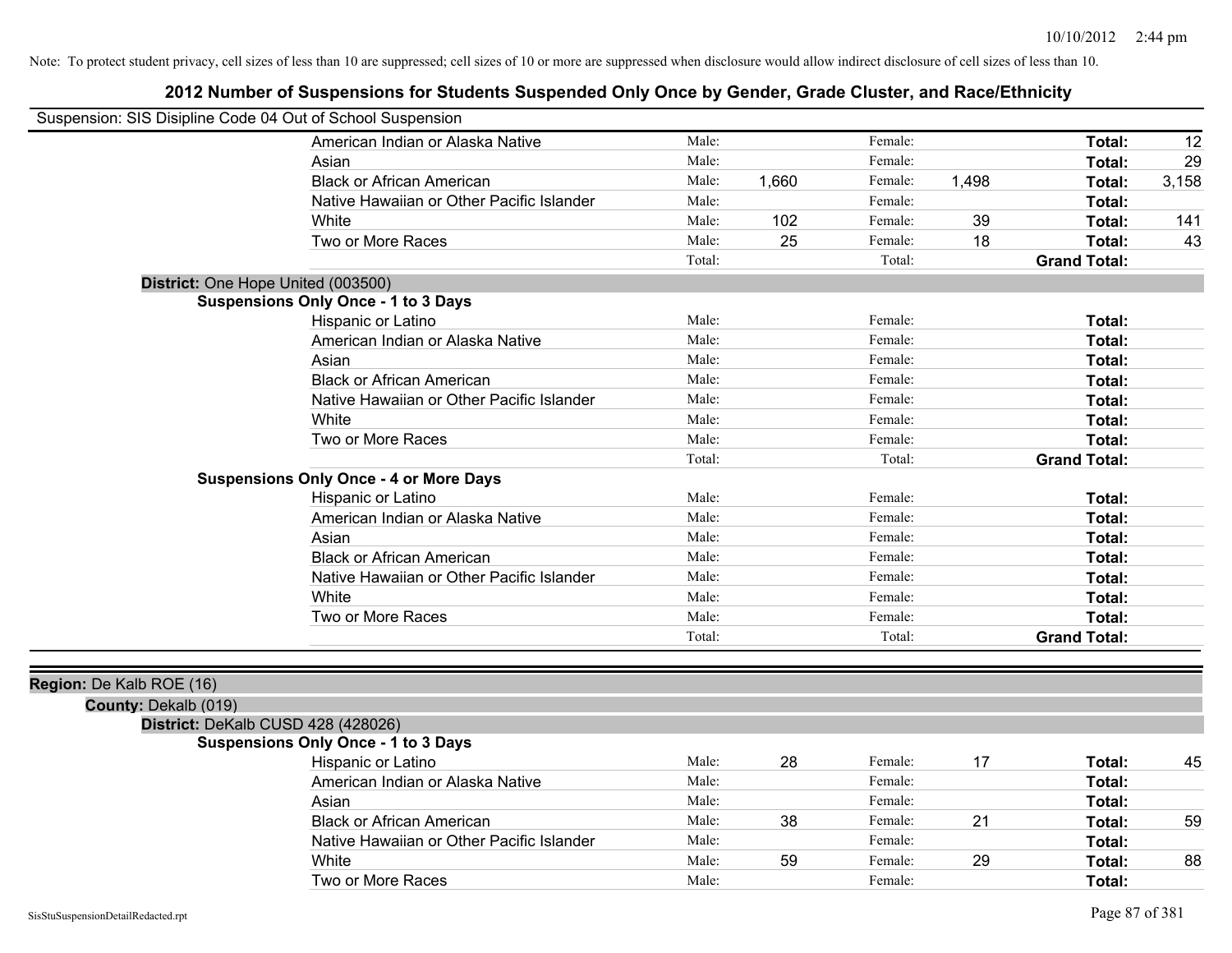| Suspension: SIS Disipline Code 04 Out of School Suspension |                                               |        |    |         |    |                     |     |
|------------------------------------------------------------|-----------------------------------------------|--------|----|---------|----|---------------------|-----|
|                                                            |                                               | Total: |    | Total:  |    | <b>Grand Total:</b> | 202 |
|                                                            | <b>Suspensions Only Once - 4 or More Days</b> |        |    |         |    |                     |     |
|                                                            | Hispanic or Latino                            | Male:  |    | Female: |    | Total:              | 13  |
|                                                            | American Indian or Alaska Native              | Male:  |    | Female: |    | Total:              |     |
|                                                            | Asian                                         | Male:  |    | Female: |    | Total:              |     |
|                                                            | <b>Black or African American</b>              | Male:  |    | Female: |    | Total:              |     |
|                                                            | Native Hawaiian or Other Pacific Islander     | Male:  |    | Female: |    | Total:              |     |
|                                                            | White                                         | Male:  |    | Female: |    | Total:              | 28  |
|                                                            | Two or More Races                             | Male:  |    | Female: |    | Total:              |     |
|                                                            |                                               | Total: | 37 | Total:  | 17 | <b>Grand Total:</b> | 54  |
|                                                            | District: Genoa Kingston CUSD 424 (424026)    |        |    |         |    |                     |     |
|                                                            | <b>Suspensions Only Once - 1 to 3 Days</b>    |        |    |         |    |                     |     |
|                                                            | Hispanic or Latino                            | Male:  |    | Female: |    | Total:              |     |
|                                                            | American Indian or Alaska Native              | Male:  |    | Female: |    | Total:              |     |
|                                                            | Asian                                         | Male:  |    | Female: |    | Total:              |     |
|                                                            | <b>Black or African American</b>              | Male:  |    | Female: |    | Total:              |     |
|                                                            | Native Hawaiian or Other Pacific Islander     | Male:  |    | Female: |    | Total:              |     |
|                                                            | White                                         | Male:  |    | Female: |    | Total:              | 16  |
|                                                            | Two or More Races                             | Male:  |    | Female: |    | Total:              |     |
|                                                            |                                               | Total: |    | Total:  |    | <b>Grand Total:</b> |     |
|                                                            | <b>Suspensions Only Once - 4 or More Days</b> |        |    |         |    |                     |     |
|                                                            | Hispanic or Latino                            | Male:  |    | Female: |    | Total:              |     |
|                                                            | American Indian or Alaska Native              | Male:  |    | Female: |    | Total:              |     |
|                                                            | Asian                                         | Male:  |    | Female: |    | Total:              |     |
|                                                            | <b>Black or African American</b>              | Male:  |    | Female: |    | Total:              |     |
|                                                            | Native Hawaiian or Other Pacific Islander     | Male:  |    | Female: |    | Total:              |     |
|                                                            | White                                         | Male:  |    | Female: |    | Total:              |     |
|                                                            | Two or More Races                             | Male:  |    | Female: |    | Total:              |     |
|                                                            |                                               | Total: |    | Total:  |    | <b>Grand Total:</b> |     |
| District: Hiawatha CUSD 426 (426026)                       |                                               |        |    |         |    |                     |     |
|                                                            | <b>Suspensions Only Once - 1 to 3 Days</b>    |        |    |         |    |                     |     |
|                                                            | Hispanic or Latino                            | Male:  |    | Female: |    | Total:              |     |
|                                                            | American Indian or Alaska Native              | Male:  |    | Female: |    | Total:              |     |
|                                                            | Asian                                         | Male:  |    | Female: |    | Total:              |     |
|                                                            | <b>Black or African American</b>              | Male:  |    | Female: |    | Total:              |     |
|                                                            | Native Hawaiian or Other Pacific Islander     | Male:  |    | Female: |    | Total:              |     |
|                                                            | White                                         | Male:  |    | Female: |    | Total:              |     |
|                                                            | Two or More Races                             | Male:  |    | Female: |    | Total:              |     |
|                                                            |                                               | Total: |    | Total:  |    | <b>Grand Total:</b> |     |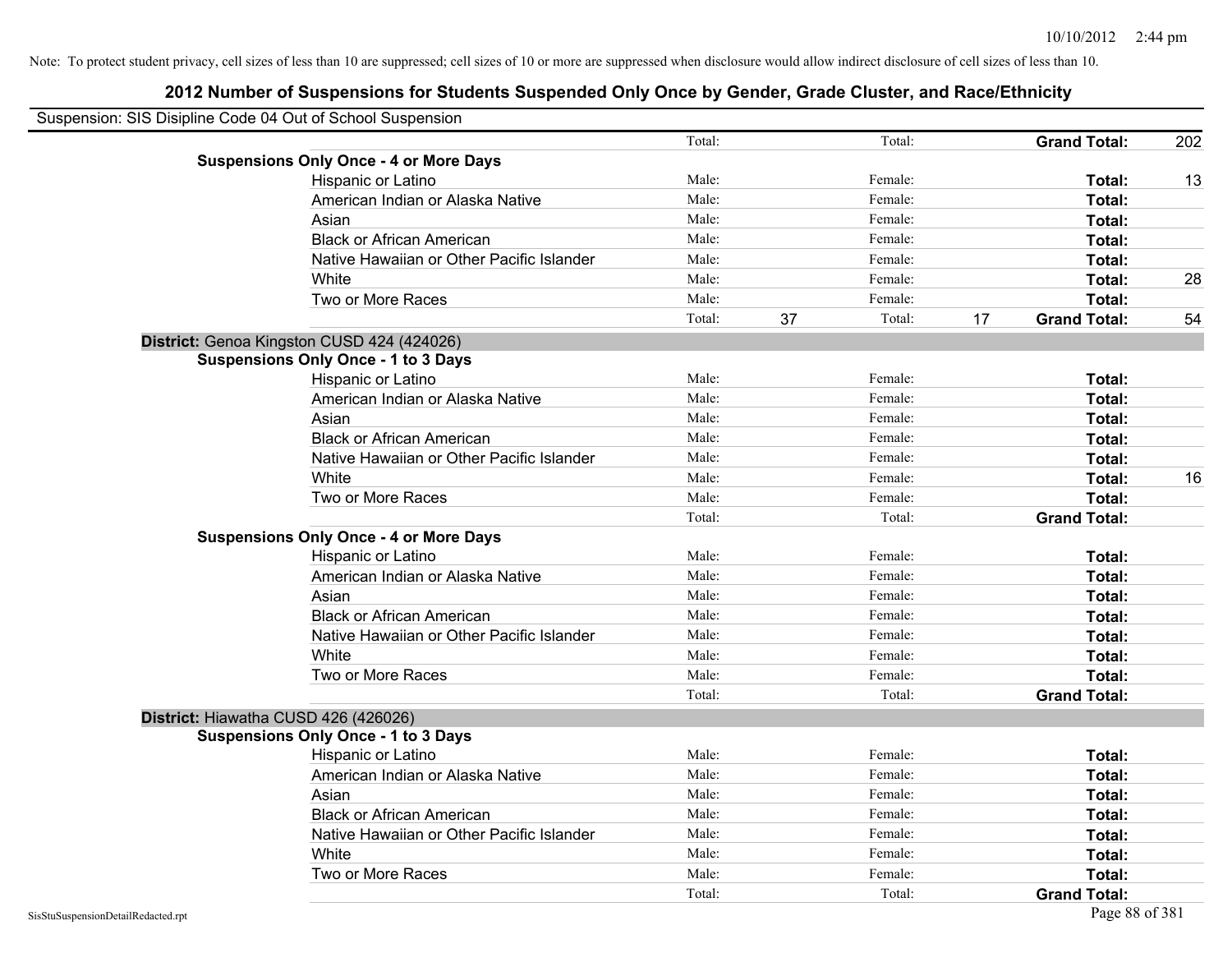| Suspension: SIS Disipline Code 04 Out of School Suspension |        |         |                     |    |
|------------------------------------------------------------|--------|---------|---------------------|----|
| <b>Suspensions Only Once - 4 or More Days</b>              |        |         |                     |    |
| Hispanic or Latino                                         | Male:  | Female: | Total:              |    |
| American Indian or Alaska Native                           | Male:  | Female: | Total:              |    |
| Asian                                                      | Male:  | Female: | Total:              |    |
| <b>Black or African American</b>                           | Male:  | Female: | Total:              |    |
| Native Hawaiian or Other Pacific Islander                  | Male:  | Female: | Total:              |    |
| White                                                      | Male:  | Female: | Total:              |    |
| Two or More Races                                          | Male:  | Female: | Total:              |    |
|                                                            | Total: | Total:  | <b>Grand Total:</b> |    |
| District: Hinckley Big Rock CUSD 429 (429026)              |        |         |                     |    |
| <b>Suspensions Only Once - 1 to 3 Days</b>                 |        |         |                     |    |
| Hispanic or Latino                                         | Male:  | Female: | Total:              |    |
| American Indian or Alaska Native                           | Male:  | Female: | Total:              |    |
| Asian                                                      | Male:  | Female: | Total:              |    |
| <b>Black or African American</b>                           | Male:  | Female: | Total:              |    |
| Native Hawaiian or Other Pacific Islander                  | Male:  | Female: | Total:              |    |
| White                                                      | Male:  | Female: | Total:              |    |
| Two or More Races                                          | Male:  | Female: | Total:              |    |
|                                                            | Total: | Total:  | <b>Grand Total:</b> |    |
| <b>Suspensions Only Once - 4 or More Days</b>              |        |         |                     |    |
| Hispanic or Latino                                         | Male:  | Female: | Total:              |    |
| American Indian or Alaska Native                           | Male:  | Female: | Total:              |    |
| Asian                                                      | Male:  | Female: | Total:              |    |
| <b>Black or African American</b>                           | Male:  | Female: | Total:              |    |
| Native Hawaiian or Other Pacific Islander                  | Male:  | Female: | Total:              |    |
| White                                                      | Male:  | Female: | Total:              |    |
| Two or More Races                                          | Male:  | Female: | Total:              |    |
|                                                            | Total: | Total:  | <b>Grand Total:</b> |    |
| District: Indian Creek CUSD 425 (425026)                   |        |         |                     |    |
| <b>Suspensions Only Once - 1 to 3 Days</b>                 |        |         |                     |    |
| Hispanic or Latino                                         | Male:  | Female: | Total:              |    |
| American Indian or Alaska Native                           | Male:  | Female: | Total:              |    |
| Asian                                                      | Male:  | Female: | Total:              |    |
| <b>Black or African American</b>                           | Male:  | Female: | Total:              |    |
| Native Hawaiian or Other Pacific Islander                  | Male:  | Female: | Total:              |    |
| White                                                      | Male:  | Female: | Total:              | 10 |
| Two or More Races                                          | Male:  | Female: | Total:              |    |
|                                                            | Total: | Total:  | <b>Grand Total:</b> |    |
|                                                            |        |         |                     |    |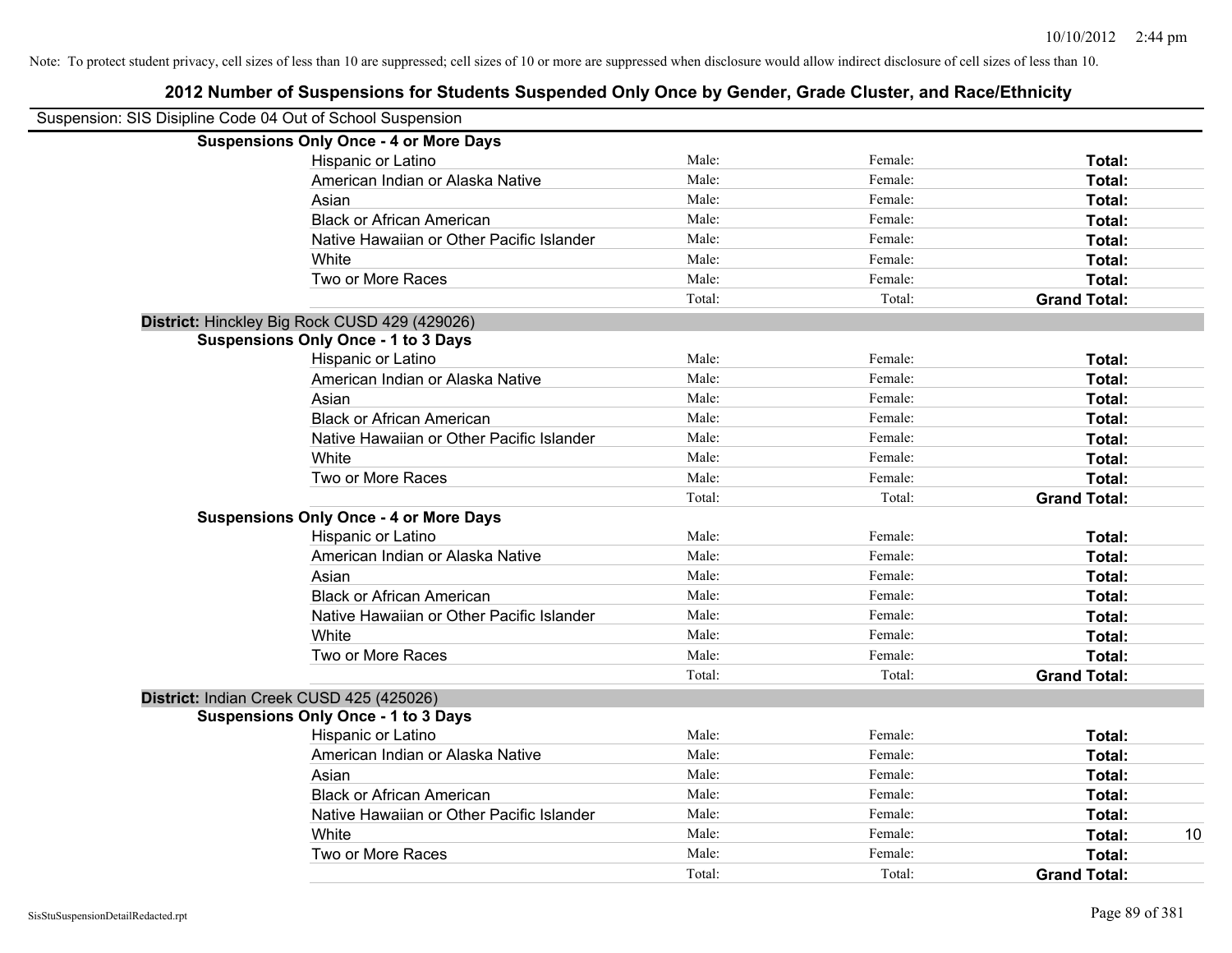| Suspension: SIS Disipline Code 04 Out of School Suspension |                                               |        |         |                     |    |
|------------------------------------------------------------|-----------------------------------------------|--------|---------|---------------------|----|
| District: Non-Public School (4300)                         |                                               |        |         |                     |    |
|                                                            | <b>Suspensions Only Once - 1 to 3 Days</b>    |        |         |                     |    |
|                                                            | Hispanic or Latino                            | Male:  | Female: | Total:              |    |
|                                                            | American Indian or Alaska Native              | Male:  | Female: | Total:              |    |
|                                                            | Asian                                         | Male:  | Female: | Total:              |    |
|                                                            | <b>Black or African American</b>              | Male:  | Female: | Total:              |    |
|                                                            | Native Hawaiian or Other Pacific Islander     | Male:  | Female: | Total:              |    |
|                                                            | White                                         | Male:  | Female: | Total:              |    |
|                                                            | Two or More Races                             | Male:  | Female: | Total:              |    |
|                                                            |                                               | Total: | Total:  | <b>Grand Total:</b> |    |
|                                                            | <b>Suspensions Only Once - 4 or More Days</b> |        |         |                     |    |
|                                                            | Hispanic or Latino                            | Male:  | Female: | Total:              |    |
|                                                            | American Indian or Alaska Native              | Male:  | Female: | Total:              |    |
|                                                            | Asian                                         | Male:  | Female: | Total:              |    |
|                                                            | <b>Black or African American</b>              | Male:  | Female: | Total:              |    |
|                                                            | Native Hawaiian or Other Pacific Islander     | Male:  | Female: | Total:              |    |
|                                                            | White                                         | Male:  | Female: | Total:              |    |
|                                                            | Two or More Races                             | Male:  | Female: | Total:              |    |
|                                                            |                                               | Total: | Total:  | <b>Grand Total:</b> |    |
| District: Sandwich CUSD 430 (430026)                       |                                               |        |         |                     |    |
|                                                            | <b>Suspensions Only Once - 1 to 3 Days</b>    |        |         |                     |    |
|                                                            | Hispanic or Latino                            | Male:  | Female: | Total:              |    |
|                                                            | American Indian or Alaska Native              | Male:  | Female: | Total:              |    |
|                                                            | Asian                                         | Male:  | Female: | Total:              |    |
|                                                            | <b>Black or African American</b>              | Male:  | Female: | Total:              |    |
|                                                            | Native Hawaiian or Other Pacific Islander     | Male:  | Female: | Total:              |    |
|                                                            | White                                         | Male:  | Female: | Total:              | 34 |
|                                                            | Two or More Races                             | Male:  | Female: | Total:              |    |
|                                                            |                                               | Total: | Total:  | <b>Grand Total:</b> |    |
|                                                            | <b>Suspensions Only Once - 4 or More Days</b> |        |         |                     |    |
|                                                            | Hispanic or Latino                            | Male:  | Female: | Total:              |    |
|                                                            | American Indian or Alaska Native              | Male:  | Female: | Total:              |    |
|                                                            | Asian                                         | Male:  | Female: | Total:              |    |
|                                                            | <b>Black or African American</b>              | Male:  | Female: | Total:              |    |
|                                                            | Native Hawaiian or Other Pacific Islander     | Male:  | Female: | Total:              |    |
|                                                            | White                                         | Male:  | Female: | Total:              |    |
|                                                            | Two or More Races                             | Male:  | Female: | Total:              |    |
|                                                            |                                               | Total: | Total:  | <b>Grand Total:</b> | 11 |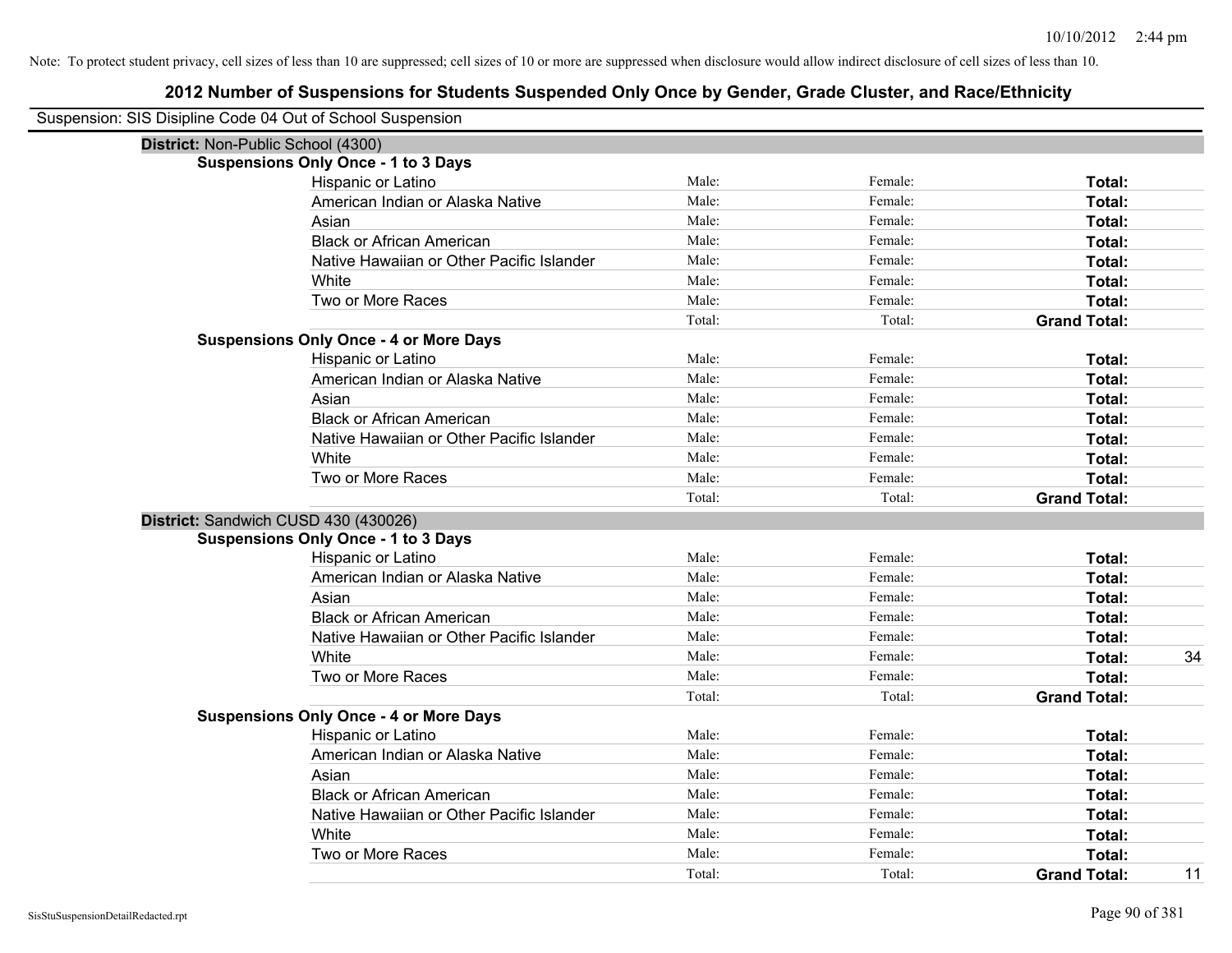| Suspension: SIS Disipline Code 04 Out of School Suspension |        |         |                     |    |
|------------------------------------------------------------|--------|---------|---------------------|----|
| District: Somonauk CUSD 432 (432026)                       |        |         |                     |    |
| <b>Suspensions Only Once - 1 to 3 Days</b>                 |        |         |                     |    |
| Hispanic or Latino                                         | Male:  | Female: | Total:              |    |
| American Indian or Alaska Native                           | Male:  | Female: | Total:              |    |
| Asian                                                      | Male:  | Female: | Total:              |    |
| <b>Black or African American</b>                           | Male:  | Female: | Total:              |    |
| Native Hawaiian or Other Pacific Islander                  | Male:  | Female: | Total:              |    |
| White                                                      | Male:  | Female: | Total:              | 15 |
| Two or More Races                                          | Male:  | Female: | Total:              |    |
|                                                            | Total: | Total:  | <b>Grand Total:</b> |    |
| <b>Suspensions Only Once - 4 or More Days</b>              |        |         |                     |    |
| Hispanic or Latino                                         | Male:  | Female: | Total:              |    |
| American Indian or Alaska Native                           | Male:  | Female: | Total:              |    |
| Asian                                                      | Male:  | Female: | Total:              |    |
| <b>Black or African American</b>                           | Male:  | Female: | Total:              |    |
| Native Hawaiian or Other Pacific Islander                  | Male:  | Female: | Total:              |    |
| White                                                      | Male:  | Female: | Total:              |    |
| Two or More Races                                          | Male:  | Female: | Total:              |    |
|                                                            | Total: | Total:  | <b>Grand Total:</b> |    |
| District: Sycamore CUSD 427 (427026)                       |        |         |                     |    |
| <b>Suspensions Only Once - 1 to 3 Days</b>                 |        |         |                     |    |
| Hispanic or Latino                                         | Male:  | Female: | Total:              |    |
| American Indian or Alaska Native                           | Male:  | Female: | Total:              |    |
| Asian                                                      | Male:  | Female: | Total:              |    |
| <b>Black or African American</b>                           | Male:  | Female: | Total:              |    |
| Native Hawaiian or Other Pacific Islander                  | Male:  | Female: | Total:              |    |
| White                                                      | Male:  | Female: | Total:              | 24 |
| Two or More Races                                          | Male:  | Female: | Total:              |    |
|                                                            | Total: | Total:  | <b>Grand Total:</b> |    |
| <b>Suspensions Only Once - 4 or More Days</b>              |        |         |                     |    |
| Hispanic or Latino                                         | Male:  | Female: | Total:              |    |
| American Indian or Alaska Native                           | Male:  | Female: | Total:              |    |
| Asian                                                      | Male:  | Female: | Total:              |    |
| <b>Black or African American</b>                           | Male:  | Female: | Total:              |    |
| Native Hawaiian or Other Pacific Islander                  | Male:  | Female: | Total:              |    |
| White                                                      | Male:  | Female: | Total:              | 15 |
| Two or More Races                                          | Male:  | Female: | Total:              |    |
|                                                            | Total: | Total:  | <b>Grand Total:</b> |    |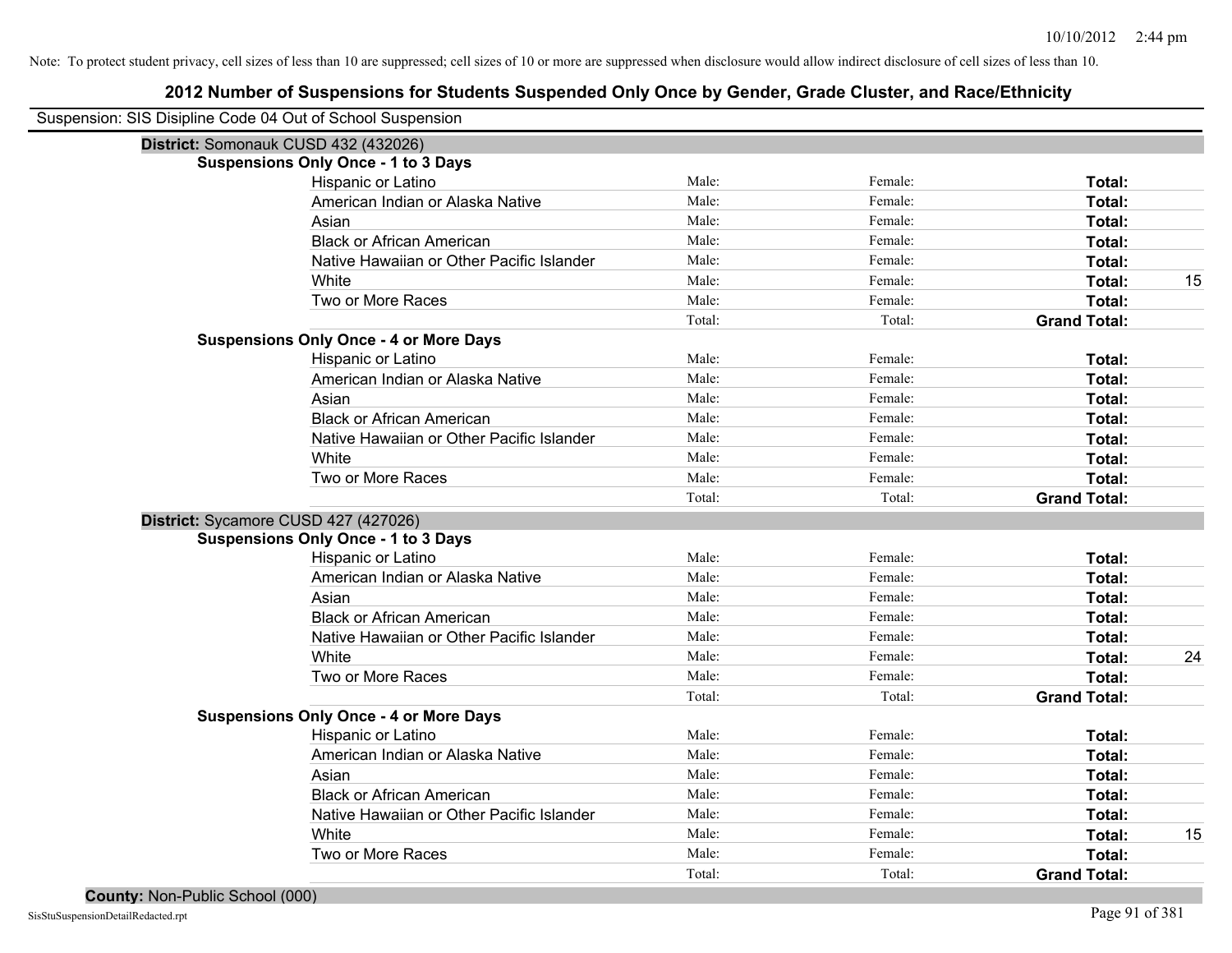| Suspension: SIS Disipline Code 04 Out of School Suspension |                                               |        |         |                     |    |
|------------------------------------------------------------|-----------------------------------------------|--------|---------|---------------------|----|
|                                                            | District: Non-Public School (0000)            |        |         |                     |    |
|                                                            | <b>Suspensions Only Once - 1 to 3 Days</b>    |        |         |                     |    |
|                                                            | Hispanic or Latino                            | Male:  | Female: | Total:              |    |
|                                                            | American Indian or Alaska Native              | Male:  | Female: | Total:              |    |
|                                                            | Asian                                         | Male:  | Female: | Total:              |    |
|                                                            | <b>Black or African American</b>              | Male:  | Female: | Total:              |    |
|                                                            | Native Hawaiian or Other Pacific Islander     | Male:  | Female: | Total:              |    |
|                                                            | White                                         | Male:  | Female: | Total:              |    |
|                                                            | Two or More Races                             | Male:  | Female: | Total:              |    |
|                                                            |                                               | Total: | Total:  | <b>Grand Total:</b> | 16 |
|                                                            | <b>Suspensions Only Once - 4 or More Days</b> |        |         |                     |    |
|                                                            | Hispanic or Latino                            | Male:  | Female: | Total:              |    |
|                                                            | American Indian or Alaska Native              | Male:  | Female: | Total:              |    |
|                                                            | Asian                                         | Male:  | Female: | Total:              |    |
|                                                            | <b>Black or African American</b>              | Male:  | Female: | Total:              |    |
|                                                            | Native Hawaiian or Other Pacific Islander     | Male:  | Female: | Total:              |    |
|                                                            | White                                         | Male:  | Female: | Total:              |    |
|                                                            | Two or More Races                             | Male:  | Female: | Total:              |    |
|                                                            |                                               | Total: | Total:  | <b>Grand Total:</b> |    |
|                                                            |                                               |        |         |                     |    |
| Region: De Witt/Livingston/McLean ROE (17)                 |                                               |        |         |                     |    |
| County: Dewitt (020)                                       |                                               |        |         |                     |    |
|                                                            | District: Blue Ridge CUSD 18 (018026)         |        |         |                     |    |
|                                                            | <b>Suspensions Only Once - 1 to 3 Days</b>    |        |         |                     |    |
|                                                            | Hispanic or Latino                            | Male:  | Female: | Total:              |    |
|                                                            | American Indian or Alaska Native              | Male:  | Female: | Total:              |    |
|                                                            | Asian                                         | Male:  | Female: | Total:              |    |
|                                                            | <b>Black or African American</b>              | Male:  | Female: | Total:              |    |
|                                                            | Native Hawaiian or Other Pacific Islander     | Male:  | Female: | Total:              |    |
|                                                            | White                                         | Male:  | Female: | Total:              | 37 |
|                                                            | Two or More Races                             | Male:  | Female: | <b>Total:</b>       |    |
|                                                            |                                               | Total: | Total:  | <b>Grand Total:</b> |    |
|                                                            | <b>Suspensions Only Once - 4 or More Days</b> |        |         |                     |    |
|                                                            | Hispanic or Latino                            | Male:  | Female: | Total:              |    |
|                                                            | American Indian or Alaska Native              | Male:  | Female: | Total:              |    |
|                                                            | Asian                                         | Male:  | Female: | Total:              |    |
|                                                            | <b>Black or African American</b>              | Male:  | Female: | Total:              |    |
|                                                            | Native Hawaiian or Other Pacific Islander     | Male:  | Female: | Total:              |    |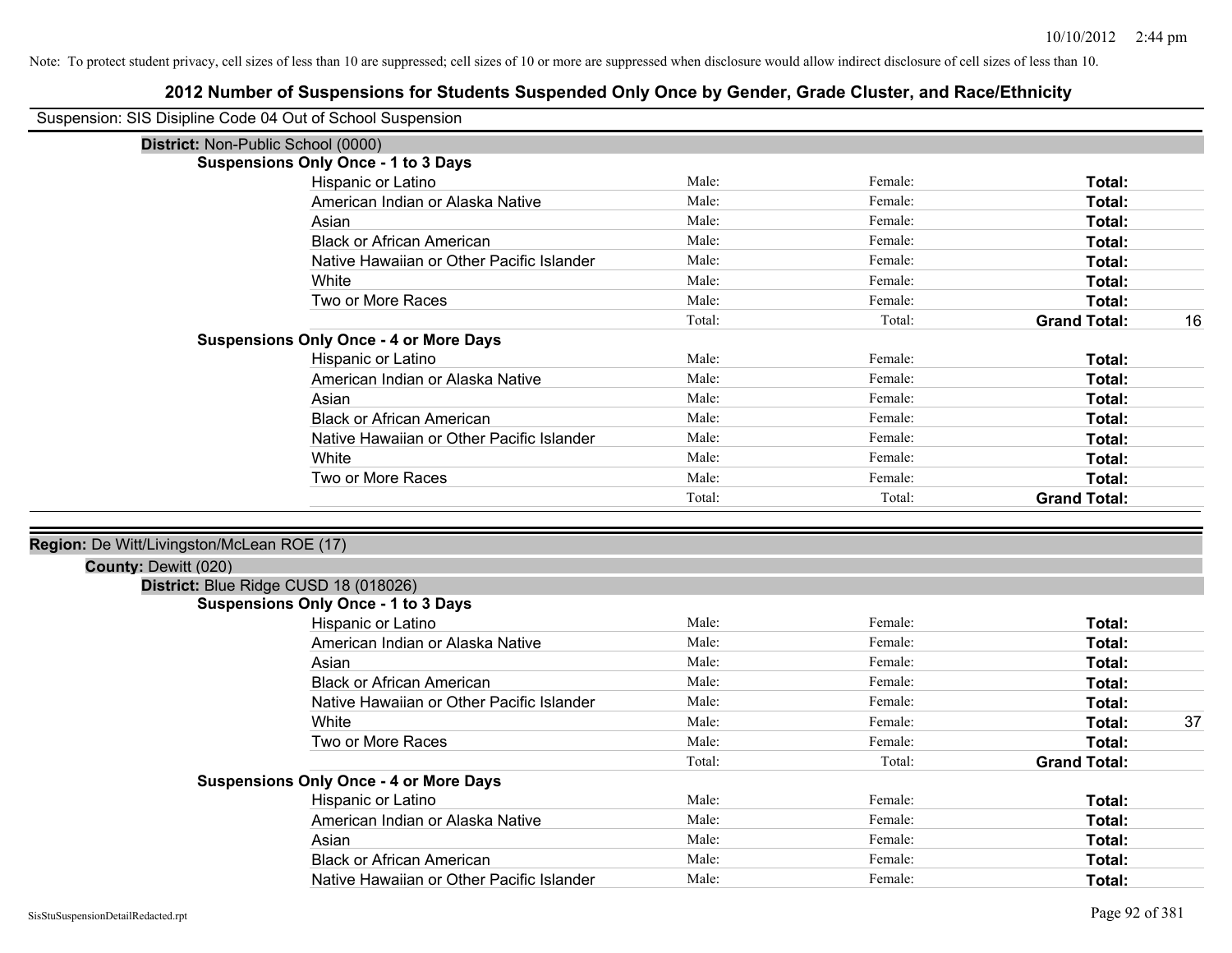| Suspension: SIS Disipline Code 04 Out of School Suspension |                                               |        |         |                     |
|------------------------------------------------------------|-----------------------------------------------|--------|---------|---------------------|
|                                                            | White                                         | Male:  | Female: | Total:              |
|                                                            | Two or More Races                             | Male:  | Female: | Total:              |
|                                                            |                                               | Total: | Total:  | <b>Grand Total:</b> |
| District: Clinton CUSD 15 (015026)                         |                                               |        |         |                     |
|                                                            | <b>Suspensions Only Once - 1 to 3 Days</b>    |        |         |                     |
|                                                            | Hispanic or Latino                            | Male:  | Female: | Total:              |
|                                                            | American Indian or Alaska Native              | Male:  | Female: | Total:              |
|                                                            | Asian                                         | Male:  | Female: | Total:              |
|                                                            | <b>Black or African American</b>              | Male:  | Female: | Total:              |
|                                                            | Native Hawaiian or Other Pacific Islander     | Male:  | Female: | Total:              |
|                                                            | White                                         | Male:  | Female: | 11<br>Total:        |
|                                                            | Two or More Races                             | Male:  | Female: | Total:              |
|                                                            |                                               | Total: | Total:  | <b>Grand Total:</b> |
|                                                            | <b>Suspensions Only Once - 4 or More Days</b> |        |         |                     |
|                                                            | Hispanic or Latino                            | Male:  | Female: | Total:              |
|                                                            | American Indian or Alaska Native              | Male:  | Female: | Total:              |
|                                                            | Asian                                         | Male:  | Female: | Total:              |
|                                                            | <b>Black or African American</b>              | Male:  | Female: | Total:              |
|                                                            | Native Hawaiian or Other Pacific Islander     | Male:  | Female: | Total:              |
|                                                            | White                                         | Male:  | Female: | Total:              |
|                                                            | Two or More Races                             | Male:  | Female: | Total:              |
|                                                            |                                               | Total: | Total:  | <b>Grand Total:</b> |
| County: Livingston (053)                                   |                                               |        |         |                     |
| District: Cornell CCSD 426 (426004)                        |                                               |        |         |                     |
|                                                            | <b>Suspensions Only Once - 1 to 3 Days</b>    |        |         |                     |
|                                                            | Hispanic or Latino                            | Male:  | Female: | Total:              |
|                                                            | American Indian or Alaska Native              | Male:  | Female: | Total:              |
|                                                            | Asian                                         | Male:  | Female: | Total:              |
|                                                            | <b>Black or African American</b>              | Male:  | Female: | Total:              |
|                                                            | Native Hawaiian or Other Pacific Islander     | Male:  | Female: | Total:              |
|                                                            | White                                         | Male:  | Female: | Total:              |
|                                                            | Two or More Races                             | Male:  | Female: | Total:              |
|                                                            |                                               | Total: | Total:  | <b>Grand Total:</b> |
|                                                            | District: Dwight Common SD 232 (232002)       |        |         |                     |
|                                                            | <b>Suspensions Only Once - 1 to 3 Days</b>    |        |         |                     |
|                                                            | Hispanic or Latino                            | Male:  | Female: | Total:              |
|                                                            | American Indian or Alaska Native              | Male:  | Female: | <b>Total:</b>       |
|                                                            | Asian                                         | Male:  | Female: | Total:              |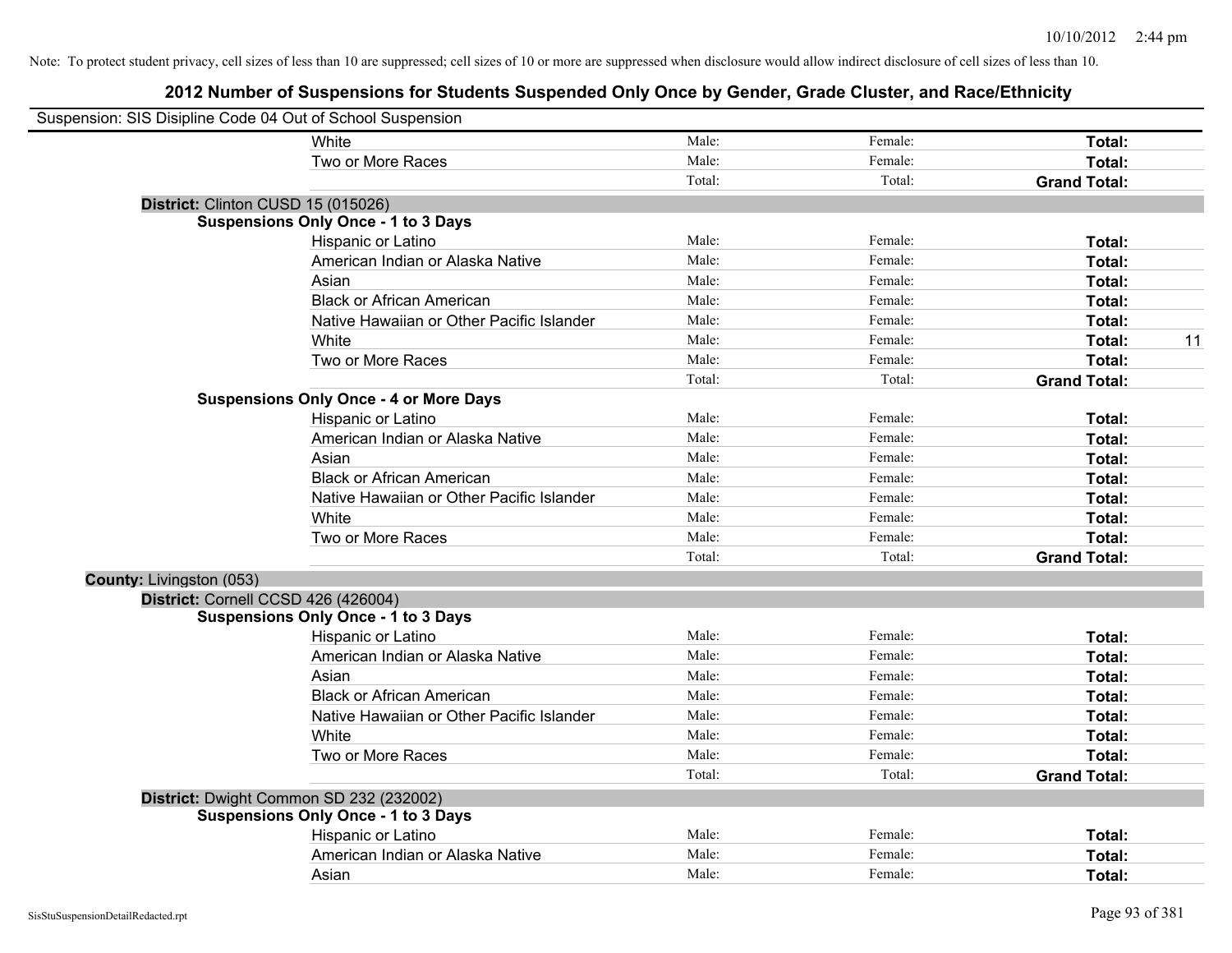|                                    | Suspension: SIS Disipline Code 04 Out of School Suspension |        |         |                     |    |
|------------------------------------|------------------------------------------------------------|--------|---------|---------------------|----|
|                                    | <b>Black or African American</b>                           | Male:  | Female: | <b>Total:</b>       |    |
|                                    | Native Hawaiian or Other Pacific Islander                  | Male:  | Female: | Total:              |    |
|                                    | White                                                      | Male:  | Female: | Total:              | 10 |
|                                    | Two or More Races                                          | Male:  | Female: | Total:              |    |
|                                    |                                                            | Total: | Total:  | <b>Grand Total:</b> |    |
|                                    | District: Dwight Twp HSD 230 (230017)                      |        |         |                     |    |
|                                    | <b>Suspensions Only Once - 1 to 3 Days</b>                 |        |         |                     |    |
|                                    | Hispanic or Latino                                         | Male:  | Female: | Total:              |    |
|                                    | American Indian or Alaska Native                           | Male:  | Female: | Total:              |    |
|                                    | Asian                                                      | Male:  | Female: | Total:              |    |
|                                    | <b>Black or African American</b>                           | Male:  | Female: | Total:              |    |
|                                    | Native Hawaiian or Other Pacific Islander                  | Male:  | Female: | Total:              |    |
|                                    | White                                                      | Male:  | Female: | Total:              | 10 |
|                                    | Two or More Races                                          | Male:  | Female: | Total:              |    |
|                                    |                                                            | Total: | Total:  | <b>Grand Total:</b> |    |
|                                    | <b>Suspensions Only Once - 4 or More Days</b>              |        |         |                     |    |
|                                    | Hispanic or Latino                                         | Male:  | Female: | Total:              |    |
|                                    | American Indian or Alaska Native                           | Male:  | Female: | Total:              |    |
|                                    | Asian                                                      | Male:  | Female: | Total:              |    |
|                                    | <b>Black or African American</b>                           | Male:  | Female: | Total:              |    |
|                                    | Native Hawaiian or Other Pacific Islander                  | Male:  | Female: | Total:              |    |
|                                    | White                                                      | Male:  | Female: | Total:              |    |
|                                    | Two or More Races                                          | Male:  | Female: | Total:              |    |
|                                    |                                                            | Total: | Total:  | <b>Grand Total:</b> |    |
|                                    | District: Flanagan-Cornell Dist 74 (074027)                |        |         |                     |    |
|                                    | <b>Suspensions Only Once - 1 to 3 Days</b>                 |        |         |                     |    |
|                                    | Hispanic or Latino                                         | Male:  | Female: | Total:              |    |
|                                    | American Indian or Alaska Native                           | Male:  | Female: | Total:              |    |
|                                    | Asian                                                      | Male:  | Female: | Total:              |    |
|                                    | <b>Black or African American</b>                           | Male:  | Female: | Total:              |    |
|                                    | Native Hawaiian or Other Pacific Islander                  | Male:  | Female: | Total:              |    |
|                                    | White                                                      | Male:  | Female: | Total:              |    |
|                                    | Two or More Races                                          | Male:  | Female: | Total:              |    |
|                                    |                                                            | Total: | Total:  | <b>Grand Total:</b> |    |
|                                    | <b>Suspensions Only Once - 4 or More Days</b>              |        |         |                     |    |
|                                    | Hispanic or Latino                                         | Male:  | Female: | Total:              |    |
|                                    | American Indian or Alaska Native                           | Male:  | Female: | Total:              |    |
|                                    | Asian                                                      | Male:  | Female: | Total:              |    |
|                                    | <b>Black or African American</b>                           | Male:  | Female: | Total:              |    |
| SisStuSuspensionDetailRedacted.rpt |                                                            |        |         | Page 94 of 381      |    |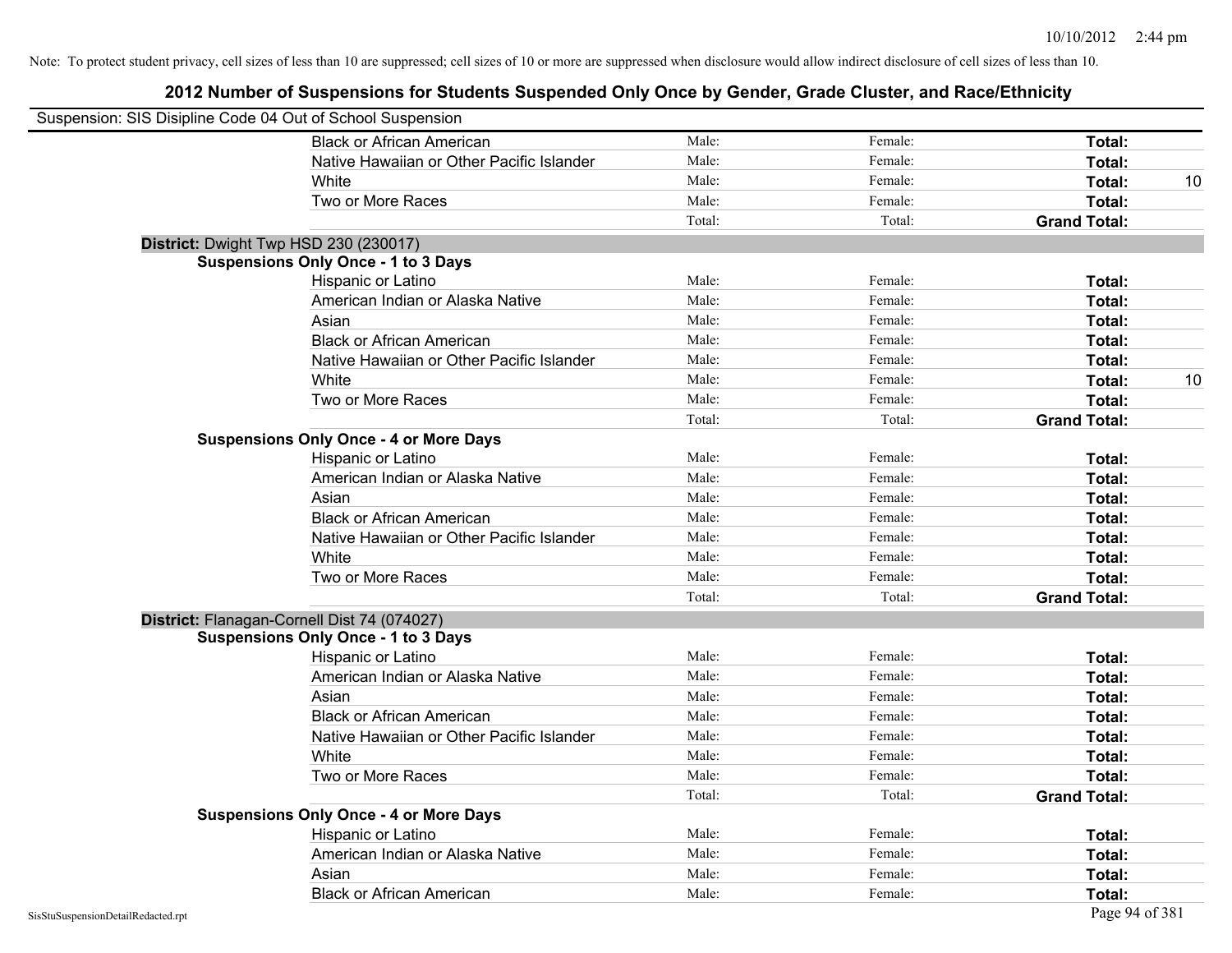| Suspension: SIS Disipline Code 04 Out of School Suspension |                                               |        |         |                     |
|------------------------------------------------------------|-----------------------------------------------|--------|---------|---------------------|
|                                                            | Native Hawaiian or Other Pacific Islander     | Male:  | Female: | Total:              |
|                                                            | White                                         | Male:  | Female: | Total:              |
|                                                            | Two or More Races                             | Male:  | Female: | Total:              |
|                                                            |                                               | Total: | Total:  | <b>Grand Total:</b> |
| District: Odell CCSD 435 (435004)                          |                                               |        |         |                     |
|                                                            | <b>Suspensions Only Once - 1 to 3 Days</b>    |        |         |                     |
|                                                            | Hispanic or Latino                            | Male:  | Female: | Total:              |
|                                                            | American Indian or Alaska Native              | Male:  | Female: | Total:              |
|                                                            | Asian                                         | Male:  | Female: | Total:              |
|                                                            | <b>Black or African American</b>              | Male:  | Female: | Total:              |
|                                                            | Native Hawaiian or Other Pacific Islander     | Male:  | Female: | Total:              |
|                                                            | White                                         | Male:  | Female: | Total:              |
|                                                            | Two or More Races                             | Male:  | Female: | Total:              |
|                                                            |                                               | Total: | Total:  | <b>Grand Total:</b> |
| District: Pontiac CCSD 429 (429004)                        |                                               |        |         |                     |
|                                                            | <b>Suspensions Only Once - 1 to 3 Days</b>    |        |         |                     |
|                                                            | Hispanic or Latino                            | Male:  | Female: | Total:              |
|                                                            | American Indian or Alaska Native              | Male:  | Female: | Total:              |
|                                                            | Asian                                         | Male:  | Female: | Total:              |
|                                                            | <b>Black or African American</b>              | Male:  | Female: | Total:              |
|                                                            | Native Hawaiian or Other Pacific Islander     | Male:  | Female: | Total:              |
|                                                            | White                                         | Male:  | Female: | Total:<br>27        |
|                                                            | Two or More Races                             | Male:  | Female: | Total:              |
|                                                            |                                               | Total: | Total:  | <b>Grand Total:</b> |
|                                                            | <b>Suspensions Only Once - 4 or More Days</b> |        |         |                     |
|                                                            | Hispanic or Latino                            | Male:  | Female: | Total:              |
|                                                            | American Indian or Alaska Native              | Male:  | Female: | Total:              |
|                                                            | Asian                                         | Male:  | Female: | Total:              |
|                                                            | <b>Black or African American</b>              | Male:  | Female: | Total:              |
|                                                            | Native Hawaiian or Other Pacific Islander     | Male:  | Female: | Total:              |
|                                                            | White                                         | Male:  | Female: | Total:              |
|                                                            | Two or More Races                             | Male:  | Female: | Total:              |
|                                                            |                                               | Total: | Total:  | <b>Grand Total:</b> |
| District: Pontiac Twp HSD 90 (090017)                      |                                               |        |         |                     |
|                                                            | <b>Suspensions Only Once - 1 to 3 Days</b>    |        |         |                     |
|                                                            | Hispanic or Latino                            | Male:  | Female: | Total:              |
|                                                            | American Indian or Alaska Native              | Male:  | Female: | Total:              |
|                                                            | Asian                                         | Male:  | Female: | Total:              |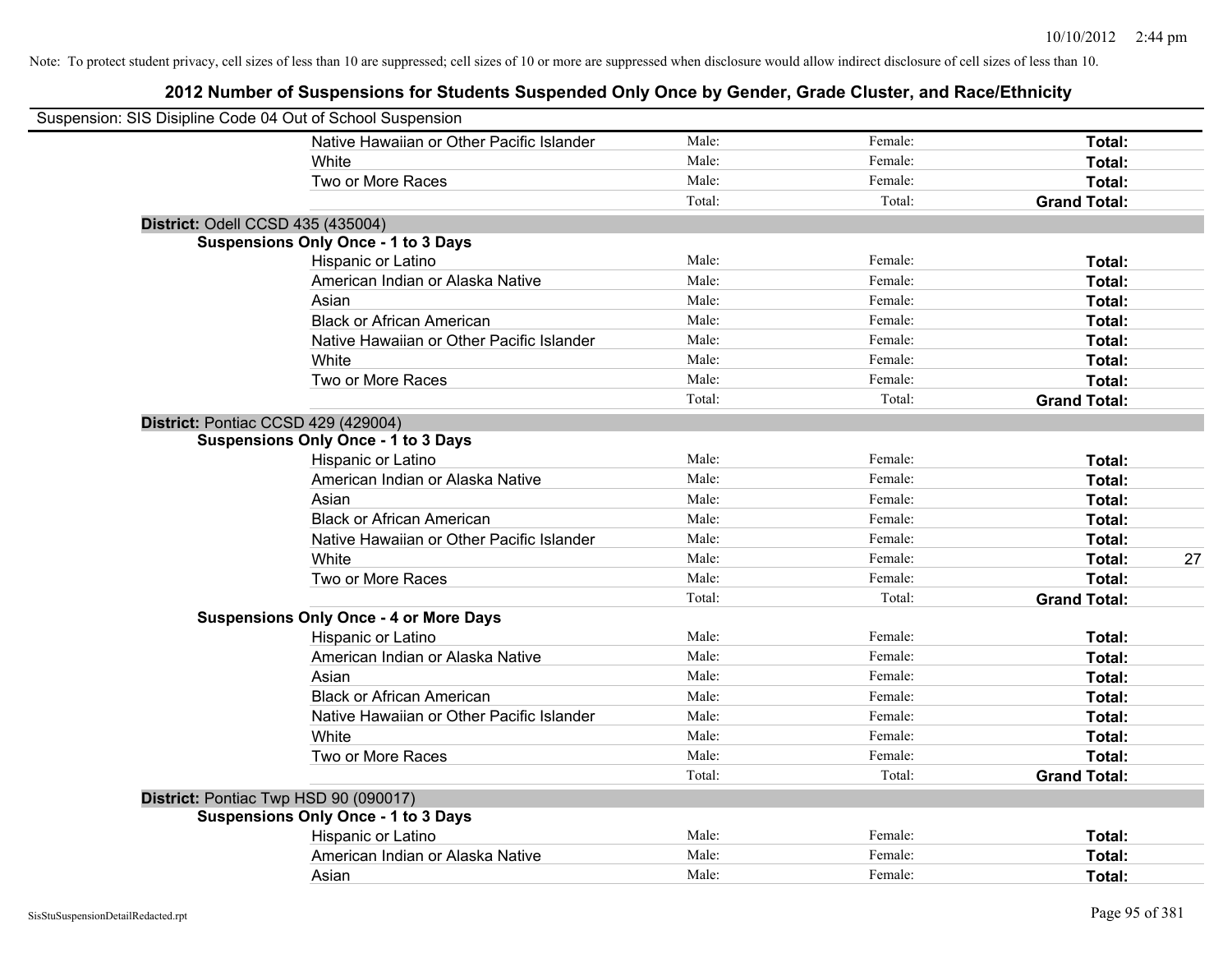| Suspension: SIS Disipline Code 04 Out of School Suspension |                                               |        |    |         |    |                     |    |
|------------------------------------------------------------|-----------------------------------------------|--------|----|---------|----|---------------------|----|
|                                                            | <b>Black or African American</b>              | Male:  |    | Female: |    | Total:              |    |
|                                                            | Native Hawaiian or Other Pacific Islander     | Male:  |    | Female: |    | Total:              |    |
|                                                            | White                                         | Male:  | 17 | Female: | 10 | Total:              | 27 |
|                                                            | Two or More Races                             | Male:  |    | Female: |    | Total:              |    |
|                                                            |                                               | Total: |    | Total:  |    | <b>Grand Total:</b> |    |
|                                                            | <b>Suspensions Only Once - 4 or More Days</b> |        |    |         |    |                     |    |
|                                                            | Hispanic or Latino                            | Male:  |    | Female: |    | Total:              |    |
|                                                            | American Indian or Alaska Native              | Male:  |    | Female: |    | Total:              |    |
|                                                            | Asian                                         | Male:  |    | Female: |    | Total:              |    |
|                                                            | <b>Black or African American</b>              | Male:  |    | Female: |    | Total:              |    |
|                                                            | Native Hawaiian or Other Pacific Islander     | Male:  |    | Female: |    | Total:              |    |
|                                                            | White                                         | Male:  |    | Female: |    | Total:              | 11 |
|                                                            | Two or More Races                             | Male:  |    | Female: |    | Total:              |    |
|                                                            |                                               | Total: |    | Total:  |    | <b>Grand Total:</b> |    |
|                                                            | District: Prairie Central CUSD 8 (008026)     |        |    |         |    |                     |    |
|                                                            | <b>Suspensions Only Once - 1 to 3 Days</b>    |        |    |         |    |                     |    |
|                                                            | Hispanic or Latino                            | Male:  |    | Female: |    | Total:              |    |
|                                                            | American Indian or Alaska Native              | Male:  |    | Female: |    | Total:              |    |
|                                                            | Asian                                         | Male:  |    | Female: |    | Total:              |    |
|                                                            | <b>Black or African American</b>              | Male:  |    | Female: |    | Total:              |    |
|                                                            | Native Hawaiian or Other Pacific Islander     | Male:  |    | Female: |    | Total:              |    |
|                                                            | White                                         | Male:  |    | Female: |    | Total:              | 17 |
|                                                            | Two or More Races                             | Male:  |    | Female: |    | Total:              |    |
|                                                            |                                               | Total: |    | Total:  |    | <b>Grand Total:</b> |    |
|                                                            | <b>Suspensions Only Once - 4 or More Days</b> |        |    |         |    |                     |    |
|                                                            | Hispanic or Latino                            | Male:  |    | Female: |    | Total:              |    |
|                                                            | American Indian or Alaska Native              | Male:  |    | Female: |    | Total:              |    |
|                                                            | Asian                                         | Male:  |    | Female: |    | Total:              |    |
|                                                            | <b>Black or African American</b>              | Male:  |    | Female: |    | Total:              |    |
|                                                            | Native Hawaiian or Other Pacific Islander     | Male:  |    | Female: |    | Total:              |    |
|                                                            | White                                         | Male:  |    | Female: |    | Total:              |    |
|                                                            | Two or More Races                             | Male:  |    | Female: |    | Total:              |    |
|                                                            |                                               | Total: |    | Total:  |    | <b>Grand Total:</b> |    |
|                                                            | District: Tri Point CUSD 6-J (006J26)         |        |    |         |    |                     |    |
|                                                            | <b>Suspensions Only Once - 1 to 3 Days</b>    |        |    |         |    |                     |    |
|                                                            | Hispanic or Latino                            | Male:  |    | Female: |    | Total:              |    |
|                                                            | American Indian or Alaska Native              | Male:  |    | Female: |    | Total:              |    |
|                                                            | Asian                                         | Male:  |    | Female: |    | Total:              |    |
|                                                            | <b>Black or African American</b>              | Male:  |    | Female: |    | Total:              |    |
| SisStuSuspensionDetailRedacted.rpt                         |                                               |        |    |         |    | Page 96 of 381      |    |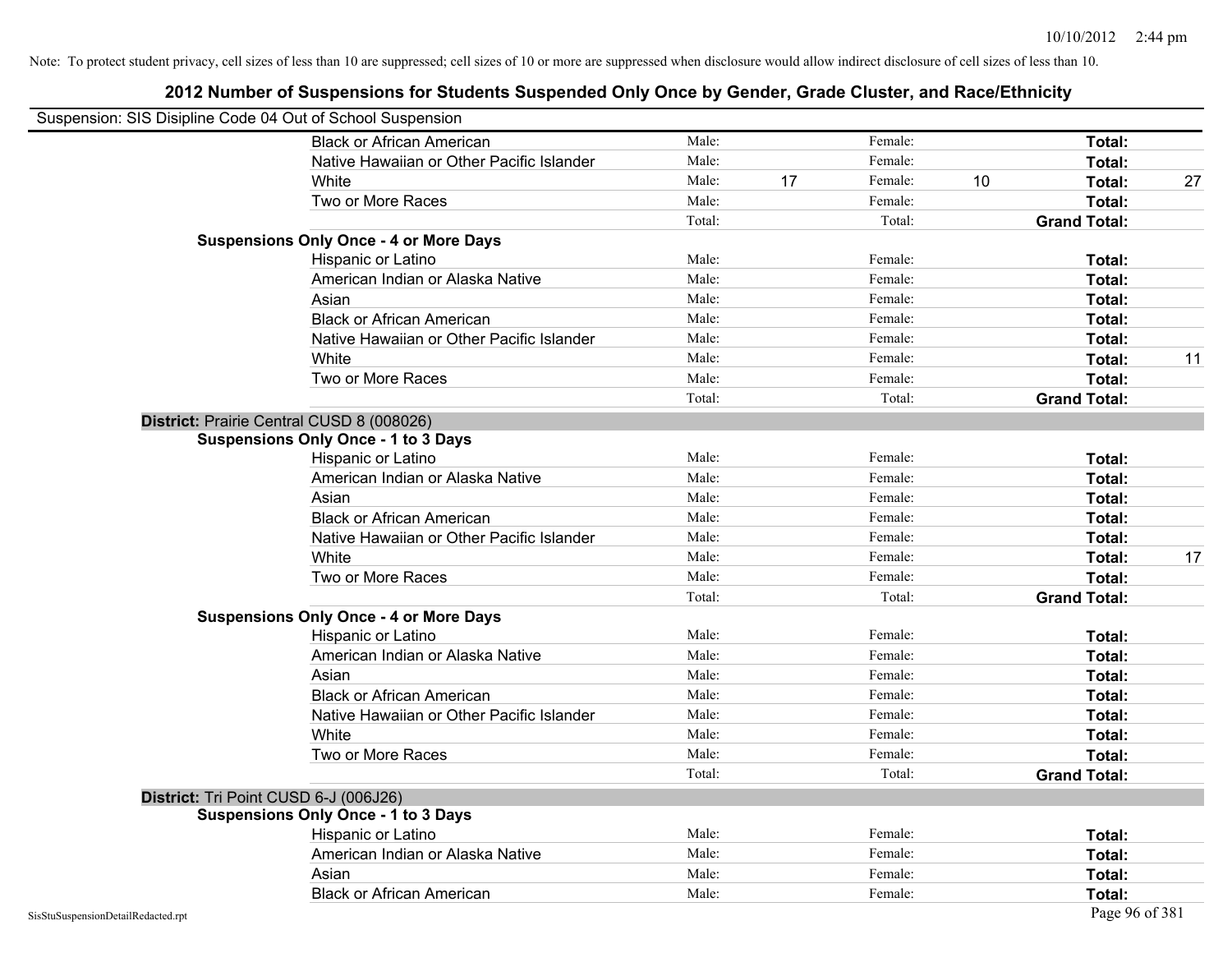| Suspension: SIS Disipline Code 04 Out of School Suspension |                                               |        |    |         |    |                                                                                                                                                          |    |
|------------------------------------------------------------|-----------------------------------------------|--------|----|---------|----|----------------------------------------------------------------------------------------------------------------------------------------------------------|----|
|                                                            | Native Hawaiian or Other Pacific Islander     | Male:  |    | Female: |    | Total:                                                                                                                                                   |    |
|                                                            | White                                         | Male:  |    | Female: |    | Total:                                                                                                                                                   | 14 |
|                                                            | Two or More Races                             | Male:  |    | Female: |    | Total:                                                                                                                                                   |    |
|                                                            |                                               | Total: |    | Total:  |    | <b>Grand Total:</b>                                                                                                                                      |    |
| District: Woodland CUSD 5 (005026)                         |                                               |        |    |         |    |                                                                                                                                                          |    |
|                                                            | <b>Suspensions Only Once - 1 to 3 Days</b>    |        |    |         |    |                                                                                                                                                          |    |
|                                                            | Hispanic or Latino                            | Male:  |    | Female: |    |                                                                                                                                                          |    |
|                                                            | American Indian or Alaska Native              | Male:  |    | Female: |    | Total:                                                                                                                                                   |    |
|                                                            | Asian                                         | Male:  |    | Female: |    | Total:                                                                                                                                                   |    |
|                                                            | <b>Black or African American</b>              | Male:  |    | Female: |    | Total:                                                                                                                                                   |    |
|                                                            | Native Hawaiian or Other Pacific Islander     | Male:  |    | Female: |    | Total:                                                                                                                                                   |    |
|                                                            | White                                         | Male:  |    | Female: |    | Total:                                                                                                                                                   | 13 |
|                                                            | Two or More Races                             | Male:  |    | Female: |    | Total:                                                                                                                                                   |    |
|                                                            |                                               | Total: |    | Total:  |    | <b>Grand Total:</b>                                                                                                                                      |    |
| County: Mclean (064)                                       |                                               |        |    |         |    |                                                                                                                                                          |    |
| District: Bloomington SD 87 (087025)                       |                                               |        |    |         |    |                                                                                                                                                          |    |
|                                                            | <b>Suspensions Only Once - 1 to 3 Days</b>    |        |    |         |    |                                                                                                                                                          |    |
|                                                            | Hispanic or Latino                            | Male:  |    | Female: |    |                                                                                                                                                          | 11 |
|                                                            | American Indian or Alaska Native              | Male:  |    | Female: |    | Total:                                                                                                                                                   |    |
|                                                            | Asian                                         | Male:  |    | Female: |    | Total:                                                                                                                                                   |    |
|                                                            | <b>Black or African American</b>              | Male:  | 50 | Female: | 24 | Total:                                                                                                                                                   | 74 |
|                                                            | Native Hawaiian or Other Pacific Islander     | Male:  |    | Female: |    | Total:                                                                                                                                                   |    |
|                                                            | White                                         | Male:  | 26 | Female: | 15 | Total:                                                                                                                                                   | 41 |
|                                                            | Two or More Races                             | Male:  |    | Female: |    | Total:                                                                                                                                                   | 19 |
|                                                            |                                               | Total: |    | Total:  |    | Total:<br>Total:<br><b>Grand Total:</b><br>Total:<br>Total:<br>Total:<br>Total:<br>Total:<br>Total:<br>Total:<br><b>Grand Total:</b><br>Total:<br>Total: |    |
|                                                            | <b>Suspensions Only Once - 4 or More Days</b> |        |    |         |    |                                                                                                                                                          |    |
|                                                            | Hispanic or Latino                            | Male:  |    | Female: |    |                                                                                                                                                          |    |
|                                                            | American Indian or Alaska Native              | Male:  |    | Female: |    |                                                                                                                                                          |    |
|                                                            | Asian                                         | Male:  |    | Female: |    |                                                                                                                                                          |    |
|                                                            | <b>Black or African American</b>              | Male:  |    | Female: |    |                                                                                                                                                          | 23 |
|                                                            | Native Hawaiian or Other Pacific Islander     | Male:  |    | Female: |    |                                                                                                                                                          |    |
|                                                            | White                                         | Male:  | 10 | Female: | 10 |                                                                                                                                                          | 20 |
|                                                            | Two or More Races                             | Male:  |    | Female: |    |                                                                                                                                                          |    |
|                                                            |                                               | Total: | 27 | Total:  | 26 |                                                                                                                                                          | 53 |
| District: Heyworth CUSD 4 (004026)                         |                                               |        |    |         |    |                                                                                                                                                          |    |
|                                                            | <b>Suspensions Only Once - 1 to 3 Days</b>    |        |    |         |    |                                                                                                                                                          |    |
|                                                            | Hispanic or Latino                            | Male:  |    | Female: |    |                                                                                                                                                          |    |
|                                                            | American Indian or Alaska Native              | Male:  |    | Female: |    |                                                                                                                                                          |    |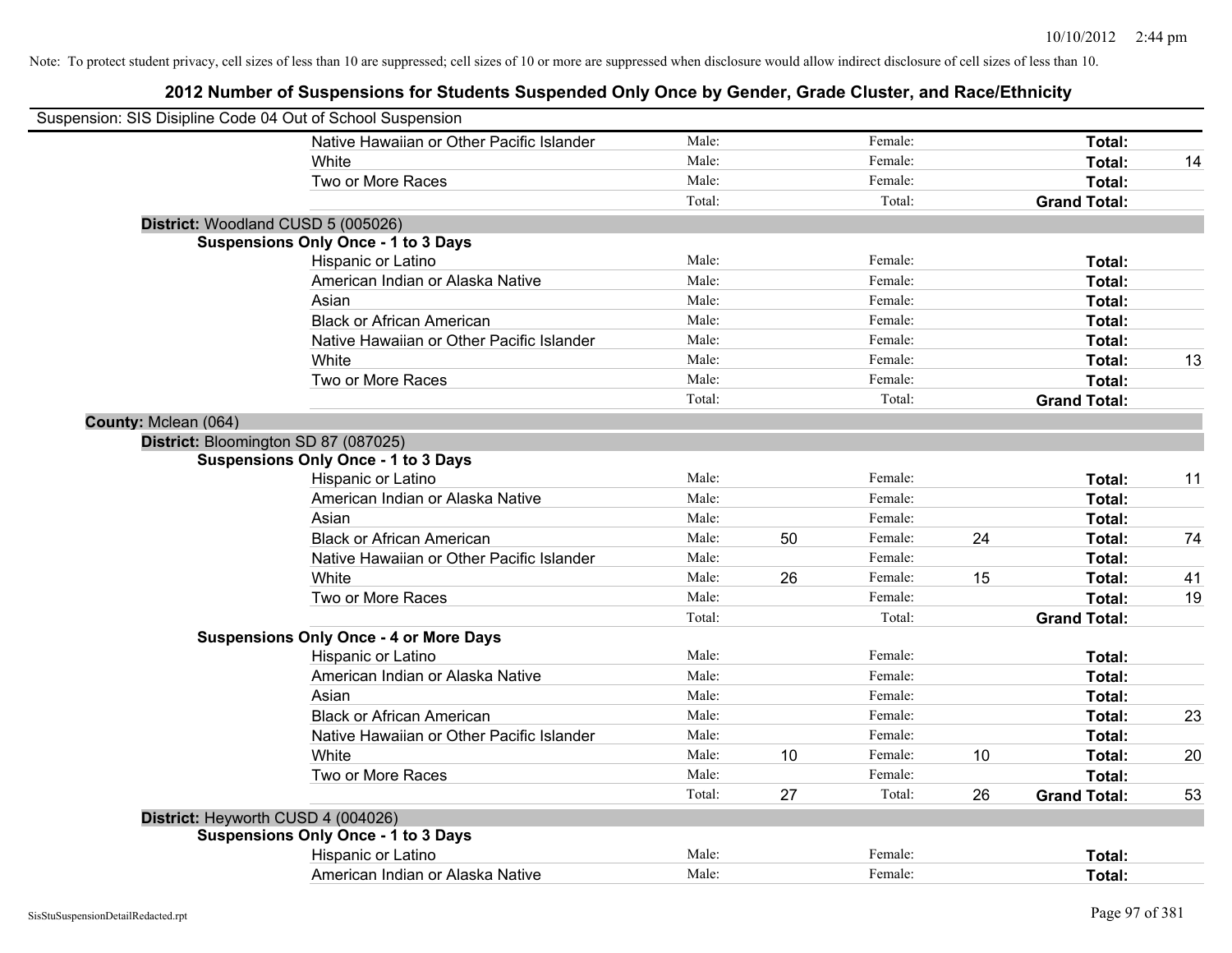|                                    | Suspension: SIS Disipline Code 04 Out of School Suspension |        |         |                     |
|------------------------------------|------------------------------------------------------------|--------|---------|---------------------|
|                                    | Asian                                                      | Male:  | Female: | Total:              |
|                                    | <b>Black or African American</b>                           | Male:  | Female: | Total:              |
|                                    | Native Hawaiian or Other Pacific Islander                  | Male:  | Female: | Total:              |
|                                    | White                                                      | Male:  | Female: | Total:              |
|                                    | Two or More Races                                          | Male:  | Female: | Total:              |
|                                    |                                                            | Total: | Total:  | <b>Grand Total:</b> |
|                                    | District: LeRoy CUSD 2 (002026)                            |        |         |                     |
|                                    | <b>Suspensions Only Once - 1 to 3 Days</b>                 |        |         |                     |
|                                    | Hispanic or Latino                                         | Male:  | Female: | Total:              |
|                                    | American Indian or Alaska Native                           | Male:  | Female: | Total:              |
|                                    | Asian                                                      | Male:  | Female: | Total:              |
|                                    | <b>Black or African American</b>                           | Male:  | Female: | Total:              |
|                                    | Native Hawaiian or Other Pacific Islander                  | Male:  | Female: | Total:              |
|                                    | White                                                      | Male:  | Female: | Total:              |
|                                    | Two or More Races                                          | Male:  | Female: | Total:              |
|                                    |                                                            | Total: | Total:  | <b>Grand Total:</b> |
|                                    | <b>Suspensions Only Once - 4 or More Days</b>              |        |         |                     |
|                                    | Hispanic or Latino                                         | Male:  | Female: | Total:              |
|                                    | American Indian or Alaska Native                           | Male:  | Female: | Total:              |
|                                    | Asian                                                      | Male:  | Female: | Total:              |
|                                    | <b>Black or African American</b>                           | Male:  | Female: | Total:              |
|                                    | Native Hawaiian or Other Pacific Islander                  | Male:  | Female: | Total:              |
|                                    | White                                                      | Male:  | Female: | Total:              |
|                                    | Two or More Races                                          | Male:  | Female: | Total:              |
|                                    |                                                            | Total: | Total:  | <b>Grand Total:</b> |
|                                    | District: Lexington CUSD 7 (007026)                        |        |         |                     |
|                                    | <b>Suspensions Only Once - 1 to 3 Days</b>                 |        |         |                     |
|                                    | Hispanic or Latino                                         | Male:  | Female: | Total:              |
|                                    | American Indian or Alaska Native                           | Male:  | Female: | Total:              |
|                                    | Asian                                                      | Male:  | Female: | Total:              |
|                                    | <b>Black or African American</b>                           | Male:  | Female: | Total:              |
|                                    | Native Hawaiian or Other Pacific Islander                  | Male:  | Female: | Total:              |
|                                    | White                                                      | Male:  | Female: | Total:              |
|                                    | Two or More Races                                          | Male:  | Female: | Total:              |
|                                    |                                                            | Total: | Total:  | <b>Grand Total:</b> |
|                                    | <b>Suspensions Only Once - 4 or More Days</b>              |        |         |                     |
|                                    | Hispanic or Latino                                         | Male:  | Female: | Total:              |
|                                    | American Indian or Alaska Native                           | Male:  | Female: | Total:              |
|                                    | Asian                                                      | Male:  | Female: | Total:              |
| SisStuSuspensionDetailRedacted.rpt |                                                            |        |         | Page 98 of 381      |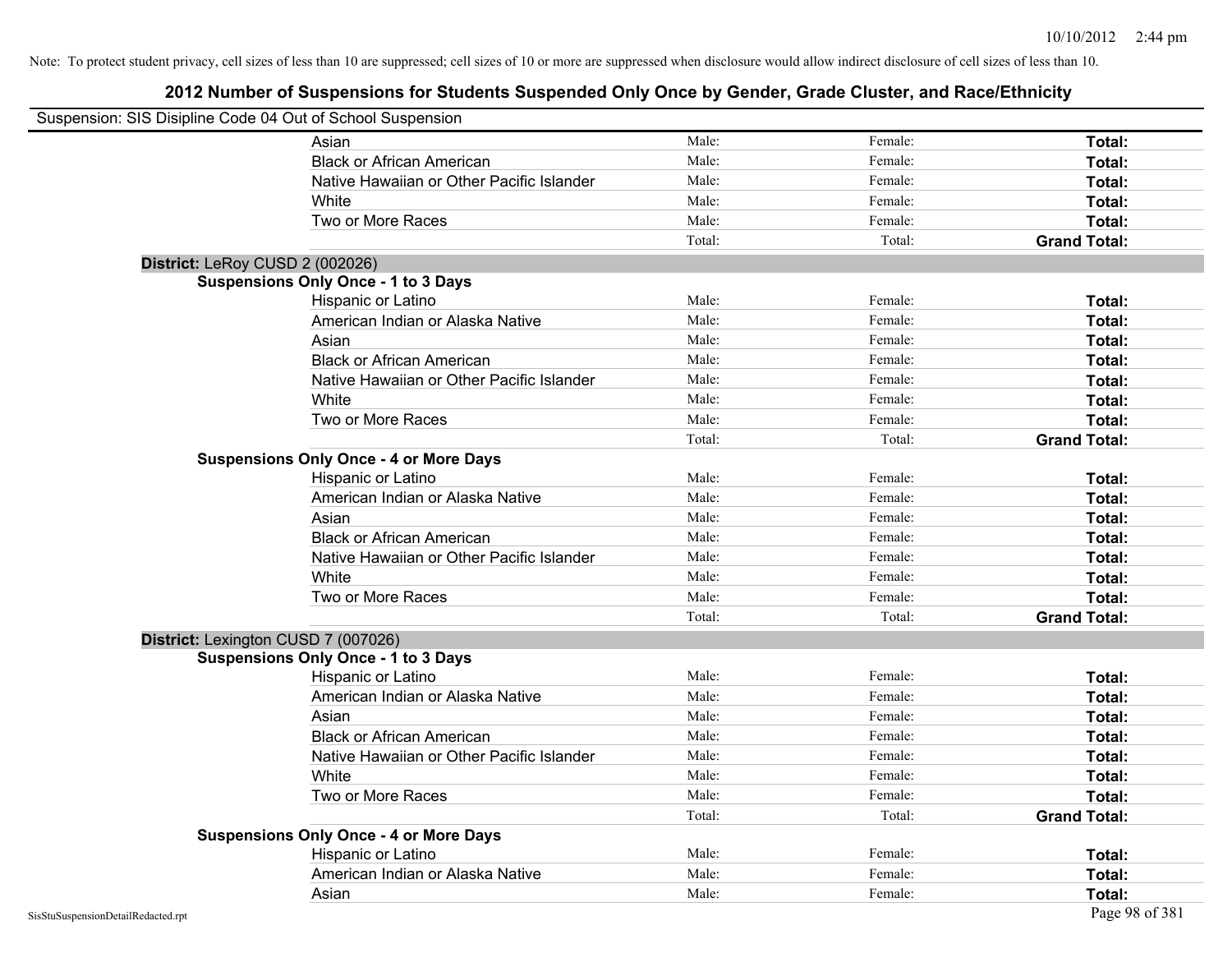| Suspension: SIS Disipline Code 04 Out of School Suspension |                                               |        |     |         |    |                     |     |
|------------------------------------------------------------|-----------------------------------------------|--------|-----|---------|----|---------------------|-----|
|                                                            | <b>Black or African American</b>              | Male:  |     | Female: |    | Total:              |     |
|                                                            | Native Hawaiian or Other Pacific Islander     | Male:  |     | Female: |    | Total:              |     |
|                                                            | White                                         | Male:  |     | Female: |    | Total:              |     |
|                                                            | Two or More Races                             | Male:  |     | Female: |    | Total:              |     |
|                                                            |                                               | Total: |     | Total:  |    | <b>Grand Total:</b> |     |
|                                                            | District: McLean County USD 5 (005026)        |        |     |         |    |                     |     |
|                                                            | <b>Suspensions Only Once - 1 to 3 Days</b>    |        |     |         |    |                     |     |
|                                                            | Hispanic or Latino                            | Male:  |     | Female: |    | Total:              | 21  |
|                                                            | American Indian or Alaska Native              | Male:  |     | Female: |    | Total:              |     |
|                                                            | Asian                                         | Male:  |     | Female: |    | Total:              |     |
|                                                            | <b>Black or African American</b>              | Male:  | 71  | Female: | 30 | Total:              | 101 |
|                                                            | Native Hawaiian or Other Pacific Islander     | Male:  |     | Female: |    | Total:              |     |
|                                                            | White                                         | Male:  | 110 | Female: | 44 | Total:              | 154 |
|                                                            | Two or More Races                             | Male:  |     | Female: |    | Total:              | 18  |
|                                                            |                                               | Total: |     | Total:  |    | <b>Grand Total:</b> |     |
|                                                            | <b>Suspensions Only Once - 4 or More Days</b> |        |     |         |    |                     |     |
|                                                            | Hispanic or Latino                            | Male:  |     | Female: |    | Total:              |     |
|                                                            | American Indian or Alaska Native              | Male:  |     | Female: |    | Total:              |     |
|                                                            | Asian                                         | Male:  |     | Female: |    | Total:              |     |
|                                                            | <b>Black or African American</b>              | Male:  | 21  | Female: | 10 | Total:              | 31  |
|                                                            | Native Hawaiian or Other Pacific Islander     | Male:  |     | Female: |    | Total:              |     |
|                                                            | White                                         | Male:  | 40  | Female: | 16 | Total:              | 56  |
|                                                            | Two or More Races                             | Male:  |     | Female: |    | Total:              |     |
|                                                            |                                               | Total: |     | Total:  |    | <b>Grand Total:</b> | 97  |
|                                                            | District: Non-Public School (0870)            |        |     |         |    |                     |     |
|                                                            | <b>Suspensions Only Once - 1 to 3 Days</b>    |        |     |         |    |                     |     |
|                                                            | Hispanic or Latino                            | Male:  |     | Female: |    | Total:              |     |
|                                                            | American Indian or Alaska Native              | Male:  |     | Female: |    | Total:              |     |
|                                                            | Asian                                         | Male:  |     | Female: |    | Total:              |     |
|                                                            | <b>Black or African American</b>              | Male:  |     | Female: |    | Total:              |     |
|                                                            | Native Hawaiian or Other Pacific Islander     | Male:  |     | Female: |    | Total:              |     |
|                                                            | White                                         | Male:  |     | Female: |    | Total:              |     |
|                                                            | Two or More Races                             | Male:  |     | Female: |    | Total:              |     |
|                                                            |                                               | Total: |     | Total:  |    | <b>Grand Total:</b> |     |
|                                                            | District: Olympia CUSD 16 (016026)            |        |     |         |    |                     |     |
|                                                            | <b>Suspensions Only Once - 1 to 3 Days</b>    |        |     |         |    |                     |     |
|                                                            | Hispanic or Latino                            | Male:  |     | Female: |    | <b>Total:</b>       |     |
|                                                            | American Indian or Alaska Native              | Male:  |     | Female: |    | Total:              |     |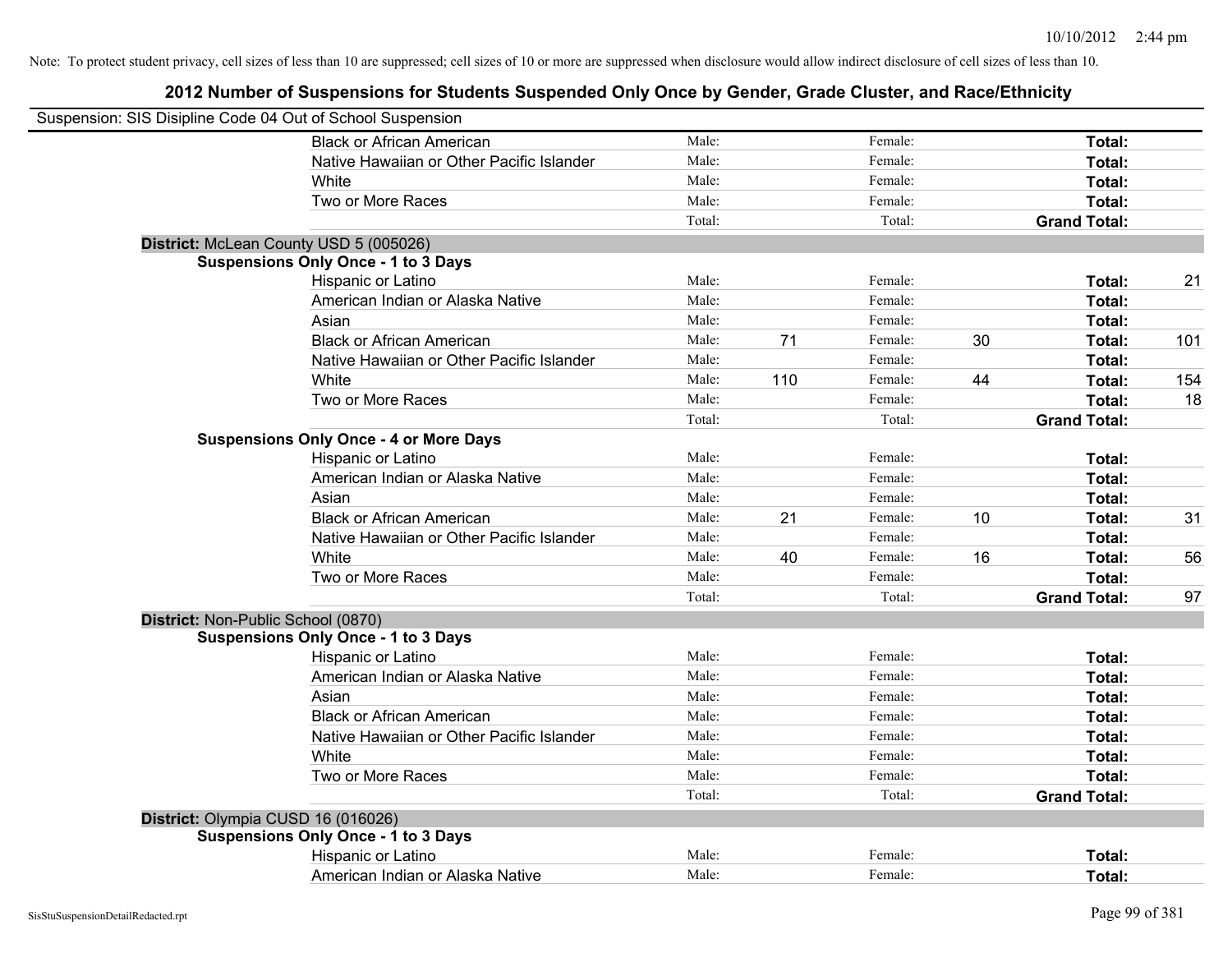| Suspension: SIS Disipline Code 04 Out of School Suspension |
|------------------------------------------------------------|
|------------------------------------------------------------|

| ousperision. Old Disiplifie Code 04 Out of Scribol Susperision |                                                    |        |         |                     |    |
|----------------------------------------------------------------|----------------------------------------------------|--------|---------|---------------------|----|
|                                                                | Asian                                              | Male:  | Female: | Total:              |    |
|                                                                | <b>Black or African American</b>                   | Male:  | Female: | Total:              |    |
|                                                                | Native Hawaiian or Other Pacific Islander          | Male:  | Female: | Total:              |    |
|                                                                | White                                              | Male:  | Female: | Total:              | 33 |
|                                                                | Two or More Races                                  | Male:  | Female: | Total:              |    |
|                                                                |                                                    | Total: | Total:  | <b>Grand Total:</b> |    |
|                                                                | <b>Suspensions Only Once - 4 or More Days</b>      |        |         |                     |    |
|                                                                | Hispanic or Latino                                 | Male:  | Female: | Total:              |    |
|                                                                | American Indian or Alaska Native                   | Male:  | Female: | Total:              |    |
|                                                                | Asian                                              | Male:  | Female: | Total:              |    |
|                                                                | <b>Black or African American</b>                   | Male:  | Female: | Total:              |    |
|                                                                | Native Hawaiian or Other Pacific Islander          | Male:  | Female: | Total:              |    |
|                                                                | White                                              | Male:  | Female: | Total:              |    |
|                                                                | Two or More Races                                  | Male:  | Female: | Total:              |    |
|                                                                |                                                    | Total: | Total:  | <b>Grand Total:</b> |    |
|                                                                | District: Ridgeview CUSD 19 (019026)               |        |         |                     |    |
|                                                                | <b>Suspensions Only Once - 1 to 3 Days</b>         |        |         |                     |    |
|                                                                | Hispanic or Latino                                 | Male:  | Female: | Total:              |    |
|                                                                | American Indian or Alaska Native                   | Male:  | Female: | Total:              |    |
|                                                                | Asian                                              | Male:  | Female: | Total:              |    |
|                                                                | <b>Black or African American</b>                   | Male:  | Female: | Total:              |    |
|                                                                | Native Hawaiian or Other Pacific Islander          | Male:  | Female: | Total:              |    |
|                                                                | White                                              | Male:  | Female: | Total:              | 20 |
|                                                                | Two or More Races                                  | Male:  | Female: | Total:              |    |
|                                                                |                                                    | Total: | Total:  | <b>Grand Total:</b> |    |
|                                                                |                                                    |        |         |                     |    |
| Region: DuPage ROE (19)                                        |                                                    |        |         |                     |    |
| County: Dupage (022)                                           |                                                    |        |         |                     |    |
|                                                                | District: Abraxas Youth & Family Services (011400) |        |         |                     |    |
|                                                                | <b>Suspensions Only Once - 1 to 3 Days</b>         |        |         |                     |    |
|                                                                | Hispanic or Latino                                 | Male:  | Female: | Total:              |    |
|                                                                | American Indian or Alaska Native                   | Male:  | Female: | Total:              |    |

| i iispaniu vi Latinu                      | <i>ivial</i> . | 1 UHRRU. | ι νιαι.             |
|-------------------------------------------|----------------|----------|---------------------|
| American Indian or Alaska Native          | Male:          | Female:  | Total:              |
| Asian                                     | Male:          | Female:  | Total:              |
| <b>Black or African American</b>          | Male:          | Female:  | Total:              |
| Native Hawaiian or Other Pacific Islander | Male:          | Female:  | Total:              |
| White                                     | Male:          | Female:  | Total:              |
| Two or More Races                         | Male:          | Female:  | Total:              |
|                                           | Total:         | Total:   | <b>Grand Total:</b> |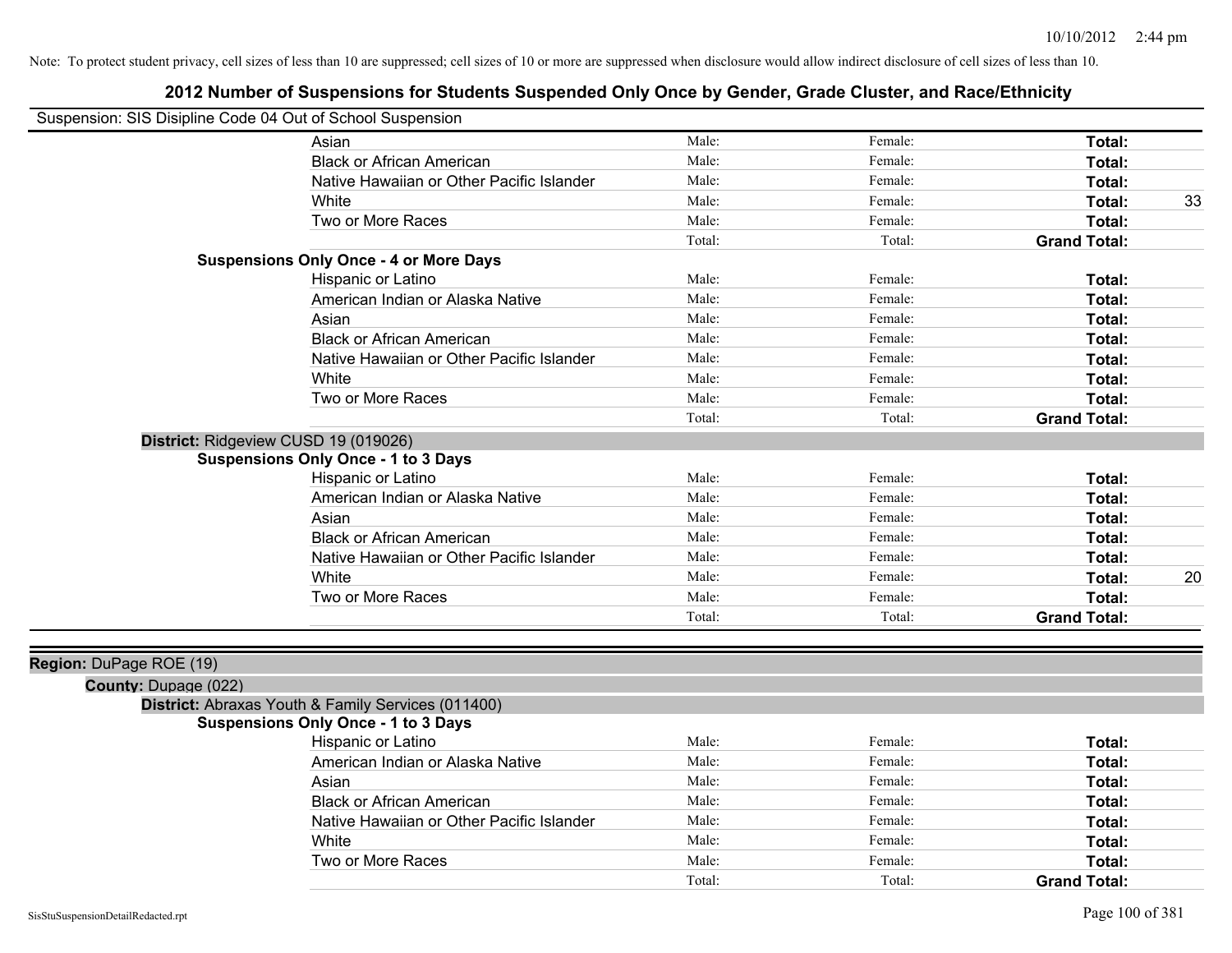| Suspension: SIS Disipline Code 04 Out of School Suspension |                                               |        |         |                     |    |
|------------------------------------------------------------|-----------------------------------------------|--------|---------|---------------------|----|
|                                                            | <b>Suspensions Only Once - 4 or More Days</b> |        |         |                     |    |
|                                                            | Hispanic or Latino                            | Male:  | Female: | Total:              |    |
|                                                            | American Indian or Alaska Native              | Male:  | Female: | <b>Total:</b>       |    |
|                                                            | Asian                                         | Male:  | Female: | <b>Total:</b>       |    |
|                                                            | <b>Black or African American</b>              | Male:  | Female: | Total:              |    |
|                                                            | Native Hawaiian or Other Pacific Islander     | Male:  | Female: | Total:              |    |
|                                                            | White                                         | Male:  | Female: | Total:              |    |
|                                                            | Two or More Races                             | Male:  | Female: | Total:              |    |
|                                                            |                                               | Total: | Total:  | <b>Grand Total:</b> |    |
| District: Addison SD 4 (004002)                            |                                               |        |         |                     |    |
|                                                            | <b>Suspensions Only Once - 1 to 3 Days</b>    |        |         |                     |    |
|                                                            | Hispanic or Latino                            | Male:  | Female: | Total:              | 11 |
|                                                            | American Indian or Alaska Native              | Male:  | Female: | Total:              |    |
|                                                            | Asian                                         | Male:  | Female: | Total:              |    |
|                                                            | <b>Black or African American</b>              | Male:  | Female: | Total:              |    |
|                                                            | Native Hawaiian or Other Pacific Islander     | Male:  | Female: | <b>Total:</b>       |    |
|                                                            | White                                         | Male:  | Female: | Total:              |    |
|                                                            | Two or More Races                             | Male:  | Female: | Total:              |    |
|                                                            |                                               | Total: | Total:  | <b>Grand Total:</b> | 21 |
|                                                            | <b>Suspensions Only Once - 4 or More Days</b> |        |         |                     |    |
|                                                            | Hispanic or Latino                            | Male:  | Female: | Total:              |    |
|                                                            | American Indian or Alaska Native              | Male:  | Female: | <b>Total:</b>       |    |
|                                                            | Asian                                         | Male:  | Female: | Total:              |    |
|                                                            | <b>Black or African American</b>              | Male:  | Female: | <b>Total:</b>       |    |
|                                                            | Native Hawaiian or Other Pacific Islander     | Male:  | Female: | Total:              |    |
|                                                            | White                                         | Male:  | Female: | Total:              |    |
|                                                            | Two or More Races                             | Male:  | Female: | Total:              |    |
|                                                            |                                               | Total: | Total:  | <b>Grand Total:</b> |    |
| District: Benjamin SD 25 (025002)                          |                                               |        |         |                     |    |
|                                                            | <b>Suspensions Only Once - 1 to 3 Days</b>    |        |         |                     |    |
|                                                            | Hispanic or Latino                            | Male:  | Female: | Total:              |    |
|                                                            | American Indian or Alaska Native              | Male:  | Female: | Total:              |    |
|                                                            | Asian                                         | Male:  | Female: | <b>Total:</b>       |    |
|                                                            | <b>Black or African American</b>              | Male:  | Female: | Total:              |    |
|                                                            | Native Hawaiian or Other Pacific Islander     | Male:  | Female: | Total:              |    |
|                                                            | White                                         | Male:  | Female: | Total:              |    |
|                                                            | Two or More Races                             | Male:  | Female: | Total:              |    |
|                                                            |                                               | Total: | Total:  | <b>Grand Total:</b> |    |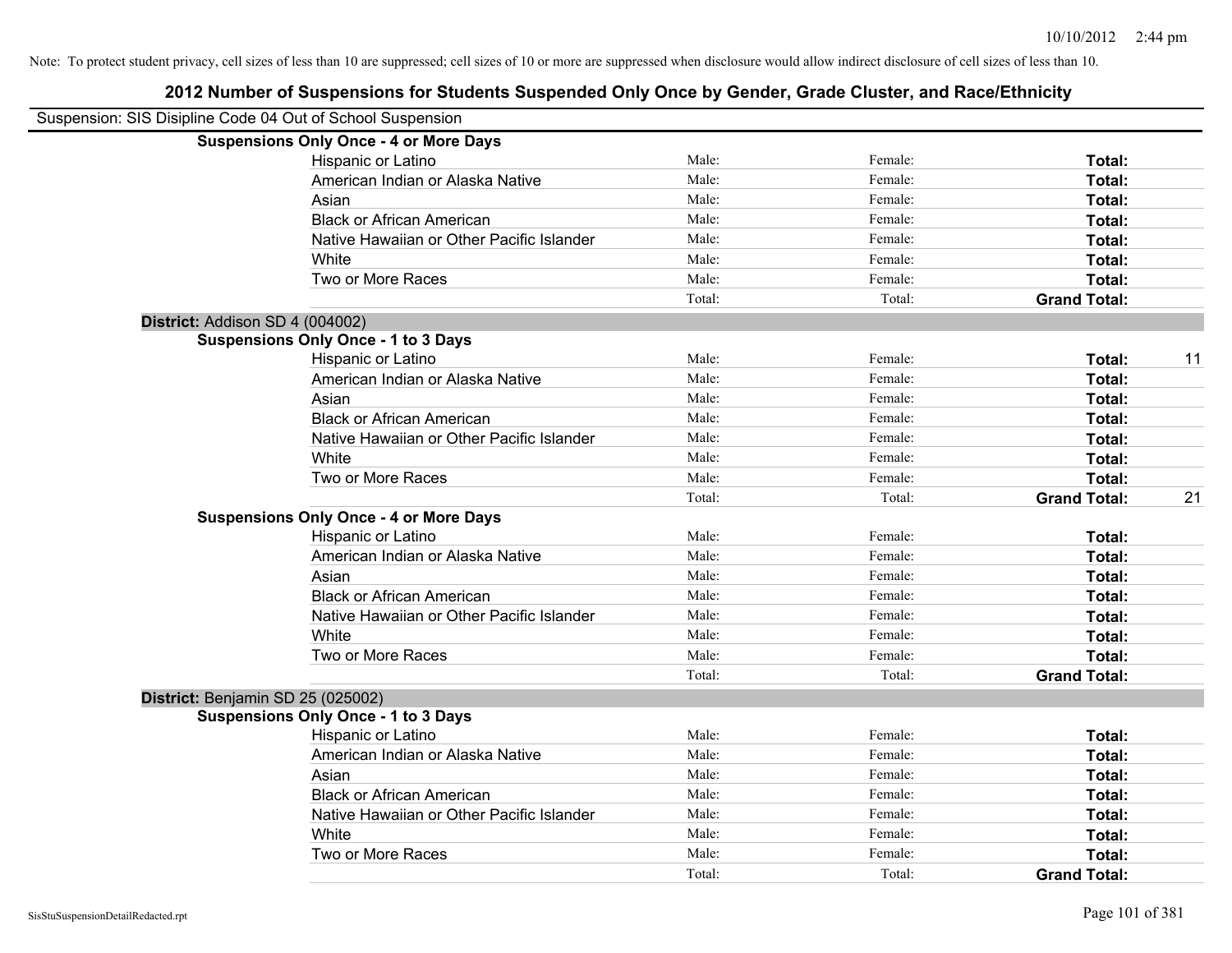| Suspension: SIS Disipline Code 04 Out of School Suspension |                                               |        |         |                     |    |
|------------------------------------------------------------|-----------------------------------------------|--------|---------|---------------------|----|
| District: Bensenville SD 2 (002002)                        |                                               |        |         |                     |    |
|                                                            | <b>Suspensions Only Once - 1 to 3 Days</b>    |        |         |                     |    |
|                                                            | Hispanic or Latino                            | Male:  | Female: | Total:              |    |
|                                                            | American Indian or Alaska Native              | Male:  | Female: | Total:              |    |
|                                                            | Asian                                         | Male:  | Female: | Total:              |    |
|                                                            | <b>Black or African American</b>              | Male:  | Female: | Total:              |    |
|                                                            | Native Hawaiian or Other Pacific Islander     | Male:  | Female: | Total:              |    |
|                                                            | White                                         | Male:  | Female: | Total:              |    |
|                                                            | Two or More Races                             | Male:  | Female: | Total:              |    |
|                                                            |                                               | Total: | Total:  | <b>Grand Total:</b> | 10 |
|                                                            | <b>Suspensions Only Once - 4 or More Days</b> |        |         |                     |    |
|                                                            | Hispanic or Latino                            | Male:  | Female: | Total:              |    |
|                                                            | American Indian or Alaska Native              | Male:  | Female: | Total:              |    |
|                                                            | Asian                                         | Male:  | Female: | Total:              |    |
|                                                            | <b>Black or African American</b>              | Male:  | Female: | Total:              |    |
|                                                            | Native Hawaiian or Other Pacific Islander     | Male:  | Female: | Total:              |    |
|                                                            | White                                         | Male:  | Female: | Total:              |    |
|                                                            | Two or More Races                             | Male:  | Female: | Total:              |    |
|                                                            |                                               | Total: | Total:  | <b>Grand Total:</b> | 10 |
| District: Bloomingdale SD 13 (013002)                      |                                               |        |         |                     |    |
|                                                            | <b>Suspensions Only Once - 1 to 3 Days</b>    |        |         |                     |    |
|                                                            | Hispanic or Latino                            | Male:  | Female: | Total:              |    |
|                                                            | American Indian or Alaska Native              | Male:  | Female: | Total:              |    |
|                                                            | Asian                                         | Male:  | Female: | Total:              |    |
|                                                            | <b>Black or African American</b>              | Male:  | Female: | Total:              |    |
|                                                            | Native Hawaiian or Other Pacific Islander     | Male:  | Female: | Total:              |    |
|                                                            | White                                         | Male:  | Female: | Total:              |    |
|                                                            | Two or More Races                             | Male:  | Female: | Total:              |    |
|                                                            |                                               | Total: | Total:  | <b>Grand Total:</b> |    |
| <b>District: Butler SD 53 (053002)</b>                     |                                               |        |         |                     |    |
|                                                            | <b>Suspensions Only Once - 1 to 3 Days</b>    |        |         |                     |    |
|                                                            | Hispanic or Latino                            | Male:  | Female: | Total:              |    |
|                                                            | American Indian or Alaska Native              | Male:  | Female: | Total:              |    |
|                                                            | Asian                                         | Male:  | Female: | Total:              |    |
|                                                            | <b>Black or African American</b>              | Male:  | Female: | Total:              |    |
|                                                            | Native Hawaiian or Other Pacific Islander     | Male:  | Female: | Total:              |    |
|                                                            | White                                         | Male:  | Female: | Total:              |    |
|                                                            |                                               |        |         | Total:              |    |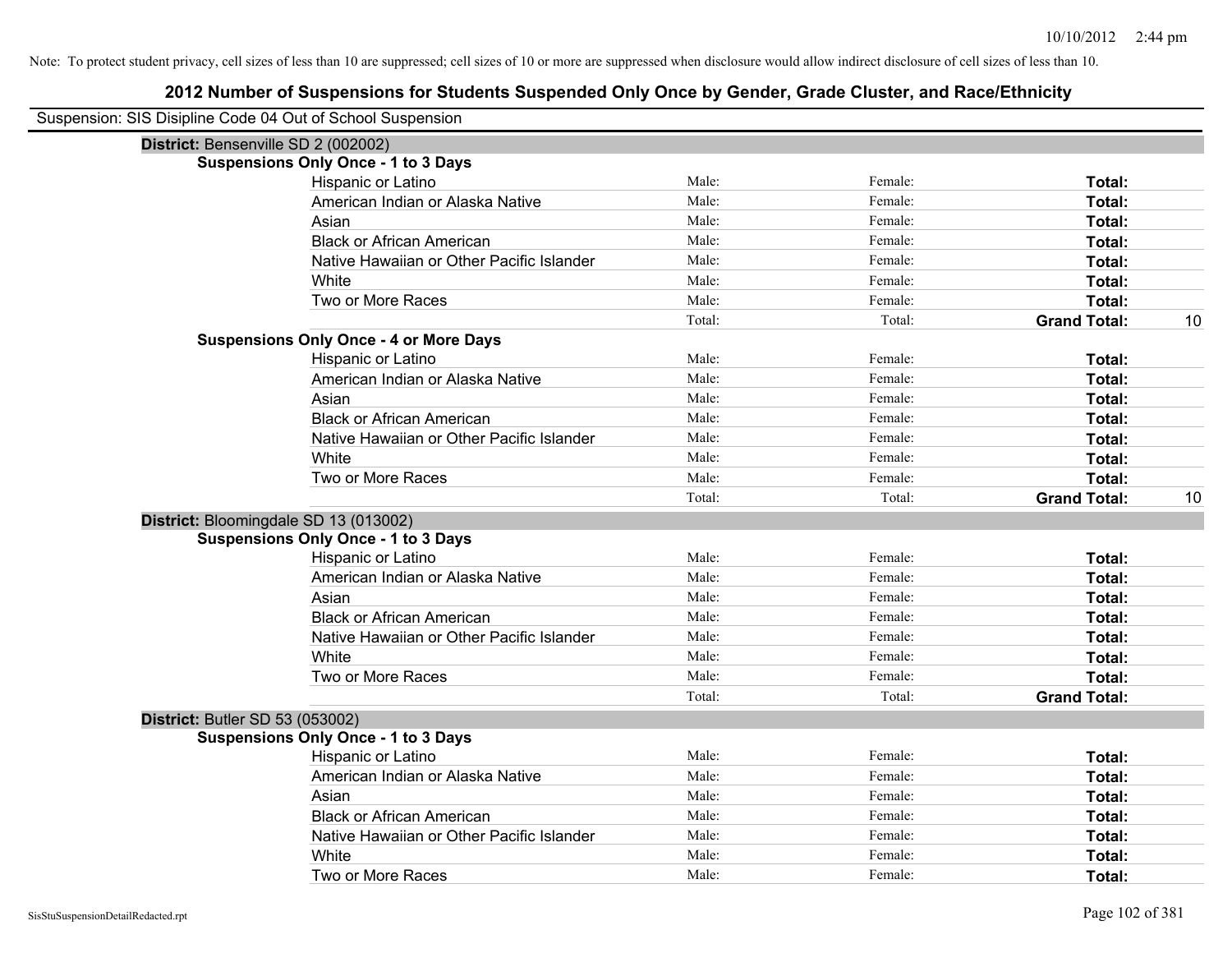| Suspension: SIS Disipline Code 04 Out of School Suspension |        |               |                     |    |
|------------------------------------------------------------|--------|---------------|---------------------|----|
|                                                            | Total: | Total:        | <b>Grand Total:</b> |    |
| <b>District: Cass SD 63 (063002)</b>                       |        |               |                     |    |
| <b>Suspensions Only Once - 1 to 3 Days</b>                 |        |               |                     |    |
| Hispanic or Latino                                         | Male:  | Female:       | Total:              |    |
| American Indian or Alaska Native                           | Male:  | Female:       | Total:              |    |
| Asian                                                      | Male:  | Female:       | Total:              |    |
| <b>Black or African American</b>                           | Male:  | Female:       | Total:              |    |
| Native Hawaiian or Other Pacific Islander                  | Male:  | Female:       | Total:              |    |
| White                                                      | Male:  | Female:       | Total:              |    |
| Two or More Races                                          | Male:  | Female:       | Total:              |    |
|                                                            | Total: | Total:        | <b>Grand Total:</b> |    |
| <b>Suspensions Only Once - 4 or More Days</b>              |        |               |                     |    |
| Hispanic or Latino                                         | Male:  | Female:       | Total:              |    |
| American Indian or Alaska Native                           | Male:  | Female:       | Total:              |    |
| Asian                                                      | Male:  | Female:       | Total:              |    |
| <b>Black or African American</b>                           | Male:  | Female:       | Total:              |    |
| Native Hawaiian or Other Pacific Islander                  | Male:  | Female:       | Total:              |    |
| White                                                      | Male:  | Female:       | Total:              |    |
| Two or More Races                                          | Male:  | Female:       | Total:              |    |
|                                                            | Total: | Total:        | <b>Grand Total:</b> |    |
| District: CCSD 180 (180004)                                |        |               |                     |    |
| <b>Suspensions Only Once - 1 to 3 Days</b>                 |        |               |                     |    |
| Hispanic or Latino                                         | Male:  | Female:       | Total:              |    |
| American Indian or Alaska Native                           | Male:  | Female:       | Total:              |    |
| Asian                                                      | Male:  | Female:       | Total:              |    |
| <b>Black or African American</b>                           | Male:  | 21<br>Female: | 16<br>Total:        | 37 |
| Native Hawaiian or Other Pacific Islander                  | Male:  | Female:       | Total:              |    |
| White                                                      | Male:  | Female:       | Total:              |    |
| Two or More Races                                          | Male:  | Female:       | Total:              |    |
|                                                            | Total: | Total:        | <b>Grand Total:</b> |    |
| <b>Suspensions Only Once - 4 or More Days</b>              |        |               |                     |    |
| <b>Hispanic or Latino</b>                                  | Male:  | Female:       | Total:              |    |
| American Indian or Alaska Native                           | Male:  | Female:       | Total:              |    |
| Asian                                                      | Male:  | Female:       | Total:              |    |
| <b>Black or African American</b>                           | Male:  | Female:       | Total:              |    |
| Native Hawaiian or Other Pacific Islander                  | Male:  | Female:       | Total:              |    |
| White                                                      | Male:  | Female:       | Total:              |    |
| Two or More Races                                          | Male:  | Female:       | Total:              |    |
|                                                            | Total: | Total:        | <b>Grand Total:</b> |    |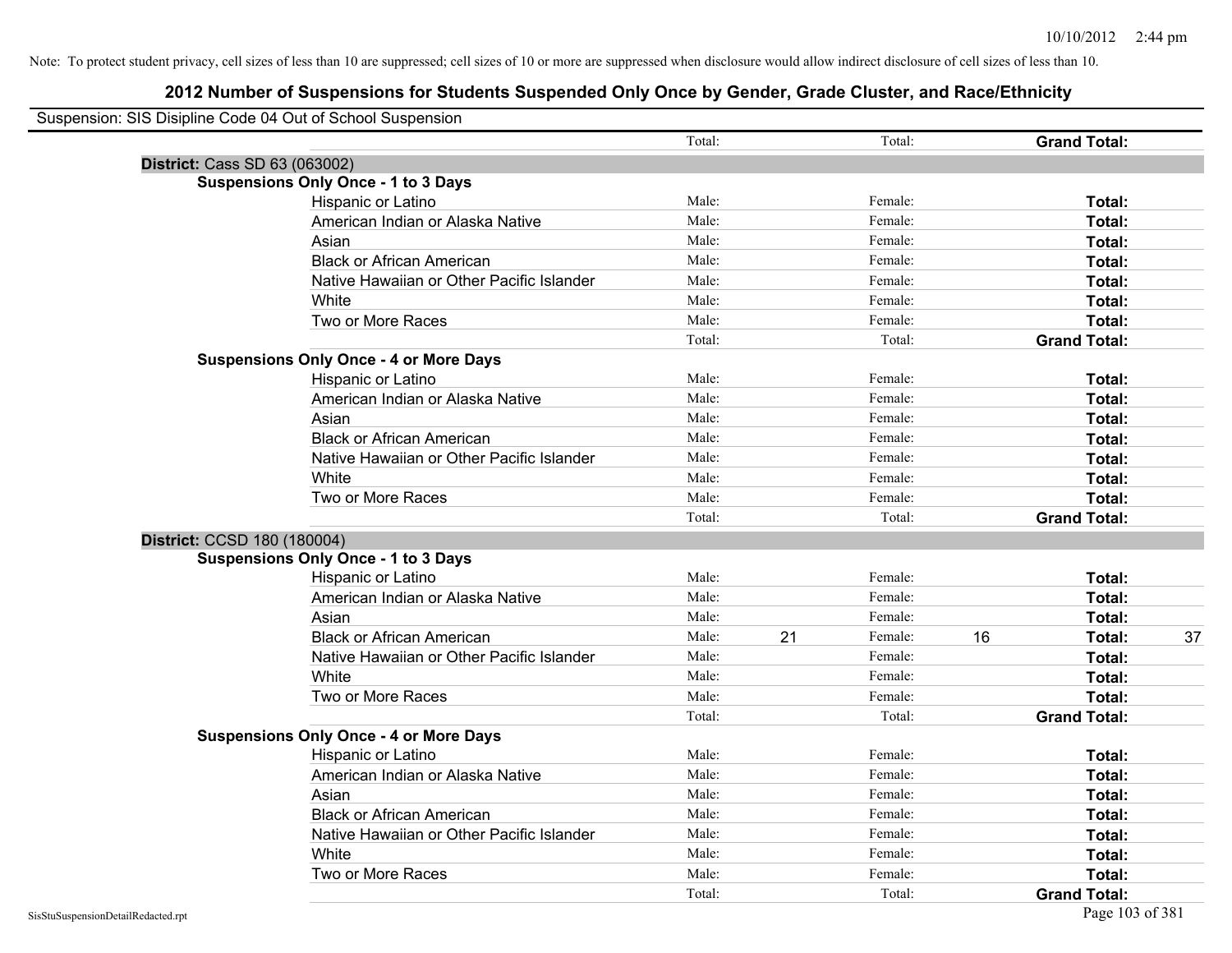| Suspension: SIS Disipline Code 04 Out of School Suspension |
|------------------------------------------------------------|
|------------------------------------------------------------|

| District: CCSD 89 (089004) |                                               |        |         |                     |    |
|----------------------------|-----------------------------------------------|--------|---------|---------------------|----|
|                            | <b>Suspensions Only Once - 1 to 3 Days</b>    |        |         |                     |    |
|                            | Hispanic or Latino                            | Male:  | Female: | Total:              |    |
|                            | American Indian or Alaska Native              | Male:  | Female: | Total:              |    |
|                            | Asian                                         | Male:  | Female: | Total:              |    |
|                            | <b>Black or African American</b>              | Male:  | Female: | Total:              |    |
|                            | Native Hawaiian or Other Pacific Islander     | Male:  | Female: | Total:              |    |
|                            | White                                         | Male:  | Female: | Total:              |    |
|                            | Two or More Races                             | Male:  | Female: | Total:              |    |
|                            |                                               | Total: | Total:  | <b>Grand Total:</b> | 14 |
|                            | <b>Suspensions Only Once - 4 or More Days</b> |        |         |                     |    |
|                            | Hispanic or Latino                            | Male:  | Female: | Total:              |    |
|                            | American Indian or Alaska Native              | Male:  | Female: | <b>Total:</b>       |    |
|                            | Asian                                         | Male:  | Female: | Total:              |    |
|                            | <b>Black or African American</b>              | Male:  | Female: | Total:              |    |
|                            | Native Hawaiian or Other Pacific Islander     | Male:  | Female: | Total:              |    |
|                            | White                                         | Male:  | Female: | Total:              |    |
|                            | Two or More Races                             | Male:  | Female: | Total:              |    |
|                            |                                               | Total: | Total:  | <b>Grand Total:</b> |    |
| District: CCSD 93 (093004) |                                               |        |         |                     |    |
|                            | <b>Suspensions Only Once - 1 to 3 Days</b>    |        |         |                     |    |
|                            | Hispanic or Latino                            | Male:  | Female: | Total:              |    |
|                            | American Indian or Alaska Native              | Male:  | Female: | Total:              |    |
|                            | Asian                                         | Male:  | Female: | Total:              |    |
|                            | <b>Black or African American</b>              | Male:  | Female: | Total:              |    |
|                            | Native Hawaiian or Other Pacific Islander     | Male:  | Female: | Total:              |    |
|                            | White                                         | Male:  | Female: | Total:              |    |
|                            | Two or More Races                             | Male:  | Female: | Total:              |    |
|                            |                                               | Total: | Total:  | <b>Grand Total:</b> |    |
|                            | <b>Suspensions Only Once - 4 or More Days</b> |        |         |                     |    |
|                            | Hispanic or Latino                            | Male:  | Female: | Total:              |    |
|                            | American Indian or Alaska Native              | Male:  | Female: | Total:              |    |
|                            | Asian                                         | Male:  | Female: | Total:              |    |
|                            | <b>Black or African American</b>              | Male:  | Female: | Total:              |    |
|                            | Native Hawaiian or Other Pacific Islander     | Male:  | Female: | Total:              |    |
|                            | White                                         | Male:  | Female: | Total:              |    |
|                            | Two or More Races                             | Male:  | Female: | Total:              |    |
|                            |                                               | Total: | Total:  | <b>Grand Total:</b> |    |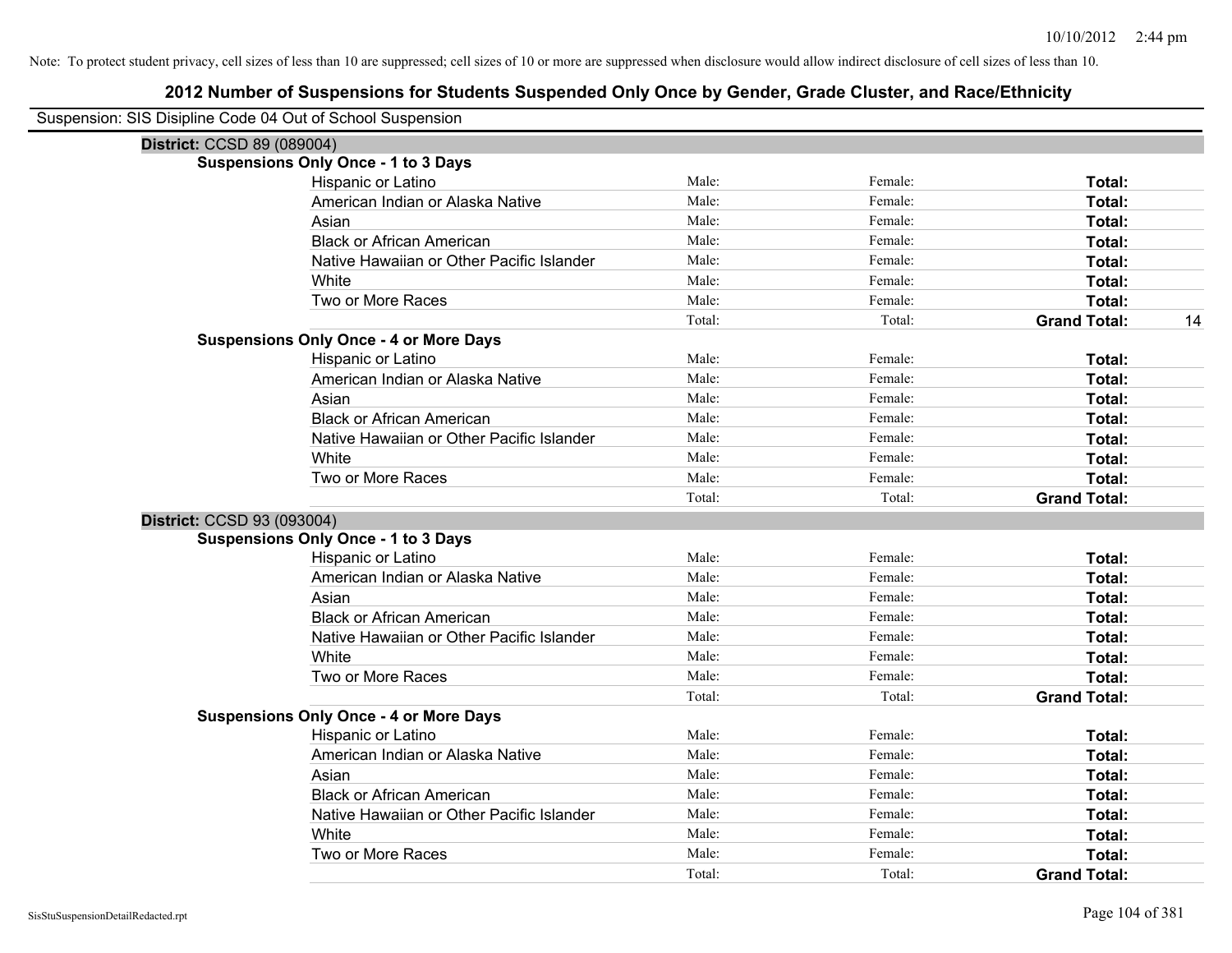| Suspension: SIS Disipline Code 04 Out of School Suspension |                                               |        |    |         |    |                     |    |
|------------------------------------------------------------|-----------------------------------------------|--------|----|---------|----|---------------------|----|
| District: Center Cass SD 66 (066002)                       |                                               |        |    |         |    |                     |    |
|                                                            | <b>Suspensions Only Once - 1 to 3 Days</b>    |        |    |         |    |                     |    |
|                                                            | Hispanic or Latino                            | Male:  |    | Female: |    | Total:              |    |
|                                                            | American Indian or Alaska Native              | Male:  |    | Female: |    | Total:              |    |
|                                                            | Asian                                         | Male:  |    | Female: |    | Total:              |    |
|                                                            | <b>Black or African American</b>              | Male:  |    | Female: |    | Total:              |    |
|                                                            | Native Hawaiian or Other Pacific Islander     | Male:  |    | Female: |    | Total:              |    |
|                                                            | White                                         | Male:  |    | Female: |    | Total:              |    |
|                                                            | Two or More Races                             | Male:  |    | Female: |    | Total:              |    |
|                                                            |                                               | Total: |    | Total:  |    | <b>Grand Total:</b> |    |
|                                                            | <b>Suspensions Only Once - 4 or More Days</b> |        |    |         |    |                     |    |
|                                                            | Hispanic or Latino                            | Male:  |    | Female: |    | Total:              |    |
|                                                            | American Indian or Alaska Native              | Male:  |    | Female: |    | Total:              |    |
|                                                            | Asian                                         | Male:  |    | Female: |    | Total:              |    |
|                                                            | <b>Black or African American</b>              | Male:  |    | Female: |    | Total:              |    |
|                                                            | Native Hawaiian or Other Pacific Islander     | Male:  |    | Female: |    | Total:              |    |
|                                                            | White                                         | Male:  |    | Female: |    | Total:              |    |
|                                                            | Two or More Races                             | Male:  |    | Female: |    | Total:              |    |
|                                                            |                                               | Total: |    | Total:  |    | <b>Grand Total:</b> |    |
| District: CHSD 94 (094016)                                 |                                               |        |    |         |    |                     |    |
|                                                            | <b>Suspensions Only Once - 1 to 3 Days</b>    |        |    |         |    |                     |    |
|                                                            | Hispanic or Latino                            | Male:  | 30 | Female: | 17 | Total:              | 47 |
|                                                            | American Indian or Alaska Native              | Male:  |    | Female: |    | Total:              |    |
|                                                            | Asian                                         | Male:  |    | Female: |    | Total:              |    |
|                                                            | <b>Black or African American</b>              | Male:  |    | Female: |    | Total:              |    |
|                                                            | Native Hawaiian or Other Pacific Islander     | Male:  |    | Female: |    | Total:              |    |
|                                                            | White                                         | Male:  |    | Female: |    | Total:              | 26 |
|                                                            | Two or More Races                             | Male:  |    | Female: |    | Total:              |    |
|                                                            |                                               | Total: |    | Total:  |    | <b>Grand Total:</b> |    |
|                                                            | <b>Suspensions Only Once - 4 or More Days</b> |        |    |         |    |                     |    |
|                                                            | Hispanic or Latino                            | Male:  | 27 | Female: | 15 | Total:              | 42 |
|                                                            | American Indian or Alaska Native              | Male:  |    | Female: |    | Total:              |    |
|                                                            | Asian                                         | Male:  |    | Female: |    | Total:              |    |
|                                                            | <b>Black or African American</b>              | Male:  |    | Female: |    | Total:              |    |
|                                                            | Native Hawaiian or Other Pacific Islander     | Male:  |    | Female: |    | Total:              |    |
|                                                            | White                                         | Male:  |    | Female: |    | Total:              | 11 |
|                                                            | Two or More Races                             | Male:  |    | Female: |    | Total:              |    |
|                                                            |                                               | Total: |    | Total:  |    | <b>Grand Total:</b> |    |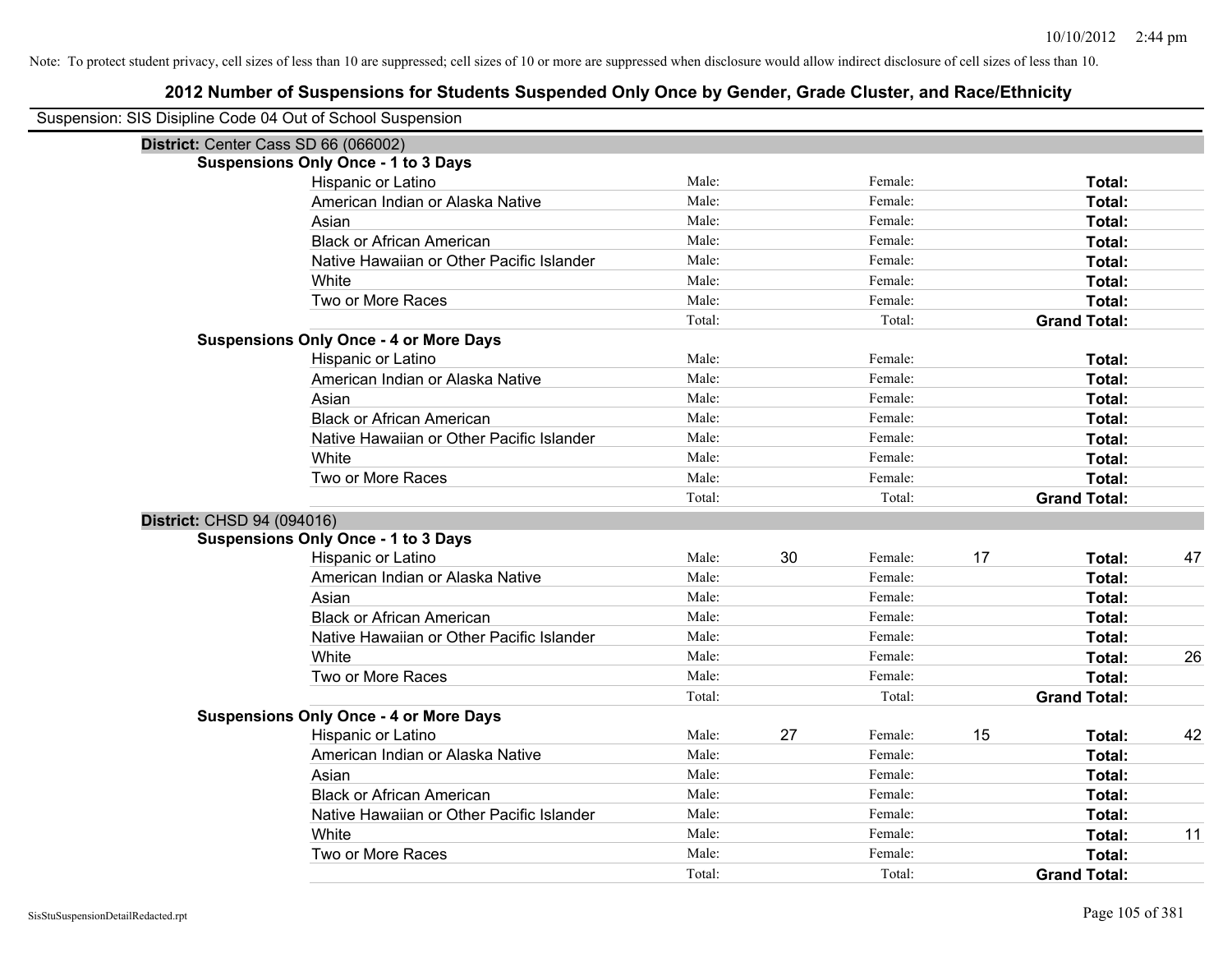| Suspension: SIS Disipline Code 04 Out of School Suspension |                                               |        |    |         |    |                     |    |
|------------------------------------------------------------|-----------------------------------------------|--------|----|---------|----|---------------------|----|
| District: CHSD 99 (099016)                                 |                                               |        |    |         |    |                     |    |
|                                                            | <b>Suspensions Only Once - 1 to 3 Days</b>    |        |    |         |    |                     |    |
|                                                            | Hispanic or Latino                            | Male:  |    | Female: |    | Total:              | 15 |
|                                                            | American Indian or Alaska Native              | Male:  |    | Female: |    | <b>Total:</b>       |    |
|                                                            | Asian                                         | Male:  |    | Female: |    | Total:              |    |
|                                                            | <b>Black or African American</b>              | Male:  | 22 | Female: | 18 | Total:              | 40 |
|                                                            | Native Hawaiian or Other Pacific Islander     | Male:  |    | Female: |    | Total:              |    |
|                                                            | White                                         | Male:  | 39 | Female: | 19 | Total:              | 58 |
|                                                            | Two or More Races                             | Male:  |    | Female: |    | Total:              |    |
|                                                            |                                               | Total: |    | Total:  |    | <b>Grand Total:</b> |    |
|                                                            | <b>Suspensions Only Once - 4 or More Days</b> |        |    |         |    |                     |    |
|                                                            | Hispanic or Latino                            | Male:  |    | Female: |    | Total:              | 12 |
|                                                            | American Indian or Alaska Native              | Male:  |    | Female: |    | Total:              |    |
|                                                            | Asian                                         | Male:  |    | Female: |    | Total:              |    |
|                                                            | <b>Black or African American</b>              | Male:  | 18 | Female: | 17 | Total:              | 35 |
|                                                            | Native Hawaiian or Other Pacific Islander     | Male:  |    | Female: |    | Total:              |    |
|                                                            | White                                         | Male:  | 33 | Female: | 18 | Total:              | 51 |
|                                                            | Two or More Races                             | Male:  |    | Female: |    | Total:              |    |
|                                                            |                                               | Total: |    | Total:  |    | <b>Grand Total:</b> |    |
|                                                            | District: Coop Assoc for Spec Educ (016061)   |        |    |         |    |                     |    |
|                                                            | <b>Suspensions Only Once - 1 to 3 Days</b>    |        |    |         |    |                     |    |
|                                                            | Hispanic or Latino                            | Male:  |    | Female: |    | Total:              |    |
|                                                            | American Indian or Alaska Native              | Male:  |    | Female: |    | Total:              |    |
|                                                            | Asian                                         | Male:  |    | Female: |    | Total:              |    |
|                                                            | <b>Black or African American</b>              | Male:  |    | Female: |    | Total:              |    |
|                                                            | Native Hawaiian or Other Pacific Islander     | Male:  |    | Female: |    | Total:              |    |
|                                                            | White                                         | Male:  |    | Female: |    | Total:              |    |
|                                                            | Two or More Races                             | Male:  |    | Female: |    | Total:              |    |
|                                                            |                                               | Total: |    | Total:  |    | <b>Grand Total:</b> |    |
|                                                            | <b>Suspensions Only Once - 4 or More Days</b> |        |    |         |    |                     |    |
|                                                            | Hispanic or Latino                            | Male:  |    | Female: |    | Total:              |    |
|                                                            | American Indian or Alaska Native              | Male:  |    | Female: |    | Total:              |    |
|                                                            | Asian                                         | Male:  |    | Female: |    | Total:              |    |
|                                                            | <b>Black or African American</b>              | Male:  |    | Female: |    | Total:              |    |
|                                                            | Native Hawaiian or Other Pacific Islander     | Male:  |    | Female: |    | Total:              |    |
|                                                            | White                                         | Male:  |    | Female: |    | <b>Total:</b>       |    |
|                                                            | Two or More Races                             | Male:  |    | Female: |    | Total:              |    |
|                                                            |                                               | Total: |    | Total:  |    | <b>Grand Total:</b> |    |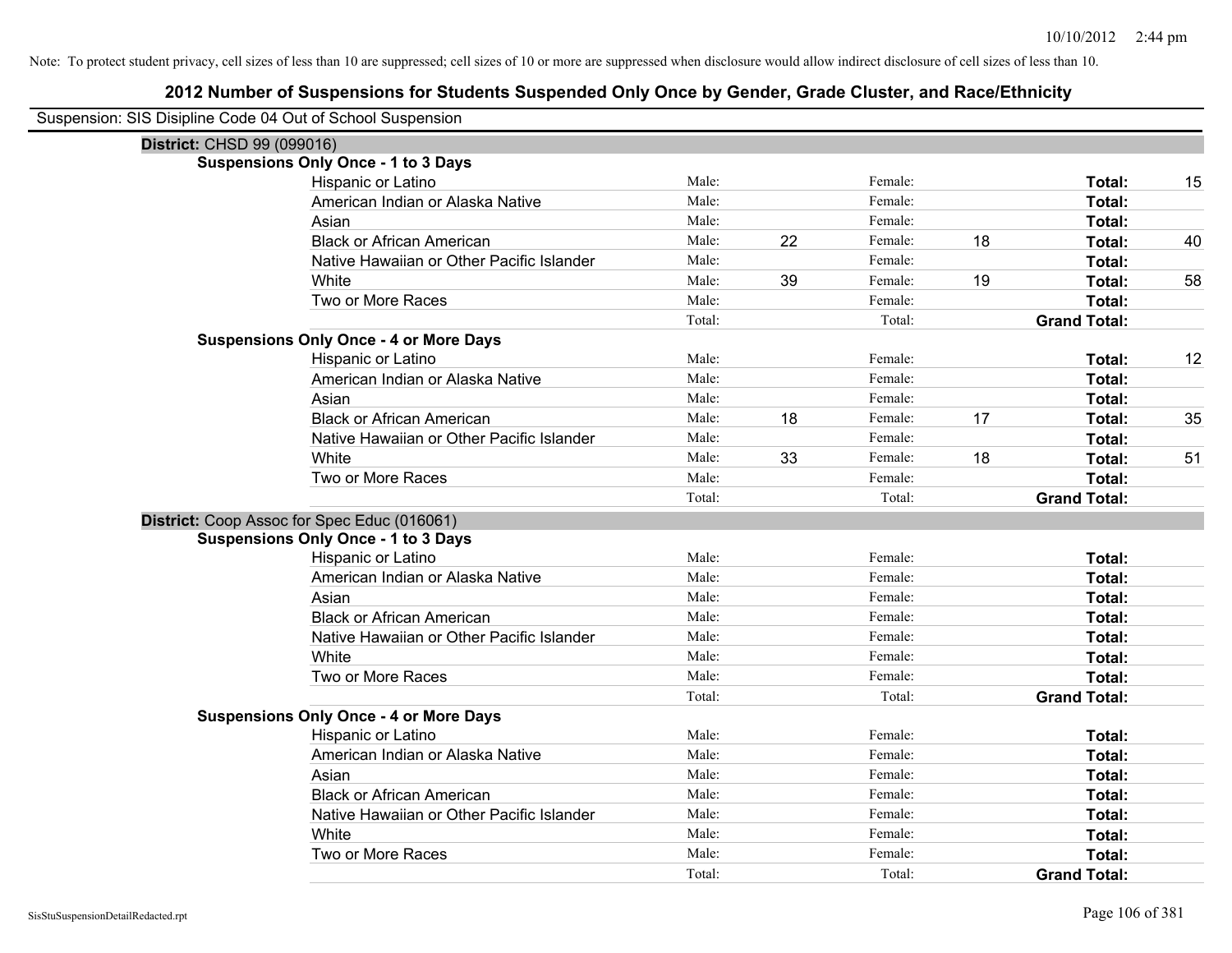| Suspension: SIS Disipline Code 04 Out of School Suspension |                                               |        |     |         |    |                     |     |
|------------------------------------------------------------|-----------------------------------------------|--------|-----|---------|----|---------------------|-----|
| District: CUSD 200 (200026)                                |                                               |        |     |         |    |                     |     |
|                                                            | <b>Suspensions Only Once - 1 to 3 Days</b>    |        |     |         |    |                     |     |
|                                                            | Hispanic or Latino                            | Male:  |     | Female: |    | Total:              | 49  |
|                                                            | American Indian or Alaska Native              | Male:  |     | Female: |    | Total:              |     |
|                                                            | Asian                                         | Male:  |     | Female: |    | Total:              |     |
|                                                            | <b>Black or African American</b>              | Male:  |     | Female: |    | Total:              | 29  |
|                                                            | Native Hawaiian or Other Pacific Islander     | Male:  |     | Female: |    | Total:              |     |
|                                                            | White                                         | Male:  | 48  | Female: | 11 | Total:              | 59  |
|                                                            | Two or More Races                             | Male:  |     | Female: |    | Total:              |     |
|                                                            |                                               | Total: | 118 | Total:  | 33 | <b>Grand Total:</b> | 151 |
|                                                            | <b>Suspensions Only Once - 4 or More Days</b> |        |     |         |    |                     |     |
|                                                            | Hispanic or Latino                            | Male:  |     | Female: |    | Total:              | 10  |
|                                                            | American Indian or Alaska Native              | Male:  |     | Female: |    | Total:              |     |
|                                                            | Asian                                         | Male:  |     | Female: |    | Total:              |     |
|                                                            | <b>Black or African American</b>              | Male:  |     | Female: |    | Total:              | 13  |
|                                                            | Native Hawaiian or Other Pacific Islander     | Male:  |     | Female: |    | Total:              |     |
|                                                            | White                                         | Male:  |     | Female: |    | Total:              | 19  |
|                                                            | Two or More Races                             | Male:  |     | Female: |    | Total:              |     |
|                                                            |                                               | Total: |     | Total:  |    | <b>Grand Total:</b> |     |
| District: CUSD 201 (201026)                                |                                               |        |     |         |    |                     |     |
|                                                            | <b>Suspensions Only Once - 1 to 3 Days</b>    |        |     |         |    |                     |     |
|                                                            | Hispanic or Latino                            | Male:  |     | Female: |    | Total:              |     |
|                                                            | American Indian or Alaska Native              | Male:  |     | Female: |    | Total:              |     |
|                                                            | Asian                                         | Male:  |     | Female: |    | Total:              |     |
|                                                            | <b>Black or African American</b>              | Male:  |     | Female: |    | Total:              | 12  |
|                                                            | Native Hawaiian or Other Pacific Islander     | Male:  |     | Female: |    | Total:              |     |
|                                                            | White                                         | Male:  |     | Female: |    | Total:              | 35  |
|                                                            | Two or More Races                             | Male:  |     | Female: |    | Total:              |     |
|                                                            |                                               | Total: | 45  | Total:  | 14 | <b>Grand Total:</b> | 59  |
|                                                            | <b>Suspensions Only Once - 4 or More Days</b> |        |     |         |    |                     |     |
|                                                            | Hispanic or Latino                            | Male:  |     | Female: |    | Total:              |     |
|                                                            | American Indian or Alaska Native              | Male:  |     | Female: |    | Total:              |     |
|                                                            | Asian                                         | Male:  |     | Female: |    | Total:              |     |
|                                                            | <b>Black or African American</b>              | Male:  |     | Female: |    | Total:              |     |
|                                                            | Native Hawaiian or Other Pacific Islander     | Male:  |     | Female: |    | Total:              |     |
|                                                            | White                                         | Male:  |     | Female: |    | Total:              |     |
|                                                            | Two or More Races                             | Male:  |     | Female: |    | Total:              |     |
|                                                            |                                               | Total: |     | Total:  |    | <b>Grand Total:</b> |     |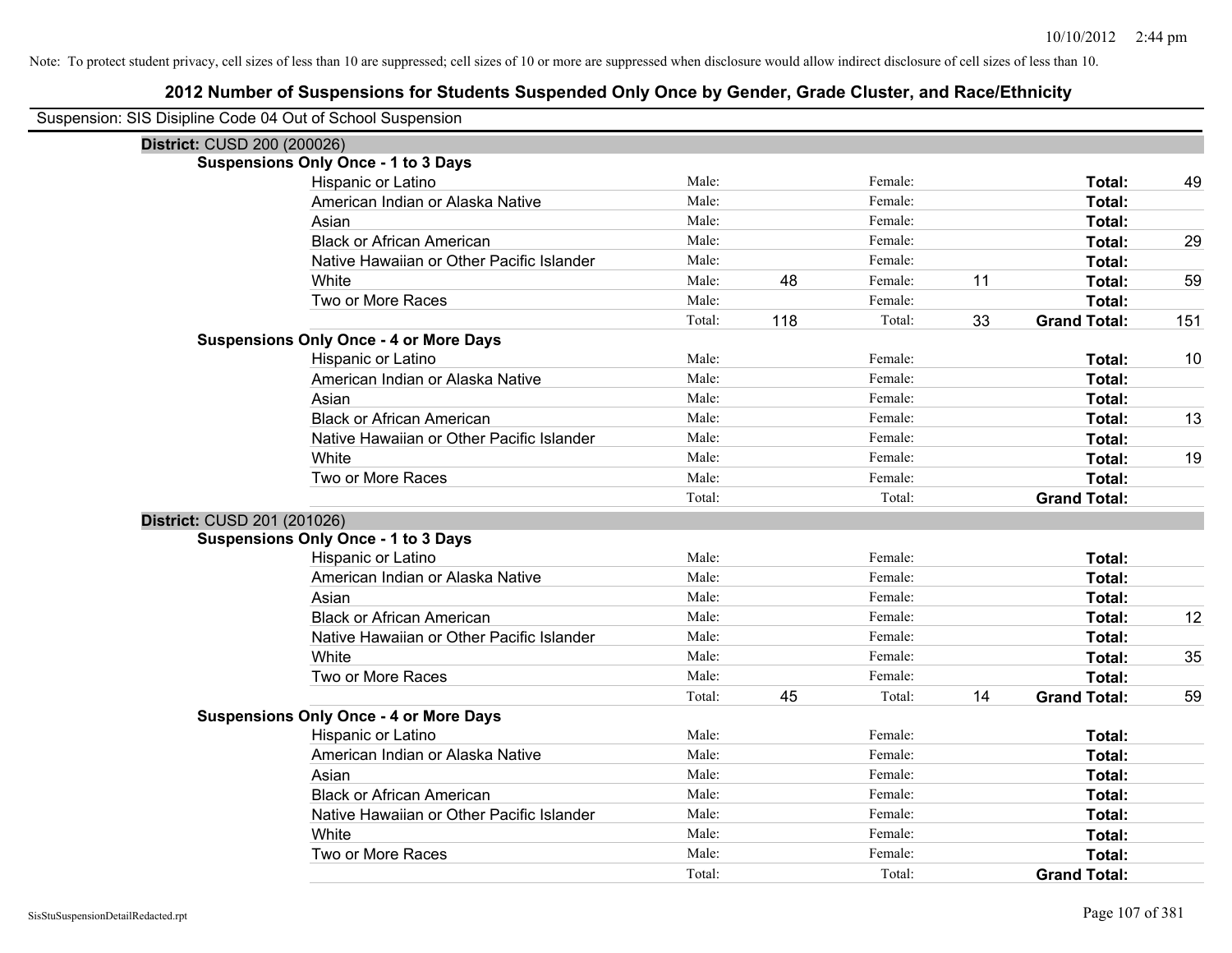| Suspension: SIS Disipline Code 04 Out of School Suspension |                                               |        |         |                     |    |
|------------------------------------------------------------|-----------------------------------------------|--------|---------|---------------------|----|
| District: Darien SD 61 (061002)                            |                                               |        |         |                     |    |
|                                                            | <b>Suspensions Only Once - 1 to 3 Days</b>    |        |         |                     |    |
|                                                            | Hispanic or Latino                            | Male:  | Female: | Total:              |    |
|                                                            | American Indian or Alaska Native              | Male:  | Female: | Total:              |    |
|                                                            | Asian                                         | Male:  | Female: | Total:              |    |
|                                                            | <b>Black or African American</b>              | Male:  | Female: | Total:              |    |
|                                                            | Native Hawaiian or Other Pacific Islander     | Male:  | Female: | Total:              |    |
|                                                            | White                                         | Male:  | Female: | Total:              |    |
|                                                            | Two or More Races                             | Male:  | Female: | Total:              |    |
|                                                            |                                               | Total: | Total:  | <b>Grand Total:</b> | 10 |
|                                                            | <b>Suspensions Only Once - 4 or More Days</b> |        |         |                     |    |
|                                                            | Hispanic or Latino                            | Male:  | Female: | Total:              |    |
|                                                            | American Indian or Alaska Native              | Male:  | Female: | Total:              |    |
|                                                            | Asian                                         | Male:  | Female: | Total:              |    |
|                                                            | <b>Black or African American</b>              | Male:  | Female: | Total:              |    |
|                                                            | Native Hawaiian or Other Pacific Islander     | Male:  | Female: | Total:              |    |
|                                                            | White                                         | Male:  | Female: | Total:              |    |
|                                                            | Two or More Races                             | Male:  | Female: | Total:              |    |
|                                                            |                                               | Total: | Total:  | <b>Grand Total:</b> | 15 |
|                                                            | District: Downers Grove GSD 58 (058002)       |        |         |                     |    |
|                                                            | <b>Suspensions Only Once - 1 to 3 Days</b>    |        |         |                     |    |
|                                                            | Hispanic or Latino                            | Male:  | Female: | Total:              |    |
|                                                            | American Indian or Alaska Native              | Male:  | Female: | Total:              |    |
|                                                            | Asian                                         | Male:  | Female: | Total:              |    |
|                                                            | <b>Black or African American</b>              | Male:  | Female: | Total:              |    |
|                                                            | Native Hawaiian or Other Pacific Islander     | Male:  | Female: | Total:              |    |
|                                                            | White                                         | Male:  | Female: | Total:              |    |
|                                                            | Two or More Races                             | Male:  | Female: | Total:              |    |
|                                                            |                                               | Total: | Total:  | <b>Grand Total:</b> |    |
|                                                            | <b>Suspensions Only Once - 4 or More Days</b> |        |         |                     |    |
|                                                            | Hispanic or Latino                            | Male:  | Female: | Total:              |    |
|                                                            | American Indian or Alaska Native              | Male:  | Female: | Total:              |    |
|                                                            | Asian                                         | Male:  | Female: | Total:              |    |
|                                                            | <b>Black or African American</b>              | Male:  | Female: | Total:              |    |
|                                                            | Native Hawaiian or Other Pacific Islander     | Male:  | Female: | Total:              |    |
|                                                            | White                                         | Male:  | Female: | Total:              |    |
|                                                            | Two or More Races                             | Male:  | Female: | Total:              |    |
|                                                            |                                               | Total: | Total:  | <b>Grand Total:</b> |    |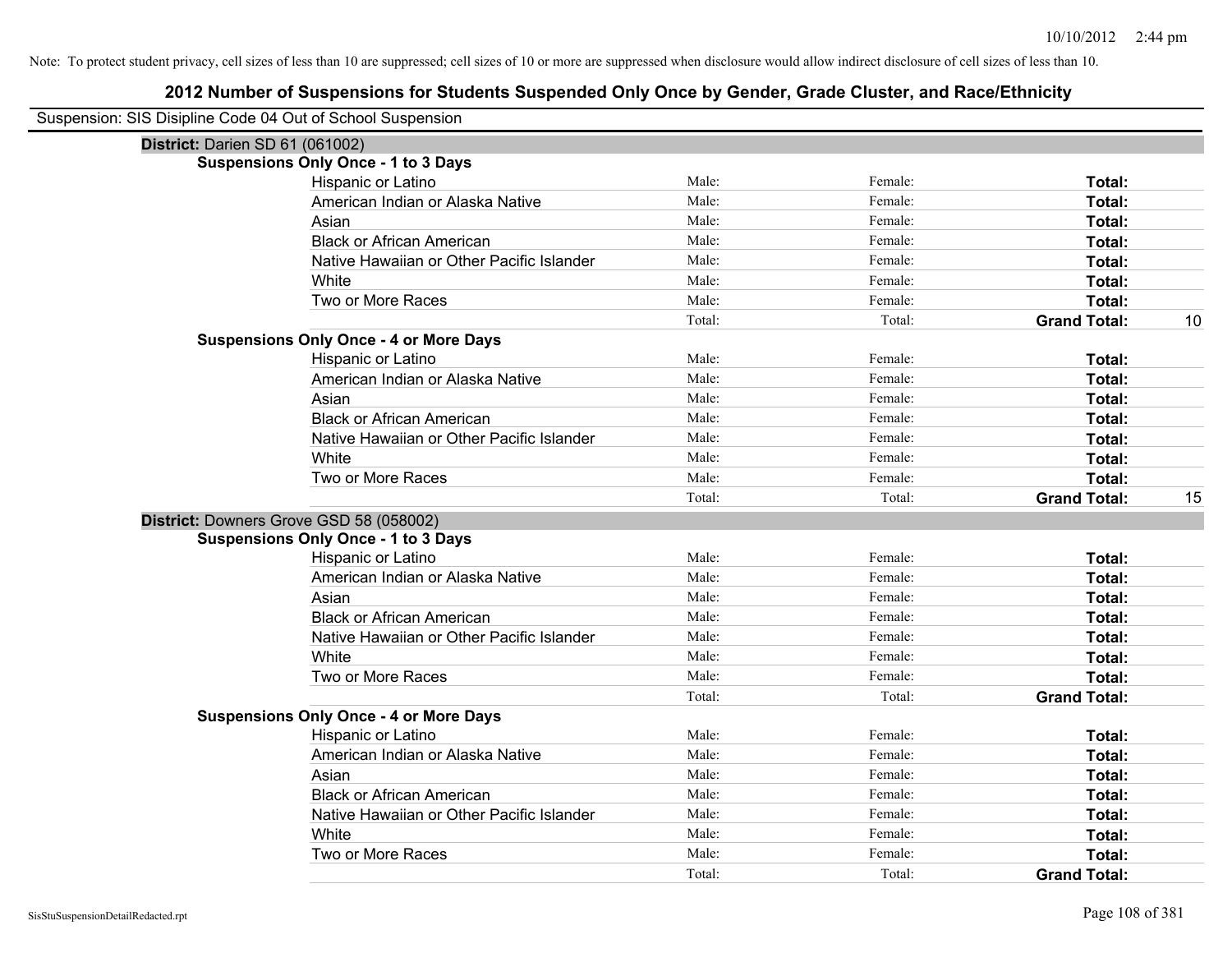| Suspension: SIS Disipline Code 04 Out of School Suspension |                                               |        |    |         |    |                     |    |
|------------------------------------------------------------|-----------------------------------------------|--------|----|---------|----|---------------------|----|
| District: DuPage HSD 88 (088016)                           |                                               |        |    |         |    |                     |    |
|                                                            | <b>Suspensions Only Once - 1 to 3 Days</b>    |        |    |         |    |                     |    |
|                                                            | Hispanic or Latino                            | Male:  | 54 | Female: | 27 | Total:              | 81 |
|                                                            | American Indian or Alaska Native              | Male:  |    | Female: |    | Total:              |    |
|                                                            | Asian                                         | Male:  |    | Female: |    | Total:              |    |
|                                                            | <b>Black or African American</b>              | Male:  |    | Female: |    | Total:              | 19 |
|                                                            | Native Hawaiian or Other Pacific Islander     | Male:  |    | Female: |    | Total:              |    |
|                                                            | White                                         | Male:  | 47 | Female: | 13 | Total:              | 60 |
|                                                            | Two or More Races                             | Male:  |    | Female: |    | Total:              |    |
|                                                            |                                               | Total: |    | Total:  |    | <b>Grand Total:</b> |    |
|                                                            | <b>Suspensions Only Once - 4 or More Days</b> |        |    |         |    |                     |    |
|                                                            | Hispanic or Latino                            | Male:  | 27 | Female: | 17 | Total:              | 44 |
|                                                            | American Indian or Alaska Native              | Male:  |    | Female: |    | Total:              |    |
|                                                            | Asian                                         | Male:  |    | Female: |    | Total:              |    |
|                                                            | <b>Black or African American</b>              | Male:  |    | Female: |    | Total:              | 18 |
|                                                            | Native Hawaiian or Other Pacific Islander     | Male:  |    | Female: |    | Total:              |    |
|                                                            | White                                         | Male:  | 18 | Female: | 12 | Total:              | 30 |
|                                                            | Two or More Races                             | Male:  |    | Female: |    | Total:              |    |
|                                                            |                                               | Total: |    | Total:  |    | <b>Grand Total:</b> |    |
| District: Elmhurst SD 205 (205026)                         |                                               |        |    |         |    |                     |    |
|                                                            | <b>Suspensions Only Once - 1 to 3 Days</b>    |        |    |         |    |                     |    |
|                                                            | Hispanic or Latino                            | Male:  |    | Female: |    | Total:              | 10 |
|                                                            | American Indian or Alaska Native              | Male:  |    | Female: |    | Total:              |    |
|                                                            | Asian                                         | Male:  |    | Female: |    | Total:              |    |
|                                                            | <b>Black or African American</b>              | Male:  |    | Female: |    | Total:              | 10 |
|                                                            | Native Hawaiian or Other Pacific Islander     | Male:  |    | Female: |    | <b>Total:</b>       |    |
|                                                            | White                                         | Male:  | 37 | Female: | 11 | Total:              | 48 |
|                                                            | Two or More Races                             | Male:  |    | Female: |    | Total:              |    |
|                                                            |                                               | Total: |    | Total:  |    | <b>Grand Total:</b> |    |
|                                                            | <b>Suspensions Only Once - 4 or More Days</b> |        |    |         |    |                     |    |
|                                                            | Hispanic or Latino                            | Male:  |    | Female: |    | Total:              | 10 |
|                                                            | American Indian or Alaska Native              | Male:  |    | Female: |    | Total:              |    |
|                                                            | Asian                                         | Male:  |    | Female: |    | Total:              |    |
|                                                            | <b>Black or African American</b>              | Male:  |    | Female: |    | Total:              |    |
|                                                            | Native Hawaiian or Other Pacific Islander     | Male:  |    | Female: |    | Total:              |    |
|                                                            | White                                         | Male:  |    | Female: |    | Total:              | 20 |
|                                                            | Two or More Races                             | Male:  |    | Female: |    | Total:              |    |
|                                                            |                                               | Total: |    | Total:  |    | <b>Grand Total:</b> |    |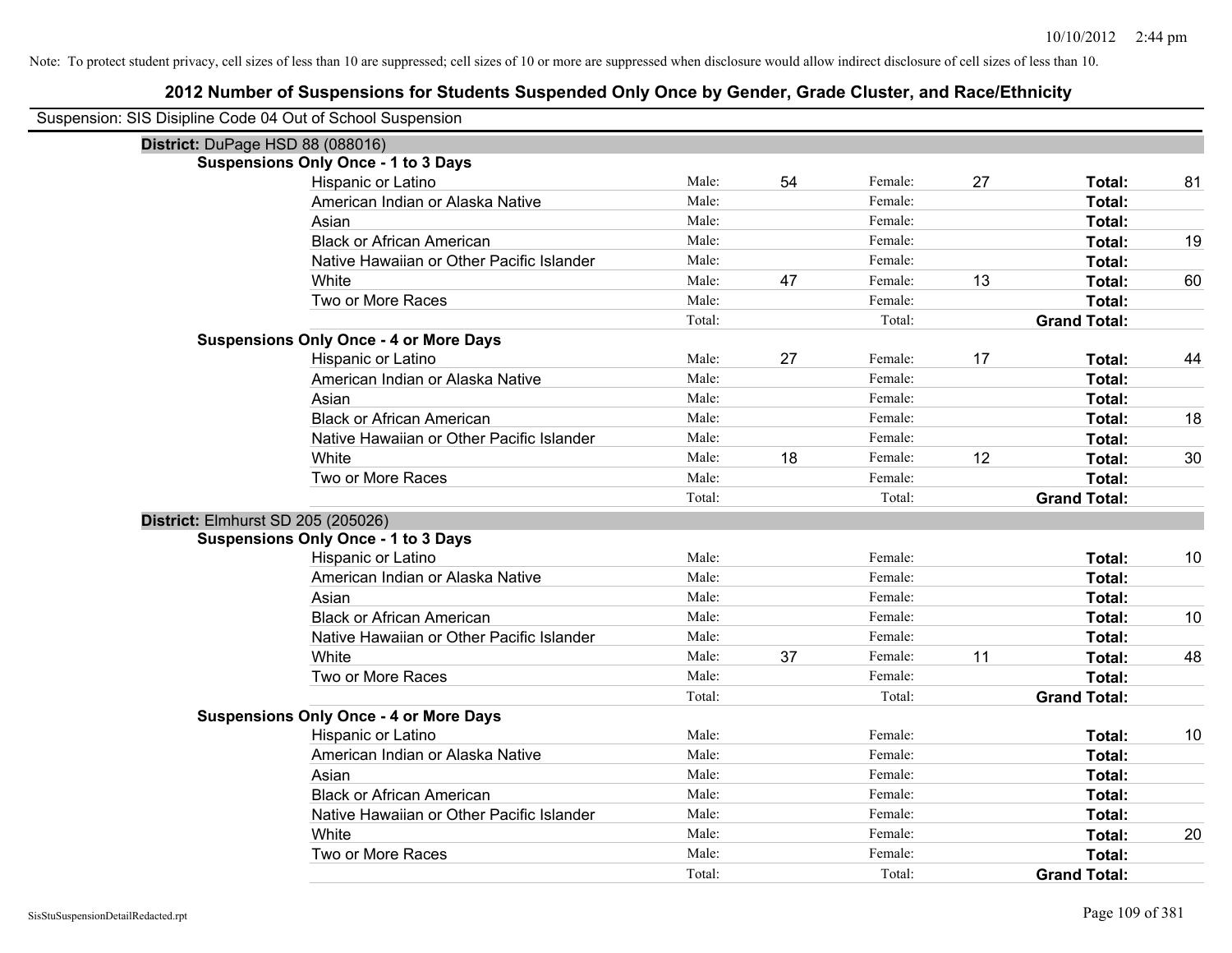| Suspension: SIS Disipline Code 04 Out of School Suspension |                                               |        |    |         |    |                     |    |
|------------------------------------------------------------|-----------------------------------------------|--------|----|---------|----|---------------------|----|
| District: Fenton CHSD 100 (100016)                         |                                               |        |    |         |    |                     |    |
|                                                            | <b>Suspensions Only Once - 1 to 3 Days</b>    |        |    |         |    |                     |    |
|                                                            | Hispanic or Latino                            | Male:  | 32 | Female: | 12 | Total:              | 44 |
|                                                            | American Indian or Alaska Native              | Male:  |    | Female: |    | Total:              |    |
|                                                            | Asian                                         | Male:  |    | Female: |    | Total:              |    |
|                                                            | <b>Black or African American</b>              | Male:  |    | Female: |    | Total:              |    |
|                                                            | Native Hawaiian or Other Pacific Islander     | Male:  |    | Female: |    | Total:              |    |
|                                                            | White                                         | Male:  |    | Female: |    | Total:              | 25 |
|                                                            | Two or More Races                             | Male:  |    | Female: |    | Total:              |    |
|                                                            |                                               | Total: |    | Total:  |    | <b>Grand Total:</b> |    |
|                                                            | <b>Suspensions Only Once - 4 or More Days</b> |        |    |         |    |                     |    |
|                                                            | Hispanic or Latino                            | Male:  |    | Female: |    | Total:              |    |
|                                                            | American Indian or Alaska Native              | Male:  |    | Female: |    | Total:              |    |
|                                                            | Asian                                         | Male:  |    | Female: |    | Total:              |    |
|                                                            | <b>Black or African American</b>              | Male:  |    | Female: |    | Total:              |    |
|                                                            | Native Hawaiian or Other Pacific Islander     | Male:  |    | Female: |    | Total:              |    |
|                                                            | White                                         | Male:  |    | Female: |    | Total:              |    |
|                                                            | Two or More Races                             | Male:  |    | Female: |    | <b>Total:</b>       |    |
|                                                            |                                               | Total: |    | Total:  |    | <b>Grand Total:</b> | 11 |
| District: Glen Ellyn SD 41 (041002)                        |                                               |        |    |         |    |                     |    |
|                                                            | <b>Suspensions Only Once - 1 to 3 Days</b>    |        |    |         |    |                     |    |
|                                                            | Hispanic or Latino                            | Male:  |    | Female: |    | Total:              |    |
|                                                            | American Indian or Alaska Native              | Male:  |    | Female: |    | Total:              |    |
|                                                            | Asian                                         | Male:  |    | Female: |    | Total:              |    |
|                                                            | <b>Black or African American</b>              | Male:  |    | Female: |    | Total:              | 10 |
|                                                            | Native Hawaiian or Other Pacific Islander     | Male:  |    | Female: |    | <b>Total:</b>       |    |
|                                                            | White                                         | Male:  |    | Female: |    | Total:              | 14 |
|                                                            | Two or More Races                             | Male:  |    | Female: |    | <b>Total:</b>       |    |
|                                                            |                                               | Total: | 30 | Total:  | 12 | <b>Grand Total:</b> | 42 |
|                                                            | <b>Suspensions Only Once - 4 or More Days</b> |        |    |         |    |                     |    |
|                                                            | Hispanic or Latino                            | Male:  |    | Female: |    | Total:              |    |
|                                                            | American Indian or Alaska Native              | Male:  |    | Female: |    | Total:              |    |
|                                                            | Asian                                         | Male:  |    | Female: |    | Total:              |    |
|                                                            | <b>Black or African American</b>              | Male:  |    | Female: |    | Total:              |    |
|                                                            | Native Hawaiian or Other Pacific Islander     | Male:  |    | Female: |    | Total:              |    |
|                                                            | White                                         | Male:  |    | Female: |    | Total:              |    |
|                                                            | Two or More Races                             | Male:  |    | Female: |    | <b>Total:</b>       |    |
|                                                            |                                               | Total: |    | Total:  |    | <b>Grand Total:</b> | 10 |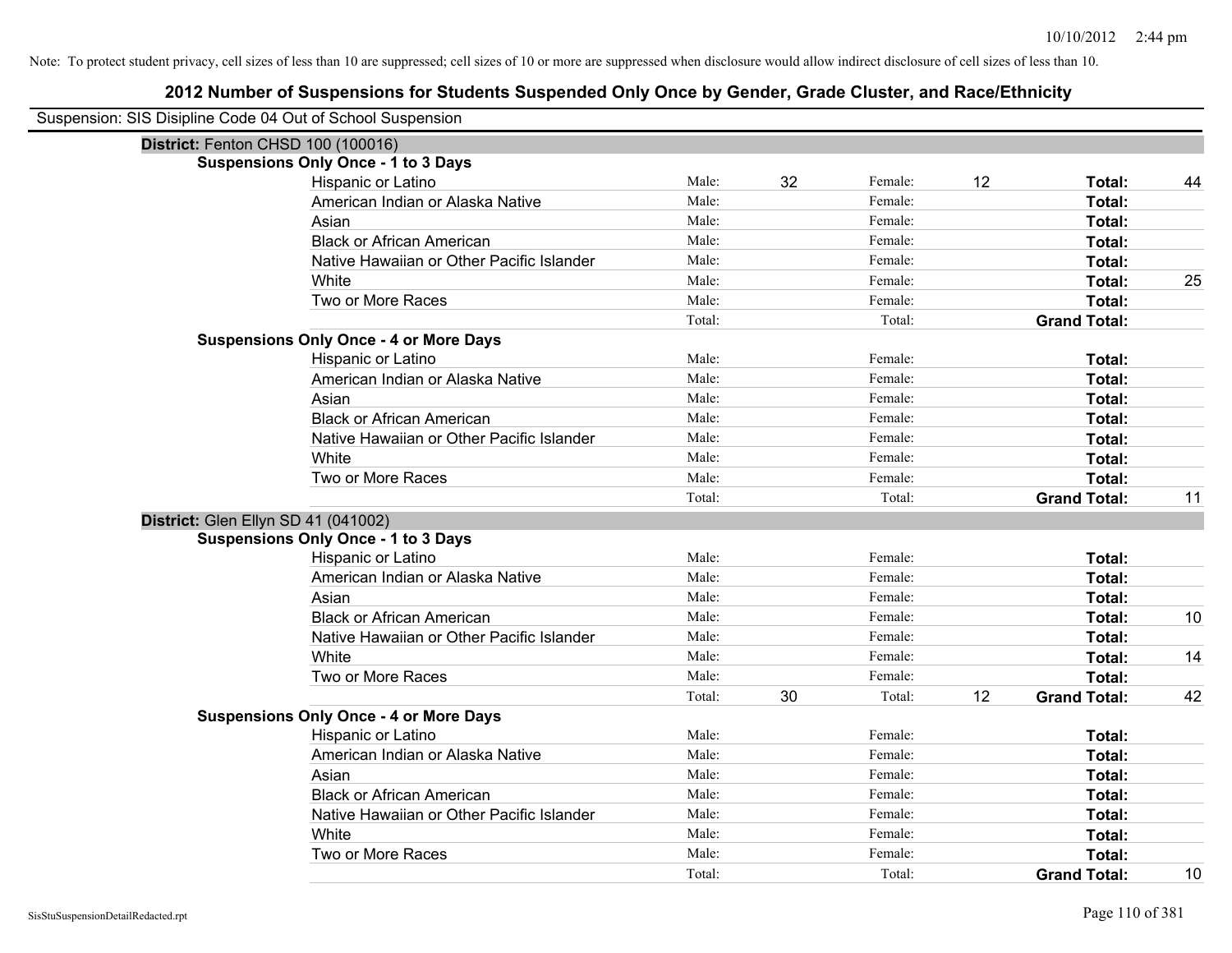| Suspension: SIS Disipline Code 04 Out of School Suspension |                                               |        |    |         |    |                     |     |
|------------------------------------------------------------|-----------------------------------------------|--------|----|---------|----|---------------------|-----|
| District: Glenbard Twp HSD 87 (087017)                     |                                               |        |    |         |    |                     |     |
|                                                            | <b>Suspensions Only Once - 1 to 3 Days</b>    |        |    |         |    |                     |     |
|                                                            | Hispanic or Latino                            | Male:  |    | Female: |    | Total:              | 27  |
|                                                            | American Indian or Alaska Native              | Male:  |    | Female: |    | Total:              |     |
|                                                            | Asian                                         | Male:  |    | Female: |    | Total:              |     |
|                                                            | <b>Black or African American</b>              | Male:  | 21 | Female: | 12 | Total:              | 33  |
|                                                            | Native Hawaiian or Other Pacific Islander     | Male:  |    | Female: |    | Total:              |     |
|                                                            | White                                         | Male:  |    | Female: |    | Total:              | 29  |
|                                                            | Two or More Races                             | Male:  |    | Female: |    | Total:              |     |
|                                                            |                                               | Total: |    | Total:  |    | <b>Grand Total:</b> |     |
|                                                            | <b>Suspensions Only Once - 4 or More Days</b> |        |    |         |    |                     |     |
|                                                            | Hispanic or Latino                            | Male:  |    | Female: |    | Total:              | 25  |
|                                                            | American Indian or Alaska Native              | Male:  |    | Female: |    | Total:              |     |
|                                                            | Asian                                         | Male:  |    | Female: |    | Total:              |     |
|                                                            | <b>Black or African American</b>              | Male:  | 22 | Female: | 23 | Total:              | 45  |
|                                                            | Native Hawaiian or Other Pacific Islander     | Male:  |    | Female: |    | Total:              |     |
|                                                            | White                                         | Male:  | 34 | Female: | 12 | Total:              | 46  |
|                                                            | Two or More Races                             | Male:  |    | Female: |    | Total:              |     |
|                                                            |                                               | Total: | 80 | Total:  | 46 | <b>Grand Total:</b> | 126 |
| District: Gower SD 62 (062002)                             |                                               |        |    |         |    |                     |     |
|                                                            | <b>Suspensions Only Once - 1 to 3 Days</b>    |        |    |         |    |                     |     |
|                                                            | Hispanic or Latino                            | Male:  |    | Female: |    | Total:              |     |
|                                                            | American Indian or Alaska Native              |        |    |         |    |                     |     |
|                                                            |                                               | Male:  |    | Female: |    | Total:              |     |
|                                                            | Asian                                         | Male:  |    | Female: |    | Total:              |     |
|                                                            | <b>Black or African American</b>              | Male:  |    | Female: |    | Total:              |     |
|                                                            | Native Hawaiian or Other Pacific Islander     | Male:  |    | Female: |    | <b>Total:</b>       |     |
|                                                            | White                                         | Male:  |    | Female: |    | Total:              |     |
|                                                            | Two or More Races                             | Male:  |    | Female: |    | Total:              |     |
|                                                            |                                               | Total: |    | Total:  |    | <b>Grand Total:</b> |     |
| District: Hinsdale CCSD 181 (181004)                       |                                               |        |    |         |    |                     |     |
|                                                            | <b>Suspensions Only Once - 1 to 3 Days</b>    |        |    |         |    |                     |     |
|                                                            | Hispanic or Latino                            | Male:  |    | Female: |    | Total:              |     |
|                                                            | American Indian or Alaska Native              | Male:  |    | Female: |    | Total:              |     |
|                                                            | Asian                                         | Male:  |    | Female: |    | Total:              |     |
|                                                            | <b>Black or African American</b>              | Male:  |    | Female: |    | Total:              |     |
|                                                            | Native Hawaiian or Other Pacific Islander     | Male:  |    | Female: |    | Total:              |     |
|                                                            | White                                         | Male:  |    | Female: |    | Total:              |     |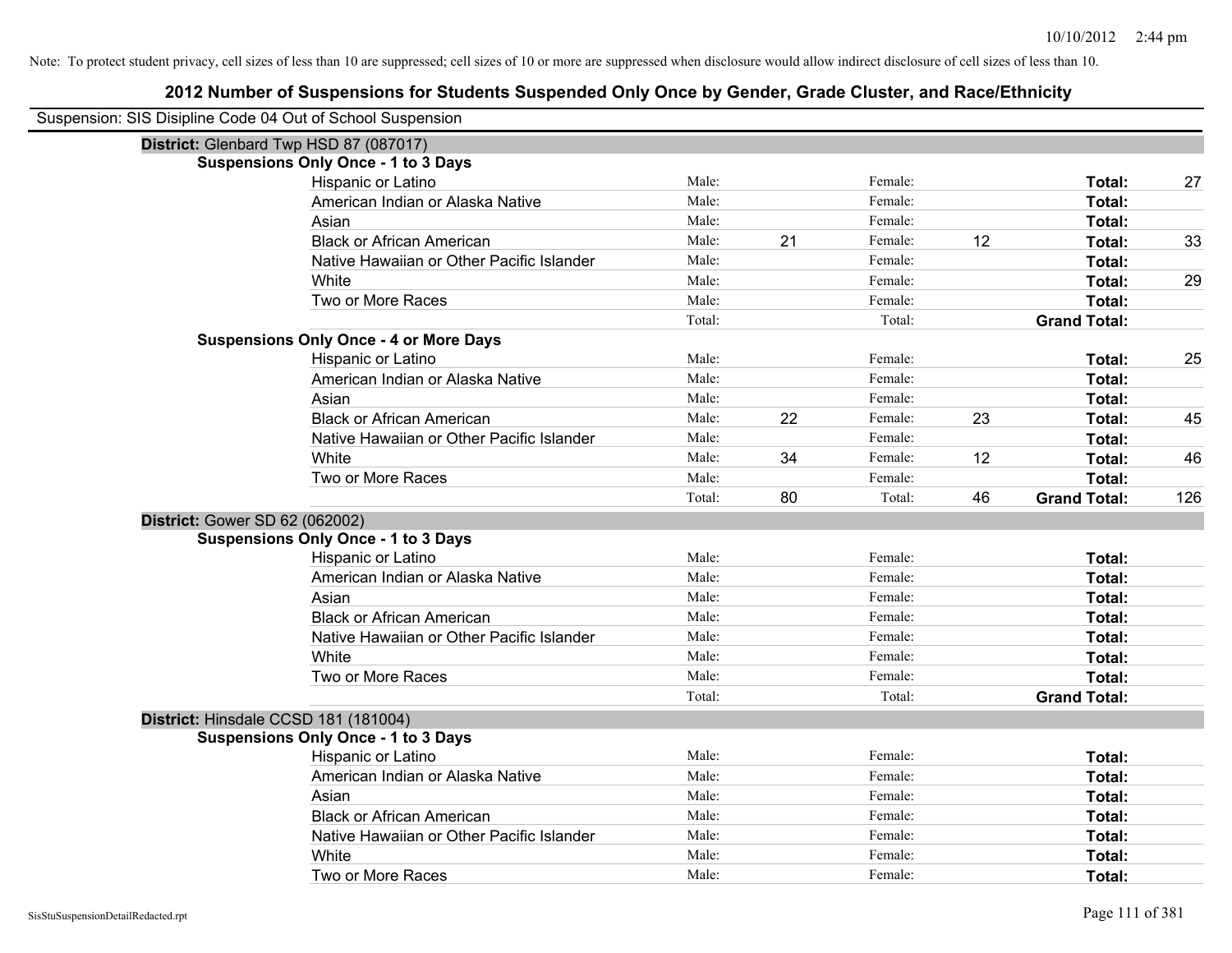| Suspension: SIS Disipline Code 04 Out of School Suspension |                                           |        |     |         |    |                     |     |
|------------------------------------------------------------|-------------------------------------------|--------|-----|---------|----|---------------------|-----|
|                                                            |                                           | Total: |     | Total:  |    | <b>Grand Total:</b> |     |
| <b>Suspensions Only Once - 4 or More Days</b>              |                                           |        |     |         |    |                     |     |
| Hispanic or Latino                                         |                                           | Male:  |     | Female: |    | Total:              |     |
|                                                            | American Indian or Alaska Native          | Male:  |     | Female: |    | Total:              |     |
| Asian                                                      |                                           | Male:  |     | Female: |    | Total:              |     |
| <b>Black or African American</b>                           |                                           | Male:  |     | Female: |    | Total:              |     |
|                                                            | Native Hawaiian or Other Pacific Islander | Male:  |     | Female: |    | Total:              |     |
| White                                                      |                                           | Male:  |     | Female: |    | Total:              |     |
| Two or More Races                                          |                                           | Male:  |     | Female: |    | Total:              |     |
|                                                            |                                           | Total: |     | Total:  |    | <b>Grand Total:</b> |     |
| District: Hinsdale Twp HSD 86 (086017)                     |                                           |        |     |         |    |                     |     |
| <b>Suspensions Only Once - 1 to 3 Days</b>                 |                                           |        |     |         |    |                     |     |
| Hispanic or Latino                                         |                                           | Male:  |     | Female: |    | Total:              |     |
|                                                            | American Indian or Alaska Native          | Male:  |     | Female: |    | Total:              |     |
| Asian                                                      |                                           | Male:  |     | Female: |    | Total:              |     |
| <b>Black or African American</b>                           |                                           | Male:  |     | Female: |    | Total:              | 17  |
|                                                            | Native Hawaiian or Other Pacific Islander | Male:  |     | Female: |    | Total:              |     |
| White                                                      |                                           | Male:  | 34  | Female: | 11 | Total:              | 45  |
| Two or More Races                                          |                                           | Male:  |     | Female: |    | Total:              |     |
|                                                            |                                           | Total: |     | Total:  |    | <b>Grand Total:</b> | 74  |
| <b>Suspensions Only Once - 4 or More Days</b>              |                                           |        |     |         |    |                     |     |
| Hispanic or Latino                                         |                                           | Male:  |     | Female: |    | Total:              |     |
|                                                            | American Indian or Alaska Native          | Male:  |     | Female: |    | Total:              |     |
| Asian                                                      |                                           | Male:  |     | Female: |    | Total:              |     |
| <b>Black or African American</b>                           |                                           | Male:  |     | Female: |    | Total:              | 17  |
|                                                            | Native Hawaiian or Other Pacific Islander | Male:  |     | Female: |    | Total:              |     |
| White                                                      |                                           | Male:  |     | Female: |    | Total:              |     |
| Two or More Races                                          |                                           | Male:  |     | Female: |    | Total:              |     |
|                                                            |                                           | Total: | 12  | Total:  | 21 | <b>Grand Total:</b> | 33  |
| District: Indian Prairie CUSD 204 (204026)                 |                                           |        |     |         |    |                     |     |
| <b>Suspensions Only Once - 1 to 3 Days</b>                 |                                           |        |     |         |    |                     |     |
| Hispanic or Latino                                         |                                           | Male:  |     | Female: |    | Total:              | 46  |
|                                                            | American Indian or Alaska Native          | Male:  |     | Female: |    | Total:              |     |
| Asian                                                      |                                           | Male:  |     | Female: |    | Total:              | 20  |
| <b>Black or African American</b>                           |                                           | Male:  | 61  | Female: | 32 | Total:              | 93  |
|                                                            | Native Hawaiian or Other Pacific Islander | Male:  |     | Female: |    | Total:              |     |
| White                                                      |                                           | Male:  | 108 | Female: | 23 | <b>Total:</b>       | 131 |
| Two or More Races                                          |                                           | Male:  |     | Female: |    | <b>Total:</b>       | 17  |
|                                                            |                                           | Total: |     | Total:  |    | <b>Grand Total:</b> |     |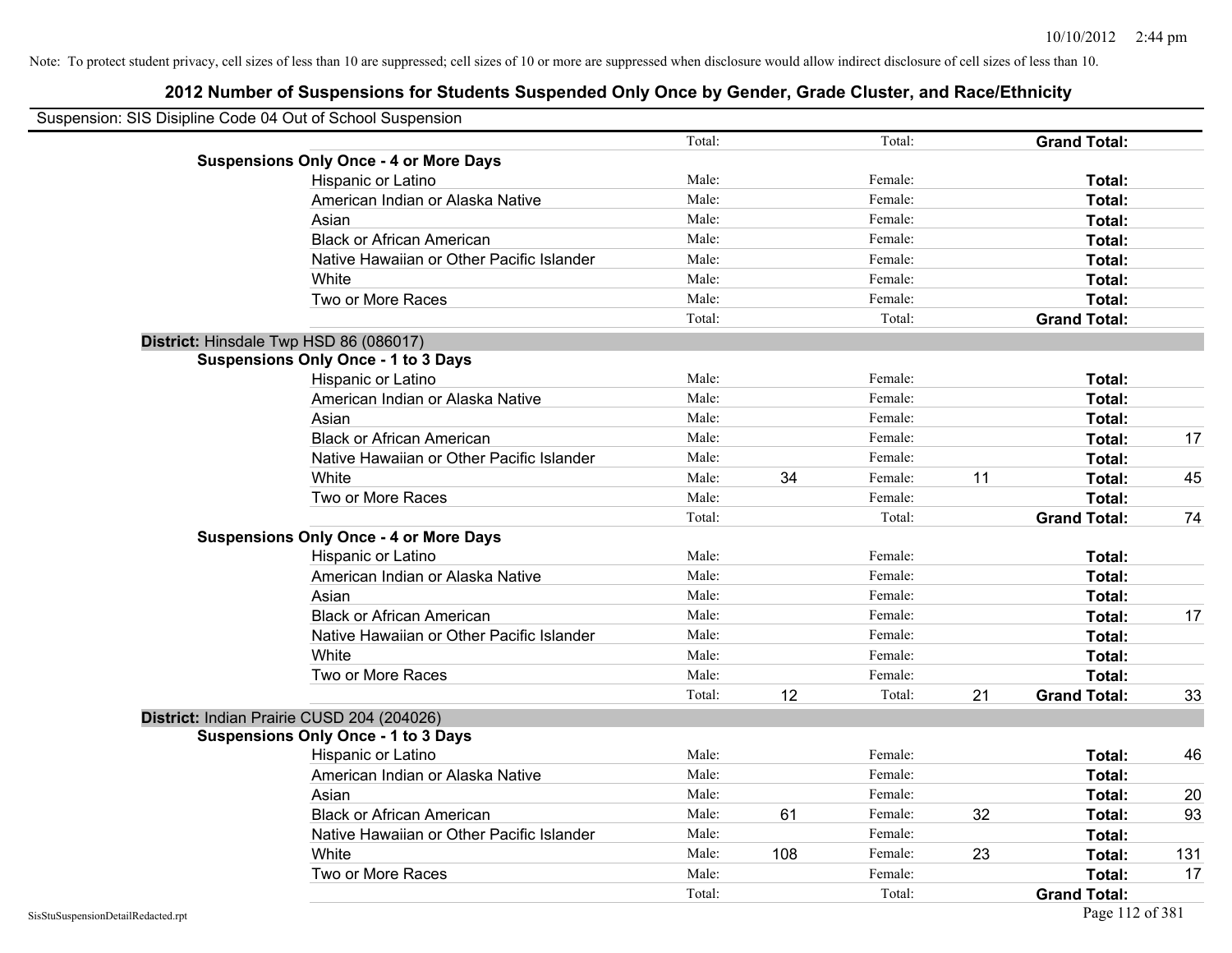| Suspension: SIS Disipline Code 04 Out of School Suspension |        |    |         |    |                     |     |
|------------------------------------------------------------|--------|----|---------|----|---------------------|-----|
| <b>Suspensions Only Once - 4 or More Days</b>              |        |    |         |    |                     |     |
| Hispanic or Latino                                         | Male:  | 14 | Female: | 13 | Total:              | 27  |
| American Indian or Alaska Native                           | Male:  |    | Female: |    | Total:              |     |
| Asian                                                      | Male:  |    | Female: |    | Total:              |     |
| <b>Black or African American</b>                           | Male:  | 28 | Female: | 24 | Total:              | 52  |
| Native Hawaiian or Other Pacific Islander                  | Male:  |    | Female: |    | Total:              |     |
| White                                                      | Male:  | 40 | Female: | 17 | Total:              | 57  |
| Two or More Races                                          | Male:  |    | Female: |    | Total:              |     |
|                                                            | Total: |    | Total:  |    | <b>Grand Total:</b> | 149 |
| District: Itasca SD 10 (010002)                            |        |    |         |    |                     |     |
| <b>Suspensions Only Once - 1 to 3 Days</b>                 |        |    |         |    |                     |     |
| Hispanic or Latino                                         | Male:  |    | Female: |    | Total:              |     |
| American Indian or Alaska Native                           | Male:  |    | Female: |    | Total:              |     |
| Asian                                                      | Male:  |    | Female: |    | Total:              |     |
| <b>Black or African American</b>                           | Male:  |    | Female: |    | Total:              |     |
| Native Hawaiian or Other Pacific Islander                  | Male:  |    | Female: |    | Total:              |     |
| White                                                      | Male:  |    | Female: |    | Total:              |     |
| Two or More Races                                          | Male:  |    | Female: |    | Total:              |     |
|                                                            | Total: |    | Total:  |    | <b>Grand Total:</b> |     |
| District: Keeneyville SD 20 (020002)                       |        |    |         |    |                     |     |
| <b>Suspensions Only Once - 1 to 3 Days</b>                 |        |    |         |    |                     |     |
| Hispanic or Latino                                         | Male:  |    | Female: |    | Total:              |     |
| American Indian or Alaska Native                           | Male:  |    | Female: |    | Total:              |     |
| Asian                                                      | Male:  |    | Female: |    | Total:              |     |
| <b>Black or African American</b>                           | Male:  |    | Female: |    | Total:              | 11  |
| Native Hawaiian or Other Pacific Islander                  | Male:  |    | Female: |    | Total:              |     |
| White                                                      | Male:  |    | Female: |    | Total:              |     |
| Two or More Races                                          | Male:  |    | Female: |    | Total:              |     |
|                                                            | Total: | 13 | Total:  | 10 | <b>Grand Total:</b> | 23  |
| <b>Suspensions Only Once - 4 or More Days</b>              |        |    |         |    |                     |     |
| Hispanic or Latino                                         | Male:  |    | Female: |    | Total:              |     |
| American Indian or Alaska Native                           | Male:  |    | Female: |    | Total:              |     |
| Asian                                                      | Male:  |    | Female: |    | Total:              |     |
| <b>Black or African American</b>                           | Male:  |    | Female: |    | Total:              |     |
| Native Hawaiian or Other Pacific Islander                  | Male:  |    | Female: |    | Total:              |     |
| White                                                      | Male:  |    | Female: |    | Total:              |     |
| Two or More Races                                          | Male:  |    | Female: |    | <b>Total:</b>       |     |
|                                                            | Total: |    | Total:  |    | <b>Grand Total:</b> |     |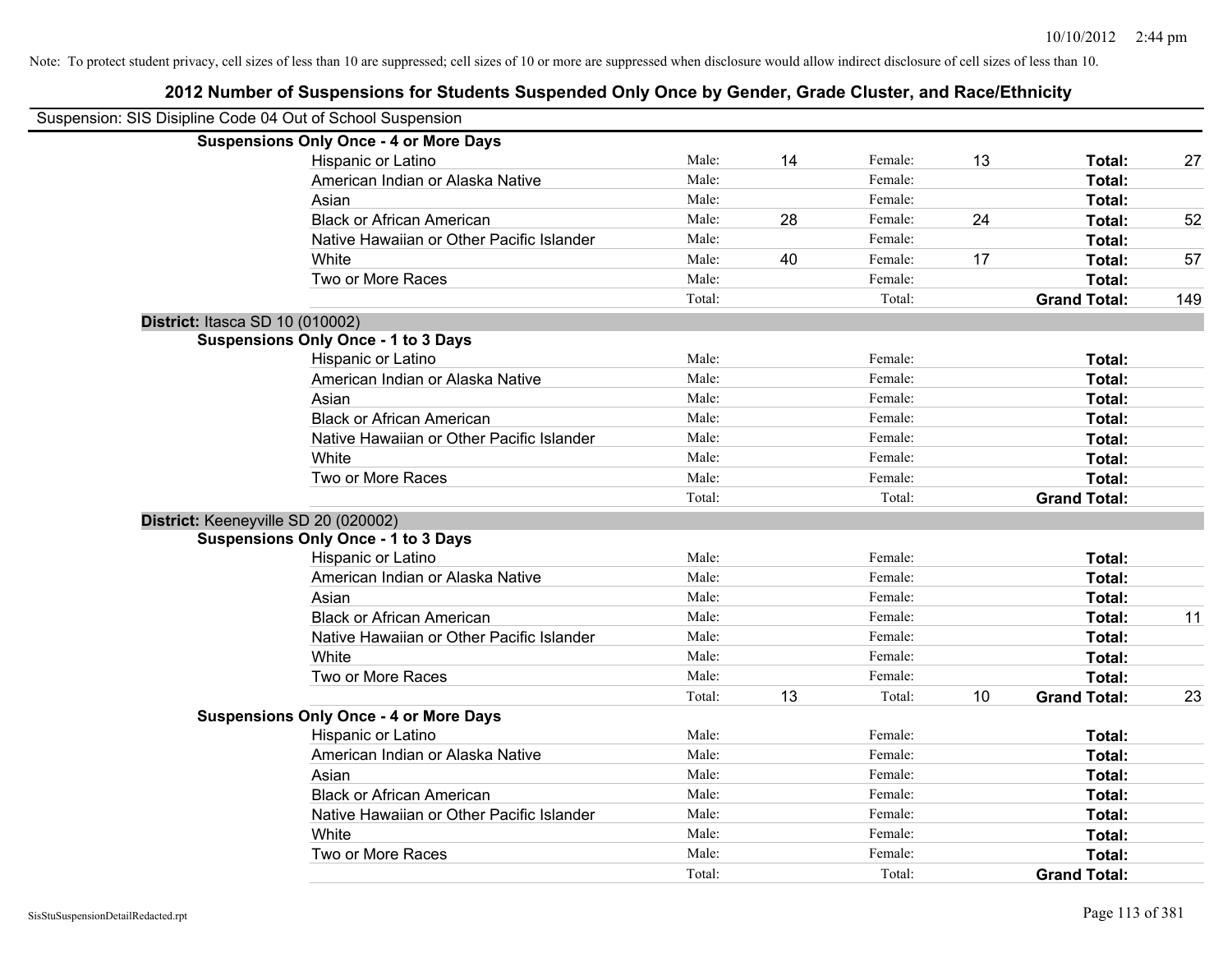| Suspension: SIS Disipline Code 04 Out of School Suspension |                                               |        |         |                     |    |
|------------------------------------------------------------|-----------------------------------------------|--------|---------|---------------------|----|
| District: Lake Park CHSD 108 (108016)                      |                                               |        |         |                     |    |
|                                                            | <b>Suspensions Only Once - 1 to 3 Days</b>    |        |         |                     |    |
|                                                            | Hispanic or Latino                            | Male:  | Female: | Total:              |    |
|                                                            | American Indian or Alaska Native              | Male:  | Female: | Total:              |    |
|                                                            | Asian                                         | Male:  | Female: | Total:              |    |
|                                                            | <b>Black or African American</b>              | Male:  | Female: | Total:              |    |
|                                                            | Native Hawaiian or Other Pacific Islander     | Male:  | Female: | Total:              |    |
|                                                            | White                                         | Male:  | Female: | Total:              |    |
|                                                            | Two or More Races                             | Male:  | Female: | Total:              |    |
|                                                            |                                               | Total: | Total:  | <b>Grand Total:</b> | 18 |
|                                                            | <b>Suspensions Only Once - 4 or More Days</b> |        |         |                     |    |
|                                                            | Hispanic or Latino                            | Male:  | Female: | Total:              |    |
|                                                            | American Indian or Alaska Native              | Male:  | Female: | Total:              |    |
|                                                            | Asian                                         | Male:  | Female: | Total:              |    |
|                                                            | <b>Black or African American</b>              | Male:  | Female: | Total:              |    |
|                                                            | Native Hawaiian or Other Pacific Islander     | Male:  | Female: | Total:              |    |
|                                                            | White                                         | Male:  | Female: | Total:              | 16 |
|                                                            | Two or More Races                             | Male:  | Female: | Total:              |    |
|                                                            |                                               | Total: | Total:  | <b>Grand Total:</b> | 26 |
| District: Lisle CUSD 202 (202026)                          |                                               |        |         |                     |    |
|                                                            | <b>Suspensions Only Once - 1 to 3 Days</b>    |        |         |                     |    |
|                                                            | Hispanic or Latino                            | Male:  | Female: | Total:              |    |
|                                                            | American Indian or Alaska Native              | Male:  | Female: | Total:              |    |
|                                                            | Asian                                         | Male:  | Female: | Total:              |    |
|                                                            | <b>Black or African American</b>              | Male:  | Female: | Total:              | 10 |
|                                                            | Native Hawaiian or Other Pacific Islander     | Male:  | Female: | Total:              |    |
|                                                            | White                                         | Male:  | Female: | Total:              | 12 |
|                                                            | Two or More Races                             | Male:  | Female: | Total:              |    |
|                                                            |                                               | Total: | Total:  | <b>Grand Total:</b> |    |
|                                                            | <b>Suspensions Only Once - 4 or More Days</b> |        |         |                     |    |
|                                                            | Hispanic or Latino                            | Male:  | Female: | Total:              |    |
|                                                            | American Indian or Alaska Native              | Male:  | Female: | Total:              |    |
|                                                            | Asian                                         | Male:  | Female: | Total:              |    |
|                                                            | <b>Black or African American</b>              | Male:  | Female: | Total:              |    |
|                                                            | Native Hawaiian or Other Pacific Islander     | Male:  | Female: | Total:              |    |
|                                                            | White                                         | Male:  | Female: | Total:              |    |
|                                                            |                                               | Male:  | Female: | Total:              |    |
|                                                            | Two or More Races                             |        |         | <b>Grand Total:</b> |    |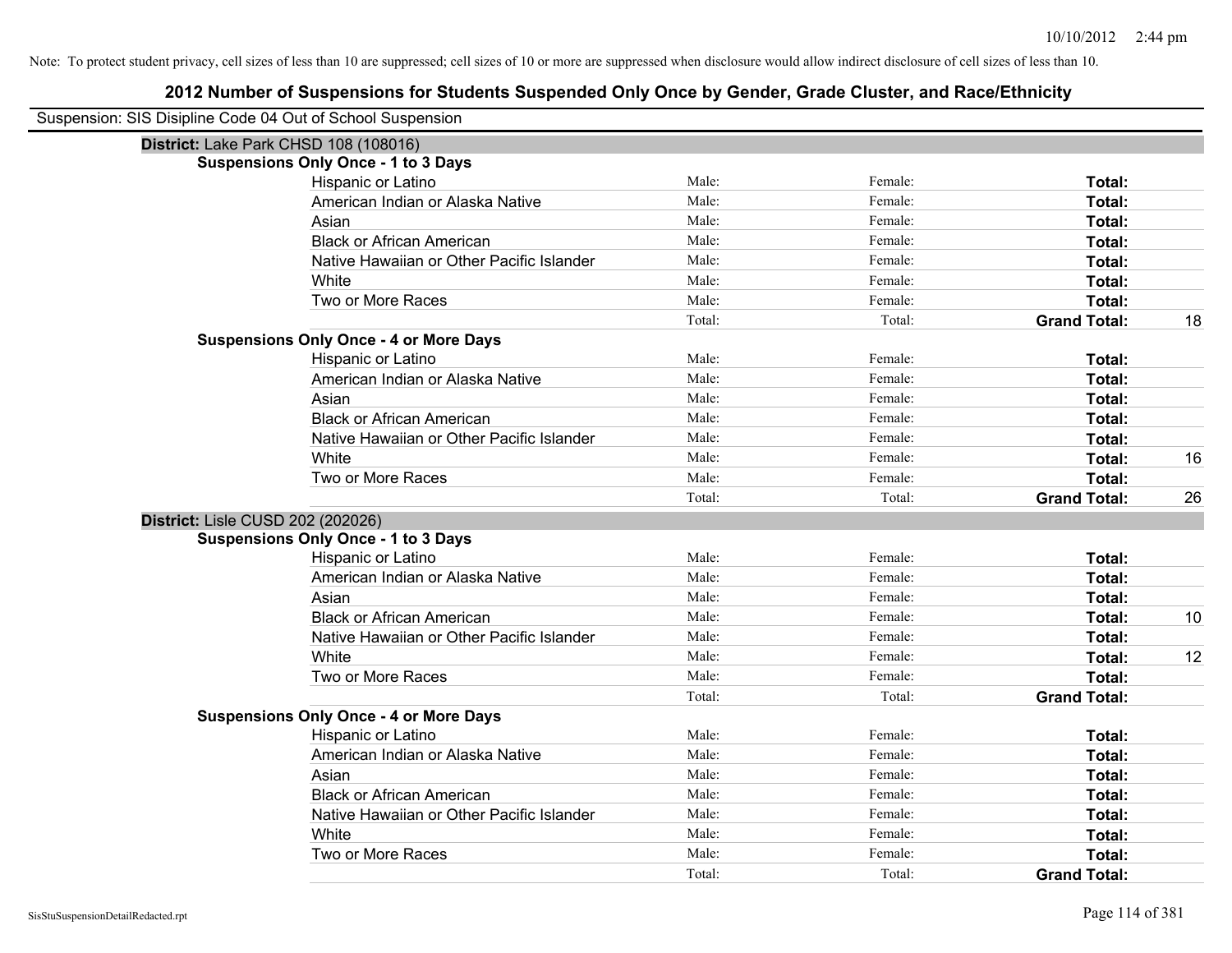| Suspension: SIS Disipline Code 04 Out of School Suspension |                                               |        |         |                           |
|------------------------------------------------------------|-----------------------------------------------|--------|---------|---------------------------|
| District: Lombard SD 44 (044002)                           |                                               |        |         |                           |
|                                                            | <b>Suspensions Only Once - 1 to 3 Days</b>    |        |         |                           |
|                                                            | Hispanic or Latino                            | Male:  | Female: | Total:                    |
|                                                            | American Indian or Alaska Native              | Male:  | Female: | Total:                    |
|                                                            | Asian                                         | Male:  | Female: | Total:                    |
|                                                            | <b>Black or African American</b>              | Male:  | Female: | Total:                    |
|                                                            | Native Hawaiian or Other Pacific Islander     | Male:  | Female: | Total:                    |
|                                                            | White                                         | Male:  | Female: | Total:                    |
|                                                            | Two or More Races                             | Male:  | Female: | Total:                    |
|                                                            |                                               | Total: | Total:  | <b>Grand Total:</b>       |
|                                                            | <b>Suspensions Only Once - 4 or More Days</b> |        |         |                           |
|                                                            | Hispanic or Latino                            | Male:  | Female: | Total:                    |
|                                                            | American Indian or Alaska Native              | Male:  | Female: | Total:                    |
|                                                            | Asian                                         | Male:  | Female: | Total:                    |
|                                                            | <b>Black or African American</b>              | Male:  | Female: | Total:                    |
|                                                            | Native Hawaiian or Other Pacific Islander     | Male:  | Female: | Total:                    |
|                                                            | White                                         | Male:  | Female: | Total:                    |
|                                                            | Two or More Races                             | Male:  | Female: | Total:                    |
|                                                            |                                               | Total: | Total:  | <b>Grand Total:</b>       |
| District: Maercker SD 60 (060002)                          |                                               |        |         |                           |
|                                                            | <b>Suspensions Only Once - 1 to 3 Days</b>    |        |         |                           |
|                                                            | Hispanic or Latino                            | Male:  | Female: | Total:                    |
|                                                            | American Indian or Alaska Native              | Male:  | Female: | Total:                    |
|                                                            | Asian                                         | Male:  | Female: | Total:                    |
|                                                            | <b>Black or African American</b>              | Male:  | Female: | Total:                    |
|                                                            | Native Hawaiian or Other Pacific Islander     | Male:  | Female: | Total:                    |
|                                                            | White                                         | Male:  | Female: | Total:                    |
|                                                            | Two or More Races                             | Male:  | Female: | Total:                    |
|                                                            |                                               | Total: | Total:  | <b>Grand Total:</b><br>12 |
|                                                            | <b>Suspensions Only Once - 4 or More Days</b> |        |         |                           |
|                                                            | Hispanic or Latino                            | Male:  | Female: | Total:                    |
|                                                            | American Indian or Alaska Native              | Male:  | Female: | Total:                    |
|                                                            | Asian                                         | Male:  | Female: | Total:                    |
|                                                            | <b>Black or African American</b>              | Male:  | Female: | Total:                    |
|                                                            | Native Hawaiian or Other Pacific Islander     | Male:  | Female: | Total:                    |
|                                                            | White                                         | Male:  | Female: | Total:                    |
|                                                            | Two or More Races                             | Male:  | Female: | Total:                    |
|                                                            |                                               | Total: | Total:  | <b>Grand Total:</b>       |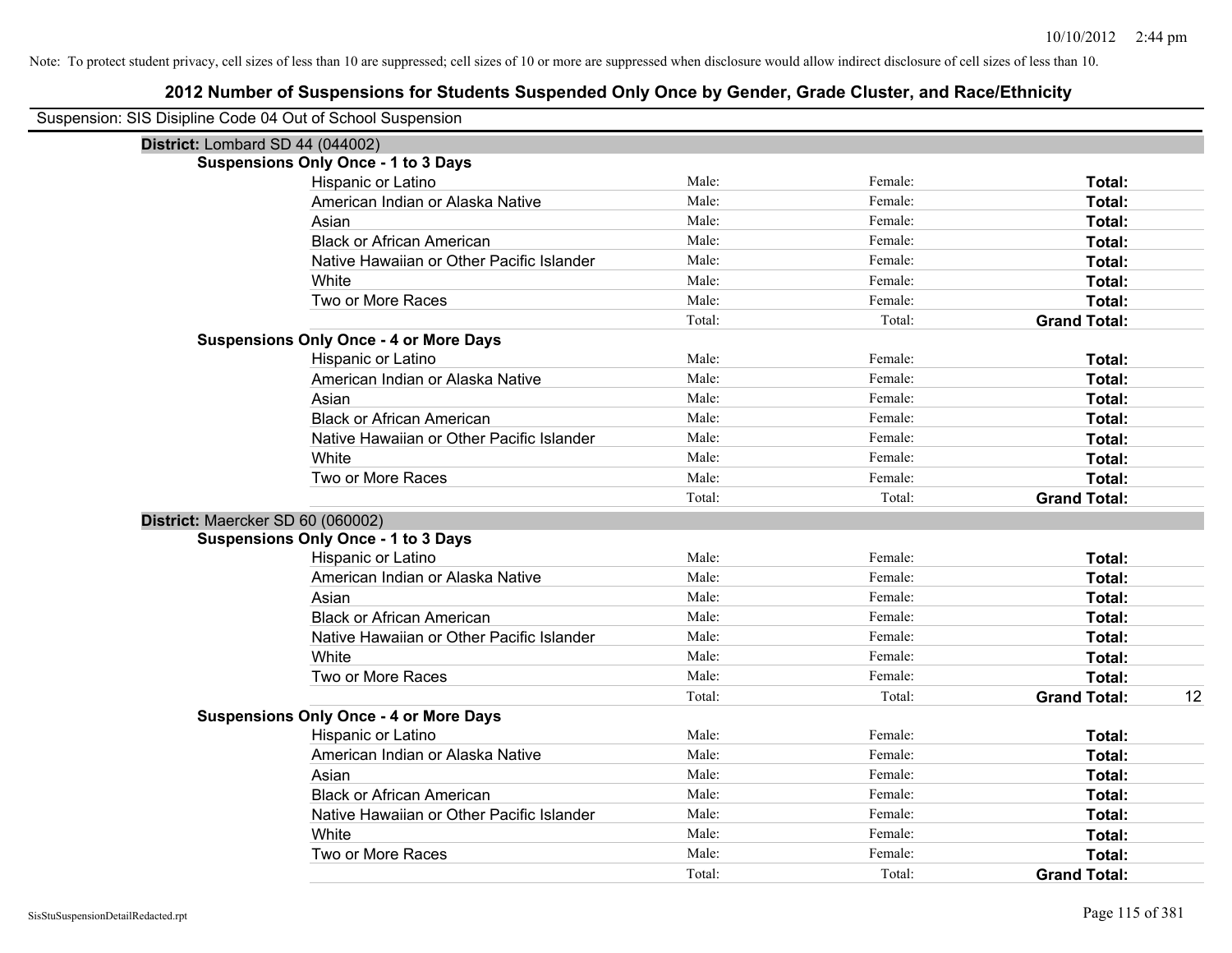| Suspension: SIS Disipline Code 04 Out of School Suspension |                                               |        |    |         |    |                     |    |
|------------------------------------------------------------|-----------------------------------------------|--------|----|---------|----|---------------------|----|
| District: Marquardt SD 15 (015002)                         |                                               |        |    |         |    |                     |    |
|                                                            | <b>Suspensions Only Once - 1 to 3 Days</b>    |        |    |         |    |                     |    |
|                                                            | Hispanic or Latino                            | Male:  |    | Female: |    | Total:              | 14 |
|                                                            | American Indian or Alaska Native              | Male:  |    | Female: |    | Total:              |    |
|                                                            | Asian                                         | Male:  |    | Female: |    | Total:              |    |
|                                                            | <b>Black or African American</b>              | Male:  |    | Female: |    | Total:              | 12 |
|                                                            | Native Hawaiian or Other Pacific Islander     | Male:  |    | Female: |    | Total:              |    |
|                                                            | White                                         | Male:  |    | Female: |    | Total:              |    |
|                                                            | Two or More Races                             | Male:  |    | Female: |    | Total:              |    |
|                                                            |                                               | Total: | 25 | Total:  | 12 | <b>Grand Total:</b> | 37 |
|                                                            | <b>Suspensions Only Once - 4 or More Days</b> |        |    |         |    |                     |    |
|                                                            | Hispanic or Latino                            | Male:  |    | Female: |    | Total:              |    |
|                                                            | American Indian or Alaska Native              | Male:  |    | Female: |    | Total:              |    |
|                                                            | Asian                                         | Male:  |    | Female: |    | Total:              |    |
|                                                            | <b>Black or African American</b>              | Male:  |    | Female: |    | Total:              |    |
|                                                            | Native Hawaiian or Other Pacific Islander     | Male:  |    | Female: |    | Total:              |    |
|                                                            | White                                         | Male:  |    | Female: |    | Total:              |    |
|                                                            | Two or More Races                             | Male:  |    | Female: |    | Total:              |    |
|                                                            |                                               | Total: |    | Total:  |    | <b>Grand Total:</b> |    |
| District: Medinah SD 11 (011002)                           |                                               |        |    |         |    |                     |    |
|                                                            | <b>Suspensions Only Once - 1 to 3 Days</b>    |        |    |         |    |                     |    |
|                                                            | Hispanic or Latino                            | Male:  |    | Female: |    | Total:              |    |
|                                                            | American Indian or Alaska Native              | Male:  |    | Female: |    | Total:              |    |
|                                                            | Asian                                         | Male:  |    | Female: |    | Total:              |    |
|                                                            | <b>Black or African American</b>              | Male:  |    | Female: |    | Total:              |    |
|                                                            | Native Hawaiian or Other Pacific Islander     | Male:  |    | Female: |    | <b>Total:</b>       |    |
|                                                            | White                                         | Male:  |    | Female: |    | Total:              |    |
|                                                            | Two or More Races                             | Male:  |    | Female: |    | Total:              |    |
|                                                            |                                               | Total: |    | Total:  |    | <b>Grand Total:</b> |    |
|                                                            | <b>Suspensions Only Once - 4 or More Days</b> |        |    |         |    |                     |    |
|                                                            | Hispanic or Latino                            | Male:  |    | Female: |    | Total:              |    |
|                                                            | American Indian or Alaska Native              | Male:  |    | Female: |    | Total:              |    |
|                                                            | Asian                                         | Male:  |    | Female: |    | Total:              |    |
|                                                            | <b>Black or African American</b>              | Male:  |    | Female: |    | Total:              |    |
|                                                            | Native Hawaiian or Other Pacific Islander     | Male:  |    | Female: |    | Total:              |    |
|                                                            | White                                         | Male:  |    | Female: |    | Total:              |    |
|                                                            | Two or More Races                             | Male:  |    | Female: |    | Total:              |    |
|                                                            |                                               | Total: |    | Total:  |    | <b>Grand Total:</b> |    |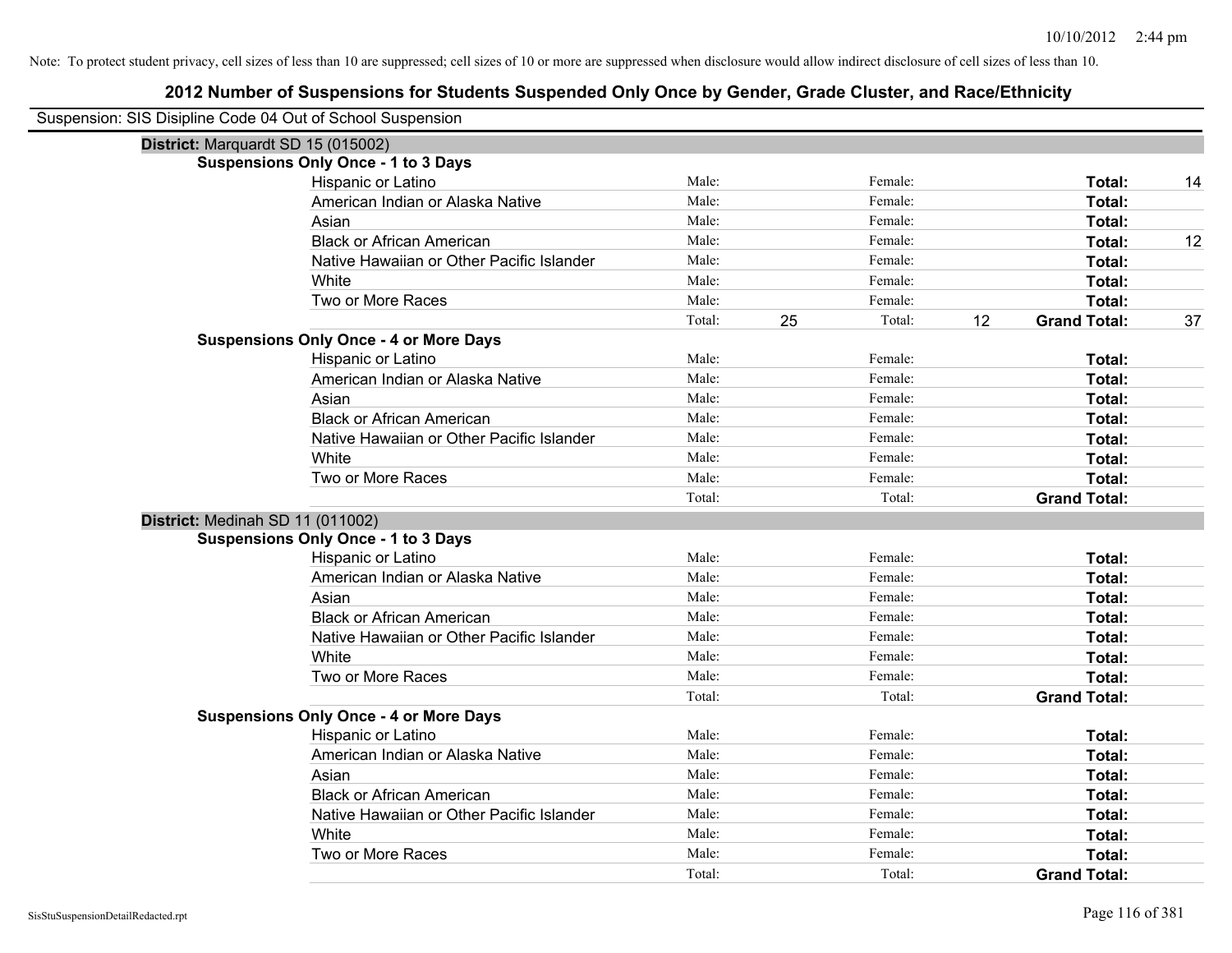| Suspension: SIS Disipline Code 04 Out of School Suspension |                                                   |        |    |         |    |                     |     |
|------------------------------------------------------------|---------------------------------------------------|--------|----|---------|----|---------------------|-----|
| District: Naperville CUSD 203 (203026)                     |                                                   |        |    |         |    |                     |     |
|                                                            | <b>Suspensions Only Once - 1 to 3 Days</b>        |        |    |         |    |                     |     |
|                                                            | Hispanic or Latino                                | Male:  |    | Female: |    | Total:              | 17  |
|                                                            | American Indian or Alaska Native                  | Male:  |    | Female: |    | Total:              |     |
|                                                            | Asian                                             | Male:  |    | Female: |    | Total:              |     |
|                                                            | <b>Black or African American</b>                  | Male:  | 33 | Female: | 16 | Total:              | 49  |
|                                                            | Native Hawaiian or Other Pacific Islander         | Male:  |    | Female: |    | Total:              |     |
|                                                            | White                                             | Male:  | 42 | Female: | 17 | Total:              | 59  |
|                                                            | Two or More Races                                 | Male:  |    | Female: |    | Total:              |     |
|                                                            |                                                   | Total: |    | Total:  |    | <b>Grand Total:</b> | 139 |
|                                                            | <b>Suspensions Only Once - 4 or More Days</b>     |        |    |         |    |                     |     |
|                                                            | Hispanic or Latino                                | Male:  |    | Female: |    | Total:              |     |
|                                                            | American Indian or Alaska Native                  | Male:  |    | Female: |    | Total:              |     |
|                                                            | Asian                                             | Male:  |    | Female: |    | Total:              |     |
|                                                            | <b>Black or African American</b>                  | Male:  |    | Female: |    | Total:              |     |
|                                                            | Native Hawaiian or Other Pacific Islander         | Male:  |    | Female: |    | Total:              |     |
|                                                            | White                                             | Male:  | 30 | Female: | 20 | Total:              | 50  |
|                                                            | Two or More Races                                 | Male:  |    | Female: |    | Total:              |     |
|                                                            |                                                   | Total: |    | Total:  |    | <b>Grand Total:</b> | 68  |
| District: Non-Public School (5020)                         |                                                   |        |    |         |    |                     |     |
|                                                            | <b>Suspensions Only Once - 1 to 3 Days</b>        |        |    |         |    |                     |     |
|                                                            | Hispanic or Latino                                | Male:  |    | Female: |    | Total:              |     |
|                                                            | American Indian or Alaska Native                  | Male:  |    | Female: |    | Total:              |     |
|                                                            | Asian                                             | Male:  |    | Female: |    | Total:              |     |
|                                                            | <b>Black or African American</b>                  | Male:  |    | Female: |    | Total:              |     |
|                                                            | Native Hawaiian or Other Pacific Islander         | Male:  |    | Female: |    | <b>Total:</b>       |     |
|                                                            | White                                             | Male:  |    | Female: |    | Total:              |     |
|                                                            | Two or More Races                                 | Male:  |    | Female: |    | Total:              |     |
|                                                            |                                                   | Total: |    | Total:  |    | <b>Grand Total:</b> |     |
|                                                            | District: North DuPage Sp Ed Cooperative (802060) |        |    |         |    |                     |     |
|                                                            | <b>Suspensions Only Once - 4 or More Days</b>     |        |    |         |    |                     |     |
|                                                            | Hispanic or Latino                                | Male:  |    | Female: |    | Total:              |     |
|                                                            | American Indian or Alaska Native                  | Male:  |    | Female: |    | Total:              |     |
|                                                            | Asian                                             | Male:  |    | Female: |    | Total:              |     |
|                                                            | <b>Black or African American</b>                  | Male:  |    | Female: |    | Total:              |     |
|                                                            | Native Hawaiian or Other Pacific Islander         | Male:  |    | Female: |    | Total:              |     |
|                                                            | White                                             | Male:  |    | Female: |    | Total:              |     |
|                                                            | Two or More Races                                 | Male:  |    | Female: |    | Total:              |     |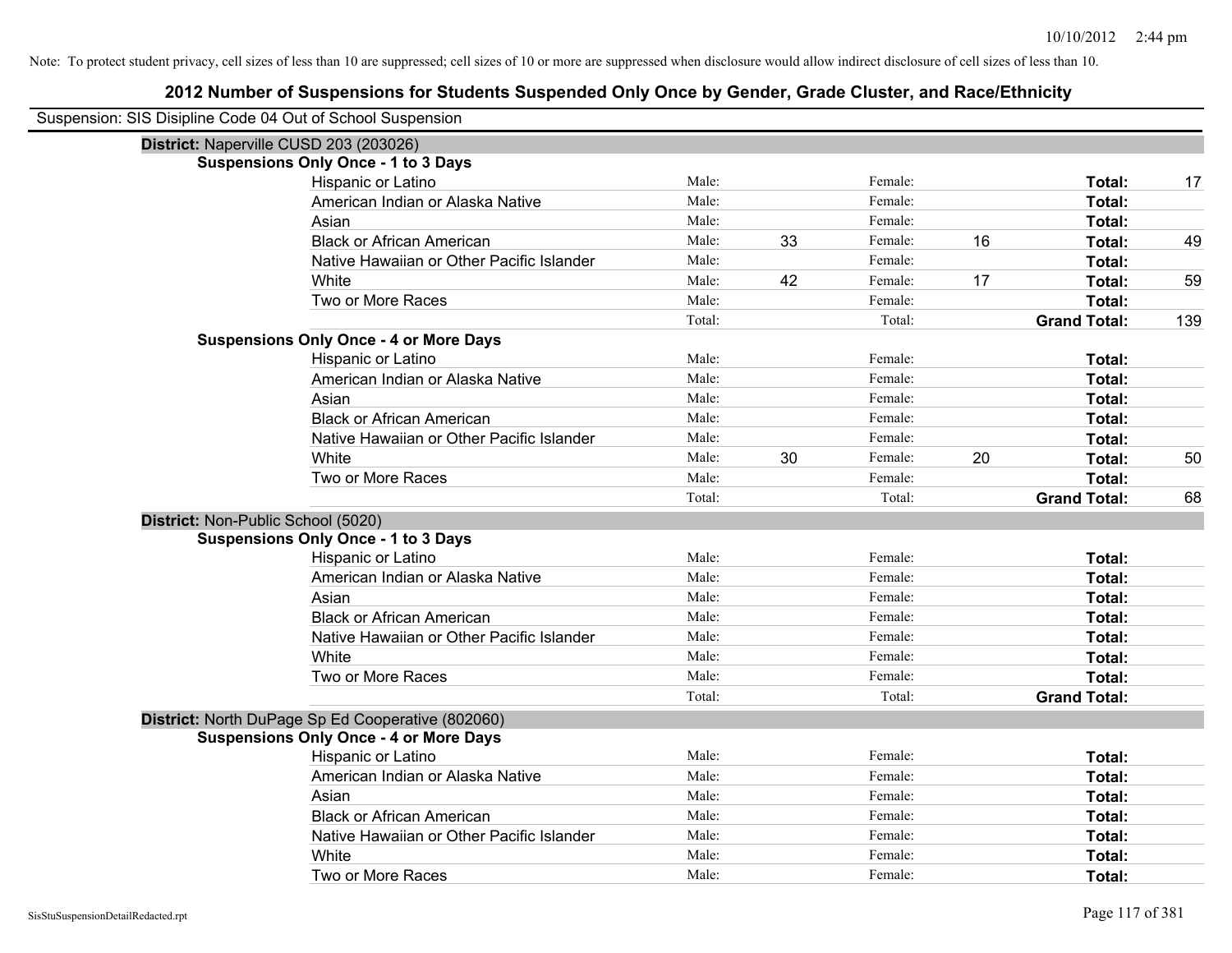| Suspension: SIS Disipline Code 04 Out of School Suspension |                                               |        |         |                     |    |
|------------------------------------------------------------|-----------------------------------------------|--------|---------|---------------------|----|
|                                                            |                                               | Total: | Total:  | <b>Grand Total:</b> |    |
| District: PPAG LLC (009600)                                |                                               |        |         |                     |    |
|                                                            | <b>Suspensions Only Once - 1 to 3 Days</b>    |        |         |                     |    |
|                                                            | Hispanic or Latino                            | Male:  | Female: | Total:              |    |
|                                                            | American Indian or Alaska Native              | Male:  | Female: | Total:              |    |
|                                                            | Asian                                         | Male:  | Female: | Total:              |    |
|                                                            | <b>Black or African American</b>              | Male:  | Female: | Total:              |    |
|                                                            | Native Hawaiian or Other Pacific Islander     | Male:  | Female: | Total:              |    |
|                                                            | White                                         | Male:  | Female: | Total:              |    |
|                                                            | Two or More Races                             | Male:  | Female: | Total:              |    |
|                                                            |                                               | Total: | Total:  | <b>Grand Total:</b> |    |
|                                                            | District: Queen Bee SD 16 (016002)            |        |         |                     |    |
|                                                            | <b>Suspensions Only Once - 1 to 3 Days</b>    |        |         |                     |    |
|                                                            | Hispanic or Latino                            | Male:  | Female: | Total:              |    |
|                                                            | American Indian or Alaska Native              | Male:  | Female: | Total:              |    |
|                                                            | Asian                                         | Male:  | Female: | Total:              |    |
|                                                            | <b>Black or African American</b>              | Male:  | Female: | Total:              |    |
|                                                            | Native Hawaiian or Other Pacific Islander     | Male:  | Female: | Total:              |    |
|                                                            | White                                         | Male:  | Female: | Total:              |    |
|                                                            | Two or More Races                             | Male:  | Female: | Total:              |    |
|                                                            |                                               | Total: | Total:  | <b>Grand Total:</b> | 10 |
|                                                            | <b>Suspensions Only Once - 4 or More Days</b> |        |         |                     |    |
|                                                            | Hispanic or Latino                            | Male:  | Female: | Total:              |    |
|                                                            | American Indian or Alaska Native              | Male:  | Female: | Total:              |    |
|                                                            | Asian                                         | Male:  | Female: | Total:              |    |
|                                                            | <b>Black or African American</b>              | Male:  | Female: | Total:              |    |
|                                                            | Native Hawaiian or Other Pacific Islander     | Male:  | Female: | Total:              |    |
|                                                            | White                                         | Male:  | Female: | Total:              |    |
|                                                            | Two or More Races                             | Male:  | Female: | Total:              |    |
|                                                            |                                               | Total: | Total:  | <b>Grand Total:</b> |    |
|                                                            | District: Roselle SD 12 (012002)              |        |         |                     |    |
|                                                            | <b>Suspensions Only Once - 1 to 3 Days</b>    |        |         |                     |    |
|                                                            | Hispanic or Latino                            | Male:  | Female: | Total:              |    |
|                                                            | American Indian or Alaska Native              | Male:  | Female: | Total:              |    |
|                                                            | Asian                                         | Male:  | Female: | Total:              |    |
|                                                            | <b>Black or African American</b>              | Male:  | Female: | Total:              |    |
|                                                            | Native Hawaiian or Other Pacific Islander     | Male:  | Female: | Total:              |    |
|                                                            | White                                         | Male:  | Female: | Total:              |    |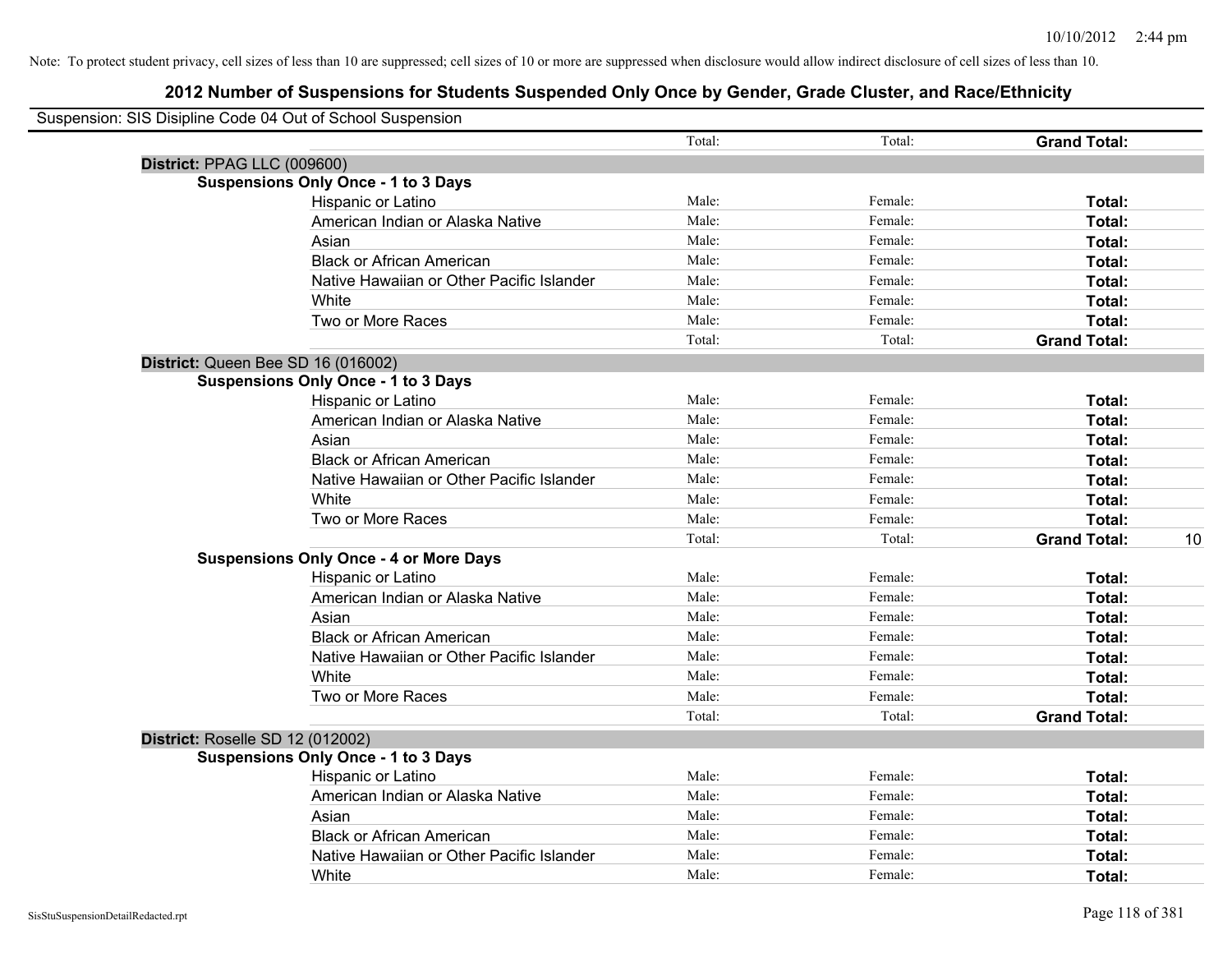| Suspension: SIS Disipline Code 04 Out of School Suspension |        |         |                     |    |
|------------------------------------------------------------|--------|---------|---------------------|----|
| Two or More Races                                          | Male:  | Female: | Total:              |    |
|                                                            | Total: | Total:  | <b>Grand Total:</b> |    |
| District: Salt Creek SD 48 (048002)                        |        |         |                     |    |
| <b>Suspensions Only Once - 1 to 3 Days</b>                 |        |         |                     |    |
| Hispanic or Latino                                         | Male:  | Female: | Total:              |    |
| American Indian or Alaska Native                           | Male:  | Female: | Total:              |    |
| Asian                                                      | Male:  | Female: | Total:              |    |
| <b>Black or African American</b>                           | Male:  | Female: | Total:              |    |
| Native Hawaiian or Other Pacific Islander                  | Male:  | Female: | Total:              |    |
| White                                                      | Male:  | Female: | Total:              |    |
| Two or More Races                                          | Male:  | Female: | Total:              |    |
|                                                            | Total: | Total:  | <b>Grand Total:</b> |    |
| <b>Suspensions Only Once - 4 or More Days</b>              |        |         |                     |    |
| Hispanic or Latino                                         | Male:  | Female: | Total:              |    |
| American Indian or Alaska Native                           | Male:  | Female: | Total:              |    |
| Asian                                                      | Male:  | Female: | Total:              |    |
| <b>Black or African American</b>                           | Male:  | Female: | Total:              |    |
| Native Hawaiian or Other Pacific Islander                  | Male:  | Female: | Total:              |    |
| White                                                      | Male:  | Female: | Total:              |    |
| Two or More Races                                          | Male:  | Female: | Total:              |    |
|                                                            | Total: | Total:  | <b>Grand Total:</b> |    |
| District: Sch Assoc Sped Educ DuPage SASED (066061)        |        |         |                     |    |
| <b>Suspensions Only Once - 1 to 3 Days</b>                 |        |         |                     |    |
| Hispanic or Latino                                         | Male:  | Female: | Total:              |    |
| American Indian or Alaska Native                           | Male:  | Female: | Total:              |    |
| Asian                                                      | Male:  | Female: | Total:              |    |
| <b>Black or African American</b>                           | Male:  | Female: | Total:              |    |
| Native Hawaiian or Other Pacific Islander                  | Male:  | Female: | Total:              |    |
| White                                                      | Male:  | Female: | Total:              |    |
| Two or More Races                                          | Male:  | Female: | Total:              |    |
|                                                            | Total: | Total:  | <b>Grand Total:</b> |    |
| District: SD 45 DuPage County (045002)                     |        |         |                     |    |
| <b>Suspensions Only Once - 1 to 3 Days</b>                 |        |         |                     |    |
| Hispanic or Latino                                         | Male:  | Female: | Total:              | 17 |
| American Indian or Alaska Native                           | Male:  | Female: | Total:              |    |
| Asian                                                      | Male:  | Female: | Total:              |    |
| <b>Black or African American</b>                           | Male:  | Female: | Total:              |    |
| Native Hawaiian or Other Pacific Islander                  | Male:  | Female: | Total:              |    |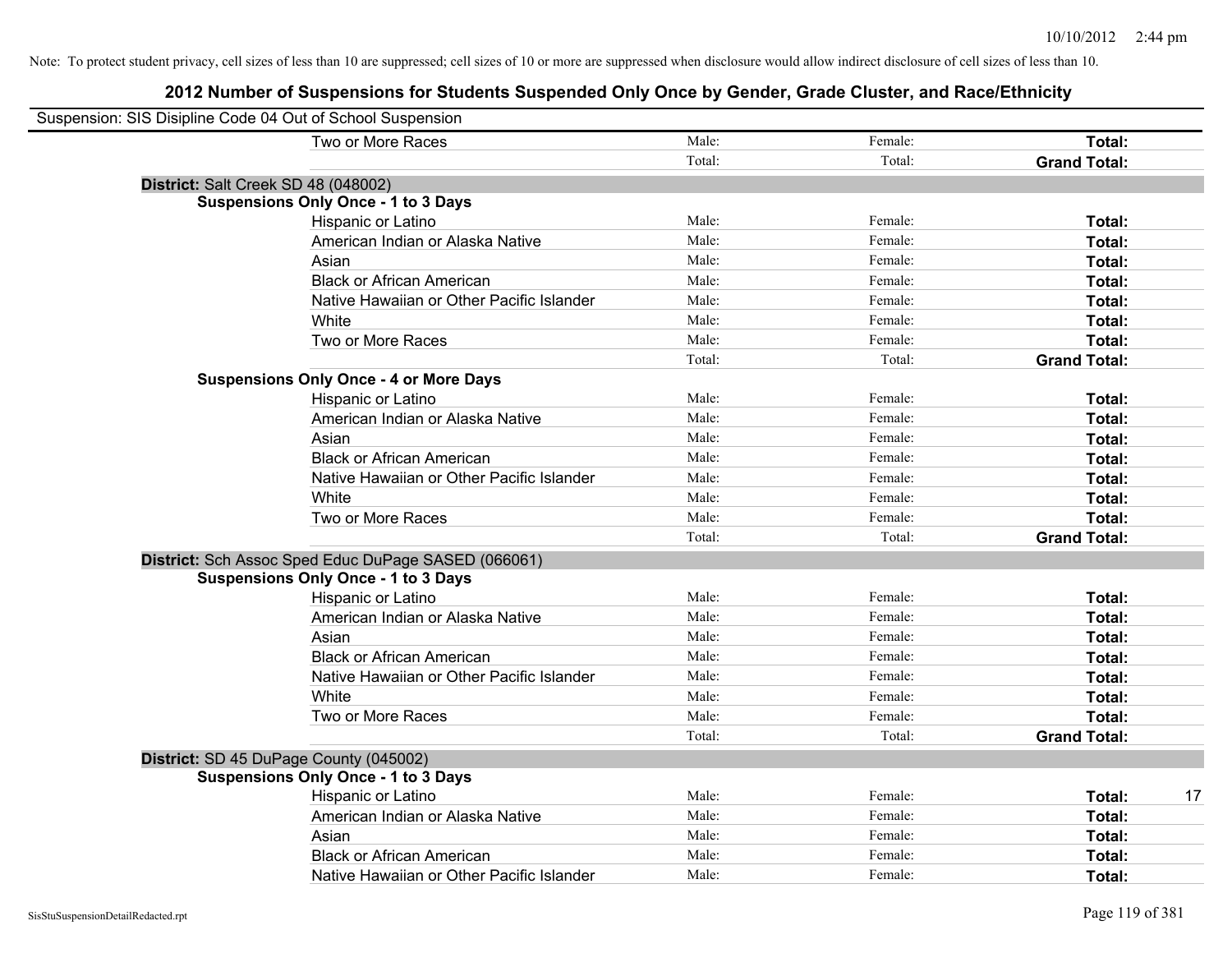|                                    | Suspension: SIS Disipline Code 04 Out of School Suspension |        |    |         |    |                     |    |
|------------------------------------|------------------------------------------------------------|--------|----|---------|----|---------------------|----|
|                                    | White                                                      | Male:  |    | Female: |    | Total:              | 21 |
|                                    | Two or More Races                                          | Male:  |    | Female: |    | Total:              |    |
|                                    |                                                            | Total: | 40 | Total:  | 10 | <b>Grand Total:</b> | 50 |
|                                    | <b>Suspensions Only Once - 4 or More Days</b>              |        |    |         |    |                     |    |
|                                    | Hispanic or Latino                                         | Male:  |    | Female: |    | Total:              |    |
|                                    | American Indian or Alaska Native                           | Male:  |    | Female: |    | Total:              |    |
|                                    | Asian                                                      | Male:  |    | Female: |    | Total:              |    |
|                                    | <b>Black or African American</b>                           | Male:  |    | Female: |    | Total:              |    |
|                                    | Native Hawaiian or Other Pacific Islander                  | Male:  |    | Female: |    | Total:              |    |
|                                    | White                                                      | Male:  |    | Female: |    | Total:              |    |
|                                    | Two or More Races                                          | Male:  |    | Female: |    | Total:              |    |
|                                    |                                                            | Total: |    | Total:  |    | <b>Grand Total:</b> |    |
| <b>District: SEAL (028200)</b>     |                                                            |        |    |         |    |                     |    |
|                                    | <b>Suspensions Only Once - 1 to 3 Days</b>                 |        |    |         |    |                     |    |
|                                    | Hispanic or Latino                                         | Male:  |    | Female: |    | Total:              |    |
|                                    | American Indian or Alaska Native                           | Male:  |    | Female: |    | Total:              |    |
|                                    | Asian                                                      | Male:  |    | Female: |    | Total:              |    |
|                                    | <b>Black or African American</b>                           | Male:  |    | Female: |    | Total:              |    |
|                                    | Native Hawaiian or Other Pacific Islander                  | Male:  |    | Female: |    | Total:              |    |
|                                    | White                                                      | Male:  |    | Female: |    | Total:              |    |
|                                    | Two or More Races                                          | Male:  |    | Female: |    | Total:              |    |
|                                    |                                                            | Total: |    | Total:  |    | <b>Grand Total:</b> |    |
|                                    | District: West Chicago ESD 33 (033002)                     |        |    |         |    |                     |    |
|                                    | <b>Suspensions Only Once - 1 to 3 Days</b>                 |        |    |         |    |                     |    |
|                                    | Hispanic or Latino                                         | Male:  |    | Female: |    | Total:              | 40 |
|                                    | American Indian or Alaska Native                           | Male:  |    | Female: |    | Total:              |    |
|                                    | Asian                                                      | Male:  |    | Female: |    | Total:              |    |
|                                    | <b>Black or African American</b>                           | Male:  |    | Female: |    | Total:              |    |
|                                    | Native Hawaiian or Other Pacific Islander                  | Male:  |    | Female: |    | Total:              |    |
|                                    | White                                                      | Male:  |    | Female: |    | Total:              |    |
|                                    | Two or More Races                                          | Male:  |    | Female: |    | Total:              |    |
|                                    |                                                            | Total: | 46 | Total:  | 10 | <b>Grand Total:</b> | 56 |
|                                    | <b>Suspensions Only Once - 4 or More Days</b>              |        |    |         |    |                     |    |
|                                    | Hispanic or Latino                                         | Male:  |    | Female: |    | Total:              | 12 |
|                                    | American Indian or Alaska Native                           | Male:  |    | Female: |    | Total:              |    |
|                                    | Asian                                                      | Male:  |    | Female: |    | Total:              |    |
|                                    | <b>Black or African American</b>                           | Male:  |    | Female: |    | Total:              |    |
|                                    | Native Hawaiian or Other Pacific Islander                  | Male:  |    | Female: |    | Total:              |    |
|                                    | White                                                      | Male:  |    | Female: |    | Total:              |    |
| SisStuSuspensionDetailRedacted.rpt |                                                            |        |    |         |    | Page 120 of 381     |    |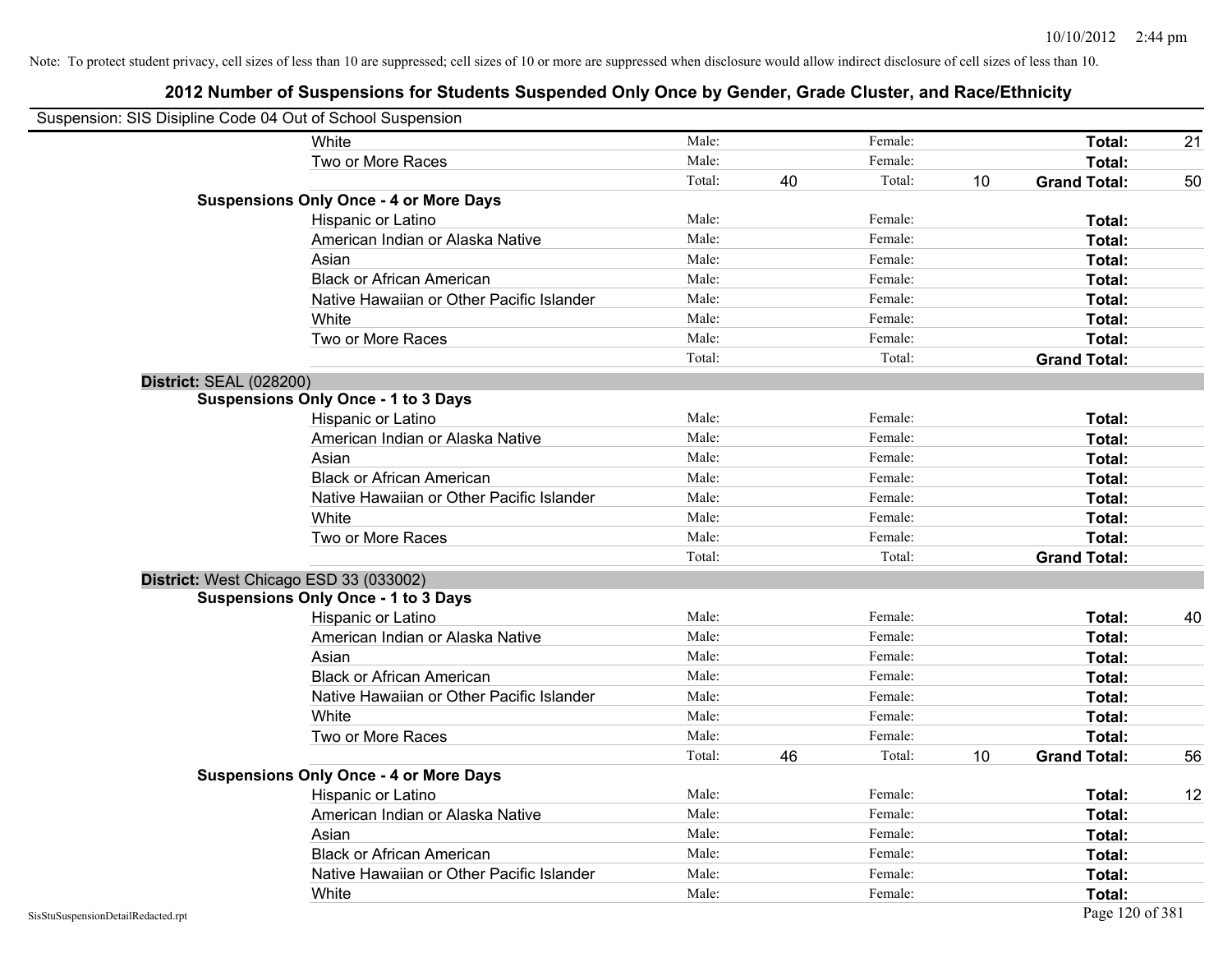| Suspension: SIS Disipline Code 04 Out of School Suspension |                                               |        |         |                     |
|------------------------------------------------------------|-----------------------------------------------|--------|---------|---------------------|
|                                                            | Two or More Races                             | Male:  | Female: | Total:              |
|                                                            |                                               | Total: | Total:  | <b>Grand Total:</b> |
| District: Willow Academy (009200)                          |                                               |        |         |                     |
|                                                            | <b>Suspensions Only Once - 4 or More Days</b> |        |         |                     |
|                                                            | Hispanic or Latino                            | Male:  | Female: | Total:              |
|                                                            | American Indian or Alaska Native              | Male:  | Female: | Total:              |
|                                                            | Asian                                         | Male:  | Female: | Total:              |
|                                                            | <b>Black or African American</b>              | Male:  | Female: | Total:              |
|                                                            | Native Hawaiian or Other Pacific Islander     | Male:  | Female: | Total:              |
|                                                            | White                                         | Male:  | Female: | Total:              |
|                                                            | Two or More Races                             | Male:  | Female: | Total:              |
|                                                            |                                               | Total: | Total:  | <b>Grand Total:</b> |
| District: Winfield SD 34 (034002)                          |                                               |        |         |                     |
|                                                            | <b>Suspensions Only Once - 1 to 3 Days</b>    |        |         |                     |
|                                                            | Hispanic or Latino                            | Male:  | Female: | Total:              |
|                                                            | American Indian or Alaska Native              | Male:  | Female: | Total:              |
|                                                            | Asian                                         | Male:  | Female: | Total:              |
|                                                            | <b>Black or African American</b>              | Male:  | Female: | Total:              |
|                                                            | Native Hawaiian or Other Pacific Islander     | Male:  | Female: | Total:              |
|                                                            | White                                         | Male:  | Female: | Total:              |
|                                                            | Two or More Races                             | Male:  | Female: | Total:              |
|                                                            |                                               | Total: | Total:  | <b>Grand Total:</b> |
| District: Wood Dale SD 7 (007002)                          |                                               |        |         |                     |
|                                                            | <b>Suspensions Only Once - 1 to 3 Days</b>    |        |         |                     |
|                                                            | Hispanic or Latino                            | Male:  | Female: | Total:              |
|                                                            | American Indian or Alaska Native              | Male:  | Female: | Total:              |
|                                                            | Asian                                         | Male:  | Female: | Total:              |
|                                                            | <b>Black or African American</b>              | Male:  | Female: | Total:              |
|                                                            | Native Hawaiian or Other Pacific Islander     | Male:  | Female: | Total:              |
|                                                            | White                                         | Male:  | Female: | Total:              |
|                                                            | Two or More Races                             | Male:  | Female: | Total:              |
|                                                            |                                               | Total: | Total:  | <b>Grand Total:</b> |
| District: Woodridge SD 68 (068002)                         |                                               |        |         |                     |
|                                                            | <b>Suspensions Only Once - 1 to 3 Days</b>    |        |         |                     |
|                                                            | Hispanic or Latino                            | Male:  | Female: | Total:              |
|                                                            | American Indian or Alaska Native              | Male:  | Female: | Total:              |
|                                                            | Asian                                         | Male:  | Female: | Total:              |
|                                                            | <b>Black or African American</b>              | Male:  | Female: | Total:              |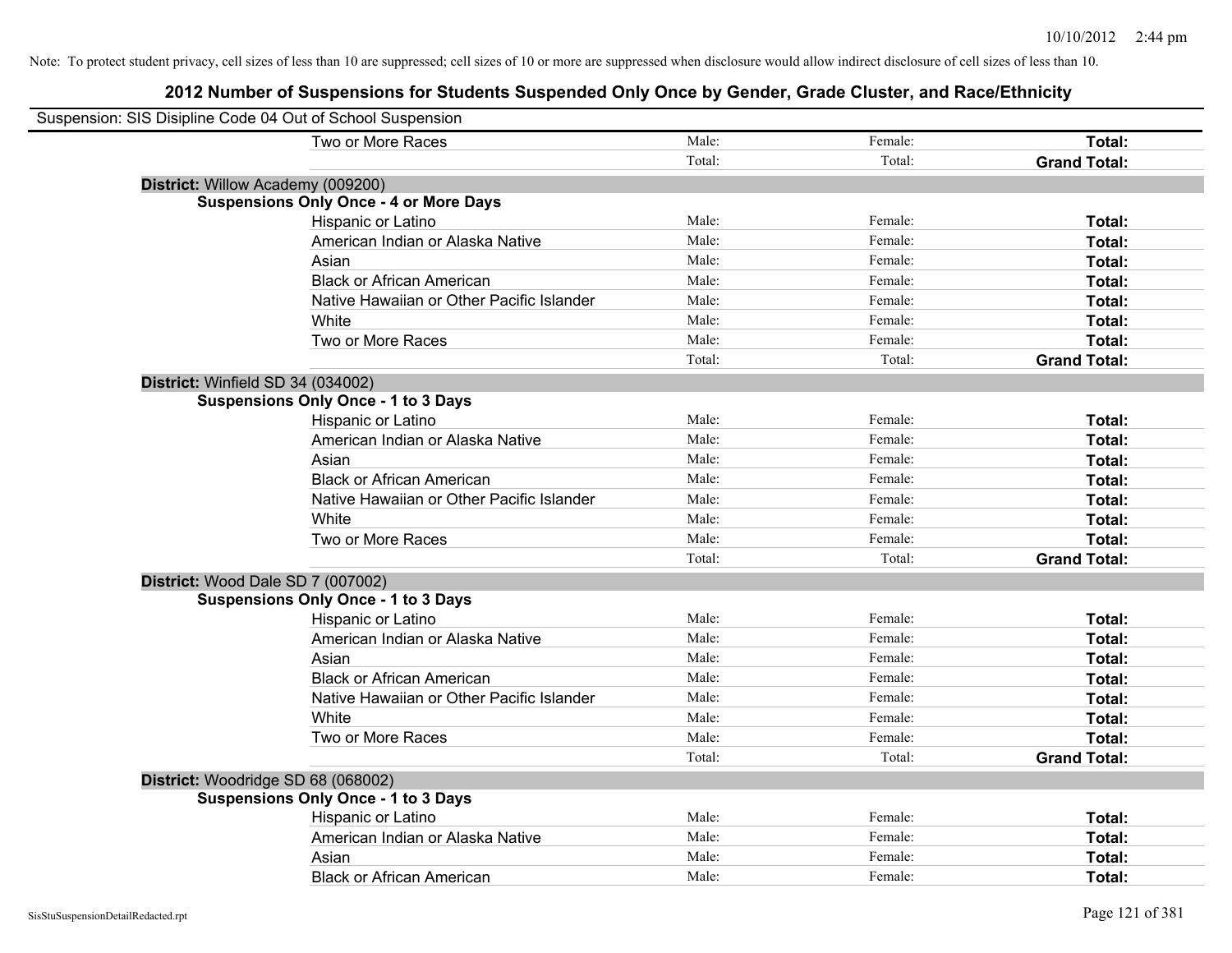# **2012 Number of Suspensions for Students Suspended Only Once by Gender, Grade Cluster, and Race/Ethnicity**

| Native Hawaiian or Other Pacific Islander | Male:                                                                                                                                                                                                                                                                                                                                                                                                                                                                | Female: | Total:              |                     |
|-------------------------------------------|----------------------------------------------------------------------------------------------------------------------------------------------------------------------------------------------------------------------------------------------------------------------------------------------------------------------------------------------------------------------------------------------------------------------------------------------------------------------|---------|---------------------|---------------------|
| White                                     | Male:                                                                                                                                                                                                                                                                                                                                                                                                                                                                | Female: | Total:              |                     |
| Two or More Races                         | Male:                                                                                                                                                                                                                                                                                                                                                                                                                                                                | Female: | Total:              |                     |
|                                           | Total:                                                                                                                                                                                                                                                                                                                                                                                                                                                               | Total:  | <b>Grand Total:</b> |                     |
|                                           |                                                                                                                                                                                                                                                                                                                                                                                                                                                                      |         |                     |                     |
| Hispanic or Latino                        | Male:                                                                                                                                                                                                                                                                                                                                                                                                                                                                | Female: | Total:              |                     |
| American Indian or Alaska Native          | Male:                                                                                                                                                                                                                                                                                                                                                                                                                                                                | Female: | Total:              |                     |
| Asian                                     | Male:                                                                                                                                                                                                                                                                                                                                                                                                                                                                | Female: | Total:              |                     |
|                                           | Male:                                                                                                                                                                                                                                                                                                                                                                                                                                                                | Female: | Total:              |                     |
|                                           | Male:                                                                                                                                                                                                                                                                                                                                                                                                                                                                | Female: | Total:              |                     |
|                                           |                                                                                                                                                                                                                                                                                                                                                                                                                                                                      |         | Total:              |                     |
|                                           | Male:                                                                                                                                                                                                                                                                                                                                                                                                                                                                | Female: | Total:              |                     |
|                                           | Total:                                                                                                                                                                                                                                                                                                                                                                                                                                                               | Total:  |                     |                     |
|                                           |                                                                                                                                                                                                                                                                                                                                                                                                                                                                      |         |                     |                     |
|                                           |                                                                                                                                                                                                                                                                                                                                                                                                                                                                      |         |                     |                     |
|                                           |                                                                                                                                                                                                                                                                                                                                                                                                                                                                      |         |                     |                     |
|                                           |                                                                                                                                                                                                                                                                                                                                                                                                                                                                      |         |                     |                     |
|                                           |                                                                                                                                                                                                                                                                                                                                                                                                                                                                      |         |                     |                     |
| Hispanic or Latino                        | Male:                                                                                                                                                                                                                                                                                                                                                                                                                                                                | Female: | Total:              |                     |
| American Indian or Alaska Native          | Male:                                                                                                                                                                                                                                                                                                                                                                                                                                                                | Female: | Total:              |                     |
| Asian                                     | Male:                                                                                                                                                                                                                                                                                                                                                                                                                                                                | Female: | Total:              |                     |
| <b>Black or African American</b>          | Male:                                                                                                                                                                                                                                                                                                                                                                                                                                                                | Female: | Total:              |                     |
| Native Hawaiian or Other Pacific Islander | Male:                                                                                                                                                                                                                                                                                                                                                                                                                                                                | Female: | Total:              |                     |
| White                                     | Male:                                                                                                                                                                                                                                                                                                                                                                                                                                                                | Female: | Total:              | 14                  |
| Two or More Races                         | Male:                                                                                                                                                                                                                                                                                                                                                                                                                                                                | Female: | Total:              |                     |
|                                           | Total:                                                                                                                                                                                                                                                                                                                                                                                                                                                               | Total:  | <b>Grand Total:</b> |                     |
|                                           |                                                                                                                                                                                                                                                                                                                                                                                                                                                                      |         |                     |                     |
| Hispanic or Latino                        | Male:                                                                                                                                                                                                                                                                                                                                                                                                                                                                | Female: | Total:              |                     |
| American Indian or Alaska Native          | Male:                                                                                                                                                                                                                                                                                                                                                                                                                                                                | Female: | Total:              |                     |
| Asian                                     | Male:                                                                                                                                                                                                                                                                                                                                                                                                                                                                | Female: | Total:              |                     |
| <b>Black or African American</b>          | Male:                                                                                                                                                                                                                                                                                                                                                                                                                                                                | Female: | Total:              |                     |
|                                           | Male:                                                                                                                                                                                                                                                                                                                                                                                                                                                                | Female: | Total:              |                     |
|                                           |                                                                                                                                                                                                                                                                                                                                                                                                                                                                      |         |                     |                     |
| White                                     | Male:                                                                                                                                                                                                                                                                                                                                                                                                                                                                | Female: | Total:              |                     |
| Two or More Races                         | Male:                                                                                                                                                                                                                                                                                                                                                                                                                                                                | Female: | Total:              |                     |
|                                           | Suspension: SIS Disipline Code 04 Out of School Suspension<br><b>Suspensions Only Once - 4 or More Days</b><br><b>Black or African American</b><br>Native Hawaiian or Other Pacific Islander<br>White<br>Two or More Races<br>Region: Edwd/Gltn/Hdin/Pop/Slne/Wbh/Wn/Wh (20)<br>District: Edwards County CUSD 1 (001026)<br><b>Suspensions Only Once - 1 to 3 Days</b><br><b>Suspensions Only Once - 4 or More Days</b><br>Native Hawaiian or Other Pacific Islander | Male:   | Female:             | <b>Grand Total:</b> |

**District:** Gallatin CUSD 7 (007026)

**Suspensions Only Once - 1 to 3 Days**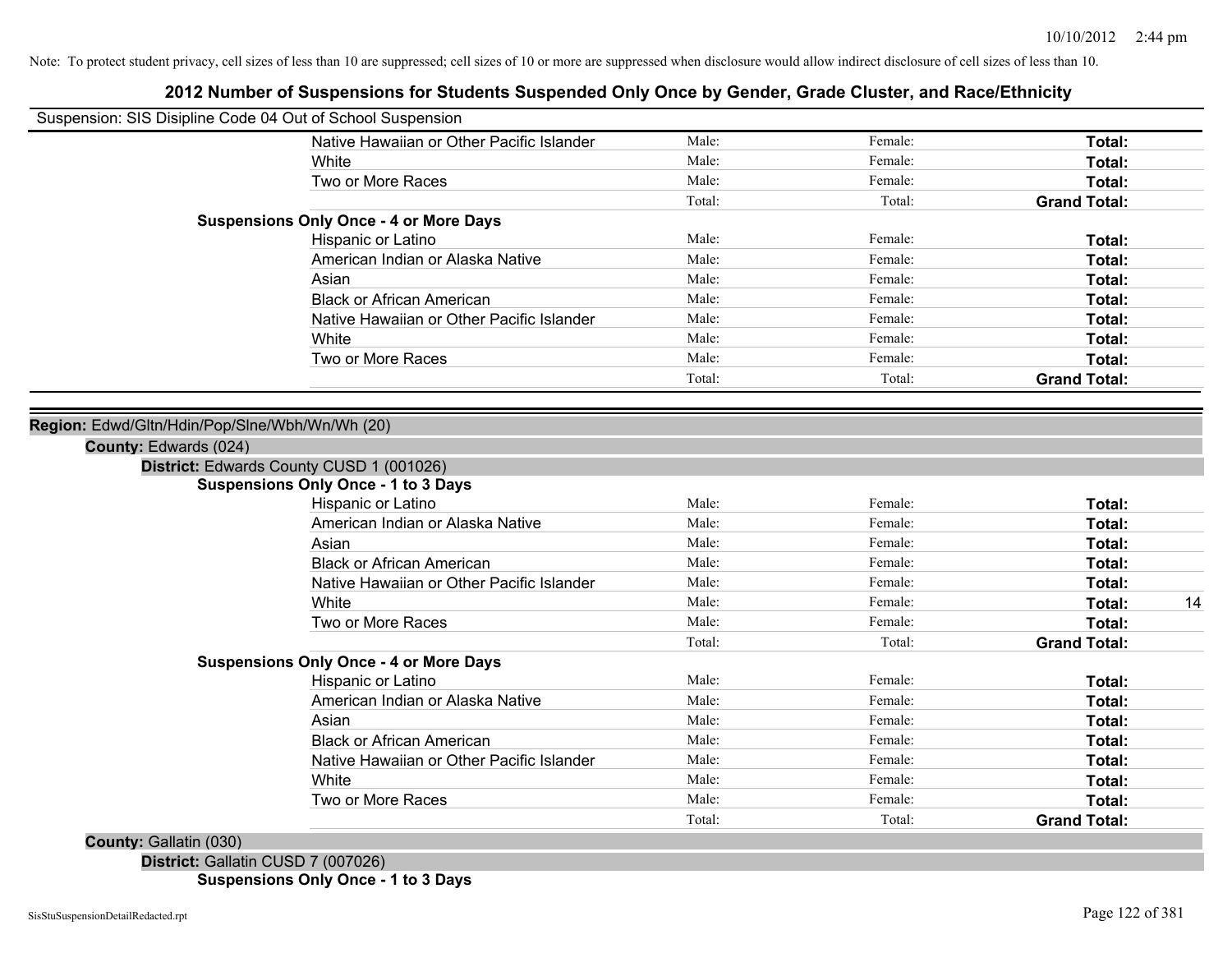# **2012 Number of Suspensions for Students Suspended Only Once by Gender, Grade Cluster, and Race/Ethnicity**

| Suspension: SIS Disipline Code 04 Out of School Suspension |                                               |        |         |                     |    |
|------------------------------------------------------------|-----------------------------------------------|--------|---------|---------------------|----|
|                                                            | Hispanic or Latino                            | Male:  | Female: | Total:              |    |
|                                                            | American Indian or Alaska Native              | Male:  | Female: | Total:              |    |
|                                                            | Asian                                         | Male:  | Female: | Total:              |    |
|                                                            | <b>Black or African American</b>              | Male:  | Female: | Total:              |    |
|                                                            | Native Hawaiian or Other Pacific Islander     | Male:  | Female: | Total:              |    |
|                                                            | White                                         | Male:  | Female: | Total:              | 16 |
|                                                            | Two or More Races                             | Male:  | Female: | Total:              |    |
|                                                            |                                               | Total: | Total:  | <b>Grand Total:</b> |    |
|                                                            | <b>Suspensions Only Once - 4 or More Days</b> |        |         |                     |    |
|                                                            | Hispanic or Latino                            | Male:  | Female: | Total:              |    |
|                                                            | American Indian or Alaska Native              | Male:  | Female: | Total:              |    |
|                                                            | Asian                                         | Male:  | Female: | <b>Total:</b>       |    |
|                                                            | <b>Black or African American</b>              | Male:  | Female: | Total:              |    |
|                                                            | Native Hawaiian or Other Pacific Islander     | Male:  | Female: | Total:              |    |
|                                                            | White                                         | Male:  | Female: | Total:              |    |
|                                                            | Two or More Races                             | Male:  | Female: | Total:              |    |
|                                                            |                                               | Total: | Total:  | <b>Grand Total:</b> |    |
| County: Hardin (035)                                       |                                               |        |         |                     |    |
|                                                            | District: Hardin County CUSD 1 (001026)       |        |         |                     |    |
|                                                            | <b>Suspensions Only Once - 1 to 3 Days</b>    |        |         |                     |    |
|                                                            | Hispanic or Latino                            | Male:  | Female: | Total:              |    |
|                                                            | American Indian or Alaska Native              | Male:  | Female: | <b>Total:</b>       |    |
|                                                            | Asian                                         | Male:  | Female: | Total:              |    |
|                                                            | <b>Black or African American</b>              | Male:  | Female: | Total:              |    |
|                                                            | Native Hawaiian or Other Pacific Islander     | Male:  | Female: | Total:              |    |
|                                                            | White                                         | Male:  | Female: | Total:              | 34 |
|                                                            | Two or More Races                             | Male:  | Female: | Total:              |    |
|                                                            |                                               | Total: | Total:  | <b>Grand Total:</b> |    |
|                                                            | <b>Suspensions Only Once - 4 or More Days</b> |        |         |                     |    |
|                                                            | Hispanic or Latino                            | Male:  | Female: | Total:              |    |
|                                                            | American Indian or Alaska Native              | Male:  | Female: | Total:              |    |
|                                                            | Asian                                         | Male:  | Female: | Total:              |    |
|                                                            | <b>Black or African American</b>              | Male:  | Female: | Total:              |    |
|                                                            | Native Hawaiian or Other Pacific Islander     | Male:  | Female: | Total:              |    |
|                                                            | White                                         | Male:  | Female: | Total:              |    |
|                                                            | Two or More Races                             | Male:  | Female: | Total:              |    |
|                                                            |                                               | Total: | Total:  | <b>Grand Total:</b> |    |

**County:** Non-Public School (000)

**District:** Edwd/Gltn/Hdin/Pop/Slne/Wbh/Wn/Wh (000000)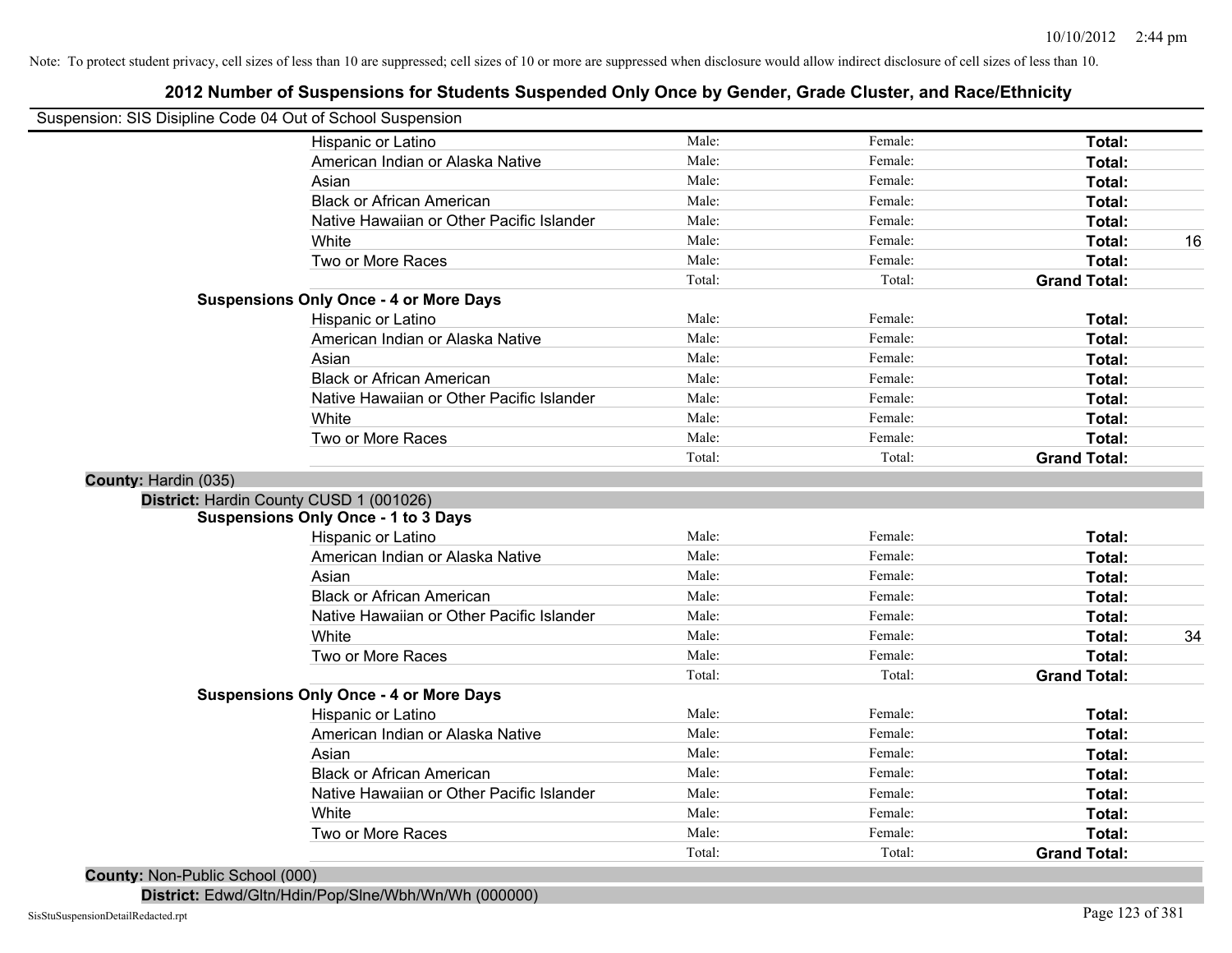|                      | Suspension: SIS Disipline Code 04 Out of School Suspension |        |         |                     |    |
|----------------------|------------------------------------------------------------|--------|---------|---------------------|----|
|                      | <b>Suspensions Only Once - 1 to 3 Days</b>                 |        |         |                     |    |
|                      | Hispanic or Latino                                         | Male:  | Female: | Total:              |    |
|                      | American Indian or Alaska Native                           | Male:  | Female: | Total:              |    |
|                      | Asian                                                      | Male:  | Female: | Total:              |    |
|                      | <b>Black or African American</b>                           | Male:  | Female: | Total:              |    |
|                      | Native Hawaiian or Other Pacific Islander                  | Male:  | Female: | Total:              |    |
|                      | White                                                      | Male:  | Female: | Total:              |    |
|                      | Two or More Races                                          | Male:  | Female: | Total:              |    |
|                      |                                                            | Total: | Total:  | <b>Grand Total:</b> |    |
| County: Pope (076)   |                                                            |        |         |                     |    |
|                      | District: Pope Co CUD 1 (001026)                           |        |         |                     |    |
|                      | <b>Suspensions Only Once - 1 to 3 Days</b>                 |        |         |                     |    |
|                      | Hispanic or Latino                                         | Male:  | Female: | Total:              |    |
|                      | American Indian or Alaska Native                           | Male:  | Female: | Total:              |    |
|                      | Asian                                                      | Male:  | Female: | <b>Total:</b>       |    |
|                      | <b>Black or African American</b>                           | Male:  | Female: | Total:              |    |
|                      | Native Hawaiian or Other Pacific Islander                  | Male:  | Female: | Total:              |    |
|                      | White                                                      | Male:  | Female: | Total:              | 30 |
|                      | Two or More Races                                          | Male:  | Female: | Total:              |    |
|                      |                                                            | Total: | Total:  | <b>Grand Total:</b> |    |
|                      | <b>Suspensions Only Once - 4 or More Days</b>              |        |         |                     |    |
|                      | Hispanic or Latino                                         | Male:  | Female: | Total:              |    |
|                      | American Indian or Alaska Native                           | Male:  | Female: | Total:              |    |
|                      | Asian                                                      | Male:  | Female: | Total:              |    |
|                      | <b>Black or African American</b>                           | Male:  | Female: | Total:              |    |
|                      | Native Hawaiian or Other Pacific Islander                  | Male:  | Female: | Total:              |    |
|                      | White                                                      | Male:  | Female: | Total:              |    |
|                      | Two or More Races                                          | Male:  | Female: | Total:              |    |
|                      |                                                            | Total: | Total:  | <b>Grand Total:</b> |    |
| County: Saline (083) |                                                            |        |         |                     |    |
|                      | District: Carrier Mills-Stonefort CUSD 2 (002026)          |        |         |                     |    |
|                      | <b>Suspensions Only Once - 1 to 3 Days</b>                 |        |         |                     |    |
|                      | Hispanic or Latino                                         | Male:  | Female: | Total:              |    |
|                      | American Indian or Alaska Native                           | Male:  | Female: | Total:              |    |
|                      | Asian                                                      | Male:  | Female: | Total:              |    |
|                      | <b>Black or African American</b>                           | Male:  | Female: | Total:              |    |
|                      | Native Hawaiian or Other Pacific Islander                  | Male:  | Female: | Total:              |    |
|                      | White                                                      | Male:  | Female: | Total:              | 23 |
|                      | Two or More Races                                          | Male:  | Female: | Total:              |    |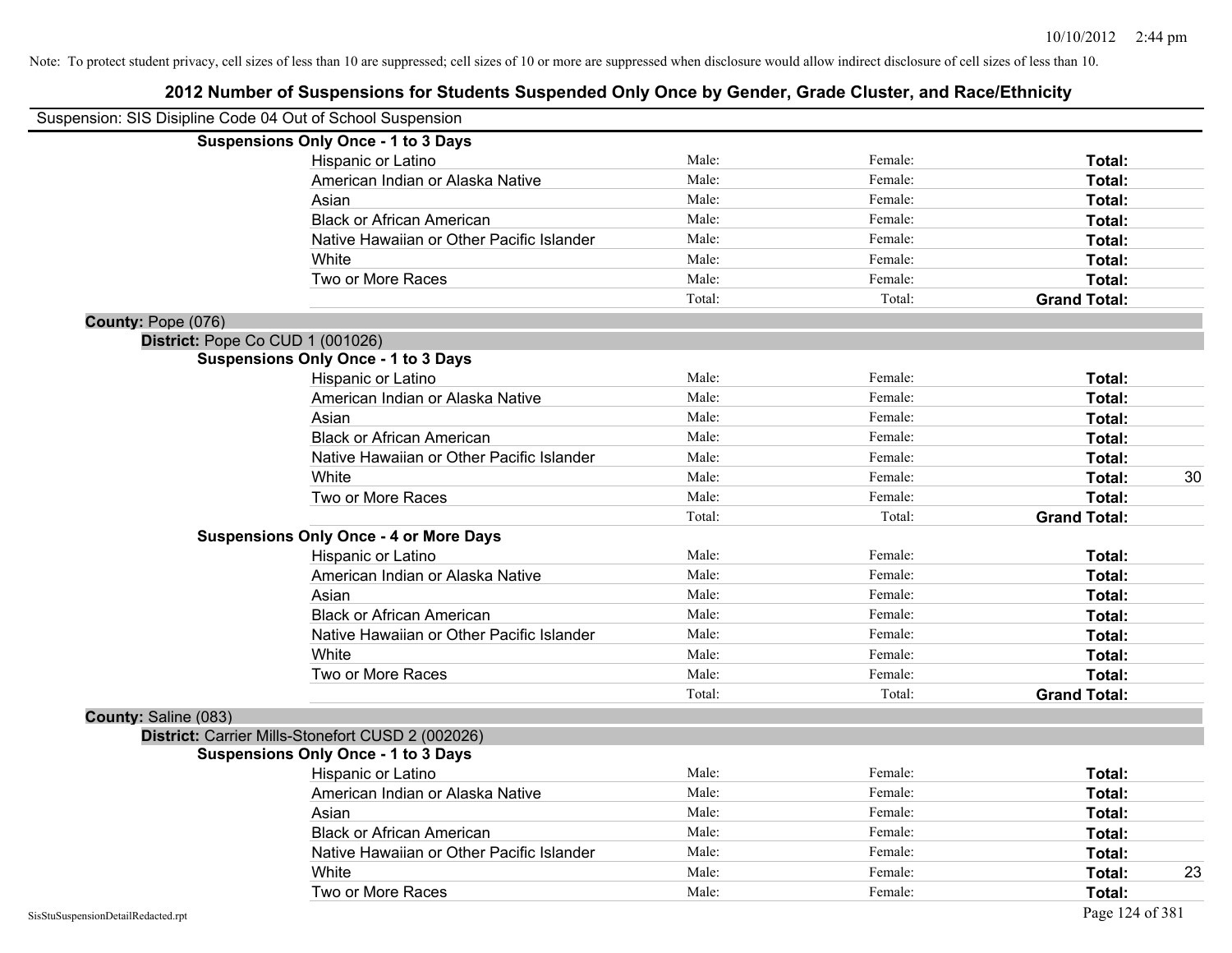| Suspension: SIS Disipline Code 04 Out of School Suspension |        |         |                     |    |
|------------------------------------------------------------|--------|---------|---------------------|----|
|                                                            | Total: | Total:  | <b>Grand Total:</b> |    |
| <b>Suspensions Only Once - 4 or More Days</b>              |        |         |                     |    |
| Hispanic or Latino                                         | Male:  | Female: | Total:              |    |
| American Indian or Alaska Native                           | Male:  | Female: | Total:              |    |
| Asian                                                      | Male:  | Female: | Total:              |    |
| <b>Black or African American</b>                           | Male:  | Female: | Total:              |    |
| Native Hawaiian or Other Pacific Islander                  | Male:  | Female: | Total:              |    |
| White                                                      | Male:  | Female: | Total:              |    |
| Two or More Races                                          | Male:  | Female: | Total:              |    |
|                                                            | Total: | Total:  | <b>Grand Total:</b> |    |
| District: Eldorado CUSD 4 (004026)                         |        |         |                     |    |
| <b>Suspensions Only Once - 1 to 3 Days</b>                 |        |         |                     |    |
| Hispanic or Latino                                         | Male:  | Female: | Total:              |    |
| American Indian or Alaska Native                           | Male:  | Female: | Total:              |    |
| Asian                                                      | Male:  | Female: | Total:              |    |
| <b>Black or African American</b>                           | Male:  | Female: | Total:              |    |
| Native Hawaiian or Other Pacific Islander                  | Male:  | Female: | Total:              |    |
| White                                                      | Male:  | Female: | Total:              | 23 |
| Two or More Races                                          | Male:  | Female: | Total:              |    |
|                                                            | Total: | Total:  | <b>Grand Total:</b> |    |
| <b>Suspensions Only Once - 4 or More Days</b>              |        |         |                     |    |
| Hispanic or Latino                                         | Male:  | Female: | Total:              |    |
| American Indian or Alaska Native                           | Male:  | Female: | Total:              |    |
| Asian                                                      | Male:  | Female: | Total:              |    |
| <b>Black or African American</b>                           | Male:  | Female: | Total:              |    |
| Native Hawaiian or Other Pacific Islander                  | Male:  | Female: | Total:              |    |
| White                                                      | Male:  | Female: | Total:              |    |
| Two or More Races                                          | Male:  | Female: | Total:              |    |
|                                                            | Total: | Total:  | <b>Grand Total:</b> |    |
| District: Galatia CUSD 1 (001026)                          |        |         |                     |    |
| <b>Suspensions Only Once - 1 to 3 Days</b>                 |        |         |                     |    |
| Hispanic or Latino                                         | Male:  | Female: | Total:              |    |
| American Indian or Alaska Native                           | Male:  | Female: | Total:              |    |
| Asian                                                      | Male:  | Female: | Total:              |    |
| <b>Black or African American</b>                           | Male:  | Female: | Total:              |    |
| Native Hawaiian or Other Pacific Islander                  | Male:  | Female: | Total:              |    |
| White                                                      | Male:  | Female: | Total:              |    |
| Two or More Races                                          | Male:  | Female: | Total:              |    |
|                                                            | Total: | Total:  | <b>Grand Total:</b> |    |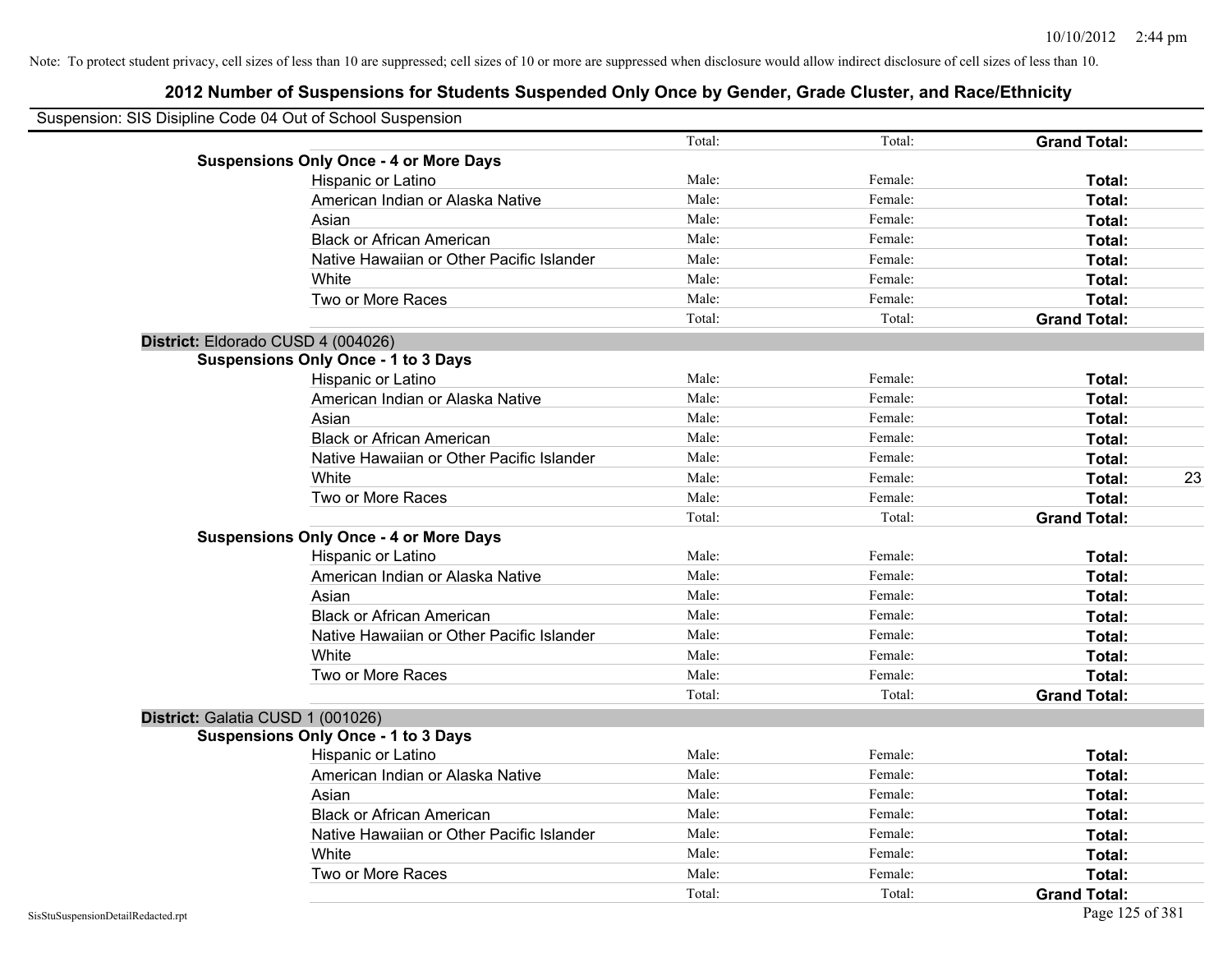| Suspension: SIS Disipline Code 04 Out of School Suspension |                                               |        |    |         |    |                     |    |
|------------------------------------------------------------|-----------------------------------------------|--------|----|---------|----|---------------------|----|
| District: Harrisburg CUSD 3 (003026)                       |                                               |        |    |         |    |                     |    |
|                                                            | <b>Suspensions Only Once - 1 to 3 Days</b>    |        |    |         |    |                     |    |
|                                                            | Hispanic or Latino                            | Male:  |    | Female: |    | Total:              |    |
|                                                            | American Indian or Alaska Native              | Male:  |    | Female: |    | Total:              |    |
|                                                            | Asian                                         | Male:  |    | Female: |    | Total:              |    |
|                                                            | <b>Black or African American</b>              | Male:  |    | Female: |    | Total:              |    |
|                                                            | Native Hawaiian or Other Pacific Islander     | Male:  |    | Female: |    | Total:              |    |
|                                                            | White                                         | Male:  | 23 | Female: | 11 | Total:              | 34 |
|                                                            | Two or More Races                             | Male:  |    | Female: |    | Total:              |    |
|                                                            |                                               | Total: |    | Total:  |    | <b>Grand Total:</b> | 46 |
|                                                            | <b>Suspensions Only Once - 4 or More Days</b> |        |    |         |    |                     |    |
|                                                            | Hispanic or Latino                            | Male:  |    | Female: |    | Total:              |    |
|                                                            | American Indian or Alaska Native              | Male:  |    | Female: |    | Total:              |    |
|                                                            | Asian                                         | Male:  |    | Female: |    | Total:              |    |
|                                                            | <b>Black or African American</b>              | Male:  |    | Female: |    | Total:              |    |
|                                                            | Native Hawaiian or Other Pacific Islander     | Male:  |    | Female: |    | Total:              |    |
|                                                            | White                                         | Male:  |    | Female: |    | Total:              |    |
|                                                            | Two or More Races                             | Male:  |    | Female: |    | Total:              |    |
|                                                            |                                               | Total: |    | Total:  |    | <b>Grand Total:</b> |    |
| County: Wabash (093)                                       |                                               |        |    |         |    |                     |    |
| District: Wabash CUSD 348 (348026)                         |                                               |        |    |         |    |                     |    |
|                                                            | <b>Suspensions Only Once - 1 to 3 Days</b>    |        |    |         |    |                     |    |
|                                                            | Hispanic or Latino                            | Male:  |    | Female: |    | Total:              |    |
|                                                            | American Indian or Alaska Native              | Male:  |    | Female: |    | Total:              |    |
|                                                            | Asian                                         | Male:  |    | Female: |    | Total:              |    |
|                                                            | <b>Black or African American</b>              | Male:  |    | Female: |    | Total:              |    |
|                                                            | Native Hawaiian or Other Pacific Islander     | Male:  |    | Female: |    | Total:              |    |
|                                                            | White                                         | Male:  | 42 | Female: | 18 | Total:              | 60 |
|                                                            | Two or More Races                             | Male:  |    | Female: |    | Total:              |    |
|                                                            |                                               | Total: |    | Total:  |    | <b>Grand Total:</b> |    |
|                                                            | <b>Suspensions Only Once - 4 or More Days</b> |        |    |         |    |                     |    |
|                                                            | Hispanic or Latino                            | Male:  |    | Female: |    | Total:              |    |
|                                                            | American Indian or Alaska Native              | Male:  |    | Female: |    | Total:              |    |
|                                                            | Asian                                         | Male:  |    | Female: |    | Total:              |    |
|                                                            | <b>Black or African American</b>              | Male:  |    | Female: |    | Total:              |    |
|                                                            | Native Hawaiian or Other Pacific Islander     | Male:  |    | Female: |    | Total:              |    |
|                                                            | White                                         | Male:  |    | Female: |    | Total:              |    |
|                                                            | Two or More Races                             | Male:  |    | Female: |    | Total:              |    |
|                                                            |                                               | Total: |    | Total:  |    | <b>Grand Total:</b> |    |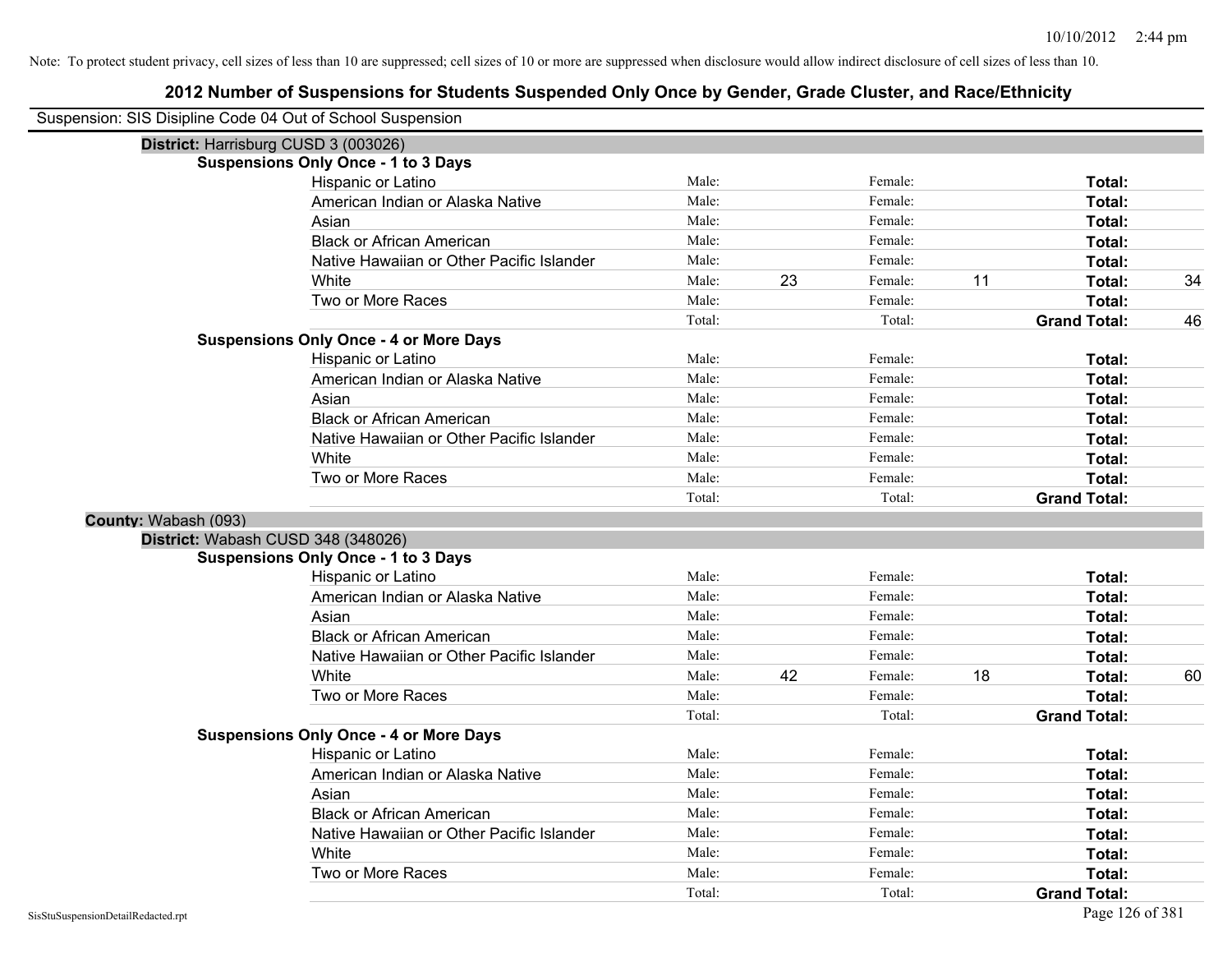| Suspension: SIS Disipline Code 04 Out of School Suspension |                                                |        |         |                     |
|------------------------------------------------------------|------------------------------------------------|--------|---------|---------------------|
| County: Wayne (096)                                        |                                                |        |         |                     |
|                                                            | District: Fairfield Comm H S Dist 225 (225016) |        |         |                     |
|                                                            | <b>Suspensions Only Once - 1 to 3 Days</b>     |        |         |                     |
|                                                            | Hispanic or Latino                             | Male:  | Female: | Total:              |
|                                                            | American Indian or Alaska Native               | Male:  | Female: | Total:              |
|                                                            | Asian                                          | Male:  | Female: | Total:              |
|                                                            | <b>Black or African American</b>               | Male:  | Female: | Total:              |
|                                                            | Native Hawaiian or Other Pacific Islander      | Male:  | Female: | Total:              |
|                                                            | White                                          | Male:  | Female: | 12<br>Total:        |
|                                                            | Two or More Races                              | Male:  | Female: | Total:              |
|                                                            |                                                | Total: | Total:  | <b>Grand Total:</b> |
|                                                            | <b>Suspensions Only Once - 4 or More Days</b>  |        |         |                     |
|                                                            | Hispanic or Latino                             | Male:  | Female: | Total:              |
|                                                            | American Indian or Alaska Native               | Male:  | Female: | Total:              |
|                                                            | Asian                                          | Male:  | Female: | Total:              |
|                                                            | <b>Black or African American</b>               | Male:  | Female: | Total:              |
|                                                            | Native Hawaiian or Other Pacific Islander      | Male:  | Female: | Total:              |
|                                                            | White                                          | Male:  | Female: | Total:              |
|                                                            | Two or More Races                              | Male:  | Female: | Total:              |
|                                                            |                                                | Total: | Total:  | <b>Grand Total:</b> |
| District: Fairfield PSD 112 (112004)                       |                                                |        |         |                     |
|                                                            | <b>Suspensions Only Once - 1 to 3 Days</b>     |        |         |                     |
|                                                            | Hispanic or Latino                             | Male:  | Female: | Total:              |
|                                                            | American Indian or Alaska Native               | Male:  | Female: | Total:              |
|                                                            | Asian                                          | Male:  | Female: | Total:              |
|                                                            | <b>Black or African American</b>               | Male:  | Female: | Total:              |
|                                                            | Native Hawaiian or Other Pacific Islander      | Male:  | Female: | Total:              |
|                                                            | White                                          | Male:  | Female: | Total:              |
|                                                            | Two or More Races                              | Male:  | Female: | Total:              |
|                                                            |                                                | Total: | Total:  | <b>Grand Total:</b> |
|                                                            | <b>Suspensions Only Once - 4 or More Days</b>  |        |         |                     |
|                                                            | Hispanic or Latino                             | Male:  | Female: | Total:              |
|                                                            | American Indian or Alaska Native               | Male:  | Female: | Total:              |
|                                                            | Asian                                          | Male:  | Female: | Total:              |
|                                                            | <b>Black or African American</b>               | Male:  | Female: | Total:              |
|                                                            | Native Hawaiian or Other Pacific Islander      | Male:  | Female: | Total:              |
|                                                            | White                                          | Male:  | Female: | Total:              |
|                                                            | Two or More Races                              | Male:  | Female: | Total:              |
|                                                            |                                                | Total: | Total:  | <b>Grand Total:</b> |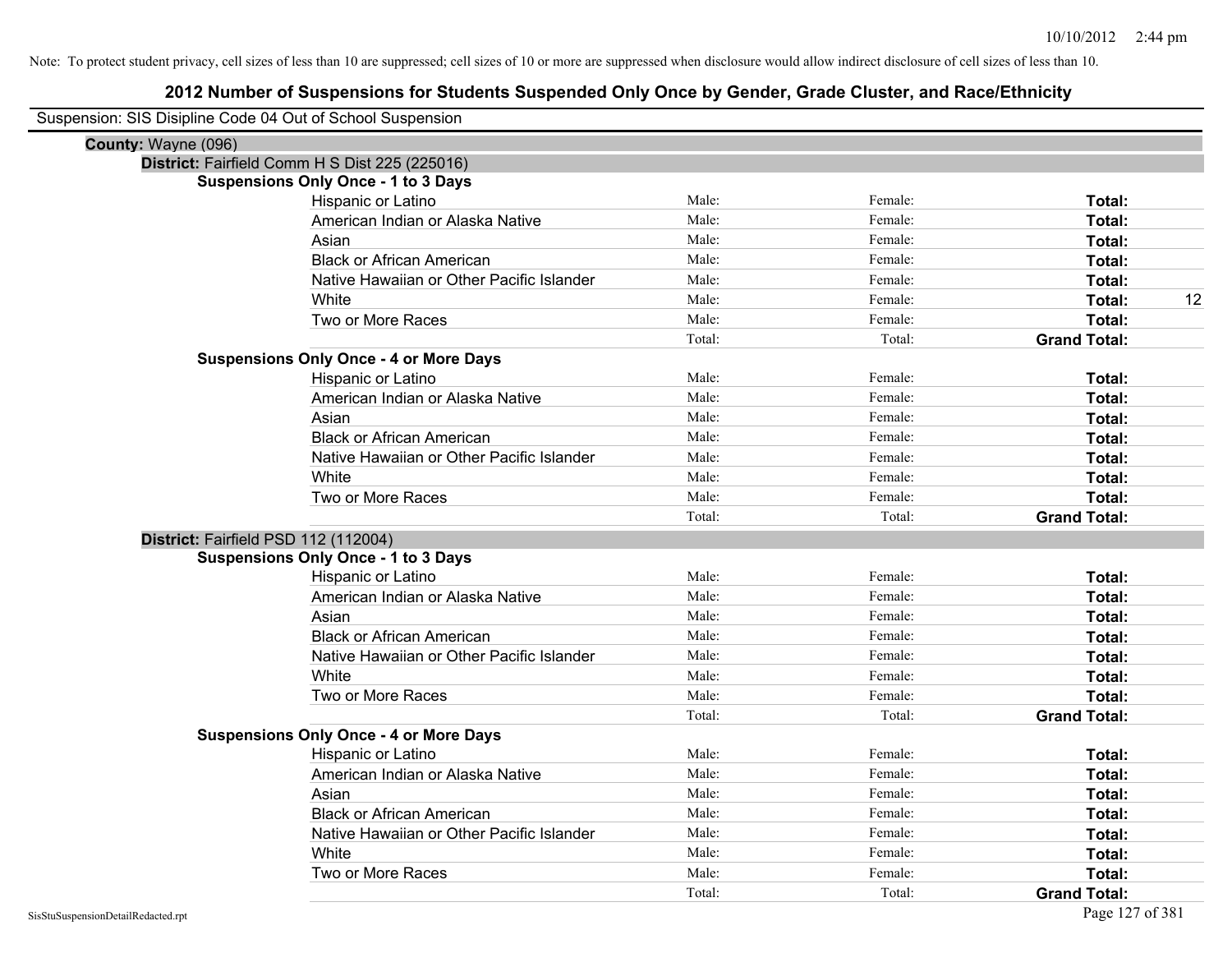| Suspension: SIS Disipline Code 04 Out of School Suspension |                                               |        |         |                     |
|------------------------------------------------------------|-----------------------------------------------|--------|---------|---------------------|
| District: Jasper CCSD 17 (017004)                          |                                               |        |         |                     |
|                                                            | <b>Suspensions Only Once - 1 to 3 Days</b>    |        |         |                     |
|                                                            | <b>Hispanic or Latino</b>                     | Male:  | Female: | Total:              |
|                                                            | American Indian or Alaska Native              | Male:  | Female: | Total:              |
|                                                            | Asian                                         | Male:  | Female: | Total:              |
|                                                            | <b>Black or African American</b>              | Male:  | Female: | Total:              |
|                                                            | Native Hawaiian or Other Pacific Islander     | Male:  | Female: | Total:              |
|                                                            | White                                         | Male:  | Female: | Total:              |
|                                                            | Two or More Races                             | Male:  | Female: | Total:              |
|                                                            |                                               | Total: | Total:  | <b>Grand Total:</b> |
|                                                            | <b>Suspensions Only Once - 4 or More Days</b> |        |         |                     |
|                                                            | Hispanic or Latino                            | Male:  | Female: | Total:              |
|                                                            | American Indian or Alaska Native              | Male:  | Female: | Total:              |
|                                                            | Asian                                         | Male:  | Female: | Total:              |
|                                                            | <b>Black or African American</b>              | Male:  | Female: | Total:              |
|                                                            | Native Hawaiian or Other Pacific Islander     | Male:  | Female: | Total:              |
|                                                            | White                                         | Male:  | Female: | Total:              |
|                                                            | Two or More Races                             | Male:  | Female: | Total:              |
|                                                            |                                               | Total: | Total:  | <b>Grand Total:</b> |
| District: New Hope CCSD 6 (006004)                         |                                               |        |         |                     |
|                                                            | <b>Suspensions Only Once - 1 to 3 Days</b>    |        |         |                     |
|                                                            | Hispanic or Latino                            | Male:  | Female: | Total:              |
|                                                            | American Indian or Alaska Native              | Male:  | Female: | Total:              |
|                                                            | Asian                                         | Male:  | Female: | Total:              |
|                                                            | <b>Black or African American</b>              | Male:  | Female: | Total:              |
|                                                            | Native Hawaiian or Other Pacific Islander     | Male:  | Female: | Total:              |
|                                                            | White                                         | Male:  | Female: | Total:              |
|                                                            | Two or More Races                             | Male:  | Female: | Total:              |
|                                                            |                                               | Total: | Total:  | <b>Grand Total:</b> |
| District: North Wayne CUSD 200 (200026)                    |                                               |        |         |                     |
|                                                            | <b>Suspensions Only Once - 1 to 3 Days</b>    |        |         |                     |
|                                                            | Hispanic or Latino                            | Male:  | Female: | Total:              |
|                                                            | American Indian or Alaska Native              | Male:  | Female: | Total:              |
|                                                            | Asian                                         | Male:  | Female: | Total:              |
|                                                            | <b>Black or African American</b>              | Male:  | Female: | Total:              |
|                                                            | Native Hawaiian or Other Pacific Islander     | Male:  | Female: | Total:              |
|                                                            | White                                         | Male:  | Female: | Total:              |
|                                                            | Two or More Races                             | Male:  | Female: | Total:              |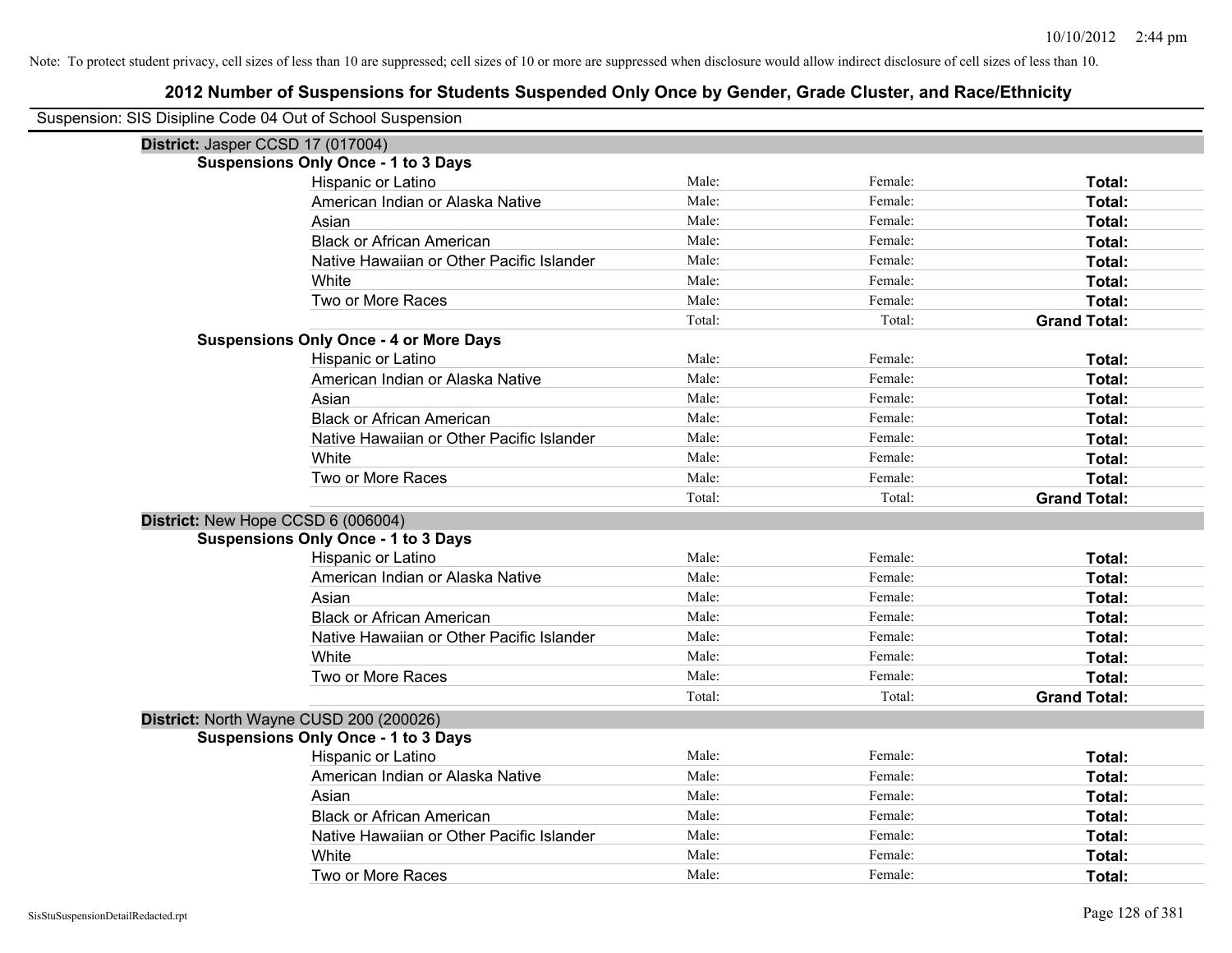| Suspension: SIS Disipline Code 04 Out of School Suspension |                                               |        |         |                     |    |
|------------------------------------------------------------|-----------------------------------------------|--------|---------|---------------------|----|
|                                                            |                                               | Total: | Total:  | <b>Grand Total:</b> |    |
|                                                            | District: Wayne City CUSD 100 (100026)        |        |         |                     |    |
|                                                            | <b>Suspensions Only Once - 1 to 3 Days</b>    |        |         |                     |    |
|                                                            | Hispanic or Latino                            | Male:  | Female: | Total:              |    |
|                                                            | American Indian or Alaska Native              | Male:  | Female: | Total:              |    |
|                                                            | Asian                                         | Male:  | Female: | Total:              |    |
|                                                            | <b>Black or African American</b>              | Male:  | Female: | Total:              |    |
|                                                            | Native Hawaiian or Other Pacific Islander     | Male:  | Female: | Total:              |    |
|                                                            | White                                         | Male:  | Female: | Total:              | 11 |
|                                                            | Two or More Races                             | Male:  | Female: | Total:              |    |
|                                                            |                                               | Total: | Total:  | <b>Grand Total:</b> |    |
|                                                            | <b>Suspensions Only Once - 4 or More Days</b> |        |         |                     |    |
|                                                            | Hispanic or Latino                            | Male:  | Female: | Total:              |    |
|                                                            | American Indian or Alaska Native              | Male:  | Female: | Total:              |    |
|                                                            | Asian                                         | Male:  | Female: | Total:              |    |
|                                                            | <b>Black or African American</b>              | Male:  | Female: | Total:              |    |
|                                                            | Native Hawaiian or Other Pacific Islander     | Male:  | Female: | Total:              |    |
|                                                            | White                                         | Male:  | Female: | Total:              |    |
|                                                            | Two or More Races                             | Male:  | Female: | Total:              |    |
|                                                            |                                               | Total: | Total:  | <b>Grand Total:</b> |    |
| County: White (097)                                        |                                               |        |         |                     |    |
|                                                            | District: Carmi-White County CUSD 5 (005026)  |        |         |                     |    |
|                                                            | <b>Suspensions Only Once - 1 to 3 Days</b>    |        |         |                     |    |
|                                                            | Hispanic or Latino                            | Male:  | Female: | Total:              |    |
|                                                            | American Indian or Alaska Native              | Male:  | Female: | Total:              |    |
|                                                            | Asian                                         | Male:  | Female: | Total:              |    |
|                                                            | <b>Black or African American</b>              | Male:  | Female: | Total:              |    |
|                                                            | Native Hawaiian or Other Pacific Islander     | Male:  | Female: | Total:              |    |
|                                                            | White                                         | Male:  | Female: | Total:              | 23 |
|                                                            | Two or More Races                             | Male:  | Female: | Total:              |    |
|                                                            |                                               | Total: | Total:  | <b>Grand Total:</b> |    |
|                                                            | <b>Suspensions Only Once - 4 or More Days</b> |        |         |                     |    |
|                                                            | Hispanic or Latino                            | Male:  | Female: | Total:              |    |
|                                                            | American Indian or Alaska Native              | Male:  | Female: | Total:              |    |
|                                                            | Asian                                         | Male:  | Female: | Total:              |    |
|                                                            | <b>Black or African American</b>              | Male:  | Female: | Total:              |    |
|                                                            | Native Hawaiian or Other Pacific Islander     | Male:  | Female: | Total:              |    |
|                                                            | White                                         | Male:  | Female: | Total:              |    |
|                                                            | Two or More Races                             | Male:  | Female: | Total:              |    |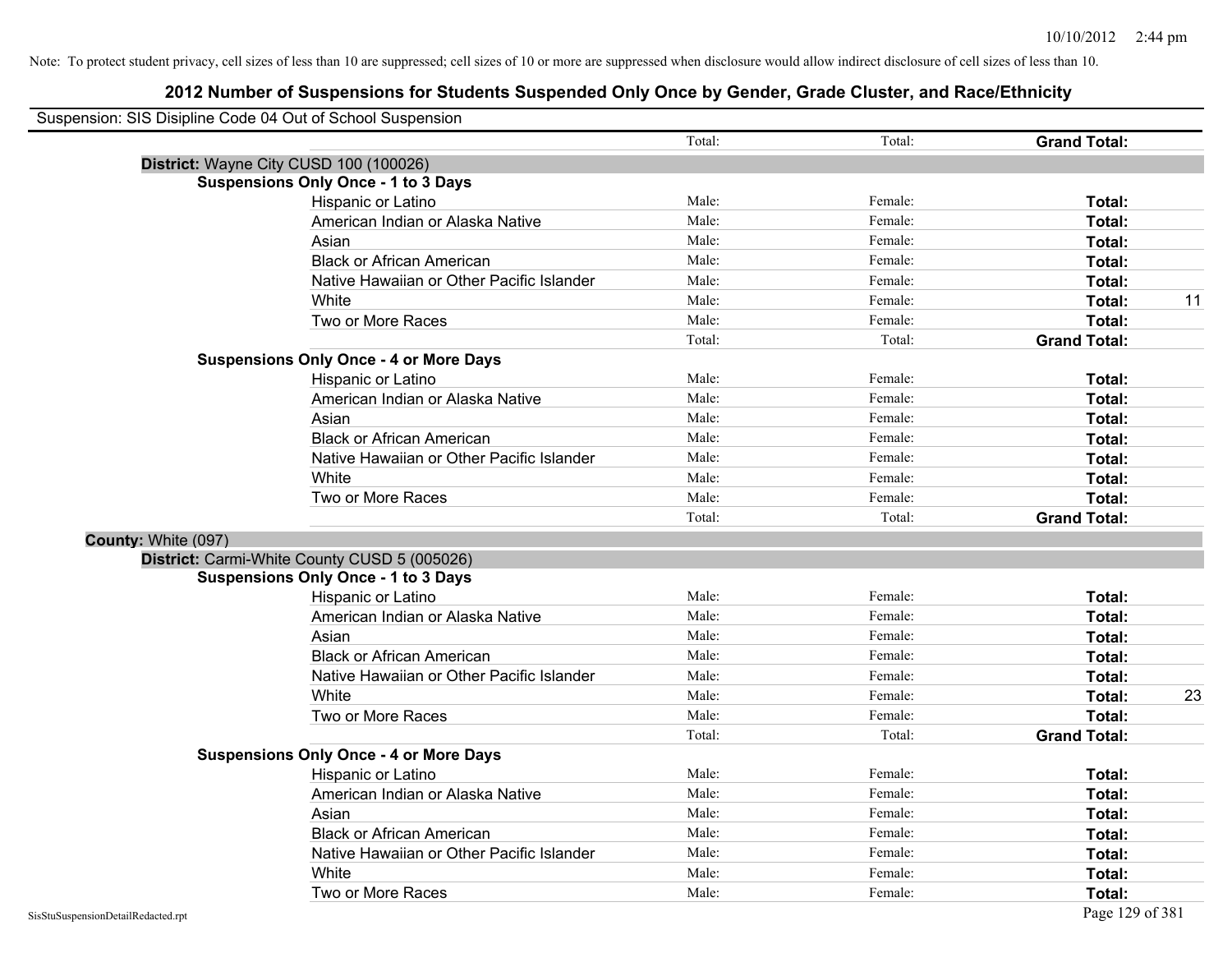| Suspension: SIS Disipline Code 04 Out of School Suspension |                                               |        |    |         |    |                     |    |
|------------------------------------------------------------|-----------------------------------------------|--------|----|---------|----|---------------------|----|
|                                                            |                                               | Total: |    | Total:  |    | <b>Grand Total:</b> |    |
| Region: Franklin/Williamson ROE (21)                       |                                               |        |    |         |    |                     |    |
| County: Franklin (028)                                     |                                               |        |    |         |    |                     |    |
|                                                            | District: Benton CCSD 47 (047004)             |        |    |         |    |                     |    |
|                                                            | <b>Suspensions Only Once - 1 to 3 Days</b>    |        |    |         |    |                     |    |
|                                                            | Hispanic or Latino                            | Male:  |    | Female: |    | Total:              |    |
|                                                            | American Indian or Alaska Native              | Male:  |    | Female: |    | Total:              |    |
|                                                            | Asian                                         | Male:  |    | Female: |    | Total:              |    |
|                                                            | <b>Black or African American</b>              | Male:  |    | Female: |    | Total:              |    |
|                                                            | Native Hawaiian or Other Pacific Islander     | Male:  |    | Female: |    | Total:              |    |
|                                                            | White                                         | Male:  |    | Female: |    | Total:              | 18 |
|                                                            | Two or More Races                             | Male:  |    | Female: |    | Total:              |    |
|                                                            |                                               | Total: |    | Total:  |    | <b>Grand Total:</b> |    |
|                                                            | <b>Suspensions Only Once - 4 or More Days</b> |        |    |         |    |                     |    |
|                                                            | Hispanic or Latino                            | Male:  |    | Female: |    | Total:              |    |
|                                                            | American Indian or Alaska Native              | Male:  |    | Female: |    | Total:              |    |
|                                                            | Asian                                         | Male:  |    | Female: |    | Total:              |    |
|                                                            | <b>Black or African American</b>              | Male:  |    | Female: |    | Total:              |    |
|                                                            | Native Hawaiian or Other Pacific Islander     | Male:  |    | Female: |    | Total:              |    |
|                                                            | White                                         | Male:  |    | Female: |    | Total:              |    |
|                                                            | Two or More Races                             | Male:  |    | Female: |    | Total:              |    |
|                                                            |                                               | Total: |    | Total:  |    | <b>Grand Total:</b> |    |
|                                                            | District: Benton Cons HSD 103 (103013)        |        |    |         |    |                     |    |
|                                                            | <b>Suspensions Only Once - 1 to 3 Days</b>    |        |    |         |    |                     |    |
|                                                            | Hispanic or Latino                            | Male:  |    | Female: |    | Total:              |    |
|                                                            | American Indian or Alaska Native              | Male:  |    | Female: |    | Total:              |    |
|                                                            | Asian                                         | Male:  |    | Female: |    | Total:              |    |
|                                                            | <b>Black or African American</b>              | Male:  |    | Female: |    | Total:              |    |
|                                                            | Native Hawaiian or Other Pacific Islander     | Male:  |    | Female: |    | Total:              |    |
|                                                            | White                                         | Male:  | 19 | Female: | 18 | Total:              | 37 |
|                                                            | Two or More Races                             | Male:  |    | Female: |    | Total:              |    |
|                                                            |                                               | Total: |    | Total:  |    | <b>Grand Total:</b> |    |
|                                                            | <b>Suspensions Only Once - 4 or More Days</b> |        |    |         |    |                     |    |
|                                                            | Hispanic or Latino                            | Male:  |    | Female: |    | Total:              |    |
|                                                            | American Indian or Alaska Native              | Male:  |    | Female: |    | Total:              |    |
|                                                            | Asian                                         | Male:  |    | Female: |    | Total:              |    |
|                                                            | <b>Black or African American</b>              | Male:  |    | Female: |    | Total:              |    |
|                                                            |                                               |        |    |         |    |                     |    |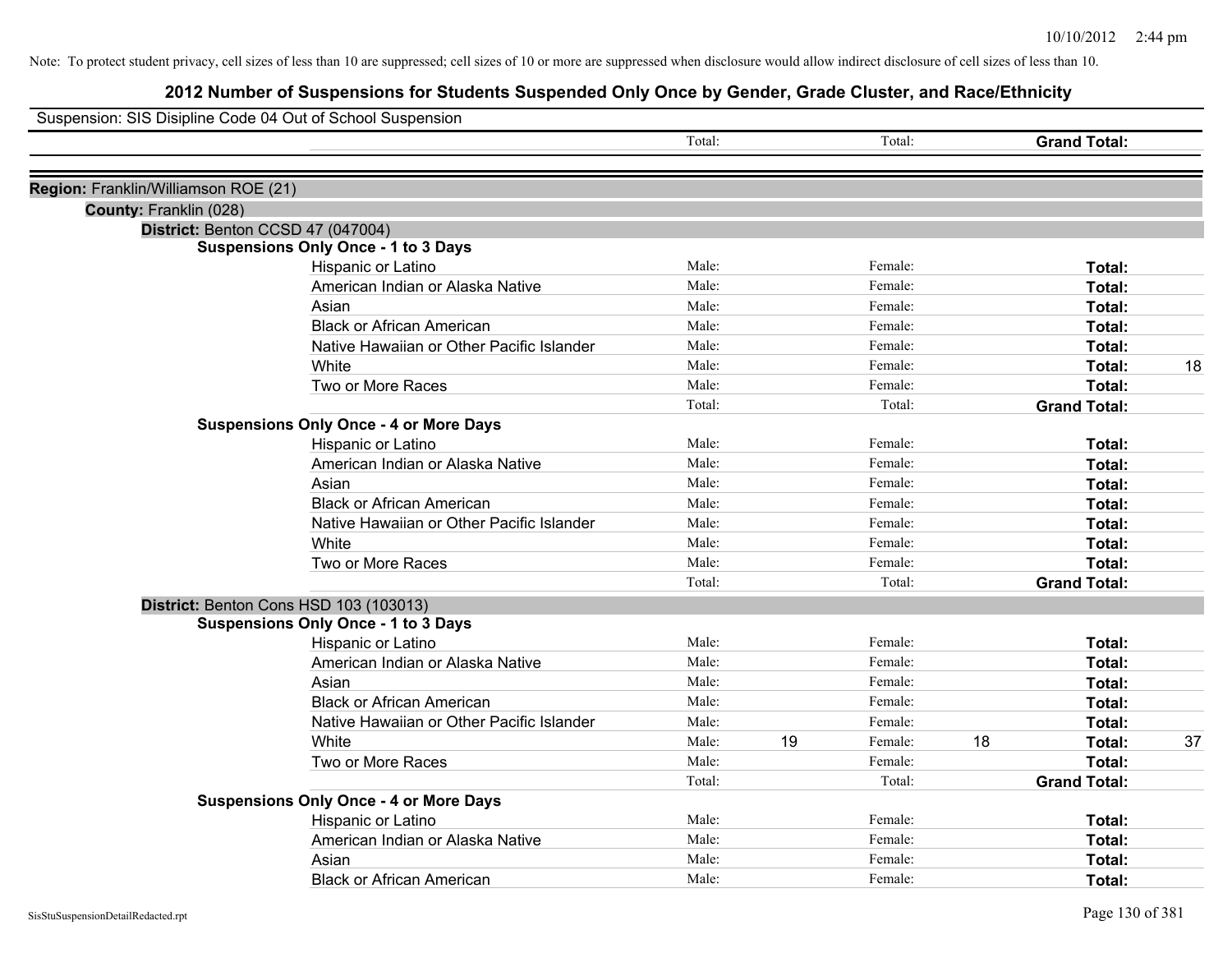| Suspension: SIS Disipline Code 04 Out of School Suspension |                                               |        |         |                     |    |
|------------------------------------------------------------|-----------------------------------------------|--------|---------|---------------------|----|
|                                                            | Native Hawaiian or Other Pacific Islander     | Male:  | Female: | Total:              |    |
|                                                            | White                                         | Male:  | Female: | Total:              |    |
|                                                            | Two or More Races                             | Male:  | Female: | Total:              |    |
|                                                            |                                               | Total: | Total:  | <b>Grand Total:</b> |    |
| District: Christopher USD 99 (099026)                      |                                               |        |         |                     |    |
|                                                            | <b>Suspensions Only Once - 1 to 3 Days</b>    |        |         |                     |    |
|                                                            | Hispanic or Latino                            | Male:  | Female: | Total:              |    |
|                                                            | American Indian or Alaska Native              | Male:  | Female: | Total:              |    |
|                                                            | Asian                                         | Male:  | Female: | Total:              |    |
|                                                            | <b>Black or African American</b>              | Male:  | Female: | Total:              |    |
|                                                            | Native Hawaiian or Other Pacific Islander     | Male:  | Female: | Total:              |    |
|                                                            | White                                         | Male:  | Female: | Total:              | 21 |
|                                                            | Two or More Races                             | Male:  | Female: | <b>Total:</b>       |    |
|                                                            |                                               | Total: | Total:  | <b>Grand Total:</b> |    |
|                                                            | District: Ewing Northern CCSD 115 (115004)    |        |         |                     |    |
|                                                            | <b>Suspensions Only Once - 1 to 3 Days</b>    |        |         |                     |    |
|                                                            | Hispanic or Latino                            | Male:  | Female: | Total:              |    |
|                                                            | American Indian or Alaska Native              | Male:  | Female: | Total:              |    |
|                                                            | Asian                                         | Male:  | Female: | Total:              |    |
|                                                            | <b>Black or African American</b>              | Male:  | Female: | Total:              |    |
|                                                            | Native Hawaiian or Other Pacific Islander     | Male:  | Female: | Total:              |    |
|                                                            | White                                         | Male:  | Female: | Total:              |    |
|                                                            | Two or More Races                             | Male:  | Female: | Total:              |    |
|                                                            |                                               | Total: | Total:  | <b>Grand Total:</b> |    |
| District: Frankfort CUSD 168 (168026)                      |                                               |        |         |                     |    |
|                                                            | <b>Suspensions Only Once - 1 to 3 Days</b>    |        |         |                     |    |
|                                                            | Hispanic or Latino                            | Male:  | Female: | Total:              |    |
|                                                            | American Indian or Alaska Native              | Male:  | Female: | Total:              |    |
|                                                            | Asian                                         | Male:  | Female: | Total:              |    |
|                                                            | <b>Black or African American</b>              | Male:  | Female: | Total:              |    |
|                                                            | Native Hawaiian or Other Pacific Islander     | Male:  | Female: | Total:              |    |
|                                                            | <b>White</b>                                  | Male:  | Female: | Total:              |    |
|                                                            | Two or More Races                             | Male:  | Female: | Total:              |    |
|                                                            |                                               | Total: | Total:  | <b>Grand Total:</b> |    |
|                                                            | <b>Suspensions Only Once - 4 or More Days</b> |        |         |                     |    |
|                                                            | Hispanic or Latino                            | Male:  | Female: | Total:              |    |
|                                                            | American Indian or Alaska Native              | Male:  | Female: | Total:              |    |
|                                                            | Asian                                         | Male:  | Female: | Total:              |    |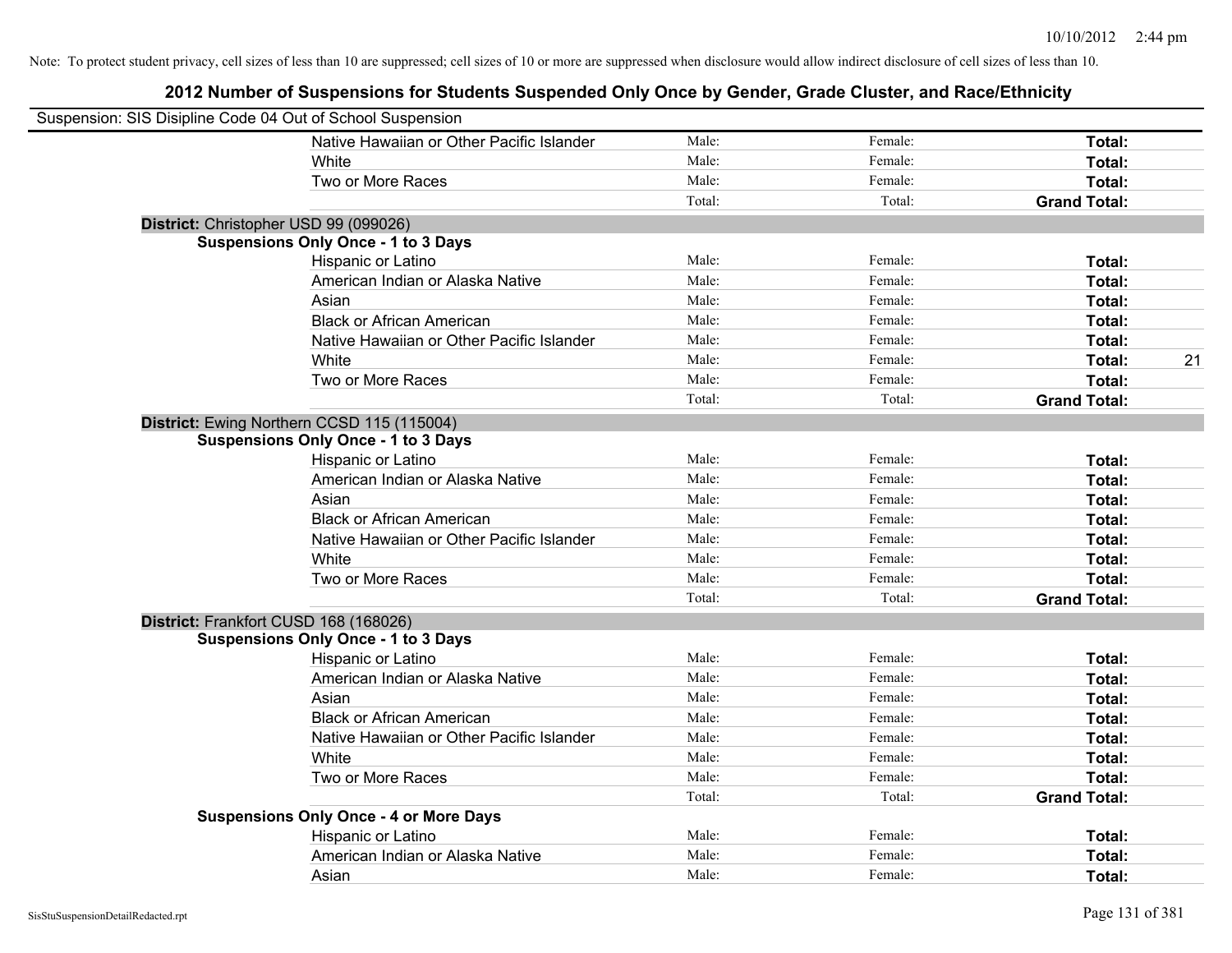| Suspension: SIS Disipline Code 04 Out of School Suspension |                                               |        |         |                     |
|------------------------------------------------------------|-----------------------------------------------|--------|---------|---------------------|
|                                                            | <b>Black or African American</b>              | Male:  | Female: | <b>Total:</b>       |
|                                                            | Native Hawaiian or Other Pacific Islander     | Male:  | Female: | Total:              |
|                                                            | White                                         | Male:  | Female: | Total:              |
|                                                            | Two or More Races                             | Male:  | Female: | Total:              |
|                                                            |                                               | Total: | Total:  | <b>Grand Total:</b> |
|                                                            | District: Sesser-Valier CUSD 196 (196026)     |        |         |                     |
|                                                            | <b>Suspensions Only Once - 1 to 3 Days</b>    |        |         |                     |
|                                                            | Hispanic or Latino                            | Male:  | Female: | Total:              |
|                                                            | American Indian or Alaska Native              | Male:  | Female: | Total:              |
|                                                            | Asian                                         | Male:  | Female: | Total:              |
|                                                            | <b>Black or African American</b>              | Male:  | Female: | Total:              |
|                                                            | Native Hawaiian or Other Pacific Islander     | Male:  | Female: | Total:              |
|                                                            | White                                         | Male:  | Female: | 15<br>Total:        |
|                                                            | Two or More Races                             | Male:  | Female: | Total:              |
|                                                            |                                               | Total: | Total:  | <b>Grand Total:</b> |
|                                                            | <b>Suspensions Only Once - 4 or More Days</b> |        |         |                     |
|                                                            | Hispanic or Latino                            | Male:  | Female: | Total:              |
|                                                            | American Indian or Alaska Native              | Male:  | Female: | Total:              |
|                                                            | Asian                                         | Male:  | Female: | Total:              |
|                                                            | <b>Black or African American</b>              | Male:  | Female: | Total:              |
|                                                            | Native Hawaiian or Other Pacific Islander     | Male:  | Female: | Total:              |
|                                                            | White                                         | Male:  | Female: | Total:              |
|                                                            | Two or More Races                             | Male:  | Female: | Total:              |
|                                                            |                                               | Total: | Total:  | <b>Grand Total:</b> |
|                                                            | District: Thompsonville CUSD 174 (174026)     |        |         |                     |
|                                                            | <b>Suspensions Only Once - 1 to 3 Days</b>    |        |         |                     |
|                                                            | Hispanic or Latino                            | Male:  | Female: | Total:              |
|                                                            | American Indian or Alaska Native              | Male:  | Female: | Total:              |
|                                                            | Asian                                         | Male:  | Female: | Total:              |
|                                                            | <b>Black or African American</b>              | Male:  | Female: | Total:              |
|                                                            | Native Hawaiian or Other Pacific Islander     | Male:  | Female: | Total:              |
|                                                            | White                                         | Male:  | Female: | Total:              |
|                                                            | Two or More Races                             | Male:  | Female: | Total:              |
|                                                            |                                               | Total: | Total:  | <b>Grand Total:</b> |
|                                                            | <b>Suspensions Only Once - 4 or More Days</b> |        |         |                     |
|                                                            | Hispanic or Latino                            | Male:  | Female: | Total:              |
|                                                            | American Indian or Alaska Native              | Male:  | Female: | Total:              |
|                                                            | Asian                                         | Male:  | Female: | Total:              |
|                                                            | <b>Black or African American</b>              | Male:  | Female: | Total:              |
| SisStuSuspensionDetailRedacted.rpt                         |                                               |        |         | Page 132 of 381     |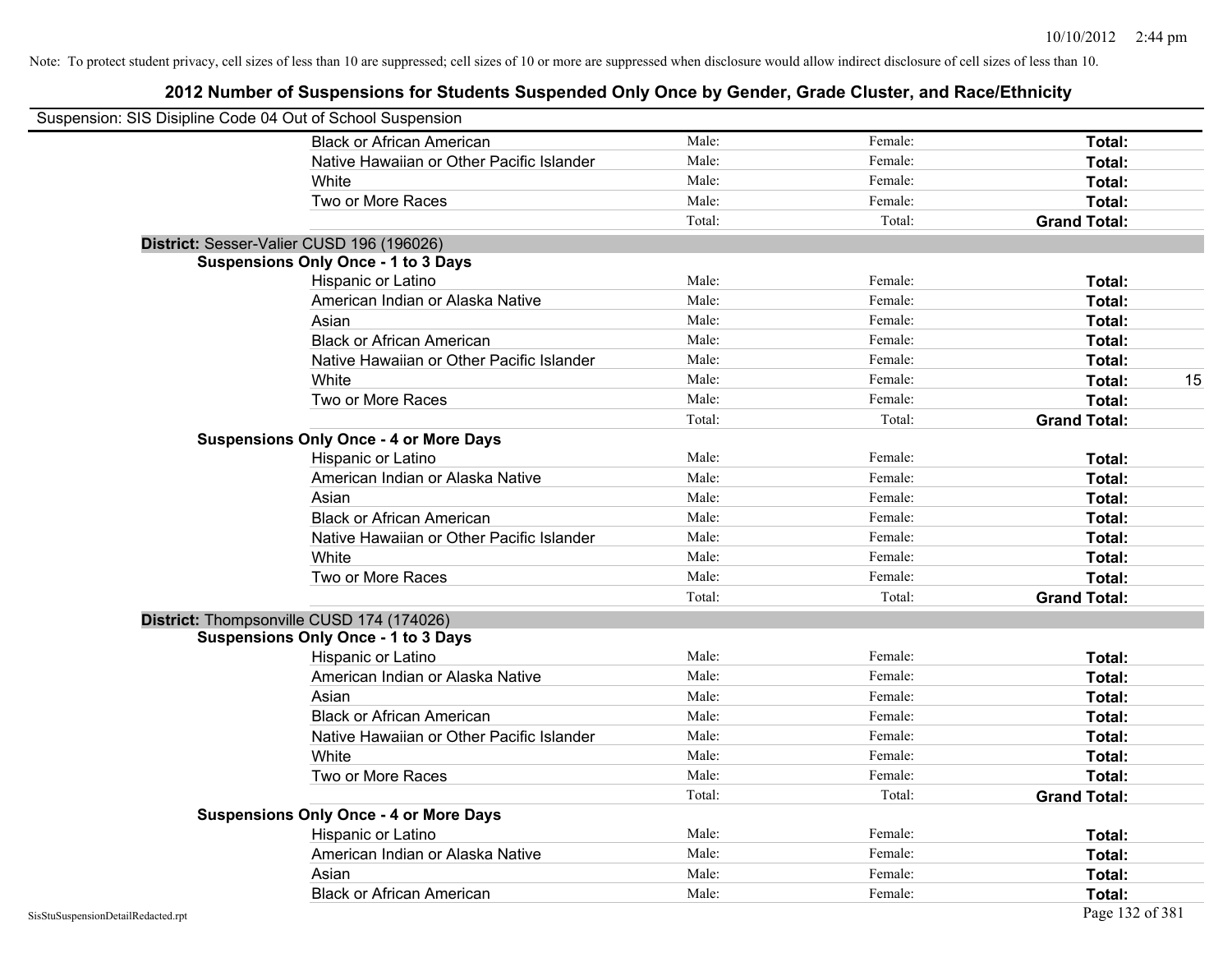| Suspension: SIS Disipline Code 04 Out of School Suspension |                                               |        |         |                     |    |
|------------------------------------------------------------|-----------------------------------------------|--------|---------|---------------------|----|
|                                                            | Native Hawaiian or Other Pacific Islander     | Male:  | Female: | Total:              |    |
|                                                            | White                                         | Male:  | Female: | Total:              |    |
|                                                            | Two or More Races                             | Male:  | Female: | Total:              |    |
|                                                            |                                               | Total: | Total:  | <b>Grand Total:</b> |    |
|                                                            | District: Zeigler-Royalton CUSD 188 (188026)  |        |         |                     |    |
|                                                            | <b>Suspensions Only Once - 1 to 3 Days</b>    |        |         |                     |    |
|                                                            | Hispanic or Latino                            | Male:  | Female: | Total:              |    |
|                                                            | American Indian or Alaska Native              | Male:  | Female: | Total:              |    |
|                                                            | Asian                                         | Male:  | Female: | Total:              |    |
|                                                            | <b>Black or African American</b>              | Male:  | Female: | Total:              |    |
|                                                            | Native Hawaiian or Other Pacific Islander     | Male:  | Female: | Total:              |    |
|                                                            | White                                         | Male:  | Female: | Total:              | 11 |
|                                                            | Two or More Races                             | Male:  | Female: | Total:              |    |
|                                                            |                                               | Total: | Total:  | <b>Grand Total:</b> |    |
|                                                            | <b>Suspensions Only Once - 4 or More Days</b> |        |         |                     |    |
|                                                            | Hispanic or Latino                            | Male:  | Female: | Total:              |    |
|                                                            | American Indian or Alaska Native              | Male:  | Female: | Total:              |    |
|                                                            | Asian                                         | Male:  | Female: | Total:              |    |
|                                                            | <b>Black or African American</b>              | Male:  | Female: | Total:              |    |
|                                                            | Native Hawaiian or Other Pacific Islander     | Male:  | Female: | Total:              |    |
|                                                            | White                                         | Male:  | Female: | Total:              |    |
|                                                            | Two or More Races                             | Male:  | Female: | Total:              |    |
|                                                            |                                               | Total: | Total:  | <b>Grand Total:</b> |    |
| County: Williamson (100)                                   |                                               |        |         |                     |    |
| District: Carterville CUSD 5 (005026)                      |                                               |        |         |                     |    |
|                                                            | <b>Suspensions Only Once - 1 to 3 Days</b>    |        |         |                     |    |
|                                                            | Hispanic or Latino                            | Male:  | Female: | Total:              |    |
|                                                            | American Indian or Alaska Native              | Male:  | Female: | Total:              |    |
|                                                            | Asian                                         | Male:  | Female: | Total:              |    |
|                                                            | <b>Black or African American</b>              | Male:  | Female: | Total:              |    |
|                                                            | Native Hawaiian or Other Pacific Islander     | Male:  | Female: | Total:              |    |
|                                                            | White                                         | Male:  | Female: | Total:              | 26 |
|                                                            | Two or More Races                             | Male:  | Female: | Total:              |    |
|                                                            |                                               | Total: | Total:  | <b>Grand Total:</b> |    |
|                                                            | <b>Suspensions Only Once - 4 or More Days</b> |        |         |                     |    |
|                                                            | Hispanic or Latino                            | Male:  | Female: | Total:              |    |
|                                                            | American Indian or Alaska Native              | Male:  | Female: | Total:              |    |
|                                                            | Asian                                         | Male:  | Female: | Total:              |    |
|                                                            | <b>Black or African American</b>              | Male:  | Female: | Total:              |    |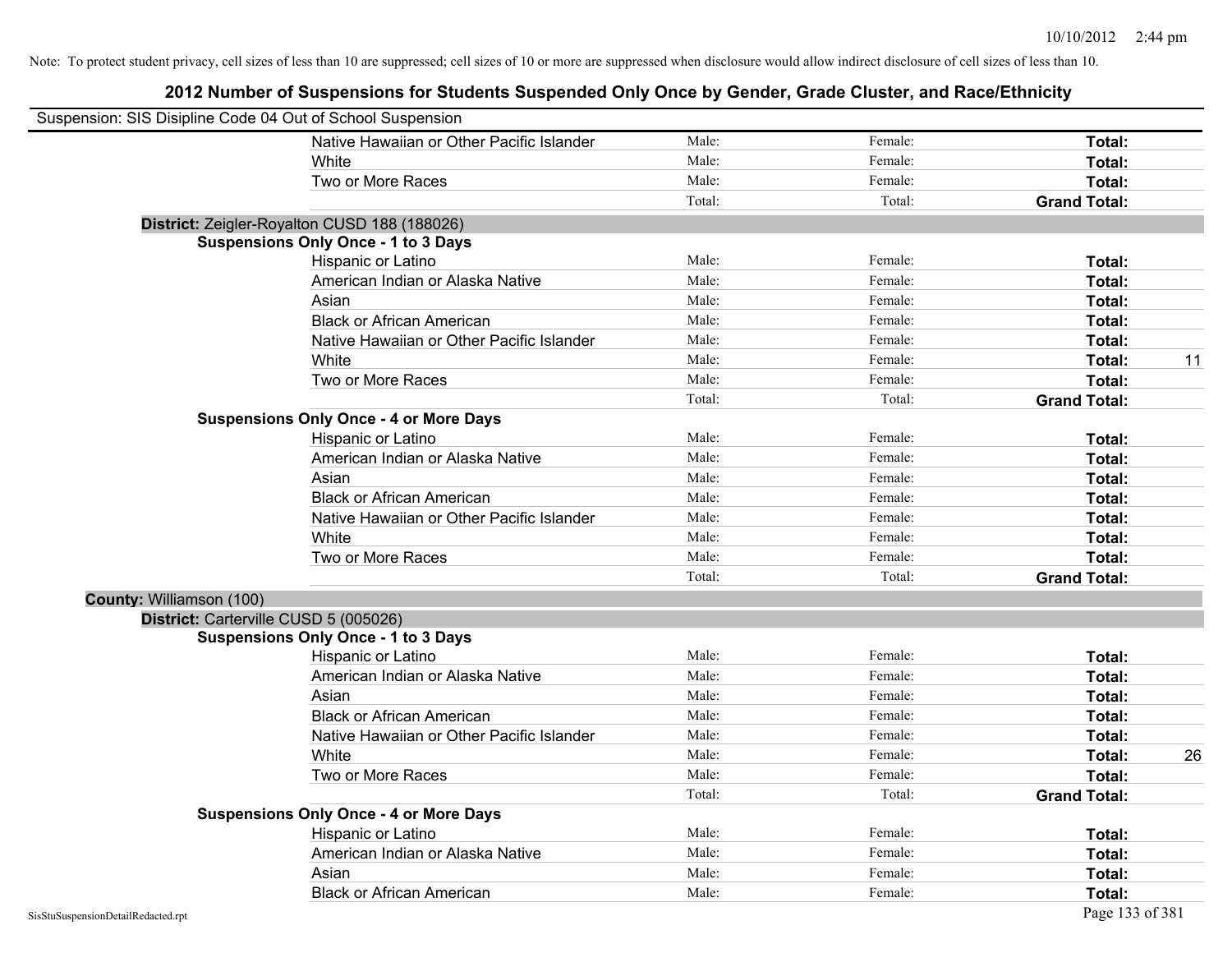| Suspension: SIS Disipline Code 04 Out of School Suspension |                                               |        |    |         |    |                     |    |
|------------------------------------------------------------|-----------------------------------------------|--------|----|---------|----|---------------------|----|
|                                                            | Native Hawaiian or Other Pacific Islander     | Male:  |    | Female: |    | Total:              |    |
|                                                            | White                                         | Male:  |    | Female: |    | Total:              |    |
|                                                            | Two or More Races                             | Male:  |    | Female: |    | Total:              |    |
|                                                            |                                               | Total: |    | Total:  |    | <b>Grand Total:</b> |    |
| District: Crab Orchard CUSD 3 (003026)                     |                                               |        |    |         |    |                     |    |
|                                                            | <b>Suspensions Only Once - 1 to 3 Days</b>    |        |    |         |    |                     |    |
|                                                            | Hispanic or Latino                            | Male:  |    | Female: |    | Total:              |    |
|                                                            | American Indian or Alaska Native              | Male:  |    | Female: |    | Total:              |    |
|                                                            | Asian                                         | Male:  |    | Female: |    | Total:              |    |
|                                                            | <b>Black or African American</b>              | Male:  |    | Female: |    | Total:              |    |
|                                                            | Native Hawaiian or Other Pacific Islander     | Male:  |    | Female: |    | Total:              |    |
|                                                            | White                                         | Male:  |    | Female: |    | Total:              |    |
|                                                            | Two or More Races                             | Male:  |    | Female: |    | Total:              |    |
|                                                            |                                               | Total: |    | Total:  |    | <b>Grand Total:</b> |    |
| District: Herrin CUSD 4 (004026)                           |                                               |        |    |         |    |                     |    |
|                                                            | <b>Suspensions Only Once - 1 to 3 Days</b>    |        |    |         |    |                     |    |
|                                                            | Hispanic or Latino                            | Male:  |    | Female: |    | Total:              |    |
|                                                            | American Indian or Alaska Native              | Male:  |    | Female: |    | Total:              |    |
|                                                            | Asian                                         | Male:  |    | Female: |    | Total:              |    |
|                                                            | <b>Black or African American</b>              | Male:  |    | Female: |    | Total:              | 14 |
|                                                            | Native Hawaiian or Other Pacific Islander     | Male:  |    | Female: |    | Total:              |    |
|                                                            | White                                         | Male:  | 60 | Female: | 18 | Total:              | 78 |
|                                                            | Two or More Races                             | Male:  |    | Female: |    | Total:              |    |
|                                                            |                                               | Total: |    | Total:  |    | <b>Grand Total:</b> |    |
|                                                            | <b>Suspensions Only Once - 4 or More Days</b> |        |    |         |    |                     |    |
|                                                            | Hispanic or Latino                            | Male:  |    | Female: |    | Total:              |    |
|                                                            | American Indian or Alaska Native              | Male:  |    | Female: |    | Total:              |    |
|                                                            | Asian                                         | Male:  |    | Female: |    | Total:              |    |
|                                                            | <b>Black or African American</b>              | Male:  |    | Female: |    | Total:              |    |
|                                                            | Native Hawaiian or Other Pacific Islander     | Male:  |    | Female: |    | Total:              |    |
|                                                            | White                                         | Male:  |    | Female: |    | Total:              | 11 |
|                                                            | Two or More Races                             | Male:  |    | Female: |    | Total:              |    |
|                                                            |                                               | Total: |    | Total:  |    | <b>Grand Total:</b> |    |
| District: Johnston City CUSD 1 (001026)                    |                                               |        |    |         |    |                     |    |
|                                                            | <b>Suspensions Only Once - 1 to 3 Days</b>    |        |    |         |    |                     |    |
|                                                            | Hispanic or Latino                            | Male:  |    | Female: |    | Total:              |    |
|                                                            | American Indian or Alaska Native              | Male:  |    | Female: |    | Total:              |    |
|                                                            | Asian                                         | Male:  |    | Female: |    | Total:              |    |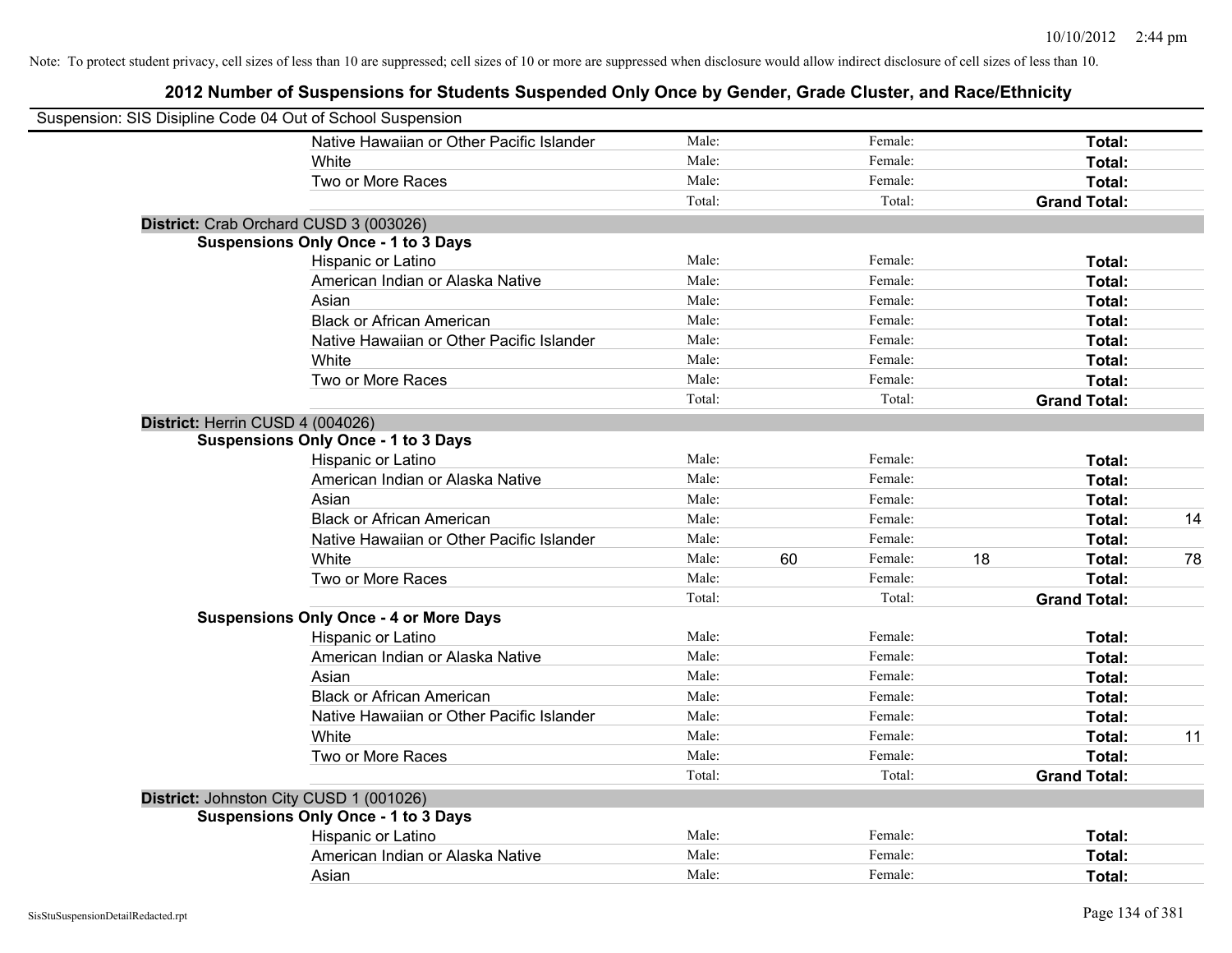# **2012 Number of Suspensions for Students Suspended Only Once by Gender, Grade Cluster, and Race/Ethnicity**

| Suspension: SIS Disipline Code 04 Out of School Suspension |                                               |        |    |         |    |                     |    |
|------------------------------------------------------------|-----------------------------------------------|--------|----|---------|----|---------------------|----|
|                                                            | <b>Black or African American</b>              | Male:  |    | Female: |    | Total:              |    |
|                                                            | Native Hawaiian or Other Pacific Islander     | Male:  |    | Female: |    | <b>Total:</b>       |    |
|                                                            | White                                         | Male:  |    | Female: |    | <b>Total:</b>       | 17 |
|                                                            | Two or More Races                             | Male:  |    | Female: |    | Total:              |    |
|                                                            |                                               | Total: |    | Total:  |    | <b>Grand Total:</b> |    |
|                                                            | <b>Suspensions Only Once - 4 or More Days</b> |        |    |         |    |                     |    |
|                                                            | Hispanic or Latino                            | Male:  |    | Female: |    | Total:              |    |
|                                                            | American Indian or Alaska Native              | Male:  |    | Female: |    | Total:              |    |
|                                                            | Asian                                         | Male:  |    | Female: |    | Total:              |    |
|                                                            | <b>Black or African American</b>              | Male:  |    | Female: |    | <b>Total:</b>       |    |
|                                                            | Native Hawaiian or Other Pacific Islander     | Male:  |    | Female: |    | Total:              |    |
|                                                            | White                                         | Male:  |    | Female: |    | Total:              |    |
|                                                            | Two or More Races                             | Male:  |    | Female: |    | Total:              |    |
|                                                            |                                               | Total: |    | Total:  |    | <b>Grand Total:</b> |    |
| District: Marion CUSD 2 (002026)                           |                                               |        |    |         |    |                     |    |
|                                                            | <b>Suspensions Only Once - 1 to 3 Days</b>    |        |    |         |    |                     |    |
|                                                            | Hispanic or Latino                            | Male:  |    | Female: |    | Total:              |    |
|                                                            | American Indian or Alaska Native              | Male:  |    | Female: |    | Total:              |    |
|                                                            | Asian                                         | Male:  |    | Female: |    | Total:              |    |
|                                                            | <b>Black or African American</b>              | Male:  |    | Female: |    | Total:              | 19 |
|                                                            | Native Hawaiian or Other Pacific Islander     | Male:  |    | Female: |    | Total:              |    |
|                                                            | White                                         | Male:  | 49 | Female: | 20 | Total:              | 69 |
|                                                            | Two or More Races                             | Male:  |    | Female: |    | Total:              |    |
|                                                            |                                               | Total: | 68 | Total:  | 30 | <b>Grand Total:</b> | 98 |
|                                                            | <b>Suspensions Only Once - 4 or More Days</b> |        |    |         |    |                     |    |
|                                                            | Hispanic or Latino                            | Male:  |    | Female: |    | Total:              |    |
|                                                            | American Indian or Alaska Native              | Male:  |    | Female: |    | <b>Total:</b>       |    |
|                                                            | Asian                                         | Male:  |    | Female: |    | <b>Total:</b>       |    |
|                                                            | <b>Black or African American</b>              | Male:  |    | Female: |    | Total:              |    |
|                                                            | Native Hawaiian or Other Pacific Islander     | Male:  |    | Female: |    | Total:              |    |
|                                                            | White                                         | Male:  |    | Female: |    | Total:              | 20 |
|                                                            | Two or More Races                             | Male:  |    | Female: |    | Total:              |    |
|                                                            |                                               | Total: |    | Total:  |    | <b>Grand Total:</b> |    |
|                                                            |                                               |        |    |         |    |                     |    |

**Region:** Fulton/Schuyler ROE (22)

**County:** Fulton (029)

**District:** Astoria CUSD 1 (001026)

**Suspensions Only Once - 1 to 3 Days**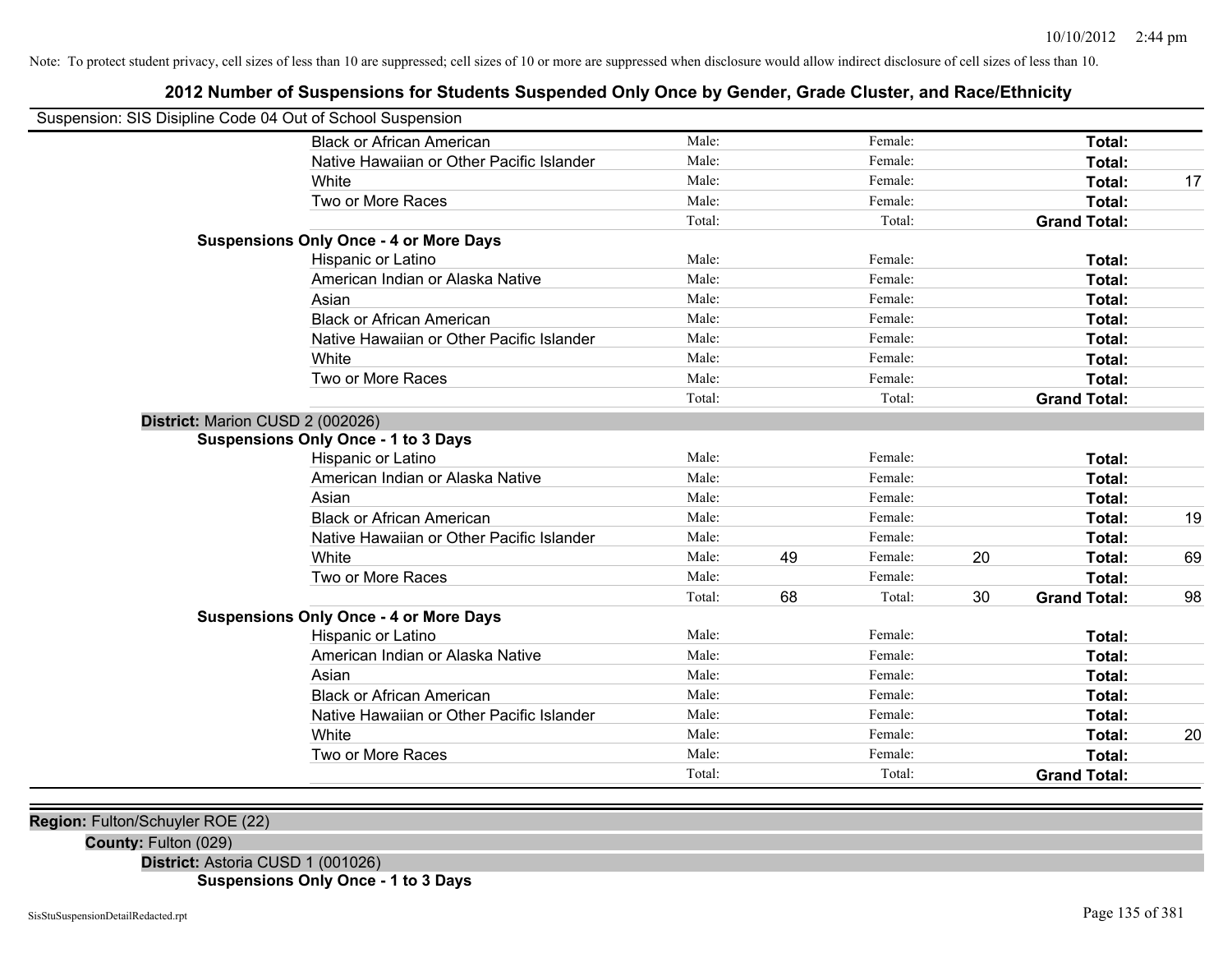| Suspension: SIS Disipline Code 04 Out of School Suspension |                                               |        |         |                     |
|------------------------------------------------------------|-----------------------------------------------|--------|---------|---------------------|
|                                                            | Hispanic or Latino                            | Male:  | Female: | Total:              |
|                                                            | American Indian or Alaska Native              | Male:  | Female: | Total:              |
|                                                            | Asian                                         | Male:  | Female: | Total:              |
|                                                            | <b>Black or African American</b>              | Male:  | Female: | Total:              |
|                                                            | Native Hawaiian or Other Pacific Islander     | Male:  | Female: | Total:              |
|                                                            | White                                         | Male:  | Female: | Total:              |
|                                                            | Two or More Races                             | Male:  | Female: | Total:              |
|                                                            |                                               | Total: | Total:  | <b>Grand Total:</b> |
|                                                            | <b>Suspensions Only Once - 4 or More Days</b> |        |         |                     |
|                                                            | Hispanic or Latino                            | Male:  | Female: | Total:              |
|                                                            | American Indian or Alaska Native              | Male:  | Female: | Total:              |
|                                                            | Asian                                         | Male:  | Female: | Total:              |
|                                                            | <b>Black or African American</b>              | Male:  | Female: | Total:              |
|                                                            | Native Hawaiian or Other Pacific Islander     | Male:  | Female: | Total:              |
|                                                            | White                                         | Male:  | Female: | Total:              |
|                                                            | Two or More Races                             | Male:  | Female: | Total:              |
|                                                            |                                               | Total: | Total:  | <b>Grand Total:</b> |
|                                                            | District: Avon CUSD 176 (176026)              |        |         |                     |
|                                                            | <b>Suspensions Only Once - 1 to 3 Days</b>    |        |         |                     |
|                                                            | Hispanic or Latino                            | Male:  | Female: | Total:              |
|                                                            | American Indian or Alaska Native              | Male:  | Female: | Total:              |
|                                                            | Asian                                         | Male:  | Female: | Total:              |
|                                                            | <b>Black or African American</b>              | Male:  | Female: | Total:              |
|                                                            | Native Hawaiian or Other Pacific Islander     | Male:  | Female: | Total:              |
|                                                            | White                                         | Male:  | Female: | Total:              |
|                                                            | Two or More Races                             | Male:  | Female: | Total:              |
|                                                            |                                               | Total: | Total:  | <b>Grand Total:</b> |
|                                                            | <b>Suspensions Only Once - 4 or More Days</b> |        |         |                     |
|                                                            | Hispanic or Latino                            | Male:  | Female: | Total:              |
|                                                            | American Indian or Alaska Native              | Male:  | Female: | Total:              |
|                                                            | Asian                                         | Male:  | Female: | Total:              |
|                                                            | <b>Black or African American</b>              | Male:  | Female: | Total:              |
|                                                            | Native Hawaiian or Other Pacific Islander     | Male:  | Female: | Total:              |
|                                                            | White                                         | Male:  | Female: | Total:              |
|                                                            | Two or More Races                             | Male:  | Female: | Total:              |
|                                                            |                                               | Total: | Total:  | <b>Grand Total:</b> |
|                                                            | District: Canton Union SD 66 (066025)         |        |         |                     |
|                                                            | <b>Suspensions Only Once - 1 to 3 Days</b>    |        |         |                     |
|                                                            | Hispanic or Latino                            | Male:  | Female: | Total:              |
| SisStuSuspensionDetailRedacted.rpt                         |                                               |        |         | Page 136 of 381     |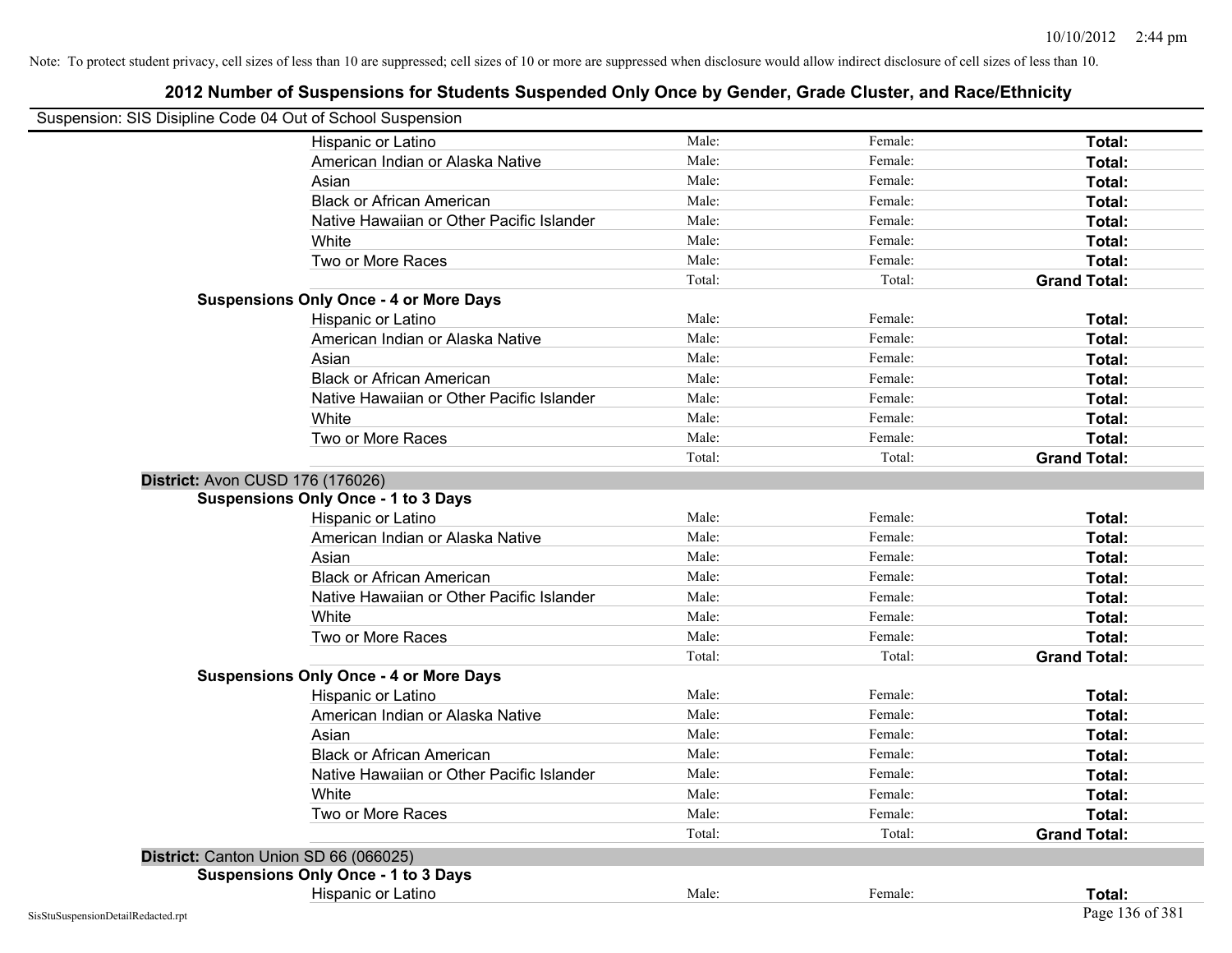| Suspension: SIS Disipline Code 04 Out of School Suspension |                                               |        |         |                     |
|------------------------------------------------------------|-----------------------------------------------|--------|---------|---------------------|
|                                                            | American Indian or Alaska Native              | Male:  | Female: | Total:              |
|                                                            | Asian                                         | Male:  | Female: | Total:              |
|                                                            | <b>Black or African American</b>              | Male:  | Female: | Total:              |
|                                                            | Native Hawaiian or Other Pacific Islander     | Male:  | Female: | Total:              |
|                                                            | White                                         | Male:  | Female: | 12<br>Total:        |
|                                                            | Two or More Races                             | Male:  | Female: | Total:              |
|                                                            |                                               | Total: | Total:  | <b>Grand Total:</b> |
|                                                            | <b>Suspensions Only Once - 4 or More Days</b> |        |         |                     |
|                                                            | Hispanic or Latino                            | Male:  | Female: | Total:              |
|                                                            | American Indian or Alaska Native              | Male:  | Female: | Total:              |
|                                                            | Asian                                         | Male:  | Female: | Total:              |
|                                                            | <b>Black or African American</b>              | Male:  | Female: | Total:              |
|                                                            | Native Hawaiian or Other Pacific Islander     | Male:  | Female: | Total:              |
|                                                            | White                                         | Male:  | Female: | Total:              |
|                                                            | Two or More Races                             | Male:  | Female: | Total:              |
|                                                            |                                               | Total: | Total:  | <b>Grand Total:</b> |
|                                                            | District: CUSD 3 Fulton County (003026)       |        |         |                     |
|                                                            | <b>Suspensions Only Once - 1 to 3 Days</b>    |        |         |                     |
|                                                            | Hispanic or Latino                            | Male:  | Female: | Total:              |
|                                                            | American Indian or Alaska Native              | Male:  | Female: | Total:              |
|                                                            | Asian                                         | Male:  | Female: | Total:              |
|                                                            | <b>Black or African American</b>              | Male:  | Female: | Total:              |
|                                                            | Native Hawaiian or Other Pacific Islander     | Male:  | Female: | Total:              |
|                                                            | White                                         | Male:  | Female: | Total:              |
|                                                            | Two or More Races                             | Male:  | Female: | Total:              |
|                                                            |                                               | Total: | Total:  | <b>Grand Total:</b> |
|                                                            | <b>Suspensions Only Once - 4 or More Days</b> |        |         |                     |
|                                                            | Hispanic or Latino                            | Male:  | Female: | Total:              |
|                                                            | American Indian or Alaska Native              | Male:  | Female: | Total:              |
|                                                            | Asian                                         | Male:  | Female: | Total:              |
|                                                            | <b>Black or African American</b>              | Male:  | Female: | Total:              |
|                                                            | Native Hawaiian or Other Pacific Islander     | Male:  | Female: | Total:              |
|                                                            | White                                         | Male:  | Female: | Total:              |
|                                                            | Two or More Races                             | Male:  | Female: | Total:              |
|                                                            |                                               | Total: | Total:  | <b>Grand Total:</b> |
|                                                            | District: Lewistown CUSD 97 (097026)          |        |         |                     |
|                                                            | <b>Suspensions Only Once - 1 to 3 Days</b>    |        |         |                     |
|                                                            | Hispanic or Latino                            | Male:  | Female: | Total:              |
|                                                            | American Indian or Alaska Native              | Male:  | Female: | Total:              |
| SisStuSuspensionDetailRedacted.rpt                         |                                               |        |         | Page 137 of 381     |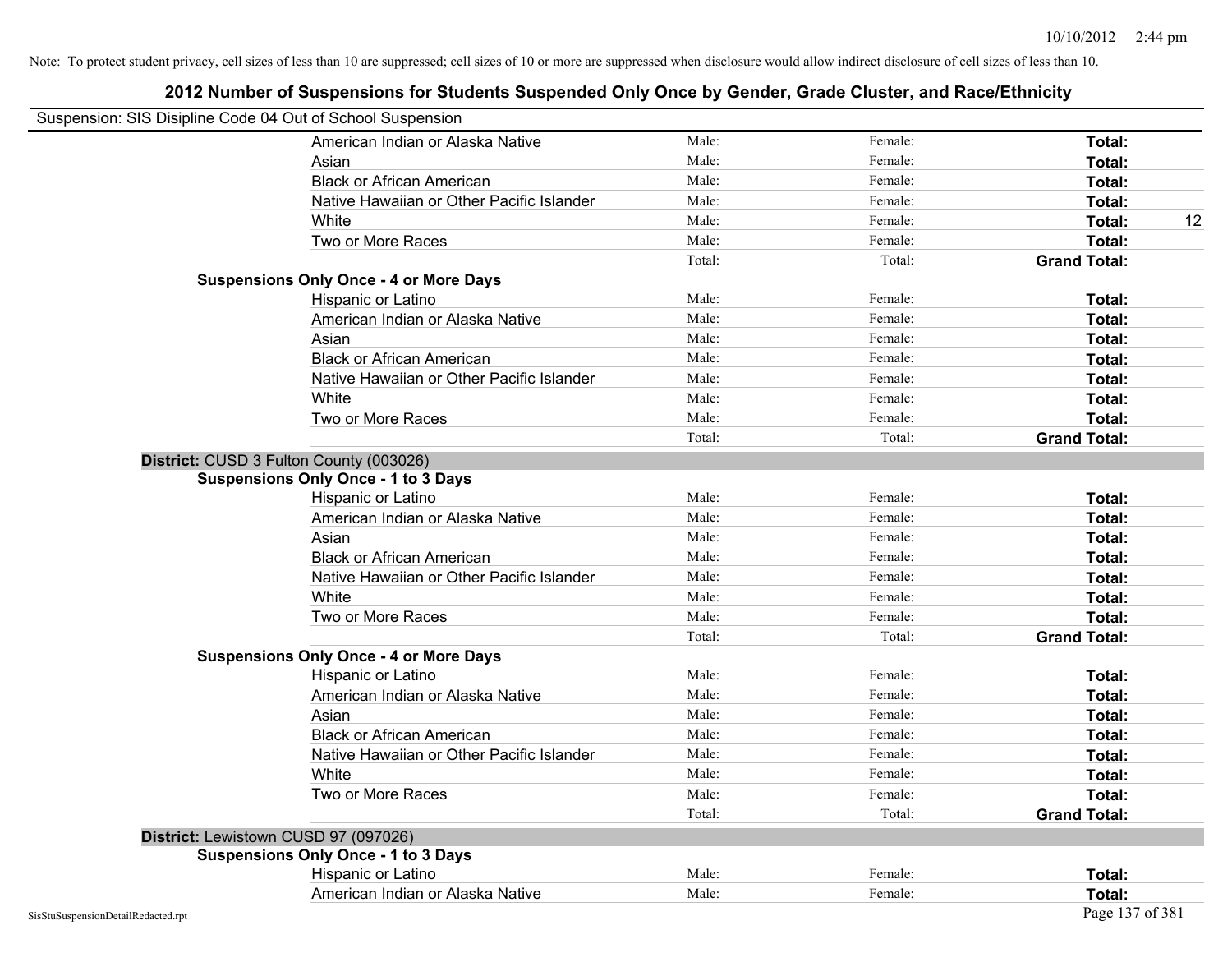| Suspension: SIS Disipline Code 04 Out of School Suspension |        |         |                     |    |
|------------------------------------------------------------|--------|---------|---------------------|----|
| Asian                                                      | Male:  | Female: | Total:              |    |
| <b>Black or African American</b>                           | Male:  | Female: | Total:              |    |
| Native Hawaiian or Other Pacific Islander                  | Male:  | Female: | Total:              |    |
| White                                                      | Male:  | Female: | Total:              | 26 |
| Two or More Races                                          | Male:  | Female: | Total:              |    |
|                                                            | Total: | Total:  | <b>Grand Total:</b> |    |
| <b>Suspensions Only Once - 4 or More Days</b>              |        |         |                     |    |
| Hispanic or Latino                                         | Male:  | Female: | Total:              |    |
| American Indian or Alaska Native                           | Male:  | Female: | Total:              |    |
| Asian                                                      | Male:  | Female: | Total:              |    |
| <b>Black or African American</b>                           | Male:  | Female: | Total:              |    |
| Native Hawaiian or Other Pacific Islander                  | Male:  | Female: | Total:              |    |
| White                                                      | Male:  | Female: | Total:              |    |
| Two or More Races                                          | Male:  | Female: | Total:              |    |
|                                                            | Total: | Total:  | <b>Grand Total:</b> |    |
| District: Spoon River Valley CUSD 4 (004026)               |        |         |                     |    |
| <b>Suspensions Only Once - 1 to 3 Days</b>                 |        |         |                     |    |
| Hispanic or Latino                                         | Male:  | Female: | Total:              |    |
| American Indian or Alaska Native                           | Male:  | Female: | Total:              |    |
| Asian                                                      | Male:  | Female: | Total:              |    |
| <b>Black or African American</b>                           | Male:  | Female: | Total:              |    |
| Native Hawaiian or Other Pacific Islander                  | Male:  | Female: | Total:              |    |
| White                                                      | Male:  | Female: | Total:              | 19 |
| Two or More Races                                          | Male:  | Female: | Total:              |    |
|                                                            | Total: | Total:  | <b>Grand Total:</b> |    |
| <b>Suspensions Only Once - 4 or More Days</b>              |        |         |                     |    |
| Hispanic or Latino                                         | Male:  | Female: | Total:              |    |
| American Indian or Alaska Native                           | Male:  | Female: | Total:              |    |
| Asian                                                      | Male:  | Female: | Total:              |    |
| <b>Black or African American</b>                           | Male:  | Female: | Total:              |    |
| Native Hawaiian or Other Pacific Islander                  | Male:  | Female: | Total:              |    |
| White                                                      | Male:  | Female: | Total:              |    |
| Two or More Races                                          | Male:  | Female: | Total:              |    |
|                                                            | Total: | Total:  | <b>Grand Total:</b> |    |
| District: V I T CUSD 2 (002026)                            |        |         |                     |    |
| <b>Suspensions Only Once - 1 to 3 Days</b>                 |        |         |                     |    |
| Hispanic or Latino                                         | Male:  | Female: | Total:              |    |
| American Indian or Alaska Native                           | Male:  | Female: | Total:              |    |
| Asian                                                      | Male:  | Female: | Total:              |    |
|                                                            |        |         |                     |    |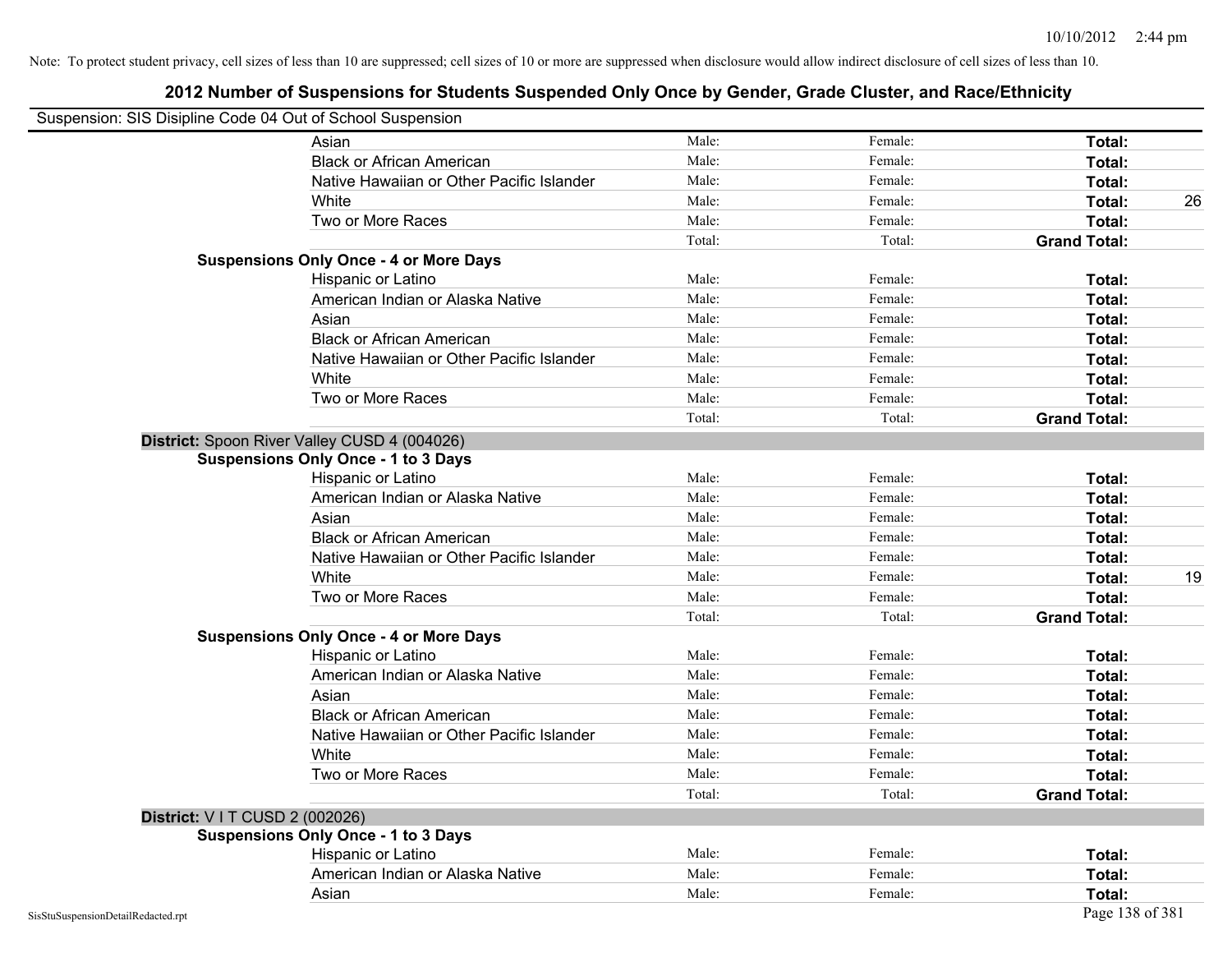**2012 Number of Suspensions for Students Suspended Only Once by Gender, Grade Cluster, and Race/Ethnicity**

| Suspension: SIS Disipline Code 04 Out of School Suspension |                                               |        |         |                     |    |
|------------------------------------------------------------|-----------------------------------------------|--------|---------|---------------------|----|
|                                                            | <b>Black or African American</b>              | Male:  | Female: | Total:              |    |
|                                                            | Native Hawaiian or Other Pacific Islander     | Male:  | Female: | Total:              |    |
|                                                            | White                                         | Male:  | Female: | Total:              |    |
|                                                            | Two or More Races                             | Male:  | Female: | Total:              |    |
|                                                            |                                               | Total: | Total:  | <b>Grand Total:</b> |    |
| County: Non-Public School (000)                            |                                               |        |         |                     |    |
| District: Fulton/Schuyler ROE (000000)                     |                                               |        |         |                     |    |
|                                                            | <b>Suspensions Only Once - 1 to 3 Days</b>    |        |         |                     |    |
|                                                            | Hispanic or Latino                            | Male:  | Female: | Total:              |    |
|                                                            | American Indian or Alaska Native              | Male:  | Female: | Total:              |    |
|                                                            | Asian                                         | Male:  | Female: | Total:              |    |
|                                                            | <b>Black or African American</b>              | Male:  | Female: | Total:              |    |
|                                                            | Native Hawaiian or Other Pacific Islander     | Male:  | Female: | Total:              |    |
|                                                            | White                                         | Male:  | Female: | Total:              | 12 |
|                                                            | Two or More Races                             | Male:  | Female: | Total:              |    |
|                                                            |                                               | Total: | Total:  | <b>Grand Total:</b> |    |
| County: Schuyler (085)                                     |                                               |        |         |                     |    |
| District: Schuyler-Industry CUSD 5 (005026)                |                                               |        |         |                     |    |
|                                                            | <b>Suspensions Only Once - 1 to 3 Days</b>    |        |         |                     |    |
|                                                            | Hispanic or Latino                            | Male:  | Female: | Total:              |    |
|                                                            | American Indian or Alaska Native              | Male:  | Female: | Total:              |    |
|                                                            | Asian                                         | Male:  | Female: | Total:              |    |
|                                                            | <b>Black or African American</b>              | Male:  | Female: | Total:              |    |
|                                                            | Native Hawaiian or Other Pacific Islander     | Male:  | Female: | Total:              |    |
|                                                            | White                                         | Male:  | Female: | Total:              | 15 |
|                                                            | Two or More Races                             | Male:  | Female: | Total:              |    |
|                                                            |                                               | Total: | Total:  | <b>Grand Total:</b> |    |
|                                                            | <b>Suspensions Only Once - 4 or More Days</b> |        |         |                     |    |
|                                                            | Hispanic or Latino                            | Male:  | Female: | Total:              |    |
|                                                            | American Indian or Alaska Native              | Male:  | Female: | Total:              |    |
|                                                            | Asian                                         | Male:  | Female: | Total:              |    |
|                                                            | <b>Black or African American</b>              | Male:  | Female: | Total:              |    |
|                                                            | Native Hawaiian or Other Pacific Islander     | Male:  | Female: | Total:              |    |
|                                                            | White                                         | Male:  | Female: | Total:              |    |
|                                                            | Two or More Races                             | Male:  | Female: | Total:              |    |
|                                                            |                                               | Total: | Total:  | <b>Grand Total:</b> |    |

**Region:** Grundy/Kendall ROE (24)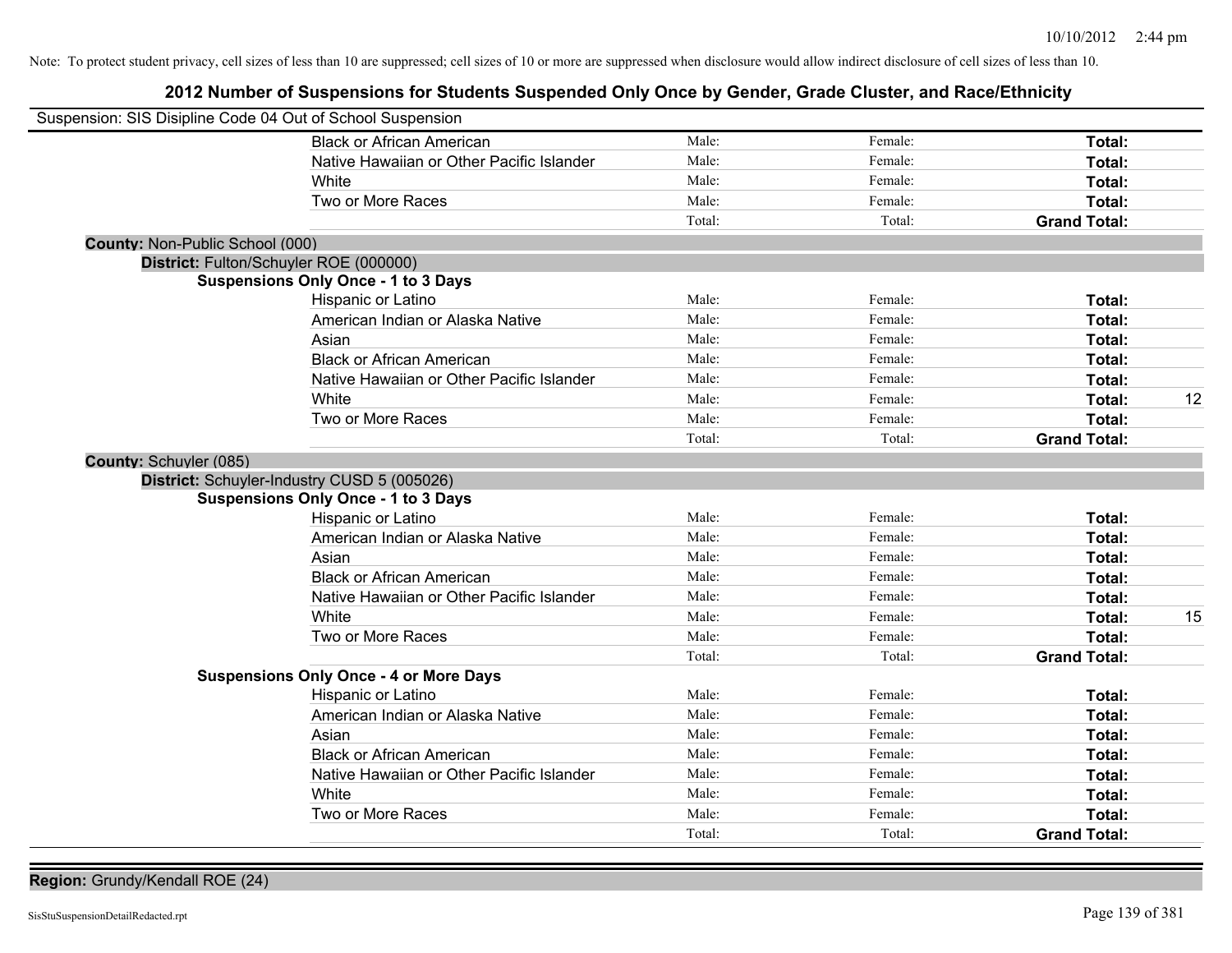| Suspension: SIS Disipline Code 04 Out of School Suspension |                                               |        |         |                     |
|------------------------------------------------------------|-----------------------------------------------|--------|---------|---------------------|
| County: Grundy (032)                                       |                                               |        |         |                     |
| District: Braceville SD 75 (075002)                        |                                               |        |         |                     |
|                                                            | <b>Suspensions Only Once - 1 to 3 Days</b>    |        |         |                     |
|                                                            | Hispanic or Latino                            | Male:  | Female: | Total:              |
|                                                            | American Indian or Alaska Native              | Male:  | Female: | Total:              |
|                                                            | Asian                                         | Male:  | Female: | Total:              |
|                                                            | <b>Black or African American</b>              | Male:  | Female: | Total:              |
|                                                            | Native Hawaiian or Other Pacific Islander     | Male:  | Female: | Total:              |
|                                                            | White                                         | Male:  | Female: | Total:              |
|                                                            | Two or More Races                             | Male:  | Female: | Total:              |
|                                                            |                                               | Total: | Total:  | <b>Grand Total:</b> |
|                                                            | <b>Suspensions Only Once - 4 or More Days</b> |        |         |                     |
|                                                            | Hispanic or Latino                            | Male:  | Female: | Total:              |
|                                                            | American Indian or Alaska Native              | Male:  | Female: | Total:              |
|                                                            | Asian                                         | Male:  | Female: | Total:              |
|                                                            | <b>Black or African American</b>              | Male:  | Female: | Total:              |
|                                                            | Native Hawaiian or Other Pacific Islander     | Male:  | Female: | Total:              |
|                                                            | White                                         | Male:  | Female: | Total:              |
|                                                            | Two or More Races                             | Male:  | Female: | Total:              |
|                                                            |                                               | Total: | Total:  | <b>Grand Total:</b> |
| District: Coal City CUSD 1 (001026)                        |                                               |        |         |                     |
|                                                            | <b>Suspensions Only Once - 1 to 3 Days</b>    |        |         |                     |
|                                                            | Hispanic or Latino                            | Male:  | Female: | Total:              |
|                                                            | American Indian or Alaska Native              | Male:  | Female: | Total:              |
|                                                            | Asian                                         | Male:  | Female: | Total:              |
|                                                            | <b>Black or African American</b>              | Male:  | Female: | Total:              |
|                                                            | Native Hawaiian or Other Pacific Islander     | Male:  | Female: | Total:              |
|                                                            | White                                         | Male:  | Female: | 18<br>Total:        |
|                                                            | Two or More Races                             | Male:  | Female: | Total:              |
|                                                            |                                               | Total: | Total:  | <b>Grand Total:</b> |
|                                                            | <b>Suspensions Only Once - 4 or More Days</b> |        |         |                     |
|                                                            | Hispanic or Latino                            | Male:  | Female: | Total:              |
|                                                            | American Indian or Alaska Native              | Male:  | Female: | Total:              |
|                                                            | Asian                                         | Male:  | Female: | Total:              |
|                                                            | <b>Black or African American</b>              | Male:  | Female: | Total:              |
|                                                            | Native Hawaiian or Other Pacific Islander     | Male:  | Female: | Total:              |
|                                                            | White                                         | Male:  | Female: | Total:              |
|                                                            | Two or More Races                             | Male:  | Female: | Total:              |
|                                                            |                                               | Total: | Total:  | <b>Grand Total:</b> |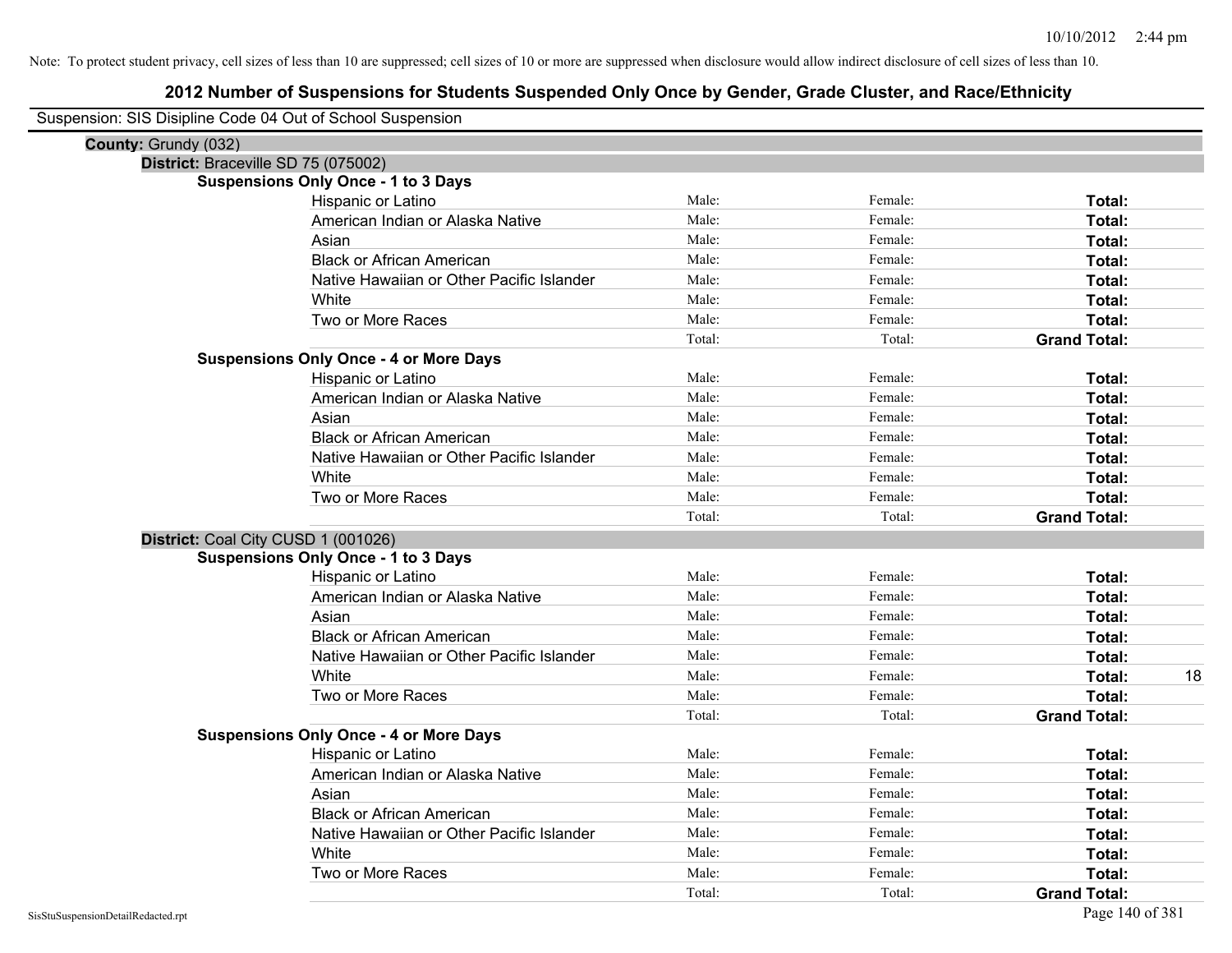| Suspension: SIS Disipline Code 04 Out of School Suspension |                                                    |        |         |                           |
|------------------------------------------------------------|----------------------------------------------------|--------|---------|---------------------------|
| District: Gardner CCSD 72C (072C04)                        |                                                    |        |         |                           |
|                                                            | <b>Suspensions Only Once - 1 to 3 Days</b>         |        |         |                           |
|                                                            | Hispanic or Latino                                 | Male:  | Female: | Total:                    |
|                                                            | American Indian or Alaska Native                   | Male:  | Female: | <b>Total:</b>             |
|                                                            | Asian                                              | Male:  | Female: | Total:                    |
|                                                            | <b>Black or African American</b>                   | Male:  | Female: | Total:                    |
|                                                            | Native Hawaiian or Other Pacific Islander          | Male:  | Female: | Total:                    |
|                                                            | White                                              | Male:  | Female: | Total:                    |
|                                                            | Two or More Races                                  | Male:  | Female: | Total:                    |
|                                                            |                                                    | Total: | Total:  | <b>Grand Total:</b>       |
|                                                            | District: Gardner S Wilmington Twp HSD 73 (073017) |        |         |                           |
|                                                            | <b>Suspensions Only Once - 1 to 3 Days</b>         |        |         |                           |
|                                                            | Hispanic or Latino                                 | Male:  | Female: | Total:                    |
|                                                            | American Indian or Alaska Native                   | Male:  | Female: | Total:                    |
|                                                            | Asian                                              | Male:  | Female: | Total:                    |
|                                                            | <b>Black or African American</b>                   | Male:  | Female: | Total:                    |
|                                                            | Native Hawaiian or Other Pacific Islander          | Male:  | Female: | Total:                    |
|                                                            | White                                              | Male:  | Female: | Total:                    |
|                                                            | Two or More Races                                  | Male:  | Female: | Total:                    |
|                                                            |                                                    | Total: | Total:  | <b>Grand Total:</b><br>11 |
|                                                            | <b>Suspensions Only Once - 4 or More Days</b>      |        |         |                           |
|                                                            | Hispanic or Latino                                 | Male:  | Female: | Total:                    |
|                                                            | American Indian or Alaska Native                   | Male:  | Female: | Total:                    |
|                                                            | Asian                                              | Male:  | Female: | Total:                    |
|                                                            | <b>Black or African American</b>                   | Male:  | Female: | Total:                    |
|                                                            | Native Hawaiian or Other Pacific Islander          | Male:  | Female: | Total:                    |
|                                                            | White                                              | Male:  | Female: | Total:                    |
|                                                            | Two or More Races                                  | Male:  | Female: | Total:                    |
|                                                            |                                                    | Total: | Total:  | <b>Grand Total:</b>       |
|                                                            | District: Grundy County Spec Educ Coop (101061)    |        |         |                           |
|                                                            | <b>Suspensions Only Once - 1 to 3 Days</b>         |        |         |                           |
|                                                            | Hispanic or Latino                                 | Male:  | Female: | Total:                    |
|                                                            | American Indian or Alaska Native                   | Male:  | Female: | Total:                    |
|                                                            | Asian                                              | Male:  | Female: | Total:                    |
|                                                            | <b>Black or African American</b>                   | Male:  | Female: | Total:                    |
|                                                            | Native Hawaiian or Other Pacific Islander          | Male:  | Female: | Total:                    |
|                                                            | White                                              | Male:  | Female: | <b>Total:</b>             |
|                                                            | Two or More Races                                  | Male:  | Female: | Total:                    |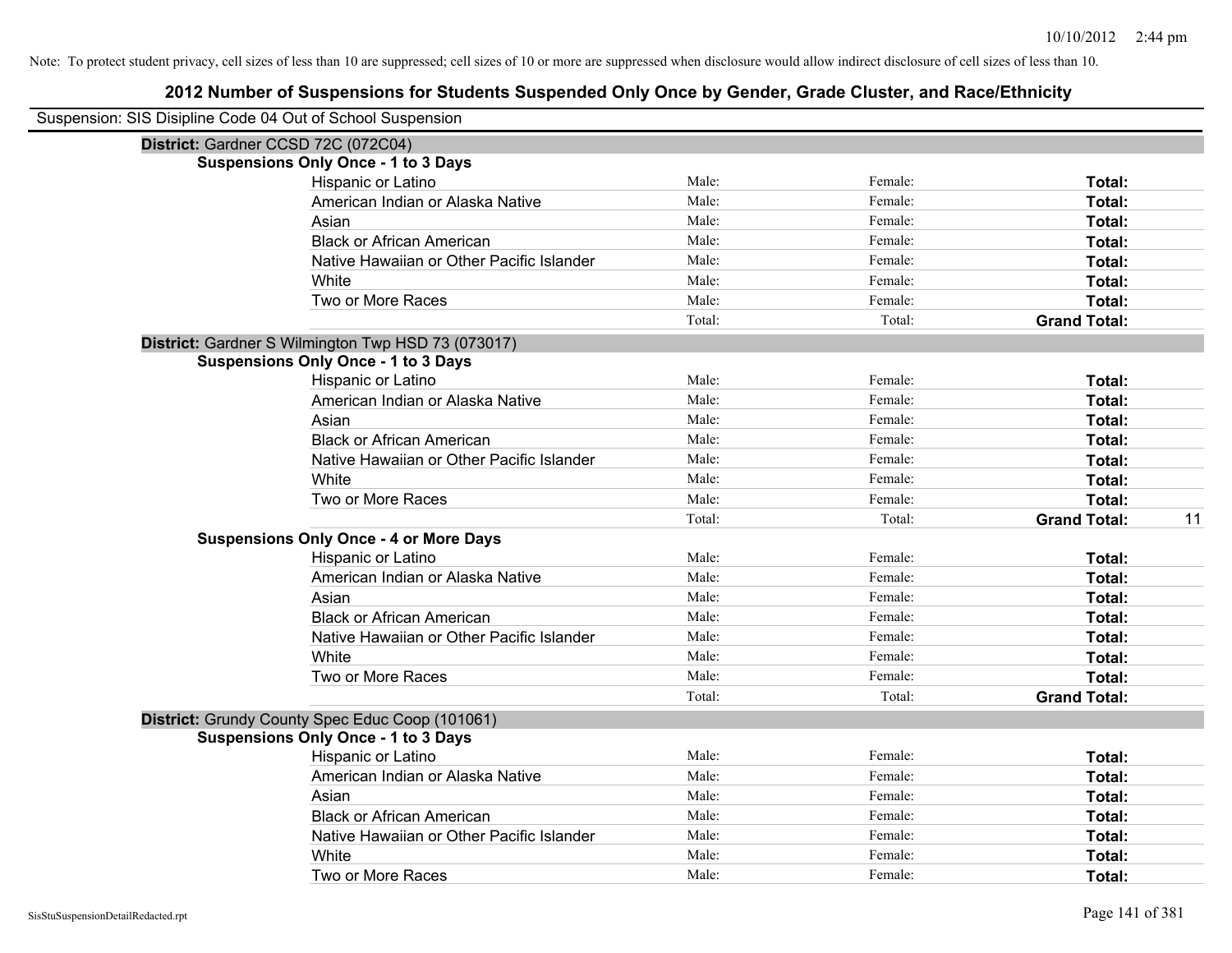| Suspension: SIS Disipline Code 04 Out of School Suspension |        |         |                     |    |
|------------------------------------------------------------|--------|---------|---------------------|----|
|                                                            | Total: | Total:  | <b>Grand Total:</b> |    |
| <b>Suspensions Only Once - 4 or More Days</b>              |        |         |                     |    |
| Hispanic or Latino                                         | Male:  | Female: | Total:              |    |
| American Indian or Alaska Native                           | Male:  | Female: | Total:              |    |
| Asian                                                      | Male:  | Female: | Total:              |    |
| <b>Black or African American</b>                           | Male:  | Female: | Total:              |    |
| Native Hawaiian or Other Pacific Islander                  | Male:  | Female: | Total:              |    |
| White                                                      | Male:  | Female: | Total:              |    |
| Two or More Races                                          | Male:  | Female: | Total:              |    |
|                                                            | Total: | Total:  | <b>Grand Total:</b> |    |
| District: Minooka CCSD 201 (201004)                        |        |         |                     |    |
| <b>Suspensions Only Once - 1 to 3 Days</b>                 |        |         |                     |    |
| Hispanic or Latino                                         | Male:  | Female: | Total:              |    |
| American Indian or Alaska Native                           | Male:  | Female: | Total:              |    |
| Asian                                                      | Male:  | Female: | Total:              |    |
| <b>Black or African American</b>                           | Male:  | Female: | Total:              |    |
| Native Hawaiian or Other Pacific Islander                  | Male:  | Female: | Total:              |    |
| White                                                      | Male:  | Female: | Total:              | 19 |
| Two or More Races                                          | Male:  | Female: | Total:              |    |
|                                                            | Total: | Total:  | <b>Grand Total:</b> | 31 |
| <b>Suspensions Only Once - 4 or More Days</b>              |        |         |                     |    |
| Hispanic or Latino                                         | Male:  | Female: | Total:              |    |
| American Indian or Alaska Native                           | Male:  | Female: | Total:              |    |
| Asian                                                      | Male:  | Female: | Total:              |    |
| <b>Black or African American</b>                           | Male:  | Female: | Total:              |    |
| Native Hawaiian or Other Pacific Islander                  | Male:  | Female: | Total:              |    |
| White                                                      | Male:  | Female: | Total:              |    |
| Two or More Races                                          | Male:  | Female: | Total:              |    |
|                                                            | Total: | Total:  | <b>Grand Total:</b> |    |
| District: Minooka CHSD 111 (111016)                        |        |         |                     |    |
| <b>Suspensions Only Once - 1 to 3 Days</b>                 |        |         |                     |    |
| Hispanic or Latino                                         | Male:  | Female: | Total:              |    |
| American Indian or Alaska Native                           | Male:  | Female: | Total:              |    |
| Asian                                                      | Male:  | Female: | Total:              |    |
| <b>Black or African American</b>                           | Male:  | Female: | Total:              |    |
| Native Hawaiian or Other Pacific Islander                  | Male:  | Female: | Total:              |    |
| White                                                      | Male:  | Female: | Total:              | 36 |
| Two or More Races                                          | Male:  | Female: | <b>Total:</b>       |    |
|                                                            | Total: | Total:  | <b>Grand Total:</b> |    |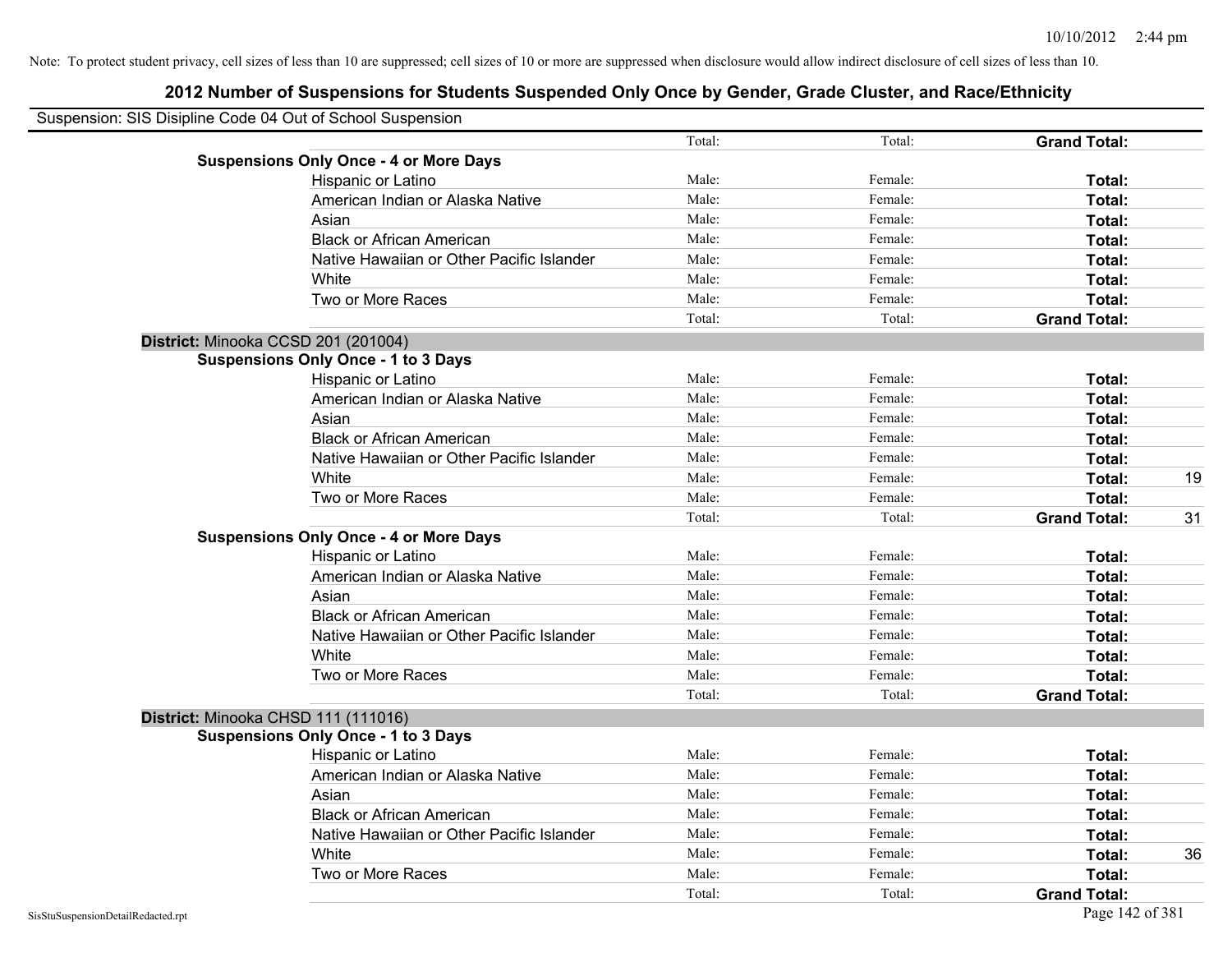| Suspension: SIS Disipline Code 04 Out of School Suspension |                                               |        |    |         |    |                     |    |
|------------------------------------------------------------|-----------------------------------------------|--------|----|---------|----|---------------------|----|
|                                                            | <b>Suspensions Only Once - 4 or More Days</b> |        |    |         |    |                     |    |
|                                                            | Hispanic or Latino                            | Male:  |    | Female: |    | Total:              |    |
|                                                            | American Indian or Alaska Native              | Male:  |    | Female: |    | Total:              |    |
|                                                            | Asian                                         | Male:  |    | Female: |    | Total:              |    |
|                                                            | <b>Black or African American</b>              | Male:  |    | Female: |    | Total:              |    |
|                                                            | Native Hawaiian or Other Pacific Islander     | Male:  |    | Female: |    | Total:              |    |
|                                                            | White                                         | Male:  |    | Female: |    | Total:              | 19 |
|                                                            | Two or More Races                             | Male:  |    | Female: |    | Total:              |    |
|                                                            |                                               | Total: | 23 | Total:  | 10 | <b>Grand Total:</b> | 33 |
| District: Morris CHSD 101 (101016)                         |                                               |        |    |         |    |                     |    |
|                                                            | <b>Suspensions Only Once - 1 to 3 Days</b>    |        |    |         |    |                     |    |
|                                                            | Hispanic or Latino                            | Male:  |    | Female: |    | Total:              |    |
|                                                            | American Indian or Alaska Native              | Male:  |    | Female: |    | Total:              |    |
|                                                            | Asian                                         | Male:  |    | Female: |    | Total:              |    |
|                                                            | <b>Black or African American</b>              | Male:  |    | Female: |    | Total:              |    |
|                                                            | Native Hawaiian or Other Pacific Islander     | Male:  |    | Female: |    | Total:              |    |
|                                                            | White                                         | Male:  |    | Female: |    | Total:              | 19 |
|                                                            | Two or More Races                             | Male:  |    | Female: |    | Total:              |    |
|                                                            |                                               | Total: |    | Total:  |    | <b>Grand Total:</b> |    |
|                                                            | <b>Suspensions Only Once - 4 or More Days</b> |        |    |         |    |                     |    |
|                                                            | Hispanic or Latino                            | Male:  |    | Female: |    | Total:              |    |
|                                                            | American Indian or Alaska Native              | Male:  |    | Female: |    | Total:              |    |
|                                                            | Asian                                         | Male:  |    | Female: |    | Total:              |    |
|                                                            | <b>Black or African American</b>              | Male:  |    | Female: |    | Total:              |    |
|                                                            | Native Hawaiian or Other Pacific Islander     | Male:  |    | Female: |    | Total:              |    |
|                                                            | White                                         | Male:  |    | Female: |    | Total:              | 14 |
|                                                            | Two or More Races                             | Male:  |    | Female: |    | Total:              |    |
|                                                            |                                               | Total: |    | Total:  |    | <b>Grand Total:</b> |    |
| <b>District: Morris SD 54 (054002)</b>                     |                                               |        |    |         |    |                     |    |
|                                                            | <b>Suspensions Only Once - 1 to 3 Days</b>    |        |    |         |    |                     |    |
|                                                            | Hispanic or Latino                            | Male:  |    | Female: |    | Total:              |    |
|                                                            | American Indian or Alaska Native              | Male:  |    | Female: |    | Total:              |    |
|                                                            | Asian                                         | Male:  |    | Female: |    | Total:              |    |
|                                                            | <b>Black or African American</b>              | Male:  |    | Female: |    | Total:              |    |
|                                                            | Native Hawaiian or Other Pacific Islander     | Male:  |    | Female: |    | Total:              |    |
|                                                            | White                                         | Male:  |    | Female: |    | Total:              |    |
|                                                            | Two or More Races                             | Male:  |    | Female: |    | <b>Total:</b>       |    |
|                                                            |                                               | Total: |    | Total:  |    | <b>Grand Total:</b> |    |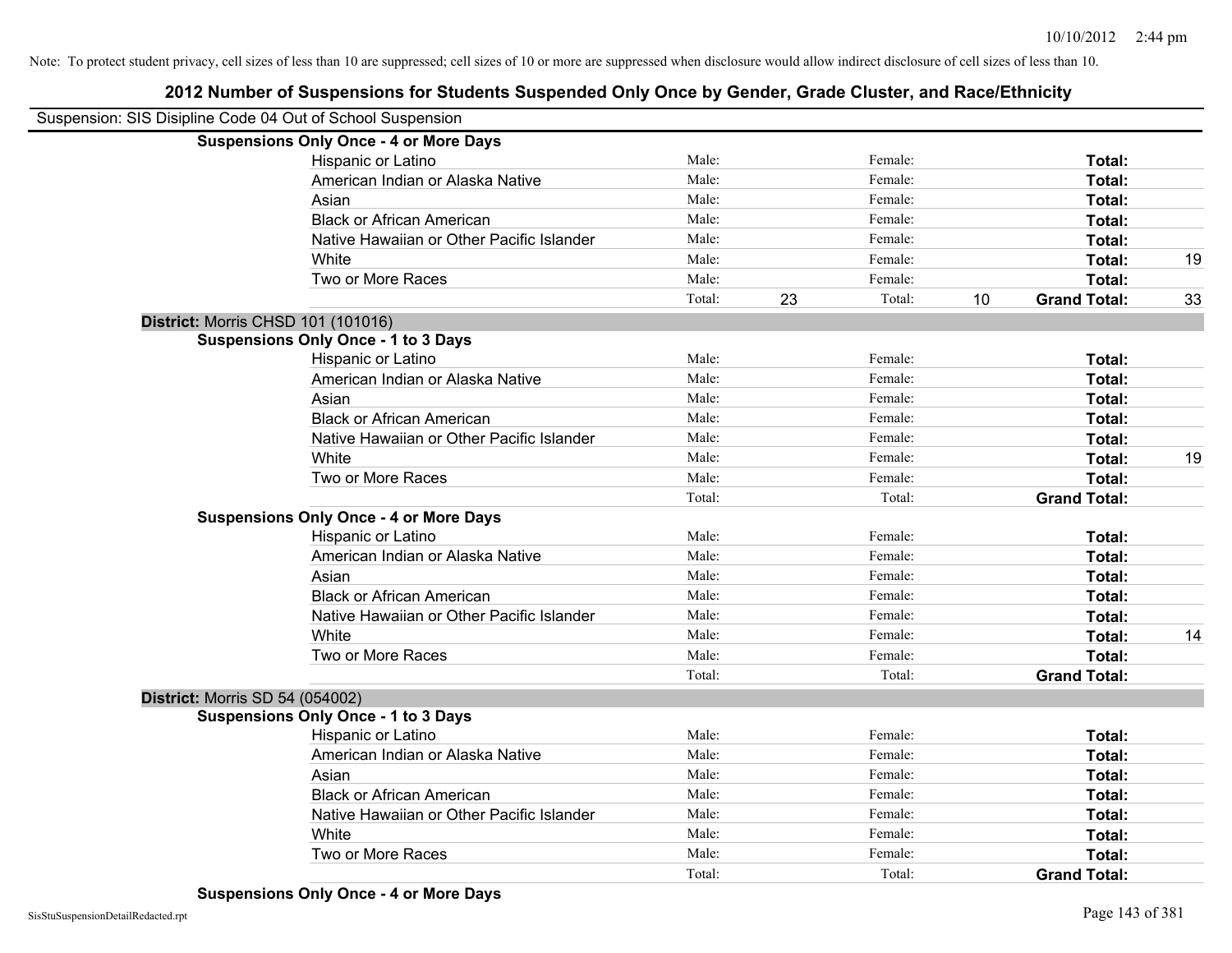|                       | Suspension: SIS Disipline Code 04 Out of School Suspension |        |         |                     |
|-----------------------|------------------------------------------------------------|--------|---------|---------------------|
|                       | Hispanic or Latino                                         | Male:  | Female: | Total:              |
|                       | American Indian or Alaska Native                           | Male:  | Female: | Total:              |
|                       | Asian                                                      | Male:  | Female: | Total:              |
|                       | <b>Black or African American</b>                           | Male:  | Female: | Total:              |
|                       | Native Hawaiian or Other Pacific Islander                  | Male:  | Female: | Total:              |
|                       | White                                                      | Male:  | Female: | Total:              |
|                       | Two or More Races                                          | Male:  | Female: | Total:              |
|                       |                                                            | Total: | Total:  | <b>Grand Total:</b> |
|                       | District: Saratoga CCSD 60C (060C04)                       |        |         |                     |
|                       | <b>Suspensions Only Once - 1 to 3 Days</b>                 |        |         |                     |
|                       | Hispanic or Latino                                         | Male:  | Female: | Total:              |
|                       | American Indian or Alaska Native                           | Male:  | Female: | Total:              |
|                       | Asian                                                      | Male:  | Female: | Total:              |
|                       | <b>Black or African American</b>                           | Male:  | Female: | Total:              |
|                       | Native Hawaiian or Other Pacific Islander                  | Male:  | Female: | Total:              |
|                       | White                                                      | Male:  | Female: | <b>Total:</b>       |
|                       | Two or More Races                                          | Male:  | Female: | Total:              |
|                       |                                                            | Total: | Total:  | <b>Grand Total:</b> |
| County: Kendall (047) |                                                            |        |         |                     |
|                       | District: Kendall Co Spec Educ Coop (000061)               |        |         |                     |
|                       | <b>Suspensions Only Once - 1 to 3 Days</b>                 |        |         |                     |
|                       | Hispanic or Latino                                         | Male:  | Female: | Total:              |
|                       | American Indian or Alaska Native                           | Male:  | Female: | Total:              |
|                       | Asian                                                      | Male:  | Female: | Total:              |
|                       | <b>Black or African American</b>                           | Male:  | Female: | Total:              |
|                       | Native Hawaiian or Other Pacific Islander                  | Male:  | Female: | Total:              |
|                       | White                                                      | Male:  | Female: | Total:              |
|                       | Two or More Races                                          | Male:  | Female: | Total:              |
|                       |                                                            | Total: | Total:  | <b>Grand Total:</b> |
|                       | <b>Suspensions Only Once - 4 or More Days</b>              |        |         |                     |
|                       | Hispanic or Latino                                         | Male:  | Female: | Total:              |
|                       | American Indian or Alaska Native                           | Male:  | Female: | Total:              |
|                       | Asian                                                      | Male:  | Female: | Total:              |
|                       | <b>Black or African American</b>                           | Male:  | Female: | Total:              |
|                       |                                                            | Male:  | Female: | Total:              |
|                       | Native Hawaiian or Other Pacific Islander                  |        |         |                     |
|                       | White                                                      | Male:  | Female: | Total:              |
|                       | Two or More Races                                          | Male:  | Female: | Total:              |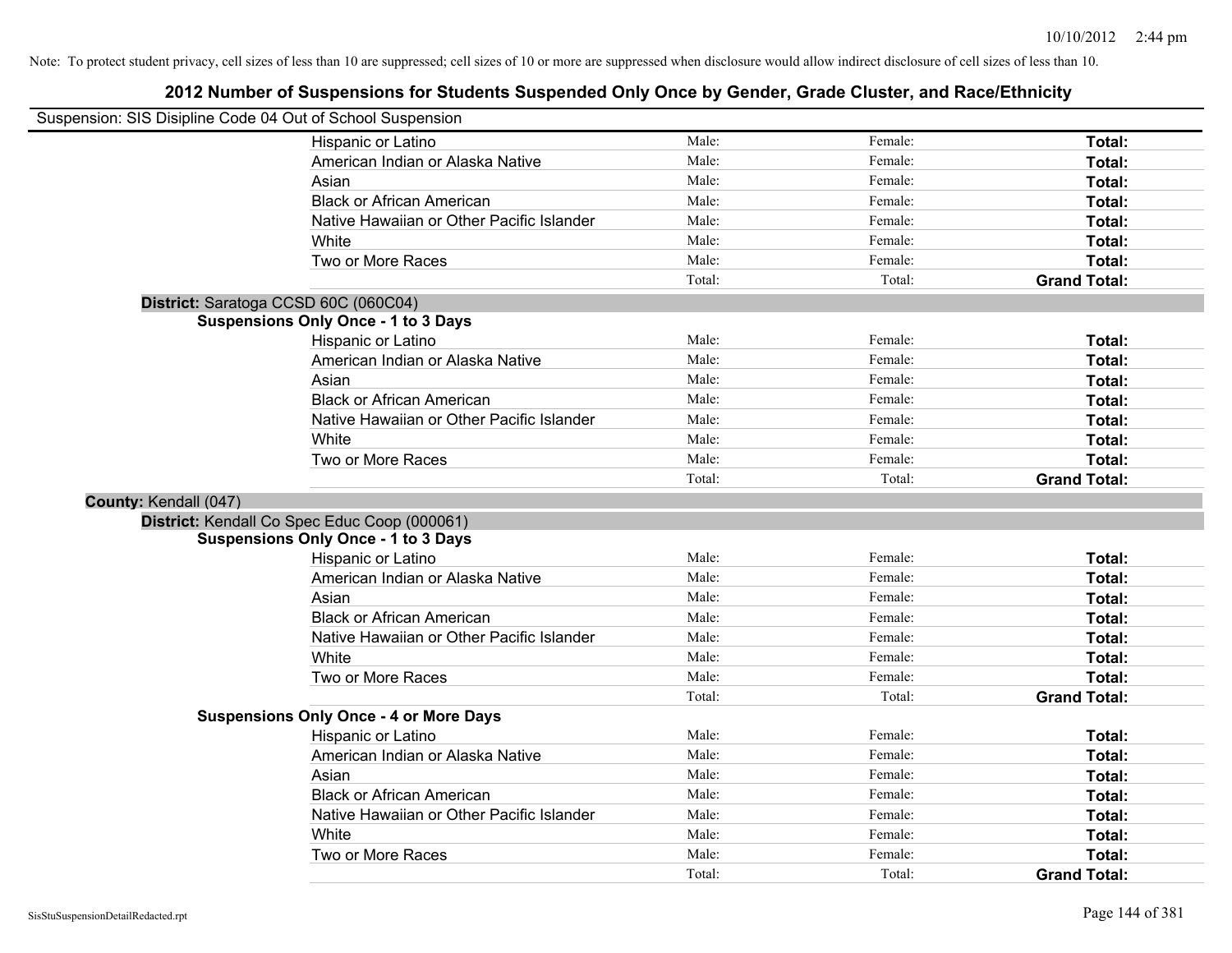| Suspension: SIS Disipline Code 04 Out of School Suspension |                                               |        |     |         |    |                     |     |
|------------------------------------------------------------|-----------------------------------------------|--------|-----|---------|----|---------------------|-----|
|                                                            | District: Lisbon CCSD 90 (090004)             |        |     |         |    |                     |     |
|                                                            | <b>Suspensions Only Once - 1 to 3 Days</b>    |        |     |         |    |                     |     |
|                                                            | Hispanic or Latino                            | Male:  |     | Female: |    | Total:              |     |
|                                                            | American Indian or Alaska Native              | Male:  |     | Female: |    | Total:              |     |
|                                                            | Asian                                         | Male:  |     | Female: |    | Total:              |     |
|                                                            | <b>Black or African American</b>              | Male:  |     | Female: |    | Total:              |     |
|                                                            | Native Hawaiian or Other Pacific Islander     | Male:  |     | Female: |    | Total:              |     |
|                                                            | White                                         | Male:  |     | Female: |    | Total:              |     |
|                                                            | Two or More Races                             | Male:  |     | Female: |    | Total:              |     |
|                                                            |                                               | Total: |     | Total:  |    | <b>Grand Total:</b> |     |
|                                                            | District: Newark CHSD 18 (018016)             |        |     |         |    |                     |     |
|                                                            | <b>Suspensions Only Once - 1 to 3 Days</b>    |        |     |         |    |                     |     |
|                                                            | Hispanic or Latino                            | Male:  |     | Female: |    | Total:              |     |
|                                                            | American Indian or Alaska Native              | Male:  |     | Female: |    | Total:              |     |
|                                                            | Asian                                         | Male:  |     | Female: |    | Total:              |     |
|                                                            | <b>Black or African American</b>              | Male:  |     | Female: |    | Total:              |     |
|                                                            | Native Hawaiian or Other Pacific Islander     | Male:  |     | Female: |    | Total:              |     |
|                                                            | White                                         | Male:  |     | Female: |    | Total:              |     |
|                                                            | Two or More Races                             | Male:  |     | Female: |    | Total:              |     |
|                                                            |                                               | Total: |     | Total:  |    | <b>Grand Total:</b> |     |
|                                                            | District: Oswego CUSD 308 (308026)            |        |     |         |    |                     |     |
|                                                            | <b>Suspensions Only Once - 1 to 3 Days</b>    |        |     |         |    |                     |     |
|                                                            | Hispanic or Latino                            | Male:  | 51  | Female: | 17 | Total:              | 68  |
|                                                            | American Indian or Alaska Native              | Male:  |     | Female: |    | Total:              |     |
|                                                            | Asian                                         | Male:  |     | Female: |    | Total:              |     |
|                                                            | <b>Black or African American</b>              | Male:  | 36  | Female: | 14 | Total:              | 50  |
|                                                            | Native Hawaiian or Other Pacific Islander     | Male:  |     | Female: |    | Total:              |     |
|                                                            | White                                         | Male:  | 132 | Female: | 34 | Total:              | 166 |
|                                                            | Two or More Races                             | Male:  |     | Female: |    | Total:              | 14  |
|                                                            |                                               | Total: |     | Total:  |    | <b>Grand Total:</b> |     |
|                                                            | <b>Suspensions Only Once - 4 or More Days</b> |        |     |         |    |                     |     |
|                                                            | Hispanic or Latino                            | Male:  |     | Female: |    | Total:              | 30  |
|                                                            | American Indian or Alaska Native              | Male:  |     | Female: |    | Total:              |     |
|                                                            | Asian                                         | Male:  |     | Female: |    | Total:              |     |
|                                                            | <b>Black or African American</b>              | Male:  |     | Female: |    | Total:              | 24  |
|                                                            | Native Hawaiian or Other Pacific Islander     | Male:  |     | Female: |    | Total:              |     |
|                                                            | White                                         | Male:  | 34  | Female: | 14 | <b>Total:</b>       | 48  |
|                                                            | Two or More Races                             | Male:  |     | Female: |    | Total:              |     |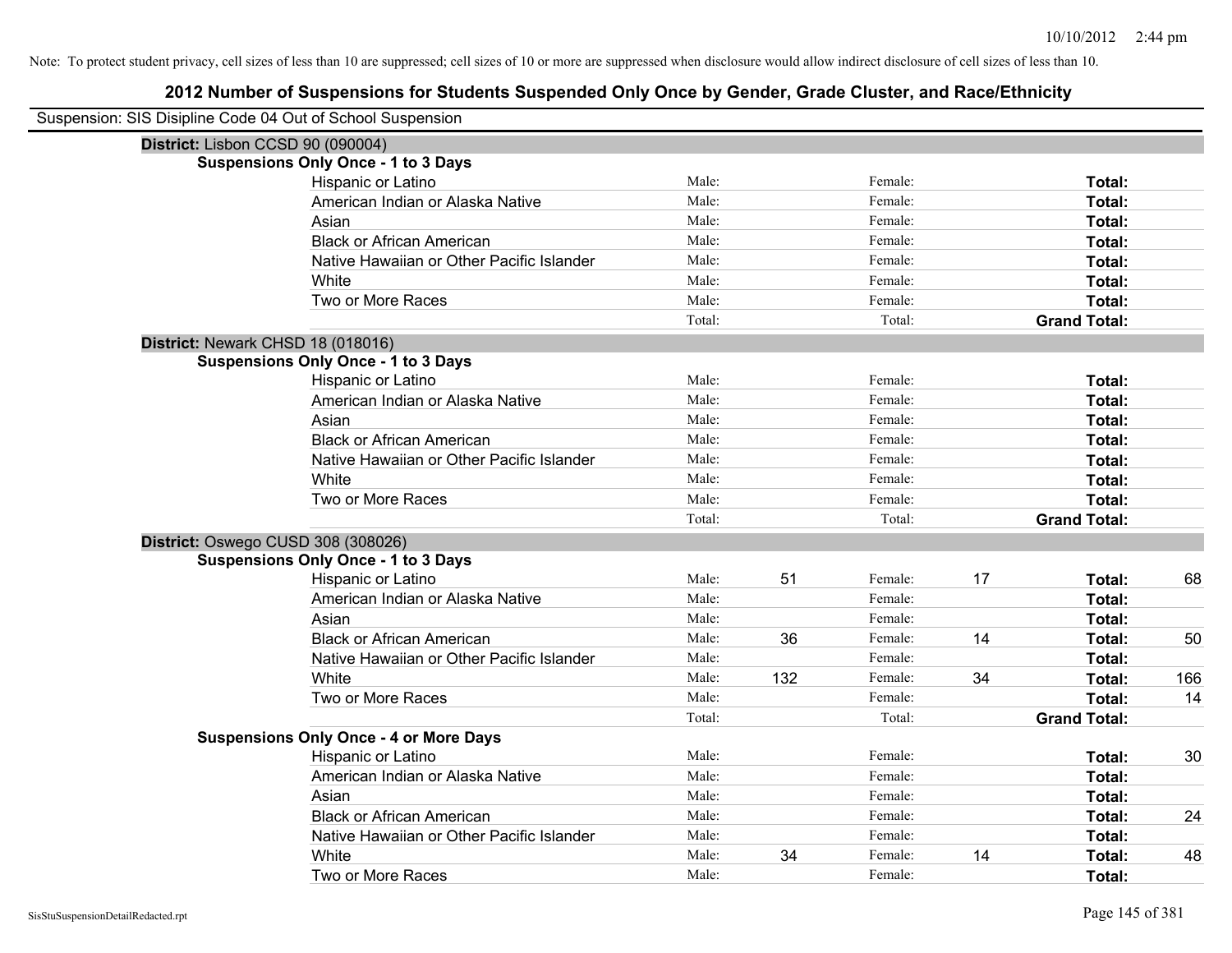| Suspension: SIS Disipline Code 04 Out of School Suspension |                                               |        |    |         |    |                     |     |
|------------------------------------------------------------|-----------------------------------------------|--------|----|---------|----|---------------------|-----|
|                                                            |                                               | Total: | 81 | Total:  | 31 | <b>Grand Total:</b> | 112 |
|                                                            | District: Plano CUSD 88 (088026)              |        |    |         |    |                     |     |
|                                                            | <b>Suspensions Only Once - 1 to 3 Days</b>    |        |    |         |    |                     |     |
|                                                            | Hispanic or Latino                            | Male:  |    | Female: |    | Total:              | 10  |
|                                                            | American Indian or Alaska Native              | Male:  |    | Female: |    | Total:              |     |
|                                                            | Asian                                         | Male:  |    | Female: |    | Total:              |     |
|                                                            | <b>Black or African American</b>              | Male:  |    | Female: |    | Total:              |     |
|                                                            | Native Hawaiian or Other Pacific Islander     | Male:  |    | Female: |    | Total:              |     |
|                                                            | White                                         | Male:  | 13 | Female: | 11 | Total:              | 24  |
|                                                            | Two or More Races                             | Male:  |    | Female: |    | Total:              |     |
|                                                            |                                               | Total: |    | Total:  |    | <b>Grand Total:</b> |     |
|                                                            | <b>Suspensions Only Once - 4 or More Days</b> |        |    |         |    |                     |     |
|                                                            | Hispanic or Latino                            | Male:  |    | Female: |    | Total:              |     |
|                                                            | American Indian or Alaska Native              | Male:  |    | Female: |    | Total:              |     |
|                                                            | Asian                                         | Male:  |    | Female: |    | Total:              |     |
|                                                            | <b>Black or African American</b>              | Male:  |    | Female: |    | Total:              |     |
|                                                            | Native Hawaiian or Other Pacific Islander     | Male:  |    | Female: |    | Total:              |     |
|                                                            | White                                         | Male:  |    | Female: |    | Total:              |     |
|                                                            | Two or More Races                             | Male:  |    | Female: |    | Total:              |     |
|                                                            |                                               | Total: |    | Total:  |    | <b>Grand Total:</b> | 10  |
|                                                            | District: Yorkville CUSD 115 (115026)         |        |    |         |    |                     |     |
|                                                            | <b>Suspensions Only Once - 1 to 3 Days</b>    |        |    |         |    |                     |     |
|                                                            | Hispanic or Latino                            | Male:  |    | Female: |    | Total:              |     |
|                                                            | American Indian or Alaska Native              | Male:  |    | Female: |    | Total:              |     |
|                                                            | Asian                                         | Male:  |    | Female: |    | Total:              |     |
|                                                            | <b>Black or African American</b>              | Male:  |    | Female: |    | Total:              |     |
|                                                            | Native Hawaiian or Other Pacific Islander     | Male:  |    | Female: |    | Total:              |     |
|                                                            | White                                         | Male:  | 24 | Female: | 10 | Total:              | 34  |
|                                                            | Two or More Races                             | Male:  |    | Female: |    | Total:              |     |
|                                                            |                                               | Total: |    | Total:  |    | <b>Grand Total:</b> | 51  |
|                                                            | <b>Suspensions Only Once - 4 or More Days</b> |        |    |         |    |                     |     |
|                                                            | Hispanic or Latino                            | Male:  |    | Female: |    | Total:              |     |
|                                                            | American Indian or Alaska Native              | Male:  |    | Female: |    | Total:              |     |
|                                                            | Asian                                         | Male:  |    | Female: |    | Total:              |     |
|                                                            | <b>Black or African American</b>              | Male:  |    | Female: |    | Total:              |     |
|                                                            | Native Hawaiian or Other Pacific Islander     | Male:  |    | Female: |    | Total:              |     |
|                                                            | White                                         | Male:  |    | Female: |    | Total:              | 20  |
|                                                            | Two or More Races                             | Male:  |    | Female: |    | Total:              |     |
|                                                            |                                               | Total: |    | Total:  |    | <b>Grand Total:</b> | 31  |
| SisStuSuspensionDetailRedacted.rpt                         |                                               |        |    |         |    | Page 146 of 381     |     |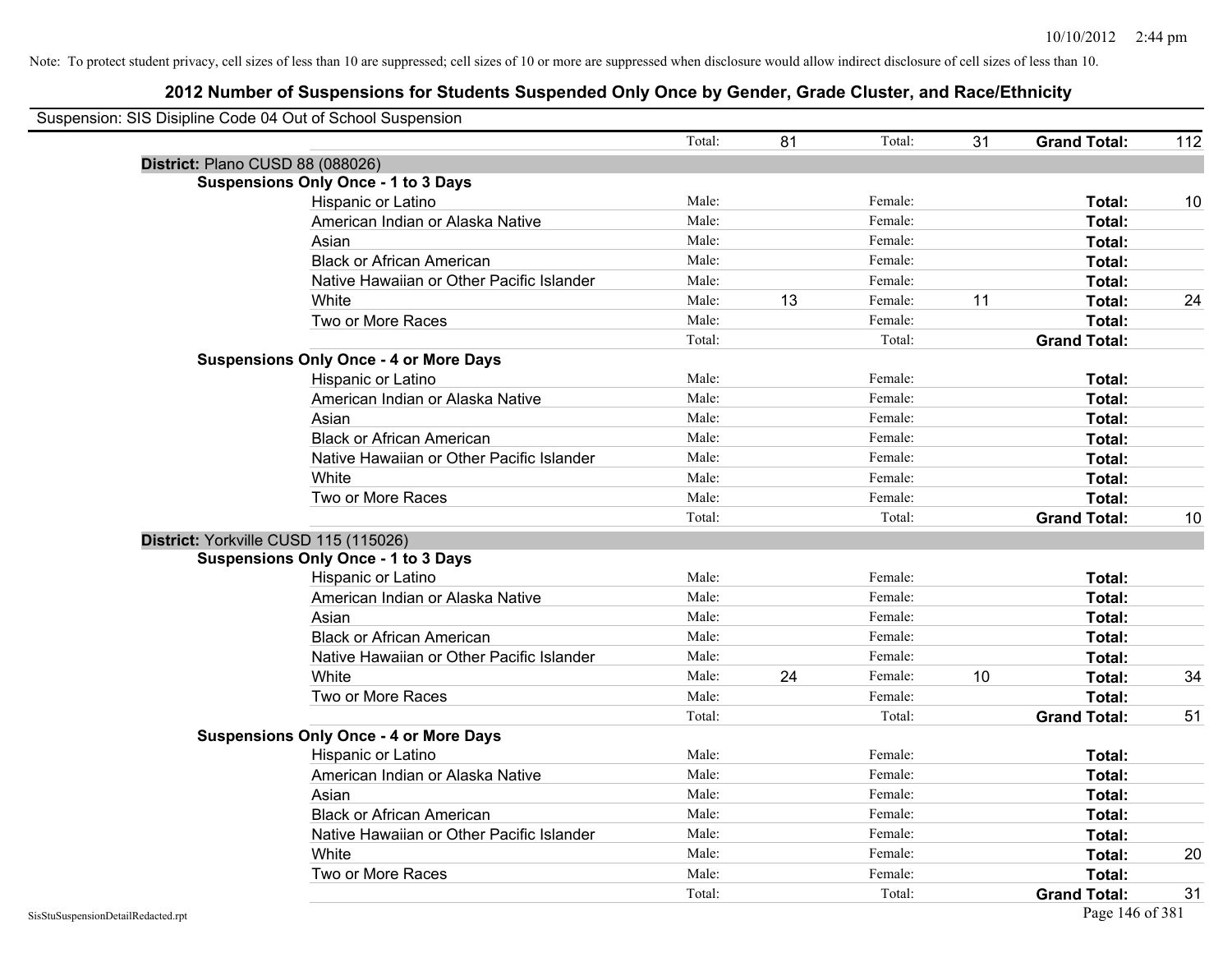| Suspension: SIS Disipline Code 04 Out of School Suspension |                                               |        |    |                    |    |                     |    |
|------------------------------------------------------------|-----------------------------------------------|--------|----|--------------------|----|---------------------|----|
|                                                            |                                               |        |    |                    |    |                     |    |
| <b>County: Non-Public School (000)</b>                     |                                               |        |    |                    |    |                     |    |
|                                                            | District: Grundy/Kendall ROE (000000)         |        |    |                    |    |                     |    |
|                                                            | <b>Suspensions Only Once - 1 to 3 Days</b>    | Male:  |    |                    |    |                     |    |
|                                                            | <b>Hispanic or Latino</b>                     | Male:  |    | Female:<br>Female: |    | Total:              |    |
|                                                            | American Indian or Alaska Native              |        |    |                    |    | Total:              |    |
|                                                            | Asian                                         | Male:  |    | Female:            |    | Total:              |    |
|                                                            | <b>Black or African American</b>              | Male:  |    | Female:            |    | Total:              |    |
|                                                            | Native Hawaiian or Other Pacific Islander     | Male:  |    | Female:            |    | Total:              |    |
|                                                            | White                                         | Male:  |    | Female:            |    | Total:              |    |
|                                                            | Two or More Races                             | Male:  |    | Female:            |    | Total:              |    |
|                                                            |                                               | Total: |    | Total:             |    | <b>Grand Total:</b> |    |
|                                                            | <b>Suspensions Only Once - 4 or More Days</b> |        |    |                    |    |                     |    |
|                                                            | Hispanic or Latino                            | Male:  |    | Female:            |    | Total:              |    |
|                                                            | American Indian or Alaska Native              | Male:  |    | Female:            |    | Total:              |    |
|                                                            | Asian                                         | Male:  |    | Female:            |    | Total:              |    |
|                                                            | <b>Black or African American</b>              | Male:  |    | Female:            |    | Total:              |    |
|                                                            | Native Hawaiian or Other Pacific Islander     | Male:  |    | Female:            |    | Total:              |    |
|                                                            | White                                         | Male:  |    | Female:            |    | Total:              |    |
|                                                            | Two or More Races                             | Male:  |    | Female:            |    | Total:              |    |
|                                                            |                                               | Total: |    | Total:             |    | <b>Grand Total:</b> |    |
|                                                            |                                               |        |    |                    |    |                     |    |
| Region: Hamilton/Jefferson ROE (25)                        |                                               |        |    |                    |    |                     |    |
| County: Hamilton (033)                                     |                                               |        |    |                    |    |                     |    |
|                                                            | District: Hamilton Co CUSD 10 (010026)        |        |    |                    |    |                     |    |
|                                                            | <b>Suspensions Only Once - 1 to 3 Days</b>    |        |    |                    |    |                     |    |
|                                                            | Hispanic or Latino                            | Male:  |    | Female:            |    | Total:              |    |
|                                                            | American Indian or Alaska Native              | Male:  |    | Female:            |    | Total:              |    |
|                                                            | Asian                                         | Male:  |    | Female:            |    | Total:              |    |
|                                                            | <b>Black or African American</b>              | Male:  |    | Female:            |    | <b>Total:</b>       |    |
|                                                            | Native Hawaiian or Other Pacific Islander     | Male:  |    | Female:            |    | Total:              |    |
|                                                            | White                                         | Male:  | 20 | Female:            | 10 | Total:              | 30 |
|                                                            | Two or More Races                             | Male:  |    | Female:            |    | Total:              |    |
|                                                            |                                               | Total: |    | Total:             |    | <b>Grand Total:</b> |    |
|                                                            | <b>Suspensions Only Once - 4 or More Days</b> |        |    |                    |    |                     |    |
|                                                            | Hispanic or Latino                            | Male:  |    | Female:            |    | Total:              |    |
|                                                            | American Indian or Alaska Native              | Male:  |    | Female:            |    | Total:              |    |
|                                                            | Asian                                         | Male:  |    | Female:            |    | Total:              |    |
|                                                            | <b>Black or African American</b>              | Male:  |    | Female:            |    | Total:              |    |
|                                                            |                                               |        |    |                    |    |                     |    |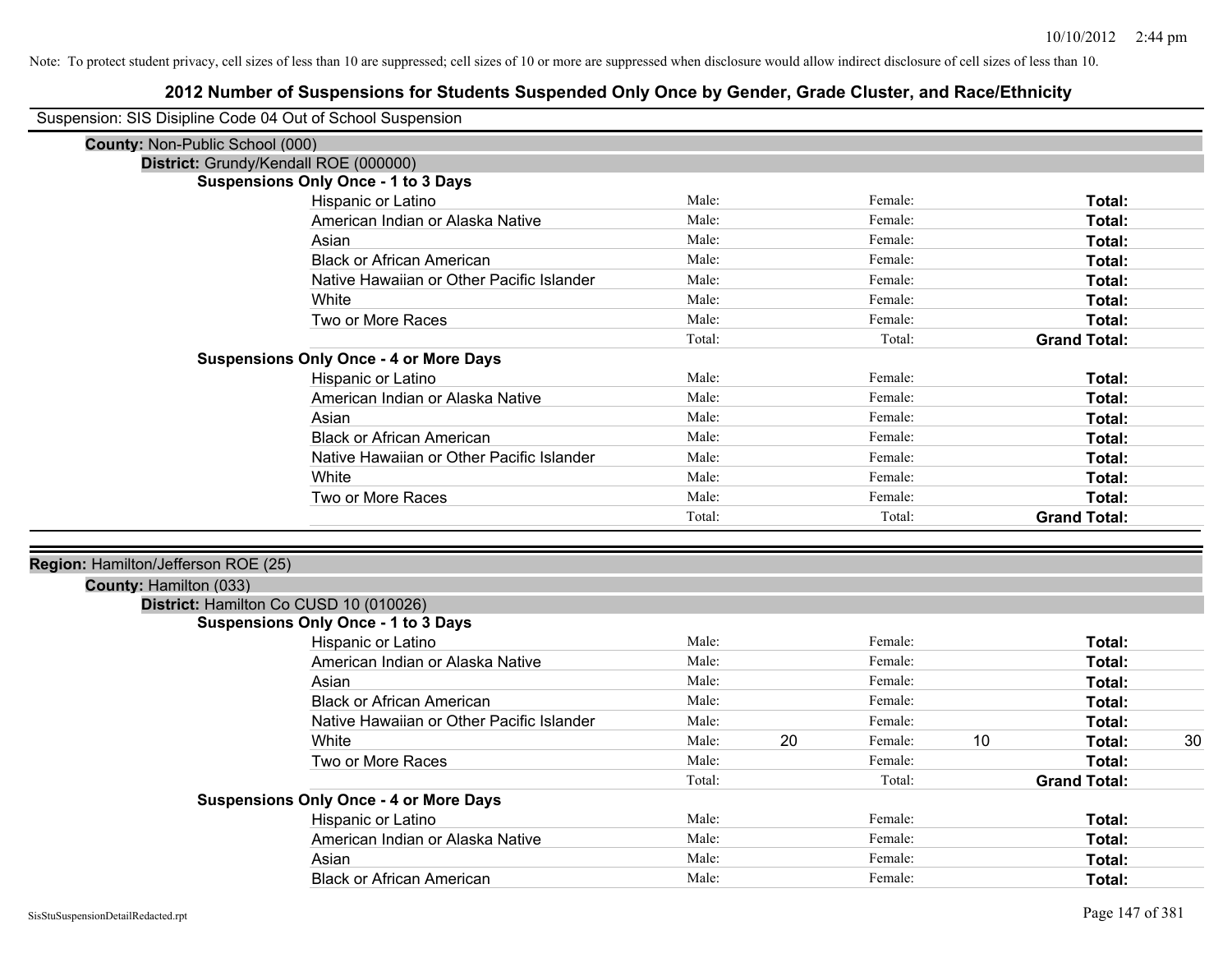| Suspension: SIS Disipline Code 04 Out of School Suspension |                                            |        |         |                     |
|------------------------------------------------------------|--------------------------------------------|--------|---------|---------------------|
|                                                            | Native Hawaiian or Other Pacific Islander  | Male:  | Female: | Total:              |
|                                                            | White                                      | Male:  | Female: | Total:              |
|                                                            | Two or More Races                          | Male:  | Female: | Total:              |
|                                                            |                                            | Total: | Total:  | <b>Grand Total:</b> |
| County: Jefferson (041)                                    |                                            |        |         |                     |
| District: Bethel SD 82 (082002)                            |                                            |        |         |                     |
|                                                            | <b>Suspensions Only Once - 1 to 3 Days</b> |        |         |                     |
|                                                            | Hispanic or Latino                         | Male:  | Female: | Total:              |
|                                                            | American Indian or Alaska Native           | Male:  | Female: | Total:              |
|                                                            | Asian                                      | Male:  | Female: | Total:              |
|                                                            | <b>Black or African American</b>           | Male:  | Female: | Total:              |
|                                                            | Native Hawaiian or Other Pacific Islander  | Male:  | Female: | Total:              |
|                                                            | White                                      | Male:  | Female: | Total:              |
|                                                            | Two or More Races                          | Male:  | Female: | Total:              |
|                                                            |                                            | Total: | Total:  | <b>Grand Total:</b> |
| District: Bluford CCSD 114 (114004)                        |                                            |        |         |                     |
|                                                            | <b>Suspensions Only Once - 1 to 3 Days</b> |        |         |                     |
|                                                            | Hispanic or Latino                         | Male:  | Female: | Total:              |
|                                                            | American Indian or Alaska Native           | Male:  | Female: | Total:              |
|                                                            | Asian                                      | Male:  | Female: | Total:              |
|                                                            | <b>Black or African American</b>           | Male:  | Female: | Total:              |
|                                                            | Native Hawaiian or Other Pacific Islander  | Male:  | Female: | Total:              |
|                                                            | White                                      | Male:  | Female: | Total:              |
|                                                            | Two or More Races                          | Male:  | Female: | Total:              |
|                                                            |                                            | Total: | Total:  | <b>Grand Total:</b> |
| District: Dodds CCSD 7 (007004)                            |                                            |        |         |                     |
|                                                            | <b>Suspensions Only Once - 1 to 3 Days</b> |        |         |                     |
|                                                            | Hispanic or Latino                         | Male:  | Female: | Total:              |
|                                                            | American Indian or Alaska Native           | Male:  | Female: | Total:              |
|                                                            | Asian                                      | Male:  | Female: | Total:              |
|                                                            | <b>Black or African American</b>           | Male:  | Female: | Total:              |
|                                                            | Native Hawaiian or Other Pacific Islander  | Male:  | Female: | Total:              |
|                                                            | White                                      | Male:  | Female: | Total:              |
|                                                            | Two or More Races                          | Male:  | Female: | Total:              |
|                                                            |                                            | Total: | Total:  | <b>Grand Total:</b> |
| <b>District: Ina CCSD 8 (008004)</b>                       |                                            |        |         |                     |
|                                                            | <b>Suspensions Only Once - 1 to 3 Days</b> |        |         |                     |
|                                                            | <b>Hispanic or Latino</b>                  | Male:  | Female: | Total:              |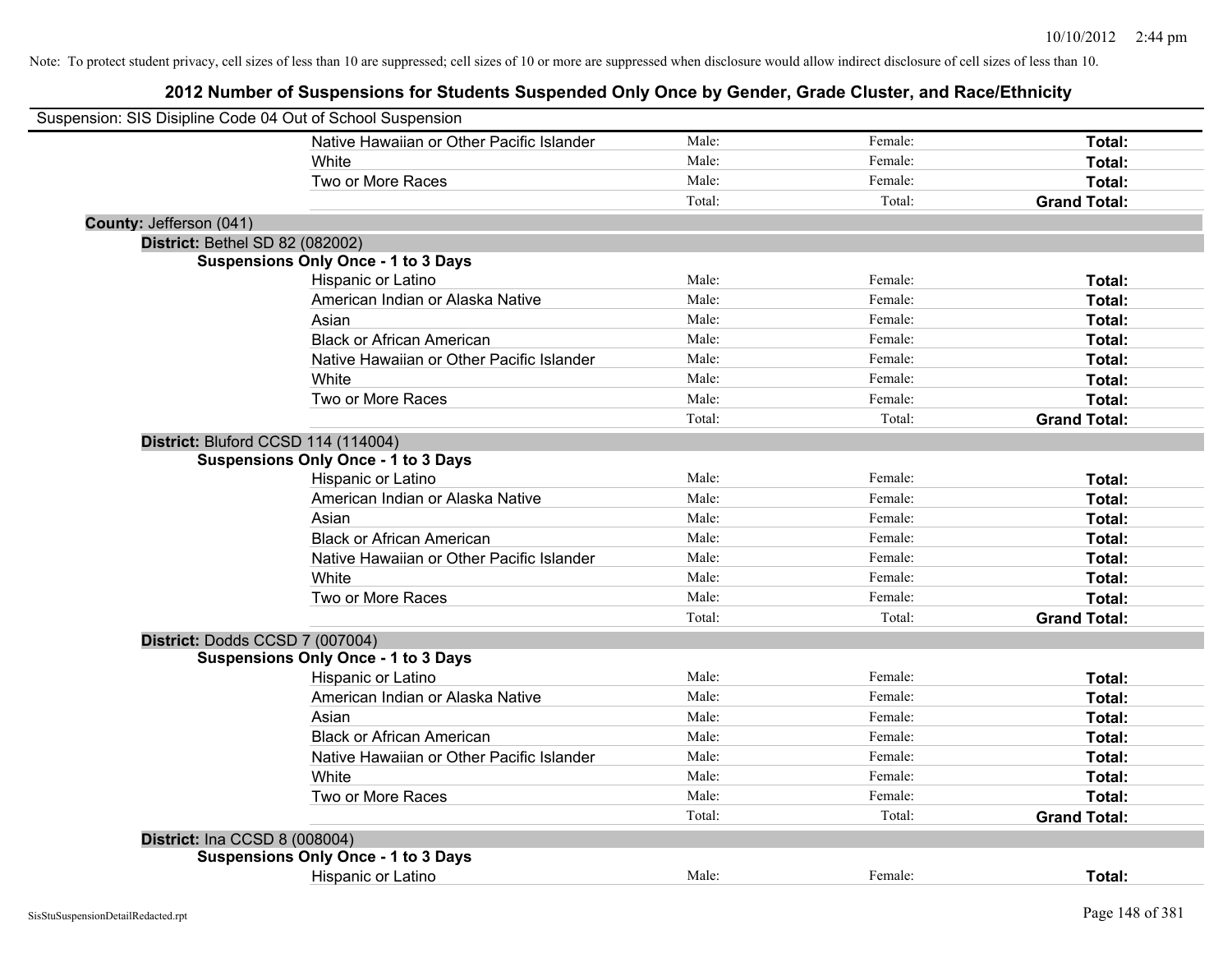|                                    | Suspension: SIS Disipline Code 04 Out of School Suspension |        |    |         |    |                     |    |
|------------------------------------|------------------------------------------------------------|--------|----|---------|----|---------------------|----|
|                                    | American Indian or Alaska Native                           | Male:  |    | Female: |    | Total:              |    |
|                                    | Asian                                                      | Male:  |    | Female: |    | Total:              |    |
|                                    | <b>Black or African American</b>                           | Male:  |    | Female: |    | Total:              |    |
|                                    | Native Hawaiian or Other Pacific Islander                  | Male:  |    | Female: |    | Total:              |    |
|                                    | White                                                      | Male:  |    | Female: |    | Total:              |    |
|                                    | Two or More Races                                          | Male:  |    | Female: |    | Total:              |    |
|                                    |                                                            | Total: |    | Total:  |    | <b>Grand Total:</b> |    |
|                                    | <b>Suspensions Only Once - 4 or More Days</b>              |        |    |         |    |                     |    |
|                                    | Hispanic or Latino                                         | Male:  |    | Female: |    | Total:              |    |
|                                    | American Indian or Alaska Native                           | Male:  |    | Female: |    | Total:              |    |
|                                    | Asian                                                      | Male:  |    | Female: |    | Total:              |    |
|                                    | <b>Black or African American</b>                           | Male:  |    | Female: |    | Total:              |    |
|                                    | Native Hawaiian or Other Pacific Islander                  | Male:  |    | Female: |    | Total:              |    |
|                                    | White                                                      | Male:  |    | Female: |    | Total:              |    |
|                                    | Two or More Races                                          | Male:  |    | Female: |    | Total:              |    |
|                                    |                                                            | Total: |    | Total:  |    | <b>Grand Total:</b> |    |
|                                    | District: Mount Vernon SD 80 (080002)                      |        |    |         |    |                     |    |
|                                    | <b>Suspensions Only Once - 1 to 3 Days</b>                 |        |    |         |    |                     |    |
|                                    | Hispanic or Latino                                         | Male:  |    | Female: |    | Total:              |    |
|                                    | American Indian or Alaska Native                           | Male:  |    | Female: |    | Total:              |    |
|                                    | Asian                                                      | Male:  |    | Female: |    | Total:              |    |
|                                    | <b>Black or African American</b>                           | Male:  | 28 | Female: | 12 | Total:              | 40 |
|                                    | Native Hawaiian or Other Pacific Islander                  | Male:  |    | Female: |    | Total:              |    |
|                                    | White                                                      | Male:  | 37 | Female: | 10 | Total:              | 47 |
|                                    | Two or More Races                                          | Male:  |    | Female: |    | Total:              |    |
|                                    |                                                            | Total: |    | Total:  |    | <b>Grand Total:</b> | 99 |
|                                    | <b>Suspensions Only Once - 4 or More Days</b>              |        |    |         |    |                     |    |
|                                    | Hispanic or Latino                                         | Male:  |    | Female: |    | Total:              |    |
|                                    | American Indian or Alaska Native                           | Male:  |    | Female: |    | Total:              |    |
|                                    | Asian                                                      | Male:  |    | Female: |    | Total:              |    |
|                                    | <b>Black or African American</b>                           | Male:  |    | Female: |    | Total:              |    |
|                                    | Native Hawaiian or Other Pacific Islander                  | Male:  |    | Female: |    | Total:              |    |
|                                    | White                                                      | Male:  |    | Female: |    | Total:              |    |
|                                    | Two or More Races                                          | Male:  |    | Female: |    | Total:              |    |
|                                    |                                                            | Total: |    | Total:  |    | <b>Grand Total:</b> | 12 |
|                                    | District: Mt Vernon Twp HSD 201 (201017)                   |        |    |         |    |                     |    |
|                                    | <b>Suspensions Only Once - 1 to 3 Days</b>                 |        |    |         |    |                     |    |
|                                    | Hispanic or Latino                                         | Male:  |    | Female: |    | Total:              |    |
|                                    | American Indian or Alaska Native                           | Male:  |    | Female: |    | Total:              |    |
| SisStuSuspensionDetailRedacted.rpt |                                                            |        |    |         |    | Page 149 of 381     |    |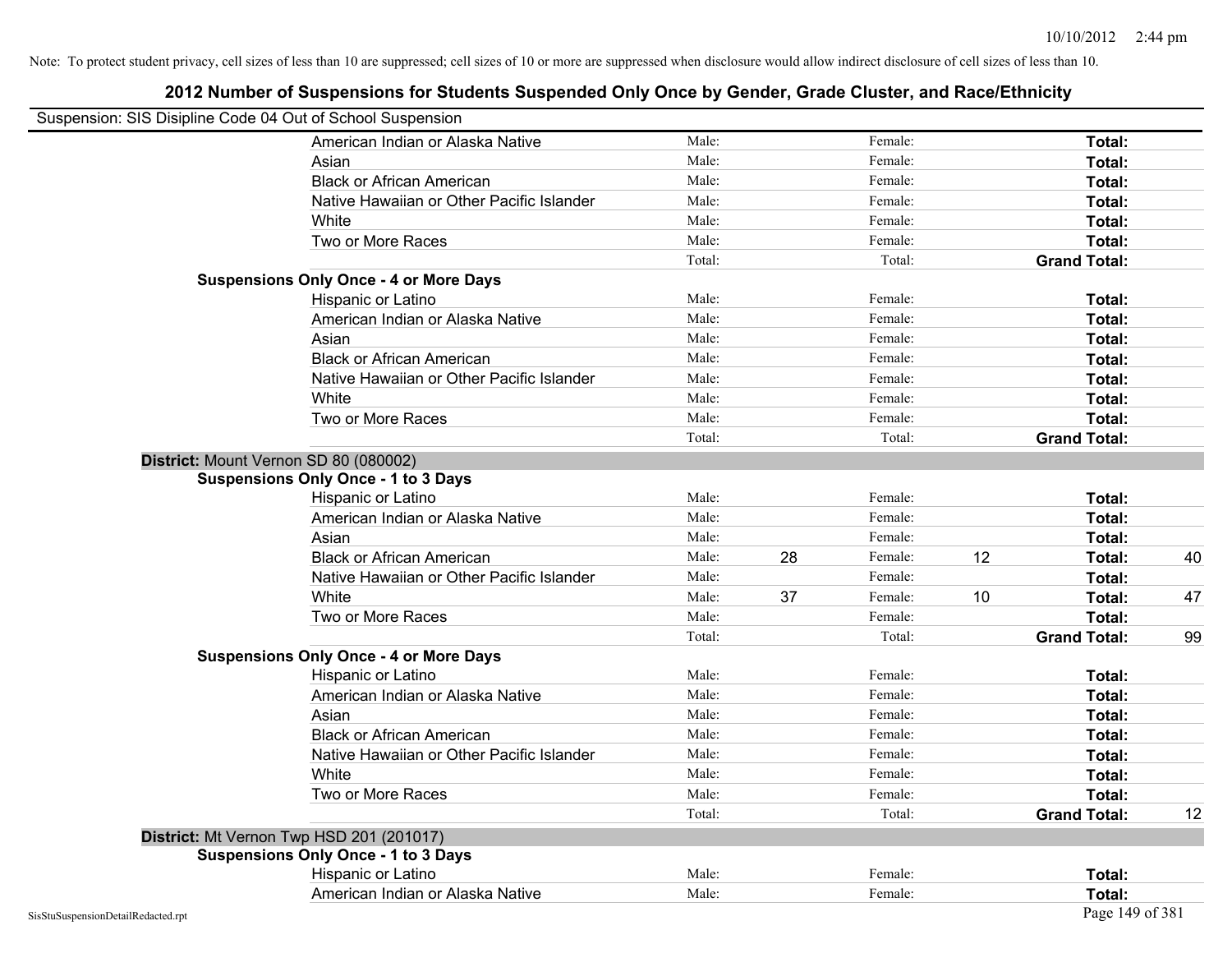| Suspension: SIS Disipline Code 04 Out of School Suspension |        |    |         |    |                     |    |
|------------------------------------------------------------|--------|----|---------|----|---------------------|----|
| Asian                                                      | Male:  |    | Female: |    | Total:              |    |
| <b>Black or African American</b>                           | Male:  | 14 | Female: | 14 | Total:              | 28 |
| Native Hawaiian or Other Pacific Islander                  | Male:  |    | Female: |    | Total:              |    |
| White                                                      | Male:  | 27 | Female: | 21 | Total:              | 48 |
| Two or More Races                                          | Male:  |    | Female: |    | Total:              |    |
|                                                            | Total: |    | Total:  |    | <b>Grand Total:</b> |    |
| <b>Suspensions Only Once - 4 or More Days</b>              |        |    |         |    |                     |    |
| Hispanic or Latino                                         | Male:  |    | Female: |    | Total:              |    |
| American Indian or Alaska Native                           | Male:  |    | Female: |    | Total:              |    |
| Asian                                                      | Male:  |    | Female: |    | Total:              |    |
| <b>Black or African American</b>                           | Male:  |    | Female: |    | Total:              |    |
| Native Hawaiian or Other Pacific Islander                  | Male:  |    | Female: |    | Total:              |    |
| White                                                      | Male:  |    | Female: |    | Total:              |    |
| Two or More Races                                          | Male:  |    | Female: |    | Total:              |    |
|                                                            | Total: |    | Total:  |    | <b>Grand Total:</b> |    |
| District: Opdyke-Belle-Rive CCSD 5 (005004)                |        |    |         |    |                     |    |
| <b>Suspensions Only Once - 1 to 3 Days</b>                 |        |    |         |    |                     |    |
| Hispanic or Latino                                         | Male:  |    | Female: |    | Total:              |    |
| American Indian or Alaska Native                           | Male:  |    | Female: |    | Total:              |    |
| Asian                                                      | Male:  |    | Female: |    | Total:              |    |
| <b>Black or African American</b>                           | Male:  |    | Female: |    | Total:              |    |
| Native Hawaiian or Other Pacific Islander                  | Male:  |    | Female: |    | Total:              |    |
| White                                                      | Male:  |    | Female: |    | Total:              |    |
| Two or More Races                                          | Male:  |    | Female: |    | Total:              |    |
|                                                            | Total: |    | Total:  |    | <b>Grand Total:</b> |    |
| District: Rome CCSD 2 (002004)                             |        |    |         |    |                     |    |
| <b>Suspensions Only Once - 1 to 3 Days</b>                 |        |    |         |    |                     |    |
| Hispanic or Latino                                         | Male:  |    | Female: |    | Total:              |    |
| American Indian or Alaska Native                           | Male:  |    | Female: |    | Total:              |    |
| Asian                                                      | Male:  |    | Female: |    | Total:              |    |
| <b>Black or African American</b>                           | Male:  |    | Female: |    | Total:              |    |
| Native Hawaiian or Other Pacific Islander                  | Male:  |    | Female: |    | Total:              |    |
| White                                                      | Male:  |    | Female: |    | Total:              |    |
| Two or More Races                                          | Male:  |    | Female: |    | Total:              |    |
|                                                            | Total: |    | Total:  |    | <b>Grand Total:</b> |    |
| District: Waltonville CUSD 1 (001026)                      |        |    |         |    |                     |    |
| <b>Suspensions Only Once - 1 to 3 Days</b>                 |        |    |         |    |                     |    |
| <b>Hispanic or Latino</b>                                  | Male:  |    | Female: |    | Total:              |    |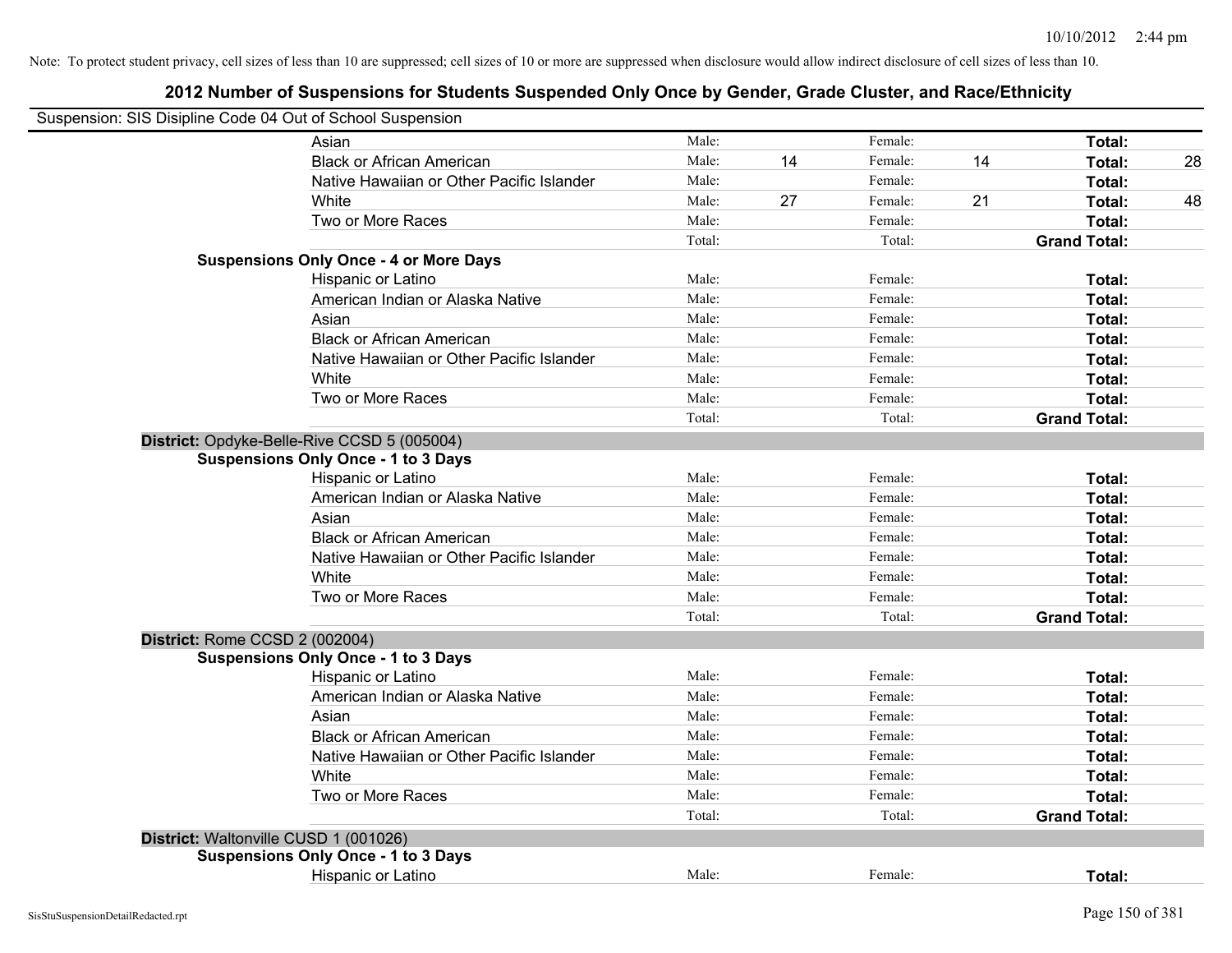## **2012 Number of Suspensions for Students Suspended Only Once by Gender, Grade Cluster, and Race/Ethnicity**

| American Indian or Alaska Native              | Male:  | Female: | Total:              |
|-----------------------------------------------|--------|---------|---------------------|
| Asian                                         | Male:  | Female: | Total:              |
| <b>Black or African American</b>              | Male:  | Female: | Total:              |
| Native Hawaiian or Other Pacific Islander     | Male:  | Female: | Total:              |
| White                                         | Male:  | Female: | Total:              |
| Two or More Races                             | Male:  | Female: | Total:              |
|                                               | Total: | Total:  | <b>Grand Total:</b> |
| <b>Suspensions Only Once - 4 or More Days</b> |        |         |                     |
| Hispanic or Latino                            | Male:  | Female: | Total:              |
| American Indian or Alaska Native              | Male:  | Female: | Total:              |
| Asian                                         | Male:  | Female: | Total:              |
| <b>Black or African American</b>              | Male:  | Female: | Total:              |
| Native Hawaiian or Other Pacific Islander     | Male:  | Female: | Total:              |
| White                                         | Male:  | Female: | Total:              |
| Two or More Races                             | Male:  | Female: | Total:              |
|                                               | Total: | Total:  | <b>Grand Total:</b> |
| District: Webber Twp HSD 204 (204017)         |        |         |                     |
| <b>Suspensions Only Once - 1 to 3 Days</b>    |        |         |                     |
| Hispanic or Latino                            | Male:  | Female: | Total:              |
| American Indian or Alaska Native              | Male:  | Female: | Total:              |
| Asian                                         | Male:  | Female: | Total:              |
| <b>Black or African American</b>              | Male:  | Female: | Total:              |
| Native Hawaiian or Other Pacific Islander     | Male:  | Female: | Total:              |
| White                                         | Male:  | Female: | Total:              |
| Two or More Races                             | Male:  | Female: | Total:              |
|                                               | Total: | Total:  | <b>Grand Total:</b> |
| District: Woodlawn CHSD 205 (205016)          |        |         |                     |
| <b>Suspensions Only Once - 1 to 3 Days</b>    |        |         |                     |
| Hispanic or Latino                            | Male:  | Female: | Total:              |
| American Indian or Alaska Native              | Male:  | Female: | Total:              |
| Asian                                         | Male:  | Female: | Total:              |
| <b>Black or African American</b>              | Male:  | Female: | Total:              |
| Native Hawaiian or Other Pacific Islander     | Male:  | Female: | Total:              |
| White                                         | Male:  | Female: | Total:              |
| Two or More Races                             | Male:  | Female: | Total:              |
|                                               | Total: | Total:  | <b>Grand Total:</b> |

**District:** Hamilton/Jefferson ROE (000000)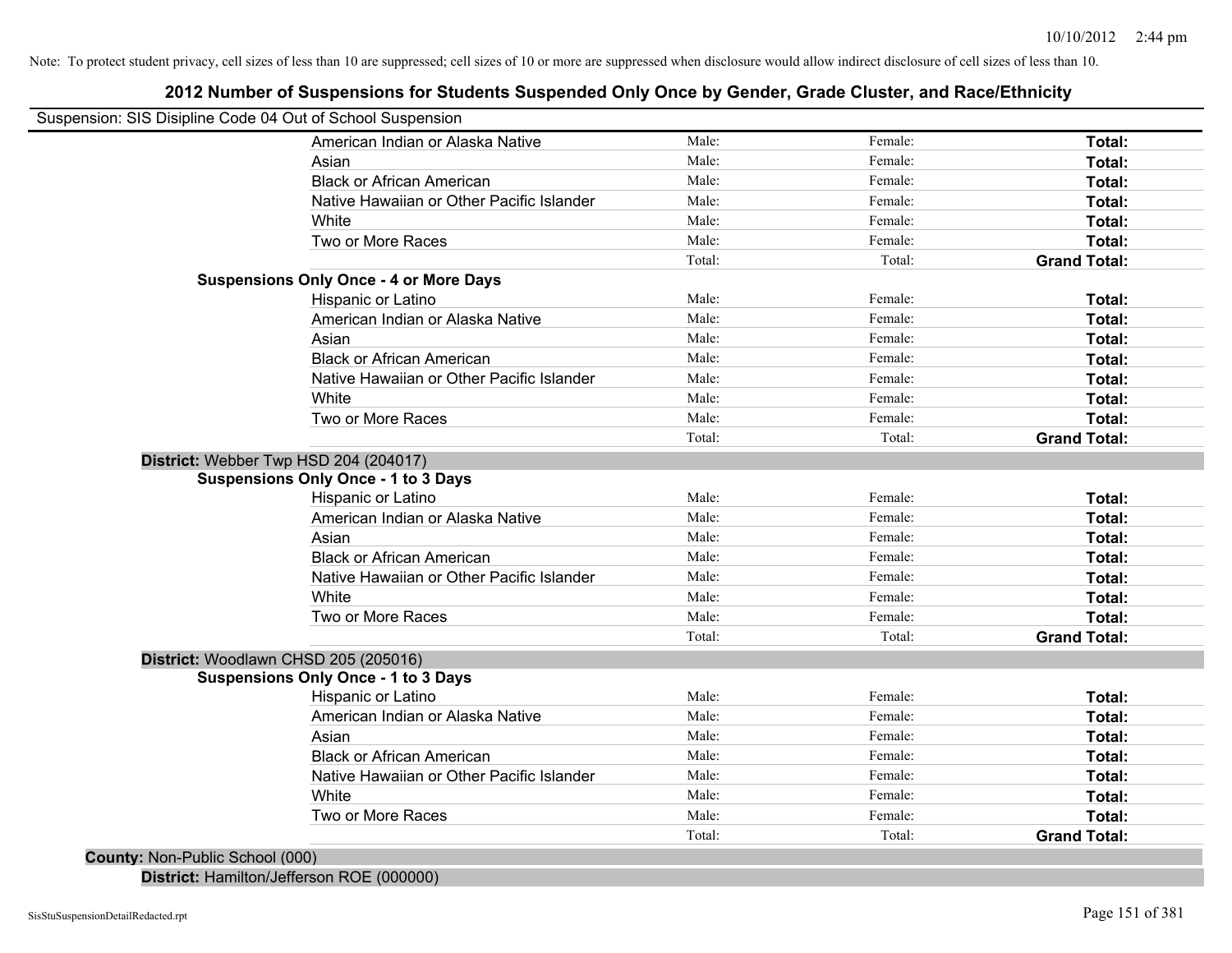|                                    | Suspension: SIS Disipline Code 04 Out of School Suspension |        |         |                     |
|------------------------------------|------------------------------------------------------------|--------|---------|---------------------|
|                                    | <b>Suspensions Only Once - 1 to 3 Days</b>                 |        |         |                     |
|                                    | Hispanic or Latino                                         | Male:  | Female: | Total:              |
|                                    | American Indian or Alaska Native                           | Male:  | Female: | Total:              |
|                                    | Asian                                                      | Male:  | Female: | Total:              |
|                                    | <b>Black or African American</b>                           | Male:  | Female: | Total:              |
|                                    | Native Hawaiian or Other Pacific Islander                  | Male:  | Female: | Total:              |
|                                    | White                                                      | Male:  | Female: | Total:              |
|                                    | Two or More Races                                          | Male:  | Female: | Total:              |
|                                    |                                                            | Total: | Total:  | <b>Grand Total:</b> |
| Region: Hancock/McDonough ROE (26) |                                                            |        |         |                     |
| County: Hancock (034)              |                                                            |        |         |                     |
|                                    | District: Carthage ESD 317 (317004)                        |        |         |                     |
|                                    | <b>Suspensions Only Once - 1 to 3 Days</b>                 |        |         |                     |
|                                    | Hispanic or Latino                                         | Male:  | Female: | Total:              |
|                                    | American Indian or Alaska Native                           | Male:  | Female: | Total:              |
|                                    | Asian                                                      | Male:  | Female: | Total:              |
|                                    | <b>Black or African American</b>                           | Male:  | Female: | Total:              |
|                                    | Native Hawaiian or Other Pacific Islander                  | Male:  | Female: | Total:              |
|                                    | White                                                      | Male:  | Female: | Total:              |
|                                    | Two or More Races                                          | Male:  | Female: | Total:              |
|                                    |                                                            | Total: | Total:  | <b>Grand Total:</b> |
|                                    | District: Dallas ESD 327 (327004)                          |        |         |                     |
|                                    | <b>Suspensions Only Once - 1 to 3 Days</b>                 |        |         |                     |
|                                    | Hispanic or Latino                                         | Male:  | Female: | Total:              |
|                                    | American Indian or Alaska Native                           | Male:  | Female: | Total:              |
|                                    | Asian                                                      | Male:  | Female: | Total:              |
|                                    | <b>Black or African American</b>                           | Male:  | Female: | Total:              |
|                                    | Native Hawaiian or Other Pacific Islander                  | Male:  | Female: | Total:              |
|                                    | White                                                      | Male:  | Female: | Total:              |
|                                    | Two or More Races                                          | Male:  | Female: | Total:              |
|                                    |                                                            | Total: | Total:  | <b>Grand Total:</b> |
|                                    | <b>Suspensions Only Once - 4 or More Days</b>              |        |         |                     |
|                                    | Hispanic or Latino                                         | Male:  | Female: | Total:              |
|                                    | American Indian or Alaska Native                           | Male:  | Female: | Total:              |
|                                    | Asian                                                      | Male:  | Female: | Total:              |
|                                    | <b>Black or African American</b>                           | Male:  | Female: | Total:              |
|                                    | Native Hawaiian or Other Pacific Islander                  | Male:  | Female: | Total:              |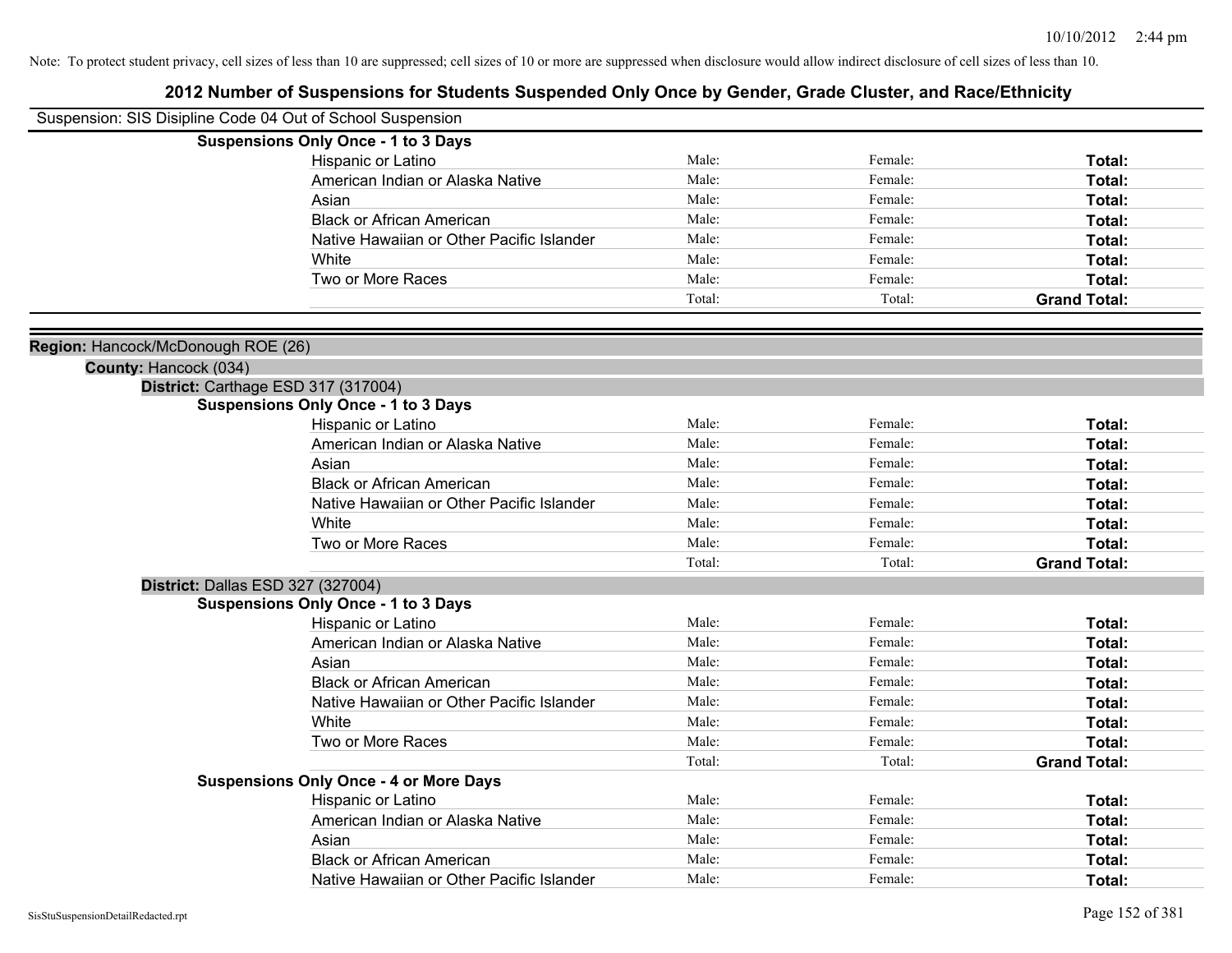| Suspension: SIS Disipline Code 04 Out of School Suspension |                                               |        |         |                     |    |
|------------------------------------------------------------|-----------------------------------------------|--------|---------|---------------------|----|
|                                                            | <b>White</b>                                  | Male:  | Female: | Total:              |    |
|                                                            | Two or More Races                             | Male:  | Female: | Total:              |    |
|                                                            |                                               | Total: | Total:  | <b>Grand Total:</b> |    |
| District: Hamilton CCSD 328 (328024)                       |                                               |        |         |                     |    |
|                                                            | <b>Suspensions Only Once - 1 to 3 Days</b>    |        |         |                     |    |
|                                                            | Hispanic or Latino                            | Male:  | Female: | Total:              |    |
|                                                            | American Indian or Alaska Native              | Male:  | Female: | Total:              |    |
|                                                            | Asian                                         | Male:  | Female: | Total:              |    |
|                                                            | <b>Black or African American</b>              | Male:  | Female: | Total:              |    |
|                                                            | Native Hawaiian or Other Pacific Islander     | Male:  | Female: | Total:              |    |
|                                                            | White                                         | Male:  | Female: | Total:              |    |
|                                                            | Two or More Races                             | Male:  | Female: | Total:              |    |
|                                                            |                                               | Total: | Total:  | <b>Grand Total:</b> | 10 |
|                                                            | <b>Suspensions Only Once - 4 or More Days</b> |        |         |                     |    |
|                                                            | Hispanic or Latino                            | Male:  | Female: | Total:              |    |
|                                                            | American Indian or Alaska Native              | Male:  | Female: | Total:              |    |
|                                                            | Asian                                         | Male:  | Female: | Total:              |    |
|                                                            | <b>Black or African American</b>              | Male:  | Female: | Total:              |    |
|                                                            | Native Hawaiian or Other Pacific Islander     | Male:  | Female: | Total:              |    |
|                                                            | White                                         | Male:  | Female: | Total:              |    |
|                                                            | Two or More Races                             | Male:  | Female: | Total:              |    |
|                                                            |                                               | Total: | Total:  | <b>Grand Total:</b> |    |
| District: Illini West H S Dist 307 (307016)                |                                               |        |         |                     |    |
|                                                            | <b>Suspensions Only Once - 1 to 3 Days</b>    |        |         |                     |    |
|                                                            | Hispanic or Latino                            | Male:  | Female: | Total:              |    |
|                                                            | American Indian or Alaska Native              | Male:  | Female: | Total:              |    |
|                                                            | Asian                                         | Male:  | Female: | Total:              |    |
|                                                            | <b>Black or African American</b>              | Male:  | Female: | Total:              |    |
|                                                            | Native Hawaiian or Other Pacific Islander     | Male:  | Female: | Total:              |    |
|                                                            | White                                         | Male:  | Female: | Total:              |    |
|                                                            | Two or More Races                             | Male:  | Female: | Total:              |    |
|                                                            |                                               | Total: | Total:  | <b>Grand Total:</b> | 10 |
|                                                            | <b>Suspensions Only Once - 4 or More Days</b> |        |         |                     |    |
|                                                            | Hispanic or Latino                            | Male:  | Female: | Total:              |    |
|                                                            | American Indian or Alaska Native              | Male:  | Female: | Total:              |    |
|                                                            | Asian                                         | Male:  | Female: | Total:              |    |
|                                                            | <b>Black or African American</b>              | Male:  | Female: | Total:              |    |
|                                                            | Native Hawaiian or Other Pacific Islander     | Male:  | Female: | Total:              |    |
|                                                            | White                                         | Male:  | Female: | Total:              |    |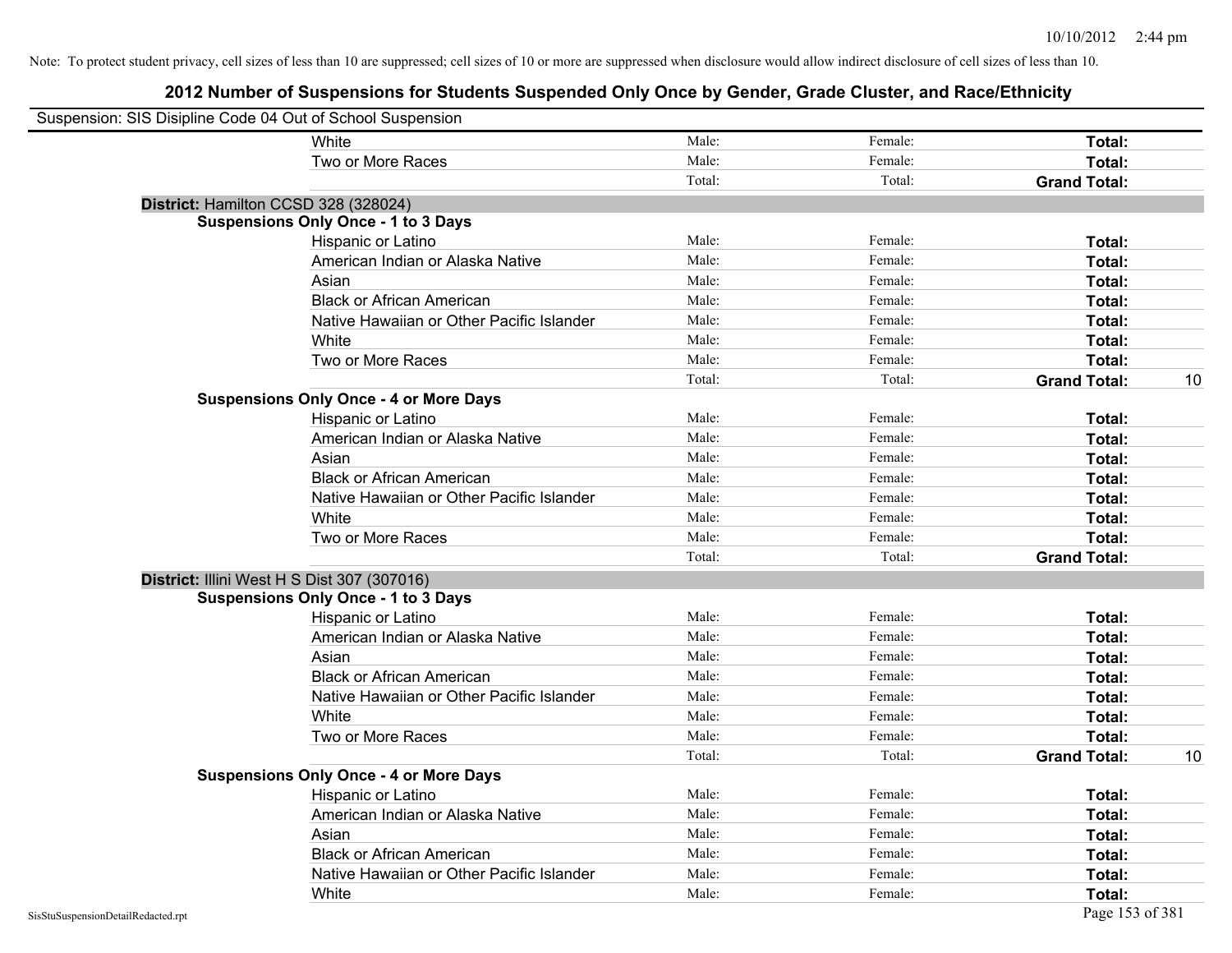| Suspension: SIS Disipline Code 04 Out of School Suspension |                                               |        |         |                     |    |
|------------------------------------------------------------|-----------------------------------------------|--------|---------|---------------------|----|
|                                                            | Two or More Races                             | Male:  | Female: | Total:              |    |
|                                                            |                                               | Total: | Total:  | <b>Grand Total:</b> |    |
| District: La Harpe CSD 347 (347004)                        |                                               |        |         |                     |    |
|                                                            | <b>Suspensions Only Once - 1 to 3 Days</b>    |        |         |                     |    |
|                                                            | Hispanic or Latino                            | Male:  | Female: | Total:              |    |
|                                                            | American Indian or Alaska Native              | Male:  | Female: | Total:              |    |
|                                                            | Asian                                         | Male:  | Female: | Total:              |    |
|                                                            | <b>Black or African American</b>              | Male:  | Female: | Total:              |    |
|                                                            | Native Hawaiian or Other Pacific Islander     | Male:  | Female: | Total:              |    |
|                                                            | White                                         | Male:  | Female: | Total:              | 11 |
|                                                            | Two or More Races                             | Male:  | Female: | Total:              |    |
|                                                            |                                               | Total: | Total:  | <b>Grand Total:</b> |    |
|                                                            | District: Nauvoo-Colusa CUSD 325 (325026)     |        |         |                     |    |
|                                                            | <b>Suspensions Only Once - 1 to 3 Days</b>    |        |         |                     |    |
|                                                            | Hispanic or Latino                            | Male:  | Female: | Total:              |    |
|                                                            | American Indian or Alaska Native              | Male:  | Female: | Total:              |    |
|                                                            | Asian                                         | Male:  | Female: | Total:              |    |
|                                                            | <b>Black or African American</b>              | Male:  | Female: | Total:              |    |
|                                                            | Native Hawaiian or Other Pacific Islander     | Male:  | Female: | Total:              |    |
|                                                            | White                                         | Male:  | Female: | Total:              |    |
|                                                            | Two or More Races                             | Male:  | Female: | Total:              |    |
|                                                            |                                               | Total: | Total:  | <b>Grand Total:</b> |    |
| District: Southeastern CUSD 337 (337026)                   |                                               |        |         |                     |    |
|                                                            | <b>Suspensions Only Once - 1 to 3 Days</b>    |        |         |                     |    |
|                                                            | Hispanic or Latino                            | Male:  | Female: | Total:              |    |
|                                                            | American Indian or Alaska Native              | Male:  | Female: | Total:              |    |
|                                                            | Asian                                         | Male:  | Female: | Total:              |    |
|                                                            | <b>Black or African American</b>              | Male:  | Female: | Total:              |    |
|                                                            | Native Hawaiian or Other Pacific Islander     | Male:  | Female: | Total:              |    |
|                                                            | White                                         | Male:  | Female: | Total:              |    |
|                                                            | Two or More Races                             | Male:  | Female: | Total:              |    |
|                                                            |                                               | Total: | Total:  | <b>Grand Total:</b> |    |
|                                                            | <b>Suspensions Only Once - 4 or More Days</b> |        |         |                     |    |
|                                                            | Hispanic or Latino                            | Male:  | Female: | Total:              |    |
|                                                            | American Indian or Alaska Native              | Male:  | Female: | Total:              |    |
|                                                            | Asian                                         | Male:  | Female: | Total:              |    |
|                                                            | <b>Black or African American</b>              | Male:  | Female: | Total:              |    |
|                                                            | Native Hawaiian or Other Pacific Islander     | Male:  | Female: | Total:              |    |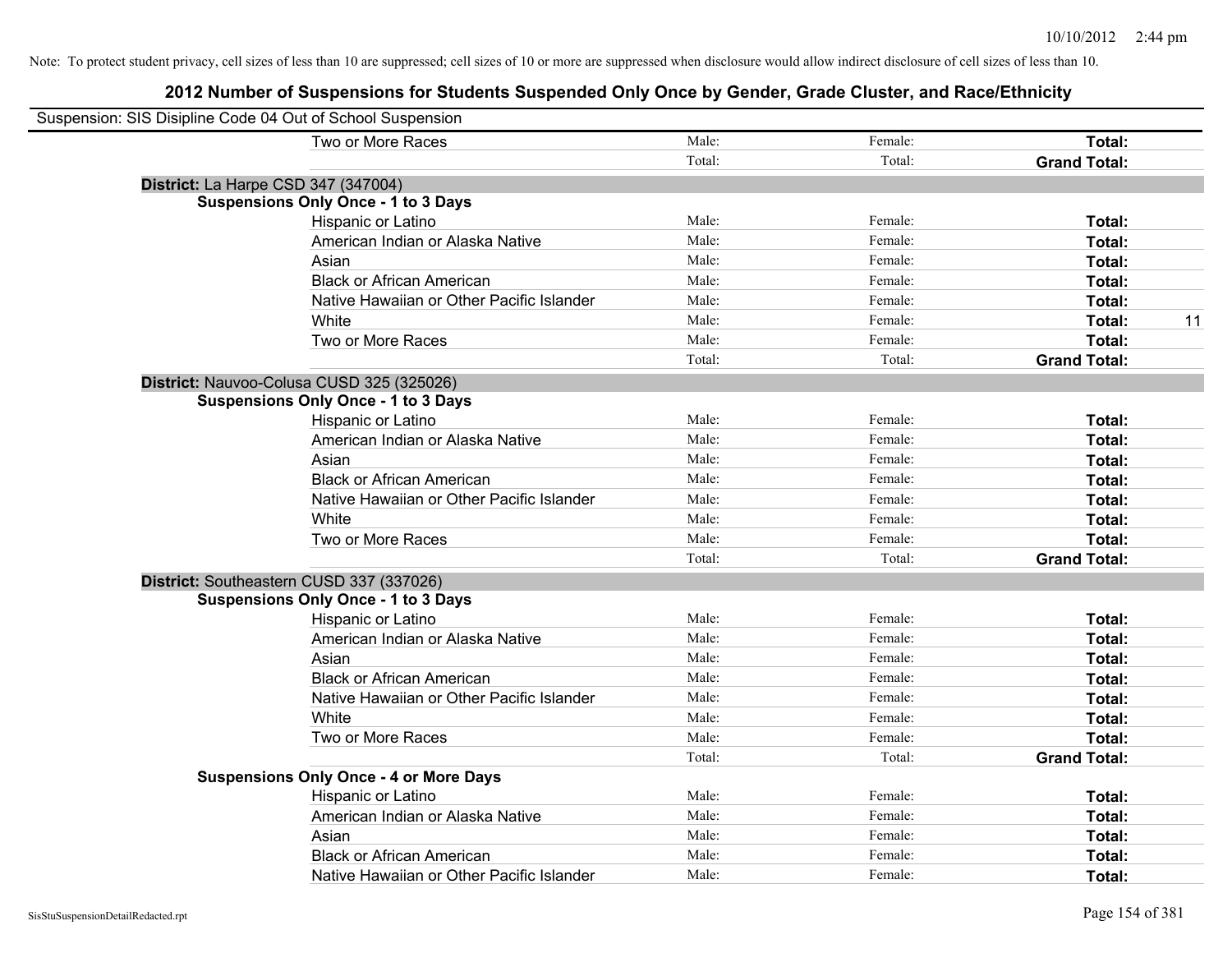| Suspension: SIS Disipline Code 04 Out of School Suspension |                                                   |        |         |                     |
|------------------------------------------------------------|---------------------------------------------------|--------|---------|---------------------|
|                                                            | <b>White</b>                                      | Male:  | Female: | Total:              |
|                                                            | Two or More Races                                 | Male:  | Female: | Total:              |
|                                                            |                                                   | Total: | Total:  | <b>Grand Total:</b> |
| District: Warsaw CUSD 316 (316026)                         |                                                   |        |         |                     |
|                                                            | <b>Suspensions Only Once - 1 to 3 Days</b>        |        |         |                     |
|                                                            | Hispanic or Latino                                | Male:  | Female: | Total:              |
|                                                            | American Indian or Alaska Native                  | Male:  | Female: | Total:              |
|                                                            | Asian                                             | Male:  | Female: | Total:              |
|                                                            | <b>Black or African American</b>                  | Male:  | Female: | Total:              |
|                                                            | Native Hawaiian or Other Pacific Islander         | Male:  | Female: | Total:              |
|                                                            | White                                             | Male:  | Female: | Total:              |
|                                                            | Two or More Races                                 | Male:  | Female: | Total:              |
|                                                            |                                                   | Total: | Total:  | <b>Grand Total:</b> |
|                                                            | <b>Suspensions Only Once - 4 or More Days</b>     |        |         |                     |
|                                                            | Hispanic or Latino                                | Male:  | Female: | Total:              |
|                                                            | American Indian or Alaska Native                  | Male:  | Female: | Total:              |
|                                                            | Asian                                             | Male:  | Female: | Total:              |
|                                                            | <b>Black or African American</b>                  | Male:  | Female: | Total:              |
|                                                            | Native Hawaiian or Other Pacific Islander         | Male:  | Female: | Total:              |
|                                                            | White                                             | Male:  | Female: | Total:              |
|                                                            | Two or More Races                                 | Male:  | Female: | Total:              |
|                                                            |                                                   | Total: | Total:  | <b>Grand Total:</b> |
| County: Mcdonough (062)                                    |                                                   |        |         |                     |
|                                                            | District: Bushnell Prairie City CUSD 170 (170026) |        |         |                     |
|                                                            | <b>Suspensions Only Once - 1 to 3 Days</b>        |        |         |                     |
|                                                            | Hispanic or Latino                                | Male:  | Female: | Total:              |
|                                                            | American Indian or Alaska Native                  | Male:  | Female: | Total:              |
|                                                            | Asian                                             | Male:  | Female: | Total:              |
|                                                            | <b>Black or African American</b>                  | Male:  | Female: | Total:              |
|                                                            | Native Hawaiian or Other Pacific Islander         | Male:  | Female: | Total:              |
|                                                            | White                                             | Male:  | Female: | Total:<br>17        |
|                                                            | Two or More Races                                 | Male:  | Female: | Total:              |
|                                                            |                                                   | Total: | Total:  | <b>Grand Total:</b> |
|                                                            | <b>Suspensions Only Once - 4 or More Days</b>     |        |         |                     |
|                                                            | Hispanic or Latino                                | Male:  | Female: | Total:              |
|                                                            | American Indian or Alaska Native                  | Male:  | Female: | Total:              |
|                                                            | Asian                                             | Male:  | Female: | Total:              |
|                                                            | <b>Black or African American</b>                  | Male:  | Female: | Total:              |
|                                                            | Native Hawaiian or Other Pacific Islander         | Male:  | Female: | Total:              |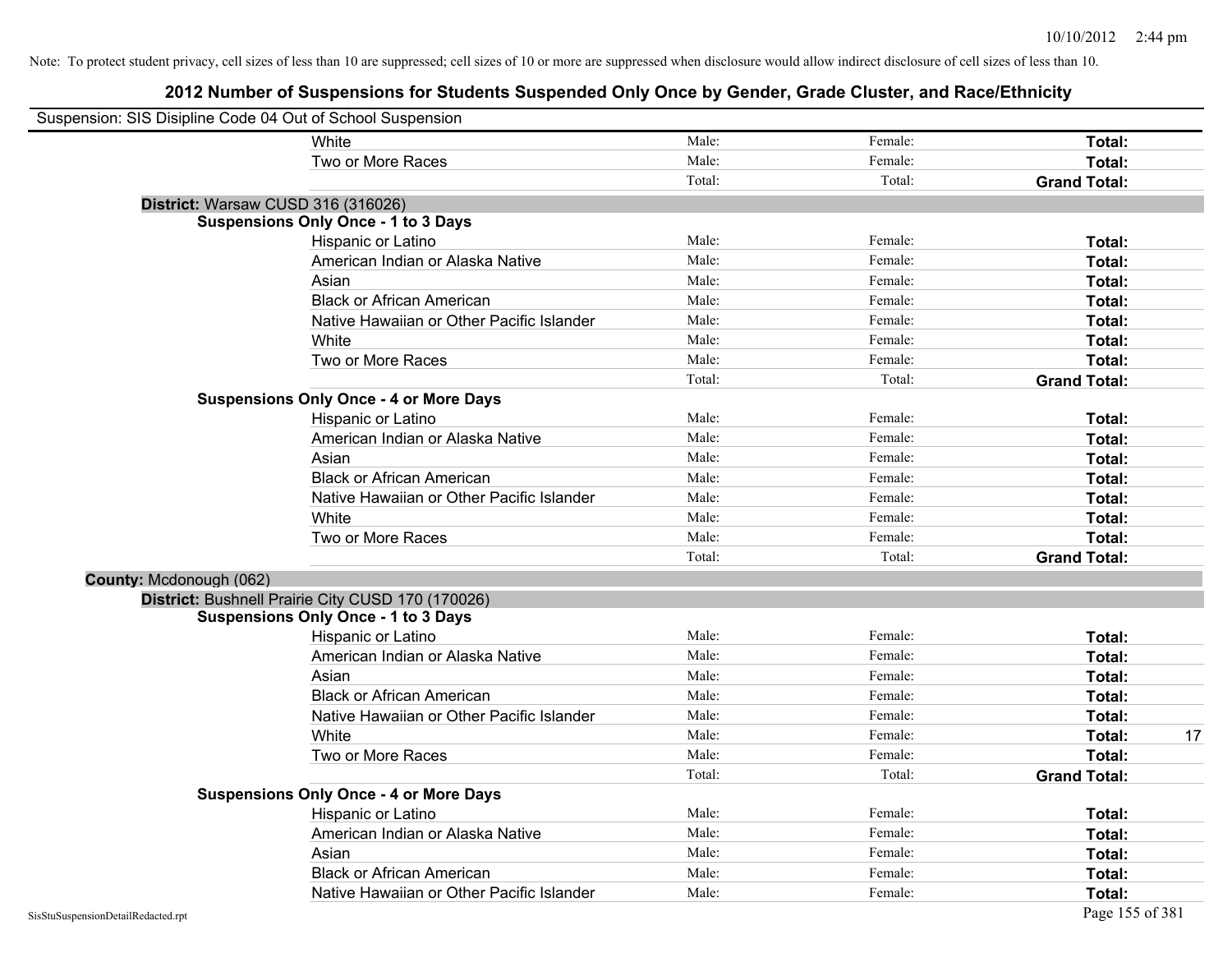| Suspension: SIS Disipline Code 04 Out of School Suspension |                                                   |        |    |         |    |                     |    |
|------------------------------------------------------------|---------------------------------------------------|--------|----|---------|----|---------------------|----|
|                                                            | White                                             | Male:  |    | Female: |    | Total:              |    |
|                                                            | Two or More Races                                 | Male:  |    | Female: |    | Total:              |    |
|                                                            |                                                   | Total: |    | Total:  |    | <b>Grand Total:</b> |    |
|                                                            | District: Macomb CUSD 185 (185026)                |        |    |         |    |                     |    |
|                                                            | <b>Suspensions Only Once - 1 to 3 Days</b>        |        |    |         |    |                     |    |
|                                                            | Hispanic or Latino                                | Male:  |    | Female: |    | Total:              |    |
|                                                            | American Indian or Alaska Native                  | Male:  |    | Female: |    | <b>Total:</b>       |    |
|                                                            | Asian                                             | Male:  |    | Female: |    | Total:              |    |
|                                                            | <b>Black or African American</b>                  | Male:  |    | Female: |    | Total:              | 15 |
|                                                            | Native Hawaiian or Other Pacific Islander         | Male:  |    | Female: |    | Total:              |    |
|                                                            | White                                             | Male:  | 21 | Female: | 13 | Total:              | 34 |
|                                                            | Two or More Races                                 | Male:  |    | Female: |    | <b>Total:</b>       |    |
|                                                            |                                                   | Total: |    | Total:  |    | <b>Grand Total:</b> |    |
|                                                            | <b>Suspensions Only Once - 4 or More Days</b>     |        |    |         |    |                     |    |
|                                                            | Hispanic or Latino                                | Male:  |    | Female: |    | Total:              |    |
|                                                            | American Indian or Alaska Native                  | Male:  |    | Female: |    | Total:              |    |
|                                                            | Asian                                             | Male:  |    | Female: |    | <b>Total:</b>       |    |
|                                                            | <b>Black or African American</b>                  | Male:  |    | Female: |    | Total:              |    |
|                                                            | Native Hawaiian or Other Pacific Islander         | Male:  |    | Female: |    | Total:              |    |
|                                                            | White                                             | Male:  |    | Female: |    | Total:              |    |
|                                                            | Two or More Races                                 | Male:  |    | Female: |    | Total:              |    |
|                                                            |                                                   | Total: |    | Total:  |    | <b>Grand Total:</b> |    |
|                                                            | District: West Central IL Spec Educ Coop (000061) |        |    |         |    |                     |    |
|                                                            | <b>Suspensions Only Once - 1 to 3 Days</b>        |        |    |         |    |                     |    |
|                                                            | Hispanic or Latino                                | Male:  |    | Female: |    | <b>Total:</b>       |    |
|                                                            | American Indian or Alaska Native                  | Male:  |    | Female: |    | Total:              |    |
|                                                            | Asian                                             | Male:  |    | Female: |    | Total:              |    |
|                                                            | <b>Black or African American</b>                  | Male:  |    | Female: |    | <b>Total:</b>       |    |
|                                                            | Native Hawaiian or Other Pacific Islander         | Male:  |    | Female: |    | <b>Total:</b>       |    |
|                                                            | White                                             | Male:  |    | Female: |    | <b>Total:</b>       |    |
|                                                            | Two or More Races                                 | Male:  |    | Female: |    | Total:              |    |
|                                                            |                                                   | Total: |    | Total:  |    | <b>Grand Total:</b> |    |
|                                                            | <b>Suspensions Only Once - 4 or More Days</b>     |        |    |         |    |                     |    |
|                                                            | Hispanic or Latino                                | Male:  |    | Female: |    | Total:              |    |
|                                                            | American Indian or Alaska Native                  | Male:  |    | Female: |    | Total:              |    |
|                                                            | Asian                                             | Male:  |    | Female: |    | Total:              |    |
|                                                            | <b>Black or African American</b>                  | Male:  |    | Female: |    | Total:              |    |
|                                                            | Native Hawaiian or Other Pacific Islander         | Male:  |    | Female: |    | <b>Total:</b>       |    |
|                                                            | White                                             | Male:  |    | Female: |    | <b>Total:</b>       |    |
| SisStuSuspensionDetailRedacted.rpt                         |                                                   |        |    |         |    | Page 156 of 381     |    |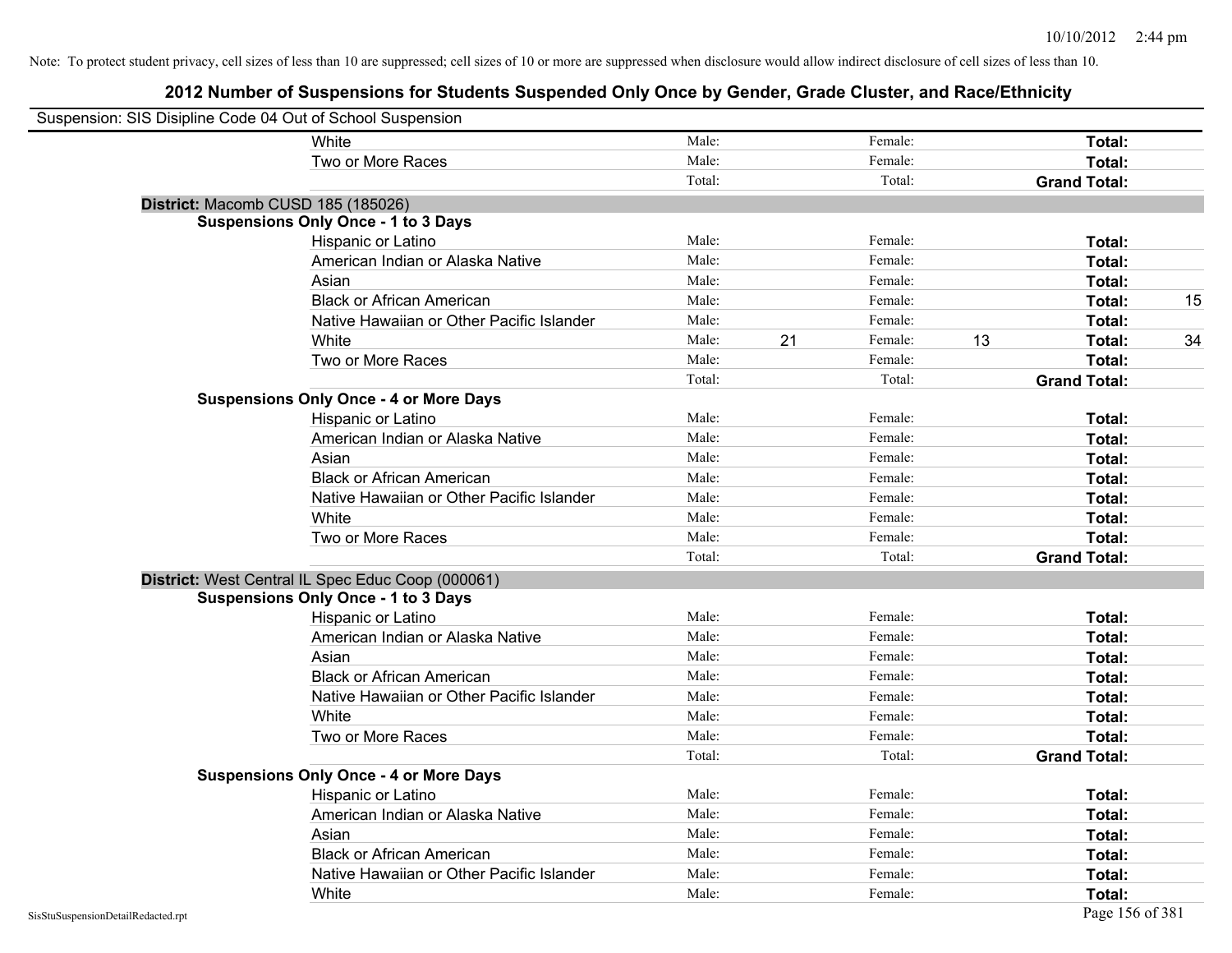| Suspension: SIS Disipline Code 04 Out of School Suspension |                                                      |        |    |         |    |                     |    |
|------------------------------------------------------------|------------------------------------------------------|--------|----|---------|----|---------------------|----|
|                                                            | Two or More Races                                    | Male:  |    | Female: |    | Total:              |    |
|                                                            |                                                      | Total: |    | Total:  |    | <b>Grand Total:</b> |    |
|                                                            | District: West Prairie CUSD 103 (103026)             |        |    |         |    |                     |    |
|                                                            | <b>Suspensions Only Once - 1 to 3 Days</b>           |        |    |         |    |                     |    |
|                                                            | Hispanic or Latino                                   | Male:  |    | Female: |    | Total:              |    |
|                                                            | American Indian or Alaska Native                     | Male:  |    | Female: |    | Total:              |    |
|                                                            | Asian                                                | Male:  |    | Female: |    | Total:              |    |
|                                                            | <b>Black or African American</b>                     | Male:  |    | Female: |    | Total:              |    |
|                                                            | Native Hawaiian or Other Pacific Islander            | Male:  |    | Female: |    | Total:              |    |
|                                                            | White                                                | Male:  | 15 | Female: | 12 | Total:              | 27 |
|                                                            | Two or More Races                                    | Male:  |    | Female: |    | Total:              |    |
|                                                            |                                                      | Total: |    | Total:  |    | <b>Grand Total:</b> |    |
|                                                            |                                                      |        |    |         |    |                     |    |
| Region: Henderson/Mercer/Warren ROE (27)                   |                                                      |        |    |         |    |                     |    |
| County: Henderson (036)                                    |                                                      |        |    |         |    |                     |    |
|                                                            | District: West Central CUSD 235 (235026)             |        |    |         |    |                     |    |
|                                                            | <b>Suspensions Only Once - 1 to 3 Days</b>           |        |    |         |    |                     |    |
|                                                            | Hispanic or Latino                                   | Male:  |    | Female: |    | Total:              |    |
|                                                            | American Indian or Alaska Native                     | Male:  |    | Female: |    | Total:              |    |
|                                                            | Asian                                                | Male:  |    | Female: |    | Total:              |    |
|                                                            | <b>Black or African American</b>                     | Male:  |    | Female: |    | Total:              |    |
|                                                            | Native Hawaiian or Other Pacific Islander            | Male:  |    | Female: |    | Total:              |    |
|                                                            | White                                                | Male:  |    | Female: |    | Total:              | 19 |
|                                                            | Two or More Races                                    | Male:  |    | Female: |    | Total:              |    |
|                                                            |                                                      | Total: |    | Total:  |    | <b>Grand Total:</b> |    |
|                                                            | <b>Suspensions Only Once - 4 or More Days</b>        |        |    |         |    |                     |    |
|                                                            | Hispanic or Latino                                   | Male:  |    | Female: |    | Total:              |    |
|                                                            | American Indian or Alaska Native                     | Male:  |    | Female: |    | Total:              |    |
|                                                            | Asian                                                | Male:  |    | Female: |    | Total:              |    |
|                                                            | <b>Black or African American</b>                     | Male:  |    | Female: |    | Total:              |    |
|                                                            | Native Hawaiian or Other Pacific Islander            | Male:  |    | Female: |    | Total:              |    |
|                                                            | White                                                | Male:  |    | Female: |    | Total:              |    |
|                                                            | Two or More Races                                    | Male:  |    | Female: |    | Total:              |    |
|                                                            |                                                      | Total: |    | Total:  |    | <b>Grand Total:</b> |    |
| County: Mercer (066)                                       |                                                      |        |    |         |    |                     |    |
|                                                            | District: Mercer County School District 404 (404026) |        |    |         |    |                     |    |
|                                                            | <b>Suspensions Only Once - 1 to 3 Days</b>           |        |    |         |    |                     |    |
|                                                            | Hispanic or Latino                                   | Male:  |    | Female: |    | Total:              |    |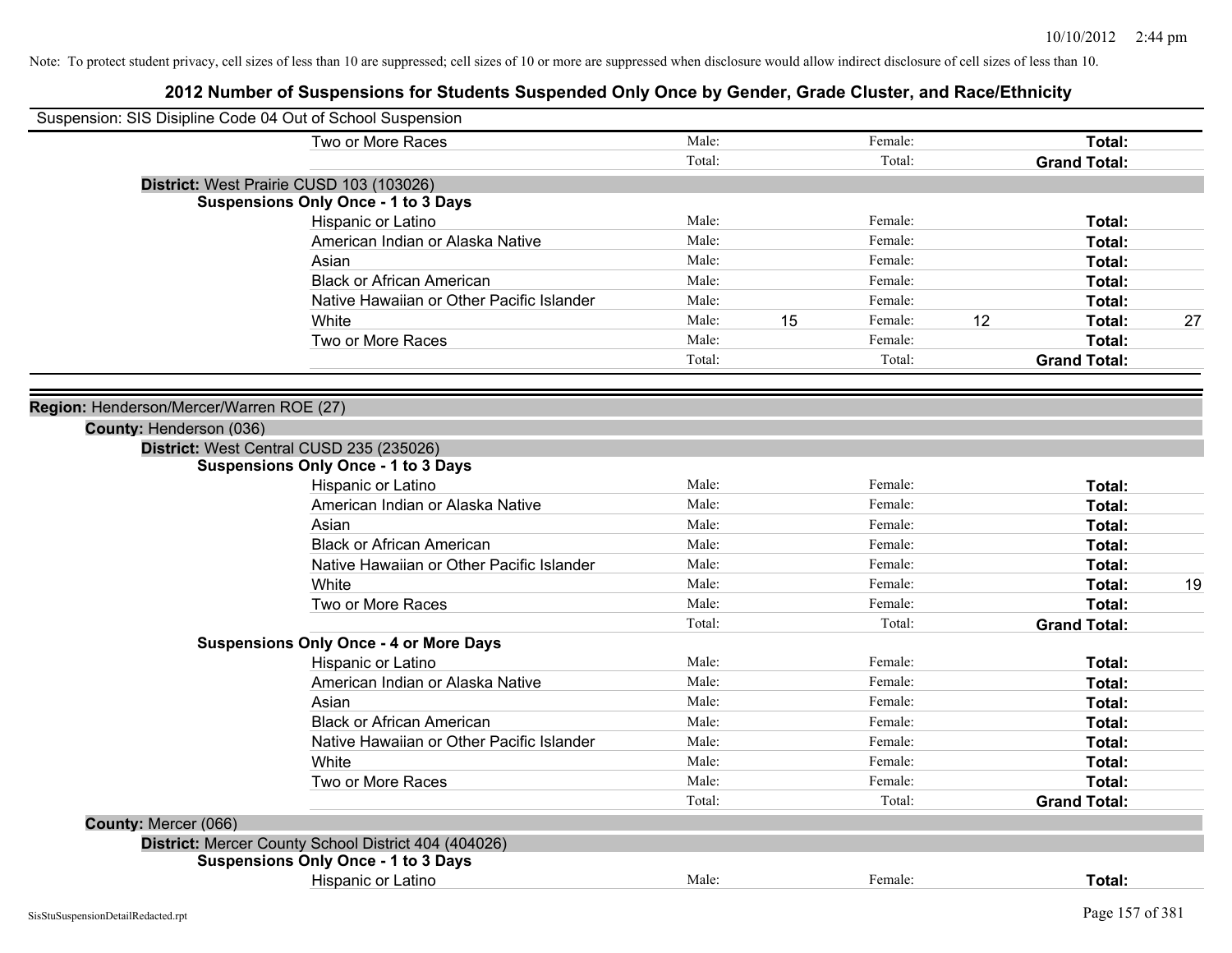| Suspension: SIS Disipline Code 04 Out of School Suspension |                                                |        |         |                     |    |
|------------------------------------------------------------|------------------------------------------------|--------|---------|---------------------|----|
|                                                            | American Indian or Alaska Native               | Male:  | Female: | Total:              |    |
|                                                            | Asian                                          | Male:  | Female: | Total:              |    |
|                                                            | <b>Black or African American</b>               | Male:  | Female: | Total:              |    |
|                                                            | Native Hawaiian or Other Pacific Islander      | Male:  | Female: | Total:              |    |
|                                                            | White                                          | Male:  | Female: | Total:              | 24 |
|                                                            | Two or More Races                              | Male:  | Female: | Total:              |    |
|                                                            |                                                | Total: | Total:  | <b>Grand Total:</b> |    |
|                                                            | <b>Suspensions Only Once - 4 or More Days</b>  |        |         |                     |    |
|                                                            | Hispanic or Latino                             | Male:  | Female: | Total:              |    |
|                                                            | American Indian or Alaska Native               | Male:  | Female: | Total:              |    |
|                                                            | Asian                                          | Male:  | Female: | Total:              |    |
|                                                            | <b>Black or African American</b>               | Male:  | Female: | Total:              |    |
|                                                            | Native Hawaiian or Other Pacific Islander      | Male:  | Female: | Total:              |    |
|                                                            | White                                          | Male:  | Female: | Total:              | 11 |
|                                                            | Two or More Races                              | Male:  | Female: | Total:              |    |
|                                                            |                                                | Total: | Total:  | <b>Grand Total:</b> |    |
| County: Warren (094)                                       |                                                |        |         |                     |    |
|                                                            | District: Monmouth-Roseville CUSD 238 (238026) |        |         |                     |    |
|                                                            | <b>Suspensions Only Once - 1 to 3 Days</b>     |        |         |                     |    |
|                                                            | Hispanic or Latino                             | Male:  | Female: | Total:              |    |
|                                                            | American Indian or Alaska Native               | Male:  | Female: | Total:              |    |
|                                                            | Asian                                          | Male:  | Female: | Total:              |    |
|                                                            | <b>Black or African American</b>               | Male:  | Female: | Total:              |    |
|                                                            | Native Hawaiian or Other Pacific Islander      | Male:  | Female: | Total:              |    |
|                                                            | White                                          | Male:  | Female: | Total:              | 11 |
|                                                            | Two or More Races                              | Male:  | Female: | Total:              |    |
|                                                            |                                                | Total: | Total:  | <b>Grand Total:</b> |    |
|                                                            | <b>Suspensions Only Once - 4 or More Days</b>  |        |         |                     |    |
|                                                            | Hispanic or Latino                             | Male:  | Female: | Total:              |    |
|                                                            | American Indian or Alaska Native               | Male:  | Female: | Total:              |    |
|                                                            | Asian                                          | Male:  | Female: | Total:              |    |
|                                                            | <b>Black or African American</b>               | Male:  | Female: | Total:              |    |
|                                                            | Native Hawaiian or Other Pacific Islander      | Male:  | Female: | Total:              |    |
|                                                            | White                                          | Male:  | Female: | Total:              |    |
|                                                            | Two or More Races                              | Male:  | Female: | Total:              |    |
|                                                            |                                                | Total: | Total:  | <b>Grand Total:</b> |    |
|                                                            | District: United CUSD 304 (304026)             |        |         |                     |    |
|                                                            | <b>Suspensions Only Once - 1 to 3 Days</b>     |        |         |                     |    |
|                                                            | Hispanic or Latino                             | Male:  | Female: | Total:              |    |
| SisStuSuspensionDetailRedacted.rpt                         |                                                |        |         | Page 158 of 381     |    |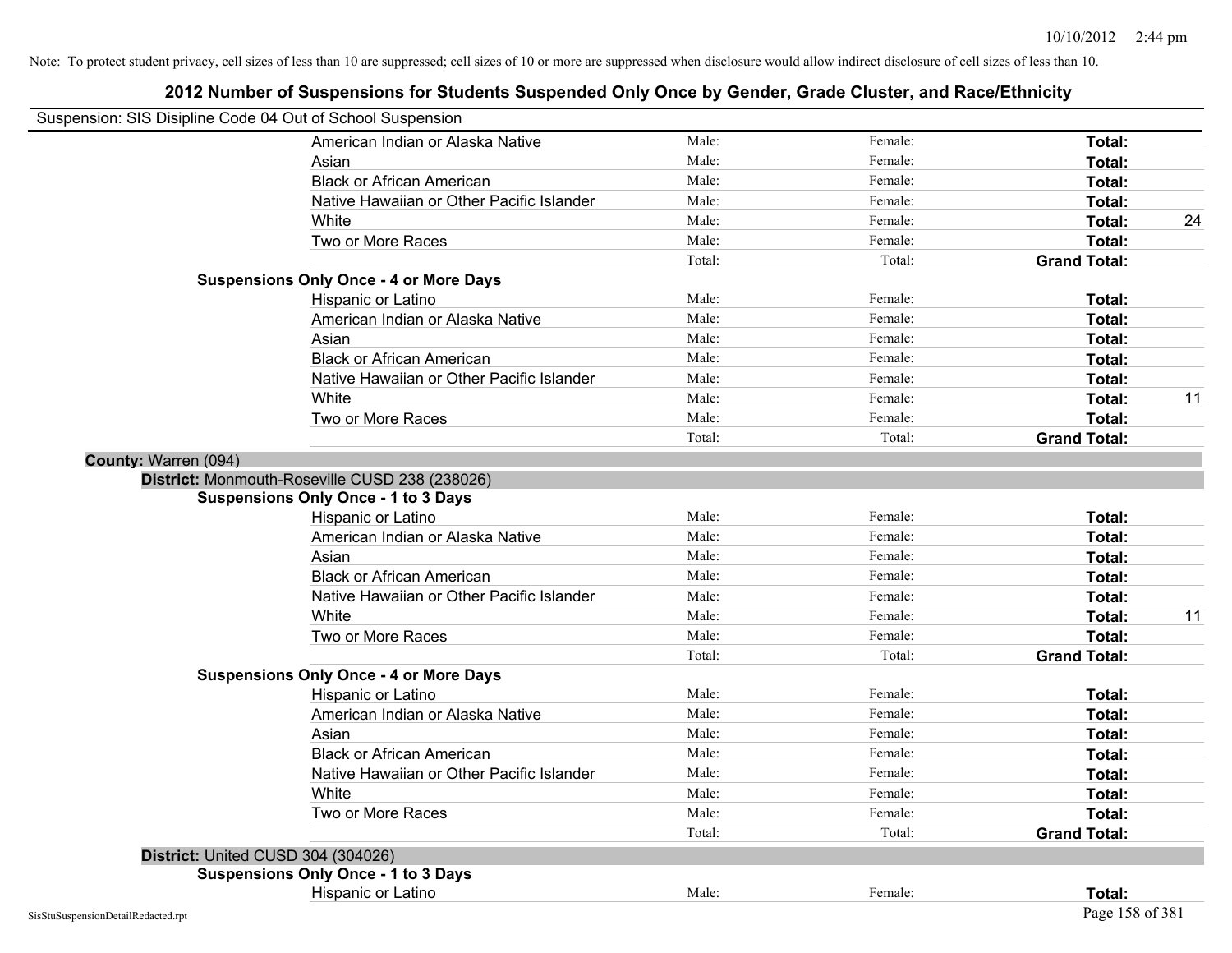| Suspension: SIS Disipline Code 04 Out of School Suspension  |                                               |        |         |                     |    |
|-------------------------------------------------------------|-----------------------------------------------|--------|---------|---------------------|----|
|                                                             | American Indian or Alaska Native              | Male:  | Female: | Total:              |    |
|                                                             | Asian                                         | Male:  | Female: | Total:              |    |
|                                                             | <b>Black or African American</b>              | Male:  | Female: | Total:              |    |
|                                                             | Native Hawaiian or Other Pacific Islander     | Male:  | Female: | Total:              |    |
|                                                             | White                                         | Male:  | Female: | Total:              | 15 |
|                                                             | Two or More Races                             | Male:  | Female: | Total:              |    |
|                                                             |                                               | Total: | Total:  | <b>Grand Total:</b> |    |
|                                                             | <b>Suspensions Only Once - 4 or More Days</b> |        |         |                     |    |
|                                                             | Hispanic or Latino                            | Male:  | Female: | Total:              |    |
|                                                             | American Indian or Alaska Native              | Male:  | Female: | Total:              |    |
|                                                             | Asian                                         | Male:  | Female: | Total:              |    |
|                                                             | <b>Black or African American</b>              | Male:  | Female: | Total:              |    |
|                                                             | Native Hawaiian or Other Pacific Islander     | Male:  | Female: | Total:              |    |
|                                                             | White                                         | Male:  | Female: | Total:              |    |
|                                                             | Two or More Races                             | Male:  | Female: | Total:              |    |
|                                                             |                                               | Total: | Total:  | <b>Grand Total:</b> |    |
| County: Iroquois (038)<br>District: Central CUSD 4 (004026) |                                               |        |         |                     |    |
|                                                             | <b>Suspensions Only Once - 1 to 3 Days</b>    |        |         |                     |    |
|                                                             | Hispanic or Latino                            | Male:  | Female: | Total:              |    |
|                                                             | American Indian or Alaska Native              | Male:  | Female: | Total:              |    |
|                                                             | Asian                                         | Male:  | Female: | Total:              |    |
|                                                             | <b>Black or African American</b>              | Male:  | Female: | Total:              |    |
|                                                             | Native Hawaiian or Other Pacific Islander     | Male:  | Female: | Total:              |    |
|                                                             | White                                         | Male:  | Female: | Total:              | 15 |
|                                                             | Two or More Races                             | Male:  | Female: | Total:              |    |
|                                                             |                                               | Total: | Total:  | <b>Grand Total:</b> |    |
|                                                             | <b>Suspensions Only Once - 4 or More Days</b> |        |         |                     |    |
|                                                             | Hispanic or Latino                            | Male:  | Female: | Total:              |    |
|                                                             | American Indian or Alaska Native              | Male:  | Female: | Total:              |    |
|                                                             | Asian                                         | Male:  | Female: | Total:              |    |
|                                                             | <b>Black or African American</b>              | Male:  | Female: | Total:              |    |
|                                                             | Native Hawaiian or Other Pacific Islander     | Male:  | Female: | Total:              |    |
|                                                             | White                                         | Male:  | Female: | Total:              |    |
|                                                             | Two or More Races                             | Male:  | Female: | Total:              |    |
|                                                             |                                               | Total: | Total:  | <b>Grand Total:</b> |    |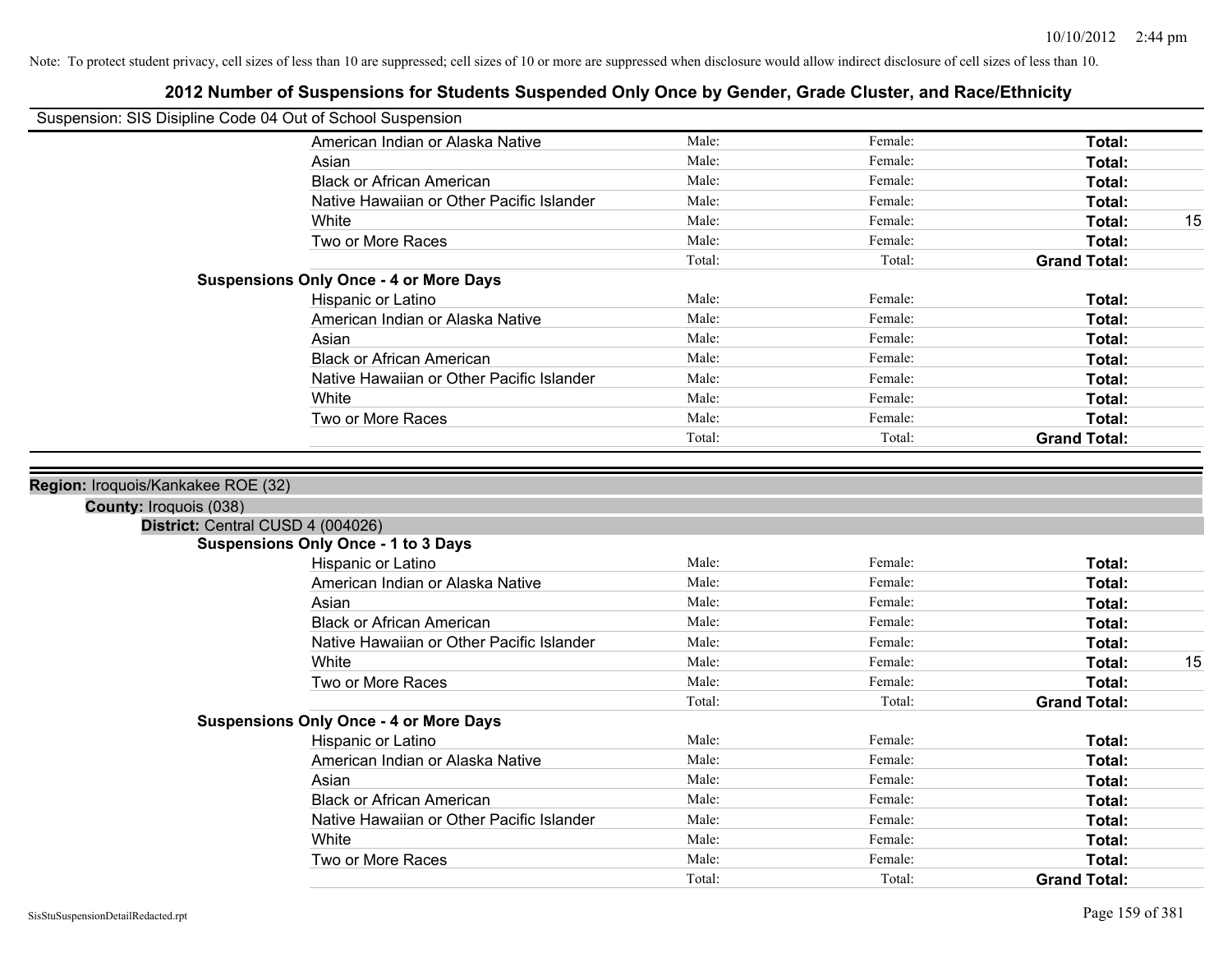| Suspension: SIS Disipline Code 04 Out of School Suspension |                                               |        |         |                     |    |
|------------------------------------------------------------|-----------------------------------------------|--------|---------|---------------------|----|
| District: Donovan CUSD 3 (003026)                          |                                               |        |         |                     |    |
|                                                            | <b>Suspensions Only Once - 1 to 3 Days</b>    |        |         |                     |    |
|                                                            | Hispanic or Latino                            | Male:  | Female: | Total:              |    |
|                                                            | American Indian or Alaska Native              | Male:  | Female: | Total:              |    |
|                                                            | Asian                                         | Male:  | Female: | Total:              |    |
|                                                            | <b>Black or African American</b>              | Male:  | Female: | Total:              |    |
|                                                            | Native Hawaiian or Other Pacific Islander     | Male:  | Female: | Total:              |    |
|                                                            | White                                         | Male:  | Female: | Total:              | 11 |
|                                                            | Two or More Races                             | Male:  | Female: | Total:              |    |
|                                                            |                                               | Total: | Total:  | <b>Grand Total:</b> |    |
|                                                            | <b>Suspensions Only Once - 4 or More Days</b> |        |         |                     |    |
|                                                            | Hispanic or Latino                            | Male:  | Female: | Total:              |    |
|                                                            | American Indian or Alaska Native              | Male:  | Female: | Total:              |    |
|                                                            | Asian                                         | Male:  | Female: | Total:              |    |
|                                                            | <b>Black or African American</b>              | Male:  | Female: | Total:              |    |
|                                                            | Native Hawaiian or Other Pacific Islander     | Male:  | Female: | Total:              |    |
|                                                            | White                                         | Male:  | Female: | Total:              |    |
|                                                            | Two or More Races                             | Male:  | Female: | Total:              |    |
|                                                            |                                               | Total: | Total:  | <b>Grand Total:</b> |    |
|                                                            | District: Iroquois County CUSD 9 (009026)     |        |         |                     |    |
|                                                            | <b>Suspensions Only Once - 1 to 3 Days</b>    |        |         |                     |    |
|                                                            | Hispanic or Latino                            | Male:  | Female: | Total:              |    |
|                                                            | American Indian or Alaska Native              | Male:  | Female: | Total:              |    |
|                                                            | Asian                                         | Male:  | Female: | Total:              |    |
|                                                            | <b>Black or African American</b>              | Male:  | Female: | Total:              |    |
|                                                            | Native Hawaiian or Other Pacific Islander     | Male:  | Female: | Total:              |    |
|                                                            | White                                         | Male:  | Female: | Total:              |    |
|                                                            | Two or More Races                             | Male:  | Female: | Total:              |    |
|                                                            |                                               | Total: | Total:  | <b>Grand Total:</b> | 11 |
|                                                            | District: Iroquois West CUSD 10 (010026)      |        |         |                     |    |
|                                                            | <b>Suspensions Only Once - 1 to 3 Days</b>    |        |         |                     |    |
|                                                            | Hispanic or Latino                            | Male:  | Female: | Total:              |    |
|                                                            | American Indian or Alaska Native              | Male:  | Female: | Total:              |    |
|                                                            | Asian                                         | Male:  | Female: | Total:              |    |
|                                                            | <b>Black or African American</b>              | Male:  | Female: | Total:              |    |
|                                                            | Native Hawaiian or Other Pacific Islander     | Male:  | Female: | Total:              |    |
|                                                            | White                                         | Male:  | Female: | Total:              | 12 |
|                                                            | Two or More Races                             | Male:  | Female: | Total:              |    |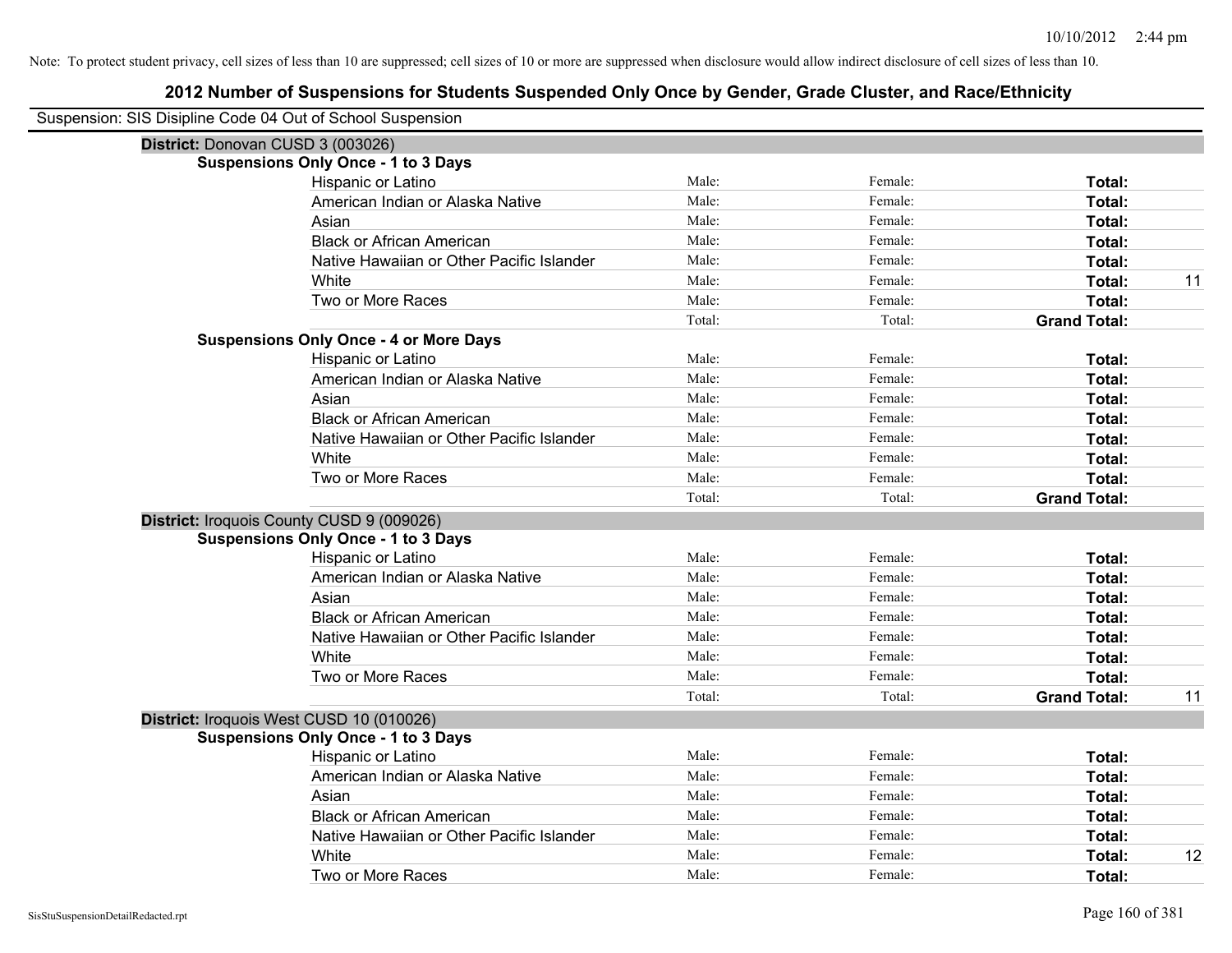| Suspension: SIS Disipline Code 04 Out of School Suspension |        |         |                     |
|------------------------------------------------------------|--------|---------|---------------------|
|                                                            | Total: | Total:  | <b>Grand Total:</b> |
| <b>Suspensions Only Once - 4 or More Days</b>              |        |         |                     |
| Hispanic or Latino                                         | Male:  | Female: | Total:              |
| American Indian or Alaska Native                           | Male:  | Female: | Total:              |
| Asian                                                      | Male:  | Female: | Total:              |
| <b>Black or African American</b>                           | Male:  | Female: | Total:              |
| Native Hawaiian or Other Pacific Islander                  | Male:  | Female: | Total:              |
| White                                                      | Male:  | Female: | Total:              |
| Two or More Races                                          | Male:  | Female: | Total:              |
|                                                            | Total: | Total:  | <b>Grand Total:</b> |
| District: Milford CCSD 280 (280004)                        |        |         |                     |
| <b>Suspensions Only Once - 1 to 3 Days</b>                 |        |         |                     |
| Hispanic or Latino                                         | Male:  | Female: | Total:              |
| American Indian or Alaska Native                           | Male:  | Female: | Total:              |
| Asian                                                      | Male:  | Female: | Total:              |
| <b>Black or African American</b>                           | Male:  | Female: | Total:              |
| Native Hawaiian or Other Pacific Islander                  | Male:  | Female: | Total:              |
| White                                                      | Male:  | Female: | Total:              |
| Two or More Races                                          | Male:  | Female: | Total:              |
|                                                            | Total: | Total:  | <b>Grand Total:</b> |
| District: Milford Twp HSD 233 (233017)                     |        |         |                     |
| <b>Suspensions Only Once - 1 to 3 Days</b>                 |        |         |                     |
| Hispanic or Latino                                         | Male:  | Female: | Total:              |
| American Indian or Alaska Native                           | Male:  | Female: | Total:              |
| Asian                                                      | Male:  | Female: | Total:              |
| <b>Black or African American</b>                           | Male:  | Female: | Total:              |
| Native Hawaiian or Other Pacific Islander                  | Male:  | Female: | Total:              |
| White                                                      | Male:  | Female: | Total:              |
| Two or More Races                                          | Male:  | Female: | Total:              |
|                                                            | Total: | Total:  | <b>Grand Total:</b> |
| <b>Suspensions Only Once - 4 or More Days</b>              |        |         |                     |
| Hispanic or Latino                                         | Male:  | Female: | Total:              |
| American Indian or Alaska Native                           | Male:  | Female: | Total:              |
| Asian                                                      | Male:  | Female: | Total:              |
| <b>Black or African American</b>                           | Male:  | Female: | Total:              |
| Native Hawaiian or Other Pacific Islander                  | Male:  | Female: | Total:              |
| White                                                      | Male:  | Female: | Total:              |
| Two or More Races                                          | Male:  | Female: | <b>Total:</b>       |
|                                                            | Total: | Total:  | <b>Grand Total:</b> |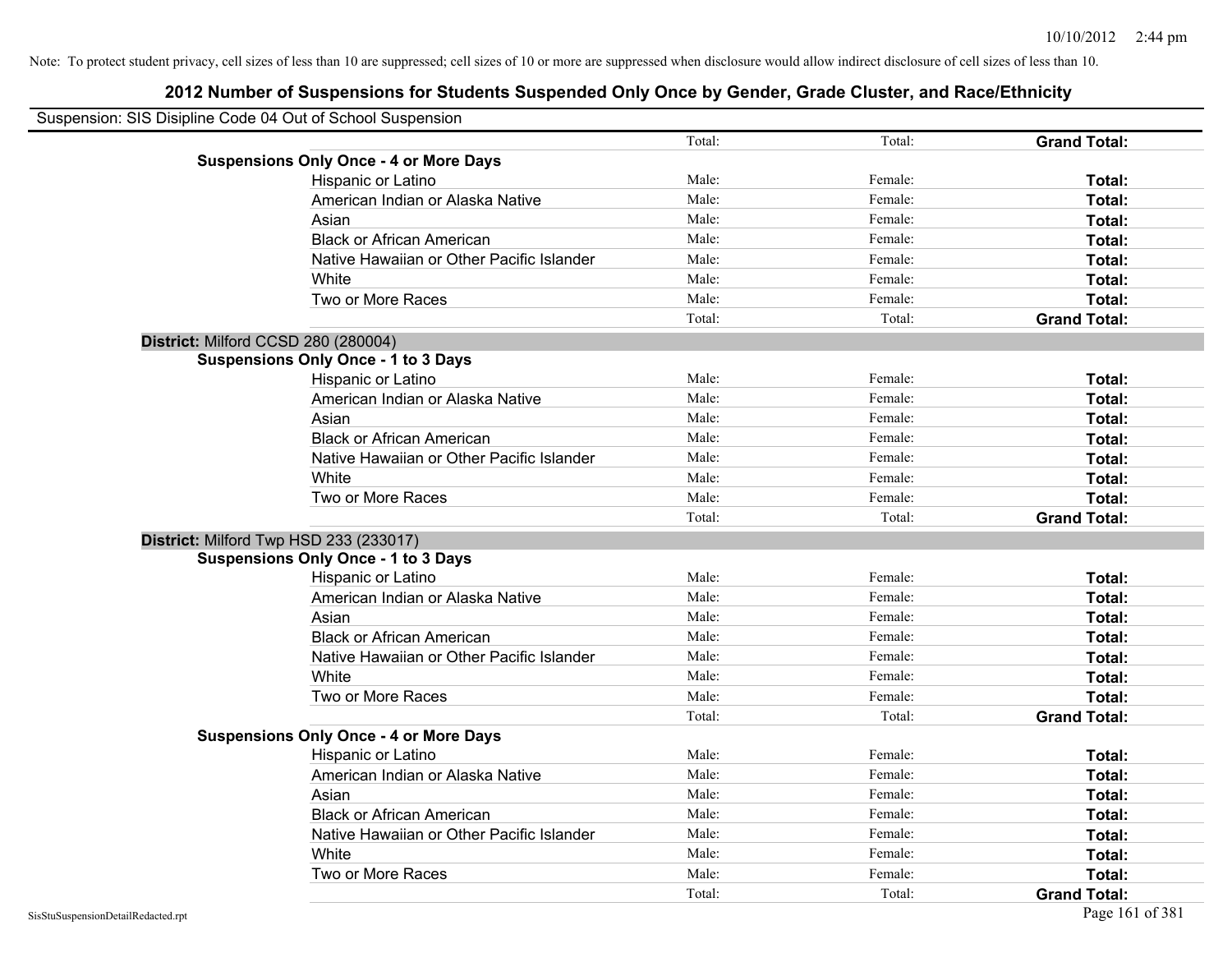| Suspension: SIS Disipline Code 04 Out of School Suspension |                                                 |        |    |         |    |                     |    |
|------------------------------------------------------------|-------------------------------------------------|--------|----|---------|----|---------------------|----|
| County: Kankakee (046)                                     |                                                 |        |    |         |    |                     |    |
| District: Bourbonnais SD 53 (053002)                       |                                                 |        |    |         |    |                     |    |
|                                                            | <b>Suspensions Only Once - 1 to 3 Days</b>      |        |    |         |    |                     |    |
|                                                            | Hispanic or Latino                              | Male:  |    | Female: |    | Total:              |    |
|                                                            | American Indian or Alaska Native                | Male:  |    | Female: |    | Total:              |    |
|                                                            | Asian                                           | Male:  |    | Female: |    | Total:              |    |
|                                                            | <b>Black or African American</b>                | Male:  |    | Female: |    | Total:              |    |
|                                                            | Native Hawaiian or Other Pacific Islander       | Male:  |    | Female: |    | Total:              |    |
|                                                            | White                                           | Male:  |    | Female: |    | Total:              | 15 |
|                                                            | Two or More Races                               | Male:  |    | Female: |    | Total:              |    |
|                                                            |                                                 | Total: |    | Total:  |    | <b>Grand Total:</b> |    |
|                                                            | <b>Suspensions Only Once - 4 or More Days</b>   |        |    |         |    |                     |    |
|                                                            | Hispanic or Latino                              | Male:  |    | Female: |    | Total:              |    |
|                                                            | American Indian or Alaska Native                | Male:  |    | Female: |    | Total:              |    |
|                                                            | Asian                                           | Male:  |    | Female: |    | Total:              |    |
|                                                            | <b>Black or African American</b>                | Male:  |    | Female: |    | Total:              |    |
|                                                            | Native Hawaiian or Other Pacific Islander       | Male:  |    | Female: |    | Total:              |    |
|                                                            | White                                           | Male:  |    | Female: |    | Total:              |    |
|                                                            | Two or More Races                               | Male:  |    | Female: |    | <b>Total:</b>       |    |
|                                                            |                                                 | Total: |    | Total:  |    | <b>Grand Total:</b> | 14 |
|                                                            | District: Bradley Bourbonnais CHSD 307 (307016) |        |    |         |    |                     |    |
|                                                            | <b>Suspensions Only Once - 1 to 3 Days</b>      |        |    |         |    |                     |    |
|                                                            | Hispanic or Latino                              | Male:  |    | Female: |    | Total:              | 10 |
|                                                            | American Indian or Alaska Native                | Male:  |    | Female: |    | Total:              |    |
|                                                            | Asian                                           | Male:  |    | Female: |    | Total:              |    |
|                                                            | <b>Black or African American</b>                | Male:  |    | Female: |    | Total:              | 11 |
|                                                            | Native Hawaiian or Other Pacific Islander       | Male:  |    | Female: |    | Total:              |    |
|                                                            | White                                           | Male:  |    | Female: |    | Total:              | 35 |
|                                                            | Two or More Races                               | Male:  |    | Female: |    | Total:              |    |
|                                                            |                                                 | Total: |    | Total:  |    | <b>Grand Total:</b> |    |
|                                                            | <b>Suspensions Only Once - 4 or More Days</b>   |        |    |         |    |                     |    |
|                                                            | Hispanic or Latino                              | Male:  |    | Female: |    | Total:              |    |
|                                                            | American Indian or Alaska Native                | Male:  |    | Female: |    | Total:              |    |
|                                                            | Asian                                           | Male:  |    | Female: |    | Total:              |    |
|                                                            | <b>Black or African American</b>                | Male:  |    | Female: |    | Total:              | 16 |
|                                                            | Native Hawaiian or Other Pacific Islander       | Male:  |    | Female: |    | Total:              |    |
|                                                            | White                                           | Male:  | 24 | Female: | 10 | Total:              | 34 |
|                                                            | Two or More Races                               | Male:  |    | Female: |    | Total:              |    |
|                                                            |                                                 | Total: |    | Total:  |    | <b>Grand Total:</b> |    |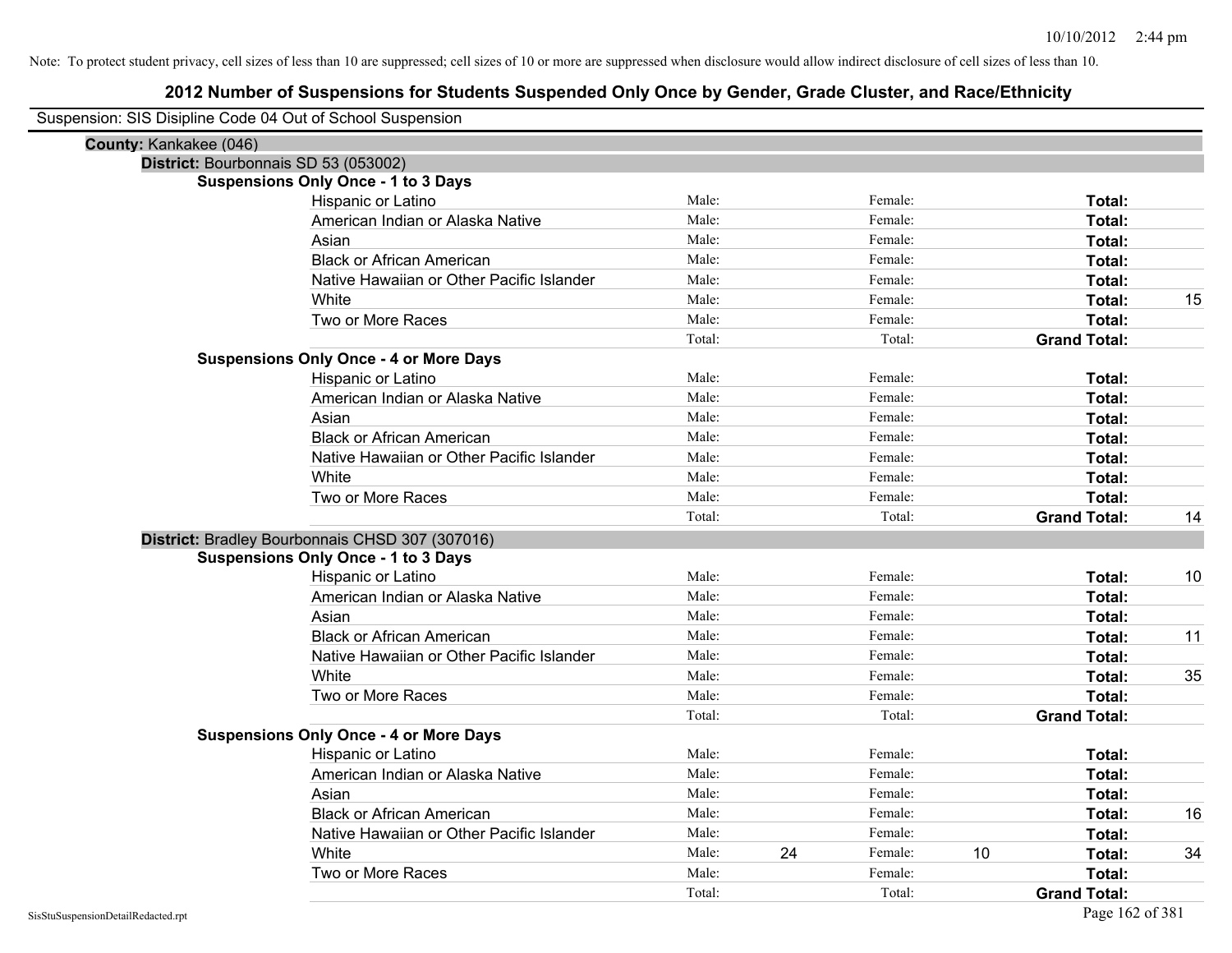| Suspension: SIS Disipline Code 04 Out of School Suspension |                                               |        |         |                     |    |
|------------------------------------------------------------|-----------------------------------------------|--------|---------|---------------------|----|
| District: Bradley SD 61 (061002)                           |                                               |        |         |                     |    |
|                                                            | <b>Suspensions Only Once - 1 to 3 Days</b>    |        |         |                     |    |
|                                                            | Hispanic or Latino                            | Male:  | Female: | Total:              |    |
|                                                            | American Indian or Alaska Native              | Male:  | Female: | Total:              |    |
|                                                            | Asian                                         | Male:  | Female: | Total:              |    |
|                                                            | <b>Black or African American</b>              | Male:  | Female: | Total:              | 11 |
|                                                            | Native Hawaiian or Other Pacific Islander     | Male:  | Female: | Total:              |    |
|                                                            | White                                         | Male:  | Female: | Total:              | 16 |
|                                                            | Two or More Races                             | Male:  | Female: | Total:              |    |
|                                                            |                                               | Total: | Total:  | <b>Grand Total:</b> |    |
|                                                            | <b>Suspensions Only Once - 4 or More Days</b> |        |         |                     |    |
|                                                            | Hispanic or Latino                            | Male:  | Female: | Total:              |    |
|                                                            | American Indian or Alaska Native              | Male:  | Female: | Total:              |    |
|                                                            | Asian                                         | Male:  | Female: | Total:              |    |
|                                                            | <b>Black or African American</b>              | Male:  | Female: | Total:              |    |
|                                                            | Native Hawaiian or Other Pacific Islander     | Male:  | Female: | Total:              |    |
|                                                            | White                                         | Male:  | Female: | Total:              |    |
|                                                            | Two or More Races                             | Male:  | Female: | Total:              |    |
|                                                            |                                               | Total: | Total:  | <b>Grand Total:</b> |    |
| District: Grant Park CUSD 6 (006026)                       |                                               |        |         |                     |    |
|                                                            | <b>Suspensions Only Once - 1 to 3 Days</b>    |        |         |                     |    |
|                                                            | Hispanic or Latino                            | Male:  | Female: | Total:              |    |
|                                                            | American Indian or Alaska Native              | Male:  | Female: | Total:              |    |
|                                                            | Asian                                         | Male:  | Female: | Total:              |    |
|                                                            | <b>Black or African American</b>              | Male:  | Female: | Total:              |    |
|                                                            | Native Hawaiian or Other Pacific Islander     | Male:  | Female: | Total:              |    |
|                                                            | White                                         | Male:  | Female: | Total:              | 11 |
|                                                            | Two or More Races                             | Male:  | Female: | Total:              |    |
|                                                            |                                               | Total: | Total:  | <b>Grand Total:</b> |    |
|                                                            | <b>Suspensions Only Once - 4 or More Days</b> |        |         |                     |    |
|                                                            | Hispanic or Latino                            | Male:  | Female: | Total:              |    |
|                                                            | American Indian or Alaska Native              | Male:  | Female: | Total:              |    |
|                                                            | Asian                                         | Male:  | Female: | Total:              |    |
|                                                            | <b>Black or African American</b>              | Male:  | Female: | Total:              |    |
|                                                            | Native Hawaiian or Other Pacific Islander     | Male:  | Female: | Total:              |    |
|                                                            | White                                         | Male:  | Female: | Total:              |    |
|                                                            | Two or More Races                             | Male:  | Female: | Total:              |    |
|                                                            |                                               | Total: | Total:  | <b>Grand Total:</b> |    |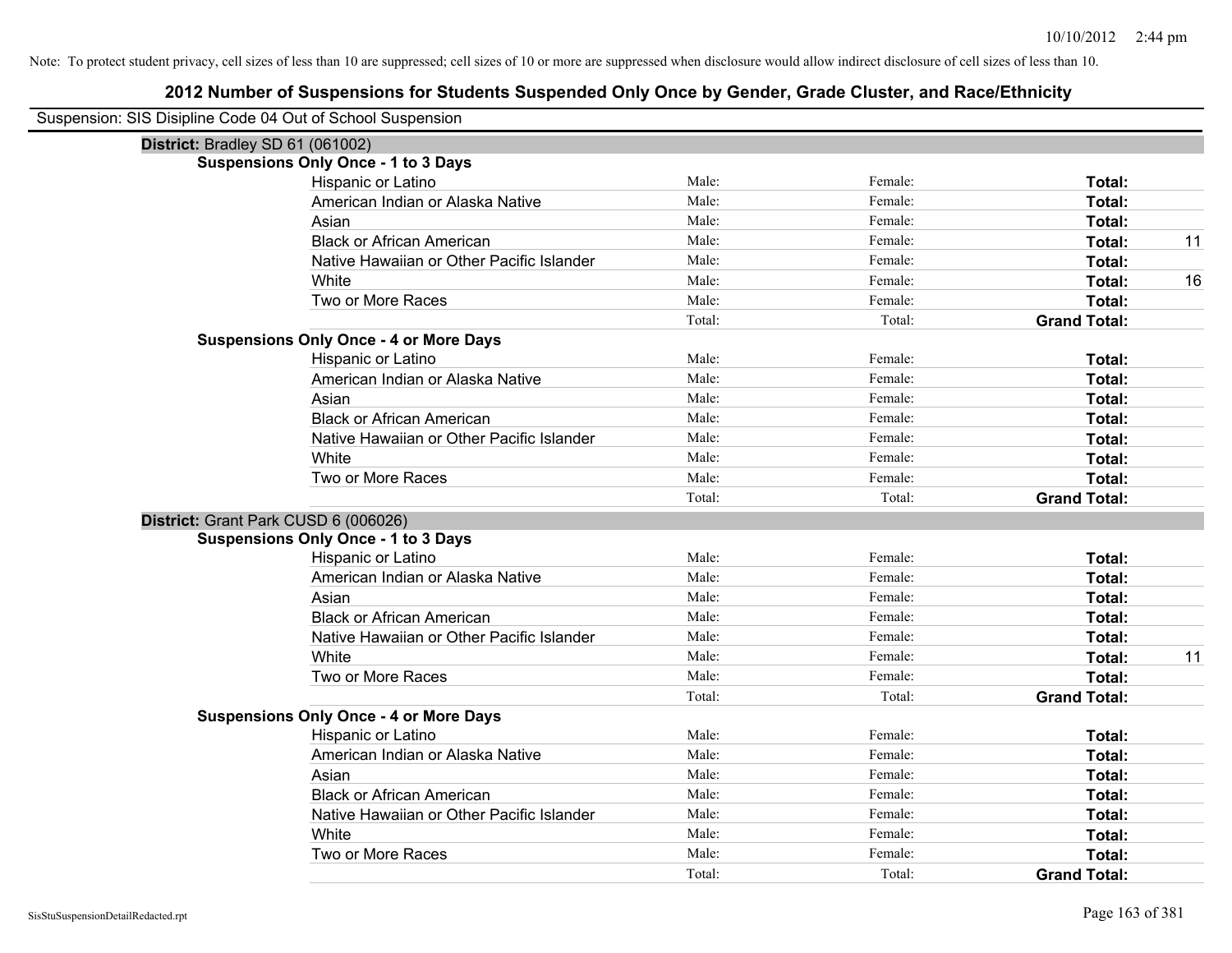| Suspension: SIS Disipline Code 04 Out of School Suspension |                                               |        |     |         |     |                     |     |
|------------------------------------------------------------|-----------------------------------------------|--------|-----|---------|-----|---------------------|-----|
| District: Herscher CUSD 2 (002026)                         |                                               |        |     |         |     |                     |     |
|                                                            | <b>Suspensions Only Once - 1 to 3 Days</b>    |        |     |         |     |                     |     |
|                                                            | Hispanic or Latino                            | Male:  |     | Female: |     | Total:              |     |
|                                                            | American Indian or Alaska Native              | Male:  |     | Female: |     | Total:              |     |
|                                                            | Asian                                         | Male:  |     | Female: |     | Total:              |     |
|                                                            | <b>Black or African American</b>              | Male:  |     | Female: |     | Total:              |     |
|                                                            | Native Hawaiian or Other Pacific Islander     | Male:  |     | Female: |     | Total:              |     |
|                                                            | White                                         | Male:  |     | Female: |     | Total:              | 24  |
|                                                            | Two or More Races                             | Male:  |     | Female: |     | Total:              |     |
|                                                            |                                               | Total: |     | Total:  |     | <b>Grand Total:</b> |     |
|                                                            | <b>Suspensions Only Once - 4 or More Days</b> |        |     |         |     |                     |     |
|                                                            | Hispanic or Latino                            | Male:  |     | Female: |     | Total:              |     |
|                                                            | American Indian or Alaska Native              | Male:  |     | Female: |     | Total:              |     |
|                                                            | Asian                                         | Male:  |     | Female: |     | Total:              |     |
|                                                            | <b>Black or African American</b>              | Male:  |     | Female: |     | Total:              |     |
|                                                            | Native Hawaiian or Other Pacific Islander     | Male:  |     | Female: |     | Total:              |     |
|                                                            | White                                         | Male:  |     | Female: |     | Total:              | 14  |
|                                                            | Two or More Races                             | Male:  |     | Female: |     | Total:              |     |
|                                                            |                                               | Total: |     | Total:  |     | <b>Grand Total:</b> |     |
| District: Kankakee SD 111 (111025)                         |                                               |        |     |         |     |                     |     |
|                                                            | <b>Suspensions Only Once - 1 to 3 Days</b>    |        |     |         |     |                     |     |
|                                                            | Hispanic or Latino                            | Male:  | 35  | Female: | 27  | Total:              | 62  |
|                                                            | American Indian or Alaska Native              | Male:  |     | Female: |     | Total:              |     |
|                                                            | Asian                                         | Male:  |     | Female: |     | Total:              |     |
|                                                            | <b>Black or African American</b>              | Male:  | 151 | Female: | 117 | Total:              | 268 |
|                                                            | Native Hawaiian or Other Pacific Islander     | Male:  |     | Female: |     | Total:              |     |
|                                                            | White                                         | Male:  | 30  | Female: | 21  | Total:              | 51  |
|                                                            | Two or More Races                             | Male:  |     | Female: |     | Total:              | 15  |
|                                                            |                                               | Total: |     | Total:  |     | <b>Grand Total:</b> |     |
|                                                            | <b>Suspensions Only Once - 4 or More Days</b> |        |     |         |     |                     |     |
|                                                            | Hispanic or Latino                            | Male:  |     | Female: |     | Total:              | 19  |
|                                                            | American Indian or Alaska Native              | Male:  |     | Female: |     | Total:              |     |
|                                                            | Asian                                         | Male:  |     | Female: |     | Total:              |     |
|                                                            | <b>Black or African American</b>              | Male:  | 30  | Female: | 26  | Total:              | 56  |
|                                                            | Native Hawaiian or Other Pacific Islander     | Male:  |     | Female: |     | Total:              |     |
|                                                            | White                                         | Male:  |     | Female: |     | Total:              |     |
|                                                            | Two or More Races                             | Male:  |     | Female: |     | Total:              |     |
|                                                            |                                               | Total: | 47  | Total:  | 39  | <b>Grand Total:</b> | 86  |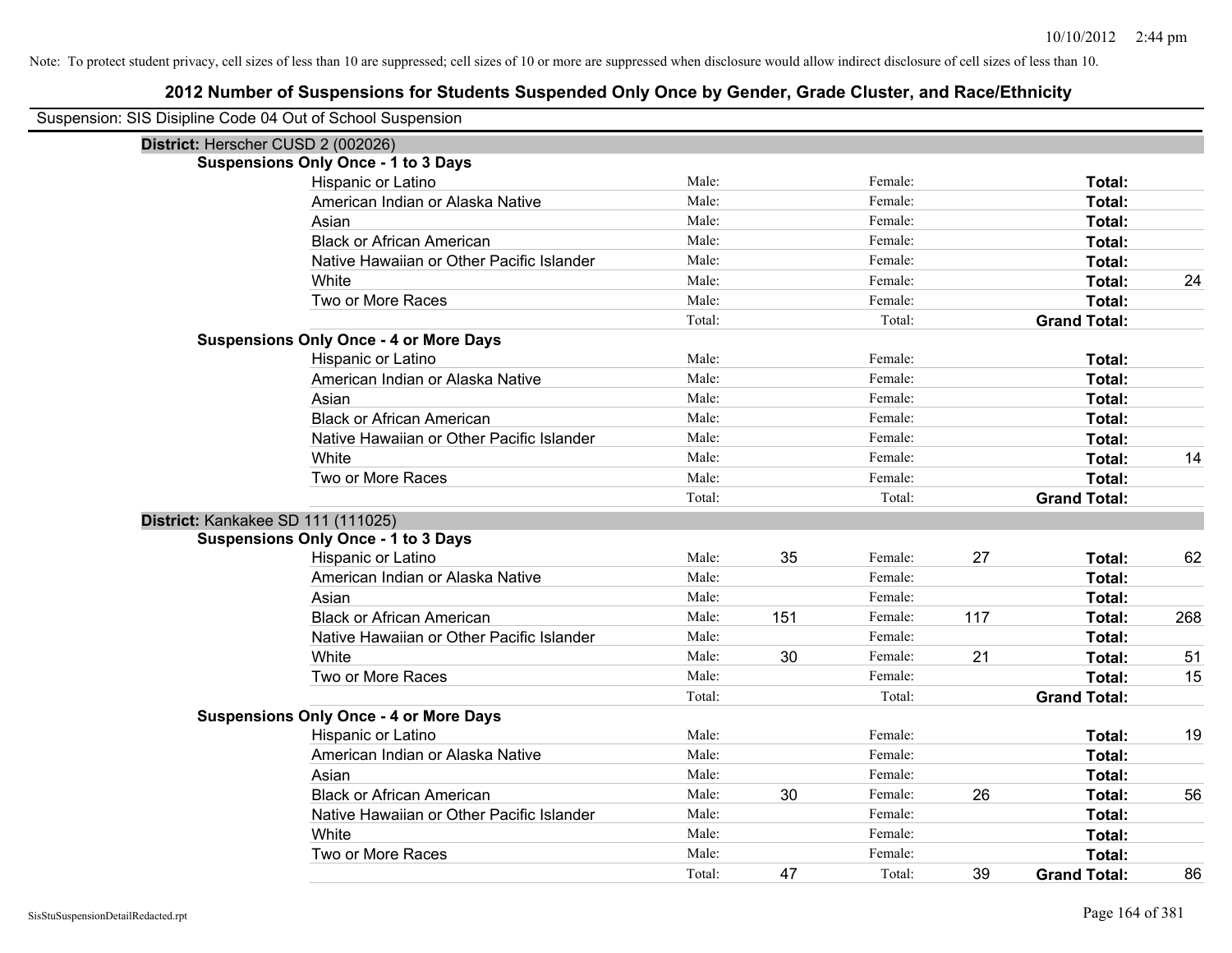| Suspension: SIS Disipline Code 04 Out of School Suspension |                                               |        |         |                     |    |
|------------------------------------------------------------|-----------------------------------------------|--------|---------|---------------------|----|
| District: Manteno CUSD 5 (005026)                          |                                               |        |         |                     |    |
|                                                            | <b>Suspensions Only Once - 1 to 3 Days</b>    |        |         |                     |    |
|                                                            | Hispanic or Latino                            | Male:  | Female: | Total:              |    |
|                                                            | American Indian or Alaska Native              | Male:  | Female: | Total:              |    |
|                                                            | Asian                                         | Male:  | Female: | Total:              |    |
|                                                            | <b>Black or African American</b>              | Male:  | Female: | Total:              |    |
|                                                            | Native Hawaiian or Other Pacific Islander     | Male:  | Female: | Total:              |    |
|                                                            | White                                         | Male:  | Female: | Total:              | 33 |
|                                                            | Two or More Races                             | Male:  | Female: | Total:              |    |
|                                                            |                                               | Total: | Total:  | <b>Grand Total:</b> |    |
|                                                            | <b>Suspensions Only Once - 4 or More Days</b> |        |         |                     |    |
|                                                            | Hispanic or Latino                            | Male:  | Female: | Total:              |    |
|                                                            | American Indian or Alaska Native              | Male:  | Female: | Total:              |    |
|                                                            | Asian                                         | Male:  | Female: | Total:              |    |
|                                                            | <b>Black or African American</b>              | Male:  | Female: | Total:              |    |
|                                                            | Native Hawaiian or Other Pacific Islander     | Male:  | Female: | Total:              |    |
|                                                            | White                                         | Male:  | Female: | Total:              | 12 |
|                                                            | Two or More Races                             | Male:  | Female: | Total:              |    |
|                                                            |                                               | Total: | Total:  | <b>Grand Total:</b> |    |
| District: Momence CUSD 1 (001026)                          |                                               |        |         |                     |    |
|                                                            | <b>Suspensions Only Once - 1 to 3 Days</b>    |        |         |                     |    |
|                                                            | Hispanic or Latino                            | Male:  | Female: | Total:              |    |
|                                                            | American Indian or Alaska Native              | Male:  | Female: | Total:              |    |
|                                                            | Asian                                         | Male:  | Female: | Total:              |    |
|                                                            | <b>Black or African American</b>              | Male:  | Female: | Total:              |    |
|                                                            | Native Hawaiian or Other Pacific Islander     | Male:  | Female: | Total:              |    |
|                                                            | White                                         | Male:  | Female: | Total:              | 11 |
|                                                            | Two or More Races                             | Male:  | Female: | Total:              |    |
|                                                            |                                               | Total: | Total:  | <b>Grand Total:</b> | 30 |
|                                                            | <b>Suspensions Only Once - 4 or More Days</b> |        |         |                     |    |
|                                                            | Hispanic or Latino                            | Male:  | Female: | Total:              |    |
|                                                            | American Indian or Alaska Native              | Male:  | Female: | Total:              |    |
|                                                            | Asian                                         | Male:  | Female: | Total:              |    |
|                                                            | <b>Black or African American</b>              | Male:  | Female: | Total:              |    |
|                                                            | Native Hawaiian or Other Pacific Islander     | Male:  | Female: | Total:              |    |
|                                                            | White                                         | Male:  | Female: | Total:              |    |
|                                                            | Two or More Races                             | Male:  | Female: | Total:              |    |
|                                                            |                                               | Total: | Total:  | <b>Grand Total:</b> |    |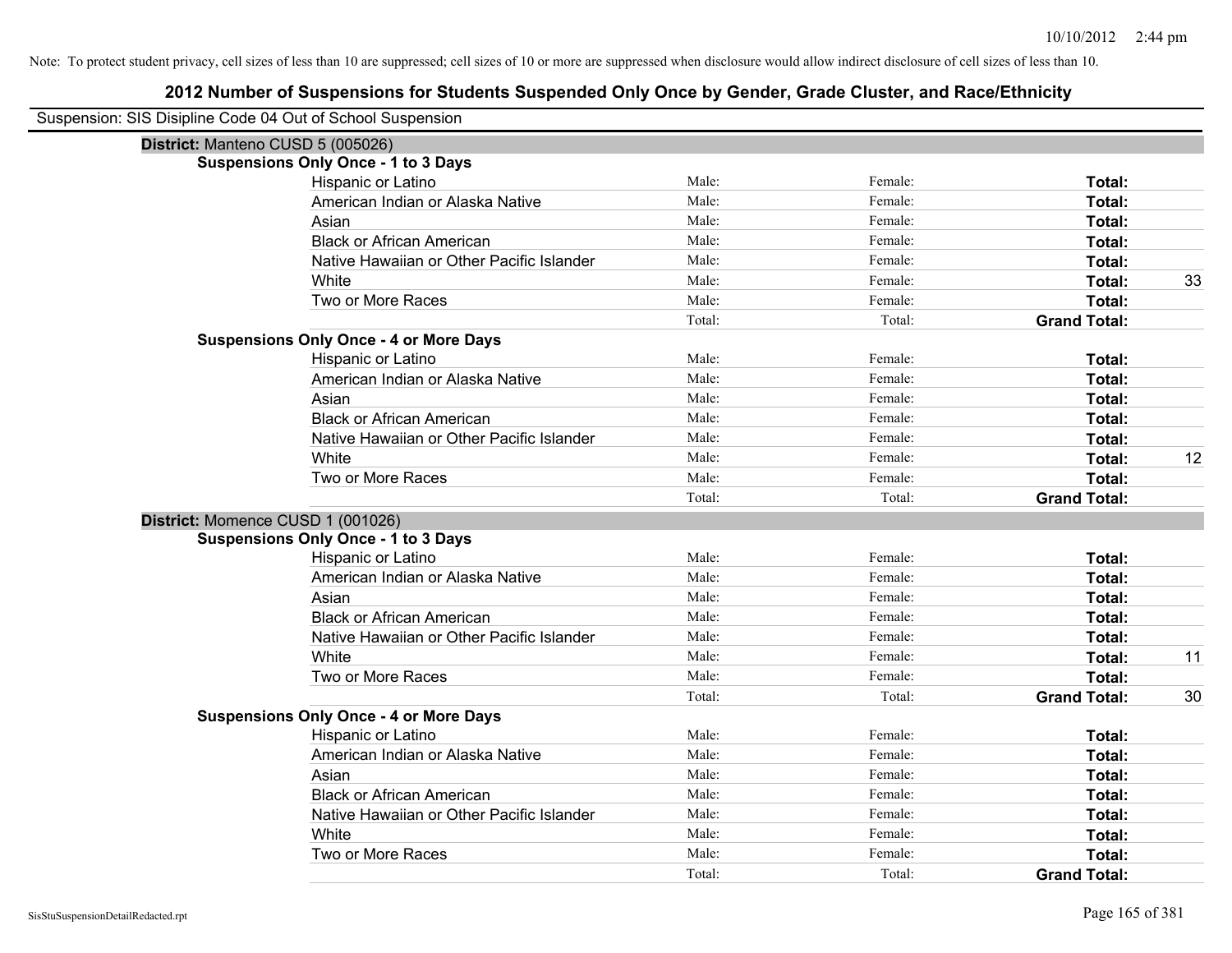| Suspension: SIS Disipline Code 04 Out of School Suspension |                                               |        |         |                     |
|------------------------------------------------------------|-----------------------------------------------|--------|---------|---------------------|
| District: Pembroke CCSD 259 (259004)                       |                                               |        |         |                     |
|                                                            | <b>Suspensions Only Once - 1 to 3 Days</b>    |        |         |                     |
|                                                            | Hispanic or Latino                            | Male:  | Female: | Total:              |
|                                                            | American Indian or Alaska Native              | Male:  | Female: | Total:              |
|                                                            | Asian                                         | Male:  | Female: | Total:              |
|                                                            | <b>Black or African American</b>              | Male:  | Female: | Total:<br>35        |
|                                                            | Native Hawaiian or Other Pacific Islander     | Male:  | Female: | Total:              |
|                                                            | White                                         | Male:  | Female: | Total:              |
|                                                            | Two or More Races                             | Male:  | Female: | Total:              |
|                                                            |                                               | Total: | Total:  | <b>Grand Total:</b> |
|                                                            | <b>Suspensions Only Once - 4 or More Days</b> |        |         |                     |
|                                                            | Hispanic or Latino                            | Male:  | Female: | Total:              |
|                                                            | American Indian or Alaska Native              | Male:  | Female: | Total:              |
|                                                            | Asian                                         | Male:  | Female: | Total:              |
|                                                            | <b>Black or African American</b>              | Male:  | Female: | Total:              |
|                                                            | Native Hawaiian or Other Pacific Islander     | Male:  | Female: | Total:              |
|                                                            | White                                         | Male:  | Female: | Total:              |
|                                                            | Two or More Races                             | Male:  | Female: | Total:              |
|                                                            |                                               | Total: | Total:  | <b>Grand Total:</b> |
| District: St Anne CCSD 256 (256004)                        |                                               |        |         |                     |
|                                                            | <b>Suspensions Only Once - 1 to 3 Days</b>    |        |         |                     |
|                                                            | Hispanic or Latino                            | Male:  | Female: | Total:              |
|                                                            | American Indian or Alaska Native              | Male:  | Female: | Total:              |
|                                                            | Asian                                         | Male:  | Female: | Total:              |
|                                                            | <b>Black or African American</b>              | Male:  | Female: | Total:              |
|                                                            | Native Hawaiian or Other Pacific Islander     | Male:  | Female: | Total:              |
|                                                            | White                                         | Male:  | Female: | Total:              |
|                                                            | Two or More Races                             | Male:  | Female: | Total:              |
|                                                            |                                               | Total: | Total:  | <b>Grand Total:</b> |
|                                                            | <b>Suspensions Only Once - 4 or More Days</b> |        |         |                     |
|                                                            | Hispanic or Latino                            | Male:  | Female: | Total:              |
|                                                            | American Indian or Alaska Native              | Male:  | Female: | Total:              |
|                                                            | Asian                                         | Male:  | Female: | Total:              |
|                                                            | <b>Black or African American</b>              | Male:  | Female: | Total:              |
|                                                            | Native Hawaiian or Other Pacific Islander     | Male:  | Female: | Total:              |
|                                                            | White                                         | Male:  | Female: | Total:              |
|                                                            | Two or More Races                             | Male:  | Female: | Total:              |
|                                                            |                                               | Total: | Total:  | <b>Grand Total:</b> |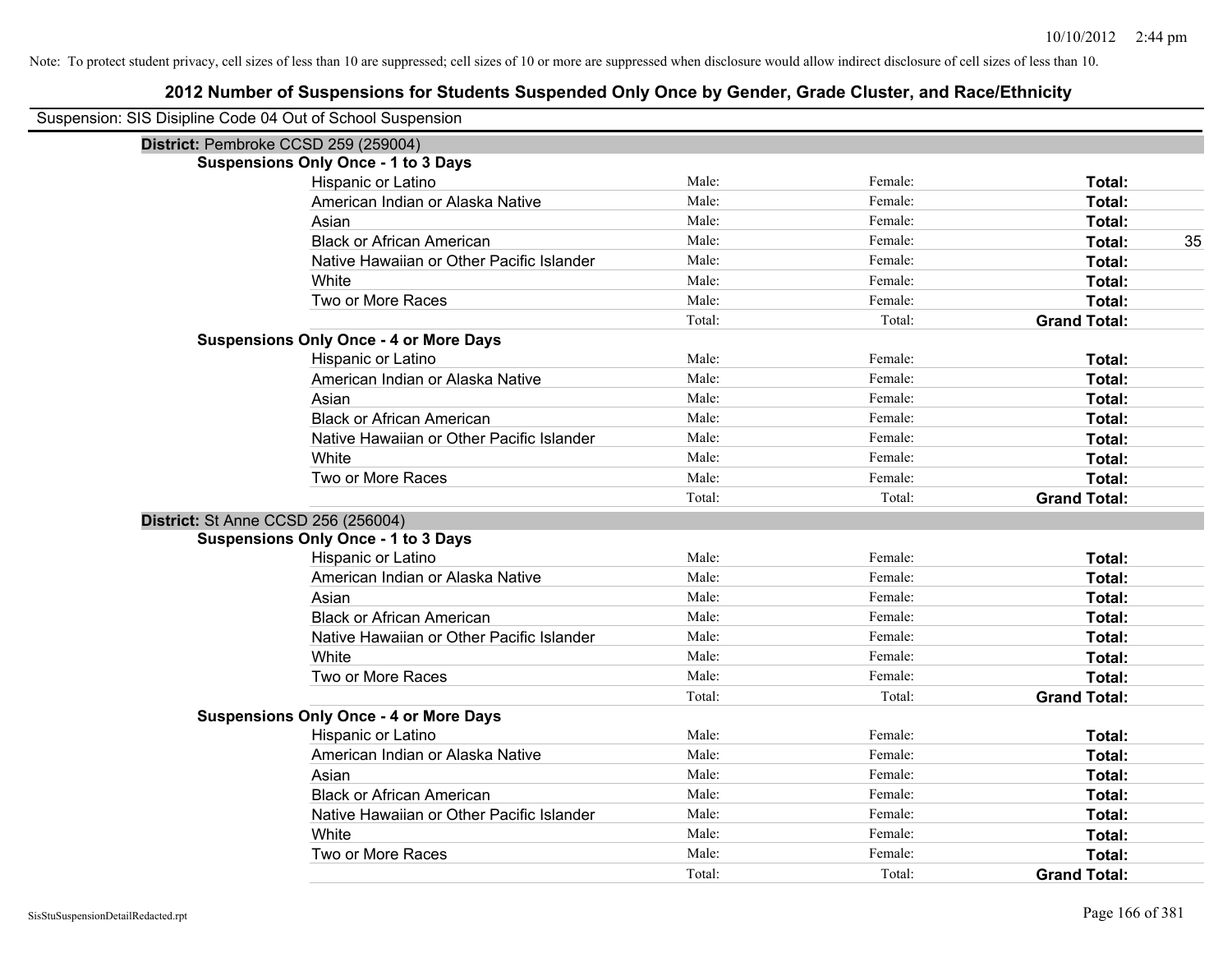| Suspension: SIS Disipline Code 04 Out of School Suspension |                                               |        |         |                     |    |
|------------------------------------------------------------|-----------------------------------------------|--------|---------|---------------------|----|
| District: St Anne CHSD 302 (302016)                        |                                               |        |         |                     |    |
|                                                            | <b>Suspensions Only Once - 1 to 3 Days</b>    |        |         |                     |    |
|                                                            | Hispanic or Latino                            | Male:  | Female: | Total:              |    |
|                                                            | American Indian or Alaska Native              | Male:  | Female: | Total:              |    |
|                                                            | Asian                                         | Male:  | Female: | Total:              |    |
|                                                            | <b>Black or African American</b>              | Male:  | Female: | Total:              | 10 |
|                                                            | Native Hawaiian or Other Pacific Islander     | Male:  | Female: | Total:              |    |
|                                                            | White                                         | Male:  | Female: | Total:              |    |
|                                                            | Two or More Races                             | Male:  | Female: | Total:              |    |
|                                                            |                                               | Total: | Total:  | <b>Grand Total:</b> |    |
|                                                            | <b>Suspensions Only Once - 4 or More Days</b> |        |         |                     |    |
|                                                            | Hispanic or Latino                            | Male:  | Female: | Total:              |    |
|                                                            | American Indian or Alaska Native              | Male:  | Female: | Total:              |    |
|                                                            | Asian                                         | Male:  | Female: | Total:              |    |
|                                                            | <b>Black or African American</b>              | Male:  | Female: | Total:              |    |
|                                                            | Native Hawaiian or Other Pacific Islander     | Male:  | Female: | Total:              |    |
|                                                            | White                                         | Male:  | Female: | Total:              |    |
|                                                            | Two or More Races                             | Male:  | Female: | Total:              |    |
|                                                            |                                               | Total: | Total:  | <b>Grand Total:</b> |    |
| District: St George CCSD 258 (258004)                      |                                               |        |         |                     |    |
|                                                            | <b>Suspensions Only Once - 1 to 3 Days</b>    |        |         |                     |    |
|                                                            | Hispanic or Latino                            | Male:  | Female: | Total:              |    |
|                                                            | American Indian or Alaska Native              | Male:  | Female: | Total:              |    |
|                                                            | Asian                                         | Male:  | Female: | Total:              |    |
|                                                            | <b>Black or African American</b>              | Male:  | Female: | Total:              |    |
|                                                            | Native Hawaiian or Other Pacific Islander     | Male:  | Female: | Total:              |    |
|                                                            | White                                         | Male:  | Female: | Total:              | 10 |
|                                                            | Two or More Races                             | Male:  | Female: | Total:              |    |
|                                                            |                                               | Total: | Total:  | <b>Grand Total:</b> |    |
|                                                            | <b>Suspensions Only Once - 4 or More Days</b> |        |         |                     |    |
|                                                            | Hispanic or Latino                            | Male:  | Female: | Total:              |    |
|                                                            | American Indian or Alaska Native              | Male:  | Female: | Total:              |    |
|                                                            | Asian                                         | Male:  | Female: | Total:              |    |
|                                                            | <b>Black or African American</b>              | Male:  | Female: | Total:              |    |
|                                                            | Native Hawaiian or Other Pacific Islander     | Male:  | Female: | Total:              |    |
|                                                            | White                                         | Male:  | Female: | Total:              |    |
|                                                            | Two or More Races                             | Male:  | Female: | Total:              |    |
|                                                            |                                               | Total: | Total:  | <b>Grand Total:</b> |    |
| County: Non-Public School (000)                            |                                               |        |         |                     |    |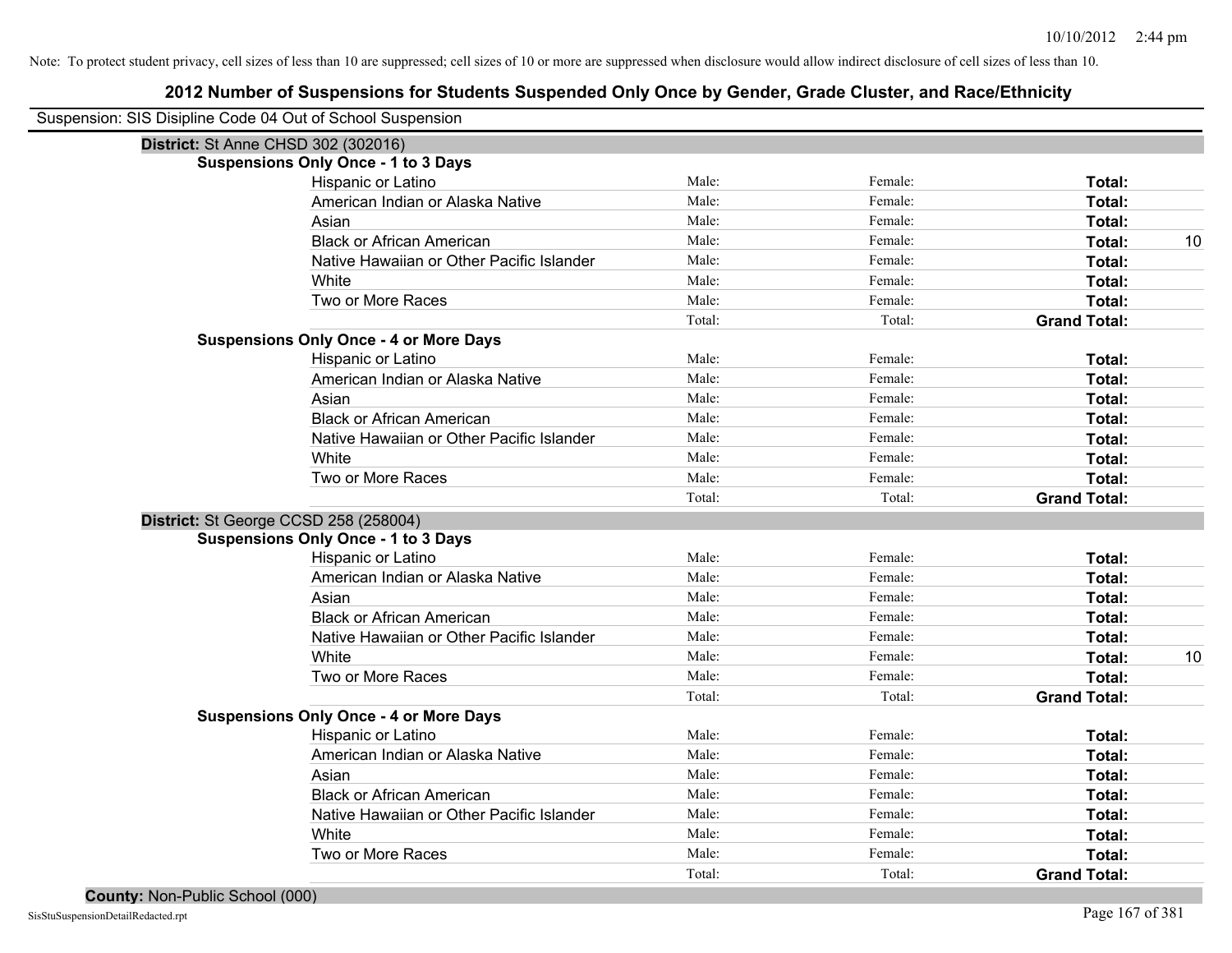| Suspension: SIS Disipline Code 04 Out of School Suspension |                                               |        |    |         |    |                     |    |
|------------------------------------------------------------|-----------------------------------------------|--------|----|---------|----|---------------------|----|
|                                                            | District: Iroquois/Kankakee ROE (000000)      |        |    |         |    |                     |    |
|                                                            | <b>Suspensions Only Once - 1 to 3 Days</b>    |        |    |         |    |                     |    |
|                                                            | Hispanic or Latino                            | Male:  |    | Female: |    | Total:              |    |
|                                                            | American Indian or Alaska Native              | Male:  |    | Female: |    | Total:              |    |
|                                                            | Asian                                         | Male:  |    | Female: |    | Total:              |    |
|                                                            | <b>Black or African American</b>              | Male:  |    | Female: |    | Total:              | 11 |
|                                                            | Native Hawaiian or Other Pacific Islander     | Male:  |    | Female: |    | Total:              |    |
|                                                            | White                                         | Male:  |    | Female: |    | Total:              |    |
|                                                            | Two or More Races                             | Male:  |    | Female: |    | Total:              |    |
|                                                            |                                               | Total: |    | Total:  |    | <b>Grand Total:</b> |    |
|                                                            | <b>Suspensions Only Once - 4 or More Days</b> |        |    |         |    |                     |    |
|                                                            | Hispanic or Latino                            | Male:  |    | Female: |    | Total:              |    |
|                                                            | American Indian or Alaska Native              | Male:  |    | Female: |    | Total:              |    |
|                                                            | Asian                                         | Male:  |    | Female: |    | Total:              |    |
|                                                            | <b>Black or African American</b>              | Male:  |    | Female: |    | Total:              |    |
|                                                            | Native Hawaiian or Other Pacific Islander     | Male:  |    | Female: |    | Total:              |    |
|                                                            | White                                         | Male:  |    | Female: |    | Total:              |    |
|                                                            | Two or More Races                             | Male:  |    | Female: |    | Total:              |    |
|                                                            |                                               | Total: |    | Total:  |    | <b>Grand Total:</b> |    |
|                                                            |                                               |        |    |         |    |                     |    |
| Region: Jackson/Perry ROE (30)                             |                                               |        |    |         |    |                     |    |
| County: Jackson (039)                                      |                                               |        |    |         |    |                     |    |
|                                                            | District: Carbondale CHSD 165 (165016)        |        |    |         |    |                     |    |
|                                                            | <b>Suspensions Only Once - 1 to 3 Days</b>    |        |    |         |    |                     |    |
|                                                            | Hispanic or Latino                            | Male:  |    | Female: |    | Total:              |    |
|                                                            | American Indian or Alaska Native              | Male:  |    | Female: |    | Total:              |    |
|                                                            | Asian                                         | Male:  |    | Female: |    | Total:              |    |
|                                                            | <b>Black or African American</b>              | Male:  | 11 | Female: | 10 | Total:              | 21 |
|                                                            | Native Hawaiian or Other Pacific Islander     | Male:  |    | Female: |    | Total:              |    |
|                                                            | White                                         | Male:  |    | Female: |    | Total:              | 17 |
|                                                            | Two or More Races                             | Male:  |    | Female: |    | <b>Total:</b>       |    |
|                                                            |                                               | Total: |    | Total:  |    | <b>Grand Total:</b> |    |
|                                                            | <b>Suspensions Only Once - 4 or More Days</b> |        |    |         |    |                     |    |
|                                                            | Hispanic or Latino                            | Male:  |    | Female: |    | Total:              |    |
|                                                            | American Indian or Alaska Native              | Male:  |    | Female: |    | Total:              |    |
|                                                            | Asian                                         | Male:  |    | Female: |    | Total:              |    |
|                                                            | <b>Black or African American</b>              | Male:  |    | Female: |    | Total:              | 16 |
|                                                            | Native Hawaiian or Other Pacific Islander     | Male:  |    | Female: |    | Total:              |    |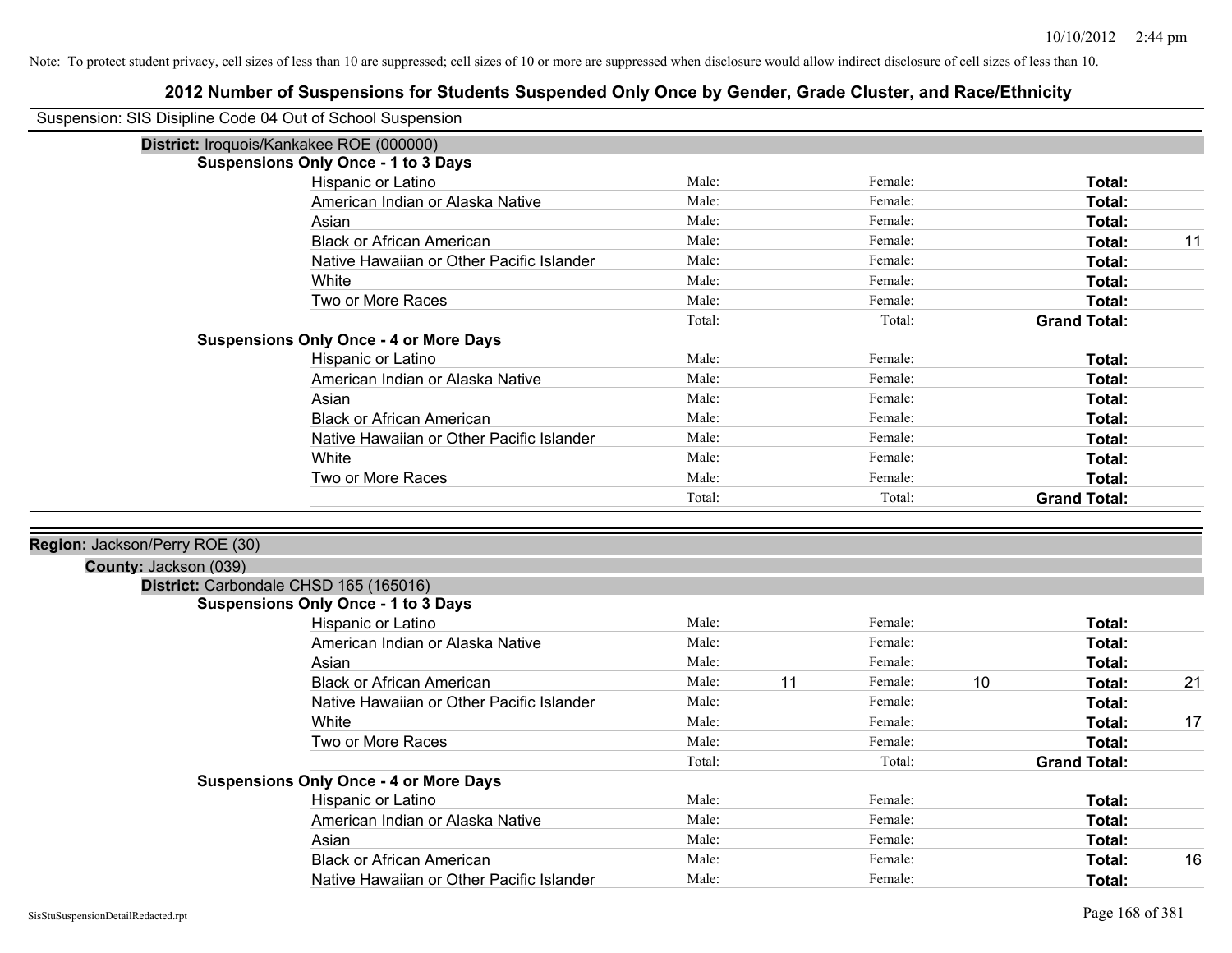| Suspension: SIS Disipline Code 04 Out of School Suspension |                                               |        |    |         |    |                     |    |
|------------------------------------------------------------|-----------------------------------------------|--------|----|---------|----|---------------------|----|
|                                                            | White                                         | Male:  |    | Female: |    | Total:              |    |
|                                                            | Two or More Races                             | Male:  |    | Female: |    | Total:              |    |
|                                                            |                                               | Total: | 15 | Total:  | 11 | <b>Grand Total:</b> | 26 |
| District: Carbondale ESD 95 (095002)                       |                                               |        |    |         |    |                     |    |
|                                                            | <b>Suspensions Only Once - 1 to 3 Days</b>    |        |    |         |    |                     |    |
|                                                            | Hispanic or Latino                            | Male:  |    | Female: |    | Total:              |    |
|                                                            | American Indian or Alaska Native              | Male:  |    | Female: |    | Total:              |    |
|                                                            | Asian                                         | Male:  |    | Female: |    | Total:              |    |
|                                                            | <b>Black or African American</b>              | Male:  |    | Female: |    | Total:              | 19 |
|                                                            | Native Hawaiian or Other Pacific Islander     | Male:  |    | Female: |    | Total:              |    |
|                                                            | White                                         | Male:  |    | Female: |    | Total:              |    |
|                                                            | Two or More Races                             | Male:  |    | Female: |    | Total:              |    |
|                                                            |                                               | Total: |    | Total:  |    | <b>Grand Total:</b> |    |
| District: Elverado CUSD 196 (196026)                       |                                               |        |    |         |    |                     |    |
|                                                            | <b>Suspensions Only Once - 1 to 3 Days</b>    |        |    |         |    |                     |    |
|                                                            | Hispanic or Latino                            | Male:  |    | Female: |    | Total:              |    |
|                                                            | American Indian or Alaska Native              | Male:  |    | Female: |    | Total:              |    |
|                                                            | Asian                                         | Male:  |    | Female: |    | Total:              |    |
|                                                            | <b>Black or African American</b>              | Male:  |    | Female: |    | Total:              |    |
|                                                            | Native Hawaiian or Other Pacific Islander     | Male:  |    | Female: |    | Total:              |    |
|                                                            | White                                         | Male:  |    | Female: |    | Total:              |    |
|                                                            | Two or More Races                             | Male:  |    | Female: |    | Total:              |    |
|                                                            |                                               | Total: |    | Total:  |    | <b>Grand Total:</b> | 11 |
|                                                            | <b>Suspensions Only Once - 4 or More Days</b> |        |    |         |    |                     |    |
|                                                            | Hispanic or Latino                            | Male:  |    | Female: |    | Total:              |    |
|                                                            | American Indian or Alaska Native              | Male:  |    | Female: |    | Total:              |    |
|                                                            | Asian                                         | Male:  |    | Female: |    | Total:              |    |
|                                                            | <b>Black or African American</b>              | Male:  |    | Female: |    | Total:              |    |
|                                                            | Native Hawaiian or Other Pacific Islander     | Male:  |    | Female: |    | Total:              |    |
|                                                            | White                                         | Male:  |    | Female: |    | Total:              |    |
|                                                            | Two or More Races                             | Male:  |    | Female: |    | Total:              |    |
|                                                            |                                               | Total: |    | Total:  |    | <b>Grand Total:</b> |    |
| District: Giant City CCSD 130 (130004)                     |                                               |        |    |         |    |                     |    |
|                                                            | <b>Suspensions Only Once - 1 to 3 Days</b>    |        |    |         |    |                     |    |
|                                                            | Hispanic or Latino                            | Male:  |    | Female: |    | Total:              |    |
|                                                            | American Indian or Alaska Native              | Male:  |    | Female: |    | Total:              |    |
|                                                            | Asian                                         | Male:  |    | Female: |    | Total:              |    |
|                                                            | <b>Black or African American</b>              | Male:  |    | Female: |    | Total:              |    |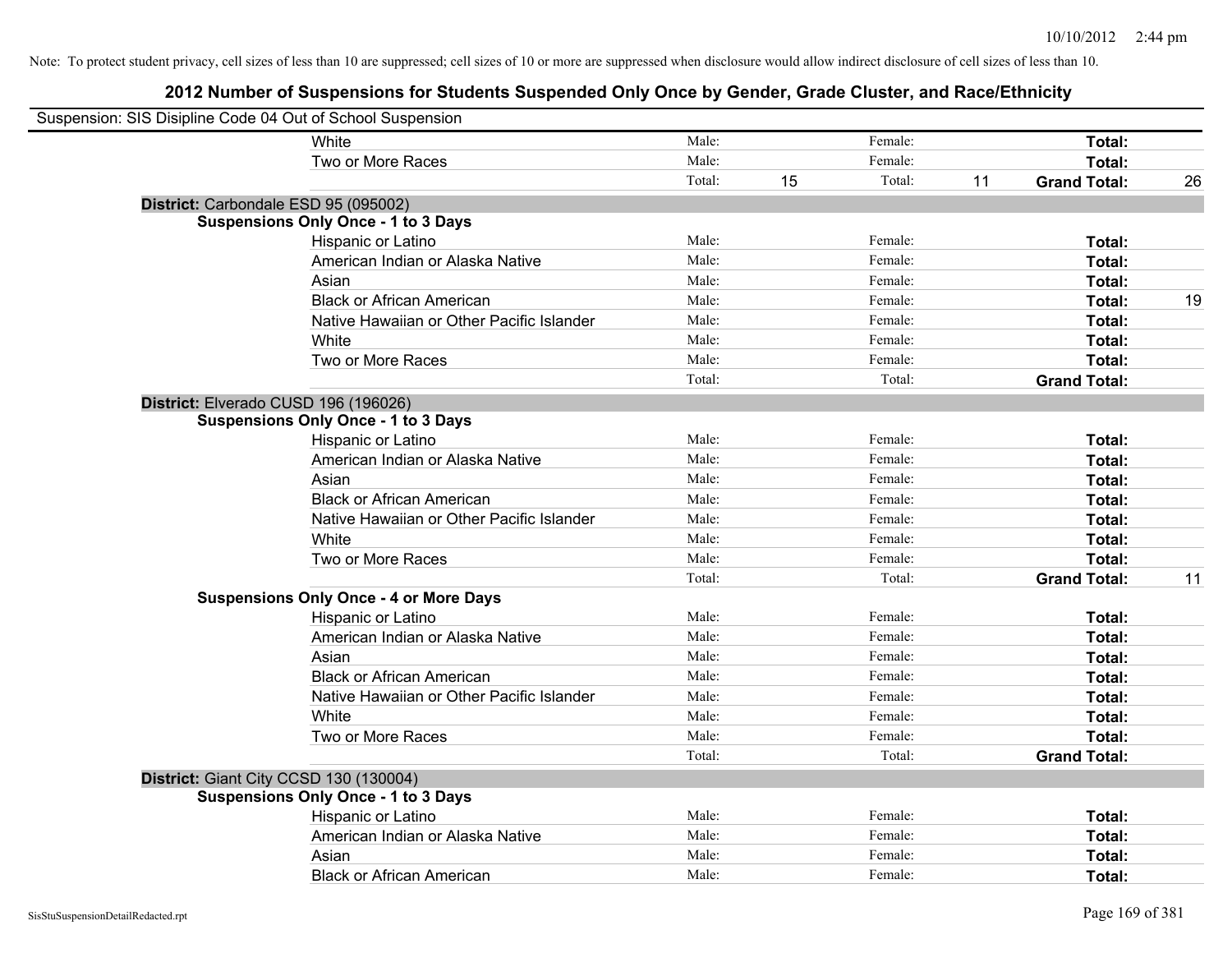| Suspension: SIS Disipline Code 04 Out of School Suspension |                                               |        |    |         |    |                     |     |
|------------------------------------------------------------|-----------------------------------------------|--------|----|---------|----|---------------------|-----|
|                                                            | Native Hawaiian or Other Pacific Islander     | Male:  |    | Female: |    | Total:              |     |
|                                                            | White                                         | Male:  |    | Female: |    | Total:              |     |
|                                                            | Two or More Races                             | Male:  |    | Female: |    | Total:              |     |
|                                                            |                                               | Total: |    | Total:  |    | <b>Grand Total:</b> |     |
| District: Murphysboro CUSD 186 (186026)                    |                                               |        |    |         |    |                     |     |
|                                                            | <b>Suspensions Only Once - 1 to 3 Days</b>    |        |    |         |    |                     |     |
|                                                            | Hispanic or Latino                            | Male:  |    | Female: |    | Total:              |     |
|                                                            | American Indian or Alaska Native              | Male:  |    | Female: |    | Total:              |     |
|                                                            | Asian                                         | Male:  |    | Female: |    | Total:              |     |
|                                                            | <b>Black or African American</b>              | Male:  | 29 | Female: | 10 | Total:              | 39  |
|                                                            | Native Hawaiian or Other Pacific Islander     | Male:  |    | Female: |    | Total:              |     |
|                                                            | White                                         | Male:  | 37 | Female: | 17 | Total:              | 54  |
|                                                            | Two or More Races                             | Male:  |    | Female: |    | Total:              |     |
|                                                            |                                               | Total: |    | Total:  |    | <b>Grand Total:</b> | 108 |
|                                                            | <b>Suspensions Only Once - 4 or More Days</b> |        |    |         |    |                     |     |
|                                                            | Hispanic or Latino                            | Male:  |    | Female: |    | Total:              |     |
|                                                            | American Indian or Alaska Native              | Male:  |    | Female: |    | Total:              |     |
|                                                            | Asian                                         | Male:  |    | Female: |    | Total:              |     |
|                                                            | <b>Black or African American</b>              | Male:  |    | Female: |    | Total:              |     |
|                                                            | Native Hawaiian or Other Pacific Islander     | Male:  |    | Female: |    | Total:              |     |
|                                                            | White                                         | Male:  |    | Female: |    | Total:              |     |
|                                                            | Two or More Races                             | Male:  |    | Female: |    | Total:              |     |
|                                                            |                                               | Total: |    | Total:  |    | <b>Grand Total:</b> |     |
| District: Trico CUSD 176 (176026)                          |                                               |        |    |         |    |                     |     |
|                                                            | <b>Suspensions Only Once - 1 to 3 Days</b>    |        |    |         |    |                     |     |
|                                                            | Hispanic or Latino                            | Male:  |    | Female: |    | Total:              |     |
|                                                            | American Indian or Alaska Native              | Male:  |    | Female: |    | Total:              |     |
|                                                            | Asian                                         | Male:  |    | Female: |    | Total:              |     |
|                                                            | <b>Black or African American</b>              | Male:  |    | Female: |    | Total:              |     |
|                                                            | Native Hawaiian or Other Pacific Islander     | Male:  |    | Female: |    | Total:              |     |
|                                                            | White                                         | Male:  |    | Female: |    | Total:              | 22  |
|                                                            | Two or More Races                             | Male:  |    | Female: |    | Total:              |     |
|                                                            |                                               | Total: |    | Total:  |    | <b>Grand Total:</b> |     |
|                                                            | <b>Suspensions Only Once - 4 or More Days</b> |        |    |         |    |                     |     |
|                                                            | Hispanic or Latino                            | Male:  |    | Female: |    | Total:              |     |
|                                                            | American Indian or Alaska Native              | Male:  |    | Female: |    | Total:              |     |
|                                                            | Asian                                         | Male:  |    | Female: |    | Total:              |     |
|                                                            | <b>Black or African American</b>              | Male:  |    | Female: |    | Total:              |     |
|                                                            | Native Hawaiian or Other Pacific Islander     | Male:  |    | Female: |    | Total:              |     |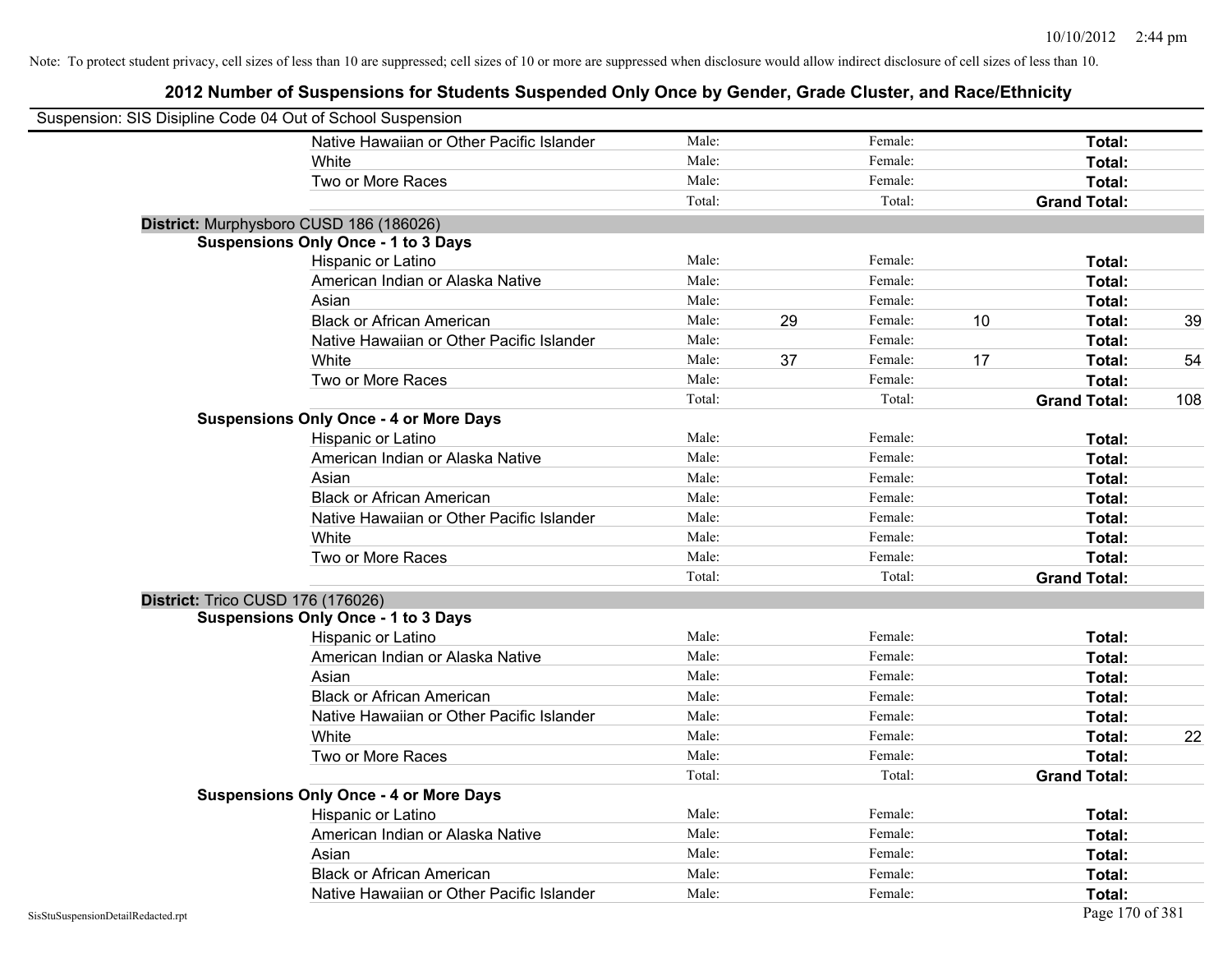| Suspension: SIS Disipline Code 04 Out of School Suspension |                                               |        |         |                     |    |
|------------------------------------------------------------|-----------------------------------------------|--------|---------|---------------------|----|
| White                                                      |                                               | Male:  | Female: | Total:              | 15 |
|                                                            | Two or More Races                             | Male:  | Female: | Total:              |    |
|                                                            |                                               | Total: | Total:  | <b>Grand Total:</b> |    |
| District: Tri-County Sp Ed Jnt Agreement (186061)          |                                               |        |         |                     |    |
|                                                            | <b>Suspensions Only Once - 4 or More Days</b> |        |         |                     |    |
|                                                            | Hispanic or Latino                            | Male:  | Female: | Total:              |    |
|                                                            | American Indian or Alaska Native              | Male:  | Female: | Total:              |    |
| Asian                                                      |                                               | Male:  | Female: | Total:              |    |
|                                                            | <b>Black or African American</b>              | Male:  | Female: | Total:              |    |
|                                                            | Native Hawaiian or Other Pacific Islander     | Male:  | Female: | Total:              |    |
| White                                                      |                                               | Male:  | Female: | Total:              |    |
|                                                            | Two or More Races                             | Male:  | Female: | Total:              |    |
|                                                            |                                               | Total: | Total:  | <b>Grand Total:</b> |    |
| District: Unity Point CCSD 140 (140004)                    |                                               |        |         |                     |    |
| <b>Suspensions Only Once - 1 to 3 Days</b>                 |                                               |        |         |                     |    |
|                                                            | Hispanic or Latino                            | Male:  | Female: | Total:              |    |
|                                                            | American Indian or Alaska Native              | Male:  | Female: | Total:              |    |
| Asian                                                      |                                               | Male:  | Female: | Total:              |    |
|                                                            | <b>Black or African American</b>              | Male:  | Female: | Total:              |    |
|                                                            | Native Hawaiian or Other Pacific Islander     | Male:  | Female: | Total:              |    |
| White                                                      |                                               | Male:  | Female: | Total:              | 10 |
|                                                            | Two or More Races                             | Male:  | Female: | Total:              |    |
|                                                            |                                               | Total: | Total:  | <b>Grand Total:</b> | 21 |
|                                                            | <b>Suspensions Only Once - 4 or More Days</b> |        |         |                     |    |
|                                                            | Hispanic or Latino                            | Male:  | Female: | Total:              |    |
|                                                            | American Indian or Alaska Native              | Male:  | Female: | Total:              |    |
| Asian                                                      |                                               | Male:  | Female: | Total:              |    |
|                                                            | <b>Black or African American</b>              | Male:  | Female: | Total:              |    |
|                                                            | Native Hawaiian or Other Pacific Islander     | Male:  | Female: | Total:              |    |
| White                                                      |                                               | Male:  | Female: | Total:              |    |
|                                                            | Two or More Races                             | Male:  | Female: | Total:              |    |
|                                                            |                                               | Total: | Total:  | <b>Grand Total:</b> |    |
| County: Perry (073)                                        |                                               |        |         |                     |    |
| District: Duquoin CUSD 300 (300026)                        |                                               |        |         |                     |    |
| <b>Suspensions Only Once - 1 to 3 Days</b>                 |                                               |        |         |                     |    |
|                                                            | Hispanic or Latino                            | Male:  | Female: | Total:              |    |
|                                                            | American Indian or Alaska Native              | Male:  | Female: | Total:              |    |
| Asian                                                      |                                               | Male:  | Female: | Total:              |    |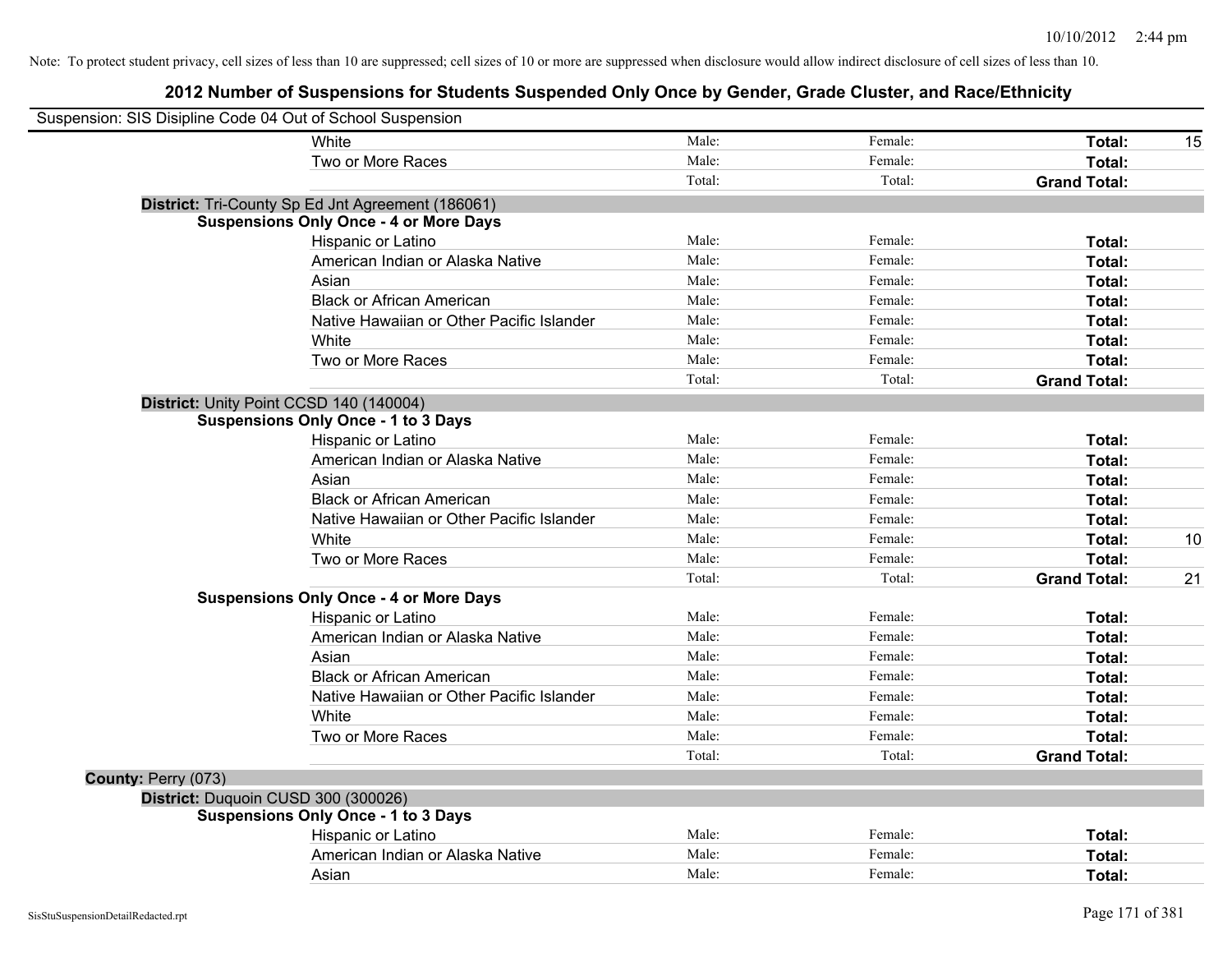| Suspension: SIS Disipline Code 04 Out of School Suspension |        |         |                     |
|------------------------------------------------------------|--------|---------|---------------------|
| <b>Black or African American</b>                           | Male:  | Female: | Total:              |
| Native Hawaiian or Other Pacific Islander                  | Male:  | Female: | Total:              |
| White                                                      | Male:  | Female: | Total:              |
| Two or More Races                                          | Male:  | Female: | Total:              |
|                                                            | Total: | Total:  | <b>Grand Total:</b> |
| <b>Suspensions Only Once - 4 or More Days</b>              |        |         |                     |
| Hispanic or Latino                                         | Male:  | Female: | Total:              |
| American Indian or Alaska Native                           | Male:  | Female: | Total:              |
| Asian                                                      | Male:  | Female: | Total:              |
| <b>Black or African American</b>                           | Male:  | Female: | Total:              |
| Native Hawaiian or Other Pacific Islander                  | Male:  | Female: | Total:              |
| White                                                      | Male:  | Female: | Total:              |
| Two or More Races                                          | Male:  | Female: | Total:              |
|                                                            | Total: | Total:  | <b>Grand Total:</b> |
| District: Pinckneyville CHSD 101 (101016)                  |        |         |                     |
| <b>Suspensions Only Once - 1 to 3 Days</b>                 |        |         |                     |
| Hispanic or Latino                                         | Male:  | Female: | Total:              |
| American Indian or Alaska Native                           | Male:  | Female: | Total:              |
| Asian                                                      | Male:  | Female: | Total:              |
| <b>Black or African American</b>                           | Male:  | Female: | Total:              |
| Native Hawaiian or Other Pacific Islander                  | Male:  | Female: | Total:              |
| White                                                      | Male:  | Female: | Total:              |
| Two or More Races                                          | Male:  | Female: | Total:              |
|                                                            | Total: | Total:  | <b>Grand Total:</b> |
| <b>Suspensions Only Once - 4 or More Days</b>              |        |         |                     |
| Hispanic or Latino                                         | Male:  | Female: | Total:              |
| American Indian or Alaska Native                           | Male:  | Female: | Total:              |
| Asian                                                      | Male:  | Female: | Total:              |
| <b>Black or African American</b>                           | Male:  | Female: | Total:              |
| Native Hawaiian or Other Pacific Islander                  | Male:  | Female: | Total:              |
| White                                                      | Male:  | Female: | Total:              |
| Two or More Races                                          | Male:  | Female: | Total:              |
|                                                            | Total: | Total:  | <b>Grand Total:</b> |
| District: Pinckneyville SD 50 (050002)                     |        |         |                     |
| <b>Suspensions Only Once - 1 to 3 Days</b>                 |        |         |                     |
| Hispanic or Latino                                         | Male:  | Female: | Total:              |
| American Indian or Alaska Native                           | Male:  | Female: | Total:              |
| Asian                                                      | Male:  | Female: | Total:              |
| <b>Black or African American</b>                           | Male:  | Female: | Total:              |
| SisStuSuspensionDetailRedacted.rpt                         |        |         | Page 172 of 381     |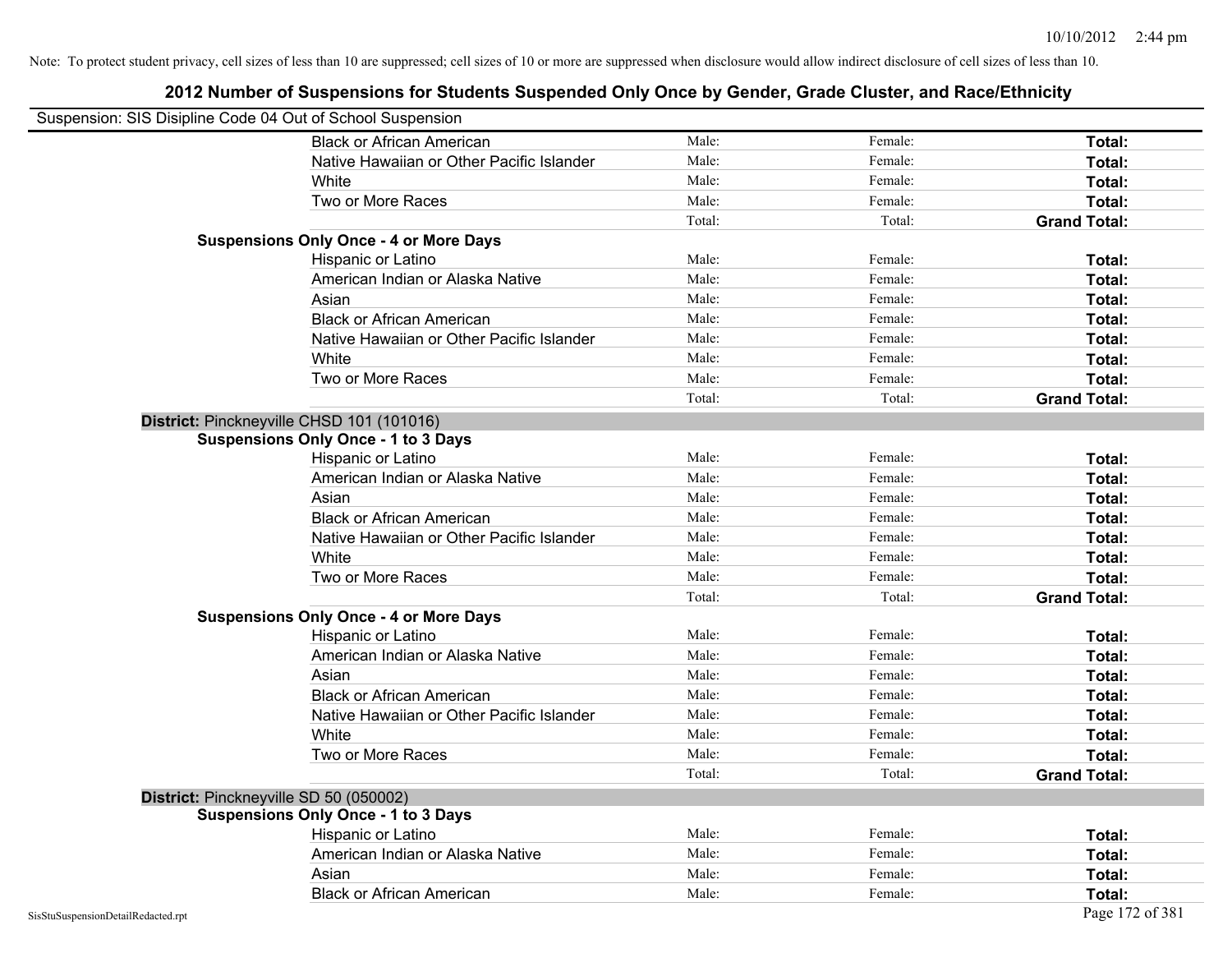|                       | Suspension: SIS Disipline Code 04 Out of School Suspension |        |     |         |     |                     |     |
|-----------------------|------------------------------------------------------------|--------|-----|---------|-----|---------------------|-----|
|                       | Native Hawaiian or Other Pacific Islander                  | Male:  |     | Female: |     | Total:              |     |
|                       | White                                                      | Male:  |     | Female: |     | Total:              |     |
|                       | Two or More Races                                          | Male:  |     | Female: |     | Total:              |     |
|                       |                                                            | Total: |     | Total:  |     | <b>Grand Total:</b> |     |
| Region: Kane ROE (31) |                                                            |        |     |         |     |                     |     |
| County: Kane (045)    |                                                            |        |     |         |     |                     |     |
|                       | District: Aurora East USD 131 (131022)                     |        |     |         |     |                     |     |
|                       | <b>Suspensions Only Once - 1 to 3 Days</b>                 |        |     |         |     |                     |     |
|                       | Hispanic or Latino                                         | Male:  | 13  | Female: | 18  | Total:              | 31  |
|                       | American Indian or Alaska Native                           | Male:  |     | Female: |     | Total:              |     |
|                       | Asian                                                      | Male:  |     | Female: |     | Total:              |     |
|                       | <b>Black or African American</b>                           | Male:  |     | Female: |     | Total:              |     |
|                       | Native Hawaiian or Other Pacific Islander                  | Male:  |     | Female: |     | Total:              |     |
|                       | White                                                      | Male:  |     | Female: |     | Total:              |     |
|                       | Two or More Races                                          | Male:  |     | Female: |     | Total:              |     |
|                       |                                                            | Total: |     | Total:  |     | <b>Grand Total:</b> |     |
|                       | <b>Suspensions Only Once - 4 or More Days</b>              |        |     |         |     |                     |     |
|                       | Hispanic or Latino                                         | Male:  |     | Female: |     | Total:              | 21  |
|                       | American Indian or Alaska Native                           | Male:  |     | Female: |     | Total:              |     |
|                       | Asian                                                      | Male:  |     | Female: |     | Total:              |     |
|                       | <b>Black or African American</b>                           | Male:  |     | Female: |     | Total:              |     |
|                       | Native Hawaiian or Other Pacific Islander                  | Male:  |     | Female: |     | Total:              |     |
|                       | White                                                      | Male:  |     | Female: |     | Total:              |     |
|                       | Two or More Races                                          | Male:  |     | Female: |     | Total:              |     |
|                       |                                                            | Total: | 19  | Total:  | 12  | <b>Grand Total:</b> | 31  |
|                       | District: Aurora West USD 129 (129022)                     |        |     |         |     |                     |     |
|                       | <b>Suspensions Only Once - 1 to 3 Days</b>                 |        |     |         |     |                     |     |
|                       | Hispanic or Latino                                         | Male:  | 168 | Female: | 127 | Total:              | 295 |
|                       | American Indian or Alaska Native                           | Male:  |     | Female: |     | Total:              |     |
|                       | Asian                                                      | Male:  |     | Female: |     | Total:              |     |
|                       | <b>Black or African American</b>                           | Male:  | 77  | Female: | 64  | Total:              | 141 |
|                       | Native Hawaiian or Other Pacific Islander                  | Male:  |     | Female: |     | Total:              |     |
|                       | White                                                      | Male:  | 77  | Female: | 39  | Total:              | 116 |
|                       | Two or More Races                                          | Male:  |     | Female: |     | Total:              | 13  |
|                       |                                                            | Total: | 337 | Total:  | 242 | <b>Grand Total:</b> | 579 |
|                       | <b>Suspensions Only Once - 4 or More Days</b>              |        |     |         |     |                     |     |
|                       | Hispanic or Latino                                         | Male:  | 50  | Female: | 24  | Total:              | 74  |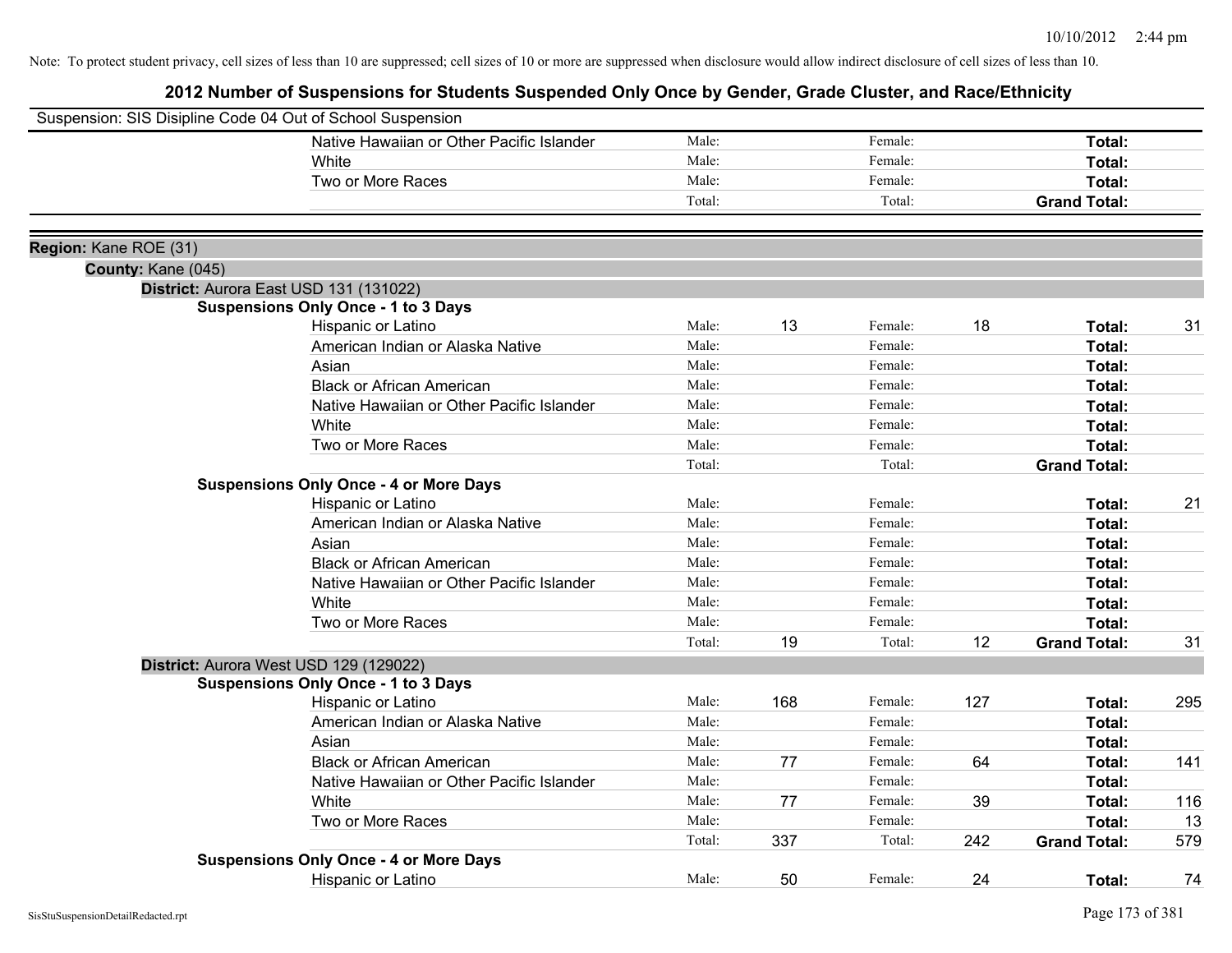|                                    | Suspension: SIS Disipline Code 04 Out of School Suspension |        |    |         |    |                     |    |
|------------------------------------|------------------------------------------------------------|--------|----|---------|----|---------------------|----|
|                                    | American Indian or Alaska Native                           | Male:  |    | Female: |    | Total:              |    |
|                                    | Asian                                                      | Male:  |    | Female: |    | Total:              |    |
|                                    | <b>Black or African American</b>                           | Male:  | 29 | Female: | 14 | Total:              | 43 |
|                                    | Native Hawaiian or Other Pacific Islander                  | Male:  |    | Female: |    | Total:              |    |
|                                    | White                                                      | Male:  |    | Female: |    | Total:              | 33 |
|                                    | Two or More Races                                          | Male:  |    | Female: |    | Total:              |    |
|                                    |                                                            | Total: |    | Total:  |    | <b>Grand Total:</b> |    |
|                                    | District: Batavia USD 101 (101022)                         |        |    |         |    |                     |    |
|                                    | <b>Suspensions Only Once - 1 to 3 Days</b>                 |        |    |         |    |                     |    |
|                                    | Hispanic or Latino                                         | Male:  |    | Female: |    | Total:              |    |
|                                    | American Indian or Alaska Native                           | Male:  |    | Female: |    | Total:              |    |
|                                    | Asian                                                      | Male:  |    | Female: |    | Total:              |    |
|                                    | <b>Black or African American</b>                           | Male:  |    | Female: |    | Total:              |    |
|                                    | Native Hawaiian or Other Pacific Islander                  | Male:  |    | Female: |    | Total:              |    |
|                                    | White                                                      | Male:  | 31 | Female: | 11 | Total:              | 42 |
|                                    | Two or More Races                                          | Male:  |    | Female: |    | Total:              |    |
|                                    |                                                            | Total: |    | Total:  |    | <b>Grand Total:</b> | 59 |
|                                    | <b>Suspensions Only Once - 4 or More Days</b>              |        |    |         |    |                     |    |
|                                    | Hispanic or Latino                                         | Male:  |    | Female: |    | Total:              |    |
|                                    | American Indian or Alaska Native                           | Male:  |    | Female: |    | Total:              |    |
|                                    | Asian                                                      | Male:  |    | Female: |    | Total:              |    |
|                                    | <b>Black or African American</b>                           | Male:  |    | Female: |    | Total:              |    |
|                                    | Native Hawaiian or Other Pacific Islander                  | Male:  |    | Female: |    | Total:              |    |
|                                    | White                                                      | Male:  |    | Female: |    | Total:              | 31 |
|                                    | Two or More Races                                          | Male:  |    | Female: |    | Total:              |    |
|                                    |                                                            | Total: |    | Total:  |    | <b>Grand Total:</b> |    |
|                                    | District: Central CUSD 301 (301026)                        |        |    |         |    |                     |    |
|                                    | <b>Suspensions Only Once - 1 to 3 Days</b>                 |        |    |         |    |                     |    |
|                                    | Hispanic or Latino                                         | Male:  |    | Female: |    | Total:              |    |
|                                    | American Indian or Alaska Native                           | Male:  |    | Female: |    | Total:              |    |
|                                    | Asian                                                      | Male:  |    | Female: |    | Total:              |    |
|                                    | <b>Black or African American</b>                           | Male:  |    | Female: |    | Total:              |    |
|                                    | Native Hawaiian or Other Pacific Islander                  | Male:  |    | Female: |    | Total:              |    |
|                                    | White                                                      | Male:  | 11 | Female: | 10 | Total:              | 21 |
|                                    | Two or More Races                                          | Male:  |    | Female: |    | Total:              |    |
|                                    |                                                            | Total: |    | Total:  |    | <b>Grand Total:</b> |    |
|                                    | <b>Suspensions Only Once - 4 or More Days</b>              |        |    |         |    |                     |    |
|                                    | Hispanic or Latino                                         | Male:  |    | Female: |    | Total:              |    |
|                                    | American Indian or Alaska Native                           | Male:  |    | Female: |    | Total:              |    |
| SisStuSuspensionDetailRedacted.rpt |                                                            |        |    |         |    | Page 174 of 381     |    |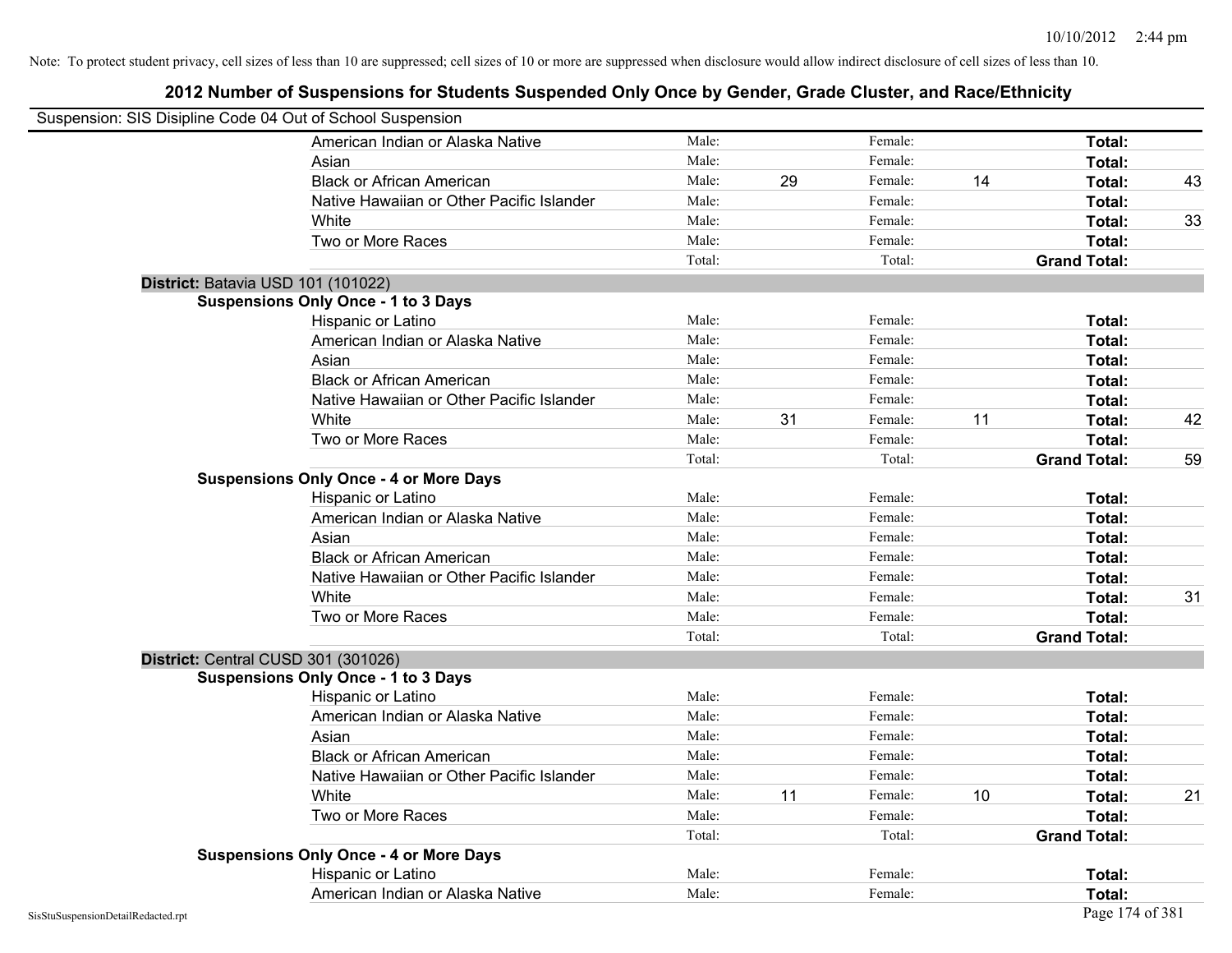|                                    | Suspension: SIS Disipline Code 04 Out of School Suspension |        |     |         |    |                     |     |
|------------------------------------|------------------------------------------------------------|--------|-----|---------|----|---------------------|-----|
|                                    | Asian                                                      | Male:  |     | Female: |    | Total:              |     |
|                                    | <b>Black or African American</b>                           | Male:  |     | Female: |    | Total:              |     |
|                                    | Native Hawaiian or Other Pacific Islander                  | Male:  |     | Female: |    | Total:              |     |
|                                    | White                                                      | Male:  |     | Female: |    | Total:              | 17  |
|                                    | Two or More Races                                          | Male:  |     | Female: |    | Total:              |     |
|                                    |                                                            | Total: |     | Total:  |    | <b>Grand Total:</b> |     |
|                                    | District: CUSD 300 (300026)                                |        |     |         |    |                     |     |
|                                    | <b>Suspensions Only Once - 1 to 3 Days</b>                 |        |     |         |    |                     |     |
|                                    | Hispanic or Latino                                         | Male:  | 118 | Female: | 72 | Total:              | 190 |
|                                    | American Indian or Alaska Native                           | Male:  |     | Female: |    | Total:              |     |
|                                    | Asian                                                      | Male:  |     | Female: |    | Total:              |     |
|                                    | <b>Black or African American</b>                           | Male:  | 57  | Female: | 42 | Total:              | 99  |
|                                    | Native Hawaiian or Other Pacific Islander                  | Male:  |     | Female: |    | Total:              |     |
|                                    | White                                                      | Male:  | 132 | Female: | 30 | Total:              | 162 |
|                                    | Two or More Races                                          | Male:  |     | Female: |    | Total:              | 10  |
|                                    |                                                            | Total: |     | Total:  |    | <b>Grand Total:</b> |     |
|                                    | <b>Suspensions Only Once - 4 or More Days</b>              |        |     |         |    |                     |     |
|                                    | Hispanic or Latino                                         | Male:  | 24  | Female: | 10 | Total:              | 34  |
|                                    | American Indian or Alaska Native                           | Male:  |     | Female: |    | Total:              |     |
|                                    | Asian                                                      | Male:  |     | Female: |    | Total:              |     |
|                                    | <b>Black or African American</b>                           | Male:  |     | Female: |    | Total:              |     |
|                                    | Native Hawaiian or Other Pacific Islander                  | Male:  |     | Female: |    | Total:              |     |
|                                    | White                                                      | Male:  |     | Female: |    | Total:              | 22  |
|                                    | Two or More Races                                          | Male:  |     | Female: |    | Total:              |     |
|                                    |                                                            | Total: | 46  | Total:  | 23 | <b>Grand Total:</b> | 69  |
|                                    | District: Geneva CUSD 304 (304026)                         |        |     |         |    |                     |     |
|                                    | <b>Suspensions Only Once - 1 to 3 Days</b>                 |        |     |         |    |                     |     |
|                                    | Hispanic or Latino                                         | Male:  |     | Female: |    | Total:              |     |
|                                    | American Indian or Alaska Native                           | Male:  |     | Female: |    | Total:              |     |
|                                    | Asian                                                      | Male:  |     | Female: |    | Total:              |     |
|                                    | <b>Black or African American</b>                           | Male:  |     | Female: |    | Total:              |     |
|                                    | Native Hawaiian or Other Pacific Islander                  | Male:  |     | Female: |    | Total:              |     |
|                                    | White                                                      | Male:  |     | Female: |    | Total:              | 25  |
|                                    | Two or More Races                                          | Male:  |     | Female: |    | Total:              |     |
|                                    |                                                            | Total: |     | Total:  |    | <b>Grand Total:</b> |     |
|                                    | <b>Suspensions Only Once - 4 or More Days</b>              |        |     |         |    |                     |     |
|                                    | Hispanic or Latino                                         | Male:  |     | Female: |    | Total:              |     |
|                                    | American Indian or Alaska Native                           | Male:  |     | Female: |    | Total:              |     |
|                                    | Asian                                                      | Male:  |     | Female: |    | Total:              |     |
| SisStuSuspensionDetailRedacted.rpt |                                                            |        |     |         |    | Page 175 of 381     |     |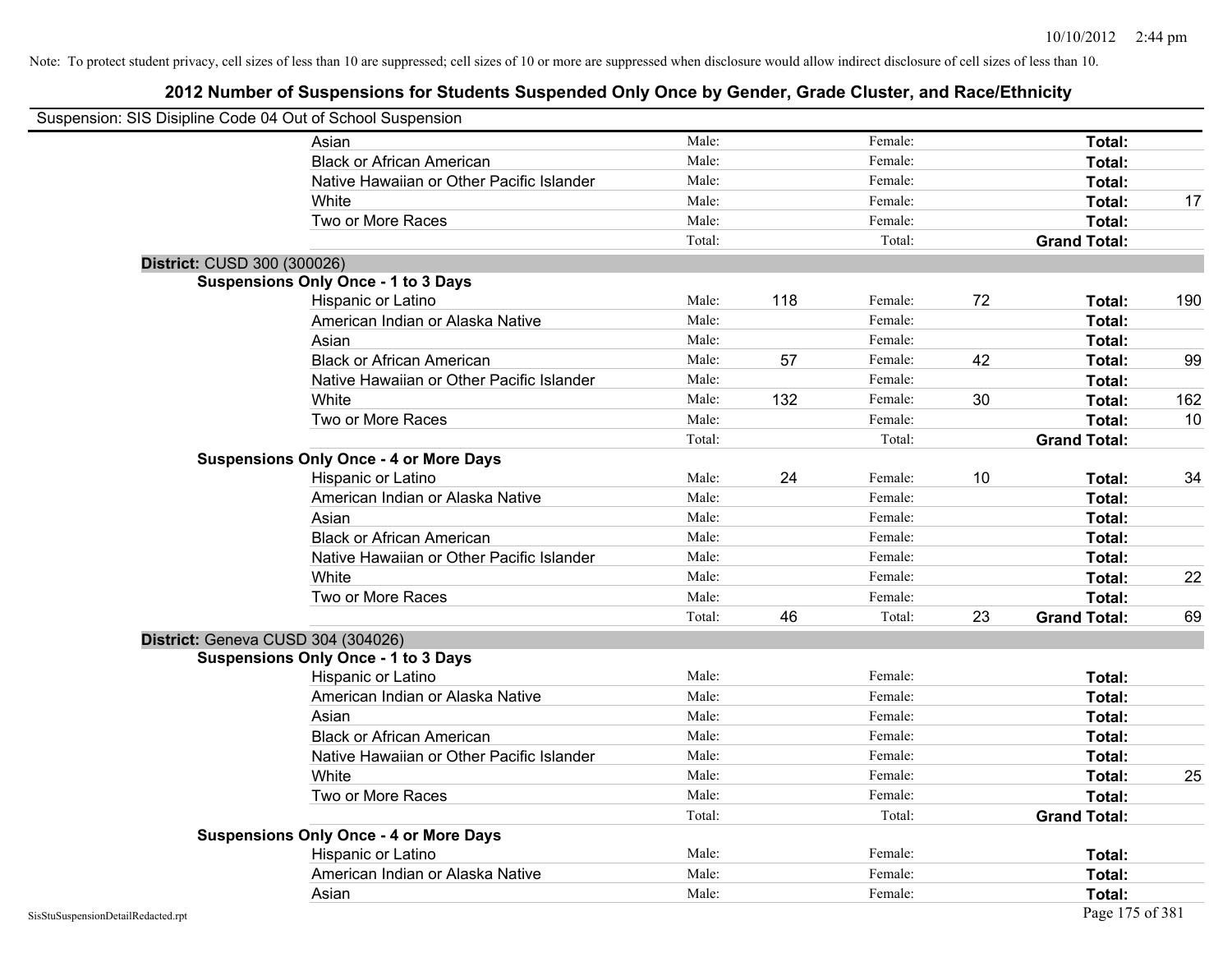| Suspension: SIS Disipline Code 04 Out of School Suspension |                                               |        |    |         |    |                     |    |
|------------------------------------------------------------|-----------------------------------------------|--------|----|---------|----|---------------------|----|
|                                                            | <b>Black or African American</b>              | Male:  |    | Female: |    | Total:              |    |
|                                                            | Native Hawaiian or Other Pacific Islander     | Male:  |    | Female: |    | Total:              |    |
|                                                            | White                                         | Male:  |    | Female: |    | Total:              |    |
|                                                            | Two or More Races                             | Male:  |    | Female: |    | Total:              |    |
|                                                            |                                               | Total: |    | Total:  |    | <b>Grand Total:</b> |    |
|                                                            | District: Kaneland CUSD 302 (302026)          |        |    |         |    |                     |    |
|                                                            | <b>Suspensions Only Once - 1 to 3 Days</b>    |        |    |         |    |                     |    |
|                                                            | Hispanic or Latino                            | Male:  |    | Female: |    | Total:              |    |
|                                                            | American Indian or Alaska Native              | Male:  |    | Female: |    | Total:              |    |
|                                                            | Asian                                         | Male:  |    | Female: |    | Total:              |    |
|                                                            | <b>Black or African American</b>              | Male:  |    | Female: |    | Total:              |    |
|                                                            | Native Hawaiian or Other Pacific Islander     | Male:  |    | Female: |    | Total:              |    |
|                                                            | White                                         | Male:  |    | Female: |    | Total:              | 34 |
|                                                            | Two or More Races                             | Male:  |    | Female: |    | Total:              |    |
|                                                            |                                               | Total: | 30 | Total:  | 14 | <b>Grand Total:</b> | 44 |
|                                                            | <b>Suspensions Only Once - 4 or More Days</b> |        |    |         |    |                     |    |
|                                                            | Hispanic or Latino                            | Male:  |    | Female: |    | Total:              |    |
|                                                            | American Indian or Alaska Native              | Male:  |    | Female: |    | Total:              |    |
|                                                            | Asian                                         | Male:  |    | Female: |    | Total:              |    |
|                                                            | <b>Black or African American</b>              | Male:  |    | Female: |    | Total:              |    |
|                                                            | Native Hawaiian or Other Pacific Islander     | Male:  |    | Female: |    | Total:              |    |
|                                                            | White                                         | Male:  |    | Female: |    | Total:              | 23 |
|                                                            | Two or More Races                             | Male:  |    | Female: |    | Total:              |    |
|                                                            |                                               | Total: | 22 | Total:  | 11 | <b>Grand Total:</b> | 33 |
| District: Larkin Center (012500)                           |                                               |        |    |         |    |                     |    |
|                                                            | <b>Suspensions Only Once - 1 to 3 Days</b>    |        |    |         |    |                     |    |
|                                                            | Hispanic or Latino                            | Male:  |    | Female: |    | Total:              |    |
|                                                            | American Indian or Alaska Native              | Male:  |    | Female: |    | Total:              |    |
|                                                            | Asian                                         | Male:  |    | Female: |    | Total:              |    |
|                                                            | <b>Black or African American</b>              | Male:  |    | Female: |    | Total:              |    |
|                                                            | Native Hawaiian or Other Pacific Islander     | Male:  |    | Female: |    | Total:              |    |
|                                                            | White                                         | Male:  |    | Female: |    | Total:              |    |
|                                                            | Two or More Races                             | Male:  |    | Female: |    | Total:              |    |
|                                                            |                                               | Total: |    | Total:  |    | <b>Grand Total:</b> |    |
|                                                            | District: Mid-Valley Special Ed Coop (303061) |        |    |         |    |                     |    |
|                                                            | <b>Suspensions Only Once - 1 to 3 Days</b>    |        |    |         |    |                     |    |
|                                                            | Hispanic or Latino                            | Male:  |    | Female: |    | Total:              |    |
|                                                            | American Indian or Alaska Native              | Male:  |    | Female: |    | Total:              |    |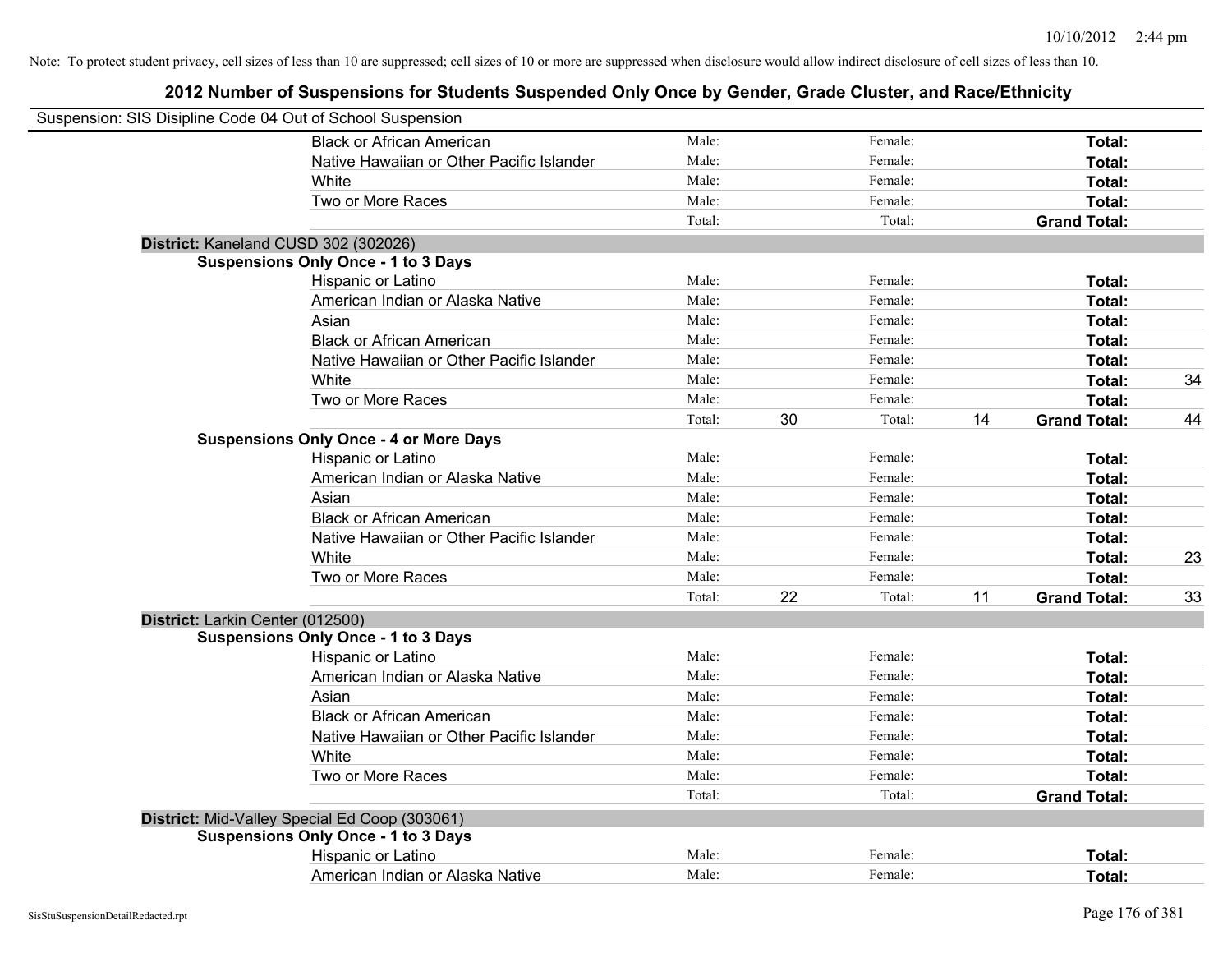|                                    | Suspension: SIS Disipline Code 04 Out of School Suspension |        |     |         |     |                     |     |
|------------------------------------|------------------------------------------------------------|--------|-----|---------|-----|---------------------|-----|
|                                    | Asian                                                      | Male:  |     | Female: |     | Total:              |     |
|                                    | <b>Black or African American</b>                           | Male:  |     | Female: |     | Total:              |     |
|                                    | Native Hawaiian or Other Pacific Islander                  | Male:  |     | Female: |     | Total:              |     |
|                                    | White                                                      | Male:  |     | Female: |     | Total:              |     |
|                                    | Two or More Races                                          | Male:  |     | Female: |     | Total:              |     |
|                                    |                                                            | Total: |     | Total:  |     | <b>Grand Total:</b> |     |
|                                    | District: Non-Public School (3020)                         |        |     |         |     |                     |     |
|                                    | <b>Suspensions Only Once - 1 to 3 Days</b>                 |        |     |         |     |                     |     |
|                                    | Hispanic or Latino                                         | Male:  |     | Female: |     | Total:              |     |
|                                    | American Indian or Alaska Native                           | Male:  |     | Female: |     | Total:              |     |
|                                    | Asian                                                      | Male:  |     | Female: |     | Total:              |     |
|                                    | <b>Black or African American</b>                           | Male:  |     | Female: |     | Total:              |     |
|                                    | Native Hawaiian or Other Pacific Islander                  | Male:  |     | Female: |     | Total:              |     |
|                                    | White                                                      | Male:  |     | Female: |     | Total:              |     |
|                                    | Two or More Races                                          | Male:  |     | Female: |     | Total:              |     |
|                                    |                                                            | Total: |     | Total:  |     | <b>Grand Total:</b> |     |
|                                    | <b>Suspensions Only Once - 4 or More Days</b>              |        |     |         |     |                     |     |
|                                    | Hispanic or Latino                                         | Male:  |     | Female: |     | Total:              |     |
|                                    | American Indian or Alaska Native                           | Male:  |     | Female: |     | Total:              |     |
|                                    | Asian                                                      | Male:  |     | Female: |     | Total:              |     |
|                                    | <b>Black or African American</b>                           | Male:  |     | Female: |     | Total:              |     |
|                                    | Native Hawaiian or Other Pacific Islander                  | Male:  |     | Female: |     | Total:              |     |
|                                    | White                                                      | Male:  |     | Female: |     | Total:              |     |
|                                    | Two or More Races                                          | Male:  |     | Female: |     | Total:              |     |
|                                    |                                                            | Total: |     | Total:  |     | <b>Grand Total:</b> |     |
|                                    | District: SD U-46 (046022)                                 |        |     |         |     |                     |     |
|                                    | <b>Suspensions Only Once - 1 to 3 Days</b>                 |        |     |         |     |                     |     |
|                                    | Hispanic or Latino                                         | Male:  | 516 | Female: | 255 | Total:              | 771 |
|                                    | American Indian or Alaska Native                           | Male:  |     | Female: |     | Total:              |     |
|                                    | Asian                                                      | Male:  | 23  | Female: | 10  | Total:              | 33  |
|                                    | <b>Black or African American</b>                           | Male:  | 152 | Female: | 76  | Total:              | 228 |
|                                    | Native Hawaiian or Other Pacific Islander                  | Male:  |     | Female: |     | Total:              |     |
|                                    | White                                                      | Male:  | 155 | Female: | 66  | Total:              | 221 |
|                                    | Two or More Races                                          | Male:  | 28  | Female: | 12  | Total:              | 40  |
|                                    |                                                            | Total: |     | Total:  |     | <b>Grand Total:</b> |     |
|                                    | <b>Suspensions Only Once - 4 or More Days</b>              |        |     |         |     |                     |     |
|                                    | Hispanic or Latino                                         | Male:  | 59  | Female: | 45  | Total:              | 104 |
|                                    | American Indian or Alaska Native                           | Male:  |     | Female: |     | Total:              |     |
|                                    | Asian                                                      | Male:  |     | Female: |     | Total:              |     |
| SisStuSuspensionDetailRedacted.rpt |                                                            |        |     |         |     | Page 177 of 381     |     |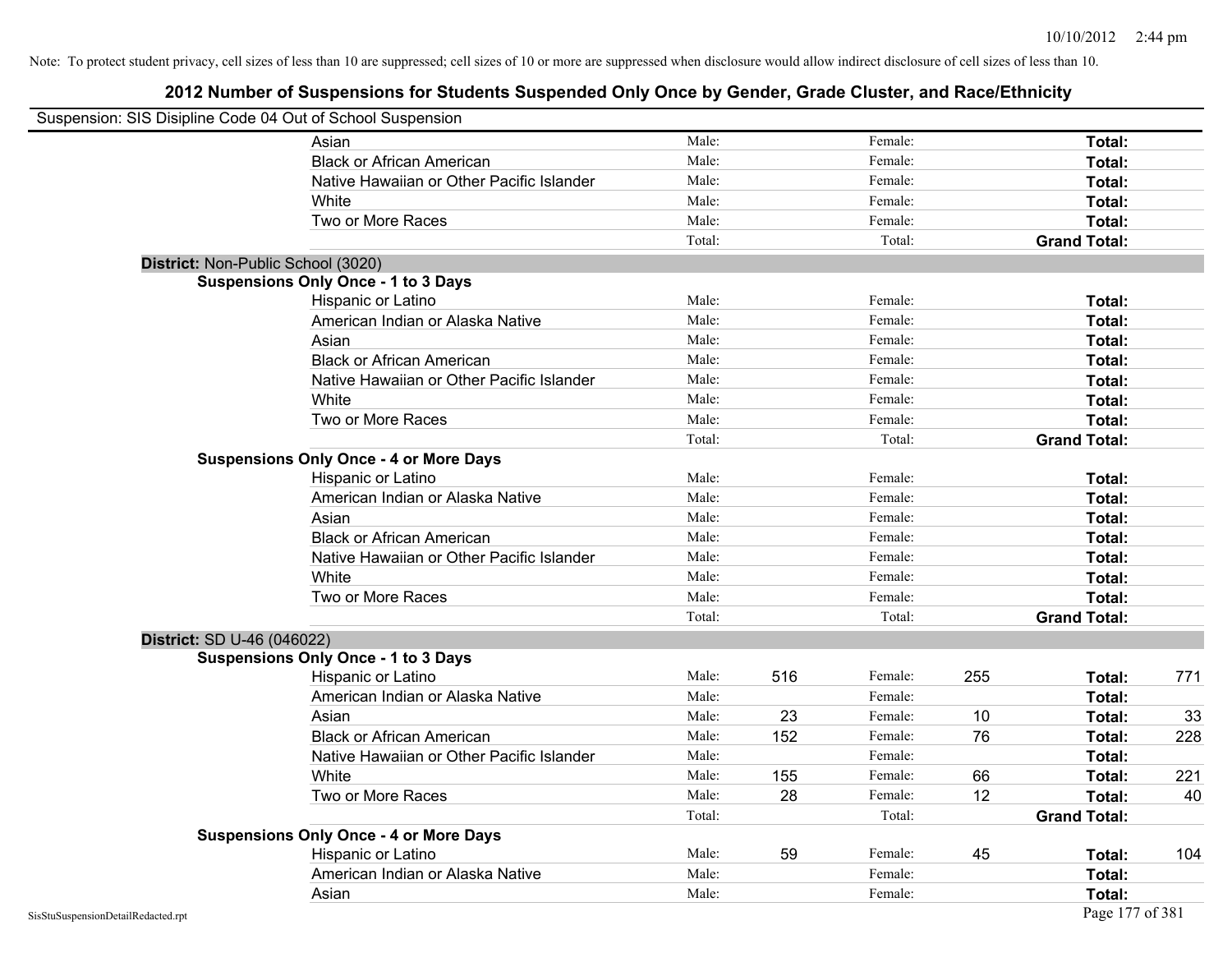| Suspension: SIS Disipline Code 04 Out of School Suspension |                                               |        |    |         |    |                     |     |
|------------------------------------------------------------|-----------------------------------------------|--------|----|---------|----|---------------------|-----|
|                                                            | <b>Black or African American</b>              | Male:  | 15 | Female: | 10 | Total:              | 25  |
|                                                            | Native Hawaiian or Other Pacific Islander     | Male:  |    | Female: |    | Total:              |     |
|                                                            | White                                         | Male:  |    | Female: |    | Total:              | 22  |
|                                                            | Two or More Races                             | Male:  |    | Female: |    | Total:              |     |
|                                                            |                                               | Total: |    | Total:  |    | <b>Grand Total:</b> | 165 |
|                                                            | District: Special Education Services (020200) |        |    |         |    |                     |     |
|                                                            | <b>Suspensions Only Once - 1 to 3 Days</b>    |        |    |         |    |                     |     |
|                                                            | Hispanic or Latino                            | Male:  |    | Female: |    | Total:              |     |
|                                                            | American Indian or Alaska Native              | Male:  |    | Female: |    | Total:              |     |
|                                                            | Asian                                         | Male:  |    | Female: |    | Total:              |     |
|                                                            | <b>Black or African American</b>              | Male:  |    | Female: |    | Total:              |     |
|                                                            | Native Hawaiian or Other Pacific Islander     | Male:  |    | Female: |    | Total:              |     |
|                                                            | White                                         | Male:  |    | Female: |    | Total:              |     |
|                                                            | Two or More Races                             | Male:  |    | Female: |    | Total:              |     |
|                                                            |                                               | Total: |    | Total:  |    | <b>Grand Total:</b> |     |
|                                                            | <b>Suspensions Only Once - 4 or More Days</b> |        |    |         |    |                     |     |
|                                                            | Hispanic or Latino                            | Male:  |    | Female: |    | Total:              |     |
|                                                            | American Indian or Alaska Native              | Male:  |    | Female: |    | Total:              |     |
|                                                            | Asian                                         | Male:  |    | Female: |    | Total:              |     |
|                                                            | <b>Black or African American</b>              | Male:  |    | Female: |    | Total:              |     |
|                                                            | Native Hawaiian or Other Pacific Islander     | Male:  |    | Female: |    | Total:              |     |
|                                                            | White                                         | Male:  |    | Female: |    | Total:              |     |
|                                                            | Two or More Races                             | Male:  |    | Female: |    | Total:              |     |
|                                                            |                                               | Total: |    | Total:  |    | <b>Grand Total:</b> |     |
|                                                            | District: St Charles CUSD 303 (303026)        |        |    |         |    |                     |     |
|                                                            | <b>Suspensions Only Once - 1 to 3 Days</b>    |        |    |         |    |                     |     |
|                                                            | Hispanic or Latino                            | Male:  |    | Female: |    | Total:              | 25  |
|                                                            | American Indian or Alaska Native              | Male:  |    | Female: |    | Total:              |     |
|                                                            | Asian                                         | Male:  |    | Female: |    | Total:              |     |
|                                                            | <b>Black or African American</b>              | Male:  |    | Female: |    | Total:              |     |
|                                                            | Native Hawaiian or Other Pacific Islander     | Male:  |    | Female: |    | Total:              |     |
|                                                            | White                                         | Male:  | 98 | Female: | 29 | Total:              | 127 |
|                                                            | Two or More Races                             | Male:  |    | Female: |    | Total:              |     |
|                                                            |                                               | Total: |    | Total:  |    | <b>Grand Total:</b> |     |
|                                                            | <b>Suspensions Only Once - 4 or More Days</b> |        |    |         |    |                     |     |
|                                                            | Hispanic or Latino                            | Male:  |    | Female: |    | Total:              | 12  |
|                                                            | American Indian or Alaska Native              | Male:  |    | Female: |    | Total:              |     |
|                                                            | Asian                                         | Male:  |    | Female: |    | Total:              |     |
|                                                            | <b>Black or African American</b>              | Male:  |    | Female: |    | Total:              |     |
| SisStuSuspensionDetailRedacted.rpt                         |                                               |        |    |         |    | Page 178 of 381     |     |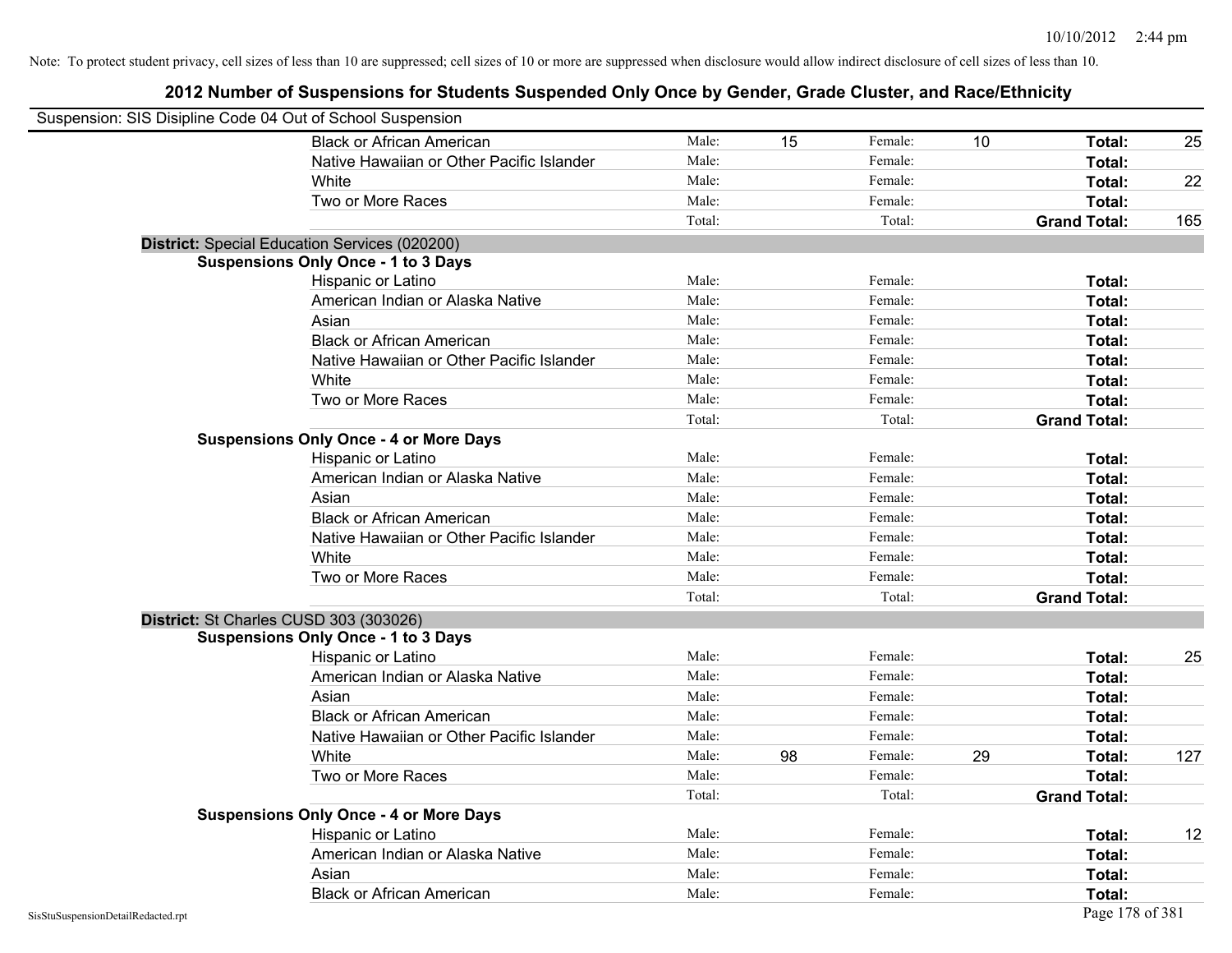## **2012 Number of Suspensions for Students Suspended Only Once by Gender, Grade Cluster, and Race/Ethnicity**

| Male:<br>Female:<br>Native Hawaiian or Other Pacific Islander<br>Total:<br>Male:<br>Female:<br>Total:<br>White<br>28<br>Male:<br>Female:<br>Two or More Races<br>Total:<br>Total:<br>Total:<br><b>Grand Total:</b><br>County: Non-Public School (000)<br>District: Kane ROE (000000)<br><b>Suspensions Only Once - 1 to 3 Days</b><br>Male:<br>Female:<br>Hispanic or Latino<br>Total:<br>Male:<br>Female:<br>American Indian or Alaska Native<br>Total:<br>Male:<br>Female:<br>Asian<br>Total:<br><b>Black or African American</b><br>Male:<br>Female:<br>Total:<br>Native Hawaiian or Other Pacific Islander<br>Male:<br>Female:<br>Total:<br>White<br>Male:<br>Female:<br>Total:<br>Two or More Races<br>Male:<br>Female:<br>Total:<br>Total:<br>Total:<br><b>Grand Total:</b><br>Region: Knox ROE (33)<br>County: Knox (048)<br>District: Abingdon CUSD 217 (217026)<br><b>Suspensions Only Once - 1 to 3 Days</b><br>Male:<br>Female:<br>Hispanic or Latino<br>Total:<br>Male:<br>Female:<br>American Indian or Alaska Native<br>Total:<br>Male:<br>Female:<br>Asian<br>Total:<br><b>Black or African American</b><br>Male:<br>Female:<br>Total:<br>Female:<br>Native Hawaiian or Other Pacific Islander<br>Male:<br>Total:<br>White<br>Male:<br>Female:<br>17<br>Total:<br>Two or More Races<br>Male:<br>Female:<br>Total:<br>Total:<br>Total:<br><b>Grand Total:</b><br><b>Suspensions Only Once - 4 or More Days</b><br>Male:<br>Hispanic or Latino<br>Female:<br>Total:<br>Male:<br>Female:<br>American Indian or Alaska Native<br>Total:<br>Male:<br>Female:<br>Asian<br>Total:<br>Male:<br><b>Black or African American</b><br>Female:<br>Total:<br>Native Hawaiian or Other Pacific Islander<br>Male:<br>Female:<br>Total:<br>White<br>Male:<br>Female:<br>Total:<br>Male:<br>Female:<br>Two or More Races<br>Total:<br>Total:<br>Total:<br><b>Grand Total:</b> | Suspension: SIS Disipline Code 04 Out of School Suspension |  |  |  |
|-----------------------------------------------------------------------------------------------------------------------------------------------------------------------------------------------------------------------------------------------------------------------------------------------------------------------------------------------------------------------------------------------------------------------------------------------------------------------------------------------------------------------------------------------------------------------------------------------------------------------------------------------------------------------------------------------------------------------------------------------------------------------------------------------------------------------------------------------------------------------------------------------------------------------------------------------------------------------------------------------------------------------------------------------------------------------------------------------------------------------------------------------------------------------------------------------------------------------------------------------------------------------------------------------------------------------------------------------------------------------------------------------------------------------------------------------------------------------------------------------------------------------------------------------------------------------------------------------------------------------------------------------------------------------------------------------------------------------------------------------------------------------------------------------------------------------------------------------------------------------------|------------------------------------------------------------|--|--|--|
|                                                                                                                                                                                                                                                                                                                                                                                                                                                                                                                                                                                                                                                                                                                                                                                                                                                                                                                                                                                                                                                                                                                                                                                                                                                                                                                                                                                                                                                                                                                                                                                                                                                                                                                                                                                                                                                                             |                                                            |  |  |  |
|                                                                                                                                                                                                                                                                                                                                                                                                                                                                                                                                                                                                                                                                                                                                                                                                                                                                                                                                                                                                                                                                                                                                                                                                                                                                                                                                                                                                                                                                                                                                                                                                                                                                                                                                                                                                                                                                             |                                                            |  |  |  |
|                                                                                                                                                                                                                                                                                                                                                                                                                                                                                                                                                                                                                                                                                                                                                                                                                                                                                                                                                                                                                                                                                                                                                                                                                                                                                                                                                                                                                                                                                                                                                                                                                                                                                                                                                                                                                                                                             |                                                            |  |  |  |
|                                                                                                                                                                                                                                                                                                                                                                                                                                                                                                                                                                                                                                                                                                                                                                                                                                                                                                                                                                                                                                                                                                                                                                                                                                                                                                                                                                                                                                                                                                                                                                                                                                                                                                                                                                                                                                                                             |                                                            |  |  |  |
|                                                                                                                                                                                                                                                                                                                                                                                                                                                                                                                                                                                                                                                                                                                                                                                                                                                                                                                                                                                                                                                                                                                                                                                                                                                                                                                                                                                                                                                                                                                                                                                                                                                                                                                                                                                                                                                                             |                                                            |  |  |  |
|                                                                                                                                                                                                                                                                                                                                                                                                                                                                                                                                                                                                                                                                                                                                                                                                                                                                                                                                                                                                                                                                                                                                                                                                                                                                                                                                                                                                                                                                                                                                                                                                                                                                                                                                                                                                                                                                             |                                                            |  |  |  |
|                                                                                                                                                                                                                                                                                                                                                                                                                                                                                                                                                                                                                                                                                                                                                                                                                                                                                                                                                                                                                                                                                                                                                                                                                                                                                                                                                                                                                                                                                                                                                                                                                                                                                                                                                                                                                                                                             |                                                            |  |  |  |
|                                                                                                                                                                                                                                                                                                                                                                                                                                                                                                                                                                                                                                                                                                                                                                                                                                                                                                                                                                                                                                                                                                                                                                                                                                                                                                                                                                                                                                                                                                                                                                                                                                                                                                                                                                                                                                                                             |                                                            |  |  |  |
|                                                                                                                                                                                                                                                                                                                                                                                                                                                                                                                                                                                                                                                                                                                                                                                                                                                                                                                                                                                                                                                                                                                                                                                                                                                                                                                                                                                                                                                                                                                                                                                                                                                                                                                                                                                                                                                                             |                                                            |  |  |  |
|                                                                                                                                                                                                                                                                                                                                                                                                                                                                                                                                                                                                                                                                                                                                                                                                                                                                                                                                                                                                                                                                                                                                                                                                                                                                                                                                                                                                                                                                                                                                                                                                                                                                                                                                                                                                                                                                             |                                                            |  |  |  |
|                                                                                                                                                                                                                                                                                                                                                                                                                                                                                                                                                                                                                                                                                                                                                                                                                                                                                                                                                                                                                                                                                                                                                                                                                                                                                                                                                                                                                                                                                                                                                                                                                                                                                                                                                                                                                                                                             |                                                            |  |  |  |
|                                                                                                                                                                                                                                                                                                                                                                                                                                                                                                                                                                                                                                                                                                                                                                                                                                                                                                                                                                                                                                                                                                                                                                                                                                                                                                                                                                                                                                                                                                                                                                                                                                                                                                                                                                                                                                                                             |                                                            |  |  |  |
|                                                                                                                                                                                                                                                                                                                                                                                                                                                                                                                                                                                                                                                                                                                                                                                                                                                                                                                                                                                                                                                                                                                                                                                                                                                                                                                                                                                                                                                                                                                                                                                                                                                                                                                                                                                                                                                                             |                                                            |  |  |  |
|                                                                                                                                                                                                                                                                                                                                                                                                                                                                                                                                                                                                                                                                                                                                                                                                                                                                                                                                                                                                                                                                                                                                                                                                                                                                                                                                                                                                                                                                                                                                                                                                                                                                                                                                                                                                                                                                             |                                                            |  |  |  |
|                                                                                                                                                                                                                                                                                                                                                                                                                                                                                                                                                                                                                                                                                                                                                                                                                                                                                                                                                                                                                                                                                                                                                                                                                                                                                                                                                                                                                                                                                                                                                                                                                                                                                                                                                                                                                                                                             |                                                            |  |  |  |
|                                                                                                                                                                                                                                                                                                                                                                                                                                                                                                                                                                                                                                                                                                                                                                                                                                                                                                                                                                                                                                                                                                                                                                                                                                                                                                                                                                                                                                                                                                                                                                                                                                                                                                                                                                                                                                                                             |                                                            |  |  |  |
|                                                                                                                                                                                                                                                                                                                                                                                                                                                                                                                                                                                                                                                                                                                                                                                                                                                                                                                                                                                                                                                                                                                                                                                                                                                                                                                                                                                                                                                                                                                                                                                                                                                                                                                                                                                                                                                                             |                                                            |  |  |  |
|                                                                                                                                                                                                                                                                                                                                                                                                                                                                                                                                                                                                                                                                                                                                                                                                                                                                                                                                                                                                                                                                                                                                                                                                                                                                                                                                                                                                                                                                                                                                                                                                                                                                                                                                                                                                                                                                             |                                                            |  |  |  |
|                                                                                                                                                                                                                                                                                                                                                                                                                                                                                                                                                                                                                                                                                                                                                                                                                                                                                                                                                                                                                                                                                                                                                                                                                                                                                                                                                                                                                                                                                                                                                                                                                                                                                                                                                                                                                                                                             |                                                            |  |  |  |
|                                                                                                                                                                                                                                                                                                                                                                                                                                                                                                                                                                                                                                                                                                                                                                                                                                                                                                                                                                                                                                                                                                                                                                                                                                                                                                                                                                                                                                                                                                                                                                                                                                                                                                                                                                                                                                                                             |                                                            |  |  |  |
|                                                                                                                                                                                                                                                                                                                                                                                                                                                                                                                                                                                                                                                                                                                                                                                                                                                                                                                                                                                                                                                                                                                                                                                                                                                                                                                                                                                                                                                                                                                                                                                                                                                                                                                                                                                                                                                                             |                                                            |  |  |  |
|                                                                                                                                                                                                                                                                                                                                                                                                                                                                                                                                                                                                                                                                                                                                                                                                                                                                                                                                                                                                                                                                                                                                                                                                                                                                                                                                                                                                                                                                                                                                                                                                                                                                                                                                                                                                                                                                             |                                                            |  |  |  |
|                                                                                                                                                                                                                                                                                                                                                                                                                                                                                                                                                                                                                                                                                                                                                                                                                                                                                                                                                                                                                                                                                                                                                                                                                                                                                                                                                                                                                                                                                                                                                                                                                                                                                                                                                                                                                                                                             |                                                            |  |  |  |
|                                                                                                                                                                                                                                                                                                                                                                                                                                                                                                                                                                                                                                                                                                                                                                                                                                                                                                                                                                                                                                                                                                                                                                                                                                                                                                                                                                                                                                                                                                                                                                                                                                                                                                                                                                                                                                                                             |                                                            |  |  |  |
|                                                                                                                                                                                                                                                                                                                                                                                                                                                                                                                                                                                                                                                                                                                                                                                                                                                                                                                                                                                                                                                                                                                                                                                                                                                                                                                                                                                                                                                                                                                                                                                                                                                                                                                                                                                                                                                                             |                                                            |  |  |  |
|                                                                                                                                                                                                                                                                                                                                                                                                                                                                                                                                                                                                                                                                                                                                                                                                                                                                                                                                                                                                                                                                                                                                                                                                                                                                                                                                                                                                                                                                                                                                                                                                                                                                                                                                                                                                                                                                             |                                                            |  |  |  |
|                                                                                                                                                                                                                                                                                                                                                                                                                                                                                                                                                                                                                                                                                                                                                                                                                                                                                                                                                                                                                                                                                                                                                                                                                                                                                                                                                                                                                                                                                                                                                                                                                                                                                                                                                                                                                                                                             |                                                            |  |  |  |
|                                                                                                                                                                                                                                                                                                                                                                                                                                                                                                                                                                                                                                                                                                                                                                                                                                                                                                                                                                                                                                                                                                                                                                                                                                                                                                                                                                                                                                                                                                                                                                                                                                                                                                                                                                                                                                                                             |                                                            |  |  |  |
|                                                                                                                                                                                                                                                                                                                                                                                                                                                                                                                                                                                                                                                                                                                                                                                                                                                                                                                                                                                                                                                                                                                                                                                                                                                                                                                                                                                                                                                                                                                                                                                                                                                                                                                                                                                                                                                                             |                                                            |  |  |  |
|                                                                                                                                                                                                                                                                                                                                                                                                                                                                                                                                                                                                                                                                                                                                                                                                                                                                                                                                                                                                                                                                                                                                                                                                                                                                                                                                                                                                                                                                                                                                                                                                                                                                                                                                                                                                                                                                             |                                                            |  |  |  |
|                                                                                                                                                                                                                                                                                                                                                                                                                                                                                                                                                                                                                                                                                                                                                                                                                                                                                                                                                                                                                                                                                                                                                                                                                                                                                                                                                                                                                                                                                                                                                                                                                                                                                                                                                                                                                                                                             |                                                            |  |  |  |
|                                                                                                                                                                                                                                                                                                                                                                                                                                                                                                                                                                                                                                                                                                                                                                                                                                                                                                                                                                                                                                                                                                                                                                                                                                                                                                                                                                                                                                                                                                                                                                                                                                                                                                                                                                                                                                                                             |                                                            |  |  |  |
|                                                                                                                                                                                                                                                                                                                                                                                                                                                                                                                                                                                                                                                                                                                                                                                                                                                                                                                                                                                                                                                                                                                                                                                                                                                                                                                                                                                                                                                                                                                                                                                                                                                                                                                                                                                                                                                                             |                                                            |  |  |  |
|                                                                                                                                                                                                                                                                                                                                                                                                                                                                                                                                                                                                                                                                                                                                                                                                                                                                                                                                                                                                                                                                                                                                                                                                                                                                                                                                                                                                                                                                                                                                                                                                                                                                                                                                                                                                                                                                             |                                                            |  |  |  |
|                                                                                                                                                                                                                                                                                                                                                                                                                                                                                                                                                                                                                                                                                                                                                                                                                                                                                                                                                                                                                                                                                                                                                                                                                                                                                                                                                                                                                                                                                                                                                                                                                                                                                                                                                                                                                                                                             |                                                            |  |  |  |
|                                                                                                                                                                                                                                                                                                                                                                                                                                                                                                                                                                                                                                                                                                                                                                                                                                                                                                                                                                                                                                                                                                                                                                                                                                                                                                                                                                                                                                                                                                                                                                                                                                                                                                                                                                                                                                                                             |                                                            |  |  |  |
|                                                                                                                                                                                                                                                                                                                                                                                                                                                                                                                                                                                                                                                                                                                                                                                                                                                                                                                                                                                                                                                                                                                                                                                                                                                                                                                                                                                                                                                                                                                                                                                                                                                                                                                                                                                                                                                                             |                                                            |  |  |  |

### **District:** Galesburg CUSD 205 (205026)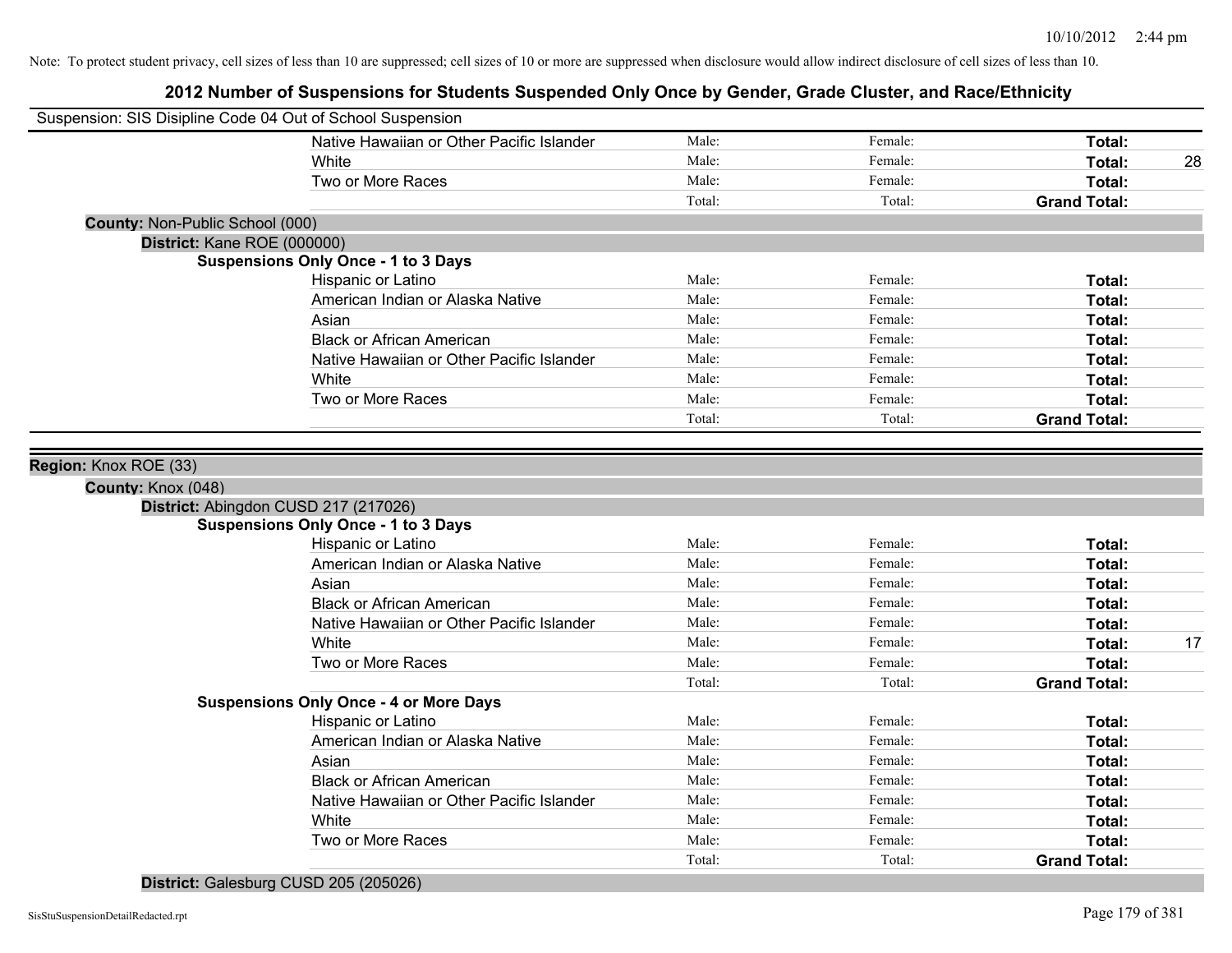| Suspension: SIS Disipline Code 04 Out of School Suspension |                                               |                 |                   |    |                               |    |
|------------------------------------------------------------|-----------------------------------------------|-----------------|-------------------|----|-------------------------------|----|
|                                                            | <b>Suspensions Only Once - 1 to 3 Days</b>    |                 |                   |    |                               |    |
|                                                            | Hispanic or Latino                            | Male:           | Female:           |    | Total:                        | 19 |
|                                                            | American Indian or Alaska Native              | Male:           | Female:           |    | Total:                        |    |
|                                                            | Asian                                         | Male:           | Female:           |    | Total:                        |    |
|                                                            | <b>Black or African American</b>              | Male:           | Female:           |    | Total:                        | 31 |
|                                                            | Native Hawaiian or Other Pacific Islander     | Male:           | Female:           |    | Total:                        |    |
|                                                            | White                                         | Male:           | 75<br>Female:     | 24 | Total:                        | 99 |
|                                                            | Two or More Races                             | Male:           | Female:           |    | Total:                        | 15 |
|                                                            |                                               | Total:          | Total:            |    | <b>Grand Total:</b>           |    |
|                                                            | <b>Suspensions Only Once - 4 or More Days</b> |                 |                   |    |                               |    |
|                                                            | Hispanic or Latino                            | Male:           | Female:           |    | Total:                        |    |
|                                                            | American Indian or Alaska Native              | Male:           | Female:           |    | Total:                        |    |
|                                                            | Asian                                         | Male:           | Female:           |    | Total:                        |    |
|                                                            | <b>Black or African American</b>              | Male:           | Female:           |    | Total:                        | 17 |
|                                                            | Native Hawaiian or Other Pacific Islander     | Male:           | Female:           |    | Total:                        |    |
|                                                            | White                                         | Male:           | Female:           |    | Total:                        | 28 |
|                                                            | Two or More Races                             | Male:           | Female:           |    | Total:                        |    |
|                                                            |                                               | Total:          | 40<br>Total:      | 22 | <b>Grand Total:</b>           | 62 |
| District: Knoxville CUSD 202 (202026)                      |                                               |                 |                   |    |                               |    |
|                                                            | <b>Suspensions Only Once - 1 to 3 Days</b>    |                 |                   |    |                               |    |
|                                                            | Hispanic or Latino                            | Male:           | Female:           |    | Total:                        |    |
|                                                            | American Indian or Alaska Native              | Male:           | Female:           |    | Total:                        |    |
|                                                            | Asian                                         | Male:           | Female:           |    | Total:                        |    |
|                                                            | <b>Black or African American</b>              | Male:           | Female:           |    | Total:                        |    |
|                                                            | Native Hawaiian or Other Pacific Islander     | Male:           | Female:           |    | Total:                        |    |
|                                                            | White                                         | Male:           | Female:           |    | Total:                        | 21 |
|                                                            | Two or More Races                             | Male:           | Female:           |    | Total:                        |    |
|                                                            |                                               | Total:          | Total:            |    | <b>Grand Total:</b>           |    |
|                                                            | <b>Suspensions Only Once - 4 or More Days</b> |                 |                   |    |                               |    |
|                                                            | Hispanic or Latino                            | Male:           | Female:           |    | Total:                        |    |
|                                                            | American Indian or Alaska Native              | Male:           | Female:           |    | Total:                        |    |
|                                                            | Asian                                         | Male:           | Female:           |    | Total:                        |    |
|                                                            |                                               |                 |                   |    |                               |    |
|                                                            | <b>Black or African American</b>              | Male:           | Female:           |    | Total:                        |    |
|                                                            | Native Hawaiian or Other Pacific Islander     | Male:           | Female:           |    | Total:                        |    |
|                                                            | White                                         | Male:           | Female:           |    | Total:                        |    |
|                                                            | Two or More Races                             | Male:<br>Total: | Female:<br>Total: |    | Total:<br><b>Grand Total:</b> |    |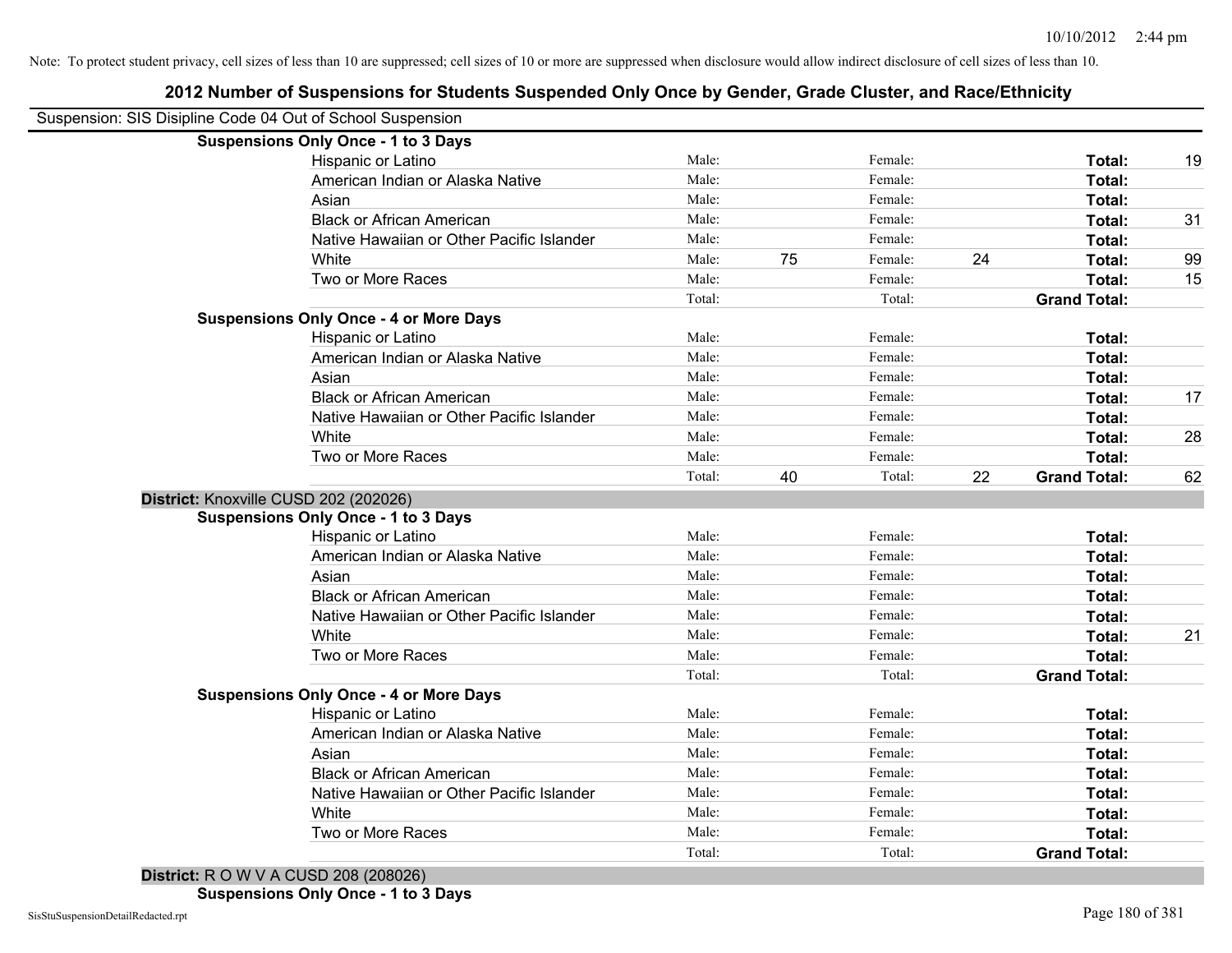| Suspension: SIS Disipline Code 04 Out of School Suspension |                                               |        |    |            |    |                     |    |
|------------------------------------------------------------|-----------------------------------------------|--------|----|------------|----|---------------------|----|
|                                                            | Hispanic or Latino                            | Male:  |    | Female:    |    | Total:              |    |
|                                                            | American Indian or Alaska Native              | Male:  |    | Female:    |    | Total:              |    |
|                                                            | Asian                                         | Male:  |    | Female:    |    | Total:              |    |
|                                                            | <b>Black or African American</b>              | Male:  |    | Female:    |    | Total:              |    |
|                                                            | Native Hawaiian or Other Pacific Islander     | Male:  |    | Female:    |    | Total:              |    |
|                                                            | White                                         | Male:  | 30 | Female:    | 21 | <b>Total:</b>       | 51 |
|                                                            | Two or More Races                             | Male:  |    | Female:    |    | <b>Total:</b>       |    |
|                                                            |                                               | Total: |    | Total:     |    | <b>Grand Total:</b> |    |
|                                                            | <b>Suspensions Only Once - 4 or More Days</b> |        |    |            |    |                     |    |
|                                                            | Hispanic or Latino                            | Male:  |    | Female:    |    | Total:              |    |
|                                                            | American Indian or Alaska Native              | Male:  |    | Female:    |    | Total:              |    |
|                                                            | Asian                                         | Male:  |    | Female:    |    | Total:              |    |
|                                                            | <b>Black or African American</b>              | Male:  |    | Female:    |    | <b>Total:</b>       |    |
|                                                            | Native Hawaiian or Other Pacific Islander     | Male:  |    | Female:    |    | <b>Total:</b>       |    |
|                                                            | White                                         | Male:  |    | Female:    |    | Total:              |    |
|                                                            | Two or More Races                             | Male:  |    | Female:    |    | Total:              |    |
|                                                            |                                               | Total: |    | Total:     |    | <b>Grand Total:</b> |    |
|                                                            | District: Williamsfield CUSD 210 (210026)     |        |    |            |    |                     |    |
|                                                            | <b>Suspensions Only Once - 1 to 3 Days</b>    |        |    |            |    |                     |    |
|                                                            | Hispanic or Latino                            | Male:  |    | Female:    |    | Total:              |    |
|                                                            | American Indian or Alaska Native              | Male:  |    | Female:    |    | Total:              |    |
|                                                            | Asian                                         | Male:  |    | Female:    |    | Total:              |    |
|                                                            | <b>Black or African American</b>              | Male:  |    | Female:    |    | <b>Total:</b>       |    |
|                                                            | Native Hawaiian or Other Pacific Islander     | Male:  |    | Female:    |    | <b>Total:</b>       |    |
|                                                            | White                                         | Male:  |    | Female:    |    | <b>Total:</b>       |    |
|                                                            | Two or More Races                             | Male:  |    | Female:    |    | <b>Total:</b>       |    |
|                                                            |                                               | Total: |    | Total:     |    | <b>Grand Total:</b> |    |
|                                                            |                                               |        |    |            |    |                     |    |
| Region: La Salle ROE (35)                                  |                                               |        |    |            |    |                     |    |
| County: Lasalle (050)                                      |                                               |        |    |            |    |                     |    |
|                                                            | District: Allen-Otter Creek CCSD 65 (065004)  |        |    |            |    |                     |    |
|                                                            | <b>Suspensions Only Once - 4 or More Days</b> |        |    |            |    |                     |    |
|                                                            | Hispanic or Latino                            | Male:  |    | Female:    |    | Total:              |    |
|                                                            | Appropriation Indian an Algebra Matters       |        |    | $\Gamma$ 1 |    | マーチェル               |    |

| , nopanio or cauno                        | .     | 1 viimb. | .      |
|-------------------------------------------|-------|----------|--------|
| American Indian or Alaska Native          | Male: | Female:  | Total: |
| Asian                                     | Male: | Female:  | Total: |
| Black or African American                 | Male: | Female:  | Total: |
| Native Hawaiian or Other Pacific Islander | Male: | Female:  | Total: |
| White                                     | Male: | Female:  | Total: |
|                                           |       |          |        |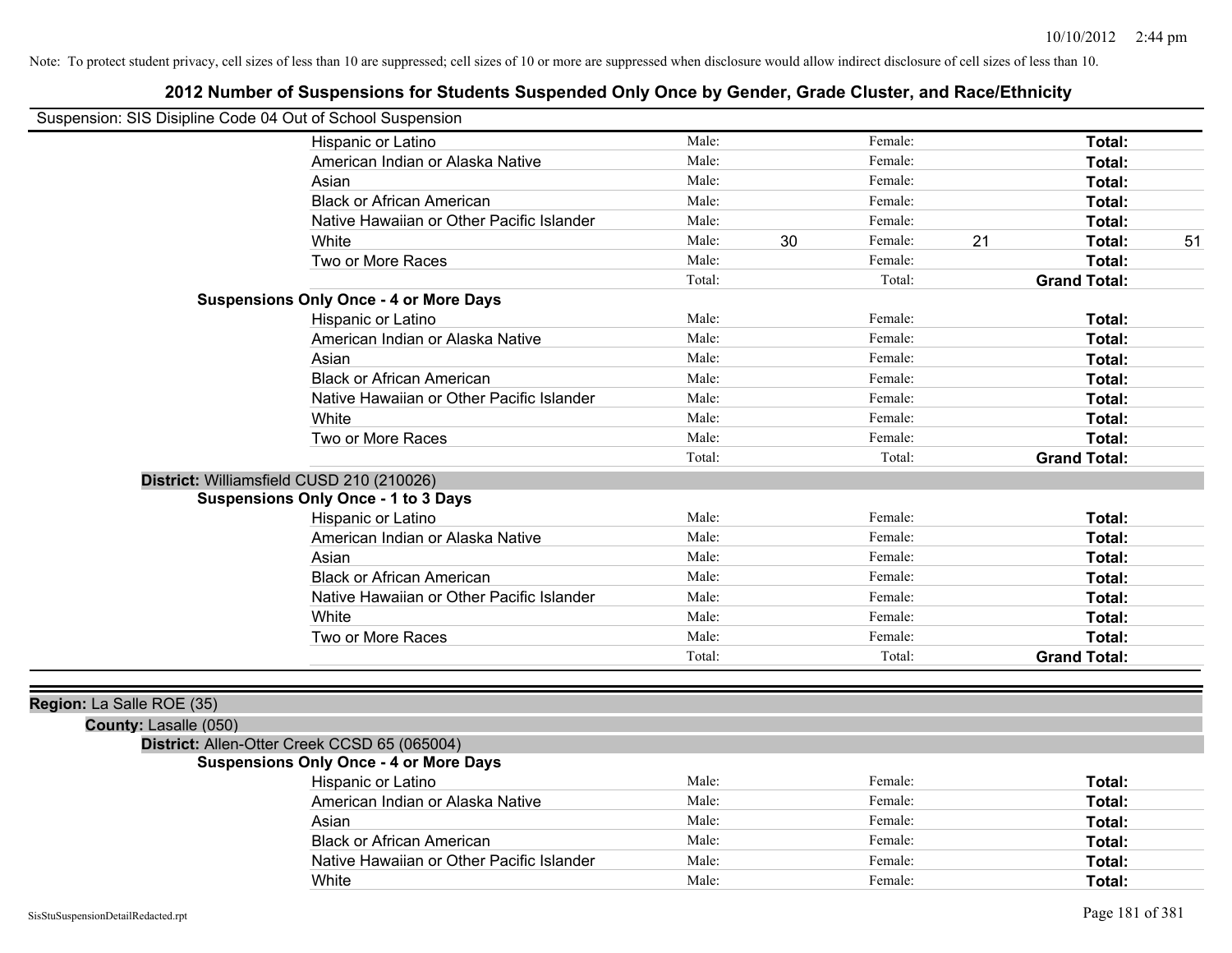| Suspension: SIS Disipline Code 04 Out of School Suspension |        |         |                     |    |
|------------------------------------------------------------|--------|---------|---------------------|----|
| Two or More Races                                          | Male:  | Female: | Total:              |    |
|                                                            | Total: | Total:  | <b>Grand Total:</b> |    |
| District: Earlville CUSD 9 (009026)                        |        |         |                     |    |
| <b>Suspensions Only Once - 1 to 3 Days</b>                 |        |         |                     |    |
| Hispanic or Latino                                         | Male:  | Female: | Total:              |    |
| American Indian or Alaska Native                           | Male:  | Female: | Total:              |    |
| Asian                                                      | Male:  | Female: | Total:              |    |
| <b>Black or African American</b>                           | Male:  | Female: | Total:              |    |
| Native Hawaiian or Other Pacific Islander                  | Male:  | Female: | Total:              |    |
| White                                                      | Male:  | Female: | Total:              |    |
| Two or More Races                                          | Male:  | Female: | Total:              |    |
|                                                            | Total: | Total:  | <b>Grand Total:</b> |    |
| <b>Suspensions Only Once - 4 or More Days</b>              |        |         |                     |    |
| Hispanic or Latino                                         | Male:  | Female: | Total:              |    |
| American Indian or Alaska Native                           | Male:  | Female: | Total:              |    |
| Asian                                                      | Male:  | Female: | Total:              |    |
| <b>Black or African American</b>                           | Male:  | Female: | Total:              |    |
| Native Hawaiian or Other Pacific Islander                  | Male:  | Female: | Total:              |    |
| White                                                      | Male:  | Female: | Total:              |    |
| Two or More Races                                          | Male:  | Female: | Total:              |    |
|                                                            | Total: | Total:  | <b>Grand Total:</b> |    |
| District: Grand Ridge CCSD 95 (095004)                     |        |         |                     |    |
| <b>Suspensions Only Once - 1 to 3 Days</b>                 |        |         |                     |    |
| Hispanic or Latino                                         | Male:  | Female: | Total:              |    |
| American Indian or Alaska Native                           | Male:  | Female: | Total:              |    |
| Asian                                                      | Male:  | Female: | Total:              |    |
| <b>Black or African American</b>                           | Male:  | Female: | Total:              |    |
| Native Hawaiian or Other Pacific Islander                  | Male:  | Female: | Total:              |    |
| White                                                      | Male:  | Female: | Total:              | 13 |
| Two or More Races                                          | Male:  | Female: | Total:              |    |
|                                                            | Total: | Total:  | <b>Grand Total:</b> |    |
| <b>District: La Salle ESD 122 (122002)</b>                 |        |         |                     |    |
| <b>Suspensions Only Once - 1 to 3 Days</b>                 |        |         |                     |    |
| Hispanic or Latino                                         | Male:  | Female: | Total:              |    |
| American Indian or Alaska Native                           | Male:  | Female: | Total:              |    |
| Asian                                                      | Male:  | Female: | Total:              |    |
| <b>Black or African American</b>                           | Male:  | Female: | Total:              |    |
| Native Hawaiian or Other Pacific Islander                  | Male:  | Female: | Total:              |    |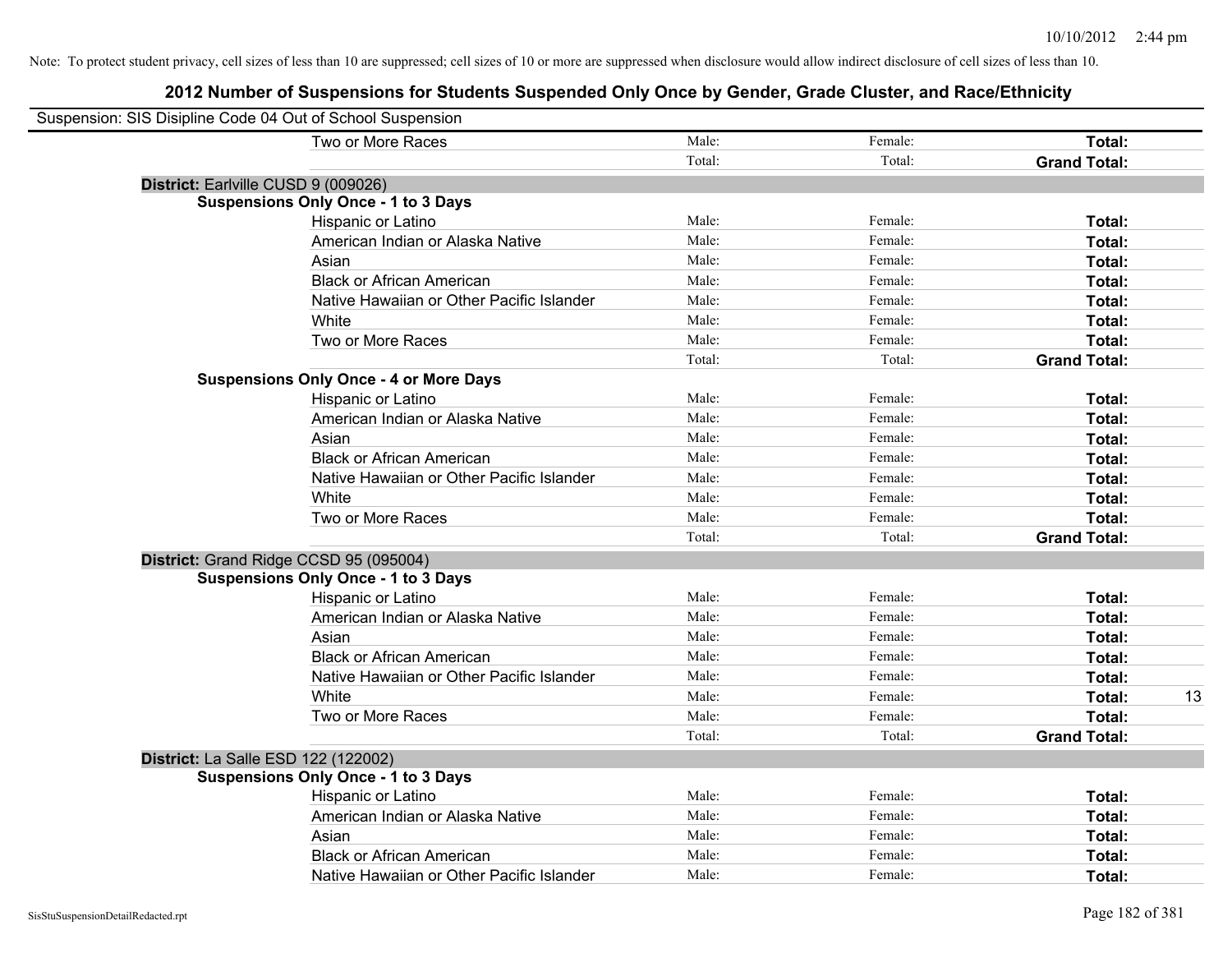| Suspension: SIS Disipline Code 04 Out of School Suspension |                                               |        |    |         |    |                     |    |
|------------------------------------------------------------|-----------------------------------------------|--------|----|---------|----|---------------------|----|
|                                                            | White                                         | Male:  |    | Female: |    | Total:              | 13 |
|                                                            | Two or More Races                             | Male:  |    | Female: |    | Total:              |    |
|                                                            |                                               | Total: |    | Total:  |    | <b>Grand Total:</b> |    |
|                                                            | <b>Suspensions Only Once - 4 or More Days</b> |        |    |         |    |                     |    |
|                                                            | Hispanic or Latino                            | Male:  |    | Female: |    | Total:              |    |
|                                                            | American Indian or Alaska Native              | Male:  |    | Female: |    | Total:              |    |
|                                                            | Asian                                         | Male:  |    | Female: |    | Total:              |    |
|                                                            | <b>Black or African American</b>              | Male:  |    | Female: |    | Total:              |    |
|                                                            | Native Hawaiian or Other Pacific Islander     | Male:  |    | Female: |    | Total:              |    |
|                                                            | White                                         | Male:  |    | Female: |    | Total:              |    |
|                                                            | Two or More Races                             | Male:  |    | Female: |    | Total:              |    |
|                                                            |                                               | Total: |    | Total:  |    | <b>Grand Total:</b> |    |
|                                                            | District: La Salle-Peru Twp HSD 120 (120017)  |        |    |         |    |                     |    |
|                                                            | <b>Suspensions Only Once - 1 to 3 Days</b>    |        |    |         |    |                     |    |
|                                                            | Hispanic or Latino                            | Male:  |    | Female: |    | Total:              |    |
|                                                            | American Indian or Alaska Native              | Male:  |    | Female: |    | Total:              |    |
|                                                            | Asian                                         | Male:  |    | Female: |    | Total:              |    |
|                                                            | <b>Black or African American</b>              | Male:  |    | Female: |    | Total:              |    |
|                                                            | Native Hawaiian or Other Pacific Islander     | Male:  |    | Female: |    | Total:              |    |
|                                                            | White                                         | Male:  | 19 | Female: | 22 | Total:              | 41 |
|                                                            | Two or More Races                             | Male:  |    | Female: |    | Total:              |    |
|                                                            |                                               | Total: |    | Total:  |    | <b>Grand Total:</b> | 55 |
|                                                            | <b>Suspensions Only Once - 4 or More Days</b> |        |    |         |    |                     |    |
|                                                            | Hispanic or Latino                            | Male:  |    | Female: |    | Total:              |    |
|                                                            | American Indian or Alaska Native              | Male:  |    | Female: |    | Total:              |    |
|                                                            | Asian                                         | Male:  |    | Female: |    | Total:              |    |
|                                                            | <b>Black or African American</b>              | Male:  |    | Female: |    | Total:              |    |
|                                                            | Native Hawaiian or Other Pacific Islander     | Male:  |    | Female: |    | Total:              |    |
|                                                            | White                                         | Male:  |    | Female: |    | Total:              | 10 |
|                                                            | Two or More Races                             | Male:  |    | Female: |    | Total:              |    |
|                                                            |                                               | Total: |    | Total:  |    | <b>Grand Total:</b> |    |
|                                                            | District: LaSalle Putnam Alliance (000061)    |        |    |         |    |                     |    |
|                                                            | <b>Suspensions Only Once - 4 or More Days</b> |        |    |         |    |                     |    |
|                                                            | Hispanic or Latino                            | Male:  |    | Female: |    | Total:              |    |
|                                                            | American Indian or Alaska Native              | Male:  |    | Female: |    | Total:              |    |
|                                                            | Asian                                         | Male:  |    | Female: |    | Total:              |    |
|                                                            | <b>Black or African American</b>              | Male:  |    | Female: |    | Total:              |    |
|                                                            | Native Hawaiian or Other Pacific Islander     | Male:  |    | Female: |    | Total:              |    |
|                                                            | White                                         | Male:  |    | Female: |    | Total:              |    |
| SisStuSuspensionDetailRedacted.rpt                         |                                               |        |    |         |    | Page 183 of 381     |    |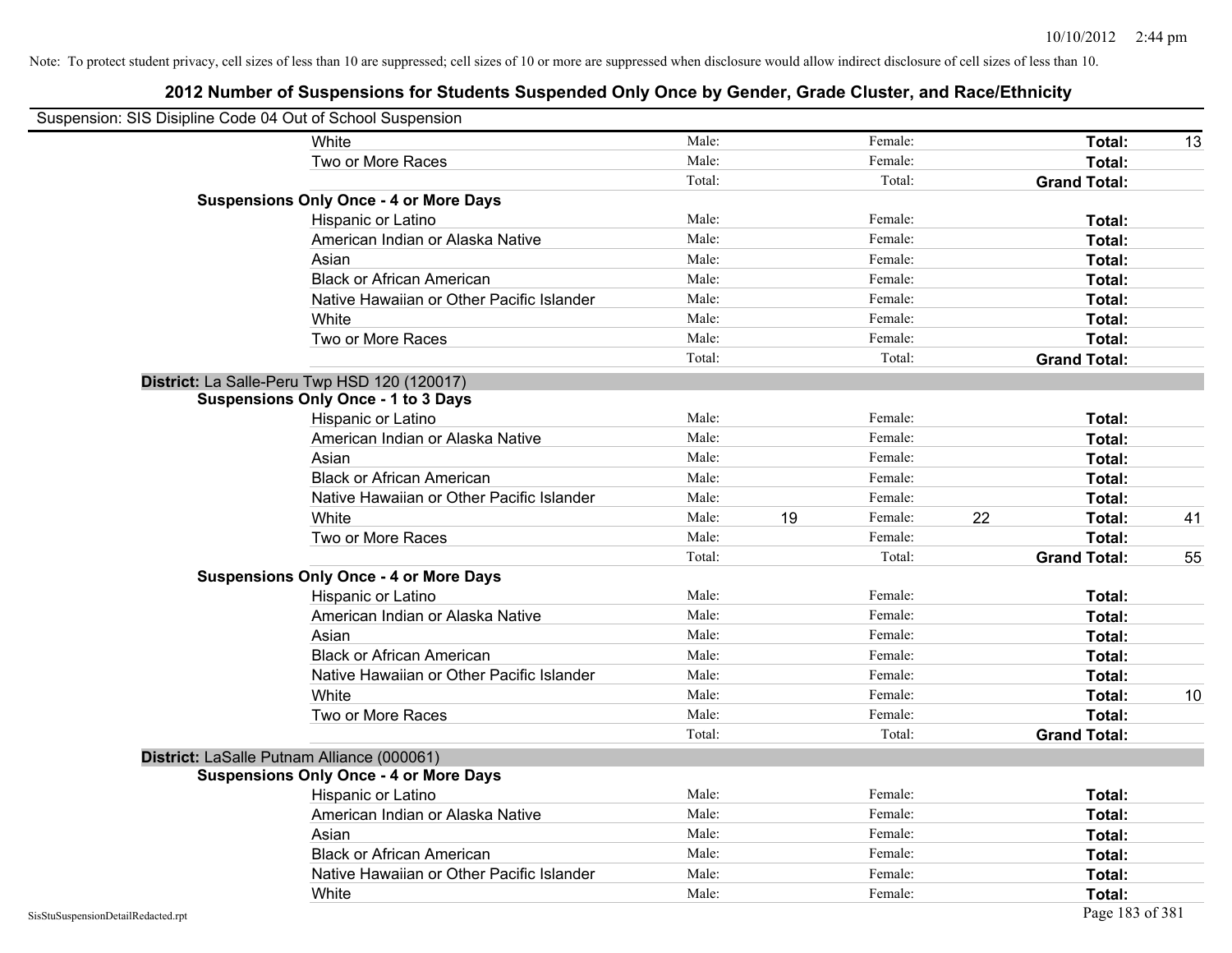| Suspension: SIS Disipline Code 04 Out of School Suspension |        |         |                     |
|------------------------------------------------------------|--------|---------|---------------------|
| Two or More Races                                          | Male:  | Female: | Total:              |
|                                                            | Total: | Total:  | <b>Grand Total:</b> |
| District: Leland CUSD 1 (001026)                           |        |         |                     |
| <b>Suspensions Only Once - 1 to 3 Days</b>                 |        |         |                     |
| Hispanic or Latino                                         | Male:  | Female: | Total:              |
| American Indian or Alaska Native                           | Male:  | Female: | Total:              |
| Asian                                                      | Male:  | Female: | Total:              |
| <b>Black or African American</b>                           | Male:  | Female: | Total:              |
| Native Hawaiian or Other Pacific Islander                  | Male:  | Female: | Total:              |
| White                                                      | Male:  | Female: | Total:              |
| Two or More Races                                          | Male:  | Female: | Total:              |
|                                                            | Total: | Total:  | <b>Grand Total:</b> |
| <b>Suspensions Only Once - 4 or More Days</b>              |        |         |                     |
| Hispanic or Latino                                         | Male:  | Female: | Total:              |
| American Indian or Alaska Native                           | Male:  | Female: | Total:              |
| Asian                                                      | Male:  | Female: | Total:              |
| <b>Black or African American</b>                           | Male:  | Female: | Total:              |
| Native Hawaiian or Other Pacific Islander                  | Male:  | Female: | Total:              |
| White                                                      | Male:  | Female: | Total:              |
| Two or More Races                                          | Male:  | Female: | Total:              |
|                                                            | Total: | Total:  | <b>Grand Total:</b> |
| District: Lostant CUSD 425 (425026)                        |        |         |                     |
| <b>Suspensions Only Once - 1 to 3 Days</b>                 |        |         |                     |
| Hispanic or Latino                                         | Male:  | Female: | Total:              |
| American Indian or Alaska Native                           | Male:  | Female: | Total:              |
| Asian                                                      | Male:  | Female: | Total:              |
| <b>Black or African American</b>                           | Male:  | Female: | Total:              |
| Native Hawaiian or Other Pacific Islander                  | Male:  | Female: | Total:              |
| White                                                      | Male:  | Female: | Total:              |
| Two or More Races                                          | Male:  | Female: | Total:              |
|                                                            | Total: | Total:  | <b>Grand Total:</b> |
| District: Marseilles ESD 150 (150002)                      |        |         |                     |
| <b>Suspensions Only Once - 1 to 3 Days</b>                 |        |         |                     |
| Hispanic or Latino                                         | Male:  | Female: | Total:              |
| American Indian or Alaska Native                           | Male:  | Female: | Total:              |
| Asian                                                      | Male:  | Female: | Total:              |
| <b>Black or African American</b>                           | Male:  | Female: | Total:              |
| Native Hawaiian or Other Pacific Islander                  | Male:  | Female: | Total:              |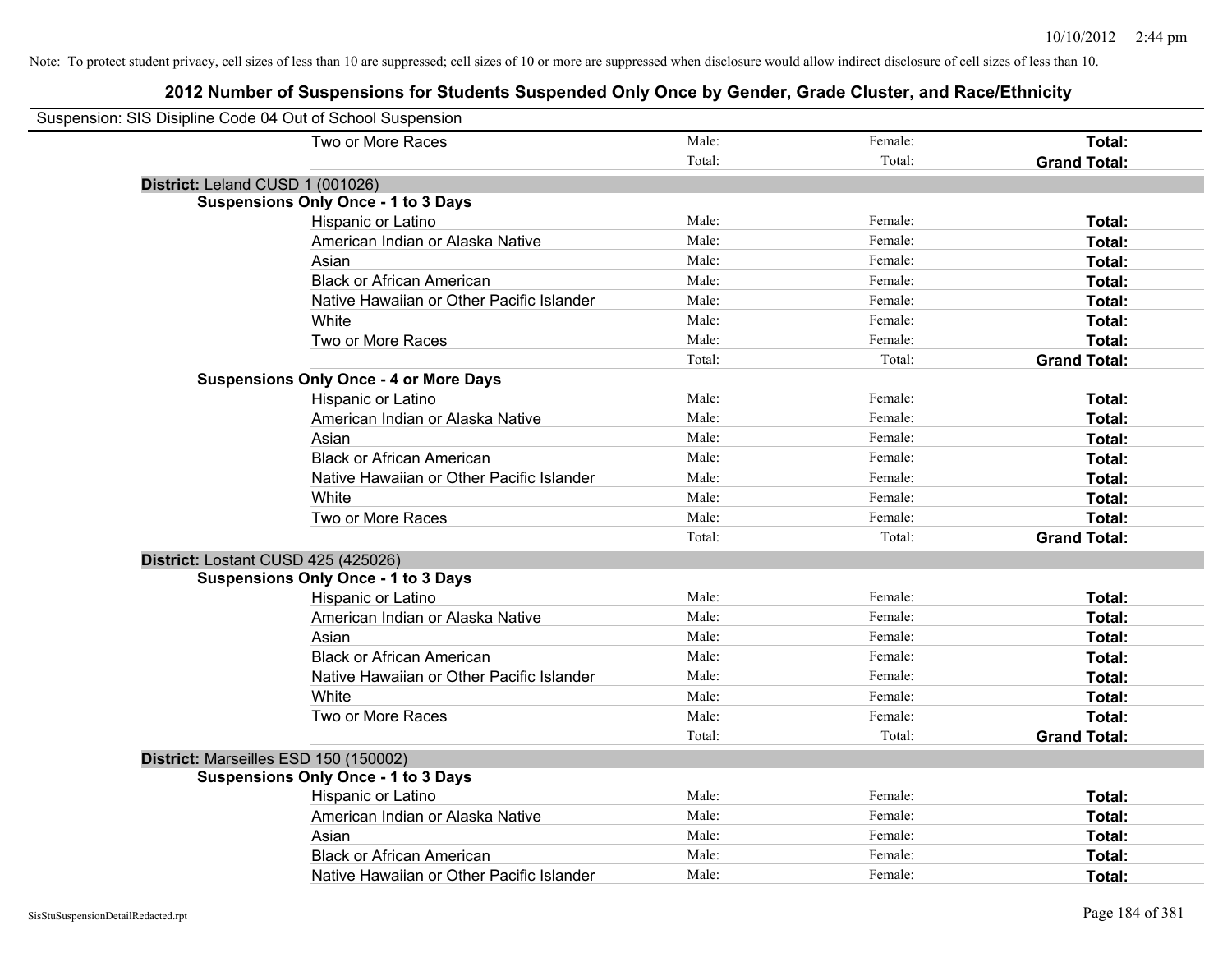| Suspension: SIS Disipline Code 04 Out of School Suspension | White                                                                                | Male:  | Female: | Total:              | 15 |
|------------------------------------------------------------|--------------------------------------------------------------------------------------|--------|---------|---------------------|----|
|                                                            | Two or More Races                                                                    | Male:  | Female: | Total:              |    |
|                                                            |                                                                                      | Total: | Total:  | <b>Grand Total:</b> |    |
|                                                            | <b>Suspensions Only Once - 4 or More Days</b>                                        |        |         |                     |    |
|                                                            | Hispanic or Latino                                                                   | Male:  | Female: | Total:              |    |
|                                                            | American Indian or Alaska Native                                                     | Male:  | Female: | Total:              |    |
|                                                            | Asian                                                                                | Male:  | Female: | Total:              |    |
|                                                            | <b>Black or African American</b>                                                     | Male:  | Female: | Total:              |    |
|                                                            | Native Hawaiian or Other Pacific Islander                                            | Male:  | Female: | Total:              |    |
|                                                            | White                                                                                | Male:  | Female: | Total:              |    |
|                                                            | Two or More Races                                                                    | Male:  | Female: | Total:              |    |
|                                                            |                                                                                      | Total: | Total:  | <b>Grand Total:</b> |    |
|                                                            |                                                                                      |        |         |                     |    |
|                                                            | District: Mendota CCSD 289 (289004)<br><b>Suspensions Only Once - 4 or More Days</b> |        |         |                     |    |
|                                                            | Hispanic or Latino                                                                   | Male:  | Female: | Total:              |    |
|                                                            | American Indian or Alaska Native                                                     | Male:  | Female: | Total:              |    |
|                                                            | Asian                                                                                | Male:  | Female: | Total:              |    |
|                                                            | <b>Black or African American</b>                                                     | Male:  | Female: | Total:              |    |
|                                                            | Native Hawaiian or Other Pacific Islander                                            | Male:  | Female: | Total:              |    |
|                                                            | White                                                                                | Male:  | Female: | Total:              |    |
|                                                            | Two or More Races                                                                    | Male:  | Female: | Total:              |    |
|                                                            |                                                                                      | Total: | Total:  | <b>Grand Total:</b> |    |
|                                                            | District: Mendota Twp HSD 280 (280017)                                               |        |         |                     |    |
|                                                            | <b>Suspensions Only Once - 1 to 3 Days</b>                                           |        |         |                     |    |
|                                                            | Hispanic or Latino                                                                   | Male:  | Female: | Total:              | 13 |
|                                                            | American Indian or Alaska Native                                                     | Male:  | Female: | Total:              |    |
|                                                            | Asian                                                                                | Male:  | Female: | Total:              |    |
|                                                            | <b>Black or African American</b>                                                     | Male:  | Female: | Total:              |    |
|                                                            | Native Hawaiian or Other Pacific Islander                                            | Male:  | Female: | Total:              |    |
|                                                            | White                                                                                | Male:  | Female: | Total:              | 10 |
|                                                            | Two or More Races                                                                    | Male:  | Female: | Total:              |    |
|                                                            |                                                                                      | Total: | Total:  | <b>Grand Total:</b> |    |
|                                                            | <b>Suspensions Only Once - 4 or More Days</b>                                        |        |         |                     |    |
|                                                            | Hispanic or Latino                                                                   | Male:  | Female: | Total:              |    |
|                                                            | American Indian or Alaska Native                                                     | Male:  | Female: | Total:              |    |
|                                                            | Asian                                                                                | Male:  | Female: | Total:              |    |
|                                                            | <b>Black or African American</b>                                                     | Male:  | Female: | Total:              |    |
|                                                            | Native Hawaiian or Other Pacific Islander                                            | Male:  | Female: | Total:              |    |
|                                                            | White                                                                                | Male:  | Female: | Total:              |    |
| SisStuSuspensionDetailRedacted.rpt                         |                                                                                      |        |         | Page 185 of 381     |    |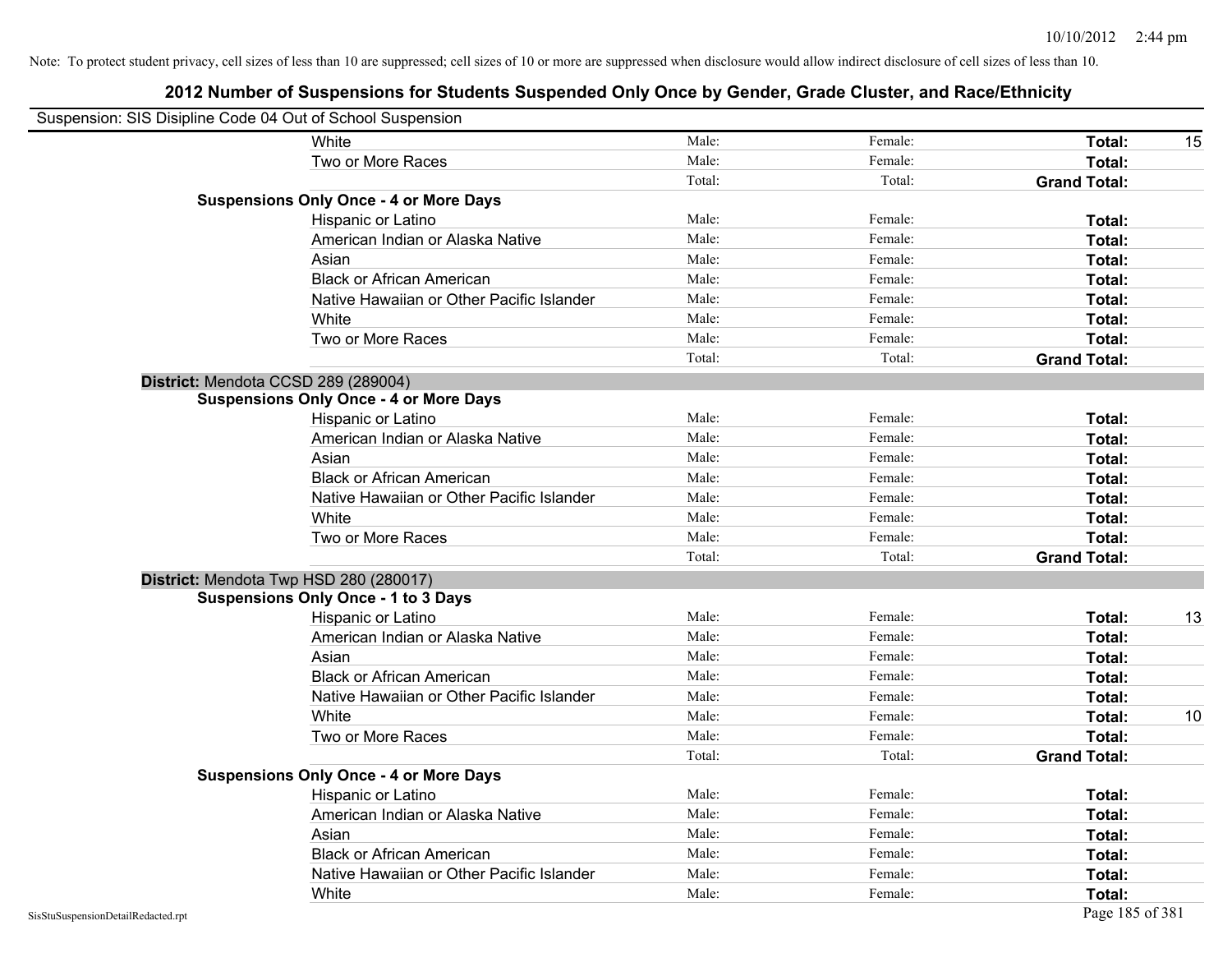| Suspension: SIS Disipline Code 04 Out of School Suspension |                                               |        |         |                           |
|------------------------------------------------------------|-----------------------------------------------|--------|---------|---------------------------|
|                                                            | Two or More Races                             | Male:  | Female: | Total:                    |
|                                                            |                                               | Total: | Total:  | <b>Grand Total:</b><br>14 |
| District: Miller Twp CCSD 210 (210004)                     |                                               |        |         |                           |
|                                                            | <b>Suspensions Only Once - 4 or More Days</b> |        |         |                           |
|                                                            | Hispanic or Latino                            | Male:  | Female: | Total:                    |
|                                                            | American Indian or Alaska Native              | Male:  | Female: | Total:                    |
|                                                            | Asian                                         | Male:  | Female: | Total:                    |
|                                                            | <b>Black or African American</b>              | Male:  | Female: | Total:                    |
|                                                            | Native Hawaiian or Other Pacific Islander     | Male:  | Female: | Total:                    |
|                                                            | White                                         | Male:  | Female: | Total:                    |
|                                                            | Two or More Races                             | Male:  | Female: | Total:                    |
|                                                            |                                               | Total: | Total:  | <b>Grand Total:</b>       |
| District: Non-Public School (1200)                         |                                               |        |         |                           |
|                                                            | <b>Suspensions Only Once - 1 to 3 Days</b>    |        |         |                           |
|                                                            | Hispanic or Latino                            | Male:  | Female: | Total:                    |
|                                                            | American Indian or Alaska Native              | Male:  | Female: | Total:                    |
|                                                            | Asian                                         | Male:  | Female: | Total:                    |
|                                                            | <b>Black or African American</b>              | Male:  | Female: | Total:                    |
|                                                            | Native Hawaiian or Other Pacific Islander     | Male:  | Female: | Total:                    |
|                                                            | White                                         | Male:  | Female: | Total:                    |
|                                                            | Two or More Races                             | Male:  | Female: | Total:                    |
|                                                            |                                               | Total: | Total:  | <b>Grand Total:</b>       |
|                                                            | <b>Suspensions Only Once - 4 or More Days</b> |        |         |                           |
|                                                            | Hispanic or Latino                            | Male:  | Female: | Total:                    |
|                                                            | American Indian or Alaska Native              | Male:  | Female: | Total:                    |
|                                                            | Asian                                         | Male:  | Female: | Total:                    |
|                                                            | <b>Black or African American</b>              | Male:  | Female: | Total:                    |
|                                                            | Native Hawaiian or Other Pacific Islander     | Male:  | Female: | Total:                    |
|                                                            | White                                         | Male:  | Female: | Total:                    |
|                                                            | Two or More Races                             | Male:  | Female: | Total:                    |
|                                                            |                                               | Total: | Total:  | <b>Grand Total:</b>       |
| District: Oglesby ESD 125 (125002)                         |                                               |        |         |                           |
|                                                            | <b>Suspensions Only Once - 1 to 3 Days</b>    |        |         |                           |
|                                                            | Hispanic or Latino                            | Male:  | Female: | Total:                    |
|                                                            | American Indian or Alaska Native              | Male:  | Female: | Total:                    |
|                                                            | Asian                                         | Male:  | Female: | Total:                    |
|                                                            | <b>Black or African American</b>              | Male:  | Female: | Total:                    |
|                                                            | Native Hawaiian or Other Pacific Islander     | Male:  | Female: | Total:                    |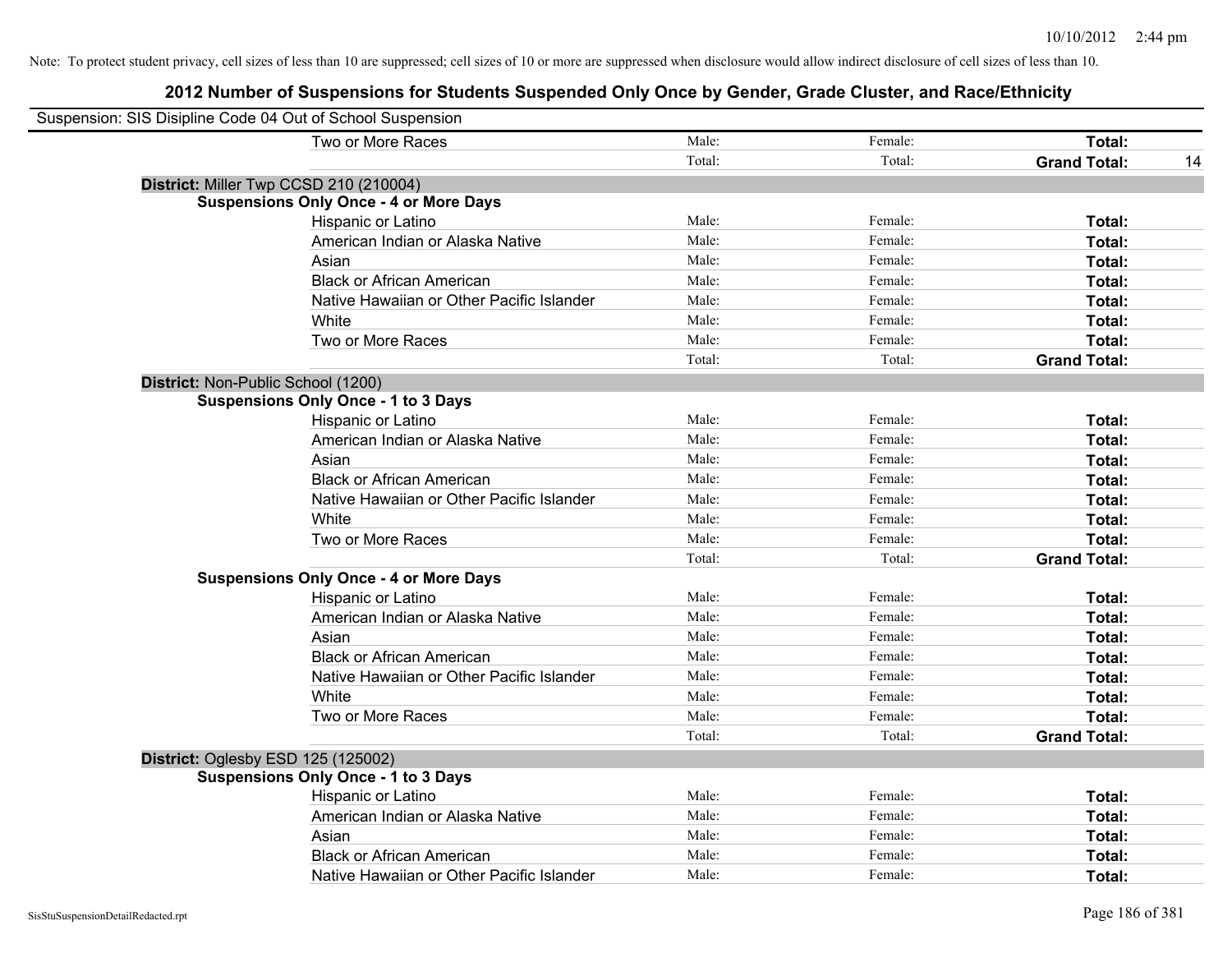| Suspension: SIS Disipline Code 04 Out of School Suspension |                                               |        |    |         |    |                     |    |
|------------------------------------------------------------|-----------------------------------------------|--------|----|---------|----|---------------------|----|
|                                                            | <b>White</b>                                  | Male:  |    | Female: |    | Total:              | 13 |
|                                                            | Two or More Races                             | Male:  |    | Female: |    | Total:              |    |
|                                                            |                                               | Total: |    | Total:  |    | <b>Grand Total:</b> |    |
| District: Ottawa ESD 141 (141002)                          |                                               |        |    |         |    |                     |    |
|                                                            | <b>Suspensions Only Once - 1 to 3 Days</b>    |        |    |         |    |                     |    |
|                                                            | Hispanic or Latino                            | Male:  |    | Female: |    | Total:              |    |
|                                                            | American Indian or Alaska Native              | Male:  |    | Female: |    | Total:              |    |
|                                                            | Asian                                         | Male:  |    | Female: |    | Total:              |    |
|                                                            | <b>Black or African American</b>              | Male:  |    | Female: |    | Total:              |    |
|                                                            | Native Hawaiian or Other Pacific Islander     | Male:  |    | Female: |    | Total:              |    |
|                                                            | White                                         | Male:  |    | Female: |    | Total:              | 26 |
|                                                            | Two or More Races                             | Male:  |    | Female: |    | Total:              |    |
|                                                            |                                               | Total: |    | Total:  |    | <b>Grand Total:</b> |    |
|                                                            | <b>Suspensions Only Once - 4 or More Days</b> |        |    |         |    |                     |    |
|                                                            | Hispanic or Latino                            | Male:  |    | Female: |    | Total:              |    |
|                                                            | American Indian or Alaska Native              | Male:  |    | Female: |    | Total:              |    |
|                                                            | Asian                                         | Male:  |    | Female: |    | Total:              |    |
|                                                            | <b>Black or African American</b>              | Male:  |    | Female: |    | Total:              |    |
|                                                            | Native Hawaiian or Other Pacific Islander     | Male:  |    | Female: |    | Total:              |    |
|                                                            | White                                         | Male:  |    | Female: |    | Total:              |    |
|                                                            | Two or More Races                             | Male:  |    | Female: |    | Total:              |    |
|                                                            |                                               | Total: |    | Total:  |    | <b>Grand Total:</b> |    |
| District: Ottawa Twp HSD 140 (140017)                      |                                               |        |    |         |    |                     |    |
|                                                            | <b>Suspensions Only Once - 1 to 3 Days</b>    |        |    |         |    |                     |    |
|                                                            | Hispanic or Latino                            | Male:  |    | Female: |    | Total:              | 20 |
|                                                            | American Indian or Alaska Native              | Male:  |    | Female: |    | Total:              |    |
|                                                            | Asian                                         | Male:  |    | Female: |    | Total:              |    |
|                                                            | <b>Black or African American</b>              | Male:  |    | Female: |    | Total:              |    |
|                                                            | Native Hawaiian or Other Pacific Islander     | Male:  |    | Female: |    | Total:              |    |
|                                                            | White                                         | Male:  | 57 | Female: | 32 | Total:              | 89 |
|                                                            | Two or More Races                             | Male:  |    | Female: |    | Total:              |    |
|                                                            |                                               | Total: |    | Total:  |    | <b>Grand Total:</b> |    |
|                                                            | <b>Suspensions Only Once - 4 or More Days</b> |        |    |         |    |                     |    |
|                                                            | Hispanic or Latino                            | Male:  |    | Female: |    | Total:              |    |
|                                                            | American Indian or Alaska Native              | Male:  |    | Female: |    | Total:              |    |
|                                                            | Asian                                         | Male:  |    | Female: |    | Total:              |    |
|                                                            | <b>Black or African American</b>              | Male:  |    | Female: |    | Total:              |    |
|                                                            | Native Hawaiian or Other Pacific Islander     | Male:  |    | Female: |    | Total:              |    |
|                                                            | White                                         | Male:  |    | Female: |    | Total:              |    |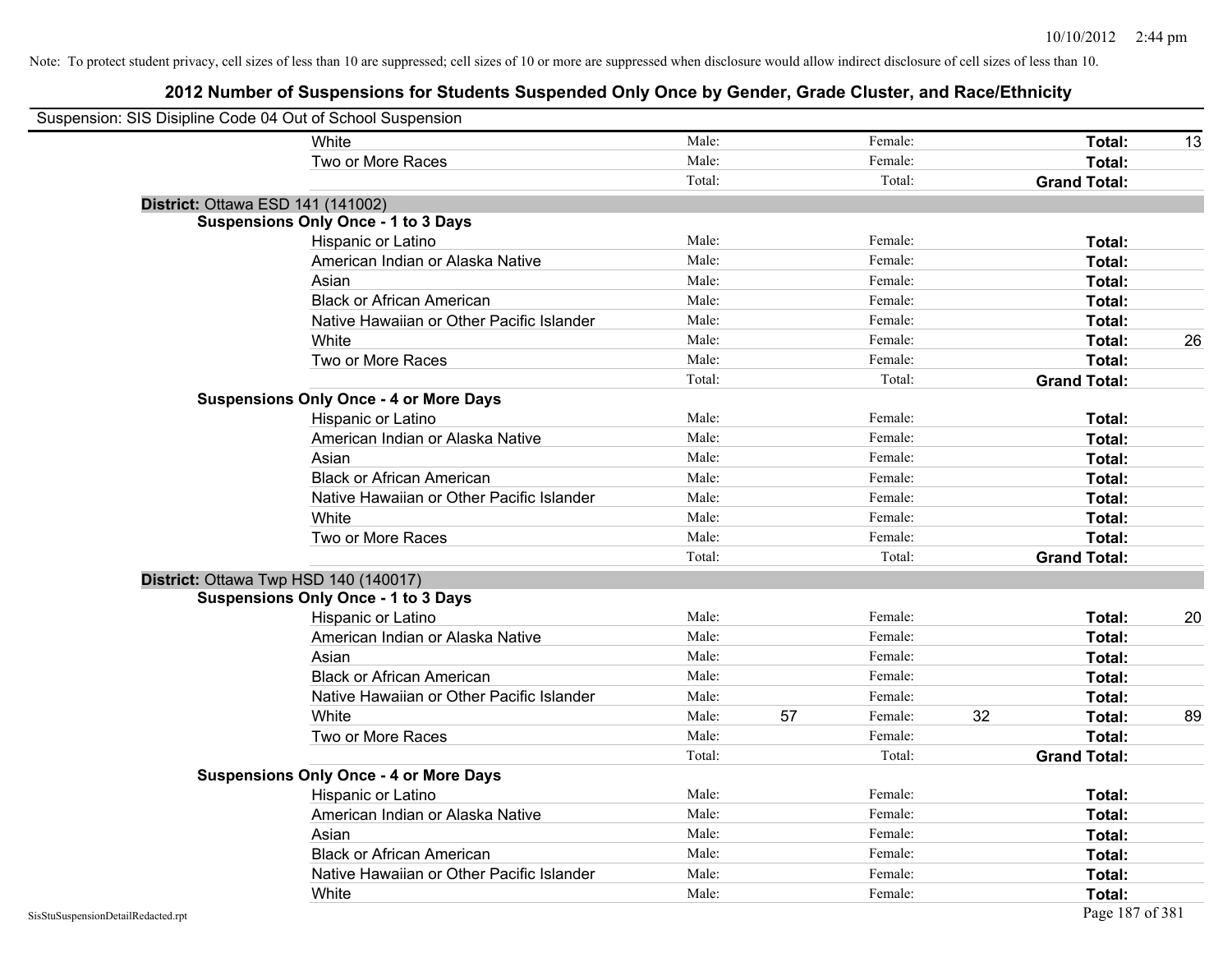| Suspension: SIS Disipline Code 04 Out of School Suspension |        |         |                     |    |
|------------------------------------------------------------|--------|---------|---------------------|----|
| Two or More Races                                          | Male:  | Female: | Total:              |    |
|                                                            | Total: | Total:  | <b>Grand Total:</b> |    |
| <b>District: Peru ESD 124 (124002)</b>                     |        |         |                     |    |
| <b>Suspensions Only Once - 1 to 3 Days</b>                 |        |         |                     |    |
| Hispanic or Latino                                         | Male:  | Female: | Total:              |    |
| American Indian or Alaska Native                           | Male:  | Female: | Total:              |    |
| Asian                                                      | Male:  | Female: | Total:              |    |
| <b>Black or African American</b>                           | Male:  | Female: | Total:              |    |
| Native Hawaiian or Other Pacific Islander                  | Male:  | Female: | Total:              |    |
| White                                                      | Male:  | Female: | Total:              |    |
| Two or More Races                                          | Male:  | Female: | <b>Total:</b>       |    |
|                                                            | Total: | Total:  | <b>Grand Total:</b> | 12 |
| <b>Suspensions Only Once - 4 or More Days</b>              |        |         |                     |    |
| Hispanic or Latino                                         | Male:  | Female: | Total:              |    |
| American Indian or Alaska Native                           | Male:  | Female: | Total:              |    |
| Asian                                                      | Male:  | Female: | Total:              |    |
| <b>Black or African American</b>                           | Male:  | Female: | Total:              |    |
| Native Hawaiian or Other Pacific Islander                  | Male:  | Female: | Total:              |    |
| White                                                      | Male:  | Female: | Total:              |    |
| Two or More Races                                          | Male:  | Female: | Total:              |    |
|                                                            | Total: | Total:  | <b>Grand Total:</b> |    |
| District: Seneca CCSD 170 (170004)                         |        |         |                     |    |
| <b>Suspensions Only Once - 1 to 3 Days</b>                 |        |         |                     |    |
| Hispanic or Latino                                         | Male:  | Female: | Total:              |    |
| American Indian or Alaska Native                           | Male:  | Female: | Total:              |    |
| Asian                                                      | Male:  | Female: | Total:              |    |
| <b>Black or African American</b>                           | Male:  | Female: | Total:              |    |
| Native Hawaiian or Other Pacific Islander                  | Male:  | Female: | Total:              |    |
| White                                                      | Male:  | Female: | Total:              |    |
| Two or More Races                                          | Male:  | Female: | Total:              |    |
|                                                            | Total: | Total:  | <b>Grand Total:</b> |    |
| <b>Suspensions Only Once - 4 or More Days</b>              |        |         |                     |    |
| Hispanic or Latino                                         | Male:  | Female: | Total:              |    |
| American Indian or Alaska Native                           | Male:  | Female: | Total:              |    |
| Asian                                                      | Male:  | Female: | Total:              |    |
| <b>Black or African American</b>                           | Male:  | Female: | Total:              |    |
| Native Hawaiian or Other Pacific Islander                  | Male:  | Female: | Total:              |    |
| White                                                      | Male:  | Female: | Total:              |    |
| Two or More Races                                          | Male:  | Female: | Total:              |    |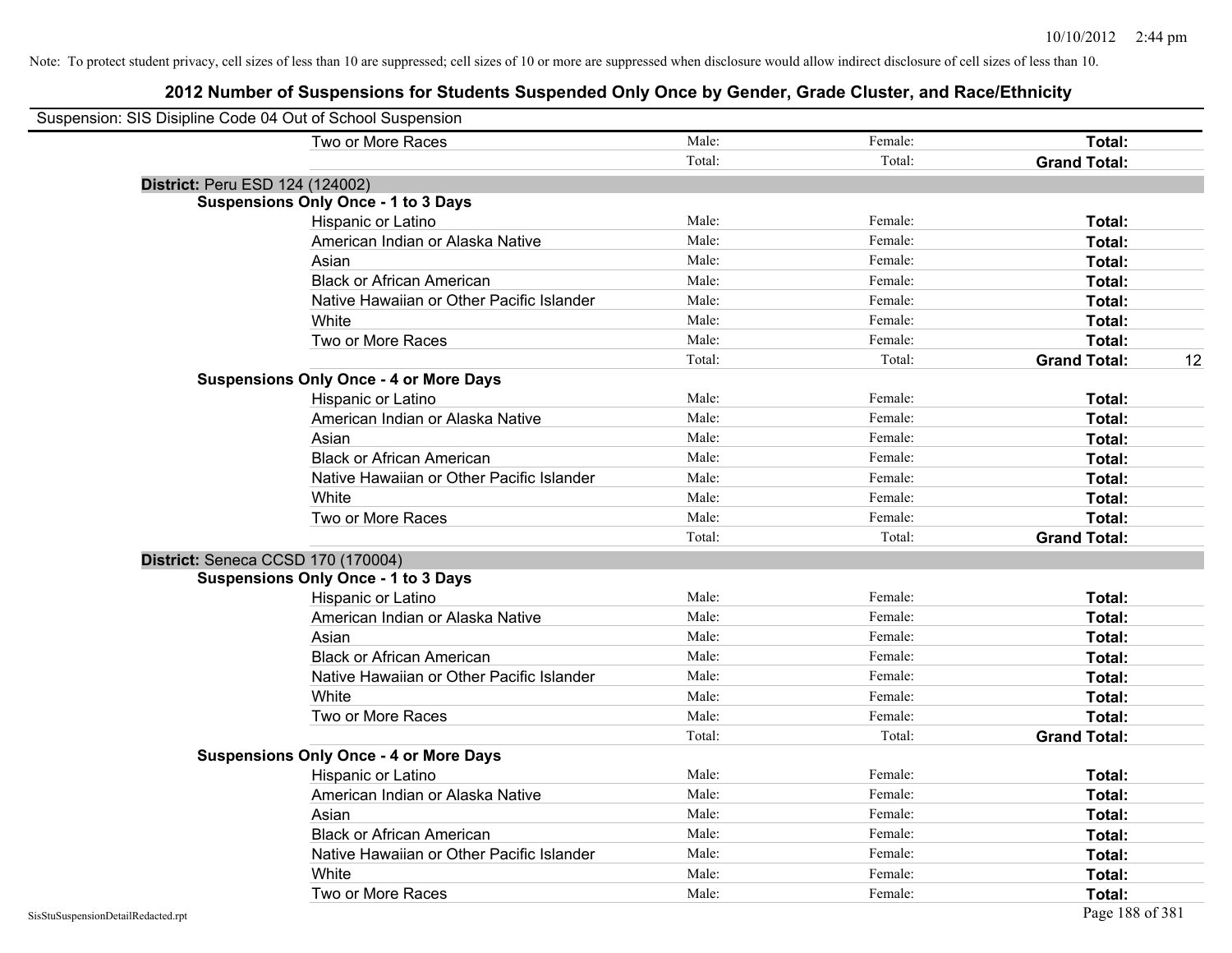| Suspension: SIS Disipline Code 04 Out of School Suspension |                                               |        |         |                     |
|------------------------------------------------------------|-----------------------------------------------|--------|---------|---------------------|
|                                                            |                                               | Total: | Total:  | <b>Grand Total:</b> |
| District: Seneca Twp HSD 160 (160017)                      |                                               |        |         |                     |
|                                                            | <b>Suspensions Only Once - 1 to 3 Days</b>    |        |         |                     |
|                                                            | Hispanic or Latino                            | Male:  | Female: | Total:              |
|                                                            | American Indian or Alaska Native              | Male:  | Female: | Total:              |
|                                                            | Asian                                         | Male:  | Female: | Total:              |
|                                                            | <b>Black or African American</b>              | Male:  | Female: | Total:              |
|                                                            | Native Hawaiian or Other Pacific Islander     | Male:  | Female: | Total:              |
|                                                            | White                                         | Male:  | Female: | Total:              |
|                                                            | Two or More Races                             | Male:  | Female: | Total:              |
|                                                            |                                               | Total: | Total:  | <b>Grand Total:</b> |
|                                                            | <b>Suspensions Only Once - 4 or More Days</b> |        |         |                     |
|                                                            | Hispanic or Latino                            | Male:  | Female: | Total:              |
|                                                            | American Indian or Alaska Native              | Male:  | Female: | Total:              |
|                                                            | Asian                                         | Male:  | Female: | Total:              |
|                                                            | <b>Black or African American</b>              | Male:  | Female: | Total:              |
|                                                            | Native Hawaiian or Other Pacific Islander     | Male:  | Female: | Total:              |
|                                                            | White                                         | Male:  | Female: | Total:              |
|                                                            | Two or More Races                             | Male:  | Female: | Total:              |
|                                                            |                                               | Total: | Total:  | <b>Grand Total:</b> |
| District: Serena CUSD 2 (002026)                           |                                               |        |         |                     |
|                                                            | <b>Suspensions Only Once - 1 to 3 Days</b>    |        |         |                     |
|                                                            | Hispanic or Latino                            | Male:  | Female: | Total:              |
|                                                            | American Indian or Alaska Native              | Male:  | Female: | Total:              |
|                                                            | Asian                                         | Male:  | Female: | Total:              |
|                                                            | <b>Black or African American</b>              | Male:  | Female: | Total:              |
|                                                            | Native Hawaiian or Other Pacific Islander     | Male:  | Female: | Total:              |
|                                                            | White                                         | Male:  | Female: | Total:<br>10        |
|                                                            | Two or More Races                             | Male:  | Female: | Total:              |
|                                                            |                                               | Total: | Total:  | <b>Grand Total:</b> |
|                                                            | <b>Suspensions Only Once - 4 or More Days</b> |        |         |                     |
|                                                            | Hispanic or Latino                            | Male:  | Female: | Total:              |
|                                                            | American Indian or Alaska Native              | Male:  | Female: | Total:              |
|                                                            | Asian                                         | Male:  | Female: | Total:              |
|                                                            | <b>Black or African American</b>              | Male:  | Female: | Total:              |
|                                                            | Native Hawaiian or Other Pacific Islander     | Male:  | Female: | Total:              |
|                                                            | White                                         | Male:  | Female: | Total:              |
|                                                            | Two or More Races                             | Male:  | Female: | Total:              |
|                                                            |                                               | Total: | Total:  | <b>Grand Total:</b> |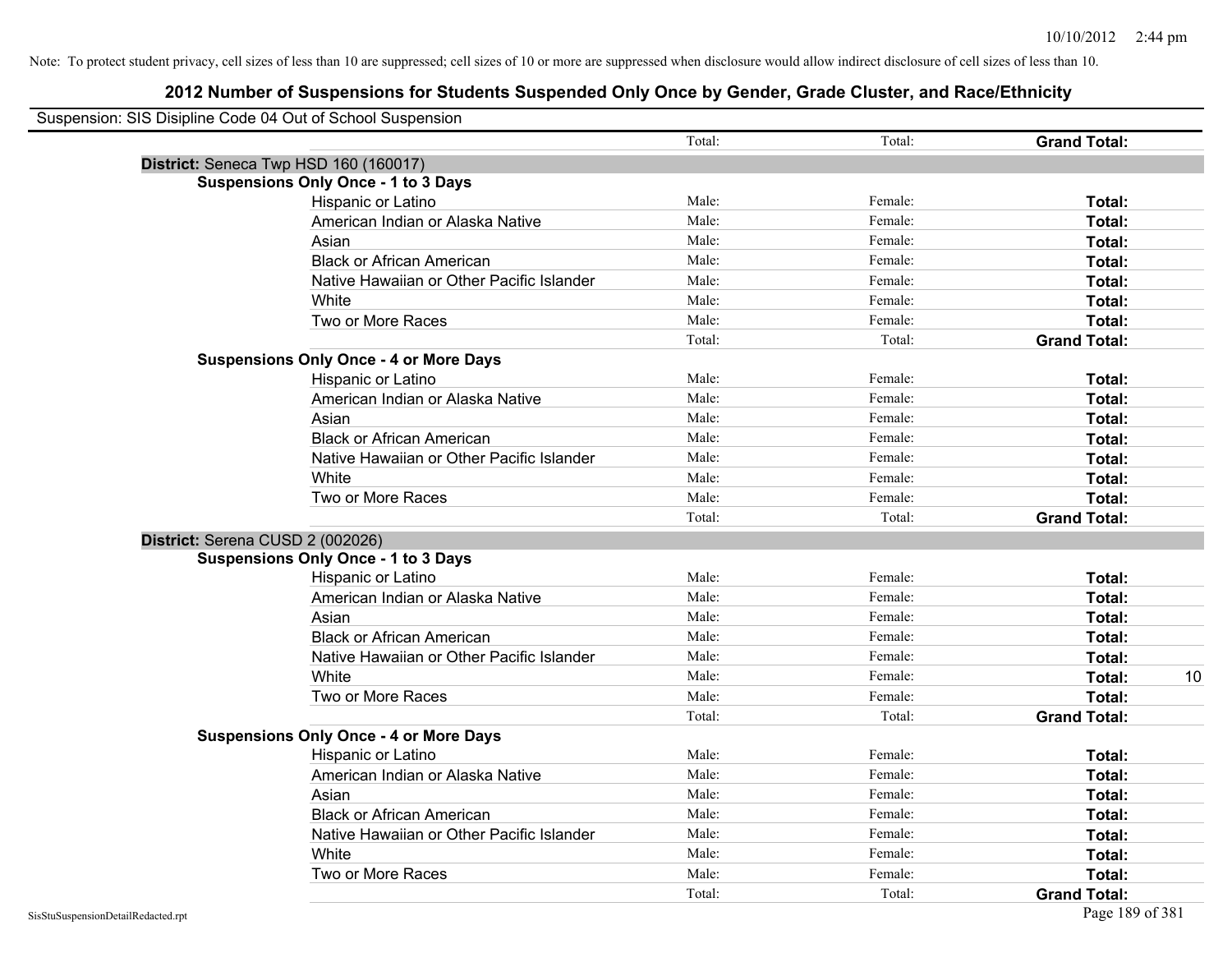| Suspension: SIS Disipline Code 04 Out of School Suspension |                                               |        |    |         |    |                     |    |
|------------------------------------------------------------|-----------------------------------------------|--------|----|---------|----|---------------------|----|
| District: Streator ESD 44 (044002)                         |                                               |        |    |         |    |                     |    |
|                                                            | <b>Suspensions Only Once - 1 to 3 Days</b>    |        |    |         |    |                     |    |
|                                                            | Hispanic or Latino                            | Male:  |    | Female: |    | Total:              | 11 |
|                                                            | American Indian or Alaska Native              | Male:  |    | Female: |    | Total:              |    |
|                                                            | Asian                                         | Male:  |    | Female: |    | Total:              |    |
|                                                            | <b>Black or African American</b>              | Male:  |    | Female: |    | Total:              |    |
|                                                            | Native Hawaiian or Other Pacific Islander     | Male:  |    | Female: |    | Total:              |    |
|                                                            | White                                         | Male:  |    | Female: |    | Total:              | 31 |
|                                                            | Two or More Races                             | Male:  |    | Female: |    | Total:              |    |
|                                                            |                                               | Total: |    | Total:  |    | <b>Grand Total:</b> |    |
|                                                            | <b>Suspensions Only Once - 4 or More Days</b> |        |    |         |    |                     |    |
|                                                            | Hispanic or Latino                            | Male:  |    | Female: |    | Total:              |    |
|                                                            | American Indian or Alaska Native              | Male:  |    | Female: |    | Total:              |    |
|                                                            | Asian                                         | Male:  |    | Female: |    | Total:              |    |
|                                                            | <b>Black or African American</b>              | Male:  |    | Female: |    | Total:              |    |
|                                                            | Native Hawaiian or Other Pacific Islander     | Male:  |    | Female: |    | Total:              |    |
|                                                            | White                                         | Male:  |    | Female: |    | Total:              |    |
|                                                            | Two or More Races                             | Male:  |    | Female: |    | Total:              |    |
|                                                            |                                               | Total: |    | Total:  |    | <b>Grand Total:</b> |    |
| District: Streator Twp HSD 40 (040017)                     |                                               |        |    |         |    |                     |    |
|                                                            | <b>Suspensions Only Once - 1 to 3 Days</b>    |        |    |         |    |                     |    |
|                                                            | Hispanic or Latino                            | Male:  |    | Female: |    | Total:              |    |
|                                                            | American Indian or Alaska Native              | Male:  |    | Female: |    | Total:              |    |
|                                                            | Asian                                         | Male:  |    | Female: |    | Total:              |    |
|                                                            | <b>Black or African American</b>              | Male:  |    | Female: |    | Total:              |    |
|                                                            | Native Hawaiian or Other Pacific Islander     | Male:  |    | Female: |    | Total:              |    |
|                                                            | White                                         | Male:  | 26 | Female: | 16 | Total:              | 42 |
|                                                            | Two or More Races                             | Male:  |    | Female: |    | Total:              |    |
|                                                            |                                               | Total: |    | Total:  |    | <b>Grand Total:</b> | 54 |
|                                                            | <b>Suspensions Only Once - 4 or More Days</b> |        |    |         |    |                     |    |
|                                                            | Hispanic or Latino                            | Male:  |    | Female: |    | Total:              |    |
|                                                            | American Indian or Alaska Native              | Male:  |    | Female: |    | Total:              |    |
|                                                            | Asian                                         | Male:  |    | Female: |    | Total:              |    |
|                                                            | <b>Black or African American</b>              | Male:  |    | Female: |    | Total:              |    |
|                                                            | Native Hawaiian or Other Pacific Islander     | Male:  |    | Female: |    | Total:              |    |
|                                                            | White                                         | Male:  |    | Female: |    | Total:              | 10 |
|                                                            | Two or More Races                             | Male:  |    | Female: |    | Total:              |    |
|                                                            |                                               | Total: |    | Total:  |    | <b>Grand Total:</b> |    |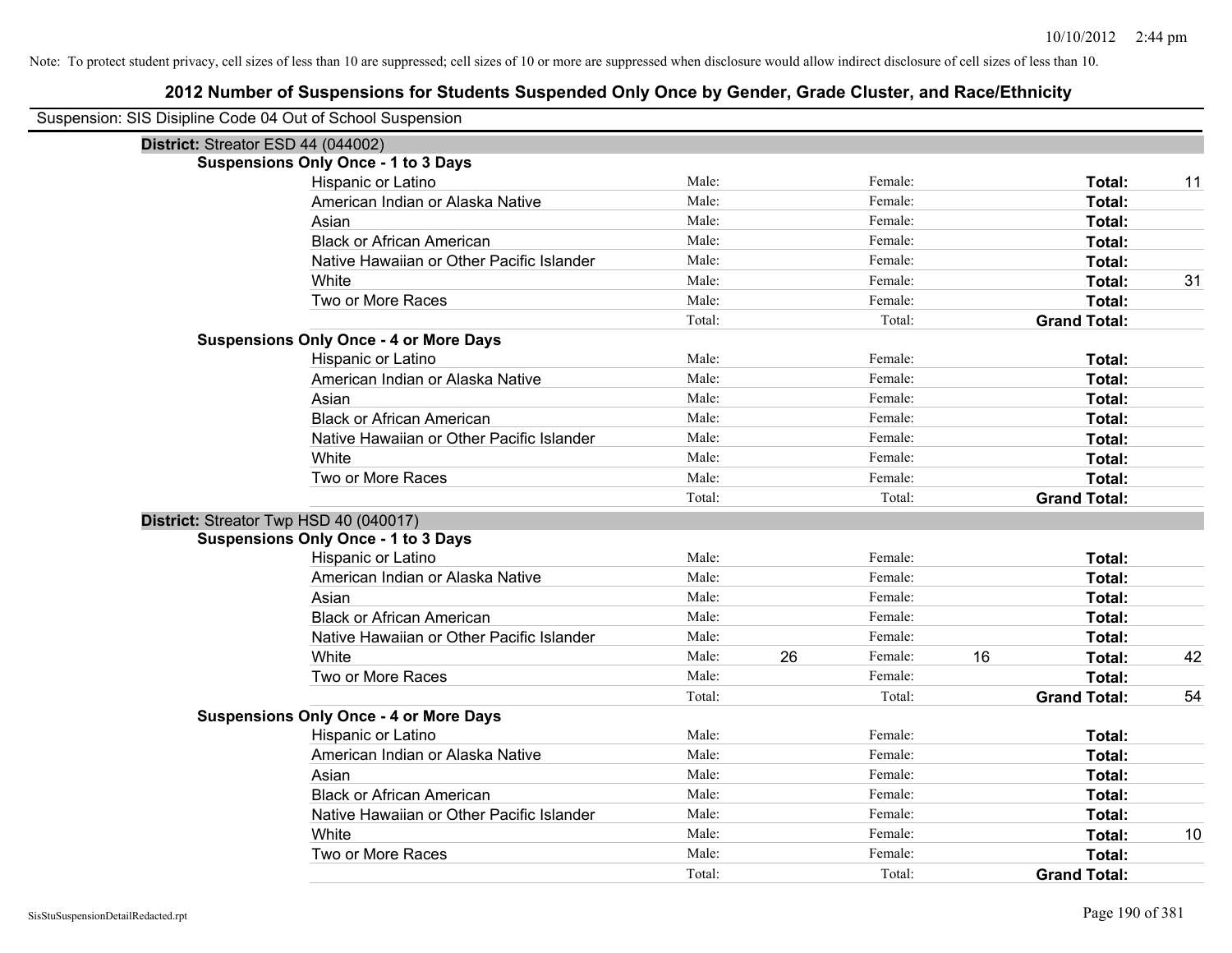| Suspension: SIS Disipline Code 04 Out of School Suspension |                                               |        |         |                     |
|------------------------------------------------------------|-----------------------------------------------|--------|---------|---------------------|
| District: Tonica CCSD 79 (079004)                          |                                               |        |         |                     |
|                                                            | <b>Suspensions Only Once - 1 to 3 Days</b>    |        |         |                     |
|                                                            | Hispanic or Latino                            | Male:  | Female: | Total:              |
|                                                            | American Indian or Alaska Native              | Male:  | Female: | Total:              |
|                                                            | Asian                                         | Male:  | Female: | Total:              |
|                                                            | <b>Black or African American</b>              | Male:  | Female: | Total:              |
|                                                            | Native Hawaiian or Other Pacific Islander     | Male:  | Female: | Total:              |
|                                                            | White                                         | Male:  | Female: | Total:              |
|                                                            | Two or More Races                             | Male:  | Female: | Total:              |
|                                                            |                                               | Total: | Total:  | <b>Grand Total:</b> |
| District: Wallace CCSD 195 (195004)                        |                                               |        |         |                     |
|                                                            | <b>Suspensions Only Once - 1 to 3 Days</b>    |        |         |                     |
|                                                            | Hispanic or Latino                            | Male:  | Female: | Total:              |
|                                                            | American Indian or Alaska Native              | Male:  | Female: | Total:              |
|                                                            | Asian                                         | Male:  | Female: | Total:              |
|                                                            | <b>Black or African American</b>              | Male:  | Female: | Total:              |
|                                                            | Native Hawaiian or Other Pacific Islander     | Male:  | Female: | Total:              |
|                                                            | White                                         | Male:  | Female: | Total:              |
|                                                            | Two or More Races                             | Male:  | Female: | Total:              |
|                                                            |                                               | Total: | Total:  | <b>Grand Total:</b> |
|                                                            | District: Waltham CCSD 185 (185004)           |        |         |                     |
|                                                            | <b>Suspensions Only Once - 4 or More Days</b> |        |         |                     |
|                                                            | Hispanic or Latino                            | Male:  | Female: | Total:              |
|                                                            | American Indian or Alaska Native              | Male:  | Female: | Total:              |
|                                                            | Asian                                         | Male:  | Female: | Total:              |
|                                                            | <b>Black or African American</b>              | Male:  | Female: | Total:              |
|                                                            | Native Hawaiian or Other Pacific Islander     | Male:  | Female: | Total:              |
|                                                            | White                                         | Male:  | Female: | Total:              |
|                                                            | Two or More Races                             | Male:  | Female: | Total:              |
|                                                            |                                               | Total: | Total:  | <b>Grand Total:</b> |
| County: Non-Public School (000)                            |                                               |        |         |                     |
| District: La Salle ROE (000000)                            |                                               |        |         |                     |
|                                                            | <b>Suspensions Only Once - 4 or More Days</b> |        |         |                     |
|                                                            | Hispanic or Latino                            | Male:  | Female: | Total:              |
|                                                            | American Indian or Alaska Native              | Male:  | Female: | Total:              |
|                                                            | Asian                                         | Male:  | Female: | Total:              |
|                                                            | <b>Black or African American</b>              | Male:  | Female: | <b>Total:</b>       |
|                                                            | Native Hawaiian or Other Pacific Islander     | Male:  | Female: | Total:              |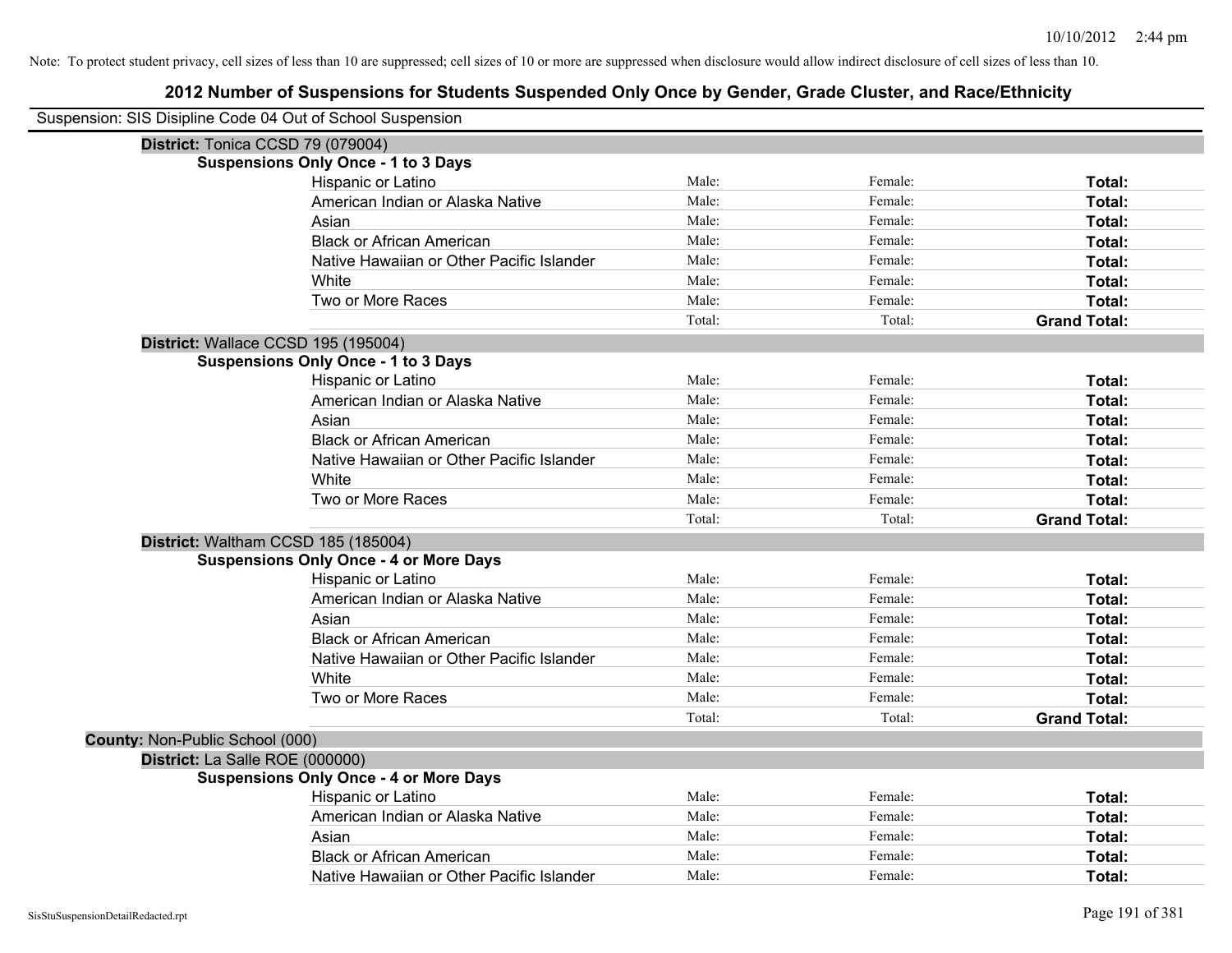| Suspension: SIS Disipline Code 04 Out of School Suspension |                                               |        |    |         |    |                     |    |
|------------------------------------------------------------|-----------------------------------------------|--------|----|---------|----|---------------------|----|
|                                                            | White                                         | Male:  |    | Female: |    | Total:              |    |
|                                                            | Two or More Races                             | Male:  |    | Female: |    | Total:              |    |
|                                                            |                                               | Total: |    | Total:  |    | <b>Grand Total:</b> |    |
| Region: Lake ROE (34)                                      |                                               |        |    |         |    |                     |    |
| County: Lake (049)                                         |                                               |        |    |         |    |                     |    |
|                                                            | District: Adlai E Stevenson HSD 125 (125013)  |        |    |         |    |                     |    |
|                                                            | <b>Suspensions Only Once - 1 to 3 Days</b>    |        |    |         |    |                     |    |
|                                                            | Hispanic or Latino                            | Male:  |    | Female: |    | Total:              |    |
|                                                            | American Indian or Alaska Native              | Male:  |    | Female: |    | Total:              |    |
|                                                            | Asian                                         | Male:  |    | Female: |    | Total:              |    |
|                                                            | <b>Black or African American</b>              | Male:  |    | Female: |    | Total:              |    |
|                                                            | Native Hawaiian or Other Pacific Islander     | Male:  |    | Female: |    | Total:              |    |
|                                                            | White                                         | Male:  |    | Female: |    | Total:              |    |
|                                                            | Two or More Races                             | Male:  |    | Female: |    | Total:              |    |
|                                                            |                                               | Total: |    | Total:  |    | <b>Grand Total:</b> | 14 |
|                                                            | <b>Suspensions Only Once - 4 or More Days</b> |        |    |         |    |                     |    |
|                                                            | Hispanic or Latino                            | Male:  |    | Female: |    | Total:              |    |
|                                                            | American Indian or Alaska Native              | Male:  |    | Female: |    | Total:              |    |
|                                                            | Asian                                         | Male:  |    | Female: |    | Total:              |    |
|                                                            | <b>Black or African American</b>              | Male:  |    | Female: |    | Total:              |    |
|                                                            | Native Hawaiian or Other Pacific Islander     | Male:  |    | Female: |    | Total:              |    |
|                                                            | White                                         | Male:  | 45 | Female: | 10 | Total:              | 55 |
|                                                            | Two or More Races                             | Male:  |    | Female: |    | Total:              |    |
|                                                            |                                               | Total: |    | Total:  |    | <b>Grand Total:</b> |    |
|                                                            | District: Antioch CCSD 34 (034004)            |        |    |         |    |                     |    |
|                                                            | <b>Suspensions Only Once - 1 to 3 Days</b>    |        |    |         |    |                     |    |
|                                                            | Hispanic or Latino                            | Male:  |    | Female: |    | Total:              |    |
|                                                            | American Indian or Alaska Native              | Male:  |    | Female: |    | Total:              |    |
|                                                            | Asian                                         | Male:  |    | Female: |    | Total:              |    |
|                                                            | <b>Black or African American</b>              | Male:  |    | Female: |    | Total:              |    |
|                                                            | Native Hawaiian or Other Pacific Islander     | Male:  |    | Female: |    | Total:              |    |
|                                                            | White                                         | Male:  |    | Female: |    | Total:              | 11 |
|                                                            | Two or More Races                             | Male:  |    | Female: |    | Total:              |    |
|                                                            |                                               | Total: |    | Total:  |    | <b>Grand Total:</b> |    |
|                                                            | <b>Suspensions Only Once - 4 or More Days</b> |        |    |         |    |                     |    |
|                                                            | Hispanic or Latino                            | Male:  |    | Female: |    | Total:              |    |
|                                                            | American Indian or Alaska Native              | Male:  |    | Female: |    | Total:              |    |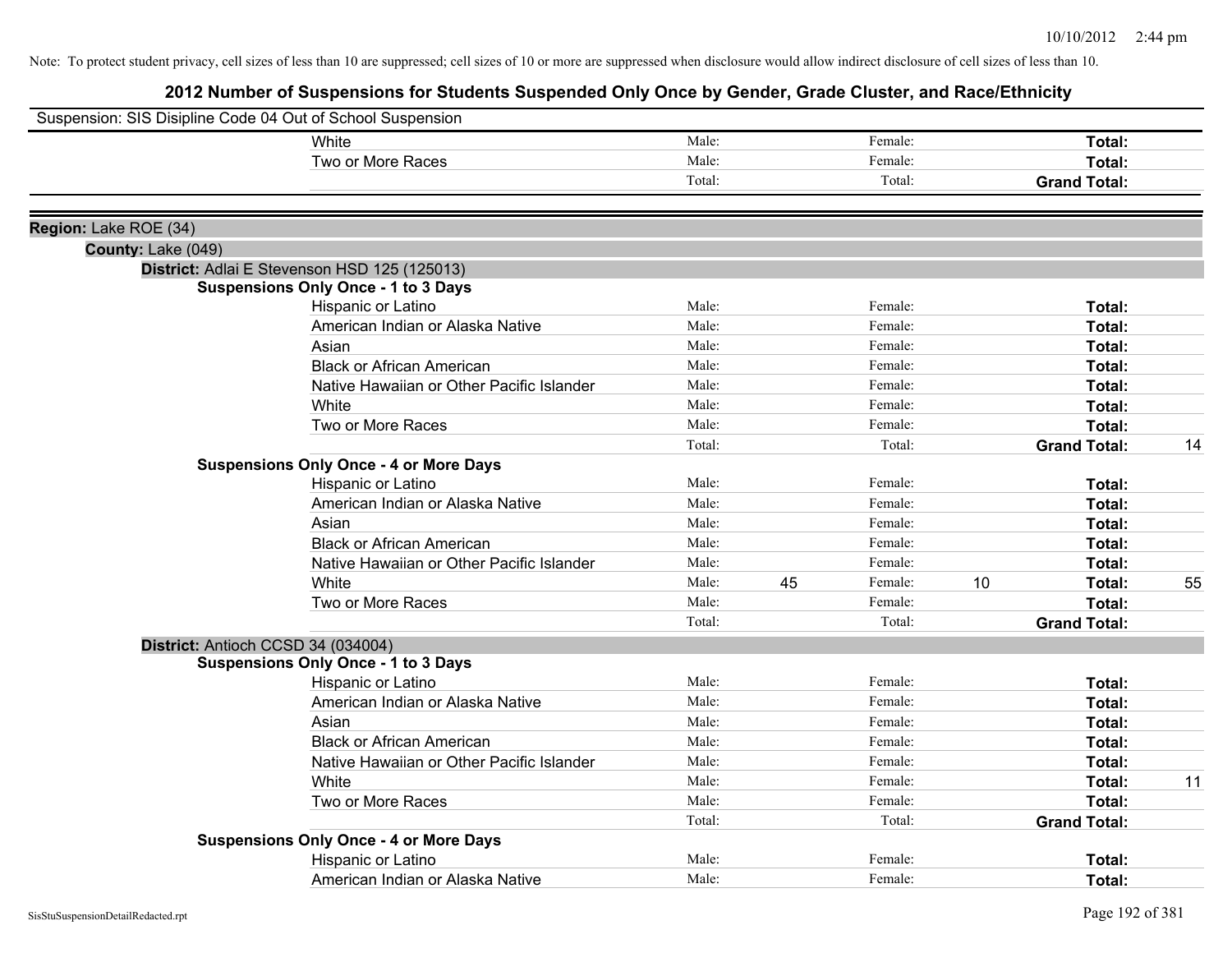| Suspension: SIS Disipline Code 04 Out of School Suspension |                                               |        |    |         |    |                     |    |
|------------------------------------------------------------|-----------------------------------------------|--------|----|---------|----|---------------------|----|
|                                                            | Asian                                         | Male:  |    | Female: |    | Total:              |    |
|                                                            | <b>Black or African American</b>              | Male:  |    | Female: |    | Total:              |    |
|                                                            | Native Hawaiian or Other Pacific Islander     | Male:  |    | Female: |    | Total:              |    |
|                                                            | White                                         | Male:  |    | Female: |    | Total:              |    |
|                                                            | Two or More Races                             | Male:  |    | Female: |    | Total:              |    |
|                                                            |                                               | Total: |    | Total:  |    | <b>Grand Total:</b> |    |
|                                                            | District: Aptakisic-Tripp CCSD 102 (102004)   |        |    |         |    |                     |    |
|                                                            | <b>Suspensions Only Once - 1 to 3 Days</b>    |        |    |         |    |                     |    |
|                                                            | Hispanic or Latino                            | Male:  |    | Female: |    | Total:              |    |
|                                                            | American Indian or Alaska Native              | Male:  |    | Female: |    | Total:              |    |
|                                                            | Asian                                         | Male:  |    | Female: |    | Total:              |    |
|                                                            | <b>Black or African American</b>              | Male:  |    | Female: |    | Total:              |    |
|                                                            | Native Hawaiian or Other Pacific Islander     | Male:  |    | Female: |    | Total:              |    |
|                                                            | White                                         | Male:  |    | Female: |    | Total:              |    |
|                                                            | Two or More Races                             | Male:  |    | Female: |    | Total:              |    |
|                                                            |                                               | Total: |    | Total:  |    | <b>Grand Total:</b> | 10 |
|                                                            | District: Barrington CUSD 220 (220026)        |        |    |         |    |                     |    |
|                                                            | <b>Suspensions Only Once - 1 to 3 Days</b>    |        |    |         |    |                     |    |
|                                                            | Hispanic or Latino                            | Male:  |    | Female: |    | Total:              | 10 |
|                                                            | American Indian or Alaska Native              | Male:  |    | Female: |    | Total:              |    |
|                                                            | Asian                                         | Male:  |    | Female: |    | Total:              |    |
|                                                            | <b>Black or African American</b>              | Male:  |    | Female: |    | Total:              |    |
|                                                            | Native Hawaiian or Other Pacific Islander     | Male:  |    | Female: |    | Total:              |    |
|                                                            | White                                         | Male:  |    | Female: |    | Total:              | 19 |
|                                                            | Two or More Races                             | Male:  |    | Female: |    | Total:              |    |
|                                                            |                                               | Total: |    | Total:  |    | <b>Grand Total:</b> |    |
|                                                            | <b>Suspensions Only Once - 4 or More Days</b> |        |    |         |    |                     |    |
|                                                            | Hispanic or Latino                            | Male:  |    | Female: |    | Total:              |    |
|                                                            | American Indian or Alaska Native              | Male:  |    | Female: |    | Total:              |    |
|                                                            | Asian                                         | Male:  |    | Female: |    | Total:              |    |
|                                                            | <b>Black or African American</b>              | Male:  |    | Female: |    | Total:              |    |
|                                                            | Native Hawaiian or Other Pacific Islander     | Male:  |    | Female: |    | Total:              |    |
|                                                            | <b>White</b>                                  | Male:  |    | Female: |    | Total:              |    |
|                                                            | Two or More Races                             | Male:  |    | Female: |    | Total:              |    |
|                                                            |                                               | Total: |    | Total:  |    | <b>Grand Total:</b> |    |
|                                                            | District: Beach Park CCSD 3 (003004)          |        |    |         |    |                     |    |
|                                                            | <b>Suspensions Only Once - 1 to 3 Days</b>    |        |    |         |    |                     |    |
|                                                            | Hispanic or Latino                            | Male:  | 29 | Female: | 13 | Total:              | 42 |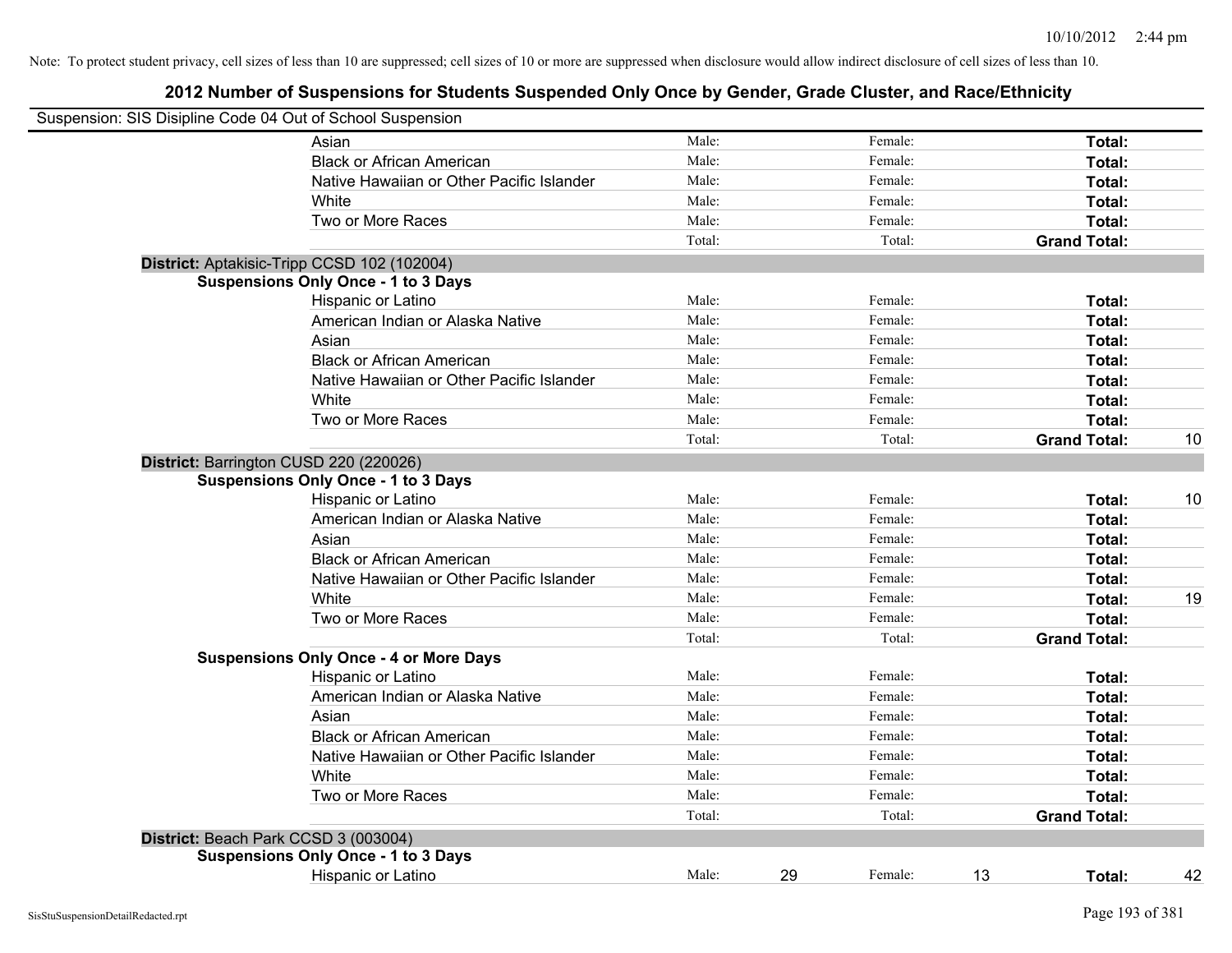| Suspension: SIS Disipline Code 04 Out of School Suspension |                                               |        |    |         |    |                     |    |
|------------------------------------------------------------|-----------------------------------------------|--------|----|---------|----|---------------------|----|
|                                                            | American Indian or Alaska Native              | Male:  |    | Female: |    | Total:              |    |
|                                                            | Asian                                         | Male:  |    | Female: |    | Total:              |    |
|                                                            | <b>Black or African American</b>              | Male:  | 21 | Female: | 12 | Total:              | 33 |
|                                                            | Native Hawaiian or Other Pacific Islander     | Male:  |    | Female: |    | Total:              |    |
|                                                            | White                                         | Male:  |    | Female: |    | Total:              | 15 |
|                                                            | Two or More Races                             | Male:  |    | Female: |    | Total:              |    |
|                                                            |                                               | Total: |    | Total:  |    | <b>Grand Total:</b> |    |
|                                                            | <b>Suspensions Only Once - 4 or More Days</b> |        |    |         |    |                     |    |
|                                                            | Hispanic or Latino                            | Male:  |    | Female: |    | Total:              |    |
|                                                            | American Indian or Alaska Native              | Male:  |    | Female: |    | Total:              |    |
|                                                            | Asian                                         | Male:  |    | Female: |    | Total:              |    |
|                                                            | <b>Black or African American</b>              | Male:  |    | Female: |    | Total:              |    |
|                                                            | Native Hawaiian or Other Pacific Islander     | Male:  |    | Female: |    | Total:              |    |
|                                                            | White                                         | Male:  |    | Female: |    | Total:              |    |
|                                                            | Two or More Races                             | Male:  |    | Female: |    | Total:              |    |
|                                                            |                                               | Total: |    | Total:  |    | <b>Grand Total:</b> | 17 |
| District: Big Hollow SD 38 (038002)                        |                                               |        |    |         |    |                     |    |
|                                                            | <b>Suspensions Only Once - 1 to 3 Days</b>    |        |    |         |    |                     |    |
|                                                            | Hispanic or Latino                            | Male:  |    | Female: |    | Total:              |    |
|                                                            | American Indian or Alaska Native              | Male:  |    | Female: |    | Total:              |    |
|                                                            | Asian                                         | Male:  |    | Female: |    | Total:              |    |
|                                                            | <b>Black or African American</b>              | Male:  |    | Female: |    | Total:              |    |
|                                                            | Native Hawaiian or Other Pacific Islander     | Male:  |    | Female: |    | Total:              |    |
|                                                            | White                                         | Male:  |    | Female: |    | Total:              |    |
|                                                            | Two or More Races                             | Male:  |    | Female: |    | Total:              |    |
|                                                            |                                               | Total: |    | Total:  |    | <b>Grand Total:</b> |    |
| District: CHSD 117 (117016)                                |                                               |        |    |         |    |                     |    |
|                                                            | <b>Suspensions Only Once - 1 to 3 Days</b>    |        |    |         |    |                     |    |
|                                                            | Hispanic or Latino                            | Male:  |    | Female: |    | Total:              | 10 |
|                                                            | American Indian or Alaska Native              | Male:  |    | Female: |    | Total:              |    |
|                                                            | Asian                                         | Male:  |    | Female: |    | Total:              |    |
|                                                            | <b>Black or African American</b>              | Male:  |    | Female: |    | Total:              |    |
|                                                            | Native Hawaiian or Other Pacific Islander     | Male:  |    | Female: |    | Total:              |    |
|                                                            | White                                         | Male:  | 29 | Female: | 13 | Total:              | 42 |
|                                                            | Two or More Races                             | Male:  |    | Female: |    | Total:              |    |
|                                                            |                                               | Total: |    | Total:  |    | <b>Grand Total:</b> |    |
|                                                            | <b>Suspensions Only Once - 4 or More Days</b> |        |    |         |    |                     |    |
|                                                            | Hispanic or Latino                            | Male:  |    | Female: |    | Total:              |    |
|                                                            | American Indian or Alaska Native              | Male:  |    | Female: |    | Total:              |    |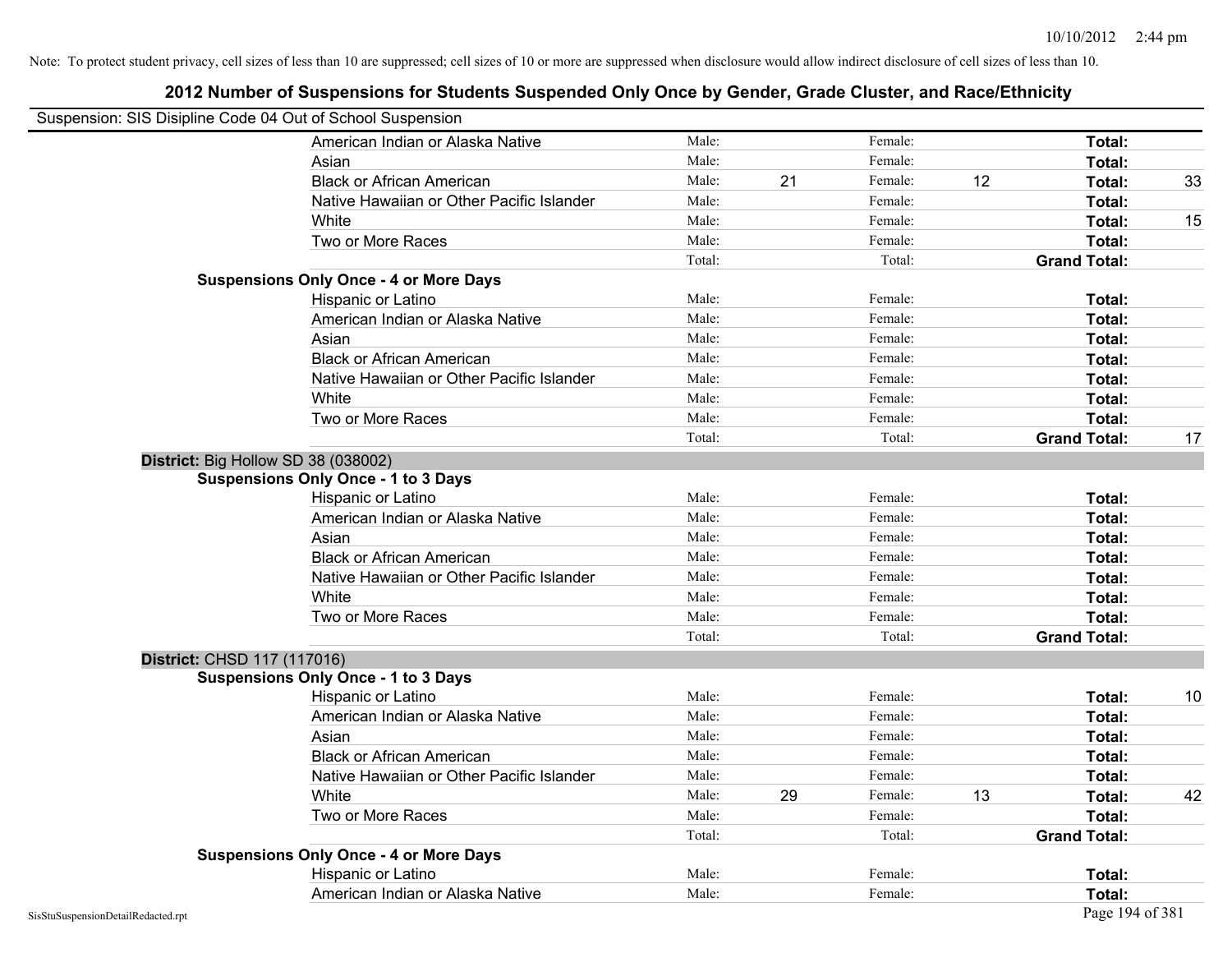|                             | Suspension: SIS Disipline Code 04 Out of School Suspension |        |         |                     |    |
|-----------------------------|------------------------------------------------------------|--------|---------|---------------------|----|
|                             | Asian                                                      | Male:  | Female: | Total:              |    |
|                             | <b>Black or African American</b>                           | Male:  | Female: | Total:              |    |
|                             | Native Hawaiian or Other Pacific Islander                  | Male:  | Female: | Total:              |    |
|                             | White                                                      | Male:  | Female: | Total:              | 20 |
|                             | Two or More Races                                          | Male:  | Female: | Total:              |    |
|                             |                                                            | Total: | Total:  | <b>Grand Total:</b> |    |
| District: CHSD 128 (128016) |                                                            |        |         |                     |    |
|                             | <b>Suspensions Only Once - 1 to 3 Days</b>                 |        |         |                     |    |
|                             | Hispanic or Latino                                         | Male:  | Female: | Total:              |    |
|                             | American Indian or Alaska Native                           | Male:  | Female: | Total:              |    |
|                             | Asian                                                      | Male:  | Female: | Total:              |    |
|                             | <b>Black or African American</b>                           | Male:  | Female: | Total:              |    |
|                             | Native Hawaiian or Other Pacific Islander                  | Male:  | Female: | Total:              |    |
|                             | White                                                      | Male:  | Female: | Total:              |    |
|                             | Two or More Races                                          | Male:  | Female: | Total:              |    |
|                             |                                                            | Total: | Total:  | <b>Grand Total:</b> | 16 |
|                             | <b>Suspensions Only Once - 4 or More Days</b>              |        |         |                     |    |
|                             | Hispanic or Latino                                         | Male:  | Female: | Total:              |    |
|                             | American Indian or Alaska Native                           | Male:  | Female: | Total:              |    |
|                             | Asian                                                      | Male:  | Female: | Total:              |    |
|                             | <b>Black or African American</b>                           | Male:  | Female: | Total:              |    |
|                             | Native Hawaiian or Other Pacific Islander                  | Male:  | Female: | Total:              |    |
|                             | White                                                      | Male:  | Female: | Total:              |    |
|                             | Two or More Races                                          | Male:  | Female: | Total:              |    |
|                             |                                                            | Total: | Total:  | <b>Grand Total:</b> |    |
|                             | District: Deerfield SD 109 (109002)                        |        |         |                     |    |
|                             | <b>Suspensions Only Once - 1 to 3 Days</b>                 |        |         |                     |    |
|                             | Hispanic or Latino                                         | Male:  | Female: | Total:              |    |
|                             | American Indian or Alaska Native                           | Male:  | Female: | Total:              |    |
|                             | Asian                                                      | Male:  | Female: | Total:              |    |
|                             | <b>Black or African American</b>                           | Male:  | Female: | Total:              |    |
|                             | Native Hawaiian or Other Pacific Islander                  | Male:  | Female: | Total:              |    |
|                             | White                                                      | Male:  | Female: | Total:              |    |
|                             | Two or More Races                                          | Male:  | Female: | Total:              |    |
|                             |                                                            | Total: | Total:  | <b>Grand Total:</b> |    |
|                             | District: Diamond Lake SD 76 (076002)                      |        |         |                     |    |
|                             | <b>Suspensions Only Once - 1 to 3 Days</b>                 |        |         |                     |    |
|                             | Hispanic or Latino                                         | Male:  | Female: | Total:              |    |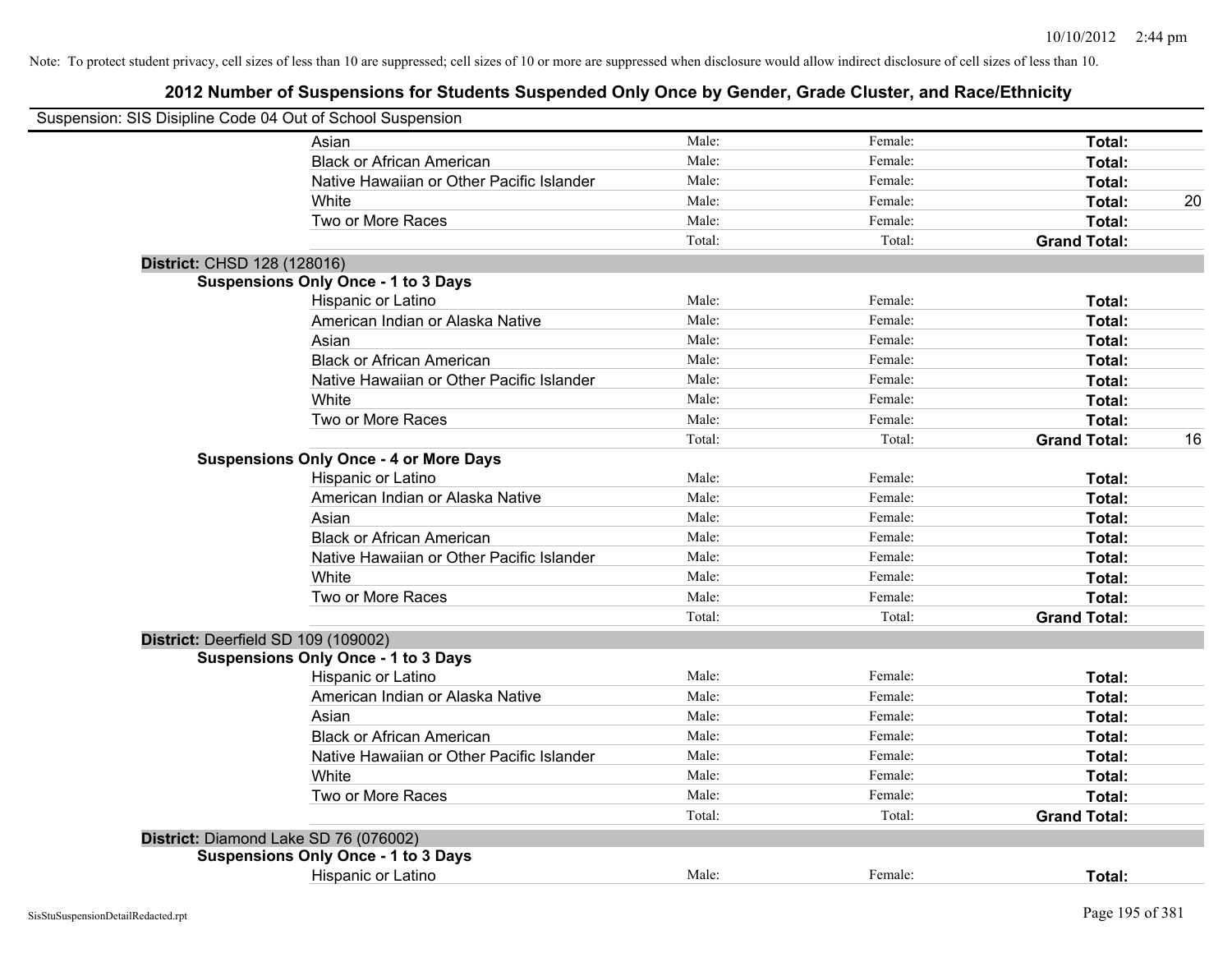# **2012 Number of Suspensions for Students Suspended Only Once by Gender, Grade Cluster, and Race/Ethnicity**

| Suspension: SIS Disipline Code 04 Out of School Suspension |        |         |                     |    |
|------------------------------------------------------------|--------|---------|---------------------|----|
| American Indian or Alaska Native                           | Male:  | Female: | Total:              |    |
| Asian                                                      | Male:  | Female: | Total:              |    |
| <b>Black or African American</b>                           | Male:  | Female: | Total:              |    |
| Native Hawaiian or Other Pacific Islander                  | Male:  | Female: | Total:              |    |
| White                                                      | Male:  | Female: | Total:              |    |
| Two or More Races                                          | Male:  | Female: | Total:              |    |
|                                                            | Total: | Total:  | <b>Grand Total:</b> | 12 |
| <b>District: Emmons SD 33 (033002)</b>                     |        |         |                     |    |
| <b>Suspensions Only Once - 1 to 3 Days</b>                 |        |         |                     |    |
| Hispanic or Latino                                         | Male:  | Female: | Total:              |    |
| American Indian or Alaska Native                           | Male:  | Female: | Total:              |    |
| Asian                                                      | Male:  | Female: | Total:              |    |
| <b>Black or African American</b>                           | Male:  | Female: | Total:              |    |
| Native Hawaiian or Other Pacific Islander                  | Male:  | Female: | Total:              |    |
| White                                                      | Male:  | Female: | Total:              |    |
| Two or More Races                                          | Male:  | Female: | Total:              |    |
|                                                            | Total: | Total:  | <b>Grand Total:</b> |    |
| <b>District:</b> Fox Lake GSD 114 (114002)                 |        |         |                     |    |
| <b>Suspensions Only Once - 1 to 3 Days</b>                 |        |         |                     |    |
| Hispanic or Latino                                         | Male:  | Female: | Total:              |    |
| American Indian or Alaska Native                           | Male:  | Female: | Total:              |    |
| Asian                                                      | Male:  | Female: | Total:              |    |
| <b>Black or African American</b>                           | Male:  | Female: | Total:              |    |
| Native Hawaiian or Other Pacific Islander                  | Male:  | Female: | Total:              |    |
| White                                                      | Male:  | Female: | Total:              |    |
| Two or More Races                                          | Male:  | Female: | Total:              |    |
|                                                            | Total: | Total:  | <b>Grand Total:</b> |    |
| District: Fremont SD 79 (079002)                           |        |         |                     |    |
| <b>Suspensions Only Once - 1 to 3 Days</b>                 |        |         |                     |    |
| Hispanic or Latino                                         | Male:  | Female: | Total:              |    |
| American Indian or Alaska Native                           | Male:  | Female: | Total:              |    |
| Asian                                                      | Male:  | Female: | Total:              |    |
| <b>Black or African American</b>                           | Male:  | Female: | Total:              |    |
| Native Hawaiian or Other Pacific Islander                  | Male:  | Female: | Total:              |    |
| White                                                      | Male:  | Female: | Total:              |    |
| Two or More Races                                          | Male:  | Female: | Total:              |    |
|                                                            | Total: | Total:  | <b>Grand Total:</b> |    |

### **District:** Gavin SD 37 (037002)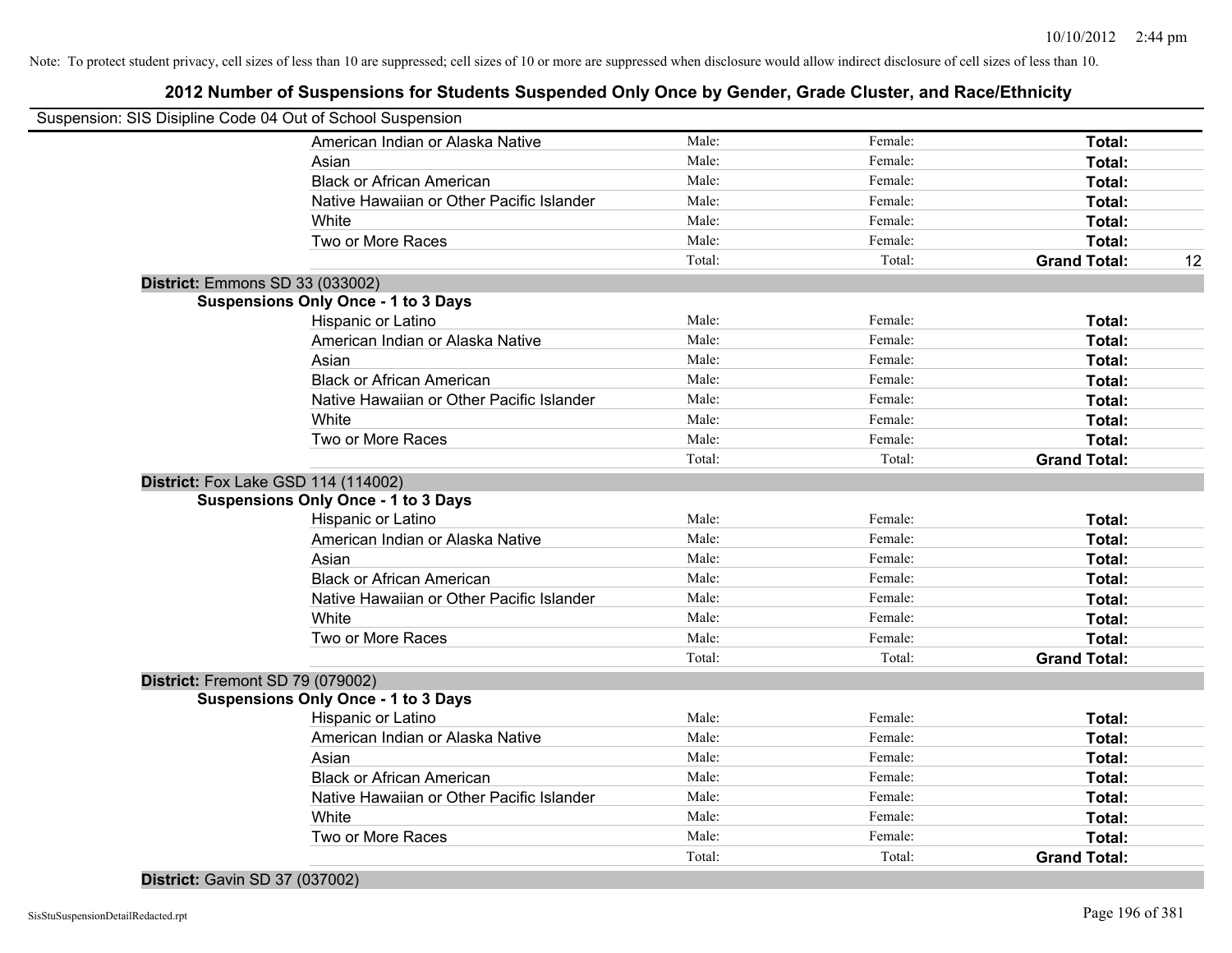| Suspension: SIS Disipline Code 04 Out of School Suspension |                                               |        |    |         |    |                     |    |
|------------------------------------------------------------|-----------------------------------------------|--------|----|---------|----|---------------------|----|
|                                                            | <b>Suspensions Only Once - 1 to 3 Days</b>    |        |    |         |    |                     |    |
|                                                            | <b>Hispanic or Latino</b>                     | Male:  |    | Female: |    | Total:              |    |
|                                                            | American Indian or Alaska Native              | Male:  |    | Female: |    | Total:              |    |
|                                                            | Asian                                         | Male:  |    | Female: |    | Total:              |    |
|                                                            | <b>Black or African American</b>              | Male:  |    | Female: |    | Total:              |    |
|                                                            | Native Hawaiian or Other Pacific Islander     | Male:  |    | Female: |    | Total:              |    |
|                                                            | White                                         | Male:  |    | Female: |    | Total:              | 22 |
|                                                            | Two or More Races                             | Male:  |    | Female: |    | Total:              |    |
|                                                            |                                               | Total: |    | Total:  |    | <b>Grand Total:</b> |    |
|                                                            | <b>Suspensions Only Once - 4 or More Days</b> |        |    |         |    |                     |    |
|                                                            | Hispanic or Latino                            | Male:  |    | Female: |    | Total:              |    |
|                                                            | American Indian or Alaska Native              | Male:  |    | Female: |    | Total:              |    |
|                                                            | Asian                                         | Male:  |    | Female: |    | Total:              |    |
|                                                            | <b>Black or African American</b>              | Male:  |    | Female: |    | Total:              |    |
|                                                            | Native Hawaiian or Other Pacific Islander     | Male:  |    | Female: |    | Total:              |    |
|                                                            | White                                         | Male:  |    | Female: |    | Total:              |    |
|                                                            | Two or More Races                             | Male:  |    | Female: |    | Total:              |    |
|                                                            |                                               | Total: |    | Total:  |    | <b>Grand Total:</b> |    |
| District: Grant CHSD 124 (124016)                          |                                               |        |    |         |    |                     |    |
|                                                            | <b>Suspensions Only Once - 1 to 3 Days</b>    |        |    |         |    |                     |    |
|                                                            | Hispanic or Latino                            | Male:  |    | Female: |    | Total:              | 16 |
|                                                            | American Indian or Alaska Native              | Male:  |    | Female: |    | Total:              |    |
|                                                            | Asian                                         | Male:  |    | Female: |    | Total:              |    |
|                                                            | <b>Black or African American</b>              | Male:  |    | Female: |    | Total:              |    |
|                                                            | Native Hawaiian or Other Pacific Islander     | Male:  |    | Female: |    | Total:              |    |
|                                                            | White                                         | Male:  | 32 | Female: | 17 | Total:              | 49 |
|                                                            | Two or More Races                             | Male:  |    | Female: |    | Total:              |    |
|                                                            |                                               | Total: |    | Total:  |    | <b>Grand Total:</b> |    |
|                                                            | <b>Suspensions Only Once - 4 or More Days</b> |        |    |         |    |                     |    |
|                                                            | Hispanic or Latino                            | Male:  |    | Female: |    | Total:              |    |
|                                                            | American Indian or Alaska Native              | Male:  |    | Female: |    | Total:              |    |
|                                                            | Asian                                         | Male:  |    | Female: |    | Total:              |    |
|                                                            | <b>Black or African American</b>              | Male:  |    | Female: |    | Total:              |    |
|                                                            | Native Hawaiian or Other Pacific Islander     | Male:  |    | Female: |    | Total:              |    |
|                                                            | White                                         | Male:  |    | Female: |    | Total:              | 18 |
|                                                            | Two or More Races                             | Male:  |    | Female: |    | Total:              |    |
|                                                            |                                               | Total: |    | Total:  |    | <b>Grand Total:</b> |    |
|                                                            |                                               |        |    |         |    |                     |    |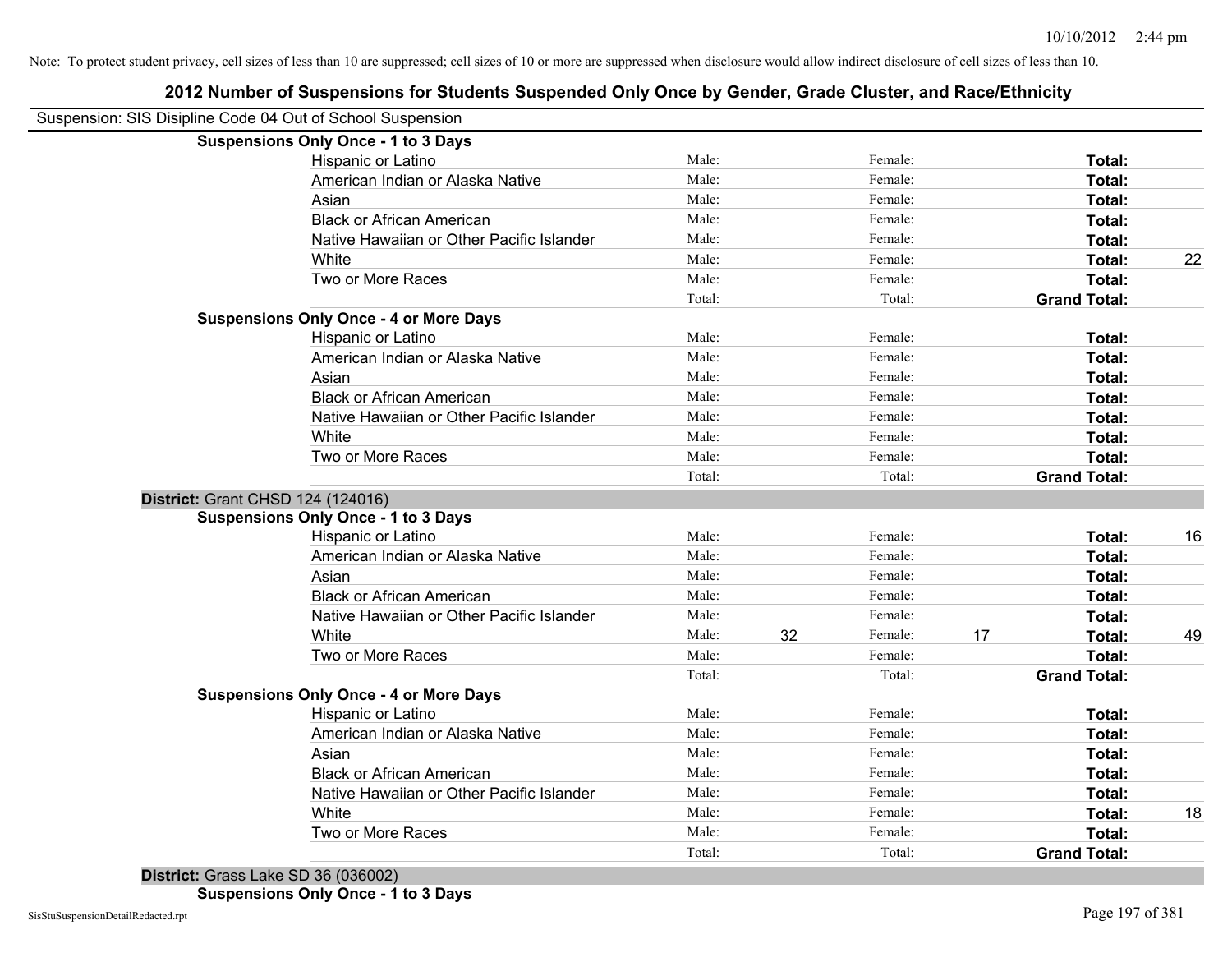| Suspension: SIS Disipline Code 04 Out of School Suspension |                                               |        |         |                     |    |
|------------------------------------------------------------|-----------------------------------------------|--------|---------|---------------------|----|
|                                                            | Hispanic or Latino                            | Male:  | Female: | Total:              |    |
|                                                            | American Indian or Alaska Native              | Male:  | Female: | Total:              |    |
|                                                            | Asian                                         | Male:  | Female: | Total:              |    |
|                                                            | <b>Black or African American</b>              | Male:  | Female: | Total:              |    |
|                                                            | Native Hawaiian or Other Pacific Islander     | Male:  | Female: | Total:              |    |
|                                                            | White                                         | Male:  | Female: | Total:              |    |
|                                                            | Two or More Races                             | Male:  | Female: | Total:              |    |
|                                                            |                                               | Total: | Total:  | <b>Grand Total:</b> |    |
|                                                            | <b>Suspensions Only Once - 4 or More Days</b> |        |         |                     |    |
|                                                            | Hispanic or Latino                            | Male:  | Female: | Total:              |    |
|                                                            | American Indian or Alaska Native              | Male:  | Female: | Total:              |    |
|                                                            | Asian                                         | Male:  | Female: | Total:              |    |
|                                                            | <b>Black or African American</b>              | Male:  | Female: | Total:              |    |
|                                                            | Native Hawaiian or Other Pacific Islander     | Male:  | Female: | Total:              |    |
|                                                            | White                                         | Male:  | Female: | Total:              |    |
|                                                            | Two or More Races                             | Male:  | Female: | Total:              |    |
|                                                            |                                               | Total: | Total:  | <b>Grand Total:</b> |    |
|                                                            | District: Grayslake CCSD 46 (046004)          |        |         |                     |    |
|                                                            | <b>Suspensions Only Once - 1 to 3 Days</b>    |        |         |                     |    |
|                                                            | Hispanic or Latino                            | Male:  | Female: | Total:              | 11 |
|                                                            | American Indian or Alaska Native              | Male:  | Female: | Total:              |    |
|                                                            | Asian                                         | Male:  | Female: | Total:              |    |
|                                                            | <b>Black or African American</b>              | Male:  | Female: | Total:              |    |
|                                                            | Native Hawaiian or Other Pacific Islander     | Male:  | Female: | Total:              |    |
|                                                            | White                                         | Male:  | Female: | Total:              | 15 |
|                                                            | Two or More Races                             | Male:  | Female: | Total:              |    |
|                                                            |                                               | Total: | Total:  | <b>Grand Total:</b> | 38 |
|                                                            | <b>Suspensions Only Once - 4 or More Days</b> |        |         |                     |    |
|                                                            | Hispanic or Latino                            | Male:  | Female: | Total:              |    |
|                                                            | American Indian or Alaska Native              | Male:  | Female: | Total:              |    |
|                                                            | Asian                                         | Male:  | Female: | Total:              |    |
|                                                            | <b>Black or African American</b>              | Male:  | Female: | Total:              |    |
|                                                            | Native Hawaiian or Other Pacific Islander     | Male:  | Female: | Total:              |    |
|                                                            | White                                         | Male:  | Female: | Total:              |    |
|                                                            | Two or More Races                             | Male:  | Female: | Total:              |    |
|                                                            |                                               | Total: | Total:  | <b>Grand Total:</b> |    |
|                                                            | District: Grayslake CHSD 127 (127016)         |        |         |                     |    |
|                                                            | <b>Suspensions Only Once - 1 to 3 Days</b>    |        |         |                     |    |
|                                                            | Hispanic or Latino                            | Male:  | Female: | Total:              | 22 |
| SisStuSuspensionDetailRedacted.rpt                         |                                               |        |         | Page 198 of 381     |    |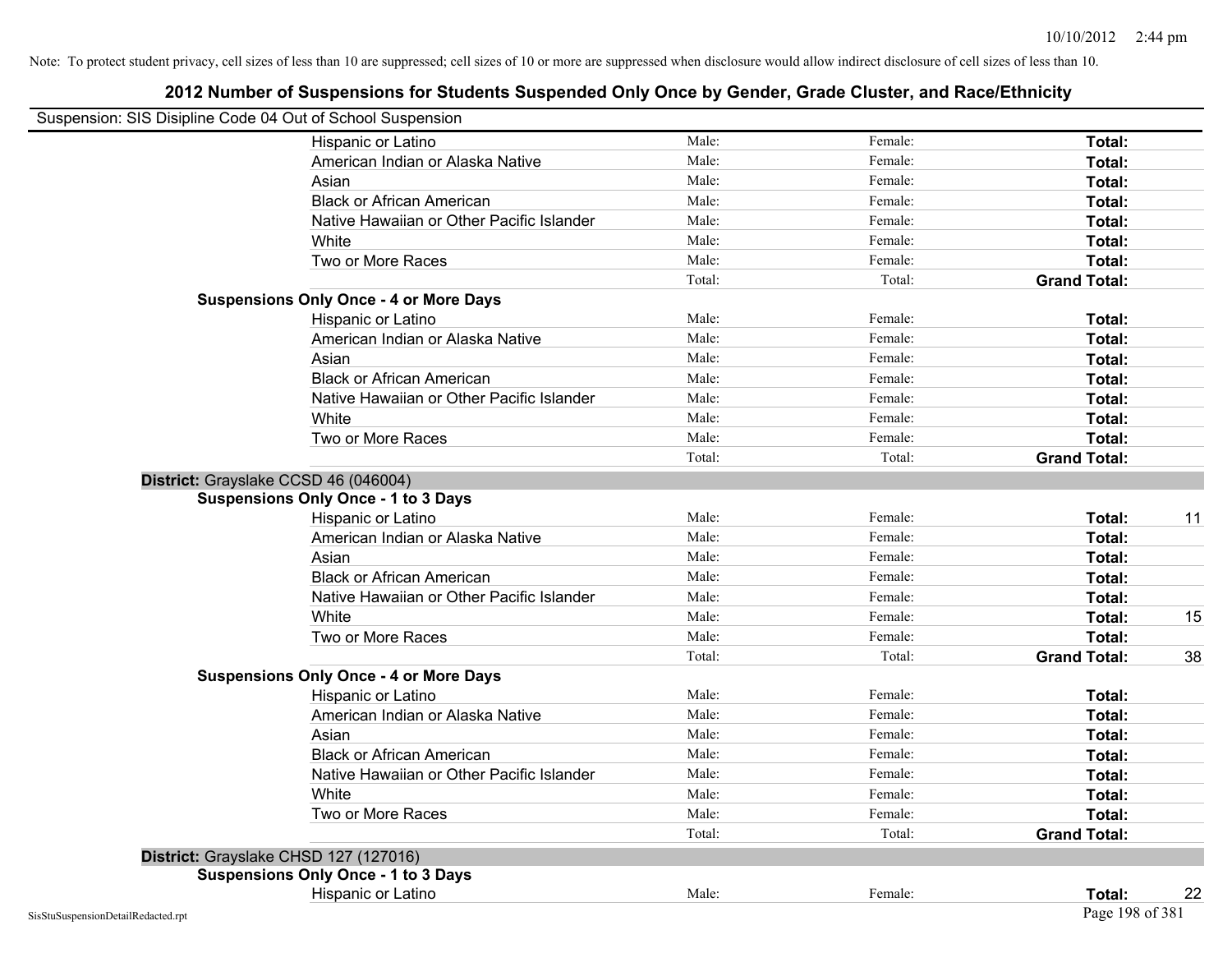| Suspension: SIS Disipline Code 04 Out of School Suspension |                                               |        |    |         |    |                     |    |
|------------------------------------------------------------|-----------------------------------------------|--------|----|---------|----|---------------------|----|
|                                                            | American Indian or Alaska Native              | Male:  |    | Female: |    | Total:              |    |
|                                                            | Asian                                         | Male:  |    | Female: |    | Total:              |    |
|                                                            | <b>Black or African American</b>              | Male:  |    | Female: |    | Total:              |    |
|                                                            | Native Hawaiian or Other Pacific Islander     | Male:  |    | Female: |    | Total:              |    |
|                                                            | White                                         | Male:  |    | Female: |    | Total:              | 25 |
|                                                            | Two or More Races                             | Male:  |    | Female: |    | Total:              |    |
|                                                            |                                               | Total: |    | Total:  |    | <b>Grand Total:</b> |    |
|                                                            | <b>Suspensions Only Once - 4 or More Days</b> |        |    |         |    |                     |    |
|                                                            | Hispanic or Latino                            | Male:  |    | Female: |    | Total:              | 16 |
|                                                            | American Indian or Alaska Native              | Male:  |    | Female: |    | Total:              |    |
|                                                            | Asian                                         | Male:  |    | Female: |    | Total:              |    |
|                                                            | <b>Black or African American</b>              | Male:  |    | Female: |    | Total:              |    |
|                                                            | Native Hawaiian or Other Pacific Islander     | Male:  |    | Female: |    | Total:              |    |
|                                                            | White                                         | Male:  |    | Female: |    | Total:              | 23 |
|                                                            | Two or More Races                             | Male:  |    | Female: |    | Total:              |    |
|                                                            |                                               | Total: |    | Total:  |    | <b>Grand Total:</b> |    |
| <b>District: Gurnee SD 56 (056002)</b>                     |                                               |        |    |         |    |                     |    |
|                                                            | <b>Suspensions Only Once - 1 to 3 Days</b>    |        |    |         |    |                     |    |
|                                                            | Hispanic or Latino                            | Male:  |    | Female: |    | Total:              | 21 |
|                                                            | American Indian or Alaska Native              | Male:  |    | Female: |    | Total:              |    |
|                                                            | Asian                                         | Male:  |    | Female: |    | Total:              |    |
|                                                            | <b>Black or African American</b>              | Male:  |    | Female: |    | Total:              | 20 |
|                                                            | Native Hawaiian or Other Pacific Islander     | Male:  |    | Female: |    | Total:              |    |
|                                                            | White                                         | Male:  |    | Female: |    | Total:              |    |
|                                                            | Two or More Races                             | Male:  |    | Female: |    | Total:              |    |
|                                                            |                                               | Total: | 39 | Total:  | 12 | <b>Grand Total:</b> | 51 |
|                                                            | <b>Suspensions Only Once - 4 or More Days</b> |        |    |         |    |                     |    |
|                                                            | Hispanic or Latino                            | Male:  |    | Female: |    | Total:              |    |
|                                                            | American Indian or Alaska Native              | Male:  |    | Female: |    | Total:              |    |
|                                                            | Asian                                         | Male:  |    | Female: |    | Total:              |    |
|                                                            | <b>Black or African American</b>              | Male:  |    | Female: |    | Total:              |    |
|                                                            | Native Hawaiian or Other Pacific Islander     | Male:  |    | Female: |    | Total:              |    |
|                                                            | White                                         | Male:  |    | Female: |    | Total:              |    |
|                                                            | Two or More Races                             | Male:  |    | Female: |    | Total:              |    |
|                                                            |                                               | Total: |    | Total:  |    | <b>Grand Total:</b> |    |
|                                                            | District: Hawthorn CCSD 73 (073004)           |        |    |         |    |                     |    |
|                                                            | <b>Suspensions Only Once - 1 to 3 Days</b>    |        |    |         |    |                     |    |
|                                                            | Hispanic or Latino                            | Male:  |    | Female: |    | Total:              |    |
|                                                            | American Indian or Alaska Native              | Male:  |    | Female: |    | Total:              |    |
| SisStuSuspensionDetailRedacted.rpt                         |                                               |        |    |         |    | Page 199 of 381     |    |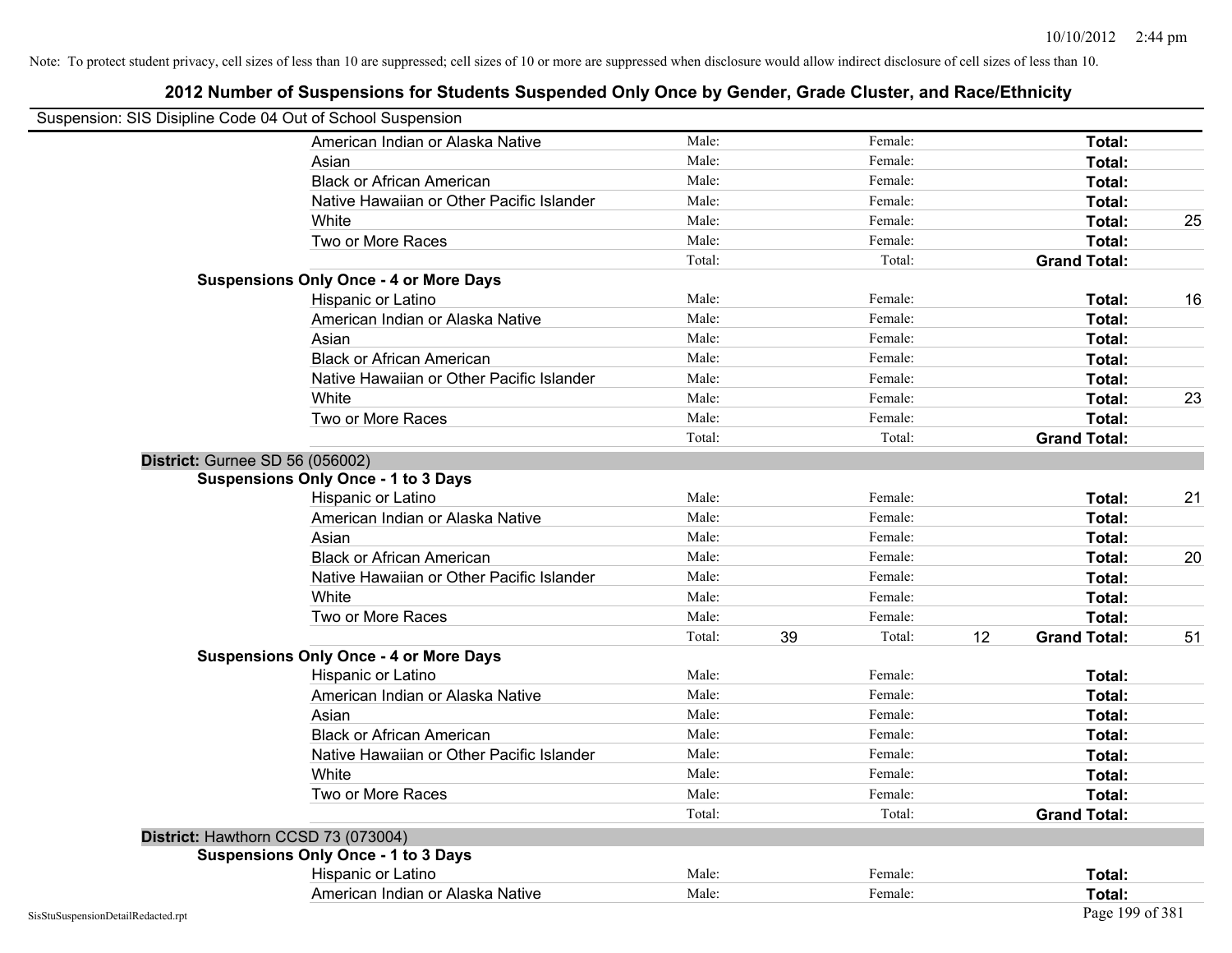| Suspension: SIS Disipline Code 04 Out of School Suspension |                                                |        |         |                           |
|------------------------------------------------------------|------------------------------------------------|--------|---------|---------------------------|
|                                                            | Asian                                          | Male:  | Female: | Total:                    |
|                                                            | <b>Black or African American</b>               | Male:  | Female: | Total:                    |
|                                                            | Native Hawaiian or Other Pacific Islander      | Male:  | Female: | Total:                    |
|                                                            | White                                          | Male:  | Female: | Total:                    |
|                                                            | Two or More Races                              | Male:  | Female: | Total:                    |
|                                                            |                                                | Total: | Total:  | <b>Grand Total:</b><br>19 |
|                                                            | <b>Suspensions Only Once - 4 or More Days</b>  |        |         |                           |
|                                                            | Hispanic or Latino                             | Male:  | Female: | Total:                    |
|                                                            | American Indian or Alaska Native               | Male:  | Female: | Total:                    |
|                                                            | Asian                                          | Male:  | Female: | Total:                    |
|                                                            | <b>Black or African American</b>               | Male:  | Female: | Total:                    |
|                                                            | Native Hawaiian or Other Pacific Islander      | Male:  | Female: | Total:                    |
|                                                            | White                                          | Male:  | Female: | Total:                    |
|                                                            | Two or More Races                              | Male:  | Female: | Total:                    |
|                                                            |                                                | Total: | Total:  | <b>Grand Total:</b>       |
|                                                            | District: Kildeer Countryside CCSD 96 (096004) |        |         |                           |
|                                                            | <b>Suspensions Only Once - 1 to 3 Days</b>     |        |         |                           |
|                                                            | Hispanic or Latino                             | Male:  | Female: | Total:                    |
|                                                            | American Indian or Alaska Native               | Male:  | Female: | Total:                    |
|                                                            | Asian                                          | Male:  | Female: | Total:                    |
|                                                            | <b>Black or African American</b>               | Male:  | Female: | Total:                    |
|                                                            | Native Hawaiian or Other Pacific Islander      | Male:  | Female: | Total:                    |
|                                                            | White                                          | Male:  | Female: | Total:                    |
|                                                            | Two or More Races                              | Male:  | Female: | Total:                    |
|                                                            |                                                | Total: | Total:  | <b>Grand Total:</b>       |
| District: Lake Bluff ESD 65 (065002)                       |                                                |        |         |                           |
|                                                            | <b>Suspensions Only Once - 1 to 3 Days</b>     |        |         |                           |
|                                                            | Hispanic or Latino                             | Male:  | Female: | Total:                    |
|                                                            | American Indian or Alaska Native               | Male:  | Female: | Total:                    |
|                                                            | Asian                                          | Male:  | Female: | Total:                    |
|                                                            | <b>Black or African American</b>               | Male:  | Female: | Total:                    |
|                                                            | Native Hawaiian or Other Pacific Islander      | Male:  | Female: | Total:                    |
|                                                            | White                                          | Male:  | Female: | Total:                    |
|                                                            | Two or More Races                              | Male:  | Female: | Total:                    |
|                                                            |                                                | Total: | Total:  | <b>Grand Total:</b>       |
|                                                            | <b>Suspensions Only Once - 4 or More Days</b>  |        |         |                           |
|                                                            | Hispanic or Latino                             | Male:  | Female: | Total:                    |
|                                                            | American Indian or Alaska Native               | Male:  | Female: | Total:                    |
|                                                            | Asian                                          | Male:  | Female: | Total:                    |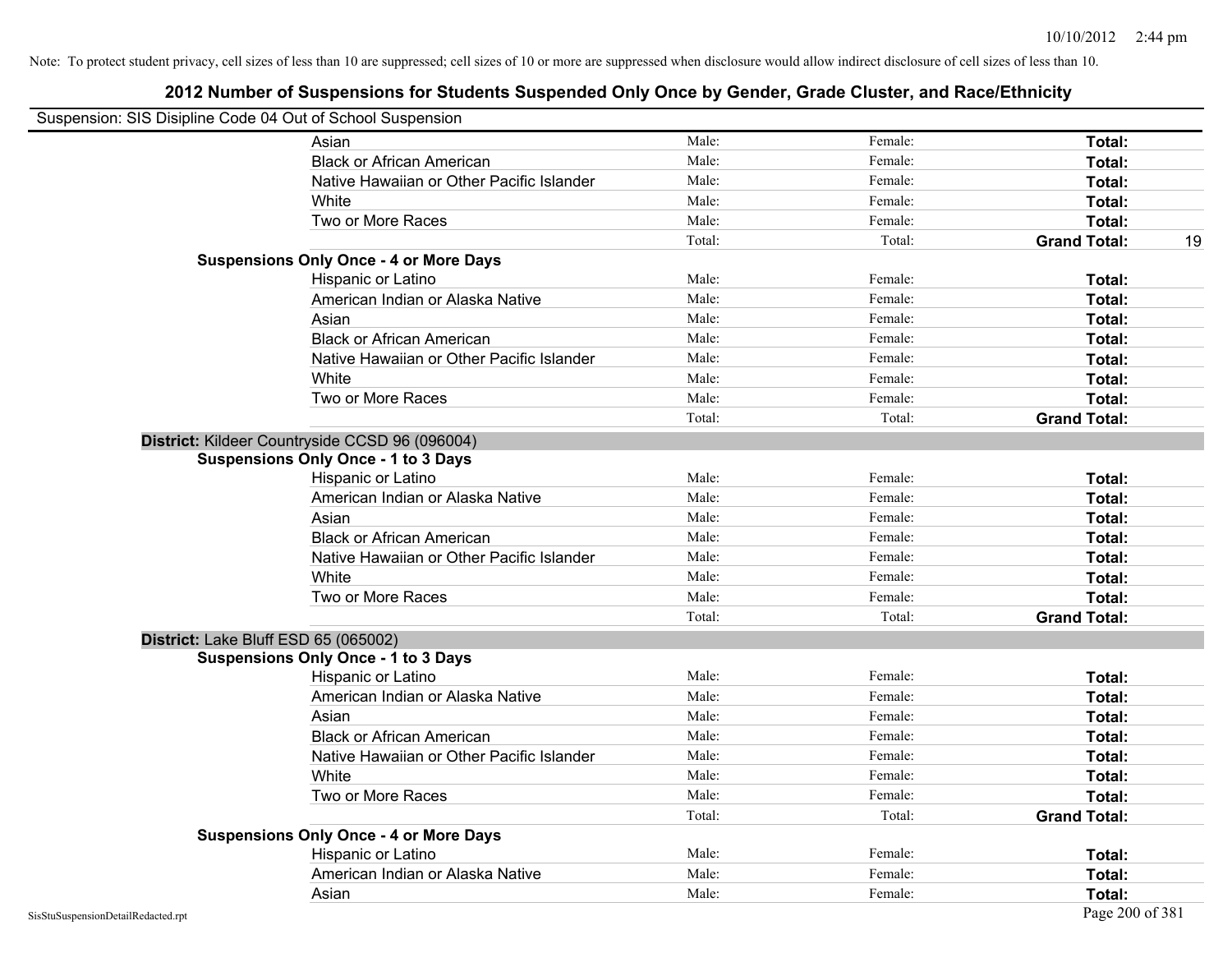|                                    | Suspension: SIS Disipline Code 04 Out of School Suspension |        |         |                     |    |
|------------------------------------|------------------------------------------------------------|--------|---------|---------------------|----|
|                                    | <b>Black or African American</b>                           | Male:  | Female: | Total:              |    |
|                                    | Native Hawaiian or Other Pacific Islander                  | Male:  | Female: | Total:              |    |
|                                    | White                                                      | Male:  | Female: | Total:              |    |
|                                    | Two or More Races                                          | Male:  | Female: | Total:              |    |
|                                    |                                                            | Total: | Total:  | <b>Grand Total:</b> |    |
|                                    | District: Lake Forest CHSD 115 (115016)                    |        |         |                     |    |
|                                    | <b>Suspensions Only Once - 1 to 3 Days</b>                 |        |         |                     |    |
|                                    | Hispanic or Latino                                         | Male:  | Female: | Total:              |    |
|                                    | American Indian or Alaska Native                           | Male:  | Female: | Total:              |    |
|                                    | Asian                                                      | Male:  | Female: | Total:              |    |
|                                    | <b>Black or African American</b>                           | Male:  | Female: | Total:              |    |
|                                    | Native Hawaiian or Other Pacific Islander                  | Male:  | Female: | Total:              |    |
|                                    | White                                                      | Male:  | Female: | Total:              |    |
|                                    | Two or More Races                                          | Male:  | Female: | Total:              |    |
|                                    |                                                            | Total: | Total:  | <b>Grand Total:</b> | 12 |
|                                    | <b>Suspensions Only Once - 4 or More Days</b>              |        |         |                     |    |
|                                    | Hispanic or Latino                                         | Male:  | Female: | Total:              |    |
|                                    | American Indian or Alaska Native                           | Male:  | Female: | Total:              |    |
|                                    | Asian                                                      | Male:  | Female: | Total:              |    |
|                                    | <b>Black or African American</b>                           | Male:  | Female: | Total:              |    |
|                                    | Native Hawaiian or Other Pacific Islander                  | Male:  | Female: | Total:              |    |
|                                    | White                                                      | Male:  | Female: | Total:              |    |
|                                    | Two or More Races                                          | Male:  | Female: | Total:              |    |
|                                    |                                                            | Total: | Total:  | <b>Grand Total:</b> |    |
|                                    | District: Lake Forest SD 67 (067005)                       |        |         |                     |    |
|                                    | <b>Suspensions Only Once - 1 to 3 Days</b>                 |        |         |                     |    |
|                                    | Hispanic or Latino                                         | Male:  | Female: | Total:              |    |
|                                    | American Indian or Alaska Native                           | Male:  | Female: | Total:              |    |
|                                    | Asian                                                      | Male:  | Female: | Total:              |    |
|                                    | <b>Black or African American</b>                           | Male:  | Female: | Total:              |    |
|                                    | Native Hawaiian or Other Pacific Islander                  | Male:  | Female: | Total:              |    |
|                                    | White                                                      | Male:  | Female: | Total:              |    |
|                                    | Two or More Races                                          | Male:  | Female: | Total:              |    |
|                                    |                                                            | Total: | Total:  | <b>Grand Total:</b> |    |
|                                    | <b>Suspensions Only Once - 4 or More Days</b>              |        |         |                     |    |
|                                    | Hispanic or Latino                                         | Male:  | Female: | Total:              |    |
|                                    | American Indian or Alaska Native                           | Male:  | Female: | Total:              |    |
|                                    | Asian                                                      | Male:  | Female: | Total:              |    |
|                                    | <b>Black or African American</b>                           | Male:  | Female: | Total:              |    |
| SisStuSuspensionDetailRedacted.rpt |                                                            |        |         | Page 201 of 381     |    |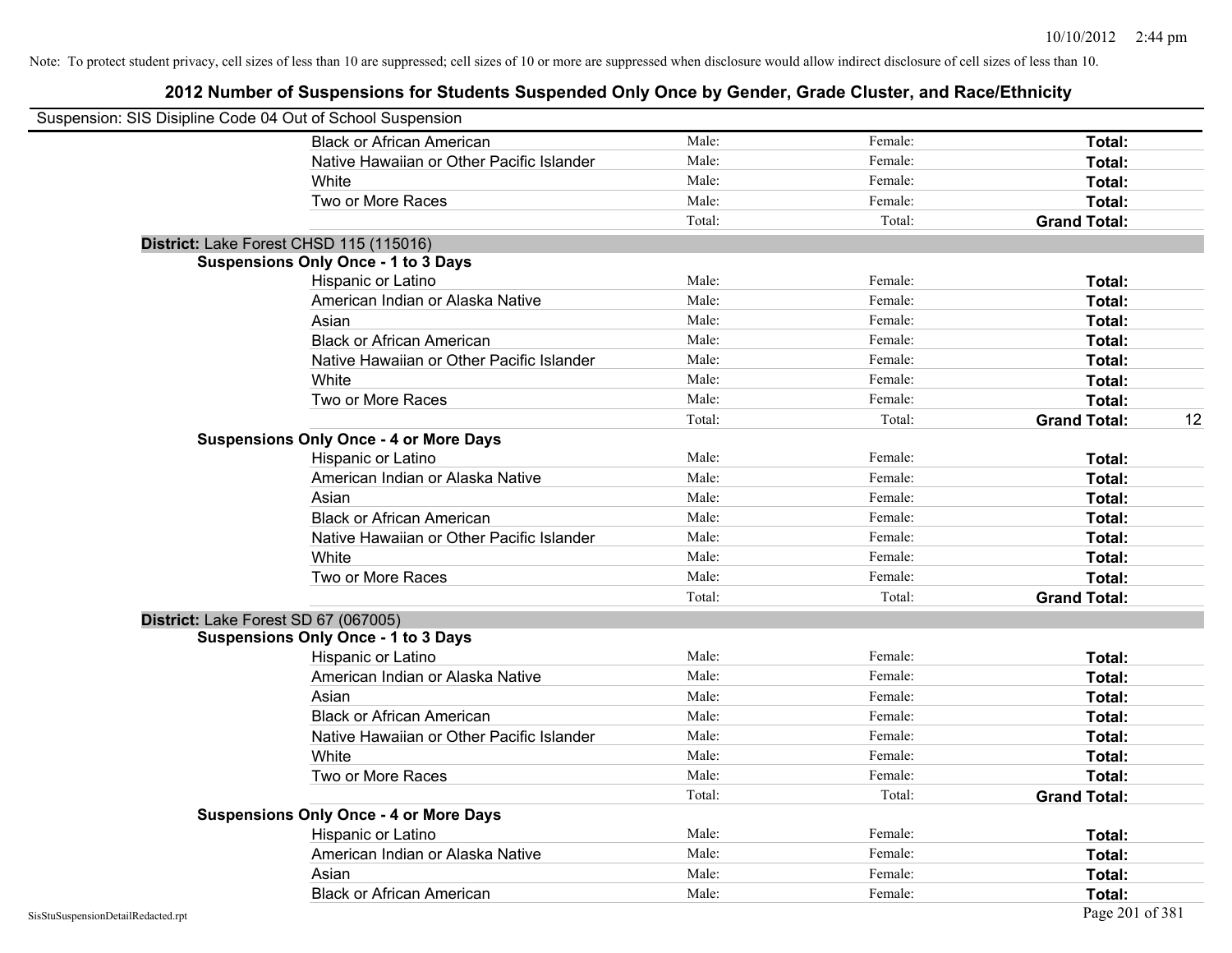| Suspension: SIS Disipline Code 04 Out of School Suspension |                                               |        |         |                     |
|------------------------------------------------------------|-----------------------------------------------|--------|---------|---------------------|
|                                                            | Native Hawaiian or Other Pacific Islander     | Male:  | Female: | Total:              |
|                                                            | White                                         | Male:  | Female: | Total:              |
|                                                            | Two or More Races                             | Male:  | Female: | Total:              |
|                                                            |                                               | Total: | Total:  | <b>Grand Total:</b> |
| District: Lake Villa CCSD 41 (041004)                      |                                               |        |         |                     |
|                                                            | <b>Suspensions Only Once - 1 to 3 Days</b>    |        |         |                     |
|                                                            | Hispanic or Latino                            | Male:  | Female: | Total:              |
|                                                            | American Indian or Alaska Native              | Male:  | Female: | Total:              |
|                                                            | Asian                                         | Male:  | Female: | Total:              |
|                                                            | <b>Black or African American</b>              | Male:  | Female: | Total:              |
|                                                            | Native Hawaiian or Other Pacific Islander     | Male:  | Female: | Total:              |
|                                                            | White                                         | Male:  | Female: | 15<br>Total:        |
|                                                            | Two or More Races                             | Male:  | Female: | Total:              |
|                                                            |                                               | Total: | Total:  | <b>Grand Total:</b> |
|                                                            | <b>Suspensions Only Once - 4 or More Days</b> |        |         |                     |
|                                                            | Hispanic or Latino                            | Male:  | Female: | Total:              |
|                                                            | American Indian or Alaska Native              | Male:  | Female: | Total:              |
|                                                            | Asian                                         | Male:  | Female: | Total:              |
|                                                            | <b>Black or African American</b>              | Male:  | Female: | Total:              |
|                                                            | Native Hawaiian or Other Pacific Islander     | Male:  | Female: | Total:              |
|                                                            | White                                         | Male:  | Female: | Total:              |
|                                                            | Two or More Races                             | Male:  | Female: | Total:              |
|                                                            |                                               | Total: | Total:  | <b>Grand Total:</b> |
| District: Lake Zurich CUSD 95 (095026)                     |                                               |        |         |                     |
|                                                            | <b>Suspensions Only Once - 1 to 3 Days</b>    |        |         |                     |
|                                                            | Hispanic or Latino                            | Male:  | Female: | Total:              |
|                                                            | American Indian or Alaska Native              | Male:  | Female: | Total:              |
|                                                            | Asian                                         | Male:  | Female: | Total:              |
|                                                            | <b>Black or African American</b>              | Male:  | Female: | Total:              |
|                                                            | Native Hawaiian or Other Pacific Islander     | Male:  | Female: | Total:              |
|                                                            | <b>White</b>                                  | Male:  | Female: | Total:<br>13        |
|                                                            | Two or More Races                             | Male:  | Female: | Total:              |
|                                                            |                                               | Total: | Total:  | <b>Grand Total:</b> |
|                                                            | <b>Suspensions Only Once - 4 or More Days</b> |        |         |                     |
|                                                            | Hispanic or Latino                            | Male:  | Female: | Total:              |
|                                                            | American Indian or Alaska Native              | Male:  | Female: | Total:              |
|                                                            | Asian                                         | Male:  | Female: | Total:              |
|                                                            | <b>Black or African American</b>              | Male:  | Female: | Total:              |
|                                                            | Native Hawaiian or Other Pacific Islander     | Male:  | Female: | Total:              |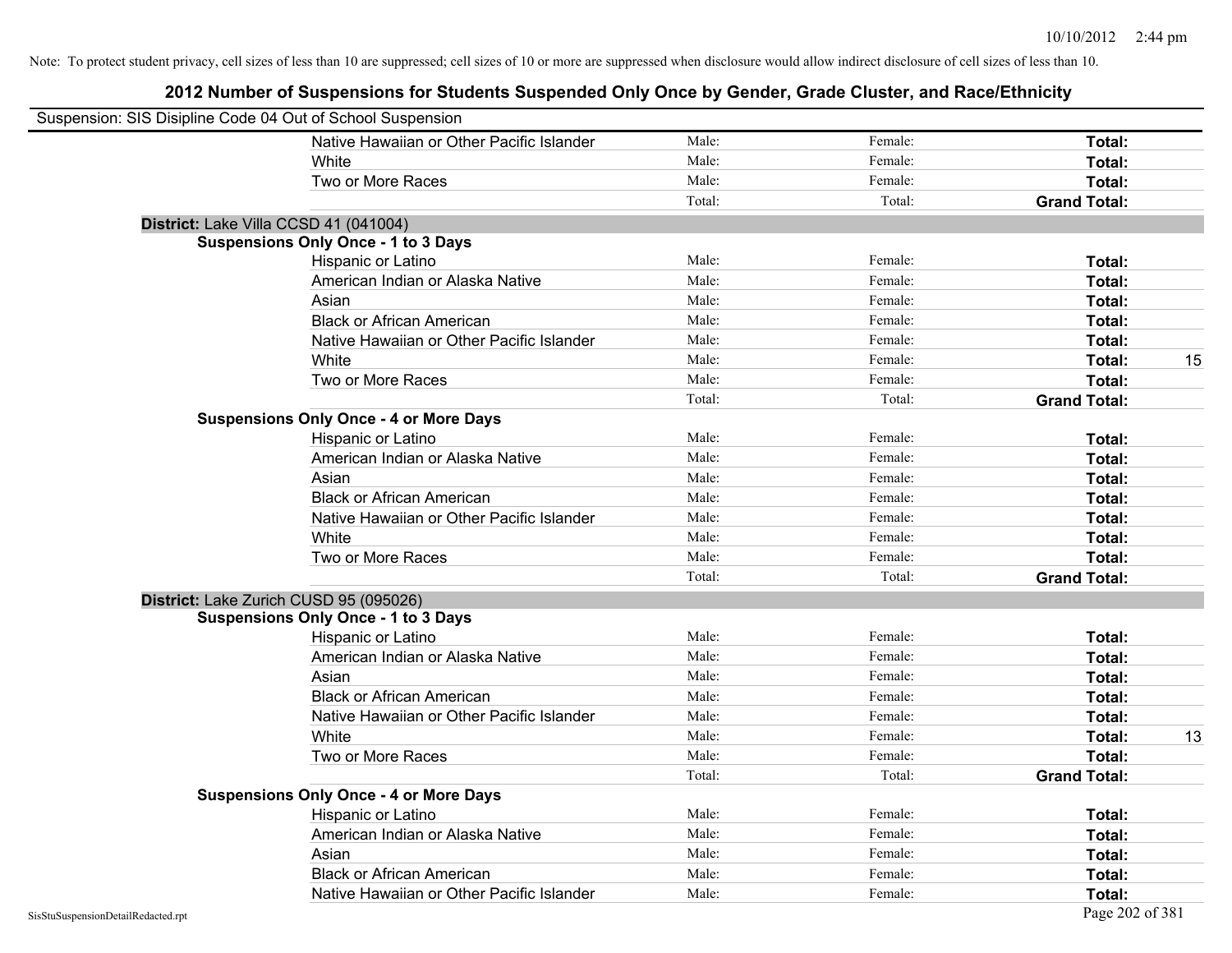| Suspension: SIS Disipline Code 04 Out of School Suspension |                                                    |        |         |                     |           |
|------------------------------------------------------------|----------------------------------------------------|--------|---------|---------------------|-----------|
|                                                            | White                                              | Male:  | Female: | Total:              | <b>20</b> |
|                                                            | Two or More Races                                  | Male:  | Female: | Total:              |           |
|                                                            |                                                    | Total: | Total:  | <b>Grand Total:</b> |           |
| District: Libertyville SD 70 (070002)                      |                                                    |        |         |                     |           |
|                                                            | <b>Suspensions Only Once - 1 to 3 Days</b>         |        |         |                     |           |
|                                                            | Hispanic or Latino                                 | Male:  | Female: | Total:              |           |
|                                                            | American Indian or Alaska Native                   | Male:  | Female: | Total:              |           |
|                                                            | Asian                                              | Male:  | Female: | Total:              |           |
|                                                            | <b>Black or African American</b>                   | Male:  | Female: | Total:              |           |
|                                                            | Native Hawaiian or Other Pacific Islander          | Male:  | Female: | Total:              |           |
|                                                            | White                                              | Male:  | Female: | Total:              |           |
|                                                            | Two or More Races                                  | Male:  | Female: | Total:              |           |
|                                                            |                                                    | Total: | Total:  | <b>Grand Total:</b> |           |
|                                                            | District: Lincolnshire-Prairieview SD 103 (103002) |        |         |                     |           |
|                                                            | <b>Suspensions Only Once - 1 to 3 Days</b>         |        |         |                     |           |
|                                                            | Hispanic or Latino                                 | Male:  | Female: | Total:              |           |
|                                                            | American Indian or Alaska Native                   | Male:  | Female: | Total:              |           |
|                                                            | Asian                                              | Male:  | Female: | Total:              |           |
|                                                            | <b>Black or African American</b>                   | Male:  | Female: | Total:              |           |
|                                                            | Native Hawaiian or Other Pacific Islander          | Male:  | Female: | Total:              |           |
|                                                            | White                                              | Male:  | Female: | Total:              |           |
|                                                            | Two or More Races                                  | Male:  | Female: | Total:              |           |
|                                                            |                                                    | Total: | Total:  | <b>Grand Total:</b> |           |
| District: Millburn CCSD 24 (024004)                        |                                                    |        |         |                     |           |
|                                                            | <b>Suspensions Only Once - 1 to 3 Days</b>         |        |         |                     |           |
|                                                            | Hispanic or Latino                                 | Male:  | Female: | Total:              |           |
|                                                            | American Indian or Alaska Native                   | Male:  | Female: | Total:              |           |
|                                                            | Asian                                              | Male:  | Female: | Total:              |           |
|                                                            | <b>Black or African American</b>                   | Male:  | Female: | Total:              |           |
|                                                            | Native Hawaiian or Other Pacific Islander          | Male:  | Female: | Total:              |           |
|                                                            | White                                              | Male:  | Female: | Total:              |           |
|                                                            | Two or More Races                                  | Male:  | Female: | Total:              |           |
|                                                            |                                                    | Total: | Total:  | <b>Grand Total:</b> |           |
| District: Mundelein Cons HSD 120 (120013)                  |                                                    |        |         |                     |           |
|                                                            | <b>Suspensions Only Once - 1 to 3 Days</b>         |        |         |                     |           |
|                                                            | Hispanic or Latino                                 | Male:  | Female: | Total:              | 14        |
|                                                            | American Indian or Alaska Native                   | Male:  | Female: | Total:              |           |
|                                                            | Asian                                              | Male:  | Female: | Total:              |           |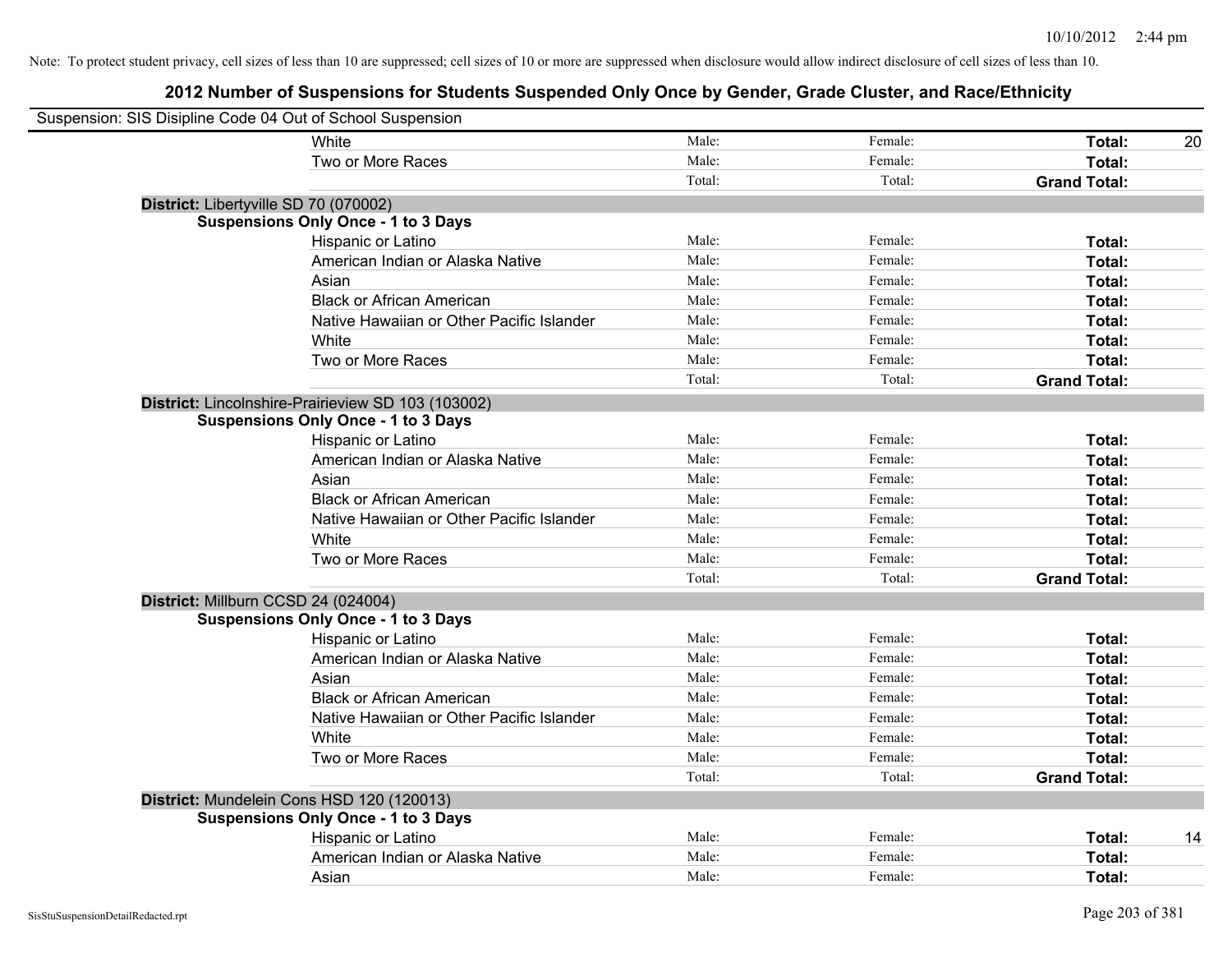| Suspension: SIS Disipline Code 04 Out of School Suspension |                                               |        |    |         |                     |    |
|------------------------------------------------------------|-----------------------------------------------|--------|----|---------|---------------------|----|
|                                                            | <b>Black or African American</b>              | Male:  |    | Female: | Total:              |    |
|                                                            | Native Hawaiian or Other Pacific Islander     | Male:  |    | Female: | Total:              |    |
|                                                            | White                                         | Male:  |    | Female: | Total:              | 10 |
|                                                            | Two or More Races                             | Male:  |    | Female: | Total:              |    |
|                                                            |                                               | Total: |    | Total:  | <b>Grand Total:</b> |    |
|                                                            | <b>Suspensions Only Once - 4 or More Days</b> |        |    |         |                     |    |
|                                                            | Hispanic or Latino                            | Male:  | 13 | Female: | 12<br>Total:        | 25 |
|                                                            | American Indian or Alaska Native              | Male:  |    | Female: | Total:              |    |
|                                                            | Asian                                         | Male:  |    | Female: | Total:              |    |
|                                                            | <b>Black or African American</b>              | Male:  |    | Female: | Total:              |    |
|                                                            | Native Hawaiian or Other Pacific Islander     | Male:  |    | Female: | Total:              |    |
|                                                            | White                                         | Male:  |    | Female: | Total:              | 21 |
|                                                            | Two or More Races                             | Male:  |    | Female: | Total:              |    |
|                                                            |                                               | Total: |    | Total:  | <b>Grand Total:</b> |    |
|                                                            | District: Mundelein ESD 75 (075002)           |        |    |         |                     |    |
|                                                            | <b>Suspensions Only Once - 1 to 3 Days</b>    |        |    |         |                     |    |
|                                                            | Hispanic or Latino                            | Male:  |    | Female: | Total:              | 23 |
|                                                            | American Indian or Alaska Native              | Male:  |    | Female: | Total:              |    |
|                                                            | Asian                                         | Male:  |    | Female: | Total:              |    |
|                                                            | <b>Black or African American</b>              | Male:  |    | Female: | Total:              |    |
|                                                            | Native Hawaiian or Other Pacific Islander     | Male:  |    | Female: | Total:              |    |
|                                                            | White                                         | Male:  |    | Female: | Total:              | 14 |
|                                                            | Two or More Races                             | Male:  |    | Female: | Total:              |    |
|                                                            |                                               | Total: |    | Total:  | <b>Grand Total:</b> |    |
|                                                            | <b>Suspensions Only Once - 4 or More Days</b> |        |    |         |                     |    |
|                                                            | Hispanic or Latino                            | Male:  |    | Female: | Total:              |    |
|                                                            | American Indian or Alaska Native              | Male:  |    | Female: | Total:              |    |
|                                                            | Asian                                         | Male:  |    | Female: | Total:              |    |
|                                                            | <b>Black or African American</b>              | Male:  |    | Female: | Total:              |    |
|                                                            | Native Hawaiian or Other Pacific Islander     | Male:  |    | Female: | Total:              |    |
|                                                            | White                                         | Male:  |    | Female: | Total:              |    |
|                                                            | Two or More Races                             | Male:  |    | Female: | Total:              |    |
|                                                            |                                               | Total: |    | Total:  | <b>Grand Total:</b> |    |
| District: Non-Public School (044Z)                         |                                               |        |    |         |                     |    |
|                                                            | <b>Suspensions Only Once - 1 to 3 Days</b>    |        |    |         |                     |    |
|                                                            | Hispanic or Latino                            | Male:  |    | Female: | Total:              |    |
|                                                            | American Indian or Alaska Native              | Male:  |    | Female: | Total:              |    |
|                                                            | Asian                                         | Male:  |    | Female: | Total:              |    |
|                                                            | <b>Black or African American</b>              | Male:  |    | Female: | Total:              |    |
| SisStuSuspensionDetailRedacted.rpt                         |                                               |        |    |         | Page 204 of 381     |    |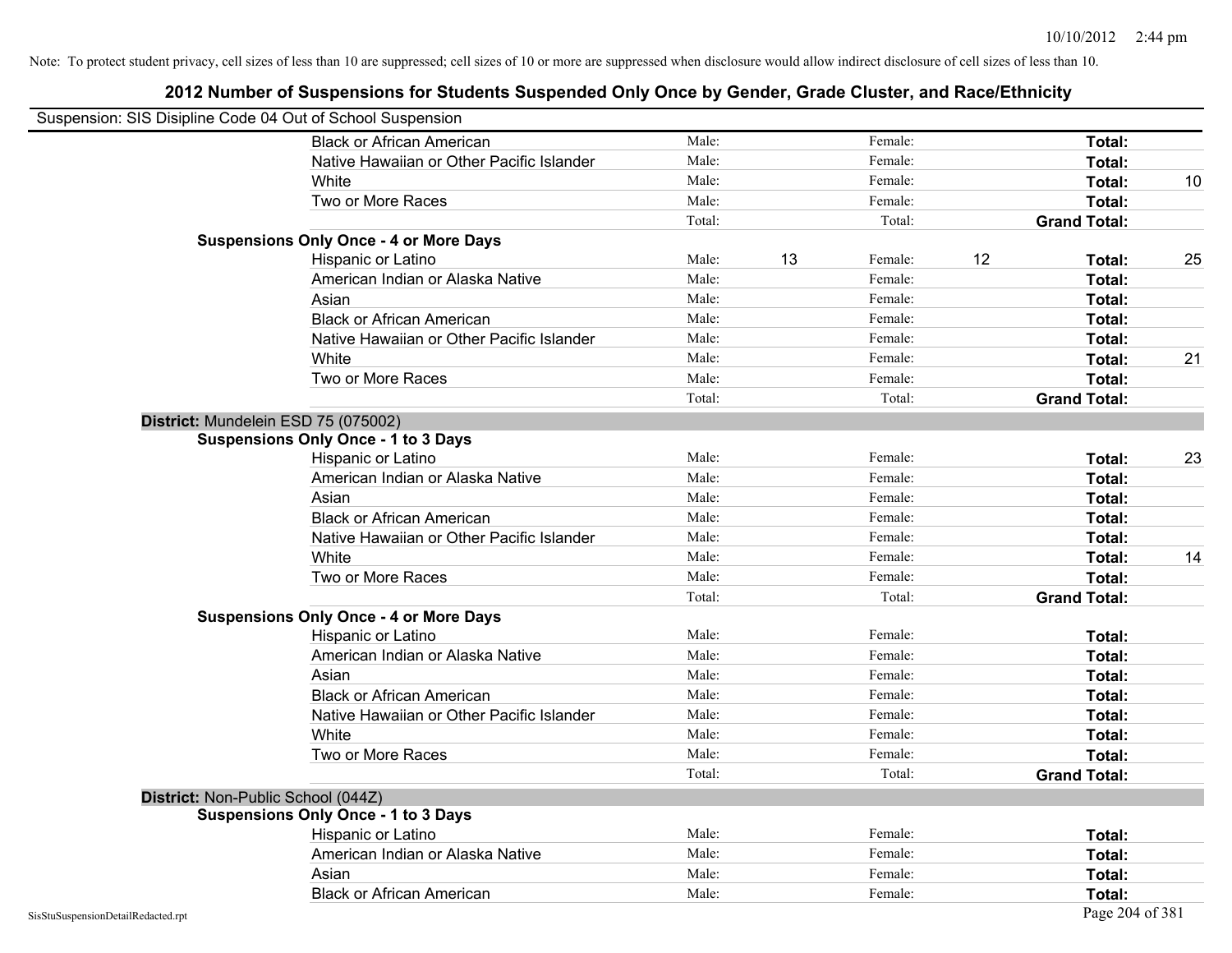|                                    | Suspension: SIS Disipline Code 04 Out of School Suspension |        |    |         |    |                     |     |
|------------------------------------|------------------------------------------------------------|--------|----|---------|----|---------------------|-----|
|                                    | Native Hawaiian or Other Pacific Islander                  | Male:  |    | Female: |    | Total:              |     |
|                                    | White                                                      | Male:  |    | Female: |    | Total:              |     |
|                                    | Two or More Races                                          | Male:  |    | Female: |    | Total:              |     |
|                                    |                                                            | Total: |    | Total:  |    | <b>Grand Total:</b> |     |
|                                    | <b>Suspensions Only Once - 4 or More Days</b>              |        |    |         |    |                     |     |
|                                    | Hispanic or Latino                                         | Male:  |    | Female: |    | Total:              |     |
|                                    | American Indian or Alaska Native                           | Male:  |    | Female: |    | <b>Total:</b>       |     |
|                                    | Asian                                                      | Male:  |    | Female: |    | Total:              |     |
|                                    | <b>Black or African American</b>                           | Male:  |    | Female: |    | Total:              |     |
|                                    | Native Hawaiian or Other Pacific Islander                  | Male:  |    | Female: |    | Total:              |     |
|                                    | White                                                      | Male:  |    | Female: |    | <b>Total:</b>       |     |
|                                    | Two or More Races                                          | Male:  |    | Female: |    | Total:              |     |
|                                    |                                                            | Total: |    | Total:  |    | <b>Grand Total:</b> |     |
|                                    | District: Non-Public School (7900)                         |        |    |         |    |                     |     |
|                                    | <b>Suspensions Only Once - 1 to 3 Days</b>                 |        |    |         |    |                     |     |
|                                    | Hispanic or Latino                                         | Male:  |    | Female: |    | <b>Total:</b>       |     |
|                                    | American Indian or Alaska Native                           | Male:  |    | Female: |    | Total:              |     |
|                                    | Asian                                                      | Male:  |    | Female: |    | Total:              |     |
|                                    | <b>Black or African American</b>                           | Male:  |    | Female: |    | Total:              |     |
|                                    | Native Hawaiian or Other Pacific Islander                  | Male:  |    | Female: |    | Total:              |     |
|                                    | White                                                      | Male:  |    | Female: |    | Total:              |     |
|                                    | Two or More Races                                          | Male:  |    | Female: |    | Total:              |     |
|                                    |                                                            | Total: |    | Total:  |    | <b>Grand Total:</b> |     |
|                                    | District: North Chicago SD 187 (187026)                    |        |    |         |    |                     |     |
|                                    | <b>Suspensions Only Once - 1 to 3 Days</b>                 |        |    |         |    |                     |     |
|                                    | Hispanic or Latino                                         | Male:  | 43 | Female: | 15 | Total:              | 58  |
|                                    | American Indian or Alaska Native                           | Male:  |    | Female: |    | Total:              |     |
|                                    | Asian                                                      | Male:  |    | Female: |    | <b>Total:</b>       |     |
|                                    | <b>Black or African American</b>                           | Male:  | 72 | Female: | 47 | <b>Total:</b>       | 119 |
|                                    | Native Hawaiian or Other Pacific Islander                  | Male:  |    | Female: |    | <b>Total:</b>       |     |
|                                    | White                                                      | Male:  |    | Female: |    | Total:              |     |
|                                    | Two or More Races                                          | Male:  |    | Female: |    | Total:              |     |
|                                    |                                                            | Total: |    | Total:  |    | <b>Grand Total:</b> |     |
|                                    | <b>Suspensions Only Once - 4 or More Days</b>              |        |    |         |    |                     |     |
|                                    | Hispanic or Latino                                         | Male:  |    | Female: |    | Total:              |     |
|                                    | American Indian or Alaska Native                           | Male:  |    | Female: |    | Total:              |     |
|                                    | Asian                                                      | Male:  |    | Female: |    | Total:              |     |
|                                    | <b>Black or African American</b>                           | Male:  |    | Female: |    | <b>Total:</b>       | 14  |
|                                    | Native Hawaiian or Other Pacific Islander                  | Male:  |    | Female: |    | <b>Total:</b>       |     |
| SisStuSuspensionDetailRedacted.rpt |                                                            |        |    |         |    | Page 205 of 381     |     |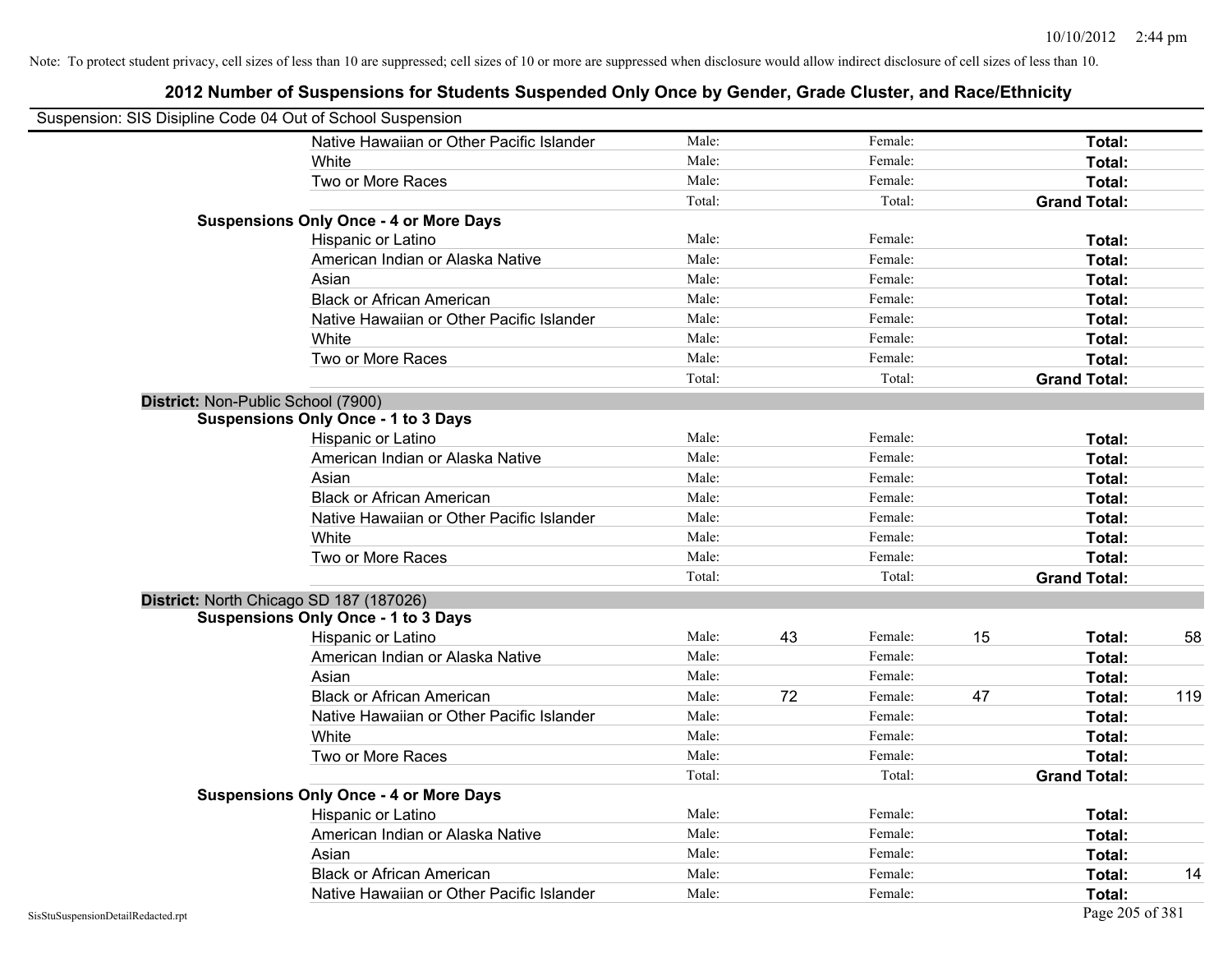| Suspension: SIS Disipline Code 04 Out of School Suspension |                                                    |        |         |                     |    |
|------------------------------------------------------------|----------------------------------------------------|--------|---------|---------------------|----|
|                                                            | White                                              | Male:  | Female: | Total:              |    |
|                                                            | Two or More Races                                  | Male:  | Female: | Total:              |    |
|                                                            |                                                    | Total: | Total:  | <b>Grand Total:</b> |    |
| District: North Shore SD 112 (112002)                      |                                                    |        |         |                     |    |
|                                                            | <b>Suspensions Only Once - 1 to 3 Days</b>         |        |         |                     |    |
|                                                            | Hispanic or Latino                                 | Male:  | Female: | Total:              |    |
|                                                            | American Indian or Alaska Native                   | Male:  | Female: | Total:              |    |
|                                                            | Asian                                              | Male:  | Female: | Total:              |    |
|                                                            | <b>Black or African American</b>                   | Male:  | Female: | Total:              |    |
|                                                            | Native Hawaiian or Other Pacific Islander          | Male:  | Female: | Total:              |    |
|                                                            | White                                              | Male:  | Female: | Total:              |    |
|                                                            | Two or More Races                                  | Male:  | Female: | Total:              |    |
|                                                            |                                                    | Total: | Total:  | <b>Grand Total:</b> | 13 |
|                                                            | <b>Suspensions Only Once - 4 or More Days</b>      |        |         |                     |    |
|                                                            | Hispanic or Latino                                 | Male:  | Female: | Total:              |    |
|                                                            | American Indian or Alaska Native                   | Male:  | Female: | Total:              |    |
|                                                            | Asian                                              | Male:  | Female: | Total:              |    |
|                                                            | <b>Black or African American</b>                   | Male:  | Female: | Total:              |    |
|                                                            | Native Hawaiian or Other Pacific Islander          | Male:  | Female: | Total:              |    |
|                                                            | White                                              | Male:  | Female: | Total:              |    |
|                                                            | Two or More Races                                  | Male:  | Female: | Total:              |    |
|                                                            |                                                    | Total: | Total:  | <b>Grand Total:</b> |    |
| District: Oak Grove SD 68 (068002)                         |                                                    |        |         |                     |    |
|                                                            | <b>Suspensions Only Once - 1 to 3 Days</b>         |        |         |                     |    |
|                                                            | Hispanic or Latino                                 | Male:  | Female: | Total:              |    |
|                                                            | American Indian or Alaska Native                   | Male:  | Female: | Total:              |    |
|                                                            | Asian                                              | Male:  | Female: | Total:              |    |
|                                                            | <b>Black or African American</b>                   | Male:  | Female: | Total:              |    |
|                                                            | Native Hawaiian or Other Pacific Islander          | Male:  | Female: | Total:              |    |
|                                                            | White                                              | Male:  | Female: | Total:              |    |
|                                                            | Two or More Races                                  | Male:  | Female: | Total:              |    |
|                                                            |                                                    | Total: | Total:  | <b>Grand Total:</b> |    |
|                                                            | District: Prairie Crossing Charter School (900025) |        |         |                     |    |
|                                                            | <b>Suspensions Only Once - 1 to 3 Days</b>         |        |         |                     |    |
|                                                            | Hispanic or Latino                                 | Male:  | Female: | Total:              |    |
|                                                            | American Indian or Alaska Native                   | Male:  | Female: | Total:              |    |
|                                                            | Asian                                              | Male:  | Female: | Total:              |    |
|                                                            | <b>Black or African American</b>                   | Male:  | Female: | Total:              |    |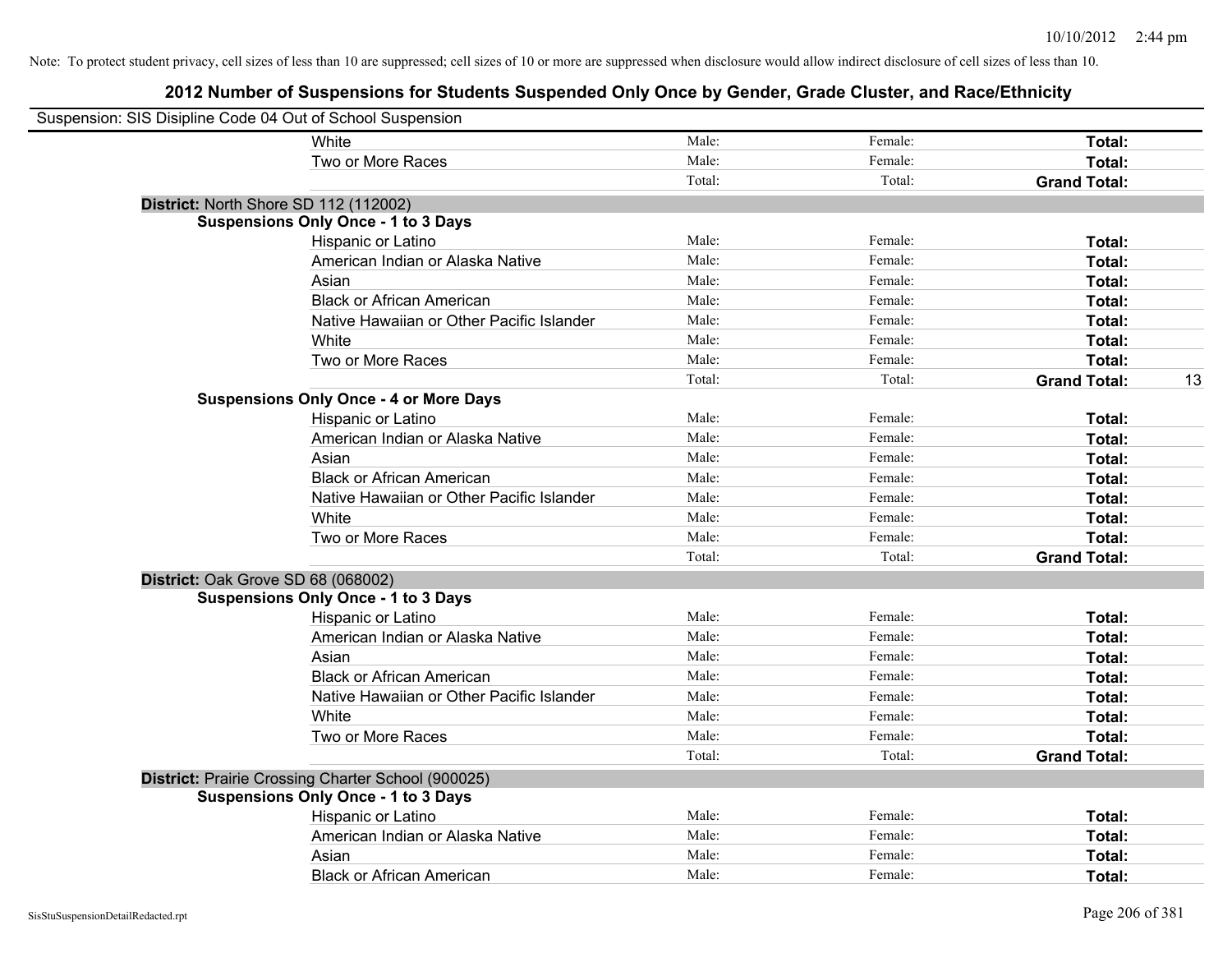|                                    | Suspension: SIS Disipline Code 04 Out of School Suspension |        |    |         |    |                     |     |
|------------------------------------|------------------------------------------------------------|--------|----|---------|----|---------------------|-----|
|                                    | Native Hawaiian or Other Pacific Islander                  | Male:  |    | Female: |    | Total:              |     |
|                                    | White                                                      | Male:  |    | Female: |    | Total:              |     |
|                                    | Two or More Races                                          | Male:  |    | Female: |    | Total:              |     |
|                                    |                                                            | Total: |    | Total:  |    | <b>Grand Total:</b> |     |
|                                    | <b>Suspensions Only Once - 4 or More Days</b>              |        |    |         |    |                     |     |
|                                    | Hispanic or Latino                                         | Male:  |    | Female: |    | Total:              |     |
|                                    | American Indian or Alaska Native                           | Male:  |    | Female: |    | <b>Total:</b>       |     |
|                                    | Asian                                                      | Male:  |    | Female: |    | Total:              |     |
|                                    | <b>Black or African American</b>                           | Male:  |    | Female: |    | Total:              |     |
|                                    | Native Hawaiian or Other Pacific Islander                  | Male:  |    | Female: |    | Total:              |     |
|                                    | White                                                      | Male:  |    | Female: |    | <b>Total:</b>       |     |
|                                    | Two or More Races                                          | Male:  |    | Female: |    | Total:              |     |
|                                    |                                                            | Total: |    | Total:  |    | <b>Grand Total:</b> |     |
|                                    | District: Rondout SD 72 (072002)                           |        |    |         |    |                     |     |
|                                    | <b>Suspensions Only Once - 1 to 3 Days</b>                 |        |    |         |    |                     |     |
|                                    | Hispanic or Latino                                         | Male:  |    | Female: |    | Total:              |     |
|                                    | American Indian or Alaska Native                           | Male:  |    | Female: |    | Total:              |     |
|                                    | Asian                                                      | Male:  |    | Female: |    | Total:              |     |
|                                    | <b>Black or African American</b>                           | Male:  |    | Female: |    | Total:              |     |
|                                    | Native Hawaiian or Other Pacific Islander                  | Male:  |    | Female: |    | Total:              |     |
|                                    | White                                                      | Male:  |    | Female: |    | Total:              |     |
|                                    | Two or More Races                                          | Male:  |    | Female: |    | Total:              |     |
|                                    |                                                            | Total: |    | Total:  |    | <b>Grand Total:</b> |     |
|                                    | District: Round Lake CUSD 116 (116026)                     |        |    |         |    |                     |     |
|                                    | <b>Suspensions Only Once - 1 to 3 Days</b>                 |        |    |         |    |                     |     |
|                                    | Hispanic or Latino                                         | Male:  | 79 | Female: | 29 | Total:              | 108 |
|                                    | American Indian or Alaska Native                           | Male:  |    | Female: |    | Total:              |     |
|                                    | Asian                                                      | Male:  |    | Female: |    | <b>Total:</b>       |     |
|                                    | <b>Black or African American</b>                           | Male:  | 21 | Female: | 20 | <b>Total:</b>       | 41  |
|                                    | Native Hawaiian or Other Pacific Islander                  | Male:  |    | Female: |    | Total:              |     |
|                                    | White                                                      | Male:  | 23 | Female: | 13 | Total:              | 36  |
|                                    | Two or More Races                                          | Male:  |    | Female: |    | Total:              |     |
|                                    |                                                            | Total: |    | Total:  |    | <b>Grand Total:</b> |     |
|                                    | <b>Suspensions Only Once - 4 or More Days</b>              |        |    |         |    |                     |     |
|                                    | Hispanic or Latino                                         | Male:  | 29 | Female: | 12 | Total:              | 41  |
|                                    | American Indian or Alaska Native                           | Male:  |    | Female: |    | Total:              |     |
|                                    | Asian                                                      | Male:  |    | Female: |    | Total:              |     |
|                                    | <b>Black or African American</b>                           | Male:  |    | Female: |    | <b>Total:</b>       | 10  |
|                                    | Native Hawaiian or Other Pacific Islander                  | Male:  |    | Female: |    | <b>Total:</b>       |     |
| SisStuSuspensionDetailRedacted.rpt |                                                            |        |    |         |    | Page 207 of 381     |     |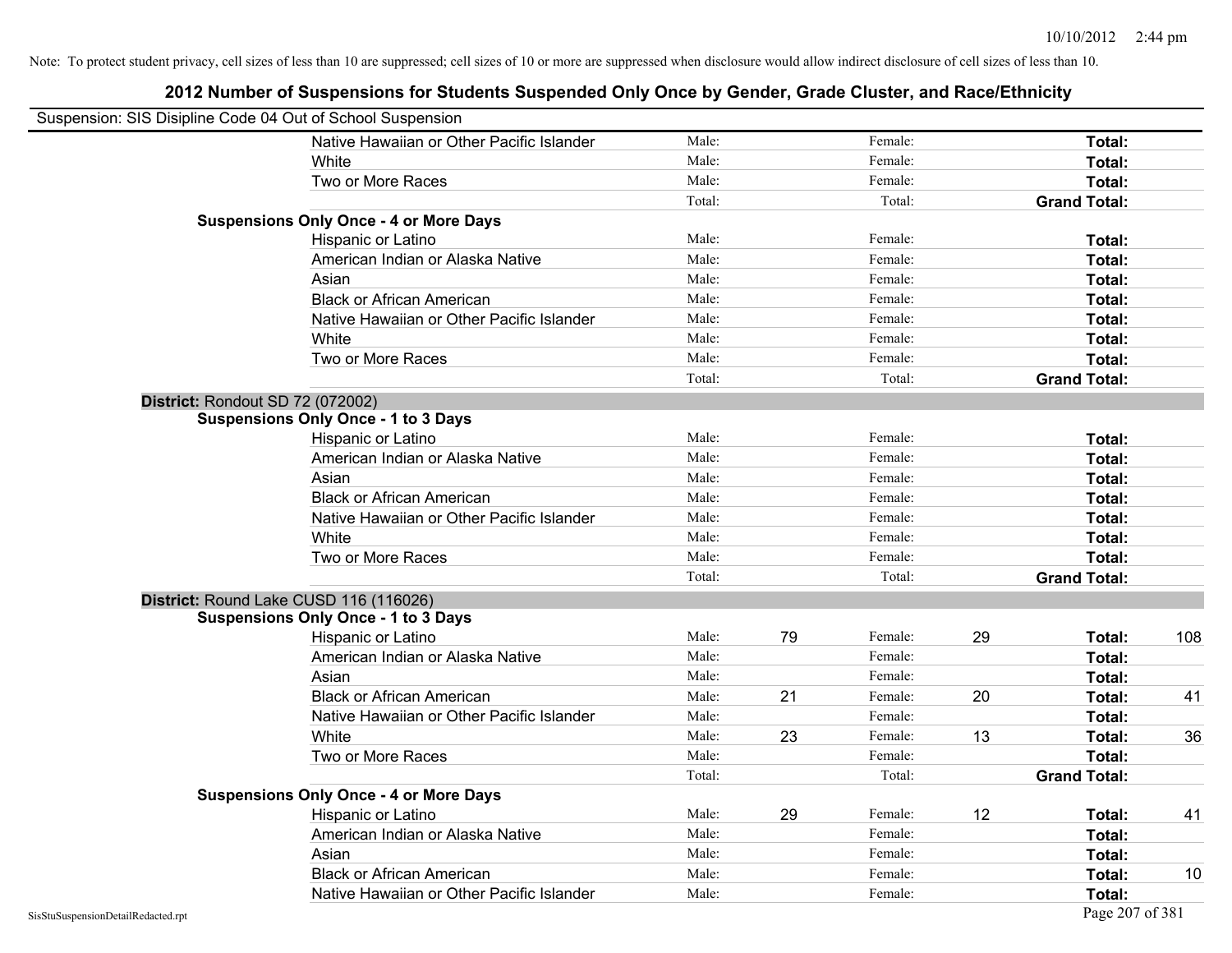| Suspension: SIS Disipline Code 04 Out of School Suspension |                                                     |        |         |                           |
|------------------------------------------------------------|-----------------------------------------------------|--------|---------|---------------------------|
|                                                            | White                                               | Male:  | Female: | Total:                    |
|                                                            | Two or More Races                                   | Male:  | Female: | Total:                    |
|                                                            |                                                     | Total: | Total:  | <b>Grand Total:</b>       |
|                                                            | District: Spec Educ Dist Lake County/Sedol (825060) |        |         |                           |
|                                                            | <b>Suspensions Only Once - 1 to 3 Days</b>          |        |         |                           |
|                                                            | Hispanic or Latino                                  | Male:  | Female: | Total:                    |
|                                                            | American Indian or Alaska Native                    | Male:  | Female: | Total:                    |
|                                                            | Asian                                               | Male:  | Female: | Total:                    |
|                                                            | <b>Black or African American</b>                    | Male:  | Female: | Total:                    |
|                                                            | Native Hawaiian or Other Pacific Islander           | Male:  | Female: | Total:                    |
|                                                            | White                                               | Male:  | Female: | Total:                    |
|                                                            | Two or More Races                                   | Male:  | Female: | Total:                    |
|                                                            |                                                     | Total: | Total:  | <b>Grand Total:</b><br>11 |
|                                                            | <b>Suspensions Only Once - 4 or More Days</b>       |        |         |                           |
|                                                            | Hispanic or Latino                                  | Male:  | Female: | Total:                    |
|                                                            | American Indian or Alaska Native                    | Male:  | Female: | Total:                    |
|                                                            | Asian                                               | Male:  | Female: | Total:                    |
|                                                            | <b>Black or African American</b>                    | Male:  | Female: | Total:                    |
|                                                            | Native Hawaiian or Other Pacific Islander           | Male:  | Female: | Total:                    |
|                                                            | White                                               | Male:  | Female: | Total:                    |
|                                                            | Two or More Races                                   | Male:  | Female: | Total:                    |
|                                                            |                                                     | Total: | Total:  | <b>Grand Total:</b>       |
| <b>District:</b> Twp HSD 113 (113017)                      |                                                     |        |         |                           |
|                                                            | <b>Suspensions Only Once - 1 to 3 Days</b>          |        |         |                           |
|                                                            | Hispanic or Latino                                  | Male:  | Female: | Total:                    |
|                                                            | American Indian or Alaska Native                    | Male:  | Female: | Total:                    |
|                                                            | Asian                                               | Male:  | Female: | Total:                    |
|                                                            | <b>Black or African American</b>                    | Male:  | Female: | Total:                    |
|                                                            | Native Hawaiian or Other Pacific Islander           | Male:  | Female: | Total:                    |
|                                                            | White                                               | Male:  | Female: | Total:                    |
|                                                            | Two or More Races                                   | Male:  | Female: | Total:                    |
|                                                            |                                                     | Total: | Total:  | <b>Grand Total:</b>       |
|                                                            | <b>Suspensions Only Once - 4 or More Days</b>       |        |         |                           |
|                                                            | Hispanic or Latino                                  | Male:  | Female: | Total:                    |
|                                                            | American Indian or Alaska Native                    | Male:  | Female: | Total:                    |
|                                                            | Asian                                               | Male:  | Female: | Total:                    |
|                                                            | <b>Black or African American</b>                    | Male:  | Female: | Total:                    |
|                                                            | Native Hawaiian or Other Pacific Islander           | Male:  | Female: | Total:                    |
|                                                            | White                                               | Male:  | Female: | Total:                    |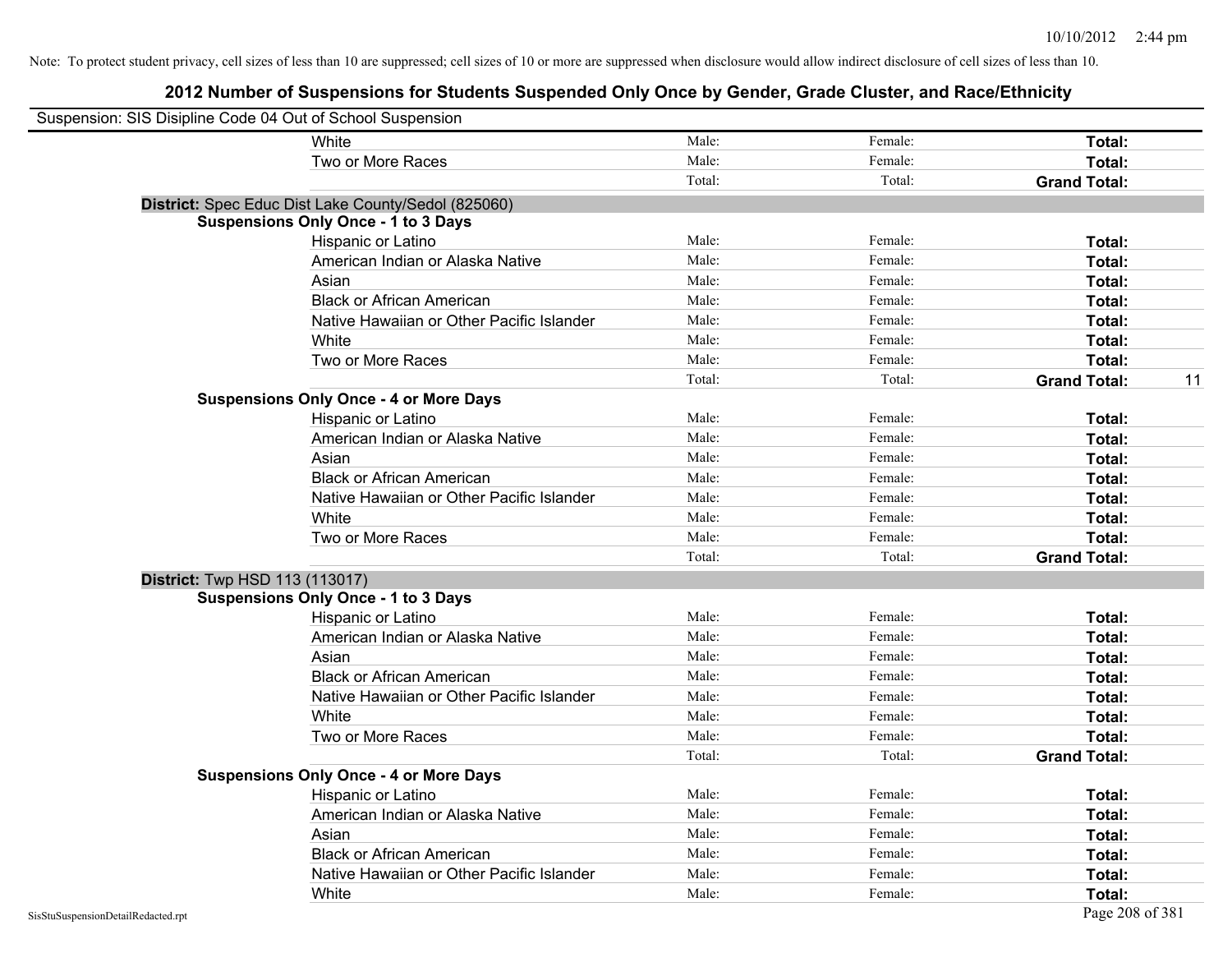| Suspension: SIS Disipline Code 04 Out of School Suspension |                                               |        |    |         |    |                     |     |
|------------------------------------------------------------|-----------------------------------------------|--------|----|---------|----|---------------------|-----|
|                                                            | Two or More Races                             | Male:  |    | Female: |    | Total:              |     |
|                                                            |                                               | Total: |    | Total:  |    | <b>Grand Total:</b> |     |
|                                                            | District: Warren Twp HSD 121 (121017)         |        |    |         |    |                     |     |
|                                                            | <b>Suspensions Only Once - 1 to 3 Days</b>    |        |    |         |    |                     |     |
|                                                            | Hispanic or Latino                            | Male:  | 43 | Female: | 22 | Total:              | 65  |
|                                                            | American Indian or Alaska Native              | Male:  |    | Female: |    | Total:              |     |
|                                                            | Asian                                         | Male:  |    | Female: |    | Total:              |     |
|                                                            | <b>Black or African American</b>              | Male:  | 22 | Female: | 11 | Total:              | 33  |
|                                                            | Native Hawaiian or Other Pacific Islander     | Male:  |    | Female: |    | Total:              |     |
|                                                            | White                                         | Male:  | 32 | Female: | 11 | Total:              | 43  |
|                                                            | Two or More Races                             | Male:  |    | Female: |    | Total:              |     |
|                                                            |                                               | Total: |    | Total:  |    | <b>Grand Total:</b> | 152 |
|                                                            | <b>Suspensions Only Once - 4 or More Days</b> |        |    |         |    |                     |     |
|                                                            | Hispanic or Latino                            | Male:  |    | Female: |    | Total:              | 14  |
|                                                            | American Indian or Alaska Native              | Male:  |    | Female: |    | Total:              |     |
|                                                            | Asian                                         | Male:  |    | Female: |    | Total:              |     |
|                                                            | <b>Black or African American</b>              | Male:  |    | Female: |    | Total:              | 13  |
|                                                            | Native Hawaiian or Other Pacific Islander     | Male:  |    | Female: |    | Total:              |     |
|                                                            | White                                         | Male:  |    | Female: |    | Total:              | 21  |
|                                                            | Two or More Races                             | Male:  |    | Female: |    | Total:              |     |
|                                                            |                                               | Total: |    | Total:  |    | <b>Grand Total:</b> |     |
|                                                            | District: Wauconda CUSD 118 (118026)          |        |    |         |    |                     |     |
|                                                            | <b>Suspensions Only Once - 1 to 3 Days</b>    |        |    |         |    |                     |     |
|                                                            | Hispanic or Latino                            | Male:  |    | Female: |    | Total:              | 16  |
|                                                            | American Indian or Alaska Native              | Male:  |    | Female: |    | Total:              |     |
|                                                            | Asian                                         | Male:  |    | Female: |    | Total:              |     |
|                                                            | <b>Black or African American</b>              | Male:  |    | Female: |    | Total:              |     |
|                                                            | Native Hawaiian or Other Pacific Islander     | Male:  |    | Female: |    | Total:              |     |
|                                                            | White                                         | Male:  | 22 | Female: | 13 | Total:              | 35  |
|                                                            | Two or More Races                             | Male:  |    | Female: |    | Total:              |     |
|                                                            |                                               | Total: |    | Total:  |    | <b>Grand Total:</b> |     |
|                                                            | <b>Suspensions Only Once - 4 or More Days</b> |        |    |         |    |                     |     |
|                                                            | Hispanic or Latino                            | Male:  |    | Female: |    | Total:              | 10  |
|                                                            | American Indian or Alaska Native              | Male:  |    | Female: |    | Total:              |     |
|                                                            | Asian                                         | Male:  |    | Female: |    | Total:              |     |
|                                                            | <b>Black or African American</b>              | Male:  |    | Female: |    | Total:              |     |
|                                                            | Native Hawaiian or Other Pacific Islander     | Male:  |    | Female: |    | Total:              |     |
|                                                            | White                                         | Male:  |    | Female: |    | Total:              | 13  |
|                                                            | Two or More Races                             | Male:  |    | Female: |    | Total:              |     |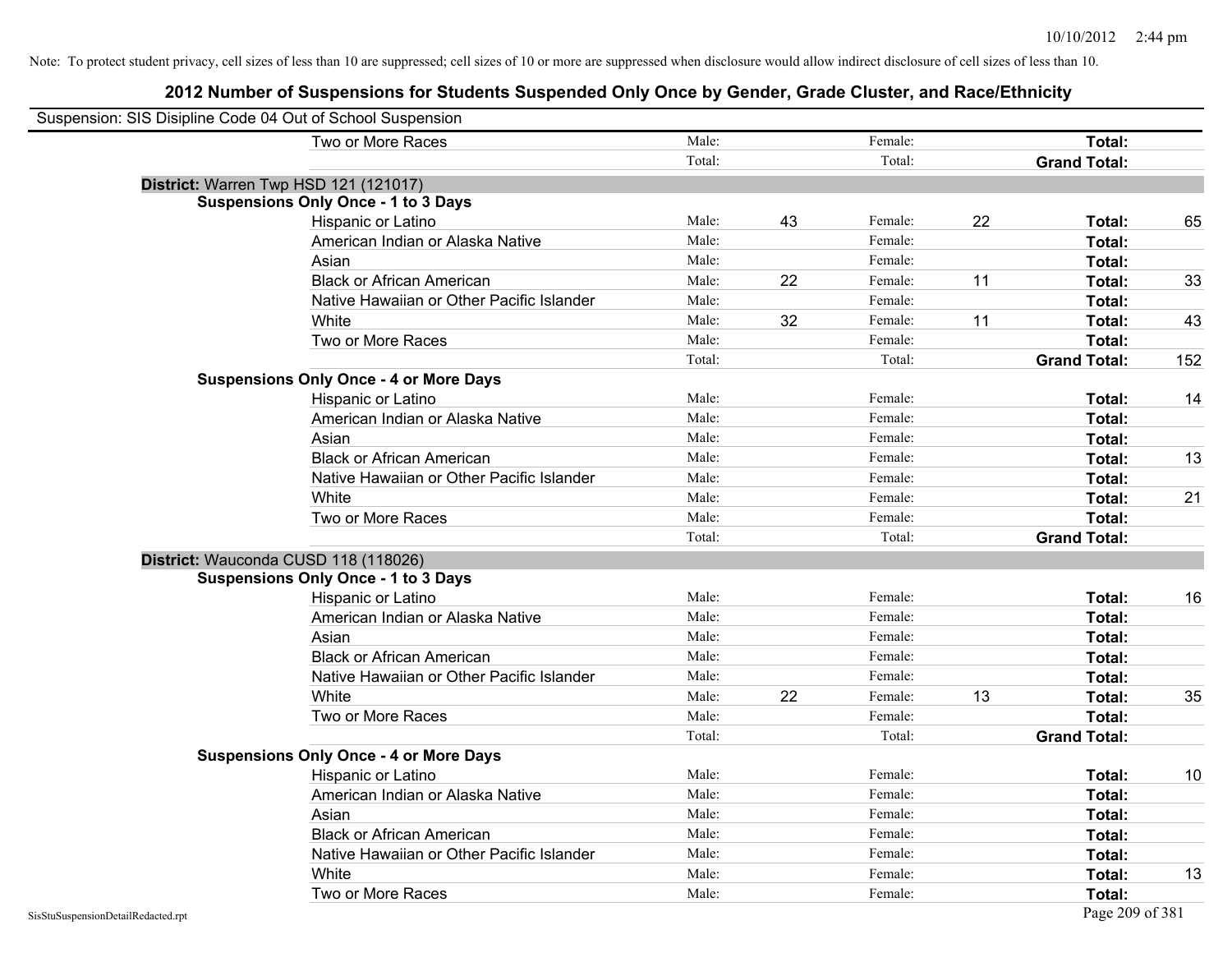| Suspension: SIS Disipline Code 04 Out of School Suspension |                                               |        |     |         |     |                     |     |
|------------------------------------------------------------|-----------------------------------------------|--------|-----|---------|-----|---------------------|-----|
|                                                            |                                               | Total: |     | Total:  |     | <b>Grand Total:</b> |     |
|                                                            | District: Waukegan CUSD 60 (060026)           |        |     |         |     |                     |     |
|                                                            | <b>Suspensions Only Once - 1 to 3 Days</b>    |        |     |         |     |                     |     |
|                                                            | Hispanic or Latino                            | Male:  | 347 | Female: | 200 | Total:              | 547 |
|                                                            | American Indian or Alaska Native              | Male:  |     | Female: |     | Total:              |     |
|                                                            | Asian                                         | Male:  |     | Female: |     | Total:              |     |
|                                                            | <b>Black or African American</b>              | Male:  | 151 | Female: | 115 | Total:              | 266 |
|                                                            | Native Hawaiian or Other Pacific Islander     | Male:  |     | Female: |     | Total:              |     |
|                                                            | White                                         | Male:  | 28  | Female: | 10  | Total:              | 38  |
|                                                            | Two or More Races                             | Male:  | 14  | Female: | 13  | Total:              | 27  |
|                                                            |                                               | Total: |     | Total:  |     | <b>Grand Total:</b> | 895 |
|                                                            | <b>Suspensions Only Once - 4 or More Days</b> |        |     |         |     |                     |     |
|                                                            | Hispanic or Latino                            | Male:  | 61  | Female: | 32  | Total:              | 93  |
|                                                            | American Indian or Alaska Native              | Male:  |     | Female: |     | Total:              |     |
|                                                            | Asian                                         | Male:  |     | Female: |     | Total:              |     |
|                                                            | <b>Black or African American</b>              | Male:  | 20  | Female: | 26  | Total:              | 46  |
|                                                            | Native Hawaiian or Other Pacific Islander     | Male:  |     | Female: |     | Total:              |     |
|                                                            | White                                         | Male:  |     | Female: |     | Total:              |     |
|                                                            | Two or More Races                             | Male:  |     | Female: |     | Total:              |     |
|                                                            |                                               | Total: |     | Total:  |     | <b>Grand Total:</b> | 150 |
|                                                            | District: Winthrop Harbor SD 1 (001002)       |        |     |         |     |                     |     |
|                                                            | <b>Suspensions Only Once - 1 to 3 Days</b>    |        |     |         |     |                     |     |
|                                                            | Hispanic or Latino                            | Male:  |     | Female: |     | Total:              |     |
|                                                            | American Indian or Alaska Native              | Male:  |     | Female: |     | Total:              |     |
|                                                            | Asian                                         | Male:  |     | Female: |     | Total:              |     |
|                                                            | <b>Black or African American</b>              | Male:  |     | Female: |     | Total:              |     |
|                                                            | Native Hawaiian or Other Pacific Islander     | Male:  |     | Female: |     | Total:              |     |
|                                                            | White                                         | Male:  |     | Female: |     | Total:              |     |
|                                                            | Two or More Races                             | Male:  |     | Female: |     | Total:              |     |
|                                                            |                                               | Total: |     | Total:  |     | <b>Grand Total:</b> |     |
|                                                            | District: Woodland CCSD 50 (050004)           |        |     |         |     |                     |     |
|                                                            | <b>Suspensions Only Once - 1 to 3 Days</b>    |        |     |         |     |                     |     |
|                                                            | Hispanic or Latino                            | Male:  |     | Female: |     | Total:              |     |
|                                                            | American Indian or Alaska Native              | Male:  |     | Female: |     | Total:              |     |
|                                                            | Asian                                         | Male:  |     | Female: |     | Total:              |     |
|                                                            | <b>Black or African American</b>              | Male:  |     | Female: |     | Total:              |     |
|                                                            | Native Hawaiian or Other Pacific Islander     | Male:  |     | Female: |     | Total:              |     |
|                                                            | White                                         | Male:  |     | Female: |     | Total:              |     |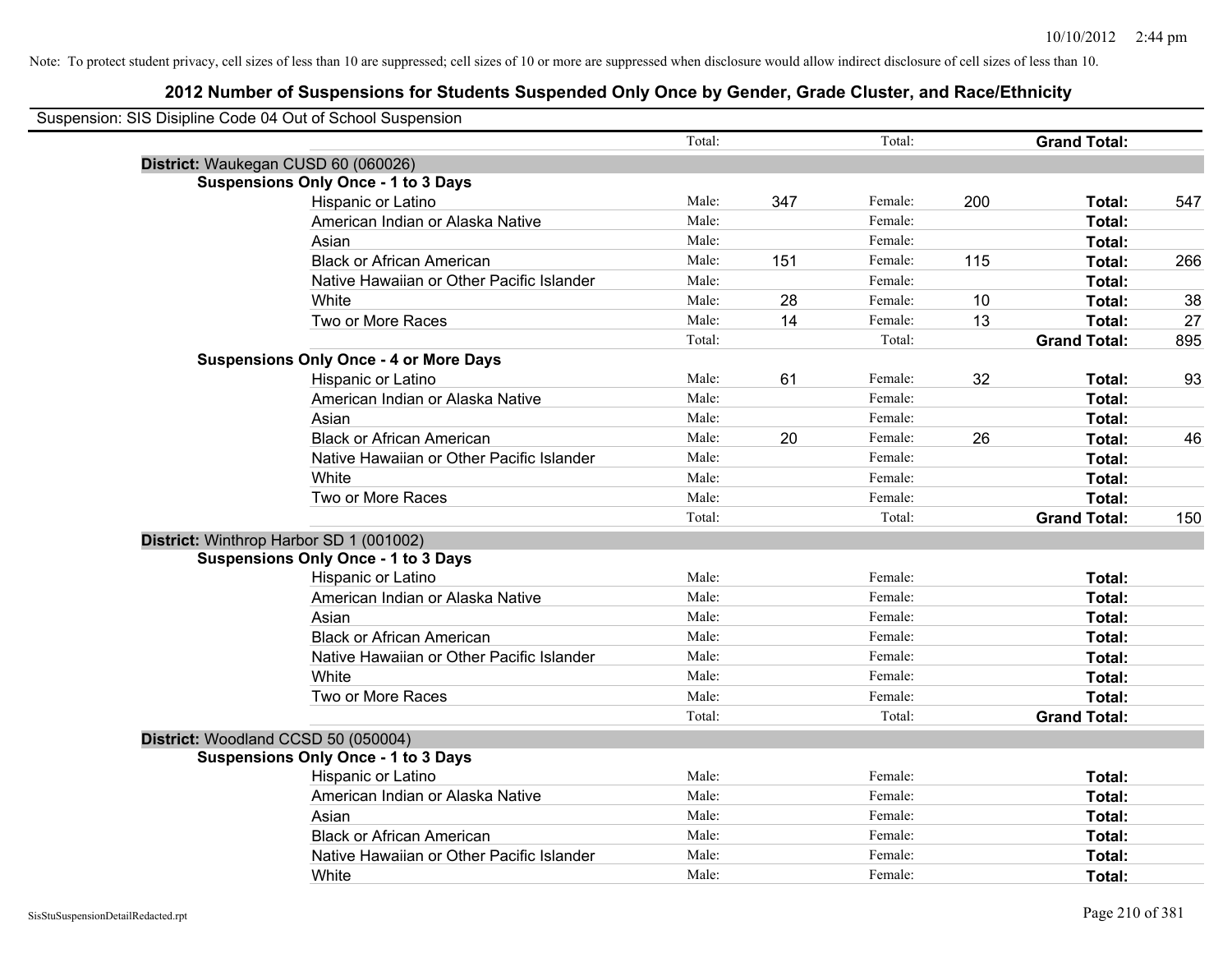| Suspension: SIS Disipline Code 04 Out of School Suspension |                                               |        |    |         |    |                     |     |
|------------------------------------------------------------|-----------------------------------------------|--------|----|---------|----|---------------------|-----|
|                                                            | Two or More Races                             | Male:  |    | Female: |    | Total:              |     |
|                                                            |                                               | Total: |    | Total:  |    | <b>Grand Total:</b> | 20  |
|                                                            | <b>Suspensions Only Once - 4 or More Days</b> |        |    |         |    |                     |     |
|                                                            | Hispanic or Latino                            | Male:  |    | Female: |    | Total:              |     |
|                                                            | American Indian or Alaska Native              | Male:  |    | Female: |    | Total:              |     |
|                                                            | Asian                                         | Male:  |    | Female: |    | Total:              |     |
|                                                            | <b>Black or African American</b>              | Male:  |    | Female: |    | Total:              |     |
|                                                            | Native Hawaiian or Other Pacific Islander     | Male:  |    | Female: |    | Total:              |     |
|                                                            | White                                         | Male:  |    | Female: |    | Total:              |     |
|                                                            | Two or More Races                             | Male:  |    | Female: |    | Total:              |     |
|                                                            |                                               | Total: |    | Total:  |    | <b>Grand Total:</b> |     |
| District: Zion ESD 6 (006002)                              |                                               |        |    |         |    |                     |     |
|                                                            | <b>Suspensions Only Once - 1 to 3 Days</b>    |        |    |         |    |                     |     |
|                                                            | Hispanic or Latino                            | Male:  |    | Female: |    | Total:              | 30  |
|                                                            | American Indian or Alaska Native              | Male:  |    | Female: |    | Total:              |     |
|                                                            | Asian                                         | Male:  |    | Female: |    | Total:              |     |
|                                                            | <b>Black or African American</b>              | Male:  | 74 | Female: | 26 | Total:              | 100 |
|                                                            | Native Hawaiian or Other Pacific Islander     | Male:  |    | Female: |    | Total:              |     |
|                                                            | White                                         | Male:  |    | Female: |    | Total:              | 17  |
|                                                            | Two or More Races                             | Male:  |    | Female: |    | Total:              |     |
|                                                            |                                               | Total: |    | Total:  |    | <b>Grand Total:</b> |     |
|                                                            | <b>Suspensions Only Once - 4 or More Days</b> |        |    |         |    |                     |     |
|                                                            | Hispanic or Latino                            | Male:  |    | Female: |    | Total:              |     |
|                                                            | American Indian or Alaska Native              | Male:  |    | Female: |    | Total:              |     |
|                                                            | Asian                                         | Male:  |    | Female: |    | Total:              |     |
|                                                            | <b>Black or African American</b>              | Male:  |    | Female: |    | Total:              | 16  |
|                                                            | Native Hawaiian or Other Pacific Islander     | Male:  |    | Female: |    | Total:              |     |
|                                                            | White                                         | Male:  |    | Female: |    | Total:              |     |
|                                                            | Two or More Races                             | Male:  |    | Female: |    | Total:              |     |
|                                                            |                                               | Total: |    | Total:  |    | <b>Grand Total:</b> | 27  |
|                                                            | District: Zion-Benton Twp HSD 126 (126017)    |        |    |         |    |                     |     |
|                                                            | <b>Suspensions Only Once - 1 to 3 Days</b>    |        |    |         |    |                     |     |
|                                                            | Hispanic or Latino                            | Male:  |    | Female: |    | Total:              | 19  |
|                                                            | American Indian or Alaska Native              | Male:  |    | Female: |    | Total:              |     |
|                                                            | Asian                                         | Male:  |    | Female: |    | Total:              |     |
|                                                            | <b>Black or African American</b>              | Male:  | 27 | Female: | 20 | Total:              | 47  |
|                                                            | Native Hawaiian or Other Pacific Islander     | Male:  |    | Female: |    | Total:              |     |
|                                                            | White                                         | Male:  |    | Female: |    | Total:              | 24  |
|                                                            | Two or More Races                             | Male:  |    | Female: |    | Total:              |     |
| SisStuSuspensionDetailRedacted.rpt                         |                                               |        |    |         |    | Page 211 of 381     |     |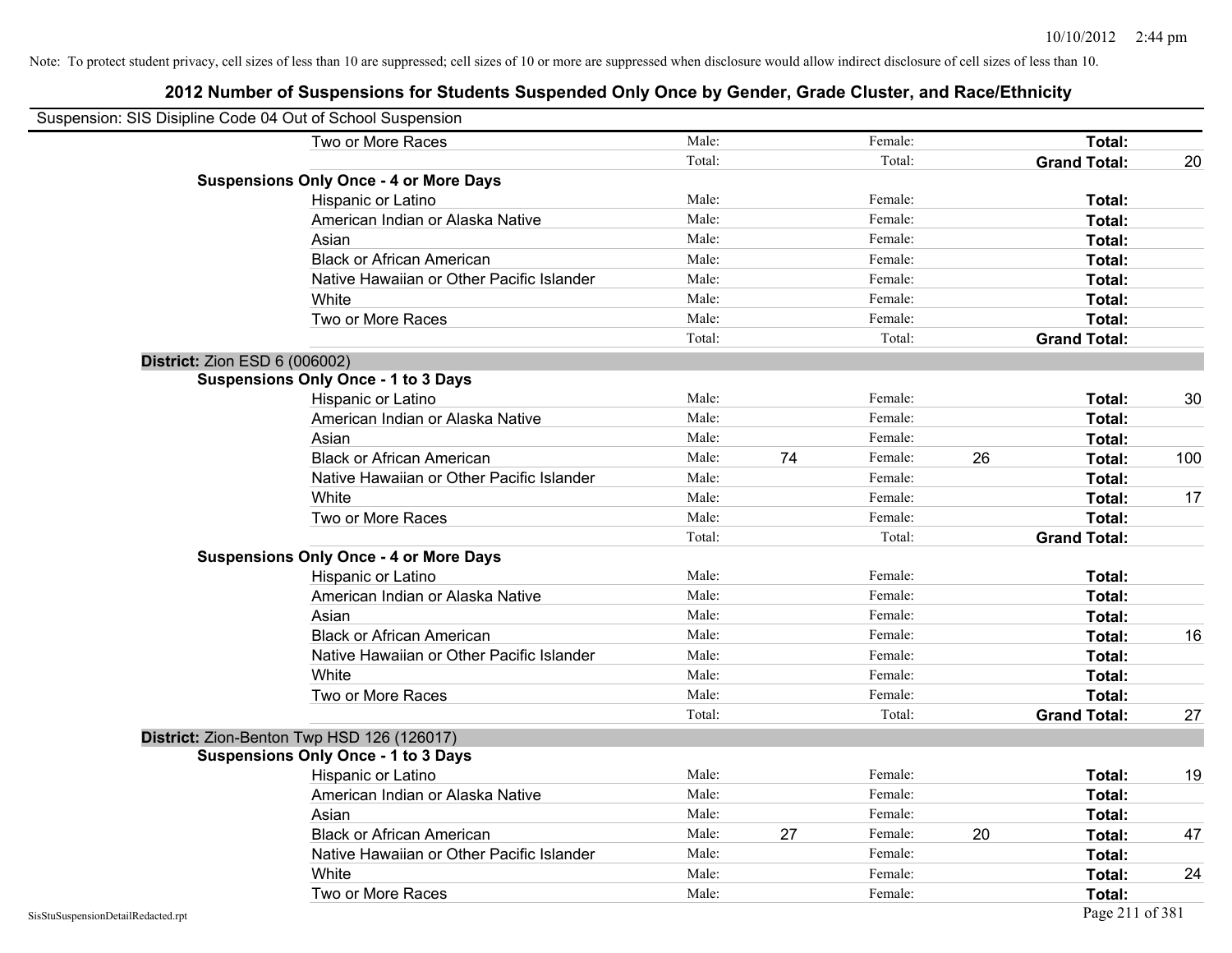|                                 | Suspension: SIS Disipline Code 04 Out of School Suspension |        |    |         |    |                     |    |
|---------------------------------|------------------------------------------------------------|--------|----|---------|----|---------------------|----|
|                                 |                                                            | Total: |    | Total:  |    | <b>Grand Total:</b> |    |
|                                 | <b>Suspensions Only Once - 4 or More Days</b>              |        |    |         |    |                     |    |
|                                 | Hispanic or Latino                                         | Male:  | 13 | Female: | 10 | Total:              | 23 |
|                                 | American Indian or Alaska Native                           | Male:  |    | Female: |    | <b>Total:</b>       |    |
|                                 | Asian                                                      | Male:  |    | Female: |    | <b>Total:</b>       |    |
|                                 | <b>Black or African American</b>                           | Male:  | 22 | Female: | 28 | <b>Total:</b>       | 50 |
|                                 | Native Hawaiian or Other Pacific Islander                  | Male:  |    | Female: |    | <b>Total:</b>       |    |
|                                 | White                                                      | Male:  |    | Female: |    | Total:              | 20 |
|                                 | Two or More Races                                          | Male:  |    | Female: |    | <b>Total:</b>       |    |
|                                 |                                                            | Total: |    | Total:  |    | <b>Grand Total:</b> |    |
| County: Non-Public School (000) |                                                            |        |    |         |    |                     |    |
| District: Lake ROE (000000)     |                                                            |        |    |         |    |                     |    |
|                                 | <b>Suspensions Only Once - 4 or More Days</b>              |        |    |         |    |                     |    |
|                                 | Hispanic or Latino                                         | Male:  |    | Female: |    | <b>Total:</b>       |    |
|                                 | American Indian or Alaska Native                           | Male:  |    | Female: |    | <b>Total:</b>       |    |
|                                 | Asian                                                      | Male:  |    | Female: |    | <b>Total:</b>       |    |
|                                 | <b>Black or African American</b>                           | Male:  |    | Female: |    | <b>Total:</b>       |    |
|                                 | Native Hawaiian or Other Pacific Islander                  | Male:  |    | Female: |    | Total:              |    |
|                                 | White                                                      | Male:  |    | Female: |    | Total:              |    |
|                                 | Two or More Races                                          | Male:  |    | Female: |    | <b>Total:</b>       |    |
|                                 |                                                            | Total: |    | Total:  |    | <b>Grand Total:</b> |    |
| Region: Lee/Ogle ROE (47)       |                                                            |        |    |         |    |                     |    |
| <b>County: Lee (052)</b>        |                                                            |        |    |         |    |                     |    |
|                                 | District: Amboy CUSD 272 (272026)                          |        |    |         |    |                     |    |
|                                 | <b>Suspensions Only Once - 1 to 3 Days</b>                 |        |    |         |    |                     |    |
|                                 | Hispanic or Latino                                         | Male:  |    | Female: |    | Total:              |    |
|                                 | American Indian or Alaska Native                           | Male:  |    | Female: |    | <b>Total:</b>       |    |
|                                 | Asian                                                      | Male:  |    | Female: |    | <b>Total:</b>       |    |
|                                 | <b>Black or African American</b>                           | Male:  |    | Female: |    | <b>Total:</b>       |    |
|                                 | Native Hawaiian or Other Pacific Islander                  | Male:  |    | Female: |    | Total:              |    |
|                                 | White                                                      | Male:  |    | Female: |    | <b>Total:</b>       | 20 |
|                                 | Two or More Races                                          | Male:  |    | Female: |    | Total:              |    |
|                                 |                                                            | Total: |    | Total:  |    | <b>Grand Total:</b> |    |
|                                 | <b>Suspensions Only Once - 4 or More Days</b>              |        |    |         |    |                     |    |
|                                 | Hispanic or Latino                                         | Male:  |    | Female: |    | <b>Total:</b>       |    |
|                                 | American Indian or Alaska Native                           | Male:  |    | Female: |    | <b>Total:</b>       |    |
|                                 | Asian                                                      | Male:  |    | Female: |    | Total:              |    |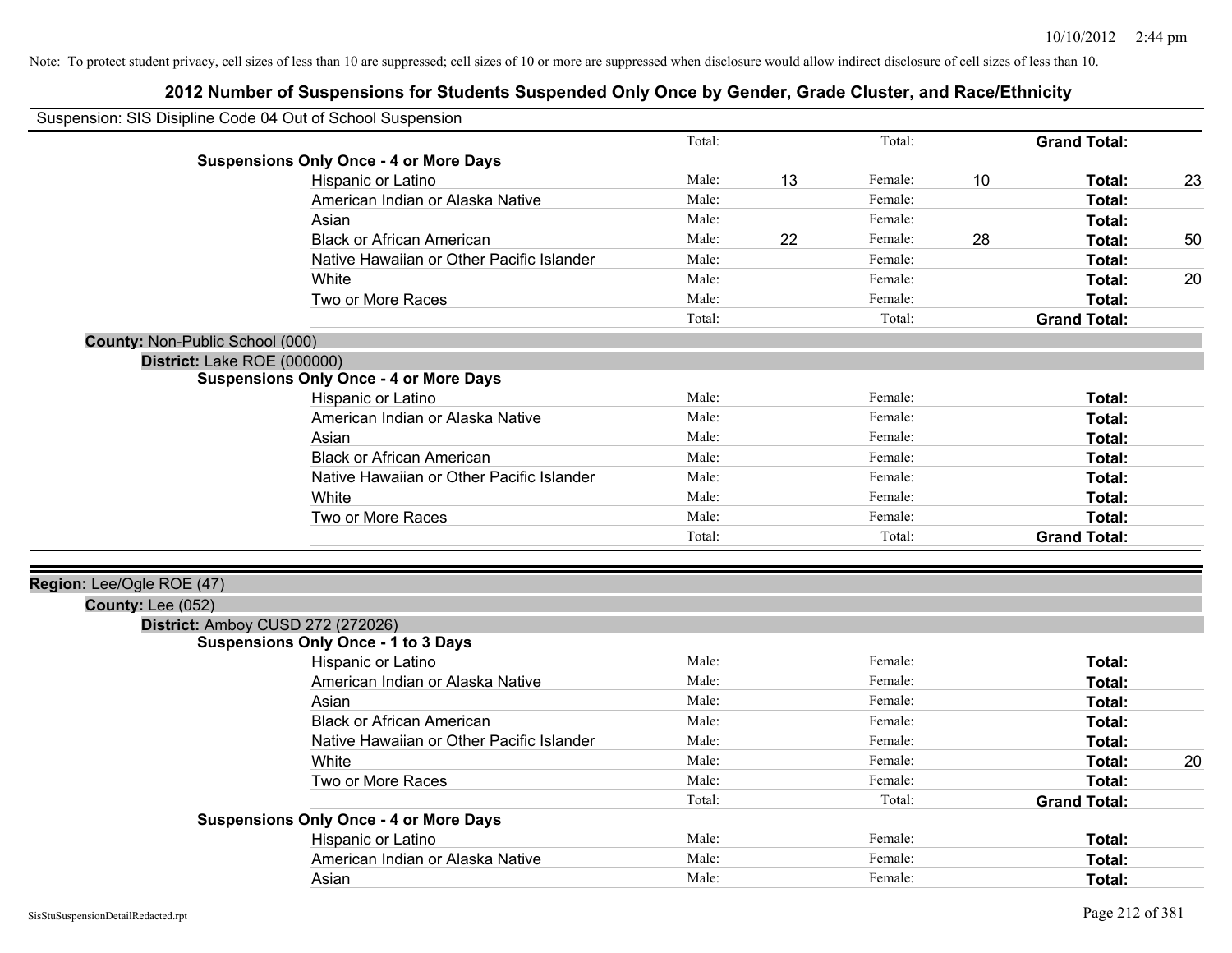|                                    | Suspension: SIS Disipline Code 04 Out of School Suspension                                       |        |    |         |    |                     |    |
|------------------------------------|--------------------------------------------------------------------------------------------------|--------|----|---------|----|---------------------|----|
|                                    | <b>Black or African American</b>                                                                 | Male:  |    | Female: |    | Total:              |    |
|                                    | Native Hawaiian or Other Pacific Islander                                                        | Male:  |    | Female: |    | Total:              |    |
|                                    | White                                                                                            | Male:  |    | Female: |    | Total:              |    |
|                                    | Two or More Races                                                                                | Male:  |    | Female: |    | Total:              |    |
|                                    |                                                                                                  | Total: |    | Total:  |    | <b>Grand Total:</b> |    |
|                                    |                                                                                                  |        |    |         |    |                     |    |
|                                    | District: Ashton-Franklin Center CUSD 275 (275026)<br><b>Suspensions Only Once - 1 to 3 Days</b> |        |    |         |    |                     |    |
|                                    | Hispanic or Latino                                                                               | Male:  |    | Female: |    | Total:              |    |
|                                    | American Indian or Alaska Native                                                                 | Male:  |    | Female: |    | Total:              |    |
|                                    | Asian                                                                                            | Male:  |    | Female: |    | Total:              |    |
|                                    | <b>Black or African American</b>                                                                 | Male:  |    | Female: |    | Total:              |    |
|                                    | Native Hawaiian or Other Pacific Islander                                                        | Male:  |    | Female: |    | Total:              |    |
|                                    | White                                                                                            | Male:  |    | Female: |    | Total:              |    |
|                                    | Two or More Races                                                                                | Male:  |    | Female: |    | Total:              |    |
|                                    |                                                                                                  | Total: |    | Total:  |    | <b>Grand Total:</b> |    |
|                                    | <b>Suspensions Only Once - 4 or More Days</b>                                                    |        |    |         |    |                     |    |
|                                    | Hispanic or Latino                                                                               | Male:  |    | Female: |    | Total:              |    |
|                                    | American Indian or Alaska Native                                                                 | Male:  |    | Female: |    | Total:              |    |
|                                    | Asian                                                                                            | Male:  |    | Female: |    | Total:              |    |
|                                    | <b>Black or African American</b>                                                                 | Male:  |    | Female: |    | Total:              |    |
|                                    | Native Hawaiian or Other Pacific Islander                                                        | Male:  |    | Female: |    | Total:              |    |
|                                    | White                                                                                            | Male:  |    | Female: |    | Total:              |    |
|                                    | Two or More Races                                                                                | Male:  |    | Female: |    | Total:              |    |
|                                    |                                                                                                  | Total: |    | Total:  |    | <b>Grand Total:</b> |    |
|                                    | <b>District: Dixon USD 170 (170022)</b>                                                          |        |    |         |    |                     |    |
|                                    | <b>Suspensions Only Once - 1 to 3 Days</b>                                                       |        |    |         |    |                     |    |
|                                    | Hispanic or Latino                                                                               | Male:  |    | Female: |    | Total:              |    |
|                                    | American Indian or Alaska Native                                                                 | Male:  |    | Female: |    | Total:              |    |
|                                    | Asian                                                                                            | Male:  |    | Female: |    | Total:              |    |
|                                    | <b>Black or African American</b>                                                                 | Male:  |    | Female: |    | Total:              |    |
|                                    | Native Hawaiian or Other Pacific Islander                                                        | Male:  |    | Female: |    | Total:              |    |
|                                    | White                                                                                            | Male:  | 30 | Female: | 20 | Total:              | 50 |
|                                    | Two or More Races                                                                                | Male:  |    | Female: |    | Total:              |    |
|                                    |                                                                                                  | Total: |    | Total:  |    | <b>Grand Total:</b> | 67 |
|                                    | <b>Suspensions Only Once - 4 or More Days</b>                                                    |        |    |         |    |                     |    |
|                                    | Hispanic or Latino                                                                               | Male:  |    | Female: |    | Total:              |    |
|                                    | American Indian or Alaska Native                                                                 | Male:  |    | Female: |    | Total:              |    |
|                                    | Asian                                                                                            | Male:  |    | Female: |    | Total:              |    |
|                                    | <b>Black or African American</b>                                                                 | Male:  |    | Female: |    | Total:              |    |
| SisStuSuspensionDetailRedacted.rpt |                                                                                                  |        |    |         |    | Page 213 of 381     |    |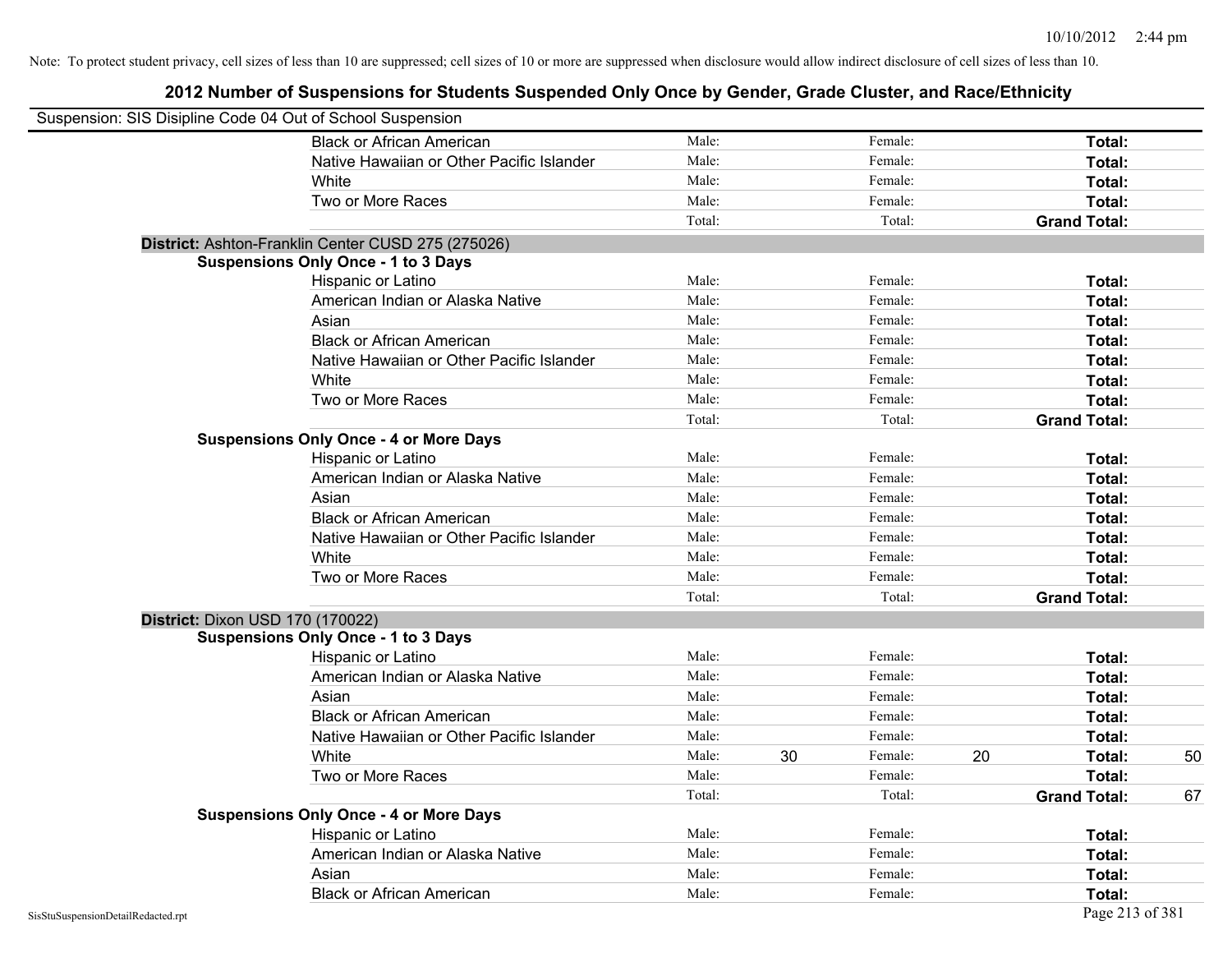| Suspension: SIS Disipline Code 04 Out of School Suspension |                                               |        |         |                     |    |
|------------------------------------------------------------|-----------------------------------------------|--------|---------|---------------------|----|
|                                                            | Native Hawaiian or Other Pacific Islander     | Male:  | Female: | Total:              |    |
|                                                            | White                                         | Male:  | Female: | Total:              | 14 |
|                                                            | Two or More Races                             | Male:  | Female: | Total:              |    |
|                                                            |                                               | Total: | Total:  | <b>Grand Total:</b> |    |
|                                                            | District: Paw Paw CUSD 271 (271026)           |        |         |                     |    |
|                                                            | <b>Suspensions Only Once - 1 to 3 Days</b>    |        |         |                     |    |
|                                                            | Hispanic or Latino                            | Male:  | Female: | Total:              |    |
|                                                            | American Indian or Alaska Native              | Male:  | Female: | Total:              |    |
|                                                            | Asian                                         | Male:  | Female: | Total:              |    |
|                                                            | <b>Black or African American</b>              | Male:  | Female: | Total:              |    |
|                                                            | Native Hawaiian or Other Pacific Islander     | Male:  | Female: | Total:              |    |
|                                                            | White                                         | Male:  | Female: | Total:              |    |
|                                                            | Two or More Races                             | Male:  | Female: | Total:              |    |
|                                                            |                                               | Total: | Total:  | <b>Grand Total:</b> |    |
|                                                            | <b>Suspensions Only Once - 4 or More Days</b> |        |         |                     |    |
|                                                            | Hispanic or Latino                            | Male:  | Female: | Total:              |    |
|                                                            | American Indian or Alaska Native              | Male:  | Female: | Total:              |    |
|                                                            | Asian                                         | Male:  | Female: | Total:              |    |
|                                                            | <b>Black or African American</b>              | Male:  | Female: | Total:              |    |
|                                                            | Native Hawaiian or Other Pacific Islander     | Male:  | Female: | Total:              |    |
|                                                            | White                                         | Male:  | Female: | Total:              |    |
|                                                            | Two or More Races                             | Male:  | Female: | Total:              |    |
|                                                            |                                               | Total: | Total:  | <b>Grand Total:</b> |    |
| District: Steward ESD 220 (220002)                         |                                               |        |         |                     |    |
|                                                            | <b>Suspensions Only Once - 1 to 3 Days</b>    |        |         |                     |    |
|                                                            | Hispanic or Latino                            | Male:  | Female: | Total:              |    |
|                                                            | American Indian or Alaska Native              | Male:  | Female: | Total:              |    |
|                                                            | Asian                                         | Male:  | Female: | Total:              |    |
|                                                            | <b>Black or African American</b>              | Male:  | Female: | Total:              |    |
|                                                            | Native Hawaiian or Other Pacific Islander     | Male:  | Female: | Total:              |    |
|                                                            | White                                         | Male:  | Female: | Total:              |    |
|                                                            | Two or More Races                             | Male:  | Female: | Total:              |    |
|                                                            |                                               | Total: | Total:  | <b>Grand Total:</b> |    |
| County: Non-Public School (000)                            |                                               |        |         |                     |    |
| District: Lee/Ogle ROE (000000)                            |                                               |        |         |                     |    |
|                                                            | <b>Suspensions Only Once - 1 to 3 Days</b>    |        |         |                     |    |
|                                                            | Hispanic or Latino                            | Male:  | Female: | Total:              |    |
|                                                            | American Indian or Alaska Native              | Male:  | Female: | Total:              |    |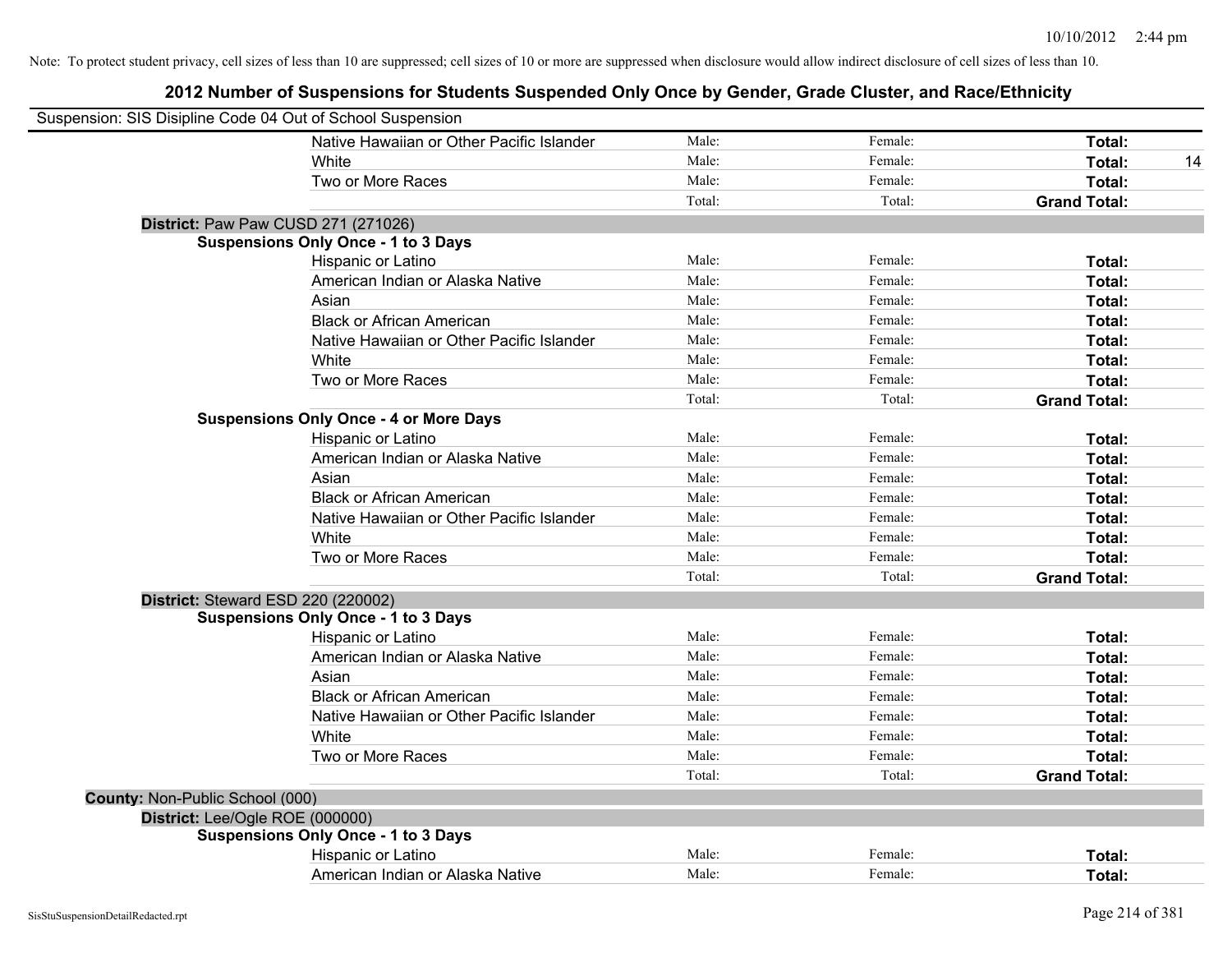# **2012 Number of Suspensions for Students Suspended Only Once by Gender, Grade Cluster, and Race/Ethnicity**

| Suspension: SIS Disipline Code 04 Out of School Suspension<br>Male:<br>Female:<br>Total:<br>Asian<br>Male:<br>Female:<br><b>Black or African American</b><br>Total:<br>Male:<br>Native Hawaiian or Other Pacific Islander<br>Female:<br>Total:<br>Male:<br>Female:<br>White<br>Total:<br>Two or More Races<br>Male:<br>Female:<br>Total:<br>Total:<br>Total:<br><b>Grand Total:</b><br>County: Ogle (071)<br>District: Creston CCSD 161 (161004)<br><b>Suspensions Only Once - 1 to 3 Days</b><br>Male:<br>Female:<br>Hispanic or Latino<br>Total:<br>Male:<br>Female:<br>American Indian or Alaska Native<br>Total:<br>Male:<br>Asian<br>Female:<br>Total:<br>Male:<br><b>Black or African American</b><br>Female:<br>Total:<br>Male:<br>Native Hawaiian or Other Pacific Islander<br>Female:<br>Total:<br>Male:<br>White<br>Female:<br>Total:<br>Two or More Races<br>Male:<br>Female:<br>Total:<br>Total:<br>Total:<br><b>Grand Total:</b><br>District: Eswood CCSD 269 (269004)<br><b>Suspensions Only Once - 1 to 3 Days</b><br>Hispanic or Latino<br>Male:<br>Female:<br>Total:<br>American Indian or Alaska Native<br>Male:<br>Female:<br>Total:<br>Male:<br>Asian<br>Female:<br>Total:<br><b>Black or African American</b><br>Male:<br>Female:<br>Total:<br>Native Hawaiian or Other Pacific Islander<br>Male:<br>Female:<br>Total:<br>White<br>Male:<br>Female:<br>Total:<br>Two or More Races<br>Male:<br>Female:<br>Total:<br>Total:<br><b>Grand Total:</b><br>Total:<br>District: Forrestville Valley CUSD 221 (221026)<br><b>Suspensions Only Once - 1 to 3 Days</b><br>Male:<br>Female:<br>Hispanic or Latino<br>Total:<br>Male:<br>Female:<br>American Indian or Alaska Native<br>Total:<br>Male:<br>Asian<br>Female:<br>Total:<br>Male:<br><b>Black or African American</b><br>Female:<br>Total:<br>Male:<br>Native Hawaiian or Other Pacific Islander<br>Female:<br>Total:<br>Male:<br>White<br>Female:<br>Total:<br>Male:<br>Two or More Races<br>Female:<br>Total:<br>Total: |  |        |                     |    |
|-------------------------------------------------------------------------------------------------------------------------------------------------------------------------------------------------------------------------------------------------------------------------------------------------------------------------------------------------------------------------------------------------------------------------------------------------------------------------------------------------------------------------------------------------------------------------------------------------------------------------------------------------------------------------------------------------------------------------------------------------------------------------------------------------------------------------------------------------------------------------------------------------------------------------------------------------------------------------------------------------------------------------------------------------------------------------------------------------------------------------------------------------------------------------------------------------------------------------------------------------------------------------------------------------------------------------------------------------------------------------------------------------------------------------------------------------------------------------------------------------------------------------------------------------------------------------------------------------------------------------------------------------------------------------------------------------------------------------------------------------------------------------------------------------------------------------------------------------------------------------------------------------------------------------------------------------------------------------------------------------|--|--------|---------------------|----|
|                                                                                                                                                                                                                                                                                                                                                                                                                                                                                                                                                                                                                                                                                                                                                                                                                                                                                                                                                                                                                                                                                                                                                                                                                                                                                                                                                                                                                                                                                                                                                                                                                                                                                                                                                                                                                                                                                                                                                                                                 |  |        |                     |    |
|                                                                                                                                                                                                                                                                                                                                                                                                                                                                                                                                                                                                                                                                                                                                                                                                                                                                                                                                                                                                                                                                                                                                                                                                                                                                                                                                                                                                                                                                                                                                                                                                                                                                                                                                                                                                                                                                                                                                                                                                 |  |        |                     |    |
|                                                                                                                                                                                                                                                                                                                                                                                                                                                                                                                                                                                                                                                                                                                                                                                                                                                                                                                                                                                                                                                                                                                                                                                                                                                                                                                                                                                                                                                                                                                                                                                                                                                                                                                                                                                                                                                                                                                                                                                                 |  |        |                     |    |
|                                                                                                                                                                                                                                                                                                                                                                                                                                                                                                                                                                                                                                                                                                                                                                                                                                                                                                                                                                                                                                                                                                                                                                                                                                                                                                                                                                                                                                                                                                                                                                                                                                                                                                                                                                                                                                                                                                                                                                                                 |  |        |                     |    |
|                                                                                                                                                                                                                                                                                                                                                                                                                                                                                                                                                                                                                                                                                                                                                                                                                                                                                                                                                                                                                                                                                                                                                                                                                                                                                                                                                                                                                                                                                                                                                                                                                                                                                                                                                                                                                                                                                                                                                                                                 |  |        |                     |    |
|                                                                                                                                                                                                                                                                                                                                                                                                                                                                                                                                                                                                                                                                                                                                                                                                                                                                                                                                                                                                                                                                                                                                                                                                                                                                                                                                                                                                                                                                                                                                                                                                                                                                                                                                                                                                                                                                                                                                                                                                 |  |        |                     |    |
|                                                                                                                                                                                                                                                                                                                                                                                                                                                                                                                                                                                                                                                                                                                                                                                                                                                                                                                                                                                                                                                                                                                                                                                                                                                                                                                                                                                                                                                                                                                                                                                                                                                                                                                                                                                                                                                                                                                                                                                                 |  |        |                     |    |
|                                                                                                                                                                                                                                                                                                                                                                                                                                                                                                                                                                                                                                                                                                                                                                                                                                                                                                                                                                                                                                                                                                                                                                                                                                                                                                                                                                                                                                                                                                                                                                                                                                                                                                                                                                                                                                                                                                                                                                                                 |  |        |                     |    |
|                                                                                                                                                                                                                                                                                                                                                                                                                                                                                                                                                                                                                                                                                                                                                                                                                                                                                                                                                                                                                                                                                                                                                                                                                                                                                                                                                                                                                                                                                                                                                                                                                                                                                                                                                                                                                                                                                                                                                                                                 |  |        |                     |    |
|                                                                                                                                                                                                                                                                                                                                                                                                                                                                                                                                                                                                                                                                                                                                                                                                                                                                                                                                                                                                                                                                                                                                                                                                                                                                                                                                                                                                                                                                                                                                                                                                                                                                                                                                                                                                                                                                                                                                                                                                 |  |        |                     |    |
|                                                                                                                                                                                                                                                                                                                                                                                                                                                                                                                                                                                                                                                                                                                                                                                                                                                                                                                                                                                                                                                                                                                                                                                                                                                                                                                                                                                                                                                                                                                                                                                                                                                                                                                                                                                                                                                                                                                                                                                                 |  |        |                     |    |
|                                                                                                                                                                                                                                                                                                                                                                                                                                                                                                                                                                                                                                                                                                                                                                                                                                                                                                                                                                                                                                                                                                                                                                                                                                                                                                                                                                                                                                                                                                                                                                                                                                                                                                                                                                                                                                                                                                                                                                                                 |  |        |                     |    |
|                                                                                                                                                                                                                                                                                                                                                                                                                                                                                                                                                                                                                                                                                                                                                                                                                                                                                                                                                                                                                                                                                                                                                                                                                                                                                                                                                                                                                                                                                                                                                                                                                                                                                                                                                                                                                                                                                                                                                                                                 |  |        |                     |    |
|                                                                                                                                                                                                                                                                                                                                                                                                                                                                                                                                                                                                                                                                                                                                                                                                                                                                                                                                                                                                                                                                                                                                                                                                                                                                                                                                                                                                                                                                                                                                                                                                                                                                                                                                                                                                                                                                                                                                                                                                 |  |        |                     |    |
|                                                                                                                                                                                                                                                                                                                                                                                                                                                                                                                                                                                                                                                                                                                                                                                                                                                                                                                                                                                                                                                                                                                                                                                                                                                                                                                                                                                                                                                                                                                                                                                                                                                                                                                                                                                                                                                                                                                                                                                                 |  |        |                     |    |
|                                                                                                                                                                                                                                                                                                                                                                                                                                                                                                                                                                                                                                                                                                                                                                                                                                                                                                                                                                                                                                                                                                                                                                                                                                                                                                                                                                                                                                                                                                                                                                                                                                                                                                                                                                                                                                                                                                                                                                                                 |  |        |                     |    |
|                                                                                                                                                                                                                                                                                                                                                                                                                                                                                                                                                                                                                                                                                                                                                                                                                                                                                                                                                                                                                                                                                                                                                                                                                                                                                                                                                                                                                                                                                                                                                                                                                                                                                                                                                                                                                                                                                                                                                                                                 |  |        |                     |    |
|                                                                                                                                                                                                                                                                                                                                                                                                                                                                                                                                                                                                                                                                                                                                                                                                                                                                                                                                                                                                                                                                                                                                                                                                                                                                                                                                                                                                                                                                                                                                                                                                                                                                                                                                                                                                                                                                                                                                                                                                 |  |        |                     |    |
|                                                                                                                                                                                                                                                                                                                                                                                                                                                                                                                                                                                                                                                                                                                                                                                                                                                                                                                                                                                                                                                                                                                                                                                                                                                                                                                                                                                                                                                                                                                                                                                                                                                                                                                                                                                                                                                                                                                                                                                                 |  |        |                     |    |
|                                                                                                                                                                                                                                                                                                                                                                                                                                                                                                                                                                                                                                                                                                                                                                                                                                                                                                                                                                                                                                                                                                                                                                                                                                                                                                                                                                                                                                                                                                                                                                                                                                                                                                                                                                                                                                                                                                                                                                                                 |  |        |                     |    |
|                                                                                                                                                                                                                                                                                                                                                                                                                                                                                                                                                                                                                                                                                                                                                                                                                                                                                                                                                                                                                                                                                                                                                                                                                                                                                                                                                                                                                                                                                                                                                                                                                                                                                                                                                                                                                                                                                                                                                                                                 |  |        |                     |    |
|                                                                                                                                                                                                                                                                                                                                                                                                                                                                                                                                                                                                                                                                                                                                                                                                                                                                                                                                                                                                                                                                                                                                                                                                                                                                                                                                                                                                                                                                                                                                                                                                                                                                                                                                                                                                                                                                                                                                                                                                 |  |        |                     |    |
|                                                                                                                                                                                                                                                                                                                                                                                                                                                                                                                                                                                                                                                                                                                                                                                                                                                                                                                                                                                                                                                                                                                                                                                                                                                                                                                                                                                                                                                                                                                                                                                                                                                                                                                                                                                                                                                                                                                                                                                                 |  |        |                     |    |
|                                                                                                                                                                                                                                                                                                                                                                                                                                                                                                                                                                                                                                                                                                                                                                                                                                                                                                                                                                                                                                                                                                                                                                                                                                                                                                                                                                                                                                                                                                                                                                                                                                                                                                                                                                                                                                                                                                                                                                                                 |  |        |                     |    |
|                                                                                                                                                                                                                                                                                                                                                                                                                                                                                                                                                                                                                                                                                                                                                                                                                                                                                                                                                                                                                                                                                                                                                                                                                                                                                                                                                                                                                                                                                                                                                                                                                                                                                                                                                                                                                                                                                                                                                                                                 |  |        |                     |    |
|                                                                                                                                                                                                                                                                                                                                                                                                                                                                                                                                                                                                                                                                                                                                                                                                                                                                                                                                                                                                                                                                                                                                                                                                                                                                                                                                                                                                                                                                                                                                                                                                                                                                                                                                                                                                                                                                                                                                                                                                 |  |        |                     |    |
|                                                                                                                                                                                                                                                                                                                                                                                                                                                                                                                                                                                                                                                                                                                                                                                                                                                                                                                                                                                                                                                                                                                                                                                                                                                                                                                                                                                                                                                                                                                                                                                                                                                                                                                                                                                                                                                                                                                                                                                                 |  |        |                     |    |
|                                                                                                                                                                                                                                                                                                                                                                                                                                                                                                                                                                                                                                                                                                                                                                                                                                                                                                                                                                                                                                                                                                                                                                                                                                                                                                                                                                                                                                                                                                                                                                                                                                                                                                                                                                                                                                                                                                                                                                                                 |  |        |                     |    |
|                                                                                                                                                                                                                                                                                                                                                                                                                                                                                                                                                                                                                                                                                                                                                                                                                                                                                                                                                                                                                                                                                                                                                                                                                                                                                                                                                                                                                                                                                                                                                                                                                                                                                                                                                                                                                                                                                                                                                                                                 |  |        |                     |    |
|                                                                                                                                                                                                                                                                                                                                                                                                                                                                                                                                                                                                                                                                                                                                                                                                                                                                                                                                                                                                                                                                                                                                                                                                                                                                                                                                                                                                                                                                                                                                                                                                                                                                                                                                                                                                                                                                                                                                                                                                 |  |        |                     |    |
|                                                                                                                                                                                                                                                                                                                                                                                                                                                                                                                                                                                                                                                                                                                                                                                                                                                                                                                                                                                                                                                                                                                                                                                                                                                                                                                                                                                                                                                                                                                                                                                                                                                                                                                                                                                                                                                                                                                                                                                                 |  |        |                     |    |
|                                                                                                                                                                                                                                                                                                                                                                                                                                                                                                                                                                                                                                                                                                                                                                                                                                                                                                                                                                                                                                                                                                                                                                                                                                                                                                                                                                                                                                                                                                                                                                                                                                                                                                                                                                                                                                                                                                                                                                                                 |  |        |                     |    |
|                                                                                                                                                                                                                                                                                                                                                                                                                                                                                                                                                                                                                                                                                                                                                                                                                                                                                                                                                                                                                                                                                                                                                                                                                                                                                                                                                                                                                                                                                                                                                                                                                                                                                                                                                                                                                                                                                                                                                                                                 |  |        |                     |    |
|                                                                                                                                                                                                                                                                                                                                                                                                                                                                                                                                                                                                                                                                                                                                                                                                                                                                                                                                                                                                                                                                                                                                                                                                                                                                                                                                                                                                                                                                                                                                                                                                                                                                                                                                                                                                                                                                                                                                                                                                 |  |        |                     |    |
|                                                                                                                                                                                                                                                                                                                                                                                                                                                                                                                                                                                                                                                                                                                                                                                                                                                                                                                                                                                                                                                                                                                                                                                                                                                                                                                                                                                                                                                                                                                                                                                                                                                                                                                                                                                                                                                                                                                                                                                                 |  |        |                     |    |
|                                                                                                                                                                                                                                                                                                                                                                                                                                                                                                                                                                                                                                                                                                                                                                                                                                                                                                                                                                                                                                                                                                                                                                                                                                                                                                                                                                                                                                                                                                                                                                                                                                                                                                                                                                                                                                                                                                                                                                                                 |  |        |                     | 18 |
|                                                                                                                                                                                                                                                                                                                                                                                                                                                                                                                                                                                                                                                                                                                                                                                                                                                                                                                                                                                                                                                                                                                                                                                                                                                                                                                                                                                                                                                                                                                                                                                                                                                                                                                                                                                                                                                                                                                                                                                                 |  |        |                     |    |
|                                                                                                                                                                                                                                                                                                                                                                                                                                                                                                                                                                                                                                                                                                                                                                                                                                                                                                                                                                                                                                                                                                                                                                                                                                                                                                                                                                                                                                                                                                                                                                                                                                                                                                                                                                                                                                                                                                                                                                                                 |  | Total: | <b>Grand Total:</b> |    |

**Suspensions Only Once - 4 or More Days**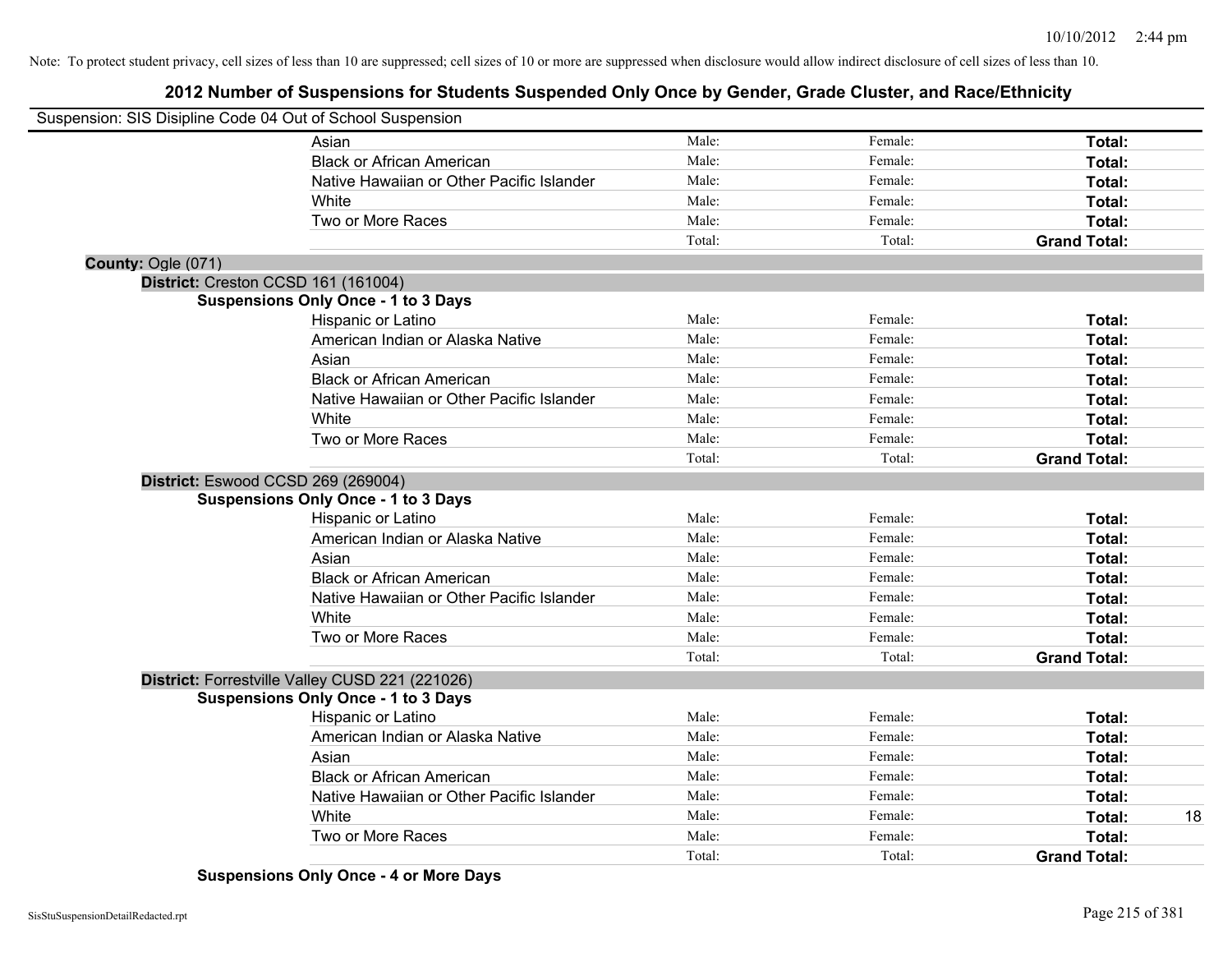# **2012 Number of Suspensions for Students Suspended Only Once by Gender, Grade Cluster, and Race/Ethnicity**

| Suspension: SIS Disipline Code 04 Out of School Suspension |        |         |                     |    |
|------------------------------------------------------------|--------|---------|---------------------|----|
| Hispanic or Latino                                         | Male:  | Female: | Total:              |    |
| American Indian or Alaska Native                           | Male:  | Female: | Total:              |    |
| Asian                                                      | Male:  | Female: | Total:              |    |
| <b>Black or African American</b>                           | Male:  | Female: | Total:              |    |
| Native Hawaiian or Other Pacific Islander                  | Male:  | Female: | Total:              |    |
| White                                                      | Male:  | Female: | Total:              |    |
| Two or More Races                                          | Male:  | Female: | Total:              |    |
|                                                            | Total: | Total:  | <b>Grand Total:</b> |    |
| District: Meridian CUSD 223 (223026)                       |        |         |                     |    |
| <b>Suspensions Only Once - 1 to 3 Days</b>                 |        |         |                     |    |
| Hispanic or Latino                                         | Male:  | Female: | Total:              |    |
| American Indian or Alaska Native                           | Male:  | Female: | Total:              |    |
| Asian                                                      | Male:  | Female: | Total:              |    |
| <b>Black or African American</b>                           | Male:  | Female: | Total:              |    |
| Native Hawaiian or Other Pacific Islander                  | Male:  | Female: | Total:              |    |
| White                                                      | Male:  | Female: | Total:              | 27 |
| Two or More Races                                          | Male:  | Female: | Total:              |    |
|                                                            | Total: | Total:  | <b>Grand Total:</b> |    |
| <b>Suspensions Only Once - 4 or More Days</b>              |        |         |                     |    |
| Hispanic or Latino                                         | Male:  | Female: | Total:              |    |
| American Indian or Alaska Native                           | Male:  | Female: | Total:              |    |
| Asian                                                      | Male:  | Female: | Total:              |    |
| <b>Black or African American</b>                           | Male:  | Female: | Total:              |    |
| Native Hawaiian or Other Pacific Islander                  | Male:  | Female: | Total:              |    |
| White                                                      | Male:  | Female: | Total:              |    |
| Two or More Races                                          | Male:  | Female: | Total:              |    |
|                                                            | Total: | Total:  | <b>Grand Total:</b> |    |
| District: Ogle Co Education Cooperative (801060)           |        |         |                     |    |
| <b>Suspensions Only Once - 1 to 3 Days</b>                 |        |         |                     |    |
| Hispanic or Latino                                         | Male:  | Female: | Total:              |    |
| American Indian or Alaska Native                           | Male:  | Female: | Total:              |    |
| Asian                                                      | Male:  | Female: | Total:              |    |
| <b>Black or African American</b>                           | Male:  | Female: | Total:              |    |
| Native Hawaiian or Other Pacific Islander                  | Male:  | Female: | Total:              |    |
| White                                                      | Male:  | Female: | Total:              |    |
| Two or More Races                                          | Male:  | Female: | Total:              |    |
|                                                            | Total: | Total:  | <b>Grand Total:</b> |    |
|                                                            |        |         |                     |    |

**District:** Oregon CUSD 220 (220026)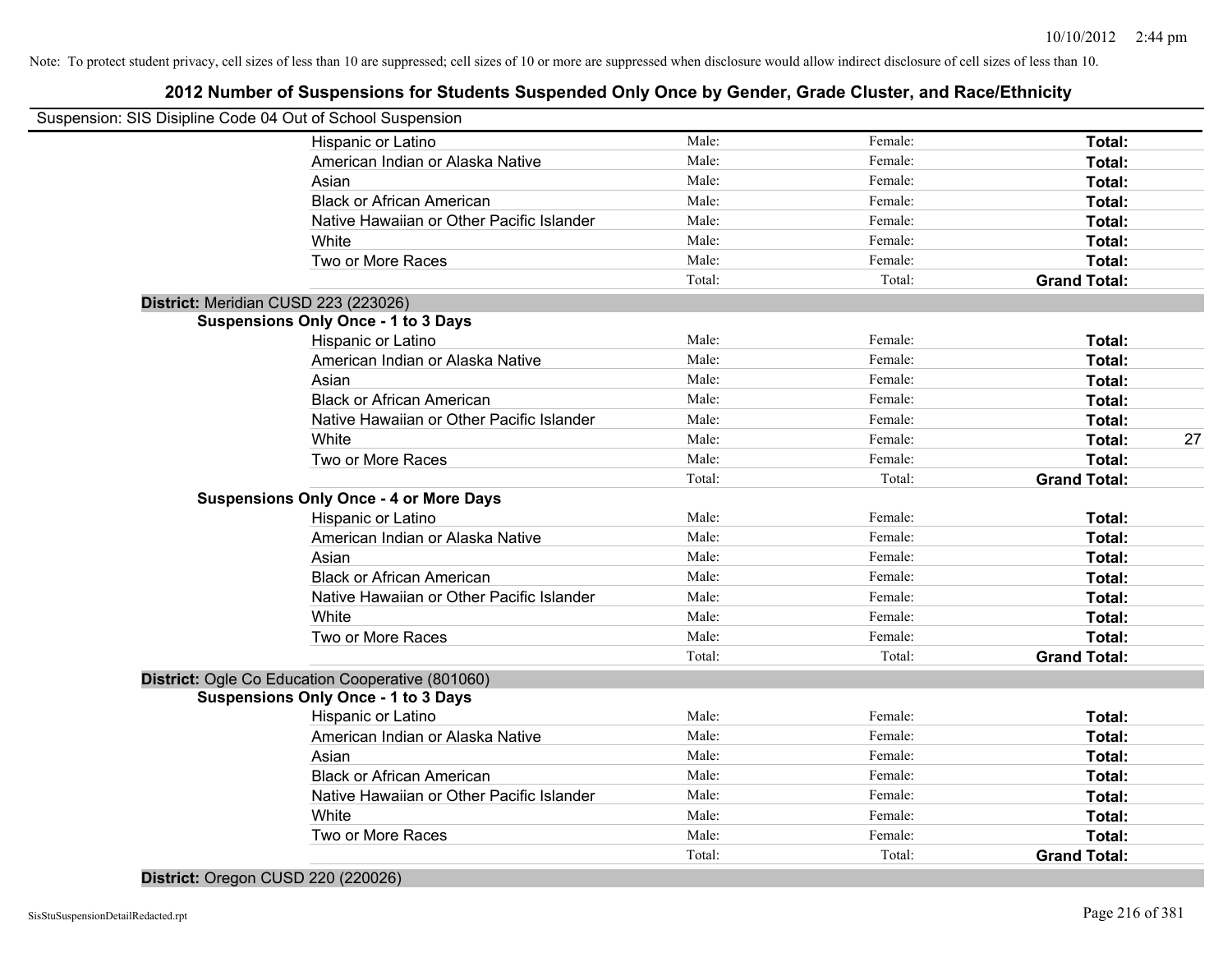# **2012 Number of Suspensions for Students Suspended Only Once by Gender, Grade Cluster, and Race/Ethnicity** Suspension: SIS Disipline Code 04 Out of School Suspension

| luspension: SIS Disipline Code 04 Out of School Suspension<br><b>Suspensions Only Once - 1 to 3 Days</b> |        |         |                         |    |
|----------------------------------------------------------------------------------------------------------|--------|---------|-------------------------|----|
|                                                                                                          | Male:  | Female: |                         |    |
| Hispanic or Latino<br>American Indian or Alaska Native                                                   | Male:  | Female: | Total:<br><b>Total:</b> |    |
| Asian                                                                                                    | Male:  | Female: | Total:                  |    |
| <b>Black or African American</b>                                                                         | Male:  | Female: | <b>Total:</b>           |    |
|                                                                                                          | Male:  |         |                         |    |
| Native Hawaiian or Other Pacific Islander                                                                | Male:  | Female: | <b>Total:</b>           |    |
| White                                                                                                    | Male:  | Female: | <b>Total:</b>           | 25 |
| Two or More Races                                                                                        | Total: | Female: | <b>Total:</b>           |    |
| <b>Suspensions Only Once - 4 or More Days</b>                                                            |        | Total:  | <b>Grand Total:</b>     |    |
| Hispanic or Latino                                                                                       | Male:  | Female: | <b>Total:</b>           |    |
| American Indian or Alaska Native                                                                         | Male:  | Female: | <b>Total:</b>           |    |
| Asian                                                                                                    | Male:  | Female: | Total:                  |    |
| <b>Black or African American</b>                                                                         | Male:  | Female: | Total:                  |    |
| Native Hawaiian or Other Pacific Islander                                                                | Male:  | Female: | Total:                  |    |
| White                                                                                                    | Male:  | Female: |                         | 10 |
| Two or More Races                                                                                        | Male:  | Female: | Total:<br><b>Total:</b> |    |
|                                                                                                          | Total: | Total:  | <b>Grand Total:</b>     |    |
|                                                                                                          |        |         |                         |    |
| District: Polo CUSD 222 (222026)<br><b>Suspensions Only Once - 1 to 3 Days</b>                           |        |         |                         |    |
| Hispanic or Latino                                                                                       | Male:  | Female: | <b>Total:</b>           |    |
| American Indian or Alaska Native                                                                         | Male:  | Female: | Total:                  |    |
| Asian                                                                                                    | Male:  | Female: |                         |    |
| <b>Black or African American</b>                                                                         | Male:  | Female: | Total:                  |    |
|                                                                                                          |        |         | Total:                  |    |
| Native Hawaiian or Other Pacific Islander                                                                | Male:  | Female: | Total:                  |    |
| White                                                                                                    | Male:  | Female: | <b>Total:</b>           | 19 |
| Two or More Races                                                                                        | Male:  | Female: | <b>Total:</b>           |    |
|                                                                                                          | Total: | Total:  | <b>Grand Total:</b>     |    |
| District: Rochelle CCSD 231 (231004)                                                                     |        |         |                         |    |
| <b>Suspensions Only Once - 1 to 3 Days</b>                                                               | Male:  | Female: |                         |    |
| Hispanic or Latino                                                                                       | Male:  |         | <b>Total:</b>           | 12 |
| American Indian or Alaska Native                                                                         |        | Female: | <b>Total:</b>           |    |
| Asian                                                                                                    | Male:  | Female: | <b>Total:</b>           |    |
| <b>Black or African American</b>                                                                         | Male:  | Female: | <b>Total:</b>           |    |
| Native Hawaiian or Other Pacific Islander                                                                | Male:  | Female: | Total:                  |    |
| White                                                                                                    | Male:  | Female: | Total:                  |    |
| Two or More Races                                                                                        | Male:  | Female: | <b>Total:</b>           |    |
|                                                                                                          | Total: | Total:  | <b>Grand Total:</b>     | 22 |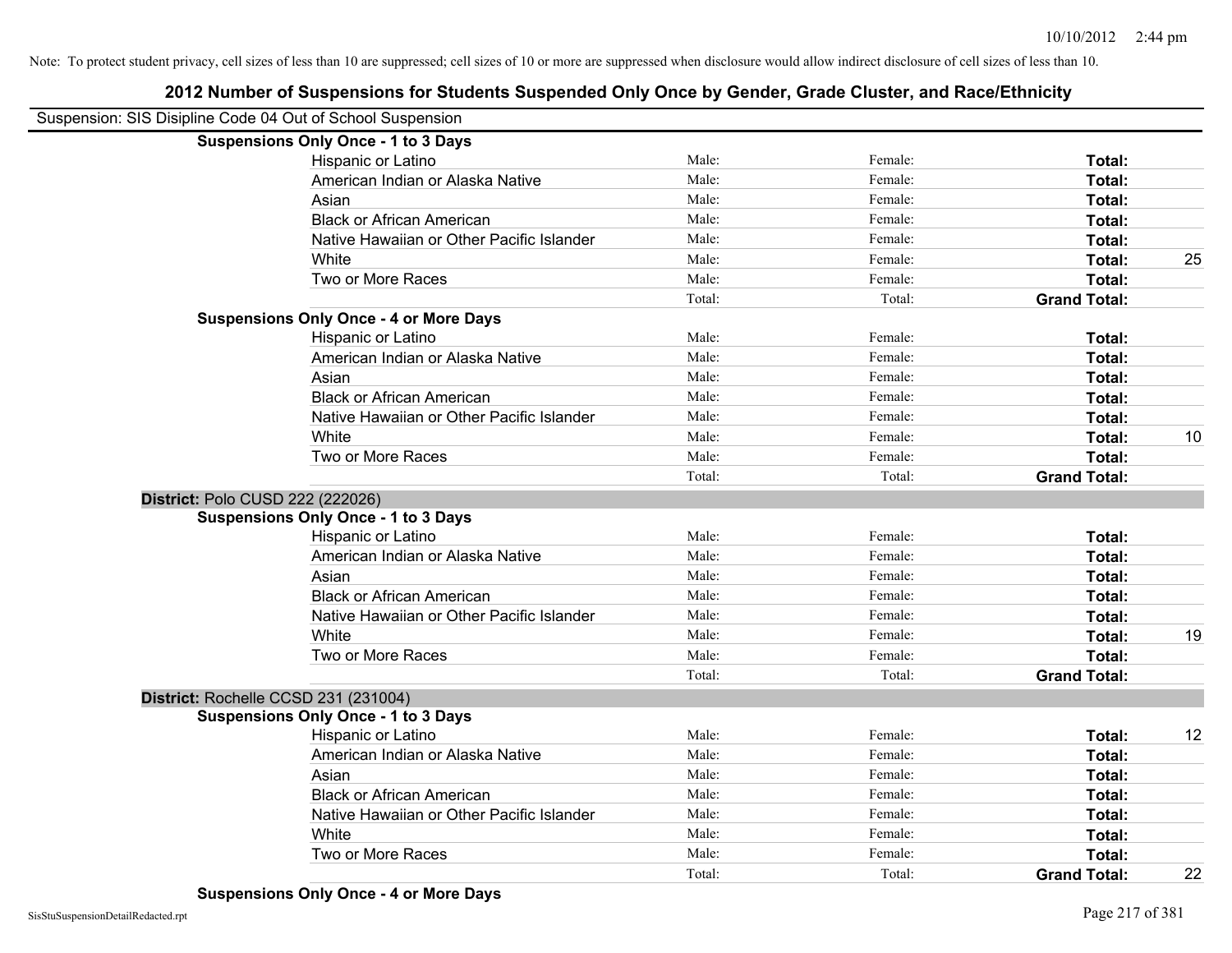| Suspension: SIS Disipline Code 04 Out of School Suspension |                                                 |        |         |                     |    |
|------------------------------------------------------------|-------------------------------------------------|--------|---------|---------------------|----|
|                                                            | Hispanic or Latino                              | Male:  | Female: | Total:              |    |
|                                                            | American Indian or Alaska Native                | Male:  | Female: | Total:              |    |
|                                                            | Asian                                           | Male:  | Female: | Total:              |    |
|                                                            | <b>Black or African American</b>                | Male:  | Female: | Total:              |    |
|                                                            | Native Hawaiian or Other Pacific Islander       | Male:  | Female: | Total:              |    |
|                                                            | White                                           | Male:  | Female: | Total:              |    |
|                                                            | Two or More Races                               | Male:  | Female: | Total:              |    |
|                                                            |                                                 | Total: | Total:  | <b>Grand Total:</b> | 12 |
|                                                            | District: Rochelle Twp HSD 212 (212017)         |        |         |                     |    |
|                                                            | <b>Suspensions Only Once - 1 to 3 Days</b>      |        |         |                     |    |
|                                                            | Hispanic or Latino                              | Male:  | Female: | Total:              |    |
|                                                            | American Indian or Alaska Native                | Male:  | Female: | Total:              |    |
|                                                            | Asian                                           | Male:  | Female: | Total:              |    |
|                                                            | <b>Black or African American</b>                | Male:  | Female: | Total:              |    |
|                                                            | Native Hawaiian or Other Pacific Islander       | Male:  | Female: | Total:              |    |
|                                                            | White                                           | Male:  | Female: | Total:              | 10 |
|                                                            | Two or More Races                               | Male:  | Female: | Total:              |    |
|                                                            |                                                 | Total: | Total:  | <b>Grand Total:</b> |    |
|                                                            | <b>Suspensions Only Once - 4 or More Days</b>   |        |         |                     |    |
|                                                            | Hispanic or Latino                              | Male:  | Female: | Total:              |    |
|                                                            | American Indian or Alaska Native                | Male:  | Female: | Total:              |    |
|                                                            | Asian                                           | Male:  | Female: | Total:              |    |
|                                                            | <b>Black or African American</b>                | Male:  | Female: | Total:              |    |
|                                                            | Native Hawaiian or Other Pacific Islander       | Male:  | Female: | Total:              |    |
|                                                            | White                                           | Male:  | Female: | Total:              |    |
|                                                            | Two or More Races                               | Male:  | Female: | Total:              |    |
|                                                            |                                                 | Total: | Total:  | <b>Grand Total:</b> | 17 |
|                                                            |                                                 |        |         |                     |    |
| Region: Logan/Mason/Menard ROE (38)                        |                                                 |        |         |                     |    |
| County: Logan (054)                                        |                                                 |        |         |                     |    |
|                                                            | District: Chester-East Lincoln CCSD 61 (061004) |        |         |                     |    |
|                                                            | <b>Suspensions Only Once - 1 to 3 Days</b>      |        |         |                     |    |
|                                                            | Hispanic or Latino                              | Male:  | Female: | Total:              |    |
|                                                            | American Indian or Alaska Native                | Male:  | Female: | Total:              |    |
|                                                            | Asian                                           | Male:  | Female: | Total:              |    |
|                                                            | <b>Black or African American</b>                | Male:  | Female: | Total:              |    |
|                                                            | Native Hawaiian or Other Pacific Islander       | Male:  | Female: | Total:              |    |
|                                                            | White                                           | Male:  | Female: | Total:              |    |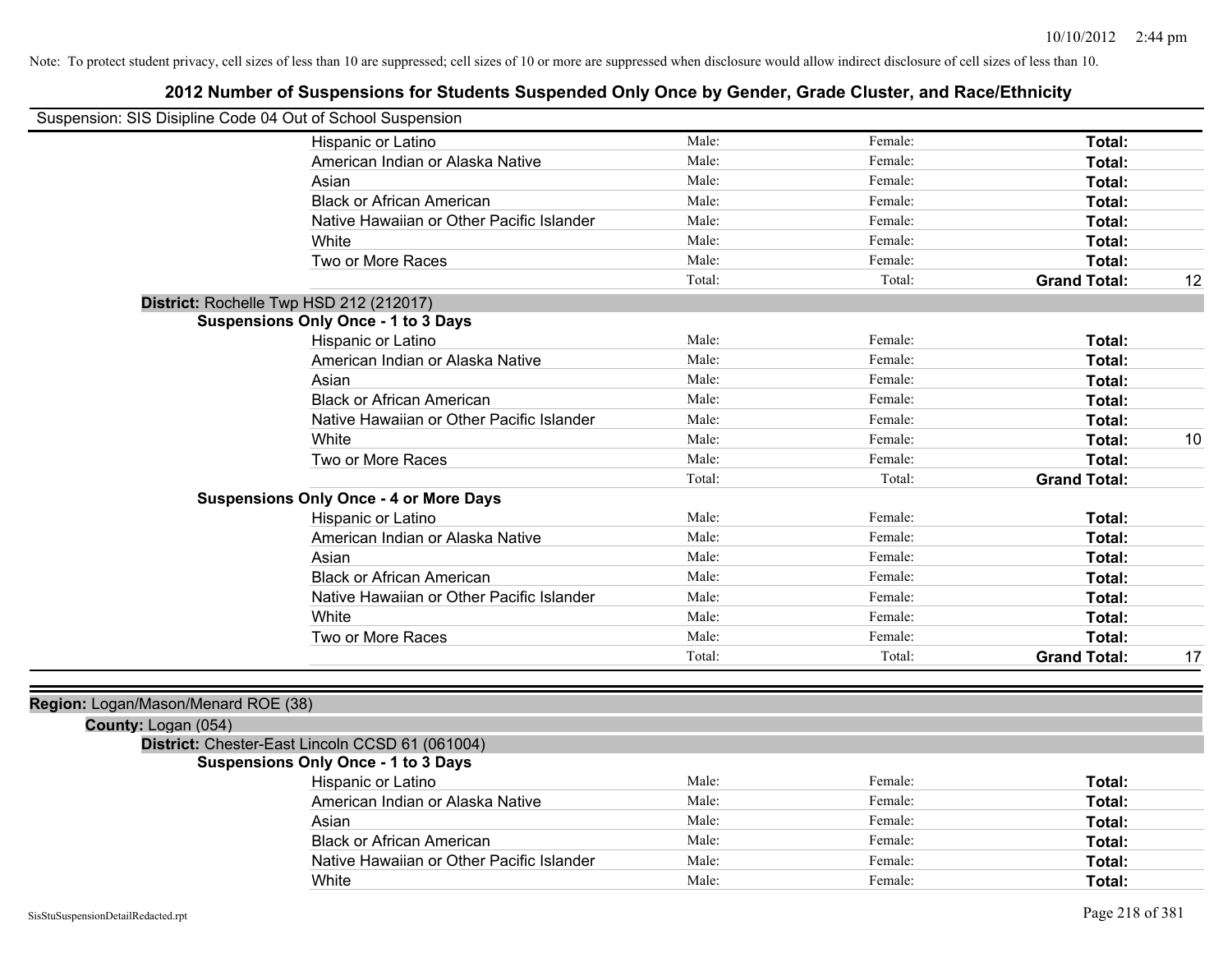| Suspension: SIS Disipline Code 04 Out of School Suspension |                                               |        |    |         |                     |    |
|------------------------------------------------------------|-----------------------------------------------|--------|----|---------|---------------------|----|
|                                                            | Two or More Races                             | Male:  |    | Female: | Total:              |    |
|                                                            |                                               | Total: |    | Total:  | <b>Grand Total:</b> |    |
|                                                            | District: Lincoln CHSD 404 (404016)           |        |    |         |                     |    |
|                                                            | <b>Suspensions Only Once - 1 to 3 Days</b>    |        |    |         |                     |    |
|                                                            | Hispanic or Latino                            | Male:  |    | Female: | Total:              |    |
|                                                            | American Indian or Alaska Native              | Male:  |    | Female: | Total:              |    |
|                                                            | Asian                                         | Male:  |    | Female: | Total:              |    |
|                                                            | <b>Black or African American</b>              | Male:  |    | Female: | Total:              |    |
|                                                            | Native Hawaiian or Other Pacific Islander     | Male:  |    | Female: | Total:              |    |
|                                                            | White                                         | Male:  | 22 | Female: | 10<br>Total:        | 32 |
|                                                            | Two or More Races                             | Male:  |    | Female: | Total:              |    |
|                                                            |                                               | Total: |    | Total:  | <b>Grand Total:</b> |    |
|                                                            | <b>Suspensions Only Once - 4 or More Days</b> |        |    |         |                     |    |
|                                                            | Hispanic or Latino                            | Male:  |    | Female: | Total:              |    |
|                                                            | American Indian or Alaska Native              | Male:  |    | Female: | Total:              |    |
|                                                            | Asian                                         | Male:  |    | Female: | Total:              |    |
|                                                            | <b>Black or African American</b>              | Male:  |    | Female: | Total:              |    |
|                                                            | Native Hawaiian or Other Pacific Islander     | Male:  |    | Female: | Total:              |    |
|                                                            | White                                         | Male:  |    | Female: | Total:              |    |
|                                                            | Two or More Races                             | Male:  |    | Female: | Total:              |    |
|                                                            |                                               | Total: |    | Total:  | <b>Grand Total:</b> |    |
|                                                            | District: Lincoln ESD 27 (027002)             |        |    |         |                     |    |
|                                                            | <b>Suspensions Only Once - 1 to 3 Days</b>    |        |    |         |                     |    |
|                                                            | Hispanic or Latino                            | Male:  |    | Female: | Total:              |    |
|                                                            | American Indian or Alaska Native              | Male:  |    | Female: | Total:              |    |
|                                                            | Asian                                         | Male:  |    | Female: | Total:              |    |
|                                                            | <b>Black or African American</b>              | Male:  |    | Female: | Total:              |    |
|                                                            | Native Hawaiian or Other Pacific Islander     | Male:  |    | Female: | Total:              |    |
|                                                            | White                                         | Male:  |    | Female: | Total:              | 21 |
|                                                            | Two or More Races                             | Male:  |    | Female: | Total:              |    |
|                                                            |                                               | Total: |    | Total:  | <b>Grand Total:</b> |    |
|                                                            | District: Mt Pulaski CUSD 23 (023026)         |        |    |         |                     |    |
|                                                            | <b>Suspensions Only Once - 1 to 3 Days</b>    |        |    |         |                     |    |
|                                                            | Hispanic or Latino                            | Male:  |    | Female: | Total:              |    |
|                                                            | American Indian or Alaska Native              | Male:  |    | Female: | Total:              |    |
|                                                            | Asian                                         | Male:  |    | Female: | Total:              |    |
|                                                            | <b>Black or African American</b>              | Male:  |    | Female: | Total:              |    |
|                                                            | Native Hawaiian or Other Pacific Islander     | Male:  |    | Female: | Total:              |    |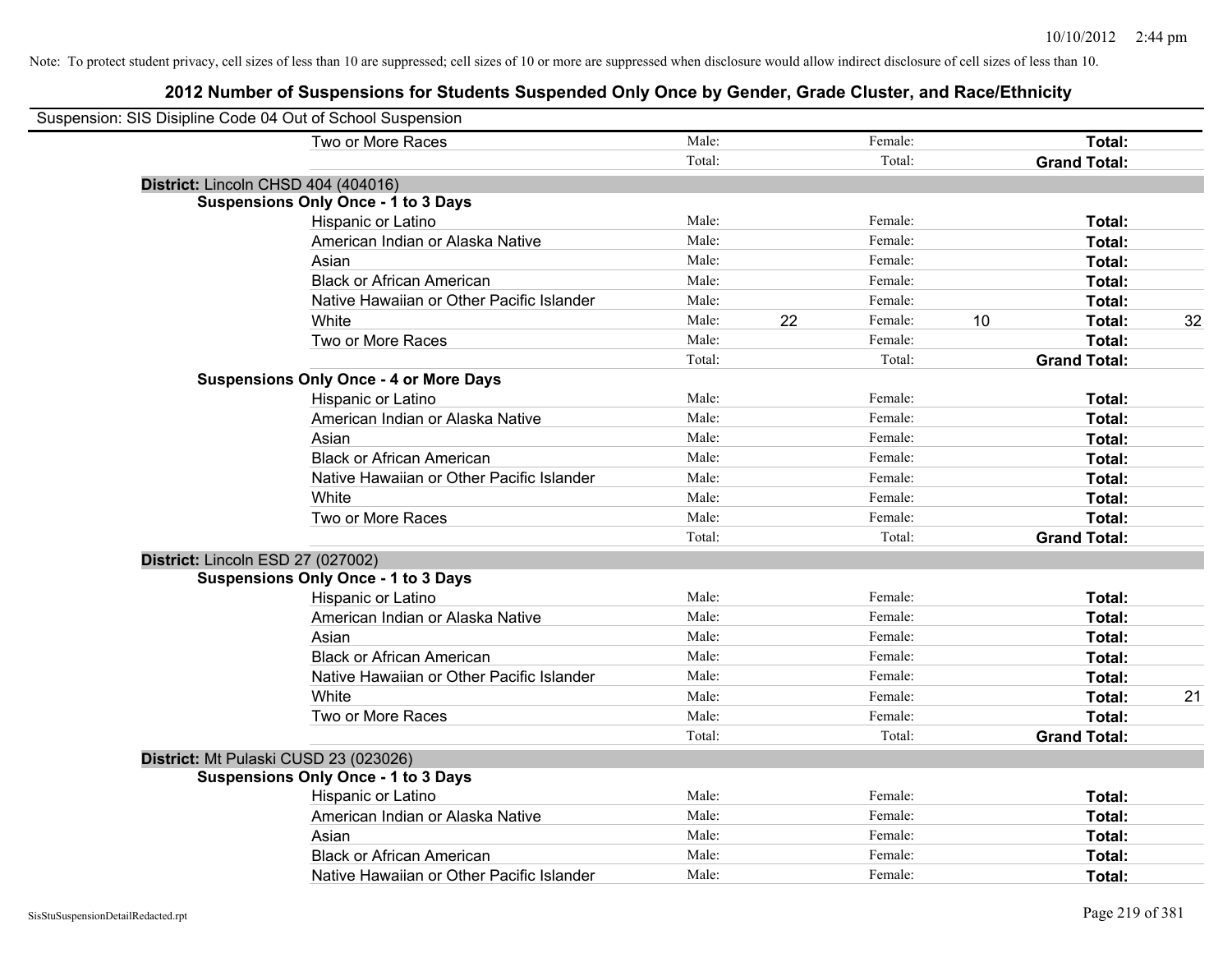| Suspension: SIS Disipline Code 04 Out of School Suspension |                                               |        |         |                     |    |
|------------------------------------------------------------|-----------------------------------------------|--------|---------|---------------------|----|
|                                                            | White                                         | Male:  | Female: | Total:              | 14 |
|                                                            | Two or More Races                             | Male:  | Female: | Total:              |    |
|                                                            |                                               | Total: | Total:  | <b>Grand Total:</b> |    |
|                                                            | <b>Suspensions Only Once - 4 or More Days</b> |        |         |                     |    |
|                                                            | Hispanic or Latino                            | Male:  | Female: | Total:              |    |
|                                                            | American Indian or Alaska Native              | Male:  | Female: | Total:              |    |
|                                                            | Asian                                         | Male:  | Female: | Total:              |    |
|                                                            | <b>Black or African American</b>              | Male:  | Female: | Total:              |    |
|                                                            | Native Hawaiian or Other Pacific Islander     | Male:  | Female: | Total:              |    |
|                                                            | White                                         | Male:  | Female: | Total:              |    |
|                                                            | Two or More Races                             | Male:  | Female: | Total:              |    |
|                                                            |                                               | Total: | Total:  | <b>Grand Total:</b> |    |
| County: Mason (060)                                        |                                               |        |         |                     |    |
|                                                            | District: Havana CUSD 126 (126026)            |        |         |                     |    |
|                                                            | <b>Suspensions Only Once - 1 to 3 Days</b>    |        |         |                     |    |
|                                                            | Hispanic or Latino                            | Male:  | Female: | Total:              |    |
|                                                            | American Indian or Alaska Native              | Male:  | Female: | Total:              |    |
|                                                            | Asian                                         | Male:  | Female: | Total:              |    |
|                                                            | <b>Black or African American</b>              | Male:  | Female: | Total:              |    |
|                                                            | Native Hawaiian or Other Pacific Islander     | Male:  | Female: | Total:              |    |
|                                                            | White                                         | Male:  | Female: | Total:              | 17 |
|                                                            | Two or More Races                             | Male:  | Female: | Total:              |    |
|                                                            |                                               | Total: | Total:  | <b>Grand Total:</b> |    |
|                                                            | <b>Suspensions Only Once - 4 or More Days</b> |        |         |                     |    |
|                                                            | Hispanic or Latino                            | Male:  | Female: | Total:              |    |
|                                                            | American Indian or Alaska Native              | Male:  | Female: | Total:              |    |
|                                                            | Asian                                         | Male:  | Female: | Total:              |    |
|                                                            | <b>Black or African American</b>              | Male:  | Female: | Total:              |    |
|                                                            | Native Hawaiian or Other Pacific Islander     | Male:  | Female: | Total:              |    |
|                                                            | White                                         | Male:  | Female: | Total:              |    |
|                                                            | Two or More Races                             | Male:  | Female: | Total:              |    |
|                                                            |                                               | Total: | Total:  | <b>Grand Total:</b> |    |
|                                                            | District: Illini Central CUSD 189 (189026)    |        |         |                     |    |
|                                                            | <b>Suspensions Only Once - 1 to 3 Days</b>    |        |         |                     |    |
|                                                            | Hispanic or Latino                            | Male:  | Female: | Total:              |    |
|                                                            | American Indian or Alaska Native              | Male:  | Female: | Total:              |    |
|                                                            | Asian                                         | Male:  | Female: | Total:              |    |
|                                                            | <b>Black or African American</b>              | Male:  | Female: | Total:              |    |
|                                                            | Native Hawaiian or Other Pacific Islander     | Male:  | Female: | Total:              |    |
| SisStuSuspensionDetailRedacted.rpt                         |                                               |        |         | Page 220 of 381     |    |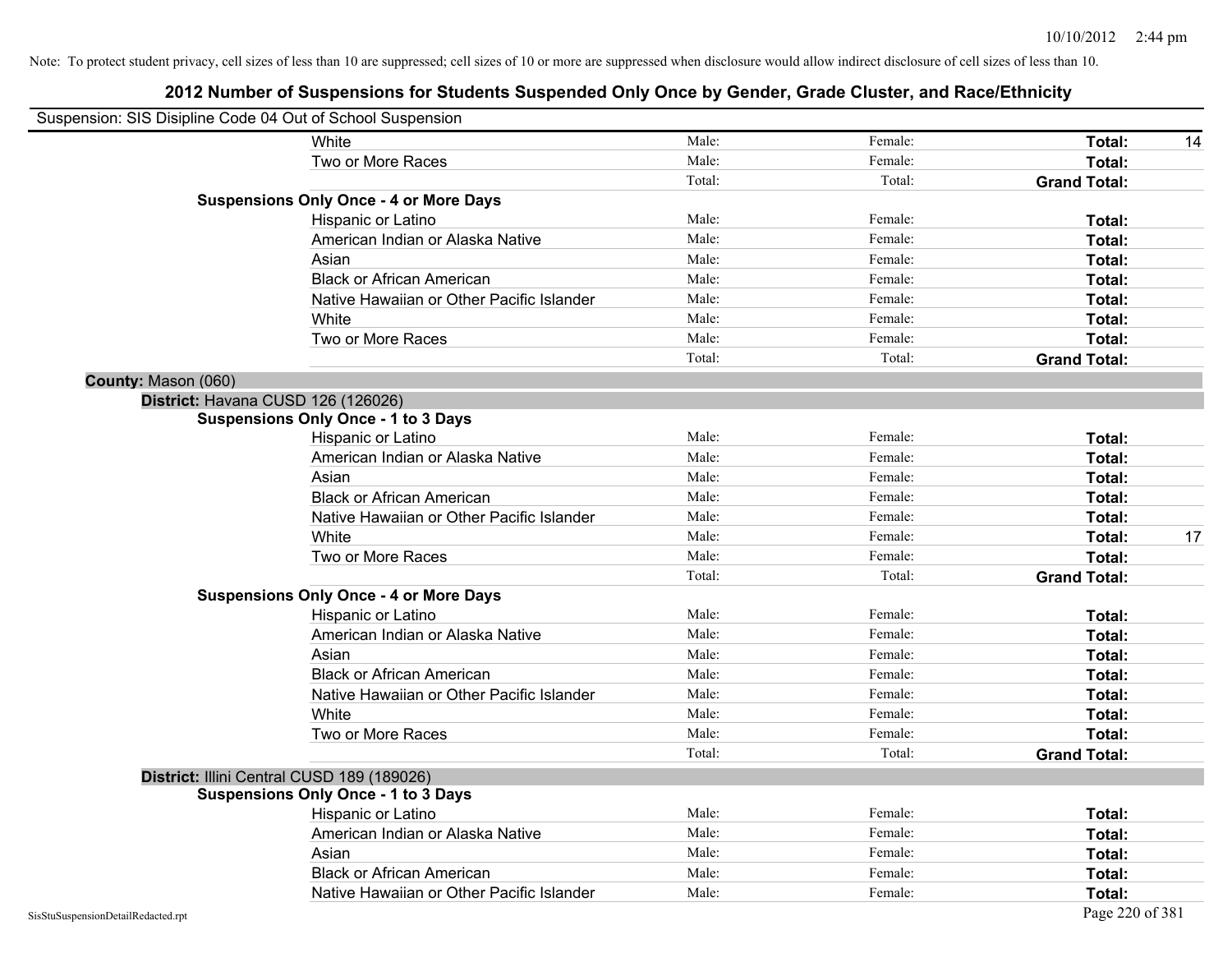|                                    | Suspension: SIS Disipline Code 04 Out of School Suspension |                |         |                     |
|------------------------------------|------------------------------------------------------------|----------------|---------|---------------------|
|                                    | White                                                      | Male:          | Female: | Total:              |
|                                    | Two or More Races                                          | Male:          | Female: | Total:              |
|                                    |                                                            | Total:         | Total:  | <b>Grand Total:</b> |
|                                    | <b>Suspensions Only Once - 4 or More Days</b>              |                |         |                     |
|                                    | Hispanic or Latino                                         | Male:          | Female: | Total:              |
|                                    | American Indian or Alaska Native                           | Male:          | Female: | Total:              |
|                                    | Asian                                                      | Male:          | Female: | Total:              |
|                                    | <b>Black or African American</b>                           | Male:          | Female: | Total:              |
|                                    | Native Hawaiian or Other Pacific Islander                  | Male:          | Female: | Total:              |
|                                    | White                                                      | Male:          | Female: | Total:              |
|                                    | Two or More Races                                          | Male:          | Female: | Total:              |
|                                    |                                                            | Total:         | Total:  | <b>Grand Total:</b> |
|                                    | District: Midwest Central CUSD 191 (191026)                |                |         |                     |
|                                    | <b>Suspensions Only Once - 1 to 3 Days</b>                 |                |         |                     |
|                                    | Hispanic or Latino                                         | Male:          | Female: | Total:              |
|                                    | American Indian or Alaska Native                           | Male:          | Female: | Total:              |
|                                    | Asian                                                      | Male:          | Female: | Total:              |
|                                    | <b>Black or African American</b>                           | Male:          | Female: | Total:              |
|                                    | Native Hawaiian or Other Pacific Islander                  | Male:          | Female: | Total:              |
|                                    | White                                                      | Male:          | Female: | Total:              |
|                                    | Two or More Races                                          | Male:          | Female: | Total:              |
|                                    |                                                            | Total:         | Total:  | <b>Grand Total:</b> |
|                                    | <b>Suspensions Only Once - 4 or More Days</b>              |                |         |                     |
|                                    | Hispanic or Latino                                         | Male:          | Female: | Total:              |
|                                    | American Indian or Alaska Native                           | Male:          | Female: | Total:              |
|                                    | Asian                                                      | Male:          | Female: | Total:              |
|                                    | <b>Black or African American</b>                           | Male:          | Female: | Total:              |
|                                    | Native Hawaiian or Other Pacific Islander                  | Male:          | Female: | Total:              |
|                                    | White                                                      | Male:          | Female: | Total:              |
|                                    | Two or More Races                                          | Male:          | Female: | Total:              |
|                                    |                                                            | Total:         | Total:  | <b>Grand Total:</b> |
| County: Menard (065)               |                                                            |                |         |                     |
|                                    | District: Athens CUSD 213 (213026)                         |                |         |                     |
|                                    | <b>Suspensions Only Once - 1 to 3 Days</b>                 |                |         |                     |
|                                    | Hispanic or Latino                                         | Male:<br>Male: | Female: | Total:              |
|                                    | American Indian or Alaska Native                           |                | Female: | Total:              |
|                                    | Asian                                                      | Male:          | Female: | Total:              |
|                                    | <b>Black or African American</b>                           | Male:          | Female: | Total:              |
|                                    | Native Hawaiian or Other Pacific Islander                  | Male:          | Female: | Total:              |
| SisStuSuspensionDetailRedacted.rpt |                                                            |                |         | Page 221 of 381     |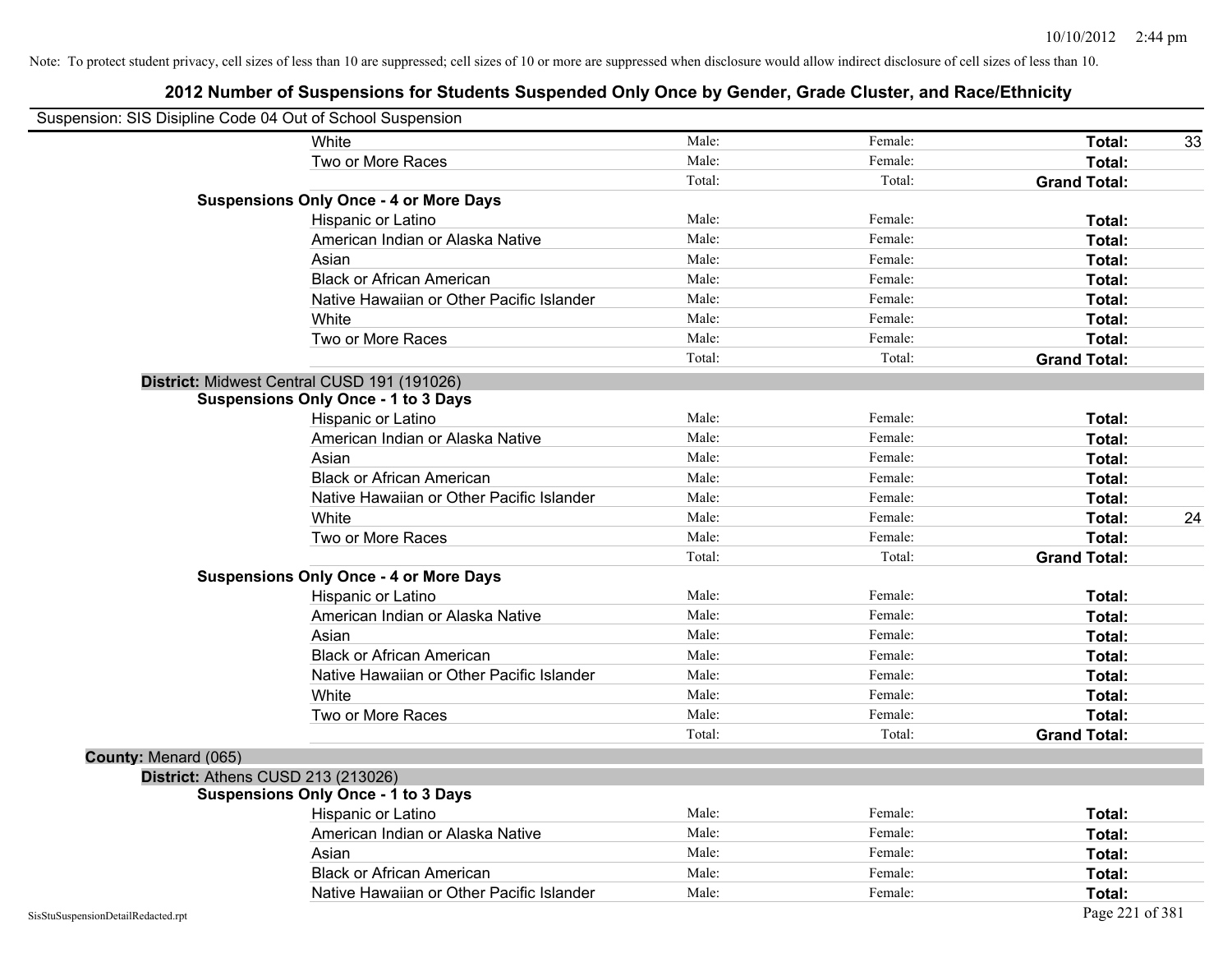| Suspension: SIS Disipline Code 04 Out of School Suspension |                                           |        |         |                     |
|------------------------------------------------------------|-------------------------------------------|--------|---------|---------------------|
| White                                                      |                                           | Male:  | Female: | Total:              |
|                                                            | Two or More Races                         | Male:  | Female: | Total:              |
|                                                            |                                           | Total: | Total:  | <b>Grand Total:</b> |
| <b>Suspensions Only Once - 4 or More Days</b>              |                                           |        |         |                     |
|                                                            | Hispanic or Latino                        | Male:  | Female: | Total:              |
|                                                            | American Indian or Alaska Native          | Male:  | Female: | Total:              |
| Asian                                                      |                                           | Male:  | Female: | Total:              |
|                                                            | <b>Black or African American</b>          | Male:  | Female: | Total:              |
|                                                            | Native Hawaiian or Other Pacific Islander | Male:  | Female: | Total:              |
| White                                                      |                                           | Male:  | Female: | <b>Total:</b>       |
|                                                            | Two or More Races                         | Male:  | Female: | Total:              |
|                                                            |                                           | Total: | Total:  | <b>Grand Total:</b> |
| District: Porta CUSD 202 (202026)                          |                                           |        |         |                     |
| <b>Suspensions Only Once - 1 to 3 Days</b>                 |                                           |        |         |                     |
|                                                            | Hispanic or Latino                        | Male:  | Female: | Total:              |
|                                                            | American Indian or Alaska Native          | Male:  | Female: | Total:              |
| Asian                                                      |                                           | Male:  | Female: | Total:              |
|                                                            | <b>Black or African American</b>          | Male:  | Female: | Total:              |
|                                                            | Native Hawaiian or Other Pacific Islander | Male:  | Female: | Total:              |
| White                                                      |                                           | Male:  | Female: | Total:              |
|                                                            | Two or More Races                         | Male:  | Female: | Total:              |
|                                                            |                                           | Total: | Total:  | <b>Grand Total:</b> |
| <b>Suspensions Only Once - 4 or More Days</b>              |                                           |        |         |                     |
|                                                            | Hispanic or Latino                        | Male:  | Female: | Total:              |
|                                                            | American Indian or Alaska Native          | Male:  | Female: | Total:              |
| Asian                                                      |                                           | Male:  | Female: | Total:              |
|                                                            | <b>Black or African American</b>          | Male:  | Female: | Total:              |
|                                                            | Native Hawaiian or Other Pacific Islander | Male:  | Female: | Total:              |
| White                                                      |                                           | Male:  | Female: | Total:              |
|                                                            | Two or More Races                         | Male:  | Female: | Total:              |
|                                                            |                                           | Total: | Total:  | <b>Grand Total:</b> |
|                                                            |                                           |        |         |                     |
| Region: Macon/Piatt ROE (39)                               |                                           |        |         |                     |
|                                                            |                                           |        |         |                     |
| County: Macon (055)                                        |                                           |        |         |                     |
| District: Argenta-Oreana CUSD 1 (001026)                   |                                           |        |         |                     |
| <b>Suspensions Only Once - 1 to 3 Days</b>                 |                                           |        |         |                     |
|                                                            | Hispanic or Latino                        | Male:  | Female: | Total:              |
|                                                            | American Indian or Alaska Native          | Male:  | Female: | Total:              |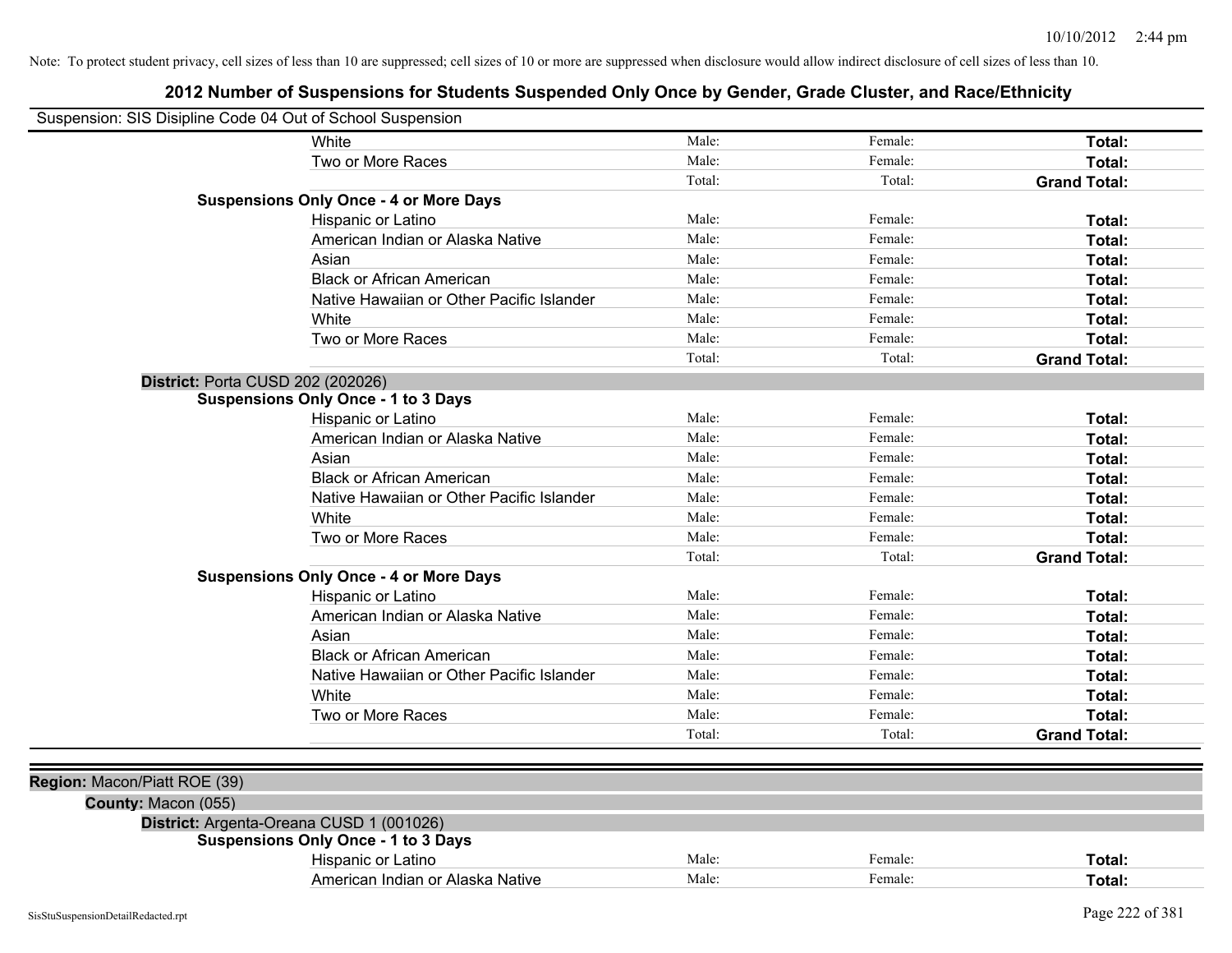| Suspension: SIS Disipline Code 04 Out of School Suspension |                                                  |        |     |         |     |                     |     |
|------------------------------------------------------------|--------------------------------------------------|--------|-----|---------|-----|---------------------|-----|
|                                                            | Asian                                            | Male:  |     | Female: |     | Total:              |     |
|                                                            | <b>Black or African American</b>                 | Male:  |     | Female: |     | Total:              |     |
|                                                            | Native Hawaiian or Other Pacific Islander        | Male:  |     | Female: |     | Total:              |     |
|                                                            | White                                            | Male:  | 20  | Female: | 11  | Total:              | 31  |
|                                                            | Two or More Races                                | Male:  |     | Female: |     | Total:              |     |
|                                                            |                                                  | Total: |     | Total:  |     | <b>Grand Total:</b> |     |
|                                                            | <b>Suspensions Only Once - 4 or More Days</b>    |        |     |         |     |                     |     |
|                                                            | Hispanic or Latino                               | Male:  |     | Female: |     | Total:              |     |
|                                                            | American Indian or Alaska Native                 | Male:  |     | Female: |     | Total:              |     |
|                                                            | Asian                                            | Male:  |     | Female: |     | Total:              |     |
|                                                            | <b>Black or African American</b>                 | Male:  |     | Female: |     | Total:              |     |
|                                                            | Native Hawaiian or Other Pacific Islander        | Male:  |     | Female: |     | Total:              |     |
|                                                            | White                                            | Male:  |     | Female: |     | Total:              |     |
|                                                            | Two or More Races                                | Male:  |     | Female: |     | Total:              |     |
|                                                            |                                                  | Total: |     | Total:  |     | <b>Grand Total:</b> |     |
| District: Decatur SD 61 (061025)                           |                                                  |        |     |         |     |                     |     |
|                                                            | <b>Suspensions Only Once - 1 to 3 Days</b>       |        |     |         |     |                     |     |
|                                                            | Hispanic or Latino                               | Male:  |     | Female: |     | Total:              |     |
|                                                            | American Indian or Alaska Native                 | Male:  |     | Female: |     | Total:              |     |
|                                                            | Asian                                            | Male:  |     | Female: |     | Total:              |     |
|                                                            | <b>Black or African American</b>                 | Male:  | 222 | Female: | 168 | Total:              | 390 |
|                                                            | Native Hawaiian or Other Pacific Islander        | Male:  |     | Female: |     | Total:              |     |
|                                                            | White                                            | Male:  | 106 | Female: | 50  | Total:              | 156 |
|                                                            | Two or More Races                                | Male:  | 29  | Female: | 17  | Total:              | 46  |
|                                                            |                                                  | Total: |     | Total:  |     | <b>Grand Total:</b> |     |
|                                                            | <b>Suspensions Only Once - 4 or More Days</b>    |        |     |         |     |                     |     |
|                                                            | Hispanic or Latino                               | Male:  |     | Female: |     | Total:              |     |
|                                                            | American Indian or Alaska Native                 | Male:  |     | Female: |     | Total:              |     |
|                                                            | Asian                                            | Male:  |     | Female: |     | Total:              |     |
|                                                            | <b>Black or African American</b>                 | Male:  | 41  | Female: | 39  | Total:              | 80  |
|                                                            | Native Hawaiian or Other Pacific Islander        | Male:  |     | Female: |     | Total:              |     |
|                                                            | White                                            | Male:  | 31  | Female: | 19  | Total:              | 50  |
|                                                            | Two or More Races                                | Male:  |     | Female: |     | Total:              | 11  |
|                                                            |                                                  | Total: |     | Total:  |     | <b>Grand Total:</b> |     |
|                                                            | District: Macon-Piatt Spec Educ Jnt Agr (061061) |        |     |         |     |                     |     |
|                                                            | <b>Suspensions Only Once - 4 or More Days</b>    |        |     |         |     |                     |     |
|                                                            | Hispanic or Latino                               | Male:  |     | Female: |     | Total:              |     |
|                                                            | American Indian or Alaska Native                 | Male:  |     | Female: |     | Total:              |     |
|                                                            | Asian                                            | Male:  |     | Female: |     | Total:              |     |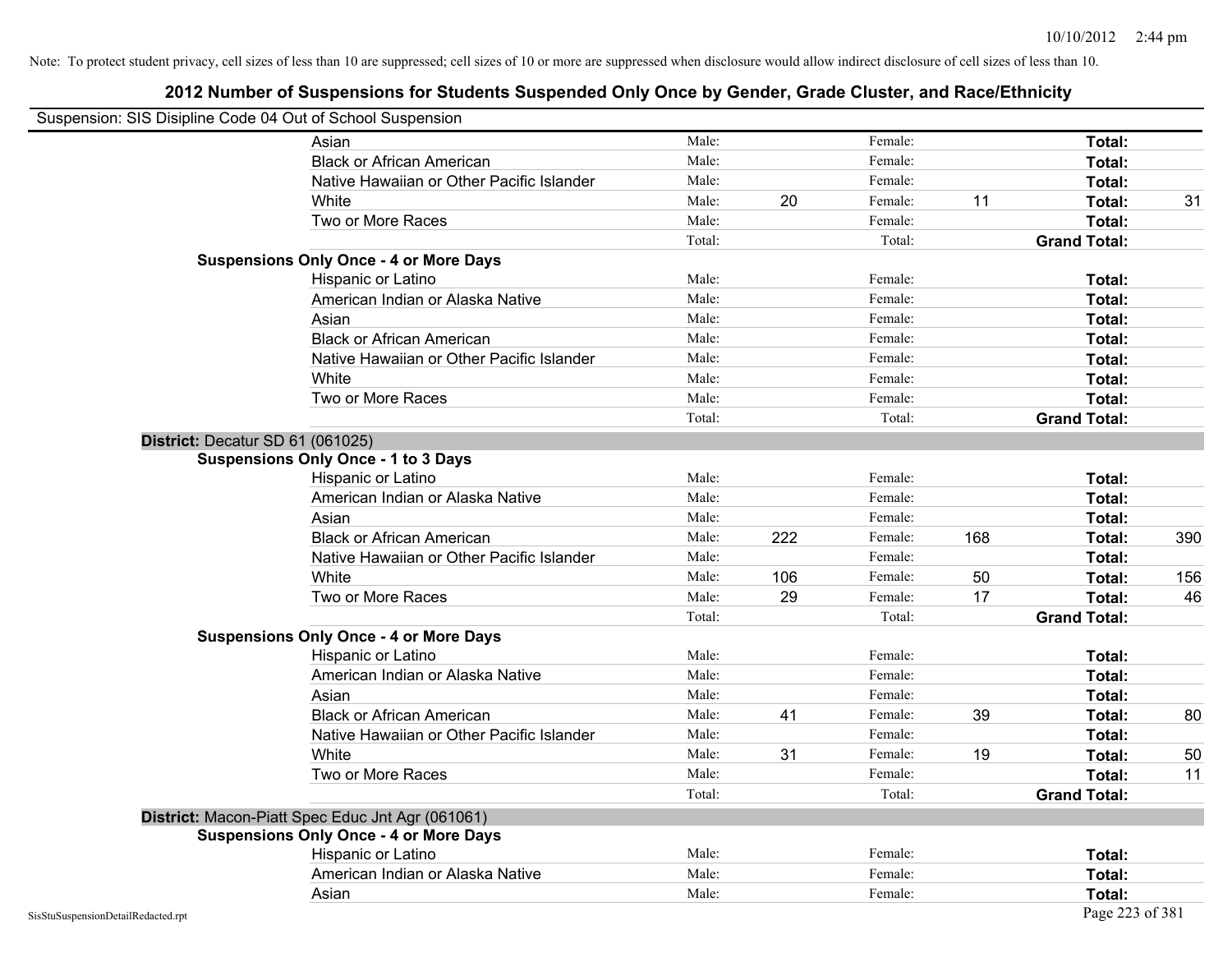| Suspension: SIS Disipline Code 04 Out of School Suspension |                                               |        |         |                     |    |
|------------------------------------------------------------|-----------------------------------------------|--------|---------|---------------------|----|
|                                                            | <b>Black or African American</b>              | Male:  | Female: | Total:              |    |
|                                                            | Native Hawaiian or Other Pacific Islander     | Male:  | Female: | Total:              |    |
|                                                            | White                                         | Male:  | Female: | Total:              |    |
|                                                            | Two or More Races                             | Male:  | Female: | Total:              |    |
|                                                            |                                               | Total: | Total:  | <b>Grand Total:</b> |    |
|                                                            | District: Maroa Forsyth CUSD 2 (002026)       |        |         |                     |    |
|                                                            | <b>Suspensions Only Once - 1 to 3 Days</b>    |        |         |                     |    |
|                                                            | Hispanic or Latino                            | Male:  | Female: | Total:              |    |
|                                                            | American Indian or Alaska Native              | Male:  | Female: | Total:              |    |
|                                                            | Asian                                         | Male:  | Female: | Total:              |    |
|                                                            | <b>Black or African American</b>              | Male:  | Female: | Total:              |    |
|                                                            | Native Hawaiian or Other Pacific Islander     | Male:  | Female: | Total:              |    |
|                                                            | White                                         | Male:  | Female: | Total:              | 27 |
|                                                            | Two or More Races                             | Male:  | Female: | Total:              |    |
|                                                            |                                               | Total: | Total:  | <b>Grand Total:</b> |    |
|                                                            | <b>Suspensions Only Once - 4 or More Days</b> |        |         |                     |    |
|                                                            | Hispanic or Latino                            | Male:  | Female: | Total:              |    |
|                                                            | American Indian or Alaska Native              | Male:  | Female: | Total:              |    |
|                                                            | Asian                                         | Male:  | Female: | Total:              |    |
|                                                            | <b>Black or African American</b>              | Male:  | Female: | Total:              |    |
|                                                            | Native Hawaiian or Other Pacific Islander     | Male:  | Female: | Total:              |    |
|                                                            | White                                         | Male:  | Female: | Total:              |    |
|                                                            | Two or More Races                             | Male:  | Female: | Total:              |    |
|                                                            |                                               | Total: | Total:  | <b>Grand Total:</b> |    |
| District: Meridian CUSD 15 (015026)                        |                                               |        |         |                     |    |
|                                                            | <b>Suspensions Only Once - 1 to 3 Days</b>    |        |         |                     |    |
|                                                            | Hispanic or Latino                            | Male:  | Female: | Total:              |    |
|                                                            | American Indian or Alaska Native              | Male:  | Female: | Total:              |    |
|                                                            | Asian                                         | Male:  | Female: | Total:              |    |
|                                                            | <b>Black or African American</b>              | Male:  | Female: | Total:              |    |
|                                                            | Native Hawaiian or Other Pacific Islander     | Male:  | Female: | Total:              |    |
|                                                            | White                                         | Male:  | Female: | Total:              | 34 |
|                                                            | Two or More Races                             | Male:  | Female: | Total:              |    |
|                                                            |                                               | Total: | Total:  | <b>Grand Total:</b> |    |
|                                                            | <b>Suspensions Only Once - 4 or More Days</b> |        |         |                     |    |
|                                                            | Hispanic or Latino                            | Male:  | Female: | Total:              |    |
|                                                            | American Indian or Alaska Native              | Male:  | Female: | Total:              |    |
|                                                            | Asian                                         | Male:  | Female: | Total:              |    |
|                                                            | <b>Black or African American</b>              | Male:  | Female: | Total:              |    |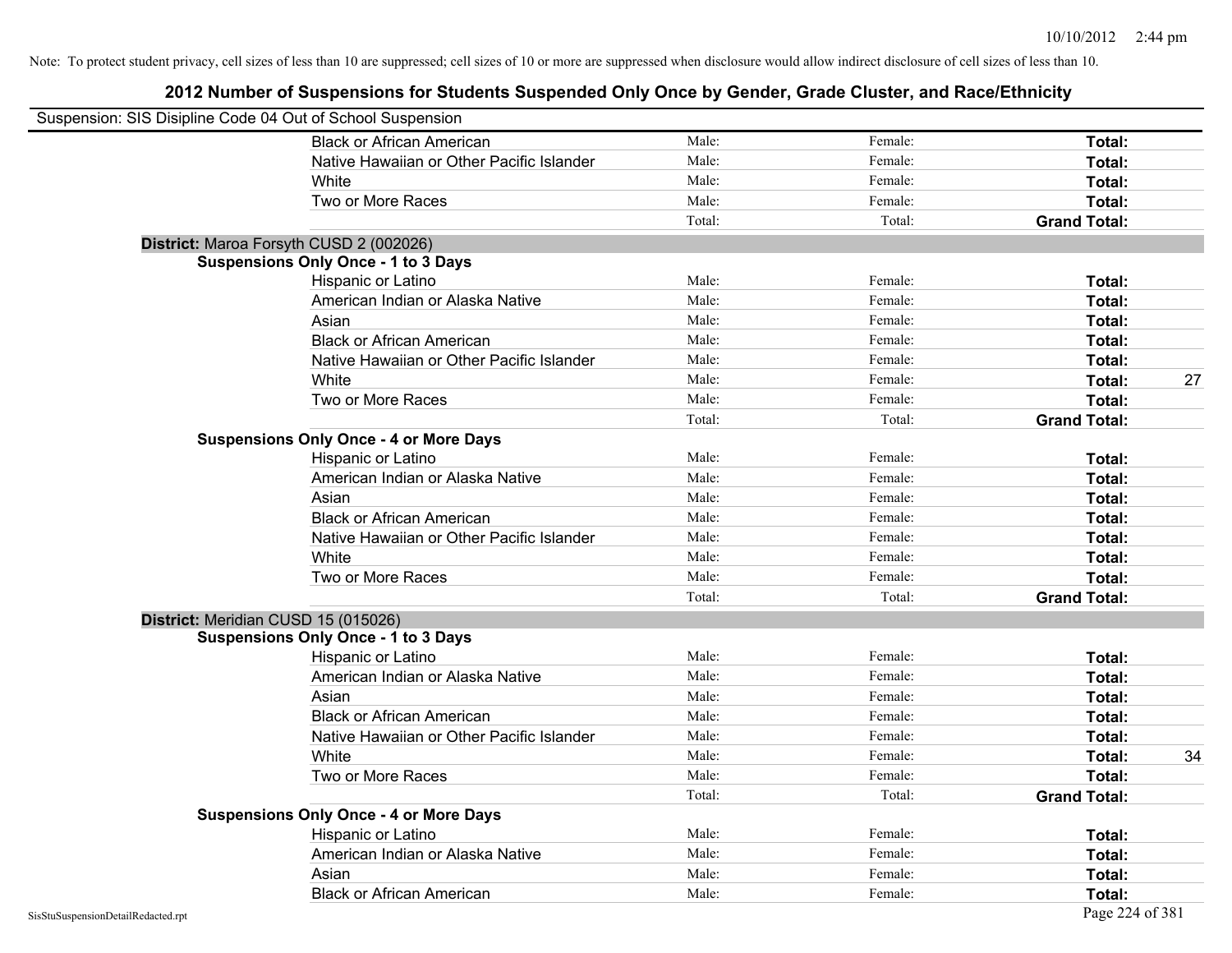|                                    | Suspension: SIS Disipline Code 04 Out of School Suspension |        |         |                     |    |
|------------------------------------|------------------------------------------------------------|--------|---------|---------------------|----|
|                                    | Native Hawaiian or Other Pacific Islander                  | Male:  | Female: | Total:              |    |
|                                    | White                                                      | Male:  | Female: | Total:              |    |
|                                    | Two or More Races                                          | Male:  | Female: | Total:              |    |
|                                    |                                                            | Total: | Total:  | <b>Grand Total:</b> |    |
|                                    | District: Mt Zion CUSD 3 (003026)                          |        |         |                     |    |
|                                    | <b>Suspensions Only Once - 1 to 3 Days</b>                 |        |         |                     |    |
|                                    | Hispanic or Latino                                         | Male:  | Female: | <b>Total:</b>       |    |
|                                    | American Indian or Alaska Native                           | Male:  | Female: | <b>Total:</b>       |    |
|                                    | Asian                                                      | Male:  | Female: | Total:              |    |
|                                    | <b>Black or African American</b>                           | Male:  | Female: | Total:              |    |
|                                    | Native Hawaiian or Other Pacific Islander                  | Male:  | Female: | <b>Total:</b>       |    |
|                                    | White                                                      | Male:  | Female: | <b>Total:</b>       | 24 |
|                                    | Two or More Races                                          | Male:  | Female: | <b>Total:</b>       |    |
|                                    |                                                            | Total: | Total:  | <b>Grand Total:</b> |    |
|                                    | <b>Suspensions Only Once - 4 or More Days</b>              |        |         |                     |    |
|                                    | Hispanic or Latino                                         | Male:  | Female: | Total:              |    |
|                                    | American Indian or Alaska Native                           | Male:  | Female: | <b>Total:</b>       |    |
|                                    | Asian                                                      | Male:  | Female: | Total:              |    |
|                                    | <b>Black or African American</b>                           | Male:  | Female: | Total:              |    |
|                                    | Native Hawaiian or Other Pacific Islander                  | Male:  | Female: | Total:              |    |
|                                    | White                                                      | Male:  | Female: | Total:              |    |
|                                    | Two or More Races                                          | Male:  | Female: | Total:              |    |
|                                    |                                                            | Total: | Total:  | <b>Grand Total:</b> |    |
|                                    | District: Sangamon Valley CUSD 9 (009026)                  |        |         |                     |    |
|                                    | <b>Suspensions Only Once - 1 to 3 Days</b>                 |        |         |                     |    |
|                                    | Hispanic or Latino                                         | Male:  | Female: | Total:              |    |
|                                    | American Indian or Alaska Native                           | Male:  | Female: | <b>Total:</b>       |    |
|                                    | Asian                                                      | Male:  | Female: | Total:              |    |
|                                    | <b>Black or African American</b>                           | Male:  | Female: | Total:              |    |
|                                    | Native Hawaiian or Other Pacific Islander                  | Male:  | Female: | <b>Total:</b>       |    |
|                                    | White                                                      | Male:  | Female: | Total:              | 29 |
|                                    | Two or More Races                                          | Male:  | Female: | Total:              |    |
|                                    |                                                            | Total: | Total:  | <b>Grand Total:</b> |    |
|                                    | <b>Suspensions Only Once - 4 or More Days</b>              |        |         |                     |    |
|                                    | Hispanic or Latino                                         | Male:  | Female: | Total:              |    |
|                                    | American Indian or Alaska Native                           | Male:  | Female: | Total:              |    |
|                                    | Asian                                                      | Male:  | Female: | Total:              |    |
|                                    | <b>Black or African American</b>                           | Male:  | Female: | Total:              |    |
|                                    | Native Hawaiian or Other Pacific Islander                  | Male:  | Female: | <b>Total:</b>       |    |
| SisStuSuspensionDetailRedacted.rpt |                                                            |        |         | Page 225 of 381     |    |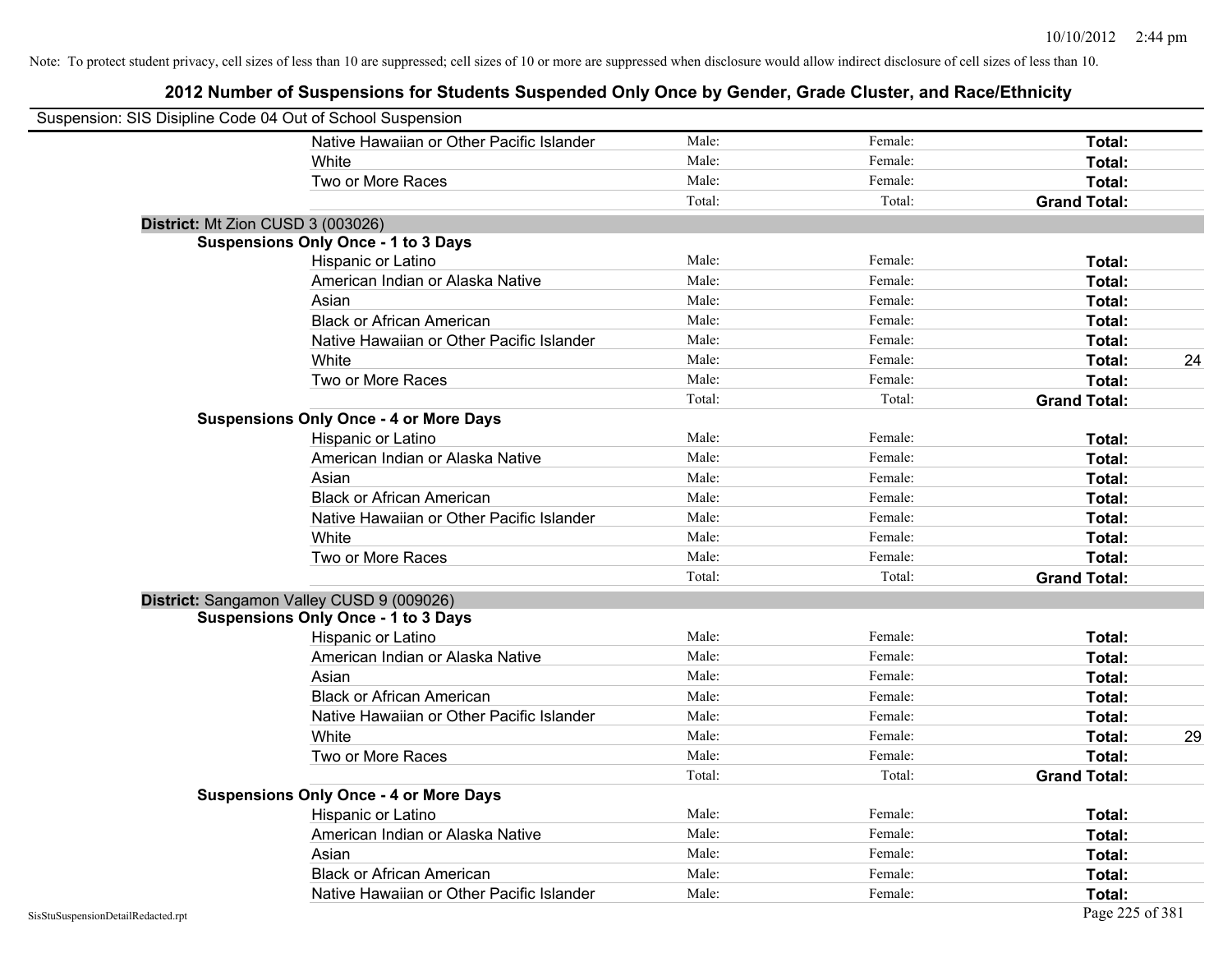| Suspension: SIS Disipline Code 04 Out of School Suspension |                                               |        |         |                     |    |
|------------------------------------------------------------|-----------------------------------------------|--------|---------|---------------------|----|
|                                                            | White                                         | Male:  | Female: | Total:              |    |
|                                                            | Two or More Races                             | Male:  | Female: | Total:              |    |
|                                                            |                                               | Total: | Total:  | <b>Grand Total:</b> |    |
|                                                            | District: Warrensburg-Latham CUSD 11 (011026) |        |         |                     |    |
|                                                            | <b>Suspensions Only Once - 1 to 3 Days</b>    |        |         |                     |    |
|                                                            | Hispanic or Latino                            | Male:  | Female: | Total:              |    |
|                                                            | American Indian or Alaska Native              | Male:  | Female: | Total:              |    |
|                                                            | Asian                                         | Male:  | Female: | Total:              |    |
|                                                            | <b>Black or African American</b>              | Male:  | Female: | Total:              |    |
|                                                            | Native Hawaiian or Other Pacific Islander     | Male:  | Female: | Total:              |    |
|                                                            | White                                         | Male:  | Female: | Total:              | 27 |
|                                                            | Two or More Races                             | Male:  | Female: | Total:              |    |
|                                                            |                                               | Total: | Total:  | <b>Grand Total:</b> |    |
|                                                            | <b>Suspensions Only Once - 4 or More Days</b> |        |         |                     |    |
|                                                            | Hispanic or Latino                            | Male:  | Female: | Total:              |    |
|                                                            | American Indian or Alaska Native              | Male:  | Female: | Total:              |    |
|                                                            | Asian                                         | Male:  | Female: | Total:              |    |
|                                                            | <b>Black or African American</b>              | Male:  | Female: | Total:              |    |
|                                                            | Native Hawaiian or Other Pacific Islander     | Male:  | Female: | Total:              |    |
|                                                            | White                                         | Male:  | Female: | Total:              | 12 |
|                                                            | Two or More Races                             | Male:  | Female: | Total:              |    |
|                                                            |                                               | Total: | Total:  | <b>Grand Total:</b> |    |
| County: Piatt (074)                                        |                                               |        |         |                     |    |
|                                                            | District: Atwood Hammond CUSD 39 (039026)     |        |         |                     |    |
|                                                            | <b>Suspensions Only Once - 1 to 3 Days</b>    |        |         |                     |    |
|                                                            | Hispanic or Latino                            | Male:  | Female: | Total:              |    |
|                                                            | American Indian or Alaska Native              | Male:  | Female: | Total:              |    |
|                                                            | Asian                                         | Male:  | Female: | Total:              |    |
|                                                            | <b>Black or African American</b>              | Male:  | Female: | Total:              |    |
|                                                            | Native Hawaiian or Other Pacific Islander     | Male:  | Female: | Total:              |    |
|                                                            | White                                         | Male:  | Female: | Total:              |    |
|                                                            | Two or More Races                             | Male:  | Female: | Total:              |    |
|                                                            |                                               | Total: | Total:  | <b>Grand Total:</b> |    |
| District: Bement CUSD 5 (005026)                           |                                               |        |         |                     |    |
|                                                            | <b>Suspensions Only Once - 1 to 3 Days</b>    |        |         |                     |    |
|                                                            | Hispanic or Latino                            | Male:  | Female: | Total:              |    |
|                                                            | American Indian or Alaska Native              | Male:  | Female: | <b>Total:</b>       |    |
|                                                            | Asian                                         | Male:  | Female: | Total:              |    |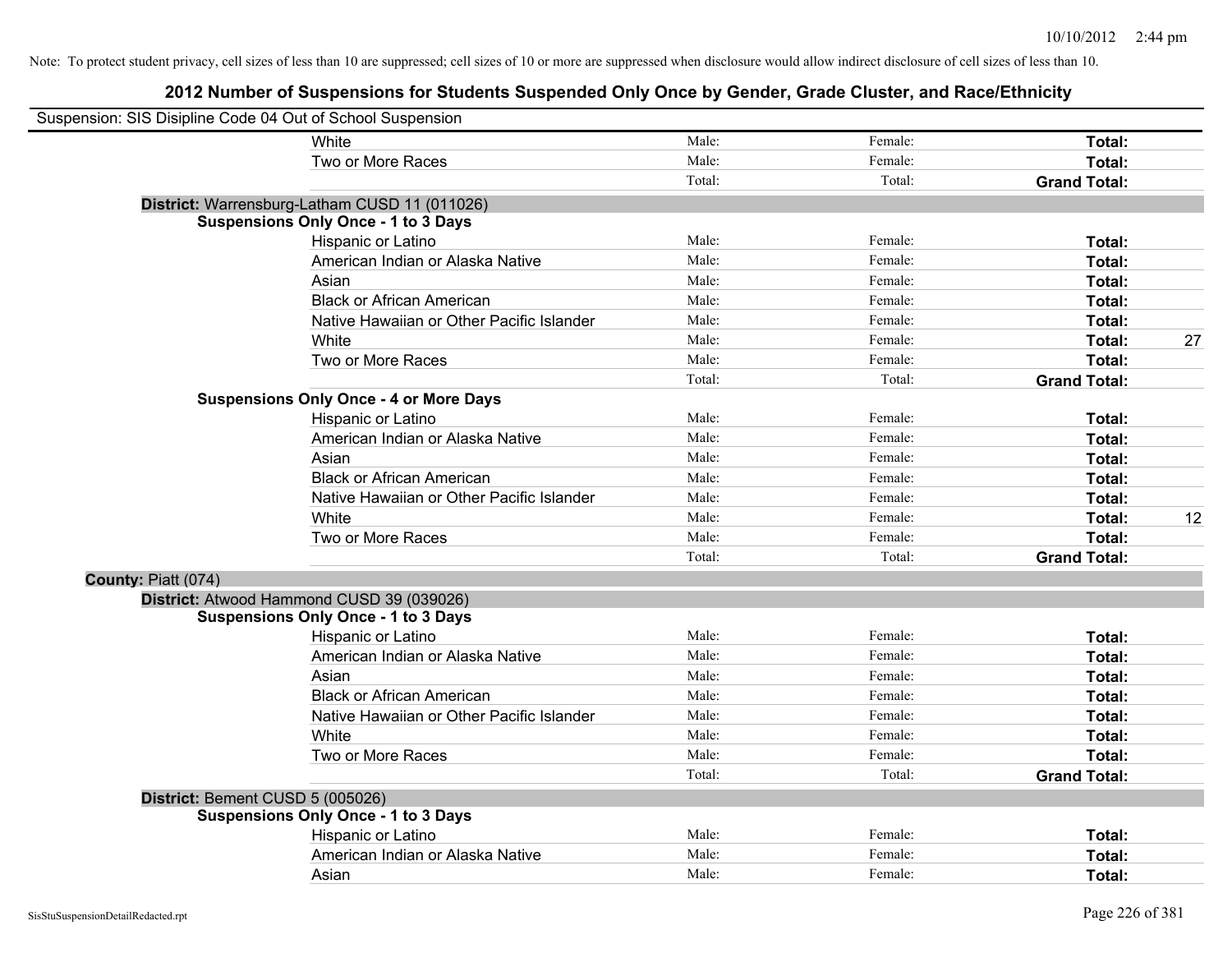| Suspension: SIS Disipline Code 04 Out of School Suspension |                                               |        |         |                           |
|------------------------------------------------------------|-----------------------------------------------|--------|---------|---------------------------|
|                                                            | <b>Black or African American</b>              | Male:  | Female: | Total:                    |
|                                                            | Native Hawaiian or Other Pacific Islander     | Male:  | Female: | Total:                    |
|                                                            | White                                         | Male:  | Female: | Total:                    |
|                                                            | Two or More Races                             | Male:  | Female: | Total:                    |
|                                                            |                                               | Total: | Total:  | <b>Grand Total:</b><br>11 |
|                                                            | <b>Suspensions Only Once - 4 or More Days</b> |        |         |                           |
|                                                            | Hispanic or Latino                            | Male:  | Female: | Total:                    |
|                                                            | American Indian or Alaska Native              | Male:  | Female: | Total:                    |
|                                                            | Asian                                         | Male:  | Female: | Total:                    |
|                                                            | <b>Black or African American</b>              | Male:  | Female: | Total:                    |
|                                                            | Native Hawaiian or Other Pacific Islander     | Male:  | Female: | Total:                    |
|                                                            | White                                         | Male:  | Female: | Total:                    |
|                                                            | Two or More Races                             | Male:  | Female: | Total:                    |
|                                                            |                                               | Total: | Total:  | <b>Grand Total:</b>       |
|                                                            | District: Cerro Gordo CUSD 100 (100026)       |        |         |                           |
|                                                            | <b>Suspensions Only Once - 1 to 3 Days</b>    |        |         |                           |
|                                                            | Hispanic or Latino                            | Male:  | Female: | Total:                    |
|                                                            | American Indian or Alaska Native              | Male:  | Female: | Total:                    |
|                                                            | Asian                                         | Male:  | Female: | Total:                    |
|                                                            | <b>Black or African American</b>              | Male:  | Female: | Total:                    |
|                                                            | Native Hawaiian or Other Pacific Islander     | Male:  | Female: | Total:                    |
|                                                            | White                                         | Male:  | Female: | 20<br>Total:              |
|                                                            | Two or More Races                             | Male:  | Female: | Total:                    |
|                                                            |                                               | Total: | Total:  | <b>Grand Total:</b>       |
|                                                            | <b>Suspensions Only Once - 4 or More Days</b> |        |         |                           |
|                                                            | Hispanic or Latino                            | Male:  | Female: | Total:                    |
|                                                            | American Indian or Alaska Native              | Male:  | Female: | Total:                    |
|                                                            | Asian                                         | Male:  | Female: | Total:                    |
|                                                            | <b>Black or African American</b>              | Male:  | Female: | Total:                    |
|                                                            | Native Hawaiian or Other Pacific Islander     | Male:  | Female: | Total:                    |
|                                                            | White                                         | Male:  | Female: | Total:                    |
|                                                            | Two or More Races                             | Male:  | Female: | Total:                    |
|                                                            |                                               | Total: | Total:  | <b>Grand Total:</b>       |
|                                                            | District: Monticello CUSD 25 (025026)         |        |         |                           |
|                                                            | <b>Suspensions Only Once - 1 to 3 Days</b>    |        |         |                           |
|                                                            | Hispanic or Latino                            | Male:  | Female: | Total:                    |
|                                                            | American Indian or Alaska Native              | Male:  | Female: | Total:                    |
|                                                            | Asian                                         | Male:  | Female: | Total:                    |
|                                                            | <b>Black or African American</b>              | Male:  | Female: | Total:                    |
| SisStuSuspensionDetailRedacted.rpt                         |                                               |        |         | Page 227 of 381           |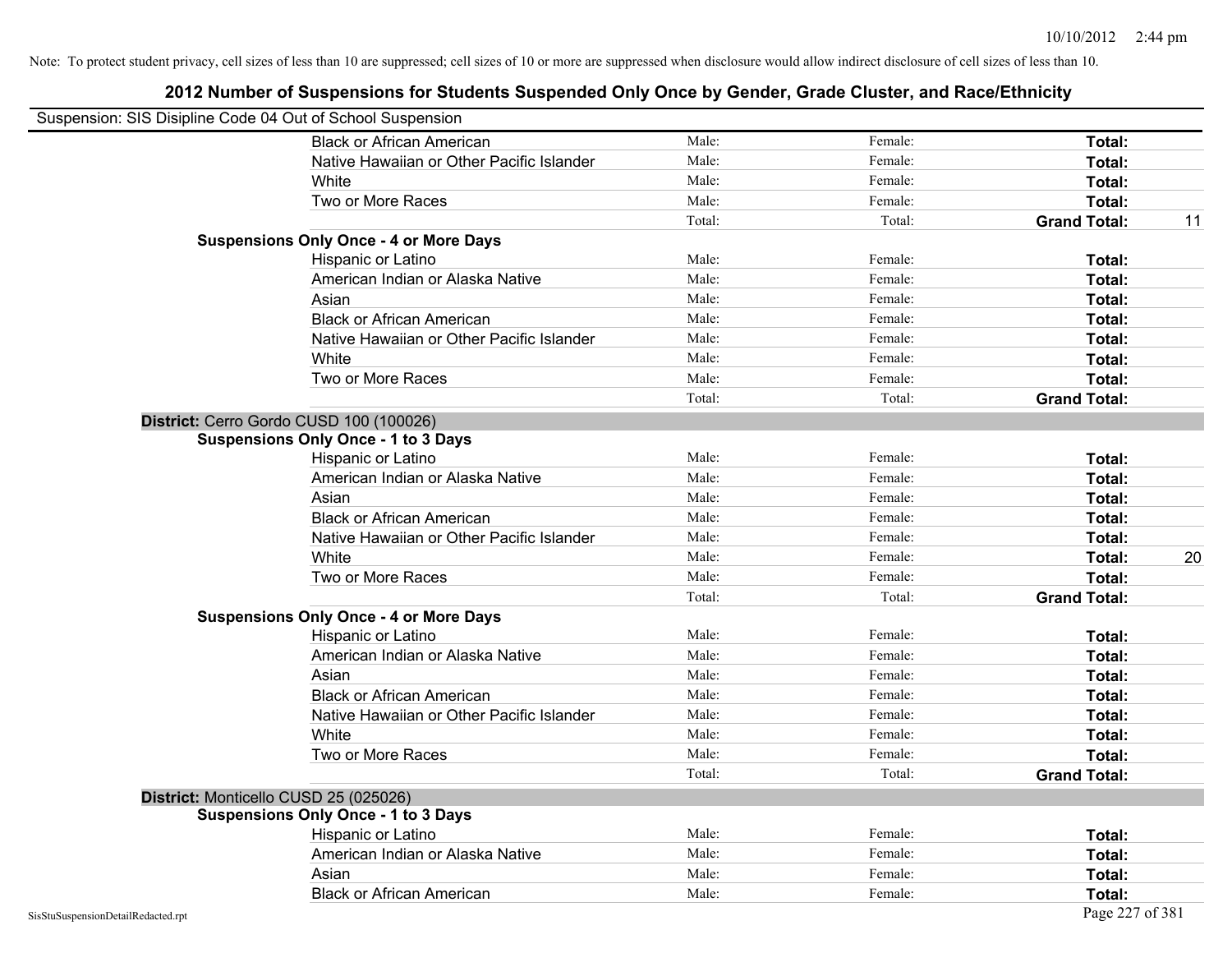| Suspension: SIS Disipline Code 04 Out of School Suspension |                                               |        |    |         |    |                     |     |
|------------------------------------------------------------|-----------------------------------------------|--------|----|---------|----|---------------------|-----|
|                                                            | Native Hawaiian or Other Pacific Islander     | Male:  |    | Female: |    | Total:              |     |
|                                                            | <b>White</b>                                  | Male:  |    | Female: |    | <b>Total:</b>       | 23  |
|                                                            | Two or More Races                             | Male:  |    | Female: |    | <b>Total:</b>       |     |
|                                                            |                                               | Total: |    | Total:  |    | <b>Grand Total:</b> |     |
|                                                            | <b>Suspensions Only Once - 4 or More Days</b> |        |    |         |    |                     |     |
|                                                            | Hispanic or Latino                            | Male:  |    | Female: |    | Total:              |     |
|                                                            | American Indian or Alaska Native              | Male:  |    | Female: |    | Total:              |     |
|                                                            | Asian                                         | Male:  |    | Female: |    | Total:              |     |
|                                                            | <b>Black or African American</b>              | Male:  |    | Female: |    | Total:              |     |
|                                                            | Native Hawaiian or Other Pacific Islander     | Male:  |    | Female: |    | Total:              |     |
|                                                            | White                                         | Male:  |    | Female: |    | Total:              |     |
|                                                            | Two or More Races                             | Male:  |    | Female: |    | Total:              |     |
|                                                            |                                               | Total: |    | Total:  |    | <b>Grand Total:</b> |     |
|                                                            |                                               |        |    |         |    |                     |     |
| Region: Madison ROE (41)                                   |                                               |        |    |         |    |                     |     |
| County: Madison (057)                                      |                                               |        |    |         |    |                     |     |
| District: Alton CUSD 11 (011026)                           |                                               |        |    |         |    |                     |     |
|                                                            | <b>Suspensions Only Once - 1 to 3 Days</b>    |        |    |         |    |                     |     |
|                                                            | Hispanic or Latino                            | Male:  |    | Female: |    | Total:              |     |
|                                                            | American Indian or Alaska Native              | Male:  |    | Female: |    | Total:              |     |
|                                                            | Asian                                         | Male:  |    | Female: |    | Total:              |     |
|                                                            | <b>Black or African American</b>              | Male:  | 77 | Female: | 45 | Total:              | 122 |
|                                                            | Native Hawaiian or Other Pacific Islander     | Male:  |    | Female: |    | Total:              |     |
|                                                            | White                                         | Male:  | 61 | Female: | 26 | Total:              | 87  |
|                                                            | Two or More Races                             | Male:  |    | Female: |    | Total:              | 22  |
|                                                            |                                               | Total: |    | Total:  |    | <b>Grand Total:</b> |     |
|                                                            | <b>Suspensions Only Once - 4 or More Days</b> |        |    |         |    |                     |     |
|                                                            | Hispanic or Latino                            | Male:  |    | Female: |    | Total:              |     |
|                                                            | American Indian or Alaska Native              | Male:  |    | Female: |    | Total:              |     |
|                                                            | Asian                                         | Male:  |    | Female: |    | Total:              |     |
|                                                            | <b>Black or African American</b>              | Male:  | 19 | Female: | 14 | Total:              | 33  |
|                                                            | Native Hawaiian or Other Pacific Islander     | Male:  |    | Female: |    | Total:              |     |
|                                                            | White                                         | Male:  | 24 | Female: | 10 | Total:              | 34  |
|                                                            | Two or More Races                             | Male:  |    | Female: |    | Total:              |     |
|                                                            |                                               | Total: |    | Total:  |    | <b>Grand Total:</b> |     |
| District: Bethalto CUSD 8 (008026)                         |                                               |        |    |         |    |                     |     |
|                                                            | <b>Suspensions Only Once - 1 to 3 Days</b>    |        |    |         |    |                     |     |
|                                                            | Hispanic or Latino                            | Male:  |    | Female: |    | Total:              |     |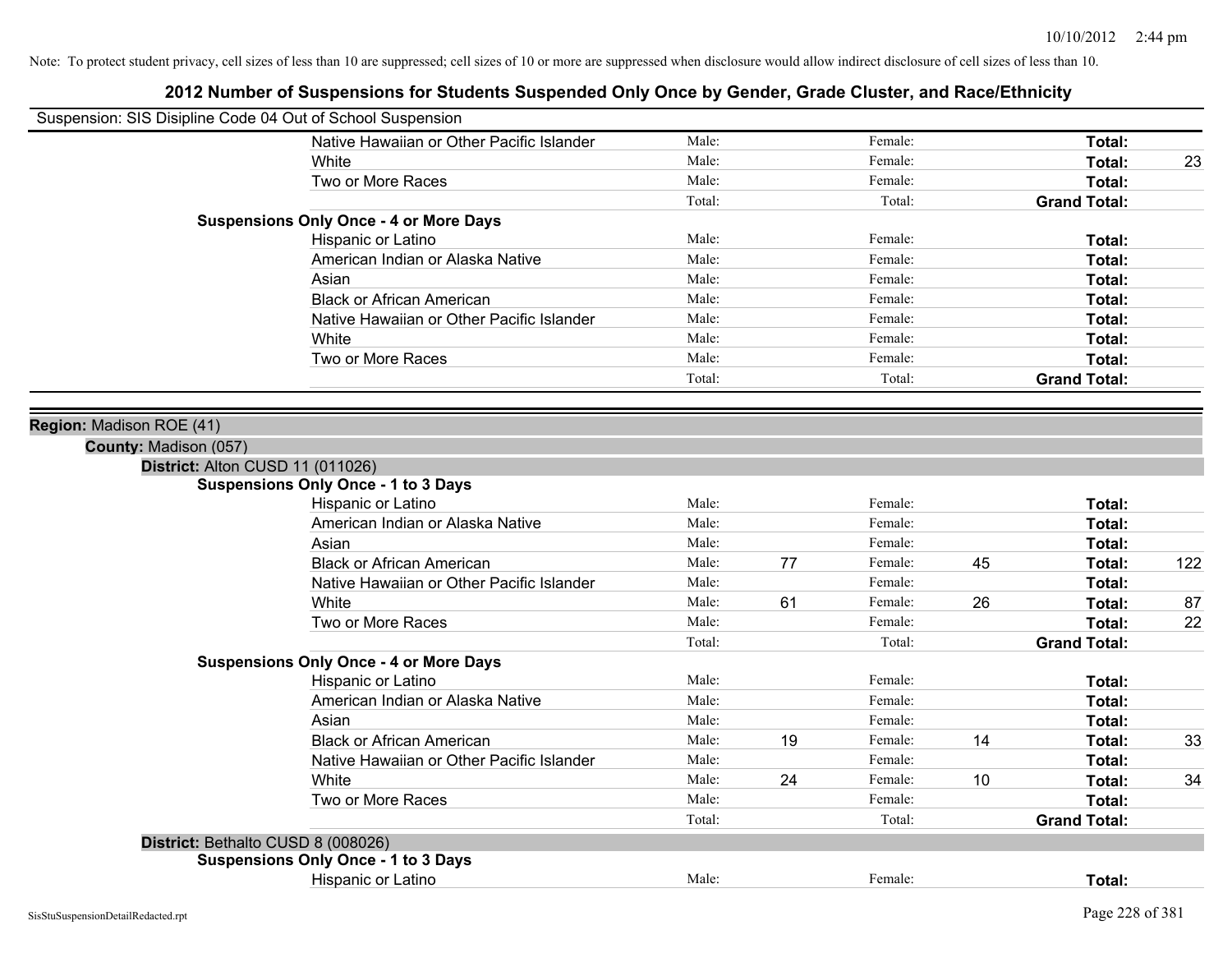| Suspension: SIS Disipline Code 04 Out of School Suspension |                                                      |        |    |         |    |                     |     |
|------------------------------------------------------------|------------------------------------------------------|--------|----|---------|----|---------------------|-----|
|                                                            | American Indian or Alaska Native                     | Male:  |    | Female: |    | Total:              |     |
|                                                            | Asian                                                | Male:  |    | Female: |    | Total:              |     |
|                                                            | <b>Black or African American</b>                     | Male:  |    | Female: |    | Total:              |     |
|                                                            | Native Hawaiian or Other Pacific Islander            | Male:  |    | Female: |    | Total:              |     |
|                                                            | White                                                | Male:  | 45 | Female: | 14 | Total:              | 59  |
|                                                            | Two or More Races                                    | Male:  |    | Female: |    | Total:              |     |
|                                                            |                                                      | Total: |    | Total:  |    | <b>Grand Total:</b> |     |
|                                                            | <b>Suspensions Only Once - 4 or More Days</b>        |        |    |         |    |                     |     |
|                                                            | Hispanic or Latino                                   | Male:  |    | Female: |    | Total:              |     |
|                                                            | American Indian or Alaska Native                     | Male:  |    | Female: |    | Total:              |     |
|                                                            | Asian                                                | Male:  |    | Female: |    | Total:              |     |
|                                                            | <b>Black or African American</b>                     | Male:  |    | Female: |    | Total:              |     |
|                                                            | Native Hawaiian or Other Pacific Islander            | Male:  |    | Female: |    | Total:              |     |
|                                                            | White                                                | Male:  |    | Female: |    | Total:              | 11  |
|                                                            | Two or More Races                                    | Male:  |    | Female: |    | Total:              |     |
|                                                            |                                                      | Total: |    | Total:  |    | <b>Grand Total:</b> |     |
|                                                            | District: Collinsville CUSD 10 (010026)              |        |    |         |    |                     |     |
|                                                            | <b>Suspensions Only Once - 1 to 3 Days</b>           |        |    |         |    |                     |     |
|                                                            | Hispanic or Latino                                   | Male:  |    | Female: |    | Total:              | 29  |
|                                                            | American Indian or Alaska Native                     | Male:  |    | Female: |    | Total:              |     |
|                                                            | Asian                                                | Male:  |    | Female: |    | Total:              |     |
|                                                            | <b>Black or African American</b>                     | Male:  | 28 | Female: | 17 | Total:              | 45  |
|                                                            | Native Hawaiian or Other Pacific Islander            | Male:  |    | Female: |    | Total:              |     |
|                                                            | White                                                | Male:  | 87 | Female: | 37 | Total:              | 124 |
|                                                            | Two or More Races                                    | Male:  |    | Female: |    | Total:              | 11  |
|                                                            |                                                      | Total: |    | Total:  |    | <b>Grand Total:</b> |     |
|                                                            | <b>Suspensions Only Once - 4 or More Days</b>        |        |    |         |    |                     |     |
|                                                            | Hispanic or Latino                                   | Male:  |    | Female: |    | Total:              | 10  |
|                                                            | American Indian or Alaska Native                     | Male:  |    | Female: |    | Total:              |     |
|                                                            | Asian                                                | Male:  |    | Female: |    | Total:              |     |
|                                                            | <b>Black or African American</b>                     | Male:  |    | Female: |    | Total:              | 12  |
|                                                            | Native Hawaiian or Other Pacific Islander            | Male:  |    | Female: |    | Total:              |     |
|                                                            | White                                                | Male:  | 24 | Female: | 12 | Total:              | 36  |
|                                                            | Two or More Races                                    | Male:  |    | Female: |    | Total:              |     |
|                                                            |                                                      | Total: |    | Total:  |    | <b>Grand Total:</b> |     |
|                                                            | District: Coordinated Youth & Human Service (006000) |        |    |         |    |                     |     |
|                                                            | <b>Suspensions Only Once - 1 to 3 Days</b>           |        |    |         |    |                     |     |
|                                                            | Hispanic or Latino                                   | Male:  |    | Female: |    | Total:              |     |
|                                                            | American Indian or Alaska Native                     | Male:  |    | Female: |    | Total:              |     |
| SisStuSuspensionDetailRedacted.rpt                         |                                                      |        |    |         |    | Page 229 of 381     |     |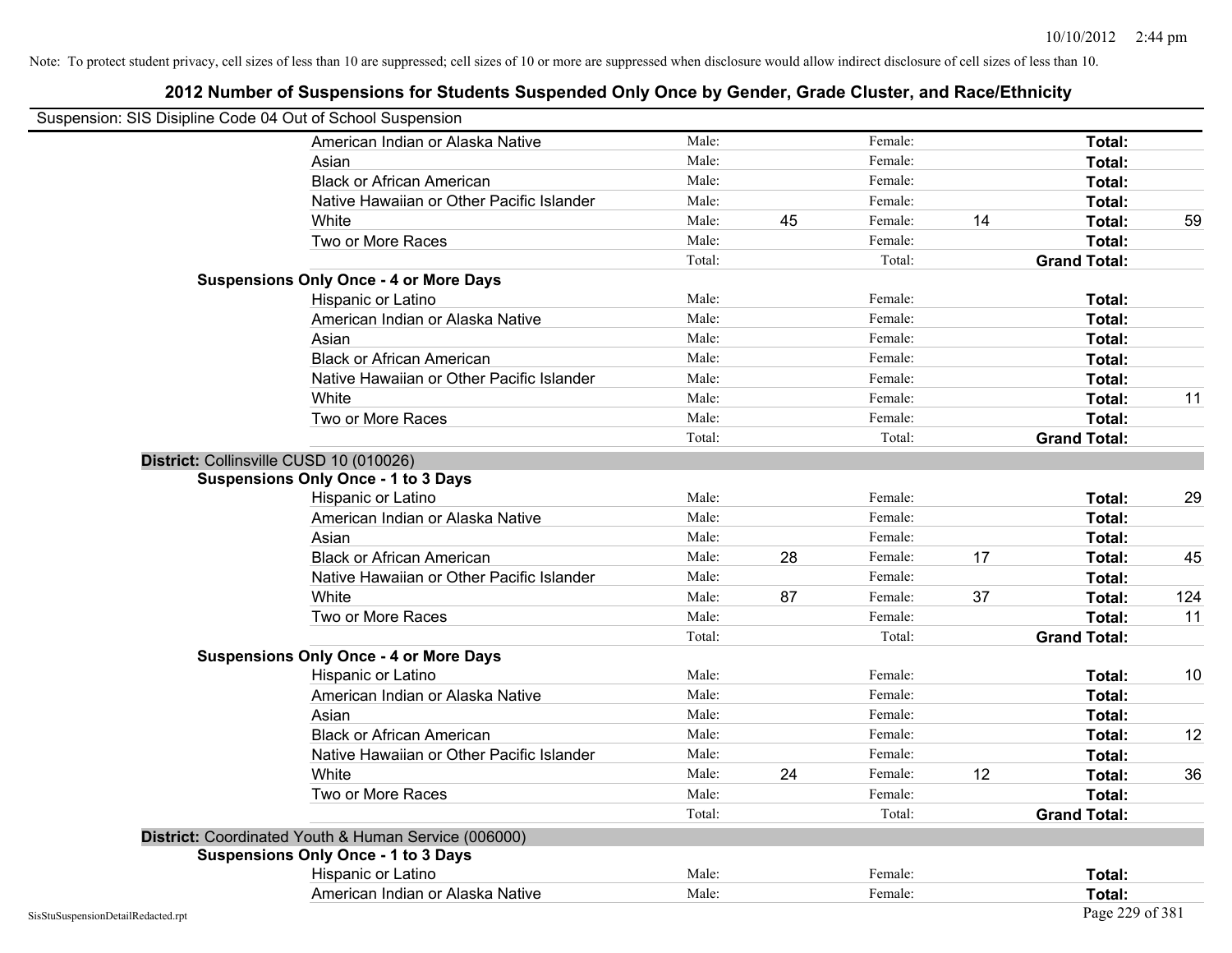|                                    | Suspension: SIS Disipline Code 04 Out of School Suspension |        |         |                     |    |
|------------------------------------|------------------------------------------------------------|--------|---------|---------------------|----|
|                                    | Asian                                                      | Male:  | Female: | Total:              |    |
|                                    | <b>Black or African American</b>                           | Male:  | Female: | Total:              |    |
|                                    | Native Hawaiian or Other Pacific Islander                  | Male:  | Female: | Total:              |    |
|                                    | White                                                      | Male:  | Female: | Total:              |    |
|                                    | Two or More Races                                          | Male:  | Female: | Total:              |    |
|                                    |                                                            | Total: | Total:  | <b>Grand Total:</b> |    |
|                                    | District: East Alton SD 13 (013002)                        |        |         |                     |    |
|                                    | <b>Suspensions Only Once - 1 to 3 Days</b>                 |        |         |                     |    |
|                                    | Hispanic or Latino                                         | Male:  | Female: | Total:              |    |
|                                    | American Indian or Alaska Native                           | Male:  | Female: | Total:              |    |
|                                    | Asian                                                      | Male:  | Female: | Total:              |    |
|                                    | <b>Black or African American</b>                           | Male:  | Female: | Total:              |    |
|                                    | Native Hawaiian or Other Pacific Islander                  | Male:  | Female: | Total:              |    |
|                                    | White                                                      | Male:  | Female: | Total:              | 11 |
|                                    | Two or More Races                                          | Male:  | Female: | Total:              |    |
|                                    |                                                            | Total: | Total:  | <b>Grand Total:</b> |    |
|                                    | <b>Suspensions Only Once - 4 or More Days</b>              |        |         |                     |    |
|                                    | Hispanic or Latino                                         | Male:  | Female: | Total:              |    |
|                                    | American Indian or Alaska Native                           | Male:  | Female: | Total:              |    |
|                                    | Asian                                                      | Male:  | Female: | Total:              |    |
|                                    | <b>Black or African American</b>                           | Male:  | Female: | Total:              |    |
|                                    | Native Hawaiian or Other Pacific Islander                  | Male:  | Female: | Total:              |    |
|                                    | White                                                      | Male:  | Female: | Total:              |    |
|                                    | Two or More Races                                          | Male:  | Female: | Total:              |    |
|                                    |                                                            | Total: | Total:  | <b>Grand Total:</b> |    |
|                                    | District: East Alton-Wood River CHSD 14 (014016)           |        |         |                     |    |
|                                    | <b>Suspensions Only Once - 1 to 3 Days</b>                 |        |         |                     |    |
|                                    | Hispanic or Latino                                         | Male:  | Female: | Total:              |    |
|                                    | American Indian or Alaska Native                           | Male:  | Female: | Total:              |    |
|                                    | Asian                                                      | Male:  | Female: | Total:              |    |
|                                    | <b>Black or African American</b>                           | Male:  | Female: | Total:              |    |
|                                    | Native Hawaiian or Other Pacific Islander                  | Male:  | Female: | Total:              |    |
|                                    | White                                                      | Male:  | Female: | Total:              | 23 |
|                                    | Two or More Races                                          | Male:  | Female: | Total:              |    |
|                                    |                                                            | Total: | Total:  | <b>Grand Total:</b> |    |
|                                    | <b>Suspensions Only Once - 4 or More Days</b>              |        |         |                     |    |
|                                    | Hispanic or Latino                                         | Male:  | Female: | Total:              |    |
|                                    | American Indian or Alaska Native                           | Male:  | Female: | Total:              |    |
|                                    | Asian                                                      | Male:  | Female: | Total:              |    |
| SisStuSuspensionDetailRedacted.rpt |                                                            |        |         | Page 230 of 381     |    |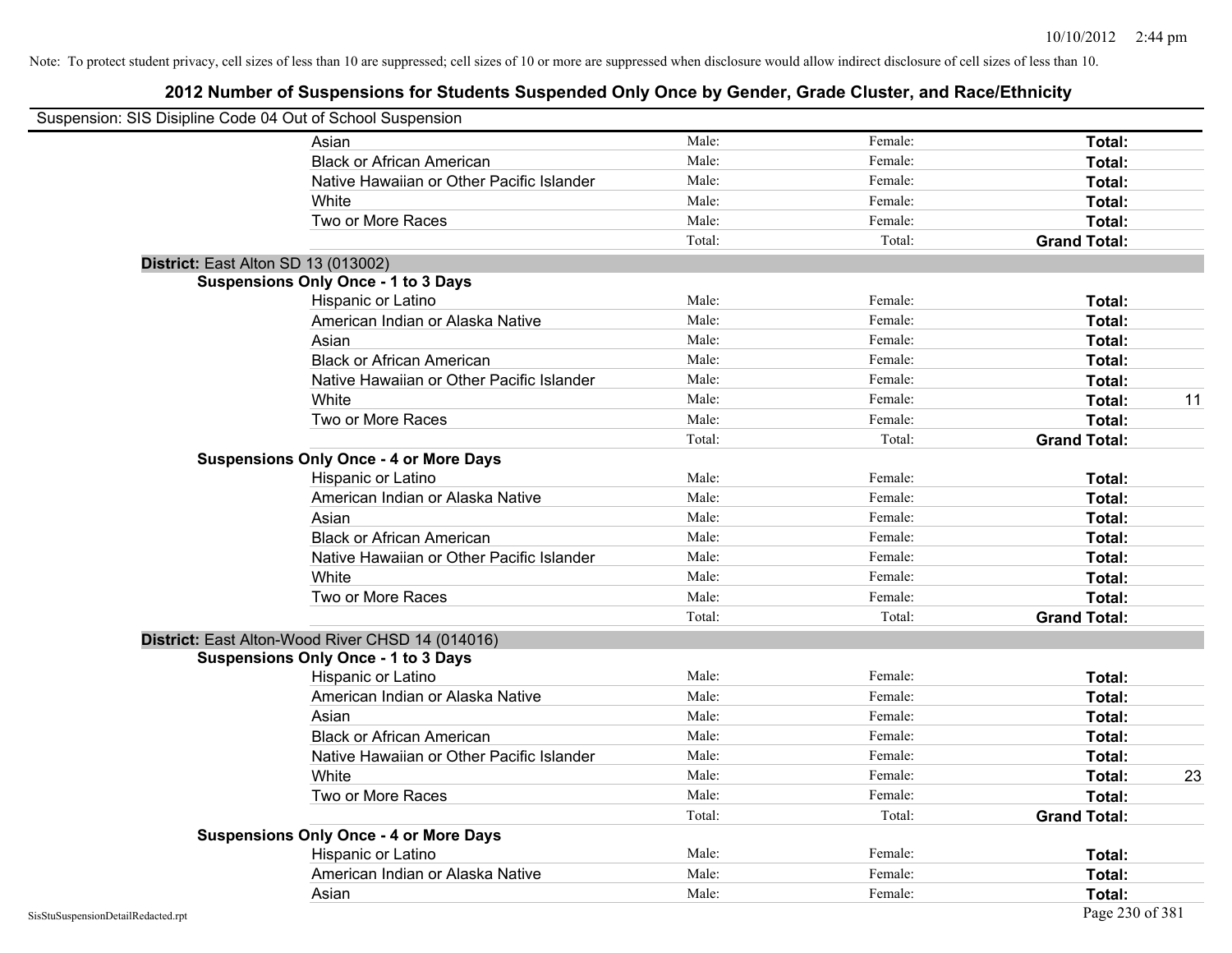| Suspension: SIS Disipline Code 04 Out of School Suspension |                                               |        |     |         |    |                     |     |
|------------------------------------------------------------|-----------------------------------------------|--------|-----|---------|----|---------------------|-----|
|                                                            | <b>Black or African American</b>              | Male:  |     | Female: |    | <b>Total:</b>       |     |
|                                                            | Native Hawaiian or Other Pacific Islander     | Male:  |     | Female: |    | Total:              |     |
|                                                            | White                                         | Male:  |     | Female: |    | Total:              | 11  |
|                                                            | Two or More Races                             | Male:  |     | Female: |    | Total:              |     |
|                                                            |                                               | Total: |     | Total:  |    | <b>Grand Total:</b> |     |
|                                                            | District: Edwardsville CUSD 7 (007026)        |        |     |         |    |                     |     |
|                                                            | <b>Suspensions Only Once - 1 to 3 Days</b>    |        |     |         |    |                     |     |
|                                                            | Hispanic or Latino                            | Male:  |     | Female: |    | Total:              |     |
|                                                            | American Indian or Alaska Native              | Male:  |     | Female: |    | Total:              |     |
|                                                            | Asian                                         | Male:  |     | Female: |    | Total:              |     |
|                                                            | <b>Black or African American</b>              | Male:  |     | Female: |    | Total:              | 20  |
|                                                            | Native Hawaiian or Other Pacific Islander     | Male:  |     | Female: |    | Total:              |     |
|                                                            | White                                         | Male:  | 78  | Female: | 21 | Total:              | 99  |
|                                                            | Two or More Races                             | Male:  |     | Female: |    | Total:              |     |
|                                                            |                                               | Total: |     | Total:  |    | <b>Grand Total:</b> | 132 |
|                                                            | <b>Suspensions Only Once - 4 or More Days</b> |        |     |         |    |                     |     |
|                                                            | Hispanic or Latino                            | Male:  |     | Female: |    | Total:              |     |
|                                                            | American Indian or Alaska Native              | Male:  |     | Female: |    | Total:              |     |
|                                                            | Asian                                         | Male:  |     | Female: |    | Total:              |     |
|                                                            | <b>Black or African American</b>              | Male:  |     | Female: |    | Total:              |     |
|                                                            | Native Hawaiian or Other Pacific Islander     | Male:  |     | Female: |    | Total:              |     |
|                                                            | White                                         | Male:  |     | Female: |    | Total:              | 30  |
|                                                            | Two or More Races                             | Male:  |     | Female: |    | Total:              |     |
|                                                            |                                               | Total: |     | Total:  |    | <b>Grand Total:</b> |     |
|                                                            | District: Granite City CUSD 9 (009026)        |        |     |         |    |                     |     |
|                                                            | <b>Suspensions Only Once - 1 to 3 Days</b>    |        |     |         |    |                     |     |
|                                                            | Hispanic or Latino                            | Male:  |     | Female: |    | Total:              | 13  |
|                                                            | American Indian or Alaska Native              | Male:  |     | Female: |    | Total:              |     |
|                                                            | Asian                                         | Male:  |     | Female: |    | Total:              |     |
|                                                            | <b>Black or African American</b>              | Male:  |     | Female: |    | Total:              | 32  |
|                                                            | Native Hawaiian or Other Pacific Islander     | Male:  |     | Female: |    | Total:              |     |
|                                                            | White                                         | Male:  | 82  | Female: | 29 | Total:              | 111 |
|                                                            | Two or More Races                             | Male:  |     | Female: |    | Total:              |     |
|                                                            |                                               | Total: | 120 | Total:  | 46 | <b>Grand Total:</b> | 166 |
|                                                            | <b>Suspensions Only Once - 4 or More Days</b> |        |     |         |    |                     |     |
|                                                            | Hispanic or Latino                            | Male:  |     | Female: |    | Total:              |     |
|                                                            | American Indian or Alaska Native              | Male:  |     | Female: |    | Total:              |     |
|                                                            | Asian                                         | Male:  |     | Female: |    | Total:              |     |
|                                                            | <b>Black or African American</b>              | Male:  | 23  | Female: | 13 | Total:              | 36  |
| SisStuSuspensionDetailRedacted.rpt                         |                                               |        |     |         |    | Page 231 of 381     |     |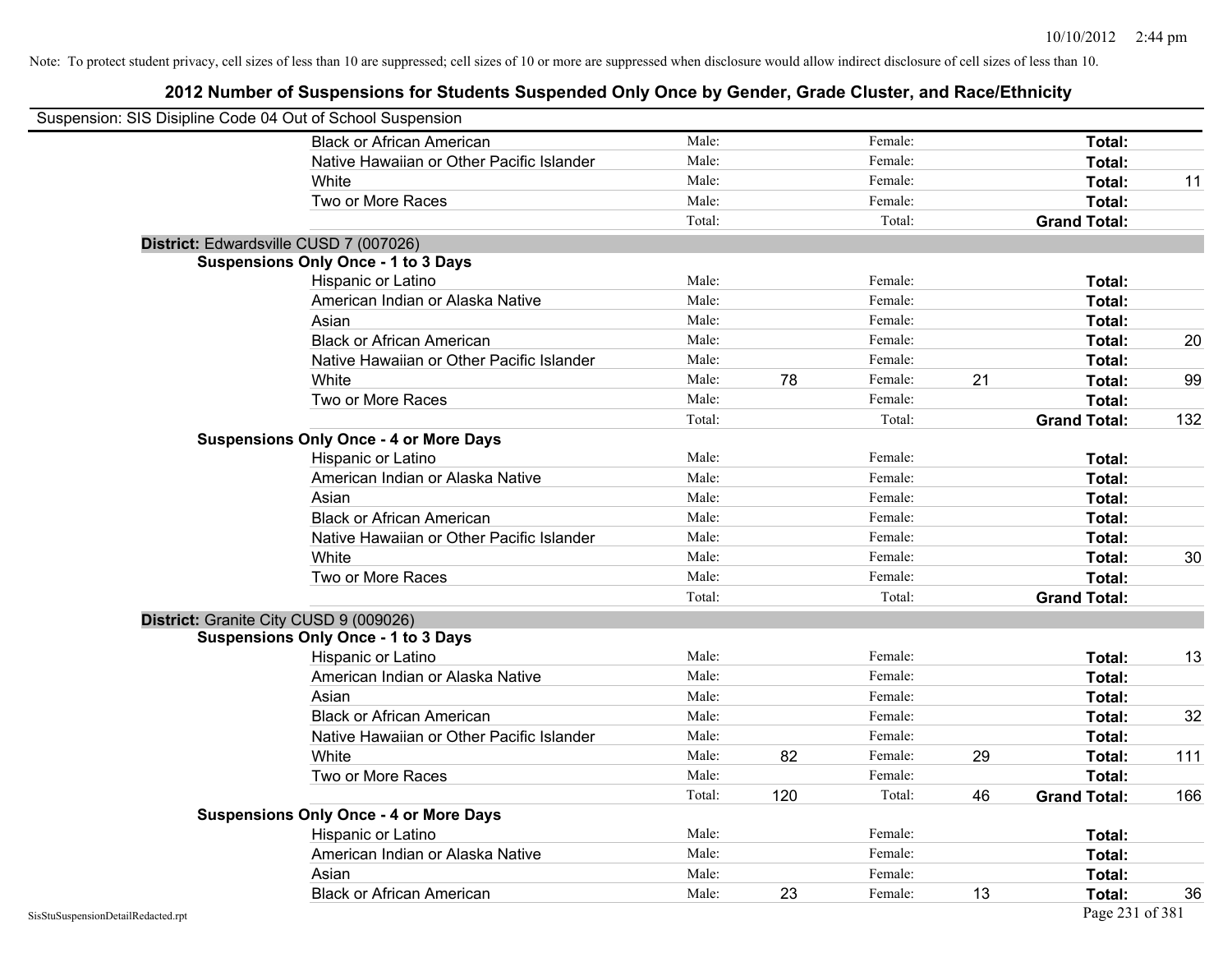| Suspension: SIS Disipline Code 04 Out of School Suspension |                                               |        |    |         |    |                     |     |
|------------------------------------------------------------|-----------------------------------------------|--------|----|---------|----|---------------------|-----|
|                                                            | Native Hawaiian or Other Pacific Islander     | Male:  |    | Female: |    | Total:              |     |
|                                                            | White                                         | Male:  | 47 | Female: | 29 | Total:              | 76  |
|                                                            | Two or More Races                             | Male:  |    | Female: |    | Total:              |     |
|                                                            |                                               | Total: |    | Total:  |    | <b>Grand Total:</b> | 126 |
| District: Highland CUSD 5 (005026)                         |                                               |        |    |         |    |                     |     |
|                                                            | <b>Suspensions Only Once - 1 to 3 Days</b>    |        |    |         |    |                     |     |
|                                                            | Hispanic or Latino                            | Male:  |    | Female: |    | Total:              |     |
|                                                            | American Indian or Alaska Native              | Male:  |    | Female: |    | Total:              |     |
|                                                            | Asian                                         | Male:  |    | Female: |    | Total:              |     |
|                                                            | <b>Black or African American</b>              | Male:  |    | Female: |    | Total:              |     |
|                                                            | Native Hawaiian or Other Pacific Islander     | Male:  |    | Female: |    | Total:              |     |
|                                                            | White                                         | Male:  |    | Female: |    | Total:              | 29  |
|                                                            | Two or More Races                             | Male:  |    | Female: |    | Total:              |     |
|                                                            |                                               | Total: |    | Total:  |    | <b>Grand Total:</b> |     |
|                                                            | <b>Suspensions Only Once - 4 or More Days</b> |        |    |         |    |                     |     |
|                                                            | Hispanic or Latino                            | Male:  |    | Female: |    | Total:              |     |
|                                                            | American Indian or Alaska Native              | Male:  |    | Female: |    | Total:              |     |
|                                                            | Asian                                         | Male:  |    | Female: |    | Total:              |     |
|                                                            | <b>Black or African American</b>              | Male:  |    | Female: |    | Total:              |     |
|                                                            | Native Hawaiian or Other Pacific Islander     | Male:  |    | Female: |    | Total:              |     |
|                                                            | White                                         | Male:  |    | Female: |    | Total:              | 19  |
|                                                            | Two or More Races                             | Male:  |    | Female: |    | Total:              |     |
|                                                            |                                               | Total: |    | Total:  |    | <b>Grand Total:</b> |     |
| District: Madison CUSD 12 (012026)                         |                                               |        |    |         |    |                     |     |
|                                                            | <b>Suspensions Only Once - 1 to 3 Days</b>    |        |    |         |    |                     |     |
|                                                            | Hispanic or Latino                            | Male:  |    | Female: |    | Total:              |     |
|                                                            | American Indian or Alaska Native              | Male:  |    | Female: |    | Total:              |     |
|                                                            | Asian                                         | Male:  |    | Female: |    | Total:              |     |
|                                                            | <b>Black or African American</b>              | Male:  |    | Female: |    | Total:              | 24  |
|                                                            | Native Hawaiian or Other Pacific Islander     | Male:  |    | Female: |    | Total:              |     |
|                                                            | White                                         | Male:  |    | Female: |    | Total:              |     |
|                                                            | Two or More Races                             | Male:  |    | Female: |    | Total:              |     |
|                                                            |                                               | Total: |    | Total:  |    | <b>Grand Total:</b> |     |
|                                                            | <b>Suspensions Only Once - 4 or More Days</b> |        |    |         |    |                     |     |
|                                                            | Hispanic or Latino                            | Male:  |    | Female: |    | Total:              |     |
|                                                            | American Indian or Alaska Native              | Male:  |    | Female: |    | Total:              |     |
|                                                            | Asian                                         | Male:  |    | Female: |    | Total:              |     |
|                                                            | <b>Black or African American</b>              | Male:  |    | Female: |    | Total:              |     |
|                                                            | Native Hawaiian or Other Pacific Islander     | Male:  |    | Female: |    | Total:              |     |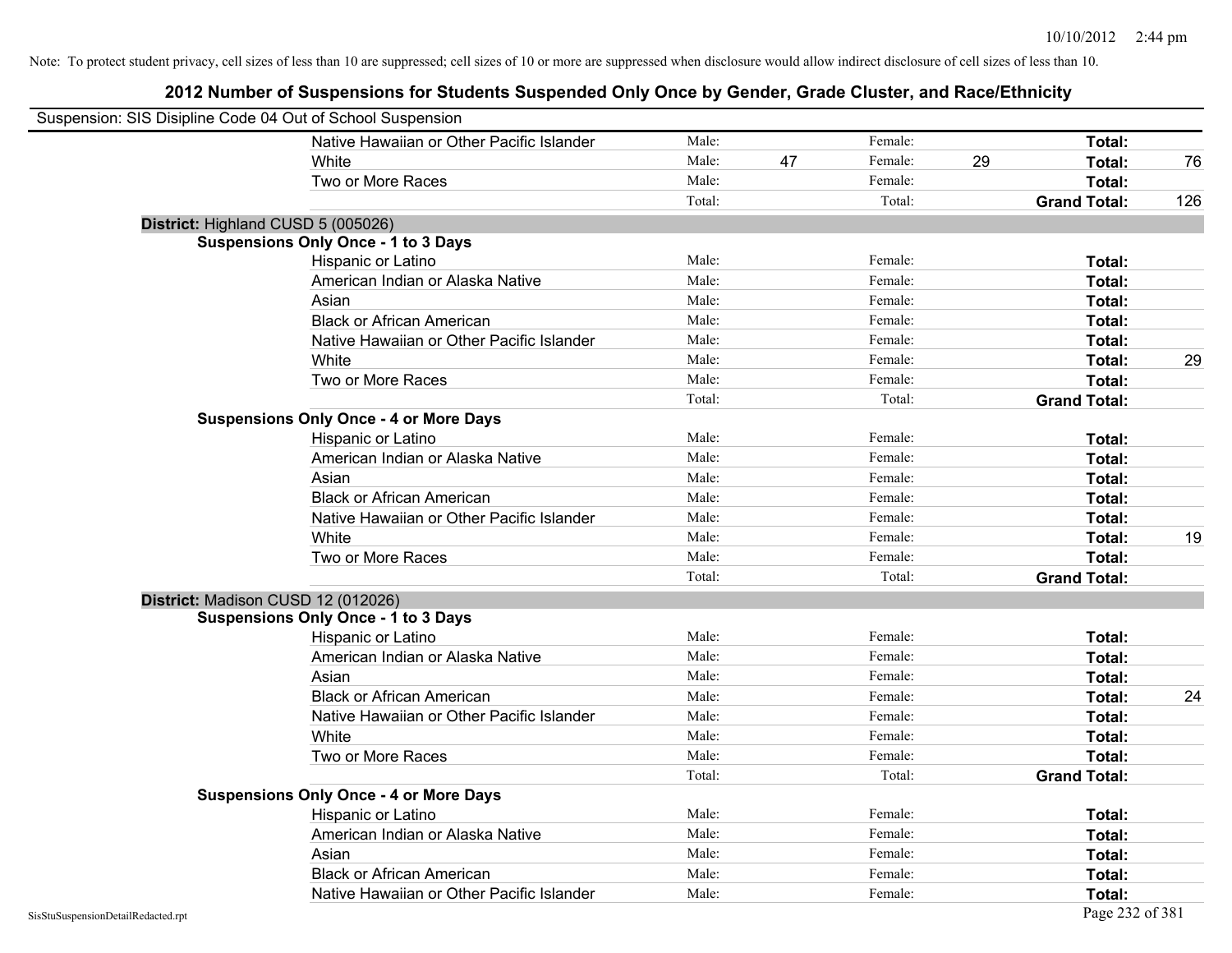| Suspension: SIS Disipline Code 04 Out of School Suspension |                                               |        |    |         |    |                     |    |
|------------------------------------------------------------|-----------------------------------------------|--------|----|---------|----|---------------------|----|
|                                                            | White                                         | Male:  |    | Female: |    | Total:              |    |
|                                                            | Two or More Races                             | Male:  |    | Female: |    | Total:              |    |
|                                                            |                                               | Total: |    | Total:  |    | <b>Grand Total:</b> |    |
| District: Non-Public School (0100)                         |                                               |        |    |         |    |                     |    |
|                                                            | <b>Suspensions Only Once - 1 to 3 Days</b>    |        |    |         |    |                     |    |
|                                                            | Hispanic or Latino                            | Male:  |    | Female: |    | Total:              |    |
|                                                            | American Indian or Alaska Native              | Male:  |    | Female: |    | Total:              |    |
|                                                            | Asian                                         | Male:  |    | Female: |    | Total:              |    |
|                                                            | <b>Black or African American</b>              | Male:  |    | Female: |    | Total:              |    |
|                                                            | Native Hawaiian or Other Pacific Islander     | Male:  |    | Female: |    | Total:              |    |
|                                                            | White                                         | Male:  |    | Female: |    | Total:              | 14 |
|                                                            | Two or More Races                             | Male:  |    | Female: |    | Total:              |    |
|                                                            |                                               | Total: |    | Total:  |    | <b>Grand Total:</b> |    |
|                                                            | <b>Suspensions Only Once - 4 or More Days</b> |        |    |         |    |                     |    |
|                                                            | Hispanic or Latino                            | Male:  |    | Female: |    | Total:              |    |
|                                                            | American Indian or Alaska Native              | Male:  |    | Female: |    | Total:              |    |
|                                                            | Asian                                         | Male:  |    | Female: |    | Total:              |    |
|                                                            | <b>Black or African American</b>              | Male:  |    | Female: |    | Total:              |    |
|                                                            | Native Hawaiian or Other Pacific Islander     | Male:  |    | Female: |    | Total:              |    |
|                                                            | White                                         | Male:  |    | Female: |    | Total:              |    |
|                                                            | Two or More Races                             | Male:  |    | Female: |    | Total:              |    |
|                                                            |                                               | Total: |    | Total:  |    | <b>Grand Total:</b> |    |
| District: Roxana CUSD 1 (001026)                           |                                               |        |    |         |    |                     |    |
|                                                            | <b>Suspensions Only Once - 1 to 3 Days</b>    |        |    |         |    |                     |    |
|                                                            | Hispanic or Latino                            | Male:  |    | Female: |    | Total:              |    |
|                                                            | American Indian or Alaska Native              | Male:  |    | Female: |    | Total:              |    |
|                                                            | Asian                                         | Male:  |    | Female: |    | Total:              |    |
|                                                            | <b>Black or African American</b>              | Male:  |    | Female: |    | Total:              |    |
|                                                            | Native Hawaiian or Other Pacific Islander     | Male:  |    | Female: |    | Total:              |    |
|                                                            | White                                         | Male:  | 42 | Female: | 11 | Total:              | 53 |
|                                                            | Two or More Races                             | Male:  |    | Female: |    | Total:              |    |
|                                                            |                                               | Total: |    | Total:  |    | <b>Grand Total:</b> |    |
|                                                            | <b>Suspensions Only Once - 4 or More Days</b> |        |    |         |    |                     |    |
|                                                            | Hispanic or Latino                            | Male:  |    | Female: |    | Total:              |    |
|                                                            | American Indian or Alaska Native              | Male:  |    | Female: |    | Total:              |    |
|                                                            | Asian                                         | Male:  |    | Female: |    | Total:              |    |
|                                                            | <b>Black or African American</b>              | Male:  |    | Female: |    | Total:              |    |
|                                                            | Native Hawaiian or Other Pacific Islander     | Male:  |    | Female: |    | Total:              |    |
|                                                            | White                                         | Male:  |    | Female: |    | Total:              |    |
| SisStuSuspensionDetailRedacted.rpt                         |                                               |        |    |         |    | Page 233 of 381     |    |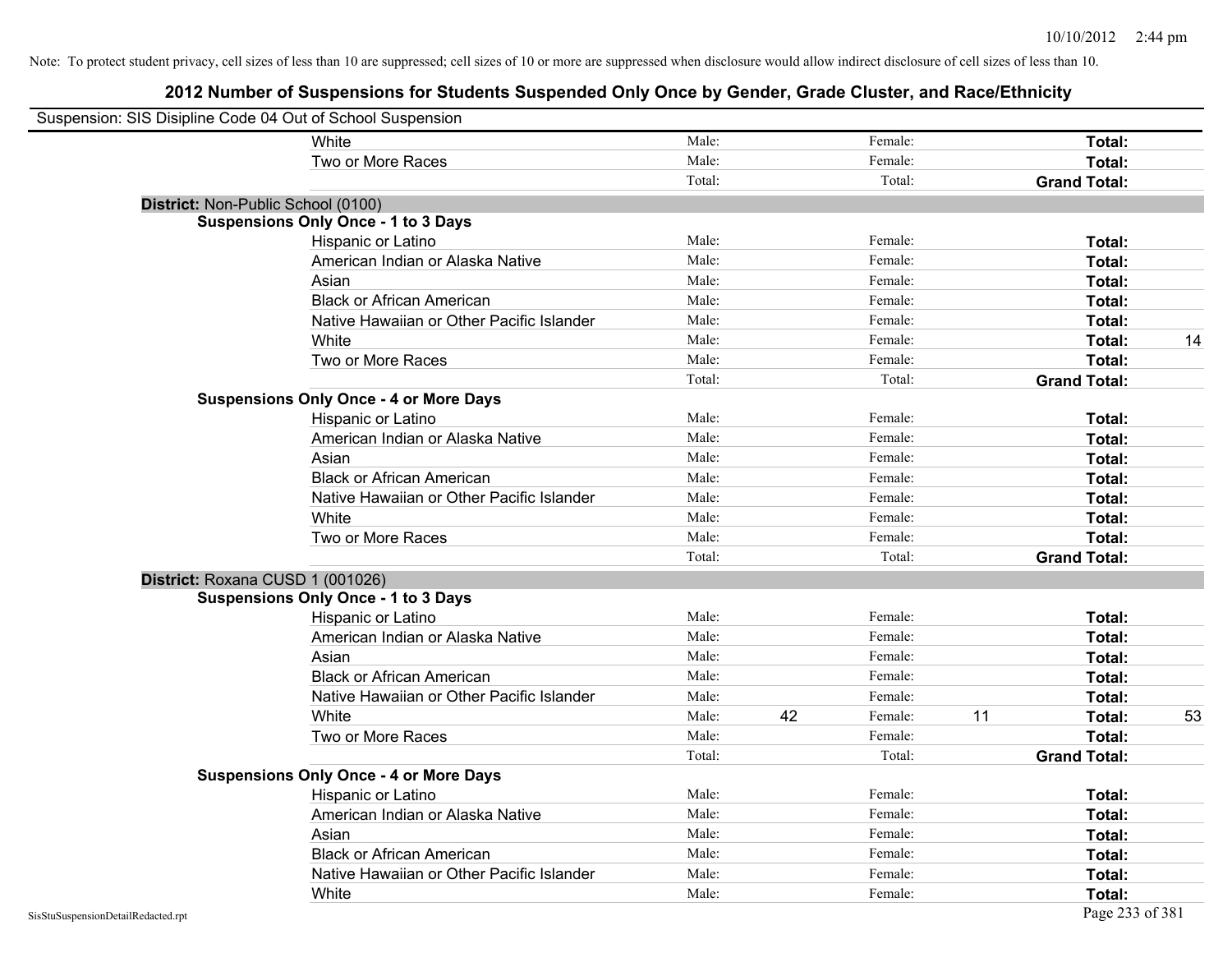| Suspension: SIS Disipline Code 04 Out of School Suspension |        |    |         |                     |        |    |
|------------------------------------------------------------|--------|----|---------|---------------------|--------|----|
| Two or More Races                                          | Male:  |    | Female: |                     | Total: |    |
|                                                            | Total: |    | Total:  | <b>Grand Total:</b> |        | 11 |
| District: Triad CUSD 2 (002026)                            |        |    |         |                     |        |    |
| <b>Suspensions Only Once - 1 to 3 Days</b>                 |        |    |         |                     |        |    |
| Hispanic or Latino                                         | Male:  |    | Female: |                     | Total: |    |
| American Indian or Alaska Native                           | Male:  |    | Female: |                     | Total: |    |
| Asian                                                      | Male:  |    | Female: |                     | Total: |    |
| <b>Black or African American</b>                           | Male:  |    | Female: |                     | Total: |    |
| Native Hawaiian or Other Pacific Islander                  | Male:  |    | Female: |                     | Total: |    |
| White                                                      | Male:  | 25 | Female: | 16                  | Total: | 41 |
| Two or More Races                                          | Male:  |    | Female: |                     | Total: |    |
|                                                            | Total: |    | Total:  | <b>Grand Total:</b> |        |    |
| <b>Suspensions Only Once - 4 or More Days</b>              |        |    |         |                     |        |    |
| Hispanic or Latino                                         | Male:  |    | Female: |                     | Total: |    |
| American Indian or Alaska Native                           | Male:  |    | Female: |                     | Total: |    |
| Asian                                                      | Male:  |    | Female: |                     | Total: |    |
| <b>Black or African American</b>                           | Male:  |    | Female: |                     | Total: |    |
| Native Hawaiian or Other Pacific Islander                  | Male:  |    | Female: |                     | Total: |    |
| White                                                      | Male:  |    | Female: |                     | Total: | 14 |
| Two or More Races                                          | Male:  |    | Female: |                     | Total: |    |
|                                                            | Total: |    | Total:  | <b>Grand Total:</b> |        |    |
| District: Venice CUSD 3 (003026)                           |        |    |         |                     |        |    |
| <b>Suspensions Only Once - 1 to 3 Days</b>                 |        |    |         |                     |        |    |
| Hispanic or Latino                                         | Male:  |    | Female: |                     | Total: |    |
| American Indian or Alaska Native                           | Male:  |    | Female: |                     | Total: |    |
| Asian                                                      | Male:  |    | Female: |                     | Total: |    |
| <b>Black or African American</b>                           | Male:  |    | Female: |                     | Total: | 15 |
| Native Hawaiian or Other Pacific Islander                  | Male:  |    | Female: |                     | Total: |    |
| White                                                      | Male:  |    | Female: |                     | Total: |    |
| Two or More Races                                          | Male:  |    | Female: |                     | Total: |    |
|                                                            | Total: |    | Total:  | <b>Grand Total:</b> |        |    |
| District: Wood River-Hartford ESD 15 (015003)              |        |    |         |                     |        |    |
| <b>Suspensions Only Once - 1 to 3 Days</b>                 |        |    |         |                     |        |    |
| Hispanic or Latino                                         | Male:  |    | Female: |                     | Total: |    |
| American Indian or Alaska Native                           | Male:  |    | Female: |                     | Total: |    |
| Asian                                                      | Male:  |    | Female: |                     | Total: |    |
| <b>Black or African American</b>                           | Male:  |    | Female: |                     | Total: |    |
| Native Hawaiian or Other Pacific Islander                  | Male:  |    | Female: |                     | Total: |    |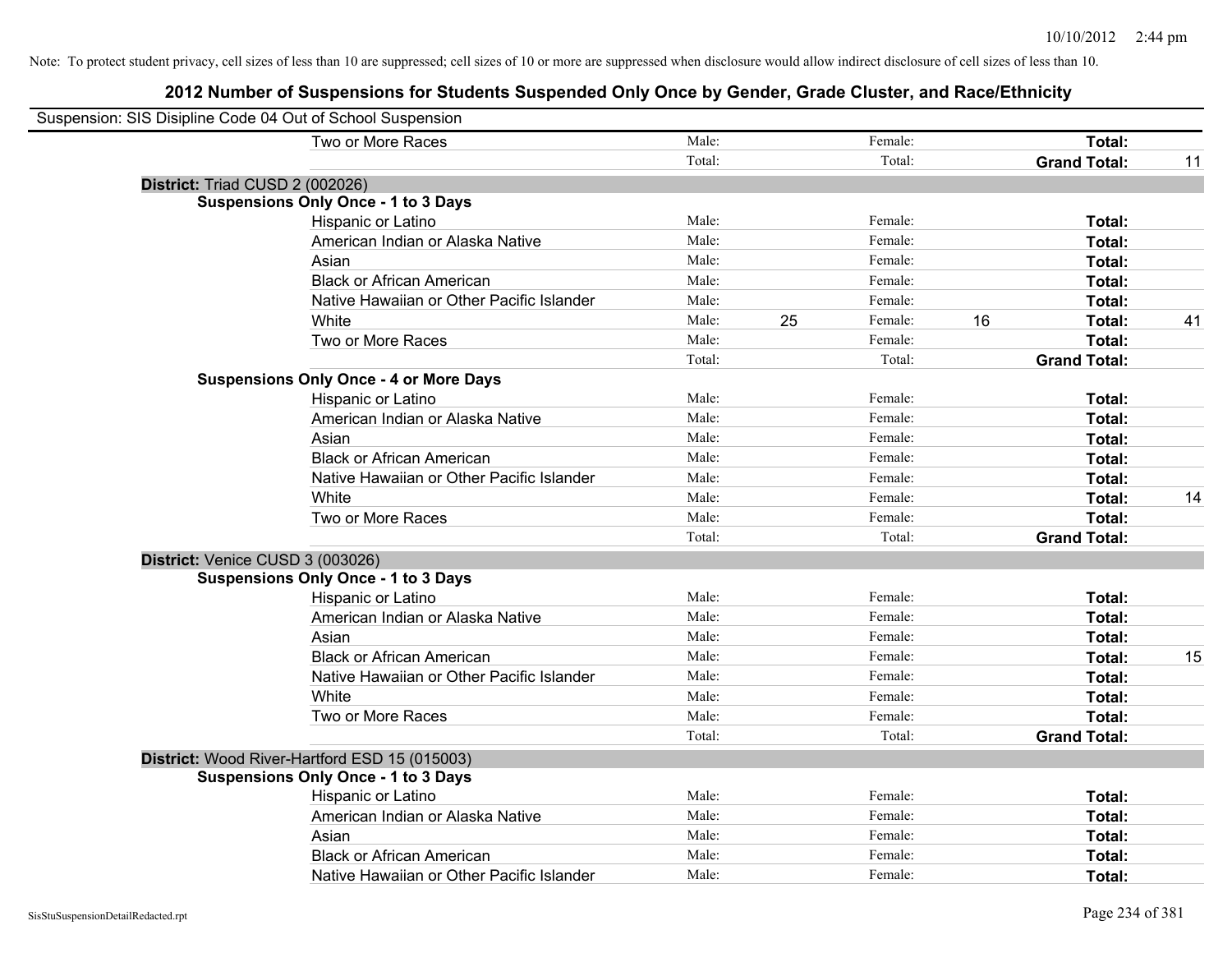|                                           | Suspension: SIS Disipline Code 04 Out of School Suspension |        |         |                     |    |
|-------------------------------------------|------------------------------------------------------------|--------|---------|---------------------|----|
|                                           | White                                                      | Male:  | Female: | Total:              |    |
|                                           | Two or More Races                                          | Male:  | Female: | Total:              |    |
|                                           |                                                            | Total: | Total:  | <b>Grand Total:</b> |    |
|                                           | <b>Suspensions Only Once - 4 or More Days</b>              |        |         |                     |    |
|                                           | Hispanic or Latino                                         | Male:  | Female: | Total:              |    |
|                                           | American Indian or Alaska Native                           | Male:  | Female: | Total:              |    |
|                                           | Asian                                                      | Male:  | Female: | Total:              |    |
|                                           | <b>Black or African American</b>                           | Male:  | Female: | Total:              |    |
|                                           | Native Hawaiian or Other Pacific Islander                  | Male:  | Female: | Total:              |    |
|                                           | White                                                      | Male:  | Female: | Total:              |    |
|                                           | Two or More Races                                          | Male:  | Female: | Total:              |    |
|                                           |                                                            | Total: | Total:  | <b>Grand Total:</b> |    |
| <b>County: Non-Public School (000)</b>    |                                                            |        |         |                     |    |
| District: Madison ROE (000000)            |                                                            |        |         |                     |    |
|                                           | <b>Suspensions Only Once - 1 to 3 Days</b>                 |        |         |                     |    |
|                                           | Hispanic or Latino                                         | Male:  | Female: | Total:              |    |
|                                           | American Indian or Alaska Native                           | Male:  | Female: | Total:              |    |
|                                           | Asian                                                      | Male:  | Female: | Total:              |    |
|                                           | <b>Black or African American</b>                           | Male:  | Female: | Total:              |    |
|                                           | Native Hawaiian or Other Pacific Islander                  | Male:  | Female: | Total:              |    |
|                                           | White                                                      | Male:  | Female: | Total:              |    |
|                                           | Two or More Races                                          | Male:  | Female: | Total:              |    |
|                                           |                                                            | Total: | Total:  | <b>Grand Total:</b> |    |
|                                           |                                                            |        |         |                     |    |
| Region: Marshall/Putnam/Woodford ROE (43) |                                                            |        |         |                     |    |
| County: Marshall (059)                    | District: Henry-Senachwine CUSD 5 (005026)                 |        |         |                     |    |
|                                           | <b>Suspensions Only Once - 1 to 3 Days</b>                 |        |         |                     |    |
|                                           | Hispanic or Latino                                         | Male:  | Female: | Total:              |    |
|                                           | American Indian or Alaska Native                           | Male:  | Female: | Total:              |    |
|                                           | Asian                                                      | Male:  | Female: | Total:              |    |
|                                           | <b>Black or African American</b>                           | Male:  | Female: | Total:              |    |
|                                           | Native Hawaiian or Other Pacific Islander                  | Male:  | Female: | Total:              |    |
|                                           | White                                                      | Male:  | Female: |                     |    |
|                                           |                                                            | Male:  | Female: | Total:              |    |
|                                           | Two or More Races                                          |        |         | Total:              |    |
|                                           |                                                            | Total: | Total:  | <b>Grand Total:</b> | 10 |
|                                           | <b>Suspensions Only Once - 4 or More Days</b>              |        |         |                     |    |
|                                           | Hispanic or Latino                                         | Male:  | Female: | Total:              |    |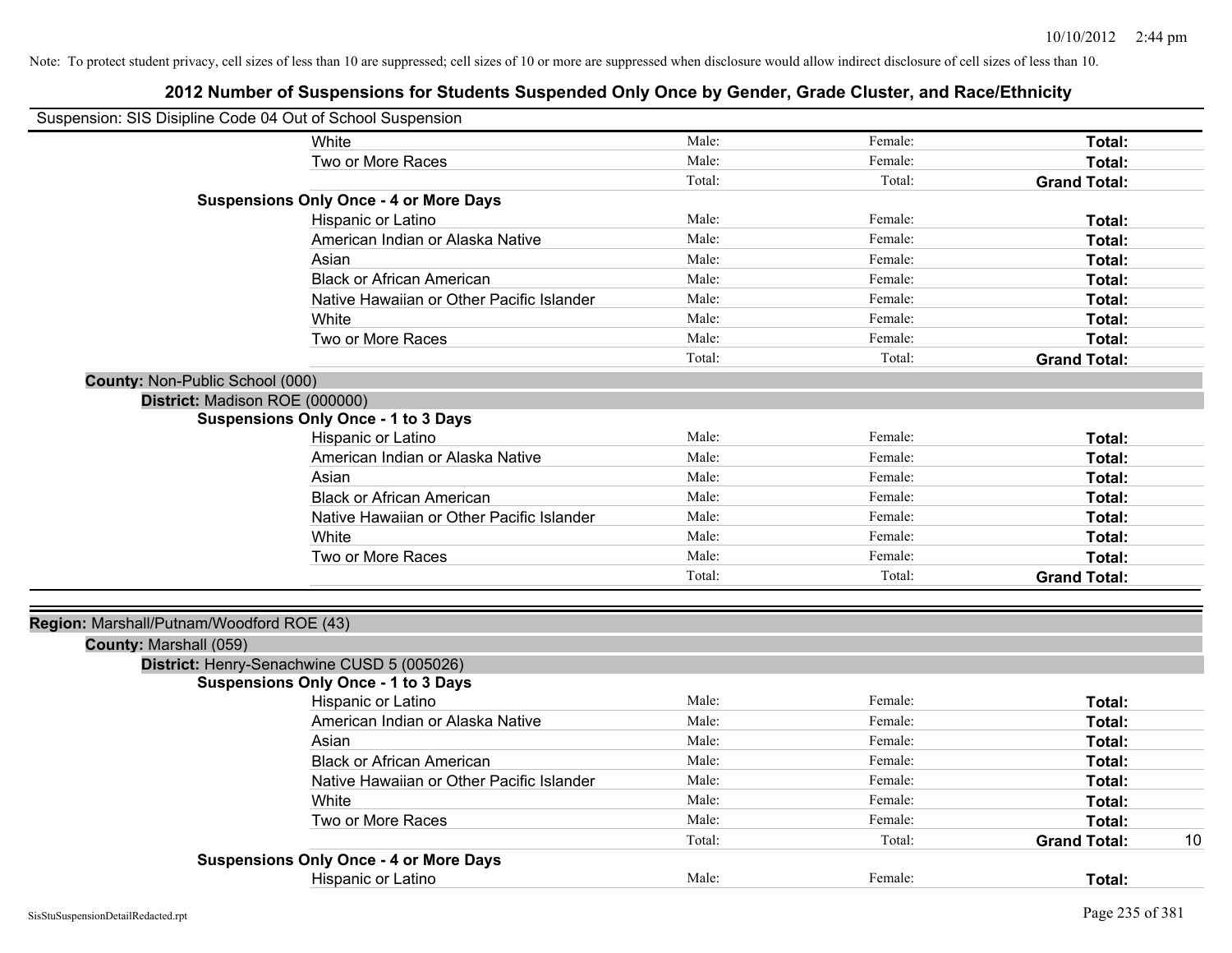| Suspension: SIS Disipline Code 04 Out of School Suspension |        |         |                     |    |
|------------------------------------------------------------|--------|---------|---------------------|----|
| American Indian or Alaska Native                           | Male:  | Female: | Total:              |    |
| Asian                                                      | Male:  | Female: | Total:              |    |
| <b>Black or African American</b>                           | Male:  | Female: | Total:              |    |
| Native Hawaiian or Other Pacific Islander                  | Male:  | Female: | Total:              |    |
| White                                                      | Male:  | Female: | Total:              |    |
| Two or More Races                                          | Male:  | Female: | Total:              |    |
|                                                            | Total: | Total:  | <b>Grand Total:</b> |    |
| District: Midland CUSD 7 (007026)                          |        |         |                     |    |
| <b>Suspensions Only Once - 1 to 3 Days</b>                 |        |         |                     |    |
| Hispanic or Latino                                         | Male:  | Female: | Total:              |    |
| American Indian or Alaska Native                           | Male:  | Female: | Total:              |    |
| Asian                                                      | Male:  | Female: | Total:              |    |
| <b>Black or African American</b>                           | Male:  | Female: | Total:              |    |
| Native Hawaiian or Other Pacific Islander                  | Male:  | Female: | Total:              |    |
| White                                                      | Male:  | Female: | Total:              | 19 |
| Two or More Races                                          | Male:  | Female: | Total:              |    |
|                                                            | Total: | Total:  | <b>Grand Total:</b> |    |
| <b>Suspensions Only Once - 4 or More Days</b>              |        |         |                     |    |
| Hispanic or Latino                                         | Male:  | Female: | Total:              |    |
| American Indian or Alaska Native                           | Male:  | Female: | Total:              |    |
| Asian                                                      | Male:  | Female: | Total:              |    |
| <b>Black or African American</b>                           | Male:  | Female: | Total:              |    |
| Native Hawaiian or Other Pacific Islander                  | Male:  | Female: | Total:              |    |
| White                                                      | Male:  | Female: | Total:              |    |
| Two or More Races                                          | Male:  | Female: | Total:              |    |
|                                                            | Total: | Total:  | <b>Grand Total:</b> |    |
| County: Non-Public School (000)                            |        |         |                     |    |
| District: Marshall/Putnam/Woodford ROE (000000)            |        |         |                     |    |
| <b>Suspensions Only Once - 4 or More Days</b>              |        |         |                     |    |
| Hispanic or Latino                                         | Male:  | Female: | Total:              |    |
| American Indian or Alaska Native                           | Male:  | Female: | Total:              |    |
| Asian                                                      | Male:  | Female: | Total:              |    |
| <b>Black or African American</b>                           | Male:  | Female: | Total:              |    |
| Native Hawaiian or Other Pacific Islander                  | Male:  | Female: | Total:              |    |
| White                                                      | Male:  | Female: | Total:              |    |
| Two or More Races                                          | Male:  | Female: | Total:              |    |
|                                                            | Total: | Total:  | <b>Grand Total:</b> |    |
| County: Putnam (078)                                       |        |         |                     |    |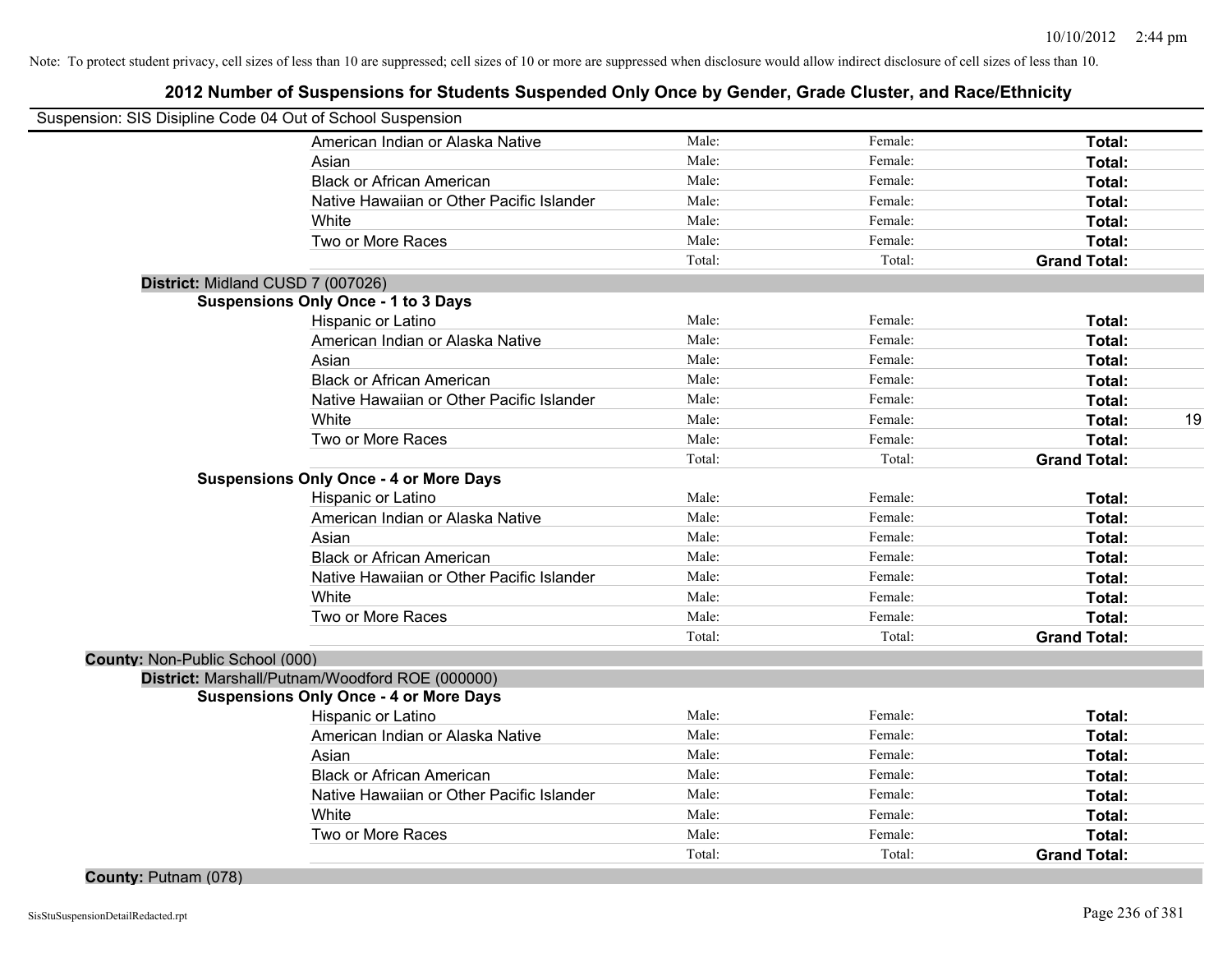| Suspension: SIS Disipline Code 04 Out of School Suspension |                                               |        |    |         |    |                     |    |
|------------------------------------------------------------|-----------------------------------------------|--------|----|---------|----|---------------------|----|
|                                                            | District: Putnam County CUSD 535 (535026)     |        |    |         |    |                     |    |
|                                                            | <b>Suspensions Only Once - 1 to 3 Days</b>    |        |    |         |    |                     |    |
|                                                            | Hispanic or Latino                            | Male:  |    | Female: |    | Total:              |    |
|                                                            | American Indian or Alaska Native              | Male:  |    | Female: |    | Total:              |    |
|                                                            | Asian                                         | Male:  |    | Female: |    | Total:              |    |
|                                                            | <b>Black or African American</b>              | Male:  |    | Female: |    | Total:              |    |
|                                                            | Native Hawaiian or Other Pacific Islander     | Male:  |    | Female: |    | Total:              |    |
|                                                            | White                                         | Male:  |    | Female: |    | Total:              | 10 |
|                                                            | Two or More Races                             | Male:  |    | Female: |    | Total:              |    |
|                                                            |                                               | Total: |    | Total:  |    | <b>Grand Total:</b> |    |
| County: Woodford (102)                                     |                                               |        |    |         |    |                     |    |
|                                                            | District: County of Woodford School (122017)  |        |    |         |    |                     |    |
|                                                            | <b>Suspensions Only Once - 1 to 3 Days</b>    |        |    |         |    |                     |    |
|                                                            | Hispanic or Latino                            | Male:  |    | Female: |    | Total:              |    |
|                                                            | American Indian or Alaska Native              | Male:  |    | Female: |    | Total:              |    |
|                                                            | Asian                                         | Male:  |    | Female: |    | Total:              |    |
|                                                            | <b>Black or African American</b>              | Male:  |    | Female: |    | Total:              |    |
|                                                            | Native Hawaiian or Other Pacific Islander     | Male:  |    | Female: |    | Total:              |    |
|                                                            | White                                         | Male:  | 28 | Female: | 11 | Total:              | 39 |
|                                                            | Two or More Races                             | Male:  |    | Female: |    | Total:              |    |
|                                                            |                                               | Total: |    | Total:  |    | <b>Grand Total:</b> |    |
|                                                            | <b>Suspensions Only Once - 4 or More Days</b> |        |    |         |    |                     |    |
|                                                            | Hispanic or Latino                            | Male:  |    | Female: |    | Total:              |    |
|                                                            | American Indian or Alaska Native              | Male:  |    | Female: |    | Total:              |    |
|                                                            | Asian                                         | Male:  |    | Female: |    | Total:              |    |
|                                                            | <b>Black or African American</b>              | Male:  |    | Female: |    | Total:              |    |
|                                                            | Native Hawaiian or Other Pacific Islander     | Male:  |    | Female: |    | Total:              |    |
|                                                            | White                                         | Male:  |    | Female: |    | Total:              |    |
|                                                            | Two or More Races                             | Male:  |    | Female: |    | Total:              |    |
|                                                            |                                               | Total: |    | Total:  |    | <b>Grand Total:</b> |    |
|                                                            | District: El Paso-Gridley CUSD 11 (011026)    |        |    |         |    |                     |    |
|                                                            | <b>Suspensions Only Once - 1 to 3 Days</b>    |        |    |         |    |                     |    |
|                                                            | Hispanic or Latino                            | Male:  |    | Female: |    | Total:              |    |
|                                                            | American Indian or Alaska Native              | Male:  |    | Female: |    | Total:              |    |
|                                                            | Asian                                         | Male:  |    | Female: |    | Total:              |    |
|                                                            | <b>Black or African American</b>              | Male:  |    | Female: |    | Total:              |    |
|                                                            | Native Hawaiian or Other Pacific Islander     | Male:  |    | Female: |    | <b>Total:</b>       |    |
|                                                            | White                                         | Male:  |    | Female: |    | Total:              | 13 |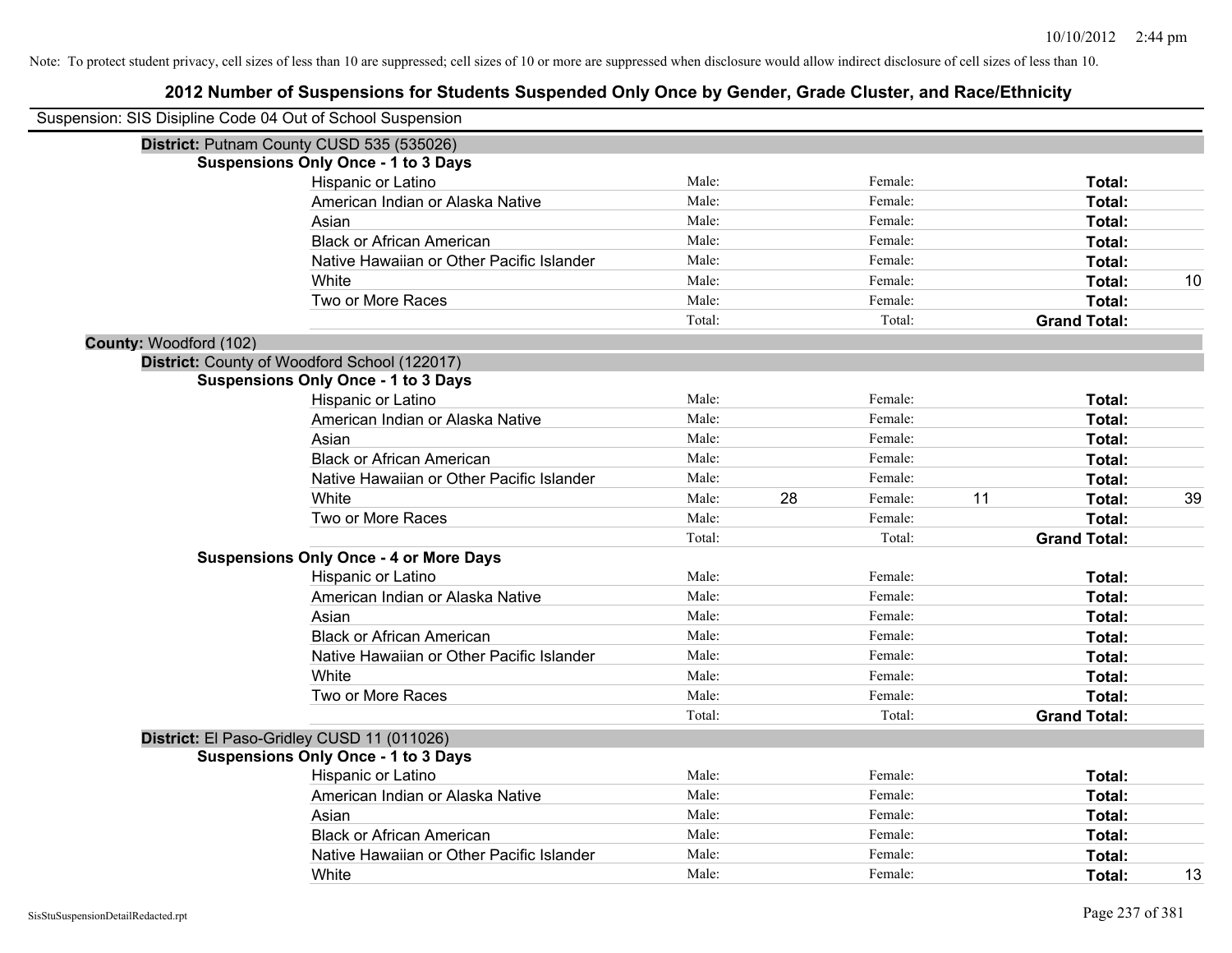| Suspension: SIS Disipline Code 04 Out of School Suspension |                                               |        |         |                     |    |
|------------------------------------------------------------|-----------------------------------------------|--------|---------|---------------------|----|
|                                                            | Two or More Races                             | Male:  | Female: | Total:              |    |
|                                                            |                                               | Total: | Total:  | <b>Grand Total:</b> |    |
|                                                            | <b>Suspensions Only Once - 4 or More Days</b> |        |         |                     |    |
|                                                            | Hispanic or Latino                            | Male:  | Female: | Total:              |    |
|                                                            | American Indian or Alaska Native              | Male:  | Female: | Total:              |    |
|                                                            | Asian                                         | Male:  | Female: | Total:              |    |
|                                                            | <b>Black or African American</b>              | Male:  | Female: | Total:              |    |
|                                                            | Native Hawaiian or Other Pacific Islander     | Male:  | Female: | Total:              |    |
|                                                            | White                                         | Male:  | Female: | Total:              |    |
|                                                            | Two or More Races                             | Male:  | Female: | Total:              |    |
|                                                            |                                               | Total: | Total:  | <b>Grand Total:</b> |    |
|                                                            | District: Eureka CUD 140 (140026)             |        |         |                     |    |
|                                                            | <b>Suspensions Only Once - 1 to 3 Days</b>    |        |         |                     |    |
|                                                            | Hispanic or Latino                            | Male:  | Female: | Total:              |    |
|                                                            | American Indian or Alaska Native              | Male:  | Female: | Total:              |    |
|                                                            | Asian                                         | Male:  | Female: | Total:              |    |
|                                                            | <b>Black or African American</b>              | Male:  | Female: | Total:              |    |
|                                                            | Native Hawaiian or Other Pacific Islander     | Male:  | Female: | Total:              |    |
|                                                            | White                                         | Male:  | Female: | Total:              | 19 |
|                                                            | Two or More Races                             | Male:  | Female: | Total:              |    |
|                                                            |                                               | Total: | Total:  | <b>Grand Total:</b> |    |
|                                                            | <b>Suspensions Only Once - 4 or More Days</b> |        |         |                     |    |
|                                                            | Hispanic or Latino                            | Male:  | Female: | Total:              |    |
|                                                            | American Indian or Alaska Native              | Male:  | Female: | Total:              |    |
|                                                            | Asian                                         | Male:  | Female: | Total:              |    |
|                                                            | <b>Black or African American</b>              | Male:  | Female: | Total:              |    |
|                                                            | Native Hawaiian or Other Pacific Islander     | Male:  | Female: | Total:              |    |
|                                                            | White                                         | Male:  | Female: | Total:              |    |
|                                                            | Two or More Races                             | Male:  | Female: | Total:              |    |
|                                                            |                                               | Total: | Total:  | <b>Grand Total:</b> |    |
|                                                            | District: Fieldcrest CUSD 6 (006026)          |        |         |                     |    |
|                                                            | <b>Suspensions Only Once - 1 to 3 Days</b>    |        |         |                     |    |
|                                                            | Hispanic or Latino                            | Male:  | Female: | Total:              |    |
|                                                            | American Indian or Alaska Native              | Male:  | Female: | Total:              |    |
|                                                            | Asian                                         | Male:  | Female: | Total:              |    |
|                                                            | <b>Black or African American</b>              | Male:  | Female: | Total:              |    |
|                                                            | Native Hawaiian or Other Pacific Islander     | Male:  | Female: | Total:              |    |
|                                                            | White                                         | Male:  | Female: | Total:              |    |
|                                                            | Two or More Races                             | Male:  | Female: | Total:              |    |
| SisStuSuspensionDetailRedacted.rpt                         |                                               |        |         | Page 238 of 381     |    |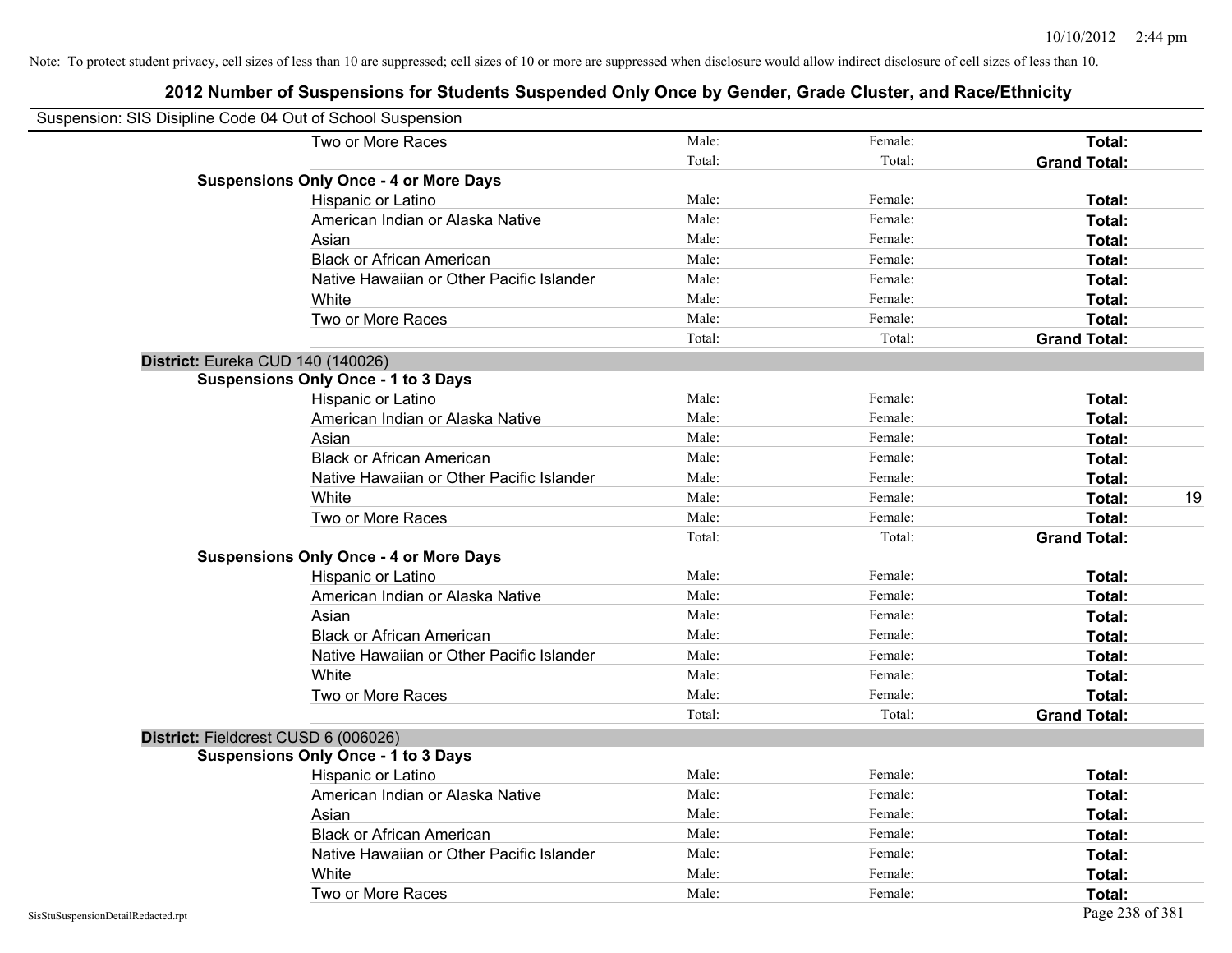| Suspension: SIS Disipline Code 04 Out of School Suspension |                                               |        |         |                     |    |
|------------------------------------------------------------|-----------------------------------------------|--------|---------|---------------------|----|
|                                                            |                                               | Total: | Total:  | <b>Grand Total:</b> | 10 |
|                                                            | <b>Suspensions Only Once - 4 or More Days</b> |        |         |                     |    |
|                                                            | Hispanic or Latino                            | Male:  | Female: | Total:              |    |
|                                                            | American Indian or Alaska Native              | Male:  | Female: | Total:              |    |
|                                                            | Asian                                         | Male:  | Female: | Total:              |    |
|                                                            | <b>Black or African American</b>              | Male:  | Female: | Total:              |    |
|                                                            | Native Hawaiian or Other Pacific Islander     | Male:  | Female: | Total:              |    |
|                                                            | White                                         | Male:  | Female: | Total:              | 11 |
|                                                            | Two or More Races                             | Male:  | Female: | Total:              |    |
|                                                            |                                               | Total: | Total:  | <b>Grand Total:</b> |    |
|                                                            | District: Lowpoint-Washburn CUSD 21 (021026)  |        |         |                     |    |
|                                                            | <b>Suspensions Only Once - 1 to 3 Days</b>    |        |         |                     |    |
|                                                            | Hispanic or Latino                            | Male:  | Female: | Total:              |    |
|                                                            | American Indian or Alaska Native              | Male:  | Female: | Total:              |    |
|                                                            | Asian                                         | Male:  | Female: | Total:              |    |
|                                                            | <b>Black or African American</b>              | Male:  | Female: | Total:              |    |
|                                                            | Native Hawaiian or Other Pacific Islander     | Male:  | Female: | Total:              |    |
|                                                            | White                                         | Male:  | Female: | Total:              |    |
|                                                            | Two or More Races                             | Male:  | Female: | Total:              |    |
|                                                            |                                               | Total: | Total:  | <b>Grand Total:</b> |    |
|                                                            | <b>Suspensions Only Once - 4 or More Days</b> |        |         |                     |    |
|                                                            | Hispanic or Latino                            | Male:  | Female: | Total:              |    |
|                                                            | American Indian or Alaska Native              | Male:  | Female: | Total:              |    |
|                                                            | Asian                                         | Male:  | Female: | Total:              |    |
|                                                            | <b>Black or African American</b>              | Male:  | Female: | Total:              |    |
|                                                            | Native Hawaiian or Other Pacific Islander     | Male:  | Female: | Total:              |    |
|                                                            | White                                         | Male:  | Female: | Total:              |    |
|                                                            | Two or More Races                             | Male:  | Female: | Total:              |    |
|                                                            |                                               | Total: | Total:  | <b>Grand Total:</b> |    |
|                                                            | District: Metamora CCSD 1 (001004)            |        |         |                     |    |
|                                                            | <b>Suspensions Only Once - 1 to 3 Days</b>    |        |         |                     |    |
|                                                            | Hispanic or Latino                            | Male:  | Female: | Total:              |    |
|                                                            | American Indian or Alaska Native              | Male:  | Female: | Total:              |    |
|                                                            | Asian                                         | Male:  | Female: | Total:              |    |
|                                                            | <b>Black or African American</b>              | Male:  | Female: | Total:              |    |
|                                                            | Native Hawaiian or Other Pacific Islander     | Male:  | Female: | Total:              |    |
|                                                            | White                                         | Male:  | Female: | Total:              |    |
|                                                            | Two or More Races                             | Male:  | Female: | Total:              |    |
|                                                            |                                               | Total: | Total:  | <b>Grand Total:</b> |    |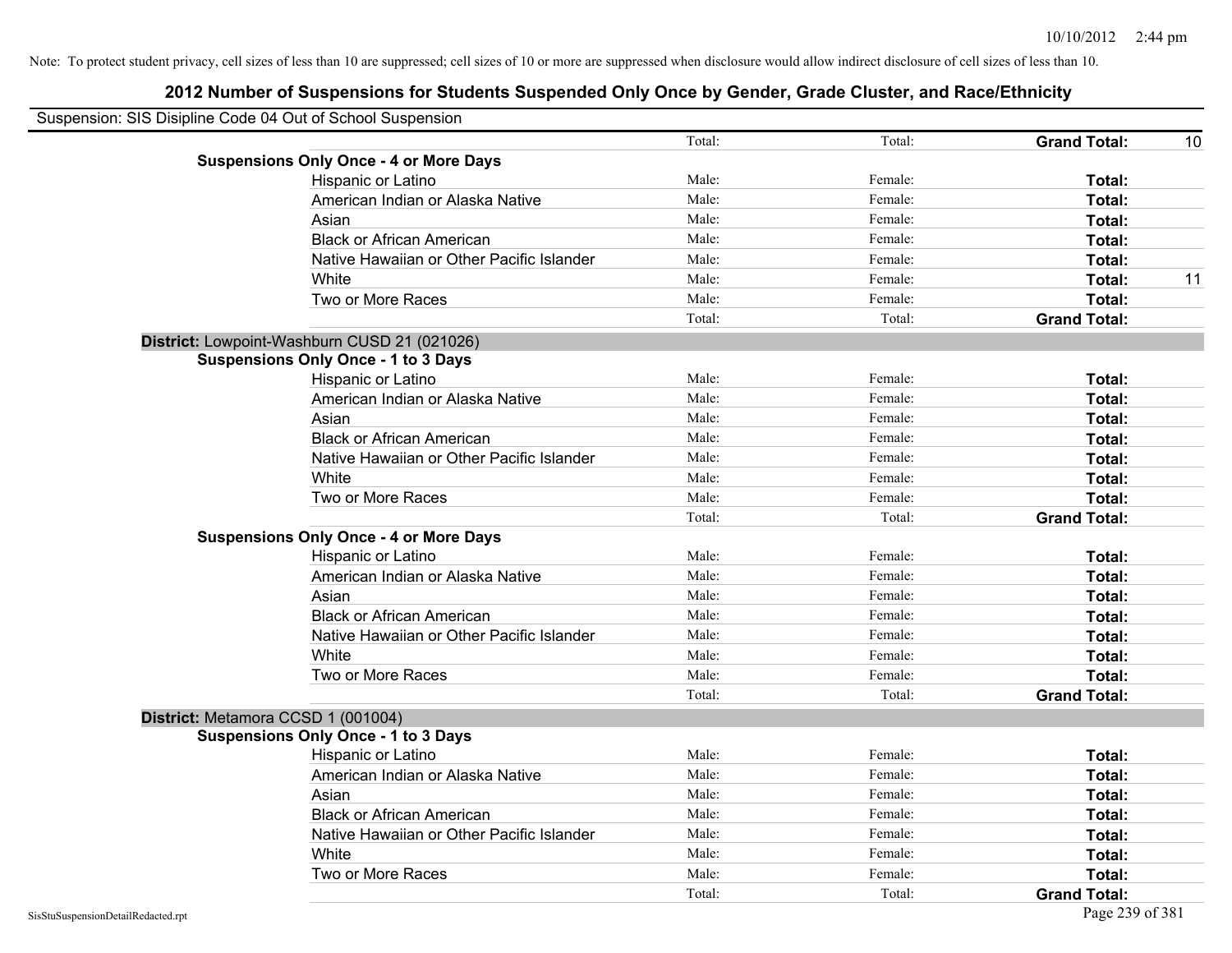| Suspension: SIS Disipline Code 04 Out of School Suspension |                                               |        |         |                     |
|------------------------------------------------------------|-----------------------------------------------|--------|---------|---------------------|
|                                                            | <b>Suspensions Only Once - 4 or More Days</b> |        |         |                     |
|                                                            | Hispanic or Latino                            | Male:  | Female: | Total:              |
|                                                            | American Indian or Alaska Native              | Male:  | Female: | Total:              |
|                                                            | Asian                                         | Male:  | Female: | Total:              |
|                                                            | <b>Black or African American</b>              | Male:  | Female: | Total:              |
|                                                            | Native Hawaiian or Other Pacific Islander     | Male:  | Female: | Total:              |
|                                                            | White                                         | Male:  | Female: | Total:              |
|                                                            | Two or More Races                             | Male:  | Female: | Total:              |
|                                                            |                                               | Total: | Total:  | <b>Grand Total:</b> |
|                                                            | District: Roanoke Benson CUSD 60 (060026)     |        |         |                     |
|                                                            | <b>Suspensions Only Once - 1 to 3 Days</b>    |        |         |                     |
|                                                            | Hispanic or Latino                            | Male:  | Female: | Total:              |
|                                                            | American Indian or Alaska Native              | Male:  | Female: | Total:              |
|                                                            | Asian                                         | Male:  | Female: | Total:              |
|                                                            | <b>Black or African American</b>              | Male:  | Female: | Total:              |
|                                                            | Native Hawaiian or Other Pacific Islander     | Male:  | Female: | Total:              |
|                                                            | White                                         | Male:  | Female: | Total:              |
|                                                            | Two or More Races                             | Male:  | Female: | Total:              |
|                                                            |                                               | Total: | Total:  | <b>Grand Total:</b> |
|                                                            | <b>Suspensions Only Once - 4 or More Days</b> |        |         |                     |
|                                                            | Hispanic or Latino                            | Male:  | Female: | Total:              |
|                                                            | American Indian or Alaska Native              | Male:  | Female: | Total:              |
|                                                            | Asian                                         | Male:  | Female: | Total:              |
|                                                            | <b>Black or African American</b>              | Male:  | Female: | Total:              |
|                                                            | Native Hawaiian or Other Pacific Islander     | Male:  | Female: | Total:              |
|                                                            | White                                         | Male:  | Female: | Total:              |
|                                                            | Two or More Races                             | Male:  | Female: | Total:              |
|                                                            |                                               | Total: | Total:  | <b>Grand Total:</b> |
|                                                            |                                               |        |         |                     |
| Region: McHenry ROE (44)                                   |                                               |        |         |                     |
| County: Mchenry (063)                                      |                                               |        |         |                     |
| District: Alden Hebron SD 19 (019024)                      |                                               |        |         |                     |
|                                                            | <b>Suspensions Only Once - 1 to 3 Days</b>    |        |         |                     |
|                                                            | Hispanic or Latino                            | Male:  | Female: | Total:              |
|                                                            | American Indian or Alaska Native              | Male:  | Female: | Total:              |
|                                                            | Asian                                         | Male:  | Female: | Total:              |
|                                                            | <b>Black or African American</b>              | Male:  | Female: | Total:              |
|                                                            | Native Hawaiian or Other Pacific Islander     | Male:  | Female: | Total:              |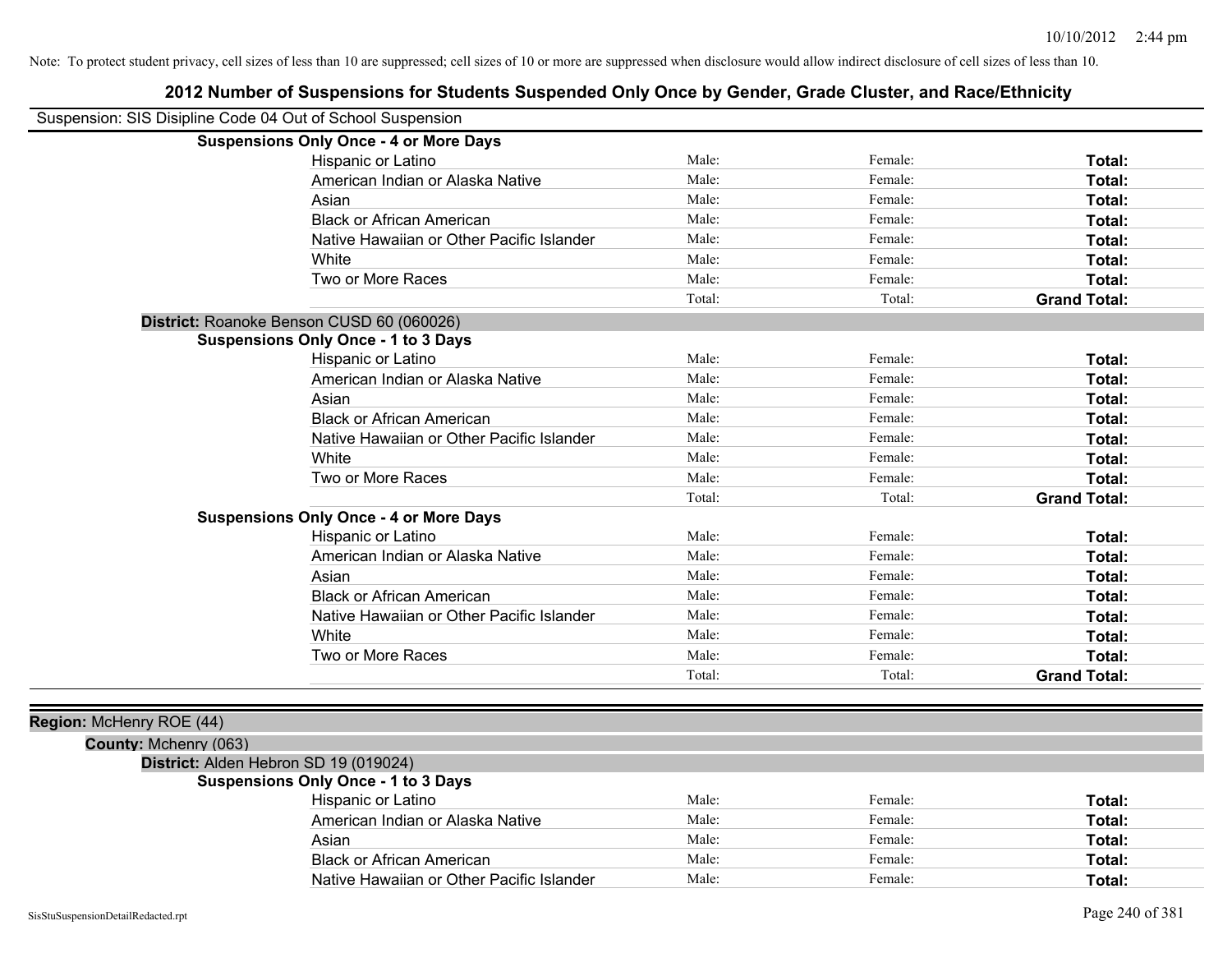| Suspension: SIS Disipline Code 04 Out of School Suspension |                                               |        |     |         |    |                     |     |
|------------------------------------------------------------|-----------------------------------------------|--------|-----|---------|----|---------------------|-----|
|                                                            | White                                         | Male:  |     | Female: |    | Total:              |     |
|                                                            | Two or More Races                             | Male:  |     | Female: |    | Total:              |     |
|                                                            |                                               | Total: |     | Total:  |    | <b>Grand Total:</b> |     |
| <b>District: Cary CCSD 26 (026004)</b>                     |                                               |        |     |         |    |                     |     |
|                                                            | <b>Suspensions Only Once - 1 to 3 Days</b>    |        |     |         |    |                     |     |
|                                                            | Hispanic or Latino                            | Male:  |     | Female: |    | Total:              |     |
|                                                            | American Indian or Alaska Native              | Male:  |     | Female: |    | Total:              |     |
|                                                            | Asian                                         | Male:  |     | Female: |    | Total:              |     |
|                                                            | <b>Black or African American</b>              | Male:  |     | Female: |    | Total:              |     |
|                                                            | Native Hawaiian or Other Pacific Islander     | Male:  |     | Female: |    | Total:              |     |
|                                                            | White                                         | Male:  |     | Female: |    | Total:              |     |
|                                                            | Two or More Races                             | Male:  |     | Female: |    | Total:              |     |
|                                                            |                                               | Total: |     | Total:  |    | <b>Grand Total:</b> | 13  |
|                                                            | <b>Suspensions Only Once - 4 or More Days</b> |        |     |         |    |                     |     |
|                                                            | Hispanic or Latino                            | Male:  |     | Female: |    | Total:              |     |
|                                                            | American Indian or Alaska Native              | Male:  |     | Female: |    | Total:              |     |
|                                                            | Asian                                         | Male:  |     | Female: |    | Total:              |     |
|                                                            | <b>Black or African American</b>              | Male:  |     | Female: |    | Total:              |     |
|                                                            | Native Hawaiian or Other Pacific Islander     | Male:  |     | Female: |    | Total:              |     |
|                                                            | White                                         | Male:  |     | Female: |    | Total:              |     |
|                                                            | Two or More Races                             | Male:  |     | Female: |    | Total:              |     |
|                                                            |                                               | Total: |     | Total:  |    | <b>Grand Total:</b> |     |
| District: CHSD 155 (155016)                                |                                               |        |     |         |    |                     |     |
|                                                            | <b>Suspensions Only Once - 1 to 3 Days</b>    |        |     |         |    |                     |     |
|                                                            | Hispanic or Latino                            | Male:  |     | Female: |    | Total:              | 29  |
|                                                            | American Indian or Alaska Native              | Male:  |     | Female: |    | Total:              |     |
|                                                            | Asian                                         | Male:  |     | Female: |    | Total:              |     |
|                                                            | <b>Black or African American</b>              | Male:  |     | Female: |    | Total:              |     |
|                                                            | Native Hawaiian or Other Pacific Islander     | Male:  |     | Female: |    | Total:              |     |
|                                                            | White                                         | Male:  | 105 | Female: | 46 | Total:              | 151 |
|                                                            | Two or More Races                             | Male:  |     | Female: |    | Total:              |     |
|                                                            |                                               | Total: | 134 | Total:  | 58 | <b>Grand Total:</b> | 192 |
|                                                            | <b>Suspensions Only Once - 4 or More Days</b> |        |     |         |    |                     |     |
|                                                            | Hispanic or Latino                            | Male:  |     | Female: |    | Total:              | 14  |
|                                                            | American Indian or Alaska Native              | Male:  |     | Female: |    | Total:              |     |
|                                                            | Asian                                         | Male:  |     | Female: |    | Total:              |     |
|                                                            | <b>Black or African American</b>              | Male:  |     | Female: |    | Total:              |     |
|                                                            | Native Hawaiian or Other Pacific Islander     | Male:  |     | Female: |    | Total:              |     |
|                                                            | White                                         | Male:  | 54  | Female: | 24 | Total:              | 78  |
| SisStuSuspensionDetailRedacted.rpt                         |                                               |        |     |         |    | Page 241 of 381     |     |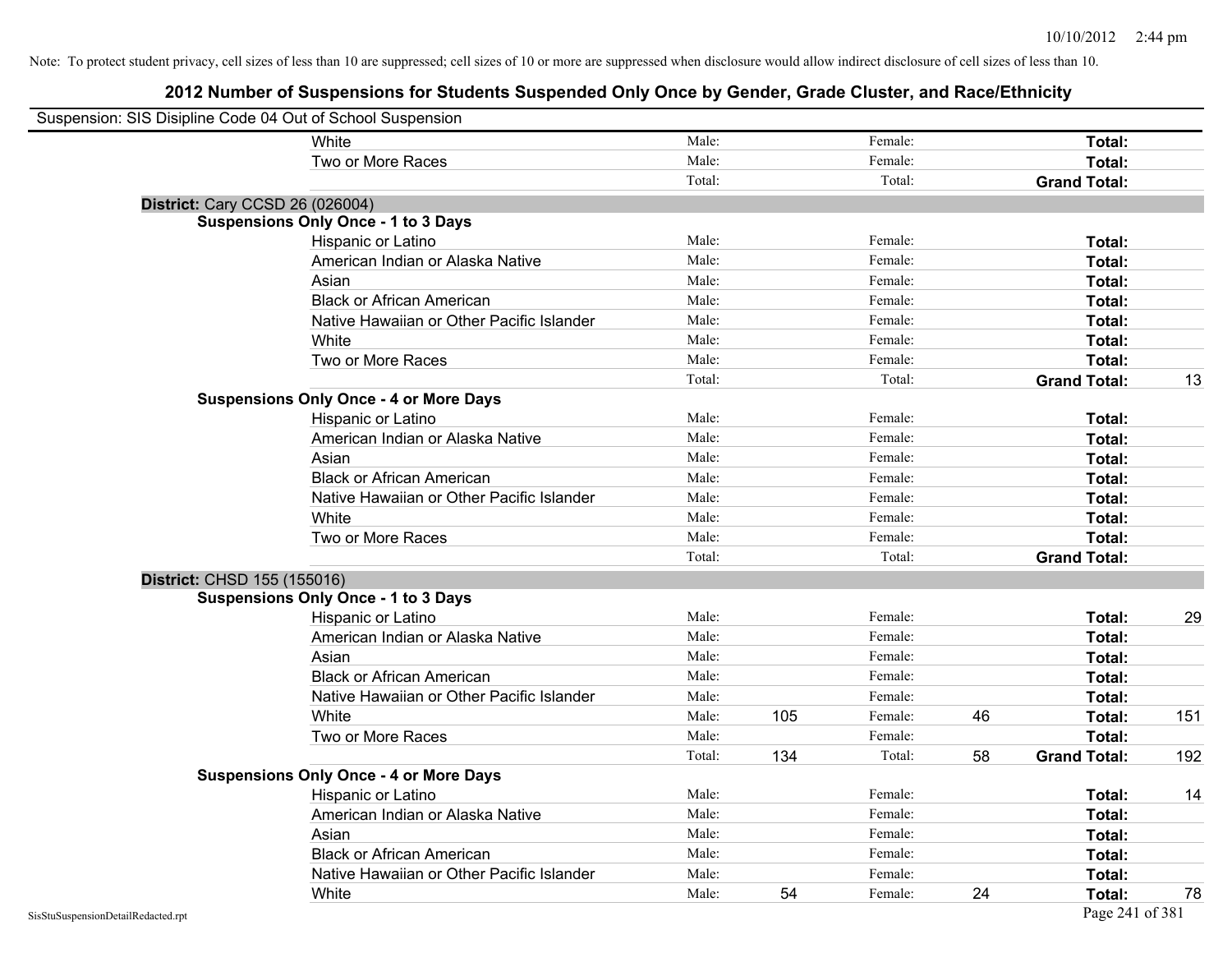| Suspension: SIS Disipline Code 04 Out of School Suspension |        |         |                     |    |
|------------------------------------------------------------|--------|---------|---------------------|----|
| Two or More Races                                          | Male:  | Female: | Total:              |    |
|                                                            | Total: | Total:  | <b>Grand Total:</b> |    |
| District: Cons SD 158 (158022)                             |        |         |                     |    |
| <b>Suspensions Only Once - 1 to 3 Days</b>                 |        |         |                     |    |
| Hispanic or Latino                                         | Male:  | Female: | Total:              |    |
| American Indian or Alaska Native                           | Male:  | Female: | Total:              |    |
| Asian                                                      | Male:  | Female: | Total:              |    |
| <b>Black or African American</b>                           | Male:  | Female: | Total:              |    |
| Native Hawaiian or Other Pacific Islander                  | Male:  | Female: | Total:              |    |
| White                                                      | Male:  | Female: | Total:              | 23 |
| Two or More Races                                          | Male:  | Female: | Total:              |    |
|                                                            | Total: | Total:  | <b>Grand Total:</b> |    |
| <b>Suspensions Only Once - 4 or More Days</b>              |        |         |                     |    |
| Hispanic or Latino                                         | Male:  | Female: | Total:              |    |
| American Indian or Alaska Native                           | Male:  | Female: | Total:              |    |
| Asian                                                      | Male:  | Female: | Total:              |    |
| <b>Black or African American</b>                           | Male:  | Female: | Total:              |    |
| Native Hawaiian or Other Pacific Islander                  | Male:  | Female: | Total:              |    |
| White                                                      | Male:  | Female: | Total:              |    |
| Two or More Races                                          | Male:  | Female: | Total:              |    |
|                                                            | Total: | Total:  | <b>Grand Total:</b> |    |
| District: Crystal Lake CCSD 47 (047004)                    |        |         |                     |    |
| <b>Suspensions Only Once - 1 to 3 Days</b>                 |        |         |                     |    |
| Hispanic or Latino                                         | Male:  | Female: | Total:              | 25 |
| American Indian or Alaska Native                           | Male:  | Female: | Total:              |    |
| Asian                                                      | Male:  | Female: | Total:              |    |
| <b>Black or African American</b>                           | Male:  | Female: | Total:              |    |
| Native Hawaiian or Other Pacific Islander                  | Male:  | Female: | Total:              |    |
| White                                                      | Male:  | Female: | Total:              | 45 |
| Two or More Races                                          | Male:  | Female: | Total:              |    |
|                                                            | Total: | Total:  | <b>Grand Total:</b> |    |
| <b>Suspensions Only Once - 4 or More Days</b>              |        |         |                     |    |
| Hispanic or Latino                                         | Male:  | Female: | Total:              |    |
| American Indian or Alaska Native                           | Male:  | Female: | Total:              |    |
| Asian                                                      | Male:  | Female: | Total:              |    |
| <b>Black or African American</b>                           | Male:  | Female: | Total:              |    |
| Native Hawaiian or Other Pacific Islander                  | Male:  | Female: | Total:              |    |
| White                                                      | Male:  | Female: | Total:              |    |
| Two or More Races                                          | Male:  | Female: | Total:              |    |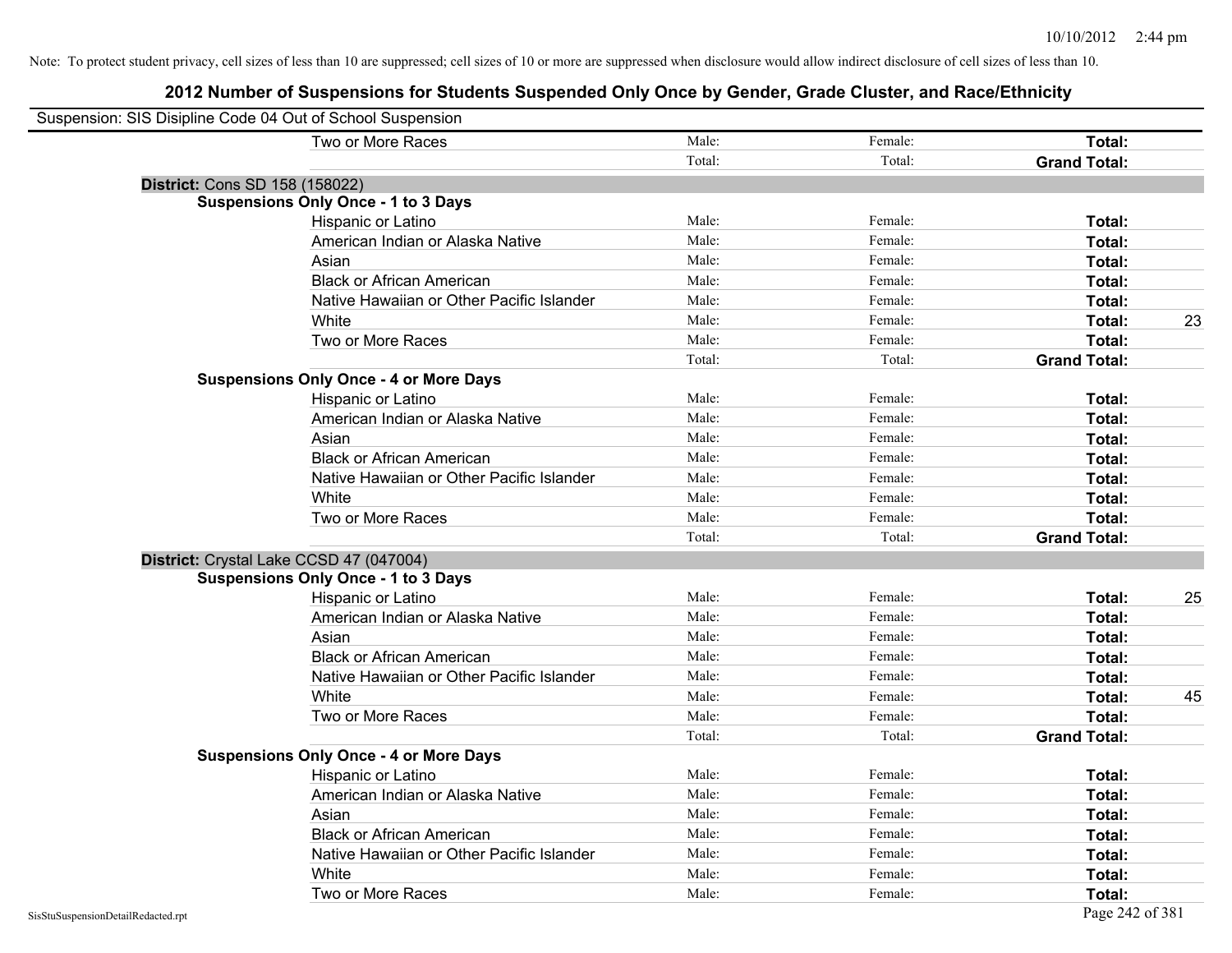| Suspension: SIS Disipline Code 04 Out of School Suspension |        |         |                     |    |
|------------------------------------------------------------|--------|---------|---------------------|----|
|                                                            | Total: | Total:  | <b>Grand Total:</b> |    |
| District: Fox River Grove Cons SD 3 (003003)               |        |         |                     |    |
| <b>Suspensions Only Once - 1 to 3 Days</b>                 |        |         |                     |    |
| Hispanic or Latino                                         | Male:  | Female: | Total:              |    |
| American Indian or Alaska Native                           | Male:  | Female: | Total:              |    |
| Asian                                                      | Male:  | Female: | Total:              |    |
| <b>Black or African American</b>                           | Male:  | Female: | Total:              |    |
| Native Hawaiian or Other Pacific Islander                  | Male:  | Female: | Total:              |    |
| White                                                      | Male:  | Female: | Total:              |    |
| Two or More Races                                          | Male:  | Female: | Total:              |    |
|                                                            | Total: | Total:  | <b>Grand Total:</b> |    |
| District: Harrison SD 36 (036002)                          |        |         |                     |    |
| <b>Suspensions Only Once - 1 to 3 Days</b>                 |        |         |                     |    |
| Hispanic or Latino                                         | Male:  | Female: | Total:              |    |
| American Indian or Alaska Native                           | Male:  | Female: | Total:              |    |
| Asian                                                      | Male:  | Female: | Total:              |    |
| <b>Black or African American</b>                           | Male:  | Female: | Total:              |    |
| Native Hawaiian or Other Pacific Islander                  | Male:  | Female: | Total:              |    |
| White                                                      | Male:  | Female: | Total:              |    |
| Two or More Races                                          | Male:  | Female: | Total:              |    |
|                                                            | Total: | Total:  | <b>Grand Total:</b> |    |
| <b>Suspensions Only Once - 4 or More Days</b>              |        |         |                     |    |
| Hispanic or Latino                                         | Male:  | Female: | Total:              |    |
| American Indian or Alaska Native                           | Male:  | Female: | Total:              |    |
| Asian                                                      | Male:  | Female: | Total:              |    |
| <b>Black or African American</b>                           | Male:  | Female: | Total:              |    |
| Native Hawaiian or Other Pacific Islander                  | Male:  | Female: | Total:              |    |
| White                                                      | Male:  | Female: | Total:              |    |
| Two or More Races                                          | Male:  | Female: | Total:              |    |
|                                                            | Total: | Total:  | <b>Grand Total:</b> |    |
| District: Harvard CUSD 50 (050026)                         |        |         |                     |    |
| <b>Suspensions Only Once - 1 to 3 Days</b>                 |        |         |                     |    |
| Hispanic or Latino                                         | Male:  | Female: | Total:              | 36 |
| American Indian or Alaska Native                           | Male:  | Female: | Total:              |    |
| Asian                                                      | Male:  | Female: | Total:              |    |
| <b>Black or African American</b>                           | Male:  | Female: | Total:              |    |
| Native Hawaiian or Other Pacific Islander                  | Male:  | Female: | Total:              |    |
| White                                                      | Male:  | Female: | Total:              | 17 |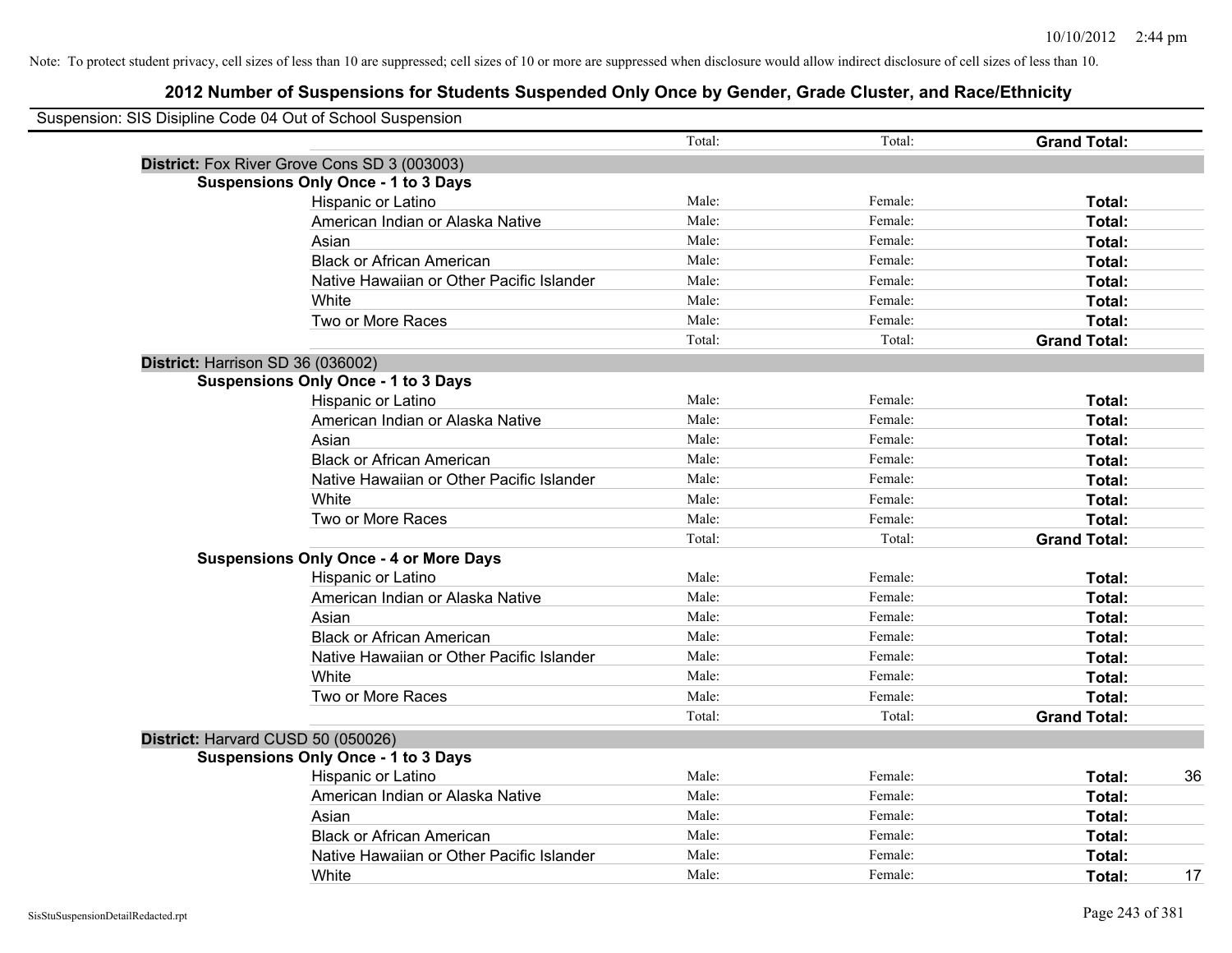| Suspension: SIS Disipline Code 04 Out of School Suspension |                                               |        |         |                     |    |
|------------------------------------------------------------|-----------------------------------------------|--------|---------|---------------------|----|
|                                                            | Two or More Races                             | Male:  | Female: | Total:              |    |
|                                                            |                                               | Total: | Total:  | <b>Grand Total:</b> |    |
|                                                            | <b>Suspensions Only Once - 4 or More Days</b> |        |         |                     |    |
|                                                            | Hispanic or Latino                            | Male:  | Female: | Total:              |    |
|                                                            | American Indian or Alaska Native              | Male:  | Female: | Total:              |    |
|                                                            | Asian                                         | Male:  | Female: | Total:              |    |
|                                                            | <b>Black or African American</b>              | Male:  | Female: | Total:              |    |
|                                                            | Native Hawaiian or Other Pacific Islander     | Male:  | Female: | Total:              |    |
|                                                            | White                                         | Male:  | Female: | Total:              |    |
|                                                            | Two or More Races                             | Male:  | Female: | Total:              |    |
|                                                            |                                               | Total: | Total:  | <b>Grand Total:</b> |    |
|                                                            | District: Johnsburg CUSD 12 (012026)          |        |         |                     |    |
|                                                            | <b>Suspensions Only Once - 1 to 3 Days</b>    |        |         |                     |    |
|                                                            | Hispanic or Latino                            | Male:  | Female: | Total:              |    |
|                                                            | American Indian or Alaska Native              | Male:  | Female: | Total:              |    |
|                                                            | Asian                                         | Male:  | Female: | Total:              |    |
|                                                            | <b>Black or African American</b>              | Male:  | Female: | Total:              |    |
|                                                            | Native Hawaiian or Other Pacific Islander     | Male:  | Female: | Total:              |    |
|                                                            | White                                         | Male:  | Female: | Total:              | 30 |
|                                                            | Two or More Races                             | Male:  | Female: | Total:              |    |
|                                                            |                                               | Total: | Total:  | <b>Grand Total:</b> |    |
|                                                            | <b>Suspensions Only Once - 4 or More Days</b> |        |         |                     |    |
|                                                            | Hispanic or Latino                            | Male:  | Female: | Total:              |    |
|                                                            | American Indian or Alaska Native              | Male:  | Female: | Total:              |    |
|                                                            | Asian                                         | Male:  | Female: | Total:              |    |
|                                                            | <b>Black or African American</b>              | Male:  | Female: | Total:              |    |
|                                                            | Native Hawaiian or Other Pacific Islander     | Male:  | Female: | Total:              |    |
|                                                            | White                                         | Male:  | Female: | Total:              | 14 |
|                                                            | Two or More Races                             | Male:  | Female: | Total:              |    |
|                                                            |                                               | Total: | Total:  | <b>Grand Total:</b> |    |
|                                                            | District: Marengo CHSD 154 (154016)           |        |         |                     |    |
|                                                            | <b>Suspensions Only Once - 1 to 3 Days</b>    |        |         |                     |    |
|                                                            | Hispanic or Latino                            | Male:  | Female: | Total:              |    |
|                                                            | American Indian or Alaska Native              | Male:  | Female: | Total:              |    |
|                                                            | Asian                                         | Male:  | Female: | Total:              |    |
|                                                            | <b>Black or African American</b>              | Male:  | Female: | Total:              |    |
|                                                            | Native Hawaiian or Other Pacific Islander     | Male:  | Female: | Total:              |    |
|                                                            | White                                         | Male:  | Female: | Total:              |    |
|                                                            | Two or More Races                             | Male:  | Female: | Total:              |    |
| SisStuSuspensionDetailRedacted.rpt                         |                                               |        |         | Page 244 of 381     |    |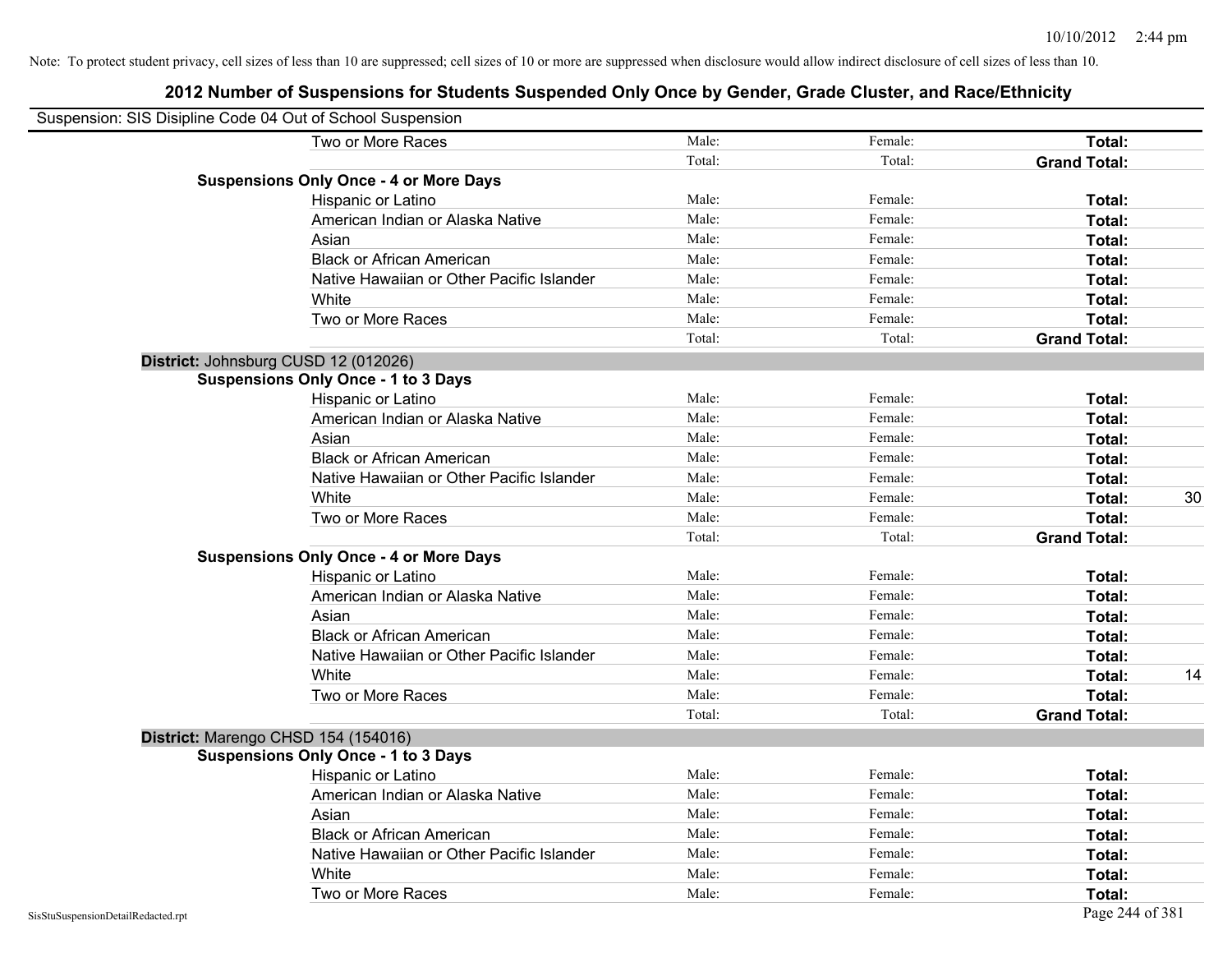| Suspension: SIS Disipline Code 04 Out of School Suspension |        |         |                     |    |
|------------------------------------------------------------|--------|---------|---------------------|----|
|                                                            | Total: | Total:  | <b>Grand Total:</b> |    |
| <b>Suspensions Only Once - 4 or More Days</b>              |        |         |                     |    |
| Hispanic or Latino                                         | Male:  | Female: | Total:              |    |
| American Indian or Alaska Native                           | Male:  | Female: | Total:              |    |
| Asian                                                      | Male:  | Female: | Total:              |    |
| <b>Black or African American</b>                           | Male:  | Female: | Total:              |    |
| Native Hawaiian or Other Pacific Islander                  | Male:  | Female: | Total:              |    |
| White                                                      | Male:  | Female: | Total:              |    |
| Two or More Races                                          | Male:  | Female: | Total:              |    |
|                                                            | Total: | Total:  | <b>Grand Total:</b> |    |
| District: Marengo-Union E Cons D 165 (165003)              |        |         |                     |    |
| <b>Suspensions Only Once - 1 to 3 Days</b>                 |        |         |                     |    |
| Hispanic or Latino                                         | Male:  | Female: | Total:              |    |
| American Indian or Alaska Native                           | Male:  | Female: | Total:              |    |
| Asian                                                      | Male:  | Female: | Total:              |    |
| <b>Black or African American</b>                           | Male:  | Female: | Total:              |    |
| Native Hawaiian or Other Pacific Islander                  | Male:  | Female: | Total:              |    |
| White                                                      | Male:  | Female: | Total:              |    |
| Two or More Races                                          | Male:  | Female: | Total:              |    |
|                                                            | Total: | Total:  | <b>Grand Total:</b> | 11 |
| District: McHenry CCSD 15 (015004)                         |        |         |                     |    |
| <b>Suspensions Only Once - 1 to 3 Days</b>                 |        |         |                     |    |
| Hispanic or Latino                                         | Male:  | Female: | Total:              |    |
| American Indian or Alaska Native                           | Male:  | Female: | Total:              |    |
| Asian                                                      | Male:  | Female: | Total:              |    |
| <b>Black or African American</b>                           | Male:  | Female: | Total:              |    |
| Native Hawaiian or Other Pacific Islander                  | Male:  | Female: | Total:              |    |
| White                                                      | Male:  | Female: | Total:              | 22 |
| Two or More Races                                          | Male:  | Female: | Total:              |    |
|                                                            | Total: | Total:  | <b>Grand Total:</b> | 32 |
| <b>Suspensions Only Once - 4 or More Days</b>              |        |         |                     |    |
| Hispanic or Latino                                         | Male:  | Female: | Total:              |    |
| American Indian or Alaska Native                           | Male:  | Female: | Total:              |    |
| Asian                                                      | Male:  | Female: | Total:              |    |
| <b>Black or African American</b>                           | Male:  | Female: | Total:              |    |
| Native Hawaiian or Other Pacific Islander                  | Male:  | Female: | Total:              |    |
| White                                                      | Male:  | Female: | Total:              |    |
| Two or More Races                                          | Male:  | Female: | <b>Total:</b>       |    |
|                                                            | Total: | Total:  | <b>Grand Total:</b> |    |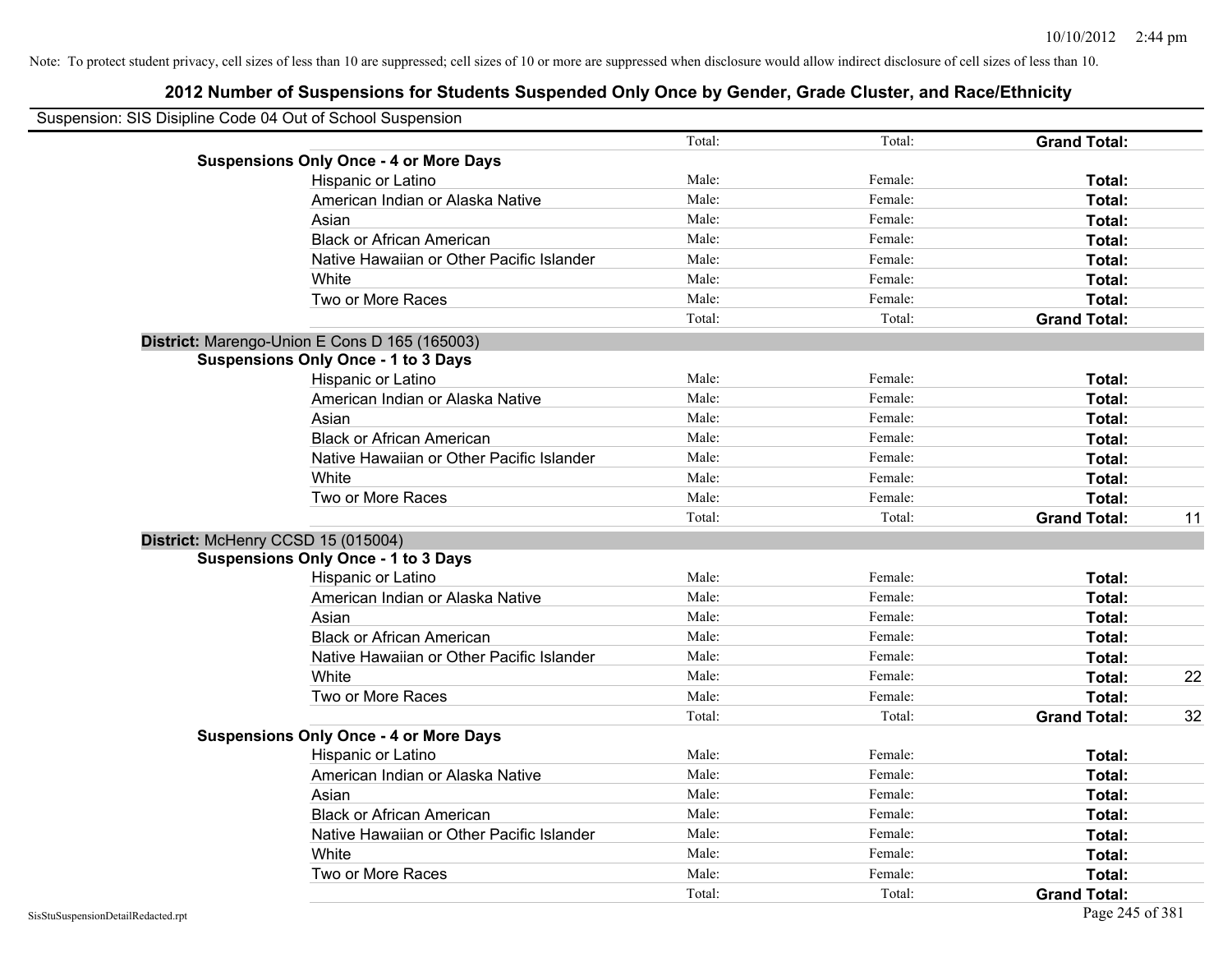| Suspension: SIS Disipline Code 04 Out of School Suspension |                                               |        |    |         |    |                     |    |
|------------------------------------------------------------|-----------------------------------------------|--------|----|---------|----|---------------------|----|
| District: McHenry CHSD 156 (156016)                        |                                               |        |    |         |    |                     |    |
|                                                            | <b>Suspensions Only Once - 1 to 3 Days</b>    |        |    |         |    |                     |    |
|                                                            | Hispanic or Latino                            | Male:  |    | Female: |    | Total:              | 10 |
|                                                            | American Indian or Alaska Native              | Male:  |    | Female: |    | Total:              |    |
|                                                            | Asian                                         | Male:  |    | Female: |    | Total:              |    |
|                                                            | <b>Black or African American</b>              | Male:  |    | Female: |    | Total:              |    |
|                                                            | Native Hawaiian or Other Pacific Islander     | Male:  |    | Female: |    | Total:              |    |
|                                                            | White                                         | Male:  |    | Female: |    | Total:              | 25 |
|                                                            | Two or More Races                             | Male:  |    | Female: |    | Total:              |    |
|                                                            |                                               | Total: |    | Total:  |    | <b>Grand Total:</b> |    |
|                                                            | <b>Suspensions Only Once - 4 or More Days</b> |        |    |         |    |                     |    |
|                                                            | Hispanic or Latino                            | Male:  |    | Female: |    | Total:              | 11 |
|                                                            | American Indian or Alaska Native              | Male:  |    | Female: |    | Total:              |    |
|                                                            | Asian                                         | Male:  |    | Female: |    | Total:              |    |
|                                                            | <b>Black or African American</b>              | Male:  |    | Female: |    | Total:              |    |
|                                                            | Native Hawaiian or Other Pacific Islander     | Male:  |    | Female: |    | Total:              |    |
|                                                            | White                                         | Male:  | 26 | Female: | 19 | Total:              | 45 |
|                                                            | Two or More Races                             | Male:  |    | Female: |    | Total:              |    |
|                                                            |                                               | Total: |    | Total:  |    | <b>Grand Total:</b> |    |
| District: Nippersink SD 2 (002003)                         |                                               |        |    |         |    |                     |    |
|                                                            | <b>Suspensions Only Once - 1 to 3 Days</b>    |        |    |         |    |                     |    |
|                                                            | Hispanic or Latino                            | Male:  |    | Female: |    | Total:              |    |
|                                                            | American Indian or Alaska Native              | Male:  |    | Female: |    | Total:              |    |
|                                                            | Asian                                         | Male:  |    | Female: |    | Total:              |    |
|                                                            | <b>Black or African American</b>              | Male:  |    | Female: |    | Total:              |    |
|                                                            | Native Hawaiian or Other Pacific Islander     | Male:  |    | Female: |    | Total:              |    |
|                                                            | White                                         | Male:  |    | Female: |    | Total:              |    |
|                                                            | Two or More Races                             | Male:  |    | Female: |    | Total:              |    |
|                                                            |                                               | Total: |    | Total:  |    | <b>Grand Total:</b> |    |
|                                                            | <b>Suspensions Only Once - 4 or More Days</b> |        |    |         |    |                     |    |
|                                                            | Hispanic or Latino                            | Male:  |    | Female: |    | Total:              |    |
|                                                            | American Indian or Alaska Native              | Male:  |    | Female: |    | Total:              |    |
|                                                            | Asian                                         | Male:  |    | Female: |    | Total:              |    |
|                                                            | <b>Black or African American</b>              | Male:  |    | Female: |    | Total:              |    |
|                                                            | Native Hawaiian or Other Pacific Islander     | Male:  |    | Female: |    | Total:              |    |
|                                                            | White                                         | Male:  |    | Female: |    | Total:              |    |
|                                                            | Two or More Races                             | Male:  |    | Female: |    | Total:              |    |
|                                                            |                                               | Total: |    | Total:  |    | <b>Grand Total:</b> |    |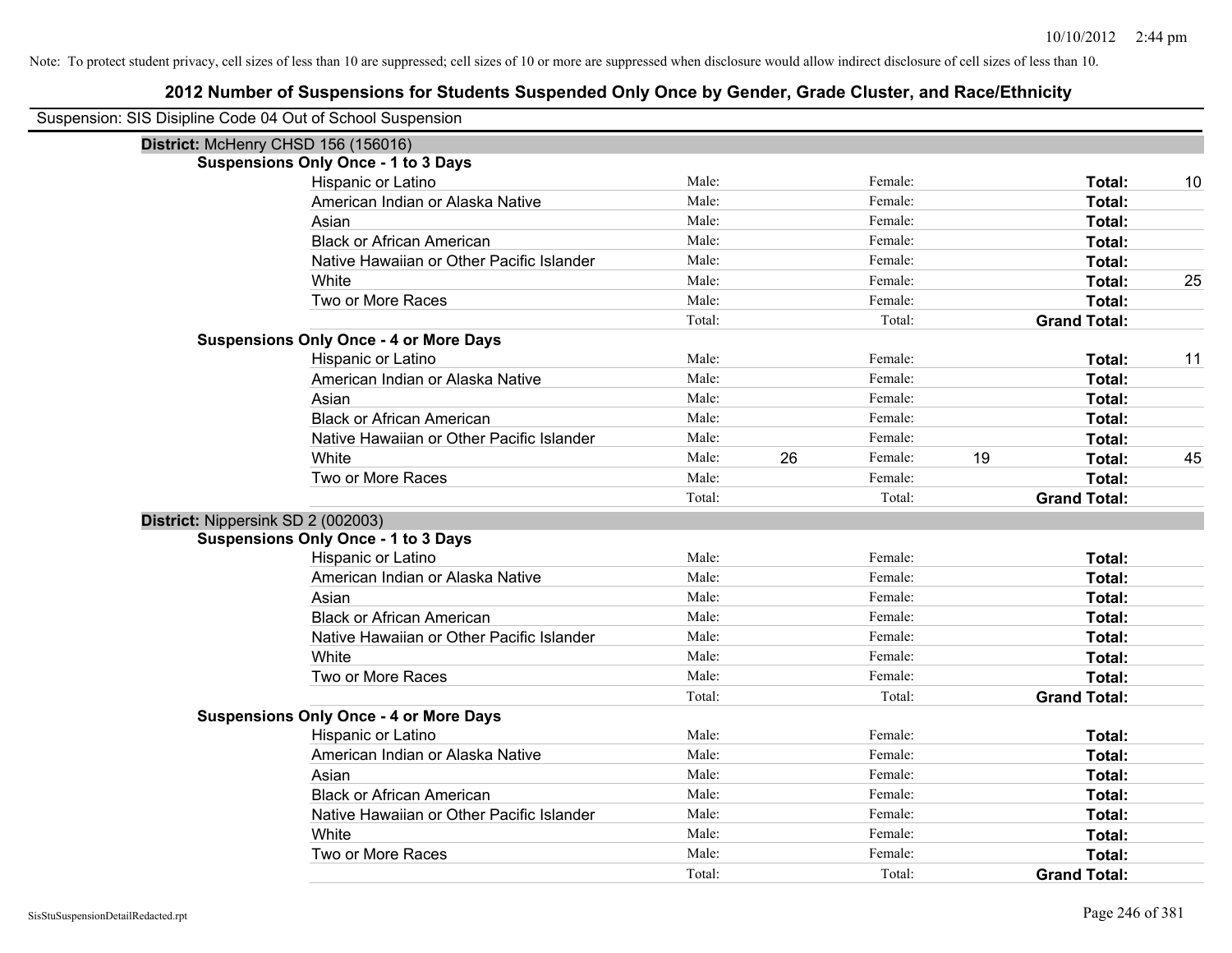| Suspension: SIS Disipline Code 04 Out of School Suspension |                                               |        |         |                     |    |
|------------------------------------------------------------|-----------------------------------------------|--------|---------|---------------------|----|
|                                                            | District: Prairie Grove CSD 46 (046003)       |        |         |                     |    |
|                                                            | <b>Suspensions Only Once - 1 to 3 Days</b>    |        |         |                     |    |
|                                                            | Hispanic or Latino                            | Male:  | Female: | Total:              |    |
|                                                            | American Indian or Alaska Native              | Male:  | Female: | Total:              |    |
|                                                            | Asian                                         | Male:  | Female: | Total:              |    |
|                                                            | <b>Black or African American</b>              | Male:  | Female: | Total:              |    |
|                                                            | Native Hawaiian or Other Pacific Islander     | Male:  | Female: | Total:              |    |
|                                                            | White                                         | Male:  | Female: | Total:              |    |
|                                                            | Two or More Races                             | Male:  | Female: | Total:              |    |
|                                                            |                                               | Total: | Total:  | <b>Grand Total:</b> |    |
|                                                            | District: Richmond-Burton CHSD 157 (157016)   |        |         |                     |    |
|                                                            | <b>Suspensions Only Once - 1 to 3 Days</b>    |        |         |                     |    |
|                                                            | Hispanic or Latino                            | Male:  | Female: | Total:              |    |
|                                                            | American Indian or Alaska Native              | Male:  | Female: | Total:              |    |
|                                                            | Asian                                         | Male:  | Female: | Total:              |    |
|                                                            | <b>Black or African American</b>              | Male:  | Female: | Total:              |    |
|                                                            | Native Hawaiian or Other Pacific Islander     | Male:  | Female: | Total:              |    |
|                                                            | White                                         | Male:  | Female: | Total:              | 12 |
|                                                            | Two or More Races                             | Male:  | Female: | Total:              |    |
|                                                            |                                               | Total: | Total:  | <b>Grand Total:</b> |    |
|                                                            | <b>Suspensions Only Once - 4 or More Days</b> |        |         |                     |    |
|                                                            | Hispanic or Latino                            | Male:  | Female: | Total:              |    |
|                                                            | American Indian or Alaska Native              | Male:  | Female: | Total:              |    |
|                                                            | Asian                                         | Male:  | Female: | Total:              |    |
|                                                            | <b>Black or African American</b>              | Male:  | Female: | Total:              |    |
|                                                            | Native Hawaiian or Other Pacific Islander     | Male:  | Female: | Total:              |    |
|                                                            | White                                         | Male:  | Female: | Total:              | 14 |
|                                                            | Two or More Races                             | Male:  | Female: | Total:              |    |
|                                                            |                                               | Total: | Total:  | <b>Grand Total:</b> |    |
| District: Riley CCSD 18 (018004)                           |                                               |        |         |                     |    |
|                                                            | <b>Suspensions Only Once - 1 to 3 Days</b>    |        |         |                     |    |
|                                                            | Hispanic or Latino                            | Male:  | Female: | Total:              |    |
|                                                            | American Indian or Alaska Native              | Male:  | Female: | Total:              |    |
|                                                            | Asian                                         | Male:  | Female: | Total:              |    |
|                                                            | <b>Black or African American</b>              | Male:  | Female: | Total:              |    |
|                                                            | Native Hawaiian or Other Pacific Islander     | Male:  | Female: | Total:              |    |
|                                                            | White                                         | Male:  | Female: | Total:              |    |
|                                                            | Two or More Races                             | Male:  | Female: | Total:              |    |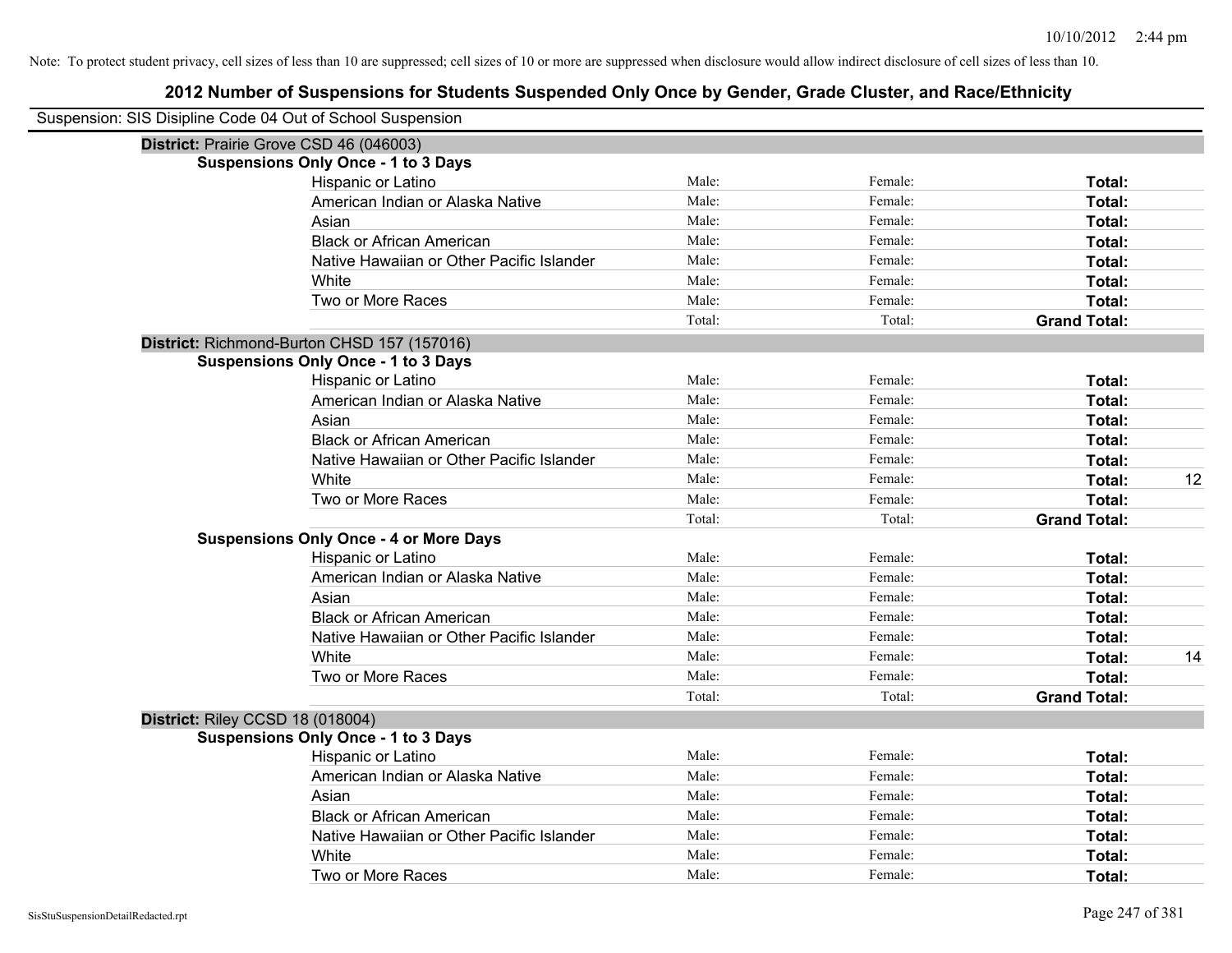| Suspension: SIS Disipline Code 04 Out of School Suspension |                                               |        |    |         |    |                     |     |
|------------------------------------------------------------|-----------------------------------------------|--------|----|---------|----|---------------------|-----|
|                                                            |                                               | Total: |    | Total:  |    | <b>Grand Total:</b> |     |
|                                                            | District: Woodstock CUSD 200 (200026)         |        |    |         |    |                     |     |
|                                                            | <b>Suspensions Only Once - 1 to 3 Days</b>    |        |    |         |    |                     |     |
|                                                            | Hispanic or Latino                            | Male:  | 34 | Female: | 11 | Total:              | 45  |
|                                                            | American Indian or Alaska Native              | Male:  |    | Female: |    | Total:              |     |
|                                                            | Asian                                         | Male:  |    | Female: |    | Total:              |     |
|                                                            | <b>Black or African American</b>              | Male:  |    | Female: |    | Total:              |     |
|                                                            | Native Hawaiian or Other Pacific Islander     | Male:  |    | Female: |    | Total:              |     |
|                                                            | White                                         | Male:  | 68 | Female: | 23 | Total:              | 91  |
|                                                            | Two or More Races                             | Male:  |    | Female: |    | Total:              |     |
|                                                            |                                               | Total: |    | Total:  |    | <b>Grand Total:</b> | 153 |
|                                                            | <b>Suspensions Only Once - 4 or More Days</b> |        |    |         |    |                     |     |
|                                                            | Hispanic or Latino                            | Male:  |    | Female: |    | Total:              | 14  |
|                                                            | American Indian or Alaska Native              | Male:  |    | Female: |    | Total:              |     |
|                                                            | Asian                                         | Male:  |    | Female: |    | Total:              |     |
|                                                            | <b>Black or African American</b>              | Male:  |    | Female: |    | Total:              |     |
|                                                            | Native Hawaiian or Other Pacific Islander     | Male:  |    | Female: |    | Total:              |     |
|                                                            | White                                         | Male:  |    | Female: |    | Total:              | 12  |
|                                                            | Two or More Races                             | Male:  |    | Female: |    | Total:              |     |
|                                                            |                                               | Total: |    | Total:  |    | <b>Grand Total:</b> |     |
| County: Non-Public School (000)                            |                                               |        |    |         |    |                     |     |
| District: McHenry ROE (000000)                             |                                               |        |    |         |    |                     |     |
|                                                            | <b>Suspensions Only Once - 4 or More Days</b> |        |    |         |    |                     |     |
|                                                            | Hispanic or Latino                            | Male:  |    | Female: |    | Total:              |     |
|                                                            | American Indian or Alaska Native              | Male:  |    | Female: |    | Total:              |     |
|                                                            | Asian                                         | Male:  |    | Female: |    | Total:              |     |
|                                                            | <b>Black or African American</b>              | Male:  |    | Female: |    | Total:              |     |
|                                                            | Native Hawaiian or Other Pacific Islander     | Male:  |    | Female: |    | Total:              |     |
|                                                            | White                                         | Male:  |    | Female: |    | Total:              |     |
|                                                            | Two or More Races                             | Male:  |    | Female: |    | Total:              |     |
|                                                            |                                               | Total: |    | Total:  |    | <b>Grand Total:</b> |     |
|                                                            |                                               |        |    |         |    |                     |     |
| Region: Monroe/Randolph ROE (45)                           |                                               |        |    |         |    |                     |     |
| County: Monroe (067)                                       |                                               |        |    |         |    |                     |     |
| District: Columbia CUSD 4 (004026)                         |                                               |        |    |         |    |                     |     |
|                                                            | <b>Suspensions Only Once - 1 to 3 Days</b>    |        |    |         |    |                     |     |
|                                                            | Hispanic or Latino                            | Male:  |    | Female: |    | Total:              |     |
|                                                            | American Indian or Alaska Native              | Male:  |    | Female: |    | Total:              |     |
|                                                            |                                               |        |    |         |    |                     |     |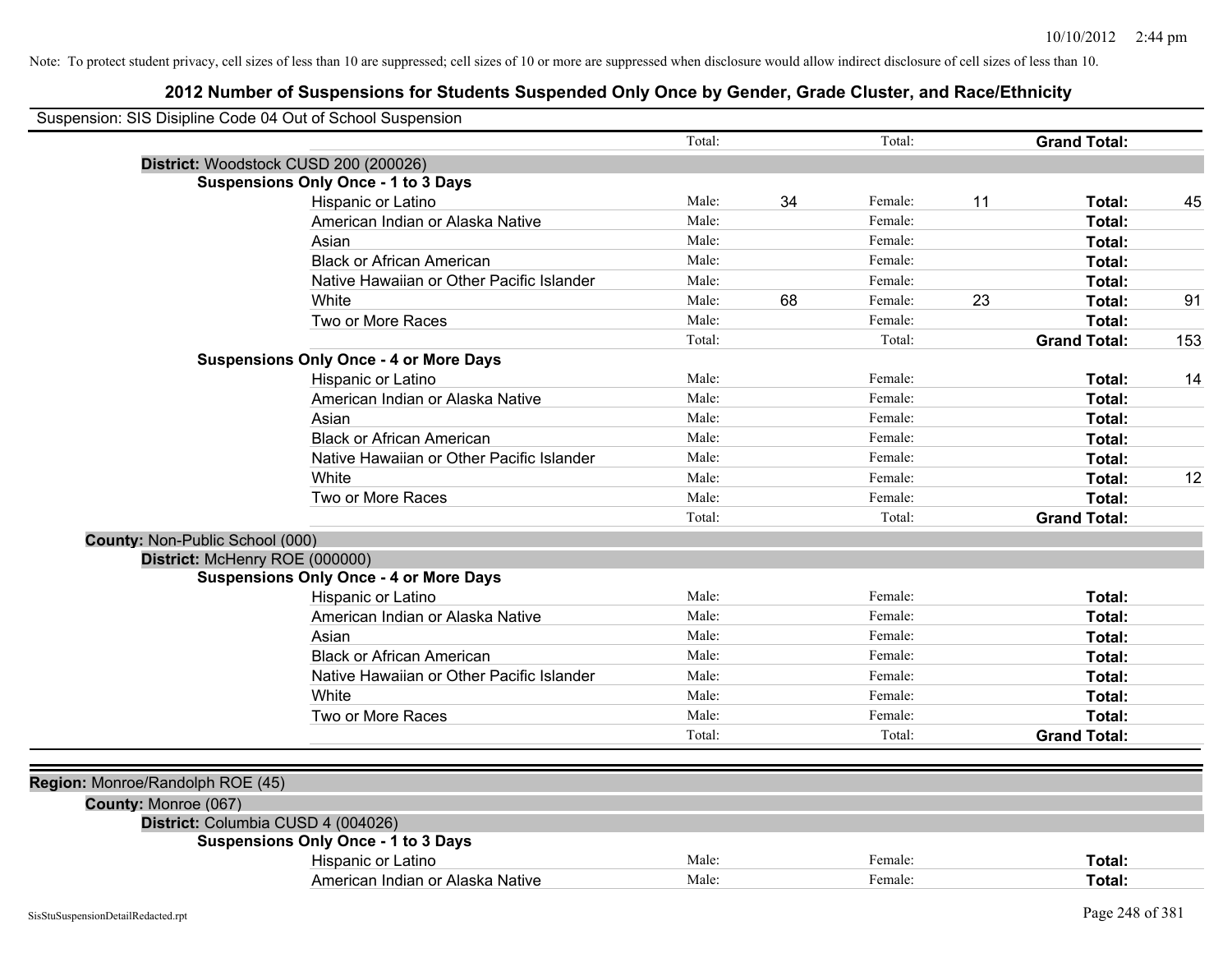|                                 | Suspension: SIS Disipline Code 04 Out of School Suspension |        |         |                     |    |
|---------------------------------|------------------------------------------------------------|--------|---------|---------------------|----|
|                                 | Asian                                                      | Male:  | Female: | Total:              |    |
|                                 | <b>Black or African American</b>                           | Male:  | Female: | Total:              |    |
|                                 | Native Hawaiian or Other Pacific Islander                  | Male:  | Female: | Total:              |    |
|                                 | White                                                      | Male:  | Female: | Total:              | 21 |
|                                 | Two or More Races                                          | Male:  | Female: | Total:              |    |
|                                 |                                                            | Total: | Total:  | <b>Grand Total:</b> |    |
|                                 | <b>Suspensions Only Once - 4 or More Days</b>              |        |         |                     |    |
|                                 | Hispanic or Latino                                         | Male:  | Female: | Total:              |    |
|                                 | American Indian or Alaska Native                           | Male:  | Female: | Total:              |    |
|                                 | Asian                                                      | Male:  | Female: | Total:              |    |
|                                 | <b>Black or African American</b>                           | Male:  | Female: | Total:              |    |
|                                 | Native Hawaiian or Other Pacific Islander                  | Male:  | Female: | Total:              |    |
|                                 | White                                                      | Male:  | Female: | Total:              |    |
|                                 | Two or More Races                                          | Male:  | Female: | Total:              |    |
|                                 |                                                            | Total: | Total:  | <b>Grand Total:</b> |    |
|                                 | District: Waterloo CUSD 5 (005026)                         |        |         |                     |    |
|                                 | <b>Suspensions Only Once - 1 to 3 Days</b>                 |        |         |                     |    |
|                                 | Hispanic or Latino                                         | Male:  | Female: | Total:              |    |
|                                 | American Indian or Alaska Native                           | Male:  | Female: | Total:              |    |
|                                 | Asian                                                      | Male:  | Female: | Total:              |    |
|                                 | <b>Black or African American</b>                           | Male:  | Female: | Total:              |    |
|                                 | Native Hawaiian or Other Pacific Islander                  | Male:  | Female: | Total:              |    |
|                                 | White                                                      | Male:  | Female: | Total:              | 24 |
|                                 | Two or More Races                                          | Male:  | Female: | Total:              |    |
|                                 |                                                            | Total: | Total:  | <b>Grand Total:</b> |    |
|                                 | <b>Suspensions Only Once - 4 or More Days</b>              |        |         |                     |    |
|                                 | Hispanic or Latino                                         | Male:  | Female: | Total:              |    |
|                                 | American Indian or Alaska Native                           | Male:  | Female: | Total:              |    |
|                                 | Asian                                                      | Male:  | Female: | Total:              |    |
|                                 | <b>Black or African American</b>                           | Male:  | Female: | Total:              |    |
|                                 | Native Hawaiian or Other Pacific Islander                  | Male:  | Female: | Total:              |    |
|                                 | White                                                      | Male:  | Female: | Total:              |    |
|                                 | Two or More Races                                          | Male:  | Female: | Total:              |    |
|                                 |                                                            | Total: | Total:  | <b>Grand Total:</b> |    |
| County: Non-Public School (000) |                                                            |        |         |                     |    |
|                                 | District: Monroe/Randolph ROE (000000)                     |        |         |                     |    |
|                                 | <b>Suspensions Only Once - 1 to 3 Days</b>                 |        |         |                     |    |
|                                 | Hispanic or Latino                                         | Male:  | Female: | <b>Total:</b>       |    |
|                                 | American Indian or Alaska Native                           | Male:  | Female: | Total:              |    |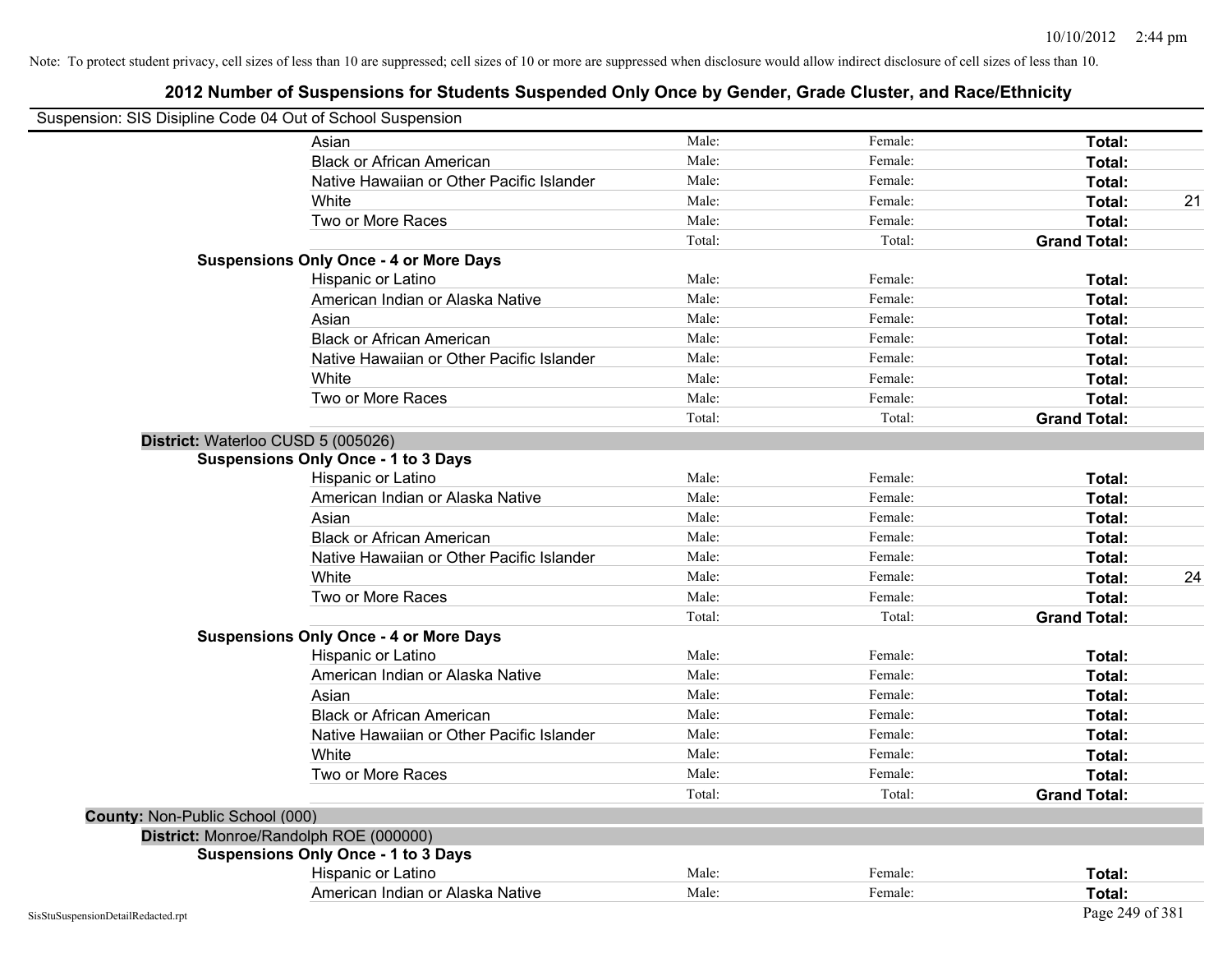| Suspension: SIS Disipline Code 04 Out of School Suspension |                                               |        |         |                     |
|------------------------------------------------------------|-----------------------------------------------|--------|---------|---------------------|
|                                                            | Asian                                         | Male:  | Female: | Total:              |
|                                                            | <b>Black or African American</b>              | Male:  | Female: | Total:              |
|                                                            | Native Hawaiian or Other Pacific Islander     | Male:  | Female: | Total:              |
|                                                            | White                                         | Male:  | Female: | Total:              |
|                                                            | Two or More Races                             | Male:  | Female: | Total:              |
|                                                            |                                               | Total: | Total:  | <b>Grand Total:</b> |
|                                                            | <b>Suspensions Only Once - 4 or More Days</b> |        |         |                     |
|                                                            | Hispanic or Latino                            | Male:  | Female: | Total:              |
|                                                            | American Indian or Alaska Native              | Male:  | Female: | Total:              |
|                                                            | Asian                                         | Male:  | Female: | Total:              |
|                                                            | <b>Black or African American</b>              | Male:  | Female: | Total:              |
|                                                            | Native Hawaiian or Other Pacific Islander     | Male:  | Female: | Total:              |
|                                                            | White                                         | Male:  | Female: | Total:              |
|                                                            | Two or More Races                             | Male:  | Female: | Total:              |
|                                                            |                                               | Total: | Total:  | <b>Grand Total:</b> |
| District: Non-Public School (0000)                         |                                               |        |         |                     |
|                                                            | <b>Suspensions Only Once - 1 to 3 Days</b>    |        |         |                     |
|                                                            | Hispanic or Latino                            | Male:  | Female: | Total:              |
|                                                            | American Indian or Alaska Native              | Male:  | Female: | Total:              |
|                                                            | Asian                                         | Male:  | Female: | Total:              |
|                                                            | <b>Black or African American</b>              | Male:  | Female: | Total:              |
|                                                            | Native Hawaiian or Other Pacific Islander     | Male:  | Female: | Total:              |
|                                                            | White                                         | Male:  | Female: | Total:              |
|                                                            | Two or More Races                             | Male:  | Female: | Total:              |
|                                                            |                                               | Total: | Total:  | <b>Grand Total:</b> |
|                                                            | <b>Suspensions Only Once - 4 or More Days</b> |        |         |                     |
|                                                            | Hispanic or Latino                            | Male:  | Female: | Total:              |
|                                                            | American Indian or Alaska Native              | Male:  | Female: | Total:              |
|                                                            | Asian                                         | Male:  | Female: | Total:              |
|                                                            | <b>Black or African American</b>              | Male:  | Female: | Total:              |
|                                                            | Native Hawaiian or Other Pacific Islander     | Male:  | Female: | Total:              |
|                                                            | White                                         | Male:  | Female: | Total:              |
|                                                            | Two or More Races                             | Male:  | Female: | Total:              |
|                                                            |                                               | Total: | Total:  | <b>Grand Total:</b> |
| County: Randolph (079)                                     |                                               |        |         |                     |
| District: Chester CUSD 139 (139026)                        |                                               |        |         |                     |
|                                                            | <b>Suspensions Only Once - 1 to 3 Days</b>    |        |         |                     |
|                                                            | Hispanic or Latino                            | Male:  | Female: | Total:              |
|                                                            | American Indian or Alaska Native              | Male:  | Female: | Total:              |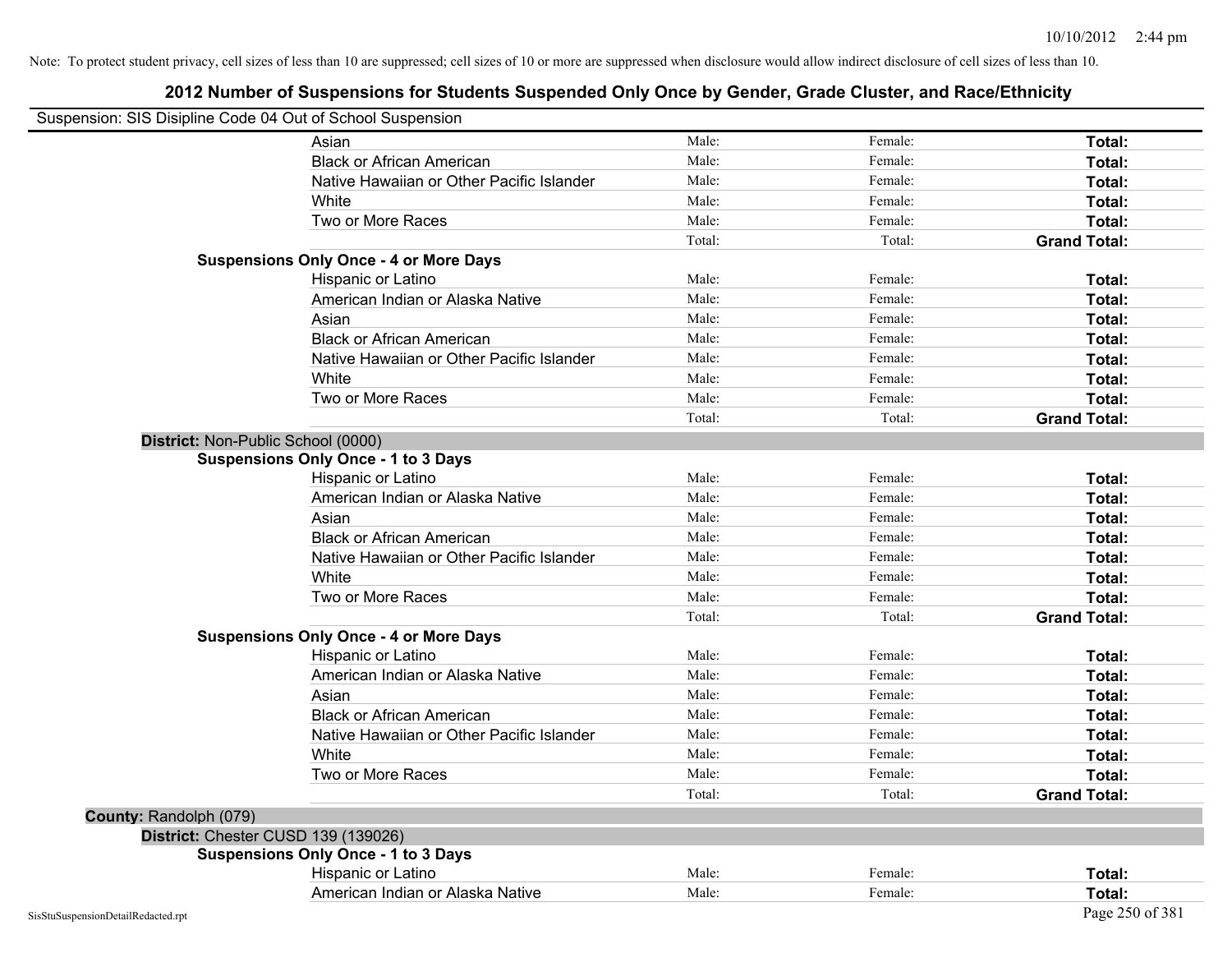| Suspension: SIS Disipline Code 04 Out of School Suspension |        |         |                     |    |
|------------------------------------------------------------|--------|---------|---------------------|----|
| Asian                                                      | Male:  | Female: | Total:              |    |
| <b>Black or African American</b>                           | Male:  | Female: | Total:              |    |
| Native Hawaiian or Other Pacific Islander                  | Male:  | Female: | Total:              |    |
| White                                                      | Male:  | Female: | Total:              |    |
| Two or More Races                                          | Male:  | Female: | Total:              |    |
|                                                            | Total: | Total:  | <b>Grand Total:</b> |    |
| District: Coulterville USD 1 (001022)                      |        |         |                     |    |
| <b>Suspensions Only Once - 1 to 3 Days</b>                 |        |         |                     |    |
| Hispanic or Latino                                         | Male:  | Female: | Total:              |    |
| American Indian or Alaska Native                           | Male:  | Female: | Total:              |    |
| Asian                                                      | Male:  | Female: | Total:              |    |
| <b>Black or African American</b>                           | Male:  | Female: | Total:              |    |
| Native Hawaiian or Other Pacific Islander                  | Male:  | Female: | Total:              |    |
| White                                                      | Male:  | Female: | Total:              | 10 |
| Two or More Races                                          | Male:  | Female: | Total:              |    |
|                                                            | Total: | Total:  | <b>Grand Total:</b> |    |
| <b>Suspensions Only Once - 4 or More Days</b>              |        |         |                     |    |
| Hispanic or Latino                                         | Male:  | Female: | Total:              |    |
| American Indian or Alaska Native                           | Male:  | Female: | Total:              |    |
| Asian                                                      | Male:  | Female: | Total:              |    |
| <b>Black or African American</b>                           | Male:  | Female: | Total:              |    |
| Native Hawaiian or Other Pacific Islander                  | Male:  | Female: | Total:              |    |
| White                                                      | Male:  | Female: | Total:              |    |
| Two or More Races                                          | Male:  | Female: | Total:              |    |
|                                                            | Total: | Total:  | <b>Grand Total:</b> |    |
| District: Prairie Du Rocher CCSD 134 (134004)              |        |         |                     |    |
| <b>Suspensions Only Once - 1 to 3 Days</b>                 |        |         |                     |    |
| Hispanic or Latino                                         | Male:  | Female: | Total:              |    |
| American Indian or Alaska Native                           | Male:  | Female: | Total:              |    |
| Asian                                                      | Male:  | Female: | Total:              |    |
| <b>Black or African American</b>                           | Male:  | Female: | Total:              |    |
| Native Hawaiian or Other Pacific Islander                  | Male:  | Female: | Total:              |    |
| <b>White</b>                                               | Male:  | Female: | Total:              |    |
| Two or More Races                                          | Male:  | Female: | Total:              |    |
|                                                            | Total: | Total:  | <b>Grand Total:</b> |    |
| District: Red Bud CUSD 132 (132026)                        |        |         |                     |    |
| <b>Suspensions Only Once - 1 to 3 Days</b>                 |        |         |                     |    |
| Hispanic or Latino                                         | Male:  | Female: | Total:              |    |
|                                                            |        |         |                     |    |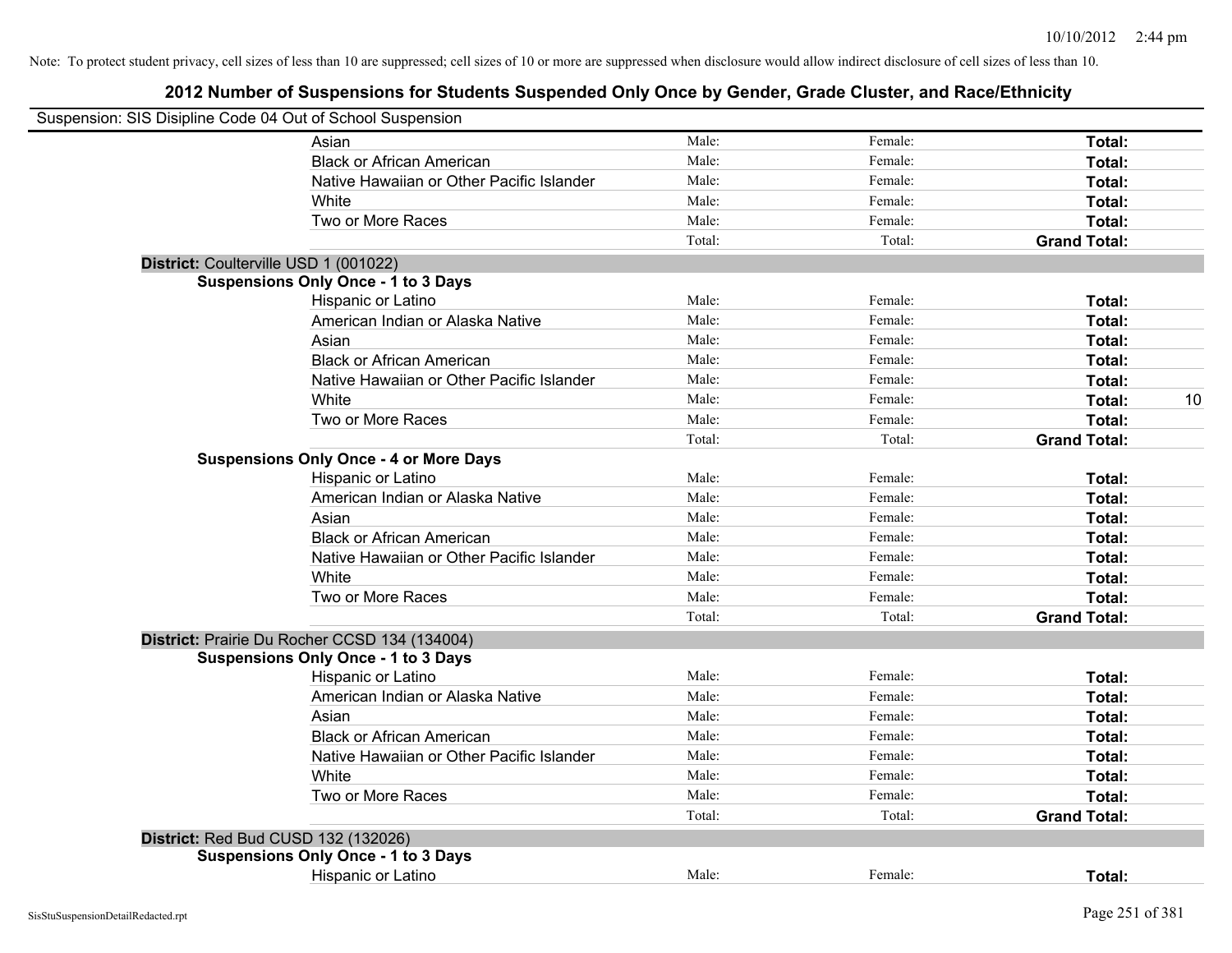| Suspension: SIS Disipline Code 04 Out of School Suspension |                                               |        |         |                     |    |
|------------------------------------------------------------|-----------------------------------------------|--------|---------|---------------------|----|
|                                                            | American Indian or Alaska Native              | Male:  | Female: | Total:              |    |
|                                                            | Asian                                         | Male:  | Female: | Total:              |    |
|                                                            | <b>Black or African American</b>              | Male:  | Female: | Total:              |    |
|                                                            | Native Hawaiian or Other Pacific Islander     | Male:  | Female: | Total:              |    |
|                                                            | White                                         | Male:  | Female: | Total:              | 20 |
|                                                            | Two or More Races                             | Male:  | Female: | Total:              |    |
|                                                            |                                               | Total: | Total:  | <b>Grand Total:</b> |    |
|                                                            | District: Sparta CUSD 140 (140026)            |        |         |                     |    |
|                                                            | <b>Suspensions Only Once - 1 to 3 Days</b>    |        |         |                     |    |
|                                                            | Hispanic or Latino                            | Male:  | Female: | Total:              |    |
|                                                            | American Indian or Alaska Native              | Male:  | Female: | Total:              |    |
|                                                            | Asian                                         | Male:  | Female: | Total:              |    |
|                                                            | <b>Black or African American</b>              | Male:  | Female: | Total:              |    |
|                                                            | Native Hawaiian or Other Pacific Islander     | Male:  | Female: | Total:              |    |
|                                                            | White                                         | Male:  | Female: | Total:              | 12 |
|                                                            | Two or More Races                             | Male:  | Female: | Total:              |    |
|                                                            |                                               | Total: | Total:  | <b>Grand Total:</b> | 22 |
|                                                            | <b>Suspensions Only Once - 4 or More Days</b> |        |         |                     |    |
|                                                            | Hispanic or Latino                            | Male:  | Female: | Total:              |    |
|                                                            | American Indian or Alaska Native              | Male:  | Female: | Total:              |    |
|                                                            | Asian                                         | Male:  | Female: | Total:              |    |
|                                                            | <b>Black or African American</b>              | Male:  | Female: | Total:              |    |
|                                                            | Native Hawaiian or Other Pacific Islander     | Male:  | Female: | Total:              |    |
|                                                            | White                                         | Male:  | Female: | Total:              |    |
|                                                            | Two or More Races                             | Male:  | Female: | Total:              |    |
|                                                            |                                               | Total: | Total:  | <b>Grand Total:</b> |    |
|                                                            | District: Steeleville CUSD 138 (138026)       |        |         |                     |    |
|                                                            | <b>Suspensions Only Once - 1 to 3 Days</b>    |        |         |                     |    |
|                                                            | Hispanic or Latino                            | Male:  | Female: | Total:              |    |
|                                                            | American Indian or Alaska Native              | Male:  | Female: | Total:              |    |
|                                                            | Asian                                         | Male:  | Female: | Total:              |    |
|                                                            | <b>Black or African American</b>              | Male:  | Female: | Total:              |    |
|                                                            | Native Hawaiian or Other Pacific Islander     | Male:  | Female: | Total:              |    |
|                                                            | White                                         | Male:  | Female: | Total:              |    |
|                                                            | Two or More Races                             | Male:  | Female: | Total:              |    |
|                                                            |                                               | Total: | Total:  | <b>Grand Total:</b> |    |
|                                                            | <b>Suspensions Only Once - 4 or More Days</b> |        |         |                     |    |
|                                                            | Hispanic or Latino                            | Male:  | Female: | Total:              |    |
|                                                            | American Indian or Alaska Native              | Male:  | Female: | Total:              |    |
| SisStuSuspensionDetailRedacted.rpt                         |                                               |        |         | Page 252 of 381     |    |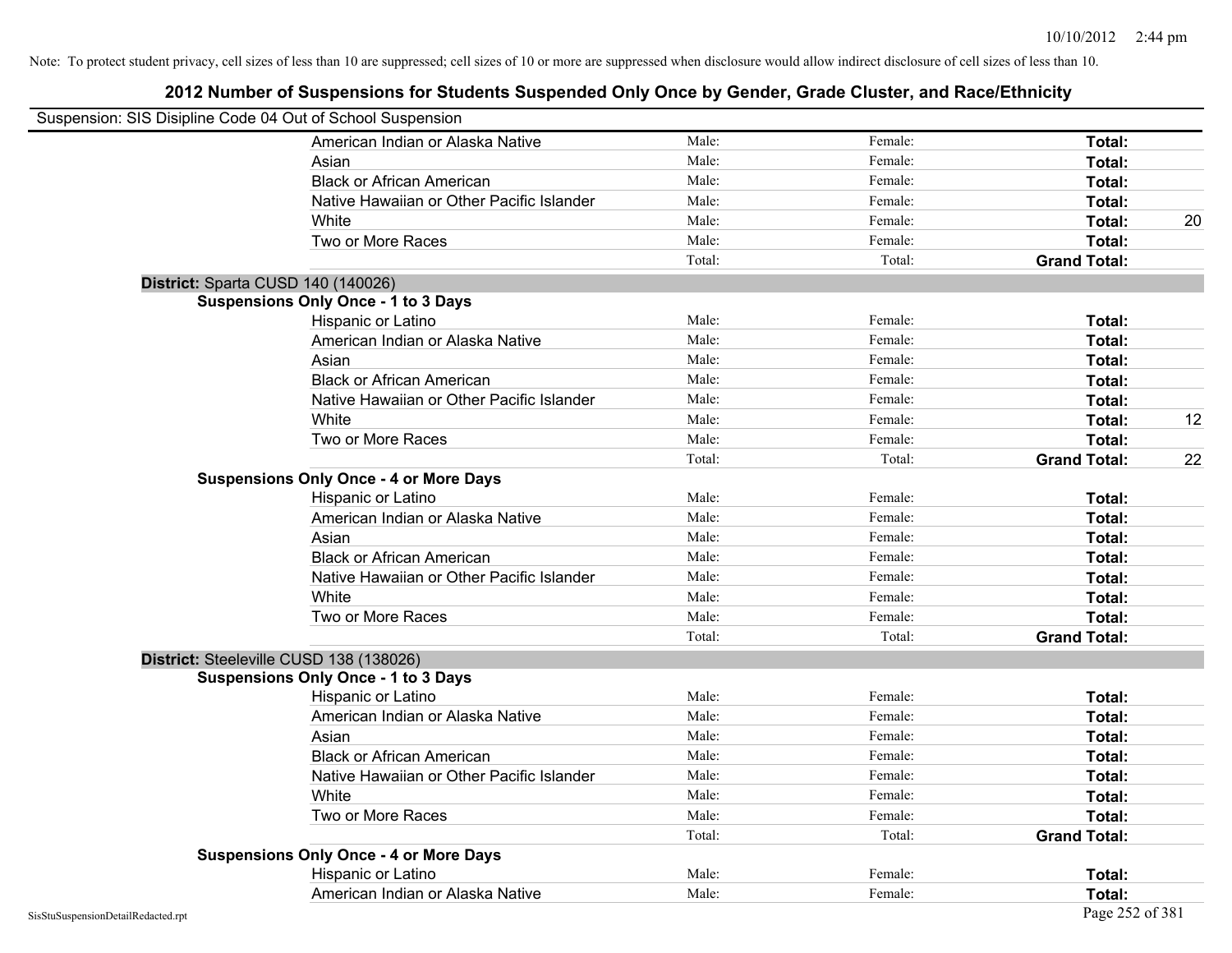| Suspension: SIS Disipline Code 04 Out of School Suspension |                                                   |        |         |                     |
|------------------------------------------------------------|---------------------------------------------------|--------|---------|---------------------|
|                                                            | Asian                                             | Male:  | Female: | Total:              |
|                                                            | <b>Black or African American</b>                  | Male:  | Female: | Total:              |
|                                                            | Native Hawaiian or Other Pacific Islander         | Male:  | Female: | Total:              |
|                                                            | White                                             | Male:  | Female: | Total:              |
|                                                            | Two or More Races                                 | Male:  | Female: | Total:              |
|                                                            |                                                   | Total: | Total:  | <b>Grand Total:</b> |
|                                                            |                                                   |        |         |                     |
| Region: Non-Public School (77)                             |                                                   |        |         |                     |
| County: Non-Public School (777)                            |                                                   |        |         |                     |
|                                                            | District: Camelot Schools (027000)                |        |         |                     |
|                                                            | <b>Suspensions Only Once - 4 or More Days</b>     |        |         |                     |
|                                                            | Hispanic or Latino                                | Male:  | Female: | Total:              |
|                                                            | American Indian or Alaska Native                  | Male:  | Female: | Total:              |
|                                                            | Asian                                             | Male:  | Female: | Total:              |
|                                                            | <b>Black or African American</b>                  | Male:  | Female: | Total:              |
|                                                            | Native Hawaiian or Other Pacific Islander         | Male:  | Female: | Total:              |
|                                                            | White                                             | Male:  | Female: | Total:              |
|                                                            | Two or More Races                                 | Male:  | Female: | Total:              |
|                                                            |                                                   | Total: | Total:  | <b>Grand Total:</b> |
|                                                            | District: German St Vincent Orphan Assoc (032400) |        |         |                     |
|                                                            | <b>Suspensions Only Once - 1 to 3 Days</b>        |        |         |                     |
|                                                            | Hispanic or Latino                                | Male:  | Female: | Total:              |
|                                                            | American Indian or Alaska Native                  | Male:  | Female: | Total:              |
|                                                            | Asian                                             | Male:  | Female: | Total:              |
|                                                            | <b>Black or African American</b>                  | Male:  | Female: | Total:              |
|                                                            | Native Hawaiian or Other Pacific Islander         | Male:  | Female: | Total:              |
|                                                            | White                                             | Male:  | Female: | Total:              |
|                                                            | Two or More Races                                 | Male:  | Female: | Total:              |
|                                                            |                                                   | Total: | Total:  | <b>Grand Total:</b> |
|                                                            | District: Logos School (026800)                   |        |         |                     |
|                                                            | <b>Suspensions Only Once - 1 to 3 Days</b>        |        |         |                     |
|                                                            | Hispanic or Latino                                | Male:  | Female: | Total:              |
|                                                            | American Indian or Alaska Native                  | Male:  | Female: | Total:              |
|                                                            | Asian                                             | Male:  | Female: | Total:              |
|                                                            | <b>Black or African American</b>                  | Male:  | Female: | Total:              |
|                                                            | Native Hawaiian or Other Pacific Islander         | Male:  | Female: | Total:              |
|                                                            | White                                             | Male:  | Female: | Total:              |
|                                                            | Two or More Races                                 | Male:  | Female: | Total:              |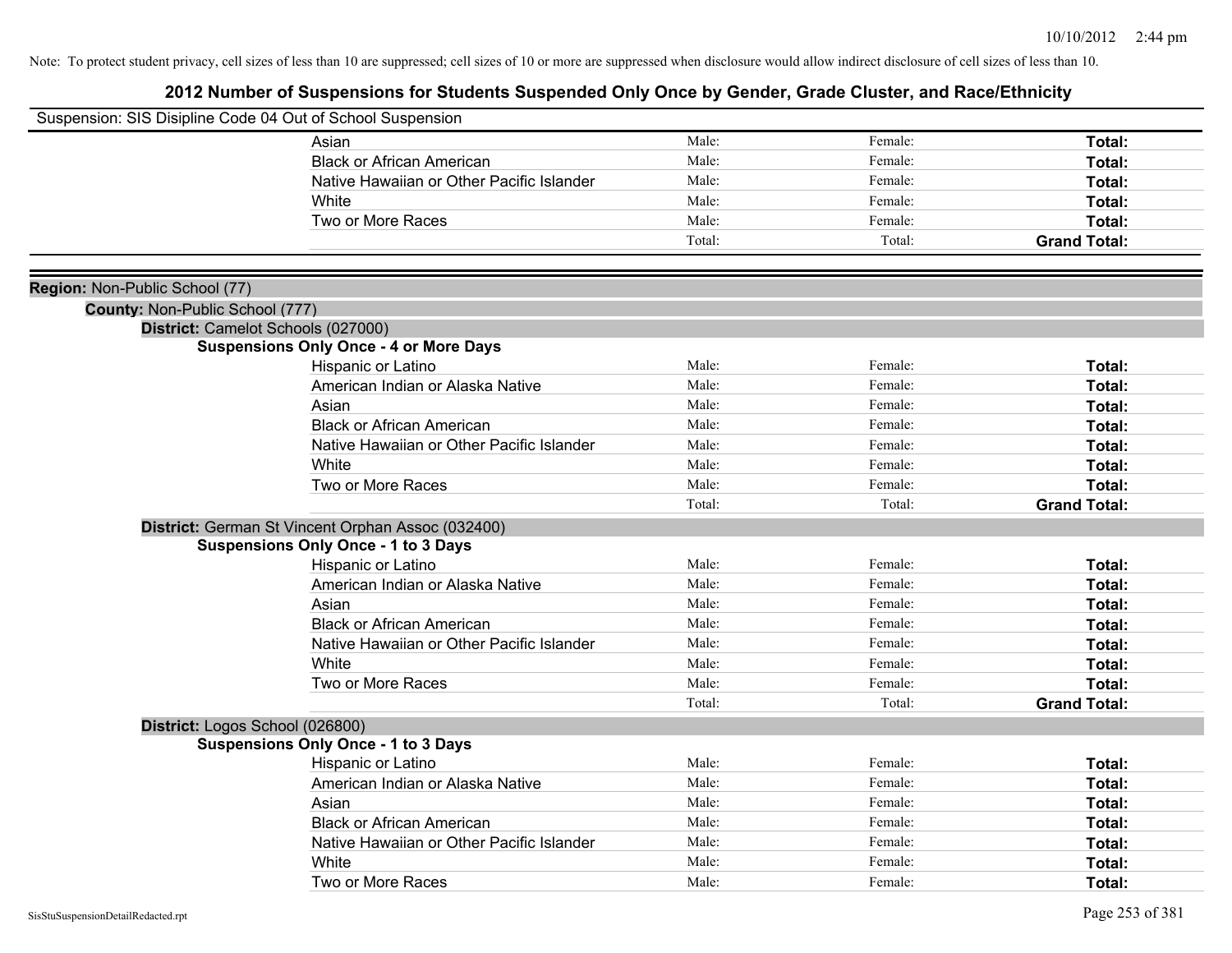| Suspension: SIS Disipline Code 04 Out of School Suspension |                                                      |        |         |                     |
|------------------------------------------------------------|------------------------------------------------------|--------|---------|---------------------|
|                                                            |                                                      | Total: | Total:  | <b>Grand Total:</b> |
|                                                            | District: Nexus Trtmt - DBA Indian Oaks Aca (027100) |        |         |                     |
|                                                            | <b>Suspensions Only Once - 1 to 3 Days</b>           |        |         |                     |
|                                                            | Hispanic or Latino                                   | Male:  | Female: | Total:              |
|                                                            | American Indian or Alaska Native                     | Male:  | Female: | Total:              |
|                                                            | Asian                                                | Male:  | Female: | Total:              |
|                                                            | <b>Black or African American</b>                     | Male:  | Female: | Total:              |
|                                                            | Native Hawaiian or Other Pacific Islander            | Male:  | Female: | Total:              |
|                                                            | White                                                | Male:  | Female: | Total:              |
|                                                            | Two or More Races                                    | Male:  | Female: | Total:              |
|                                                            |                                                      | Total: | Total:  | <b>Grand Total:</b> |
|                                                            |                                                      |        |         |                     |
| Region: Peoria ROE (48)                                    |                                                      |        |         |                     |
| County: Non-Public School (000)                            |                                                      |        |         |                     |
| District: Non-Public School (0000)                         |                                                      |        |         |                     |
|                                                            | <b>Suspensions Only Once - 1 to 3 Days</b>           |        |         |                     |
|                                                            | Hispanic or Latino                                   | Male:  | Female: | Total:              |
|                                                            | American Indian or Alaska Native                     | Male:  | Female: | Total:              |
|                                                            | Asian                                                | Male:  | Female: | Total:              |
|                                                            | <b>Black or African American</b>                     | Male:  | Female: | Total:              |
|                                                            | Native Hawaiian or Other Pacific Islander            | Male:  | Female: | Total:              |
|                                                            | White                                                | Male:  | Female: | Total:              |
|                                                            | Two or More Races                                    | Male:  | Female: | Total:              |
|                                                            |                                                      | Total: | Total:  | <b>Grand Total:</b> |
| District: Peoria ROE (000000)                              |                                                      |        |         |                     |
|                                                            | <b>Suspensions Only Once - 1 to 3 Days</b>           |        |         |                     |
|                                                            | Hispanic or Latino                                   | Male:  | Female: | Total:              |
|                                                            | American Indian or Alaska Native                     | Male:  | Female: | Total:              |
|                                                            | Asian                                                | Male:  | Female: | Total:              |
|                                                            | <b>Black or African American</b>                     | Male:  | Female: | Total:              |
|                                                            | Native Hawaiian or Other Pacific Islander            | Male:  | Female: | Total:              |
|                                                            | White                                                | Male:  | Female: | Total:              |
|                                                            | Two or More Races                                    | Male:  | Female: | Total:              |
|                                                            |                                                      | Total: | Total:  | <b>Grand Total:</b> |
|                                                            | <b>Suspensions Only Once - 4 or More Days</b>        |        |         |                     |
|                                                            | Hispanic or Latino                                   | Male:  | Female: | Total:              |
|                                                            | American Indian or Alaska Native                     | Male:  | Female: | Total:              |
|                                                            | Asian                                                | Male:  | Female: | Total:              |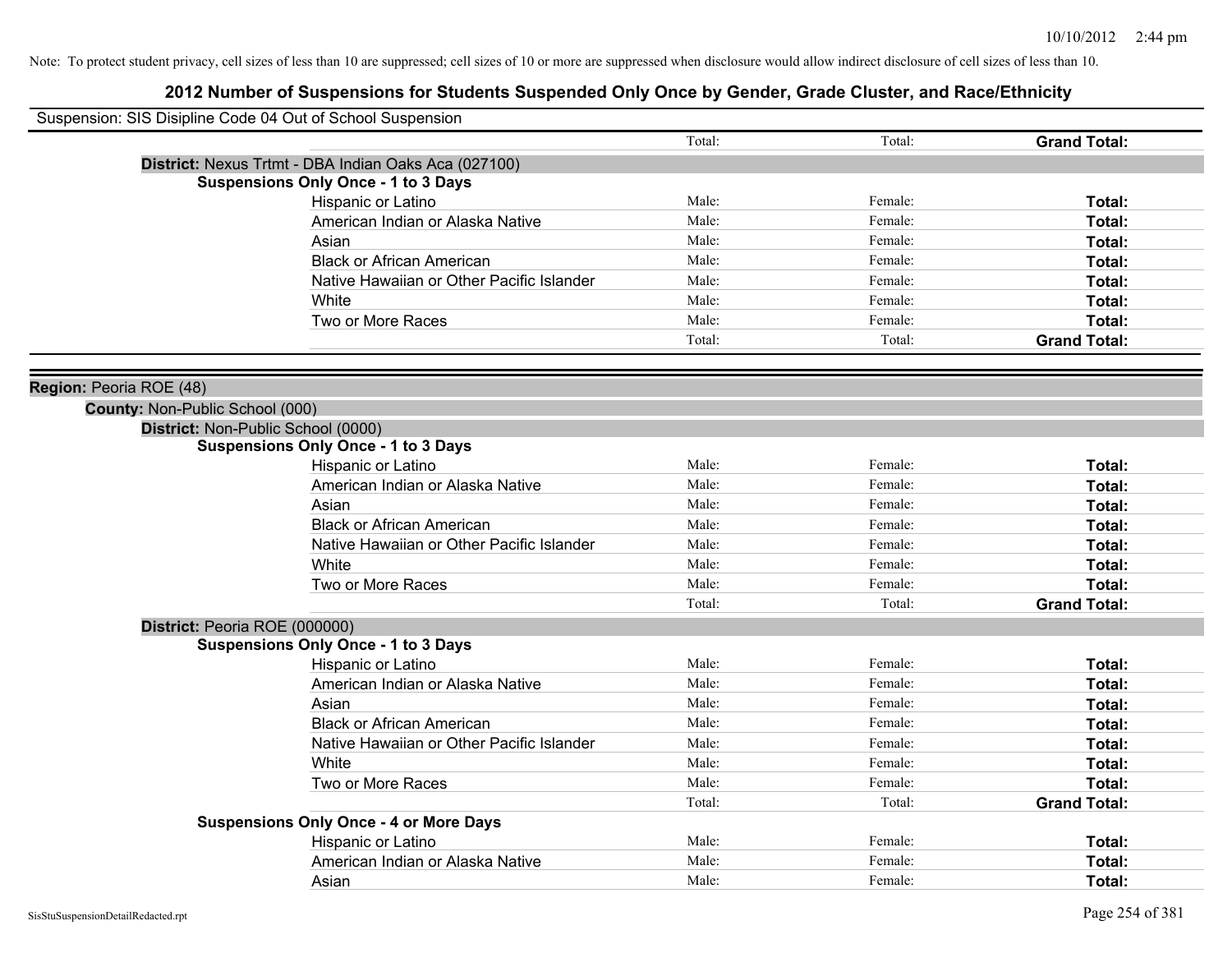| Suspension: SIS Disipline Code 04 Out of School Suspension |                                               |        |         |                     |
|------------------------------------------------------------|-----------------------------------------------|--------|---------|---------------------|
|                                                            | <b>Black or African American</b>              | Male:  | Female: | Total:              |
|                                                            | Native Hawaiian or Other Pacific Islander     | Male:  | Female: | Total:              |
|                                                            | White                                         | Male:  | Female: | Total:              |
|                                                            | Two or More Races                             | Male:  | Female: | Total:              |
|                                                            |                                               | Total: | Total:  | <b>Grand Total:</b> |
| County: Peoria (072)                                       |                                               |        |         |                     |
| District: Bartonville SD 66 (066002)                       |                                               |        |         |                     |
|                                                            | <b>Suspensions Only Once - 1 to 3 Days</b>    |        |         |                     |
|                                                            | Hispanic or Latino                            | Male:  | Female: | Total:              |
|                                                            | American Indian or Alaska Native              | Male:  | Female: | Total:              |
|                                                            | Asian                                         | Male:  | Female: | Total:              |
|                                                            | <b>Black or African American</b>              | Male:  | Female: | Total:              |
|                                                            | Native Hawaiian or Other Pacific Islander     | Male:  | Female: | Total:              |
|                                                            | White                                         | Male:  | Female: | Total:              |
|                                                            | Two or More Races                             | Male:  | Female: | Total:              |
|                                                            |                                               | Total: | Total:  | <b>Grand Total:</b> |
|                                                            | <b>Suspensions Only Once - 4 or More Days</b> |        |         |                     |
|                                                            | Hispanic or Latino                            | Male:  | Female: | Total:              |
|                                                            | American Indian or Alaska Native              | Male:  | Female: | Total:              |
|                                                            | Asian                                         | Male:  | Female: | Total:              |
|                                                            | <b>Black or African American</b>              | Male:  | Female: | Total:              |
|                                                            | Native Hawaiian or Other Pacific Islander     | Male:  | Female: | Total:              |
|                                                            | White                                         | Male:  | Female: | Total:              |
|                                                            | Two or More Races                             | Male:  | Female: | Total:              |
|                                                            |                                               | Total: | Total:  | <b>Grand Total:</b> |
| District: Brimfield CUSD 309 (309026)                      |                                               |        |         |                     |
|                                                            | <b>Suspensions Only Once - 1 to 3 Days</b>    |        |         |                     |
|                                                            | Hispanic or Latino                            | Male:  | Female: | Total:              |
|                                                            | American Indian or Alaska Native              | Male:  | Female: | Total:              |
|                                                            | Asian                                         | Male:  | Female: | Total:              |
|                                                            | <b>Black or African American</b>              | Male:  | Female: | Total:              |
|                                                            | Native Hawaiian or Other Pacific Islander     | Male:  | Female: | Total:              |
|                                                            | White                                         | Male:  | Female: | Total:              |
|                                                            | Two or More Races                             | Male:  | Female: | <b>Total:</b>       |
|                                                            |                                               | Total: | Total:  | <b>Grand Total:</b> |
| District: Dunlap CUSD 323 (323026)                         |                                               |        |         |                     |
|                                                            | <b>Suspensions Only Once - 1 to 3 Days</b>    |        |         |                     |
|                                                            | <b>Hispanic or Latino</b>                     | Male:  | Female: | Total:              |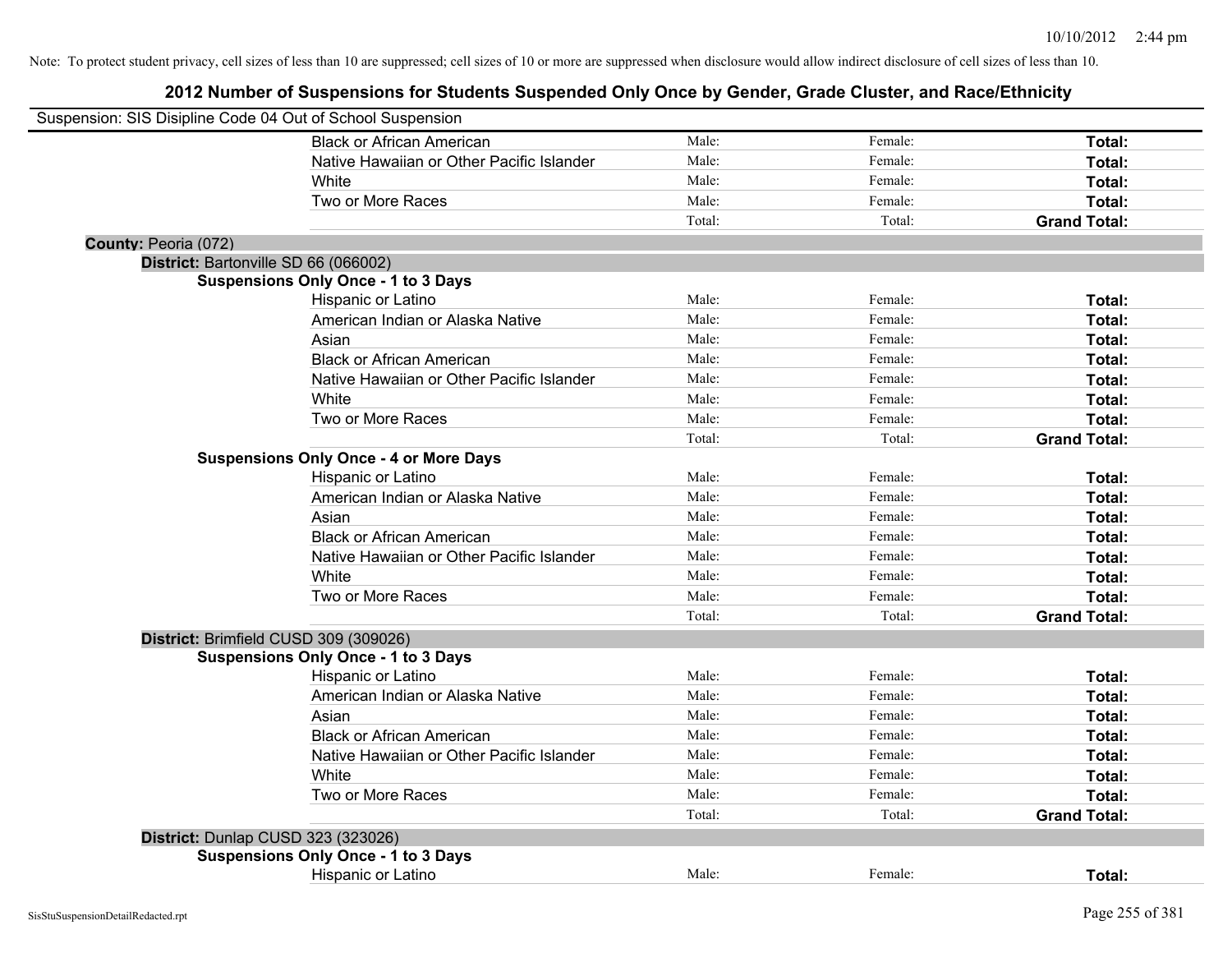| Suspension: SIS Disipline Code 04 Out of School Suspension |                                                |        |    |         |    |                     |    |
|------------------------------------------------------------|------------------------------------------------|--------|----|---------|----|---------------------|----|
|                                                            | American Indian or Alaska Native               | Male:  |    | Female: |    | Total:              |    |
|                                                            | Asian                                          | Male:  |    | Female: |    | Total:              |    |
|                                                            | <b>Black or African American</b>               | Male:  |    | Female: |    | Total:              | 13 |
|                                                            | Native Hawaiian or Other Pacific Islander      | Male:  |    | Female: |    | Total:              |    |
|                                                            | White                                          | Male:  | 28 | Female: | 10 | Total:              | 38 |
|                                                            | Two or More Races                              | Male:  |    | Female: |    | Total:              |    |
|                                                            |                                                | Total: |    | Total:  |    | <b>Grand Total:</b> |    |
|                                                            | <b>Suspensions Only Once - 4 or More Days</b>  |        |    |         |    |                     |    |
|                                                            | Hispanic or Latino                             | Male:  |    | Female: |    | Total:              |    |
|                                                            | American Indian or Alaska Native               | Male:  |    | Female: |    | Total:              |    |
|                                                            | Asian                                          | Male:  |    | Female: |    | Total:              |    |
|                                                            | <b>Black or African American</b>               | Male:  |    | Female: |    | Total:              |    |
|                                                            | Native Hawaiian or Other Pacific Islander      | Male:  |    | Female: |    | Total:              |    |
|                                                            | White                                          | Male:  |    | Female: |    | Total:              | 13 |
|                                                            | Two or More Races                              | Male:  |    | Female: |    | Total:              |    |
|                                                            |                                                | Total: |    | Total:  |    | <b>Grand Total:</b> |    |
|                                                            | District: Elmwood CUSD 322 (322026)            |        |    |         |    |                     |    |
|                                                            | <b>Suspensions Only Once - 1 to 3 Days</b>     |        |    |         |    |                     |    |
|                                                            | Hispanic or Latino                             | Male:  |    | Female: |    | Total:              |    |
|                                                            | American Indian or Alaska Native               | Male:  |    | Female: |    | Total:              |    |
|                                                            | Asian                                          | Male:  |    | Female: |    | Total:              |    |
|                                                            | <b>Black or African American</b>               | Male:  |    | Female: |    | Total:              |    |
|                                                            | Native Hawaiian or Other Pacific Islander      | Male:  |    | Female: |    | Total:              |    |
|                                                            | White                                          | Male:  |    | Female: |    | Total:              |    |
|                                                            | Two or More Races                              | Male:  |    | Female: |    | Total:              |    |
|                                                            |                                                | Total: |    | Total:  |    | <b>Grand Total:</b> |    |
|                                                            | <b>Suspensions Only Once - 4 or More Days</b>  |        |    |         |    |                     |    |
|                                                            | Hispanic or Latino                             | Male:  |    | Female: |    | Total:              |    |
|                                                            | American Indian or Alaska Native               | Male:  |    | Female: |    | Total:              |    |
|                                                            | Asian                                          | Male:  |    | Female: |    | Total:              |    |
|                                                            | <b>Black or African American</b>               | Male:  |    | Female: |    | Total:              |    |
|                                                            | Native Hawaiian or Other Pacific Islander      | Male:  |    | Female: |    | Total:              |    |
|                                                            | White                                          | Male:  |    | Female: |    | Total:              |    |
|                                                            | Two or More Races                              | Male:  |    | Female: |    | Total:              |    |
|                                                            |                                                | Total: |    | Total:  |    | <b>Grand Total:</b> |    |
|                                                            | District: Farmington Central CUSD 265 (265026) |        |    |         |    |                     |    |
|                                                            | <b>Suspensions Only Once - 1 to 3 Days</b>     |        |    |         |    |                     |    |
|                                                            | Hispanic or Latino                             | Male:  |    | Female: |    | Total:              |    |
|                                                            | American Indian or Alaska Native               | Male:  |    | Female: |    | Total:              |    |
| SisStuSuspensionDetailRedacted.rpt                         |                                                |        |    |         |    | Page 256 of 381     |    |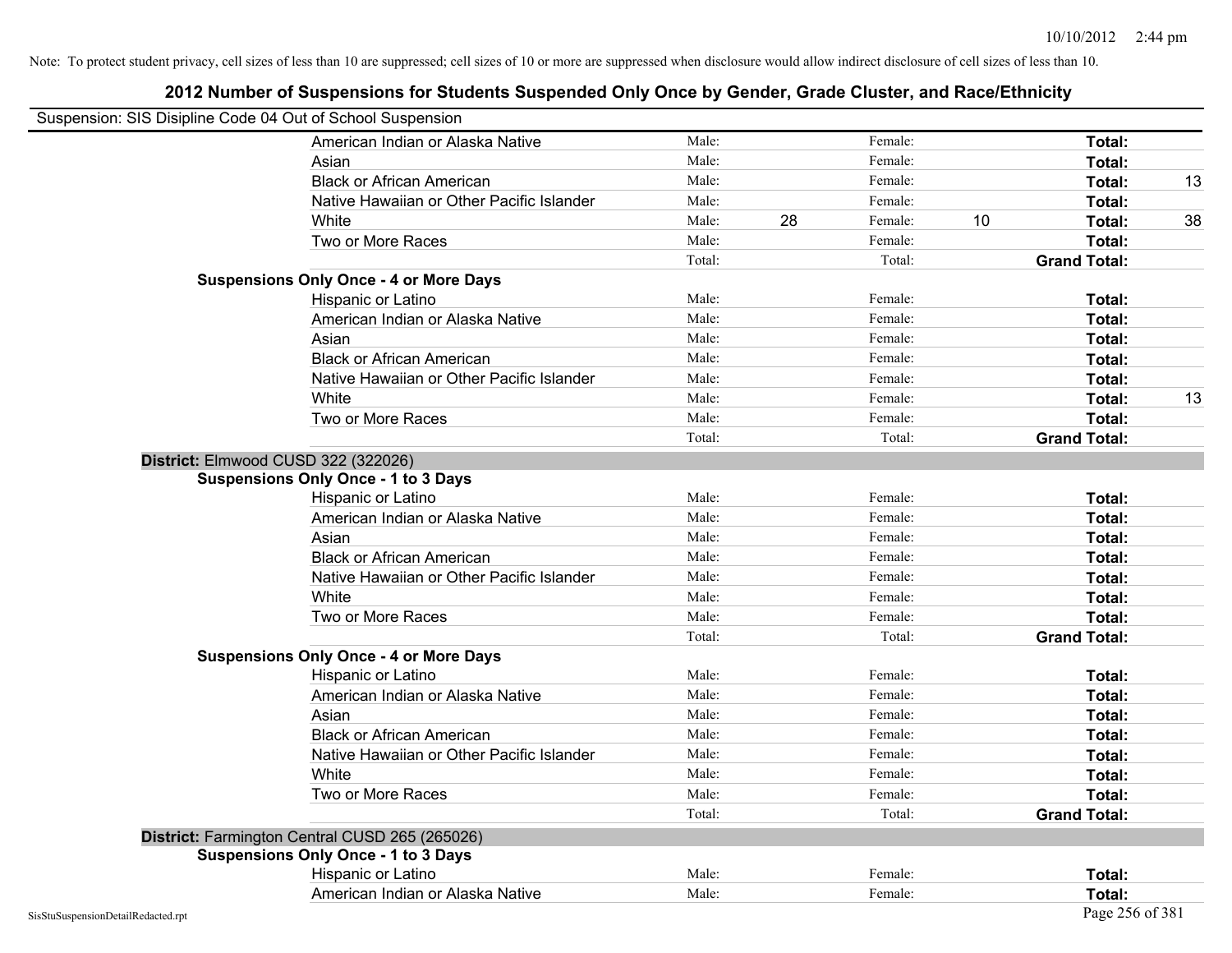| Suspension: SIS Disipline Code 04 Out of School Suspension |                                               |        |         |                     |    |
|------------------------------------------------------------|-----------------------------------------------|--------|---------|---------------------|----|
|                                                            | Asian                                         | Male:  | Female: | Total:              |    |
|                                                            | <b>Black or African American</b>              | Male:  | Female: | Total:              |    |
|                                                            | Native Hawaiian or Other Pacific Islander     | Male:  | Female: | Total:              |    |
|                                                            | White                                         | Male:  | Female: | Total:              | 21 |
|                                                            | Two or More Races                             | Male:  | Female: | Total:              |    |
|                                                            |                                               | Total: | Total:  | <b>Grand Total:</b> |    |
|                                                            | <b>Suspensions Only Once - 4 or More Days</b> |        |         |                     |    |
|                                                            | Hispanic or Latino                            | Male:  | Female: | Total:              |    |
|                                                            | American Indian or Alaska Native              | Male:  | Female: | Total:              |    |
|                                                            | Asian                                         | Male:  | Female: | Total:              |    |
|                                                            | <b>Black or African American</b>              | Male:  | Female: | Total:              |    |
|                                                            | Native Hawaiian or Other Pacific Islander     | Male:  | Female: | Total:              |    |
|                                                            | White                                         | Male:  | Female: | Total:              |    |
|                                                            | Two or More Races                             | Male:  | Female: | Total:              |    |
|                                                            |                                               | Total: | Total:  | <b>Grand Total:</b> |    |
| District: Hollis Cons SD 328 (328003)                      |                                               |        |         |                     |    |
|                                                            | <b>Suspensions Only Once - 1 to 3 Days</b>    |        |         |                     |    |
|                                                            | Hispanic or Latino                            | Male:  | Female: | Total:              |    |
|                                                            | American Indian or Alaska Native              | Male:  | Female: | Total:              |    |
|                                                            | Asian                                         | Male:  | Female: | Total:              |    |
|                                                            | <b>Black or African American</b>              | Male:  | Female: | Total:              |    |
|                                                            | Native Hawaiian or Other Pacific Islander     | Male:  | Female: | Total:              |    |
|                                                            | White                                         | Male:  | Female: | Total:              |    |
|                                                            | Two or More Races                             | Male:  | Female: | Total:              |    |
|                                                            |                                               | Total: | Total:  | <b>Grand Total:</b> |    |
|                                                            | District: Il Valley Central USD 321 (321026)  |        |         |                     |    |
|                                                            | <b>Suspensions Only Once - 1 to 3 Days</b>    |        |         |                     |    |
|                                                            | Hispanic or Latino                            | Male:  | Female: | Total:              |    |
|                                                            | American Indian or Alaska Native              | Male:  | Female: | Total:              |    |
|                                                            | Asian                                         | Male:  | Female: | Total:              |    |
|                                                            | <b>Black or African American</b>              | Male:  | Female: | Total:              |    |
|                                                            | Native Hawaiian or Other Pacific Islander     | Male:  | Female: | Total:              |    |
|                                                            | White                                         | Male:  | Female: | Total:              | 28 |
|                                                            | Two or More Races                             | Male:  | Female: | Total:              |    |
|                                                            |                                               | Total: | Total:  | <b>Grand Total:</b> |    |
|                                                            | <b>Suspensions Only Once - 4 or More Days</b> |        |         |                     |    |
|                                                            | Hispanic or Latino                            | Male:  | Female: | Total:              |    |
|                                                            | American Indian or Alaska Native              | Male:  | Female: | Total:              |    |
|                                                            | Asian                                         | Male:  | Female: | Total:              |    |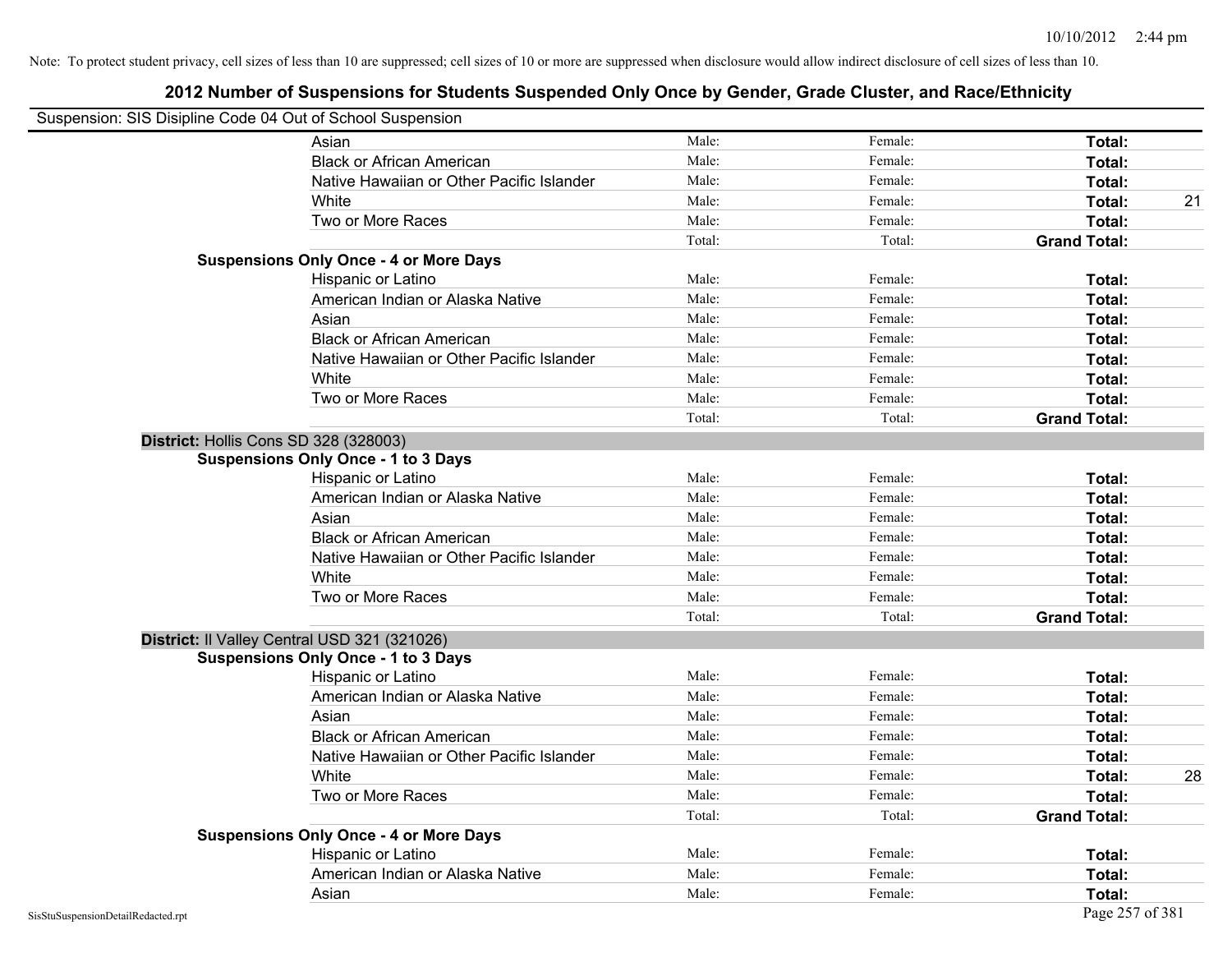| Suspension: SIS Disipline Code 04 Out of School Suspension |                                               |        |    |         |    |                     |    |
|------------------------------------------------------------|-----------------------------------------------|--------|----|---------|----|---------------------|----|
|                                                            | <b>Black or African American</b>              | Male:  |    | Female: |    | Total:              |    |
|                                                            | Native Hawaiian or Other Pacific Islander     | Male:  |    | Female: |    | Total:              |    |
|                                                            | White                                         | Male:  |    | Female: |    | Total:              |    |
|                                                            | Two or More Races                             | Male:  |    | Female: |    | Total:              |    |
|                                                            |                                               | Total: |    | Total:  |    | <b>Grand Total:</b> |    |
|                                                            | District: Illini Bluffs CUSD 327 (327026)     |        |    |         |    |                     |    |
|                                                            | <b>Suspensions Only Once - 1 to 3 Days</b>    |        |    |         |    |                     |    |
|                                                            | Hispanic or Latino                            | Male:  |    | Female: |    | Total:              |    |
|                                                            | American Indian or Alaska Native              | Male:  |    | Female: |    | Total:              |    |
|                                                            | Asian                                         | Male:  |    | Female: |    | Total:              |    |
|                                                            | <b>Black or African American</b>              | Male:  |    | Female: |    | Total:              |    |
|                                                            | Native Hawaiian or Other Pacific Islander     | Male:  |    | Female: |    | Total:              |    |
|                                                            | White                                         | Male:  |    | Female: |    | Total:              | 15 |
|                                                            | Two or More Races                             | Male:  |    | Female: |    | Total:              |    |
|                                                            |                                               | Total: |    | Total:  |    | <b>Grand Total:</b> |    |
|                                                            | <b>Suspensions Only Once - 4 or More Days</b> |        |    |         |    |                     |    |
|                                                            | Hispanic or Latino                            | Male:  |    | Female: |    | Total:              |    |
|                                                            | American Indian or Alaska Native              | Male:  |    | Female: |    | Total:              |    |
|                                                            | Asian                                         | Male:  |    | Female: |    | Total:              |    |
|                                                            | <b>Black or African American</b>              | Male:  |    | Female: |    | Total:              |    |
|                                                            | Native Hawaiian or Other Pacific Islander     | Male:  |    | Female: |    | Total:              |    |
|                                                            | White                                         | Male:  |    | Female: |    | Total:              |    |
|                                                            | Two or More Races                             | Male:  |    | Female: |    | Total:              |    |
|                                                            |                                               | Total: |    | Total:  |    | <b>Grand Total:</b> |    |
|                                                            | District: Limestone CHSD 310 (310016)         |        |    |         |    |                     |    |
|                                                            | <b>Suspensions Only Once - 1 to 3 Days</b>    |        |    |         |    |                     |    |
|                                                            | Hispanic or Latino                            | Male:  |    | Female: |    | Total:              |    |
|                                                            | American Indian or Alaska Native              | Male:  |    | Female: |    | Total:              |    |
|                                                            | Asian                                         | Male:  |    | Female: |    | Total:              |    |
|                                                            | <b>Black or African American</b>              | Male:  |    | Female: |    | Total:              | 10 |
|                                                            | Native Hawaiian or Other Pacific Islander     | Male:  |    | Female: |    | Total:              |    |
|                                                            | White                                         | Male:  | 26 | Female: | 21 | Total:              | 47 |
|                                                            | Two or More Races                             | Male:  |    | Female: |    | Total:              | 11 |
|                                                            |                                               | Total: |    | Total:  |    | <b>Grand Total:</b> |    |
|                                                            | <b>Suspensions Only Once - 4 or More Days</b> |        |    |         |    |                     |    |
|                                                            | Hispanic or Latino                            | Male:  |    | Female: |    | Total:              |    |
|                                                            | American Indian or Alaska Native              | Male:  |    | Female: |    | Total:              |    |
|                                                            | Asian                                         | Male:  |    | Female: |    | Total:              |    |
|                                                            | <b>Black or African American</b>              | Male:  |    | Female: |    | Total:              |    |
| SisStuSuspensionDetailRedacted.rpt                         |                                               |        |    |         |    | Page 258 of 381     |    |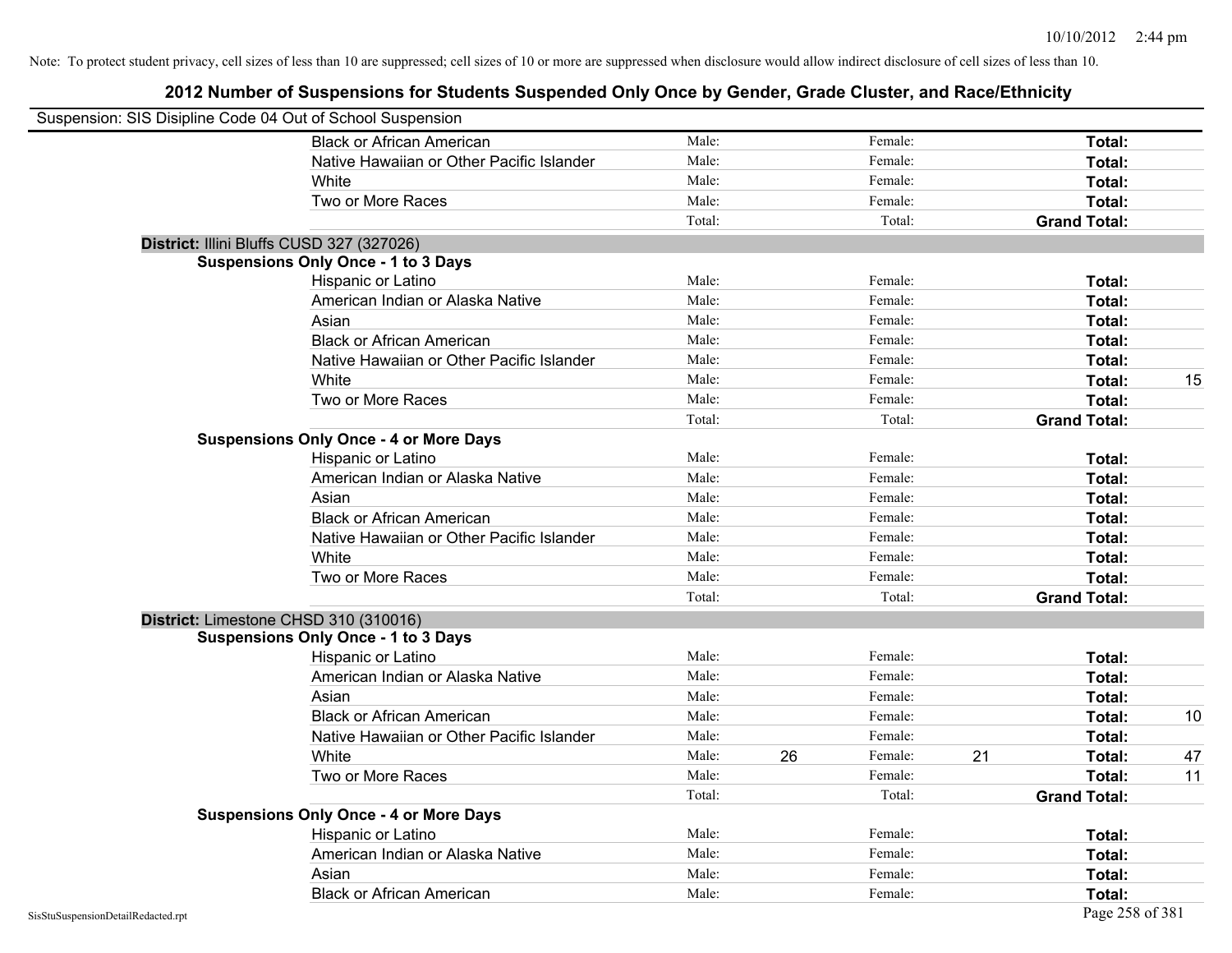| Suspension: SIS Disipline Code 04 Out of School Suspension |                                               |        |         |                     |
|------------------------------------------------------------|-----------------------------------------------|--------|---------|---------------------|
|                                                            | Native Hawaiian or Other Pacific Islander     | Male:  | Female: | Total:              |
|                                                            | White                                         | Male:  | Female: | Total:<br>16        |
|                                                            | Two or More Races                             | Male:  | Female: | Total:              |
|                                                            |                                               | Total: | Total:  | <b>Grand Total:</b> |
|                                                            | District: Limestone Walters CCSD 316 (316004) |        |         |                     |
|                                                            | <b>Suspensions Only Once - 1 to 3 Days</b>    |        |         |                     |
|                                                            | Hispanic or Latino                            | Male:  | Female: | Total:              |
|                                                            | American Indian or Alaska Native              | Male:  | Female: | Total:              |
|                                                            | Asian                                         | Male:  | Female: | Total:              |
|                                                            | <b>Black or African American</b>              | Male:  | Female: | Total:              |
|                                                            | Native Hawaiian or Other Pacific Islander     | Male:  | Female: | Total:              |
|                                                            | White                                         | Male:  | Female: | Total:              |
|                                                            | Two or More Races                             | Male:  | Female: | Total:              |
|                                                            |                                               | Total: | Total:  | <b>Grand Total:</b> |
| District: Monroe SD 70 (070002)                            |                                               |        |         |                     |
|                                                            | <b>Suspensions Only Once - 1 to 3 Days</b>    |        |         |                     |
|                                                            | Hispanic or Latino                            | Male:  | Female: | Total:              |
|                                                            | American Indian or Alaska Native              | Male:  | Female: | Total:              |
|                                                            | Asian                                         | Male:  | Female: | Total:              |
|                                                            | <b>Black or African American</b>              | Male:  | Female: | Total:              |
|                                                            | Native Hawaiian or Other Pacific Islander     | Male:  | Female: | Total:              |
|                                                            | White                                         | Male:  | Female: | Total:              |
|                                                            | Two or More Races                             | Male:  | Female: | Total:              |
|                                                            |                                               | Total: | Total:  | <b>Grand Total:</b> |
|                                                            | <b>Suspensions Only Once - 4 or More Days</b> |        |         |                     |
|                                                            | Hispanic or Latino                            | Male:  | Female: | Total:              |
|                                                            | American Indian or Alaska Native              | Male:  | Female: | Total:              |
|                                                            | Asian                                         | Male:  | Female: | Total:              |
|                                                            | <b>Black or African American</b>              | Male:  | Female: | Total:              |
|                                                            | Native Hawaiian or Other Pacific Islander     | Male:  | Female: | Total:              |
|                                                            | White                                         | Male:  | Female: | Total:              |
|                                                            | Two or More Races                             | Male:  | Female: | Total:              |
|                                                            |                                               | Total: | Total:  | <b>Grand Total:</b> |
| District: Norwood ESD 63 (063002)                          |                                               |        |         |                     |
|                                                            | <b>Suspensions Only Once - 1 to 3 Days</b>    |        |         |                     |
|                                                            | Hispanic or Latino                            | Male:  | Female: | Total:              |
|                                                            | American Indian or Alaska Native              | Male:  | Female: | Total:              |
|                                                            | Asian                                         | Male:  | Female: | Total:              |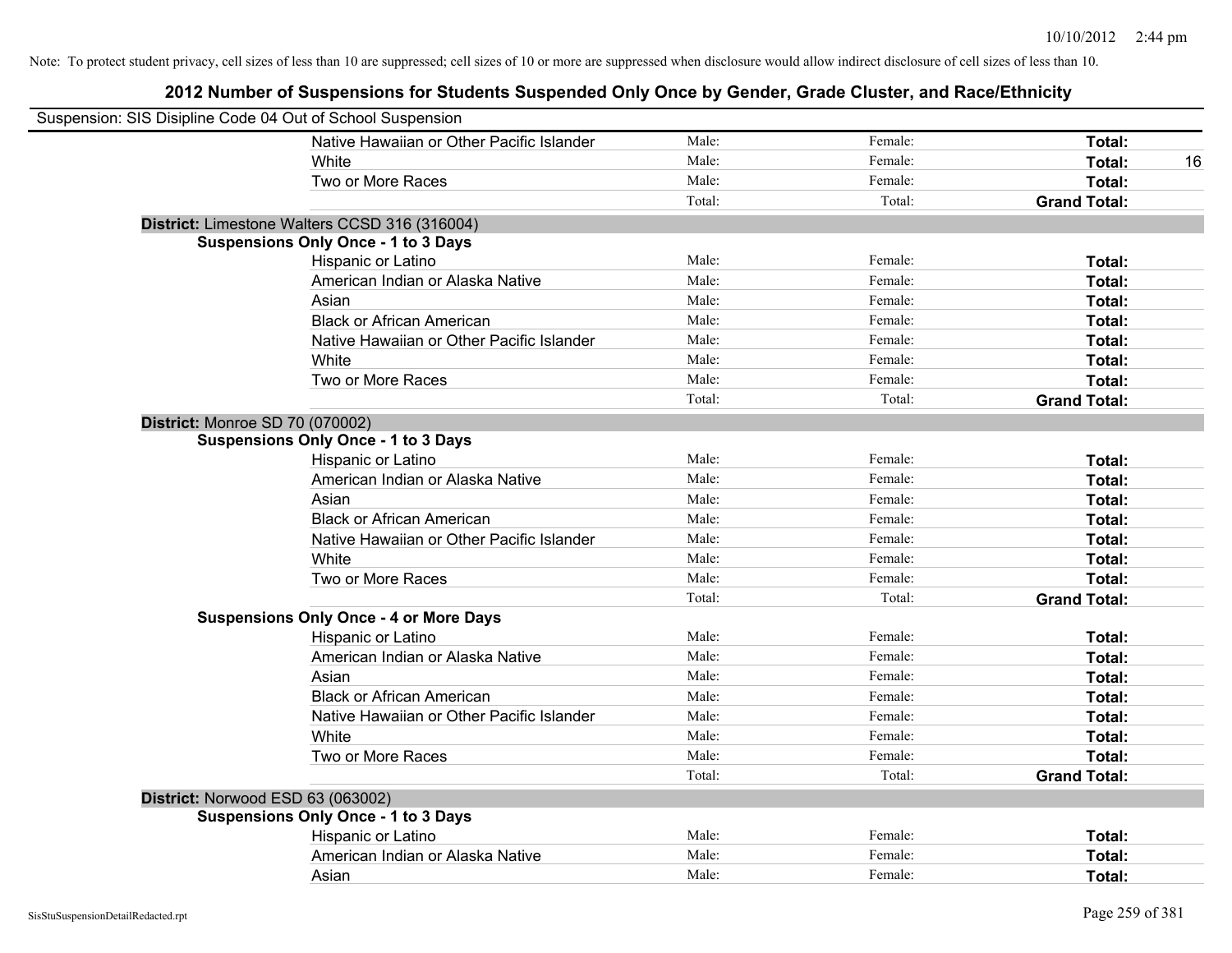| Suspension: SIS Disipline Code 04 Out of School Suspension |                                               |        |         |                     |    |
|------------------------------------------------------------|-----------------------------------------------|--------|---------|---------------------|----|
|                                                            | <b>Black or African American</b>              | Male:  | Female: | Total:              |    |
|                                                            | Native Hawaiian or Other Pacific Islander     | Male:  | Female: | Total:              |    |
|                                                            | White                                         | Male:  | Female: | Total:              | 17 |
|                                                            | Two or More Races                             | Male:  | Female: | Total:              |    |
|                                                            |                                               | Total: | Total:  | <b>Grand Total:</b> |    |
|                                                            | <b>Suspensions Only Once - 4 or More Days</b> |        |         |                     |    |
|                                                            | Hispanic or Latino                            | Male:  | Female: | Total:              |    |
|                                                            | American Indian or Alaska Native              | Male:  | Female: | Total:              |    |
|                                                            | Asian                                         | Male:  | Female: | Total:              |    |
|                                                            | <b>Black or African American</b>              | Male:  | Female: | Total:              |    |
|                                                            | Native Hawaiian or Other Pacific Islander     | Male:  | Female: | Total:              |    |
|                                                            | White                                         | Male:  | Female: | Total:              |    |
|                                                            | Two or More Races                             | Male:  | Female: | Total:              |    |
|                                                            |                                               | Total: | Total:  | <b>Grand Total:</b> |    |
|                                                            | District: Oak Grove SD 68 (068002)            |        |         |                     |    |
|                                                            | <b>Suspensions Only Once - 1 to 3 Days</b>    |        |         |                     |    |
|                                                            | Hispanic or Latino                            | Male:  | Female: | Total:              |    |
|                                                            | American Indian or Alaska Native              | Male:  | Female: | Total:              |    |
|                                                            | Asian                                         | Male:  | Female: | Total:              |    |
|                                                            | <b>Black or African American</b>              | Male:  | Female: | Total:              |    |
|                                                            | Native Hawaiian or Other Pacific Islander     | Male:  | Female: | Total:              |    |
|                                                            | White                                         | Male:  | Female: | Total:              |    |
|                                                            | Two or More Races                             | Male:  | Female: | Total:              |    |
|                                                            |                                               | Total: | Total:  | <b>Grand Total:</b> |    |
|                                                            | District: Peoria Heights CUSD 325 (325026)    |        |         |                     |    |
|                                                            | <b>Suspensions Only Once - 1 to 3 Days</b>    |        |         |                     |    |
|                                                            | Hispanic or Latino                            | Male:  | Female: | Total:              |    |
|                                                            | American Indian or Alaska Native              | Male:  | Female: | Total:              |    |
|                                                            | Asian                                         | Male:  | Female: | Total:              |    |
|                                                            | <b>Black or African American</b>              | Male:  | Female: | Total:              | 13 |
|                                                            | Native Hawaiian or Other Pacific Islander     | Male:  | Female: | Total:              |    |
|                                                            | White                                         | Male:  | Female: | Total:              | 24 |
|                                                            | Two or More Races                             | Male:  | Female: | Total:              |    |
|                                                            |                                               | Total: | Total:  | <b>Grand Total:</b> |    |
|                                                            | <b>Suspensions Only Once - 4 or More Days</b> |        |         |                     |    |
|                                                            | Hispanic or Latino                            | Male:  | Female: | Total:              |    |
|                                                            | American Indian or Alaska Native              | Male:  | Female: | Total:              |    |
|                                                            | Asian                                         | Male:  | Female: | Total:              |    |
|                                                            | <b>Black or African American</b>              | Male:  | Female: | Total:              |    |
| SisStuSuspensionDetailRedacted.rpt                         |                                               |        |         | Page 260 of 381     |    |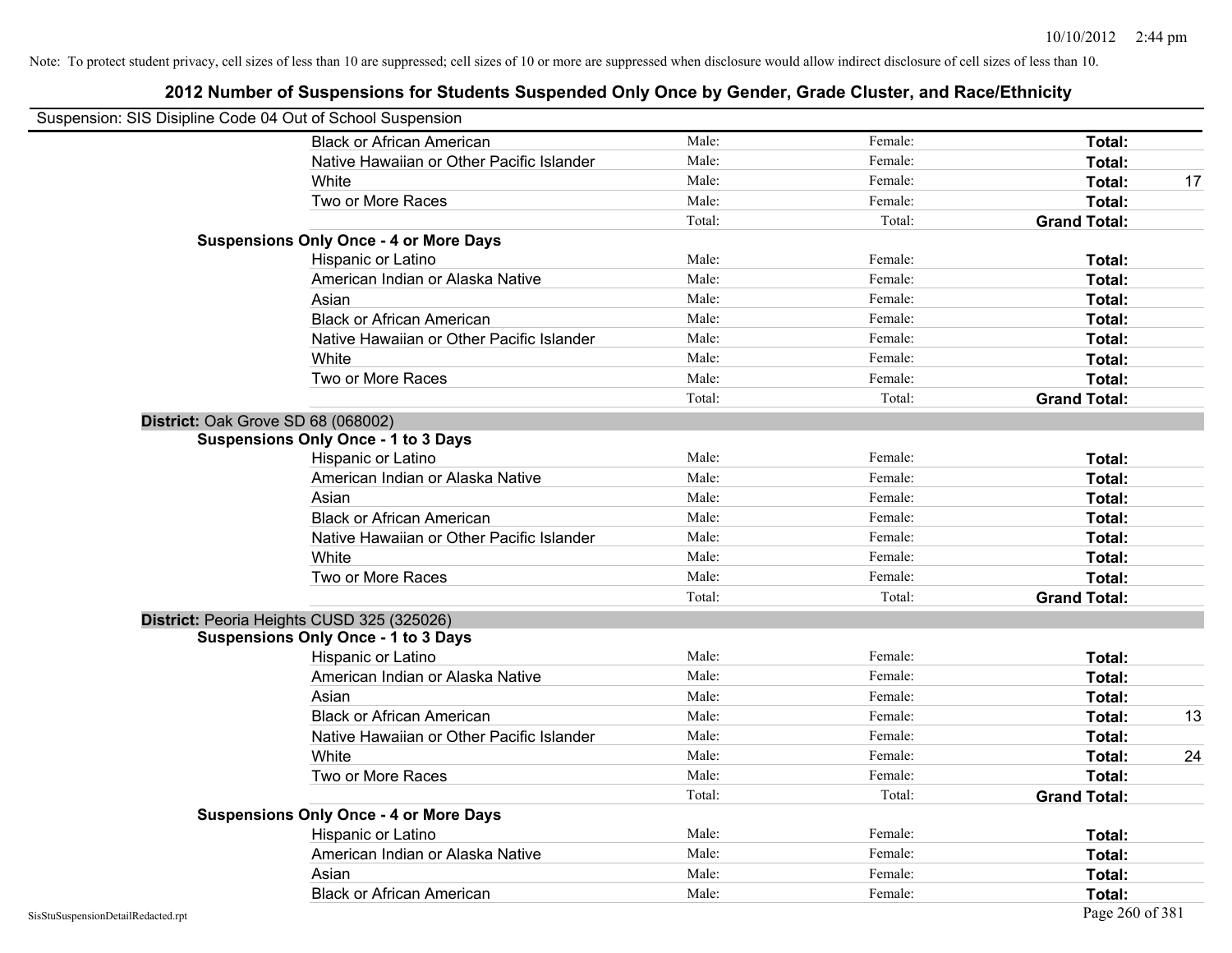| Suspension: SIS Disipline Code 04 Out of School Suspension |                                               |        |     |         |     |                     |     |
|------------------------------------------------------------|-----------------------------------------------|--------|-----|---------|-----|---------------------|-----|
|                                                            | Native Hawaiian or Other Pacific Islander     | Male:  |     | Female: |     | Total:              |     |
|                                                            | White                                         | Male:  |     | Female: |     | Total:              |     |
|                                                            | Two or More Races                             | Male:  |     | Female: |     | Total:              |     |
|                                                            |                                               | Total: |     | Total:  |     | <b>Grand Total:</b> | 10  |
| District: Peoria SD 150 (150025)                           |                                               |        |     |         |     |                     |     |
|                                                            | <b>Suspensions Only Once - 1 to 3 Days</b>    |        |     |         |     |                     |     |
|                                                            | Hispanic or Latino                            | Male:  | 22  | Female: | 14  | Total:              | 36  |
|                                                            | American Indian or Alaska Native              | Male:  |     | Female: |     | Total:              |     |
|                                                            | Asian                                         | Male:  |     | Female: |     | Total:              |     |
|                                                            | <b>Black or African American</b>              | Male:  | 381 | Female: | 288 | Total:              | 669 |
|                                                            | Native Hawaiian or Other Pacific Islander     | Male:  |     | Female: |     | Total:              |     |
|                                                            | White                                         | Male:  | 71  | Female: | 33  | Total:              | 104 |
|                                                            | Two or More Races                             | Male:  | 46  | Female: | 23  | Total:              | 69  |
|                                                            |                                               | Total: |     | Total:  |     | <b>Grand Total:</b> |     |
|                                                            | <b>Suspensions Only Once - 4 or More Days</b> |        |     |         |     |                     |     |
|                                                            | Hispanic or Latino                            | Male:  |     | Female: |     | Total:              | 13  |
|                                                            | American Indian or Alaska Native              | Male:  |     | Female: |     | Total:              |     |
|                                                            | Asian                                         | Male:  |     | Female: |     | Total:              |     |
|                                                            | <b>Black or African American</b>              | Male:  | 51  | Female: | 67  | Total:              | 118 |
|                                                            | Native Hawaiian or Other Pacific Islander     | Male:  |     | Female: |     | Total:              |     |
|                                                            | White                                         | Male:  | 10  | Female: | 10  | Total:              | 20  |
|                                                            | Two or More Races                             | Male:  |     | Female: |     | Total:              |     |
|                                                            |                                               | Total: | 73  | Total:  | 89  | <b>Grand Total:</b> | 162 |
| District: Pleasant Hill SD 69 (069002)                     |                                               |        |     |         |     |                     |     |
|                                                            | <b>Suspensions Only Once - 1 to 3 Days</b>    |        |     |         |     |                     |     |
|                                                            | <b>Hispanic or Latino</b>                     | Male:  |     | Female: |     | Total:              |     |
|                                                            | American Indian or Alaska Native              | Male:  |     | Female: |     | Total:              |     |
|                                                            | Asian                                         | Male:  |     | Female: |     | Total:              |     |
|                                                            | <b>Black or African American</b>              | Male:  |     | Female: |     | Total:              |     |
|                                                            | Native Hawaiian or Other Pacific Islander     | Male:  |     | Female: |     | Total:              |     |
|                                                            | White                                         | Male:  |     | Female: |     | Total:              |     |
|                                                            | Two or More Races                             | Male:  |     | Female: |     | Total:              |     |
|                                                            |                                               | Total: |     | Total:  |     | <b>Grand Total:</b> | 10  |
|                                                            | <b>Suspensions Only Once - 4 or More Days</b> |        |     |         |     |                     |     |
|                                                            | Hispanic or Latino                            | Male:  |     | Female: |     | Total:              |     |
|                                                            | American Indian or Alaska Native              | Male:  |     | Female: |     | Total:              |     |
|                                                            | Asian                                         | Male:  |     | Female: |     | Total:              |     |
|                                                            | <b>Black or African American</b>              | Male:  |     | Female: |     | Total:              |     |
|                                                            | Native Hawaiian or Other Pacific Islander     | Male:  |     | Female: |     | Total:              |     |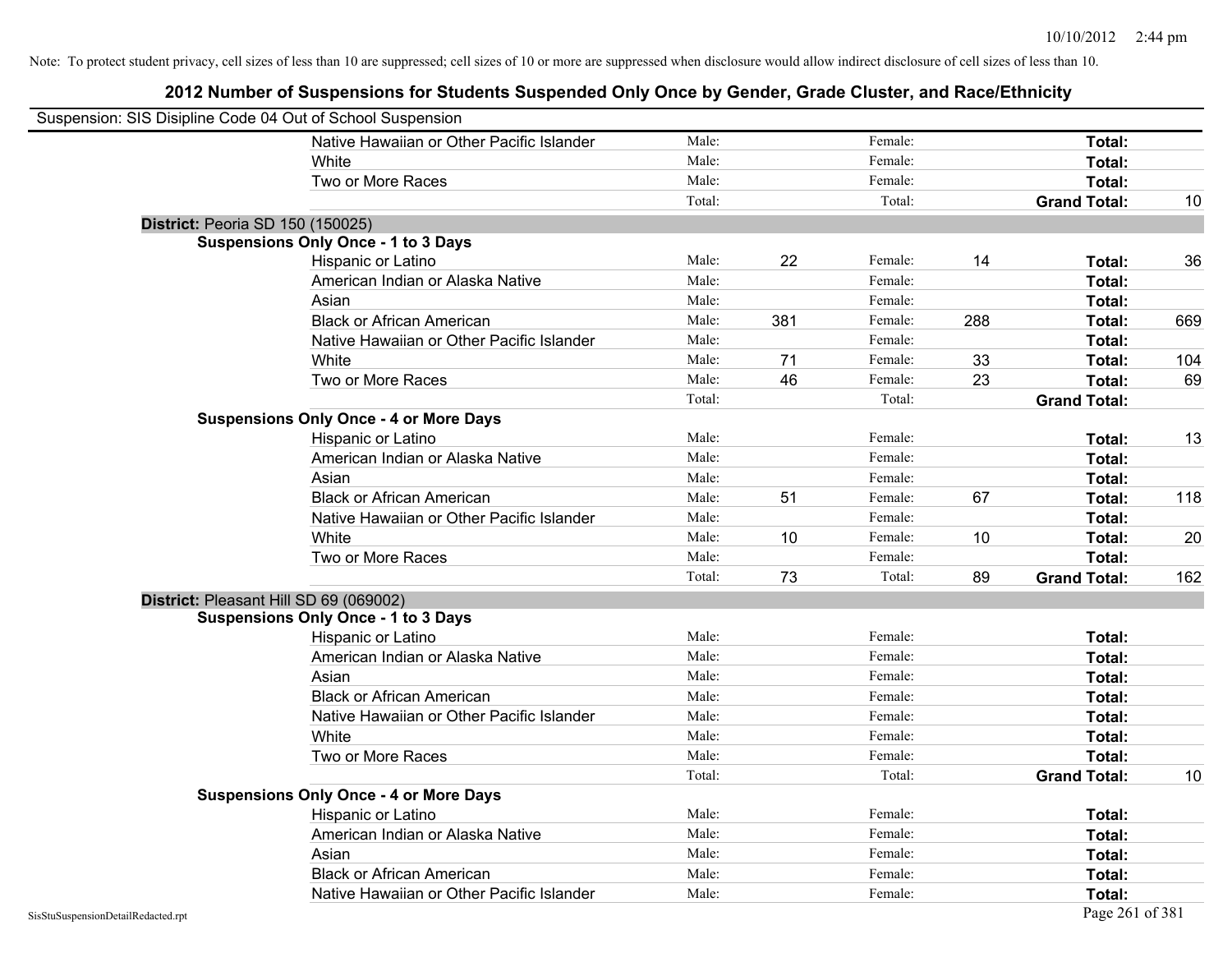| Suspension: SIS Disipline Code 04 Out of School Suspension |                                               |        |         |                     |    |
|------------------------------------------------------------|-----------------------------------------------|--------|---------|---------------------|----|
|                                                            | <b>White</b>                                  | Male:  | Female: | Total:              |    |
|                                                            | Two or More Races                             | Male:  | Female: | Total:              |    |
|                                                            |                                               | Total: | Total:  | <b>Grand Total:</b> |    |
|                                                            | District: Pleasant Valley SD 62 (062002)      |        |         |                     |    |
|                                                            | <b>Suspensions Only Once - 1 to 3 Days</b>    |        |         |                     |    |
|                                                            | Hispanic or Latino                            | Male:  | Female: | Total:              |    |
|                                                            | American Indian or Alaska Native              | Male:  | Female: | Total:              |    |
|                                                            | Asian                                         | Male:  | Female: | Total:              |    |
|                                                            | <b>Black or African American</b>              | Male:  | Female: | Total:              |    |
|                                                            | Native Hawaiian or Other Pacific Islander     | Male:  | Female: | Total:              |    |
|                                                            | White                                         | Male:  | Female: | Total:              |    |
|                                                            | Two or More Races                             | Male:  | Female: | Total:              |    |
|                                                            |                                               | Total: | Total:  | <b>Grand Total:</b> | 18 |
|                                                            | <b>Suspensions Only Once - 4 or More Days</b> |        |         |                     |    |
|                                                            | Hispanic or Latino                            | Male:  | Female: | Total:              |    |
|                                                            | American Indian or Alaska Native              | Male:  | Female: | Total:              |    |
|                                                            | Asian                                         | Male:  | Female: | Total:              |    |
|                                                            | <b>Black or African American</b>              | Male:  | Female: | Total:              |    |
|                                                            | Native Hawaiian or Other Pacific Islander     | Male:  | Female: | Total:              |    |
|                                                            | White                                         | Male:  | Female: | Total:              |    |
|                                                            | Two or More Races                             | Male:  | Female: | Total:              |    |
|                                                            |                                               | Total: | Total:  | <b>Grand Total:</b> |    |
| District: Princeville CUSD 326 (326026)                    |                                               |        |         |                     |    |
|                                                            | <b>Suspensions Only Once - 1 to 3 Days</b>    |        |         |                     |    |
|                                                            | Hispanic or Latino                            | Male:  | Female: | Total:              |    |
|                                                            | American Indian or Alaska Native              | Male:  | Female: | Total:              |    |
|                                                            | Asian                                         | Male:  | Female: | Total:              |    |
|                                                            | <b>Black or African American</b>              | Male:  | Female: | Total:              |    |
|                                                            | Native Hawaiian or Other Pacific Islander     | Male:  | Female: | Total:              |    |
|                                                            | White                                         | Male:  | Female: | Total:              |    |
|                                                            | Two or More Races                             | Male:  | Female: | Total:              |    |
|                                                            |                                               | Total: | Total:  | <b>Grand Total:</b> | 11 |
|                                                            | <b>Suspensions Only Once - 4 or More Days</b> |        |         |                     |    |
|                                                            | Hispanic or Latino                            | Male:  | Female: | Total:              |    |
|                                                            | American Indian or Alaska Native              | Male:  | Female: | Total:              |    |
|                                                            | Asian                                         | Male:  | Female: | Total:              |    |
|                                                            | <b>Black or African American</b>              | Male:  | Female: | Total:              |    |
|                                                            | Native Hawaiian or Other Pacific Islander     | Male:  | Female: | Total:              |    |
|                                                            | White                                         | Male:  | Female: | Total:              |    |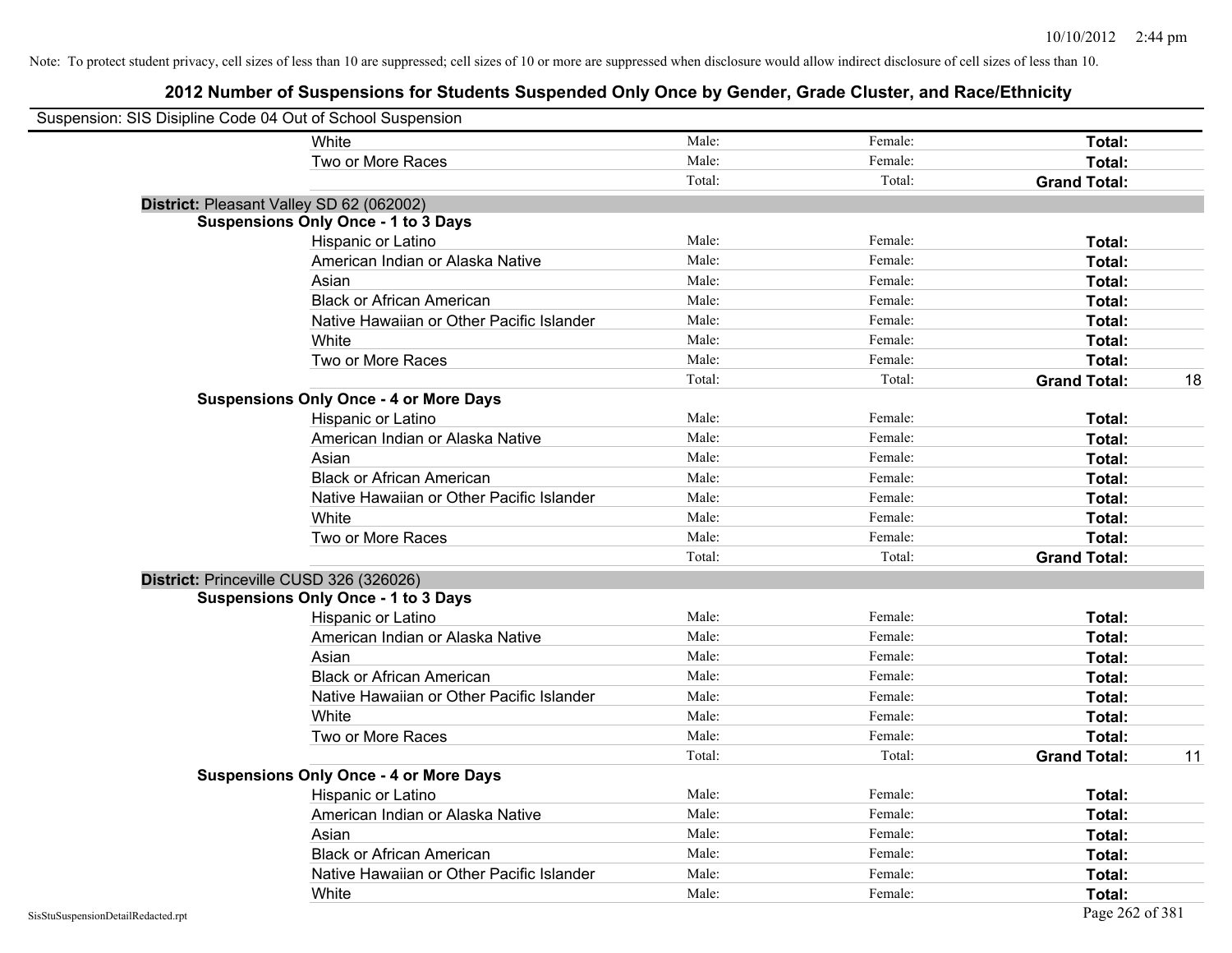| Male:<br>Two or More Races<br>Female:<br>Total:<br>Total:<br>Total:<br><b>Grand Total:</b><br>Region: Region 05 North Cook ISC 1 (05)<br>County: Cook (016)<br>District: Arlington Heights SD 25 (025002)<br><b>Suspensions Only Once - 1 to 3 Days</b><br>Male:<br>Female:<br>Hispanic or Latino<br>Total:<br>Male:<br>American Indian or Alaska Native<br>Female:<br>Total:<br>Male:<br>Asian<br>Female:<br>Total:<br><b>Black or African American</b><br>Male:<br>Female:<br>Total:<br>Male:<br>Female:<br>Native Hawaiian or Other Pacific Islander<br>Total:<br>Male:<br>Female:<br>White<br>Total:<br>Male:<br>Two or More Races<br>Female:<br>Total:<br>Total:<br>Total:<br><b>Grand Total:</b><br><b>Suspensions Only Once - 4 or More Days</b><br>Male:<br>Female:<br>Hispanic or Latino<br>Total:<br>Male:<br>Female:<br>American Indian or Alaska Native<br>Total:<br>Male:<br>Female:<br>Asian<br>Total:<br>Male:<br><b>Black or African American</b><br>Female:<br>Total:<br>Male:<br>Female:<br>Total:<br>Native Hawaiian or Other Pacific Islander<br>Male:<br>Female:<br>White<br>Total:<br>Two or More Races<br>Male:<br>Female:<br>Total:<br>Total:<br><b>Grand Total:</b><br>Total:<br>District: Avoca SD 37 (037002)<br><b>Suspensions Only Once - 1 to 3 Days</b><br>Male:<br>Hispanic or Latino<br>Female:<br>Total:<br>Male:<br>American Indian or Alaska Native<br>Female:<br>Total:<br>Male:<br>Asian<br>Female:<br>Total:<br><b>Black or African American</b><br>Male:<br>Female:<br>Total:<br>Native Hawaiian or Other Pacific Islander<br>Male:<br>Female:<br>Total:<br>White<br>Male:<br>Female:<br>Total:<br>Two or More Races<br>Male:<br>Female:<br>Total:<br>Total:<br>Total:<br><b>Grand Total:</b><br>District: CCSD 62 (062004)<br><b>Suspensions Only Once - 1 to 3 Days</b><br>Male:<br>Female:<br>13<br>Hispanic or Latino<br>Total:<br>Male:<br>American Indian or Alaska Native<br>Female:<br>Total: | Suspension: SIS Disipline Code 04 Out of School Suspension |  |  |
|-----------------------------------------------------------------------------------------------------------------------------------------------------------------------------------------------------------------------------------------------------------------------------------------------------------------------------------------------------------------------------------------------------------------------------------------------------------------------------------------------------------------------------------------------------------------------------------------------------------------------------------------------------------------------------------------------------------------------------------------------------------------------------------------------------------------------------------------------------------------------------------------------------------------------------------------------------------------------------------------------------------------------------------------------------------------------------------------------------------------------------------------------------------------------------------------------------------------------------------------------------------------------------------------------------------------------------------------------------------------------------------------------------------------------------------------------------------------------------------------------------------------------------------------------------------------------------------------------------------------------------------------------------------------------------------------------------------------------------------------------------------------------------------------------------------------------------------------------------------------------------------------------------------------------------------------------|------------------------------------------------------------|--|--|
|                                                                                                                                                                                                                                                                                                                                                                                                                                                                                                                                                                                                                                                                                                                                                                                                                                                                                                                                                                                                                                                                                                                                                                                                                                                                                                                                                                                                                                                                                                                                                                                                                                                                                                                                                                                                                                                                                                                                               |                                                            |  |  |
|                                                                                                                                                                                                                                                                                                                                                                                                                                                                                                                                                                                                                                                                                                                                                                                                                                                                                                                                                                                                                                                                                                                                                                                                                                                                                                                                                                                                                                                                                                                                                                                                                                                                                                                                                                                                                                                                                                                                               |                                                            |  |  |
|                                                                                                                                                                                                                                                                                                                                                                                                                                                                                                                                                                                                                                                                                                                                                                                                                                                                                                                                                                                                                                                                                                                                                                                                                                                                                                                                                                                                                                                                                                                                                                                                                                                                                                                                                                                                                                                                                                                                               |                                                            |  |  |
|                                                                                                                                                                                                                                                                                                                                                                                                                                                                                                                                                                                                                                                                                                                                                                                                                                                                                                                                                                                                                                                                                                                                                                                                                                                                                                                                                                                                                                                                                                                                                                                                                                                                                                                                                                                                                                                                                                                                               |                                                            |  |  |
|                                                                                                                                                                                                                                                                                                                                                                                                                                                                                                                                                                                                                                                                                                                                                                                                                                                                                                                                                                                                                                                                                                                                                                                                                                                                                                                                                                                                                                                                                                                                                                                                                                                                                                                                                                                                                                                                                                                                               |                                                            |  |  |
|                                                                                                                                                                                                                                                                                                                                                                                                                                                                                                                                                                                                                                                                                                                                                                                                                                                                                                                                                                                                                                                                                                                                                                                                                                                                                                                                                                                                                                                                                                                                                                                                                                                                                                                                                                                                                                                                                                                                               |                                                            |  |  |
|                                                                                                                                                                                                                                                                                                                                                                                                                                                                                                                                                                                                                                                                                                                                                                                                                                                                                                                                                                                                                                                                                                                                                                                                                                                                                                                                                                                                                                                                                                                                                                                                                                                                                                                                                                                                                                                                                                                                               |                                                            |  |  |
|                                                                                                                                                                                                                                                                                                                                                                                                                                                                                                                                                                                                                                                                                                                                                                                                                                                                                                                                                                                                                                                                                                                                                                                                                                                                                                                                                                                                                                                                                                                                                                                                                                                                                                                                                                                                                                                                                                                                               |                                                            |  |  |
|                                                                                                                                                                                                                                                                                                                                                                                                                                                                                                                                                                                                                                                                                                                                                                                                                                                                                                                                                                                                                                                                                                                                                                                                                                                                                                                                                                                                                                                                                                                                                                                                                                                                                                                                                                                                                                                                                                                                               |                                                            |  |  |
|                                                                                                                                                                                                                                                                                                                                                                                                                                                                                                                                                                                                                                                                                                                                                                                                                                                                                                                                                                                                                                                                                                                                                                                                                                                                                                                                                                                                                                                                                                                                                                                                                                                                                                                                                                                                                                                                                                                                               |                                                            |  |  |
|                                                                                                                                                                                                                                                                                                                                                                                                                                                                                                                                                                                                                                                                                                                                                                                                                                                                                                                                                                                                                                                                                                                                                                                                                                                                                                                                                                                                                                                                                                                                                                                                                                                                                                                                                                                                                                                                                                                                               |                                                            |  |  |
|                                                                                                                                                                                                                                                                                                                                                                                                                                                                                                                                                                                                                                                                                                                                                                                                                                                                                                                                                                                                                                                                                                                                                                                                                                                                                                                                                                                                                                                                                                                                                                                                                                                                                                                                                                                                                                                                                                                                               |                                                            |  |  |
|                                                                                                                                                                                                                                                                                                                                                                                                                                                                                                                                                                                                                                                                                                                                                                                                                                                                                                                                                                                                                                                                                                                                                                                                                                                                                                                                                                                                                                                                                                                                                                                                                                                                                                                                                                                                                                                                                                                                               |                                                            |  |  |
|                                                                                                                                                                                                                                                                                                                                                                                                                                                                                                                                                                                                                                                                                                                                                                                                                                                                                                                                                                                                                                                                                                                                                                                                                                                                                                                                                                                                                                                                                                                                                                                                                                                                                                                                                                                                                                                                                                                                               |                                                            |  |  |
|                                                                                                                                                                                                                                                                                                                                                                                                                                                                                                                                                                                                                                                                                                                                                                                                                                                                                                                                                                                                                                                                                                                                                                                                                                                                                                                                                                                                                                                                                                                                                                                                                                                                                                                                                                                                                                                                                                                                               |                                                            |  |  |
|                                                                                                                                                                                                                                                                                                                                                                                                                                                                                                                                                                                                                                                                                                                                                                                                                                                                                                                                                                                                                                                                                                                                                                                                                                                                                                                                                                                                                                                                                                                                                                                                                                                                                                                                                                                                                                                                                                                                               |                                                            |  |  |
|                                                                                                                                                                                                                                                                                                                                                                                                                                                                                                                                                                                                                                                                                                                                                                                                                                                                                                                                                                                                                                                                                                                                                                                                                                                                                                                                                                                                                                                                                                                                                                                                                                                                                                                                                                                                                                                                                                                                               |                                                            |  |  |
|                                                                                                                                                                                                                                                                                                                                                                                                                                                                                                                                                                                                                                                                                                                                                                                                                                                                                                                                                                                                                                                                                                                                                                                                                                                                                                                                                                                                                                                                                                                                                                                                                                                                                                                                                                                                                                                                                                                                               |                                                            |  |  |
|                                                                                                                                                                                                                                                                                                                                                                                                                                                                                                                                                                                                                                                                                                                                                                                                                                                                                                                                                                                                                                                                                                                                                                                                                                                                                                                                                                                                                                                                                                                                                                                                                                                                                                                                                                                                                                                                                                                                               |                                                            |  |  |
|                                                                                                                                                                                                                                                                                                                                                                                                                                                                                                                                                                                                                                                                                                                                                                                                                                                                                                                                                                                                                                                                                                                                                                                                                                                                                                                                                                                                                                                                                                                                                                                                                                                                                                                                                                                                                                                                                                                                               |                                                            |  |  |
|                                                                                                                                                                                                                                                                                                                                                                                                                                                                                                                                                                                                                                                                                                                                                                                                                                                                                                                                                                                                                                                                                                                                                                                                                                                                                                                                                                                                                                                                                                                                                                                                                                                                                                                                                                                                                                                                                                                                               |                                                            |  |  |
|                                                                                                                                                                                                                                                                                                                                                                                                                                                                                                                                                                                                                                                                                                                                                                                                                                                                                                                                                                                                                                                                                                                                                                                                                                                                                                                                                                                                                                                                                                                                                                                                                                                                                                                                                                                                                                                                                                                                               |                                                            |  |  |
|                                                                                                                                                                                                                                                                                                                                                                                                                                                                                                                                                                                                                                                                                                                                                                                                                                                                                                                                                                                                                                                                                                                                                                                                                                                                                                                                                                                                                                                                                                                                                                                                                                                                                                                                                                                                                                                                                                                                               |                                                            |  |  |
|                                                                                                                                                                                                                                                                                                                                                                                                                                                                                                                                                                                                                                                                                                                                                                                                                                                                                                                                                                                                                                                                                                                                                                                                                                                                                                                                                                                                                                                                                                                                                                                                                                                                                                                                                                                                                                                                                                                                               |                                                            |  |  |
|                                                                                                                                                                                                                                                                                                                                                                                                                                                                                                                                                                                                                                                                                                                                                                                                                                                                                                                                                                                                                                                                                                                                                                                                                                                                                                                                                                                                                                                                                                                                                                                                                                                                                                                                                                                                                                                                                                                                               |                                                            |  |  |
|                                                                                                                                                                                                                                                                                                                                                                                                                                                                                                                                                                                                                                                                                                                                                                                                                                                                                                                                                                                                                                                                                                                                                                                                                                                                                                                                                                                                                                                                                                                                                                                                                                                                                                                                                                                                                                                                                                                                               |                                                            |  |  |
|                                                                                                                                                                                                                                                                                                                                                                                                                                                                                                                                                                                                                                                                                                                                                                                                                                                                                                                                                                                                                                                                                                                                                                                                                                                                                                                                                                                                                                                                                                                                                                                                                                                                                                                                                                                                                                                                                                                                               |                                                            |  |  |
|                                                                                                                                                                                                                                                                                                                                                                                                                                                                                                                                                                                                                                                                                                                                                                                                                                                                                                                                                                                                                                                                                                                                                                                                                                                                                                                                                                                                                                                                                                                                                                                                                                                                                                                                                                                                                                                                                                                                               |                                                            |  |  |
|                                                                                                                                                                                                                                                                                                                                                                                                                                                                                                                                                                                                                                                                                                                                                                                                                                                                                                                                                                                                                                                                                                                                                                                                                                                                                                                                                                                                                                                                                                                                                                                                                                                                                                                                                                                                                                                                                                                                               |                                                            |  |  |
|                                                                                                                                                                                                                                                                                                                                                                                                                                                                                                                                                                                                                                                                                                                                                                                                                                                                                                                                                                                                                                                                                                                                                                                                                                                                                                                                                                                                                                                                                                                                                                                                                                                                                                                                                                                                                                                                                                                                               |                                                            |  |  |
|                                                                                                                                                                                                                                                                                                                                                                                                                                                                                                                                                                                                                                                                                                                                                                                                                                                                                                                                                                                                                                                                                                                                                                                                                                                                                                                                                                                                                                                                                                                                                                                                                                                                                                                                                                                                                                                                                                                                               |                                                            |  |  |
|                                                                                                                                                                                                                                                                                                                                                                                                                                                                                                                                                                                                                                                                                                                                                                                                                                                                                                                                                                                                                                                                                                                                                                                                                                                                                                                                                                                                                                                                                                                                                                                                                                                                                                                                                                                                                                                                                                                                               |                                                            |  |  |
|                                                                                                                                                                                                                                                                                                                                                                                                                                                                                                                                                                                                                                                                                                                                                                                                                                                                                                                                                                                                                                                                                                                                                                                                                                                                                                                                                                                                                                                                                                                                                                                                                                                                                                                                                                                                                                                                                                                                               |                                                            |  |  |
|                                                                                                                                                                                                                                                                                                                                                                                                                                                                                                                                                                                                                                                                                                                                                                                                                                                                                                                                                                                                                                                                                                                                                                                                                                                                                                                                                                                                                                                                                                                                                                                                                                                                                                                                                                                                                                                                                                                                               |                                                            |  |  |
|                                                                                                                                                                                                                                                                                                                                                                                                                                                                                                                                                                                                                                                                                                                                                                                                                                                                                                                                                                                                                                                                                                                                                                                                                                                                                                                                                                                                                                                                                                                                                                                                                                                                                                                                                                                                                                                                                                                                               |                                                            |  |  |
|                                                                                                                                                                                                                                                                                                                                                                                                                                                                                                                                                                                                                                                                                                                                                                                                                                                                                                                                                                                                                                                                                                                                                                                                                                                                                                                                                                                                                                                                                                                                                                                                                                                                                                                                                                                                                                                                                                                                               |                                                            |  |  |
|                                                                                                                                                                                                                                                                                                                                                                                                                                                                                                                                                                                                                                                                                                                                                                                                                                                                                                                                                                                                                                                                                                                                                                                                                                                                                                                                                                                                                                                                                                                                                                                                                                                                                                                                                                                                                                                                                                                                               |                                                            |  |  |
|                                                                                                                                                                                                                                                                                                                                                                                                                                                                                                                                                                                                                                                                                                                                                                                                                                                                                                                                                                                                                                                                                                                                                                                                                                                                                                                                                                                                                                                                                                                                                                                                                                                                                                                                                                                                                                                                                                                                               |                                                            |  |  |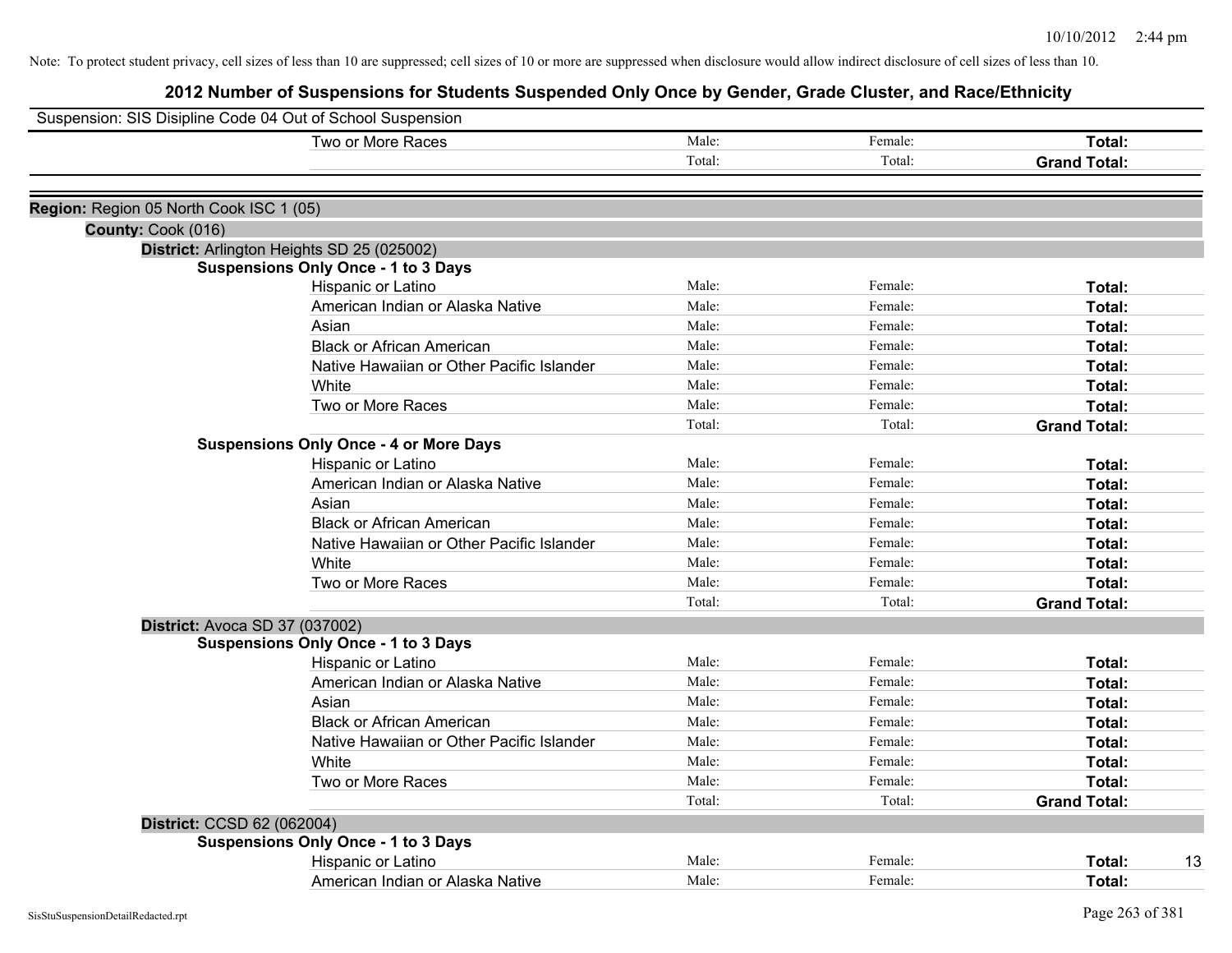| Suspension: SIS Disipline Code 04 Out of School Suspension |                                               |        |    |         |    |                     |    |
|------------------------------------------------------------|-----------------------------------------------|--------|----|---------|----|---------------------|----|
|                                                            | Asian                                         | Male:  |    | Female: |    | Total:              |    |
|                                                            | <b>Black or African American</b>              | Male:  |    | Female: |    | Total:              |    |
|                                                            | Native Hawaiian or Other Pacific Islander     | Male:  |    | Female: |    | Total:              |    |
|                                                            | White                                         | Male:  |    | Female: |    | Total:              | 13 |
|                                                            | Two or More Races                             | Male:  |    | Female: |    | Total:              |    |
|                                                            |                                               | Total: | 23 | Total:  | 14 | <b>Grand Total:</b> | 37 |
|                                                            | <b>Suspensions Only Once - 4 or More Days</b> |        |    |         |    |                     |    |
|                                                            | Hispanic or Latino                            | Male:  |    | Female: |    | Total:              |    |
|                                                            | American Indian or Alaska Native              | Male:  |    | Female: |    | Total:              |    |
|                                                            | Asian                                         | Male:  |    | Female: |    | Total:              |    |
|                                                            | <b>Black or African American</b>              | Male:  |    | Female: |    | Total:              |    |
|                                                            | Native Hawaiian or Other Pacific Islander     | Male:  |    | Female: |    | Total:              |    |
|                                                            | White                                         | Male:  |    | Female: |    | Total:              |    |
|                                                            | Two or More Races                             | Male:  |    | Female: |    | Total:              |    |
|                                                            |                                               | Total: |    | Total:  |    | <b>Grand Total:</b> |    |
| District: Comm Cons SD 59 (059004)                         |                                               |        |    |         |    |                     |    |
|                                                            | <b>Suspensions Only Once - 1 to 3 Days</b>    |        |    |         |    |                     |    |
|                                                            | Hispanic or Latino                            | Male:  |    | Female: |    | Total:              | 12 |
|                                                            | American Indian or Alaska Native              | Male:  |    | Female: |    | Total:              |    |
|                                                            | Asian                                         | Male:  |    | Female: |    | Total:              |    |
|                                                            | <b>Black or African American</b>              | Male:  |    | Female: |    | Total:              |    |
|                                                            | Native Hawaiian or Other Pacific Islander     | Male:  |    | Female: |    | Total:              |    |
|                                                            | White                                         | Male:  |    | Female: |    | Total:              |    |
|                                                            | Two or More Races                             | Male:  |    | Female: |    | Total:              |    |
|                                                            |                                               | Total: |    | Total:  |    | <b>Grand Total:</b> | 31 |
|                                                            | <b>Suspensions Only Once - 4 or More Days</b> |        |    |         |    |                     |    |
|                                                            | Hispanic or Latino                            | Male:  |    | Female: |    | Total:              | 20 |
|                                                            | American Indian or Alaska Native              | Male:  |    | Female: |    | Total:              |    |
|                                                            | Asian                                         | Male:  |    | Female: |    | Total:              |    |
|                                                            | <b>Black or African American</b>              | Male:  |    | Female: |    | Total:              |    |
|                                                            | Native Hawaiian or Other Pacific Islander     | Male:  |    | Female: |    | Total:              |    |
|                                                            | White                                         | Male:  |    | Female: |    | Total:              |    |
|                                                            | Two or More Races                             | Male:  |    | Female: |    | Total:              |    |
|                                                            |                                               | Total: |    | Total:  |    | <b>Grand Total:</b> | 30 |
| District: Cove School (006300)                             |                                               |        |    |         |    |                     |    |
|                                                            | <b>Suspensions Only Once - 4 or More Days</b> |        |    |         |    |                     |    |
|                                                            | Hispanic or Latino                            | Male:  |    | Female: |    | Total:              |    |
|                                                            | American Indian or Alaska Native              | Male:  |    | Female: |    | Total:              |    |
|                                                            | Asian                                         | Male:  |    | Female: |    | Total:              |    |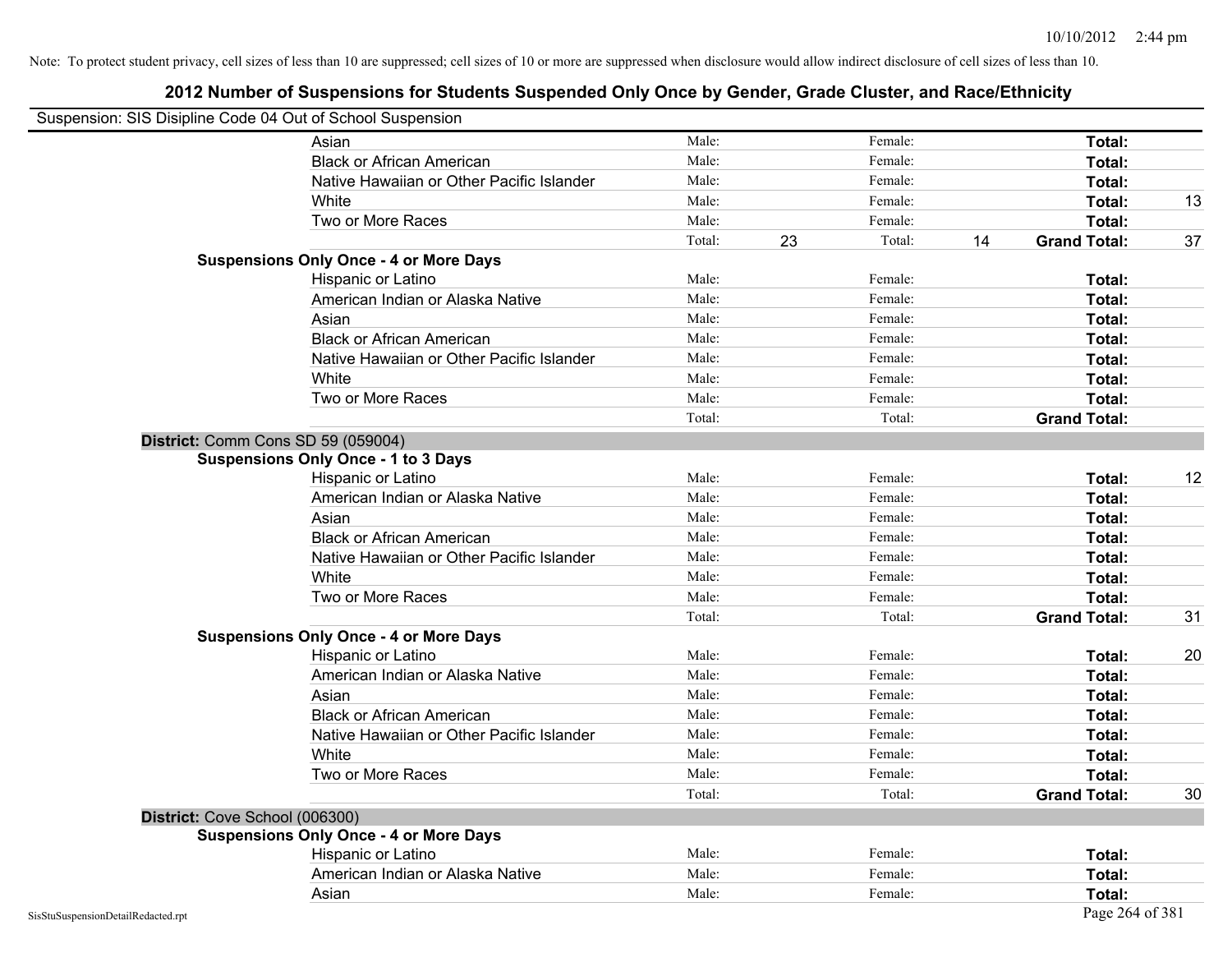| Suspension: SIS Disipline Code 04 Out of School Suspension |        |         |                     |    |
|------------------------------------------------------------|--------|---------|---------------------|----|
| <b>Black or African American</b>                           | Male:  | Female: | Total:              |    |
| Native Hawaiian or Other Pacific Islander                  | Male:  | Female: | Total:              |    |
| White                                                      | Male:  | Female: | Total:              |    |
| Two or More Races                                          | Male:  | Female: | Total:              |    |
|                                                            | Total: | Total:  | <b>Grand Total:</b> |    |
| District: East Maine SD 63 (063002)                        |        |         |                     |    |
| <b>Suspensions Only Once - 1 to 3 Days</b>                 |        |         |                     |    |
| Hispanic or Latino                                         | Male:  | Female: | Total:              |    |
| American Indian or Alaska Native                           | Male:  | Female: | Total:              |    |
| Asian                                                      | Male:  | Female: | Total:              |    |
| <b>Black or African American</b>                           | Male:  | Female: | Total:              |    |
| Native Hawaiian or Other Pacific Islander                  | Male:  | Female: | Total:              |    |
| White                                                      | Male:  | Female: | Total:              |    |
| Two or More Races                                          | Male:  | Female: | Total:              |    |
|                                                            | Total: | Total:  | <b>Grand Total:</b> | 12 |
| <b>Suspensions Only Once - 4 or More Days</b>              |        |         |                     |    |
| Hispanic or Latino                                         | Male:  | Female: | Total:              |    |
| American Indian or Alaska Native                           | Male:  | Female: | Total:              |    |
| Asian                                                      | Male:  | Female: | Total:              |    |
| <b>Black or African American</b>                           | Male:  | Female: | Total:              |    |
| Native Hawaiian or Other Pacific Islander                  | Male:  | Female: | Total:              |    |
| White                                                      | Male:  | Female: | Total:              |    |
| Two or More Races                                          | Male:  | Female: | Total:              |    |
|                                                            | Total: | Total:  | <b>Grand Total:</b> | 13 |
| District: East Prairie SD 73 (073002)                      |        |         |                     |    |
| <b>Suspensions Only Once - 4 or More Days</b>              |        |         |                     |    |
| Hispanic or Latino                                         | Male:  | Female: | Total:              |    |
| American Indian or Alaska Native                           | Male:  | Female: | Total:              |    |
| Asian                                                      | Male:  | Female: | Total:              |    |
| <b>Black or African American</b>                           | Male:  | Female: | Total:              |    |
| Native Hawaiian or Other Pacific Islander                  | Male:  | Female: | Total:              |    |
| White                                                      | Male:  | Female: | Total:              |    |
| Two or More Races                                          | Male:  | Female: | Total:              |    |
|                                                            | Total: | Total:  | <b>Grand Total:</b> |    |
| District: Evanston CCSD 65 (065004)                        |        |         |                     |    |
| <b>Suspensions Only Once - 1 to 3 Days</b>                 |        |         |                     |    |
| Hispanic or Latino                                         | Male:  | Female: | Total:              | 13 |
| American Indian or Alaska Native                           | Male:  | Female: | Total:              |    |
|                                                            |        |         |                     |    |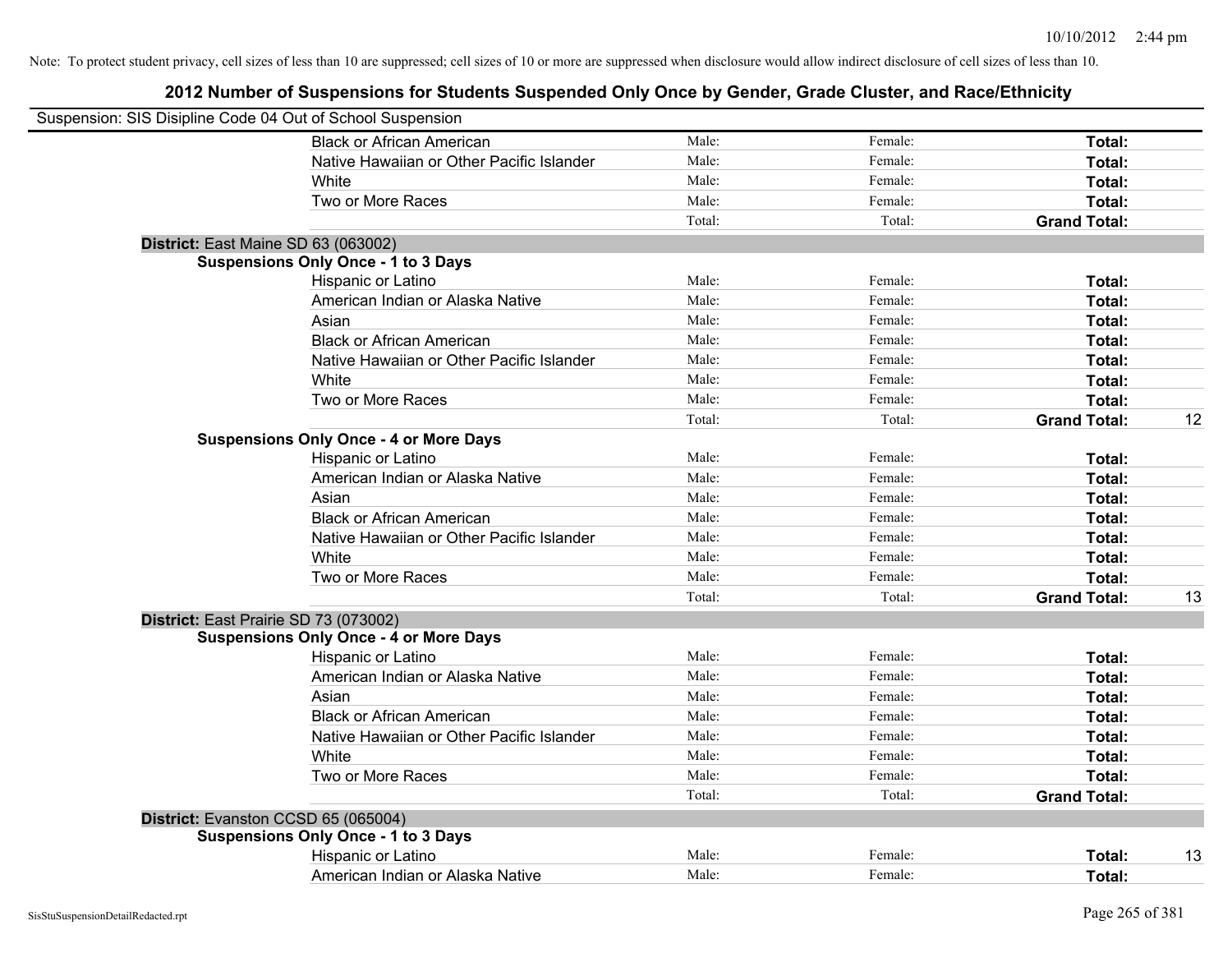Note: To protect student privacy, cell sizes of less than 10 are suppressed; cell sizes of 10 or more are suppressed when disclosure would allow indirect disclosure of cell sizes of less than 10.

### **2012 Number of Suspensions for Students Suspended Only Once by Gender, Grade Cluster, and Race/Ethnicity**

| Suspension: SIS Disipline Code 04 Out of School Suspension |        |    |         |    |                     |    |
|------------------------------------------------------------|--------|----|---------|----|---------------------|----|
| Asian                                                      | Male:  |    | Female: |    | Total:              |    |
| <b>Black or African American</b>                           | Male:  | 66 | Female: | 32 | Total:              | 98 |
| Native Hawaiian or Other Pacific Islander                  | Male:  |    | Female: |    | Total:              |    |
| White                                                      | Male:  |    | Female: |    | Total:              | 19 |
| Two or More Races                                          | Male:  |    | Female: |    | Total:              | 11 |
|                                                            | Total: |    | Total:  |    | <b>Grand Total:</b> |    |
| <b>Suspensions Only Once - 4 or More Days</b>              |        |    |         |    |                     |    |
| Hispanic or Latino                                         | Male:  |    | Female: |    | Total:              |    |
| American Indian or Alaska Native                           | Male:  |    | Female: |    | Total:              |    |
| Asian                                                      | Male:  |    | Female: |    | Total:              |    |
| <b>Black or African American</b>                           | Male:  |    | Female: |    | Total:              | 16 |
| Native Hawaiian or Other Pacific Islander                  | Male:  |    | Female: |    | Total:              |    |
| White                                                      | Male:  |    | Female: |    | Total:              |    |
| Two or More Races                                          | Male:  |    | Female: |    | Total:              |    |
|                                                            | Total: |    | Total:  |    | <b>Grand Total:</b> | 26 |
| District: Evanston Twp HSD 202 (202017)                    |        |    |         |    |                     |    |
| <b>Suspensions Only Once - 1 to 3 Days</b>                 |        |    |         |    |                     |    |
| Hispanic or Latino                                         | Male:  |    | Female: |    | Total:              |    |
| American Indian or Alaska Native                           | Male:  |    | Female: |    | Total:              |    |
| Asian                                                      | Male:  |    | Female: |    | Total:              |    |
| <b>Black or African American</b>                           | Male:  | 22 | Female: | 14 | Total:              | 36 |
| Native Hawaiian or Other Pacific Islander                  | Male:  |    | Female: |    | Total:              |    |
| White                                                      | Male:  |    | Female: |    | Total:              |    |
| Two or More Races                                          | Male:  |    | Female: |    | Total:              |    |
|                                                            | Total: | 32 | Total:  | 24 | <b>Grand Total:</b> | 56 |
| <b>Suspensions Only Once - 4 or More Days</b>              |        |    |         |    |                     |    |
| Hispanic or Latino                                         | Male:  |    | Female: |    | Total:              |    |
| American Indian or Alaska Native                           | Male:  |    | Female: |    | Total:              |    |
| Asian                                                      | Male:  |    | Female: |    | Total:              |    |
| <b>Black or African American</b>                           | Male:  | 20 | Female: | 10 | Total:              | 30 |
| Native Hawaiian or Other Pacific Islander                  | Male:  |    | Female: |    | Total:              |    |
| White                                                      | Male:  |    | Female: |    | Total:              |    |
| Two or More Races                                          | Male:  |    | Female: |    | Total:              |    |
|                                                            | Total: |    | Total:  |    | <b>Grand Total:</b> | 43 |
| District: Glenview CCSD 34 (034004)                        |        |    |         |    |                     |    |
| <b>Suspensions Only Once - 1 to 3 Days</b>                 |        |    |         |    |                     |    |
| Hispanic or Latino                                         | Male:  |    | Female: |    | Total:              |    |
| American Indian or Alaska Native                           | Male:  |    | Female: |    | Total:              |    |

Asian **Asian Male:** Total: Male: Female: **Total: Total:** Total: Total: Total: Total: Total: Total: Total: Total: Total: Total: Total: Total: Total: Total: Total: Total: Total: Total: Total: Total: Total: Total: Total: Tota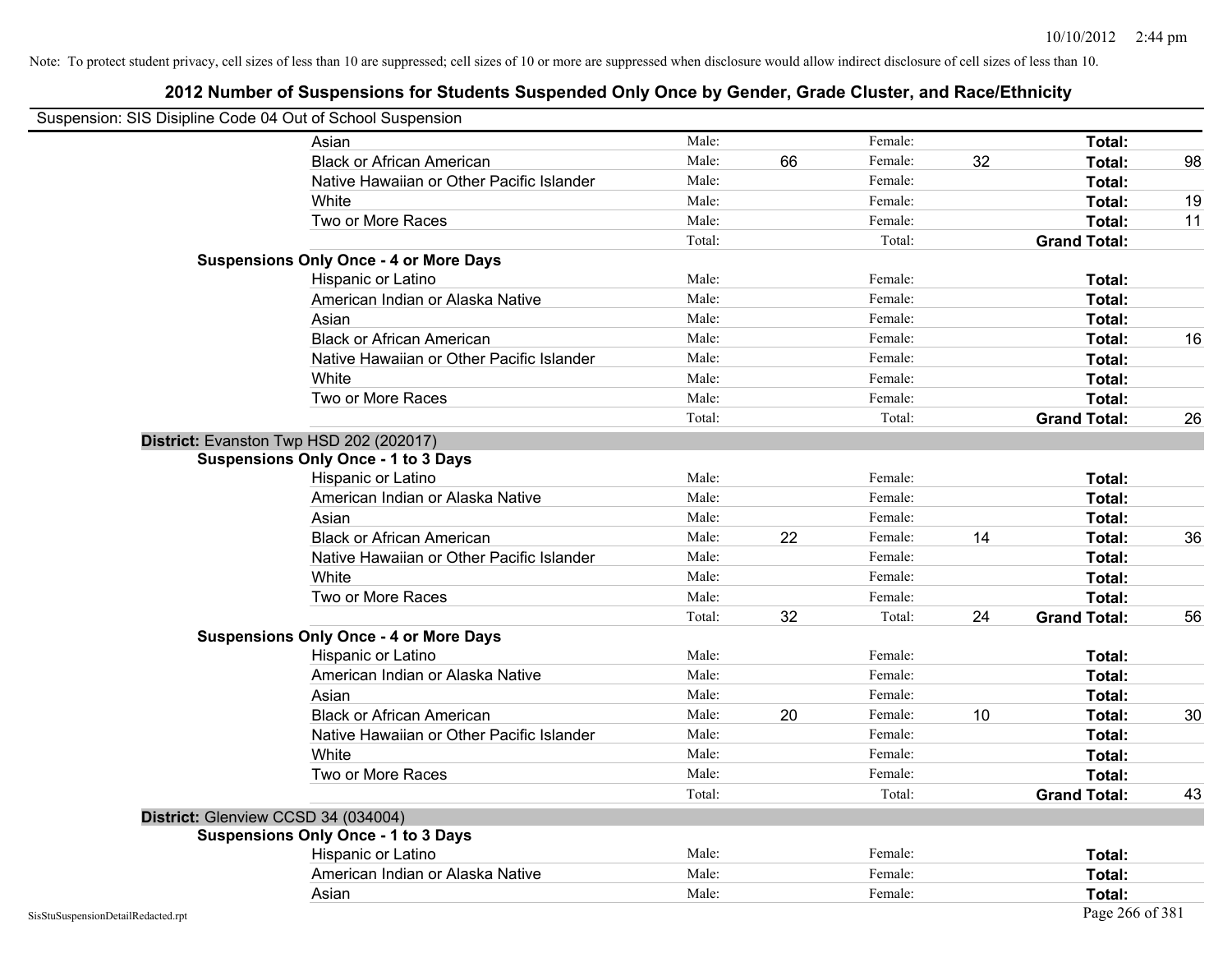|                                | Suspension: SIS Disipline Code 04 Out of School Suspension |        |    |         |    |                     |    |
|--------------------------------|------------------------------------------------------------|--------|----|---------|----|---------------------|----|
|                                | <b>Black or African American</b>                           | Male:  |    | Female: |    | Total:              |    |
|                                | Native Hawaiian or Other Pacific Islander                  | Male:  |    | Female: |    | Total:              |    |
|                                | White                                                      | Male:  |    | Female: |    | Total:              |    |
|                                | Two or More Races                                          | Male:  |    | Female: |    | Total:              |    |
|                                |                                                            | Total: |    | Total:  |    | <b>Grand Total:</b> |    |
|                                | <b>Suspensions Only Once - 4 or More Days</b>              |        |    |         |    |                     |    |
|                                | Hispanic or Latino                                         | Male:  |    | Female: |    | Total:              |    |
|                                | American Indian or Alaska Native                           | Male:  |    | Female: |    | Total:              |    |
|                                | Asian                                                      | Male:  |    | Female: |    | Total:              |    |
|                                | <b>Black or African American</b>                           | Male:  |    | Female: |    | Total:              |    |
|                                | Native Hawaiian or Other Pacific Islander                  | Male:  |    | Female: |    | Total:              |    |
|                                | White                                                      | Male:  |    | Female: |    | Total:              |    |
|                                | Two or More Races                                          | Male:  |    | Female: |    | Total:              |    |
|                                |                                                            | Total: |    | Total:  |    | <b>Grand Total:</b> |    |
| District: Golf ESD 67 (067002) |                                                            |        |    |         |    |                     |    |
|                                | <b>Suspensions Only Once - 1 to 3 Days</b>                 |        |    |         |    |                     |    |
|                                | Hispanic or Latino                                         | Male:  |    | Female: |    | Total:              |    |
|                                | American Indian or Alaska Native                           | Male:  |    | Female: |    | Total:              |    |
|                                | Asian                                                      | Male:  |    | Female: |    | Total:              |    |
|                                | <b>Black or African American</b>                           | Male:  |    | Female: |    | Total:              |    |
|                                | Native Hawaiian or Other Pacific Islander                  | Male:  |    | Female: |    | Total:              |    |
|                                | White                                                      | Male:  |    | Female: |    | Total:              |    |
|                                | Two or More Races                                          | Male:  |    | Female: |    | Total:              |    |
|                                |                                                            | Total: |    | Total:  |    | <b>Grand Total:</b> |    |
|                                | District: Lincolnwood SD 74 (074002)                       |        |    |         |    |                     |    |
|                                | <b>Suspensions Only Once - 1 to 3 Days</b>                 |        |    |         |    |                     |    |
|                                | Hispanic or Latino                                         | Male:  |    | Female: |    | Total:              |    |
|                                | American Indian or Alaska Native                           | Male:  |    | Female: |    | Total:              |    |
|                                | Asian                                                      | Male:  |    | Female: |    | Total:              |    |
|                                | <b>Black or African American</b>                           | Male:  |    | Female: |    | Total:              |    |
|                                | Native Hawaiian or Other Pacific Islander                  | Male:  |    | Female: |    | Total:              |    |
|                                | White                                                      | Male:  |    | Female: |    | Total:              |    |
|                                | Two or More Races                                          | Male:  |    | Female: |    | Total:              |    |
|                                |                                                            | Total: |    | Total:  |    | <b>Grand Total:</b> |    |
|                                | District: Maine Township HSD 207 (207017)                  |        |    |         |    |                     |    |
|                                | <b>Suspensions Only Once - 1 to 3 Days</b>                 |        |    |         |    |                     |    |
|                                | Hispanic or Latino                                         | Male:  | 37 | Female: | 14 | Total:              | 51 |
|                                | American Indian or Alaska Native                           | Male:  |    | Female: |    | Total:              |    |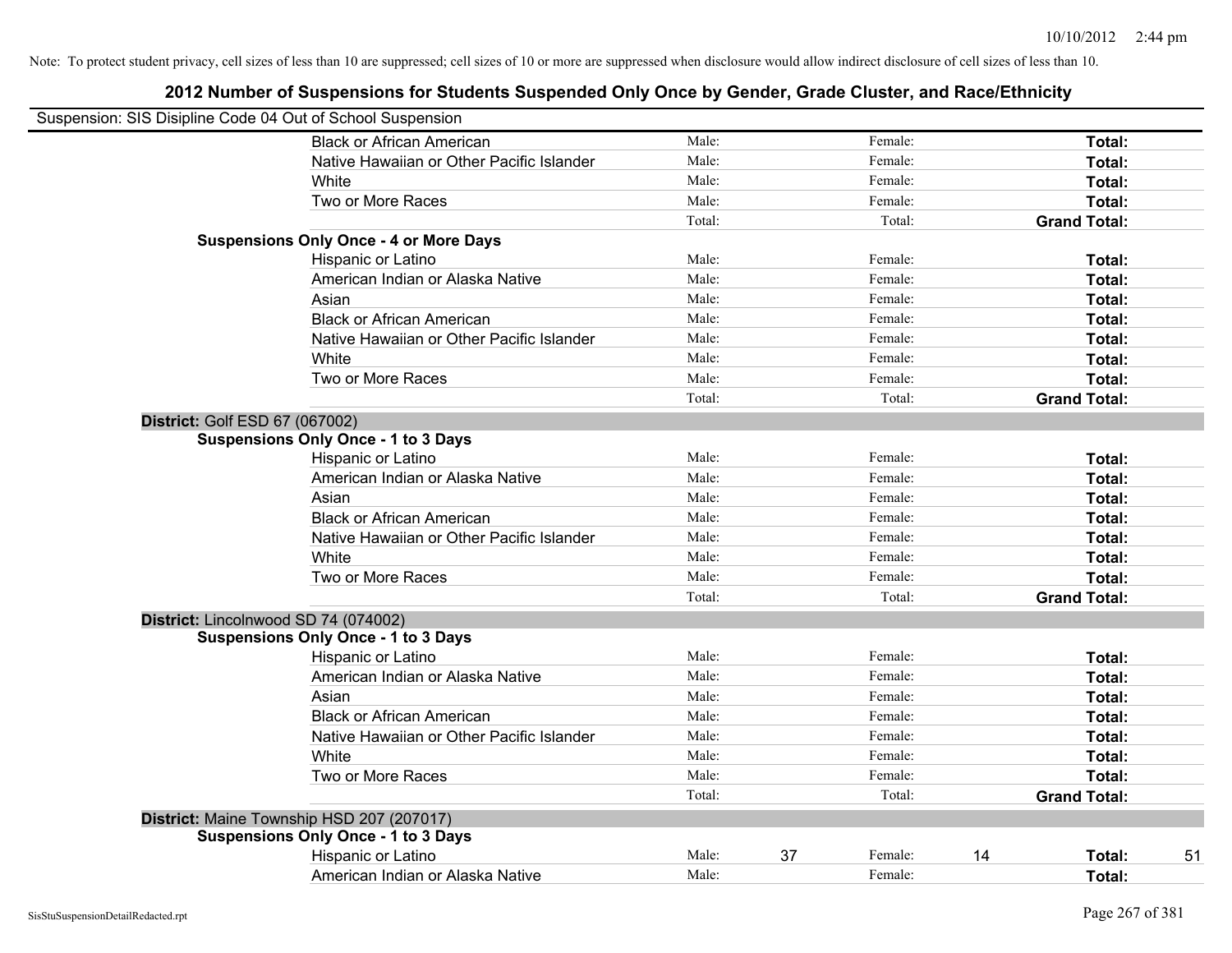| Suspension: SIS Disipline Code 04 Out of School Suspension |                                               |        |    |         |    |                     |    |
|------------------------------------------------------------|-----------------------------------------------|--------|----|---------|----|---------------------|----|
|                                                            | Asian                                         | Male:  |    | Female: |    | Total:              | 11 |
|                                                            | <b>Black or African American</b>              | Male:  |    | Female: |    | Total:              | 19 |
|                                                            | Native Hawaiian or Other Pacific Islander     | Male:  |    | Female: |    | Total:              |    |
|                                                            | White                                         | Male:  | 66 | Female: | 15 | Total:              | 81 |
|                                                            | Two or More Races                             | Male:  |    | Female: |    | Total:              |    |
|                                                            |                                               | Total: |    | Total:  |    | <b>Grand Total:</b> |    |
|                                                            | <b>Suspensions Only Once - 4 or More Days</b> |        |    |         |    |                     |    |
|                                                            | Hispanic or Latino                            | Male:  |    | Female: |    | Total:              | 23 |
|                                                            | American Indian or Alaska Native              | Male:  |    | Female: |    | Total:              |    |
|                                                            | Asian                                         | Male:  |    | Female: |    | Total:              |    |
|                                                            | <b>Black or African American</b>              | Male:  |    | Female: |    | Total:              |    |
|                                                            | Native Hawaiian or Other Pacific Islander     | Male:  |    | Female: |    | Total:              |    |
|                                                            | White                                         | Male:  | 34 | Female: | 10 | Total:              | 44 |
|                                                            | Two or More Races                             | Male:  |    | Female: |    | Total:              |    |
|                                                            |                                               | Total: | 59 | Total:  | 25 | <b>Grand Total:</b> | 84 |
|                                                            | District: Morton Grove SD 70 (070002)         |        |    |         |    |                     |    |
|                                                            | <b>Suspensions Only Once - 1 to 3 Days</b>    |        |    |         |    |                     |    |
|                                                            | Hispanic or Latino                            | Male:  |    | Female: |    | Total:              |    |
|                                                            | American Indian or Alaska Native              | Male:  |    | Female: |    | Total:              |    |
|                                                            | Asian                                         | Male:  |    | Female: |    | Total:              |    |
|                                                            | <b>Black or African American</b>              | Male:  |    | Female: |    | Total:              |    |
|                                                            | Native Hawaiian or Other Pacific Islander     | Male:  |    | Female: |    | Total:              |    |
|                                                            | White                                         | Male:  |    | Female: |    | Total:              |    |
|                                                            | Two or More Races                             | Male:  |    | Female: |    | Total:              |    |
|                                                            |                                               | Total: |    | Total:  |    | <b>Grand Total:</b> |    |
|                                                            | District: Mount Prospect SD 57 (057002)       |        |    |         |    |                     |    |
|                                                            | <b>Suspensions Only Once - 1 to 3 Days</b>    |        |    |         |    |                     |    |
|                                                            | Hispanic or Latino                            | Male:  |    | Female: |    | Total:              |    |
|                                                            | American Indian or Alaska Native              | Male:  |    | Female: |    | Total:              |    |
|                                                            | Asian                                         | Male:  |    | Female: |    | Total:              |    |
|                                                            | <b>Black or African American</b>              | Male:  |    | Female: |    | Total:              |    |
|                                                            | Native Hawaiian or Other Pacific Islander     | Male:  |    | Female: |    | Total:              |    |
|                                                            | White                                         | Male:  |    | Female: |    | Total:              |    |
|                                                            | Two or More Races                             | Male:  |    | Female: |    | Total:              |    |
|                                                            |                                               | Total: |    | Total:  |    | <b>Grand Total:</b> |    |
|                                                            | District: New Trier Twp HSD 203 (203017)      |        |    |         |    |                     |    |
|                                                            | <b>Suspensions Only Once - 1 to 3 Days</b>    |        |    |         |    |                     |    |
|                                                            | <b>Hispanic or Latino</b>                     | Male:  |    | Female: |    | Total:              |    |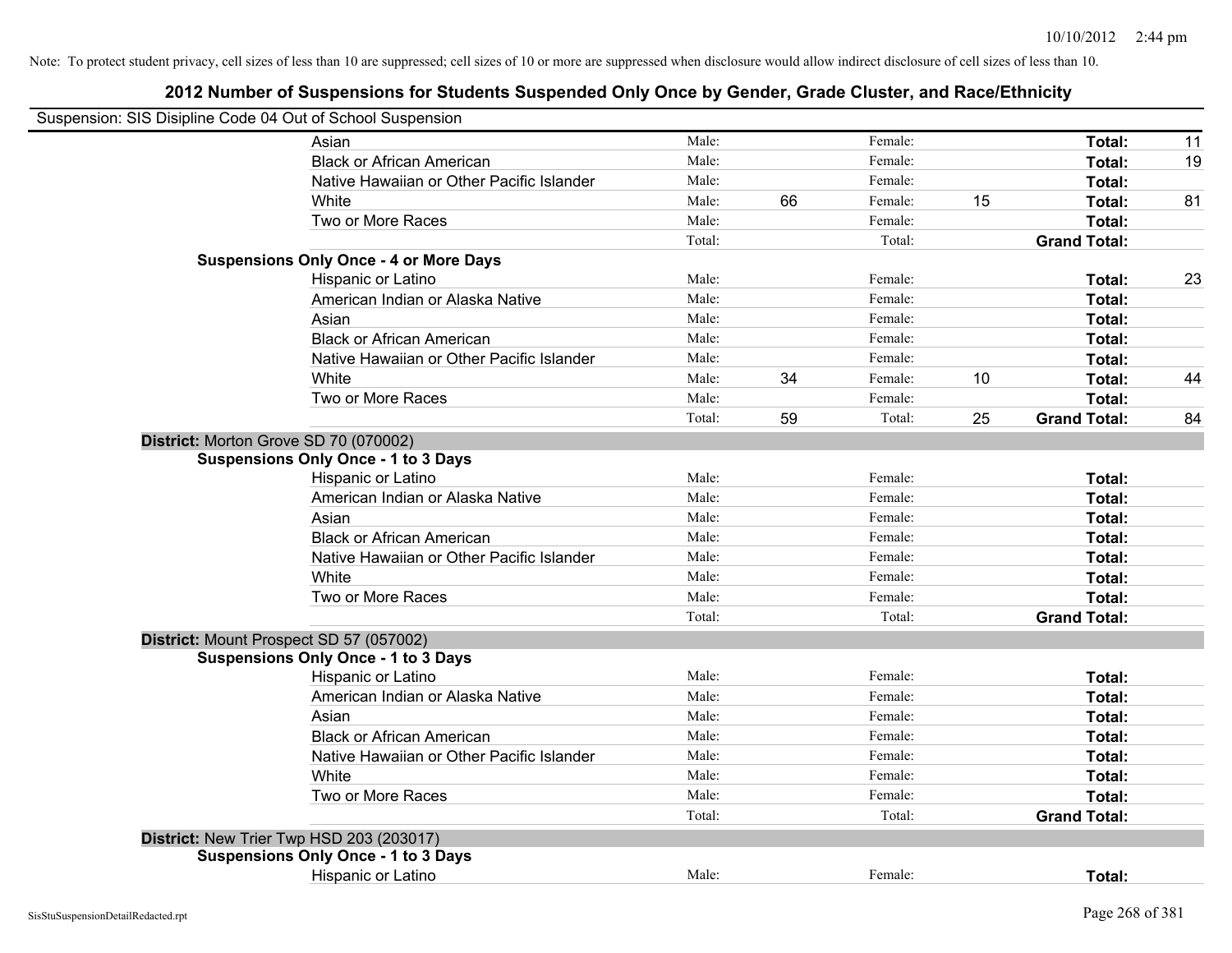| Suspension: SIS Disipline Code 04 Out of School Suspension |                                               |        |    |         |    |                     |    |
|------------------------------------------------------------|-----------------------------------------------|--------|----|---------|----|---------------------|----|
|                                                            | American Indian or Alaska Native              | Male:  |    | Female: |    | Total:              |    |
|                                                            | Asian                                         | Male:  |    | Female: |    | Total:              |    |
|                                                            | <b>Black or African American</b>              | Male:  |    | Female: |    | Total:              |    |
|                                                            | Native Hawaiian or Other Pacific Islander     | Male:  |    | Female: |    | Total:              |    |
|                                                            | White                                         | Male:  |    | Female: |    | Total:              | 39 |
|                                                            | Two or More Races                             | Male:  |    | Female: |    | Total:              |    |
|                                                            |                                               | Total: | 39 | Total:  | 14 | <b>Grand Total:</b> | 53 |
|                                                            | <b>Suspensions Only Once - 4 or More Days</b> |        |    |         |    |                     |    |
|                                                            | Hispanic or Latino                            | Male:  |    | Female: |    | Total:              |    |
|                                                            | American Indian or Alaska Native              | Male:  |    | Female: |    | Total:              |    |
|                                                            | Asian                                         | Male:  |    | Female: |    | Total:              |    |
|                                                            | <b>Black or African American</b>              | Male:  |    | Female: |    | Total:              |    |
|                                                            | Native Hawaiian or Other Pacific Islander     | Male:  |    | Female: |    | Total:              |    |
|                                                            | White                                         | Male:  |    | Female: |    | Total:              |    |
|                                                            | Two or More Races                             | Male:  |    | Female: |    | Total:              |    |
|                                                            |                                               | Total: |    | Total:  |    | <b>Grand Total:</b> |    |
| <b>District: Niles ESD 71 (071002)</b>                     |                                               |        |    |         |    |                     |    |
|                                                            | <b>Suspensions Only Once - 1 to 3 Days</b>    |        |    |         |    |                     |    |
|                                                            | Hispanic or Latino                            | Male:  |    | Female: |    | Total:              |    |
|                                                            | American Indian or Alaska Native              | Male:  |    | Female: |    | Total:              |    |
|                                                            | Asian                                         | Male:  |    | Female: |    | Total:              |    |
|                                                            | <b>Black or African American</b>              | Male:  |    | Female: |    | Total:              |    |
|                                                            | Native Hawaiian or Other Pacific Islander     | Male:  |    | Female: |    | Total:              |    |
|                                                            | White                                         | Male:  |    | Female: |    | <b>Total:</b>       |    |
|                                                            | Two or More Races                             | Male:  |    | Female: |    | Total:              |    |
|                                                            |                                               | Total: |    | Total:  |    | <b>Grand Total:</b> |    |
|                                                            | <b>Suspensions Only Once - 4 or More Days</b> |        |    |         |    |                     |    |
|                                                            | Hispanic or Latino                            | Male:  |    | Female: |    | Total:              |    |
|                                                            | American Indian or Alaska Native              | Male:  |    | Female: |    | Total:              |    |
|                                                            | Asian                                         | Male:  |    | Female: |    | Total:              |    |
|                                                            | <b>Black or African American</b>              | Male:  |    | Female: |    | Total:              |    |
|                                                            | Native Hawaiian or Other Pacific Islander     | Male:  |    | Female: |    | Total:              |    |
|                                                            | White                                         | Male:  |    | Female: |    | <b>Total:</b>       |    |
|                                                            | Two or More Races                             | Male:  |    | Female: |    | Total:              |    |
|                                                            |                                               | Total: |    | Total:  |    | <b>Grand Total:</b> |    |
|                                                            | District: Niles Twp CHSD 219 (219017)         |        |    |         |    |                     |    |
|                                                            | <b>Suspensions Only Once - 1 to 3 Days</b>    |        |    |         |    |                     |    |
|                                                            | Hispanic or Latino                            | Male:  |    | Female: |    | Total:              | 15 |
|                                                            | American Indian or Alaska Native              | Male:  |    | Female: |    | Total:              |    |
| SisStuSuspensionDetailRedacted.rpt                         |                                               |        |    |         |    | Page 269 of 381     |    |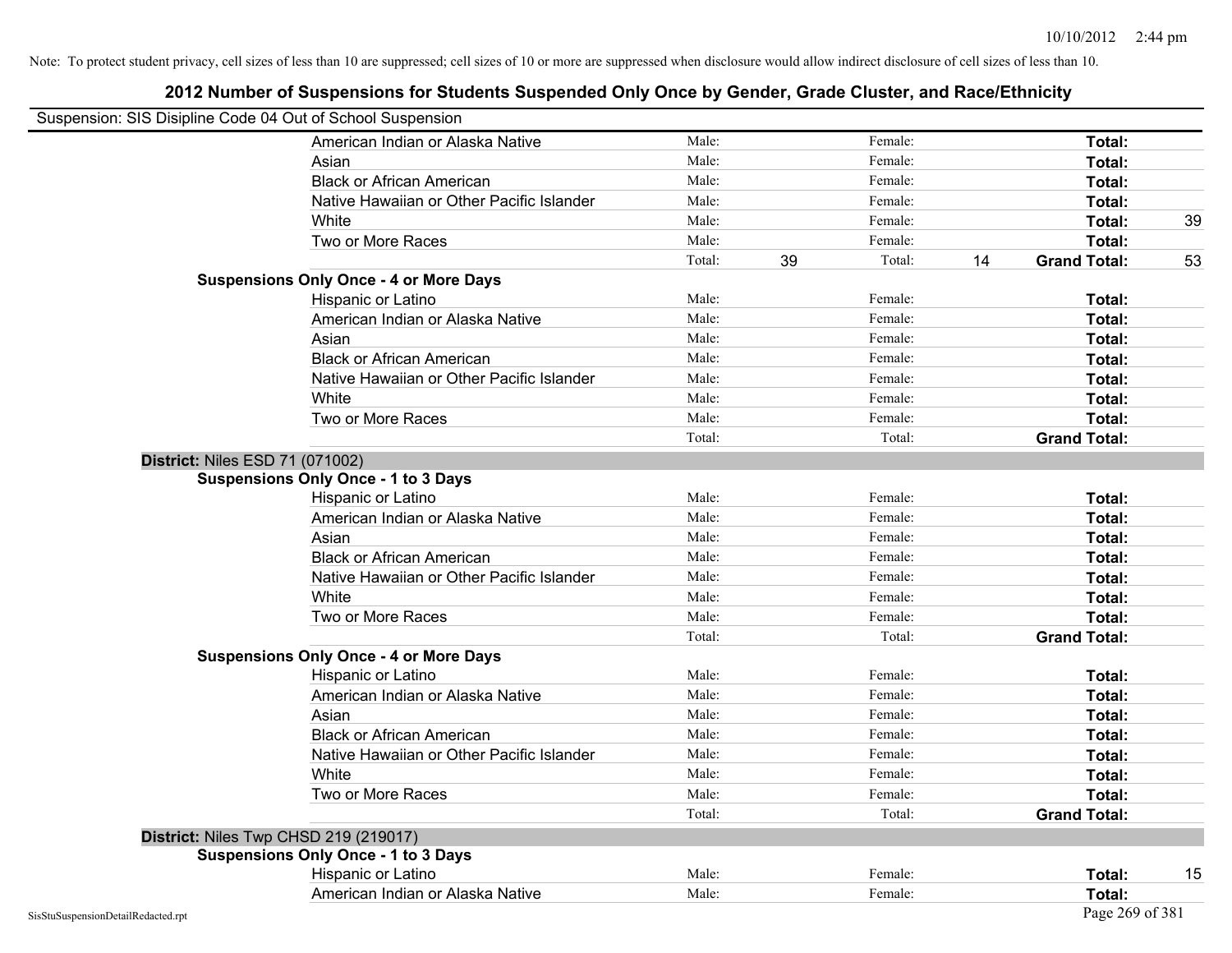|                                    | Suspension: SIS Disipline Code 04 Out of School Suspension |        |    |         |    |                     |    |
|------------------------------------|------------------------------------------------------------|--------|----|---------|----|---------------------|----|
|                                    | Asian                                                      | Male:  |    | Female: |    | Total:              | 14 |
|                                    | <b>Black or African American</b>                           | Male:  | 10 | Female: | 12 | Total:              | 22 |
|                                    | Native Hawaiian or Other Pacific Islander                  | Male:  |    | Female: |    | Total:              |    |
|                                    | White                                                      | Male:  | 30 | Female: | 16 | Total:              | 46 |
|                                    | Two or More Races                                          | Male:  |    | Female: |    | Total:              |    |
|                                    |                                                            | Total: |    | Total:  |    | <b>Grand Total:</b> |    |
|                                    | <b>Suspensions Only Once - 4 or More Days</b>              |        |    |         |    |                     |    |
|                                    | Hispanic or Latino                                         | Male:  |    | Female: |    | Total:              | 10 |
|                                    | American Indian or Alaska Native                           | Male:  |    | Female: |    | Total:              |    |
|                                    | Asian                                                      | Male:  |    | Female: |    | Total:              | 10 |
|                                    | <b>Black or African American</b>                           | Male:  |    | Female: |    | Total:              | 17 |
|                                    | Native Hawaiian or Other Pacific Islander                  | Male:  |    | Female: |    | Total:              |    |
|                                    | White                                                      | Male:  |    | Female: |    | Total:              | 24 |
|                                    | Two or More Races                                          | Male:  |    | Female: |    | Total:              |    |
|                                    |                                                            | Total: |    | Total:  |    | <b>Grand Total:</b> |    |
|                                    | District: Niles Twp District for Spec Educ (807060)        |        |    |         |    |                     |    |
|                                    | <b>Suspensions Only Once - 1 to 3 Days</b>                 |        |    |         |    |                     |    |
|                                    | Hispanic or Latino                                         | Male:  |    | Female: |    | Total:              |    |
|                                    | American Indian or Alaska Native                           | Male:  |    | Female: |    | Total:              |    |
|                                    | Asian                                                      | Male:  |    | Female: |    | Total:              |    |
|                                    | <b>Black or African American</b>                           | Male:  |    | Female: |    | Total:              |    |
|                                    | Native Hawaiian or Other Pacific Islander                  | Male:  |    | Female: |    | <b>Total:</b>       |    |
|                                    | White                                                      | Male:  |    | Female: |    | Total:              |    |
|                                    | Two or More Races                                          | Male:  |    | Female: |    | Total:              |    |
|                                    |                                                            | Total: |    | Total:  |    | <b>Grand Total:</b> |    |
|                                    | <b>Suspensions Only Once - 4 or More Days</b>              |        |    |         |    |                     |    |
|                                    | Hispanic or Latino                                         | Male:  |    | Female: |    | Total:              |    |
|                                    | American Indian or Alaska Native                           | Male:  |    | Female: |    | Total:              |    |
|                                    | Asian                                                      | Male:  |    | Female: |    | Total:              |    |
|                                    | <b>Black or African American</b>                           | Male:  |    | Female: |    | Total:              |    |
|                                    | Native Hawaiian or Other Pacific Islander                  | Male:  |    | Female: |    | Total:              |    |
|                                    | White                                                      | Male:  |    | Female: |    | Total:              |    |
|                                    | Two or More Races                                          | Male:  |    | Female: |    | Total:              |    |
|                                    |                                                            | Total: |    | Total:  |    | <b>Grand Total:</b> |    |
|                                    | District: Non-Public School (661S)                         |        |    |         |    |                     |    |
|                                    | <b>Suspensions Only Once - 1 to 3 Days</b>                 |        |    |         |    |                     |    |
|                                    | Hispanic or Latino                                         | Male:  |    | Female: |    | Total:              |    |
|                                    | American Indian or Alaska Native                           | Male:  |    | Female: |    | Total:              |    |
|                                    | Asian                                                      | Male:  |    | Female: |    | Total:              |    |
| SisStuSuspensionDetailRedacted.rpt |                                                            |        |    |         |    | Page 270 of 381     |    |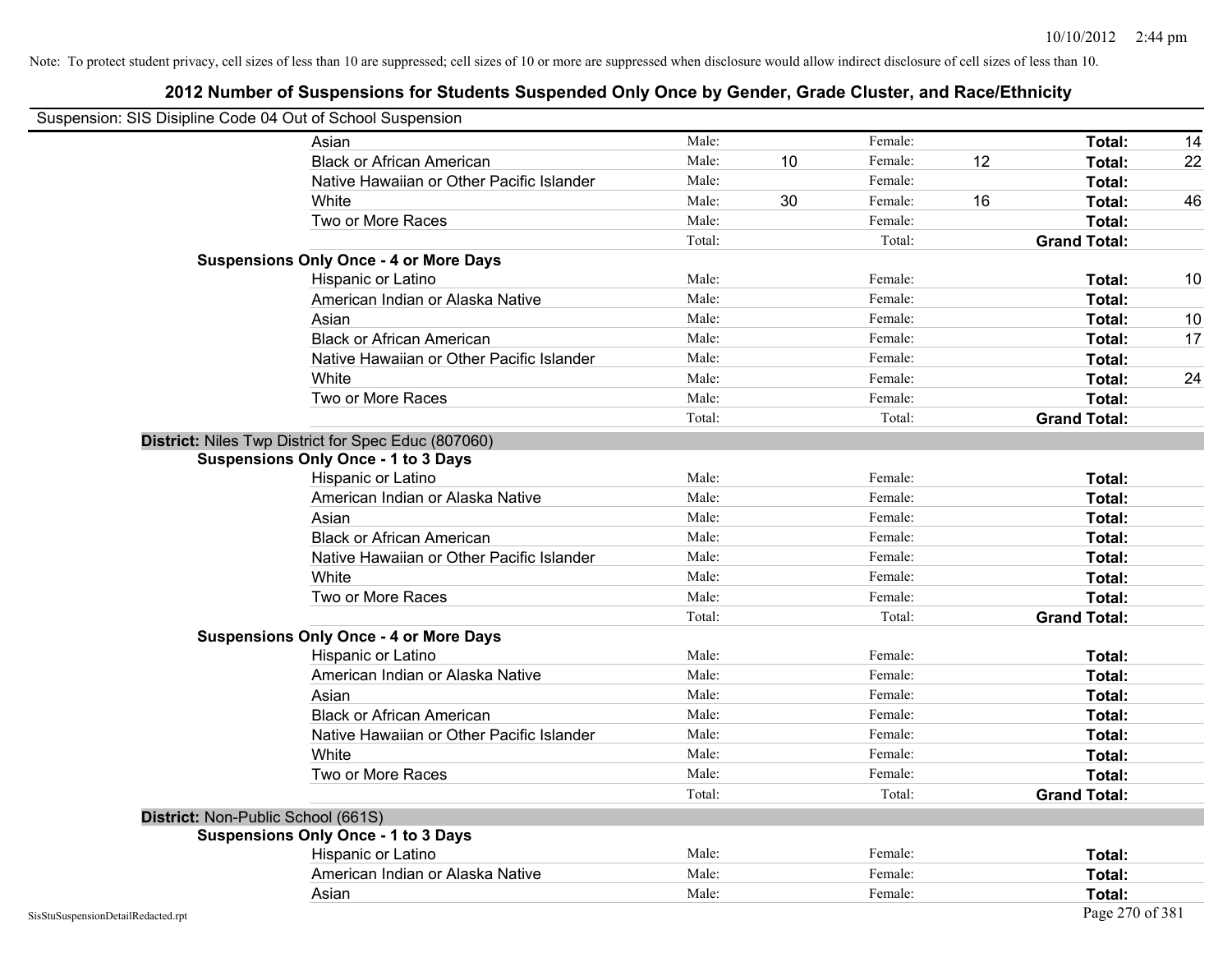| Suspension: SIS Disipline Code 04 Out of School Suspension |        |    |         |    |                     |    |
|------------------------------------------------------------|--------|----|---------|----|---------------------|----|
| <b>Black or African American</b>                           | Male:  |    | Female: |    | Total:              |    |
| Native Hawaiian or Other Pacific Islander                  | Male:  |    | Female: |    | Total:              |    |
| White                                                      | Male:  |    | Female: |    | Total:              |    |
| Two or More Races                                          | Male:  |    | Female: |    | Total:              |    |
|                                                            | Total: |    | Total:  |    | <b>Grand Total:</b> |    |
| District: Northfield Twp HSD 225 (225017)                  |        |    |         |    |                     |    |
| <b>Suspensions Only Once - 1 to 3 Days</b>                 |        |    |         |    |                     |    |
| Hispanic or Latino                                         | Male:  |    | Female: |    | Total:              |    |
| American Indian or Alaska Native                           | Male:  |    | Female: |    | Total:              |    |
| Asian                                                      | Male:  |    | Female: |    | Total:              |    |
| <b>Black or African American</b>                           | Male:  |    | Female: |    | Total:              |    |
| Native Hawaiian or Other Pacific Islander                  | Male:  |    | Female: |    | Total:              |    |
| White                                                      | Male:  |    | Female: |    | Total:              | 15 |
| Two or More Races                                          | Male:  |    | Female: |    | Total:              |    |
|                                                            | Total: |    | Total:  |    | <b>Grand Total:</b> | 28 |
| <b>Suspensions Only Once - 4 or More Days</b>              |        |    |         |    |                     |    |
| Hispanic or Latino                                         | Male:  |    | Female: |    | Total:              |    |
| American Indian or Alaska Native                           | Male:  |    | Female: |    | Total:              |    |
| Asian                                                      | Male:  |    | Female: |    | Total:              |    |
| <b>Black or African American</b>                           | Male:  |    | Female: |    | Total:              |    |
| Native Hawaiian or Other Pacific Islander                  | Male:  |    | Female: |    | Total:              |    |
| White                                                      | Male:  | 15 | Female: | 19 | Total:              | 34 |
| Two or More Races                                          | Male:  |    | Female: |    | Total:              |    |
|                                                            | Total: |    | Total:  |    | <b>Grand Total:</b> | 51 |
| District: NW Suburban Spec Educ Org (805060)               |        |    |         |    |                     |    |
| <b>Suspensions Only Once - 4 or More Days</b>              |        |    |         |    |                     |    |
| Hispanic or Latino                                         | Male:  |    | Female: |    | Total:              |    |
| American Indian or Alaska Native                           | Male:  |    | Female: |    | Total:              |    |
| Asian                                                      | Male:  |    | Female: |    | Total:              |    |
| <b>Black or African American</b>                           | Male:  |    | Female: |    | Total:              |    |
| Native Hawaiian or Other Pacific Islander                  | Male:  |    | Female: |    | Total:              |    |
| White                                                      | Male:  |    | Female: |    | Total:              |    |
| Two or More Races                                          | Male:  |    | Female: |    | Total:              |    |
|                                                            | Total: |    | Total:  |    | <b>Grand Total:</b> |    |
| District: Palatine CCSD 15 (015004)                        |        |    |         |    |                     |    |
| <b>Suspensions Only Once - 1 to 3 Days</b>                 |        |    |         |    |                     |    |
| Hispanic or Latino                                         | Male:  |    | Female: |    | Total:              | 25 |
| American Indian or Alaska Native                           | Male:  |    | Female: |    | Total:              |    |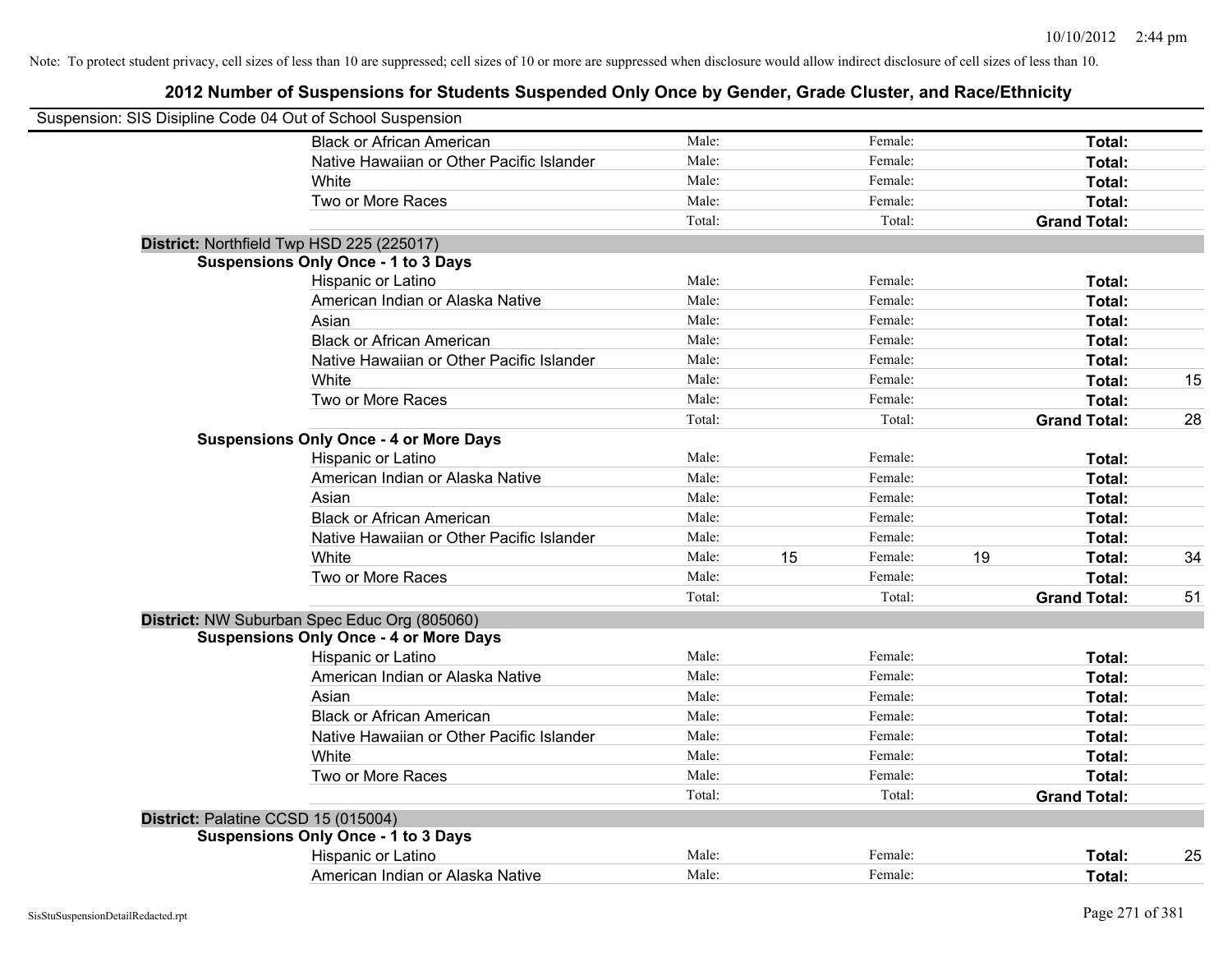| Suspension: SIS Disipline Code 04 Out of School Suspension |                                               |        |         |                     |    |
|------------------------------------------------------------|-----------------------------------------------|--------|---------|---------------------|----|
|                                                            | Asian                                         | Male:  | Female: | Total:              |    |
|                                                            | <b>Black or African American</b>              | Male:  | Female: | Total:              |    |
|                                                            | Native Hawaiian or Other Pacific Islander     | Male:  | Female: | Total:              |    |
|                                                            | White                                         | Male:  | Female: | Total:              | 10 |
|                                                            | Two or More Races                             | Male:  | Female: | Total:              |    |
|                                                            |                                               | Total: | Total:  | <b>Grand Total:</b> |    |
|                                                            | <b>Suspensions Only Once - 4 or More Days</b> |        |         |                     |    |
|                                                            | Hispanic or Latino                            | Male:  | Female: | Total:              |    |
|                                                            | American Indian or Alaska Native              | Male:  | Female: | Total:              |    |
|                                                            | Asian                                         | Male:  | Female: | Total:              |    |
|                                                            | <b>Black or African American</b>              | Male:  | Female: | Total:              |    |
|                                                            | Native Hawaiian or Other Pacific Islander     | Male:  | Female: | Total:              |    |
|                                                            | White                                         | Male:  | Female: | Total:              |    |
|                                                            | Two or More Races                             | Male:  | Female: | Total:              |    |
|                                                            |                                               | Total: | Total:  | <b>Grand Total:</b> |    |
| District: Park Ridge CCSD 64 (064004)                      |                                               |        |         |                     |    |
|                                                            | <b>Suspensions Only Once - 1 to 3 Days</b>    |        |         |                     |    |
|                                                            | Hispanic or Latino                            | Male:  | Female: | Total:              |    |
|                                                            | American Indian or Alaska Native              | Male:  | Female: | Total:              |    |
|                                                            | Asian                                         | Male:  | Female: | Total:              |    |
|                                                            | <b>Black or African American</b>              | Male:  | Female: | Total:              |    |
|                                                            | Native Hawaiian or Other Pacific Islander     | Male:  | Female: | Total:              |    |
|                                                            | White                                         | Male:  | Female: | Total:              | 10 |
|                                                            | Two or More Races                             | Male:  | Female: | Total:              |    |
|                                                            |                                               | Total: | Total:  | <b>Grand Total:</b> |    |
|                                                            | <b>Suspensions Only Once - 4 or More Days</b> |        |         |                     |    |
|                                                            | Hispanic or Latino                            | Male:  | Female: | Total:              |    |
|                                                            | American Indian or Alaska Native              | Male:  | Female: | Total:              |    |
|                                                            | Asian                                         | Male:  | Female: | Total:              |    |
|                                                            | <b>Black or African American</b>              | Male:  | Female: | Total:              |    |
|                                                            | Native Hawaiian or Other Pacific Islander     | Male:  | Female: | Total:              |    |
|                                                            | White                                         | Male:  | Female: | Total:              |    |
|                                                            | Two or More Races                             | Male:  | Female: | Total:              |    |
|                                                            |                                               | Total: | Total:  | <b>Grand Total:</b> |    |
|                                                            | District: Prospect Heights SD 23 (023002)     |        |         |                     |    |
|                                                            | <b>Suspensions Only Once - 1 to 3 Days</b>    |        |         |                     |    |
|                                                            | Hispanic or Latino                            | Male:  | Female: | Total:              |    |
|                                                            | American Indian or Alaska Native              | Male:  | Female: | Total:              |    |
|                                                            | Asian                                         | Male:  | Female: | Total:              |    |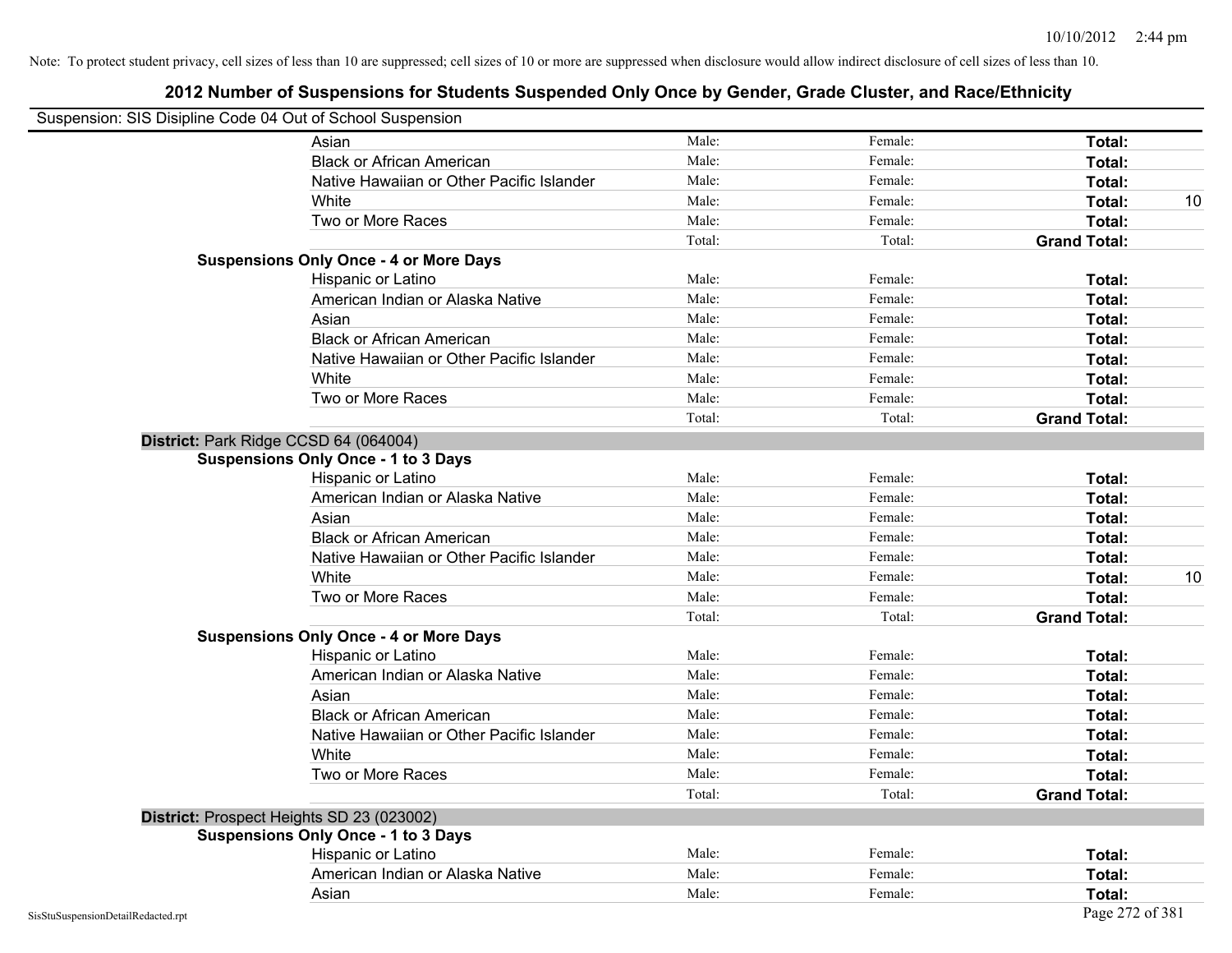| Suspension: SIS Disipline Code 04 Out of School Suspension |        |         |                     |    |
|------------------------------------------------------------|--------|---------|---------------------|----|
| <b>Black or African American</b>                           | Male:  | Female: | Total:              |    |
| Native Hawaiian or Other Pacific Islander                  | Male:  | Female: | Total:              |    |
| White                                                      | Male:  | Female: | Total:              |    |
| Two or More Races                                          | Male:  | Female: | Total:              |    |
|                                                            | Total: | Total:  | <b>Grand Total:</b> | 18 |
| <b>Suspensions Only Once - 4 or More Days</b>              |        |         |                     |    |
| Hispanic or Latino                                         | Male:  | Female: | Total:              |    |
| American Indian or Alaska Native                           | Male:  | Female: | Total:              |    |
| Asian                                                      | Male:  | Female: | Total:              |    |
| <b>Black or African American</b>                           | Male:  | Female: | Total:              |    |
| Native Hawaiian or Other Pacific Islander                  | Male:  | Female: | Total:              |    |
| White                                                      | Male:  | Female: | Total:              |    |
| Two or More Races                                          | Male:  | Female: | Total:              |    |
|                                                            | Total: | Total:  | <b>Grand Total:</b> |    |
| District: River Trails SD 26 (026002)                      |        |         |                     |    |
| <b>Suspensions Only Once - 1 to 3 Days</b>                 |        |         |                     |    |
| Hispanic or Latino                                         | Male:  | Female: | Total:              |    |
| American Indian or Alaska Native                           | Male:  | Female: | Total:              |    |
| Asian                                                      | Male:  | Female: | Total:              |    |
| <b>Black or African American</b>                           | Male:  | Female: | Total:              |    |
| Native Hawaiian or Other Pacific Islander                  | Male:  | Female: | Total:              |    |
| White                                                      | Male:  | Female: | Total:              | 12 |
| Two or More Races                                          | Male:  | Female: | Total:              |    |
|                                                            | Total: | Total:  | <b>Grand Total:</b> | 23 |
| District: Safe Haven School (008700)                       |        |         |                     |    |
| <b>Suspensions Only Once - 4 or More Days</b>              |        |         |                     |    |
| Hispanic or Latino                                         | Male:  | Female: | Total:              |    |
| American Indian or Alaska Native                           | Male:  | Female: | Total:              |    |
| Asian                                                      | Male:  | Female: | Total:              |    |
| <b>Black or African American</b>                           | Male:  | Female: | Total:              |    |
| Native Hawaiian or Other Pacific Islander                  | Male:  | Female: | Total:              |    |
| White                                                      | Male:  | Female: | Total:              |    |
| Two or More Races                                          | Male:  | Female: | Total:              |    |
|                                                            | Total: | Total:  | <b>Grand Total:</b> |    |
| District: Schaumburg CCSD 54 (054004)                      |        |         |                     |    |
| <b>Suspensions Only Once - 1 to 3 Days</b>                 |        |         |                     |    |
| Hispanic or Latino                                         | Male:  | Female: | Total:              | 15 |
| American Indian or Alaska Native                           | Male:  | Female: | Total:              |    |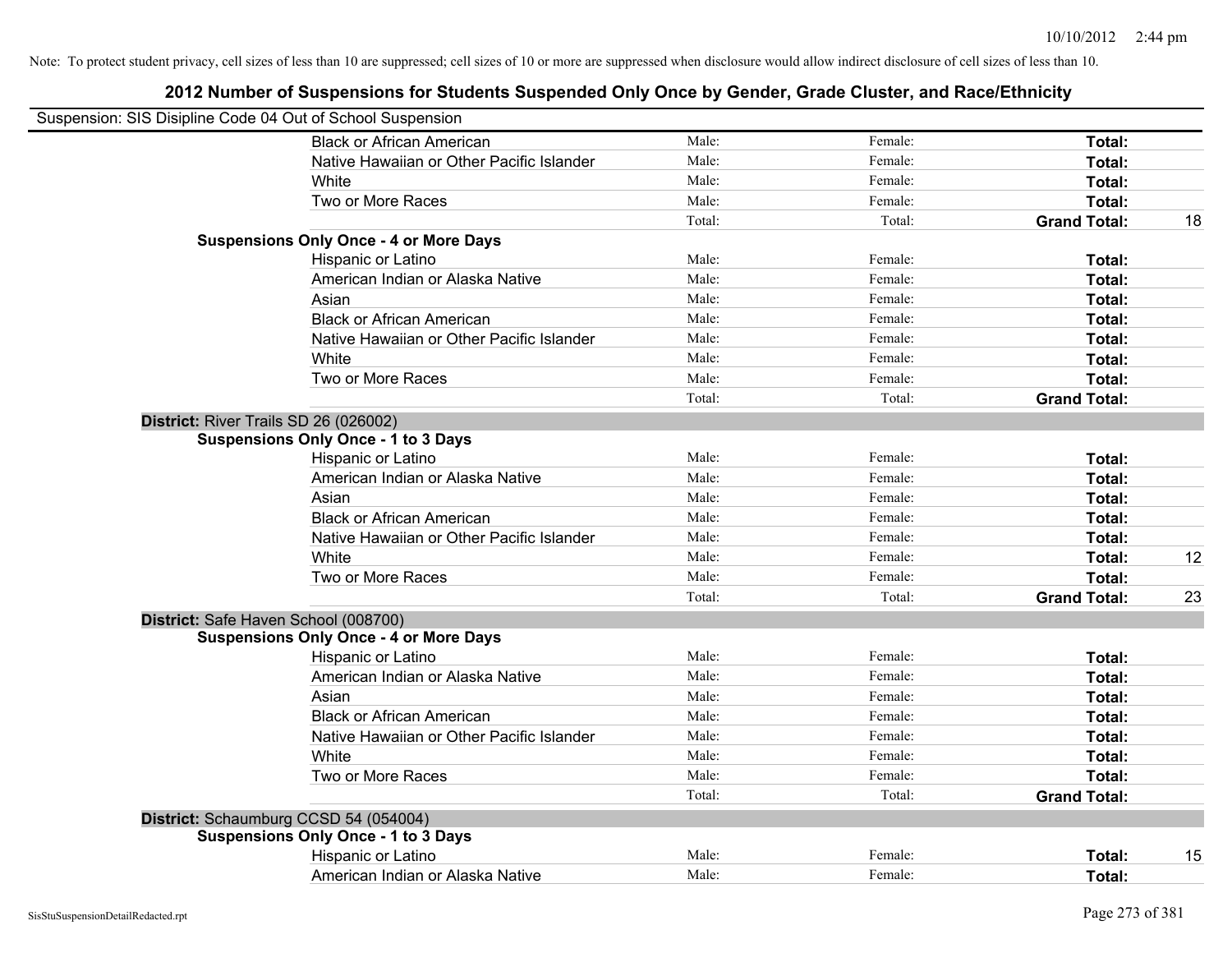| Suspension: SIS Disipline Code 04 Out of School Suspension |                                               |        |         |                     |    |
|------------------------------------------------------------|-----------------------------------------------|--------|---------|---------------------|----|
|                                                            | Asian                                         | Male:  | Female: | Total:              |    |
|                                                            | <b>Black or African American</b>              | Male:  | Female: | Total:              | 25 |
|                                                            | Native Hawaiian or Other Pacific Islander     | Male:  | Female: | Total:              |    |
|                                                            | White                                         | Male:  | Female: | Total:              | 22 |
|                                                            | Two or More Races                             | Male:  | Female: | Total:              |    |
|                                                            |                                               | Total: | Total:  | <b>Grand Total:</b> |    |
|                                                            | <b>Suspensions Only Once - 4 or More Days</b> |        |         |                     |    |
|                                                            | Hispanic or Latino                            | Male:  | Female: | Total:              |    |
|                                                            | American Indian or Alaska Native              | Male:  | Female: | Total:              |    |
|                                                            | Asian                                         | Male:  | Female: | Total:              |    |
|                                                            | <b>Black or African American</b>              | Male:  | Female: | Total:              |    |
|                                                            | Native Hawaiian or Other Pacific Islander     | Male:  | Female: | Total:              |    |
|                                                            | White                                         | Male:  | Female: | Total:              |    |
|                                                            | Two or More Races                             | Male:  | Female: | Total:              |    |
|                                                            |                                               | Total: | Total:  | <b>Grand Total:</b> | 11 |
| District: Skokie SD 68 (068002)                            |                                               |        |         |                     |    |
|                                                            | <b>Suspensions Only Once - 1 to 3 Days</b>    |        |         |                     |    |
|                                                            | Hispanic or Latino                            | Male:  | Female: | Total:              |    |
|                                                            | American Indian or Alaska Native              | Male:  | Female: | Total:              |    |
|                                                            | Asian                                         | Male:  | Female: | Total:              |    |
|                                                            | <b>Black or African American</b>              | Male:  | Female: | Total:              |    |
|                                                            | Native Hawaiian or Other Pacific Islander     | Male:  | Female: | Total:              |    |
|                                                            | White                                         | Male:  | Female: | Total:              |    |
|                                                            | Two or More Races                             | Male:  | Female: | Total:              |    |
|                                                            |                                               | Total: | Total:  | <b>Grand Total:</b> | 16 |
|                                                            | <b>Suspensions Only Once - 4 or More Days</b> |        |         |                     |    |
|                                                            | Hispanic or Latino                            | Male:  | Female: | Total:              |    |
|                                                            | American Indian or Alaska Native              | Male:  | Female: | Total:              |    |
|                                                            | Asian                                         | Male:  | Female: | Total:              |    |
|                                                            | <b>Black or African American</b>              | Male:  | Female: | Total:              |    |
|                                                            | Native Hawaiian or Other Pacific Islander     | Male:  | Female: | Total:              |    |
|                                                            | White                                         | Male:  | Female: | Total:              |    |
|                                                            | Two or More Races                             | Male:  | Female: | Total:              |    |
|                                                            |                                               | Total: | Total:  | <b>Grand Total:</b> |    |
| District: Skokie SD 69 (069002)                            |                                               |        |         |                     |    |
|                                                            | <b>Suspensions Only Once - 1 to 3 Days</b>    |        |         |                     |    |
|                                                            | Hispanic or Latino                            | Male:  | Female: | Total:              |    |
|                                                            | American Indian or Alaska Native              | Male:  | Female: | Total:              |    |
|                                                            | Asian                                         | Male:  | Female: | Total:              |    |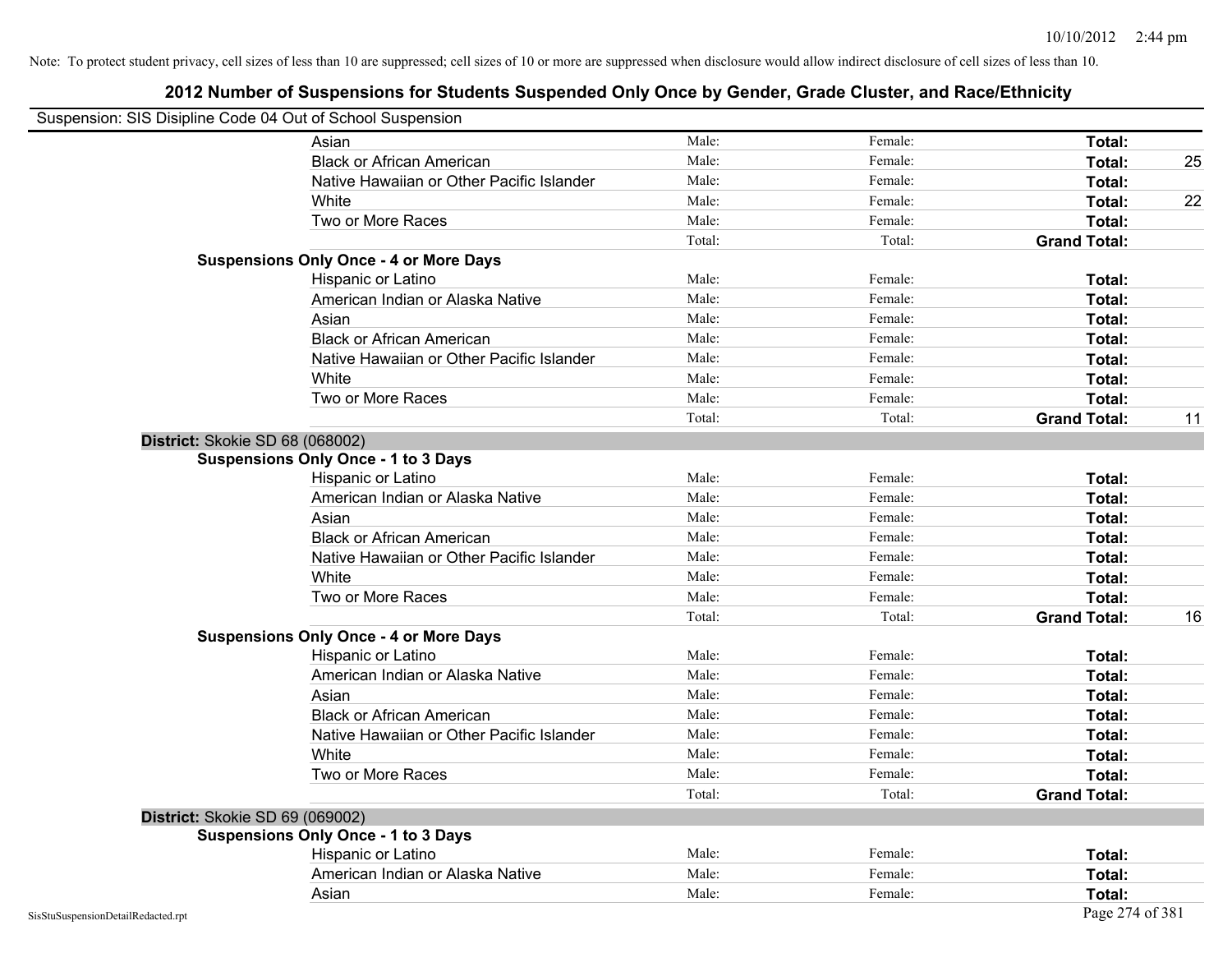| Suspension: SIS Disipline Code 04 Out of School Suspension |                                               |        |         |                           |
|------------------------------------------------------------|-----------------------------------------------|--------|---------|---------------------------|
|                                                            | <b>Black or African American</b>              | Male:  | Female: | Total:                    |
|                                                            | Native Hawaiian or Other Pacific Islander     | Male:  | Female: | Total:                    |
|                                                            | White                                         | Male:  | Female: | Total:                    |
|                                                            | Two or More Races                             | Male:  | Female: | Total:                    |
|                                                            |                                               | Total: | Total:  | <b>Grand Total:</b><br>13 |
|                                                            | <b>Suspensions Only Once - 4 or More Days</b> |        |         |                           |
|                                                            | Hispanic or Latino                            | Male:  | Female: | Total:                    |
|                                                            | American Indian or Alaska Native              | Male:  | Female: | Total:                    |
|                                                            | Asian                                         | Male:  | Female: | Total:                    |
|                                                            | <b>Black or African American</b>              | Male:  | Female: | Total:                    |
|                                                            | Native Hawaiian or Other Pacific Islander     | Male:  | Female: | Total:                    |
|                                                            | White                                         | Male:  | Female: | Total:                    |
|                                                            | Two or More Races                             | Male:  | Female: | Total:                    |
|                                                            |                                               | Total: | Total:  | <b>Grand Total:</b>       |
| District: Skokie SD 73-5 (073502)                          |                                               |        |         |                           |
|                                                            | <b>Suspensions Only Once - 1 to 3 Days</b>    |        |         |                           |
|                                                            | Hispanic or Latino                            | Male:  | Female: | Total:                    |
|                                                            | American Indian or Alaska Native              | Male:  | Female: | Total:                    |
|                                                            | Asian                                         | Male:  | Female: | Total:                    |
|                                                            | <b>Black or African American</b>              | Male:  | Female: | Total:                    |
|                                                            | Native Hawaiian or Other Pacific Islander     | Male:  | Female: | Total:                    |
|                                                            | White                                         | Male:  | Female: | Total:                    |
|                                                            | Two or More Races                             | Male:  | Female: | Total:                    |
|                                                            |                                               | Total: | Total:  | <b>Grand Total:</b><br>23 |
|                                                            | <b>Suspensions Only Once - 4 or More Days</b> |        |         |                           |
|                                                            | Hispanic or Latino                            | Male:  | Female: | Total:                    |
|                                                            | American Indian or Alaska Native              | Male:  | Female: | Total:                    |
|                                                            | Asian                                         | Male:  | Female: | Total:                    |
|                                                            | <b>Black or African American</b>              | Male:  | Female: | Total:                    |
|                                                            | Native Hawaiian or Other Pacific Islander     | Male:  | Female: | Total:                    |
|                                                            | White                                         | Male:  | Female: | Total:                    |
|                                                            | Two or More Races                             | Male:  | Female: | Total:                    |
|                                                            |                                               | Total: | Total:  | <b>Grand Total:</b>       |
|                                                            | District: Sunset Ridge SD 29 (029002)         |        |         |                           |
|                                                            | <b>Suspensions Only Once - 4 or More Days</b> |        |         |                           |
|                                                            | Hispanic or Latino                            | Male:  | Female: | Total:                    |
|                                                            | American Indian or Alaska Native              | Male:  | Female: | Total:                    |
|                                                            | Asian                                         | Male:  | Female: | Total:                    |
|                                                            | <b>Black or African American</b>              | Male:  | Female: | Total:                    |
| SisStuSuspensionDetailRedacted.rpt                         |                                               |        |         | Page 275 of 381           |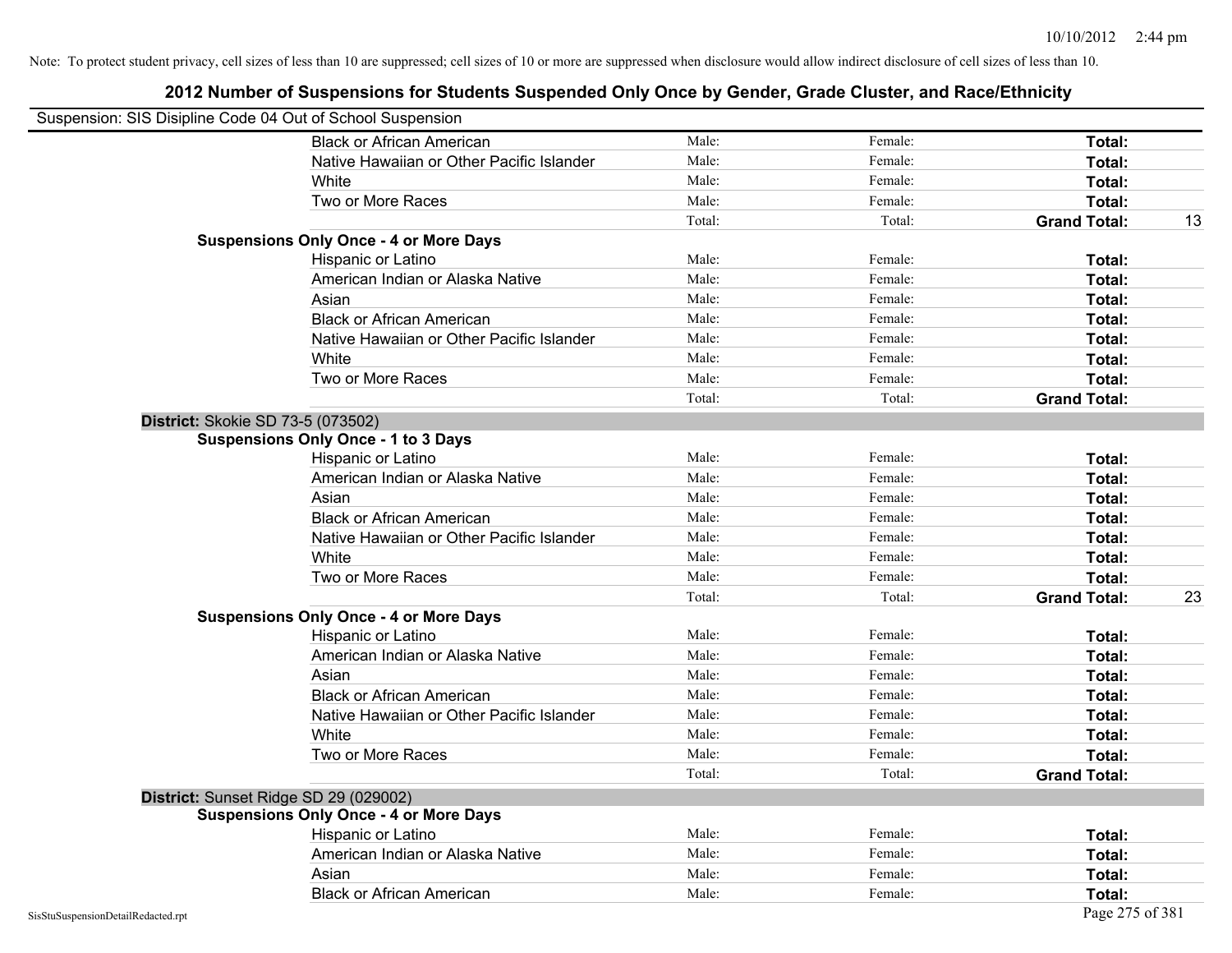|                                    | Suspension: SIS Disipline Code 04 Out of School Suspension |        |     |         |    |                     |     |
|------------------------------------|------------------------------------------------------------|--------|-----|---------|----|---------------------|-----|
|                                    | Native Hawaiian or Other Pacific Islander                  | Male:  |     | Female: |    | Total:              |     |
|                                    | White                                                      | Male:  |     | Female: |    | Total:              |     |
|                                    | Two or More Races                                          | Male:  |     | Female: |    | Total:              |     |
|                                    |                                                            | Total: |     | Total:  |    | <b>Grand Total:</b> |     |
|                                    | District: Township HSD 211 (211017)                        |        |     |         |    |                     |     |
|                                    | <b>Suspensions Only Once - 1 to 3 Days</b>                 |        |     |         |    |                     |     |
|                                    | Hispanic or Latino                                         | Male:  | 77  | Female: | 36 | Total:              | 113 |
|                                    | American Indian or Alaska Native                           | Male:  |     | Female: |    | Total:              |     |
|                                    | Asian                                                      | Male:  |     | Female: |    | Total:              | 16  |
|                                    | <b>Black or African American</b>                           | Male:  | 46  | Female: | 39 | Total:              | 85  |
|                                    | Native Hawaiian or Other Pacific Islander                  | Male:  |     | Female: |    | Total:              |     |
|                                    | White                                                      | Male:  | 115 | Female: | 43 | Total:              | 158 |
|                                    | Two or More Races                                          | Male:  |     | Female: |    | <b>Total:</b>       | 20  |
|                                    |                                                            | Total: |     | Total:  |    | <b>Grand Total:</b> |     |
|                                    | <b>Suspensions Only Once - 4 or More Days</b>              |        |     |         |    |                     |     |
|                                    | Hispanic or Latino                                         | Male:  |     | Female: |    | Total:              | 14  |
|                                    | American Indian or Alaska Native                           | Male:  |     | Female: |    | Total:              |     |
|                                    | Asian                                                      | Male:  |     | Female: |    | <b>Total:</b>       |     |
|                                    | <b>Black or African American</b>                           | Male:  |     | Female: |    | Total:              |     |
|                                    | Native Hawaiian or Other Pacific Islander                  | Male:  |     | Female: |    | Total:              |     |
|                                    | White                                                      | Male:  |     | Female: |    | Total:              | 19  |
|                                    | Two or More Races                                          | Male:  |     | Female: |    | <b>Total:</b>       |     |
|                                    |                                                            | Total: |     | Total:  |    | <b>Grand Total:</b> |     |
|                                    | District: Township HSD 214 (214017)                        |        |     |         |    |                     |     |
|                                    | <b>Suspensions Only Once - 1 to 3 Days</b>                 |        |     |         |    |                     |     |
|                                    | Hispanic or Latino                                         | Male:  | 86  | Female: | 54 | <b>Total:</b>       | 140 |
|                                    | American Indian or Alaska Native                           | Male:  |     | Female: |    | <b>Total:</b>       |     |
|                                    | Asian                                                      | Male:  |     | Female: |    | Total:              |     |
|                                    | <b>Black or African American</b>                           | Male:  |     | Female: |    | Total:              | 17  |
|                                    | Native Hawaiian or Other Pacific Islander                  | Male:  |     | Female: |    | Total:              |     |
|                                    | White                                                      | Male:  | 90  | Female: | 30 | <b>Total:</b>       | 120 |
|                                    | Two or More Races                                          | Male:  |     | Female: |    | Total:              |     |
|                                    |                                                            | Total: |     | Total:  |    | <b>Grand Total:</b> | 291 |
|                                    | <b>Suspensions Only Once - 4 or More Days</b>              |        |     |         |    |                     |     |
|                                    | Hispanic or Latino                                         | Male:  | 12  | Female: | 13 | Total:              | 25  |
|                                    | American Indian or Alaska Native                           | Male:  |     | Female: |    | Total:              |     |
|                                    | Asian                                                      | Male:  |     | Female: |    | Total:              |     |
|                                    | <b>Black or African American</b>                           | Male:  |     | Female: |    | Total:              |     |
|                                    | Native Hawaiian or Other Pacific Islander                  | Male:  |     | Female: |    | <b>Total:</b>       |     |
| SisStuSuspensionDetailRedacted.rpt |                                                            |        |     |         |    | Page 276 of 381     |     |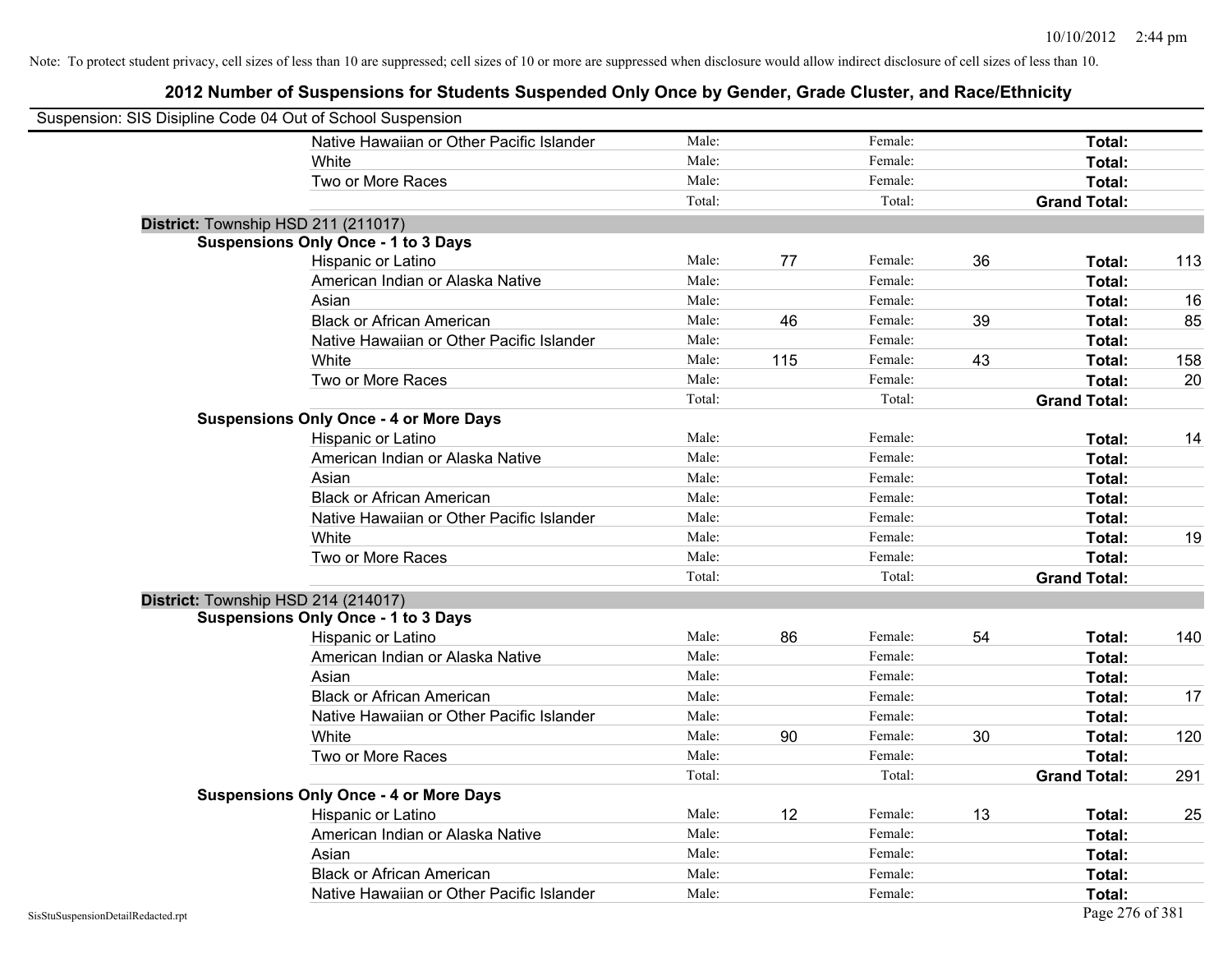| Suspension: SIS Disipline Code 04 Out of School Suspension |                                               |        |         |                     |    |
|------------------------------------------------------------|-----------------------------------------------|--------|---------|---------------------|----|
|                                                            | White                                         | Male:  | Female: | Total:              | 23 |
|                                                            | Two or More Races                             | Male:  | Female: | Total:              |    |
|                                                            |                                               | Total: | Total:  | <b>Grand Total:</b> |    |
| District: West Northfield SD 31 (031002)                   |                                               |        |         |                     |    |
|                                                            | <b>Suspensions Only Once - 1 to 3 Days</b>    |        |         |                     |    |
|                                                            | Hispanic or Latino                            | Male:  | Female: | Total:              |    |
|                                                            | American Indian or Alaska Native              | Male:  | Female: | Total:              |    |
|                                                            | Asian                                         | Male:  | Female: | Total:              |    |
|                                                            | <b>Black or African American</b>              | Male:  | Female: | Total:              |    |
|                                                            | Native Hawaiian or Other Pacific Islander     | Male:  | Female: | Total:              |    |
|                                                            | White                                         | Male:  | Female: | Total:              |    |
|                                                            | Two or More Races                             | Male:  | Female: | Total:              |    |
|                                                            |                                               | Total: | Total:  | <b>Grand Total:</b> |    |
| District: Wheeling CCSD 21 (021004)                        |                                               |        |         |                     |    |
|                                                            | <b>Suspensions Only Once - 1 to 3 Days</b>    |        |         |                     |    |
|                                                            | Hispanic or Latino                            | Male:  | Female: | Total:              | 15 |
|                                                            | American Indian or Alaska Native              | Male:  | Female: | Total:              |    |
|                                                            | Asian                                         | Male:  | Female: | Total:              |    |
|                                                            | <b>Black or African American</b>              | Male:  | Female: | Total:              |    |
|                                                            | Native Hawaiian or Other Pacific Islander     | Male:  | Female: | Total:              |    |
|                                                            | White                                         | Male:  | Female: | Total:              |    |
|                                                            | Two or More Races                             | Male:  | Female: | Total:              |    |
|                                                            |                                               | Total: | Total:  | <b>Grand Total:</b> |    |
|                                                            | <b>Suspensions Only Once - 4 or More Days</b> |        |         |                     |    |
|                                                            | Hispanic or Latino                            | Male:  | Female: | Total:              |    |
|                                                            | American Indian or Alaska Native              | Male:  | Female: | Total:              |    |
|                                                            | Asian                                         | Male:  | Female: | Total:              |    |
|                                                            | <b>Black or African American</b>              | Male:  | Female: | Total:              |    |
|                                                            | Native Hawaiian or Other Pacific Islander     | Male:  | Female: | Total:              |    |
|                                                            | White                                         | Male:  | Female: | Total:              |    |
|                                                            | Two or More Races                             | Male:  | Female: | Total:              |    |
|                                                            |                                               | Total: | Total:  | <b>Grand Total:</b> |    |
| District: Wilmette SD 39 (039002)                          |                                               |        |         |                     |    |
|                                                            | <b>Suspensions Only Once - 1 to 3 Days</b>    |        |         |                     |    |
|                                                            | Hispanic or Latino                            | Male:  | Female: | Total:              |    |
|                                                            | American Indian or Alaska Native              | Male:  | Female: | Total:              |    |
|                                                            | Asian                                         | Male:  | Female: | Total:              |    |
|                                                            | <b>Black or African American</b>              | Male:  | Female: | Total:              |    |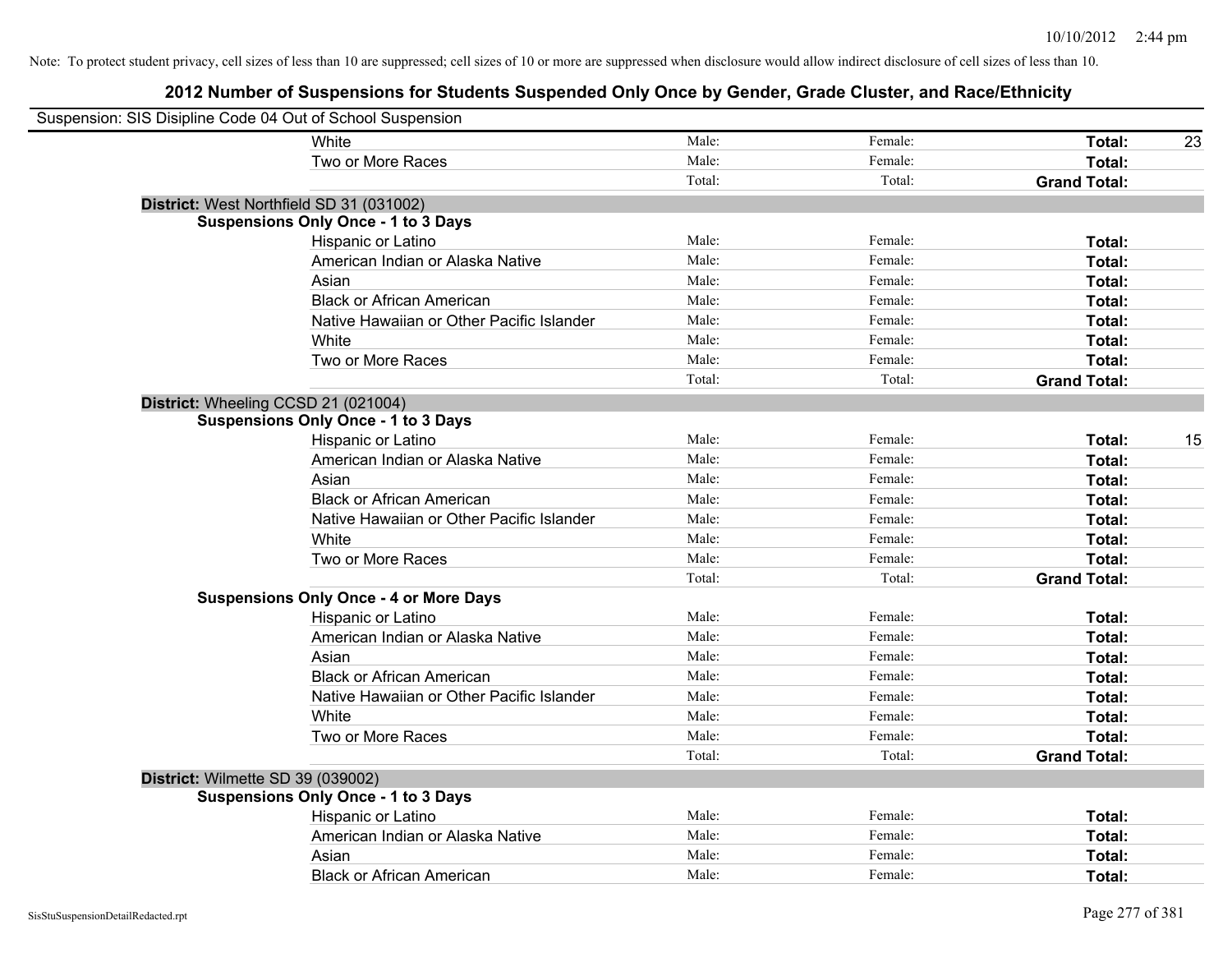## **2012 Number of Suspensions for Students Suspended Only Once by Gender, Grade Cluster, and Race/Ethnicity**

| Suspension: SIS Disipline Code 04 Out of School Suspension |                                               |        |         |                     |
|------------------------------------------------------------|-----------------------------------------------|--------|---------|---------------------|
|                                                            | Native Hawaiian or Other Pacific Islander     | Male:  | Female: | Total:              |
|                                                            | White                                         | Male:  | Female: | Total:              |
|                                                            | Two or More Races                             | Male:  | Female: | Total:              |
|                                                            |                                               | Total: | Total:  | <b>Grand Total:</b> |
|                                                            | <b>Suspensions Only Once - 4 or More Days</b> |        |         |                     |
|                                                            | Hispanic or Latino                            | Male:  | Female: | Total:              |
|                                                            | American Indian or Alaska Native              | Male:  | Female: | Total:              |
|                                                            | Asian                                         | Male:  | Female: | Total:              |
|                                                            | <b>Black or African American</b>              | Male:  | Female: | Total:              |
|                                                            | Native Hawaiian or Other Pacific Islander     | Male:  | Female: | Total:              |
|                                                            | White                                         | Male:  | Female: | Total:              |
|                                                            | Two or More Races                             | Male:  | Female: | Total:              |
|                                                            |                                               | Total: | Total:  | <b>Grand Total:</b> |
| District: Winnetka SD 36 (036002)                          |                                               |        |         |                     |
|                                                            | <b>Suspensions Only Once - 1 to 3 Days</b>    |        |         |                     |
|                                                            | Hispanic or Latino                            | Male:  | Female: | Total:              |
|                                                            | American Indian or Alaska Native              | Male:  | Female: | Total:              |
|                                                            | Asian                                         | Male:  | Female: | Total:              |
|                                                            | <b>Black or African American</b>              | Male:  | Female: | <b>Total:</b>       |
|                                                            | Native Hawaiian or Other Pacific Islander     | Male:  | Female: | <b>Total:</b>       |
|                                                            | <b>White</b>                                  | Male:  | Female: | Total:              |
|                                                            | Two or More Races                             | Male:  | Female: | Total:              |
|                                                            |                                               | Total: | Total:  | <b>Grand Total:</b> |
| County: Non-Public School (000)                            |                                               |        |         |                     |
|                                                            | District: Region 05 North Cook ISC 1 (000000) |        |         |                     |
|                                                            | <b>Suspensions Only Once - 4 or More Days</b> |        |         |                     |
|                                                            | Hispanic or Latino                            | Male:  | Female: | Total:              |
|                                                            | American Indian or Alaska Native              | Male:  | Female: | Total:              |
|                                                            | Asian                                         | Male:  | Female: | Total:              |
|                                                            | <b>Black or African American</b>              | Male:  | Female: | Total:              |
|                                                            | Native Hawaiian or Other Pacific Islander     | Male:  | Female: | Total:              |
|                                                            | White                                         | Male:  | Female: | Total:              |
|                                                            | Two or More Races                             | Male:  | Female: | Total:              |
|                                                            |                                               | Total: | Total:  | <b>Grand Total:</b> |
|                                                            |                                               |        |         |                     |

**Region:** Region 06 West Cook ISC 2 (06)

**County:** Cook (016)

**District:** Bellwood SD 88 (088002)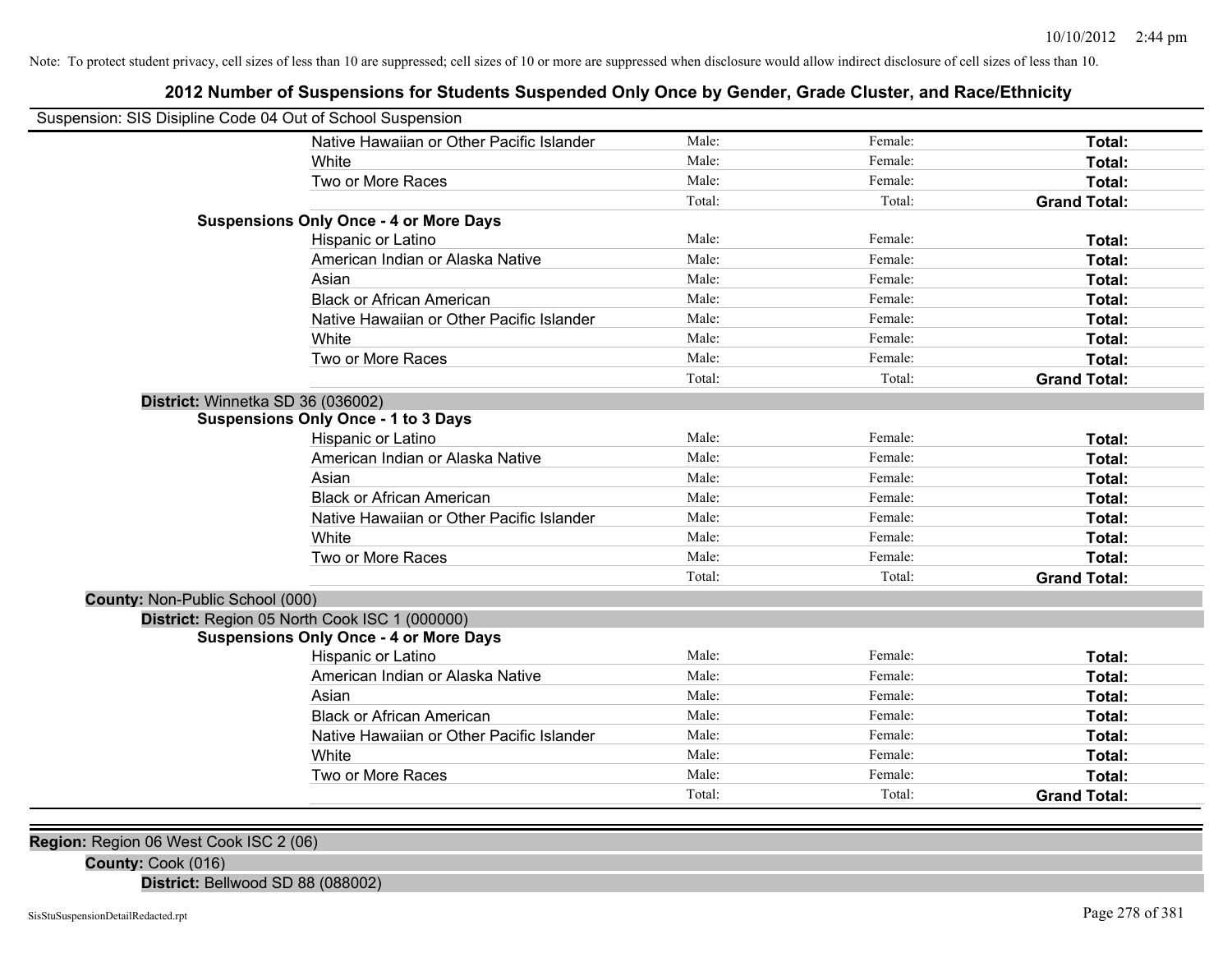| Suspension: SIS Disipline Code 04 Out of School Suspension |                                               |        |    |         |    |                     |    |
|------------------------------------------------------------|-----------------------------------------------|--------|----|---------|----|---------------------|----|
|                                                            | <b>Suspensions Only Once - 1 to 3 Days</b>    |        |    |         |    |                     |    |
|                                                            | Hispanic or Latino                            | Male:  | 16 | Female: | 11 | Total:              | 27 |
|                                                            | American Indian or Alaska Native              | Male:  |    | Female: |    | Total:              |    |
|                                                            | Asian                                         | Male:  |    | Female: |    | Total:              |    |
|                                                            | <b>Black or African American</b>              | Male:  | 44 | Female: | 26 | Total:              | 70 |
|                                                            | Native Hawaiian or Other Pacific Islander     | Male:  |    | Female: |    | Total:              |    |
|                                                            | White                                         | Male:  |    | Female: |    | Total:              |    |
|                                                            | Two or More Races                             | Male:  |    | Female: |    | Total:              |    |
|                                                            |                                               | Total: |    | Total:  |    | <b>Grand Total:</b> |    |
|                                                            | <b>Suspensions Only Once - 4 or More Days</b> |        |    |         |    |                     |    |
|                                                            | Hispanic or Latino                            | Male:  |    | Female: |    | Total:              |    |
|                                                            | American Indian or Alaska Native              | Male:  |    | Female: |    | Total:              |    |
|                                                            | Asian                                         | Male:  |    | Female: |    | Total:              |    |
|                                                            | <b>Black or African American</b>              | Male:  |    | Female: |    | Total:              |    |
|                                                            | Native Hawaiian or Other Pacific Islander     | Male:  |    | Female: |    | Total:              |    |
|                                                            | White                                         | Male:  |    | Female: |    | Total:              |    |
|                                                            | Two or More Races                             | Male:  |    | Female: |    | Total:              |    |
|                                                            |                                               | Total: |    | Total:  |    | <b>Grand Total:</b> |    |
| District: Berkeley SD 87 (087002)                          |                                               |        |    |         |    |                     |    |
|                                                            | <b>Suspensions Only Once - 1 to 3 Days</b>    |        |    |         |    |                     |    |
|                                                            | Hispanic or Latino                            | Male:  |    | Female: |    | Total:              | 17 |
|                                                            | American Indian or Alaska Native              | Male:  |    | Female: |    | Total:              |    |
|                                                            | Asian                                         | Male:  |    | Female: |    | Total:              |    |
|                                                            | <b>Black or African American</b>              | Male:  | 41 | Female: | 22 | Total:              | 63 |
|                                                            | Native Hawaiian or Other Pacific Islander     | Male:  |    | Female: |    | Total:              |    |
|                                                            | White                                         | Male:  |    | Female: |    | Total:              |    |
|                                                            | Two or More Races                             | Male:  |    | Female: |    | Total:              |    |
|                                                            |                                               | Total: |    | Total:  |    | <b>Grand Total:</b> |    |
|                                                            | <b>Suspensions Only Once - 4 or More Days</b> |        |    |         |    |                     |    |
|                                                            | Hispanic or Latino                            | Male:  |    | Female: |    | Total:              |    |
|                                                            | American Indian or Alaska Native              | Male:  |    | Female: |    | Total:              |    |
|                                                            | Asian                                         | Male:  |    | Female: |    | Total:              |    |
|                                                            | <b>Black or African American</b>              | Male:  |    | Female: |    | Total:              | 10 |
|                                                            | Native Hawaiian or Other Pacific Islander     | Male:  |    | Female: |    | Total:              |    |
|                                                            | White                                         | Male:  |    | Female: |    | Total:              |    |
|                                                            | Two or More Races                             | Male:  |    | Female: |    | Total:              |    |
|                                                            |                                               | Total: |    | Total:  |    | <b>Grand Total:</b> |    |
|                                                            |                                               |        |    |         |    |                     |    |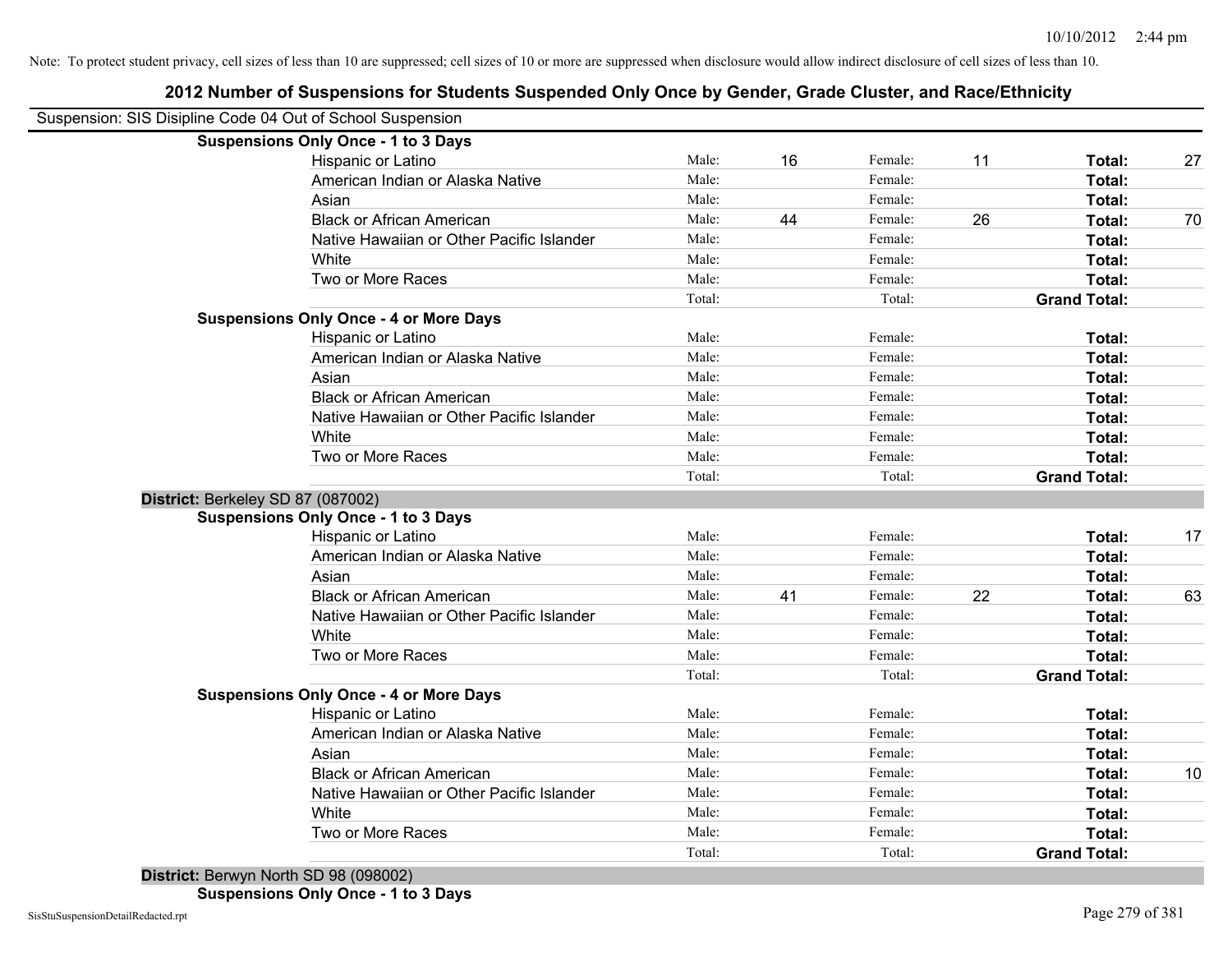| Suspension: SIS Disipline Code 04 Out of School Suspension |                                                   |        |               |        |                     |    |
|------------------------------------------------------------|---------------------------------------------------|--------|---------------|--------|---------------------|----|
|                                                            | Hispanic or Latino                                | Male:  | Female:       |        | Total:              | 22 |
|                                                            | American Indian or Alaska Native                  | Male:  | Female:       |        | Total:              |    |
|                                                            | Asian                                             | Male:  | Female:       |        | Total:              |    |
|                                                            | <b>Black or African American</b>                  | Male:  | Female:       |        | Total:              | 10 |
|                                                            | Native Hawaiian or Other Pacific Islander         | Male:  | Female:       |        | Total:              |    |
|                                                            | White                                             | Male:  | Female:       |        | Total:              |    |
|                                                            | Two or More Races                                 | Male:  | Female:       |        | Total:              |    |
|                                                            |                                                   | Total: |               | Total: | <b>Grand Total:</b> |    |
|                                                            | <b>Suspensions Only Once - 4 or More Days</b>     |        |               |        |                     |    |
|                                                            | Hispanic or Latino                                | Male:  | Female:       |        | Total:              | 11 |
|                                                            | American Indian or Alaska Native                  | Male:  | Female:       |        | Total:              |    |
|                                                            | Asian                                             | Male:  | Female:       |        | Total:              |    |
|                                                            | <b>Black or African American</b>                  | Male:  | Female:       |        | Total:              |    |
|                                                            | Native Hawaiian or Other Pacific Islander         | Male:  | Female:       |        | Total:              |    |
|                                                            | White                                             | Male:  | Female:       |        | Total:              |    |
|                                                            | Two or More Races                                 | Male:  | Female:       |        | Total:              |    |
|                                                            |                                                   | Total: |               | Total: | <b>Grand Total:</b> |    |
|                                                            | District: Berwyn South SD 100 (100002)            |        |               |        |                     |    |
|                                                            | <b>Suspensions Only Once - 1 to 3 Days</b>        |        |               |        |                     |    |
|                                                            | Hispanic or Latino                                | Male:  | 49<br>Female: |        | 15<br>Total:        | 64 |
|                                                            | American Indian or Alaska Native                  | Male:  | Female:       |        | Total:              |    |
|                                                            | Asian                                             | Male:  | Female:       |        | Total:              |    |
|                                                            | <b>Black or African American</b>                  | Male:  | Female:       |        | Total:              |    |
|                                                            | Native Hawaiian or Other Pacific Islander         | Male:  | Female:       |        | Total:              |    |
|                                                            | White                                             | Male:  | Female:       |        | Total:              |    |
|                                                            | Two or More Races                                 | Male:  | Female:       |        | Total:              |    |
|                                                            |                                                   | Total: |               | Total: | <b>Grand Total:</b> | 83 |
|                                                            | <b>Suspensions Only Once - 4 or More Days</b>     |        |               |        |                     |    |
|                                                            | Hispanic or Latino                                | Male:  | Female:       |        | Total:              |    |
|                                                            | American Indian or Alaska Native                  | Male:  | Female:       |        | Total:              |    |
|                                                            | Asian                                             | Male:  | Female:       |        | Total:              |    |
|                                                            | <b>Black or African American</b>                  | Male:  | Female:       |        | Total:              |    |
|                                                            | Native Hawaiian or Other Pacific Islander         | Male:  | Female:       |        | Total:              |    |
|                                                            | White                                             | Male:  | Female:       |        | Total:              |    |
|                                                            | Two or More Races                                 | Male:  | Female:       |        | Total:              |    |
|                                                            |                                                   | Total: |               | Total: | <b>Grand Total:</b> | 13 |
|                                                            | District: Brookfield Lagrange Park SD 95 (095002) |        |               |        |                     |    |
|                                                            | <b>Suspensions Only Once - 1 to 3 Days</b>        |        |               |        |                     |    |
|                                                            | Hispanic or Latino                                | Male:  | Female:       |        | Total:              |    |
| SisStuSuspensionDetailRedacted.rpt                         |                                                   |        |               |        | Page 280 of 381     |    |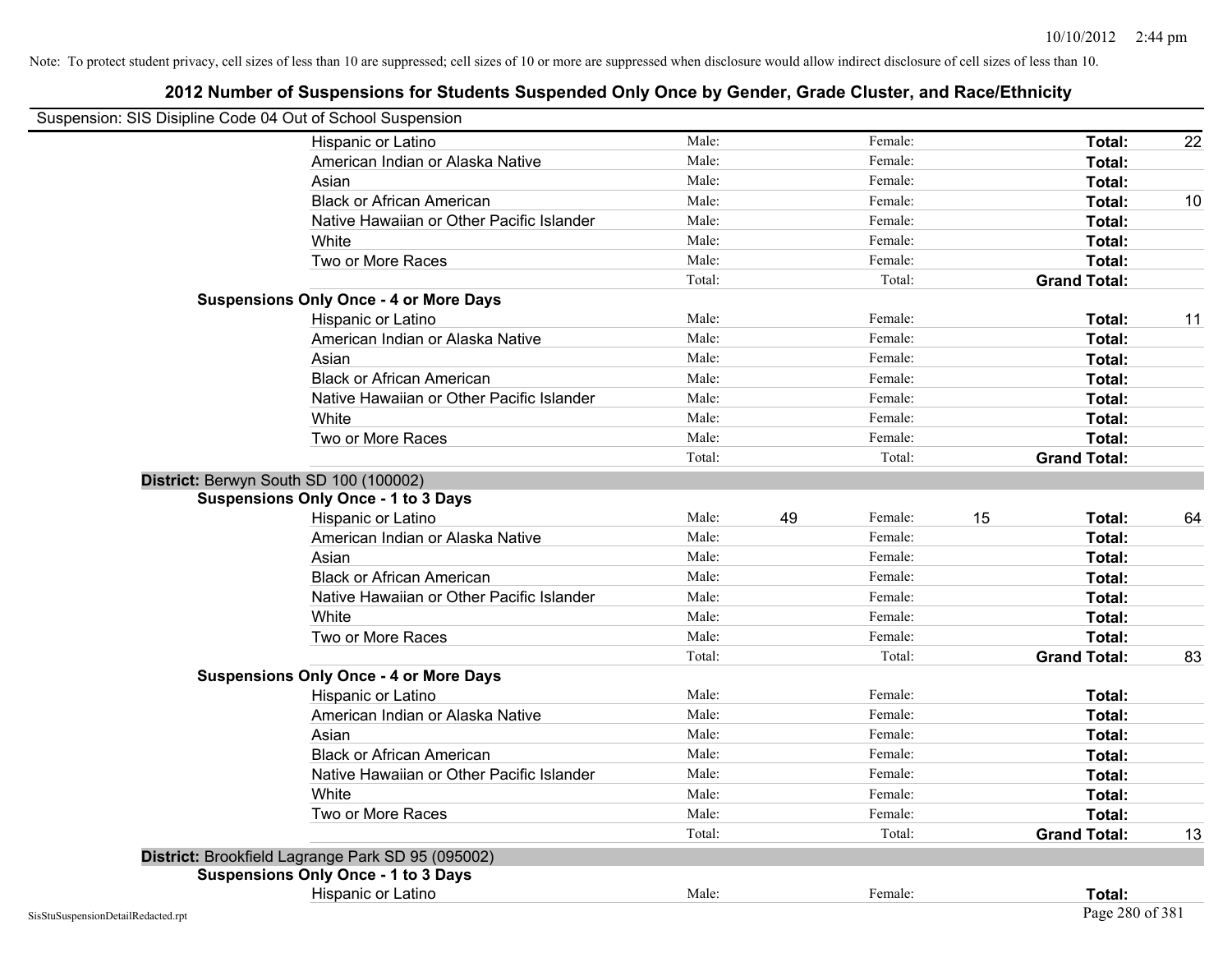| Suspension: SIS Disipline Code 04 Out of School Suspension |                                               |        |     |         |    |                     |     |
|------------------------------------------------------------|-----------------------------------------------|--------|-----|---------|----|---------------------|-----|
|                                                            | American Indian or Alaska Native              | Male:  |     | Female: |    | Total:              |     |
|                                                            | Asian                                         | Male:  |     | Female: |    | Total:              |     |
|                                                            | <b>Black or African American</b>              | Male:  |     | Female: |    | Total:              |     |
|                                                            | Native Hawaiian or Other Pacific Islander     | Male:  |     | Female: |    | Total:              |     |
|                                                            | White                                         | Male:  |     | Female: |    | Total:              |     |
|                                                            | Two or More Races                             | Male:  |     | Female: |    | Total:              |     |
|                                                            |                                               | Total: |     | Total:  |    | <b>Grand Total:</b> |     |
| District: Cicero SD 99 (099002)                            |                                               |        |     |         |    |                     |     |
|                                                            | <b>Suspensions Only Once - 1 to 3 Days</b>    |        |     |         |    |                     |     |
|                                                            | Hispanic or Latino                            | Male:  | 201 | Female: | 72 | Total:              | 273 |
|                                                            | American Indian or Alaska Native              | Male:  |     | Female: |    | Total:              |     |
|                                                            | Asian                                         | Male:  |     | Female: |    | Total:              |     |
|                                                            | <b>Black or African American</b>              | Male:  |     | Female: |    | Total:              | 22  |
|                                                            | Native Hawaiian or Other Pacific Islander     | Male:  |     | Female: |    | Total:              |     |
|                                                            | White                                         | Male:  |     | Female: |    | Total:              | 12  |
|                                                            | Two or More Races                             | Male:  |     | Female: |    | Total:              |     |
|                                                            |                                               | Total: |     | Total:  |    | <b>Grand Total:</b> |     |
|                                                            | <b>Suspensions Only Once - 4 or More Days</b> |        |     |         |    |                     |     |
|                                                            | Hispanic or Latino                            | Male:  | 47  | Female: | 16 | Total:              | 63  |
|                                                            | American Indian or Alaska Native              | Male:  |     | Female: |    | Total:              |     |
|                                                            | Asian                                         | Male:  |     | Female: |    | Total:              |     |
|                                                            | <b>Black or African American</b>              | Male:  |     | Female: |    | Total:              |     |
|                                                            | Native Hawaiian or Other Pacific Islander     | Male:  |     | Female: |    | Total:              |     |
|                                                            | White                                         | Male:  |     | Female: |    | Total:              |     |
|                                                            | Two or More Races                             | Male:  |     | Female: |    | Total:              |     |
|                                                            |                                               | Total: |     | Total:  |    | <b>Grand Total:</b> |     |
|                                                            | District: Elmwood Park CUSD 401 (401026)      |        |     |         |    |                     |     |
|                                                            | <b>Suspensions Only Once - 1 to 3 Days</b>    |        |     |         |    |                     |     |
|                                                            | Hispanic or Latino                            | Male:  |     | Female: |    | Total:              | 24  |
|                                                            | American Indian or Alaska Native              | Male:  |     | Female: |    | Total:              |     |
|                                                            | Asian                                         | Male:  |     | Female: |    | Total:              |     |
|                                                            | <b>Black or African American</b>              | Male:  |     | Female: |    | Total:              |     |
|                                                            | Native Hawaiian or Other Pacific Islander     | Male:  |     | Female: |    | Total:              |     |
|                                                            | White                                         | Male:  |     | Female: |    | Total:              | 18  |
|                                                            | Two or More Races                             | Male:  |     | Female: |    | Total:              |     |
|                                                            |                                               | Total: |     | Total:  |    | <b>Grand Total:</b> |     |
|                                                            | <b>Suspensions Only Once - 4 or More Days</b> |        |     |         |    |                     |     |
|                                                            | Hispanic or Latino                            | Male:  |     | Female: |    | <b>Total:</b>       |     |
|                                                            | American Indian or Alaska Native              | Male:  |     | Female: |    | Total:              |     |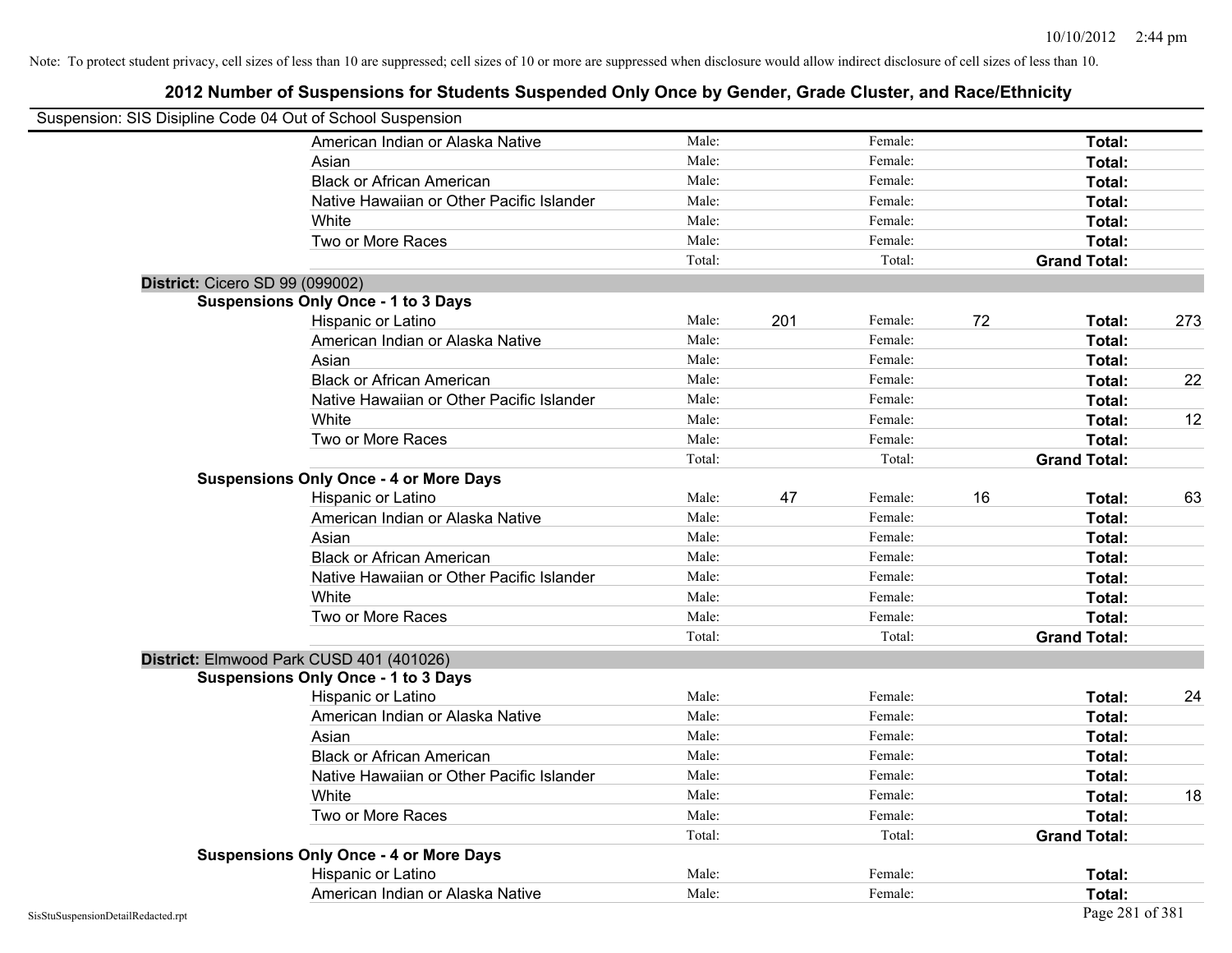| Suspension: SIS Disipline Code 04 Out of School Suspension |                                               |        |         |                     |    |
|------------------------------------------------------------|-----------------------------------------------|--------|---------|---------------------|----|
|                                                            | Asian                                         | Male:  | Female: | Total:              |    |
|                                                            | <b>Black or African American</b>              | Male:  | Female: | Total:              |    |
|                                                            | Native Hawaiian or Other Pacific Islander     | Male:  | Female: | Total:              |    |
|                                                            | White                                         | Male:  | Female: | Total:              |    |
|                                                            | Two or More Races                             | Male:  | Female: | Total:              |    |
|                                                            |                                               | Total: | Total:  | <b>Grand Total:</b> |    |
| District: Forest Park SD 91 (091002)                       |                                               |        |         |                     |    |
|                                                            | <b>Suspensions Only Once - 1 to 3 Days</b>    |        |         |                     |    |
|                                                            | Hispanic or Latino                            | Male:  | Female: | Total:              |    |
|                                                            | American Indian or Alaska Native              | Male:  | Female: | Total:              |    |
|                                                            | Asian                                         | Male:  | Female: | Total:              |    |
|                                                            | <b>Black or African American</b>              | Male:  | Female: | Total:              | 31 |
|                                                            | Native Hawaiian or Other Pacific Islander     | Male:  | Female: | Total:              |    |
|                                                            | White                                         | Male:  | Female: | Total:              |    |
|                                                            | Two or More Races                             | Male:  | Female: | Total:              |    |
|                                                            |                                               | Total: | Total:  | <b>Grand Total:</b> |    |
|                                                            | <b>Suspensions Only Once - 4 or More Days</b> |        |         |                     |    |
|                                                            | Hispanic or Latino                            | Male:  | Female: | Total:              |    |
|                                                            | American Indian or Alaska Native              | Male:  | Female: | Total:              |    |
|                                                            | Asian                                         | Male:  | Female: | Total:              |    |
|                                                            | <b>Black or African American</b>              | Male:  | Female: | Total:              |    |
|                                                            | Native Hawaiian or Other Pacific Islander     | Male:  | Female: | Total:              |    |
|                                                            | White                                         | Male:  | Female: | Total:              |    |
|                                                            | Two or More Races                             | Male:  | Female: | Total:              |    |
|                                                            |                                               | Total: | Total:  | <b>Grand Total:</b> |    |
| District: Franklin Park SD 84 (084002)                     |                                               |        |         |                     |    |
|                                                            | <b>Suspensions Only Once - 1 to 3 Days</b>    |        |         |                     |    |
|                                                            | Hispanic or Latino                            | Male:  | Female: | Total:              |    |
|                                                            | American Indian or Alaska Native              | Male:  | Female: | Total:              |    |
|                                                            | Asian                                         | Male:  | Female: | Total:              |    |
|                                                            | <b>Black or African American</b>              | Male:  | Female: | Total:              |    |
|                                                            | Native Hawaiian or Other Pacific Islander     | Male:  | Female: | Total:              |    |
|                                                            | White                                         | Male:  | Female: | Total:              |    |
|                                                            | Two or More Races                             | Male:  | Female: | Total:              |    |
|                                                            |                                               | Total: | Total:  | <b>Grand Total:</b> |    |
| District: Hillside SD 93 (093002)                          |                                               |        |         |                     |    |
|                                                            | <b>Suspensions Only Once - 1 to 3 Days</b>    |        |         |                     |    |
|                                                            | Hispanic or Latino                            | Male:  | Female: | Total:              |    |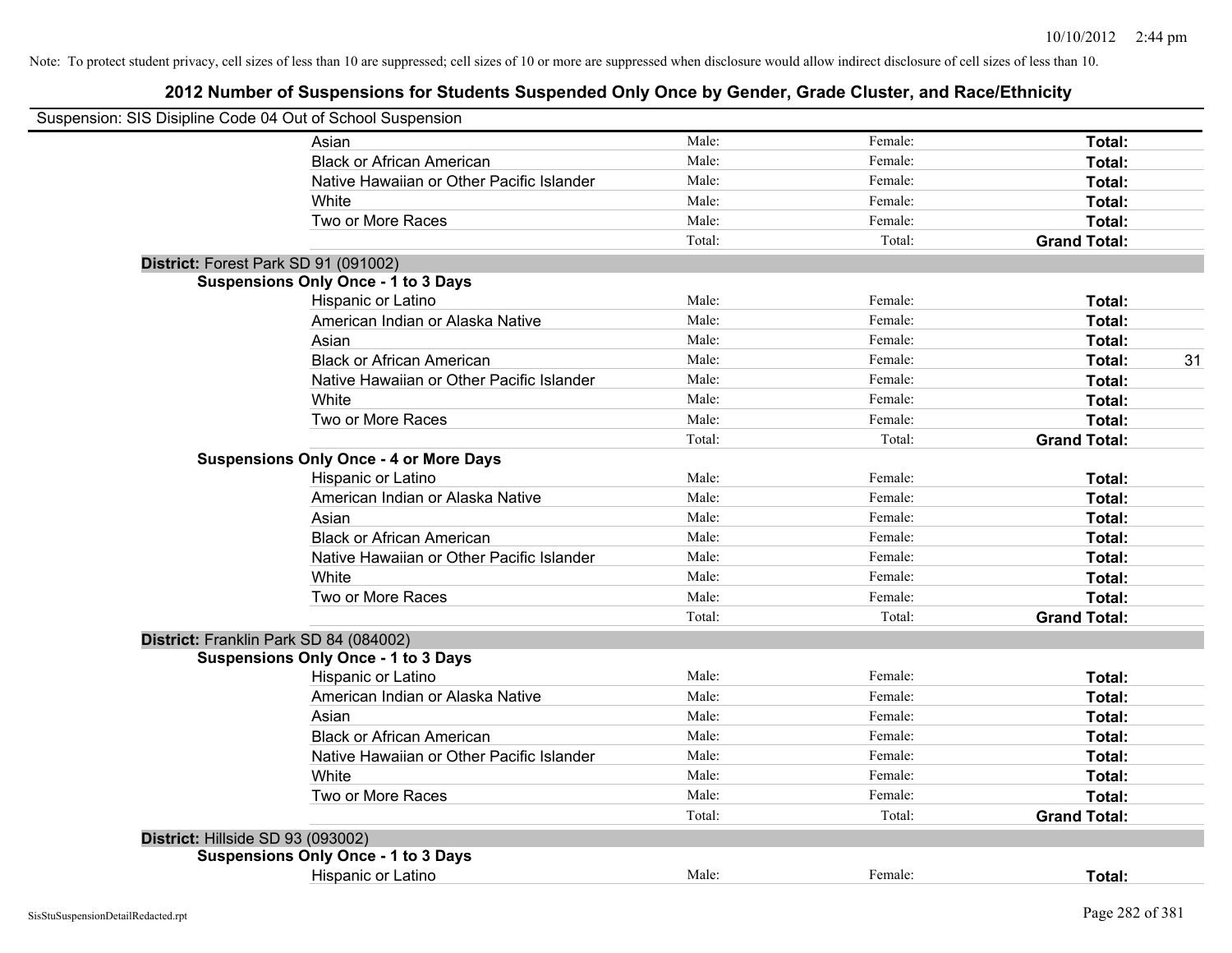| Suspension: SIS Disipline Code 04 Out of School Suspension |                                               |        |     |         |     |                     |     |
|------------------------------------------------------------|-----------------------------------------------|--------|-----|---------|-----|---------------------|-----|
|                                                            | American Indian or Alaska Native              | Male:  |     | Female: |     | Total:              |     |
|                                                            | Asian                                         | Male:  |     | Female: |     | Total:              |     |
|                                                            | <b>Black or African American</b>              | Male:  |     | Female: |     | Total:              |     |
|                                                            | Native Hawaiian or Other Pacific Islander     | Male:  |     | Female: |     | Total:              |     |
|                                                            | White                                         | Male:  |     | Female: |     | Total:              |     |
|                                                            | Two or More Races                             | Male:  |     | Female: |     | Total:              |     |
|                                                            |                                               | Total: |     | Total:  |     | <b>Grand Total:</b> |     |
|                                                            | <b>District: J S Morton HSD 201 (201017)</b>  |        |     |         |     |                     |     |
|                                                            | <b>Suspensions Only Once - 1 to 3 Days</b>    |        |     |         |     |                     |     |
|                                                            | Hispanic or Latino                            | Male:  | 443 | Female: | 321 | Total:              | 764 |
|                                                            | American Indian or Alaska Native              | Male:  |     | Female: |     | Total:              |     |
|                                                            | Asian                                         | Male:  |     | Female: |     | Total:              |     |
|                                                            | <b>Black or African American</b>              | Male:  | 25  | Female: | 17  | Total:              | 42  |
|                                                            | Native Hawaiian or Other Pacific Islander     | Male:  |     | Female: |     | Total:              |     |
|                                                            | White                                         | Male:  | 28  | Female: | 18  | Total:              | 46  |
|                                                            | Two or More Races                             | Male:  |     | Female: |     | Total:              |     |
|                                                            |                                               | Total: |     | Total:  |     | <b>Grand Total:</b> |     |
|                                                            | <b>Suspensions Only Once - 4 or More Days</b> |        |     |         |     |                     |     |
|                                                            | Hispanic or Latino                            | Male:  | 99  | Female: | 84  | Total:              | 183 |
|                                                            | American Indian or Alaska Native              | Male:  |     | Female: |     | Total:              |     |
|                                                            | Asian                                         | Male:  |     | Female: |     | Total:              |     |
|                                                            | <b>Black or African American</b>              | Male:  |     | Female: |     | Total:              | 12  |
|                                                            | Native Hawaiian or Other Pacific Islander     | Male:  |     | Female: |     | Total:              |     |
|                                                            | White                                         | Male:  |     | Female: |     | Total:              |     |
|                                                            | Two or More Races                             | Male:  |     | Female: |     | Total:              |     |
|                                                            |                                               | Total: |     | Total:  |     | <b>Grand Total:</b> |     |
| District: Komarek SD 94 (094002)                           |                                               |        |     |         |     |                     |     |
|                                                            | <b>Suspensions Only Once - 1 to 3 Days</b>    |        |     |         |     |                     |     |
|                                                            | Hispanic or Latino                            | Male:  |     | Female: |     | Total:              |     |
|                                                            | American Indian or Alaska Native              | Male:  |     | Female: |     | Total:              |     |
|                                                            | Asian                                         | Male:  |     | Female: |     | Total:              |     |
|                                                            | <b>Black or African American</b>              | Male:  |     | Female: |     | Total:              |     |
|                                                            | Native Hawaiian or Other Pacific Islander     | Male:  |     | Female: |     | Total:              |     |
|                                                            | White                                         | Male:  |     | Female: |     | Total:              |     |
|                                                            | Two or More Races                             | Male:  |     | Female: |     | Total:              |     |
|                                                            |                                               | Total: |     | Total:  |     | <b>Grand Total:</b> | 17  |
|                                                            | <b>Suspensions Only Once - 4 or More Days</b> |        |     |         |     |                     |     |
|                                                            | Hispanic or Latino                            | Male:  |     | Female: |     | Total:              |     |
|                                                            | American Indian or Alaska Native              | Male:  |     | Female: |     | Total:              |     |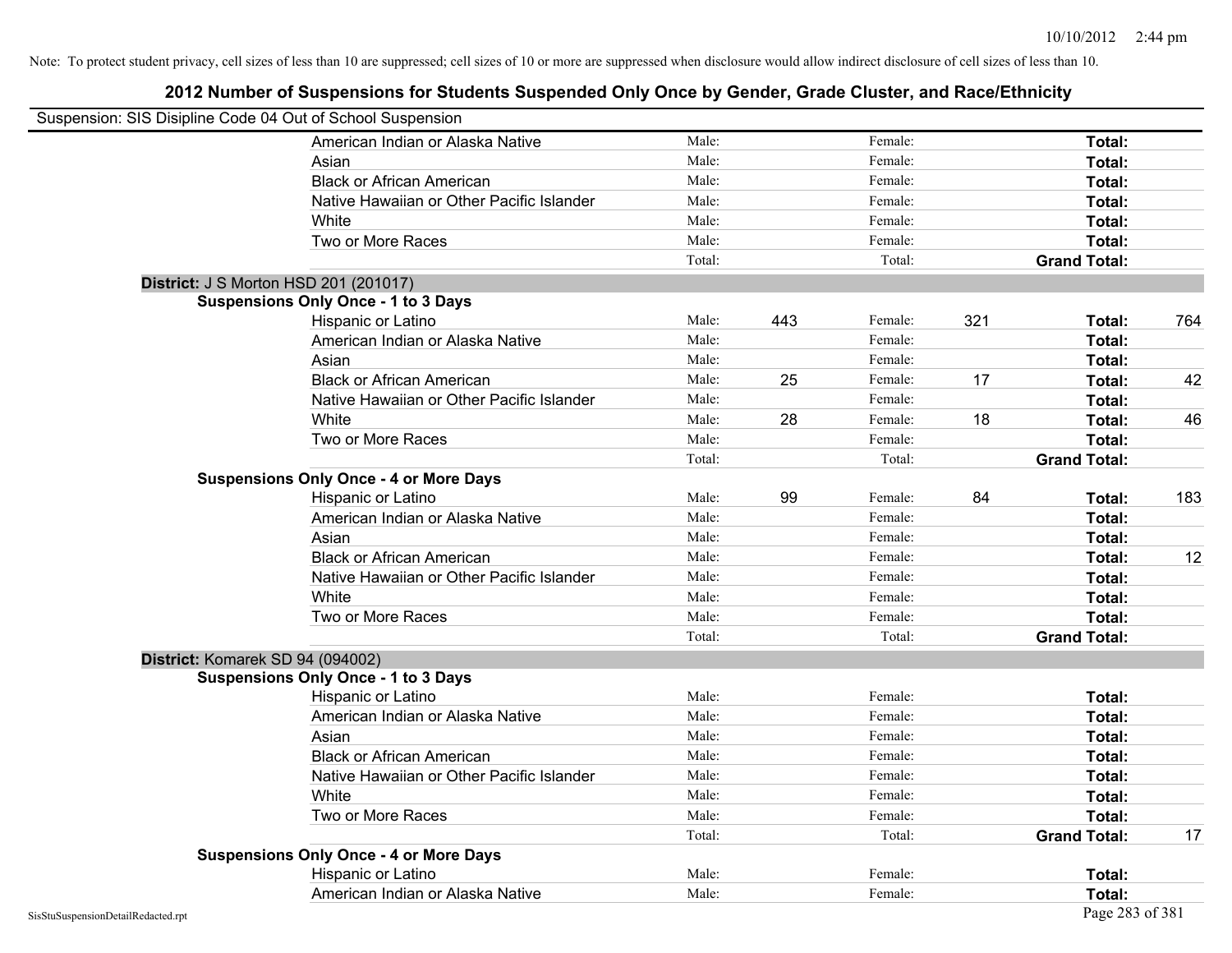| Suspension: SIS Disipline Code 04 Out of School Suspension |                                               |        |         |                     |
|------------------------------------------------------------|-----------------------------------------------|--------|---------|---------------------|
|                                                            | Asian                                         | Male:  | Female: | Total:              |
|                                                            | <b>Black or African American</b>              | Male:  | Female: | Total:              |
|                                                            | Native Hawaiian or Other Pacific Islander     | Male:  | Female: | Total:              |
|                                                            | White                                         | Male:  | Female: | Total:              |
|                                                            | Two or More Races                             | Male:  | Female: | Total:              |
|                                                            |                                               | Total: | Total:  | <b>Grand Total:</b> |
|                                                            | <b>District:</b> La Grange SD 102 (102002)    |        |         |                     |
|                                                            | <b>Suspensions Only Once - 1 to 3 Days</b>    |        |         |                     |
|                                                            | Hispanic or Latino                            | Male:  | Female: | Total:              |
|                                                            | American Indian or Alaska Native              | Male:  | Female: | Total:              |
|                                                            | Asian                                         | Male:  | Female: | Total:              |
|                                                            | <b>Black or African American</b>              | Male:  | Female: | Total:              |
|                                                            | Native Hawaiian or Other Pacific Islander     | Male:  | Female: | Total:              |
|                                                            | White                                         | Male:  | Female: | Total:              |
|                                                            | Two or More Races                             | Male:  | Female: | Total:              |
|                                                            |                                               | Total: | Total:  | <b>Grand Total:</b> |
|                                                            | <b>Suspensions Only Once - 4 or More Days</b> |        |         |                     |
|                                                            | Hispanic or Latino                            | Male:  | Female: | Total:              |
|                                                            | American Indian or Alaska Native              | Male:  | Female: | Total:              |
|                                                            | Asian                                         | Male:  | Female: | Total:              |
|                                                            | <b>Black or African American</b>              | Male:  | Female: | Total:              |
|                                                            | Native Hawaiian or Other Pacific Islander     | Male:  | Female: | Total:              |
|                                                            | White                                         | Male:  | Female: | Total:              |
|                                                            | Two or More Races                             | Male:  | Female: | Total:              |
|                                                            |                                               | Total: | Total:  | <b>Grand Total:</b> |
|                                                            | District: LaGrange Highlands SD 106 (106002)  |        |         |                     |
|                                                            | <b>Suspensions Only Once - 1 to 3 Days</b>    |        |         |                     |
|                                                            | Hispanic or Latino                            | Male:  | Female: | Total:              |
|                                                            | American Indian or Alaska Native              | Male:  | Female: | Total:              |
|                                                            | Asian                                         | Male:  | Female: | Total:              |
|                                                            | <b>Black or African American</b>              | Male:  | Female: | Total:              |
|                                                            | Native Hawaiian or Other Pacific Islander     | Male:  | Female: | Total:              |
|                                                            | White                                         | Male:  | Female: | Total:              |
|                                                            | Two or More Races                             | Male:  | Female: | Total:              |
|                                                            |                                               | Total: | Total:  | <b>Grand Total:</b> |
|                                                            | <b>Suspensions Only Once - 4 or More Days</b> |        |         |                     |
|                                                            | Hispanic or Latino                            | Male:  | Female: | Total:              |
|                                                            | American Indian or Alaska Native              | Male:  | Female: | Total:              |
|                                                            | Asian                                         | Male:  | Female: | Total:              |
| SisStuSuspensionDetailRedacted.rpt                         |                                               |        |         | Page 284 of 381     |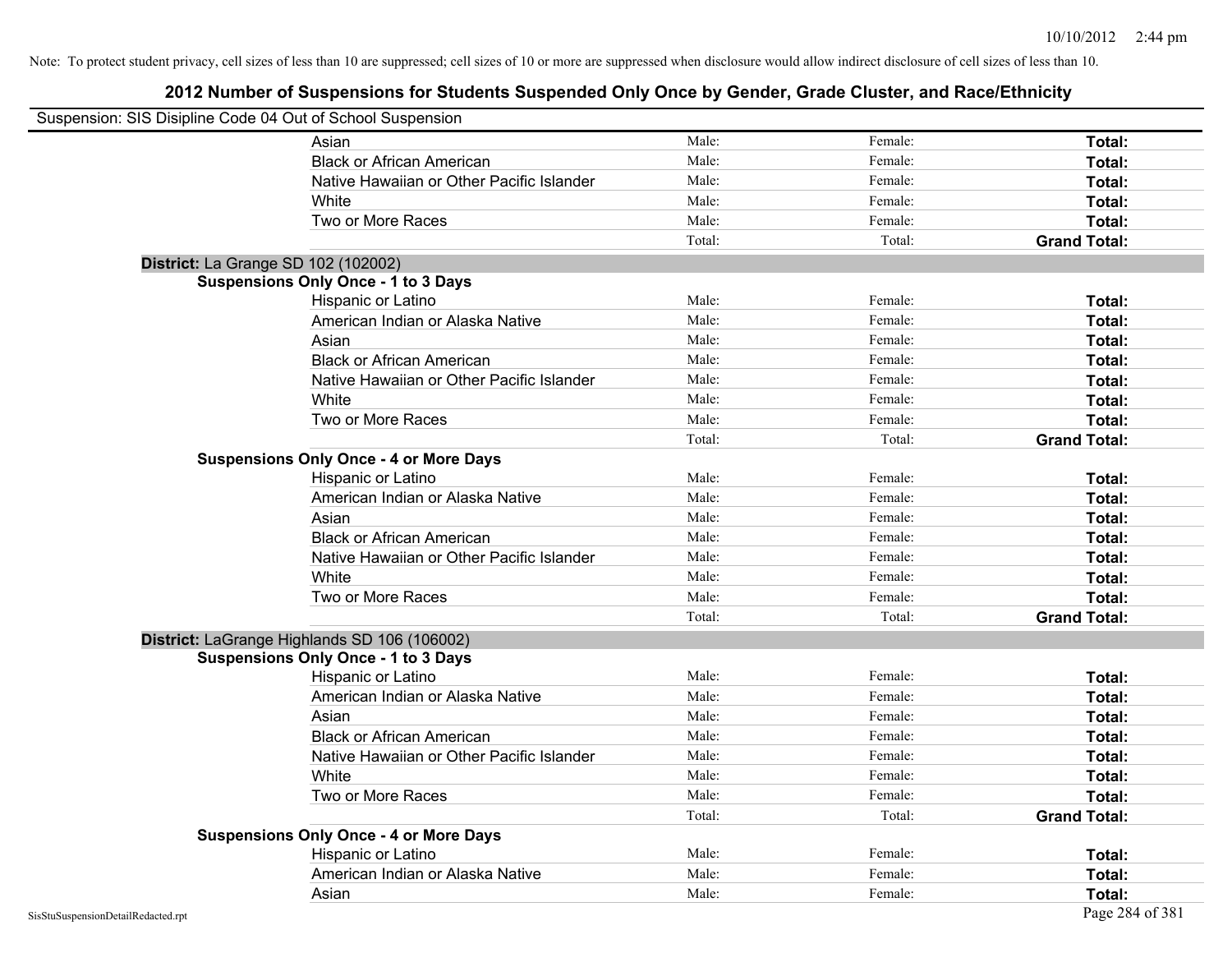| Suspension: SIS Disipline Code 04 Out of School Suspension |                                               |        |    |         |    |                     |     |
|------------------------------------------------------------|-----------------------------------------------|--------|----|---------|----|---------------------|-----|
|                                                            | <b>Black or African American</b>              | Male:  |    | Female: |    | Total:              |     |
|                                                            | Native Hawaiian or Other Pacific Islander     | Male:  |    | Female: |    | Total:              |     |
|                                                            | White                                         | Male:  |    | Female: |    | Total:              |     |
|                                                            | Two or More Races                             | Male:  |    | Female: |    | Total:              |     |
|                                                            |                                               | Total: |    | Total:  |    | <b>Grand Total:</b> |     |
|                                                            | District: Leyden CHSD 212 (212016)            |        |    |         |    |                     |     |
|                                                            | <b>Suspensions Only Once - 1 to 3 Days</b>    |        |    |         |    |                     |     |
|                                                            | Hispanic or Latino                            | Male:  | 75 | Female: | 33 | Total:              | 108 |
|                                                            | American Indian or Alaska Native              | Male:  |    | Female: |    | Total:              |     |
|                                                            | Asian                                         | Male:  |    | Female: |    | Total:              |     |
|                                                            | <b>Black or African American</b>              | Male:  |    | Female: |    | Total:              | 10  |
|                                                            | Native Hawaiian or Other Pacific Islander     | Male:  |    | Female: |    | Total:              |     |
|                                                            | White                                         | Male:  | 33 | Female: | 21 | Total:              | 54  |
|                                                            | Two or More Races                             | Male:  |    | Female: |    | Total:              |     |
|                                                            |                                               | Total: |    | Total:  |    | <b>Grand Total:</b> |     |
|                                                            | <b>Suspensions Only Once - 4 or More Days</b> |        |    |         |    |                     |     |
|                                                            | Hispanic or Latino                            | Male:  | 35 | Female: | 19 | Total:              | 54  |
|                                                            | American Indian or Alaska Native              | Male:  |    | Female: |    | Total:              |     |
|                                                            | Asian                                         | Male:  |    | Female: |    | Total:              |     |
|                                                            | <b>Black or African American</b>              | Male:  |    | Female: |    | Total:              |     |
|                                                            | Native Hawaiian or Other Pacific Islander     | Male:  |    | Female: |    | Total:              |     |
|                                                            | White                                         | Male:  |    | Female: |    | Total:              | 16  |
|                                                            | Two or More Races                             | Male:  |    | Female: |    | Total:              |     |
|                                                            |                                               | Total: |    | Total:  |    | <b>Grand Total:</b> |     |
| District: Lindop SD 92 (092002)                            |                                               |        |    |         |    |                     |     |
|                                                            | <b>Suspensions Only Once - 1 to 3 Days</b>    |        |    |         |    |                     |     |
|                                                            | Hispanic or Latino                            | Male:  |    | Female: |    | Total:              |     |
|                                                            | American Indian or Alaska Native              | Male:  |    | Female: |    | Total:              |     |
|                                                            | Asian                                         | Male:  |    | Female: |    | Total:              |     |
|                                                            | <b>Black or African American</b>              | Male:  |    | Female: |    | Total:              | 30  |
|                                                            | Native Hawaiian or Other Pacific Islander     | Male:  |    | Female: |    | Total:              |     |
|                                                            | White                                         | Male:  |    | Female: |    | Total:              |     |
|                                                            | Two or More Races                             | Male:  |    | Female: |    | Total:              |     |
|                                                            |                                               | Total: |    | Total:  |    | <b>Grand Total:</b> |     |
|                                                            | <b>Suspensions Only Once - 4 or More Days</b> |        |    |         |    |                     |     |
|                                                            | Hispanic or Latino                            | Male:  |    | Female: |    | Total:              |     |
|                                                            | American Indian or Alaska Native              | Male:  |    | Female: |    | Total:              |     |
|                                                            | Asian                                         | Male:  |    | Female: |    | Total:              |     |
|                                                            | <b>Black or African American</b>              | Male:  |    | Female: |    | Total:              |     |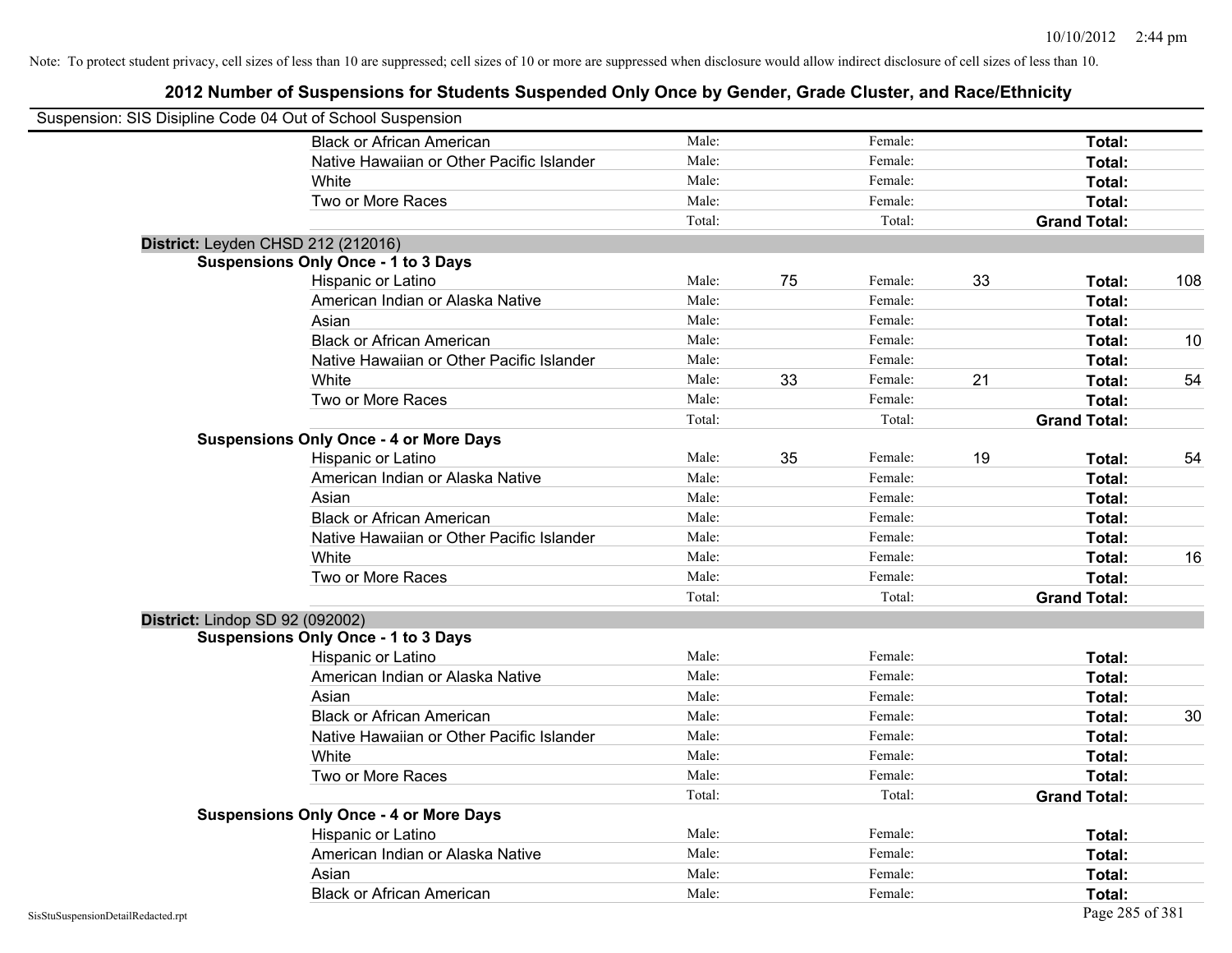| Suspension: SIS Disipline Code 04 Out of School Suspension |                                               |        |         |                     |    |
|------------------------------------------------------------|-----------------------------------------------|--------|---------|---------------------|----|
|                                                            | Native Hawaiian or Other Pacific Islander     | Male:  | Female: | Total:              |    |
|                                                            | White                                         | Male:  | Female: | Total:              |    |
|                                                            | Two or More Races                             | Male:  | Female: | Total:              |    |
|                                                            |                                               | Total: | Total:  | <b>Grand Total:</b> |    |
|                                                            | District: Lyons SD 103 (103002)               |        |         |                     |    |
|                                                            | <b>Suspensions Only Once - 1 to 3 Days</b>    |        |         |                     |    |
|                                                            | Hispanic or Latino                            | Male:  | Female: | <b>Total:</b>       |    |
|                                                            | American Indian or Alaska Native              | Male:  | Female: | <b>Total:</b>       |    |
|                                                            | Asian                                         | Male:  | Female: | Total:              |    |
|                                                            | <b>Black or African American</b>              | Male:  | Female: | Total:              |    |
|                                                            | Native Hawaiian or Other Pacific Islander     | Male:  | Female: | <b>Total:</b>       |    |
|                                                            | White                                         | Male:  | Female: | <b>Total:</b>       |    |
|                                                            | Two or More Races                             | Male:  | Female: | <b>Total:</b>       |    |
|                                                            |                                               | Total: | Total:  | <b>Grand Total:</b> |    |
|                                                            | <b>Suspensions Only Once - 4 or More Days</b> |        |         |                     |    |
|                                                            | Hispanic or Latino                            | Male:  | Female: | Total:              |    |
|                                                            | American Indian or Alaska Native              | Male:  | Female: | <b>Total:</b>       |    |
|                                                            | Asian                                         | Male:  | Female: | Total:              |    |
|                                                            | <b>Black or African American</b>              | Male:  | Female: | Total:              |    |
|                                                            | Native Hawaiian or Other Pacific Islander     | Male:  | Female: | Total:              |    |
|                                                            | White                                         | Male:  | Female: | Total:              |    |
|                                                            | Two or More Races                             | Male:  | Female: | Total:              |    |
|                                                            |                                               | Total: | Total:  | <b>Grand Total:</b> |    |
|                                                            | District: Lyons Twp HSD 204 (204017)          |        |         |                     |    |
|                                                            | <b>Suspensions Only Once - 1 to 3 Days</b>    |        |         |                     |    |
|                                                            | Hispanic or Latino                            | Male:  | Female: | Total:              |    |
|                                                            | American Indian or Alaska Native              | Male:  | Female: | <b>Total:</b>       |    |
|                                                            | Asian                                         | Male:  | Female: | Total:              |    |
|                                                            | <b>Black or African American</b>              | Male:  | Female: | Total:              |    |
|                                                            | Native Hawaiian or Other Pacific Islander     | Male:  | Female: | <b>Total:</b>       |    |
|                                                            | White                                         | Male:  | Female: | Total:              |    |
|                                                            | Two or More Races                             | Male:  | Female: | Total:              |    |
|                                                            |                                               | Total: | Total:  | <b>Grand Total:</b> |    |
|                                                            | <b>Suspensions Only Once - 4 or More Days</b> |        |         |                     |    |
|                                                            | Hispanic or Latino                            | Male:  | Female: | Total:              | 10 |
|                                                            | American Indian or Alaska Native              | Male:  | Female: | Total:              |    |
|                                                            | Asian                                         | Male:  | Female: | Total:              |    |
|                                                            | <b>Black or African American</b>              | Male:  | Female: | Total:              |    |
|                                                            | Native Hawaiian or Other Pacific Islander     | Male:  | Female: | <b>Total:</b>       |    |
| SisStuSuspensionDetailRedacted.rpt                         |                                               |        |         | Page 286 of 381     |    |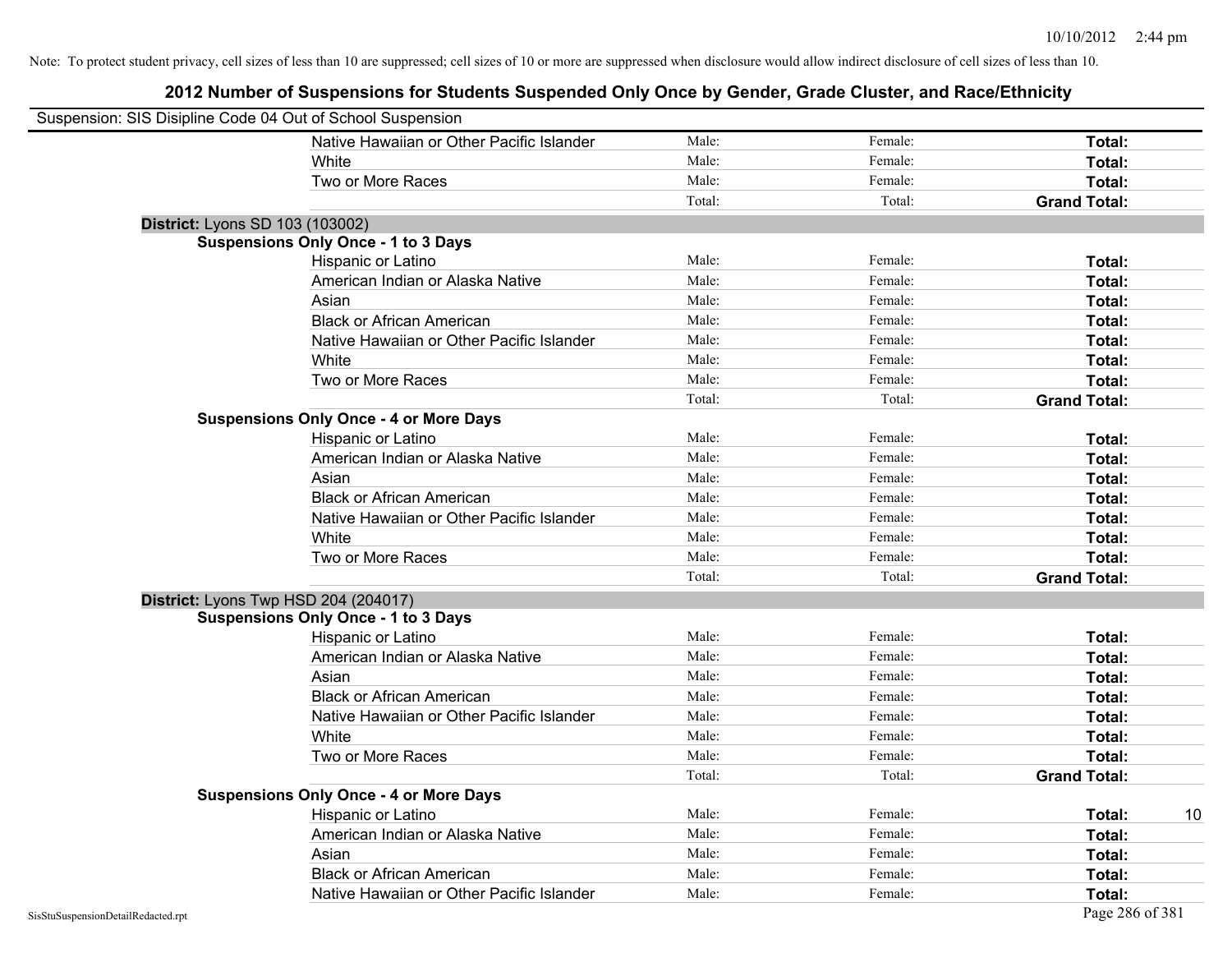| Suspension: SIS Disipline Code 04 Out of School Suspension |                                                      |        |     |         |    |                     |     |
|------------------------------------------------------------|------------------------------------------------------|--------|-----|---------|----|---------------------|-----|
|                                                            | White                                                | Male:  |     | Female: |    | Total:              | 24  |
|                                                            | Two or More Races                                    | Male:  |     | Female: |    | Total:              |     |
|                                                            |                                                      | Total: |     | Total:  |    | <b>Grand Total:</b> |     |
|                                                            | District: MacNeal Health Network (014300)            |        |     |         |    |                     |     |
|                                                            | <b>Suspensions Only Once - 1 to 3 Days</b>           |        |     |         |    |                     |     |
|                                                            | Hispanic or Latino                                   | Male:  |     | Female: |    | Total:              |     |
|                                                            | American Indian or Alaska Native                     | Male:  |     | Female: |    | Total:              |     |
|                                                            | Asian                                                | Male:  |     | Female: |    | Total:              |     |
|                                                            | <b>Black or African American</b>                     | Male:  |     | Female: |    | Total:              |     |
|                                                            | Native Hawaiian or Other Pacific Islander            | Male:  |     | Female: |    | Total:              |     |
|                                                            | White                                                | Male:  |     | Female: |    | Total:              |     |
|                                                            | Two or More Races                                    | Male:  |     | Female: |    | Total:              |     |
|                                                            |                                                      | Total: |     | Total:  |    | <b>Grand Total:</b> |     |
| District: Mannheim SD 83 (083002)                          |                                                      |        |     |         |    |                     |     |
|                                                            | <b>Suspensions Only Once - 1 to 3 Days</b>           |        |     |         |    |                     |     |
|                                                            | Hispanic or Latino                                   | Male:  | 23  | Female: | 10 | Total:              | 33  |
|                                                            | American Indian or Alaska Native                     | Male:  |     | Female: |    | Total:              |     |
|                                                            | Asian                                                | Male:  |     | Female: |    | Total:              |     |
|                                                            | <b>Black or African American</b>                     | Male:  |     | Female: |    | Total:              |     |
|                                                            | Native Hawaiian or Other Pacific Islander            | Male:  |     | Female: |    | Total:              |     |
|                                                            | White                                                | Male:  |     | Female: |    | Total:              | 13  |
|                                                            | Two or More Races                                    | Male:  |     | Female: |    | Total:              |     |
|                                                            |                                                      | Total: |     | Total:  |    | <b>Grand Total:</b> |     |
|                                                            | <b>Suspensions Only Once - 4 or More Days</b>        |        |     |         |    |                     |     |
|                                                            | Hispanic or Latino                                   | Male:  |     | Female: |    | Total:              |     |
|                                                            | American Indian or Alaska Native                     | Male:  |     | Female: |    | Total:              |     |
|                                                            | Asian                                                | Male:  |     | Female: |    | Total:              |     |
|                                                            | <b>Black or African American</b>                     | Male:  |     | Female: |    | Total:              |     |
|                                                            | Native Hawaiian or Other Pacific Islander            | Male:  |     | Female: |    | Total:              |     |
|                                                            | White                                                | Male:  |     | Female: |    | Total:              |     |
|                                                            | Two or More Races                                    | Male:  |     | Female: |    | Total:              |     |
|                                                            |                                                      | Total: |     | Total:  |    | <b>Grand Total:</b> |     |
|                                                            | District: Maywood-Melrose Park-Broadview 89 (089002) |        |     |         |    |                     |     |
|                                                            | <b>Suspensions Only Once - 1 to 3 Days</b>           |        |     |         |    |                     |     |
|                                                            | Hispanic or Latino                                   | Male:  | 29  | Female: | 12 | Total:              | 41  |
|                                                            | American Indian or Alaska Native                     | Male:  |     | Female: |    | Total:              |     |
|                                                            | Asian                                                | Male:  |     | Female: |    | Total:              |     |
|                                                            | <b>Black or African American</b>                     | Male:  | 112 | Female: | 74 | Total:              | 186 |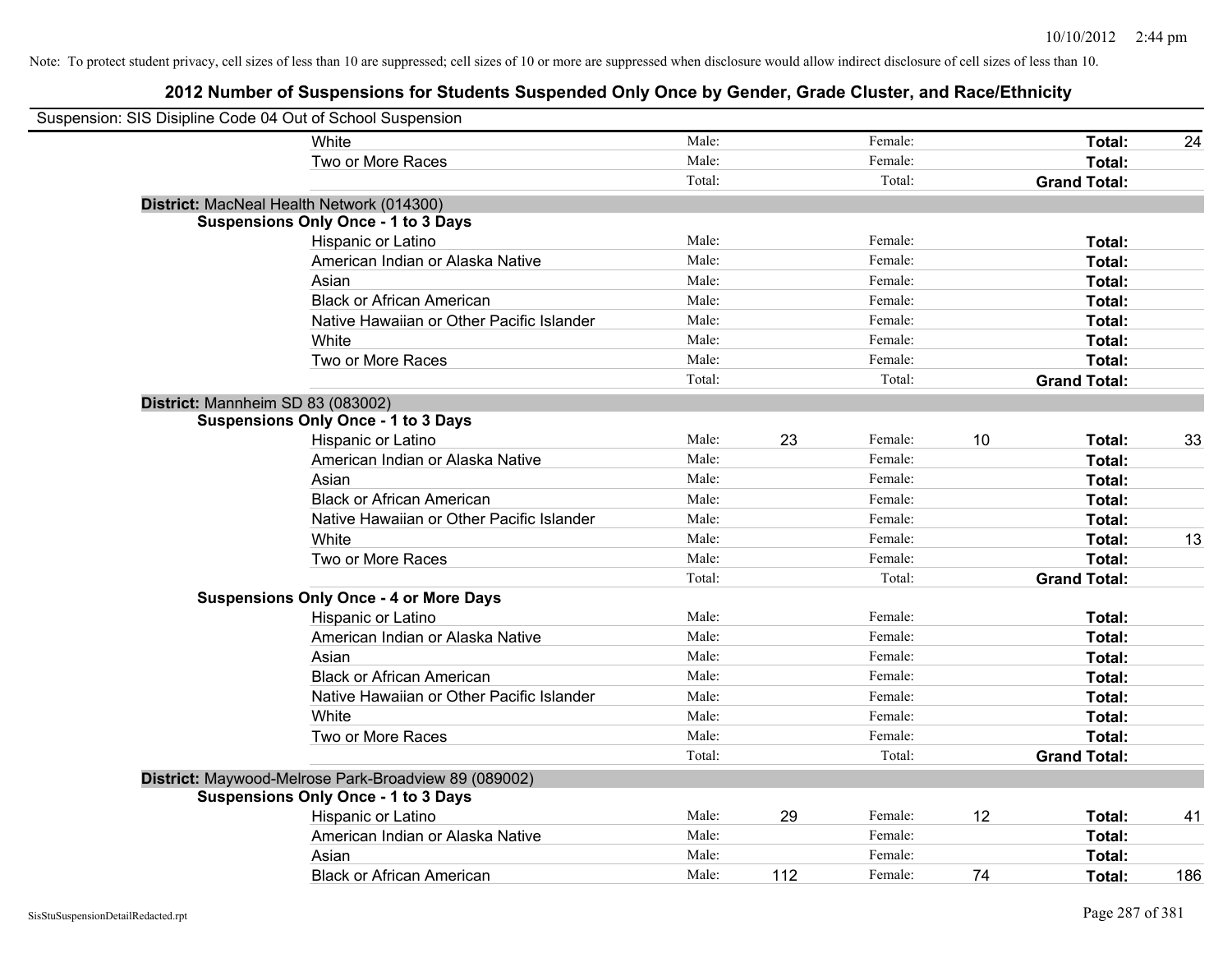| Suspension: SIS Disipline Code 04 Out of School Suspension |                                                                                                 |        |    |         |    |                     |    |
|------------------------------------------------------------|-------------------------------------------------------------------------------------------------|--------|----|---------|----|---------------------|----|
|                                                            | Native Hawaiian or Other Pacific Islander                                                       | Male:  |    | Female: |    | Total:              |    |
|                                                            | White                                                                                           | Male:  |    | Female: |    | Total:              |    |
|                                                            | Two or More Races                                                                               | Male:  |    | Female: |    | Total:              |    |
|                                                            |                                                                                                 | Total: |    | Total:  |    | <b>Grand Total:</b> |    |
|                                                            | <b>Suspensions Only Once - 4 or More Days</b>                                                   |        |    |         |    |                     |    |
|                                                            | Hispanic or Latino                                                                              | Male:  |    | Female: |    | Total:              |    |
|                                                            | American Indian or Alaska Native                                                                | Male:  |    | Female: |    | Total:              |    |
|                                                            | Asian                                                                                           | Male:  |    | Female: |    | Total:              |    |
|                                                            | <b>Black or African American</b>                                                                | Male:  |    | Female: |    | Total:              | 17 |
|                                                            | Native Hawaiian or Other Pacific Islander                                                       | Male:  |    | Female: |    | Total:              |    |
|                                                            | White                                                                                           | Male:  |    | Female: |    | Total:              |    |
|                                                            | Two or More Races                                                                               | Male:  |    | Female: |    | Total:              |    |
|                                                            |                                                                                                 | Total: |    | Total:  |    | <b>Grand Total:</b> |    |
| District: Norridge SD 80 (080002)                          |                                                                                                 |        |    |         |    |                     |    |
|                                                            | <b>Suspensions Only Once - 1 to 3 Days</b>                                                      |        |    |         |    |                     |    |
|                                                            | Hispanic or Latino                                                                              | Male:  |    | Female: |    | Total:              |    |
|                                                            | American Indian or Alaska Native                                                                | Male:  |    | Female: |    | Total:              |    |
|                                                            | Asian                                                                                           | Male:  |    | Female: |    | Total:              |    |
|                                                            | <b>Black or African American</b>                                                                | Male:  |    | Female: |    | Total:              |    |
|                                                            | Native Hawaiian or Other Pacific Islander                                                       | Male:  |    | Female: |    | Total:              |    |
|                                                            | White                                                                                           | Male:  |    | Female: |    | Total:              |    |
|                                                            | Two or More Races                                                                               | Male:  |    | Female: |    | Total:              |    |
|                                                            |                                                                                                 | Total: |    | Total:  |    | <b>Grand Total:</b> | 11 |
|                                                            | <b>Suspensions Only Once - 4 or More Days</b>                                                   |        |    |         |    |                     |    |
|                                                            | Hispanic or Latino                                                                              | Male:  |    | Female: |    | Total:              |    |
|                                                            | American Indian or Alaska Native                                                                | Male:  |    | Female: |    | Total:              |    |
|                                                            | Asian                                                                                           | Male:  |    | Female: |    | Total:              |    |
|                                                            | <b>Black or African American</b>                                                                | Male:  |    | Female: |    | Total:              |    |
|                                                            | Native Hawaiian or Other Pacific Islander                                                       | Male:  |    | Female: |    | Total:              |    |
|                                                            | White                                                                                           | Male:  |    | Female: |    | Total:              |    |
|                                                            | Two or More Races                                                                               | Male:  |    | Female: |    | Total:              |    |
|                                                            |                                                                                                 | Total: |    | Total:  |    | <b>Grand Total:</b> |    |
|                                                            | District: Oak Park - River Forest SD 200 (200013)<br><b>Suspensions Only Once - 1 to 3 Days</b> |        |    |         |    |                     |    |
|                                                            | Hispanic or Latino                                                                              | Male:  |    | Female: |    | Total:              |    |
|                                                            | American Indian or Alaska Native                                                                | Male:  |    | Female: |    | Total:              |    |
|                                                            | Asian                                                                                           | Male:  |    | Female: |    | Total:              |    |
|                                                            | <b>Black or African American</b>                                                                | Male:  | 27 | Female: | 10 | Total:              | 37 |
|                                                            | Native Hawaiian or Other Pacific Islander                                                       | Male:  |    | Female: |    | Total:              |    |
| SisStuSuspensionDetailRedacted.rpt                         |                                                                                                 |        |    |         |    | Page 288 of 381     |    |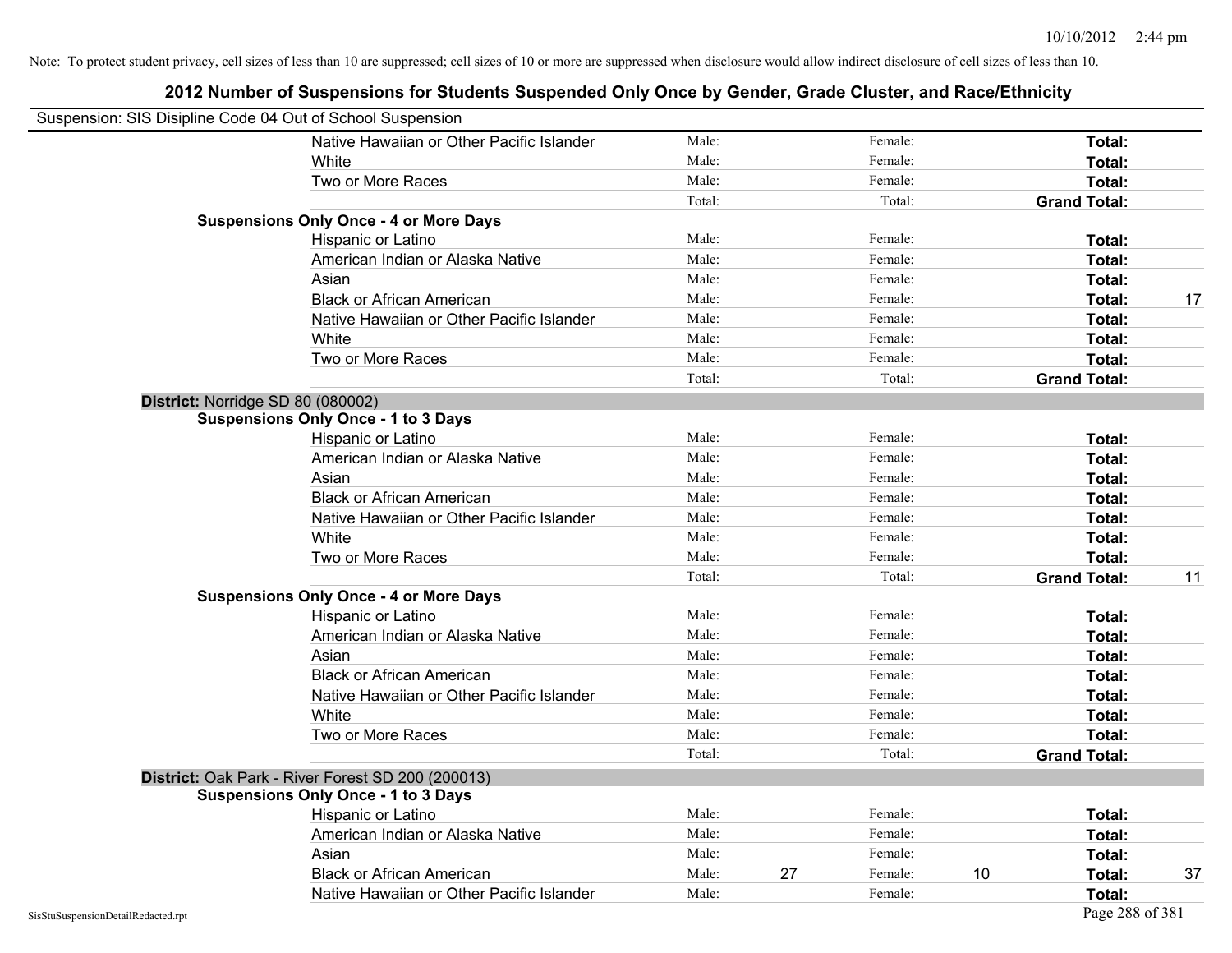| Suspension: SIS Disipline Code 04 Out of School Suspension<br>White<br>Male:<br>Female:<br>Total:<br>Male:<br>Two or More Races<br>Female:<br>Total:<br>Total:<br>Total:<br><b>Grand Total:</b><br><b>Suspensions Only Once - 4 or More Days</b><br>Male:<br>Female:<br>Hispanic or Latino<br>Total:<br>Male:<br>Female:<br>American Indian or Alaska Native<br>Total:<br>Male:<br>Female:<br>Asian<br>Total:<br>Male:<br><b>Black or African American</b><br>Female:<br>Total:<br>Male:<br>Female:<br>Native Hawaiian or Other Pacific Islander<br>Total:<br>Male:<br>Female:<br>White<br>Total:<br>Two or More Races<br>Male:<br>Female:<br>Total:<br>Total:<br>Total:<br><b>Grand Total:</b><br>District: Oak Park ESD 97 (097002)<br><b>Suspensions Only Once - 1 to 3 Days</b><br>Male:<br>Hispanic or Latino<br>Female:<br>Total:<br>American Indian or Alaska Native<br>Male:<br>Female:<br>Total:<br>Male:<br>Asian<br>Female:<br>Total:<br><b>Black or African American</b><br>Male:<br>Female:<br>Total:<br>Native Hawaiian or Other Pacific Islander<br>Male:<br>Female:<br>Total:<br>White<br>Male:<br>Female:<br>Total:<br>Two or More Races<br>Male:<br>Female:<br>Total:<br>Total:<br>Total:<br><b>Grand Total:</b><br><b>Suspensions Only Once - 4 or More Days</b><br>Male:<br>Hispanic or Latino<br>Female:<br>Total:<br>American Indian or Alaska Native<br>Male:<br>Female:<br>Total:<br>Male:<br>Asian<br>Female:<br>Total:<br><b>Black or African American</b><br>Male:<br>Female:<br>Total:<br>Native Hawaiian or Other Pacific Islander<br>Male:<br>Female:<br>Total:<br>White<br>Male:<br>Female:<br>Total:<br>Male:<br>Two or More Races<br>Female:<br>Total:<br>Total:<br>Total:<br><b>Grand Total:</b><br>District: Pennoyer SD 79 (079002)<br><b>Suspensions Only Once - 1 to 3 Days</b><br>Male:<br>Female:<br>Hispanic or Latino<br>Total:<br>Female:<br>American Indian or Alaska Native<br>Male:<br>Total:<br>Male:<br>Female:<br>Total:<br>Asian<br><b>Black or African American</b><br>Male:<br>Female:<br>Total:<br>Native Hawaiian or Other Pacific Islander<br>Male:<br>Female:<br>Total:<br>Male:<br>Female:<br>Total:<br>White |                                    |  |                 |    |
|------------------------------------------------------------------------------------------------------------------------------------------------------------------------------------------------------------------------------------------------------------------------------------------------------------------------------------------------------------------------------------------------------------------------------------------------------------------------------------------------------------------------------------------------------------------------------------------------------------------------------------------------------------------------------------------------------------------------------------------------------------------------------------------------------------------------------------------------------------------------------------------------------------------------------------------------------------------------------------------------------------------------------------------------------------------------------------------------------------------------------------------------------------------------------------------------------------------------------------------------------------------------------------------------------------------------------------------------------------------------------------------------------------------------------------------------------------------------------------------------------------------------------------------------------------------------------------------------------------------------------------------------------------------------------------------------------------------------------------------------------------------------------------------------------------------------------------------------------------------------------------------------------------------------------------------------------------------------------------------------------------------------------------------------------------------------------------------------------------------------------------------------------------------------|------------------------------------|--|-----------------|----|
|                                                                                                                                                                                                                                                                                                                                                                                                                                                                                                                                                                                                                                                                                                                                                                                                                                                                                                                                                                                                                                                                                                                                                                                                                                                                                                                                                                                                                                                                                                                                                                                                                                                                                                                                                                                                                                                                                                                                                                                                                                                                                                                                                                        |                                    |  |                 |    |
|                                                                                                                                                                                                                                                                                                                                                                                                                                                                                                                                                                                                                                                                                                                                                                                                                                                                                                                                                                                                                                                                                                                                                                                                                                                                                                                                                                                                                                                                                                                                                                                                                                                                                                                                                                                                                                                                                                                                                                                                                                                                                                                                                                        |                                    |  |                 |    |
|                                                                                                                                                                                                                                                                                                                                                                                                                                                                                                                                                                                                                                                                                                                                                                                                                                                                                                                                                                                                                                                                                                                                                                                                                                                                                                                                                                                                                                                                                                                                                                                                                                                                                                                                                                                                                                                                                                                                                                                                                                                                                                                                                                        |                                    |  |                 |    |
|                                                                                                                                                                                                                                                                                                                                                                                                                                                                                                                                                                                                                                                                                                                                                                                                                                                                                                                                                                                                                                                                                                                                                                                                                                                                                                                                                                                                                                                                                                                                                                                                                                                                                                                                                                                                                                                                                                                                                                                                                                                                                                                                                                        |                                    |  |                 | 51 |
|                                                                                                                                                                                                                                                                                                                                                                                                                                                                                                                                                                                                                                                                                                                                                                                                                                                                                                                                                                                                                                                                                                                                                                                                                                                                                                                                                                                                                                                                                                                                                                                                                                                                                                                                                                                                                                                                                                                                                                                                                                                                                                                                                                        |                                    |  |                 |    |
|                                                                                                                                                                                                                                                                                                                                                                                                                                                                                                                                                                                                                                                                                                                                                                                                                                                                                                                                                                                                                                                                                                                                                                                                                                                                                                                                                                                                                                                                                                                                                                                                                                                                                                                                                                                                                                                                                                                                                                                                                                                                                                                                                                        |                                    |  |                 |    |
|                                                                                                                                                                                                                                                                                                                                                                                                                                                                                                                                                                                                                                                                                                                                                                                                                                                                                                                                                                                                                                                                                                                                                                                                                                                                                                                                                                                                                                                                                                                                                                                                                                                                                                                                                                                                                                                                                                                                                                                                                                                                                                                                                                        |                                    |  |                 |    |
|                                                                                                                                                                                                                                                                                                                                                                                                                                                                                                                                                                                                                                                                                                                                                                                                                                                                                                                                                                                                                                                                                                                                                                                                                                                                                                                                                                                                                                                                                                                                                                                                                                                                                                                                                                                                                                                                                                                                                                                                                                                                                                                                                                        |                                    |  |                 |    |
|                                                                                                                                                                                                                                                                                                                                                                                                                                                                                                                                                                                                                                                                                                                                                                                                                                                                                                                                                                                                                                                                                                                                                                                                                                                                                                                                                                                                                                                                                                                                                                                                                                                                                                                                                                                                                                                                                                                                                                                                                                                                                                                                                                        |                                    |  |                 | 21 |
|                                                                                                                                                                                                                                                                                                                                                                                                                                                                                                                                                                                                                                                                                                                                                                                                                                                                                                                                                                                                                                                                                                                                                                                                                                                                                                                                                                                                                                                                                                                                                                                                                                                                                                                                                                                                                                                                                                                                                                                                                                                                                                                                                                        |                                    |  |                 |    |
|                                                                                                                                                                                                                                                                                                                                                                                                                                                                                                                                                                                                                                                                                                                                                                                                                                                                                                                                                                                                                                                                                                                                                                                                                                                                                                                                                                                                                                                                                                                                                                                                                                                                                                                                                                                                                                                                                                                                                                                                                                                                                                                                                                        |                                    |  |                 | 11 |
|                                                                                                                                                                                                                                                                                                                                                                                                                                                                                                                                                                                                                                                                                                                                                                                                                                                                                                                                                                                                                                                                                                                                                                                                                                                                                                                                                                                                                                                                                                                                                                                                                                                                                                                                                                                                                                                                                                                                                                                                                                                                                                                                                                        |                                    |  |                 |    |
|                                                                                                                                                                                                                                                                                                                                                                                                                                                                                                                                                                                                                                                                                                                                                                                                                                                                                                                                                                                                                                                                                                                                                                                                                                                                                                                                                                                                                                                                                                                                                                                                                                                                                                                                                                                                                                                                                                                                                                                                                                                                                                                                                                        |                                    |  |                 |    |
|                                                                                                                                                                                                                                                                                                                                                                                                                                                                                                                                                                                                                                                                                                                                                                                                                                                                                                                                                                                                                                                                                                                                                                                                                                                                                                                                                                                                                                                                                                                                                                                                                                                                                                                                                                                                                                                                                                                                                                                                                                                                                                                                                                        |                                    |  |                 |    |
|                                                                                                                                                                                                                                                                                                                                                                                                                                                                                                                                                                                                                                                                                                                                                                                                                                                                                                                                                                                                                                                                                                                                                                                                                                                                                                                                                                                                                                                                                                                                                                                                                                                                                                                                                                                                                                                                                                                                                                                                                                                                                                                                                                        |                                    |  |                 |    |
|                                                                                                                                                                                                                                                                                                                                                                                                                                                                                                                                                                                                                                                                                                                                                                                                                                                                                                                                                                                                                                                                                                                                                                                                                                                                                                                                                                                                                                                                                                                                                                                                                                                                                                                                                                                                                                                                                                                                                                                                                                                                                                                                                                        |                                    |  |                 |    |
|                                                                                                                                                                                                                                                                                                                                                                                                                                                                                                                                                                                                                                                                                                                                                                                                                                                                                                                                                                                                                                                                                                                                                                                                                                                                                                                                                                                                                                                                                                                                                                                                                                                                                                                                                                                                                                                                                                                                                                                                                                                                                                                                                                        |                                    |  |                 |    |
|                                                                                                                                                                                                                                                                                                                                                                                                                                                                                                                                                                                                                                                                                                                                                                                                                                                                                                                                                                                                                                                                                                                                                                                                                                                                                                                                                                                                                                                                                                                                                                                                                                                                                                                                                                                                                                                                                                                                                                                                                                                                                                                                                                        |                                    |  |                 |    |
|                                                                                                                                                                                                                                                                                                                                                                                                                                                                                                                                                                                                                                                                                                                                                                                                                                                                                                                                                                                                                                                                                                                                                                                                                                                                                                                                                                                                                                                                                                                                                                                                                                                                                                                                                                                                                                                                                                                                                                                                                                                                                                                                                                        |                                    |  |                 | 20 |
|                                                                                                                                                                                                                                                                                                                                                                                                                                                                                                                                                                                                                                                                                                                                                                                                                                                                                                                                                                                                                                                                                                                                                                                                                                                                                                                                                                                                                                                                                                                                                                                                                                                                                                                                                                                                                                                                                                                                                                                                                                                                                                                                                                        |                                    |  |                 |    |
|                                                                                                                                                                                                                                                                                                                                                                                                                                                                                                                                                                                                                                                                                                                                                                                                                                                                                                                                                                                                                                                                                                                                                                                                                                                                                                                                                                                                                                                                                                                                                                                                                                                                                                                                                                                                                                                                                                                                                                                                                                                                                                                                                                        |                                    |  |                 |    |
|                                                                                                                                                                                                                                                                                                                                                                                                                                                                                                                                                                                                                                                                                                                                                                                                                                                                                                                                                                                                                                                                                                                                                                                                                                                                                                                                                                                                                                                                                                                                                                                                                                                                                                                                                                                                                                                                                                                                                                                                                                                                                                                                                                        |                                    |  |                 |    |
|                                                                                                                                                                                                                                                                                                                                                                                                                                                                                                                                                                                                                                                                                                                                                                                                                                                                                                                                                                                                                                                                                                                                                                                                                                                                                                                                                                                                                                                                                                                                                                                                                                                                                                                                                                                                                                                                                                                                                                                                                                                                                                                                                                        |                                    |  |                 | 30 |
|                                                                                                                                                                                                                                                                                                                                                                                                                                                                                                                                                                                                                                                                                                                                                                                                                                                                                                                                                                                                                                                                                                                                                                                                                                                                                                                                                                                                                                                                                                                                                                                                                                                                                                                                                                                                                                                                                                                                                                                                                                                                                                                                                                        |                                    |  |                 |    |
|                                                                                                                                                                                                                                                                                                                                                                                                                                                                                                                                                                                                                                                                                                                                                                                                                                                                                                                                                                                                                                                                                                                                                                                                                                                                                                                                                                                                                                                                                                                                                                                                                                                                                                                                                                                                                                                                                                                                                                                                                                                                                                                                                                        |                                    |  |                 |    |
|                                                                                                                                                                                                                                                                                                                                                                                                                                                                                                                                                                                                                                                                                                                                                                                                                                                                                                                                                                                                                                                                                                                                                                                                                                                                                                                                                                                                                                                                                                                                                                                                                                                                                                                                                                                                                                                                                                                                                                                                                                                                                                                                                                        |                                    |  |                 |    |
|                                                                                                                                                                                                                                                                                                                                                                                                                                                                                                                                                                                                                                                                                                                                                                                                                                                                                                                                                                                                                                                                                                                                                                                                                                                                                                                                                                                                                                                                                                                                                                                                                                                                                                                                                                                                                                                                                                                                                                                                                                                                                                                                                                        |                                    |  |                 |    |
|                                                                                                                                                                                                                                                                                                                                                                                                                                                                                                                                                                                                                                                                                                                                                                                                                                                                                                                                                                                                                                                                                                                                                                                                                                                                                                                                                                                                                                                                                                                                                                                                                                                                                                                                                                                                                                                                                                                                                                                                                                                                                                                                                                        |                                    |  |                 |    |
|                                                                                                                                                                                                                                                                                                                                                                                                                                                                                                                                                                                                                                                                                                                                                                                                                                                                                                                                                                                                                                                                                                                                                                                                                                                                                                                                                                                                                                                                                                                                                                                                                                                                                                                                                                                                                                                                                                                                                                                                                                                                                                                                                                        |                                    |  |                 |    |
|                                                                                                                                                                                                                                                                                                                                                                                                                                                                                                                                                                                                                                                                                                                                                                                                                                                                                                                                                                                                                                                                                                                                                                                                                                                                                                                                                                                                                                                                                                                                                                                                                                                                                                                                                                                                                                                                                                                                                                                                                                                                                                                                                                        |                                    |  |                 |    |
|                                                                                                                                                                                                                                                                                                                                                                                                                                                                                                                                                                                                                                                                                                                                                                                                                                                                                                                                                                                                                                                                                                                                                                                                                                                                                                                                                                                                                                                                                                                                                                                                                                                                                                                                                                                                                                                                                                                                                                                                                                                                                                                                                                        |                                    |  |                 |    |
|                                                                                                                                                                                                                                                                                                                                                                                                                                                                                                                                                                                                                                                                                                                                                                                                                                                                                                                                                                                                                                                                                                                                                                                                                                                                                                                                                                                                                                                                                                                                                                                                                                                                                                                                                                                                                                                                                                                                                                                                                                                                                                                                                                        |                                    |  |                 |    |
|                                                                                                                                                                                                                                                                                                                                                                                                                                                                                                                                                                                                                                                                                                                                                                                                                                                                                                                                                                                                                                                                                                                                                                                                                                                                                                                                                                                                                                                                                                                                                                                                                                                                                                                                                                                                                                                                                                                                                                                                                                                                                                                                                                        |                                    |  |                 |    |
|                                                                                                                                                                                                                                                                                                                                                                                                                                                                                                                                                                                                                                                                                                                                                                                                                                                                                                                                                                                                                                                                                                                                                                                                                                                                                                                                                                                                                                                                                                                                                                                                                                                                                                                                                                                                                                                                                                                                                                                                                                                                                                                                                                        |                                    |  |                 |    |
|                                                                                                                                                                                                                                                                                                                                                                                                                                                                                                                                                                                                                                                                                                                                                                                                                                                                                                                                                                                                                                                                                                                                                                                                                                                                                                                                                                                                                                                                                                                                                                                                                                                                                                                                                                                                                                                                                                                                                                                                                                                                                                                                                                        |                                    |  |                 |    |
|                                                                                                                                                                                                                                                                                                                                                                                                                                                                                                                                                                                                                                                                                                                                                                                                                                                                                                                                                                                                                                                                                                                                                                                                                                                                                                                                                                                                                                                                                                                                                                                                                                                                                                                                                                                                                                                                                                                                                                                                                                                                                                                                                                        |                                    |  |                 |    |
|                                                                                                                                                                                                                                                                                                                                                                                                                                                                                                                                                                                                                                                                                                                                                                                                                                                                                                                                                                                                                                                                                                                                                                                                                                                                                                                                                                                                                                                                                                                                                                                                                                                                                                                                                                                                                                                                                                                                                                                                                                                                                                                                                                        |                                    |  |                 |    |
|                                                                                                                                                                                                                                                                                                                                                                                                                                                                                                                                                                                                                                                                                                                                                                                                                                                                                                                                                                                                                                                                                                                                                                                                                                                                                                                                                                                                                                                                                                                                                                                                                                                                                                                                                                                                                                                                                                                                                                                                                                                                                                                                                                        |                                    |  |                 |    |
|                                                                                                                                                                                                                                                                                                                                                                                                                                                                                                                                                                                                                                                                                                                                                                                                                                                                                                                                                                                                                                                                                                                                                                                                                                                                                                                                                                                                                                                                                                                                                                                                                                                                                                                                                                                                                                                                                                                                                                                                                                                                                                                                                                        |                                    |  |                 |    |
|                                                                                                                                                                                                                                                                                                                                                                                                                                                                                                                                                                                                                                                                                                                                                                                                                                                                                                                                                                                                                                                                                                                                                                                                                                                                                                                                                                                                                                                                                                                                                                                                                                                                                                                                                                                                                                                                                                                                                                                                                                                                                                                                                                        |                                    |  |                 |    |
|                                                                                                                                                                                                                                                                                                                                                                                                                                                                                                                                                                                                                                                                                                                                                                                                                                                                                                                                                                                                                                                                                                                                                                                                                                                                                                                                                                                                                                                                                                                                                                                                                                                                                                                                                                                                                                                                                                                                                                                                                                                                                                                                                                        | SisStuSuspensionDetailRedacted.rpt |  | Page 289 of 381 |    |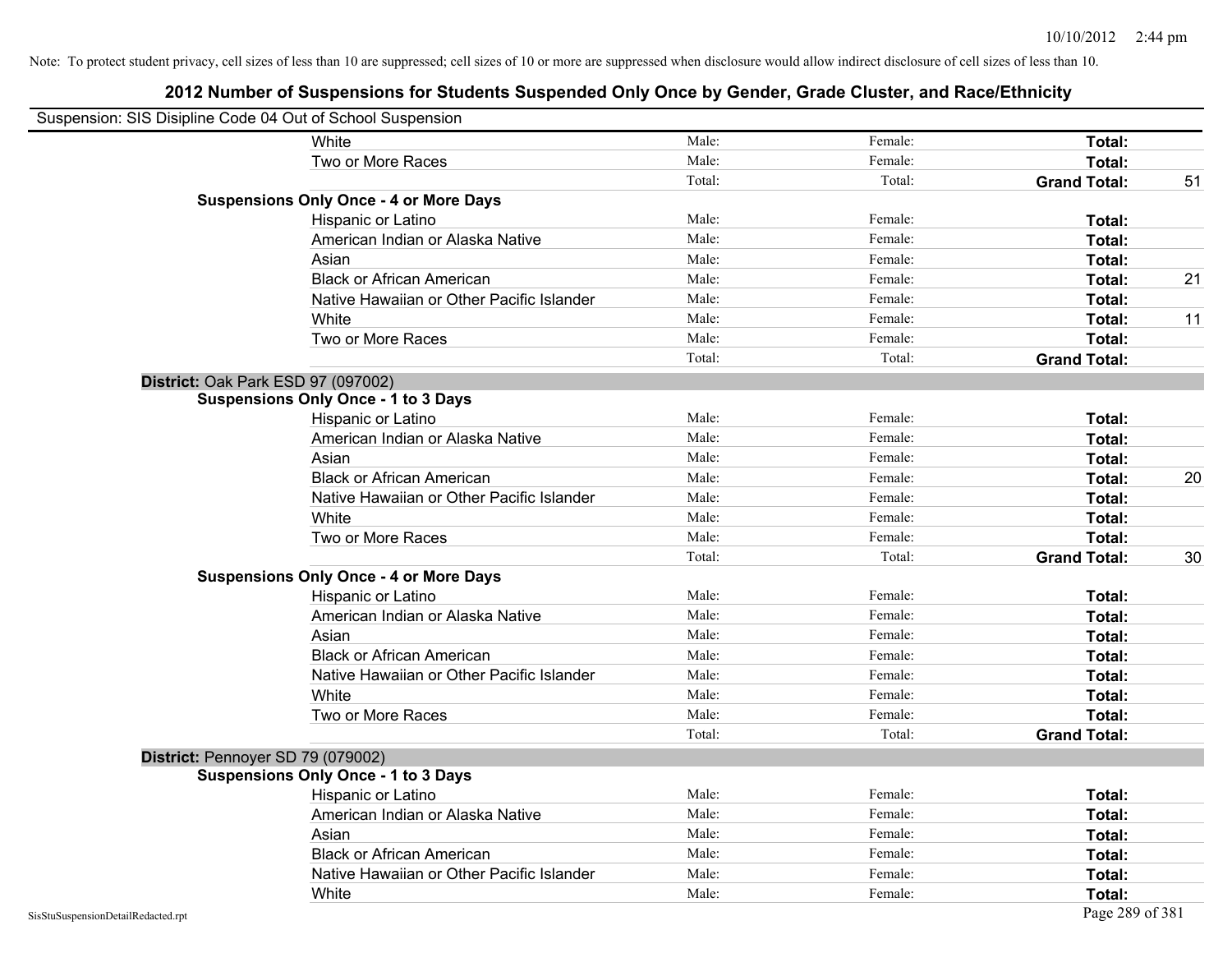| Suspension: SIS Disipline Code 04 Out of School Suspension |                                                   |        |     |         |     |                     |     |
|------------------------------------------------------------|---------------------------------------------------|--------|-----|---------|-----|---------------------|-----|
|                                                            | Two or More Races                                 | Male:  |     | Female: |     | Total:              |     |
|                                                            |                                                   | Total: |     | Total:  |     | <b>Grand Total:</b> |     |
|                                                            | District: Pleasantdale SD 107 (107002)            |        |     |         |     |                     |     |
|                                                            | <b>Suspensions Only Once - 1 to 3 Days</b>        |        |     |         |     |                     |     |
|                                                            | Hispanic or Latino                                | Male:  |     | Female: |     | Total:              |     |
|                                                            | American Indian or Alaska Native                  | Male:  |     | Female: |     | Total:              |     |
|                                                            | Asian                                             | Male:  |     | Female: |     | Total:              |     |
|                                                            | <b>Black or African American</b>                  | Male:  |     | Female: |     | Total:              |     |
|                                                            | Native Hawaiian or Other Pacific Islander         | Male:  |     | Female: |     | Total:              |     |
|                                                            | White                                             | Male:  |     | Female: |     | Total:              | 13  |
|                                                            | Two or More Races                                 | Male:  |     | Female: |     | Total:              |     |
|                                                            |                                                   | Total: |     | Total:  |     | <b>Grand Total:</b> |     |
|                                                            | District: Proviso Area Exceptional Child (803060) |        |     |         |     |                     |     |
|                                                            | <b>Suspensions Only Once - 1 to 3 Days</b>        |        |     |         |     |                     |     |
|                                                            | Hispanic or Latino                                | Male:  |     | Female: |     | Total:              |     |
|                                                            | American Indian or Alaska Native                  | Male:  |     | Female: |     | Total:              |     |
|                                                            | Asian                                             | Male:  |     | Female: |     | Total:              |     |
|                                                            | <b>Black or African American</b>                  | Male:  |     | Female: |     | Total:              |     |
|                                                            | Native Hawaiian or Other Pacific Islander         | Male:  |     | Female: |     | Total:              |     |
|                                                            | White                                             | Male:  |     | Female: |     | Total:              |     |
|                                                            | Two or More Races                                 | Male:  |     | Female: |     | Total:              |     |
|                                                            |                                                   | Total: |     | Total:  |     | <b>Grand Total:</b> |     |
|                                                            | District: Proviso Twp HSD 209 (209017)            |        |     |         |     |                     |     |
|                                                            | <b>Suspensions Only Once - 1 to 3 Days</b>        |        |     |         |     |                     |     |
|                                                            | Hispanic or Latino                                | Male:  | 95  | Female: | 58  | Total:              | 153 |
|                                                            | American Indian or Alaska Native                  | Male:  |     | Female: |     | Total:              |     |
|                                                            | Asian                                             | Male:  |     | Female: |     | Total:              |     |
|                                                            | <b>Black or African American</b>                  | Male:  | 175 | Female: | 175 | Total:              | 350 |
|                                                            | Native Hawaiian or Other Pacific Islander         | Male:  |     | Female: |     | Total:              |     |
|                                                            | White                                             | Male:  |     | Female: |     | Total:              |     |
|                                                            | Two or More Races                                 | Male:  |     | Female: |     | Total:              |     |
|                                                            |                                                   | Total: |     | Total:  |     | <b>Grand Total:</b> | 514 |
|                                                            | <b>Suspensions Only Once - 4 or More Days</b>     |        |     |         |     |                     |     |
|                                                            | Hispanic or Latino                                | Male:  | 13  | Female: | 13  | Total:              | 26  |
|                                                            | American Indian or Alaska Native                  | Male:  |     | Female: |     | Total:              |     |
|                                                            | Asian                                             | Male:  |     | Female: |     | Total:              |     |
|                                                            | <b>Black or African American</b>                  | Male:  | 40  | Female: | 29  | Total:              | 69  |
|                                                            | Native Hawaiian or Other Pacific Islander         | Male:  |     | Female: |     | Total:              |     |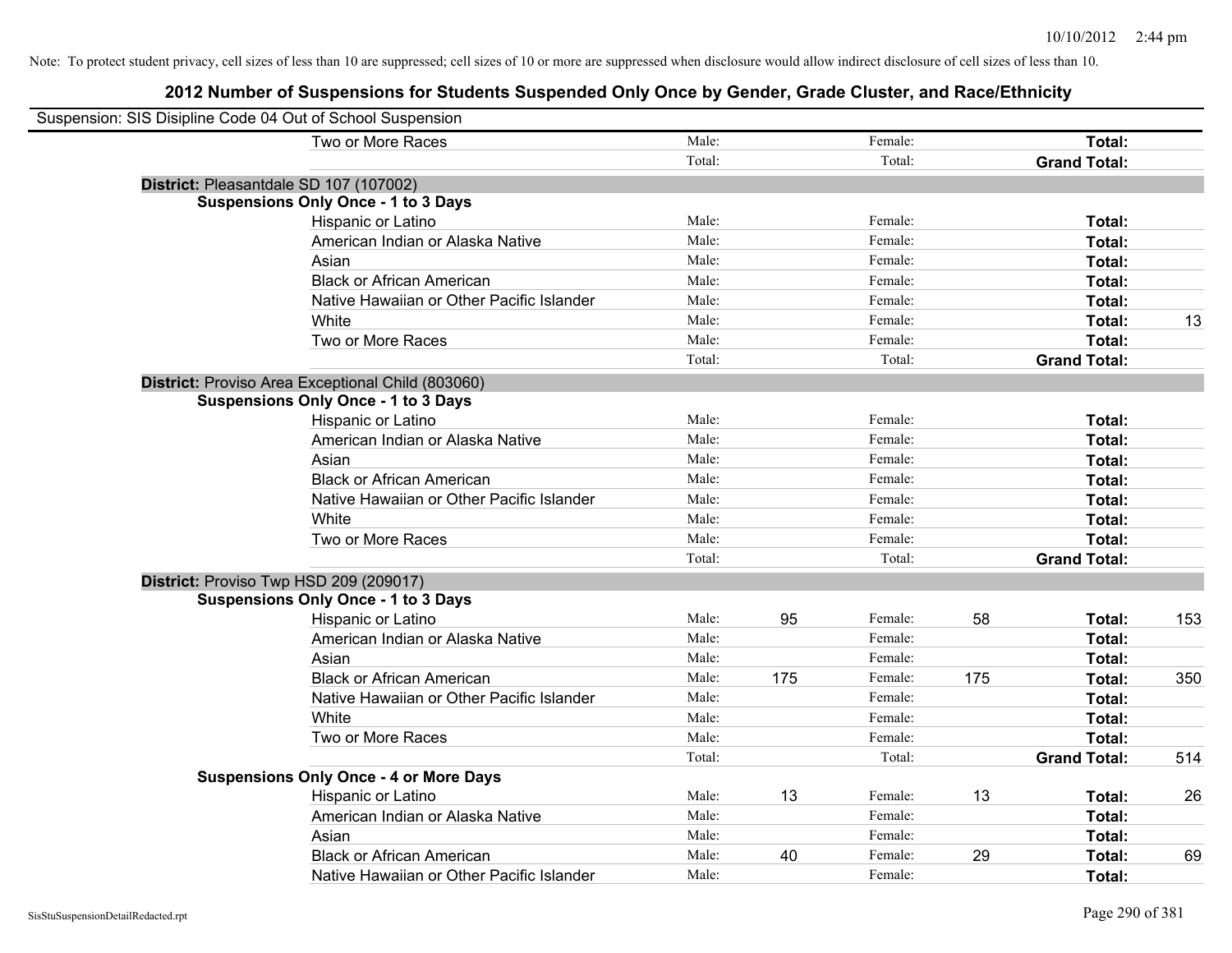| Suspension: SIS Disipline Code 04 Out of School Suspension |                                               |        |         |                     |
|------------------------------------------------------------|-----------------------------------------------|--------|---------|---------------------|
|                                                            | White                                         | Male:  | Female: | Total:              |
|                                                            | Two or More Races                             | Male:  | Female: | Total:              |
|                                                            |                                               | Total: | Total:  | <b>Grand Total:</b> |
| District: Rhodes SD 84-5 (084502)                          |                                               |        |         |                     |
|                                                            | <b>Suspensions Only Once - 1 to 3 Days</b>    |        |         |                     |
|                                                            | Hispanic or Latino                            | Male:  | Female: | Total:              |
|                                                            | American Indian or Alaska Native              | Male:  | Female: | Total:              |
|                                                            | Asian                                         | Male:  | Female: | Total:              |
|                                                            | <b>Black or African American</b>              | Male:  | Female: | Total:              |
|                                                            | Native Hawaiian or Other Pacific Islander     | Male:  | Female: | Total:              |
|                                                            | White                                         | Male:  | Female: | Total:              |
|                                                            | Two or More Races                             | Male:  | Female: | Total:              |
|                                                            |                                               | Total: | Total:  | <b>Grand Total:</b> |
|                                                            | <b>Suspensions Only Once - 4 or More Days</b> |        |         |                     |
|                                                            | Hispanic or Latino                            | Male:  | Female: | Total:              |
|                                                            | American Indian or Alaska Native              | Male:  | Female: | Total:              |
|                                                            | Asian                                         | Male:  | Female: | Total:              |
|                                                            | <b>Black or African American</b>              | Male:  | Female: | Total:              |
|                                                            | Native Hawaiian or Other Pacific Islander     | Male:  | Female: | Total:              |
|                                                            | White                                         | Male:  | Female: | Total:              |
|                                                            | Two or More Races                             | Male:  | Female: | Total:              |
|                                                            |                                               | Total: | Total:  | <b>Grand Total:</b> |
|                                                            | District: Ridgewood CHSD 234 (234016)         |        |         |                     |
|                                                            | <b>Suspensions Only Once - 1 to 3 Days</b>    |        |         |                     |
|                                                            | Hispanic or Latino                            | Male:  | Female: | Total:<br>12        |
|                                                            | American Indian or Alaska Native              | Male:  | Female: | Total:              |
|                                                            | Asian                                         | Male:  | Female: | Total:              |
|                                                            | <b>Black or African American</b>              | Male:  | Female: | Total:              |
|                                                            | Native Hawaiian or Other Pacific Islander     | Male:  | Female: | Total:              |
|                                                            | White                                         | Male:  | Female: | Total:<br>21        |
|                                                            | Two or More Races                             | Male:  | Female: | Total:              |
|                                                            |                                               | Total: | Total:  | <b>Grand Total:</b> |
|                                                            | <b>Suspensions Only Once - 4 or More Days</b> |        |         |                     |
|                                                            | Hispanic or Latino                            | Male:  | Female: | Total:              |
|                                                            | American Indian or Alaska Native              | Male:  | Female: | Total:              |
|                                                            | Asian                                         | Male:  | Female: | Total:              |
|                                                            | <b>Black or African American</b>              | Male:  | Female: | Total:              |
|                                                            | Native Hawaiian or Other Pacific Islander     | Male:  | Female: | Total:              |
|                                                            | White                                         | Male:  | Female: | Total:              |
| SisStuSuspensionDetailRedacted.rpt                         |                                               |        |         | Page 291 of 381     |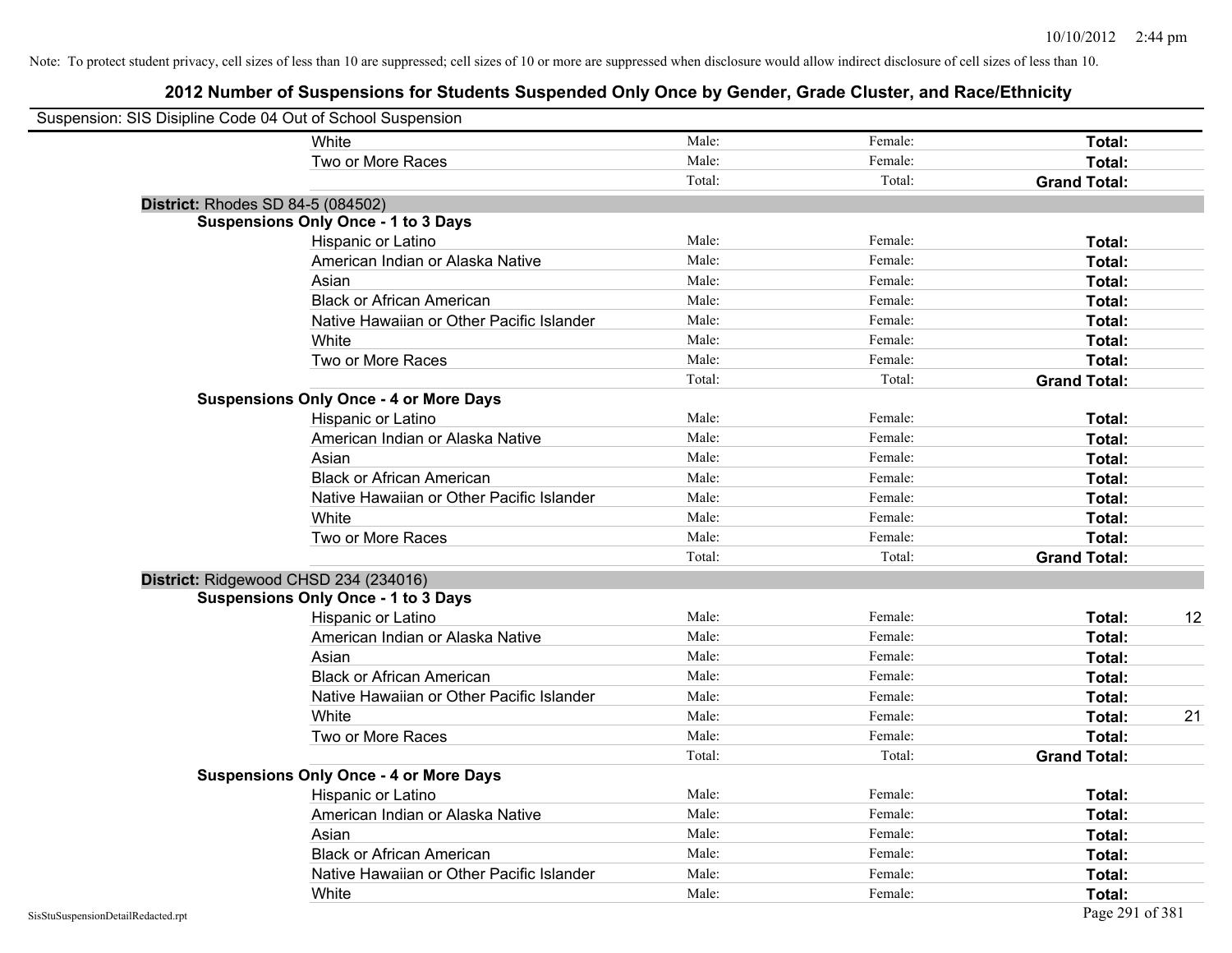| Suspension: SIS Disipline Code 04 Out of School Suspension |                                               |        |         |                     |    |
|------------------------------------------------------------|-----------------------------------------------|--------|---------|---------------------|----|
|                                                            | Two or More Races                             | Male:  | Female: | Total:              |    |
|                                                            |                                               | Total: | Total:  | <b>Grand Total:</b> | 11 |
| District: River Forest SD 90 (090002)                      |                                               |        |         |                     |    |
|                                                            | <b>Suspensions Only Once - 1 to 3 Days</b>    |        |         |                     |    |
|                                                            | Hispanic or Latino                            | Male:  | Female: | Total:              |    |
|                                                            | American Indian or Alaska Native              | Male:  | Female: | Total:              |    |
|                                                            | Asian                                         | Male:  | Female: | Total:              |    |
|                                                            | <b>Black or African American</b>              | Male:  | Female: | Total:              |    |
|                                                            | Native Hawaiian or Other Pacific Islander     | Male:  | Female: | Total:              |    |
|                                                            | White                                         | Male:  | Female: | Total:              |    |
|                                                            | Two or More Races                             | Male:  | Female: | Total:              |    |
|                                                            |                                               | Total: | Total:  | <b>Grand Total:</b> |    |
|                                                            | <b>Suspensions Only Once - 4 or More Days</b> |        |         |                     |    |
|                                                            | Hispanic or Latino                            | Male:  | Female: | Total:              |    |
|                                                            | American Indian or Alaska Native              | Male:  | Female: | Total:              |    |
|                                                            | Asian                                         | Male:  | Female: | Total:              |    |
|                                                            | <b>Black or African American</b>              | Male:  | Female: | Total:              |    |
|                                                            | Native Hawaiian or Other Pacific Islander     | Male:  | Female: | Total:              |    |
|                                                            | White                                         | Male:  | Female: | Total:              |    |
|                                                            | Two or More Races                             | Male:  | Female: | Total:              |    |
|                                                            |                                               | Total: | Total:  | <b>Grand Total:</b> |    |
|                                                            | District: River Grove SD 85-5 (085502)        |        |         |                     |    |
|                                                            | <b>Suspensions Only Once - 1 to 3 Days</b>    |        |         |                     |    |
|                                                            | Hispanic or Latino                            | Male:  | Female: | Total:              |    |
|                                                            | American Indian or Alaska Native              | Male:  | Female: | Total:              |    |
|                                                            | Asian                                         | Male:  | Female: | Total:              |    |
|                                                            | <b>Black or African American</b>              | Male:  | Female: | Total:              |    |
|                                                            | Native Hawaiian or Other Pacific Islander     | Male:  | Female: | Total:              |    |
|                                                            | White                                         | Male:  | Female: | Total:              |    |
|                                                            | Two or More Races                             | Male:  | Female: | Total:              |    |
|                                                            |                                               | Total: | Total:  | <b>Grand Total:</b> | 12 |
|                                                            | <b>Suspensions Only Once - 4 or More Days</b> |        |         |                     |    |
|                                                            | Hispanic or Latino                            | Male:  | Female: | Total:              |    |
|                                                            | American Indian or Alaska Native              | Male:  | Female: | Total:              |    |
|                                                            | Asian                                         | Male:  | Female: | Total:              |    |
|                                                            | <b>Black or African American</b>              | Male:  | Female: | Total:              |    |
|                                                            | Native Hawaiian or Other Pacific Islander     | Male:  | Female: | Total:              |    |
|                                                            | White                                         | Male:  | Female: | <b>Total:</b>       |    |
|                                                            | Two or More Races                             | Male:  | Female: | Total:              |    |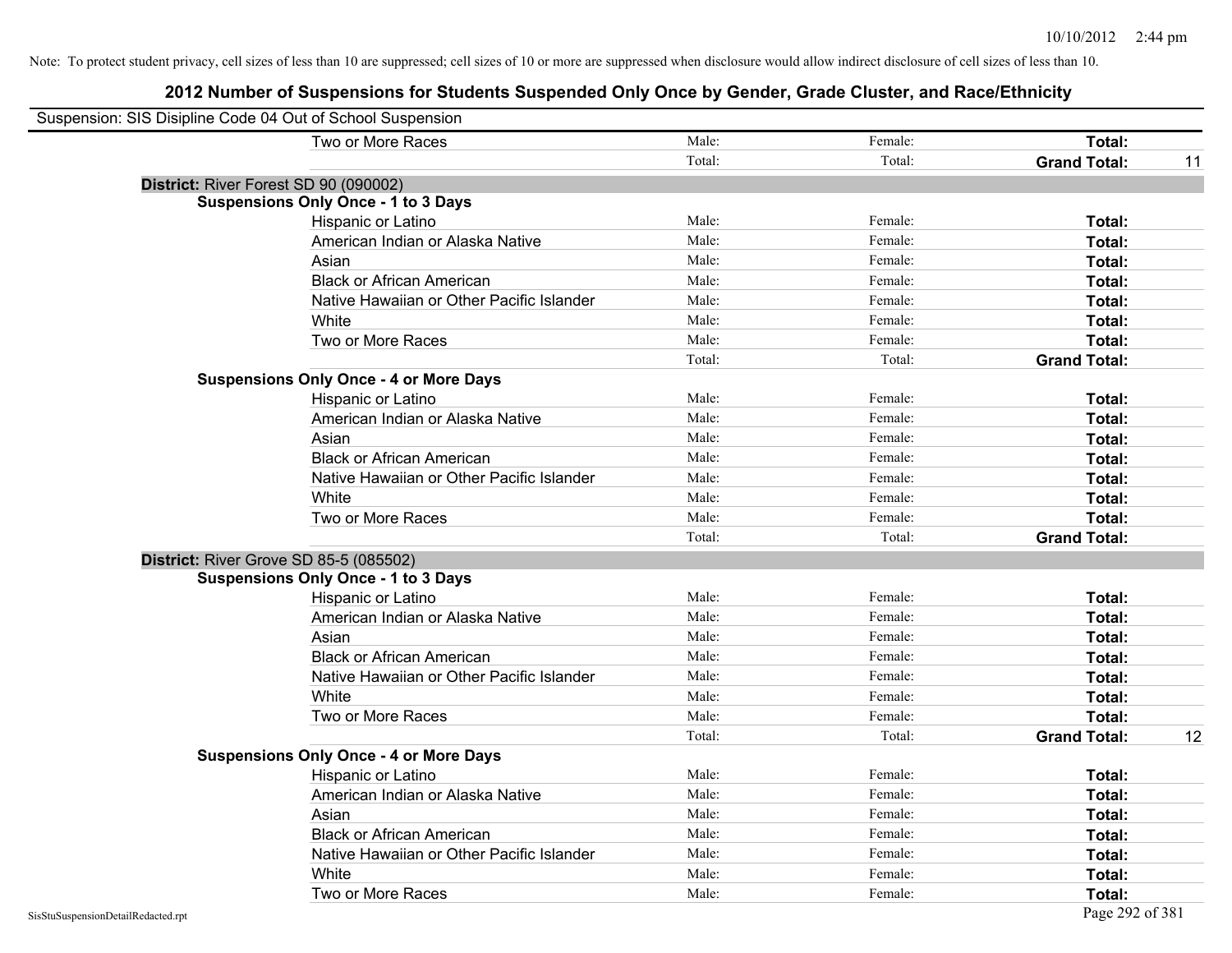| Suspension: SIS Disipline Code 04 Out of School Suspension |                                                    |        |         |                     |    |
|------------------------------------------------------------|----------------------------------------------------|--------|---------|---------------------|----|
|                                                            |                                                    | Total: | Total:  | <b>Grand Total:</b> |    |
| District: Riverside SD 96 (096002)                         |                                                    |        |         |                     |    |
|                                                            | <b>Suspensions Only Once - 1 to 3 Days</b>         |        |         |                     |    |
|                                                            | Hispanic or Latino                                 | Male:  | Female: | Total:              |    |
|                                                            | American Indian or Alaska Native                   | Male:  | Female: | Total:              |    |
|                                                            | Asian                                              | Male:  | Female: | Total:              |    |
|                                                            | <b>Black or African American</b>                   | Male:  | Female: | Total:              |    |
|                                                            | Native Hawaiian or Other Pacific Islander          | Male:  | Female: | Total:              |    |
|                                                            | White                                              | Male:  | Female: | Total:              |    |
|                                                            | Two or More Races                                  | Male:  | Female: | Total:              |    |
|                                                            |                                                    | Total: | Total:  | <b>Grand Total:</b> | 15 |
|                                                            | <b>Suspensions Only Once - 4 or More Days</b>      |        |         |                     |    |
|                                                            | Hispanic or Latino                                 | Male:  | Female: | Total:              |    |
|                                                            | American Indian or Alaska Native                   | Male:  | Female: | Total:              |    |
|                                                            | Asian                                              | Male:  | Female: | Total:              |    |
|                                                            | <b>Black or African American</b>                   | Male:  | Female: | Total:              |    |
|                                                            | Native Hawaiian or Other Pacific Islander          | Male:  | Female: | Total:              |    |
|                                                            | White                                              | Male:  | Female: | Total:              |    |
|                                                            | Two or More Races                                  | Male:  | Female: | Total:              |    |
|                                                            |                                                    | Total: | Total:  | <b>Grand Total:</b> |    |
|                                                            | District: Riverside-Brookfield Twp SD 208 (208017) |        |         |                     |    |
|                                                            | <b>Suspensions Only Once - 1 to 3 Days</b>         |        |         |                     |    |
|                                                            | Hispanic or Latino                                 | Male:  | Female: | Total:              | 23 |
|                                                            | American Indian or Alaska Native                   | Male:  | Female: | Total:              |    |
|                                                            | Asian                                              | Male:  | Female: | Total:              |    |
|                                                            | <b>Black or African American</b>                   | Male:  | Female: | Total:              |    |
|                                                            | Native Hawaiian or Other Pacific Islander          | Male:  | Female: | Total:              |    |
|                                                            | White                                              | Male:  | Female: | Total:              | 29 |
|                                                            | Two or More Races                                  | Male:  | Female: | Total:              |    |
|                                                            |                                                    | Total: | Total:  | <b>Grand Total:</b> |    |
|                                                            | <b>Suspensions Only Once - 4 or More Days</b>      |        |         |                     |    |
|                                                            | Hispanic or Latino                                 | Male:  | Female: | Total:              |    |
|                                                            | American Indian or Alaska Native                   | Male:  | Female: | Total:              |    |
|                                                            | Asian                                              | Male:  | Female: | Total:              |    |
|                                                            | <b>Black or African American</b>                   | Male:  | Female: | Total:              |    |
|                                                            | Native Hawaiian or Other Pacific Islander          | Male:  | Female: | Total:              |    |
|                                                            | White                                              | Male:  | Female: | Total:              |    |
|                                                            | Two or More Races                                  | Male:  | Female: | Total:              |    |
|                                                            |                                                    | Total: | Total:  | <b>Grand Total:</b> | 10 |
| SisStuSuspensionDetailRedacted.rpt                         |                                                    |        |         | Page 293 of 381     |    |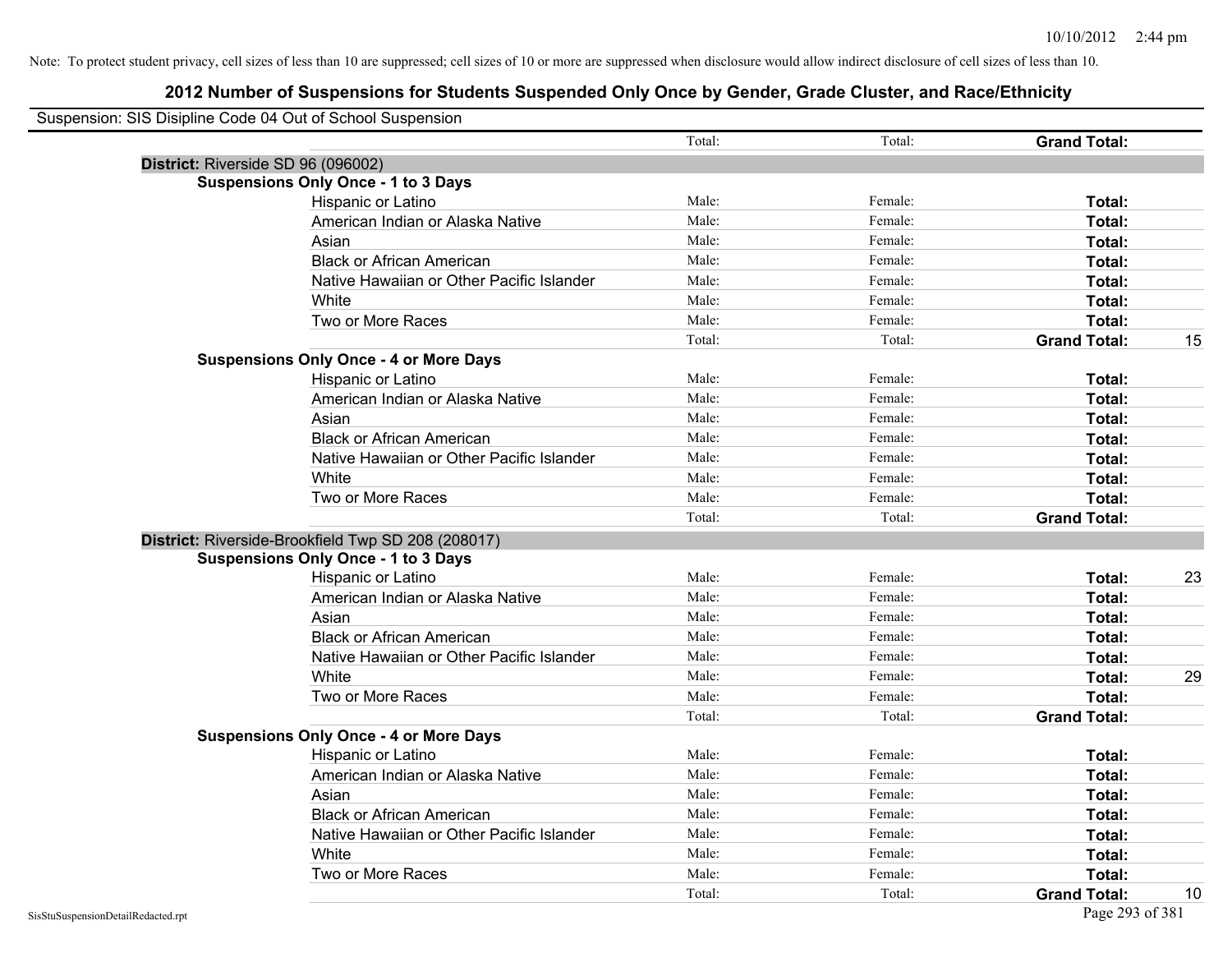| Suspension: SIS Disipline Code 04 Out of School Suspension |        |         |                     |    |
|------------------------------------------------------------|--------|---------|---------------------|----|
| District: Rosemont ESD 78 (078002)                         |        |         |                     |    |
| <b>Suspensions Only Once - 4 or More Days</b>              |        |         |                     |    |
| Hispanic or Latino                                         | Male:  | Female: | Total:              |    |
| American Indian or Alaska Native                           | Male:  | Female: | Total:              |    |
| Asian                                                      | Male:  | Female: | Total:              |    |
| <b>Black or African American</b>                           | Male:  | Female: | Total:              |    |
| Native Hawaiian or Other Pacific Islander                  | Male:  | Female: | Total:              |    |
| White                                                      | Male:  | Female: | Total:              |    |
| Two or More Races                                          | Male:  | Female: | Total:              |    |
|                                                            | Total: | Total:  | <b>Grand Total:</b> |    |
| District: Schiller Park SD 81 (081002)                     |        |         |                     |    |
| <b>Suspensions Only Once - 1 to 3 Days</b>                 |        |         |                     |    |
| Hispanic or Latino                                         | Male:  | Female: | Total:              |    |
| American Indian or Alaska Native                           | Male:  | Female: | Total:              |    |
| Asian                                                      | Male:  | Female: | Total:              |    |
| <b>Black or African American</b>                           | Male:  | Female: | Total:              |    |
| Native Hawaiian or Other Pacific Islander                  | Male:  | Female: | Total:              |    |
| White                                                      | Male:  | Female: | Total:              | 10 |
| Two or More Races                                          | Male:  | Female: | Total:              |    |
|                                                            | Total: | Total:  | <b>Grand Total:</b> |    |
| District: Streamwood Behavioral Healthcare (021500)        |        |         |                     |    |
| <b>Suspensions Only Once - 1 to 3 Days</b>                 |        |         |                     |    |
| Hispanic or Latino                                         | Male:  | Female: | Total:              |    |
| American Indian or Alaska Native                           | Male:  | Female: | Total:              |    |
| Asian                                                      | Male:  | Female: | Total:              |    |
| <b>Black or African American</b>                           | Male:  | Female: | Total:              |    |
| Native Hawaiian or Other Pacific Islander                  | Male:  | Female: | Total:              |    |
| White                                                      | Male:  | Female: | Total:              |    |
| Two or More Races                                          | Male:  | Female: | Total:              |    |
|                                                            | Total: | Total:  | <b>Grand Total:</b> |    |
| District: Union Ridge SD 86 (086002)                       |        |         |                     |    |
| <b>Suspensions Only Once - 1 to 3 Days</b>                 |        |         |                     |    |
| Hispanic or Latino                                         | Male:  | Female: | Total:              |    |
| American Indian or Alaska Native                           | Male:  | Female: | Total:              |    |
| Asian                                                      | Male:  | Female: | Total:              |    |
| <b>Black or African American</b>                           | Male:  | Female: | Total:              |    |
| Native Hawaiian or Other Pacific Islander                  | Male:  | Female: | Total:              |    |
| White                                                      | Male:  | Female: | Total:              |    |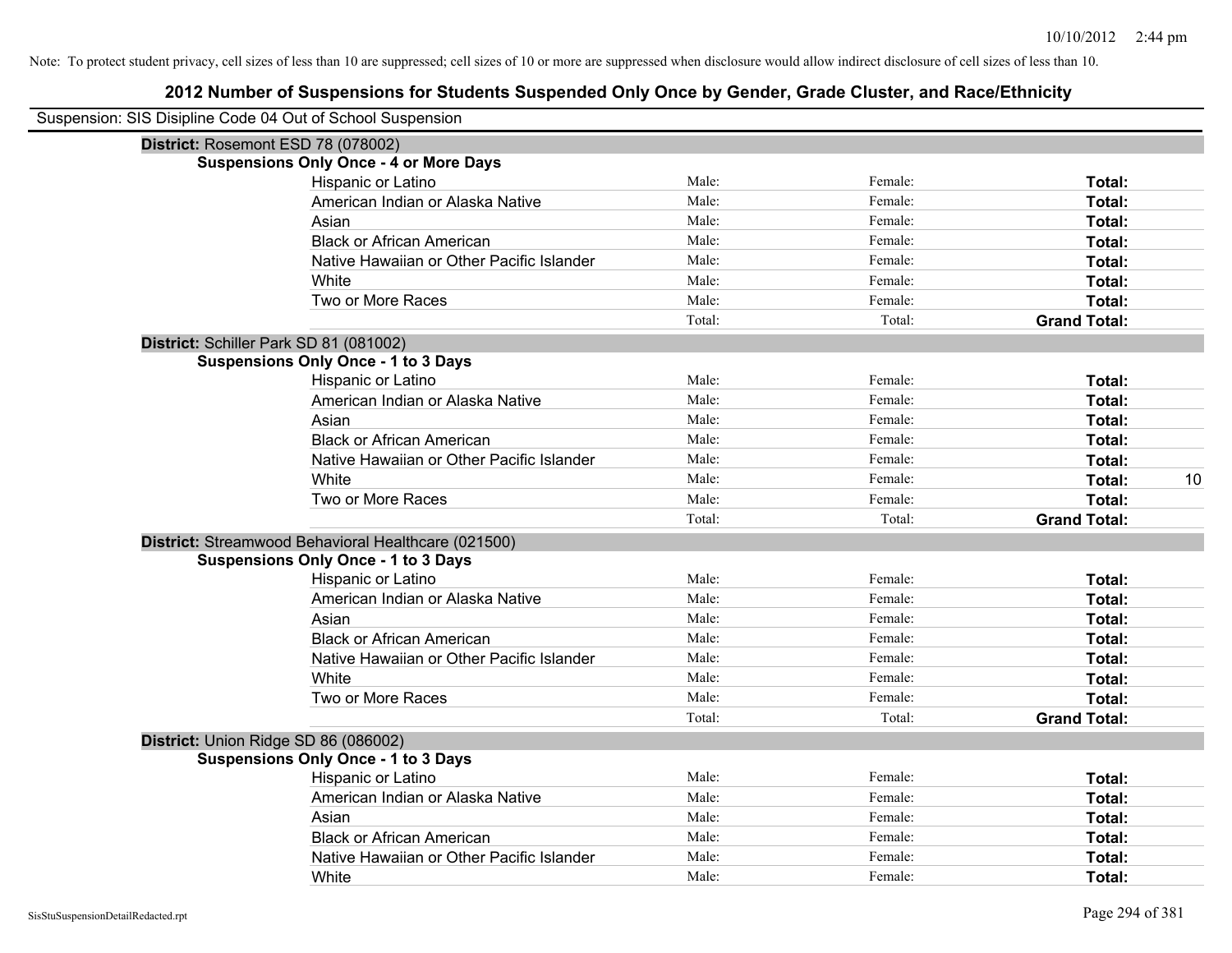| Suspension: SIS Disipline Code 04 Out of School Suspension |        |         |                     |    |
|------------------------------------------------------------|--------|---------|---------------------|----|
| Two or More Races                                          | Male:  | Female: | Total:              |    |
|                                                            | Total: | Total:  | <b>Grand Total:</b> |    |
| District: Westchester SD 92-5 (092502)                     |        |         |                     |    |
| <b>Suspensions Only Once - 1 to 3 Days</b>                 |        |         |                     |    |
| Hispanic or Latino                                         | Male:  | Female: | Total:              |    |
| American Indian or Alaska Native                           | Male:  | Female: | Total:              |    |
| Asian                                                      | Male:  | Female: | Total:              |    |
| <b>Black or African American</b>                           | Male:  | Female: | Total:              | 10 |
| Native Hawaiian or Other Pacific Islander                  | Male:  | Female: | Total:              |    |
| White                                                      | Male:  | Female: | Total:              |    |
| Two or More Races                                          | Male:  | Female: | Total:              |    |
|                                                            | Total: | Total:  | <b>Grand Total:</b> | 24 |
| <b>Suspensions Only Once - 4 or More Days</b>              |        |         |                     |    |
| Hispanic or Latino                                         | Male:  | Female: | Total:              |    |
| American Indian or Alaska Native                           | Male:  | Female: | Total:              |    |
| Asian                                                      | Male:  | Female: | Total:              |    |
| <b>Black or African American</b>                           | Male:  | Female: | Total:              |    |
| Native Hawaiian or Other Pacific Islander                  | Male:  | Female: | Total:              |    |
| White                                                      | Male:  | Female: | Total:              |    |
| Two or More Races                                          | Male:  | Female: | Total:              |    |
|                                                            | Total: | Total:  | <b>Grand Total:</b> |    |
| District: Western Springs SD 101 (101002)                  |        |         |                     |    |
| <b>Suspensions Only Once - 1 to 3 Days</b>                 |        |         |                     |    |
| Hispanic or Latino                                         | Male:  | Female: | Total:              |    |
| American Indian or Alaska Native                           | Male:  | Female: | Total:              |    |
| Asian                                                      | Male:  | Female: | Total:              |    |
| <b>Black or African American</b>                           | Male:  | Female: | Total:              |    |
| Native Hawaiian or Other Pacific Islander                  | Male:  | Female: | Total:              |    |
| White                                                      | Male:  | Female: | Total:              |    |
| Two or More Races                                          | Male:  | Female: | Total:              |    |
|                                                            | Total: | Total:  | <b>Grand Total:</b> |    |
| <b>Suspensions Only Once - 4 or More Days</b>              |        |         |                     |    |
| Hispanic or Latino                                         | Male:  | Female: | Total:              |    |
| American Indian or Alaska Native                           | Male:  | Female: | Total:              |    |
| Asian                                                      | Male:  | Female: | Total:              |    |
| <b>Black or African American</b>                           | Male:  | Female: | Total:              |    |
| Native Hawaiian or Other Pacific Islander                  | Male:  | Female: | Total:              |    |
| White                                                      | Male:  | Female: | Total:              |    |
| Two or More Races                                          | Male:  | Female: | Total:              |    |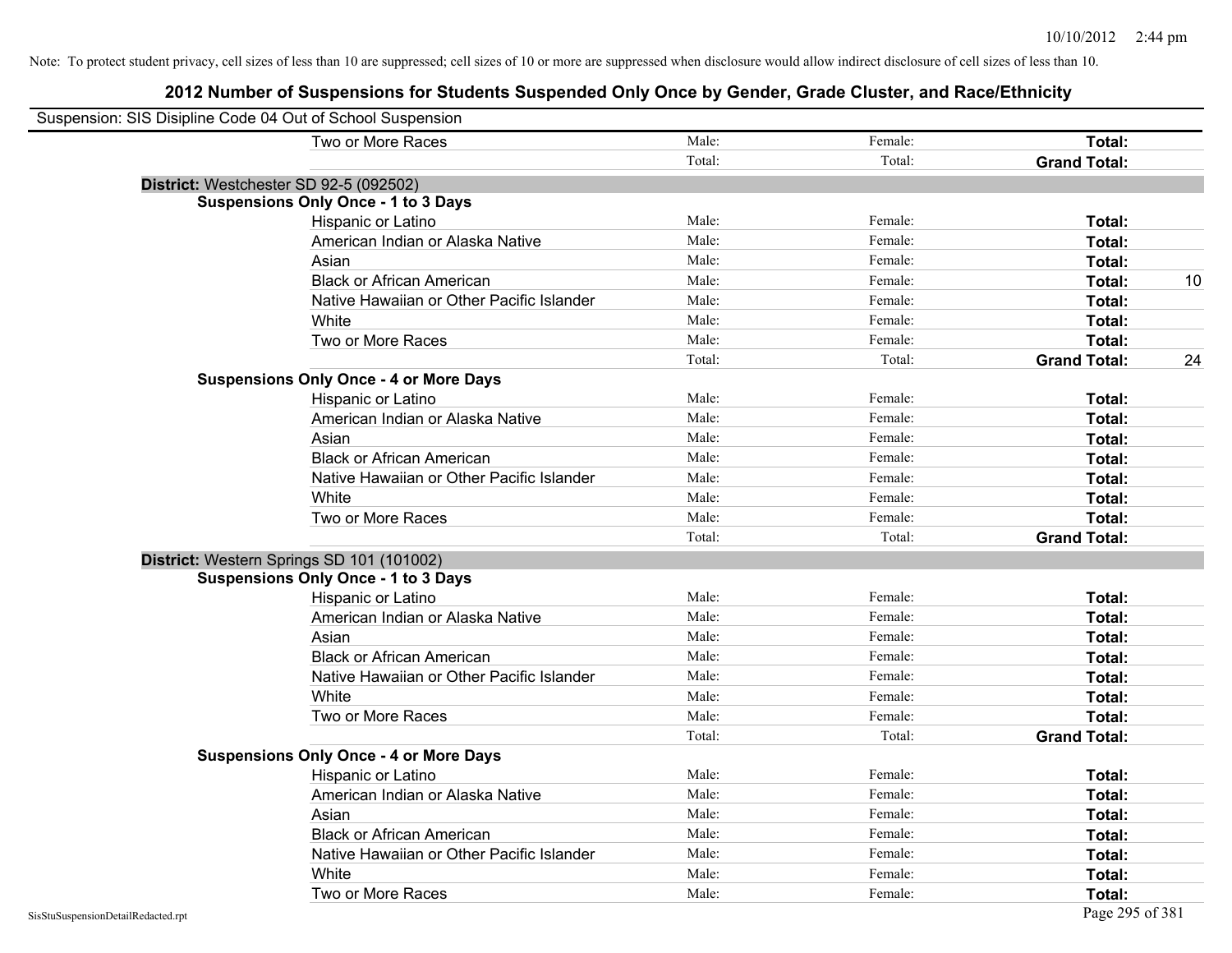| Suspension: SIS Disipline Code 04 Out of School Suspension |                                                |        |         |                     |
|------------------------------------------------------------|------------------------------------------------|--------|---------|---------------------|
|                                                            |                                                | Total: | Total:  | <b>Grand Total:</b> |
| County: Non-Public School (000)                            |                                                |        |         |                     |
|                                                            | District: Region 06 West Cook ISC 2 (000000)   |        |         |                     |
|                                                            | <b>Suspensions Only Once - 1 to 3 Days</b>     |        |         |                     |
|                                                            | Hispanic or Latino                             | Male:  | Female: | Total:              |
|                                                            | American Indian or Alaska Native               | Male:  | Female: | <b>Total:</b>       |
|                                                            | Asian                                          | Male:  | Female: | Total:              |
|                                                            | <b>Black or African American</b>               | Male:  | Female: | Total:              |
|                                                            | Native Hawaiian or Other Pacific Islander      | Male:  | Female: | Total:              |
|                                                            | White                                          | Male:  | Female: | Total:              |
|                                                            | Two or More Races                              | Male:  | Female: | Total:              |
|                                                            |                                                | Total: | Total:  | <b>Grand Total:</b> |
|                                                            | <b>Suspensions Only Once - 4 or More Days</b>  |        |         |                     |
|                                                            | Hispanic or Latino                             | Male:  | Female: | Total:              |
|                                                            | American Indian or Alaska Native               | Male:  | Female: | Total:              |
|                                                            | Asian                                          | Male:  | Female: | Total:              |
|                                                            | <b>Black or African American</b>               | Male:  | Female: | Total:              |
|                                                            | Native Hawaiian or Other Pacific Islander      | Male:  | Female: | Total:              |
|                                                            | White                                          | Male:  | Female: | Total:              |
|                                                            | Two or More Races                              | Male:  | Female: | Total:              |
|                                                            |                                                | Total: | Total:  | <b>Grand Total:</b> |
|                                                            |                                                |        |         |                     |
| Region: Region 07 South Cook ISC 4 (07)                    |                                                |        |         |                     |
| County: Cook (016)                                         |                                                |        |         |                     |
|                                                            | District: A E R O Spec Educ Coop (806060)      |        |         |                     |
|                                                            | <b>Suspensions Only Once - 4 or More Days</b>  |        |         |                     |
|                                                            | Hispanic or Latino                             | Male:  | Female: | Total:              |
|                                                            | American Indian or Alaska Native               | Male:  | Female: | Total:              |
|                                                            | Asian                                          | Male:  | Female: | Total:              |
|                                                            | <b>Black or African American</b>               | Male:  | Female: | Total:              |
|                                                            | Native Hawaiian or Other Pacific Islander      | Male:  | Female: | Total:              |
|                                                            | White                                          | Male:  | Female: | Total:              |
|                                                            | Two or More Races                              | Male:  | Female: | Total:              |
|                                                            |                                                | Total: | Total:  | <b>Grand Total:</b> |
|                                                            | District: Alsip-Hazlgrn-Oaklwn SD 126 (126002) |        |         |                     |
|                                                            | <b>Suspensions Only Once - 1 to 3 Days</b>     |        |         |                     |
|                                                            | Hispanic or Latino                             | Male:  | Female: | Total:              |
|                                                            | American Indian or Alaska Native               | Male:  | Female: | Total:              |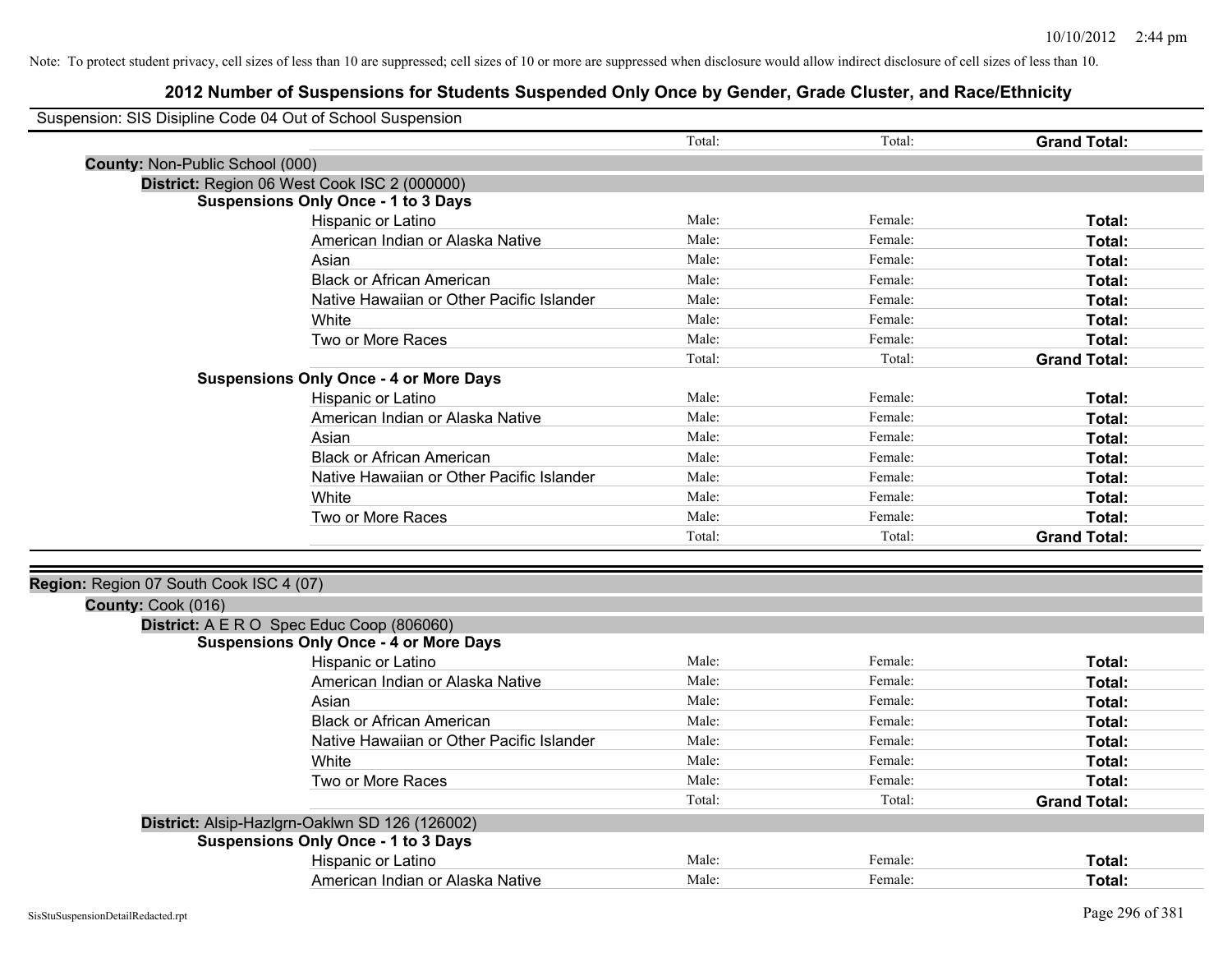| Suspension: SIS Disipline Code 04 Out of School Suspension |                                               |        |    |         |    |                     |    |
|------------------------------------------------------------|-----------------------------------------------|--------|----|---------|----|---------------------|----|
|                                                            | Asian                                         | Male:  |    | Female: |    | Total:              |    |
|                                                            | <b>Black or African American</b>              | Male:  |    | Female: |    | Total:              |    |
|                                                            | Native Hawaiian or Other Pacific Islander     | Male:  |    | Female: |    | Total:              |    |
|                                                            | White                                         | Male:  |    | Female: |    | Total:              |    |
|                                                            | Two or More Races                             | Male:  |    | Female: |    | Total:              |    |
|                                                            |                                               | Total: |    | Total:  |    | <b>Grand Total:</b> | 12 |
|                                                            | <b>Suspensions Only Once - 4 or More Days</b> |        |    |         |    |                     |    |
|                                                            | Hispanic or Latino                            | Male:  |    | Female: |    | Total:              |    |
|                                                            | American Indian or Alaska Native              | Male:  |    | Female: |    | Total:              |    |
|                                                            | Asian                                         | Male:  |    | Female: |    | Total:              |    |
|                                                            | <b>Black or African American</b>              | Male:  |    | Female: |    | Total:              |    |
|                                                            | Native Hawaiian or Other Pacific Islander     | Male:  |    | Female: |    | Total:              |    |
|                                                            | White                                         | Male:  |    | Female: |    | Total:              |    |
|                                                            | Two or More Races                             | Male:  |    | Female: |    | Total:              |    |
|                                                            |                                               | Total: |    | Total:  |    | <b>Grand Total:</b> |    |
| District: Arbor Park SD 145 (145002)                       |                                               |        |    |         |    |                     |    |
|                                                            | <b>Suspensions Only Once - 1 to 3 Days</b>    |        |    |         |    |                     |    |
|                                                            | Hispanic or Latino                            | Male:  |    | Female: |    | Total:              |    |
|                                                            | American Indian or Alaska Native              | Male:  |    | Female: |    | Total:              |    |
|                                                            | Asian                                         | Male:  |    | Female: |    | Total:              |    |
|                                                            | <b>Black or African American</b>              | Male:  |    | Female: |    | Total:              |    |
|                                                            | Native Hawaiian or Other Pacific Islander     | Male:  |    | Female: |    | Total:              |    |
|                                                            | White                                         | Male:  |    | Female: |    | Total:              |    |
|                                                            | Two or More Races                             | Male:  |    | Female: |    | Total:              |    |
|                                                            |                                               | Total: |    | Total:  |    | <b>Grand Total:</b> | 13 |
|                                                            | <b>Suspensions Only Once - 4 or More Days</b> |        |    |         |    |                     |    |
|                                                            | Hispanic or Latino                            | Male:  |    | Female: |    | Total:              |    |
|                                                            | American Indian or Alaska Native              | Male:  |    | Female: |    | Total:              |    |
|                                                            | Asian                                         | Male:  |    | Female: |    | Total:              |    |
|                                                            | <b>Black or African American</b>              | Male:  |    | Female: |    | Total:              |    |
|                                                            | Native Hawaiian or Other Pacific Islander     | Male:  |    | Female: |    | Total:              |    |
|                                                            | White                                         | Male:  |    | Female: |    | Total:              |    |
|                                                            | Two or More Races                             | Male:  |    | Female: |    | Total:              |    |
|                                                            |                                               | Total: |    | Total:  |    | <b>Grand Total:</b> |    |
| District: Argo CHSD 217 (217016)                           |                                               |        |    |         |    |                     |    |
|                                                            | <b>Suspensions Only Once - 1 to 3 Days</b>    |        |    |         |    |                     |    |
|                                                            | Hispanic or Latino                            | Male:  | 32 | Female: | 12 | Total:              | 44 |
|                                                            | American Indian or Alaska Native              | Male:  |    | Female: |    | Total:              |    |
|                                                            | Asian                                         | Male:  |    | Female: |    | Total:              |    |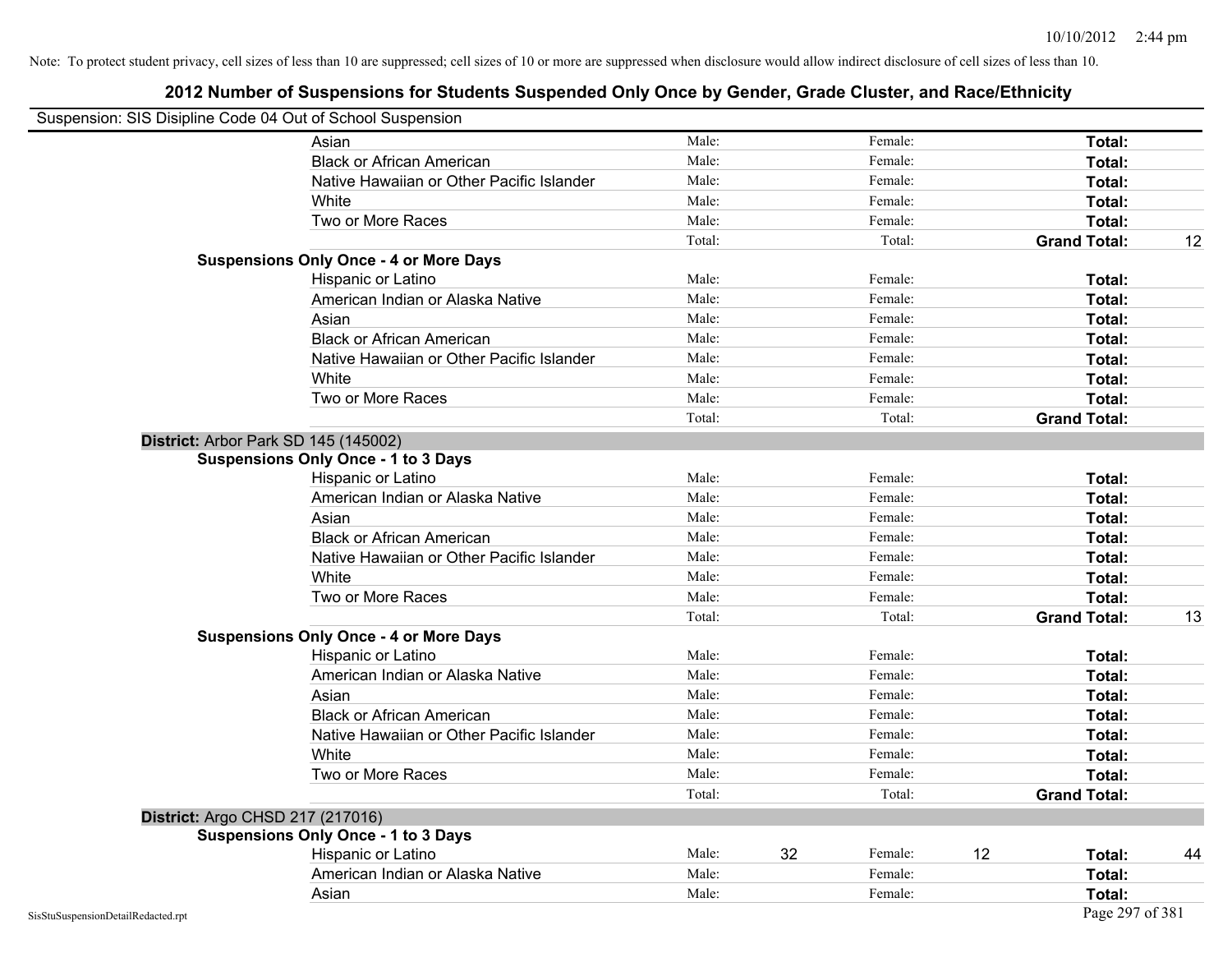|                                    | Suspension: SIS Disipline Code 04 Out of School Suspension |        |     |         |    |                     |     |
|------------------------------------|------------------------------------------------------------|--------|-----|---------|----|---------------------|-----|
|                                    | <b>Black or African American</b>                           | Male:  | 19  | Female: | 12 | Total:              | 31  |
|                                    | Native Hawaiian or Other Pacific Islander                  | Male:  |     | Female: |    | Total:              |     |
|                                    | White                                                      | Male:  |     | Female: |    | Total:              | 29  |
|                                    | Two or More Races                                          | Male:  |     | Female: |    | Total:              |     |
|                                    |                                                            | Total: |     | Total:  |    | <b>Grand Total:</b> |     |
|                                    | <b>Suspensions Only Once - 4 or More Days</b>              |        |     |         |    |                     |     |
|                                    | Hispanic or Latino                                         | Male:  |     | Female: |    | Total:              | 18  |
|                                    | American Indian or Alaska Native                           | Male:  |     | Female: |    | Total:              |     |
|                                    | Asian                                                      | Male:  |     | Female: |    | Total:              |     |
|                                    | <b>Black or African American</b>                           | Male:  | 10  | Female: | 10 | Total:              | 20  |
|                                    | Native Hawaiian or Other Pacific Islander                  | Male:  |     | Female: |    | Total:              |     |
|                                    | White                                                      | Male:  |     | Female: |    | Total:              | 28  |
|                                    | Two or More Races                                          | Male:  |     | Female: |    | Total:              |     |
|                                    |                                                            | Total: |     | Total:  |    | <b>Grand Total:</b> |     |
|                                    | District: Atwood Heights SD 125 (125002)                   |        |     |         |    |                     |     |
|                                    | <b>Suspensions Only Once - 1 to 3 Days</b>                 |        |     |         |    |                     |     |
|                                    | Hispanic or Latino                                         | Male:  |     | Female: |    | Total:              |     |
|                                    | American Indian or Alaska Native                           | Male:  |     | Female: |    | Total:              |     |
|                                    | Asian                                                      | Male:  |     | Female: |    | Total:              |     |
|                                    | <b>Black or African American</b>                           | Male:  |     | Female: |    | Total:              |     |
|                                    | Native Hawaiian or Other Pacific Islander                  | Male:  |     | Female: |    | Total:              |     |
|                                    | White                                                      | Male:  |     | Female: |    | Total:              |     |
|                                    | Two or More Races                                          | Male:  |     | Female: |    | Total:              |     |
|                                    |                                                            | Total: |     | Total:  |    | <b>Grand Total:</b> |     |
|                                    | District: Bloom Twp HSD 206 (206017)                       |        |     |         |    |                     |     |
|                                    | <b>Suspensions Only Once - 1 to 3 Days</b>                 |        |     |         |    |                     |     |
|                                    | Hispanic or Latino                                         | Male:  | 22  | Female: | 20 | Total:              | 42  |
|                                    | American Indian or Alaska Native                           | Male:  |     | Female: |    | Total:              |     |
|                                    | Asian                                                      | Male:  |     | Female: |    | Total:              |     |
|                                    | <b>Black or African American</b>                           | Male:  | 104 | Female: | 79 | Total:              | 183 |
|                                    | Native Hawaiian or Other Pacific Islander                  | Male:  |     | Female: |    | Total:              |     |
|                                    | White                                                      | Male:  |     | Female: |    | Total:              | 33  |
|                                    | Two or More Races                                          | Male:  |     | Female: |    | Total:              | 13  |
|                                    |                                                            | Total: |     | Total:  |    | <b>Grand Total:</b> |     |
|                                    | <b>Suspensions Only Once - 4 or More Days</b>              |        |     |         |    |                     |     |
|                                    | Hispanic or Latino                                         | Male:  | 15  | Female: | 13 | Total:              | 28  |
|                                    | American Indian or Alaska Native                           | Male:  |     | Female: |    | Total:              |     |
|                                    | Asian                                                      | Male:  |     | Female: |    | Total:              |     |
|                                    | <b>Black or African American</b>                           | Male:  | 24  | Female: | 35 | Total:              | 59  |
| SisStuSuspensionDetailRedacted.rpt |                                                            |        |     |         |    | Page 298 of 381     |     |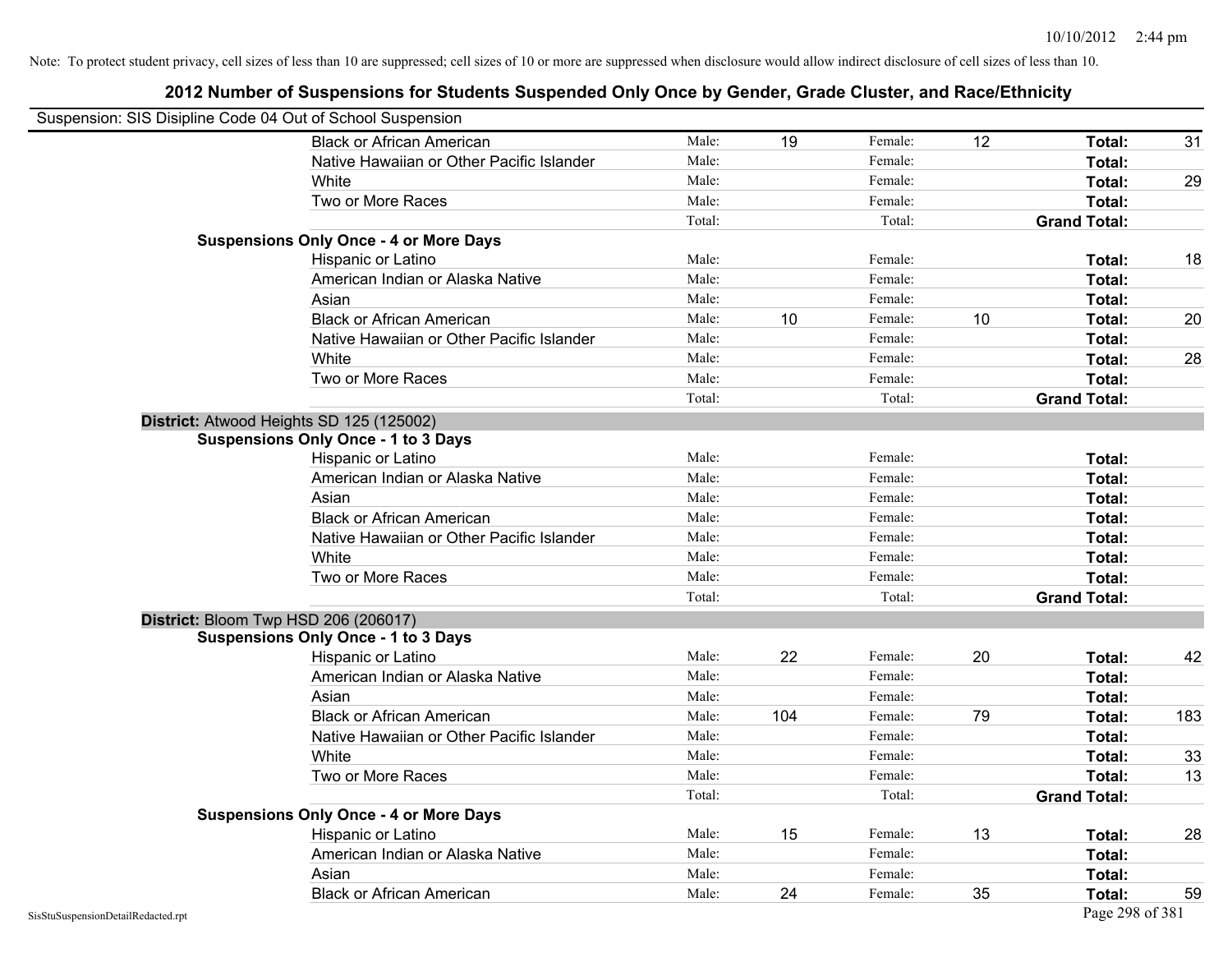| Suspension: SIS Disipline Code 04 Out of School Suspension |                                               |        |     |         |    |                     |     |
|------------------------------------------------------------|-----------------------------------------------|--------|-----|---------|----|---------------------|-----|
|                                                            | Native Hawaiian or Other Pacific Islander     | Male:  |     | Female: |    | Total:              |     |
|                                                            | White                                         | Male:  |     | Female: |    | Total:              | 11  |
|                                                            | Two or More Races                             | Male:  |     | Female: |    | Total:              |     |
|                                                            |                                               | Total: |     | Total:  |    | <b>Grand Total:</b> |     |
| District: Bremen CHSD 228 (228016)                         |                                               |        |     |         |    |                     |     |
|                                                            | <b>Suspensions Only Once - 1 to 3 Days</b>    |        |     |         |    |                     |     |
|                                                            | Hispanic or Latino                            | Male:  |     | Female: |    | Total:              | 24  |
|                                                            | American Indian or Alaska Native              | Male:  |     | Female: |    | Total:              |     |
|                                                            | Asian                                         | Male:  |     | Female: |    | Total:              |     |
|                                                            | <b>Black or African American</b>              | Male:  | 100 | Female: | 64 | Total:              | 164 |
|                                                            | Native Hawaiian or Other Pacific Islander     | Male:  |     | Female: |    | Total:              |     |
|                                                            | White                                         | Male:  | 37  | Female: | 19 | Total:              | 56  |
|                                                            | Two or More Races                             | Male:  |     | Female: |    | Total:              |     |
|                                                            |                                               | Total: |     | Total:  |    | <b>Grand Total:</b> |     |
|                                                            | <b>Suspensions Only Once - 4 or More Days</b> |        |     |         |    |                     |     |
|                                                            | Hispanic or Latino                            | Male:  | 11  | Female: | 12 | Total:              | 23  |
|                                                            | American Indian or Alaska Native              | Male:  |     | Female: |    | Total:              |     |
|                                                            | Asian                                         | Male:  |     | Female: |    | Total:              |     |
|                                                            | <b>Black or African American</b>              | Male:  | 41  | Female: | 29 | Total:              | 70  |
|                                                            | Native Hawaiian or Other Pacific Islander     | Male:  |     | Female: |    | Total:              |     |
|                                                            | White                                         | Male:  | 19  | Female: | 10 | Total:              | 29  |
|                                                            | Two or More Races                             | Male:  |     | Female: |    | Total:              |     |
|                                                            |                                               | Total: |     | Total:  |    | <b>Grand Total:</b> |     |
| District: Brookwood SD 167 (167002)                        |                                               |        |     |         |    |                     |     |
|                                                            | <b>Suspensions Only Once - 1 to 3 Days</b>    |        |     |         |    |                     |     |
|                                                            | Hispanic or Latino                            | Male:  |     | Female: |    | Total:              |     |
|                                                            | American Indian or Alaska Native              | Male:  |     | Female: |    | Total:              |     |
|                                                            | Asian                                         | Male:  |     | Female: |    | Total:              |     |
|                                                            | <b>Black or African American</b>              | Male:  |     | Female: |    | Total:              | 14  |
|                                                            | Native Hawaiian or Other Pacific Islander     | Male:  |     | Female: |    | Total:              |     |
|                                                            | White                                         | Male:  |     | Female: |    | Total:              |     |
|                                                            | Two or More Races                             | Male:  |     | Female: |    | Total:              |     |
|                                                            |                                               | Total: |     | Total:  |    | <b>Grand Total:</b> |     |
|                                                            | <b>Suspensions Only Once - 4 or More Days</b> |        |     |         |    |                     |     |
|                                                            | Hispanic or Latino                            | Male:  |     | Female: |    | Total:              |     |
|                                                            | American Indian or Alaska Native              | Male:  |     | Female: |    | Total:              |     |
|                                                            | Asian                                         | Male:  |     | Female: |    | Total:              |     |
|                                                            | <b>Black or African American</b>              | Male:  |     | Female: |    | Total:              |     |
|                                                            | Native Hawaiian or Other Pacific Islander     | Male:  |     | Female: |    | Total:              |     |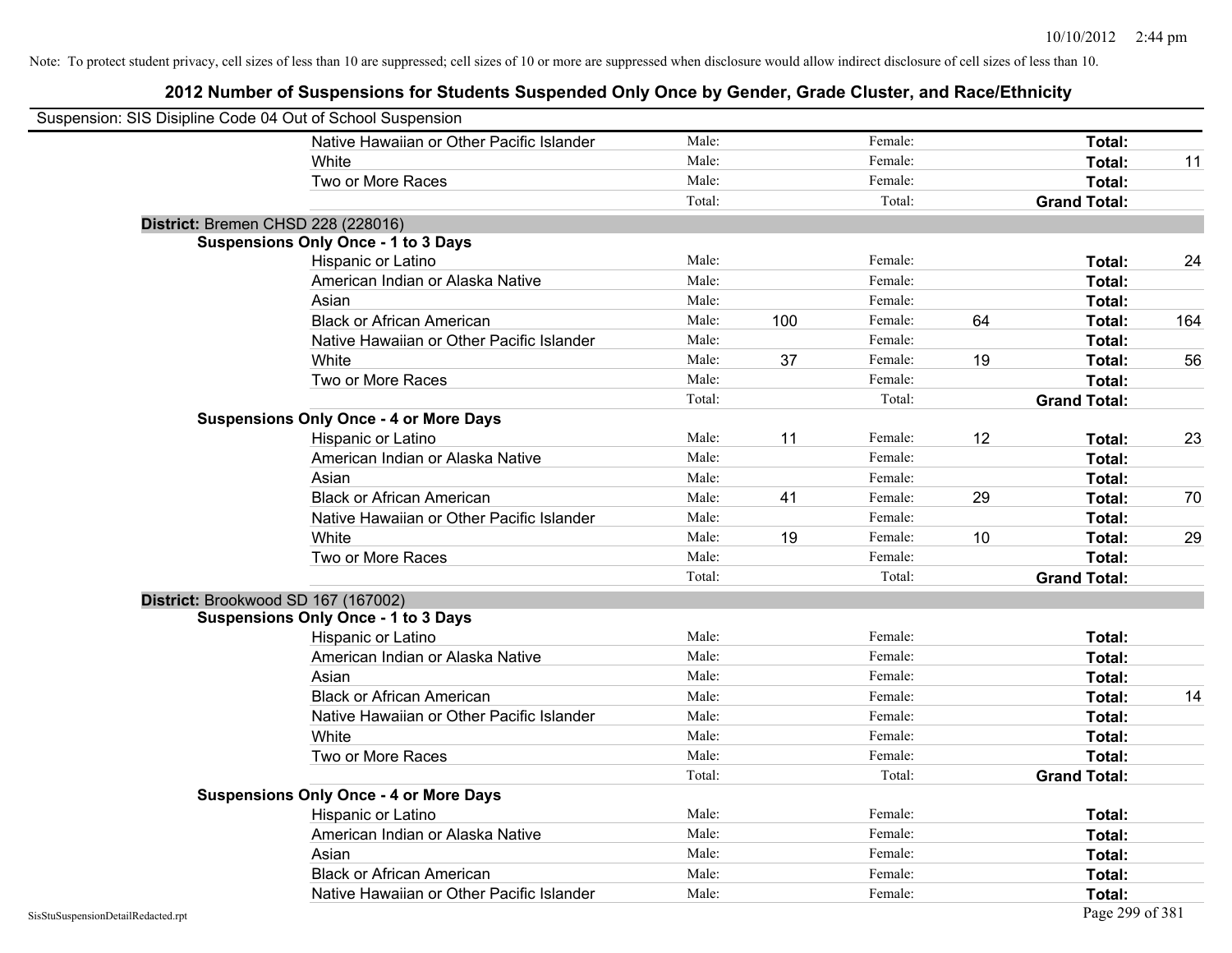| Suspension: SIS Disipline Code 04 Out of School Suspension |                                               |        |    |         |    |                     |    |
|------------------------------------------------------------|-----------------------------------------------|--------|----|---------|----|---------------------|----|
|                                                            | White                                         | Male:  |    | Female: |    | Total:              |    |
|                                                            | Two or More Races                             | Male:  |    | Female: |    | Total:              |    |
|                                                            |                                               | Total: |    | Total:  |    | <b>Grand Total:</b> |    |
| District: Burbank SD 111 (111002)                          |                                               |        |    |         |    |                     |    |
|                                                            | <b>Suspensions Only Once - 1 to 3 Days</b>    |        |    |         |    |                     |    |
|                                                            | Hispanic or Latino                            | Male:  | 23 | Female: | 12 | Total:              | 35 |
|                                                            | American Indian or Alaska Native              | Male:  |    | Female: |    | Total:              |    |
|                                                            | Asian                                         | Male:  |    | Female: |    | Total:              |    |
|                                                            | <b>Black or African American</b>              | Male:  |    | Female: |    | Total:              |    |
|                                                            | Native Hawaiian or Other Pacific Islander     | Male:  |    | Female: |    | Total:              |    |
|                                                            | White                                         | Male:  |    | Female: |    | Total:              | 33 |
|                                                            | Two or More Races                             | Male:  |    | Female: |    | Total:              |    |
|                                                            |                                               | Total: |    | Total:  |    | <b>Grand Total:</b> |    |
|                                                            | <b>Suspensions Only Once - 4 or More Days</b> |        |    |         |    |                     |    |
|                                                            | Hispanic or Latino                            | Male:  |    | Female: |    | Total:              |    |
|                                                            | American Indian or Alaska Native              | Male:  |    | Female: |    | Total:              |    |
|                                                            | Asian                                         | Male:  |    | Female: |    | Total:              |    |
|                                                            | <b>Black or African American</b>              | Male:  |    | Female: |    | Total:              |    |
|                                                            | Native Hawaiian or Other Pacific Islander     | Male:  |    | Female: |    | Total:              |    |
|                                                            | White                                         | Male:  |    | Female: |    | Total:              |    |
|                                                            | Two or More Races                             | Male:  |    | Female: |    | Total:              |    |
|                                                            |                                               | Total: |    | Total:  |    | <b>Grand Total:</b> |    |
| District: Burnham SD 154-5 (154502)                        |                                               |        |    |         |    |                     |    |
|                                                            | <b>Suspensions Only Once - 1 to 3 Days</b>    |        |    |         |    |                     |    |
|                                                            | Hispanic or Latino                            | Male:  |    | Female: |    | Total:              |    |
|                                                            | American Indian or Alaska Native              | Male:  |    | Female: |    | Total:              |    |
|                                                            | Asian                                         | Male:  |    | Female: |    | Total:              |    |
|                                                            | <b>Black or African American</b>              | Male:  |    | Female: |    | Total:              |    |
|                                                            | Native Hawaiian or Other Pacific Islander     | Male:  |    | Female: |    | Total:              |    |
|                                                            | White                                         | Male:  |    | Female: |    | Total:              |    |
|                                                            | Two or More Races                             | Male:  |    | Female: |    | Total:              |    |
|                                                            |                                               | Total: |    | Total:  |    | <b>Grand Total:</b> |    |
|                                                            | <b>Suspensions Only Once - 4 or More Days</b> |        |    |         |    |                     |    |
|                                                            | Hispanic or Latino                            | Male:  |    | Female: |    | Total:              |    |
|                                                            | American Indian or Alaska Native              | Male:  |    | Female: |    | Total:              |    |
|                                                            | Asian                                         | Male:  |    | Female: |    | Total:              |    |
|                                                            | <b>Black or African American</b>              | Male:  |    | Female: |    | Total:              |    |
|                                                            | Native Hawaiian or Other Pacific Islander     | Male:  |    | Female: |    | Total:              |    |
|                                                            | White                                         | Male:  |    | Female: |    | Total:              |    |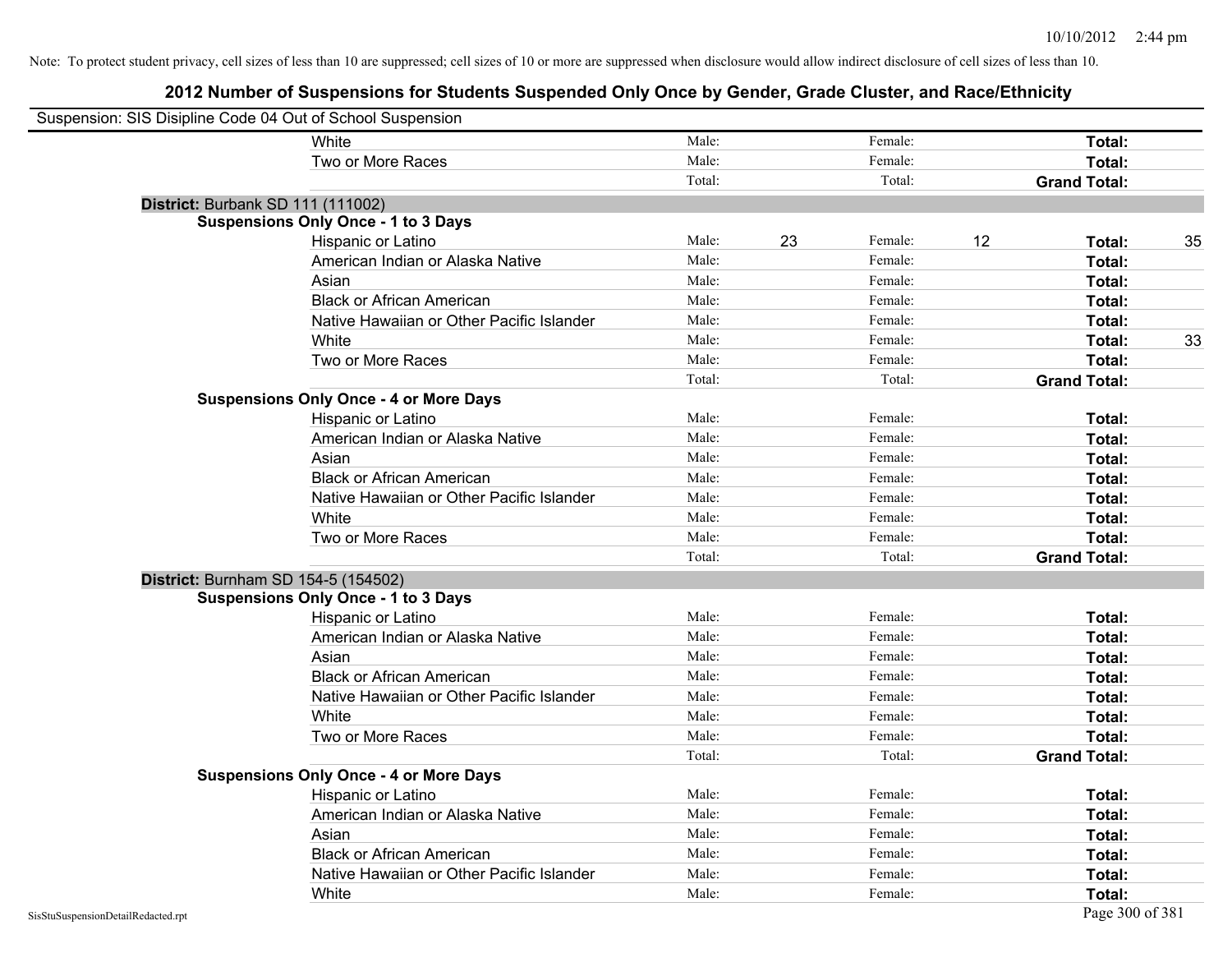| Suspension: SIS Disipline Code 04 Out of School Suspension |                                               |        |    |         |    |                     |    |
|------------------------------------------------------------|-----------------------------------------------|--------|----|---------|----|---------------------|----|
|                                                            | Two or More Races                             | Male:  |    | Female: |    | Total:              |    |
|                                                            |                                               | Total: |    | Total:  |    | <b>Grand Total:</b> |    |
|                                                            | District: Calumet City SD 155 (155002)        |        |    |         |    |                     |    |
|                                                            | <b>Suspensions Only Once - 1 to 3 Days</b>    |        |    |         |    |                     |    |
|                                                            | Hispanic or Latino                            | Male:  |    | Female: |    | Total:              |    |
|                                                            | American Indian or Alaska Native              | Male:  |    | Female: |    | Total:              |    |
|                                                            | Asian                                         | Male:  |    | Female: |    | Total:              |    |
|                                                            | <b>Black or African American</b>              | Male:  | 31 | Female: | 27 | Total:              | 58 |
|                                                            | Native Hawaiian or Other Pacific Islander     | Male:  |    | Female: |    | Total:              |    |
|                                                            | White                                         | Male:  |    | Female: |    | Total:              |    |
|                                                            | Two or More Races                             | Male:  |    | Female: |    | Total:              |    |
|                                                            |                                               | Total: |    | Total:  |    | <b>Grand Total:</b> |    |
|                                                            | <b>Suspensions Only Once - 4 or More Days</b> |        |    |         |    |                     |    |
|                                                            | Hispanic or Latino                            | Male:  |    | Female: |    | Total:              |    |
|                                                            | American Indian or Alaska Native              | Male:  |    | Female: |    | Total:              |    |
|                                                            | Asian                                         | Male:  |    | Female: |    | Total:              |    |
|                                                            | <b>Black or African American</b>              | Male:  |    | Female: |    | Total:              |    |
|                                                            | Native Hawaiian or Other Pacific Islander     | Male:  |    | Female: |    | Total:              |    |
|                                                            | White                                         | Male:  |    | Female: |    | Total:              |    |
|                                                            | Two or More Races                             | Male:  |    | Female: |    | Total:              |    |
|                                                            |                                               | Total: |    | Total:  |    | <b>Grand Total:</b> |    |
|                                                            | District: Calumet Public SD 132 (132002)      |        |    |         |    |                     |    |
|                                                            | <b>Suspensions Only Once - 1 to 3 Days</b>    |        |    |         |    |                     |    |
|                                                            | Hispanic or Latino                            | Male:  |    | Female: |    | Total:              |    |
|                                                            | American Indian or Alaska Native              | Male:  |    | Female: |    | Total:              |    |
|                                                            | Asian                                         | Male:  |    | Female: |    | Total:              |    |
|                                                            | <b>Black or African American</b>              | Male:  | 39 | Female: | 22 | Total:              | 61 |
|                                                            | Native Hawaiian or Other Pacific Islander     | Male:  |    | Female: |    | Total:              |    |
|                                                            | White                                         | Male:  |    | Female: |    | Total:              |    |
|                                                            | Two or More Races                             | Male:  |    | Female: |    | Total:              |    |
|                                                            |                                               | Total: |    | Total:  |    | <b>Grand Total:</b> |    |
|                                                            | <b>Suspensions Only Once - 4 or More Days</b> |        |    |         |    |                     |    |
|                                                            | Hispanic or Latino                            | Male:  |    | Female: |    | Total:              |    |
|                                                            | American Indian or Alaska Native              | Male:  |    | Female: |    | Total:              |    |
|                                                            | Asian                                         | Male:  |    | Female: |    | Total:              |    |
|                                                            | <b>Black or African American</b>              | Male:  |    | Female: |    | Total:              | 17 |
|                                                            | Native Hawaiian or Other Pacific Islander     | Male:  |    | Female: |    | Total:              |    |
|                                                            | White                                         | Male:  |    | Female: |    | Total:              |    |
|                                                            | Two or More Races                             | Male:  |    | Female: |    | Total:              |    |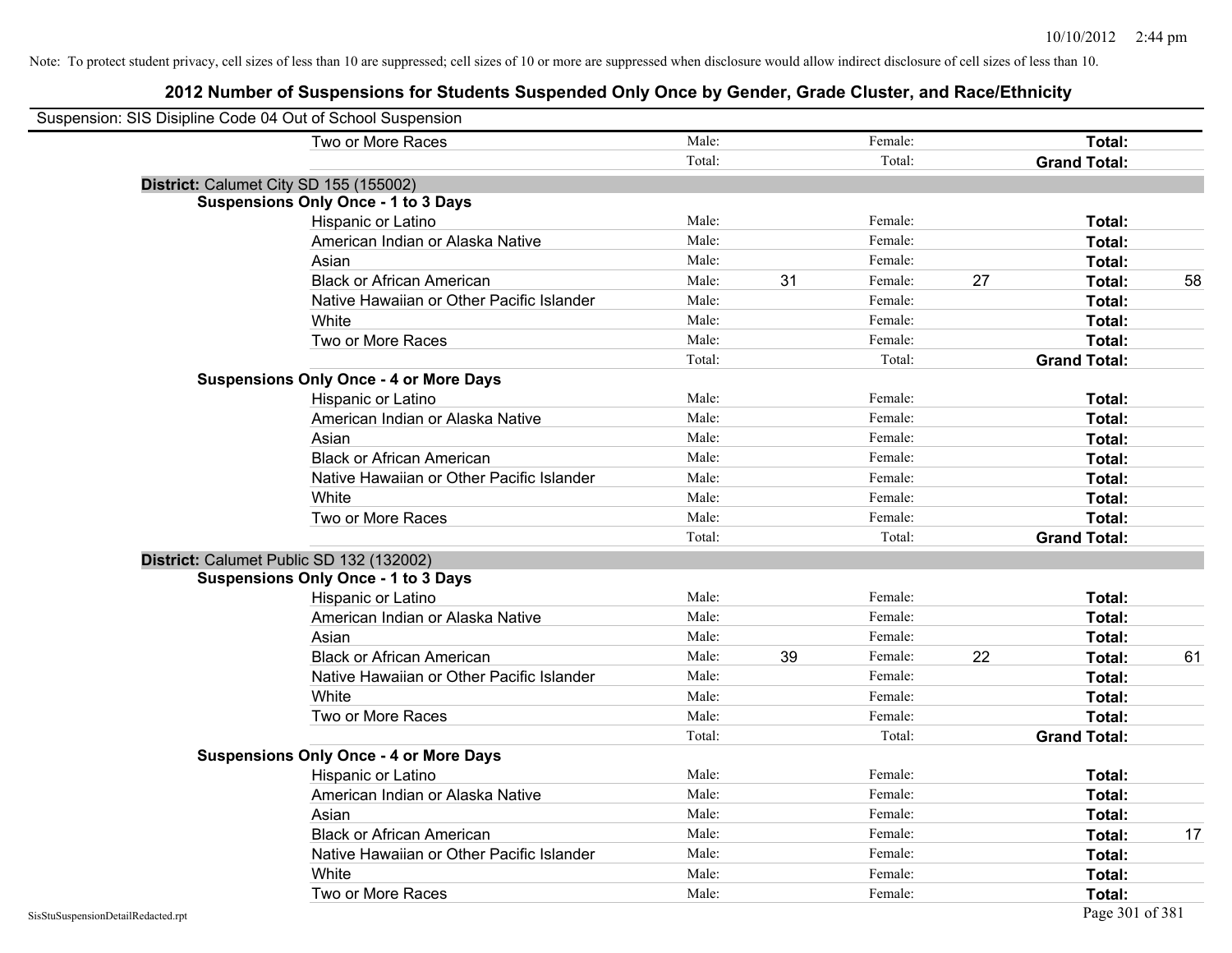| Suspension: SIS Disipline Code 04 Out of School Suspension |                                               |        |    |         |    |                     |    |
|------------------------------------------------------------|-----------------------------------------------|--------|----|---------|----|---------------------|----|
|                                                            |                                               | Total: |    | Total:  |    | <b>Grand Total:</b> |    |
| District: CCSD 146 (146004)                                |                                               |        |    |         |    |                     |    |
|                                                            | <b>Suspensions Only Once - 1 to 3 Days</b>    |        |    |         |    |                     |    |
|                                                            | Hispanic or Latino                            | Male:  |    | Female: |    | Total:              |    |
|                                                            | American Indian or Alaska Native              | Male:  |    | Female: |    | Total:              |    |
|                                                            | Asian                                         | Male:  |    | Female: |    | Total:              |    |
|                                                            | <b>Black or African American</b>              | Male:  |    | Female: |    | Total:              |    |
|                                                            | Native Hawaiian or Other Pacific Islander     | Male:  |    | Female: |    | Total:              |    |
|                                                            | White                                         | Male:  | 14 | Female: | 11 | Total:              | 25 |
|                                                            | Two or More Races                             | Male:  |    | Female: |    | Total:              |    |
|                                                            |                                               | Total: |    | Total:  |    | <b>Grand Total:</b> |    |
|                                                            | <b>Suspensions Only Once - 4 or More Days</b> |        |    |         |    |                     |    |
|                                                            | Hispanic or Latino                            | Male:  |    | Female: |    | Total:              |    |
|                                                            | American Indian or Alaska Native              | Male:  |    | Female: |    | Total:              |    |
|                                                            | Asian                                         | Male:  |    | Female: |    | Total:              |    |
|                                                            | <b>Black or African American</b>              | Male:  |    | Female: |    | Total:              |    |
|                                                            | Native Hawaiian or Other Pacific Islander     | Male:  |    | Female: |    | Total:              |    |
|                                                            | White                                         | Male:  |    | Female: |    | Total:              |    |
|                                                            | Two or More Races                             | Male:  |    | Female: |    | Total:              |    |
|                                                            |                                               | Total: |    | Total:  |    | <b>Grand Total:</b> |    |
| District: CCSD 168 (168004)                                |                                               |        |    |         |    |                     |    |
|                                                            | <b>Suspensions Only Once - 1 to 3 Days</b>    |        |    |         |    |                     |    |
|                                                            | Hispanic or Latino                            | Male:  |    | Female: |    | Total:              |    |
|                                                            | American Indian or Alaska Native              | Male:  |    | Female: |    | Total:              |    |
|                                                            | Asian                                         | Male:  |    | Female: |    | Total:              |    |
|                                                            | <b>Black or African American</b>              | Male:  | 48 | Female: | 40 | Total:              | 88 |
|                                                            | Native Hawaiian or Other Pacific Islander     | Male:  |    | Female: |    | Total:              |    |
|                                                            | White                                         | Male:  |    | Female: |    | Total:              |    |
|                                                            | Two or More Races                             | Male:  |    | Female: |    | Total:              |    |
|                                                            |                                               | Total: |    | Total:  |    | <b>Grand Total:</b> |    |
|                                                            | <b>Suspensions Only Once - 4 or More Days</b> |        |    |         |    |                     |    |
|                                                            | Hispanic or Latino                            | Male:  |    | Female: |    | Total:              |    |
|                                                            | American Indian or Alaska Native              | Male:  |    | Female: |    | Total:              |    |
|                                                            | Asian                                         | Male:  |    | Female: |    | Total:              |    |
|                                                            | <b>Black or African American</b>              | Male:  | 16 | Female: | 23 | Total:              | 39 |
|                                                            | Native Hawaiian or Other Pacific Islander     | Male:  |    | Female: |    | Total:              |    |
|                                                            | White                                         | Male:  |    | Female: |    | Total:              |    |
|                                                            | Two or More Races                             | Male:  |    | Female: |    | Total:              |    |
|                                                            |                                               | Total: |    | Total:  |    | <b>Grand Total:</b> |    |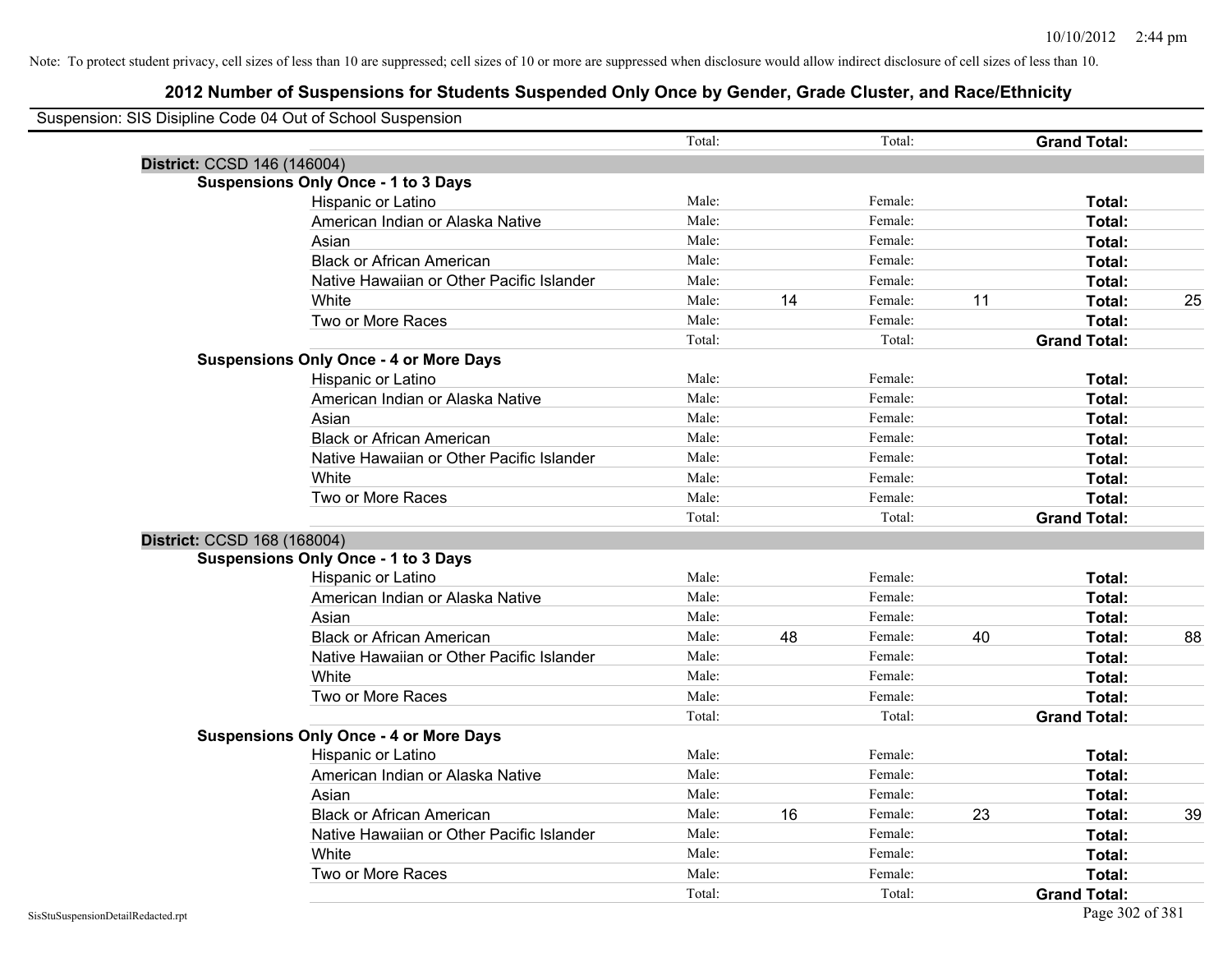| Suspension: SIS Disipline Code 04 Out of School Suspension |                                               |        |    |         |    |                     |    |
|------------------------------------------------------------|-----------------------------------------------|--------|----|---------|----|---------------------|----|
| District: Central Stickney SD 110 (110002)                 |                                               |        |    |         |    |                     |    |
|                                                            | <b>Suspensions Only Once - 1 to 3 Days</b>    |        |    |         |    |                     |    |
|                                                            | Hispanic or Latino                            | Male:  |    | Female: |    | Total:              |    |
|                                                            | American Indian or Alaska Native              | Male:  |    | Female: |    | Total:              |    |
|                                                            | Asian                                         | Male:  |    | Female: |    | Total:              |    |
|                                                            | <b>Black or African American</b>              | Male:  |    | Female: |    | Total:              |    |
|                                                            | Native Hawaiian or Other Pacific Islander     | Male:  |    | Female: |    | Total:              |    |
|                                                            | White                                         | Male:  |    | Female: |    | Total:              |    |
|                                                            | Two or More Races                             | Male:  |    | Female: |    | Total:              |    |
|                                                            |                                               | Total: |    | Total:  |    | <b>Grand Total:</b> | 11 |
|                                                            | <b>Suspensions Only Once - 4 or More Days</b> |        |    |         |    |                     |    |
|                                                            | Hispanic or Latino                            | Male:  |    | Female: |    | Total:              |    |
|                                                            | American Indian or Alaska Native              | Male:  |    | Female: |    | Total:              |    |
|                                                            | Asian                                         | Male:  |    | Female: |    | Total:              |    |
|                                                            | <b>Black or African American</b>              | Male:  |    | Female: |    | Total:              |    |
|                                                            | Native Hawaiian or Other Pacific Islander     | Male:  |    | Female: |    | Total:              |    |
|                                                            | White                                         | Male:  |    | Female: |    | Total:              |    |
|                                                            | Two or More Races                             | Male:  |    | Female: |    | Total:              |    |
|                                                            |                                               | Total: |    | Total:  |    | <b>Grand Total:</b> |    |
| District: Chicago Heights SD 170 (170002)                  |                                               |        |    |         |    |                     |    |
|                                                            | <b>Suspensions Only Once - 1 to 3 Days</b>    |        |    |         |    |                     |    |
|                                                            | Hispanic or Latino                            | Male:  | 41 | Female: | 10 | Total:              | 51 |
|                                                            | American Indian or Alaska Native              | Male:  |    | Female: |    | Total:              |    |
|                                                            | Asian                                         | Male:  |    | Female: |    | Total:              |    |
|                                                            | <b>Black or African American</b>              | Male:  | 68 | Female: | 29 | Total:              | 97 |
|                                                            | Native Hawaiian or Other Pacific Islander     | Male:  |    | Female: |    | Total:              |    |
|                                                            | White                                         | Male:  |    | Female: |    | Total:              |    |
|                                                            | Two or More Races                             | Male:  |    | Female: |    | Total:              |    |
|                                                            |                                               | Total: |    | Total:  |    | <b>Grand Total:</b> |    |
|                                                            | <b>Suspensions Only Once - 4 or More Days</b> |        |    |         |    |                     |    |
|                                                            | Hispanic or Latino                            | Male:  |    | Female: |    | Total:              |    |
|                                                            | American Indian or Alaska Native              | Male:  |    | Female: |    | Total:              |    |
|                                                            | Asian                                         | Male:  |    | Female: |    | Total:              |    |
|                                                            | <b>Black or African American</b>              | Male:  |    | Female: |    | Total:              | 15 |
|                                                            | Native Hawaiian or Other Pacific Islander     | Male:  |    | Female: |    | Total:              |    |
|                                                            | White                                         | Male:  |    | Female: |    | Total:              |    |
|                                                            | Two or More Races                             | Male:  |    | Female: |    | <b>Total:</b>       |    |
|                                                            |                                               | Total: |    | Total:  |    | <b>Grand Total:</b> |    |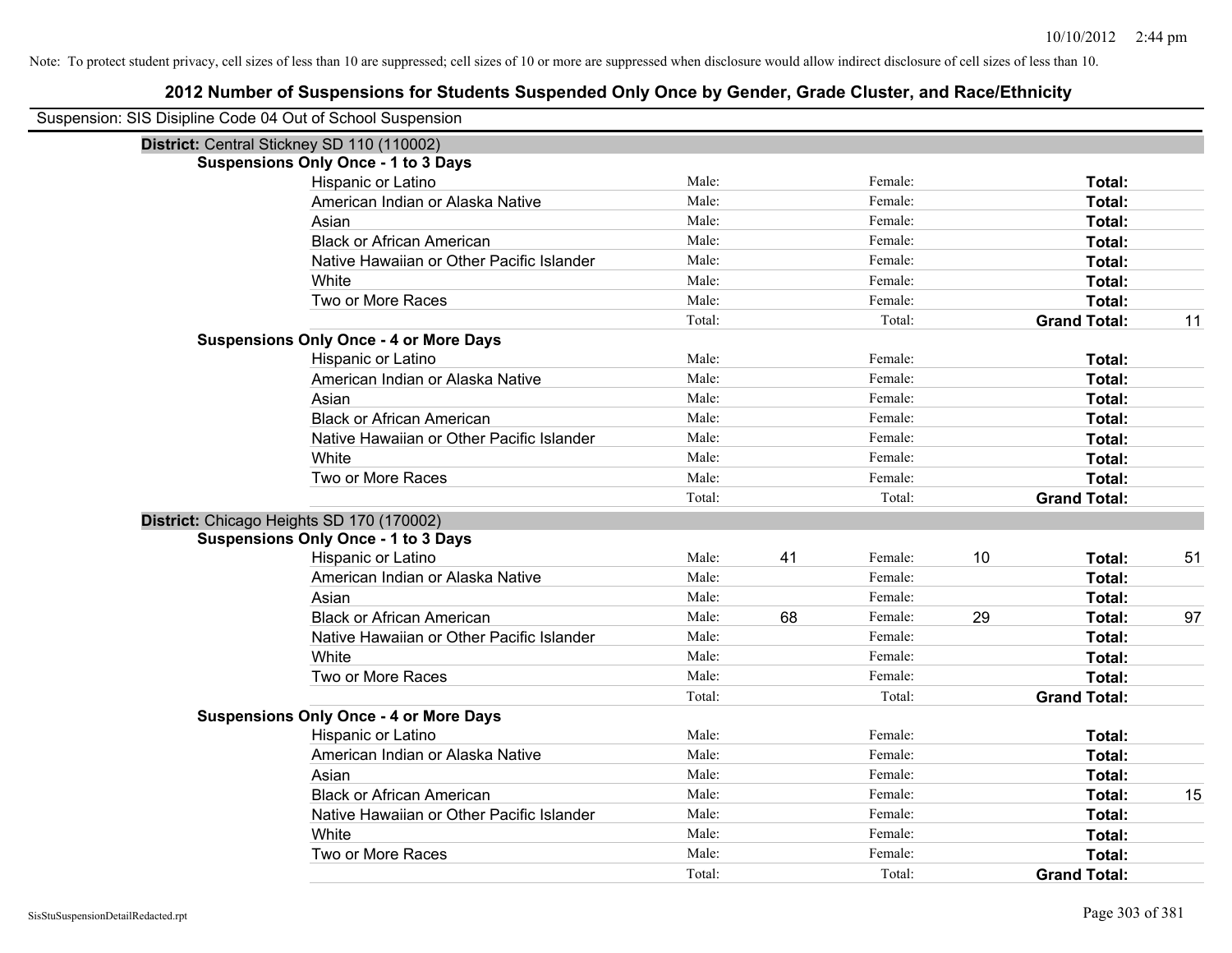| Suspension: SIS Disipline Code 04 Out of School Suspension |                                               |        |    |         |    |                     |     |
|------------------------------------------------------------|-----------------------------------------------|--------|----|---------|----|---------------------|-----|
|                                                            | District: Chicago Ridge SD 127-5 (127502)     |        |    |         |    |                     |     |
|                                                            | <b>Suspensions Only Once - 1 to 3 Days</b>    |        |    |         |    |                     |     |
|                                                            | Hispanic or Latino                            | Male:  |    | Female: |    | Total:              |     |
|                                                            | American Indian or Alaska Native              | Male:  |    | Female: |    | Total:              |     |
|                                                            | Asian                                         | Male:  |    | Female: |    | Total:              |     |
|                                                            | <b>Black or African American</b>              | Male:  |    | Female: |    | Total:              |     |
|                                                            | Native Hawaiian or Other Pacific Islander     | Male:  |    | Female: |    | Total:              |     |
|                                                            | White                                         | Male:  |    | Female: |    | Total:              | 11  |
|                                                            | Two or More Races                             | Male:  |    | Female: |    | Total:              |     |
|                                                            |                                               | Total: |    | Total:  |    | <b>Grand Total:</b> |     |
|                                                            | <b>Suspensions Only Once - 4 or More Days</b> |        |    |         |    |                     |     |
|                                                            | Hispanic or Latino                            | Male:  |    | Female: |    | Total:              |     |
|                                                            | American Indian or Alaska Native              | Male:  |    | Female: |    | Total:              |     |
|                                                            | Asian                                         | Male:  |    | Female: |    | Total:              |     |
|                                                            | <b>Black or African American</b>              | Male:  |    | Female: |    | Total:              |     |
|                                                            | Native Hawaiian or Other Pacific Islander     | Male:  |    | Female: |    | Total:              |     |
|                                                            | White                                         | Male:  |    | Female: |    | Total:              |     |
|                                                            | Two or More Races                             | Male:  |    | Female: |    | Total:              |     |
|                                                            |                                               | Total: |    | Total:  |    | <b>Grand Total:</b> |     |
| District: CHSD 218 (218016)                                |                                               |        |    |         |    |                     |     |
|                                                            | <b>Suspensions Only Once - 1 to 3 Days</b>    |        |    |         |    |                     |     |
|                                                            | Hispanic or Latino                            | Male:  | 27 | Female: | 21 | Total:              | 48  |
|                                                            | American Indian or Alaska Native              | Male:  |    | Female: |    | Total:              |     |
|                                                            | Asian                                         | Male:  |    | Female: |    | Total:              |     |
|                                                            | <b>Black or African American</b>              | Male:  | 92 | Female: | 67 | Total:              | 159 |
|                                                            | Native Hawaiian or Other Pacific Islander     | Male:  |    | Female: |    | Total:              |     |
|                                                            | White                                         | Male:  | 48 | Female: | 25 | Total:              | 73  |
|                                                            | Two or More Races                             | Male:  |    | Female: |    | <b>Total:</b>       |     |
|                                                            |                                               | Total: |    | Total:  |    | <b>Grand Total:</b> |     |
|                                                            | <b>Suspensions Only Once - 4 or More Days</b> |        |    |         |    |                     |     |
|                                                            | Hispanic or Latino                            | Male:  |    | Female: |    | Total:              | 31  |
|                                                            | American Indian or Alaska Native              | Male:  |    | Female: |    | Total:              |     |
|                                                            | Asian                                         | Male:  |    | Female: |    | Total:              |     |
|                                                            | <b>Black or African American</b>              | Male:  | 61 | Female: | 65 | Total:              | 126 |
|                                                            | Native Hawaiian or Other Pacific Islander     | Male:  |    | Female: |    | Total:              |     |
|                                                            | White                                         | Male:  | 40 | Female: | 12 | Total:              | 52  |
|                                                            | Two or More Races                             | Male:  |    | Female: |    | <b>Total:</b>       |     |
|                                                            |                                               | Total: |    | Total:  |    | <b>Grand Total:</b> |     |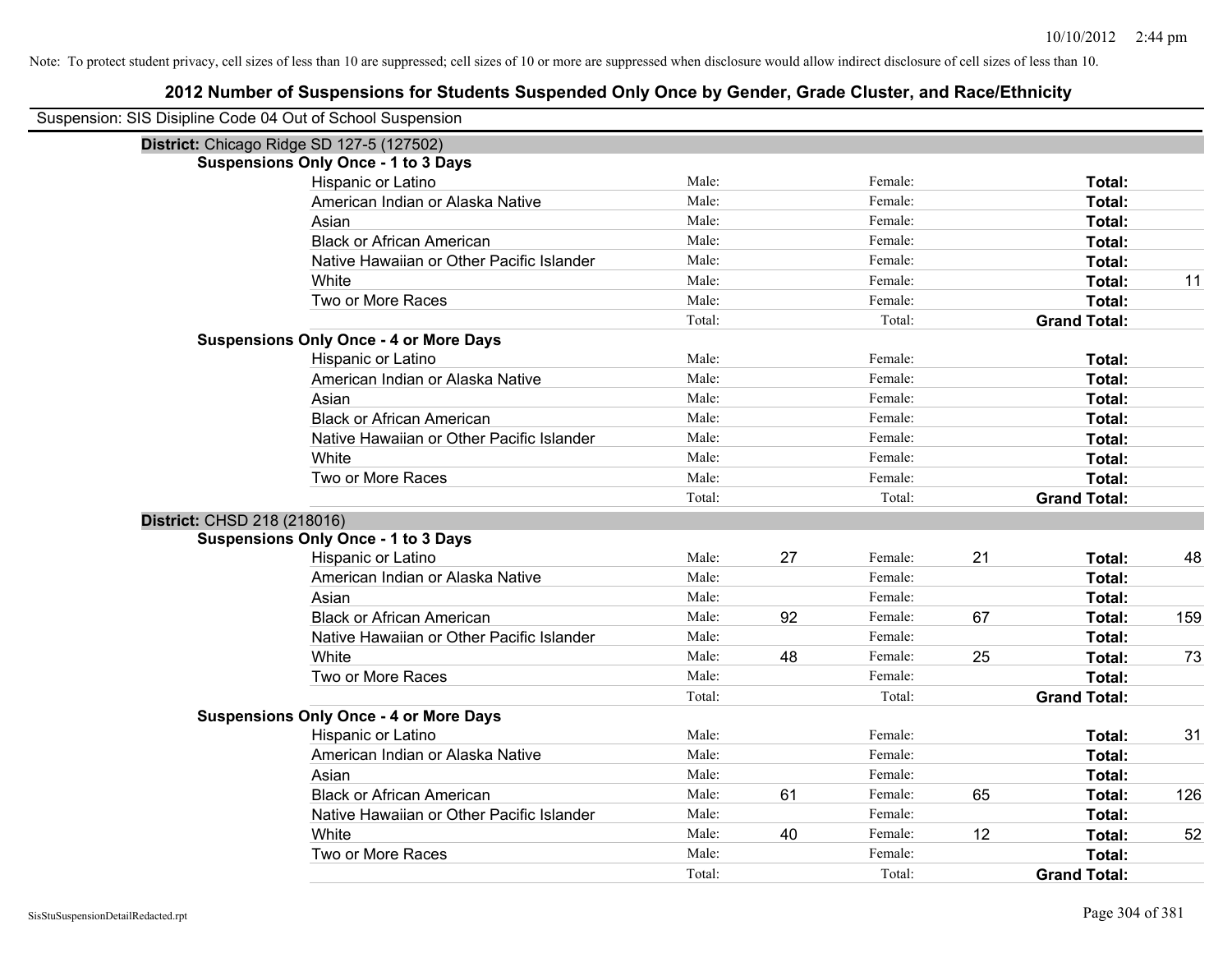| Suspension: SIS Disipline Code 04 Out of School Suspension |                                               |        |     |         |    |                     |     |
|------------------------------------------------------------|-----------------------------------------------|--------|-----|---------|----|---------------------|-----|
| <b>District: Cons HSD 230 (230013)</b>                     |                                               |        |     |         |    |                     |     |
|                                                            | <b>Suspensions Only Once - 1 to 3 Days</b>    |        |     |         |    |                     |     |
|                                                            | Hispanic or Latino                            | Male:  | 32  | Female: | 16 | Total:              | 48  |
|                                                            | American Indian or Alaska Native              | Male:  |     | Female: |    | Total:              |     |
|                                                            | Asian                                         | Male:  |     | Female: |    | Total:              |     |
|                                                            | <b>Black or African American</b>              | Male:  | 16  | Female: | 12 | Total:              | 28  |
|                                                            | Native Hawaiian or Other Pacific Islander     | Male:  |     | Female: |    | Total:              |     |
|                                                            | White                                         | Male:  | 140 | Female: | 61 | Total:              | 201 |
|                                                            | Two or More Races                             | Male:  |     | Female: |    | Total:              |     |
|                                                            |                                               | Total: |     | Total:  |    | <b>Grand Total:</b> | 287 |
|                                                            | <b>Suspensions Only Once - 4 or More Days</b> |        |     |         |    |                     |     |
|                                                            | Hispanic or Latino                            | Male:  |     | Female: |    | Total:              | 12  |
|                                                            | American Indian or Alaska Native              | Male:  |     | Female: |    | Total:              |     |
|                                                            | Asian                                         | Male:  |     | Female: |    | Total:              |     |
|                                                            | <b>Black or African American</b>              | Male:  |     | Female: |    | Total:              | 10  |
|                                                            | Native Hawaiian or Other Pacific Islander     | Male:  |     | Female: |    | Total:              |     |
|                                                            | White                                         | Male:  | 54  | Female: | 12 | Total:              | 66  |
|                                                            | Two or More Races                             | Male:  |     | Female: |    | Total:              |     |
|                                                            |                                               | Total: |     | Total:  |    | <b>Grand Total:</b> |     |
| District: Cook County SD 130 (130002)                      |                                               |        |     |         |    |                     |     |
|                                                            | <b>Suspensions Only Once - 1 to 3 Days</b>    |        |     |         |    |                     |     |
|                                                            | Hispanic or Latino                            | Male:  | 22  | Female: | 16 | Total:              | 38  |
|                                                            | American Indian or Alaska Native              | Male:  |     | Female: |    | Total:              |     |
|                                                            | Asian                                         | Male:  |     | Female: |    | Total:              |     |
|                                                            | <b>Black or African American</b>              | Male:  | 23  | Female: | 13 | Total:              | 36  |
|                                                            | Native Hawaiian or Other Pacific Islander     | Male:  |     | Female: |    | Total:              |     |
|                                                            | White                                         | Male:  |     | Female: |    | Total:              |     |
|                                                            | Two or More Races                             | Male:  |     | Female: |    | <b>Total:</b>       |     |
|                                                            |                                               | Total: |     | Total:  |    | <b>Grand Total:</b> | 86  |
|                                                            | <b>Suspensions Only Once - 4 or More Days</b> |        |     |         |    |                     |     |
|                                                            | Hispanic or Latino                            | Male:  |     | Female: |    | Total:              | 11  |
|                                                            | American Indian or Alaska Native              | Male:  |     | Female: |    | Total:              |     |
|                                                            | Asian                                         | Male:  |     | Female: |    | Total:              |     |
|                                                            | <b>Black or African American</b>              | Male:  |     | Female: |    | Total:              |     |
|                                                            | Native Hawaiian or Other Pacific Islander     | Male:  |     | Female: |    | Total:              |     |
|                                                            | White                                         | Male:  |     | Female: |    | Total:              |     |
|                                                            | Two or More Races                             | Male:  |     | Female: |    | <b>Total:</b>       |     |
|                                                            |                                               | Total: |     | Total:  |    | <b>Grand Total:</b> |     |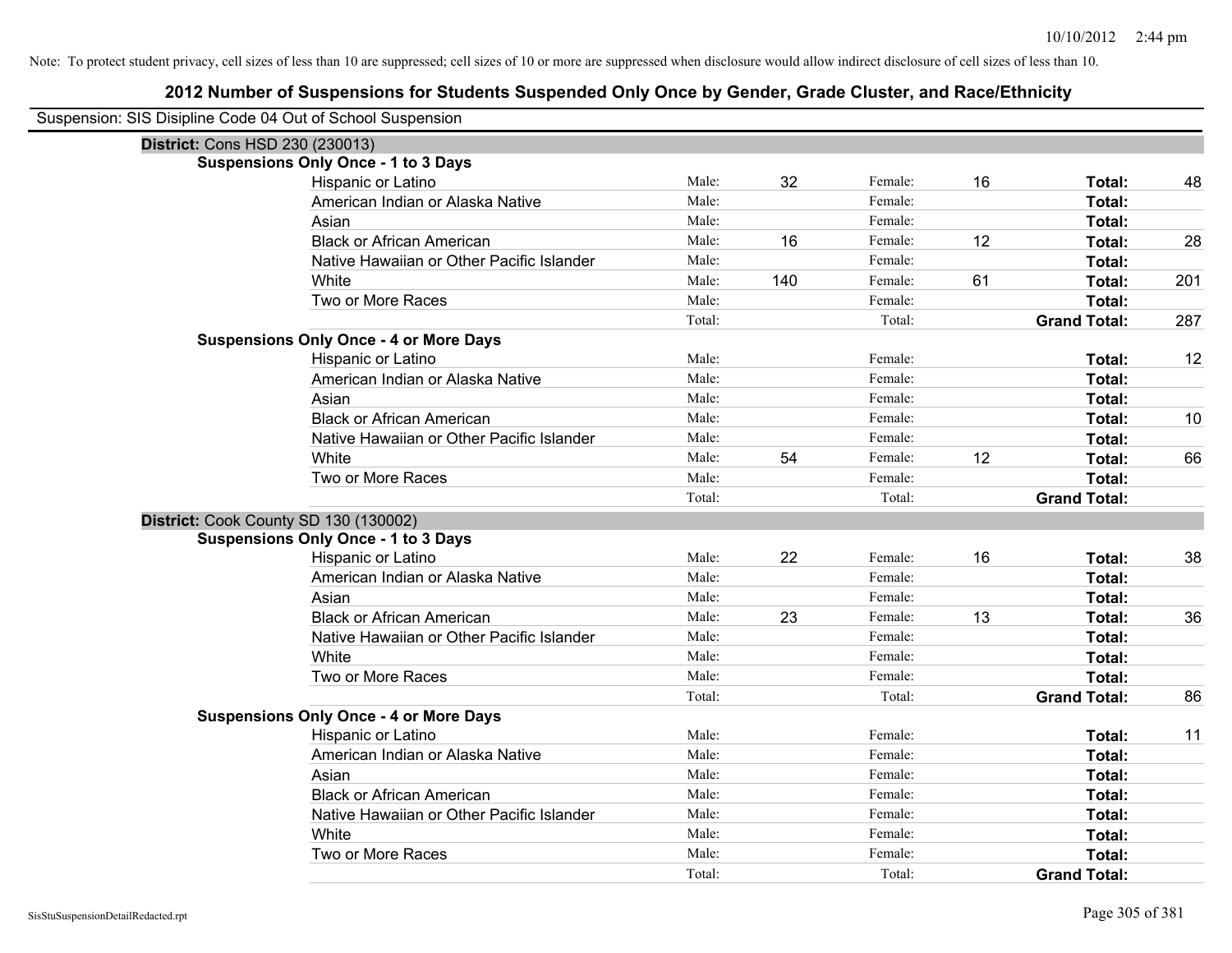| Suspension: SIS Disipline Code 04 Out of School Suspension |                                               |        |     |         |    |                     |     |
|------------------------------------------------------------|-----------------------------------------------|--------|-----|---------|----|---------------------|-----|
|                                                            | District: Country Club Hills SD 160 (160002)  |        |     |         |    |                     |     |
|                                                            | <b>Suspensions Only Once - 1 to 3 Days</b>    |        |     |         |    |                     |     |
|                                                            | Hispanic or Latino                            | Male:  |     | Female: |    | Total:              |     |
|                                                            | American Indian or Alaska Native              | Male:  |     | Female: |    | Total:              |     |
|                                                            | Asian                                         | Male:  |     | Female: |    | Total:              |     |
|                                                            | <b>Black or African American</b>              | Male:  | 50  | Female: | 45 | Total:              | 95  |
|                                                            | Native Hawaiian or Other Pacific Islander     | Male:  |     | Female: |    | Total:              |     |
|                                                            | White                                         | Male:  |     | Female: |    | Total:              |     |
|                                                            | Two or More Races                             | Male:  |     | Female: |    | Total:              |     |
|                                                            |                                               | Total: |     | Total:  |    | <b>Grand Total:</b> |     |
|                                                            | <b>Suspensions Only Once - 4 or More Days</b> |        |     |         |    |                     |     |
|                                                            | Hispanic or Latino                            | Male:  |     | Female: |    | Total:              |     |
|                                                            | American Indian or Alaska Native              | Male:  |     | Female: |    | Total:              |     |
|                                                            | Asian                                         | Male:  |     | Female: |    | Total:              |     |
|                                                            | <b>Black or African American</b>              | Male:  |     | Female: |    | Total:              | 15  |
|                                                            | Native Hawaiian or Other Pacific Islander     | Male:  |     | Female: |    | Total:              |     |
|                                                            | White                                         | Male:  |     | Female: |    | Total:              |     |
|                                                            | Two or More Races                             | Male:  |     | Female: |    | Total:              |     |
|                                                            |                                               | Total: |     | Total:  |    | <b>Grand Total:</b> |     |
| District: Dolton SD 148 (148002)                           |                                               |        |     |         |    |                     |     |
|                                                            | <b>Suspensions Only Once - 1 to 3 Days</b>    |        |     |         |    |                     |     |
|                                                            | Hispanic or Latino                            | Male:  |     | Female: |    | Total:              |     |
|                                                            | American Indian or Alaska Native              | Male:  |     | Female: |    | Total:              |     |
|                                                            | Asian                                         | Male:  |     | Female: |    | Total:              |     |
|                                                            | <b>Black or African American</b>              | Male:  | 120 | Female: | 58 | Total:              | 178 |
|                                                            | Native Hawaiian or Other Pacific Islander     | Male:  |     | Female: |    | Total:              |     |
|                                                            | White                                         | Male:  |     | Female: |    | Total:              |     |
|                                                            | Two or More Races                             | Male:  |     | Female: |    | Total:              |     |
|                                                            |                                               | Total: |     | Total:  |    | <b>Grand Total:</b> |     |
|                                                            | <b>Suspensions Only Once - 4 or More Days</b> |        |     |         |    |                     |     |
|                                                            | Hispanic or Latino                            | Male:  |     | Female: |    | Total:              |     |
|                                                            | American Indian or Alaska Native              | Male:  |     | Female: |    | Total:              |     |
|                                                            | Asian                                         | Male:  |     | Female: |    | Total:              |     |
|                                                            | <b>Black or African American</b>              | Male:  |     | Female: |    | Total:              | 15  |
|                                                            | Native Hawaiian or Other Pacific Islander     | Male:  |     | Female: |    | Total:              |     |
|                                                            | White                                         | Male:  |     | Female: |    | Total:              |     |
|                                                            | Two or More Races                             | Male:  |     | Female: |    | Total:              |     |
|                                                            |                                               | Total: |     | Total:  |    | <b>Grand Total:</b> |     |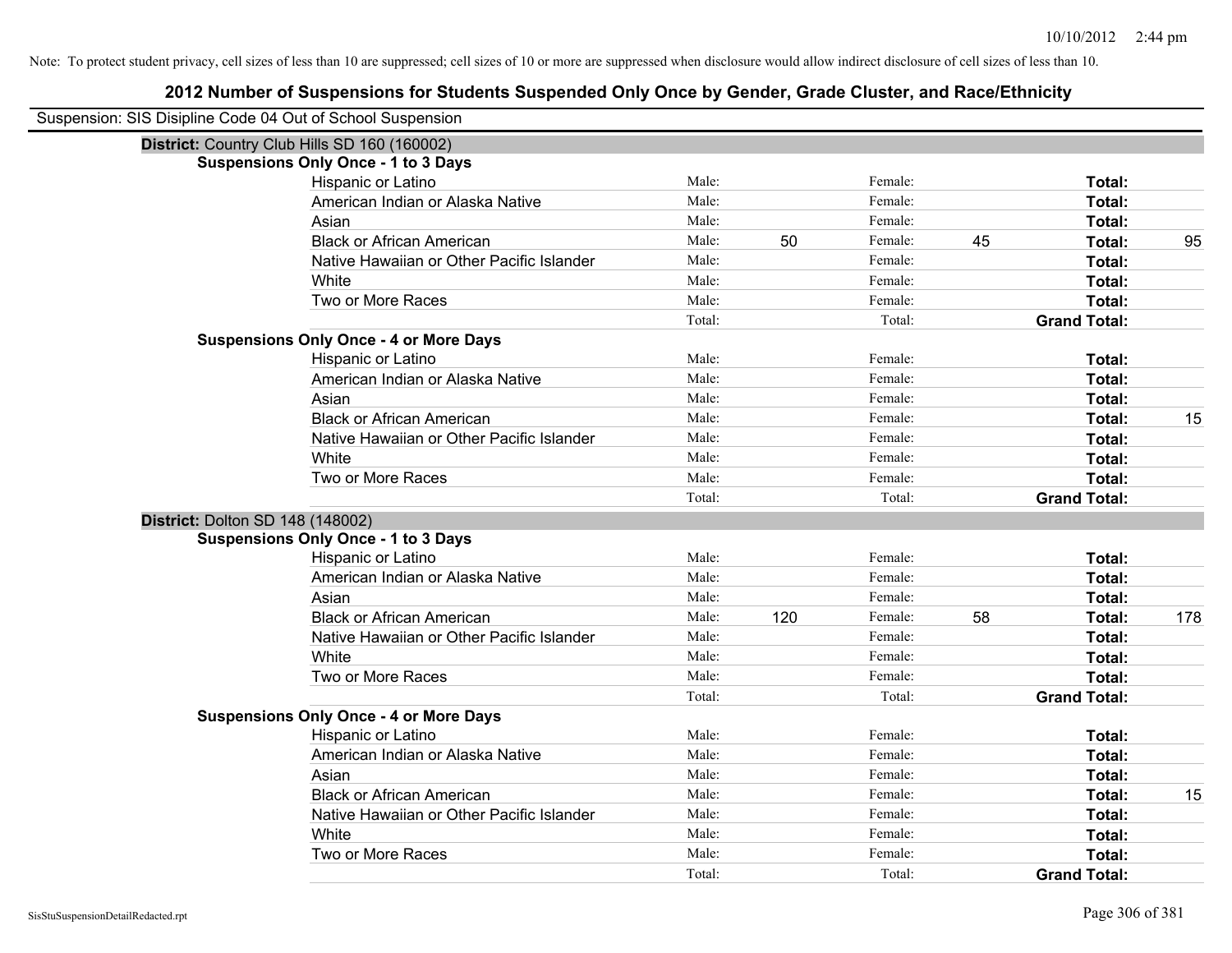| Suspension: SIS Disipline Code 04 Out of School Suspension |                                               |        |    |         |    |                     |     |
|------------------------------------------------------------|-----------------------------------------------|--------|----|---------|----|---------------------|-----|
| District: Dolton SD 149 (149002)                           |                                               |        |    |         |    |                     |     |
|                                                            | <b>Suspensions Only Once - 1 to 3 Days</b>    |        |    |         |    |                     |     |
|                                                            | Hispanic or Latino                            | Male:  |    | Female: |    | Total:              |     |
|                                                            | American Indian or Alaska Native              | Male:  |    | Female: |    | Total:              |     |
|                                                            | Asian                                         | Male:  |    | Female: |    | Total:              |     |
|                                                            | <b>Black or African American</b>              | Male:  | 67 | Female: | 32 | Total:              | 99  |
|                                                            | Native Hawaiian or Other Pacific Islander     | Male:  |    | Female: |    | Total:              |     |
|                                                            | White                                         | Male:  |    | Female: |    | Total:              |     |
|                                                            | Two or More Races                             | Male:  |    | Female: |    | Total:              |     |
|                                                            |                                               | Total: |    | Total:  |    | <b>Grand Total:</b> |     |
|                                                            | <b>Suspensions Only Once - 4 or More Days</b> |        |    |         |    |                     |     |
|                                                            | Hispanic or Latino                            | Male:  |    | Female: |    | Total:              |     |
|                                                            | American Indian or Alaska Native              | Male:  |    | Female: |    | Total:              |     |
|                                                            | Asian                                         | Male:  |    | Female: |    | Total:              |     |
|                                                            | <b>Black or African American</b>              | Male:  | 42 | Female: | 17 | Total:              | 59  |
|                                                            | Native Hawaiian or Other Pacific Islander     | Male:  |    | Female: |    | Total:              |     |
|                                                            | White                                         | Male:  |    | Female: |    | Total:              |     |
|                                                            | Two or More Races                             | Male:  |    | Female: |    | Total:              |     |
|                                                            |                                               | Total: |    | Total:  |    | <b>Grand Total:</b> |     |
| District: Elim Christian School (008100)                   |                                               |        |    |         |    |                     |     |
|                                                            | <b>Suspensions Only Once - 1 to 3 Days</b>    |        |    |         |    |                     |     |
|                                                            | Hispanic or Latino                            | Male:  |    | Female: |    | Total:              |     |
|                                                            | American Indian or Alaska Native              | Male:  |    | Female: |    | Total:              |     |
|                                                            | Asian                                         | Male:  |    | Female: |    | Total:              |     |
|                                                            | <b>Black or African American</b>              | Male:  |    | Female: |    | Total:              |     |
|                                                            | Native Hawaiian or Other Pacific Islander     | Male:  |    | Female: |    | Total:              |     |
|                                                            | White                                         | Male:  |    | Female: |    | Total:              |     |
|                                                            | Two or More Races                             | Male:  |    | Female: |    | Total:              |     |
|                                                            |                                               | Total: |    | Total:  |    | <b>Grand Total:</b> |     |
| District: ESD 159 (159002)                                 |                                               |        |    |         |    |                     |     |
|                                                            | <b>Suspensions Only Once - 1 to 3 Days</b>    |        |    |         |    |                     |     |
|                                                            | Hispanic or Latino                            | Male:  |    | Female: |    | Total:              |     |
|                                                            | American Indian or Alaska Native              | Male:  |    | Female: |    | Total:              |     |
|                                                            | Asian                                         | Male:  |    | Female: |    | Total:              |     |
|                                                            | <b>Black or African American</b>              | Male:  | 71 | Female: | 38 | Total:              | 109 |
|                                                            | Native Hawaiian or Other Pacific Islander     | Male:  |    | Female: |    | Total:              |     |
|                                                            | White                                         | Male:  |    | Female: |    | Total:              |     |
|                                                            | Two or More Races                             | Male:  |    | Female: |    | Total:              |     |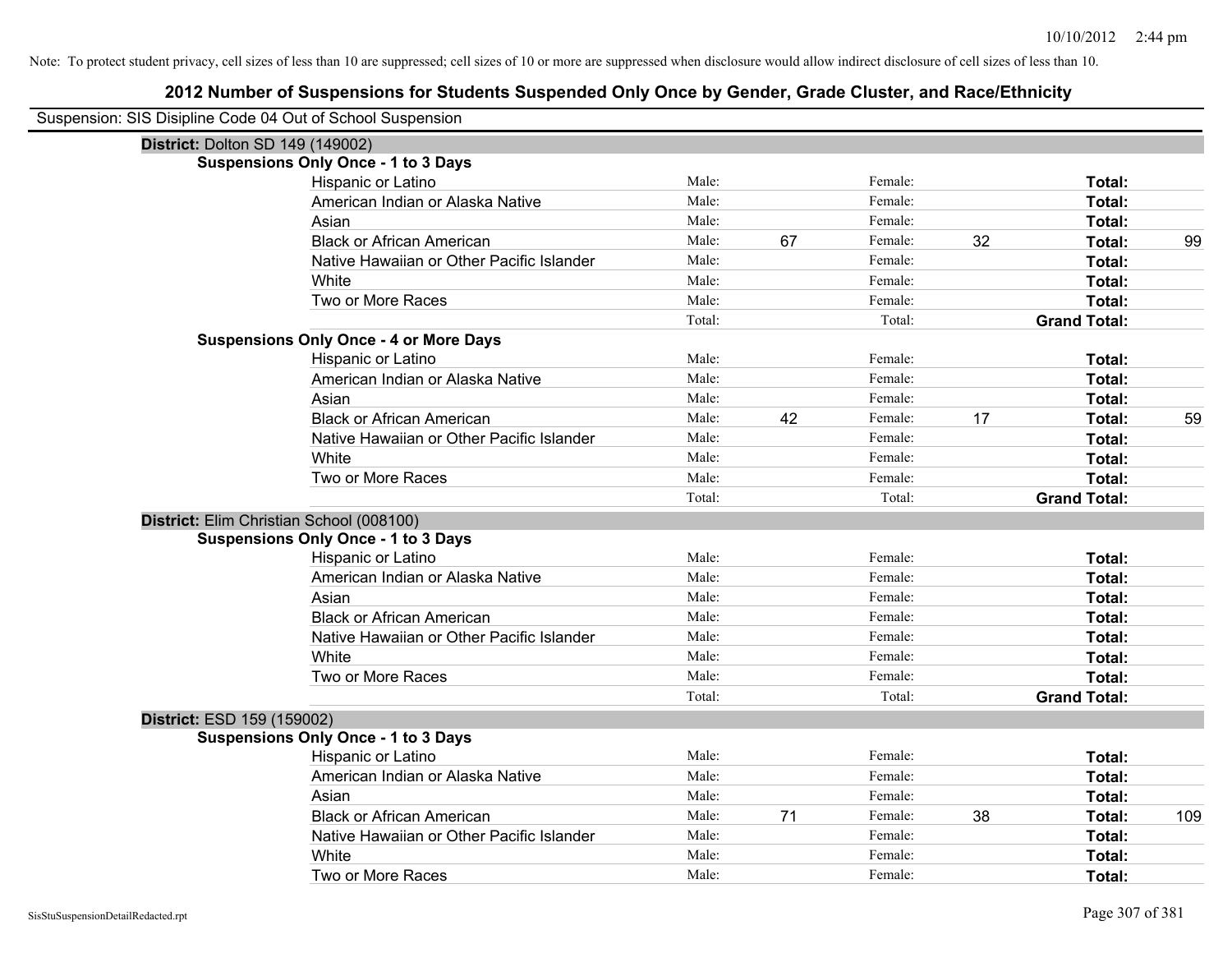| Suspension: SIS Disipline Code 04 Out of School Suspension |        |         |                     |    |
|------------------------------------------------------------|--------|---------|---------------------|----|
|                                                            | Total: | Total:  | <b>Grand Total:</b> |    |
| <b>Suspensions Only Once - 4 or More Days</b>              |        |         |                     |    |
| Hispanic or Latino                                         | Male:  | Female: | Total:              |    |
| American Indian or Alaska Native                           | Male:  | Female: | Total:              |    |
| Asian                                                      | Male:  | Female: | Total:              |    |
| <b>Black or African American</b>                           | Male:  | Female: | Total:              | 13 |
| Native Hawaiian or Other Pacific Islander                  | Male:  | Female: | Total:              |    |
| White                                                      | Male:  | Female: | Total:              |    |
| Two or More Races                                          | Male:  | Female: | Total:              |    |
|                                                            | Total: | Total:  | <b>Grand Total:</b> |    |
| District: Evergreen Park CHSD 231 (231016)                 |        |         |                     |    |
| <b>Suspensions Only Once - 1 to 3 Days</b>                 |        |         |                     |    |
| Hispanic or Latino                                         | Male:  | Female: | Total:              |    |
| American Indian or Alaska Native                           | Male:  | Female: | Total:              |    |
| Asian                                                      | Male:  | Female: | Total:              |    |
| <b>Black or African American</b>                           | Male:  | Female: | Total:              | 16 |
| Native Hawaiian or Other Pacific Islander                  | Male:  | Female: | Total:              |    |
| White                                                      | Male:  | Female: | Total:              | 17 |
| Two or More Races                                          | Male:  | Female: | Total:              |    |
|                                                            | Total: | Total:  | <b>Grand Total:</b> |    |
| <b>Suspensions Only Once - 4 or More Days</b>              |        |         |                     |    |
| Hispanic or Latino                                         | Male:  | Female: | Total:              |    |
| American Indian or Alaska Native                           | Male:  | Female: | Total:              |    |
| Asian                                                      | Male:  | Female: | Total:              |    |
| <b>Black or African American</b>                           | Male:  | Female: | Total:              | 13 |
| Native Hawaiian or Other Pacific Islander                  | Male:  | Female: | Total:              |    |
| White                                                      | Male:  | Female: | Total:              |    |
| Two or More Races                                          | Male:  | Female: | Total:              |    |
|                                                            | Total: | Total:  | <b>Grand Total:</b> |    |
| District: Evergreen Park ESD 124 (124002)                  |        |         |                     |    |
| <b>Suspensions Only Once - 1 to 3 Days</b>                 |        |         |                     |    |
| Hispanic or Latino                                         | Male:  | Female: | Total:              |    |
| American Indian or Alaska Native                           | Male:  | Female: | Total:              |    |
| Asian                                                      | Male:  | Female: | Total:              |    |
| <b>Black or African American</b>                           | Male:  | Female: | Total:              | 10 |
| Native Hawaiian or Other Pacific Islander                  | Male:  | Female: | Total:              |    |
| White                                                      | Male:  | Female: | Total:              |    |
| Two or More Races                                          | Male:  | Female: | Total:              |    |
|                                                            | Total: | Total:  | <b>Grand Total:</b> |    |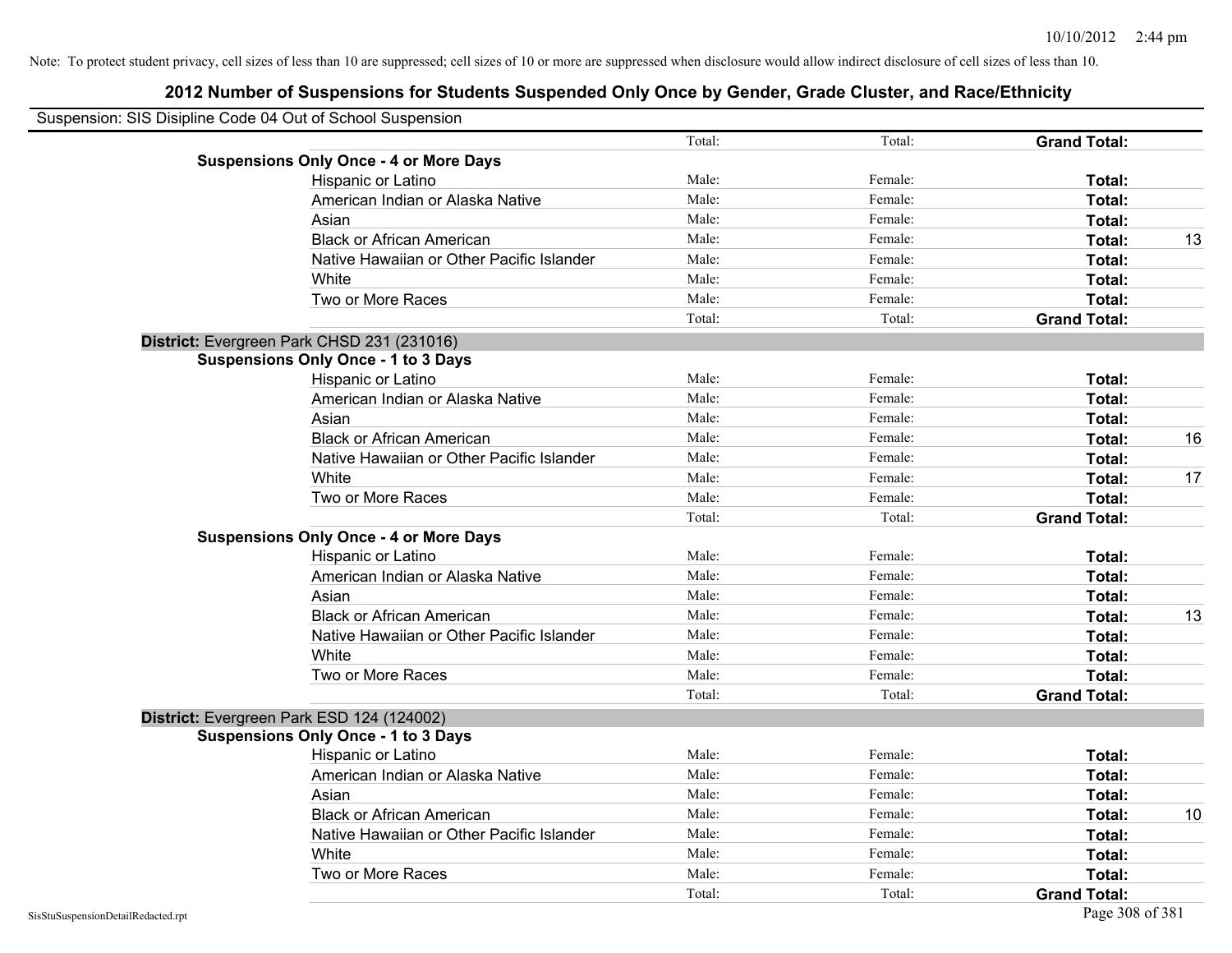| Total:<br>Total:<br>Total: |                                                                   |
|----------------------------|-------------------------------------------------------------------|
|                            |                                                                   |
|                            |                                                                   |
|                            |                                                                   |
|                            |                                                                   |
|                            |                                                                   |
| Total:                     |                                                                   |
| Total:                     |                                                                   |
| Total:                     |                                                                   |
| Total:                     |                                                                   |
| <b>Grand Total:</b>        |                                                                   |
|                            |                                                                   |
|                            |                                                                   |
| Total:                     |                                                                   |
| Total:                     |                                                                   |
| Total:                     |                                                                   |
| Total:                     |                                                                   |
| Total:                     |                                                                   |
| Total:                     |                                                                   |
| Total:                     |                                                                   |
|                            |                                                                   |
|                            |                                                                   |
| Total:                     |                                                                   |
| Total:                     |                                                                   |
| Total:                     |                                                                   |
| Total:                     |                                                                   |
| Total:                     |                                                                   |
| Total:                     |                                                                   |
| Total:                     |                                                                   |
|                            |                                                                   |
|                            |                                                                   |
|                            |                                                                   |
| Total:                     |                                                                   |
| Total:                     |                                                                   |
| Total:                     |                                                                   |
| Total:                     | 97                                                                |
| Total:                     |                                                                   |
| Total:                     |                                                                   |
| Total:                     |                                                                   |
|                            | 107                                                               |
|                            | <b>Grand Total:</b><br><b>Grand Total:</b><br><b>Grand Total:</b> |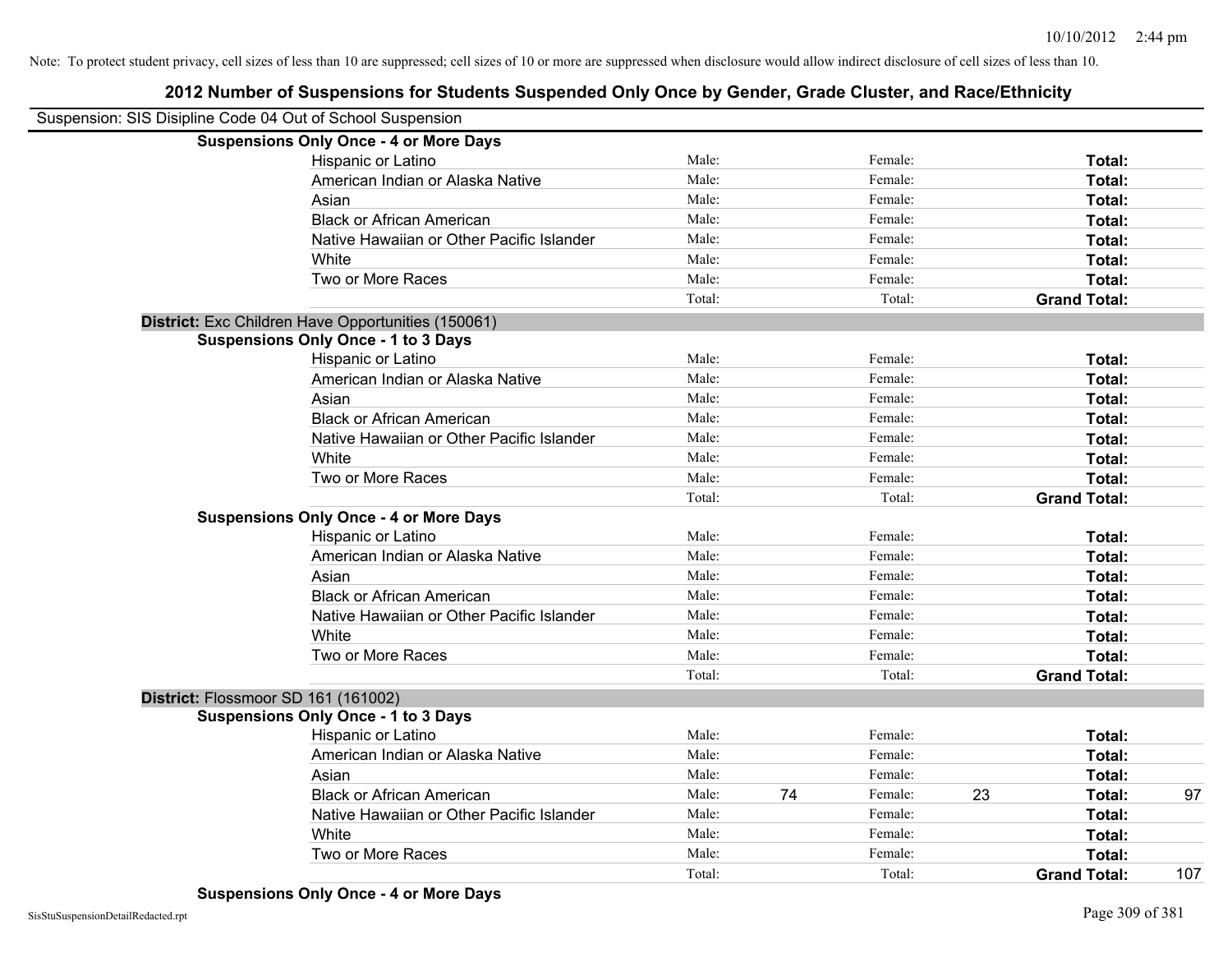| Suspension: SIS Disipline Code 04 Out of School Suspension |                                               |        |    |         |    |                     |    |
|------------------------------------------------------------|-----------------------------------------------|--------|----|---------|----|---------------------|----|
|                                                            | Hispanic or Latino                            | Male:  |    | Female: |    | Total:              |    |
|                                                            | American Indian or Alaska Native              | Male:  |    | Female: |    | Total:              |    |
|                                                            | Asian                                         | Male:  |    | Female: |    | Total:              |    |
|                                                            | <b>Black or African American</b>              | Male:  |    | Female: |    | Total:              |    |
|                                                            | Native Hawaiian or Other Pacific Islander     | Male:  |    | Female: |    | Total:              |    |
|                                                            | White                                         | Male:  |    | Female: |    | Total:              |    |
|                                                            | Two or More Races                             | Male:  |    | Female: |    | Total:              |    |
|                                                            |                                               | Total: |    | Total:  |    | <b>Grand Total:</b> |    |
|                                                            | District: Ford Heights SD 169 (169002)        |        |    |         |    |                     |    |
|                                                            | <b>Suspensions Only Once - 1 to 3 Days</b>    |        |    |         |    |                     |    |
|                                                            | Hispanic or Latino                            | Male:  |    | Female: |    | Total:              |    |
|                                                            | American Indian or Alaska Native              | Male:  |    | Female: |    | Total:              |    |
|                                                            | Asian                                         | Male:  |    | Female: |    | Total:              |    |
|                                                            | <b>Black or African American</b>              | Male:  | 37 | Female: | 22 | Total:              | 59 |
|                                                            | Native Hawaiian or Other Pacific Islander     | Male:  |    | Female: |    | Total:              |    |
|                                                            | White                                         | Male:  |    | Female: |    | Total:              |    |
|                                                            | Two or More Races                             | Male:  |    | Female: |    | Total:              |    |
|                                                            |                                               | Total: |    | Total:  |    | <b>Grand Total:</b> |    |
|                                                            | <b>Suspensions Only Once - 4 or More Days</b> |        |    |         |    |                     |    |
|                                                            | Hispanic or Latino                            | Male:  |    | Female: |    | Total:              |    |
|                                                            | American Indian or Alaska Native              | Male:  |    | Female: |    | Total:              |    |
|                                                            | Asian                                         | Male:  |    | Female: |    | Total:              |    |
|                                                            | <b>Black or African American</b>              | Male:  |    | Female: |    | Total:              |    |
|                                                            | Native Hawaiian or Other Pacific Islander     | Male:  |    | Female: |    | Total:              |    |
|                                                            | White                                         | Male:  |    | Female: |    | Total:              |    |
|                                                            | Two or More Races                             | Male:  |    | Female: |    | Total:              |    |
|                                                            |                                               | Total: |    | Total:  |    | <b>Grand Total:</b> |    |
|                                                            | District: Forest Ridge SD 142 (142002)        |        |    |         |    |                     |    |
|                                                            | <b>Suspensions Only Once - 1 to 3 Days</b>    |        |    |         |    |                     |    |
|                                                            | Hispanic or Latino                            | Male:  |    | Female: |    | Total:              |    |
|                                                            | American Indian or Alaska Native              | Male:  |    | Female: |    | Total:              |    |
|                                                            | Asian                                         | Male:  |    | Female: |    | Total:              |    |
|                                                            | <b>Black or African American</b>              | Male:  |    | Female: |    | Total:              |    |
|                                                            | Native Hawaiian or Other Pacific Islander     | Male:  |    | Female: |    | Total:              |    |
|                                                            | White                                         | Male:  |    | Female: |    | Total:              |    |
|                                                            | Two or More Races                             | Male:  |    | Female: |    | Total:              |    |
|                                                            |                                               | Total: |    | Total:  |    | <b>Grand Total:</b> |    |
|                                                            | <b>Suspensions Only Once - 4 or More Days</b> |        |    |         |    |                     |    |
|                                                            | Hispanic or Latino                            | Male:  |    | Female: |    | Total:              |    |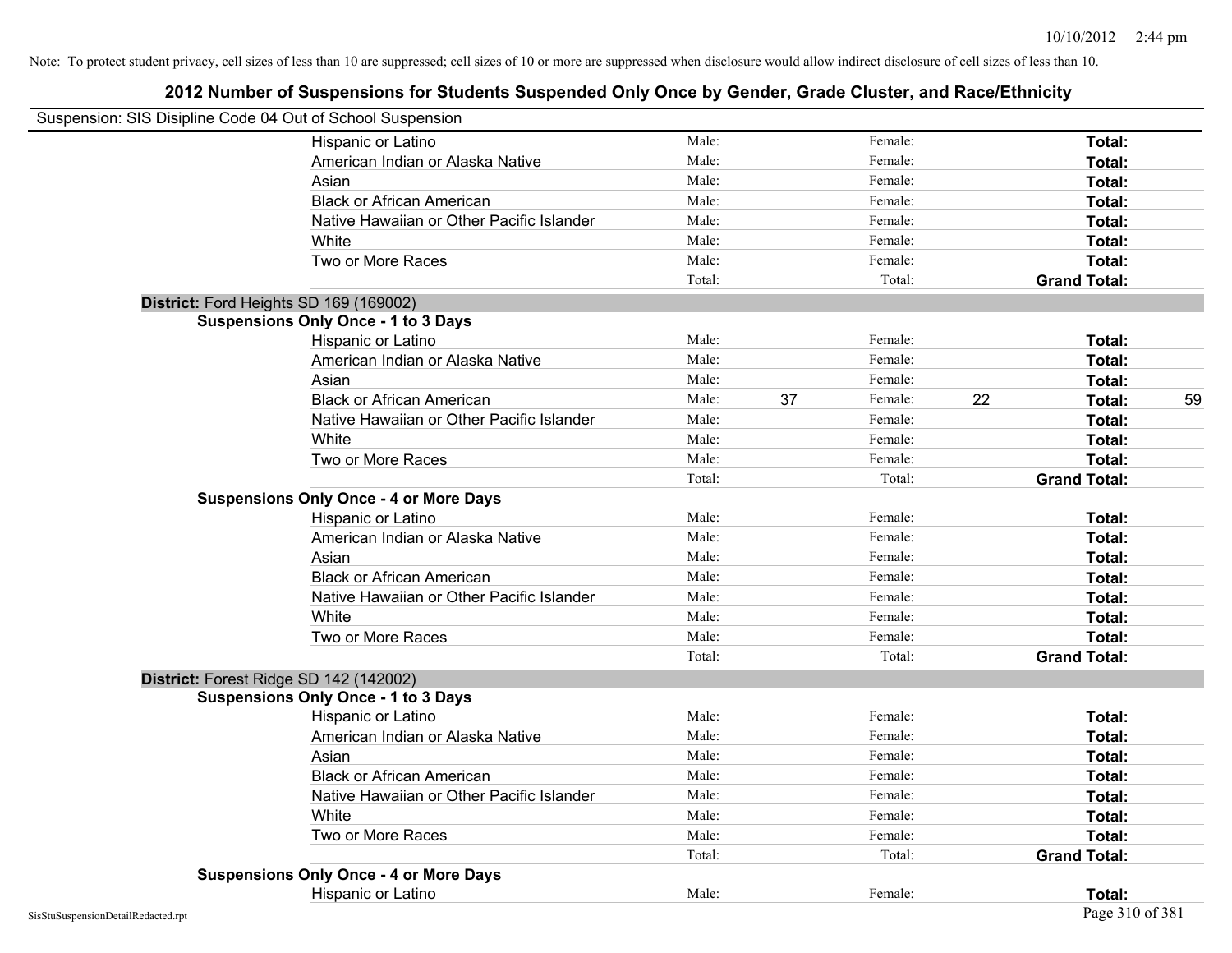# **2012 Number of Suspensions for Students Suspended Only Once by Gender, Grade Cluster, and Race/Ethnicity**

| Suspension: SIS Disipline Code 04 Out of School Suspension |        |    |         |    |                     |     |
|------------------------------------------------------------|--------|----|---------|----|---------------------|-----|
| American Indian or Alaska Native                           | Male:  |    | Female: |    | <b>Total:</b>       |     |
| Asian                                                      | Male:  |    | Female: |    | Total:              |     |
| <b>Black or African American</b>                           | Male:  |    | Female: |    | Total:              |     |
| Native Hawaiian or Other Pacific Islander                  | Male:  |    | Female: |    | Total:              |     |
| White                                                      | Male:  |    | Female: |    | Total:              |     |
| Two or More Races                                          | Male:  |    | Female: |    | Total:              |     |
|                                                            | Total: |    | Total:  |    | <b>Grand Total:</b> |     |
| District: Gen George Patton SD 133 (133002)                |        |    |         |    |                     |     |
| <b>Suspensions Only Once - 1 to 3 Days</b>                 |        |    |         |    |                     |     |
| Hispanic or Latino                                         | Male:  |    | Female: |    | Total:              |     |
| American Indian or Alaska Native                           | Male:  |    | Female: |    | Total:              |     |
| Asian                                                      | Male:  |    | Female: |    | Total:              |     |
| <b>Black or African American</b>                           | Male:  | 28 | Female: | 16 | Total:              | 44  |
| Native Hawaiian or Other Pacific Islander                  | Male:  |    | Female: |    | Total:              |     |
| White                                                      | Male:  |    | Female: |    | Total:              |     |
| Two or More Races                                          | Male:  |    | Female: |    | Total:              |     |
|                                                            | Total: |    | Total:  |    | <b>Grand Total:</b> |     |
| <b>District: Harvey SD 152 (152002)</b>                    |        |    |         |    |                     |     |
| <b>Suspensions Only Once - 1 to 3 Days</b>                 |        |    |         |    |                     |     |
| Hispanic or Latino                                         | Male:  |    | Female: |    | Total:              |     |
| American Indian or Alaska Native                           | Male:  |    | Female: |    | Total:              |     |
| Asian                                                      | Male:  |    | Female: |    | Total:              |     |
| <b>Black or African American</b>                           | Male:  | 99 | Female: | 59 | Total:              | 158 |
| Native Hawaiian or Other Pacific Islander                  | Male:  |    | Female: |    | Total:              |     |
| White                                                      | Male:  |    | Female: |    | Total:              |     |
| Two or More Races                                          | Male:  |    | Female: |    | Total:              |     |
|                                                            | Total: |    | Total:  |    | <b>Grand Total:</b> | 171 |
| <b>Suspensions Only Once - 4 or More Days</b>              |        |    |         |    |                     |     |
| Hispanic or Latino                                         | Male:  |    | Female: |    | Total:              |     |
| American Indian or Alaska Native                           | Male:  |    | Female: |    | Total:              |     |
| Asian                                                      | Male:  |    | Female: |    | Total:              |     |
| <b>Black or African American</b>                           | Male:  |    | Female: |    | Total:              | 13  |
| Native Hawaiian or Other Pacific Islander                  | Male:  |    | Female: |    | Total:              |     |
| White                                                      | Male:  |    | Female: |    | Total:              |     |
| Two or More Races                                          | Male:  |    | Female: |    | Total:              |     |
|                                                            | Total: |    | Total:  |    | <b>Grand Total:</b> |     |

**District:** Hazel Crest SD 152-5 (152502) **Suspensions Only Once - 1 to 3 Days**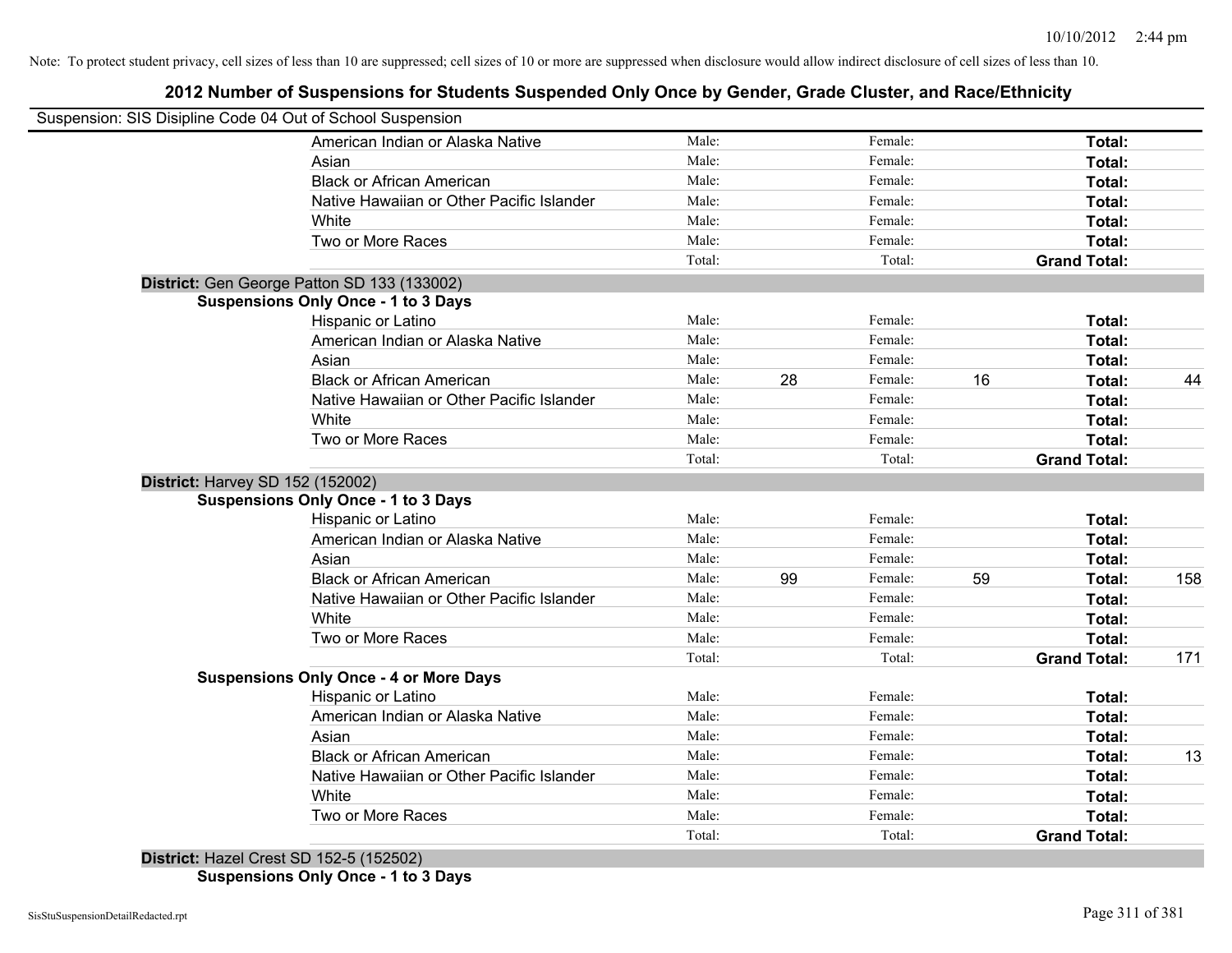| Suspension: SIS Disipline Code 04 Out of School Suspension |                                                |        |    |         |    |                     |     |
|------------------------------------------------------------|------------------------------------------------|--------|----|---------|----|---------------------|-----|
|                                                            | Hispanic or Latino                             | Male:  |    | Female: |    | Total:              |     |
|                                                            | American Indian or Alaska Native               | Male:  |    | Female: |    | Total:              |     |
|                                                            | Asian                                          | Male:  |    | Female: |    | Total:              |     |
|                                                            | <b>Black or African American</b>               | Male:  | 26 | Female: | 15 | Total:              | 41  |
|                                                            | Native Hawaiian or Other Pacific Islander      | Male:  |    | Female: |    | Total:              |     |
|                                                            | White                                          | Male:  |    | Female: |    | Total:              |     |
|                                                            | Two or More Races                              | Male:  |    | Female: |    | Total:              |     |
|                                                            |                                                | Total: |    | Total:  |    | <b>Grand Total:</b> |     |
|                                                            | <b>Suspensions Only Once - 4 or More Days</b>  |        |    |         |    |                     |     |
|                                                            | Hispanic or Latino                             | Male:  |    | Female: |    | Total:              |     |
|                                                            | American Indian or Alaska Native               | Male:  |    | Female: |    | Total:              |     |
|                                                            | Asian                                          | Male:  |    | Female: |    | Total:              |     |
|                                                            | <b>Black or African American</b>               | Male:  |    | Female: |    | Total:              | 28  |
|                                                            | Native Hawaiian or Other Pacific Islander      | Male:  |    | Female: |    | Total:              |     |
|                                                            | White                                          | Male:  |    | Female: |    | Total:              |     |
|                                                            | Two or More Races                              | Male:  |    | Female: |    | Total:              |     |
|                                                            |                                                | Total: |    | Total:  |    | <b>Grand Total:</b> |     |
|                                                            | District: Homewood Flossmoor CHSD 233 (233016) |        |    |         |    |                     |     |
|                                                            | <b>Suspensions Only Once - 1 to 3 Days</b>     |        |    |         |    |                     |     |
|                                                            | Hispanic or Latino                             | Male:  |    | Female: |    | Total:              |     |
|                                                            | American Indian or Alaska Native               | Male:  |    | Female: |    | Total:              |     |
|                                                            | Asian                                          | Male:  |    | Female: |    | Total:              |     |
|                                                            | <b>Black or African American</b>               | Male:  | 53 | Female: | 51 | Total:              | 104 |
|                                                            | Native Hawaiian or Other Pacific Islander      | Male:  |    | Female: |    | Total:              |     |
|                                                            | White                                          | Male:  |    | Female: |    | Total:              | 12  |
|                                                            | Two or More Races                              | Male:  |    | Female: |    | Total:              | 12  |
|                                                            |                                                | Total: |    | Total:  |    | <b>Grand Total:</b> |     |
|                                                            | <b>Suspensions Only Once - 4 or More Days</b>  |        |    |         |    |                     |     |
|                                                            | Hispanic or Latino                             | Male:  |    | Female: |    | Total:              |     |
|                                                            | American Indian or Alaska Native               | Male:  |    | Female: |    | Total:              |     |
|                                                            | Asian                                          | Male:  |    | Female: |    | Total:              |     |
|                                                            | <b>Black or African American</b>               | Male:  | 52 | Female: | 25 | Total:              | 77  |
|                                                            | Native Hawaiian or Other Pacific Islander      | Male:  |    | Female: |    | Total:              |     |
|                                                            | White                                          | Male:  |    | Female: |    | Total:              | 13  |
|                                                            | Two or More Races                              | Male:  |    | Female: |    | Total:              |     |
|                                                            |                                                | Total: |    | Total:  |    | <b>Grand Total:</b> |     |
|                                                            | District: Homewood SD 153 (153002)             |        |    |         |    |                     |     |
|                                                            | <b>Suspensions Only Once - 1 to 3 Days</b>     |        |    |         |    |                     |     |
|                                                            | Hispanic or Latino                             | Male:  |    | Female: |    | Total:              |     |
| SisStuSuspensionDetailRedacted.rpt                         |                                                |        |    |         |    | Page 312 of 381     |     |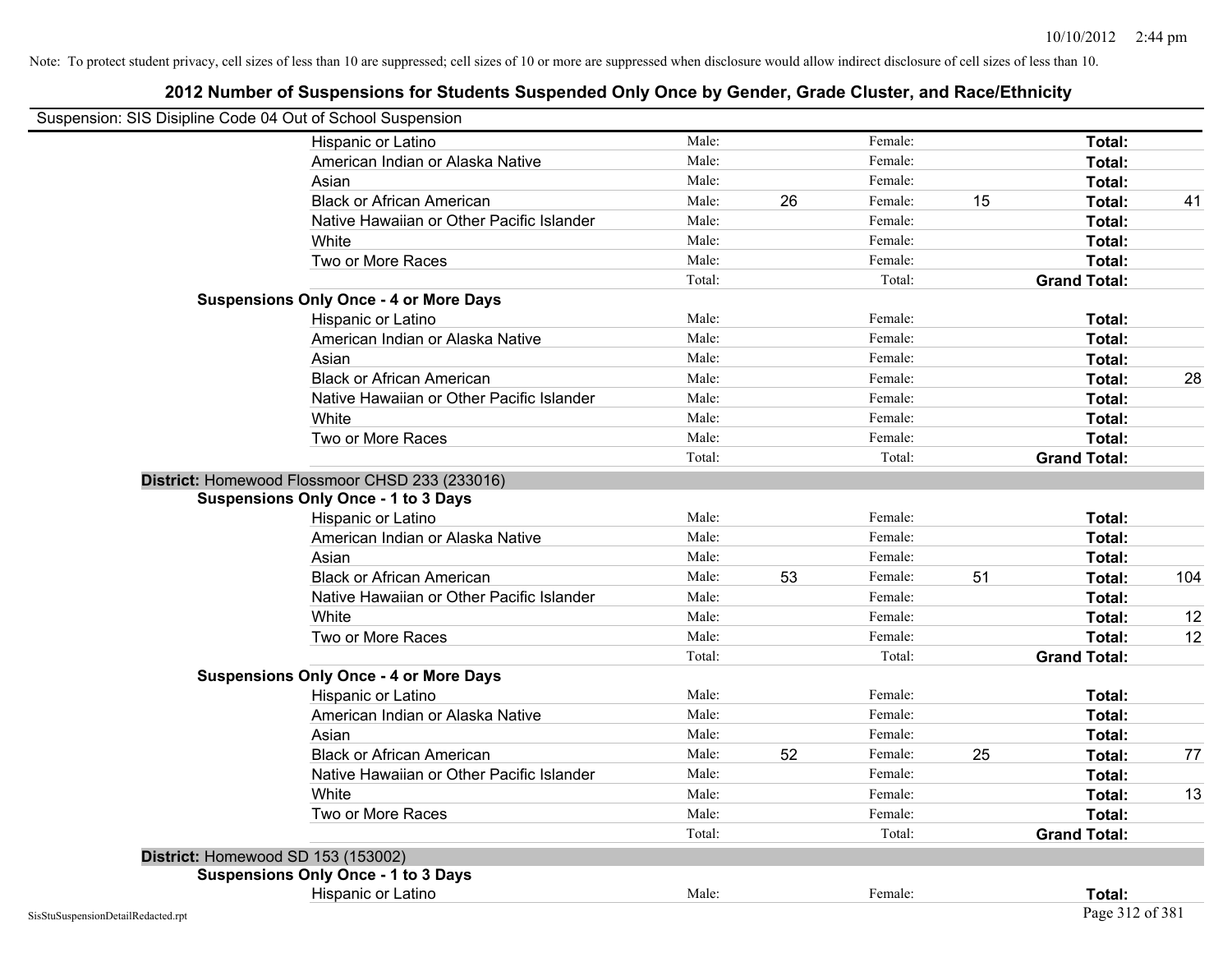| Suspension: SIS Disipline Code 04 Out of School Suspension |                                                  |        |    |         |    |                     |    |
|------------------------------------------------------------|--------------------------------------------------|--------|----|---------|----|---------------------|----|
|                                                            | American Indian or Alaska Native                 | Male:  |    | Female: |    | Total:              |    |
|                                                            | Asian                                            | Male:  |    | Female: |    | Total:              |    |
|                                                            | <b>Black or African American</b>                 | Male:  |    | Female: |    | Total:              | 28 |
|                                                            | Native Hawaiian or Other Pacific Islander        | Male:  |    | Female: |    | Total:              |    |
|                                                            | White                                            | Male:  |    | Female: |    | Total:              |    |
|                                                            | Two or More Races                                | Male:  |    | Female: |    | Total:              |    |
|                                                            |                                                  | Total: |    | Total:  |    | <b>Grand Total:</b> | 38 |
|                                                            | <b>Suspensions Only Once - 4 or More Days</b>    |        |    |         |    |                     |    |
|                                                            | Hispanic or Latino                               | Male:  |    | Female: |    | Total:              |    |
|                                                            | American Indian or Alaska Native                 | Male:  |    | Female: |    | Total:              |    |
|                                                            | Asian                                            | Male:  |    | Female: |    | Total:              |    |
|                                                            | <b>Black or African American</b>                 | Male:  |    | Female: |    | Total:              | 10 |
|                                                            | Native Hawaiian or Other Pacific Islander        | Male:  |    | Female: |    | Total:              |    |
|                                                            | White                                            | Male:  |    | Female: |    | Total:              |    |
|                                                            | Two or More Races                                | Male:  |    | Female: |    | Total:              |    |
|                                                            |                                                  | Total: |    | Total:  |    | <b>Grand Total:</b> |    |
|                                                            | District: Hoover-Schrum Memorial SD 157 (157002) |        |    |         |    |                     |    |
|                                                            | <b>Suspensions Only Once - 1 to 3 Days</b>       |        |    |         |    |                     |    |
|                                                            | Hispanic or Latino                               | Male:  |    | Female: |    | Total:              | 17 |
|                                                            | American Indian or Alaska Native                 | Male:  |    | Female: |    | Total:              |    |
|                                                            | Asian                                            | Male:  |    | Female: |    | Total:              |    |
|                                                            | <b>Black or African American</b>                 | Male:  | 52 | Female: | 38 | Total:              | 90 |
|                                                            | Native Hawaiian or Other Pacific Islander        | Male:  |    | Female: |    | Total:              |    |
|                                                            | White                                            | Male:  |    | Female: |    | Total:              |    |
|                                                            | Two or More Races                                | Male:  |    | Female: |    | Total:              |    |
|                                                            |                                                  | Total: |    | Total:  |    | <b>Grand Total:</b> |    |
|                                                            | <b>Suspensions Only Once - 4 or More Days</b>    |        |    |         |    |                     |    |
|                                                            | Hispanic or Latino                               | Male:  |    | Female: |    | Total:              |    |
|                                                            | American Indian or Alaska Native                 | Male:  |    | Female: |    | Total:              |    |
|                                                            | Asian                                            | Male:  |    | Female: |    | Total:              |    |
|                                                            | <b>Black or African American</b>                 | Male:  |    | Female: |    | Total:              |    |
|                                                            | Native Hawaiian or Other Pacific Islander        | Male:  |    | Female: |    | Total:              |    |
|                                                            | White                                            | Male:  |    | Female: |    | Total:              |    |
|                                                            | Two or More Races                                | Male:  |    | Female: |    | Total:              |    |
|                                                            |                                                  | Total: |    | Total:  |    | <b>Grand Total:</b> |    |
|                                                            | District: Indian Springs SD 109 (109002)         |        |    |         |    |                     |    |
|                                                            | <b>Suspensions Only Once - 1 to 3 Days</b>       |        |    |         |    |                     |    |
|                                                            | Hispanic or Latino                               | Male:  |    | Female: |    | Total:              |    |
|                                                            | American Indian or Alaska Native                 | Male:  |    | Female: |    | Total:              |    |
| SisStuSuspensionDetailRedacted.rpt                         |                                                  |        |    |         |    | Page 313 of 381     |    |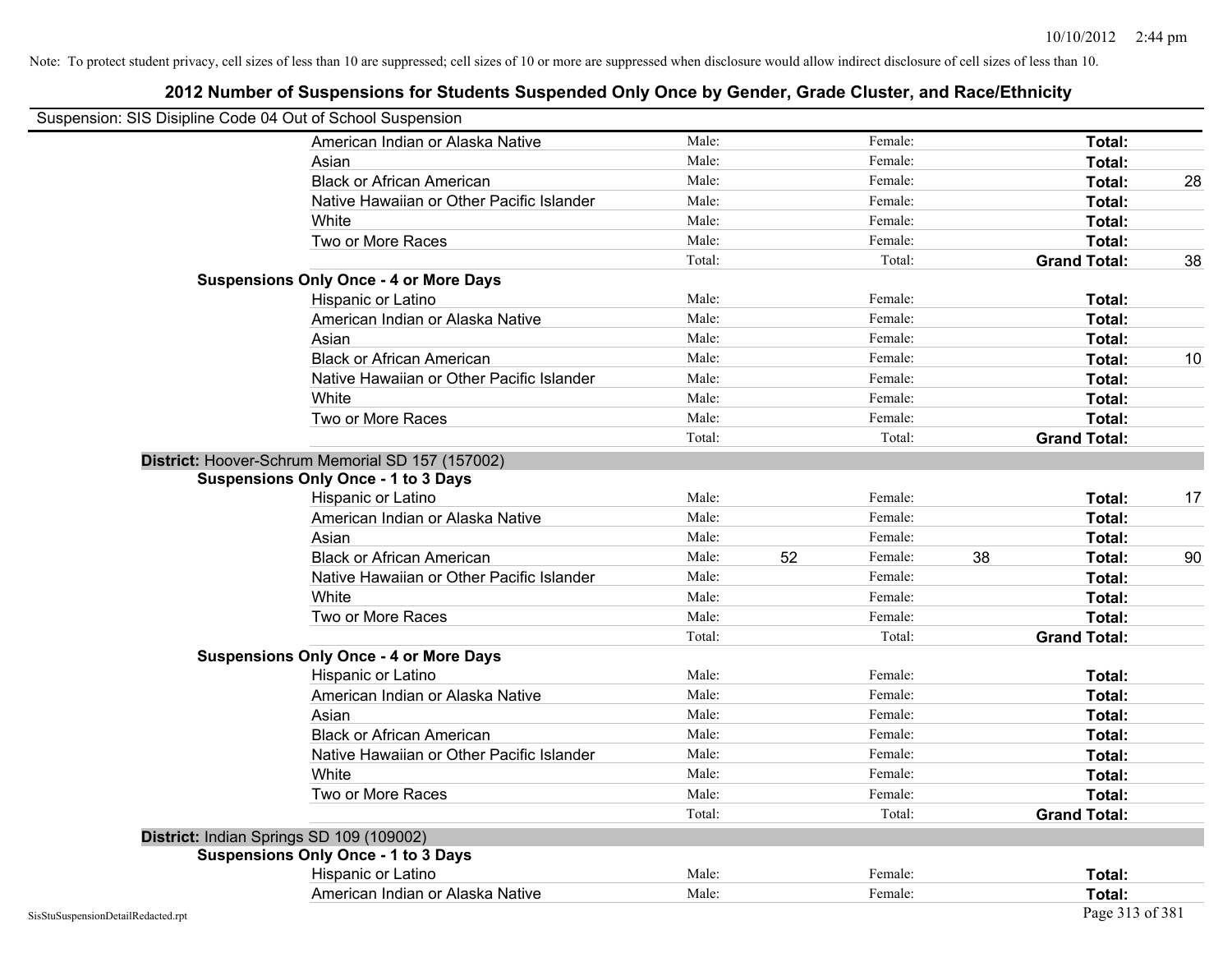| Suspension: SIS Disipline Code 04 Out of School Suspension |                                               |        |    |         |    |                     |    |
|------------------------------------------------------------|-----------------------------------------------|--------|----|---------|----|---------------------|----|
|                                                            | Asian                                         | Male:  |    | Female: |    | Total:              |    |
|                                                            | <b>Black or African American</b>              | Male:  |    | Female: |    | Total:              | 22 |
|                                                            | Native Hawaiian or Other Pacific Islander     | Male:  |    | Female: |    | Total:              |    |
|                                                            | White                                         | Male:  |    | Female: |    | Total:              | 20 |
|                                                            | Two or More Races                             | Male:  |    | Female: |    | Total:              |    |
|                                                            |                                               | Total: |    | Total:  |    | <b>Grand Total:</b> |    |
|                                                            | <b>Suspensions Only Once - 4 or More Days</b> |        |    |         |    |                     |    |
|                                                            | Hispanic or Latino                            | Male:  |    | Female: |    | Total:              |    |
|                                                            | American Indian or Alaska Native              | Male:  |    | Female: |    | Total:              |    |
|                                                            | Asian                                         | Male:  |    | Female: |    | Total:              |    |
|                                                            | <b>Black or African American</b>              | Male:  |    | Female: |    | Total:              |    |
|                                                            | Native Hawaiian or Other Pacific Islander     | Male:  |    | Female: |    | Total:              |    |
|                                                            | White                                         | Male:  |    | Female: |    | Total:              |    |
|                                                            | Two or More Races                             | Male:  |    | Female: |    | Total:              |    |
|                                                            |                                               | Total: |    | Total:  |    | <b>Grand Total:</b> | 10 |
| District: Kirby SD 140 (140002)                            |                                               |        |    |         |    |                     |    |
|                                                            | <b>Suspensions Only Once - 1 to 3 Days</b>    |        |    |         |    |                     |    |
|                                                            | Hispanic or Latino                            | Male:  |    | Female: |    | Total:              |    |
|                                                            | American Indian or Alaska Native              | Male:  |    | Female: |    | Total:              |    |
|                                                            | Asian                                         | Male:  |    | Female: |    | Total:              |    |
|                                                            | <b>Black or African American</b>              | Male:  |    | Female: |    | Total:              |    |
|                                                            | Native Hawaiian or Other Pacific Islander     | Male:  |    | Female: |    | Total:              |    |
|                                                            | White                                         | Male:  |    | Female: |    | Total:              | 17 |
|                                                            | Two or More Races                             | Male:  |    | Female: |    | Total:              |    |
|                                                            |                                               | Total: |    | Total:  |    | <b>Grand Total:</b> |    |
| District: Lansing SD 158 (158002)                          |                                               |        |    |         |    |                     |    |
|                                                            | <b>Suspensions Only Once - 1 to 3 Days</b>    |        |    |         |    |                     |    |
|                                                            | Hispanic or Latino                            | Male:  |    | Female: |    | Total:              |    |
|                                                            | American Indian or Alaska Native              | Male:  |    | Female: |    | Total:              |    |
|                                                            | Asian                                         | Male:  |    | Female: |    | Total:              |    |
|                                                            | <b>Black or African American</b>              | Male:  | 37 | Female: | 11 | Total:              | 48 |
|                                                            | Native Hawaiian or Other Pacific Islander     | Male:  |    | Female: |    | Total:              |    |
|                                                            | White                                         | Male:  |    | Female: |    | Total:              | 12 |
|                                                            | Two or More Races                             | Male:  |    | Female: |    | Total:              |    |
|                                                            |                                               | Total: |    | Total:  |    | <b>Grand Total:</b> |    |
|                                                            | <b>Suspensions Only Once - 4 or More Days</b> |        |    |         |    |                     |    |
|                                                            | Hispanic or Latino                            | Male:  |    | Female: |    | Total:              |    |
|                                                            | American Indian or Alaska Native              | Male:  |    | Female: |    | Total:              |    |
|                                                            | Asian                                         | Male:  |    | Female: |    | Total:              |    |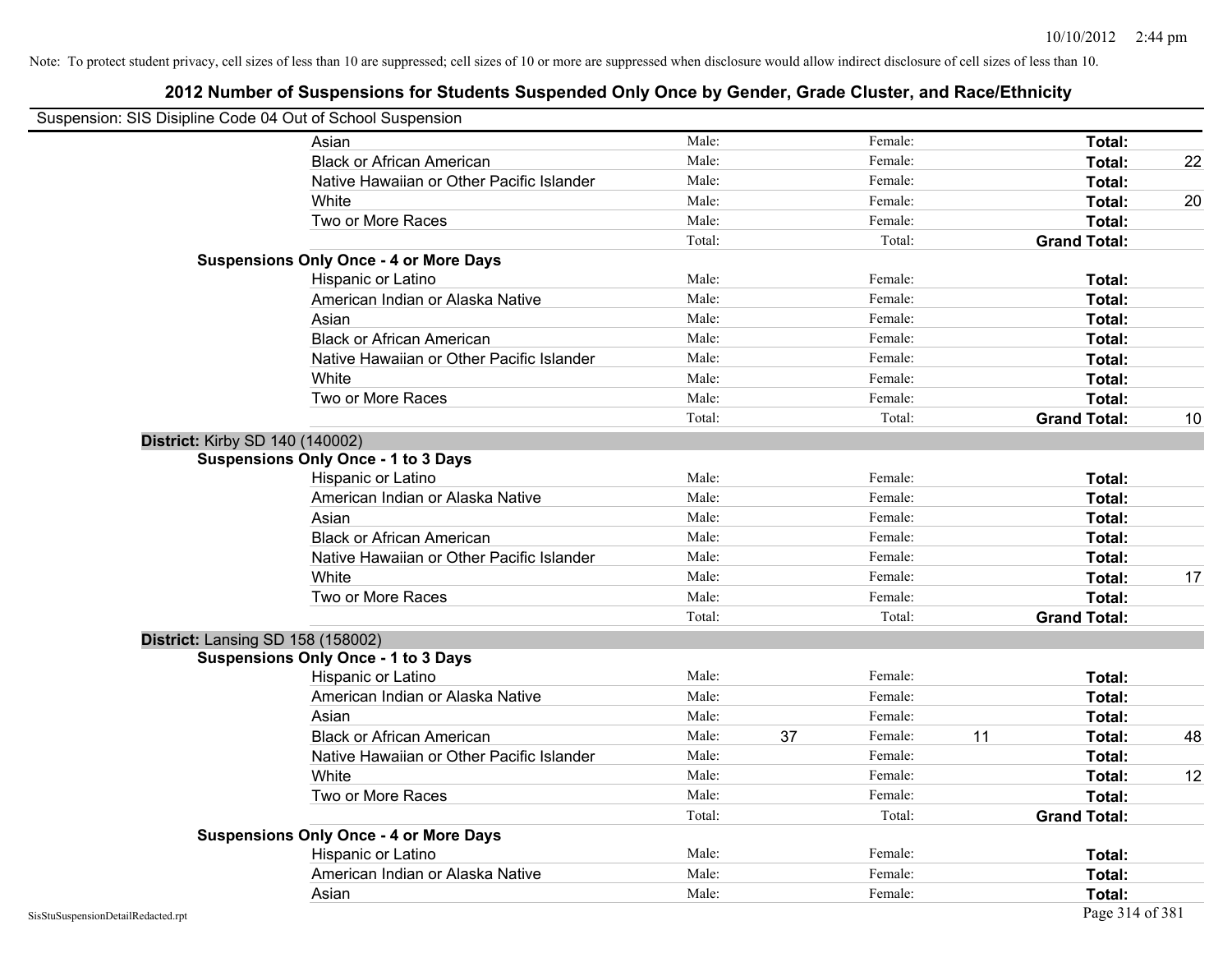|                                    | Suspension: SIS Disipline Code 04 Out of School Suspension |        |    |         |    |                     |    |
|------------------------------------|------------------------------------------------------------|--------|----|---------|----|---------------------|----|
|                                    | <b>Black or African American</b>                           | Male:  |    | Female: |    | Total:              |    |
|                                    | Native Hawaiian or Other Pacific Islander                  | Male:  |    | Female: |    | Total:              |    |
|                                    | White                                                      | Male:  |    | Female: |    | Total:              |    |
|                                    | Two or More Races                                          | Male:  |    | Female: |    | Total:              |    |
|                                    |                                                            | Total: |    | Total:  |    | <b>Grand Total:</b> |    |
|                                    | District: Lemont Twp HSD 210 (210017)                      |        |    |         |    |                     |    |
|                                    | <b>Suspensions Only Once - 1 to 3 Days</b>                 |        |    |         |    |                     |    |
|                                    | Hispanic or Latino                                         | Male:  |    | Female: |    | Total:              |    |
|                                    | American Indian or Alaska Native                           | Male:  |    | Female: |    | Total:              |    |
|                                    | Asian                                                      | Male:  |    | Female: |    | Total:              |    |
|                                    | <b>Black or African American</b>                           | Male:  |    | Female: |    | Total:              |    |
|                                    | Native Hawaiian or Other Pacific Islander                  | Male:  |    | Female: |    | Total:              |    |
|                                    | White                                                      | Male:  | 24 | Female: | 10 | Total:              | 34 |
|                                    | Two or More Races                                          | Male:  |    | Female: |    | Total:              |    |
|                                    |                                                            | Total: |    | Total:  |    | <b>Grand Total:</b> |    |
|                                    | <b>Suspensions Only Once - 4 or More Days</b>              |        |    |         |    |                     |    |
|                                    | Hispanic or Latino                                         | Male:  |    | Female: |    | Total:              |    |
|                                    | American Indian or Alaska Native                           | Male:  |    | Female: |    | Total:              |    |
|                                    | Asian                                                      | Male:  |    | Female: |    | Total:              |    |
|                                    | <b>Black or African American</b>                           | Male:  |    | Female: |    | Total:              |    |
|                                    | Native Hawaiian or Other Pacific Islander                  | Male:  |    | Female: |    | Total:              |    |
|                                    | White                                                      | Male:  |    | Female: |    | Total:              |    |
|                                    | Two or More Races                                          | Male:  |    | Female: |    | Total:              |    |
|                                    |                                                            | Total: |    | Total:  |    | <b>Grand Total:</b> | 11 |
|                                    | District: Lemont-Bromberek CSD 113A (113A02)               |        |    |         |    |                     |    |
|                                    | <b>Suspensions Only Once - 1 to 3 Days</b>                 |        |    |         |    |                     |    |
|                                    | Hispanic or Latino                                         | Male:  |    | Female: |    | Total:              |    |
|                                    | American Indian or Alaska Native                           | Male:  |    | Female: |    | Total:              |    |
|                                    | Asian                                                      | Male:  |    | Female: |    | Total:              |    |
|                                    | <b>Black or African American</b>                           | Male:  |    | Female: |    | Total:              |    |
|                                    | Native Hawaiian or Other Pacific Islander                  | Male:  |    | Female: |    | Total:              |    |
|                                    | White                                                      | Male:  |    | Female: |    | Total:              | 34 |
|                                    | Two or More Races                                          | Male:  |    | Female: |    | Total:              |    |
|                                    |                                                            | Total: |    | Total:  |    | <b>Grand Total:</b> |    |
|                                    | <b>Suspensions Only Once - 4 or More Days</b>              |        |    |         |    |                     |    |
|                                    | Hispanic or Latino                                         | Male:  |    | Female: |    | Total:              |    |
|                                    | American Indian or Alaska Native                           | Male:  |    | Female: |    | Total:              |    |
|                                    | Asian                                                      | Male:  |    | Female: |    | Total:              |    |
|                                    | <b>Black or African American</b>                           | Male:  |    | Female: |    | Total:              |    |
| SisStuSuspensionDetailRedacted.rpt |                                                            |        |    |         |    | Page 315 of 381     |    |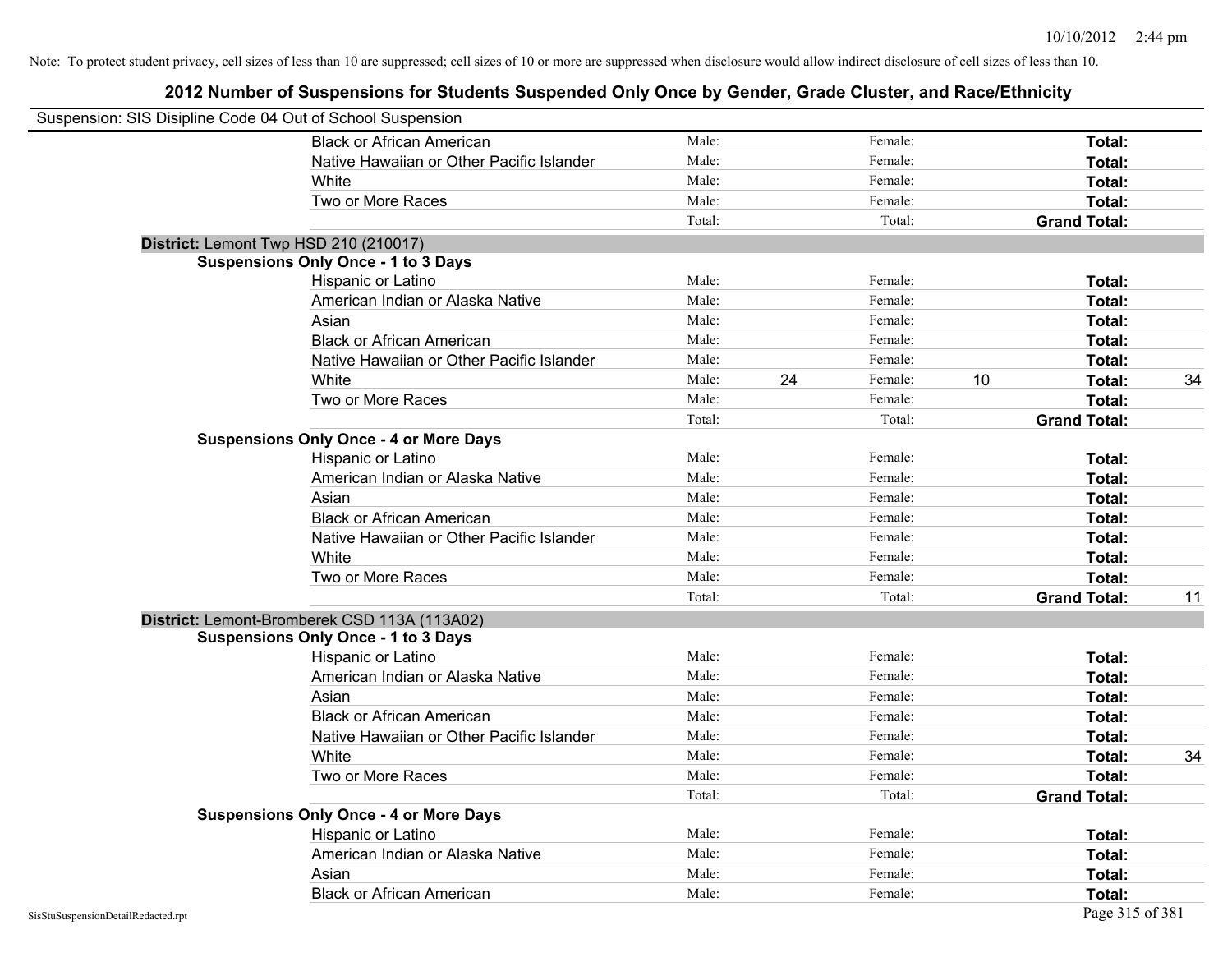| Suspension: SIS Disipline Code 04 Out of School Suspension |                                               |        |    |         |    |                     |     |
|------------------------------------------------------------|-----------------------------------------------|--------|----|---------|----|---------------------|-----|
|                                                            | Native Hawaiian or Other Pacific Islander     | Male:  |    | Female: |    | Total:              |     |
|                                                            | White                                         | Male:  |    | Female: |    | Total:              |     |
|                                                            | Two or More Races                             | Male:  |    | Female: |    | Total:              |     |
|                                                            |                                               | Total: |    | Total:  |    | <b>Grand Total:</b> |     |
|                                                            | District: Lincoln ESD 156 (156002)            |        |    |         |    |                     |     |
|                                                            | <b>Suspensions Only Once - 1 to 3 Days</b>    |        |    |         |    |                     |     |
|                                                            | Hispanic or Latino                            | Male:  |    | Female: |    | Total:              |     |
|                                                            | American Indian or Alaska Native              | Male:  |    | Female: |    | Total:              |     |
|                                                            | Asian                                         | Male:  |    | Female: |    | Total:              |     |
|                                                            | <b>Black or African American</b>              | Male:  | 30 | Female: | 21 | Total:              | 51  |
|                                                            | Native Hawaiian or Other Pacific Islander     | Male:  |    | Female: |    | Total:              |     |
|                                                            | White                                         | Male:  |    | Female: |    | Total:              |     |
|                                                            | Two or More Races                             | Male:  |    | Female: |    | Total:              |     |
|                                                            |                                               | Total: |    | Total:  |    | <b>Grand Total:</b> | 61  |
|                                                            | <b>Suspensions Only Once - 4 or More Days</b> |        |    |         |    |                     |     |
|                                                            | Hispanic or Latino                            | Male:  |    | Female: |    | Total:              |     |
|                                                            | American Indian or Alaska Native              | Male:  |    | Female: |    | Total:              |     |
|                                                            | Asian                                         | Male:  |    | Female: |    | Total:              |     |
|                                                            | <b>Black or African American</b>              | Male:  |    | Female: |    | Total:              | 16  |
|                                                            | Native Hawaiian or Other Pacific Islander     | Male:  |    | Female: |    | Total:              |     |
|                                                            | White                                         | Male:  |    | Female: |    | Total:              |     |
|                                                            | Two or More Races                             | Male:  |    | Female: |    | Total:              |     |
|                                                            |                                               | Total: |    | Total:  |    | <b>Grand Total:</b> |     |
|                                                            | District: Matteson ESD 162 (162002)           |        |    |         |    |                     |     |
|                                                            | <b>Suspensions Only Once - 1 to 3 Days</b>    |        |    |         |    |                     |     |
|                                                            | Hispanic or Latino                            | Male:  |    | Female: |    | Total:              |     |
|                                                            | American Indian or Alaska Native              | Male:  |    | Female: |    | Total:              |     |
|                                                            | Asian                                         | Male:  |    | Female: |    | Total:              |     |
|                                                            | <b>Black or African American</b>              | Male:  | 87 | Female: | 46 | Total:              | 133 |
|                                                            | Native Hawaiian or Other Pacific Islander     | Male:  |    | Female: |    | Total:              |     |
|                                                            | White                                         | Male:  |    | Female: |    | Total:              |     |
|                                                            | Two or More Races                             | Male:  |    | Female: |    | Total:              |     |
|                                                            |                                               | Total: |    | Total:  |    | <b>Grand Total:</b> |     |
|                                                            | <b>Suspensions Only Once - 4 or More Days</b> |        |    |         |    |                     |     |
|                                                            | Hispanic or Latino                            | Male:  |    | Female: |    | Total:              |     |
|                                                            | American Indian or Alaska Native              | Male:  |    | Female: |    | Total:              |     |
|                                                            | Asian                                         | Male:  |    | Female: |    | Total:              |     |
|                                                            | <b>Black or African American</b>              | Male:  |    | Female: |    | Total:              | 11  |
|                                                            | Native Hawaiian or Other Pacific Islander     | Male:  |    | Female: |    | Total:              |     |
| SisStuSuspensionDetailRedacted.rpt                         |                                               |        |    |         |    | Page 316 of 381     |     |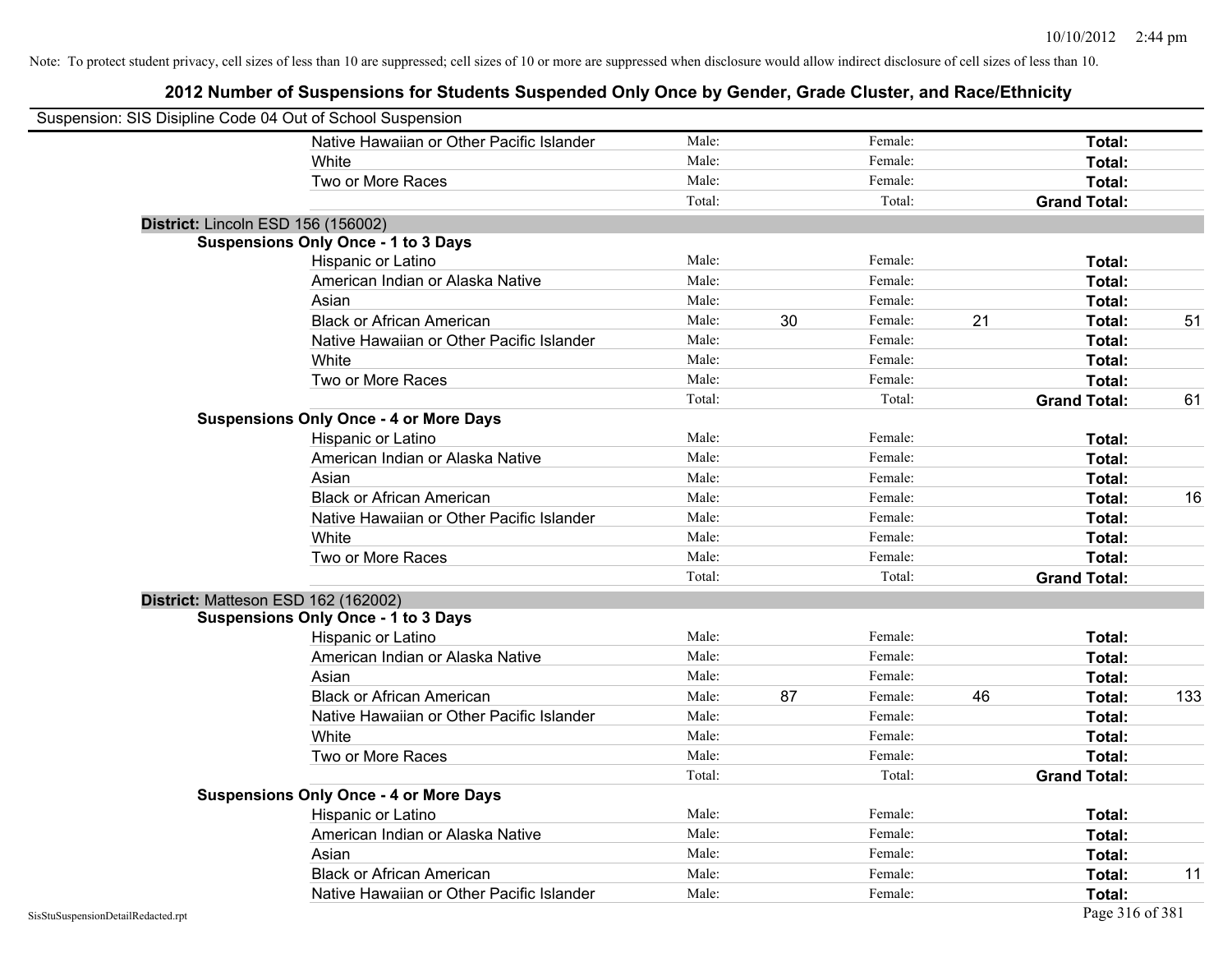| Suspension: SIS Disipline Code 04 Out of School Suspension |                                               |        |         |                     |    |
|------------------------------------------------------------|-----------------------------------------------|--------|---------|---------------------|----|
|                                                            | <b>White</b>                                  | Male:  | Female: | Total:              |    |
|                                                            | Two or More Races                             | Male:  | Female: | Total:              |    |
|                                                            |                                               | Total: | Total:  | <b>Grand Total:</b> |    |
| District: Midlothian SD 143 (143002)                       |                                               |        |         |                     |    |
|                                                            | <b>Suspensions Only Once - 1 to 3 Days</b>    |        |         |                     |    |
|                                                            | Hispanic or Latino                            | Male:  | Female: | Total:              |    |
|                                                            | American Indian or Alaska Native              | Male:  | Female: | Total:              |    |
|                                                            | Asian                                         | Male:  | Female: | Total:              |    |
|                                                            | <b>Black or African American</b>              | Male:  | Female: | Total:              | 13 |
|                                                            | Native Hawaiian or Other Pacific Islander     | Male:  | Female: | Total:              |    |
|                                                            | White                                         | Male:  | Female: | Total:              |    |
|                                                            | Two or More Races                             | Male:  | Female: | Total:              |    |
|                                                            |                                               | Total: | Total:  | <b>Grand Total:</b> |    |
|                                                            | <b>Suspensions Only Once - 4 or More Days</b> |        |         |                     |    |
|                                                            | Hispanic or Latino                            | Male:  | Female: | Total:              |    |
|                                                            | American Indian or Alaska Native              | Male:  | Female: | Total:              |    |
|                                                            | Asian                                         | Male:  | Female: | Total:              |    |
|                                                            | <b>Black or African American</b>              | Male:  | Female: | Total:              |    |
|                                                            | Native Hawaiian or Other Pacific Islander     | Male:  | Female: | Total:              |    |
|                                                            | White                                         | Male:  | Female: | Total:              |    |
|                                                            | Two or More Races                             | Male:  | Female: | Total:              |    |
|                                                            |                                               | Total: | Total:  | <b>Grand Total:</b> |    |
| District: North Palos SD 117 (117002)                      |                                               |        |         |                     |    |
|                                                            | <b>Suspensions Only Once - 1 to 3 Days</b>    |        |         |                     |    |
|                                                            | Hispanic or Latino                            | Male:  | Female: | Total:              |    |
|                                                            | American Indian or Alaska Native              | Male:  | Female: | Total:              |    |
|                                                            | Asian                                         | Male:  | Female: | Total:              |    |
|                                                            | <b>Black or African American</b>              | Male:  | Female: | Total:              |    |
|                                                            | Native Hawaiian or Other Pacific Islander     | Male:  | Female: | Total:              |    |
|                                                            | White                                         | Male:  | Female: | Total:              | 29 |
|                                                            | Two or More Races                             | Male:  | Female: | Total:              |    |
|                                                            |                                               | Total: | Total:  | <b>Grand Total:</b> | 40 |
|                                                            | <b>Suspensions Only Once - 4 or More Days</b> |        |         |                     |    |
|                                                            | Hispanic or Latino                            | Male:  | Female: | Total:              |    |
|                                                            | American Indian or Alaska Native              | Male:  | Female: | Total:              |    |
|                                                            | Asian                                         | Male:  | Female: | Total:              |    |
|                                                            | <b>Black or African American</b>              | Male:  | Female: | Total:              |    |
|                                                            | Native Hawaiian or Other Pacific Islander     | Male:  | Female: | Total:              |    |
|                                                            | White                                         | Male:  | Female: | Total:              |    |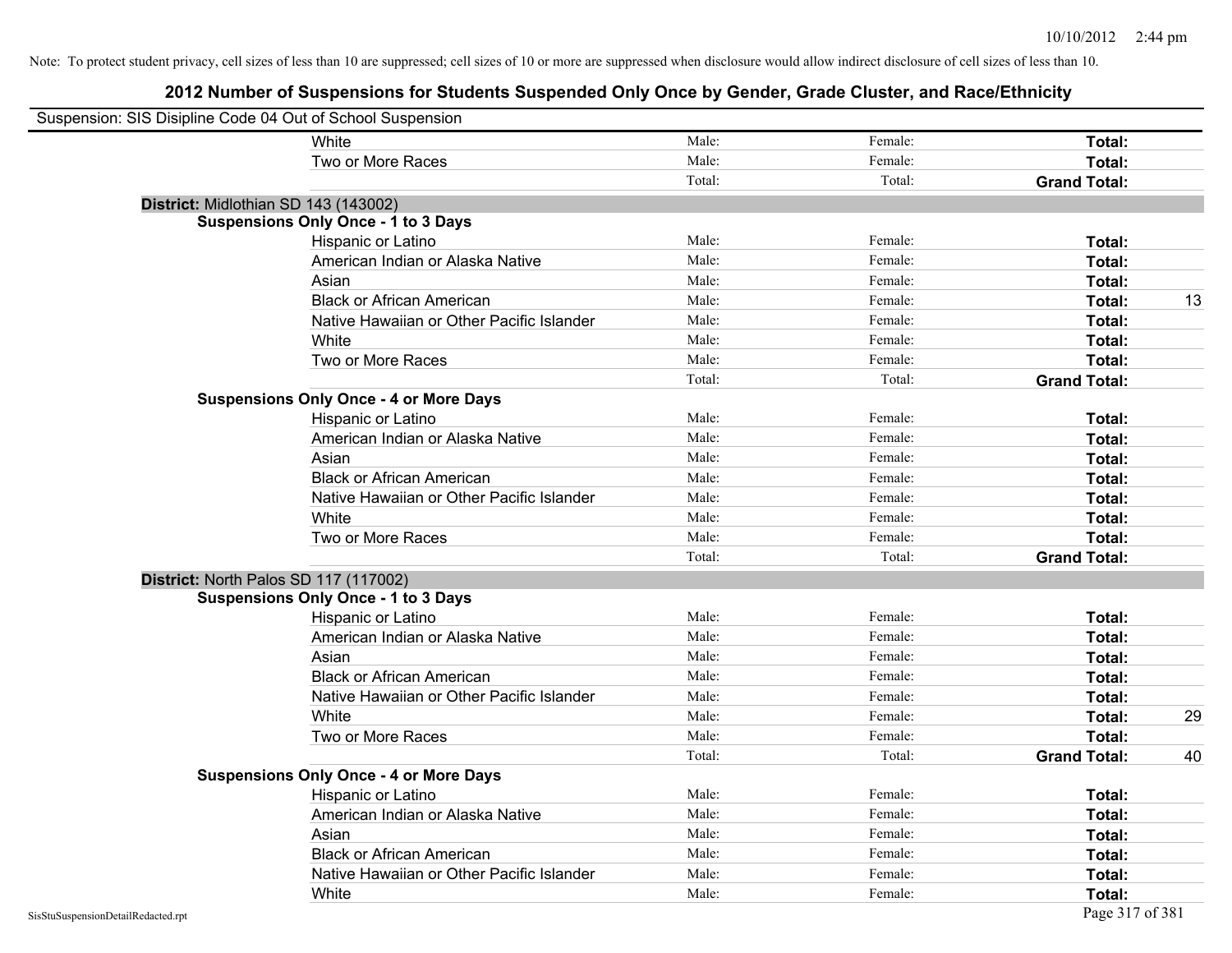| Suspension: SIS Disipline Code 04 Out of School Suspension |                                               |        |    |         |    |                     |    |
|------------------------------------------------------------|-----------------------------------------------|--------|----|---------|----|---------------------|----|
|                                                            | Two or More Races                             | Male:  |    | Female: |    | Total:              |    |
|                                                            |                                               | Total: |    | Total:  |    | <b>Grand Total:</b> | 10 |
| District: Oak Lawn CHSD 229 (229016)                       |                                               |        |    |         |    |                     |    |
|                                                            | <b>Suspensions Only Once - 1 to 3 Days</b>    |        |    |         |    |                     |    |
|                                                            | Hispanic or Latino                            | Male:  | 11 | Female: | 13 | Total:              | 24 |
|                                                            | American Indian or Alaska Native              | Male:  |    | Female: |    | Total:              |    |
|                                                            | Asian                                         | Male:  |    | Female: |    | Total:              |    |
|                                                            | <b>Black or African American</b>              | Male:  |    | Female: |    | Total:              |    |
|                                                            | Native Hawaiian or Other Pacific Islander     | Male:  |    | Female: |    | Total:              |    |
|                                                            | White                                         | Male:  | 42 | Female: | 25 | Total:              | 67 |
|                                                            | Two or More Races                             | Male:  |    | Female: |    | Total:              |    |
|                                                            |                                               | Total: |    | Total:  |    | <b>Grand Total:</b> |    |
|                                                            | <b>Suspensions Only Once - 4 or More Days</b> |        |    |         |    |                     |    |
|                                                            | Hispanic or Latino                            | Male:  |    | Female: |    | Total:              |    |
|                                                            | American Indian or Alaska Native              | Male:  |    | Female: |    | Total:              |    |
|                                                            | Asian                                         | Male:  |    | Female: |    | Total:              |    |
|                                                            | <b>Black or African American</b>              | Male:  |    | Female: |    | Total:              |    |
|                                                            | Native Hawaiian or Other Pacific Islander     | Male:  |    | Female: |    | Total:              |    |
|                                                            | White                                         | Male:  |    | Female: |    | Total:              | 15 |
|                                                            | Two or More Races                             | Male:  |    | Female: |    | Total:              |    |
|                                                            |                                               | Total: |    | Total:  |    | <b>Grand Total:</b> |    |
|                                                            | District: Oak Lawn-Hometown SD 123 (123002)   |        |    |         |    |                     |    |
|                                                            | <b>Suspensions Only Once - 1 to 3 Days</b>    |        |    |         |    |                     |    |
|                                                            | Hispanic or Latino                            | Male:  |    | Female: |    | Total:              | 10 |
|                                                            | American Indian or Alaska Native              | Male:  |    | Female: |    | Total:              |    |
|                                                            | Asian                                         | Male:  |    | Female: |    | Total:              |    |
|                                                            | <b>Black or African American</b>              | Male:  |    | Female: |    | Total:              |    |
|                                                            | Native Hawaiian or Other Pacific Islander     | Male:  |    | Female: |    | Total:              |    |
|                                                            | White                                         | Male:  |    | Female: |    | Total:              |    |
|                                                            | Two or More Races                             | Male:  |    | Female: |    | Total:              |    |
|                                                            |                                               | Total: |    | Total:  |    | <b>Grand Total:</b> | 22 |
|                                                            | <b>Suspensions Only Once - 4 or More Days</b> |        |    |         |    |                     |    |
|                                                            | Hispanic or Latino                            | Male:  |    | Female: |    | Total:              |    |
|                                                            | American Indian or Alaska Native              | Male:  |    | Female: |    | Total:              |    |
|                                                            | Asian                                         | Male:  |    | Female: |    | Total:              |    |
|                                                            | <b>Black or African American</b>              | Male:  |    | Female: |    | Total:              |    |
|                                                            | Native Hawaiian or Other Pacific Islander     | Male:  |    | Female: |    | Total:              |    |
|                                                            | White                                         | Male:  |    | Female: |    | Total:              |    |
|                                                            | Two or More Races                             | Male:  |    | Female: |    | Total:              |    |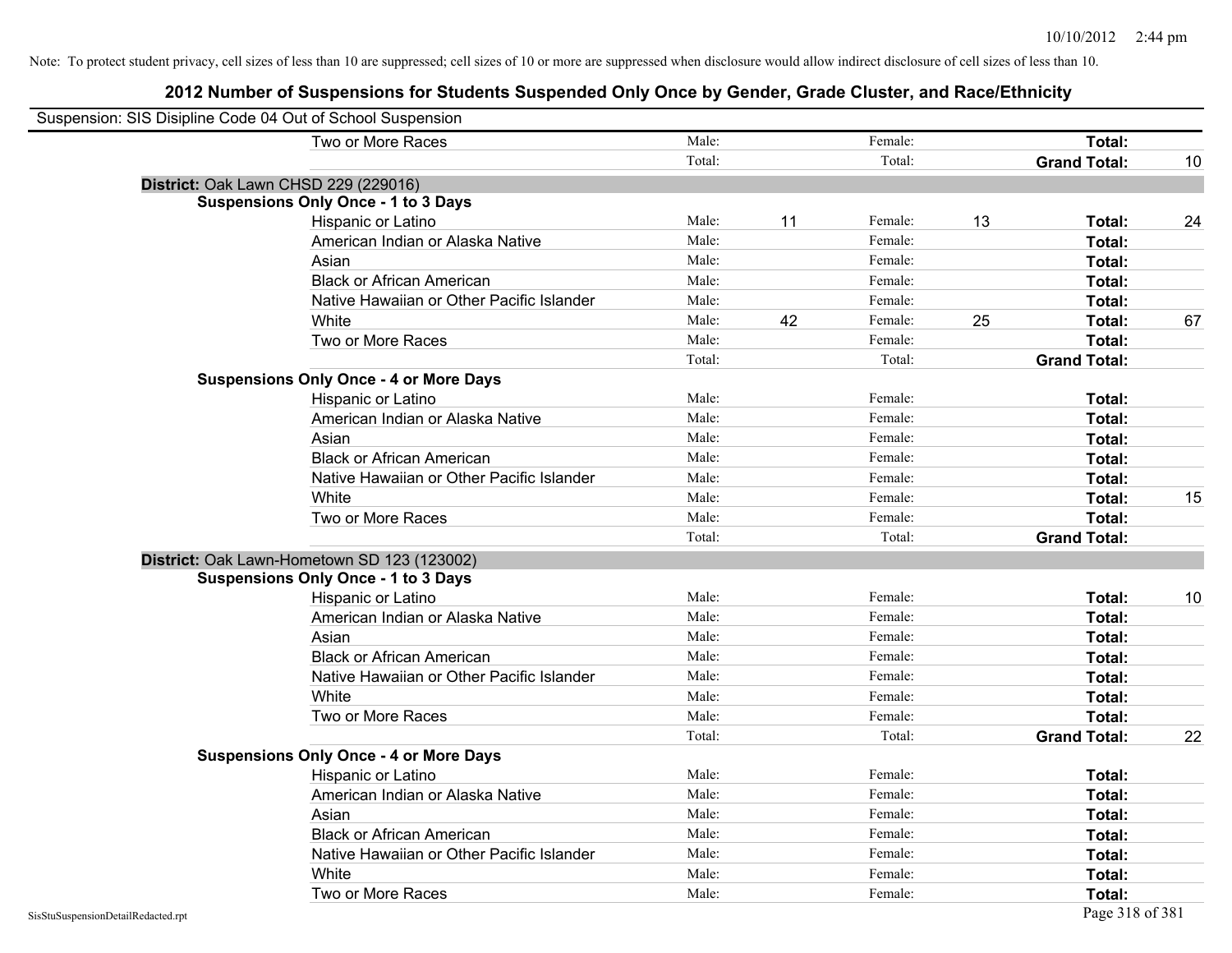| Suspension: SIS Disipline Code 04 Out of School Suspension |                                               |        |         |                     |    |
|------------------------------------------------------------|-----------------------------------------------|--------|---------|---------------------|----|
|                                                            |                                               | Total: | Total:  | <b>Grand Total:</b> | 14 |
| <b>District: Orland SD 135 (135002)</b>                    |                                               |        |         |                     |    |
|                                                            | <b>Suspensions Only Once - 1 to 3 Days</b>    |        |         |                     |    |
|                                                            | Hispanic or Latino                            | Male:  | Female: | Total:              |    |
|                                                            | American Indian or Alaska Native              | Male:  | Female: | Total:              |    |
|                                                            | Asian                                         | Male:  | Female: | Total:              |    |
|                                                            | <b>Black or African American</b>              | Male:  | Female: | Total:              |    |
|                                                            | Native Hawaiian or Other Pacific Islander     | Male:  | Female: | Total:              |    |
|                                                            | White                                         | Male:  | Female: | Total:              | 36 |
|                                                            | Two or More Races                             | Male:  | Female: | Total:              |    |
|                                                            |                                               | Total: | Total:  | <b>Grand Total:</b> |    |
|                                                            | <b>Suspensions Only Once - 4 or More Days</b> |        |         |                     |    |
|                                                            | Hispanic or Latino                            | Male:  | Female: | Total:              |    |
|                                                            | American Indian or Alaska Native              | Male:  | Female: | Total:              |    |
|                                                            | Asian                                         | Male:  | Female: | Total:              |    |
|                                                            | <b>Black or African American</b>              | Male:  | Female: | Total:              |    |
|                                                            | Native Hawaiian or Other Pacific Islander     | Male:  | Female: | Total:              |    |
|                                                            | White                                         | Male:  | Female: | Total:              |    |
|                                                            | Two or More Races                             | Male:  | Female: | Total:              |    |
|                                                            |                                               | Total: | Total:  | <b>Grand Total:</b> |    |
| District: Palos CCSD 118 (118004)                          |                                               |        |         |                     |    |
|                                                            | <b>Suspensions Only Once - 1 to 3 Days</b>    |        |         |                     |    |
|                                                            | Hispanic or Latino                            | Male:  | Female: | Total:              |    |
|                                                            | American Indian or Alaska Native              | Male:  | Female: | Total:              |    |
|                                                            | Asian                                         | Male:  | Female: | Total:              |    |
|                                                            | <b>Black or African American</b>              | Male:  | Female: | Total:              |    |
|                                                            | Native Hawaiian or Other Pacific Islander     | Male:  | Female: | Total:              |    |
|                                                            | White                                         | Male:  | Female: | Total:              |    |
|                                                            | Two or More Races                             | Male:  | Female: | Total:              |    |
|                                                            |                                               | Total: | Total:  | <b>Grand Total:</b> |    |
|                                                            | <b>Suspensions Only Once - 4 or More Days</b> |        |         |                     |    |
|                                                            | Hispanic or Latino                            | Male:  | Female: | Total:              |    |
|                                                            | American Indian or Alaska Native              | Male:  | Female: | Total:              |    |
|                                                            | Asian                                         | Male:  | Female: | Total:              |    |
|                                                            | <b>Black or African American</b>              | Male:  | Female: | Total:              |    |
|                                                            | Native Hawaiian or Other Pacific Islander     | Male:  | Female: | Total:              |    |
|                                                            | White                                         | Male:  | Female: | Total:              |    |
|                                                            | Two or More Races                             | Male:  | Female: | Total:              |    |
|                                                            |                                               | Total: | Total:  | <b>Grand Total:</b> |    |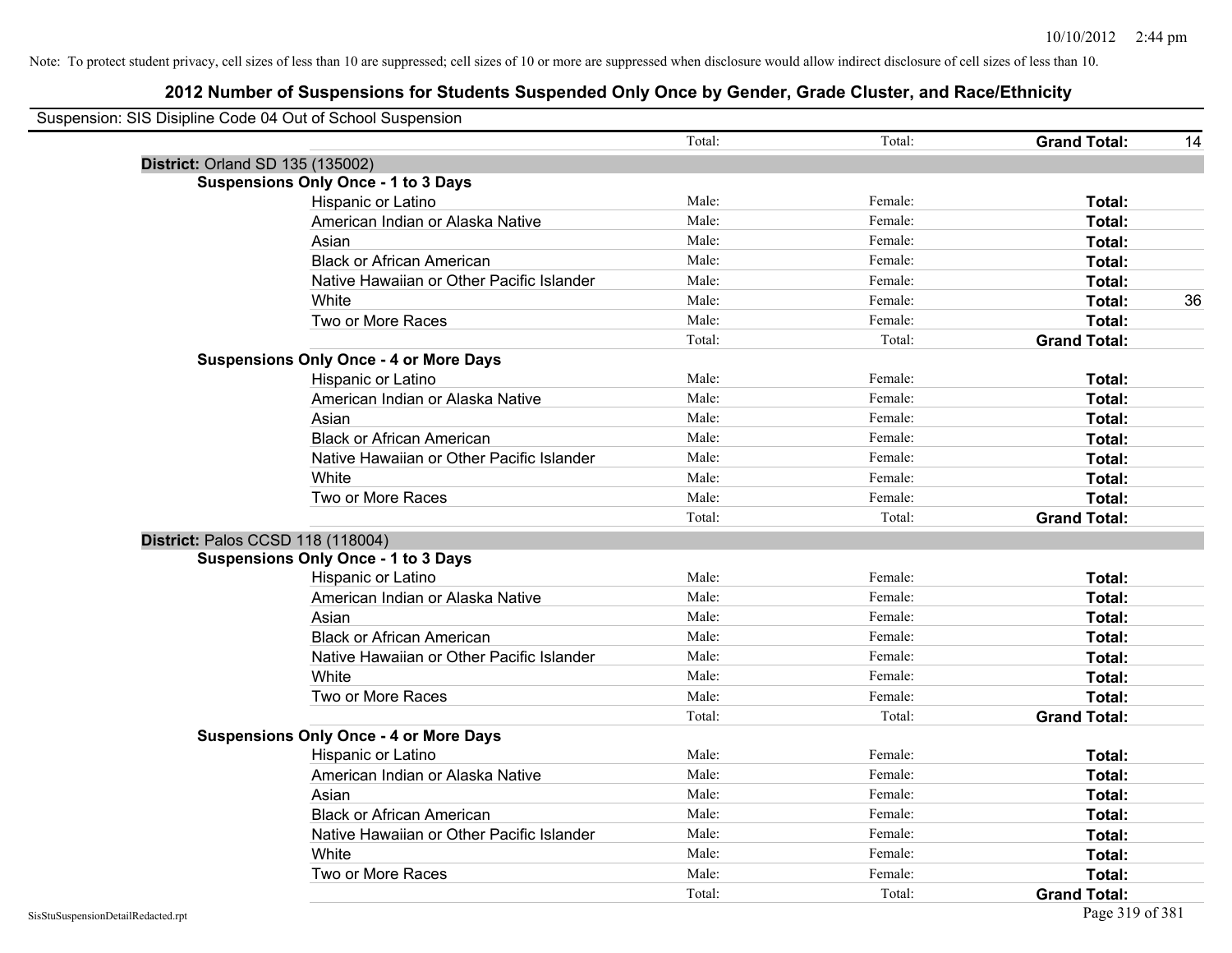| Suspension: SIS Disipline Code 04 Out of School Suspension |                                               |        |    |         |    |                     |    |
|------------------------------------------------------------|-----------------------------------------------|--------|----|---------|----|---------------------|----|
| District: Palos Heights SD 128 (128002)                    |                                               |        |    |         |    |                     |    |
|                                                            | <b>Suspensions Only Once - 1 to 3 Days</b>    |        |    |         |    |                     |    |
|                                                            | Hispanic or Latino                            | Male:  |    | Female: |    | Total:              |    |
|                                                            | American Indian or Alaska Native              | Male:  |    | Female: |    | Total:              |    |
|                                                            | Asian                                         | Male:  |    | Female: |    | Total:              |    |
|                                                            | <b>Black or African American</b>              | Male:  |    | Female: |    | Total:              |    |
|                                                            | Native Hawaiian or Other Pacific Islander     | Male:  |    | Female: |    | Total:              |    |
|                                                            | White                                         | Male:  |    | Female: |    | Total:              |    |
|                                                            | Two or More Races                             | Male:  |    | Female: |    | Total:              |    |
|                                                            |                                               | Total: |    | Total:  |    | <b>Grand Total:</b> |    |
|                                                            | <b>Suspensions Only Once - 4 or More Days</b> |        |    |         |    |                     |    |
|                                                            | Hispanic or Latino                            | Male:  |    | Female: |    | Total:              |    |
|                                                            | American Indian or Alaska Native              | Male:  |    | Female: |    | Total:              |    |
|                                                            | Asian                                         | Male:  |    | Female: |    | Total:              |    |
|                                                            | <b>Black or African American</b>              | Male:  |    | Female: |    | Total:              |    |
|                                                            | Native Hawaiian or Other Pacific Islander     | Male:  |    | Female: |    | Total:              |    |
|                                                            | White                                         | Male:  |    | Female: |    | Total:              |    |
|                                                            | Two or More Races                             | Male:  |    | Female: |    | Total:              |    |
|                                                            |                                               | Total: |    | Total:  |    | <b>Grand Total:</b> |    |
| District: Park Forest SD 163 (163002)                      |                                               |        |    |         |    |                     |    |
|                                                            | <b>Suspensions Only Once - 1 to 3 Days</b>    |        |    |         |    |                     |    |
|                                                            | Hispanic or Latino                            | Male:  |    | Female: |    | Total:              |    |
|                                                            | American Indian or Alaska Native              | Male:  |    | Female: |    | Total:              |    |
|                                                            | Asian                                         | Male:  |    | Female: |    | Total:              |    |
|                                                            | <b>Black or African American</b>              | Male:  | 59 | Female: | 37 | Total:              | 96 |
|                                                            | Native Hawaiian or Other Pacific Islander     | Male:  |    | Female: |    | Total:              |    |
|                                                            | White                                         | Male:  |    | Female: |    | Total:              |    |
|                                                            | Two or More Races                             | Male:  |    | Female: |    | Total:              |    |
|                                                            |                                               | Total: |    | Total:  |    | <b>Grand Total:</b> |    |
|                                                            | <b>Suspensions Only Once - 4 or More Days</b> |        |    |         |    |                     |    |
|                                                            | Hispanic or Latino                            | Male:  |    | Female: |    | Total:              |    |
|                                                            | American Indian or Alaska Native              | Male:  |    | Female: |    | Total:              |    |
|                                                            | Asian                                         | Male:  |    | Female: |    | Total:              |    |
|                                                            | <b>Black or African American</b>              | Male:  | 28 | Female: | 17 | Total:              | 45 |
|                                                            | Native Hawaiian or Other Pacific Islander     | Male:  |    | Female: |    | Total:              |    |
|                                                            | White                                         | Male:  |    | Female: |    | Total:              |    |
|                                                            | Two or More Races                             | Male:  |    | Female: |    | Total:              |    |
|                                                            |                                               | Total: |    | Total:  |    | <b>Grand Total:</b> |    |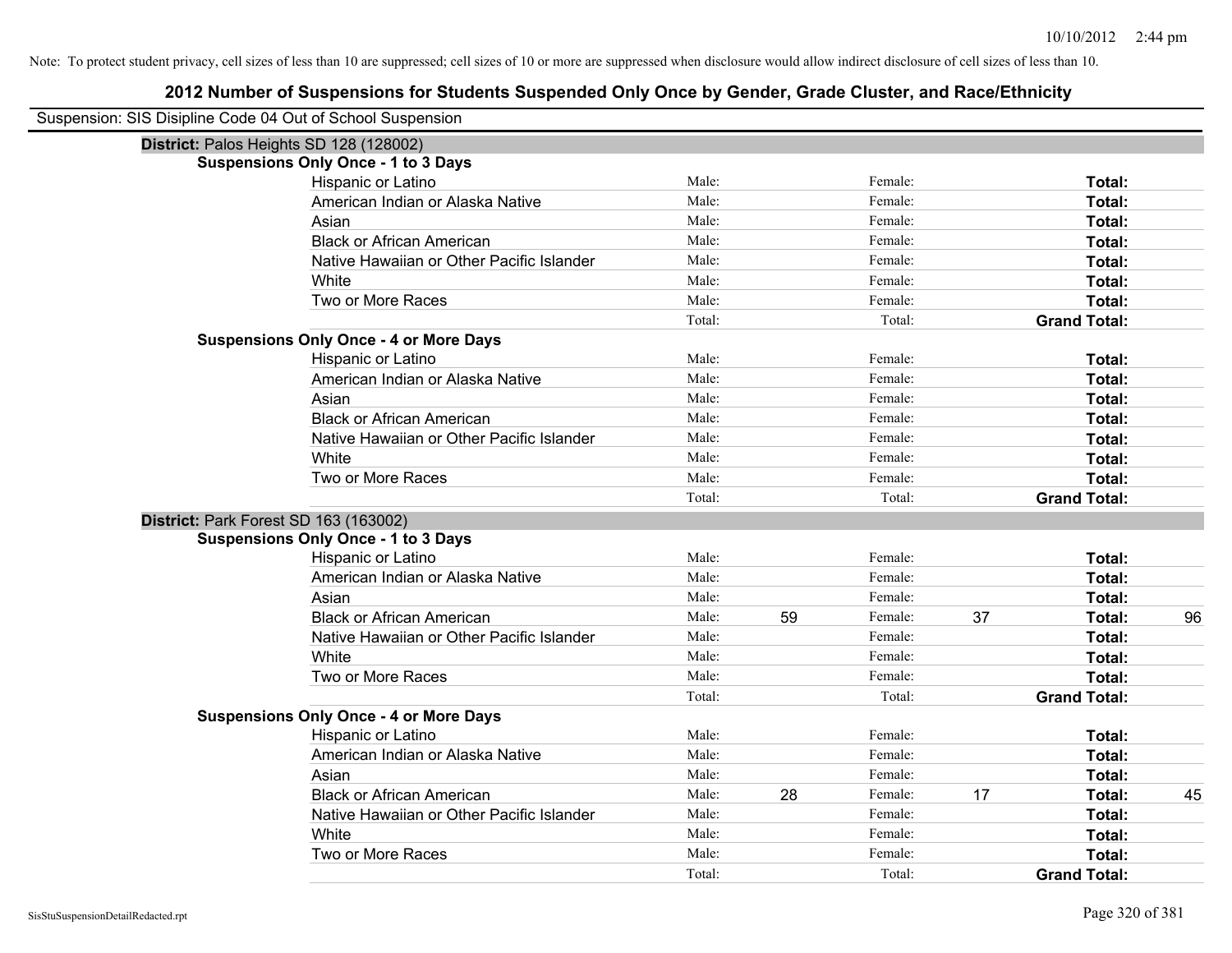| Suspension: SIS Disipline Code 04 Out of School Suspension |                                               |        |     |         |    |                     |     |
|------------------------------------------------------------|-----------------------------------------------|--------|-----|---------|----|---------------------|-----|
|                                                            | District: Posen-Robbins ESD 143-5 (143502)    |        |     |         |    |                     |     |
|                                                            | <b>Suspensions Only Once - 1 to 3 Days</b>    |        |     |         |    |                     |     |
|                                                            | Hispanic or Latino                            | Male:  | 22  | Female: | 12 | Total:              | 34  |
|                                                            | American Indian or Alaska Native              | Male:  |     | Female: |    | Total:              |     |
|                                                            | Asian                                         | Male:  |     | Female: |    | Total:              |     |
|                                                            | <b>Black or African American</b>              | Male:  | 22  | Female: | 24 | Total:              | 46  |
|                                                            | Native Hawaiian or Other Pacific Islander     | Male:  |     | Female: |    | Total:              |     |
|                                                            | White                                         | Male:  |     | Female: |    | Total:              |     |
|                                                            | Two or More Races                             | Male:  |     | Female: |    | Total:              |     |
|                                                            |                                               | Total: |     | Total:  |    | <b>Grand Total:</b> | 91  |
|                                                            | <b>Suspensions Only Once - 4 or More Days</b> |        |     |         |    |                     |     |
|                                                            | Hispanic or Latino                            | Male:  |     | Female: |    | Total:              |     |
|                                                            | American Indian or Alaska Native              | Male:  |     | Female: |    | Total:              |     |
|                                                            | Asian                                         | Male:  |     | Female: |    | Total:              |     |
|                                                            | <b>Black or African American</b>              | Male:  |     | Female: |    | Total:              | 11  |
|                                                            | Native Hawaiian or Other Pacific Islander     | Male:  |     | Female: |    | Total:              |     |
|                                                            | White                                         | Male:  |     | Female: |    | Total:              |     |
|                                                            | Two or More Races                             | Male:  |     | Female: |    | Total:              |     |
|                                                            |                                               | Total: |     | Total:  |    | <b>Grand Total:</b> |     |
|                                                            | District: Prairie-Hills ESD 144 (144002)      |        |     |         |    |                     |     |
|                                                            |                                               |        |     |         |    |                     |     |
|                                                            | <b>Suspensions Only Once - 1 to 3 Days</b>    |        |     |         |    |                     |     |
|                                                            | Hispanic or Latino                            | Male:  |     | Female: |    | Total:              |     |
|                                                            | American Indian or Alaska Native              | Male:  |     | Female: |    | Total:              |     |
|                                                            | Asian                                         | Male:  |     | Female: |    | Total:              |     |
|                                                            | <b>Black or African American</b>              | Male:  | 123 | Female: | 76 | Total:              | 199 |
|                                                            | Native Hawaiian or Other Pacific Islander     | Male:  |     | Female: |    | <b>Total:</b>       |     |
|                                                            | White                                         | Male:  |     | Female: |    | Total:              |     |
|                                                            | Two or More Races                             | Male:  |     | Female: |    | Total:              |     |
|                                                            |                                               | Total: |     | Total:  |    | <b>Grand Total:</b> |     |
|                                                            | <b>Suspensions Only Once - 4 or More Days</b> |        |     |         |    |                     |     |
|                                                            | Hispanic or Latino                            | Male:  |     | Female: |    | Total:              |     |
|                                                            | American Indian or Alaska Native              | Male:  |     | Female: |    | Total:              |     |
|                                                            | Asian                                         | Male:  |     | Female: |    | Total:              |     |
|                                                            | <b>Black or African American</b>              | Male:  |     | Female: |    | Total:              | 13  |
|                                                            | Native Hawaiian or Other Pacific Islander     | Male:  |     | Female: |    | Total:              |     |
|                                                            | White                                         | Male:  |     | Female: |    | Total:              |     |
|                                                            | Two or More Races                             | Male:  |     | Female: |    | Total:              |     |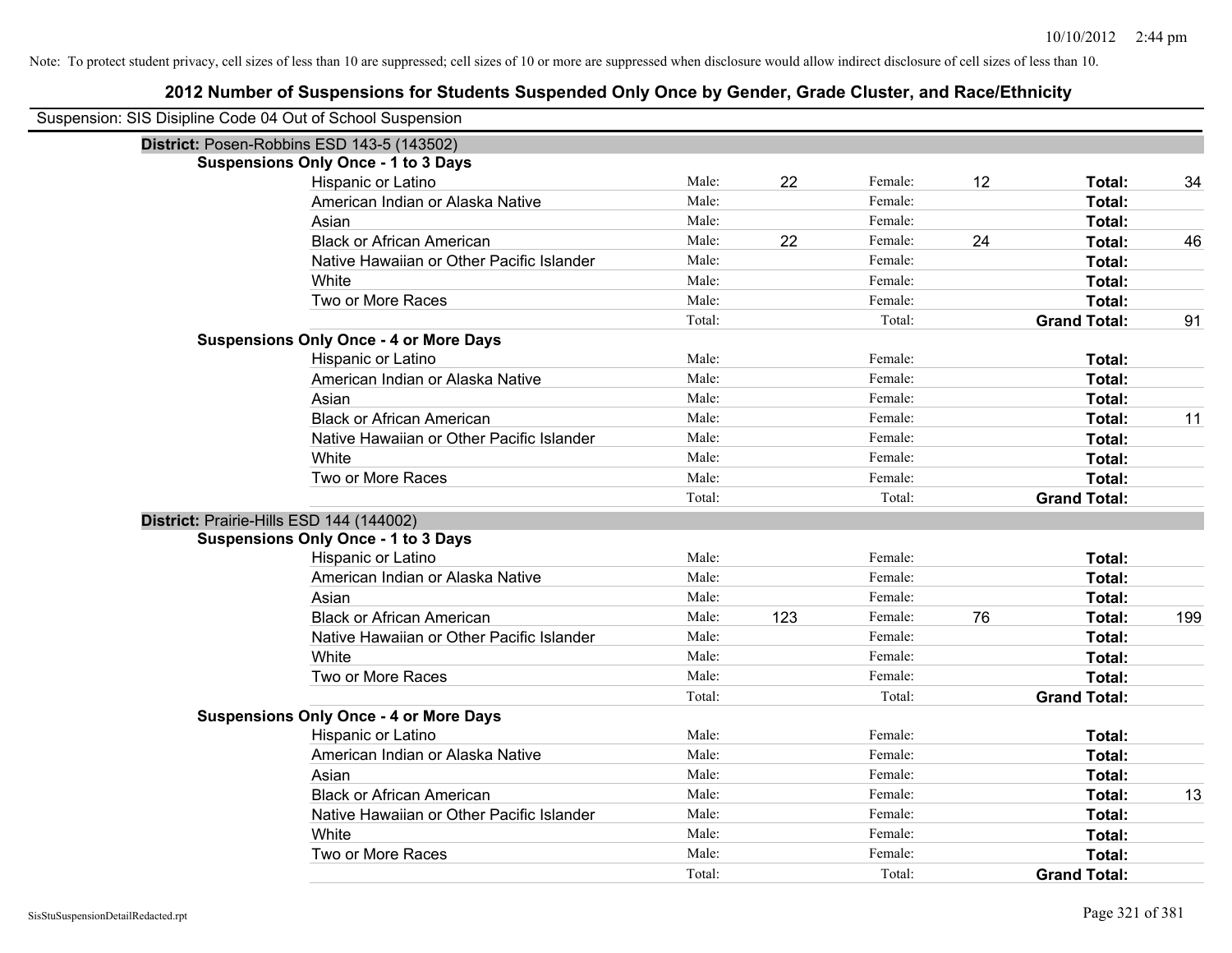| Suspension: SIS Disipline Code 04 Out of School Suspension |                                               |                 |     |                   |     |                               |     |
|------------------------------------------------------------|-----------------------------------------------|-----------------|-----|-------------------|-----|-------------------------------|-----|
| District: Reavis Twp HSD 220 (220017)                      |                                               |                 |     |                   |     |                               |     |
|                                                            | <b>Suspensions Only Once - 1 to 3 Days</b>    |                 |     |                   |     |                               |     |
|                                                            | Hispanic or Latino                            | Male:           | 24  | Female:           | 12  | Total:                        | 36  |
|                                                            | American Indian or Alaska Native              | Male:           |     | Female:           |     | Total:                        |     |
|                                                            | Asian                                         | Male:           |     | Female:           |     | Total:                        |     |
|                                                            | <b>Black or African American</b>              | Male:           |     | Female:           |     | Total:                        |     |
|                                                            | Native Hawaiian or Other Pacific Islander     | Male:           |     | Female:           |     | Total:                        |     |
|                                                            | White                                         | Male:           | 30  | Female:           | 10  | Total:                        | 40  |
|                                                            | Two or More Races                             | Male:           |     | Female:           |     | Total:                        |     |
|                                                            |                                               | Total:          |     | Total:            |     | <b>Grand Total:</b>           |     |
|                                                            | <b>Suspensions Only Once - 4 or More Days</b> |                 |     |                   |     |                               |     |
|                                                            | Hispanic or Latino                            | Male:           |     | Female:           |     | Total:                        | 14  |
|                                                            | American Indian or Alaska Native              | Male:           |     | Female:           |     | Total:                        |     |
|                                                            | Asian                                         | Male:           |     | Female:           |     | Total:                        |     |
|                                                            | <b>Black or African American</b>              | Male:           |     | Female:           |     | Total:                        |     |
|                                                            | Native Hawaiian or Other Pacific Islander     | Male:           |     | Female:           |     | Total:                        |     |
|                                                            | White                                         | Male:           |     | Female:           |     | Total:                        |     |
|                                                            | Two or More Races                             | Male:           |     | Female:           |     | Total:                        |     |
|                                                            |                                               | Total:          |     | Total:            |     | <b>Grand Total:</b>           |     |
| District: Rich Twp HSD 227 (227017)                        |                                               |                 |     |                   |     |                               |     |
|                                                            | <b>Suspensions Only Once - 1 to 3 Days</b>    |                 |     |                   |     |                               |     |
|                                                            | Hispanic or Latino                            | Male:           |     | Female:           |     | Total:                        |     |
|                                                            | American Indian or Alaska Native              | Male:           |     | Female:           |     | Total:                        |     |
|                                                            | Asian                                         | Male:           |     | Female:           |     | Total:                        |     |
|                                                            | <b>Black or African American</b>              | Male:           | 165 | Female:           | 133 | Total:                        | 298 |
|                                                            | Native Hawaiian or Other Pacific Islander     | Male:           |     | Female:           |     | Total:                        |     |
|                                                            | White                                         | Male:           |     | Female:           |     | Total:                        | 10  |
|                                                            | Two or More Races                             | Male:           |     | Female:           |     | Total:                        |     |
|                                                            |                                               | Total:          |     | Total:            |     | <b>Grand Total:</b>           | 319 |
|                                                            | <b>Suspensions Only Once - 4 or More Days</b> |                 |     |                   |     |                               |     |
|                                                            | Hispanic or Latino                            | Male:           |     | Female:           |     | Total:                        |     |
|                                                            | American Indian or Alaska Native              | Male:           |     | Female:           |     | Total:                        |     |
|                                                            | Asian                                         | Male:           |     | Female:           |     | Total:                        |     |
|                                                            | <b>Black or African American</b>              | Male:           | 101 | Female:           | 62  | Total:                        | 163 |
|                                                            | Native Hawaiian or Other Pacific Islander     | Male:           |     | Female:           |     | Total:                        |     |
|                                                            | White                                         | Male:           |     | Female:           |     | Total:                        |     |
|                                                            |                                               |                 |     |                   |     |                               |     |
|                                                            | Two or More Races                             | Male:<br>Total: |     | Female:<br>Total: |     | Total:<br><b>Grand Total:</b> |     |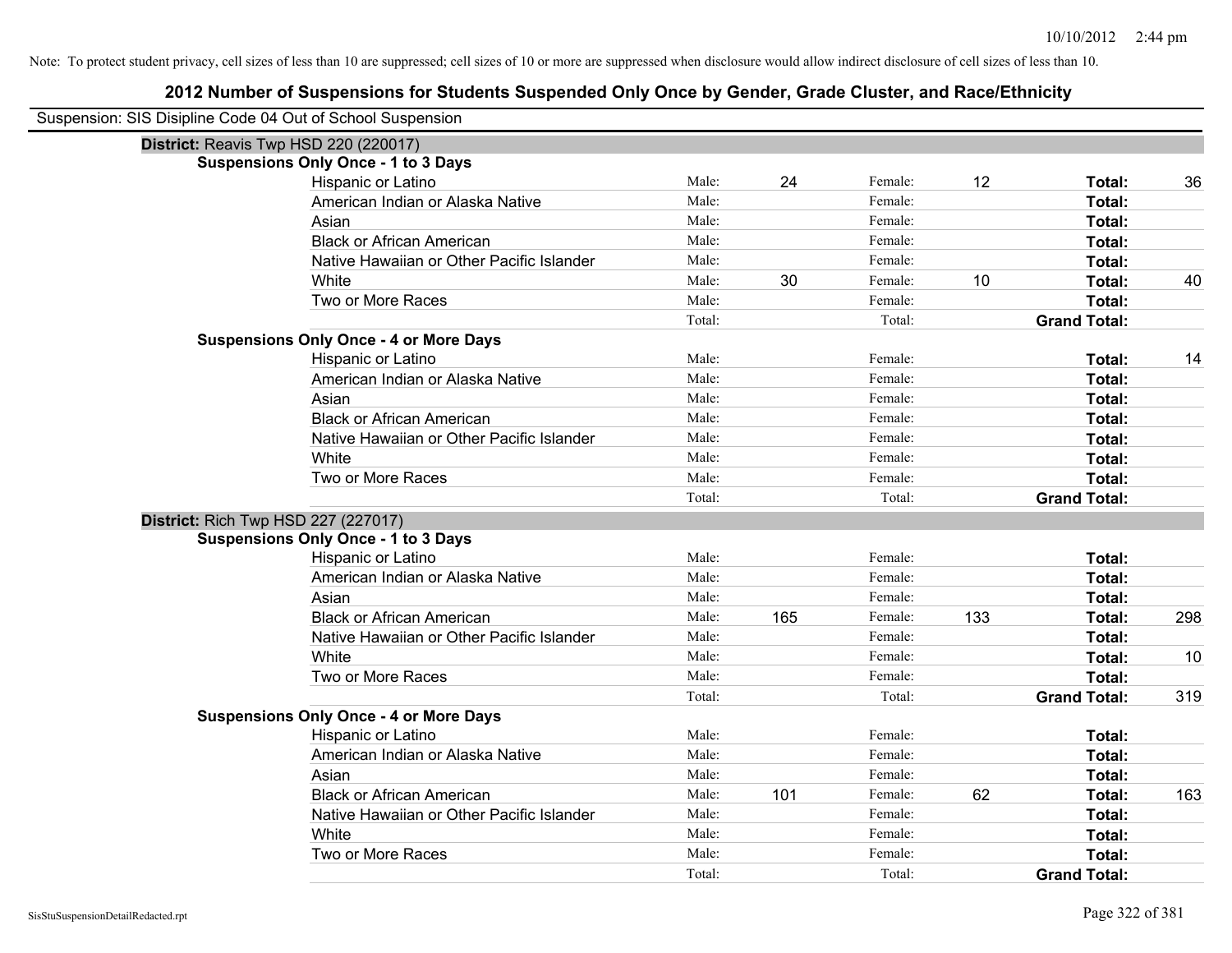| Suspension: SIS Disipline Code 04 Out of School Suspension |                                               |        |    |         |    |                     |    |
|------------------------------------------------------------|-----------------------------------------------|--------|----|---------|----|---------------------|----|
| District: Ridgeland SD 122 (122002)                        |                                               |        |    |         |    |                     |    |
|                                                            | <b>Suspensions Only Once - 1 to 3 Days</b>    |        |    |         |    |                     |    |
|                                                            | <b>Hispanic or Latino</b>                     | Male:  |    | Female: |    | Total:              |    |
|                                                            | American Indian or Alaska Native              | Male:  |    | Female: |    | Total:              |    |
|                                                            | Asian                                         | Male:  |    | Female: |    | Total:              |    |
|                                                            | <b>Black or African American</b>              | Male:  |    | Female: |    | Total:              |    |
|                                                            | Native Hawaiian or Other Pacific Islander     | Male:  |    | Female: |    | Total:              |    |
|                                                            | White                                         | Male:  |    | Female: |    | Total:              |    |
|                                                            | Two or More Races                             | Male:  |    | Female: |    | Total:              |    |
|                                                            |                                               | Total: |    | Total:  |    | <b>Grand Total:</b> | 11 |
| District: Sandridge SD 172 (172002)                        |                                               |        |    |         |    |                     |    |
|                                                            | <b>Suspensions Only Once - 4 or More Days</b> |        |    |         |    |                     |    |
|                                                            | Hispanic or Latino                            | Male:  |    | Female: |    | Total:              |    |
|                                                            | American Indian or Alaska Native              | Male:  |    | Female: |    | Total:              |    |
|                                                            | Asian                                         | Male:  |    | Female: |    | Total:              |    |
|                                                            | <b>Black or African American</b>              | Male:  |    | Female: |    | Total:              |    |
|                                                            | Native Hawaiian or Other Pacific Islander     | Male:  |    | Female: |    | Total:              |    |
|                                                            | White                                         | Male:  |    | Female: |    | Total:              |    |
|                                                            | Two or More Races                             | Male:  |    | Female: |    | Total:              |    |
|                                                            |                                               | Total: |    | Total:  |    | <b>Grand Total:</b> |    |
| District: South Holland SD 150 (150002)                    |                                               |        |    |         |    |                     |    |
|                                                            | <b>Suspensions Only Once - 1 to 3 Days</b>    |        |    |         |    |                     |    |
|                                                            | Hispanic or Latino                            | Male:  |    | Female: |    | Total:              |    |
|                                                            | American Indian or Alaska Native              | Male:  |    | Female: |    | Total:              |    |
|                                                            | Asian                                         | Male:  |    | Female: |    | Total:              |    |
|                                                            | <b>Black or African American</b>              | Male:  | 45 | Female: | 16 | Total:              | 61 |
|                                                            | Native Hawaiian or Other Pacific Islander     | Male:  |    | Female: |    | <b>Total:</b>       |    |
|                                                            | White                                         | Male:  |    | Female: |    | Total:              |    |
|                                                            | Two or More Races                             | Male:  |    | Female: |    | Total:              |    |
|                                                            |                                               | Total: |    | Total:  |    | <b>Grand Total:</b> |    |
|                                                            | <b>Suspensions Only Once - 4 or More Days</b> |        |    |         |    |                     |    |
|                                                            | Hispanic or Latino                            | Male:  |    | Female: |    | Total:              |    |
|                                                            | American Indian or Alaska Native              | Male:  |    | Female: |    | Total:              |    |
|                                                            | Asian                                         | Male:  |    | Female: |    | Total:              |    |
|                                                            | <b>Black or African American</b>              | Male:  |    | Female: |    | Total:              |    |
|                                                            | Native Hawaiian or Other Pacific Islander     | Male:  |    | Female: |    | Total:              |    |
|                                                            | White                                         | Male:  |    | Female: |    | Total:              |    |
|                                                            | Two or More Races                             | Male:  |    | Female: |    | Total:              |    |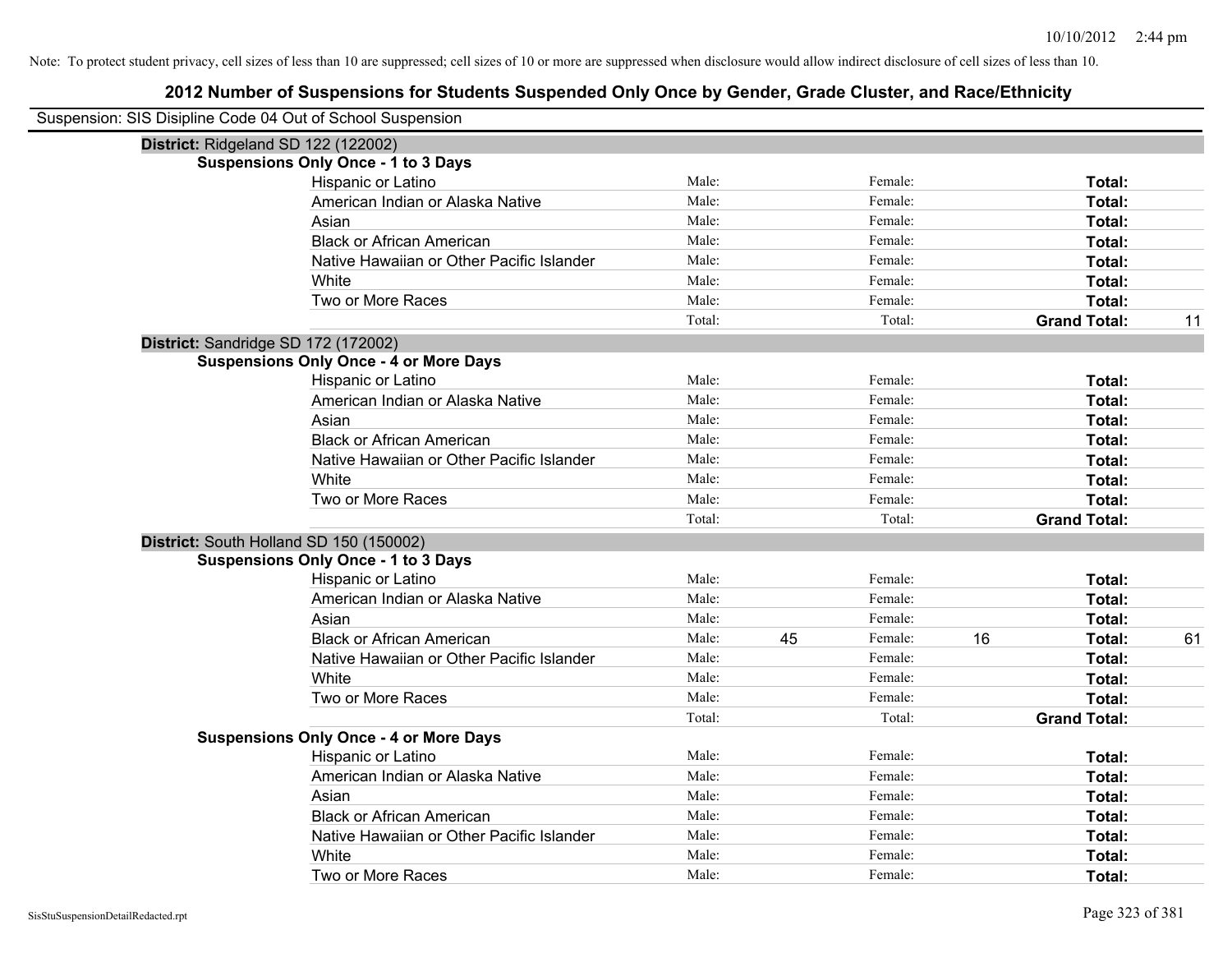| Suspension: SIS Disipline Code 04 Out of School Suspension |                                               |        |    |         |    |                     |    |
|------------------------------------------------------------|-----------------------------------------------|--------|----|---------|----|---------------------|----|
|                                                            |                                               | Total: |    | Total:  |    | <b>Grand Total:</b> |    |
| District: South Holland SD 151 (151002)                    |                                               |        |    |         |    |                     |    |
|                                                            | <b>Suspensions Only Once - 1 to 3 Days</b>    |        |    |         |    |                     |    |
|                                                            | Hispanic or Latino                            | Male:  |    | Female: |    | Total:              |    |
|                                                            | American Indian or Alaska Native              | Male:  |    | Female: |    | Total:              |    |
|                                                            | Asian                                         | Male:  |    | Female: |    | Total:              |    |
|                                                            | <b>Black or African American</b>              | Male:  | 26 | Female: | 31 | Total:              | 57 |
|                                                            | Native Hawaiian or Other Pacific Islander     | Male:  |    | Female: |    | Total:              |    |
|                                                            | White                                         | Male:  |    | Female: |    | Total:              |    |
|                                                            | Two or More Races                             | Male:  |    | Female: |    | Total:              |    |
|                                                            |                                               | Total: |    | Total:  |    | <b>Grand Total:</b> |    |
|                                                            | <b>Suspensions Only Once - 4 or More Days</b> |        |    |         |    |                     |    |
|                                                            | Hispanic or Latino                            | Male:  |    | Female: |    | Total:              |    |
|                                                            | American Indian or Alaska Native              | Male:  |    | Female: |    | Total:              |    |
|                                                            | Asian                                         | Male:  |    | Female: |    | Total:              |    |
|                                                            | <b>Black or African American</b>              | Male:  |    | Female: |    | Total:              |    |
|                                                            | Native Hawaiian or Other Pacific Islander     | Male:  |    | Female: |    | Total:              |    |
|                                                            | White                                         | Male:  |    | Female: |    | Total:              |    |
|                                                            | Two or More Races                             | Male:  |    | Female: |    | Total:              |    |
|                                                            |                                               | Total: |    | Total:  |    | <b>Grand Total:</b> |    |
| District: Southland College Prep (901025)                  |                                               |        |    |         |    |                     |    |
|                                                            | <b>Suspensions Only Once - 1 to 3 Days</b>    |        |    |         |    |                     |    |
|                                                            | Hispanic or Latino                            | Male:  |    | Female: |    | Total:              |    |
|                                                            | American Indian or Alaska Native              | Male:  |    | Female: |    | Total:              |    |
|                                                            | Asian                                         | Male:  |    | Female: |    | Total:              |    |
|                                                            | <b>Black or African American</b>              | Male:  |    | Female: |    | Total:              | 23 |
|                                                            | Native Hawaiian or Other Pacific Islander     | Male:  |    | Female: |    | Total:              |    |
|                                                            | White                                         | Male:  |    | Female: |    | Total:              |    |
|                                                            | Two or More Races                             | Male:  |    | Female: |    | Total:              |    |
|                                                            |                                               | Total: |    | Total:  |    | <b>Grand Total:</b> |    |
|                                                            | <b>Suspensions Only Once - 4 or More Days</b> |        |    |         |    |                     |    |
|                                                            | Hispanic or Latino                            | Male:  |    | Female: |    | Total:              |    |
|                                                            | American Indian or Alaska Native              | Male:  |    | Female: |    | Total:              |    |
|                                                            | Asian                                         | Male:  |    | Female: |    | Total:              |    |
|                                                            | <b>Black or African American</b>              | Male:  |    | Female: |    | Total:              |    |
|                                                            | Native Hawaiian or Other Pacific Islander     | Male:  |    | Female: |    | Total:              |    |
|                                                            | White                                         | Male:  |    | Female: |    | Total:              |    |
|                                                            | Two or More Races                             | Male:  |    | Female: |    | <b>Total:</b>       |    |
|                                                            |                                               | Total: |    | Total:  |    | <b>Grand Total:</b> |    |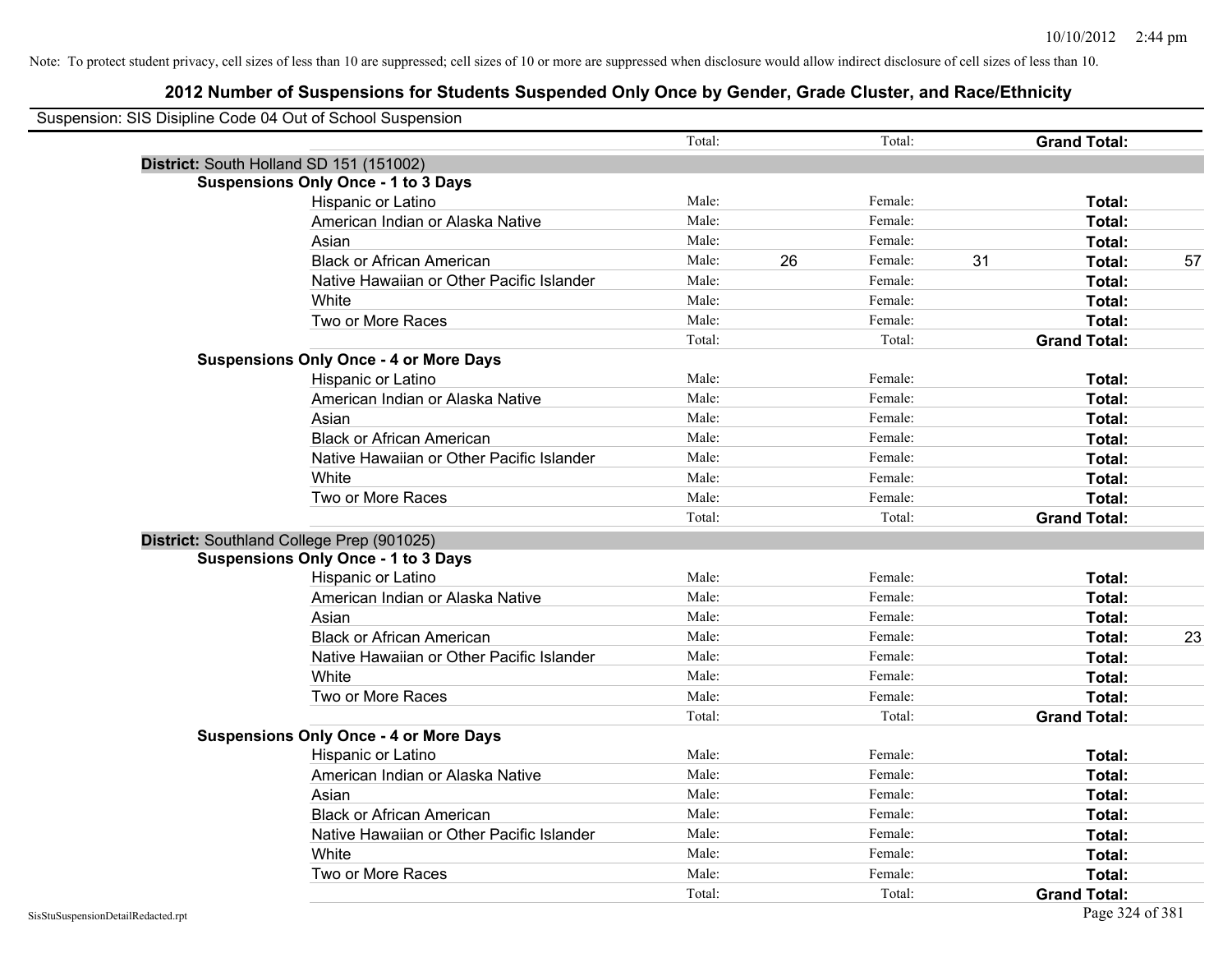| Suspension: SIS Disipline Code 04 Out of School Suspension |                                               |        |    |         |    |                     |    |
|------------------------------------------------------------|-----------------------------------------------|--------|----|---------|----|---------------------|----|
| District: Speed SEJA #802 (802060)                         |                                               |        |    |         |    |                     |    |
|                                                            | <b>Suspensions Only Once - 1 to 3 Days</b>    |        |    |         |    |                     |    |
|                                                            | Hispanic or Latino                            | Male:  |    | Female: |    | Total:              |    |
|                                                            | American Indian or Alaska Native              | Male:  |    | Female: |    | Total:              |    |
|                                                            | Asian                                         | Male:  |    | Female: |    | Total:              |    |
|                                                            | <b>Black or African American</b>              | Male:  |    | Female: |    | Total:              |    |
|                                                            | Native Hawaiian or Other Pacific Islander     | Male:  |    | Female: |    | Total:              |    |
|                                                            | White                                         | Male:  |    | Female: |    | Total:              |    |
|                                                            | Two or More Races                             | Male:  |    | Female: |    | Total:              |    |
|                                                            |                                               | Total: |    | Total:  |    | <b>Grand Total:</b> |    |
|                                                            | <b>Suspensions Only Once - 4 or More Days</b> |        |    |         |    |                     |    |
|                                                            | Hispanic or Latino                            | Male:  |    | Female: |    | Total:              |    |
|                                                            | American Indian or Alaska Native              | Male:  |    | Female: |    | Total:              |    |
|                                                            | Asian                                         | Male:  |    | Female: |    | Total:              |    |
|                                                            | <b>Black or African American</b>              | Male:  |    | Female: |    | Total:              |    |
|                                                            | Native Hawaiian or Other Pacific Islander     | Male:  |    | Female: |    | Total:              |    |
|                                                            | White                                         | Male:  |    | Female: |    | Total:              |    |
|                                                            | Two or More Races                             | Male:  |    | Female: |    | Total:              |    |
|                                                            |                                               | Total: |    | Total:  |    | <b>Grand Total:</b> |    |
| District: Steger SD 194 (194002)                           |                                               |        |    |         |    |                     |    |
|                                                            | <b>Suspensions Only Once - 1 to 3 Days</b>    |        |    |         |    |                     |    |
|                                                            | Hispanic or Latino                            | Male:  |    | Female: |    | Total:              |    |
|                                                            | American Indian or Alaska Native              | Male:  |    | Female: |    | Total:              |    |
|                                                            | Asian                                         | Male:  |    | Female: |    | Total:              |    |
|                                                            | <b>Black or African American</b>              | Male:  |    | Female: |    | Total:              | 20 |
|                                                            | Native Hawaiian or Other Pacific Islander     | Male:  |    | Female: |    | Total:              |    |
|                                                            | White                                         | Male:  |    | Female: |    | Total:              |    |
|                                                            | Two or More Races                             | Male:  |    | Female: |    | Total:              |    |
|                                                            |                                               | Total: | 22 | Total:  | 18 | <b>Grand Total:</b> | 40 |
|                                                            | <b>Suspensions Only Once - 4 or More Days</b> |        |    |         |    |                     |    |
|                                                            | Hispanic or Latino                            | Male:  |    | Female: |    | Total:              |    |
|                                                            | American Indian or Alaska Native              | Male:  |    | Female: |    | Total:              |    |
|                                                            | Asian                                         | Male:  |    | Female: |    | Total:              |    |
|                                                            | <b>Black or African American</b>              | Male:  |    | Female: |    | Total:              |    |
|                                                            | Native Hawaiian or Other Pacific Islander     | Male:  |    | Female: |    | Total:              |    |
|                                                            | White                                         | Male:  |    | Female: |    | Total:              | 18 |
|                                                            | Two or More Races                             | Male:  |    | Female: |    | Total:              |    |
|                                                            |                                               | Total: | 17 | Total:  | 11 | <b>Grand Total:</b> | 28 |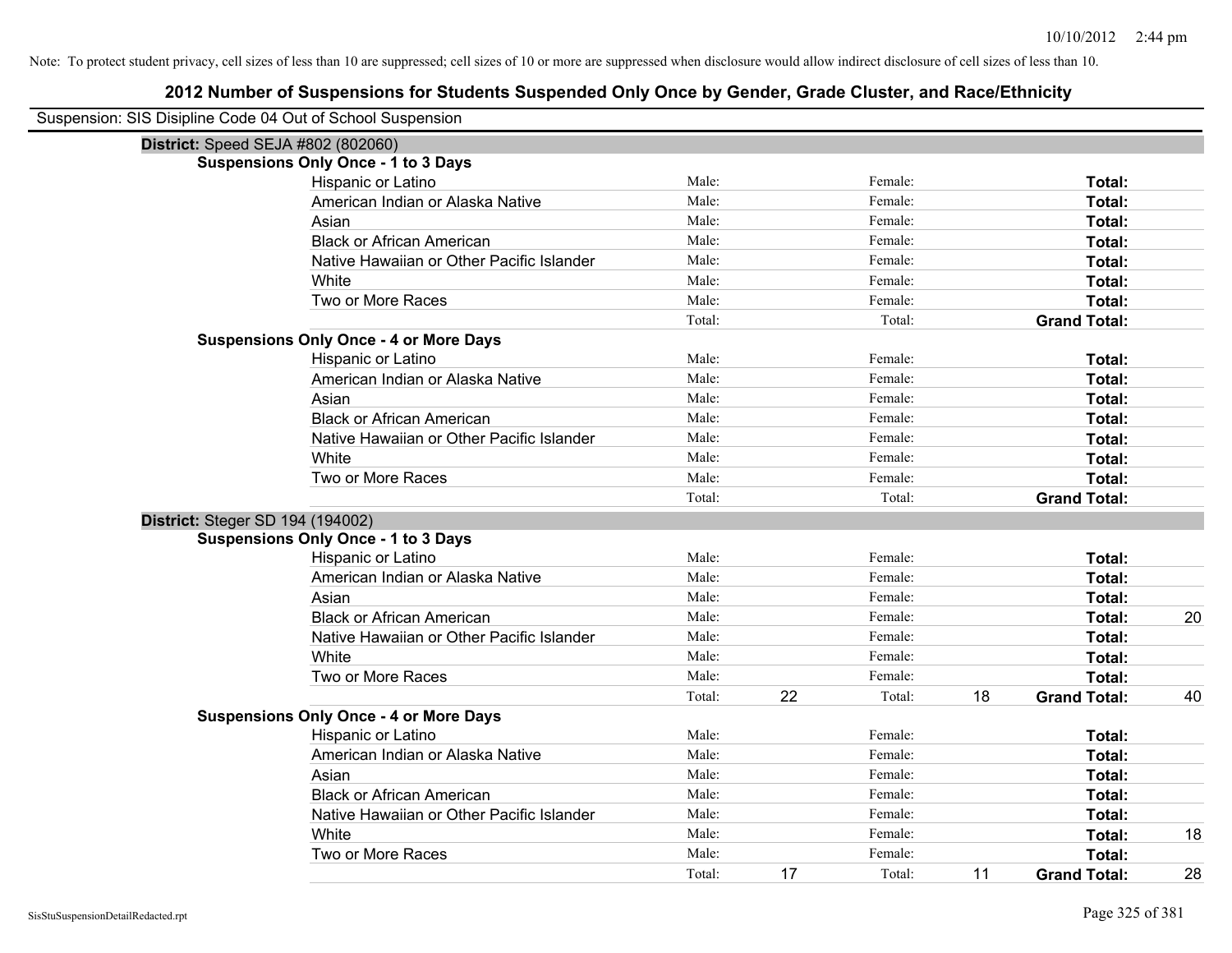| Suspension: SIS Disipline Code 04 Out of School Suspension |                                               |        |         |                     |    |
|------------------------------------------------------------|-----------------------------------------------|--------|---------|---------------------|----|
| <b>District: Summit SD 104 (104002)</b>                    |                                               |        |         |                     |    |
|                                                            | <b>Suspensions Only Once - 1 to 3 Days</b>    |        |         |                     |    |
|                                                            | Hispanic or Latino                            | Male:  | Female: | Total:              |    |
|                                                            | American Indian or Alaska Native              | Male:  | Female: | Total:              |    |
|                                                            | Asian                                         | Male:  | Female: | Total:              |    |
|                                                            | <b>Black or African American</b>              | Male:  | Female: | Total:              |    |
|                                                            | Native Hawaiian or Other Pacific Islander     | Male:  | Female: | Total:              |    |
|                                                            | White                                         | Male:  | Female: | Total:              |    |
|                                                            | Two or More Races                             | Male:  | Female: | Total:              |    |
|                                                            |                                               | Total: | Total:  | <b>Grand Total:</b> | 12 |
|                                                            | <b>Suspensions Only Once - 4 or More Days</b> |        |         |                     |    |
|                                                            | Hispanic or Latino                            | Male:  | Female: | Total:              |    |
|                                                            | American Indian or Alaska Native              | Male:  | Female: | Total:              |    |
|                                                            | Asian                                         | Male:  | Female: | Total:              |    |
|                                                            | <b>Black or African American</b>              | Male:  | Female: | Total:              |    |
|                                                            | Native Hawaiian or Other Pacific Islander     | Male:  | Female: | Total:              |    |
|                                                            | White                                         | Male:  | Female: | Total:              |    |
|                                                            | Two or More Races                             | Male:  | Female: | Total:              |    |
|                                                            |                                               | Total: | Total:  | <b>Grand Total:</b> |    |
| District: Sunnybrook SD 171 (171002)                       |                                               |        |         |                     |    |
|                                                            | <b>Suspensions Only Once - 1 to 3 Days</b>    |        |         |                     |    |
|                                                            | Hispanic or Latino                            | Male:  | Female: | Total:              |    |
|                                                            | American Indian or Alaska Native              | Male:  | Female: | Total:              |    |
|                                                            | Asian                                         | Male:  | Female: | Total:              |    |
|                                                            | <b>Black or African American</b>              | Male:  | Female: | Total:              | 21 |
|                                                            | Native Hawaiian or Other Pacific Islander     | Male:  | Female: | Total:              |    |
|                                                            | White                                         | Male:  | Female: | Total:              |    |
|                                                            | Two or More Races                             | Male:  | Female: | Total:              |    |
|                                                            |                                               | Total: | Total:  | <b>Grand Total:</b> |    |
|                                                            | <b>Suspensions Only Once - 4 or More Days</b> |        |         |                     |    |
|                                                            | Hispanic or Latino                            | Male:  | Female: | Total:              |    |
|                                                            | American Indian or Alaska Native              | Male:  | Female: | Total:              |    |
|                                                            | Asian                                         | Male:  | Female: | Total:              |    |
|                                                            | <b>Black or African American</b>              | Male:  | Female: | Total:              |    |
|                                                            | Native Hawaiian or Other Pacific Islander     | Male:  | Female: | Total:              |    |
|                                                            | White                                         | Male:  | Female: | Total:              |    |
|                                                            | Two or More Races                             | Male:  | Female: | Total:              |    |
|                                                            |                                               | Total: | Total:  | <b>Grand Total:</b> |    |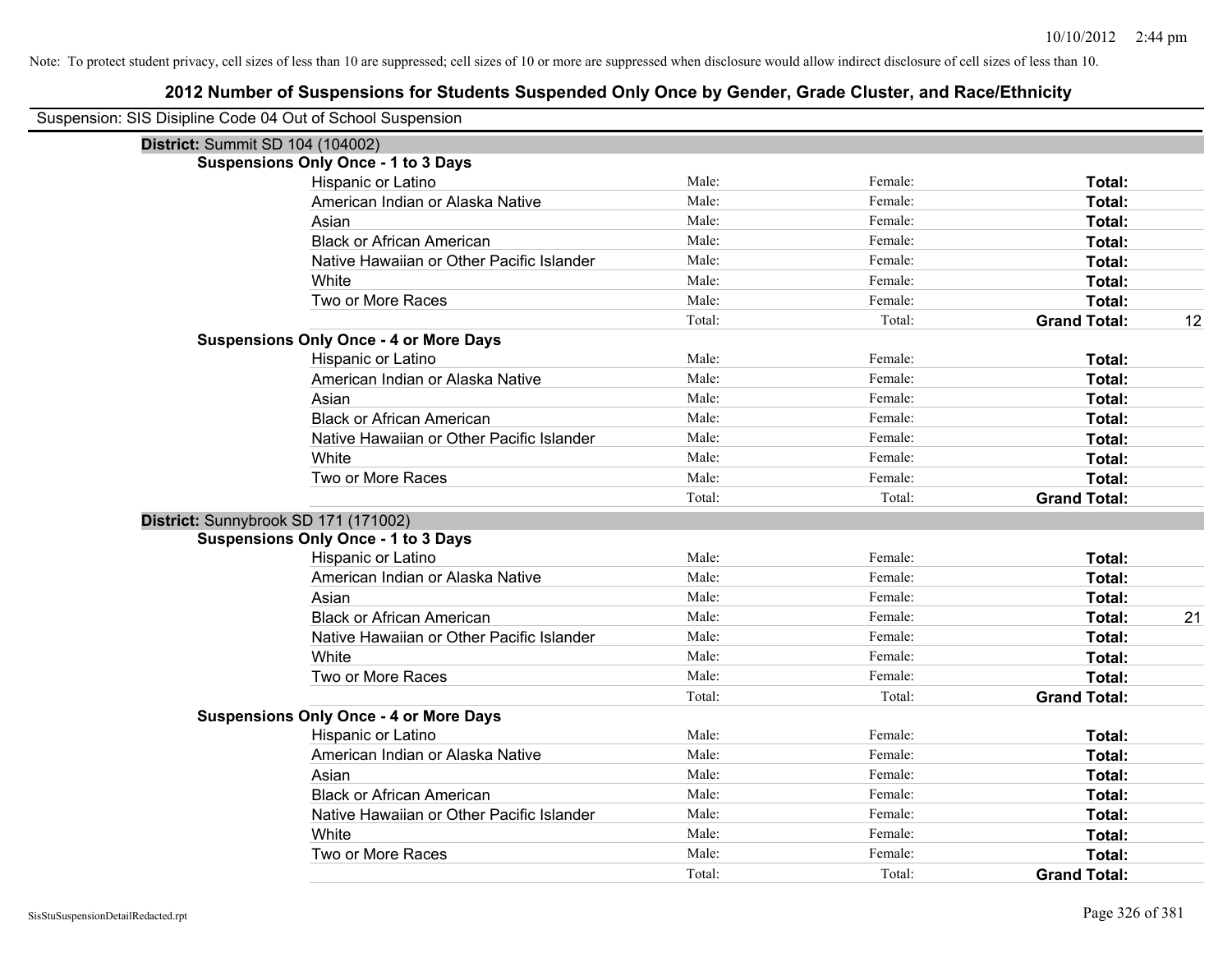| Suspension: SIS Disipline Code 04 Out of School Suspension |                                                    |        |     |         |     |                     |     |
|------------------------------------------------------------|----------------------------------------------------|--------|-----|---------|-----|---------------------|-----|
|                                                            | District: Thornton Fractional Twp HSD 215 (215017) |        |     |         |     |                     |     |
|                                                            | <b>Suspensions Only Once - 1 to 3 Days</b>         |        |     |         |     |                     |     |
|                                                            | Hispanic or Latino                                 | Male:  | 33  | Female: | 19  | Total:              | 52  |
|                                                            | American Indian or Alaska Native                   | Male:  |     | Female: |     | Total:              |     |
|                                                            | Asian                                              | Male:  |     | Female: |     | Total:              |     |
|                                                            | <b>Black or African American</b>                   | Male:  | 182 | Female: | 159 | Total:              | 341 |
|                                                            | Native Hawaiian or Other Pacific Islander          | Male:  |     | Female: |     | Total:              |     |
|                                                            | White                                              | Male:  |     | Female: |     | Total:              | 25  |
|                                                            | Two or More Races                                  | Male:  |     | Female: |     | Total:              | 16  |
|                                                            |                                                    | Total: |     | Total:  |     | <b>Grand Total:</b> |     |
|                                                            | <b>Suspensions Only Once - 4 or More Days</b>      |        |     |         |     |                     |     |
|                                                            | Hispanic or Latino                                 | Male:  |     | Female: |     | Total:              |     |
|                                                            | American Indian or Alaska Native                   | Male:  |     | Female: |     | Total:              |     |
|                                                            | Asian                                              | Male:  |     | Female: |     | Total:              |     |
|                                                            | <b>Black or African American</b>                   | Male:  | 32  | Female: | 22  | Total:              | 54  |
|                                                            | Native Hawaiian or Other Pacific Islander          | Male:  |     | Female: |     | Total:              |     |
|                                                            | White                                              | Male:  |     | Female: |     | Total:              |     |
|                                                            | Two or More Races                                  | Male:  |     | Female: |     | Total:              |     |
|                                                            |                                                    | Total: |     | Total:  |     | <b>Grand Total:</b> | 69  |
| District: Thornton SD 154 (154002)                         |                                                    |        |     |         |     |                     |     |
|                                                            | <b>Suspensions Only Once - 1 to 3 Days</b>         |        |     |         |     |                     |     |
|                                                            | Hispanic or Latino                                 | Male:  |     | Female: |     | Total:              |     |
|                                                            | American Indian or Alaska Native                   | Male:  |     | Female: |     | Total:              |     |
|                                                            | Asian                                              | Male:  |     | Female: |     | Total:              |     |
|                                                            | <b>Black or African American</b>                   | Male:  |     | Female: |     | Total:              |     |
|                                                            | Native Hawaiian or Other Pacific Islander          | Male:  |     | Female: |     | Total:              |     |
|                                                            | White                                              | Male:  |     | Female: |     | Total:              |     |
|                                                            | Two or More Races                                  | Male:  |     | Female: |     | Total:              |     |
|                                                            |                                                    | Total: |     | Total:  |     | <b>Grand Total:</b> |     |
|                                                            | <b>Suspensions Only Once - 4 or More Days</b>      |        |     |         |     |                     |     |
|                                                            | Hispanic or Latino                                 | Male:  |     | Female: |     | Total:              |     |
|                                                            | American Indian or Alaska Native                   | Male:  |     | Female: |     | Total:              |     |
|                                                            | Asian                                              | Male:  |     | Female: |     | Total:              |     |
|                                                            | <b>Black or African American</b>                   | Male:  |     | Female: |     | Total:              |     |
|                                                            | Native Hawaiian or Other Pacific Islander          | Male:  |     | Female: |     | Total:              |     |
|                                                            | White                                              | Male:  |     | Female: |     | Total:              |     |
|                                                            | Two or More Races                                  | Male:  |     | Female: |     | <b>Total:</b>       |     |
|                                                            |                                                    | Total: |     | Total:  |     | <b>Grand Total:</b> |     |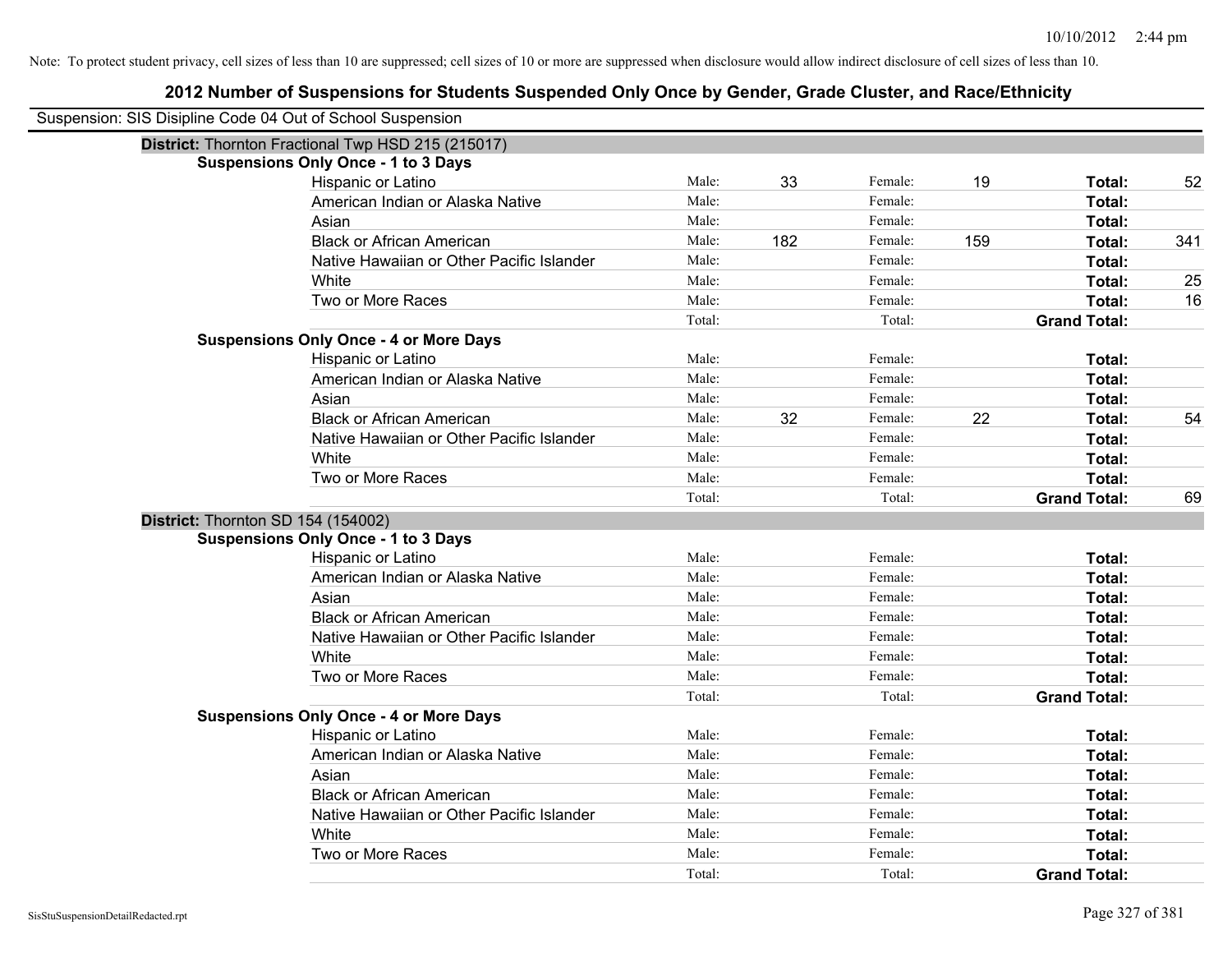| Suspension: SIS Disipline Code 04 Out of School Suspension |                                               |        |     |         |     |                     |     |
|------------------------------------------------------------|-----------------------------------------------|--------|-----|---------|-----|---------------------|-----|
|                                                            | District: Thornton Twp HSD 205 (205017)       |        |     |         |     |                     |     |
|                                                            | <b>Suspensions Only Once - 1 to 3 Days</b>    |        |     |         |     |                     |     |
|                                                            | Hispanic or Latino                            | Male:  |     | Female: |     | Total:              | 20  |
|                                                            | American Indian or Alaska Native              | Male:  |     | Female: |     | Total:              |     |
|                                                            | Asian                                         | Male:  |     | Female: |     | Total:              |     |
|                                                            | <b>Black or African American</b>              | Male:  | 270 | Female: | 216 | Total:              | 486 |
|                                                            | Native Hawaiian or Other Pacific Islander     | Male:  |     | Female: |     | <b>Total:</b>       |     |
|                                                            | White                                         | Male:  |     | Female: |     | Total:              |     |
|                                                            | Two or More Races                             | Male:  |     | Female: |     | Total:              |     |
|                                                            |                                               | Total: |     | Total:  |     | <b>Grand Total:</b> |     |
|                                                            | <b>Suspensions Only Once - 4 or More Days</b> |        |     |         |     |                     |     |
|                                                            | Hispanic or Latino                            | Male:  |     | Female: |     | Total:              |     |
|                                                            | American Indian or Alaska Native              | Male:  |     | Female: |     | Total:              |     |
|                                                            | Asian                                         | Male:  |     | Female: |     | Total:              |     |
|                                                            | <b>Black or African American</b>              | Male:  | 55  | Female: | 60  | Total:              | 115 |
|                                                            | Native Hawaiian or Other Pacific Islander     | Male:  |     | Female: |     | Total:              |     |
|                                                            | White                                         | Male:  |     | Female: |     | Total:              |     |
|                                                            | Two or More Races                             | Male:  |     | Female: |     | Total:              |     |
|                                                            |                                               | Total: |     | Total:  |     | <b>Grand Total:</b> |     |
|                                                            | District: W Harvey-Dixmoor PSD 147 (147002)   |        |     |         |     |                     |     |
|                                                            | <b>Suspensions Only Once - 1 to 3 Days</b>    |        |     |         |     |                     |     |
|                                                            | Hispanic or Latino                            | Male:  |     | Female: |     | Total:              |     |
|                                                            | American Indian or Alaska Native              | Male:  |     | Female: |     | Total:              |     |
|                                                            | Asian                                         | Male:  |     | Female: |     | Total:              |     |
|                                                            | <b>Black or African American</b>              | Male:  | 26  | Female: | 12  | Total:              | 38  |
|                                                            | Native Hawaiian or Other Pacific Islander     | Male:  |     | Female: |     | <b>Total:</b>       |     |
|                                                            | White                                         | Male:  |     | Female: |     | Total:              |     |
|                                                            | Two or More Races                             | Male:  |     | Female: |     | Total:              |     |
|                                                            |                                               | Total: |     | Total:  |     | <b>Grand Total:</b> |     |
|                                                            | <b>Suspensions Only Once - 4 or More Days</b> |        |     |         |     |                     |     |
|                                                            | Hispanic or Latino                            | Male:  |     | Female: |     | Total:              |     |
|                                                            | American Indian or Alaska Native              | Male:  |     | Female: |     | Total:              |     |
|                                                            | Asian                                         | Male:  |     | Female: |     | Total:              |     |
|                                                            | <b>Black or African American</b>              | Male:  |     | Female: |     | Total:              |     |
|                                                            | Native Hawaiian or Other Pacific Islander     | Male:  |     | Female: |     | Total:              |     |
|                                                            | White                                         | Male:  |     | Female: |     | Total:              |     |
|                                                            | Two or More Races                             | Male:  |     | Female: |     | Total:              |     |
|                                                            |                                               | Total: |     | Total:  |     | <b>Grand Total:</b> |     |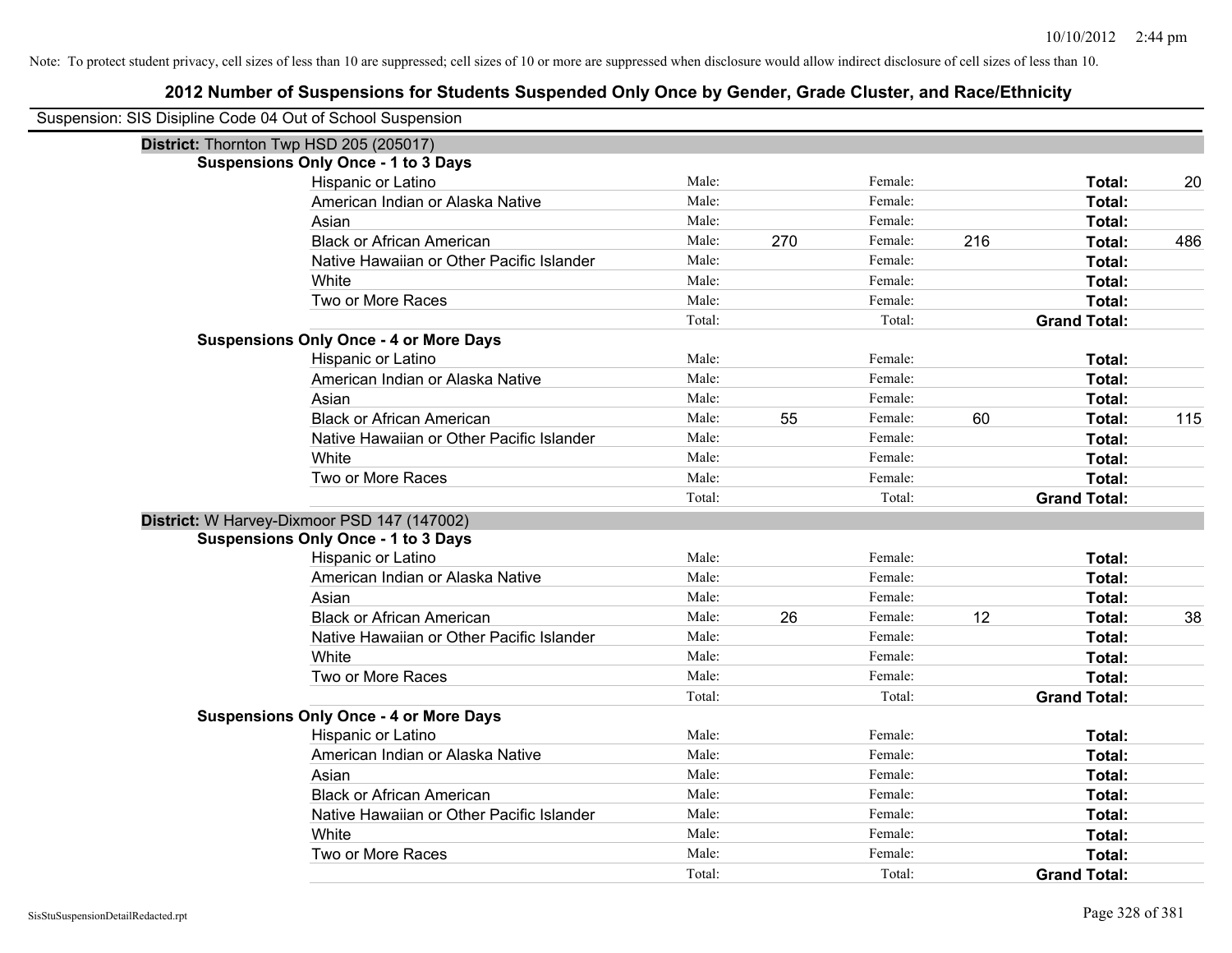| Suspension: SIS Disipline Code 04 Out of School Suspension |                                               |        |         |                     |
|------------------------------------------------------------|-----------------------------------------------|--------|---------|---------------------|
| District: Willow Springs SD 108 (108002)                   |                                               |        |         |                     |
|                                                            | <b>Suspensions Only Once - 1 to 3 Days</b>    |        |         |                     |
|                                                            | <b>Hispanic or Latino</b>                     | Male:  | Female: | Total:              |
|                                                            | American Indian or Alaska Native              | Male:  | Female: | Total:              |
|                                                            | Asian                                         | Male:  | Female: | Total:              |
|                                                            | <b>Black or African American</b>              | Male:  | Female: | Total:              |
|                                                            | Native Hawaiian or Other Pacific Islander     | Male:  | Female: | Total:              |
|                                                            | White                                         | Male:  | Female: | Total:              |
|                                                            | Two or More Races                             | Male:  | Female: | Total:              |
|                                                            |                                               | Total: | Total:  | <b>Grand Total:</b> |
|                                                            | <b>Suspensions Only Once - 4 or More Days</b> |        |         |                     |
|                                                            | Hispanic or Latino                            | Male:  | Female: | Total:              |
|                                                            | American Indian or Alaska Native              | Male:  | Female: | Total:              |
|                                                            | Asian                                         | Male:  | Female: | Total:              |
|                                                            | <b>Black or African American</b>              | Male:  | Female: | Total:              |
|                                                            | Native Hawaiian or Other Pacific Islander     | Male:  | Female: | Total:              |
|                                                            | White                                         | Male:  | Female: | Total:              |
|                                                            | Two or More Races                             | Male:  | Female: | Total:              |
|                                                            |                                               | Total: | Total:  | <b>Grand Total:</b> |
| County: Non-Public School (000)                            |                                               |        |         |                     |
|                                                            | District: Region 07 South Cook ISC 4 (000000) |        |         |                     |
|                                                            | <b>Suspensions Only Once - 1 to 3 Days</b>    |        |         |                     |
|                                                            | Hispanic or Latino                            | Male:  | Female: | Total:              |
|                                                            | American Indian or Alaska Native              | Male:  | Female: | Total:              |
|                                                            | Asian                                         | Male:  | Female: | Total:              |
|                                                            | <b>Black or African American</b>              | Male:  | Female: | Total:              |
|                                                            | Native Hawaiian or Other Pacific Islander     | Male:  | Female: | Total:              |
|                                                            | White                                         | Male:  | Female: | Total:              |
|                                                            | Two or More Races                             | Male:  | Female: | Total:              |
|                                                            |                                               | Total: | Total:  | <b>Grand Total:</b> |
|                                                            | <b>Suspensions Only Once - 4 or More Days</b> |        |         |                     |
|                                                            | Hispanic or Latino                            | Male:  | Female: | Total:              |
|                                                            | American Indian or Alaska Native              | Male:  | Female: | Total:              |
|                                                            | Asian                                         | Male:  | Female: | Total:              |
|                                                            | <b>Black or African American</b>              | Male:  | Female: | Total:              |
|                                                            | Native Hawaiian or Other Pacific Islander     | Male:  | Female: | Total:              |
|                                                            | White                                         | Male:  | Female: | Total:              |
|                                                            | Two or More Races                             | Male:  | Female: | Total:              |
|                                                            |                                               | Total: | Total:  | <b>Grand Total:</b> |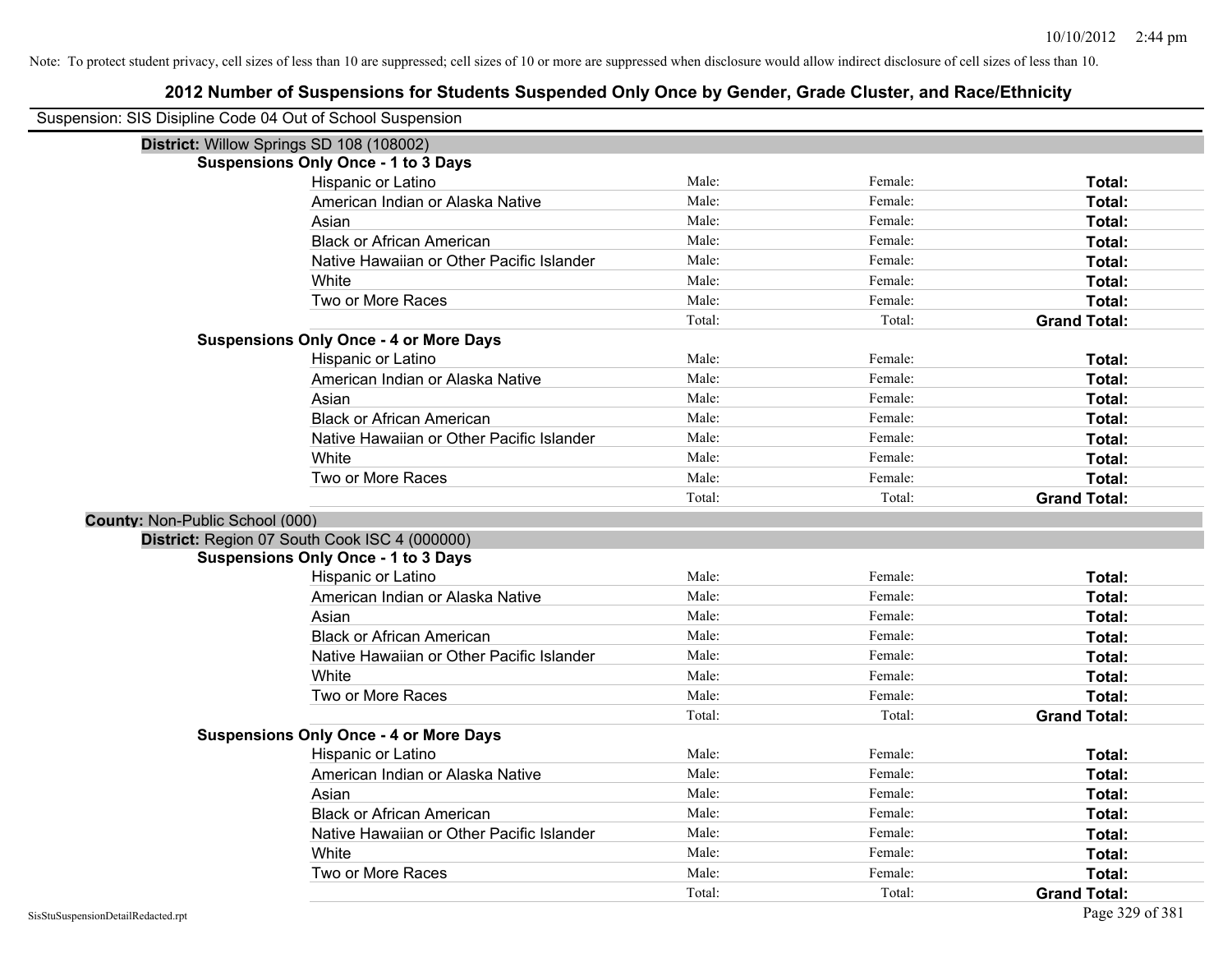# **2012 Number of Suspensions for Students Suspended Only Once by Gender, Grade Cluster, and Race/Ethnicity**

Suspension: SIS Disipline Code 04 Out of School Suspension

| Region: Rock Island ROE (49)                  |        |         |                     |    |
|-----------------------------------------------|--------|---------|---------------------|----|
| <b>County: Non-Public School (000)</b>        |        |         |                     |    |
| District: Rock Island ROE (000000)            |        |         |                     |    |
| <b>Suspensions Only Once - 1 to 3 Days</b>    |        |         |                     |    |
| Hispanic or Latino                            | Male:  | Female: | Total:              |    |
| American Indian or Alaska Native              | Male:  | Female: | Total:              |    |
| Asian                                         | Male:  | Female: | Total:              |    |
| <b>Black or African American</b>              | Male:  | Female: | Total:              |    |
| Native Hawaiian or Other Pacific Islander     | Male:  | Female: | Total:              |    |
| White                                         | Male:  | Female: | Total:              |    |
| Two or More Races                             | Male:  | Female: | Total:              |    |
|                                               | Total: | Total:  | <b>Grand Total:</b> |    |
| County: Rock Island (081)                     |        |         |                     |    |
| District: Carbon Cliff-Barstow SD 36 (036002) |        |         |                     |    |
| <b>Suspensions Only Once - 1 to 3 Days</b>    |        |         |                     |    |
| Hispanic or Latino                            | Male:  | Female: | Total:              |    |
| American Indian or Alaska Native              | Male:  | Female: | Total:              |    |
| Asian                                         | Male:  | Female: | Total:              |    |
| <b>Black or African American</b>              | Male:  | Female: | Total:              |    |
| Native Hawaiian or Other Pacific Islander     | Male:  | Female: | Total:              |    |
| White                                         | Male:  | Female: | Total:              |    |
| Two or More Races                             | Male:  | Female: | Total:              |    |
|                                               | Total: | Total:  | <b>Grand Total:</b> |    |
| <b>Suspensions Only Once - 4 or More Days</b> |        |         |                     |    |
| Hispanic or Latino                            | Male:  | Female: | Total:              |    |
| American Indian or Alaska Native              | Male:  | Female: | Total:              |    |
| Asian                                         | Male:  | Female: | Total:              |    |
| <b>Black or African American</b>              | Male:  | Female: | Total:              |    |
| Native Hawaiian or Other Pacific Islander     | Male:  | Female: | Total:              |    |
| White                                         | Male:  | Female: | Total:              |    |
| Two or More Races                             | Male:  | Female: | Total:              |    |
|                                               | Total: | Total:  | <b>Grand Total:</b> |    |
| District: East Moline SD 37 (037002)          |        |         |                     |    |
| <b>Suspensions Only Once - 1 to 3 Days</b>    |        |         |                     |    |
| Hispanic or Latino                            | Male:  | Female: | Total:              | 13 |
| American Indian or Alaska Native              | Male:  | Female: | <b>Total:</b>       |    |
| Asian                                         | Male:  | Female: | Total:              |    |
|                                               |        |         |                     |    |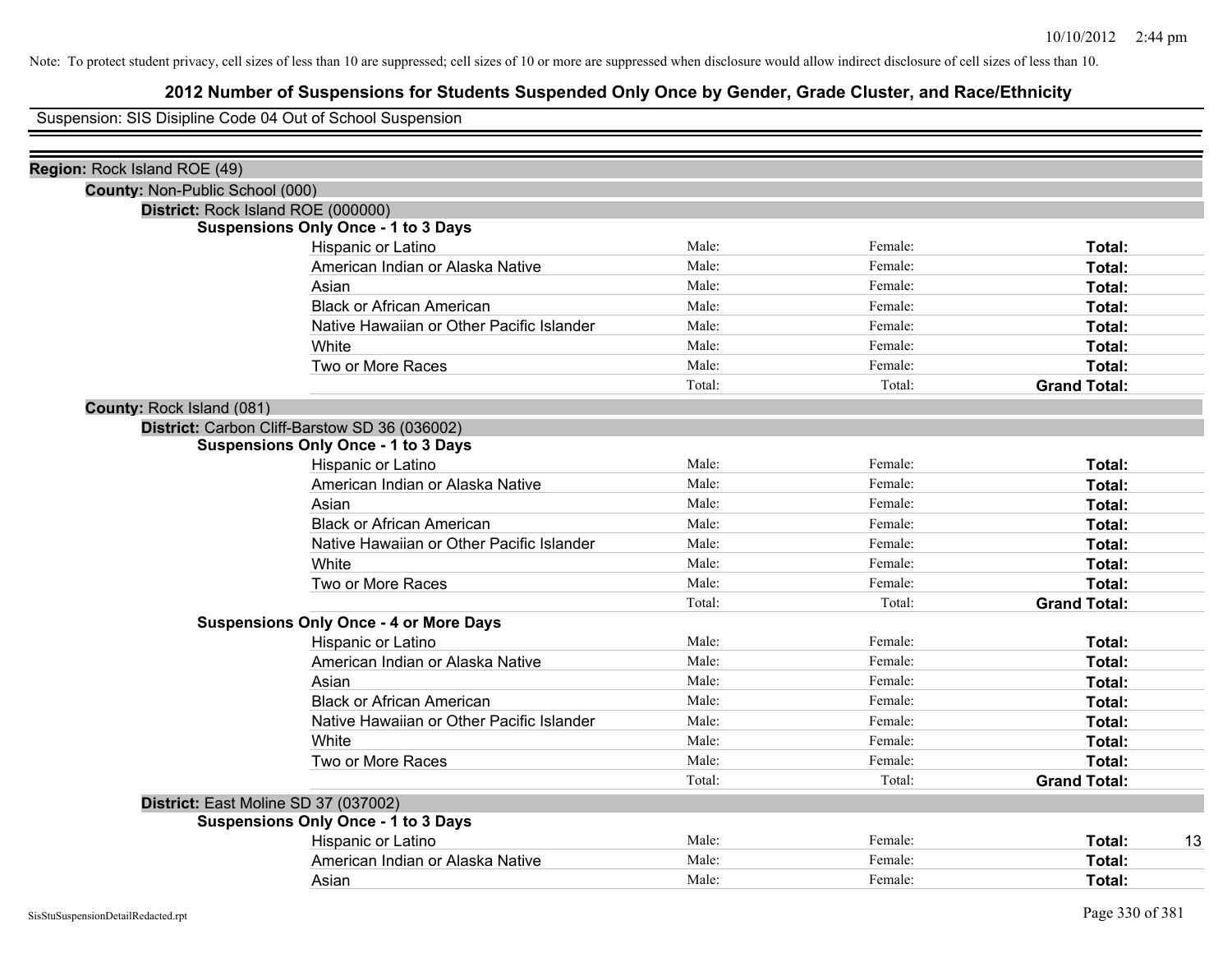|                                    | Suspension: SIS Disipline Code 04 Out of School Suspension |        |    |         |    |                     |    |
|------------------------------------|------------------------------------------------------------|--------|----|---------|----|---------------------|----|
|                                    | <b>Black or African American</b>                           | Male:  |    | Female: |    | Total:              | 13 |
|                                    | Native Hawaiian or Other Pacific Islander                  | Male:  |    | Female: |    | Total:              |    |
|                                    | White                                                      | Male:  |    | Female: |    | Total:              | 21 |
|                                    | Two or More Races                                          | Male:  |    | Female: |    | Total:              |    |
|                                    |                                                            | Total: |    | Total:  |    | <b>Grand Total:</b> |    |
|                                    | <b>Suspensions Only Once - 4 or More Days</b>              |        |    |         |    |                     |    |
|                                    | Hispanic or Latino                                         | Male:  |    | Female: |    | Total:              |    |
|                                    | American Indian or Alaska Native                           | Male:  |    | Female: |    | Total:              |    |
|                                    | Asian                                                      | Male:  |    | Female: |    | Total:              |    |
|                                    | <b>Black or African American</b>                           | Male:  |    | Female: |    | Total:              |    |
|                                    | Native Hawaiian or Other Pacific Islander                  | Male:  |    | Female: |    | Total:              |    |
|                                    | White                                                      | Male:  |    | Female: |    | Total:              |    |
|                                    | Two or More Races                                          | Male:  |    | Female: |    | Total:              |    |
|                                    |                                                            | Total: |    | Total:  |    | <b>Grand Total:</b> | 10 |
|                                    | District: Moline USD 40 (040022)                           |        |    |         |    |                     |    |
|                                    | <b>Suspensions Only Once - 1 to 3 Days</b>                 |        |    |         |    |                     |    |
|                                    | Hispanic or Latino                                         | Male:  | 43 | Female: | 11 | Total:              | 54 |
|                                    | American Indian or Alaska Native                           | Male:  |    | Female: |    | Total:              |    |
|                                    | Asian                                                      | Male:  |    | Female: |    | Total:              |    |
|                                    | <b>Black or African American</b>                           | Male:  | 35 | Female: | 10 | Total:              | 45 |
|                                    | Native Hawaiian or Other Pacific Islander                  | Male:  |    | Female: |    | Total:              |    |
|                                    | White                                                      | Male:  | 80 | Female: | 15 | Total:              | 95 |
|                                    | Two or More Races                                          | Male:  |    | Female: |    | Total:              | 13 |
|                                    |                                                            | Total: |    | Total:  |    | <b>Grand Total:</b> |    |
|                                    | <b>Suspensions Only Once - 4 or More Days</b>              |        |    |         |    |                     |    |
|                                    | Hispanic or Latino                                         | Male:  |    | Female: |    | Total:              | 15 |
|                                    | American Indian or Alaska Native                           | Male:  |    | Female: |    | Total:              |    |
|                                    | Asian                                                      | Male:  |    | Female: |    | Total:              |    |
|                                    | <b>Black or African American</b>                           | Male:  |    | Female: |    | Total:              |    |
|                                    | Native Hawaiian or Other Pacific Islander                  | Male:  |    | Female: |    | Total:              |    |
|                                    | White                                                      | Male:  |    | Female: |    | Total:              | 24 |
|                                    | Two or More Races                                          | Male:  |    | Female: |    | Total:              |    |
|                                    |                                                            | Total: |    | Total:  |    | <b>Grand Total:</b> | 50 |
|                                    | District: Riverdale CUSD 100 (100026)                      |        |    |         |    |                     |    |
|                                    | <b>Suspensions Only Once - 1 to 3 Days</b>                 |        |    |         |    |                     |    |
|                                    | Hispanic or Latino                                         | Male:  |    | Female: |    | Total:              |    |
|                                    | American Indian or Alaska Native                           | Male:  |    | Female: |    | Total:              |    |
|                                    | Asian                                                      | Male:  |    | Female: |    | Total:              |    |
|                                    | <b>Black or African American</b>                           | Male:  |    | Female: |    | Total:              |    |
| SisStuSuspensionDetailRedacted.rpt |                                                            |        |    |         |    | Page 331 of 381     |    |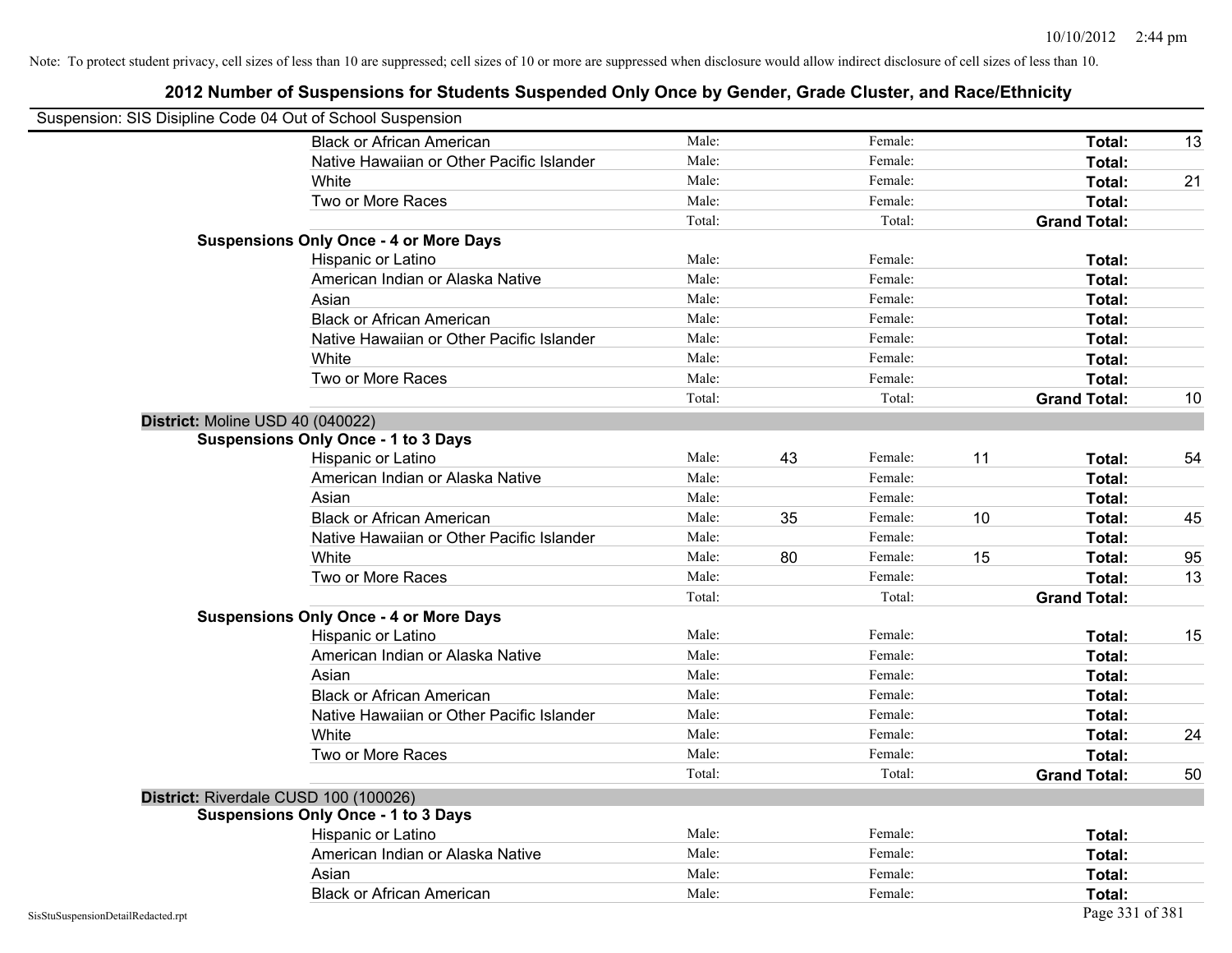|                                    | Suspension: SIS Disipline Code 04 Out of School Suspension |        |    |         |    |                     |     |
|------------------------------------|------------------------------------------------------------|--------|----|---------|----|---------------------|-----|
|                                    | Native Hawaiian or Other Pacific Islander                  | Male:  |    | Female: |    | Total:              |     |
|                                    | White                                                      | Male:  |    | Female: |    | Total:              | 18  |
|                                    | Two or More Races                                          | Male:  |    | Female: |    | Total:              |     |
|                                    |                                                            | Total: |    | Total:  |    | <b>Grand Total:</b> |     |
|                                    | <b>Suspensions Only Once - 4 or More Days</b>              |        |    |         |    |                     |     |
|                                    | Hispanic or Latino                                         | Male:  |    | Female: |    | Total:              |     |
|                                    | American Indian or Alaska Native                           | Male:  |    | Female: |    | Total:              |     |
|                                    | Asian                                                      | Male:  |    | Female: |    | Total:              |     |
|                                    | <b>Black or African American</b>                           | Male:  |    | Female: |    | Total:              |     |
|                                    | Native Hawaiian or Other Pacific Islander                  | Male:  |    | Female: |    | Total:              |     |
|                                    | White                                                      | Male:  |    | Female: |    | Total:              |     |
|                                    | Two or More Races                                          | Male:  |    | Female: |    | Total:              |     |
|                                    |                                                            | Total: |    | Total:  |    | <b>Grand Total:</b> |     |
|                                    | District: Rock Island SD 41 (041025)                       |        |    |         |    |                     |     |
|                                    | <b>Suspensions Only Once - 1 to 3 Days</b>                 |        |    |         |    |                     |     |
|                                    | Hispanic or Latino                                         | Male:  |    | Female: |    | Total:              | 19  |
|                                    | American Indian or Alaska Native                           | Male:  |    | Female: |    | Total:              |     |
|                                    | Asian                                                      | Male:  |    | Female: |    | Total:              |     |
|                                    | <b>Black or African American</b>                           | Male:  | 84 | Female: | 62 | Total:              | 146 |
|                                    | Native Hawaiian or Other Pacific Islander                  | Male:  |    | Female: |    | Total:              |     |
|                                    | White                                                      | Male:  | 47 | Female: | 20 | Total:              | 67  |
|                                    | Two or More Races                                          | Male:  |    | Female: |    | Total:              |     |
|                                    |                                                            | Total: |    | Total:  |    | <b>Grand Total:</b> |     |
|                                    | <b>Suspensions Only Once - 4 or More Days</b>              |        |    |         |    |                     |     |
|                                    | Hispanic or Latino                                         | Male:  |    | Female: |    | Total:              |     |
|                                    | American Indian or Alaska Native                           | Male:  |    | Female: |    | Total:              |     |
|                                    | Asian                                                      | Male:  |    | Female: |    | Total:              |     |
|                                    | <b>Black or African American</b>                           | Male:  |    | Female: |    | Total:              | 18  |
|                                    | Native Hawaiian or Other Pacific Islander                  | Male:  |    | Female: |    | Total:              |     |
|                                    | White                                                      | Male:  |    | Female: |    | Total:              |     |
|                                    | Two or More Races                                          | Male:  |    | Female: |    | Total:              |     |
|                                    |                                                            | Total: |    | Total:  |    | <b>Grand Total:</b> | 34  |
|                                    | District: Rockridge CUSD 300 (300026)                      |        |    |         |    |                     |     |
|                                    | <b>Suspensions Only Once - 1 to 3 Days</b>                 |        |    |         |    |                     |     |
|                                    | Hispanic or Latino                                         | Male:  |    | Female: |    | Total:              |     |
|                                    | American Indian or Alaska Native                           | Male:  |    | Female: |    | Total:              |     |
|                                    | Asian                                                      | Male:  |    | Female: |    | Total:              |     |
|                                    | <b>Black or African American</b>                           | Male:  |    | Female: |    | Total:              |     |
|                                    | Native Hawaiian or Other Pacific Islander                  | Male:  |    | Female: |    | Total:              |     |
| SisStuSuspensionDetailRedacted.rpt |                                                            |        |    |         |    | Page 332 of 381     |     |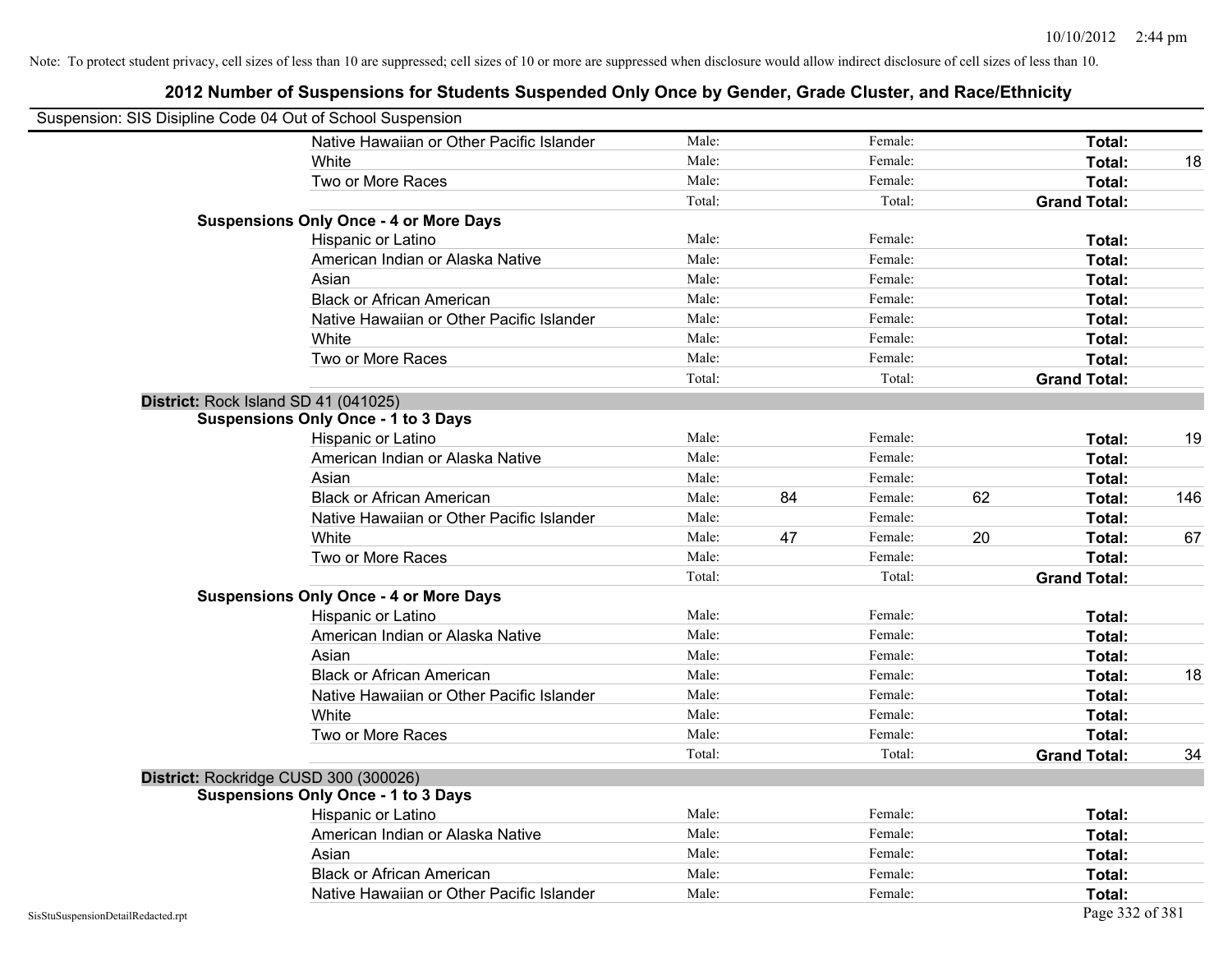| Suspension: SIS Disipline Code 04 Out of School Suspension |                                               |        |         |                     |    |
|------------------------------------------------------------|-----------------------------------------------|--------|---------|---------------------|----|
|                                                            | White                                         | Male:  | Female: | Total:              | 22 |
|                                                            | Two or More Races                             | Male:  | Female: | Total:              |    |
|                                                            |                                               | Total: | Total:  | <b>Grand Total:</b> |    |
|                                                            | <b>Suspensions Only Once - 4 or More Days</b> |        |         |                     |    |
|                                                            | Hispanic or Latino                            | Male:  | Female: | Total:              |    |
|                                                            | American Indian or Alaska Native              | Male:  | Female: | Total:              |    |
|                                                            | Asian                                         | Male:  | Female: | Total:              |    |
|                                                            | <b>Black or African American</b>              | Male:  | Female: | Total:              |    |
|                                                            | Native Hawaiian or Other Pacific Islander     | Male:  | Female: | Total:              |    |
|                                                            | White                                         | Male:  | Female: | Total:              | 11 |
|                                                            | Two or More Races                             | Male:  | Female: | Total:              |    |
|                                                            |                                               | Total: | Total:  | <b>Grand Total:</b> |    |
|                                                            | District: Sherrard CUSD 200 (200026)          |        |         |                     |    |
|                                                            | <b>Suspensions Only Once - 1 to 3 Days</b>    |        |         |                     |    |
|                                                            | Hispanic or Latino                            | Male:  | Female: | Total:              |    |
|                                                            | American Indian or Alaska Native              | Male:  | Female: | Total:              |    |
|                                                            | Asian                                         | Male:  | Female: | Total:              |    |
|                                                            | <b>Black or African American</b>              | Male:  | Female: | Total:              |    |
|                                                            | Native Hawaiian or Other Pacific Islander     | Male:  | Female: | Total:              |    |
|                                                            | White                                         | Male:  | Female: | Total:              | 21 |
|                                                            | Two or More Races                             | Male:  | Female: | Total:              |    |
|                                                            |                                               | Total: | Total:  | <b>Grand Total:</b> |    |
|                                                            | <b>Suspensions Only Once - 4 or More Days</b> |        |         |                     |    |
|                                                            | Hispanic or Latino                            | Male:  | Female: | Total:              |    |
|                                                            | American Indian or Alaska Native              | Male:  | Female: | Total:              |    |
|                                                            | Asian                                         | Male:  | Female: | Total:              |    |
|                                                            | <b>Black or African American</b>              | Male:  | Female: | Total:              |    |
|                                                            | Native Hawaiian or Other Pacific Islander     | Male:  | Female: | Total:              |    |
|                                                            | White                                         | Male:  | Female: | Total:              |    |
|                                                            | Two or More Races                             | Male:  | Female: | Total:              |    |
|                                                            |                                               | Total: | Total:  | <b>Grand Total:</b> |    |
| <b>District: Silvis SD 34 (034002)</b>                     |                                               |        |         |                     |    |
|                                                            | <b>Suspensions Only Once - 1 to 3 Days</b>    |        |         |                     |    |
|                                                            | Hispanic or Latino                            | Male:  | Female: | Total:              |    |
|                                                            | American Indian or Alaska Native              | Male:  | Female: | Total:              |    |
|                                                            | Asian                                         | Male:  | Female: | Total:              |    |
|                                                            | <b>Black or African American</b>              | Male:  | Female: | Total:              |    |
|                                                            | Native Hawaiian or Other Pacific Islander     | Male:  | Female: | Total:              |    |
|                                                            | White                                         | Male:  | Female: | Total:              | 17 |
| SisStuSuspensionDetailRedacted.rpt                         |                                               |        |         | Page 333 of 381     |    |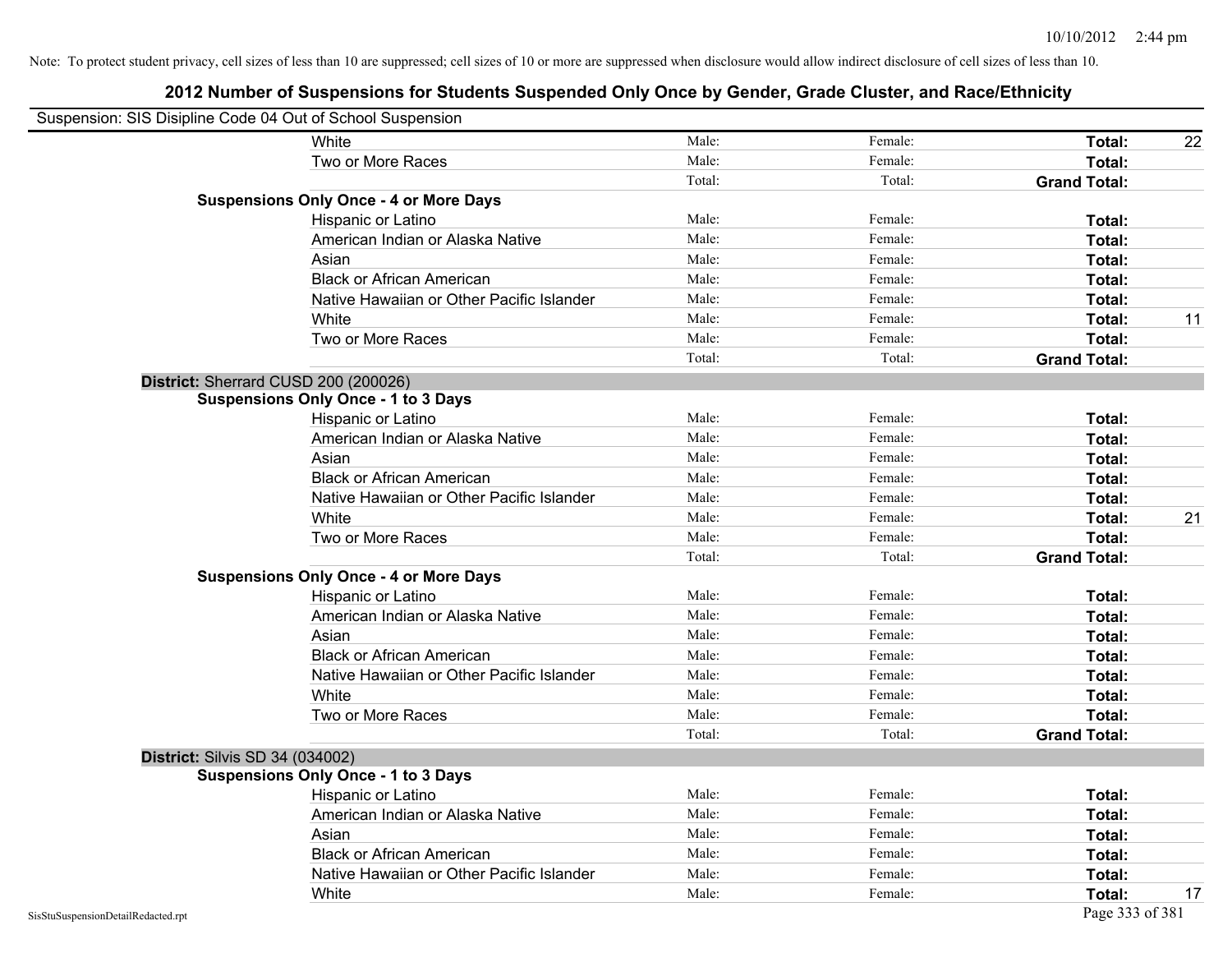| Suspension: SIS Disipline Code 04 Out of School Suspension |                                               |        |    |         |                     |    |
|------------------------------------------------------------|-----------------------------------------------|--------|----|---------|---------------------|----|
|                                                            | Two or More Races                             | Male:  |    | Female: | Total:              |    |
|                                                            |                                               | Total: |    | Total:  | <b>Grand Total:</b> |    |
|                                                            | District: United Twp HSD 30 (030017)          |        |    |         |                     |    |
|                                                            | <b>Suspensions Only Once - 1 to 3 Days</b>    |        |    |         |                     |    |
|                                                            | Hispanic or Latino                            | Male:  |    | Female: | Total:              | 16 |
|                                                            | American Indian or Alaska Native              | Male:  |    | Female: | Total:              |    |
|                                                            | Asian                                         | Male:  |    | Female: | Total:              |    |
|                                                            | <b>Black or African American</b>              | Male:  |    | Female: | Total:              | 18 |
|                                                            | Native Hawaiian or Other Pacific Islander     | Male:  |    | Female: | Total:              |    |
|                                                            | White                                         | Male:  | 30 | Female: | 24<br>Total:        | 54 |
|                                                            | Two or More Races                             | Male:  |    | Female: | Total:              |    |
|                                                            |                                               | Total: |    | Total:  | <b>Grand Total:</b> |    |
|                                                            | <b>Suspensions Only Once - 4 or More Days</b> |        |    |         |                     |    |
|                                                            | Hispanic or Latino                            | Male:  |    | Female: | Total:              |    |
|                                                            | American Indian or Alaska Native              | Male:  |    | Female: | Total:              |    |
|                                                            | Asian                                         | Male:  |    | Female: | Total:              |    |
|                                                            | <b>Black or African American</b>              | Male:  |    | Female: | Total:              |    |
|                                                            | Native Hawaiian or Other Pacific Islander     | Male:  |    | Female: | Total:              |    |
|                                                            | White                                         | Male:  |    | Female: | Total:              |    |
|                                                            | Two or More Races                             | Male:  |    | Female: | Total:              |    |
|                                                            |                                               | Total: |    | Total:  | <b>Grand Total:</b> | 10 |
| Region: Sangamon ROE (51)                                  |                                               |        |    |         |                     |    |
| County: Non-Public School (000)                            |                                               |        |    |         |                     |    |
|                                                            | District: Sangamon ROE (000000)               |        |    |         |                     |    |
|                                                            | <b>Suspensions Only Once - 1 to 3 Days</b>    |        |    |         |                     |    |
|                                                            | Hispanic or Latino                            | Male:  |    | Female: | Total:              |    |
|                                                            | American Indian or Alaska Native              | Male:  |    | Female: | Total:              |    |
|                                                            | Asian                                         | Male:  |    | Female: | Total:              |    |
|                                                            | <b>Black or African American</b>              | Male:  |    | Female: | Total:              |    |
|                                                            | Native Hawaiian or Other Pacific Islander     | Male:  |    | Female: | Total:              |    |
|                                                            | White                                         | Male:  |    | Female: | Total:              |    |
|                                                            | Two or More Races                             | Male:  |    | Female: | Total:              |    |
|                                                            |                                               | Total: |    | Total:  | <b>Grand Total:</b> |    |
|                                                            | <b>Suspensions Only Once - 4 or More Days</b> |        |    |         |                     |    |
|                                                            | Hispanic or Latino                            | Male:  |    | Female: | Total:              |    |
|                                                            | American Indian or Alaska Native              | Male:  |    | Female: | Total:              |    |
|                                                            | Asian                                         | Male:  |    | Female: | Total:              |    |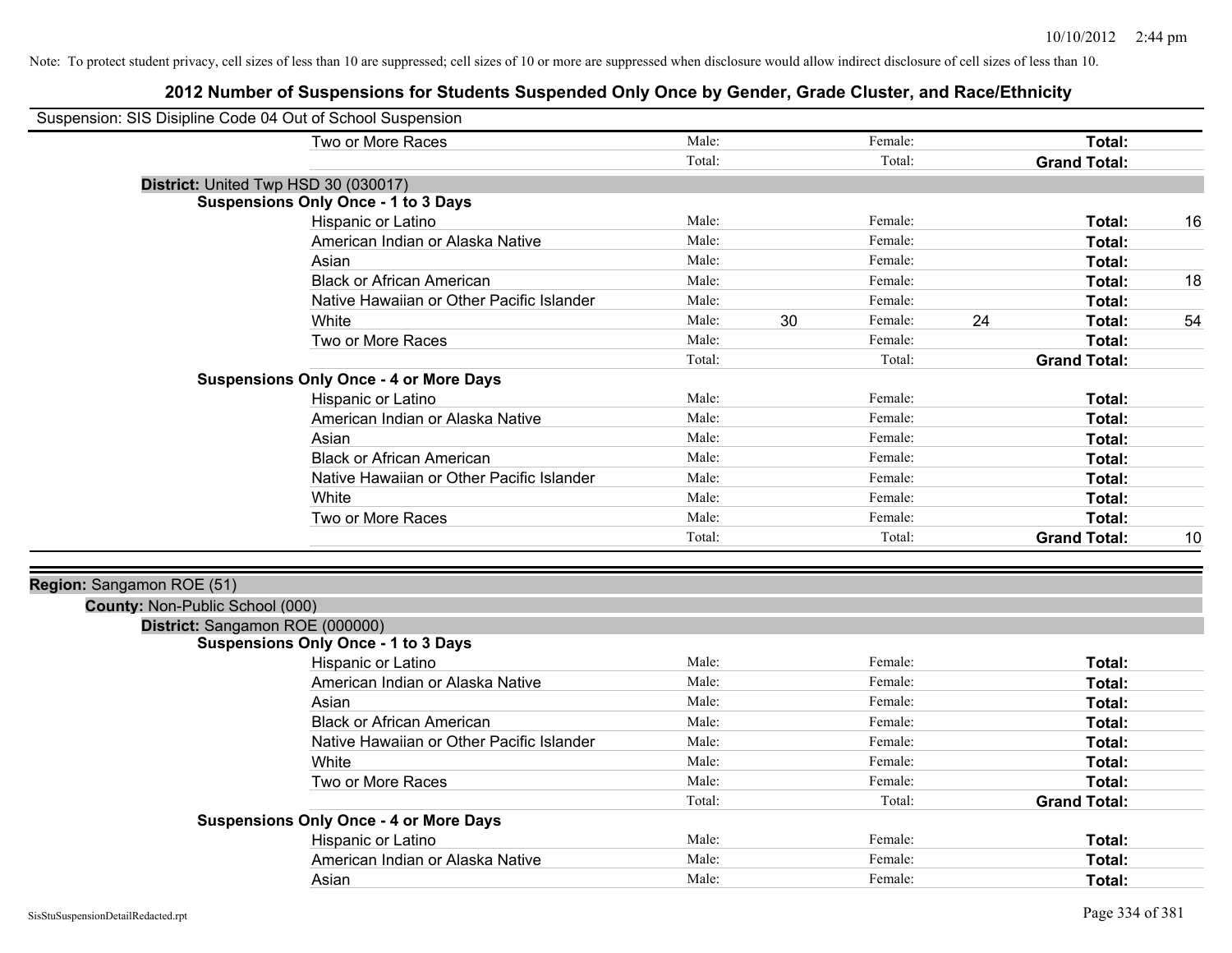| Suspension: SIS Disipline Code 04 Out of School Suspension |                                               |        |    |         |    |                     |    |
|------------------------------------------------------------|-----------------------------------------------|--------|----|---------|----|---------------------|----|
|                                                            | <b>Black or African American</b>              | Male:  |    | Female: |    | Total:              |    |
|                                                            | Native Hawaiian or Other Pacific Islander     | Male:  |    | Female: |    | Total:              |    |
|                                                            | White                                         | Male:  |    | Female: |    | Total:              |    |
|                                                            | Two or More Races                             | Male:  |    | Female: |    | Total:              |    |
|                                                            |                                               | Total: |    | Total:  |    | <b>Grand Total:</b> |    |
| County: Sangamon (084)                                     |                                               |        |    |         |    |                     |    |
| District: Auburn CUSD 10 (010026)                          |                                               |        |    |         |    |                     |    |
|                                                            | <b>Suspensions Only Once - 1 to 3 Days</b>    |        |    |         |    |                     |    |
|                                                            | Hispanic or Latino                            | Male:  |    | Female: |    | Total:              |    |
|                                                            | American Indian or Alaska Native              | Male:  |    | Female: |    | Total:              |    |
|                                                            | Asian                                         | Male:  |    | Female: |    | Total:              |    |
|                                                            | <b>Black or African American</b>              | Male:  |    | Female: |    | Total:              |    |
|                                                            | Native Hawaiian or Other Pacific Islander     | Male:  |    | Female: |    | Total:              |    |
|                                                            | White                                         | Male:  |    | Female: |    | Total:              | 27 |
|                                                            | Two or More Races                             | Male:  |    | Female: |    | Total:              |    |
|                                                            |                                               | Total: |    | Total:  |    | <b>Grand Total:</b> |    |
|                                                            | <b>Suspensions Only Once - 4 or More Days</b> |        |    |         |    |                     |    |
|                                                            | Hispanic or Latino                            | Male:  |    | Female: |    | <b>Total:</b>       |    |
|                                                            | American Indian or Alaska Native              | Male:  |    | Female: |    | Total:              |    |
|                                                            | Asian                                         | Male:  |    | Female: |    | Total:              |    |
|                                                            | <b>Black or African American</b>              | Male:  |    | Female: |    | Total:              |    |
|                                                            | Native Hawaiian or Other Pacific Islander     | Male:  |    | Female: |    | Total:              |    |
|                                                            | White                                         | Male:  |    | Female: |    | Total:              |    |
|                                                            | Two or More Races                             | Male:  |    | Female: |    | Total:              |    |
|                                                            |                                               | Total: |    | Total:  |    | <b>Grand Total:</b> |    |
|                                                            | District: Ball Chatham CUSD 5 (005026)        |        |    |         |    |                     |    |
|                                                            | <b>Suspensions Only Once - 1 to 3 Days</b>    |        |    |         |    |                     |    |
|                                                            | Hispanic or Latino                            | Male:  |    | Female: |    | Total:              |    |
|                                                            | American Indian or Alaska Native              | Male:  |    | Female: |    | Total:              |    |
|                                                            | Asian                                         | Male:  |    | Female: |    | Total:              |    |
|                                                            | <b>Black or African American</b>              | Male:  |    | Female: |    | Total:              |    |
|                                                            | Native Hawaiian or Other Pacific Islander     | Male:  |    | Female: |    | Total:              |    |
|                                                            | White                                         | Male:  |    | Female: |    | Total:              | 40 |
|                                                            | Two or More Races                             | Male:  |    | Female: |    | Total:              |    |
|                                                            |                                               | Total: | 44 | Total:  | 13 | <b>Grand Total:</b> | 57 |
|                                                            | <b>Suspensions Only Once - 4 or More Days</b> |        |    |         |    |                     |    |
|                                                            | Hispanic or Latino                            | Male:  |    | Female: |    | Total:              |    |
|                                                            | American Indian or Alaska Native              | Male:  |    | Female: |    | Total:              |    |
|                                                            | Asian                                         | Male:  |    | Female: |    | Total:              |    |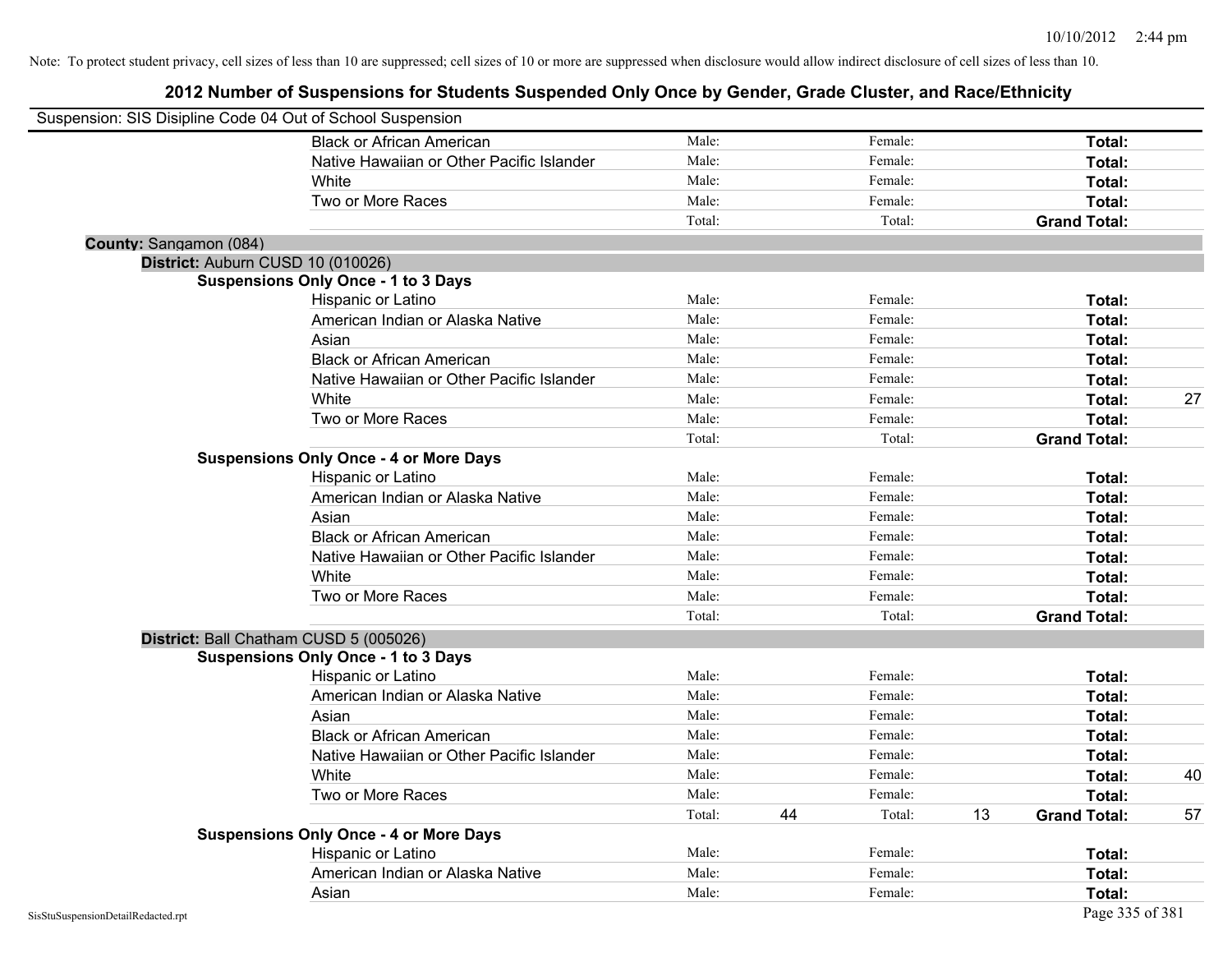|                                    | Suspension: SIS Disipline Code 04 Out of School Suspension |        |         |                     |
|------------------------------------|------------------------------------------------------------|--------|---------|---------------------|
|                                    | <b>Black or African American</b>                           | Male:  | Female: | Total:              |
|                                    | Native Hawaiian or Other Pacific Islander                  | Male:  | Female: | Total:              |
|                                    | White                                                      | Male:  | Female: | 19<br>Total:        |
|                                    | Two or More Races                                          | Male:  | Female: | Total:              |
|                                    |                                                            | Total: | Total:  | <b>Grand Total:</b> |
|                                    | District: New Berlin CUSD 16 (016026)                      |        |         |                     |
|                                    | <b>Suspensions Only Once - 1 to 3 Days</b>                 |        |         |                     |
|                                    | Hispanic or Latino                                         | Male:  | Female: | Total:              |
|                                    | American Indian or Alaska Native                           | Male:  | Female: | Total:              |
|                                    | Asian                                                      | Male:  | Female: | Total:              |
|                                    | <b>Black or African American</b>                           | Male:  | Female: | Total:              |
|                                    | Native Hawaiian or Other Pacific Islander                  | Male:  | Female: | Total:              |
|                                    | White                                                      | Male:  | Female: | 10<br>Total:        |
|                                    | Two or More Races                                          | Male:  | Female: | Total:              |
|                                    |                                                            | Total: | Total:  | <b>Grand Total:</b> |
|                                    | <b>Suspensions Only Once - 4 or More Days</b>              |        |         |                     |
|                                    | Hispanic or Latino                                         | Male:  | Female: | Total:              |
|                                    | American Indian or Alaska Native                           | Male:  | Female: | Total:              |
|                                    | Asian                                                      | Male:  | Female: | Total:              |
|                                    | <b>Black or African American</b>                           | Male:  | Female: | Total:              |
|                                    | Native Hawaiian or Other Pacific Islander                  | Male:  | Female: | Total:              |
|                                    | White                                                      | Male:  | Female: | Total:              |
|                                    | Two or More Races                                          | Male:  | Female: | Total:              |
|                                    |                                                            | Total: | Total:  | <b>Grand Total:</b> |
|                                    | District: Pawnee CUSD 11 (011026)                          |        |         |                     |
|                                    | <b>Suspensions Only Once - 1 to 3 Days</b>                 |        |         |                     |
|                                    | Hispanic or Latino                                         | Male:  | Female: | Total:              |
|                                    | American Indian or Alaska Native                           | Male:  | Female: | Total:              |
|                                    | Asian                                                      | Male:  | Female: | Total:              |
|                                    | <b>Black or African American</b>                           | Male:  | Female: | Total:              |
|                                    | Native Hawaiian or Other Pacific Islander                  | Male:  | Female: | Total:              |
|                                    | White                                                      | Male:  | Female: | Total:<br>14        |
|                                    | Two or More Races                                          | Male:  | Female: | Total:              |
|                                    |                                                            | Total: | Total:  | <b>Grand Total:</b> |
|                                    | <b>Suspensions Only Once - 4 or More Days</b>              |        |         |                     |
|                                    | Hispanic or Latino                                         | Male:  | Female: | Total:              |
|                                    | American Indian or Alaska Native                           | Male:  | Female: | Total:              |
|                                    | Asian                                                      | Male:  | Female: | Total:              |
|                                    | <b>Black or African American</b>                           | Male:  | Female: | Total:              |
| SisStuSuspensionDetailRedacted.rpt |                                                            |        |         | Page 336 of 381     |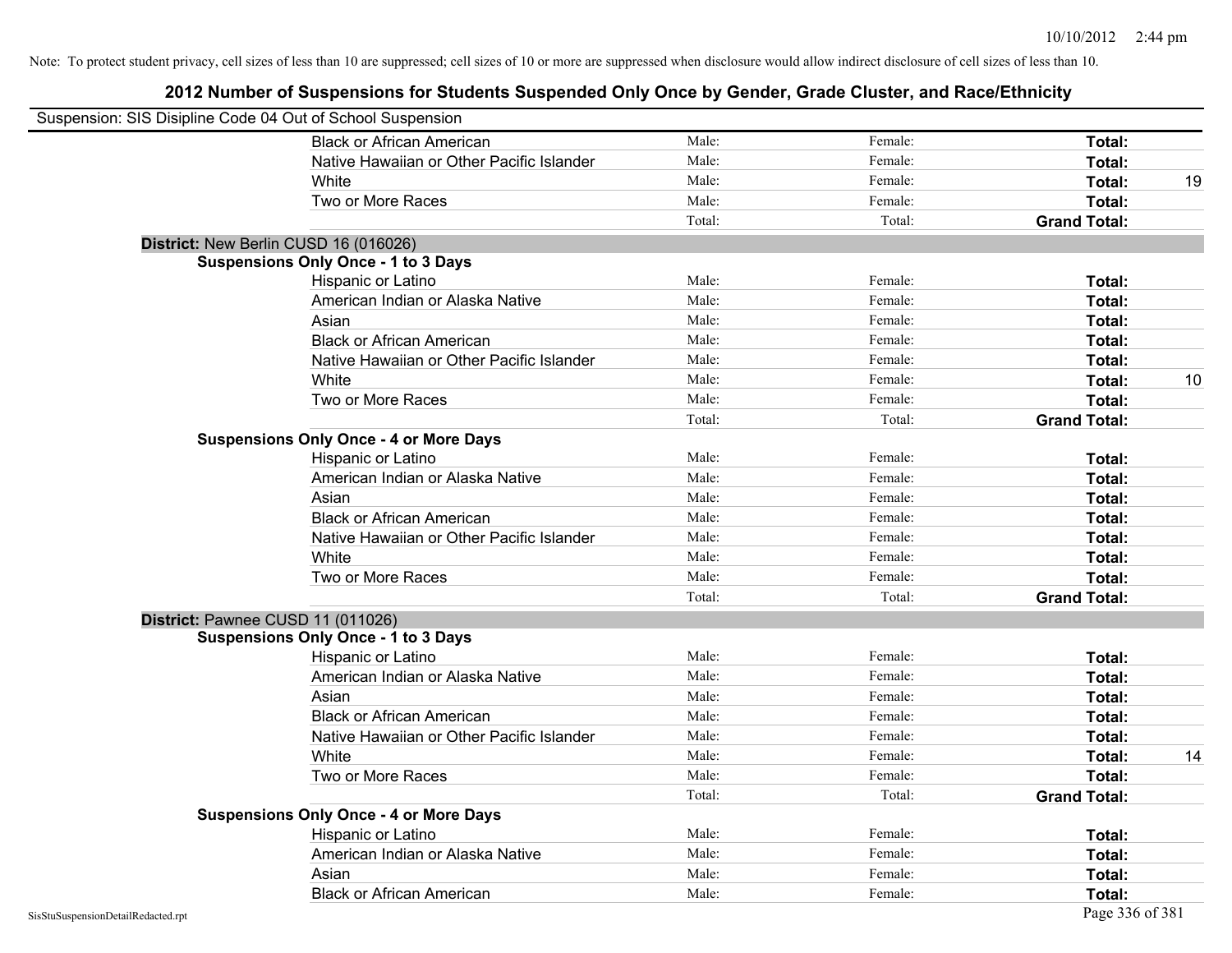| Suspension: SIS Disipline Code 04 Out of School Suspension |                                               |        |    |         |    |                     |    |
|------------------------------------------------------------|-----------------------------------------------|--------|----|---------|----|---------------------|----|
|                                                            | Native Hawaiian or Other Pacific Islander     | Male:  |    | Female: |    | Total:              |    |
|                                                            | White                                         | Male:  |    | Female: |    | Total:              |    |
|                                                            | Two or More Races                             | Male:  |    | Female: |    | Total:              |    |
|                                                            |                                               | Total: |    | Total:  |    | <b>Grand Total:</b> |    |
|                                                            | District: Pleasant Plains CUSD 8 (008026)     |        |    |         |    |                     |    |
|                                                            | <b>Suspensions Only Once - 1 to 3 Days</b>    |        |    |         |    |                     |    |
|                                                            | Hispanic or Latino                            | Male:  |    | Female: |    | <b>Total:</b>       |    |
|                                                            | American Indian or Alaska Native              | Male:  |    | Female: |    | <b>Total:</b>       |    |
|                                                            | Asian                                         | Male:  |    | Female: |    | Total:              |    |
|                                                            | <b>Black or African American</b>              | Male:  |    | Female: |    | Total:              |    |
|                                                            | Native Hawaiian or Other Pacific Islander     | Male:  |    | Female: |    | <b>Total:</b>       |    |
|                                                            | White                                         | Male:  |    | Female: |    | <b>Total:</b>       |    |
|                                                            | Two or More Races                             | Male:  |    | Female: |    | <b>Total:</b>       |    |
|                                                            |                                               | Total: |    | Total:  |    | <b>Grand Total:</b> |    |
|                                                            | <b>Suspensions Only Once - 4 or More Days</b> |        |    |         |    |                     |    |
|                                                            | Hispanic or Latino                            | Male:  |    | Female: |    | Total:              |    |
|                                                            | American Indian or Alaska Native              | Male:  |    | Female: |    | <b>Total:</b>       |    |
|                                                            | Asian                                         | Male:  |    | Female: |    | Total:              |    |
|                                                            | <b>Black or African American</b>              | Male:  |    | Female: |    | Total:              |    |
|                                                            | Native Hawaiian or Other Pacific Islander     | Male:  |    | Female: |    | <b>Total:</b>       |    |
|                                                            | White                                         | Male:  |    | Female: |    | Total:              | 10 |
|                                                            | Two or More Races                             | Male:  |    | Female: |    | Total:              |    |
|                                                            |                                               | Total: |    | Total:  |    | <b>Grand Total:</b> |    |
|                                                            | District: Riverton CUSD 14 (014026)           |        |    |         |    |                     |    |
|                                                            | <b>Suspensions Only Once - 1 to 3 Days</b>    |        |    |         |    |                     |    |
|                                                            | Hispanic or Latino                            | Male:  |    | Female: |    | Total:              |    |
|                                                            | American Indian or Alaska Native              | Male:  |    | Female: |    | <b>Total:</b>       |    |
|                                                            | Asian                                         | Male:  |    | Female: |    | Total:              |    |
|                                                            | <b>Black or African American</b>              | Male:  |    | Female: |    | Total:              |    |
|                                                            | Native Hawaiian or Other Pacific Islander     | Male:  |    | Female: |    | <b>Total:</b>       |    |
|                                                            | White                                         | Male:  | 48 | Female: | 13 | Total:              | 61 |
|                                                            | Two or More Races                             | Male:  |    | Female: |    | Total:              |    |
|                                                            |                                               | Total: |    | Total:  |    | <b>Grand Total:</b> |    |
|                                                            | <b>Suspensions Only Once - 4 or More Days</b> |        |    |         |    |                     |    |
|                                                            | Hispanic or Latino                            | Male:  |    | Female: |    | Total:              |    |
|                                                            | American Indian or Alaska Native              | Male:  |    | Female: |    | Total:              |    |
|                                                            | Asian                                         | Male:  |    | Female: |    | Total:              |    |
|                                                            | <b>Black or African American</b>              | Male:  |    | Female: |    | Total:              |    |
|                                                            | Native Hawaiian or Other Pacific Islander     | Male:  |    | Female: |    | <b>Total:</b>       |    |
| SisStuSuspensionDetailRedacted.rpt                         |                                               |        |    |         |    | Page 337 of 381     |    |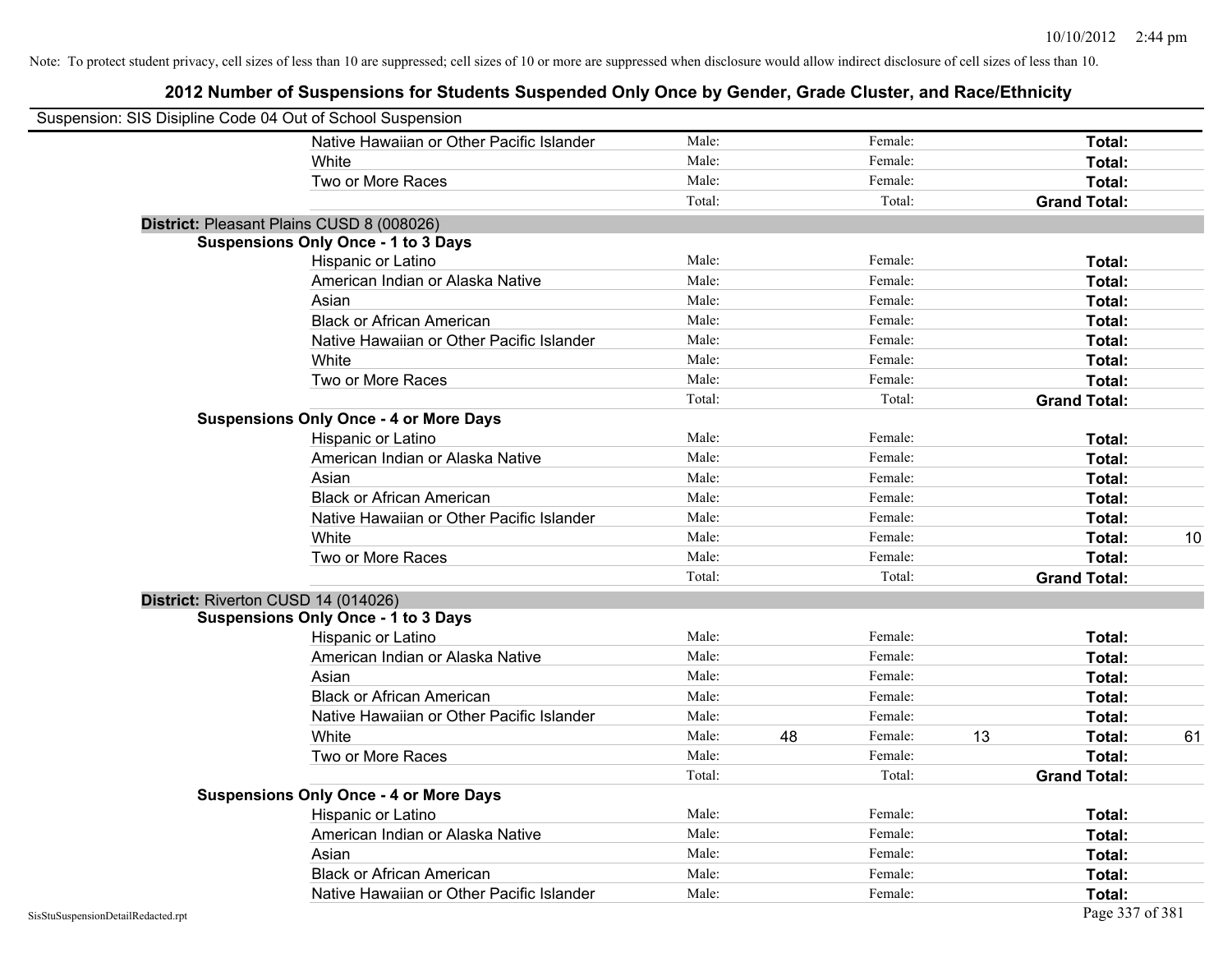| Suspension: SIS Disipline Code 04 Out of School Suspension |                                                     |        |                |     |                     |     |
|------------------------------------------------------------|-----------------------------------------------------|--------|----------------|-----|---------------------|-----|
|                                                            | White                                               | Male:  | Female:        |     | Total:              | 17  |
|                                                            | Two or More Races                                   | Male:  | Female:        |     | Total:              |     |
|                                                            |                                                     | Total: | Total:         |     | <b>Grand Total:</b> |     |
| District: Rochester CUSD 3A (003A26)                       |                                                     |        |                |     |                     |     |
|                                                            | <b>Suspensions Only Once - 1 to 3 Days</b>          |        |                |     |                     |     |
|                                                            | Hispanic or Latino                                  | Male:  | Female:        |     | Total:              |     |
|                                                            | American Indian or Alaska Native                    | Male:  | Female:        |     | Total:              |     |
|                                                            | Asian                                               | Male:  | Female:        |     | Total:              |     |
|                                                            | <b>Black or African American</b>                    | Male:  | Female:        |     | Total:              |     |
|                                                            | Native Hawaiian or Other Pacific Islander           | Male:  | Female:        |     | Total:              |     |
|                                                            | White                                               | Male:  | Female:        |     | Total:              | 17  |
|                                                            | Two or More Races                                   | Male:  | Female:        |     | Total:              |     |
|                                                            |                                                     | Total: | Total:         |     | <b>Grand Total:</b> |     |
|                                                            | <b>Suspensions Only Once - 4 or More Days</b>       |        |                |     |                     |     |
|                                                            | Hispanic or Latino                                  | Male:  | Female:        |     | Total:              |     |
|                                                            | American Indian or Alaska Native                    | Male:  | Female:        |     | Total:              |     |
|                                                            | Asian                                               | Male:  | Female:        |     | Total:              |     |
|                                                            | <b>Black or African American</b>                    | Male:  | Female:        |     | Total:              |     |
|                                                            | Native Hawaiian or Other Pacific Islander           | Male:  | Female:        |     | Total:              |     |
|                                                            | White                                               | Male:  | Female:        |     | Total:              |     |
|                                                            | Two or More Races                                   | Male:  | Female:        |     | Total:              |     |
|                                                            |                                                     | Total: | Total:         |     | <b>Grand Total:</b> |     |
|                                                            | District: Spfld Diocese Catholic Charities (020400) |        |                |     |                     |     |
|                                                            | <b>Suspensions Only Once - 1 to 3 Days</b>          |        |                |     |                     |     |
|                                                            | Hispanic or Latino                                  | Male:  | Female:        |     | Total:              |     |
|                                                            | American Indian or Alaska Native                    | Male:  | Female:        |     | Total:              |     |
|                                                            | Asian                                               | Male:  | Female:        |     | Total:              |     |
|                                                            | <b>Black or African American</b>                    | Male:  | Female:        |     | Total:              |     |
|                                                            | Native Hawaiian or Other Pacific Islander           | Male:  | Female:        |     | Total:              |     |
|                                                            | White                                               | Male:  | Female:        |     | Total:              |     |
|                                                            | Two or More Races                                   | Male:  | Female:        |     | Total:              |     |
|                                                            |                                                     | Total: | Total:         |     | <b>Grand Total:</b> |     |
| District: Springfield SD 186 (186025)                      |                                                     |        |                |     |                     |     |
|                                                            | <b>Suspensions Only Once - 1 to 3 Days</b>          |        |                |     |                     |     |
|                                                            | Hispanic or Latino                                  | Male:  | Female:        |     | Total:              | 13  |
|                                                            | American Indian or Alaska Native                    | Male:  | Female:        |     | Total:              |     |
|                                                            | Asian                                               | Male:  | Female:        |     | <b>Total:</b>       |     |
|                                                            | <b>Black or African American</b>                    | Male:  | 295<br>Female: | 201 | Total:              | 496 |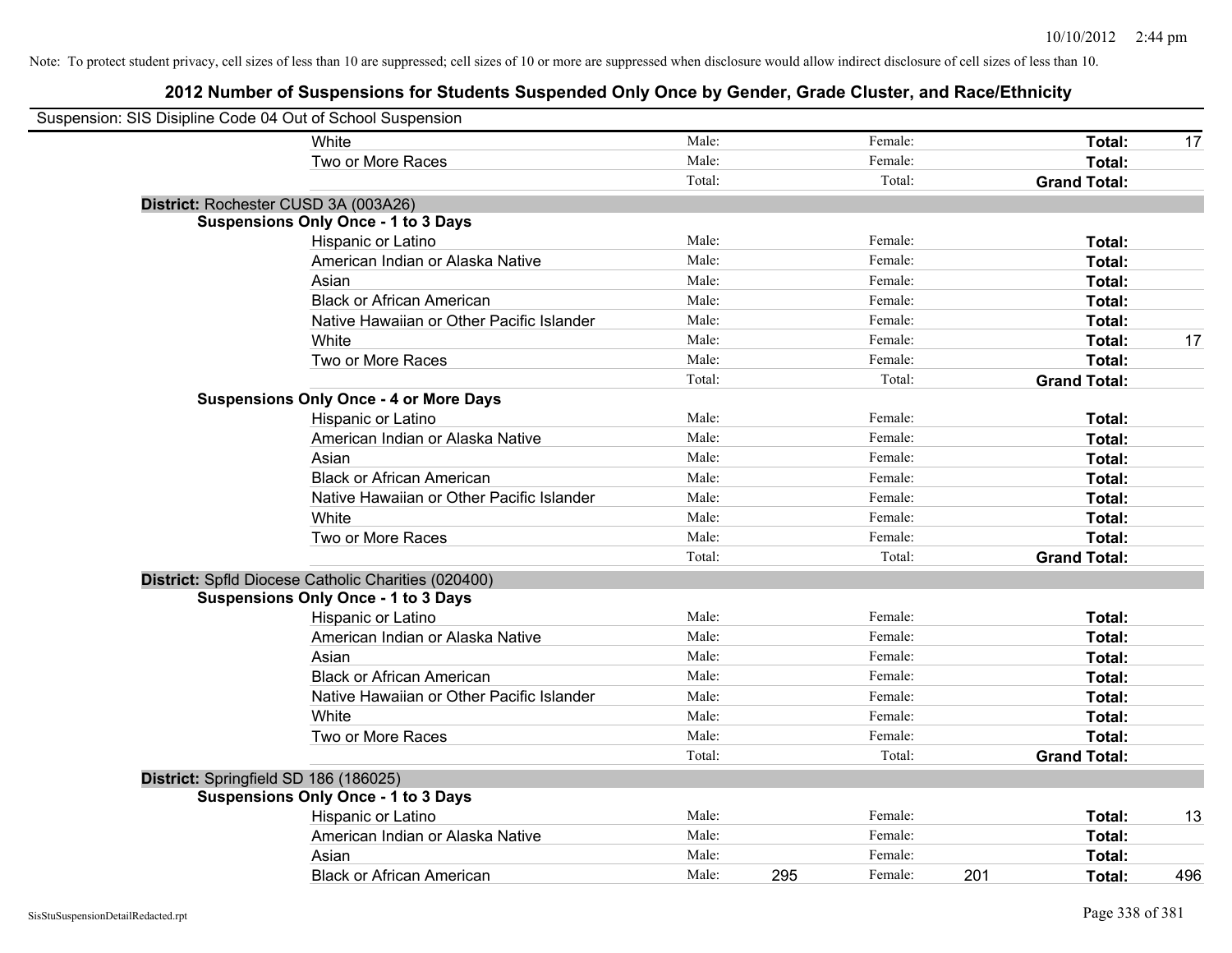|                                    | Suspension: SIS Disipline Code 04 Out of School Suspension |        |     |         |     |                     |     |
|------------------------------------|------------------------------------------------------------|--------|-----|---------|-----|---------------------|-----|
|                                    | Native Hawaiian or Other Pacific Islander                  | Male:  |     | Female: |     | Total:              |     |
|                                    | White                                                      | Male:  | 186 | Female: | 96  | Total:              | 282 |
|                                    | Two or More Races                                          | Male:  | 44  | Female: | 24  | Total:              | 68  |
|                                    |                                                            | Total: |     | Total:  |     | <b>Grand Total:</b> |     |
|                                    | <b>Suspensions Only Once - 4 or More Days</b>              |        |     |         |     |                     |     |
|                                    | Hispanic or Latino                                         | Male:  |     | Female: |     | Total:              |     |
|                                    | American Indian or Alaska Native                           | Male:  |     | Female: |     | Total:              |     |
|                                    | Asian                                                      | Male:  |     | Female: |     | Total:              |     |
|                                    | <b>Black or African American</b>                           | Male:  | 125 | Female: | 104 | Total:              | 229 |
|                                    | Native Hawaiian or Other Pacific Islander                  | Male:  |     | Female: |     | Total:              |     |
|                                    | White                                                      | Male:  | 70  | Female: | 44  | Total:              | 114 |
|                                    | Two or More Races                                          | Male:  | 17  | Female: | 17  | <b>Total:</b>       | 34  |
|                                    |                                                            | Total: |     | Total:  |     | <b>Grand Total:</b> | 388 |
|                                    | District: Tri City CUSD 1 (001026)                         |        |     |         |     |                     |     |
|                                    | <b>Suspensions Only Once - 1 to 3 Days</b>                 |        |     |         |     |                     |     |
|                                    | Hispanic or Latino                                         | Male:  |     | Female: |     | Total:              |     |
|                                    | American Indian or Alaska Native                           | Male:  |     | Female: |     | Total:              |     |
|                                    | Asian                                                      | Male:  |     | Female: |     | <b>Total:</b>       |     |
|                                    | <b>Black or African American</b>                           | Male:  |     | Female: |     | Total:              |     |
|                                    | Native Hawaiian or Other Pacific Islander                  | Male:  |     | Female: |     | <b>Total:</b>       |     |
|                                    | White                                                      | Male:  |     | Female: |     | Total:              | 16  |
|                                    | Two or More Races                                          | Male:  |     | Female: |     | Total:              |     |
|                                    |                                                            | Total: |     | Total:  |     | <b>Grand Total:</b> |     |
|                                    | District: Williamsville CUSD 15 (015026)                   |        |     |         |     |                     |     |
|                                    | <b>Suspensions Only Once - 1 to 3 Days</b>                 |        |     |         |     |                     |     |
|                                    | Hispanic or Latino                                         | Male:  |     | Female: |     | Total:              |     |
|                                    | American Indian or Alaska Native                           | Male:  |     | Female: |     | Total:              |     |
|                                    | Asian                                                      | Male:  |     | Female: |     | Total:              |     |
|                                    | <b>Black or African American</b>                           | Male:  |     | Female: |     | <b>Total:</b>       |     |
|                                    | Native Hawaiian or Other Pacific Islander                  | Male:  |     | Female: |     | Total:              |     |
|                                    | White                                                      | Male:  |     | Female: |     | Total:              |     |
|                                    | Two or More Races                                          | Male:  |     | Female: |     | Total:              |     |
|                                    |                                                            | Total: |     | Total:  |     | <b>Grand Total:</b> |     |
|                                    | <b>Suspensions Only Once - 4 or More Days</b>              |        |     |         |     |                     |     |
|                                    | Hispanic or Latino                                         | Male:  |     | Female: |     | Total:              |     |
|                                    | American Indian or Alaska Native                           | Male:  |     | Female: |     | Total:              |     |
|                                    | Asian                                                      | Male:  |     | Female: |     | Total:              |     |
|                                    | <b>Black or African American</b>                           | Male:  |     | Female: |     | <b>Total:</b>       |     |
|                                    | Native Hawaiian or Other Pacific Islander                  | Male:  |     | Female: |     | <b>Total:</b>       |     |
| SisStuSuspensionDetailRedacted.rpt |                                                            |        |     |         |     | Page 339 of 381     |     |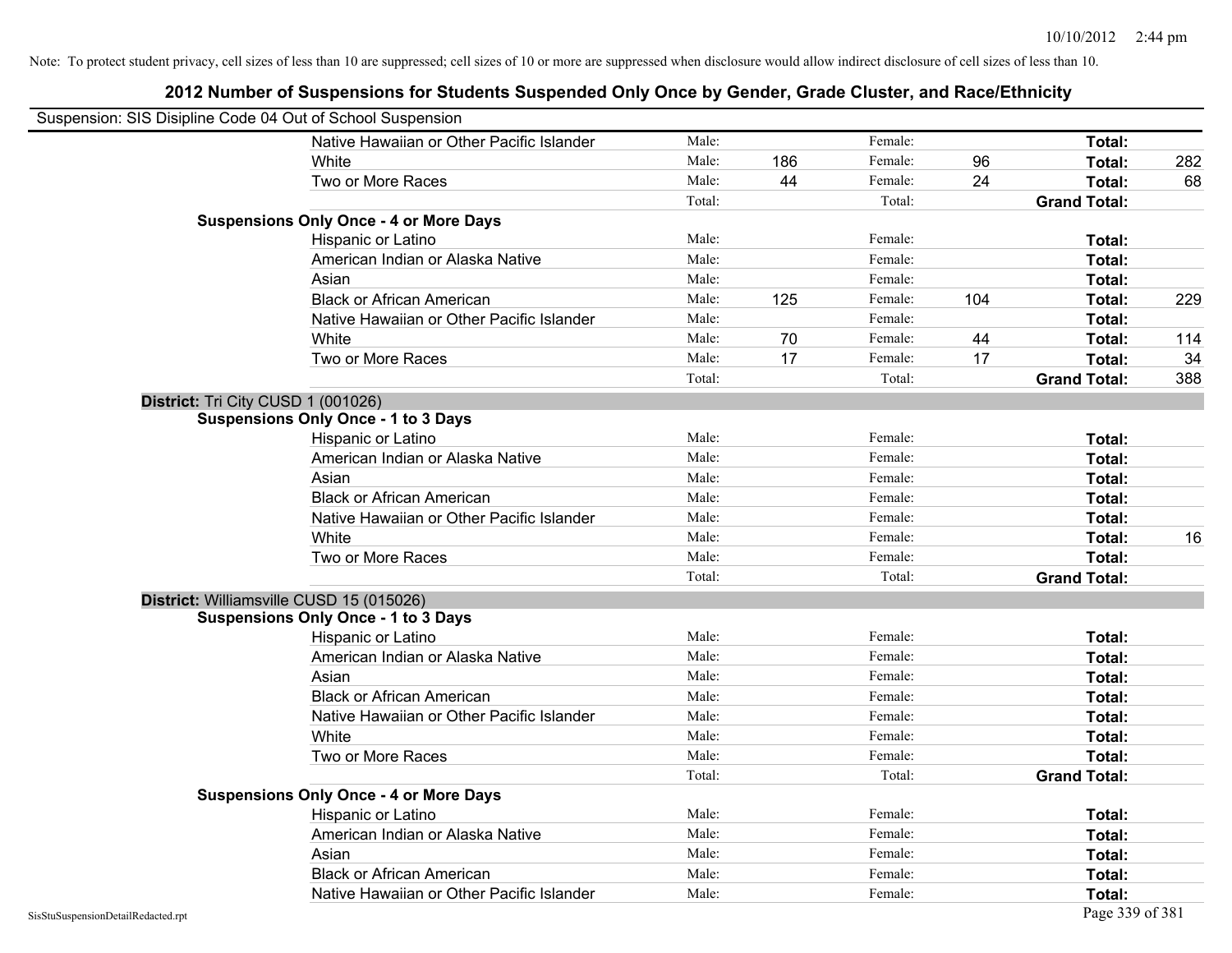| Suspension: SIS Disipline Code 04 Out of School Suspension |                                                     |        |    |         |    |                     |    |
|------------------------------------------------------------|-----------------------------------------------------|--------|----|---------|----|---------------------|----|
|                                                            | White                                               | Male:  |    | Female: |    | Total:              |    |
|                                                            | Two or More Races                                   | Male:  |    | Female: |    | Total:              |    |
|                                                            |                                                     | Total: |    | Total:  |    | <b>Grand Total:</b> |    |
|                                                            |                                                     |        |    |         |    |                     |    |
| Region: St Clair ROE (50)                                  |                                                     |        |    |         |    |                     |    |
| <b>County: Saint clair (082)</b>                           |                                                     |        |    |         |    |                     |    |
|                                                            | District: Belle Valley SD 119 (119002)              |        |    |         |    |                     |    |
|                                                            | <b>Suspensions Only Once - 1 to 3 Days</b>          |        |    |         |    |                     |    |
|                                                            | Hispanic or Latino                                  | Male:  |    | Female: |    | <b>Total:</b>       |    |
|                                                            | American Indian or Alaska Native                    | Male:  |    | Female: |    | Total:              |    |
|                                                            | Asian                                               | Male:  |    | Female: |    | Total:              |    |
|                                                            | <b>Black or African American</b>                    | Male:  | 14 | Female: | 12 | <b>Total:</b>       | 26 |
|                                                            | Native Hawaiian or Other Pacific Islander           | Male:  |    | Female: |    | Total:              |    |
|                                                            | White                                               | Male:  |    | Female: |    | Total:              |    |
|                                                            | Two or More Races                                   | Male:  |    | Female: |    | Total:              |    |
|                                                            |                                                     | Total: |    | Total:  |    | <b>Grand Total:</b> | 38 |
|                                                            | <b>Suspensions Only Once - 4 or More Days</b>       |        |    |         |    |                     |    |
|                                                            | Hispanic or Latino                                  | Male:  |    | Female: |    | Total:              |    |
|                                                            | American Indian or Alaska Native                    | Male:  |    | Female: |    | Total:              |    |
|                                                            | Asian                                               | Male:  |    | Female: |    | Total:              |    |
|                                                            | <b>Black or African American</b>                    | Male:  |    | Female: |    | Total:              | 12 |
|                                                            | Native Hawaiian or Other Pacific Islander           | Male:  |    | Female: |    | Total:              |    |
|                                                            | White                                               | Male:  |    | Female: |    | Total:              |    |
|                                                            | Two or More Races                                   | Male:  |    | Female: |    | <b>Total:</b>       |    |
|                                                            |                                                     | Total: |    | Total:  |    | <b>Grand Total:</b> |    |
|                                                            | District: Belleville Area Special Services (801060) |        |    |         |    |                     |    |
|                                                            | <b>Suspensions Only Once - 1 to 3 Days</b>          |        |    |         |    |                     |    |
|                                                            | Hispanic or Latino                                  | Male:  |    | Female: |    | Total:              |    |
|                                                            | American Indian or Alaska Native                    | Male:  |    | Female: |    | Total:              |    |
|                                                            | Asian                                               | Male:  |    | Female: |    | Total:              |    |
|                                                            | <b>Black or African American</b>                    | Male:  |    | Female: |    | <b>Total:</b>       |    |
|                                                            | Native Hawaiian or Other Pacific Islander           | Male:  |    | Female: |    | Total:              |    |
|                                                            | White                                               | Male:  |    | Female: |    | Total:              |    |
|                                                            | Two or More Races                                   | Male:  |    | Female: |    | Total:              |    |
|                                                            |                                                     | Total: |    | Total:  |    | <b>Grand Total:</b> |    |
|                                                            | <b>Suspensions Only Once - 4 or More Days</b>       |        |    |         |    |                     |    |
|                                                            | Hispanic or Latino                                  | Male:  |    | Female: |    | Total:              |    |
|                                                            | American Indian or Alaska Native                    | Male:  |    | Female: |    | Total:              |    |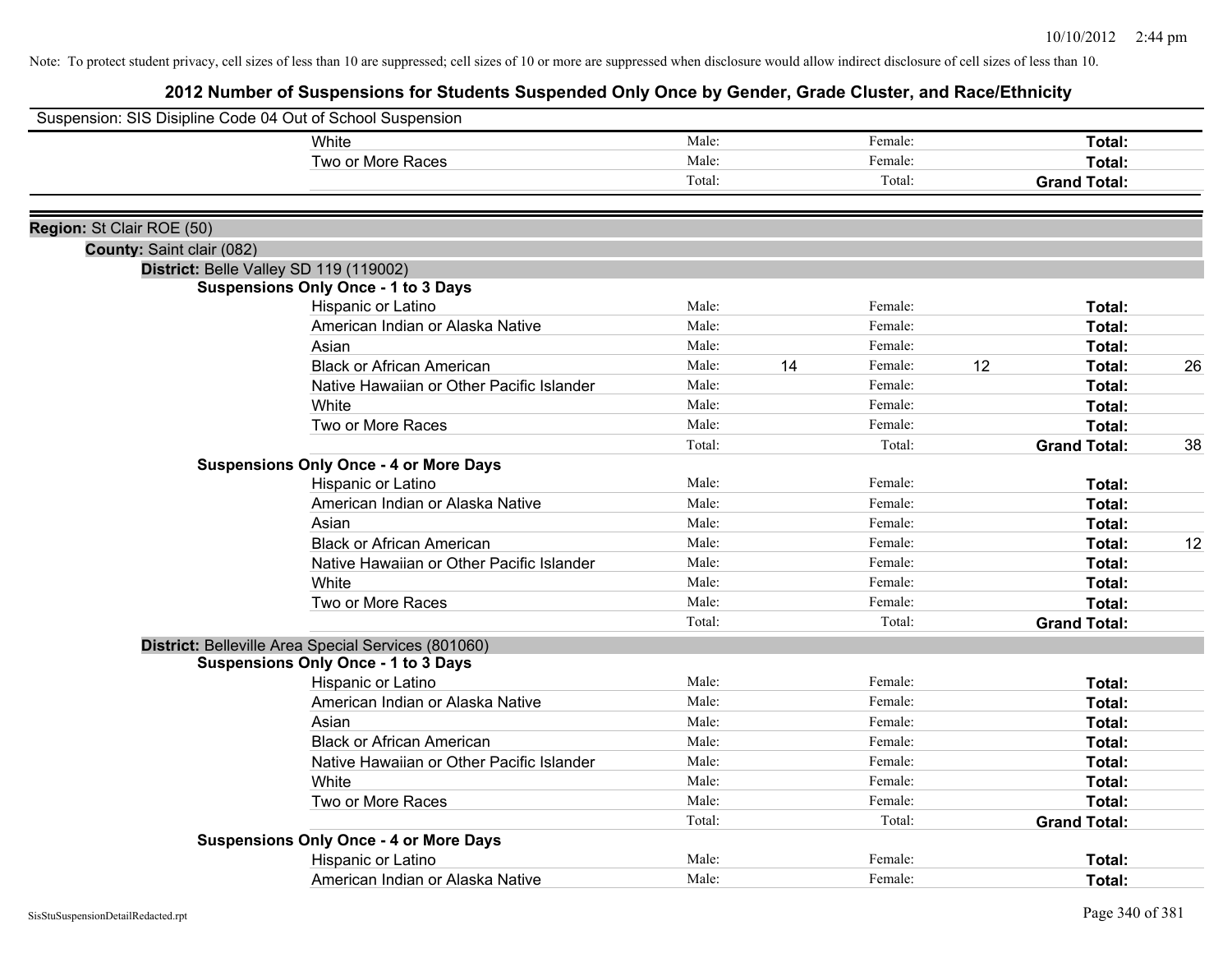| Suspension: SIS Disipline Code 04 Out of School Suspension |                                               |        |    |         |    |                     |     |
|------------------------------------------------------------|-----------------------------------------------|--------|----|---------|----|---------------------|-----|
|                                                            | Asian                                         | Male:  |    | Female: |    | Total:              |     |
|                                                            | <b>Black or African American</b>              | Male:  |    | Female: |    | Total:              |     |
|                                                            | Native Hawaiian or Other Pacific Islander     | Male:  |    | Female: |    | Total:              |     |
|                                                            | White                                         | Male:  |    | Female: |    | Total:              |     |
|                                                            | Two or More Races                             | Male:  |    | Female: |    | Total:              |     |
|                                                            |                                               | Total: |    | Total:  |    | <b>Grand Total:</b> |     |
|                                                            | District: Belleville SD 118 (118002)          |        |    |         |    |                     |     |
|                                                            | <b>Suspensions Only Once - 1 to 3 Days</b>    |        |    |         |    |                     |     |
|                                                            | Hispanic or Latino                            | Male:  |    | Female: |    | Total:              |     |
|                                                            | American Indian or Alaska Native              | Male:  |    | Female: |    | Total:              |     |
|                                                            | Asian                                         | Male:  |    | Female: |    | Total:              |     |
|                                                            | <b>Black or African American</b>              | Male:  |    | Female: |    | Total:              |     |
|                                                            | Native Hawaiian or Other Pacific Islander     | Male:  |    | Female: |    | Total:              |     |
|                                                            | White                                         | Male:  |    | Female: |    | Total:              |     |
|                                                            | Two or More Races                             | Male:  |    | Female: |    | Total:              |     |
|                                                            |                                               | Total: |    | Total:  |    | <b>Grand Total:</b> |     |
|                                                            | District: Belleville Twp HSD 201 (201017)     |        |    |         |    |                     |     |
|                                                            | <b>Suspensions Only Once - 1 to 3 Days</b>    |        |    |         |    |                     |     |
|                                                            | Hispanic or Latino                            | Male:  |    | Female: |    | Total:              |     |
|                                                            | American Indian or Alaska Native              | Male:  |    | Female: |    | Total:              |     |
|                                                            | Asian                                         | Male:  |    | Female: |    | Total:              |     |
|                                                            | <b>Black or African American</b>              | Male:  | 68 | Female: | 71 | Total:              | 139 |
|                                                            | Native Hawaiian or Other Pacific Islander     | Male:  |    | Female: |    | Total:              |     |
|                                                            | White                                         | Male:  | 55 | Female: | 17 | Total:              | 72  |
|                                                            | Two or More Races                             | Male:  |    | Female: |    | Total:              | 16  |
|                                                            |                                               | Total: |    | Total:  |    | <b>Grand Total:</b> |     |
|                                                            | <b>Suspensions Only Once - 4 or More Days</b> |        |    |         |    |                     |     |
|                                                            | Hispanic or Latino                            | Male:  |    | Female: |    | Total:              |     |
|                                                            | American Indian or Alaska Native              | Male:  |    | Female: |    | Total:              |     |
|                                                            | Asian                                         | Male:  |    | Female: |    | Total:              |     |
|                                                            | <b>Black or African American</b>              | Male:  | 46 | Female: | 33 | Total:              | 79  |
|                                                            | Native Hawaiian or Other Pacific Islander     | Male:  |    | Female: |    | Total:              |     |
|                                                            | White                                         | Male:  | 28 | Female: | 17 | Total:              | 45  |
|                                                            | Two or More Races                             | Male:  |    | Female: |    | Total:              |     |
|                                                            |                                               | Total: |    | Total:  |    | <b>Grand Total:</b> | 135 |
|                                                            | District: Brooklyn UD 188 (188022)            |        |    |         |    |                     |     |
|                                                            | <b>Suspensions Only Once - 1 to 3 Days</b>    |        |    |         |    |                     |     |
|                                                            | Hispanic or Latino                            | Male:  |    | Female: |    | Total:              |     |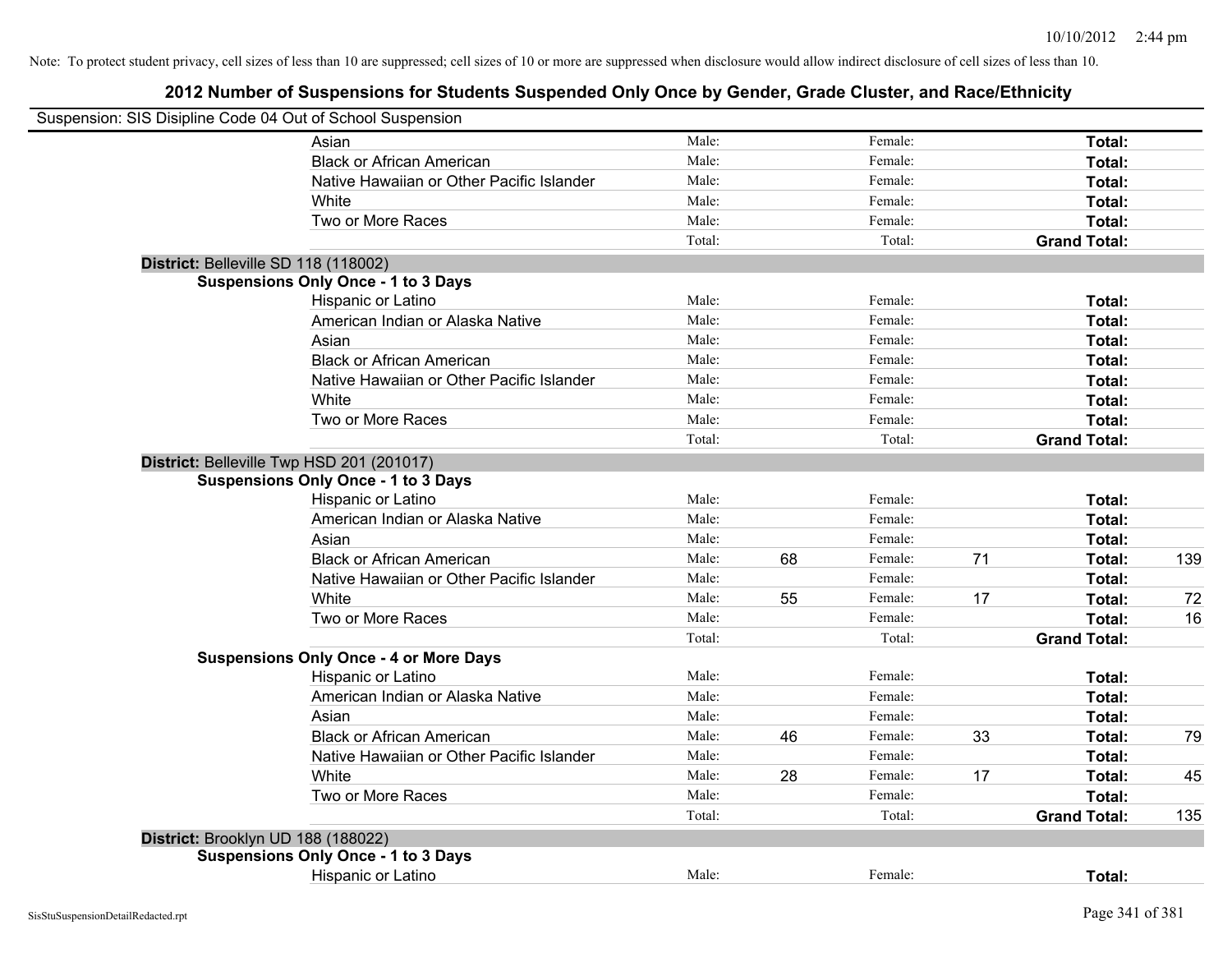| Suspension: SIS Disipline Code 04 Out of School Suspension |                                               |        |     |         |     |                     |     |
|------------------------------------------------------------|-----------------------------------------------|--------|-----|---------|-----|---------------------|-----|
|                                                            | American Indian or Alaska Native              | Male:  |     | Female: |     | <b>Total:</b>       |     |
|                                                            | Asian                                         | Male:  |     | Female: |     | Total:              |     |
|                                                            | <b>Black or African American</b>              | Male:  |     | Female: |     | Total:              | 19  |
|                                                            | Native Hawaiian or Other Pacific Islander     | Male:  |     | Female: |     | Total:              |     |
|                                                            | White                                         | Male:  |     | Female: |     | Total:              |     |
|                                                            | Two or More Races                             | Male:  |     | Female: |     | Total:              |     |
|                                                            |                                               | Total: |     | Total:  |     | <b>Grand Total:</b> |     |
|                                                            | <b>Suspensions Only Once - 4 or More Days</b> |        |     |         |     |                     |     |
|                                                            | Hispanic or Latino                            | Male:  |     | Female: |     | Total:              |     |
|                                                            | American Indian or Alaska Native              | Male:  |     | Female: |     | Total:              |     |
|                                                            | Asian                                         | Male:  |     | Female: |     | Total:              |     |
|                                                            | <b>Black or African American</b>              | Male:  |     | Female: |     | Total:              |     |
|                                                            | Native Hawaiian or Other Pacific Islander     | Male:  |     | Female: |     | Total:              |     |
|                                                            | White                                         | Male:  |     | Female: |     | Total:              |     |
|                                                            | Two or More Races                             | Male:  |     | Female: |     | Total:              |     |
|                                                            |                                               | Total: |     | Total:  |     | <b>Grand Total:</b> |     |
|                                                            | District: Cahokia CUSD 187 (187026)           |        |     |         |     |                     |     |
|                                                            | <b>Suspensions Only Once - 1 to 3 Days</b>    |        |     |         |     |                     |     |
|                                                            | Hispanic or Latino                            | Male:  |     | Female: |     | Total:              |     |
|                                                            | American Indian or Alaska Native              | Male:  |     | Female: |     | Total:              |     |
|                                                            | Asian                                         | Male:  |     | Female: |     | Total:              |     |
|                                                            | <b>Black or African American</b>              | Male:  | 261 | Female: | 238 | Total:              | 499 |
|                                                            | Native Hawaiian or Other Pacific Islander     | Male:  |     | Female: |     | Total:              |     |
|                                                            | White                                         | Male:  |     | Female: |     | Total:              | 23  |
|                                                            | Two or More Races                             | Male:  |     | Female: |     | Total:              |     |
|                                                            |                                               | Total: |     | Total:  |     | <b>Grand Total:</b> |     |
|                                                            | <b>Suspensions Only Once - 4 or More Days</b> |        |     |         |     |                     |     |
|                                                            | Hispanic or Latino                            | Male:  |     | Female: |     | Total:              |     |
|                                                            | American Indian or Alaska Native              | Male:  |     | Female: |     | Total:              |     |
|                                                            | Asian                                         | Male:  |     | Female: |     | Total:              |     |
|                                                            | <b>Black or African American</b>              | Male:  | 38  | Female: | 41  | Total:              | 79  |
|                                                            | Native Hawaiian or Other Pacific Islander     | Male:  |     | Female: |     | Total:              |     |
|                                                            | White                                         | Male:  |     | Female: |     | <b>Total:</b>       |     |
|                                                            | Two or More Races                             | Male:  |     | Female: |     | Total:              |     |
|                                                            |                                               | Total: |     | Total:  |     | <b>Grand Total:</b> |     |
|                                                            | <b>District: Central SD 104 (104002)</b>      |        |     |         |     |                     |     |
|                                                            | <b>Suspensions Only Once - 1 to 3 Days</b>    |        |     |         |     |                     |     |
|                                                            | Hispanic or Latino                            | Male:  |     | Female: |     | Total:              |     |
|                                                            | American Indian or Alaska Native              | Male:  |     | Female: |     | Total:              |     |
| SisStuSuspensionDetailRedacted.rpt                         |                                               |        |     |         |     | Page 342 of 381     |     |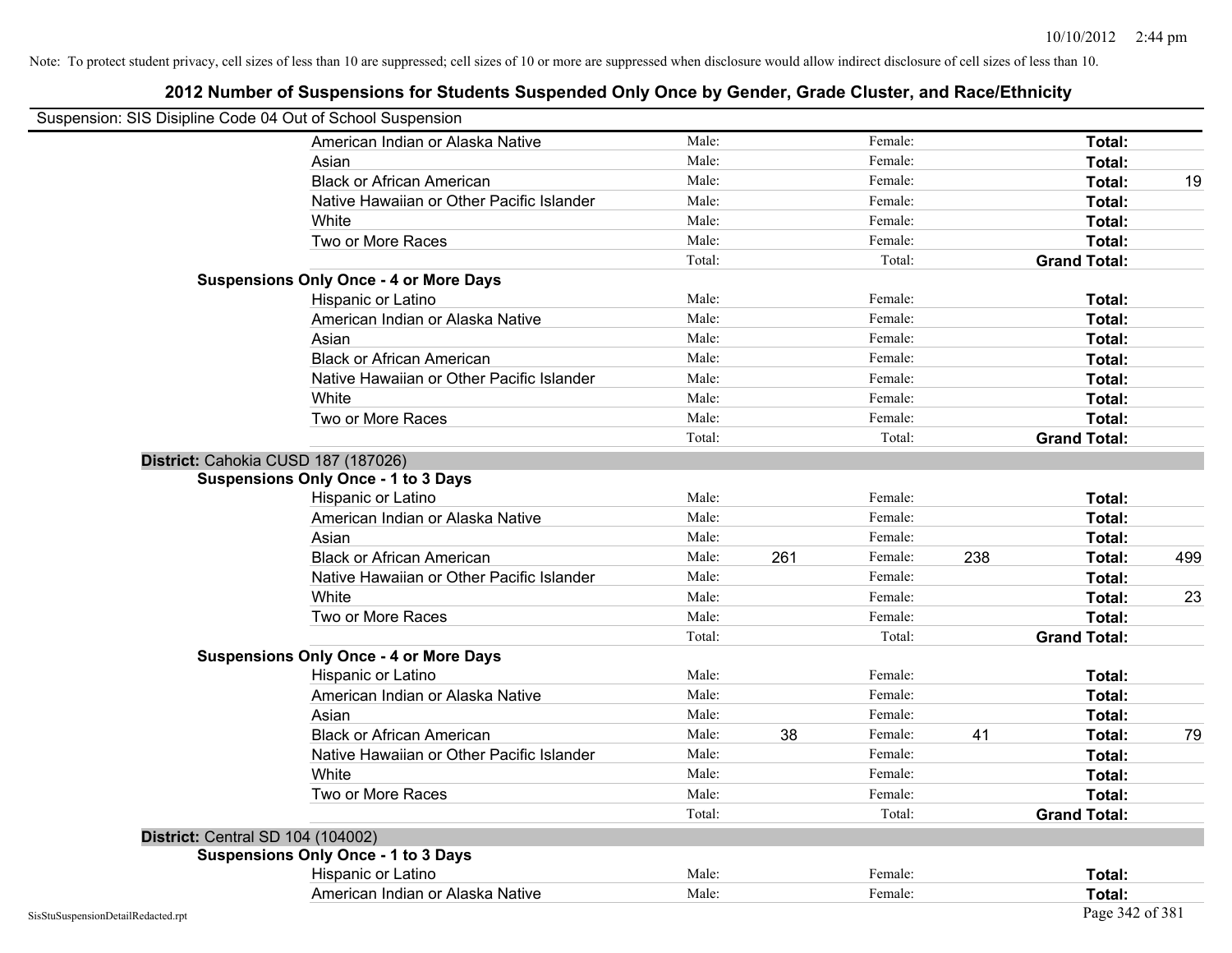| Suspension: SIS Disipline Code 04 Out of School Suspension |        |    |         |    |                     |    |
|------------------------------------------------------------|--------|----|---------|----|---------------------|----|
| Asian                                                      | Male:  |    | Female: |    | Total:              |    |
| <b>Black or African American</b>                           | Male:  |    | Female: |    | Total:              |    |
| Native Hawaiian or Other Pacific Islander                  | Male:  |    | Female: |    | Total:              |    |
| White                                                      | Male:  |    | Female: |    | Total:              |    |
| Two or More Races                                          | Male:  |    | Female: |    | Total:              |    |
|                                                            | Total: |    | Total:  |    | <b>Grand Total:</b> |    |
| District: Childrens Center for BD (004700)                 |        |    |         |    |                     |    |
| <b>Suspensions Only Once - 1 to 3 Days</b>                 |        |    |         |    |                     |    |
| Hispanic or Latino                                         | Male:  |    | Female: |    | Total:              |    |
| American Indian or Alaska Native                           | Male:  |    | Female: |    | Total:              |    |
| Asian                                                      | Male:  |    | Female: |    | Total:              |    |
| <b>Black or African American</b>                           | Male:  |    | Female: |    | Total:              |    |
| Native Hawaiian or Other Pacific Islander                  | Male:  |    | Female: |    | Total:              |    |
| White                                                      | Male:  |    | Female: |    | Total:              |    |
| Two or More Races                                          | Male:  |    | Female: |    | Total:              |    |
|                                                            | Total: |    | Total:  |    | <b>Grand Total:</b> |    |
| District: Dupo CUSD 196 (196026)                           |        |    |         |    |                     |    |
| <b>Suspensions Only Once - 1 to 3 Days</b>                 |        |    |         |    |                     |    |
| Hispanic or Latino                                         | Male:  |    | Female: |    | Total:              |    |
| American Indian or Alaska Native                           | Male:  |    | Female: |    | Total:              |    |
| Asian                                                      | Male:  |    | Female: |    | Total:              |    |
| <b>Black or African American</b>                           | Male:  |    | Female: |    | Total:              |    |
| Native Hawaiian or Other Pacific Islander                  | Male:  |    | Female: |    | Total:              |    |
| White                                                      | Male:  | 22 | Female: | 10 | Total:              | 32 |
| Two or More Races                                          | Male:  |    | Female: |    | Total:              |    |
|                                                            | Total: |    | Total:  |    | <b>Grand Total:</b> |    |
| <b>Suspensions Only Once - 4 or More Days</b>              |        |    |         |    |                     |    |
| Hispanic or Latino                                         | Male:  |    | Female: |    | Total:              |    |
| American Indian or Alaska Native                           | Male:  |    | Female: |    | Total:              |    |
| Asian                                                      | Male:  |    | Female: |    | Total:              |    |
| <b>Black or African American</b>                           | Male:  |    | Female: |    | Total:              |    |
| Native Hawaiian or Other Pacific Islander                  | Male:  |    | Female: |    | Total:              |    |
| <b>White</b>                                               | Male:  |    | Female: |    | Total:              |    |
| Two or More Races                                          | Male:  |    | Female: |    | Total:              |    |
|                                                            | Total: |    | Total:  |    | <b>Grand Total:</b> |    |
| District: East St Louis SD 189 (189022)                    |        |    |         |    |                     |    |
| <b>Suspensions Only Once - 1 to 3 Days</b>                 |        |    |         |    |                     |    |
| Hispanic or Latino                                         | Male:  |    | Female: |    | Total:              |    |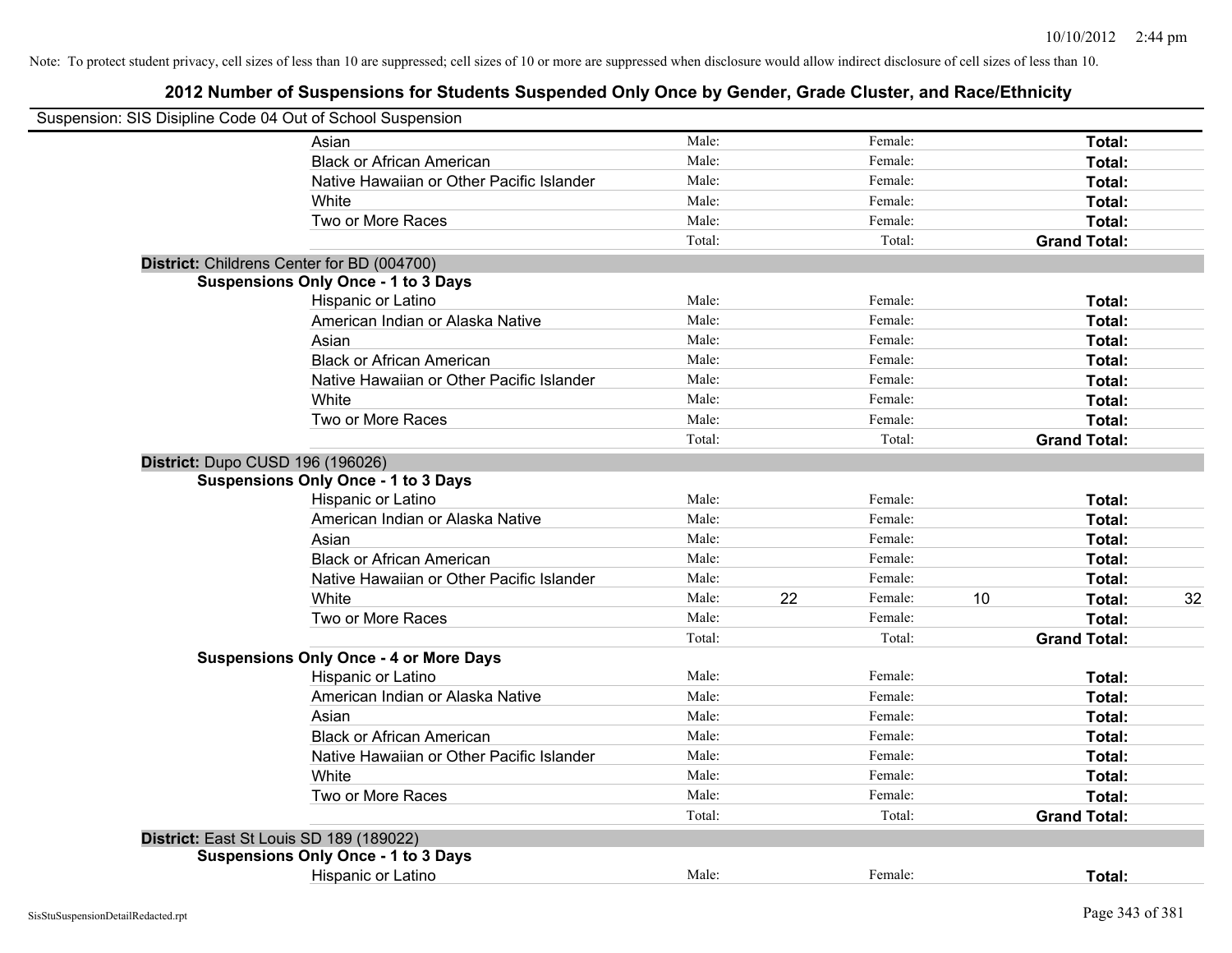| Suspension: SIS Disipline Code 04 Out of School Suspension |                                               |        |     |         |     |                     |     |
|------------------------------------------------------------|-----------------------------------------------|--------|-----|---------|-----|---------------------|-----|
|                                                            | American Indian or Alaska Native              | Male:  |     | Female: |     | <b>Total:</b>       |     |
|                                                            | Asian                                         | Male:  |     | Female: |     | Total:              |     |
|                                                            | <b>Black or African American</b>              | Male:  | 268 | Female: | 206 | Total:              | 474 |
|                                                            | Native Hawaiian or Other Pacific Islander     | Male:  |     | Female: |     | Total:              |     |
|                                                            | White                                         | Male:  |     | Female: |     | Total:              |     |
|                                                            | Two or More Races                             | Male:  |     | Female: |     | Total:              |     |
|                                                            |                                               | Total: |     | Total:  |     | <b>Grand Total:</b> |     |
|                                                            | <b>Suspensions Only Once - 4 or More Days</b> |        |     |         |     |                     |     |
|                                                            | Hispanic or Latino                            | Male:  |     | Female: |     | Total:              |     |
|                                                            | American Indian or Alaska Native              | Male:  |     | Female: |     | Total:              |     |
|                                                            | Asian                                         | Male:  |     | Female: |     | Total:              |     |
|                                                            | <b>Black or African American</b>              | Male:  | 80  | Female: | 76  | Total:              | 156 |
|                                                            | Native Hawaiian or Other Pacific Islander     | Male:  |     | Female: |     | Total:              |     |
|                                                            | White                                         | Male:  |     | Female: |     | Total:              |     |
|                                                            | Two or More Races                             | Male:  |     | Female: |     | Total:              |     |
|                                                            |                                               | Total: |     | Total:  |     | <b>Grand Total:</b> |     |
|                                                            | District: Freeburg CHSD 77 (077016)           |        |     |         |     |                     |     |
|                                                            | <b>Suspensions Only Once - 1 to 3 Days</b>    |        |     |         |     |                     |     |
|                                                            | Hispanic or Latino                            | Male:  |     | Female: |     | Total:              |     |
|                                                            | American Indian or Alaska Native              | Male:  |     | Female: |     | Total:              |     |
|                                                            | Asian                                         | Male:  |     | Female: |     | Total:              |     |
|                                                            | <b>Black or African American</b>              | Male:  |     | Female: |     | Total:              |     |
|                                                            | Native Hawaiian or Other Pacific Islander     | Male:  |     | Female: |     | Total:              |     |
|                                                            | White                                         | Male:  |     | Female: |     | Total:              | 16  |
|                                                            | Two or More Races                             | Male:  |     | Female: |     | Total:              |     |
|                                                            |                                               | Total: |     | Total:  |     | <b>Grand Total:</b> |     |
|                                                            | <b>Suspensions Only Once - 4 or More Days</b> |        |     |         |     |                     |     |
|                                                            | Hispanic or Latino                            | Male:  |     | Female: |     | Total:              |     |
|                                                            | American Indian or Alaska Native              | Male:  |     | Female: |     | Total:              |     |
|                                                            | Asian                                         | Male:  |     | Female: |     | Total:              |     |
|                                                            | <b>Black or African American</b>              | Male:  |     | Female: |     | Total:              |     |
|                                                            | Native Hawaiian or Other Pacific Islander     | Male:  |     | Female: |     | Total:              |     |
|                                                            | White                                         | Male:  |     | Female: |     | <b>Total:</b>       | 12  |
|                                                            | Two or More Races                             | Male:  |     | Female: |     | Total:              |     |
|                                                            |                                               | Total: |     | Total:  |     | <b>Grand Total:</b> |     |
|                                                            | <b>District: Grant CCSD 110 (110004)</b>      |        |     |         |     |                     |     |
|                                                            | <b>Suspensions Only Once - 1 to 3 Days</b>    |        |     |         |     |                     |     |
|                                                            | Hispanic or Latino                            | Male:  |     | Female: |     | Total:              |     |
|                                                            | American Indian or Alaska Native              | Male:  |     | Female: |     | Total:              |     |
| SisStuSuspensionDetailRedacted.rpt                         |                                               |        |     |         |     | Page 344 of 381     |     |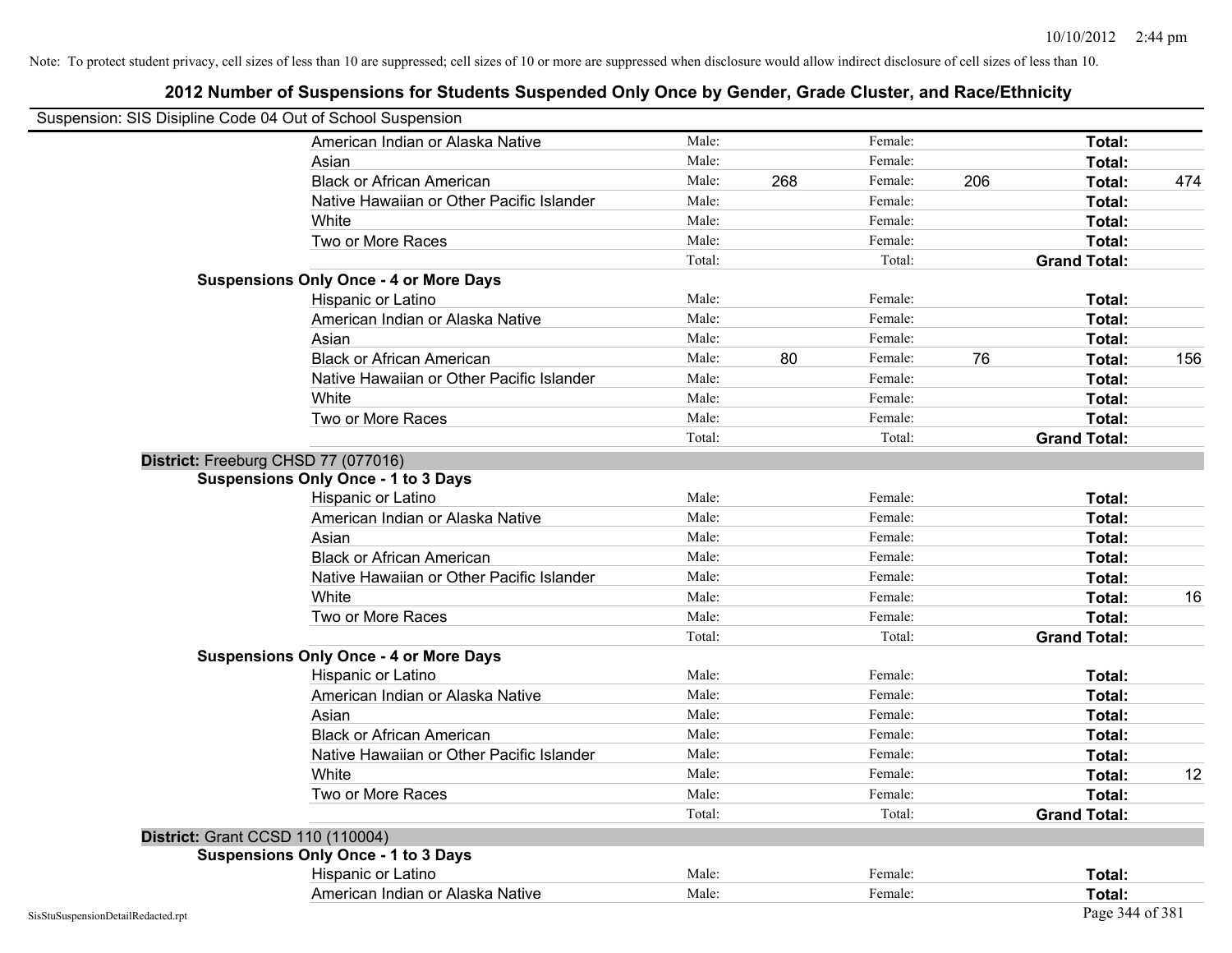| Suspension: SIS Disipline Code 04 Out of School Suspension |                                               |        |         |                     |    |
|------------------------------------------------------------|-----------------------------------------------|--------|---------|---------------------|----|
|                                                            | Asian                                         | Male:  | Female: | Total:              |    |
|                                                            | <b>Black or African American</b>              | Male:  | Female: | Total:              | 18 |
|                                                            | Native Hawaiian or Other Pacific Islander     | Male:  | Female: | Total:              |    |
|                                                            | White                                         | Male:  | Female: | Total:              |    |
|                                                            | Two or More Races                             | Male:  | Female: | Total:              |    |
|                                                            |                                               | Total: | Total:  | <b>Grand Total:</b> |    |
|                                                            | <b>Suspensions Only Once - 4 or More Days</b> |        |         |                     |    |
|                                                            | Hispanic or Latino                            | Male:  | Female: | Total:              |    |
|                                                            | American Indian or Alaska Native              | Male:  | Female: | Total:              |    |
|                                                            | Asian                                         | Male:  | Female: | Total:              |    |
|                                                            | <b>Black or African American</b>              | Male:  | Female: | Total:              |    |
|                                                            | Native Hawaiian or Other Pacific Islander     | Male:  | Female: | Total:              |    |
|                                                            | White                                         | Male:  | Female: | Total:              |    |
|                                                            | Two or More Races                             | Male:  | Female: | Total:              |    |
|                                                            |                                               | Total: | Total:  | <b>Grand Total:</b> |    |
| District: Harmony Emge SD 175 (175002)                     |                                               |        |         |                     |    |
|                                                            | <b>Suspensions Only Once - 1 to 3 Days</b>    |        |         |                     |    |
|                                                            | Hispanic or Latino                            | Male:  | Female: | Total:              |    |
|                                                            | American Indian or Alaska Native              | Male:  | Female: | Total:              |    |
|                                                            | Asian                                         | Male:  | Female: | Total:              |    |
|                                                            | <b>Black or African American</b>              | Male:  | Female: | Total:              | 27 |
|                                                            | Native Hawaiian or Other Pacific Islander     | Male:  | Female: | Total:              |    |
|                                                            | White                                         | Male:  | Female: | Total:              | 13 |
|                                                            | Two or More Races                             | Male:  | Female: | Total:              |    |
|                                                            |                                               | Total: | Total:  | <b>Grand Total:</b> |    |
|                                                            | <b>Suspensions Only Once - 4 or More Days</b> |        |         |                     |    |
|                                                            | Hispanic or Latino                            | Male:  | Female: | Total:              |    |
|                                                            | American Indian or Alaska Native              | Male:  | Female: | Total:              |    |
|                                                            | Asian                                         | Male:  | Female: | Total:              |    |
|                                                            | <b>Black or African American</b>              | Male:  | Female: | Total:              | 13 |
|                                                            | Native Hawaiian or Other Pacific Islander     | Male:  | Female: | Total:              |    |
|                                                            | White                                         | Male:  | Female: | Total:              |    |
|                                                            | Two or More Races                             | Male:  | Female: | Total:              |    |
|                                                            |                                               | Total: | Total:  | <b>Grand Total:</b> |    |
| District: High Mount SD 116 (116002)                       |                                               |        |         |                     |    |
|                                                            | <b>Suspensions Only Once - 1 to 3 Days</b>    |        |         |                     |    |
|                                                            | Hispanic or Latino                            | Male:  | Female: | Total:              |    |
|                                                            | American Indian or Alaska Native              | Male:  | Female: | Total:              |    |
|                                                            | Asian                                         | Male:  | Female: | Total:              |    |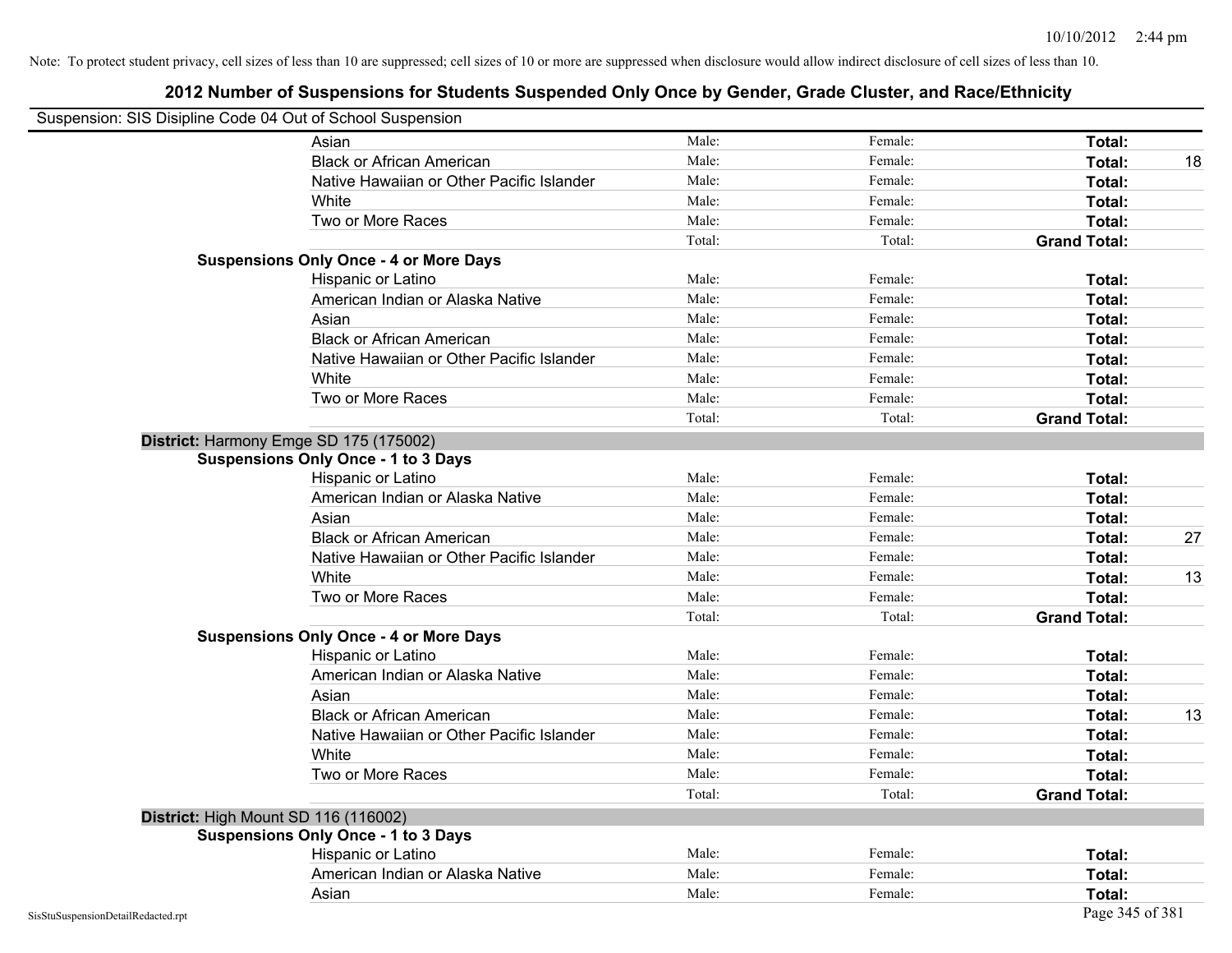| Suspension: SIS Disipline Code 04 Out of School Suspension |                                               |        |         |                           |
|------------------------------------------------------------|-----------------------------------------------|--------|---------|---------------------------|
|                                                            | <b>Black or African American</b>              | Male:  | Female: | Total:<br>12              |
|                                                            | Native Hawaiian or Other Pacific Islander     | Male:  | Female: | Total:                    |
|                                                            | White                                         | Male:  | Female: | Total:                    |
|                                                            | Two or More Races                             | Male:  | Female: | Total:                    |
|                                                            |                                               | Total: | Total:  | <b>Grand Total:</b>       |
|                                                            | <b>Suspensions Only Once - 4 or More Days</b> |        |         |                           |
|                                                            | Hispanic or Latino                            | Male:  | Female: | Total:                    |
|                                                            | American Indian or Alaska Native              | Male:  | Female: | Total:                    |
|                                                            | Asian                                         | Male:  | Female: | Total:                    |
|                                                            | <b>Black or African American</b>              | Male:  | Female: | Total:                    |
|                                                            | Native Hawaiian or Other Pacific Islander     | Male:  | Female: | Total:                    |
|                                                            | White                                         | Male:  | Female: | Total:                    |
|                                                            | Two or More Races                             | Male:  | Female: | Total:                    |
|                                                            |                                               | Total: | Total:  | <b>Grand Total:</b>       |
|                                                            | District: Lebanon CUSD 9 (009026)             |        |         |                           |
|                                                            | <b>Suspensions Only Once - 1 to 3 Days</b>    |        |         |                           |
|                                                            | Hispanic or Latino                            | Male:  | Female: | Total:                    |
|                                                            | American Indian or Alaska Native              | Male:  | Female: | Total:                    |
|                                                            | Asian                                         | Male:  | Female: | Total:                    |
|                                                            | <b>Black or African American</b>              | Male:  | Female: | Total:                    |
|                                                            | Native Hawaiian or Other Pacific Islander     | Male:  | Female: | Total:                    |
|                                                            | White                                         | Male:  | Female: | Total:                    |
|                                                            | Two or More Races                             | Male:  | Female: | Total:                    |
|                                                            |                                               | Total: | Total:  | 15<br><b>Grand Total:</b> |
|                                                            | <b>Suspensions Only Once - 4 or More Days</b> |        |         |                           |
|                                                            | Hispanic or Latino                            | Male:  | Female: | Total:                    |
|                                                            | American Indian or Alaska Native              | Male:  | Female: | Total:                    |
|                                                            | Asian                                         | Male:  | Female: | Total:                    |
|                                                            | <b>Black or African American</b>              | Male:  | Female: | Total:                    |
|                                                            | Native Hawaiian or Other Pacific Islander     | Male:  | Female: | Total:                    |
|                                                            | White                                         | Male:  | Female: | Total:                    |
|                                                            | Two or More Races                             | Male:  | Female: | Total:                    |
|                                                            |                                               | Total: | Total:  | <b>Grand Total:</b>       |
|                                                            | District: Marissa CUSD 40 (040026)            |        |         |                           |
|                                                            | <b>Suspensions Only Once - 1 to 3 Days</b>    |        |         |                           |
|                                                            | Hispanic or Latino                            | Male:  | Female: | Total:                    |
|                                                            | American Indian or Alaska Native              | Male:  | Female: | Total:                    |
|                                                            | Asian                                         | Male:  | Female: | Total:                    |
|                                                            | <b>Black or African American</b>              | Male:  | Female: | Total:                    |
| SisStuSuspensionDetailRedacted.rpt                         |                                               |        |         | Page 346 of 381           |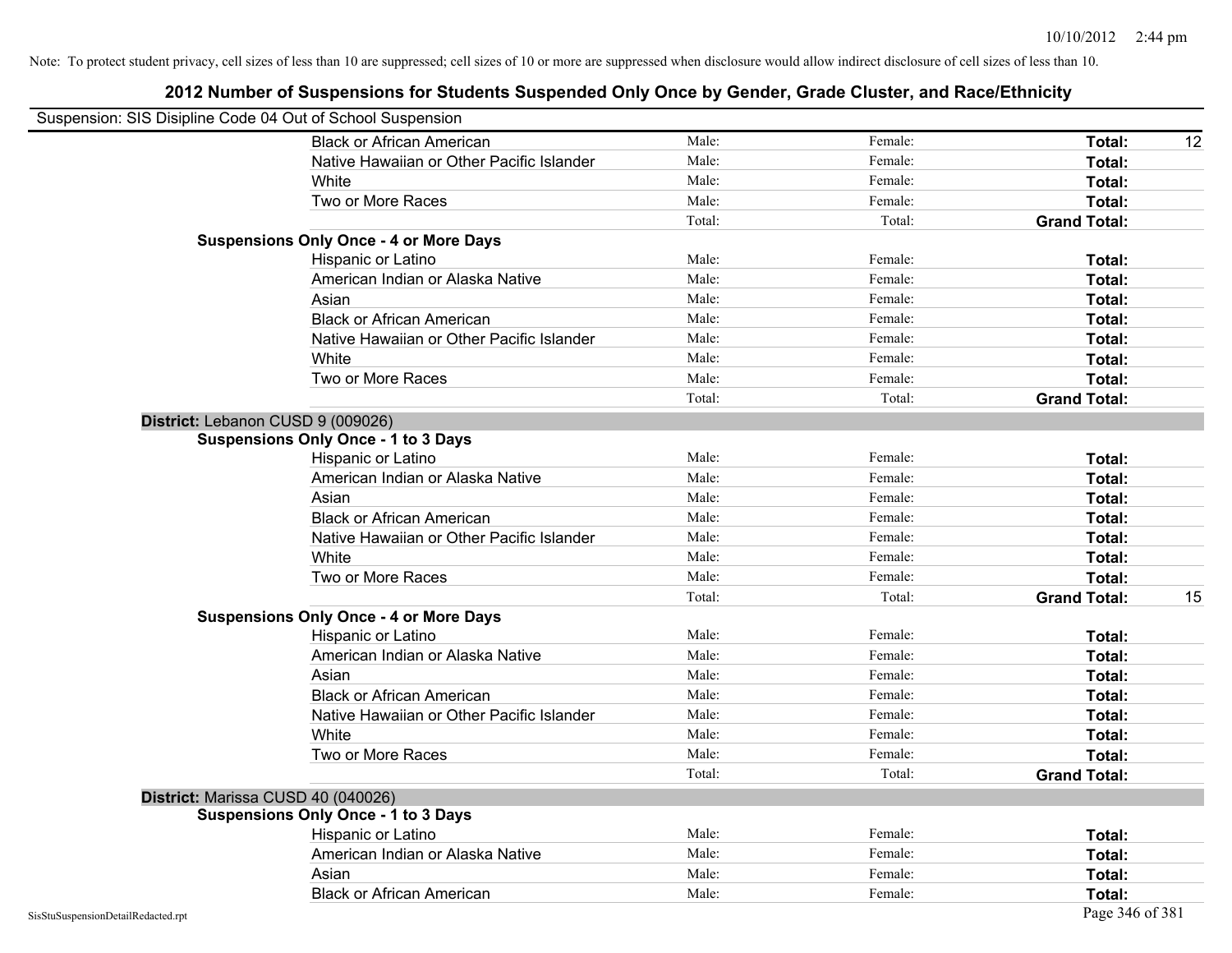| Suspension: SIS Disipline Code 04 Out of School Suspension |                                               |        |    |         |    |                     |    |
|------------------------------------------------------------|-----------------------------------------------|--------|----|---------|----|---------------------|----|
|                                                            | Native Hawaiian or Other Pacific Islander     | Male:  |    | Female: |    | Total:              |    |
|                                                            | White                                         | Male:  |    | Female: |    | Total:              | 13 |
|                                                            | Two or More Races                             | Male:  |    | Female: |    | Total:              |    |
|                                                            |                                               | Total: |    | Total:  |    | <b>Grand Total:</b> |    |
|                                                            | <b>Suspensions Only Once - 4 or More Days</b> |        |    |         |    |                     |    |
|                                                            | Hispanic or Latino                            | Male:  |    | Female: |    | Total:              |    |
|                                                            | American Indian or Alaska Native              | Male:  |    | Female: |    | Total:              |    |
|                                                            | Asian                                         | Male:  |    | Female: |    | Total:              |    |
|                                                            | <b>Black or African American</b>              | Male:  |    | Female: |    | Total:              |    |
|                                                            | Native Hawaiian or Other Pacific Islander     | Male:  |    | Female: |    | Total:              |    |
|                                                            | White                                         | Male:  |    | Female: |    | Total:              |    |
|                                                            | Two or More Races                             | Male:  |    | Female: |    | Total:              |    |
|                                                            |                                               | Total: |    | Total:  |    | <b>Grand Total:</b> |    |
|                                                            | District: Mascoutah CUD 19 (019026)           |        |    |         |    |                     |    |
|                                                            | <b>Suspensions Only Once - 1 to 3 Days</b>    |        |    |         |    |                     |    |
|                                                            | Hispanic or Latino                            | Male:  |    | Female: |    | Total:              |    |
|                                                            | American Indian or Alaska Native              | Male:  |    | Female: |    | Total:              |    |
|                                                            | Asian                                         | Male:  |    | Female: |    | Total:              |    |
|                                                            | <b>Black or African American</b>              | Male:  |    | Female: |    | Total:              | 16 |
|                                                            | Native Hawaiian or Other Pacific Islander     | Male:  |    | Female: |    | Total:              |    |
|                                                            | White                                         | Male:  | 22 | Female: | 14 | Total:              | 36 |
|                                                            | Two or More Races                             | Male:  |    | Female: |    | Total:              |    |
|                                                            |                                               | Total: | 38 | Total:  | 29 | <b>Grand Total:</b> | 67 |
|                                                            | <b>Suspensions Only Once - 4 or More Days</b> |        |    |         |    |                     |    |
|                                                            | Hispanic or Latino                            | Male:  |    | Female: |    | Total:              |    |
|                                                            | American Indian or Alaska Native              | Male:  |    | Female: |    | Total:              |    |
|                                                            | Asian                                         | Male:  |    | Female: |    | Total:              |    |
|                                                            | <b>Black or African American</b>              | Male:  |    | Female: |    | Total:              |    |
|                                                            | Native Hawaiian or Other Pacific Islander     | Male:  |    | Female: |    | Total:              |    |
|                                                            | White                                         | Male:  |    | Female: |    | Total:              |    |
|                                                            | Two or More Races                             | Male:  |    | Female: |    | Total:              |    |
|                                                            |                                               | Total: |    | Total:  |    | <b>Grand Total:</b> | 11 |
|                                                            | District: Millstadt CCSD 160 (160004)         |        |    |         |    |                     |    |
|                                                            | <b>Suspensions Only Once - 1 to 3 Days</b>    |        |    |         |    |                     |    |
|                                                            | Hispanic or Latino                            | Male:  |    | Female: |    | Total:              |    |
|                                                            | American Indian or Alaska Native              | Male:  |    | Female: |    | Total:              |    |
|                                                            | Asian                                         | Male:  |    | Female: |    | Total:              |    |
|                                                            | <b>Black or African American</b>              | Male:  |    | Female: |    | Total:              |    |
|                                                            | Native Hawaiian or Other Pacific Islander     | Male:  |    | Female: |    | Total:              |    |
| SisStuSuspensionDetailRedacted.rpt                         |                                               |        |    |         |    | Page 347 of 381     |    |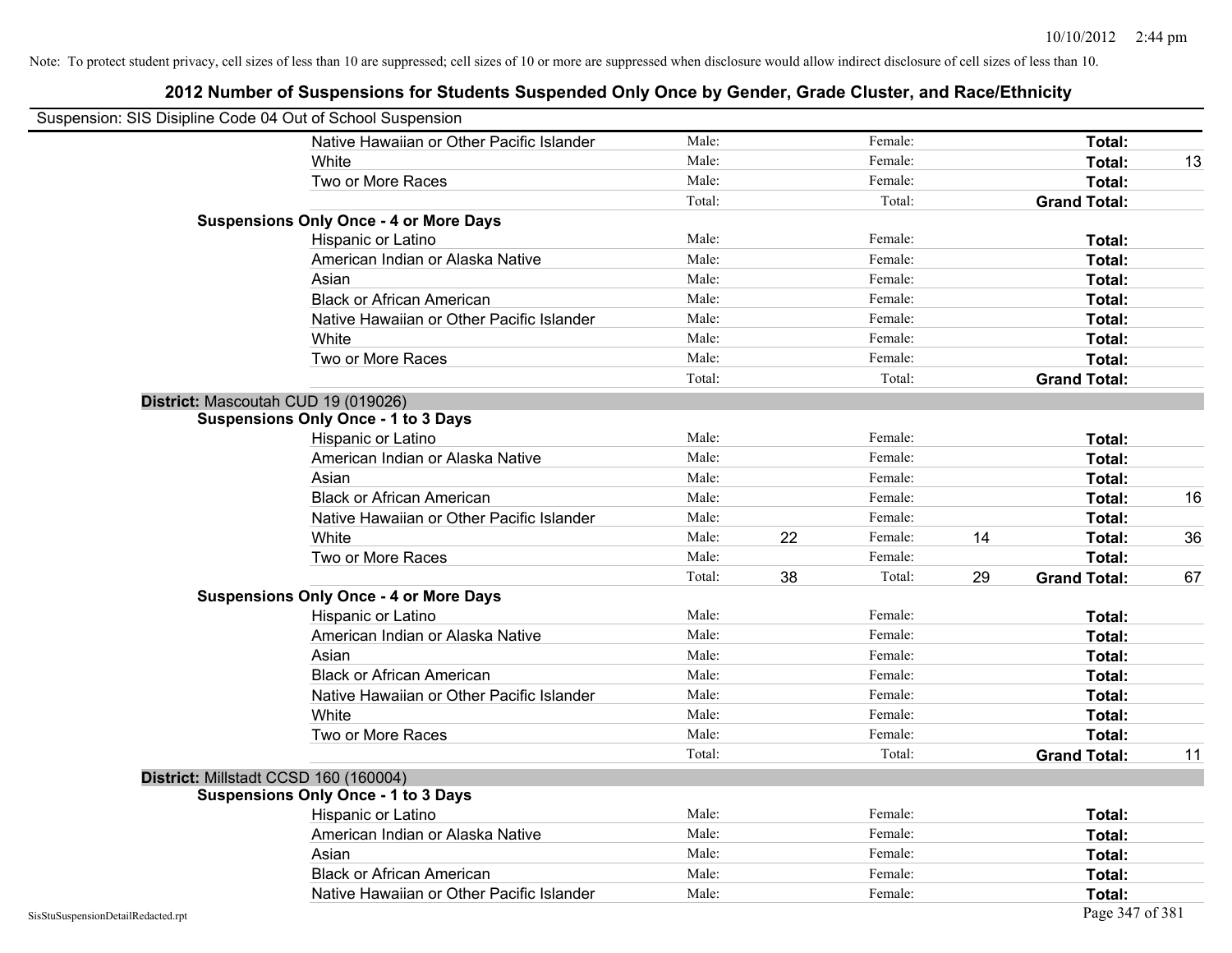| Suspension: SIS Disipline Code 04 Out of School Suspension |                                               |        |         |                     |    |
|------------------------------------------------------------|-----------------------------------------------|--------|---------|---------------------|----|
|                                                            | <b>White</b>                                  | Male:  | Female: | Total:              |    |
|                                                            | Two or More Races                             | Male:  | Female: | Total:              |    |
|                                                            |                                               | Total: | Total:  | <b>Grand Total:</b> |    |
| District: New Athens CUSD 60 (060026)                      |                                               |        |         |                     |    |
|                                                            | <b>Suspensions Only Once - 1 to 3 Days</b>    |        |         |                     |    |
|                                                            | Hispanic or Latino                            | Male:  | Female: | Total:              |    |
|                                                            | American Indian or Alaska Native              | Male:  | Female: | Total:              |    |
|                                                            | Asian                                         | Male:  | Female: | Total:              |    |
|                                                            | <b>Black or African American</b>              | Male:  | Female: | Total:              |    |
|                                                            | Native Hawaiian or Other Pacific Islander     | Male:  | Female: | Total:              |    |
|                                                            | White                                         | Male:  | Female: | Total:              | 11 |
|                                                            | Two or More Races                             | Male:  | Female: | Total:              |    |
|                                                            |                                               | Total: | Total:  | <b>Grand Total:</b> |    |
|                                                            | <b>Suspensions Only Once - 4 or More Days</b> |        |         |                     |    |
|                                                            | Hispanic or Latino                            | Male:  | Female: | Total:              |    |
|                                                            | American Indian or Alaska Native              | Male:  | Female: | Total:              |    |
|                                                            | Asian                                         | Male:  | Female: | Total:              |    |
|                                                            | <b>Black or African American</b>              | Male:  | Female: | Total:              |    |
|                                                            | Native Hawaiian or Other Pacific Islander     | Male:  | Female: | Total:              |    |
|                                                            | White                                         | Male:  | Female: | Total:              |    |
|                                                            | Two or More Races                             | Male:  | Female: | Total:              |    |
|                                                            |                                               | Total: | Total:  | <b>Grand Total:</b> |    |
| District: O Fallon CCSD 90 (090004)                        |                                               |        |         |                     |    |
|                                                            | <b>Suspensions Only Once - 1 to 3 Days</b>    |        |         |                     |    |
|                                                            | Hispanic or Latino                            | Male:  | Female: | Total:              |    |
|                                                            | American Indian or Alaska Native              | Male:  | Female: | Total:              |    |
|                                                            | Asian                                         | Male:  | Female: | Total:              |    |
|                                                            | <b>Black or African American</b>              | Male:  | Female: | Total:              | 18 |
|                                                            | Native Hawaiian or Other Pacific Islander     | Male:  | Female: | Total:              |    |
|                                                            | White                                         | Male:  | Female: | Total:              | 17 |
|                                                            | Two or More Races                             | Male:  | Female: | Total:              |    |
|                                                            |                                               | Total: | Total:  | <b>Grand Total:</b> | 47 |
|                                                            | <b>Suspensions Only Once - 4 or More Days</b> |        |         |                     |    |
|                                                            | Hispanic or Latino                            | Male:  | Female: | Total:              |    |
|                                                            | American Indian or Alaska Native              | Male:  | Female: | Total:              |    |
|                                                            | Asian                                         | Male:  | Female: | Total:              |    |
|                                                            | <b>Black or African American</b>              | Male:  | Female: | Total:              |    |
|                                                            | Native Hawaiian or Other Pacific Islander     | Male:  | Female: | Total:              |    |
|                                                            | White                                         | Male:  | Female: | Total:              |    |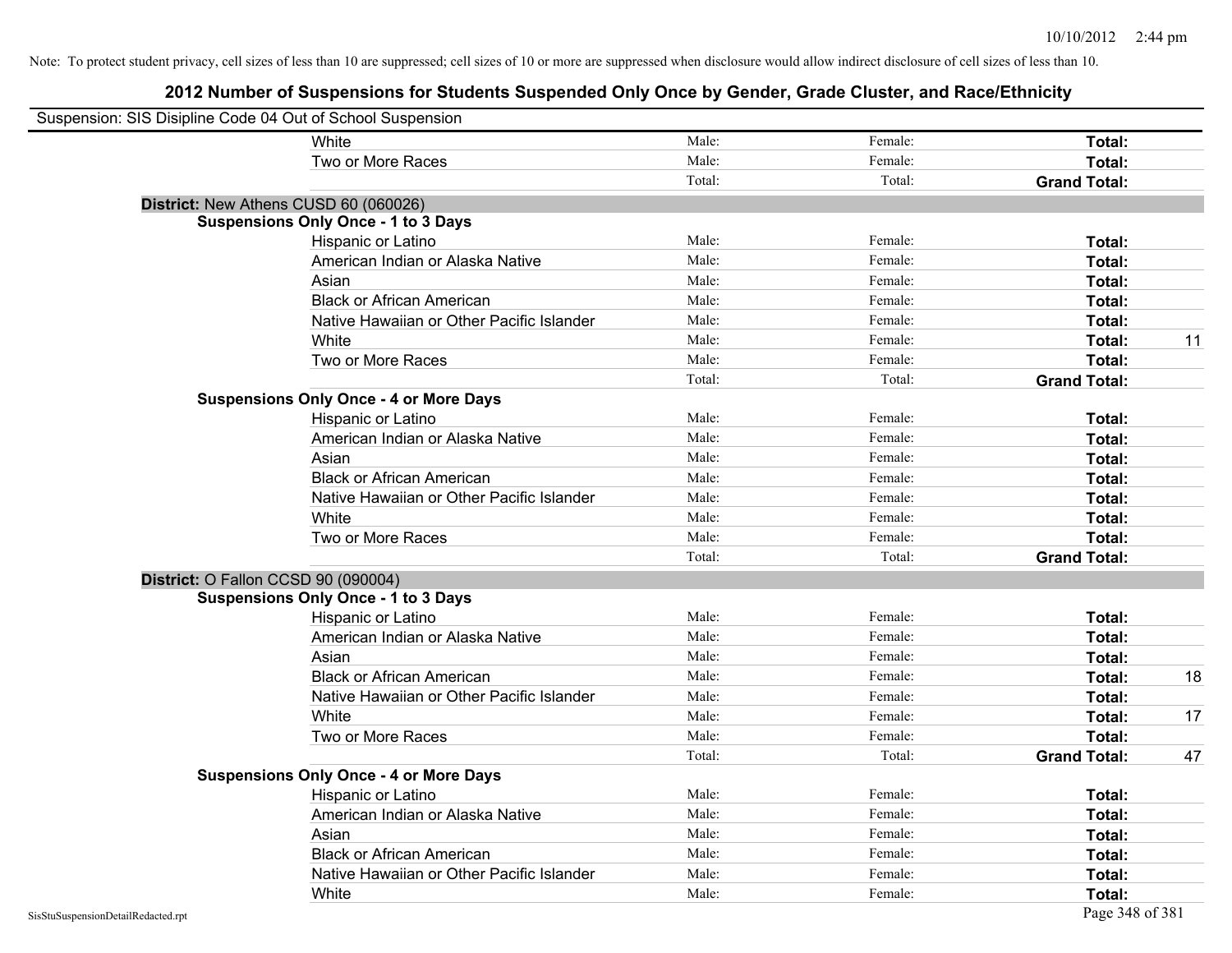| Suspension: SIS Disipline Code 04 Out of School Suspension |        |    |         |    |                     |    |
|------------------------------------------------------------|--------|----|---------|----|---------------------|----|
| Two or More Races                                          | Male:  |    | Female: |    | Total:              |    |
|                                                            | Total: |    | Total:  |    | <b>Grand Total:</b> |    |
| District: O Fallon Twp HSD 203 (203017)                    |        |    |         |    |                     |    |
| <b>Suspensions Only Once - 1 to 3 Days</b>                 |        |    |         |    |                     |    |
| Hispanic or Latino                                         | Male:  |    | Female: |    | Total:              |    |
| American Indian or Alaska Native                           | Male:  |    | Female: |    | Total:              |    |
| Asian                                                      | Male:  |    | Female: |    | Total:              |    |
| <b>Black or African American</b>                           | Male:  | 21 | Female: | 18 | Total:              | 39 |
| Native Hawaiian or Other Pacific Islander                  | Male:  |    | Female: |    | Total:              |    |
| White                                                      | Male:  | 24 | Female: | 15 | Total:              | 39 |
| Two or More Races                                          | Male:  |    | Female: |    | Total:              |    |
|                                                            | Total: |    | Total:  |    | <b>Grand Total:</b> | 89 |
| <b>Suspensions Only Once - 4 or More Days</b>              |        |    |         |    |                     |    |
| Hispanic or Latino                                         | Male:  |    | Female: |    | Total:              |    |
| American Indian or Alaska Native                           | Male:  |    | Female: |    | Total:              |    |
| Asian                                                      | Male:  |    | Female: |    | Total:              |    |
| <b>Black or African American</b>                           | Male:  |    | Female: |    | Total:              |    |
| Native Hawaiian or Other Pacific Islander                  | Male:  |    | Female: |    | Total:              |    |
| White                                                      | Male:  |    | Female: |    | Total:              |    |
| Two or More Races                                          | Male:  |    | Female: |    | Total:              |    |
|                                                            | Total: |    | Total:  |    | <b>Grand Total:</b> | 12 |
| District: Signal Hill SD 181 (181002)                      |        |    |         |    |                     |    |
| <b>Suspensions Only Once - 1 to 3 Days</b>                 |        |    |         |    |                     |    |
| Hispanic or Latino                                         | Male:  |    | Female: |    | Total:              |    |
| American Indian or Alaska Native                           | Male:  |    | Female: |    | Total:              |    |
| Asian                                                      | Male:  |    | Female: |    | Total:              |    |
| <b>Black or African American</b>                           | Male:  |    | Female: |    | Total:              | 24 |
| Native Hawaiian or Other Pacific Islander                  | Male:  |    | Female: |    | Total:              |    |
| White                                                      | Male:  |    | Female: |    | Total:              |    |
| Two or More Races                                          | Male:  |    | Female: |    | Total:              |    |
|                                                            | Total: | 23 | Total:  | 11 | <b>Grand Total:</b> | 34 |
| <b>Suspensions Only Once - 4 or More Days</b>              |        |    |         |    |                     |    |
| Hispanic or Latino                                         | Male:  |    | Female: |    | Total:              |    |
| American Indian or Alaska Native                           | Male:  |    | Female: |    | Total:              |    |
| Asian                                                      | Male:  |    | Female: |    | Total:              |    |
| <b>Black or African American</b>                           | Male:  |    | Female: |    | Total:              |    |
| Native Hawaiian or Other Pacific Islander                  | Male:  |    | Female: |    | Total:              |    |
| White                                                      | Male:  |    | Female: |    | Total:              |    |
| Two or More Races                                          | Male:  |    | Female: |    | Total:              |    |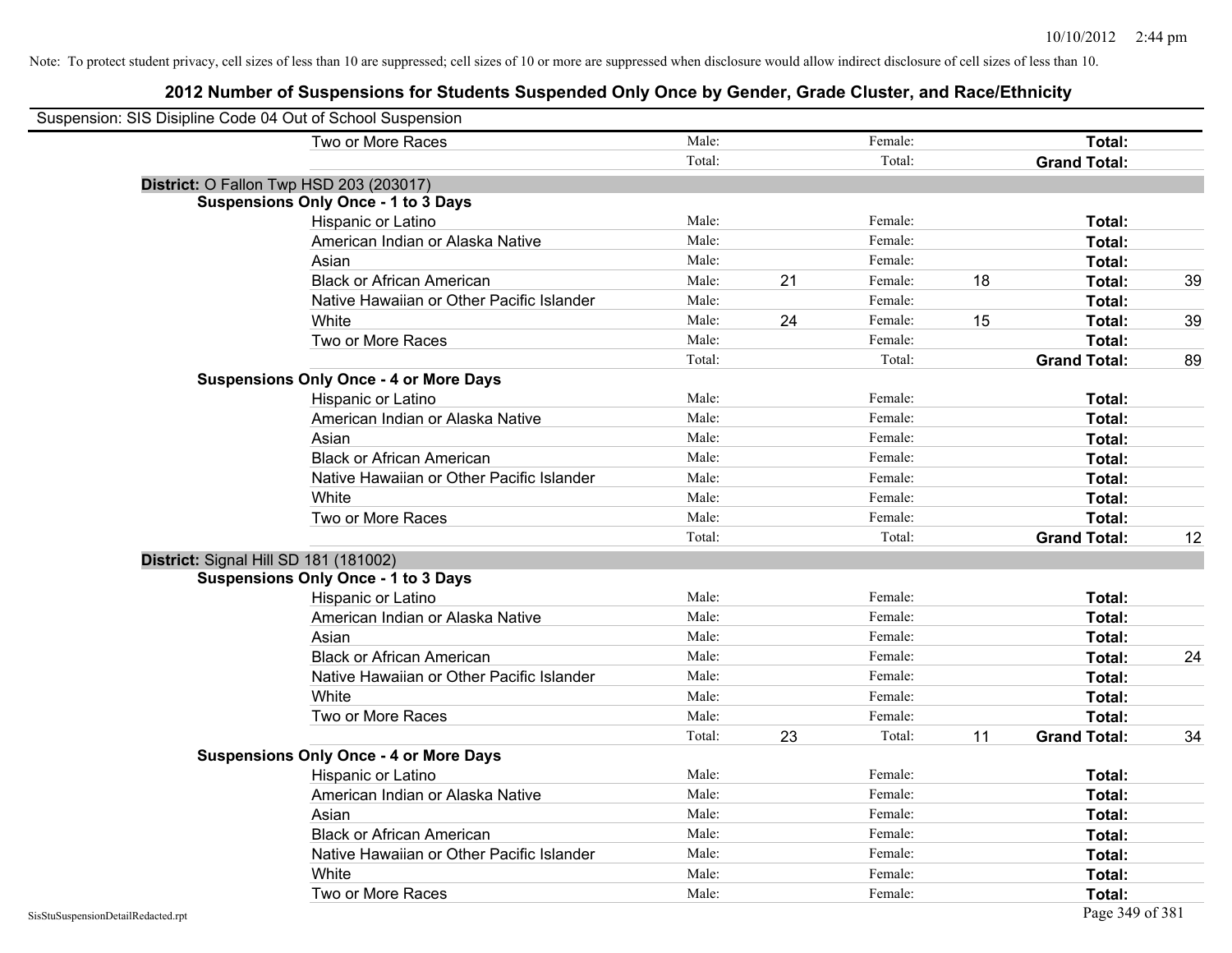| Suspension: SIS Disipline Code 04 Out of School Suspension |        |    |         |    |                     |    |
|------------------------------------------------------------|--------|----|---------|----|---------------------|----|
|                                                            | Total: |    | Total:  |    | <b>Grand Total:</b> |    |
| District: Smithton CCSD 130 (130004)                       |        |    |         |    |                     |    |
| <b>Suspensions Only Once - 1 to 3 Days</b>                 |        |    |         |    |                     |    |
| Hispanic or Latino                                         | Male:  |    | Female: |    | Total:              |    |
| American Indian or Alaska Native                           | Male:  |    | Female: |    | Total:              |    |
| Asian                                                      | Male:  |    | Female: |    | Total:              |    |
| <b>Black or African American</b>                           | Male:  |    | Female: |    | Total:              |    |
| Native Hawaiian or Other Pacific Islander                  | Male:  |    | Female: |    | Total:              |    |
| White                                                      | Male:  |    | Female: |    | Total:              |    |
| Two or More Races                                          | Male:  |    | Female: |    | Total:              |    |
|                                                            | Total: |    | Total:  |    | <b>Grand Total:</b> |    |
| District: Whiteside SD 115 (115002)                        |        |    |         |    |                     |    |
| <b>Suspensions Only Once - 1 to 3 Days</b>                 |        |    |         |    |                     |    |
| Hispanic or Latino                                         | Male:  |    | Female: |    | Total:              |    |
| American Indian or Alaska Native                           | Male:  |    | Female: |    | Total:              |    |
| Asian                                                      | Male:  |    | Female: |    | Total:              |    |
| <b>Black or African American</b>                           | Male:  | 14 | Female: | 10 | Total:              | 24 |
| Native Hawaiian or Other Pacific Islander                  | Male:  |    | Female: |    | Total:              |    |
| White                                                      | Male:  |    | Female: |    | Total:              |    |
| Two or More Races                                          | Male:  |    | Female: |    | Total:              |    |
|                                                            | Total: |    | Total:  |    | <b>Grand Total:</b> |    |
| <b>Suspensions Only Once - 4 or More Days</b>              |        |    |         |    |                     |    |
| Hispanic or Latino                                         | Male:  |    | Female: |    | Total:              |    |
| American Indian or Alaska Native                           | Male:  |    | Female: |    | Total:              |    |
| Asian                                                      | Male:  |    | Female: |    | Total:              |    |
| <b>Black or African American</b>                           | Male:  |    | Female: |    | Total:              |    |
| Native Hawaiian or Other Pacific Islander                  | Male:  |    | Female: |    | Total:              |    |
| White                                                      | Male:  |    | Female: |    | Total:              |    |
| Two or More Races                                          | Male:  |    | Female: |    | Total:              |    |
|                                                            | Total: |    | Total:  |    | <b>Grand Total:</b> | 10 |
| District: Wolf Branch SD 113 (113002)                      |        |    |         |    |                     |    |
| <b>Suspensions Only Once - 1 to 3 Days</b>                 |        |    |         |    |                     |    |
| Hispanic or Latino                                         | Male:  |    | Female: |    | Total:              |    |
| American Indian or Alaska Native                           | Male:  |    | Female: |    | Total:              |    |
| Asian                                                      | Male:  |    | Female: |    | Total:              |    |
| <b>Black or African American</b>                           | Male:  |    | Female: |    | Total:              |    |
| Native Hawaiian or Other Pacific Islander                  | Male:  |    | Female: |    | Total:              |    |
| White                                                      | Male:  |    | Female: |    | Total:              |    |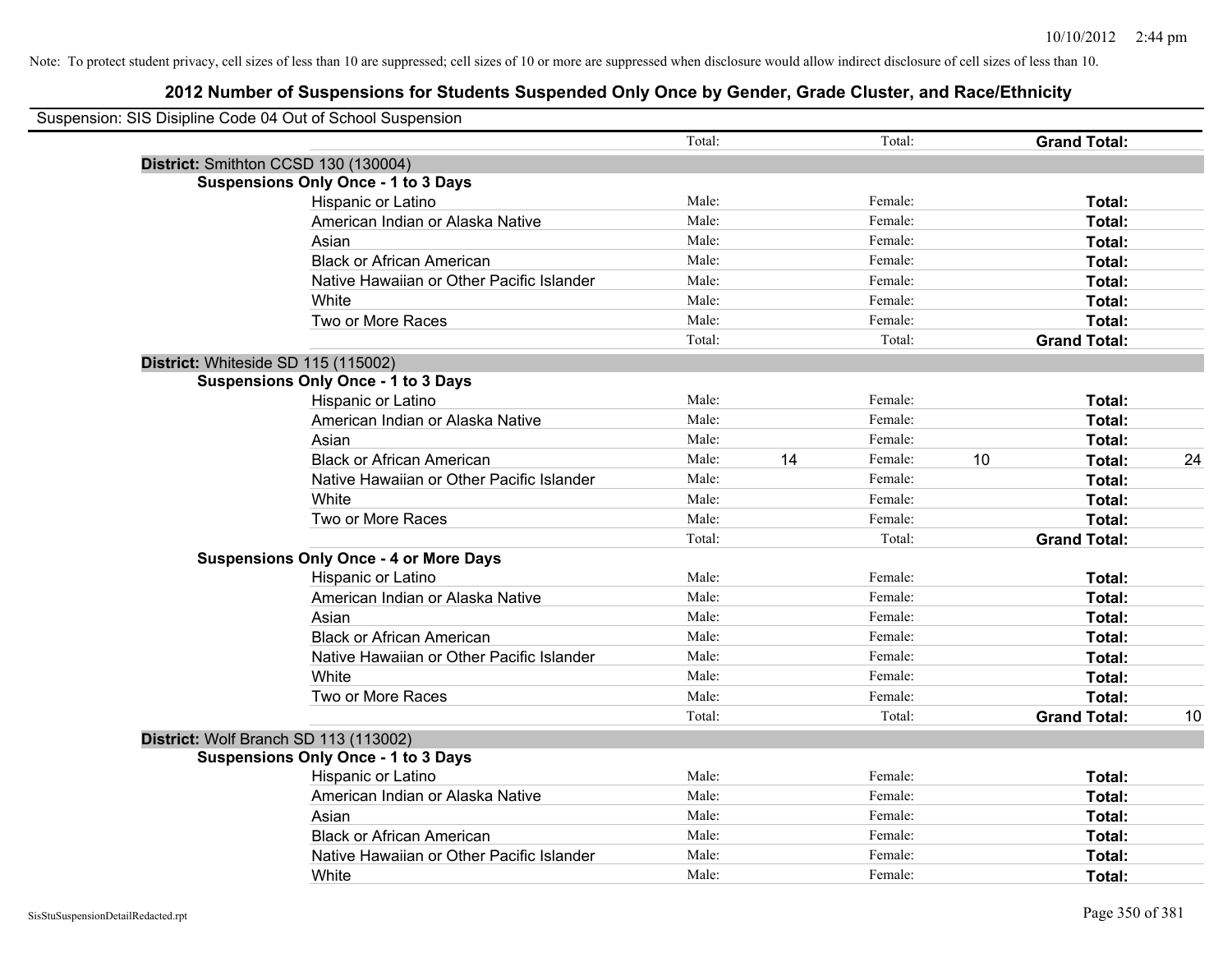| Suspension: SIS Disipline Code 04 Out of School Suspension |                                               |        |         |                           |
|------------------------------------------------------------|-----------------------------------------------|--------|---------|---------------------------|
|                                                            | Two or More Races                             | Male:  | Female: | Total:                    |
|                                                            |                                               | Total: | Total:  | <b>Grand Total:</b>       |
|                                                            |                                               |        |         |                           |
| Region: State of ILlinois (65)                             |                                               |        |         |                           |
| County: State Of II (108)                                  |                                               |        |         |                           |
| District: Non-Public School (9030)                         |                                               |        |         |                           |
|                                                            | <b>Suspensions Only Once - 1 to 3 Days</b>    |        |         |                           |
|                                                            | Hispanic or Latino                            | Male:  | Female: | Total:                    |
|                                                            | American Indian or Alaska Native              | Male:  | Female: | Total:                    |
|                                                            | Asian                                         | Male:  | Female: | Total:                    |
|                                                            | <b>Black or African American</b>              | Male:  | Female: | Total:                    |
|                                                            | Native Hawaiian or Other Pacific Islander     | Male:  | Female: | Total:                    |
|                                                            | White                                         | Male:  | Female: | Total:                    |
|                                                            | Two or More Races                             | Male:  | Female: | Total:                    |
|                                                            |                                               | Total: | Total:  | <b>Grand Total:</b>       |
|                                                            | <b>Suspensions Only Once - 4 or More Days</b> |        |         |                           |
|                                                            | Hispanic or Latino                            | Male:  | Female: | Total:                    |
|                                                            | American Indian or Alaska Native              | Male:  | Female: | Total:                    |
|                                                            | Asian                                         | Male:  | Female: | Total:                    |
|                                                            | <b>Black or African American</b>              | Male:  | Female: | Total:                    |
|                                                            | Native Hawaiian or Other Pacific Islander     | Male:  | Female: | Total:                    |
|                                                            | White                                         | Male:  | Female: | Total:                    |
|                                                            | Two or More Races                             | Male:  | Female: | Total:                    |
|                                                            |                                               | Total: | Total:  | <b>Grand Total:</b><br>13 |
|                                                            |                                               |        |         |                           |
| Region: Tazewell ROE (53)                                  |                                               |        |         |                           |
| County: Tazewell (090)                                     |                                               |        |         |                           |
| District: Central SD 51 (051002)                           |                                               |        |         |                           |
|                                                            | <b>Suspensions Only Once - 1 to 3 Days</b>    |        |         |                           |
|                                                            | Hispanic or Latino                            | Male:  | Female: | Total:                    |
|                                                            | American Indian or Alaska Native              | Male:  | Female: | Total:                    |
|                                                            | Asian                                         | Male:  | Female: | Total:                    |
|                                                            | <b>Black or African American</b>              | Male:  | Female: | Total:                    |
|                                                            | Native Hawaiian or Other Pacific Islander     | Male:  | Female: | Total:                    |
|                                                            | White                                         | Male:  | Female: | Total:                    |
|                                                            | Two or More Races                             | Male:  | Female: | Total:                    |
|                                                            |                                               | Total: | Total:  | <b>Grand Total:</b>       |

**Suspensions Only Once - 4 or More Days**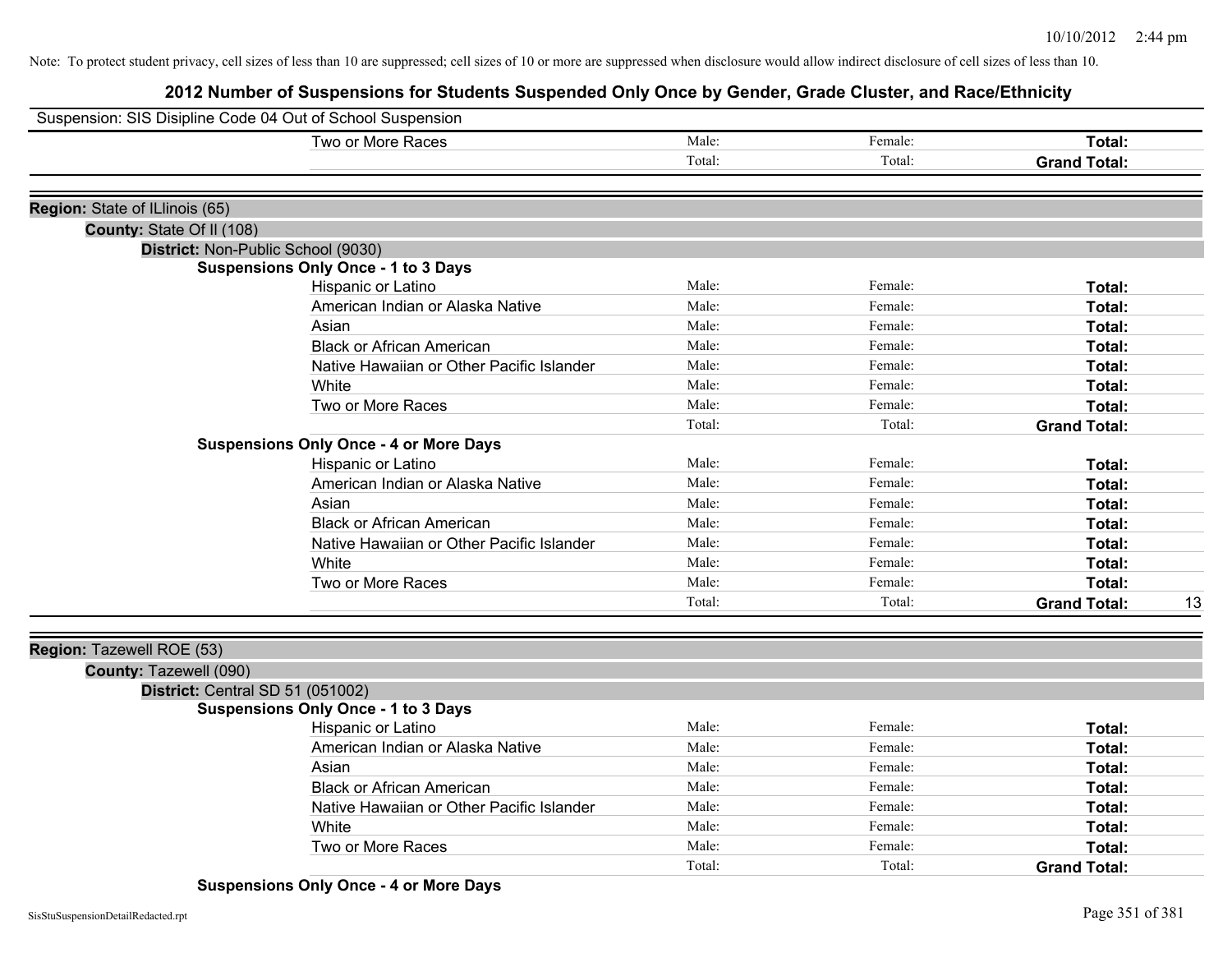| Suspension: SIS Disipline Code 04 Out of School Suspension |                                                 |        |         |                     |    |
|------------------------------------------------------------|-------------------------------------------------|--------|---------|---------------------|----|
|                                                            | Hispanic or Latino                              | Male:  | Female: | Total:              |    |
|                                                            | American Indian or Alaska Native                | Male:  | Female: | Total:              |    |
|                                                            | Asian                                           | Male:  | Female: | Total:              |    |
|                                                            | <b>Black or African American</b>                | Male:  | Female: | Total:              |    |
|                                                            | Native Hawaiian or Other Pacific Islander       | Male:  | Female: | Total:              |    |
|                                                            | White                                           | Male:  | Female: | Total:              |    |
|                                                            | Two or More Races                               | Male:  | Female: | Total:              |    |
|                                                            |                                                 | Total: | Total:  | <b>Grand Total:</b> |    |
| District: Creve Coeur SD 76 (076002)                       |                                                 |        |         |                     |    |
|                                                            | <b>Suspensions Only Once - 1 to 3 Days</b>      |        |         |                     |    |
|                                                            | Hispanic or Latino                              | Male:  | Female: | Total:              |    |
|                                                            | American Indian or Alaska Native                | Male:  | Female: | Total:              |    |
|                                                            | Asian                                           | Male:  | Female: | Total:              |    |
|                                                            | <b>Black or African American</b>                | Male:  | Female: | Total:              |    |
|                                                            | Native Hawaiian or Other Pacific Islander       | Male:  | Female: | Total:              |    |
|                                                            | White                                           | Male:  | Female: | Total:              | 11 |
|                                                            | Two or More Races                               | Male:  | Female: | Total:              |    |
|                                                            |                                                 | Total: | Total:  | <b>Grand Total:</b> |    |
|                                                            | <b>Suspensions Only Once - 4 or More Days</b>   |        |         |                     |    |
|                                                            | Hispanic or Latino                              | Male:  | Female: | Total:              |    |
|                                                            | American Indian or Alaska Native                | Male:  | Female: | Total:              |    |
|                                                            | Asian                                           | Male:  | Female: | Total:              |    |
|                                                            | <b>Black or African American</b>                | Male:  | Female: | Total:              |    |
|                                                            | Native Hawaiian or Other Pacific Islander       | Male:  | Female: | Total:              |    |
|                                                            | White                                           | Male:  | Female: | Total:              |    |
|                                                            | Two or More Races                               | Male:  | Female: | Total:              |    |
|                                                            |                                                 | Total: | Total:  | <b>Grand Total:</b> |    |
|                                                            | District: Deer Creek-Mackinaw CUSD 701 (701026) |        |         |                     |    |
|                                                            | <b>Suspensions Only Once - 1 to 3 Days</b>      |        |         |                     |    |
|                                                            | Hispanic or Latino                              | Male:  | Female: | Total:              |    |
|                                                            | American Indian or Alaska Native                | Male:  | Female: | Total:              |    |
|                                                            | Asian                                           | Male:  | Female: | Total:              |    |
|                                                            | <b>Black or African American</b>                | Male:  | Female: | Total:              |    |
|                                                            | Native Hawaiian or Other Pacific Islander       | Male:  | Female: | Total:              |    |
|                                                            | White                                           | Male:  | Female: | Total:              |    |
|                                                            | Two or More Races                               | Male:  | Female: | Total:              |    |
|                                                            |                                                 | Total: | Total:  | <b>Grand Total:</b> |    |
|                                                            | <b>Suspensions Only Once - 4 or More Days</b>   |        |         |                     |    |
|                                                            | Hispanic or Latino                              | Male:  | Female: | Total:              |    |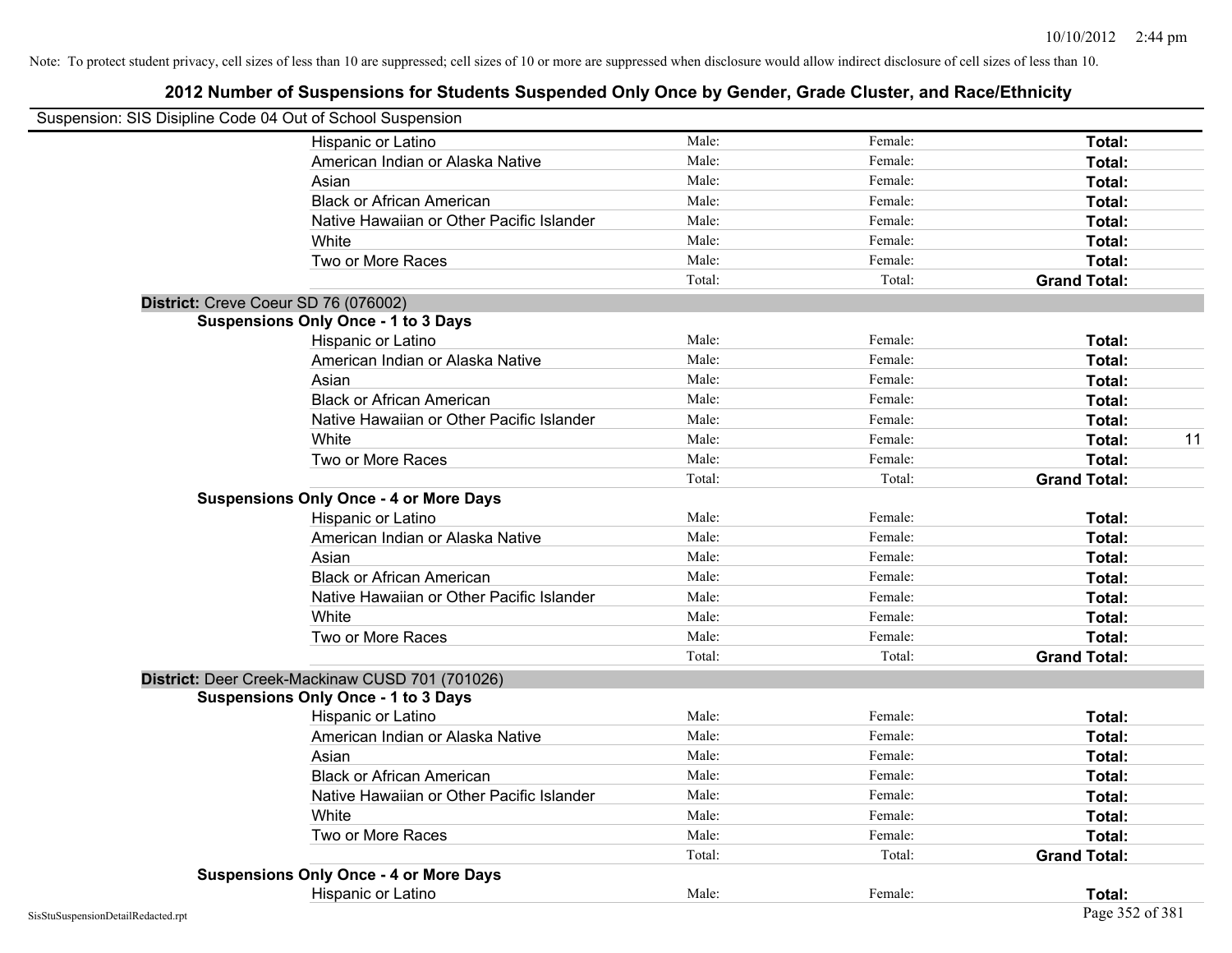|                                    | Suspension: SIS Disipline Code 04 Out of School Suspension |        |         |                     |    |
|------------------------------------|------------------------------------------------------------|--------|---------|---------------------|----|
|                                    | American Indian or Alaska Native                           | Male:  | Female: | Total:              |    |
|                                    | Asian                                                      | Male:  | Female: | Total:              |    |
|                                    | <b>Black or African American</b>                           | Male:  | Female: | Total:              |    |
|                                    | Native Hawaiian or Other Pacific Islander                  | Male:  | Female: | Total:              |    |
|                                    | White                                                      | Male:  | Female: | Total:              |    |
|                                    | Two or More Races                                          | Male:  | Female: | Total:              |    |
|                                    |                                                            | Total: | Total:  | <b>Grand Total:</b> |    |
|                                    | District: Delavan CUSD 703 (703026)                        |        |         |                     |    |
|                                    | <b>Suspensions Only Once - 1 to 3 Days</b>                 |        |         |                     |    |
|                                    | Hispanic or Latino                                         | Male:  | Female: | Total:              |    |
|                                    | American Indian or Alaska Native                           | Male:  | Female: | Total:              |    |
|                                    | Asian                                                      | Male:  | Female: | Total:              |    |
|                                    | <b>Black or African American</b>                           | Male:  | Female: | Total:              |    |
|                                    | Native Hawaiian or Other Pacific Islander                  | Male:  | Female: | Total:              |    |
|                                    | White                                                      | Male:  | Female: | Total:              | 13 |
|                                    | Two or More Races                                          | Male:  | Female: | Total:              |    |
|                                    |                                                            | Total: | Total:  | <b>Grand Total:</b> |    |
|                                    | <b>Suspensions Only Once - 4 or More Days</b>              |        |         |                     |    |
|                                    | Hispanic or Latino                                         | Male:  | Female: | Total:              |    |
|                                    | American Indian or Alaska Native                           | Male:  | Female: | Total:              |    |
|                                    | Asian                                                      | Male:  | Female: | Total:              |    |
|                                    | <b>Black or African American</b>                           | Male:  | Female: | Total:              |    |
|                                    | Native Hawaiian or Other Pacific Islander                  | Male:  | Female: | Total:              |    |
|                                    | White                                                      | Male:  | Female: | Total:              |    |
|                                    | Two or More Races                                          | Male:  | Female: | Total:              |    |
|                                    |                                                            | Total: | Total:  | <b>Grand Total:</b> |    |
|                                    | District: District 50 Schools (050002)                     |        |         |                     |    |
|                                    | <b>Suspensions Only Once - 1 to 3 Days</b>                 |        |         |                     |    |
|                                    | Hispanic or Latino                                         | Male:  | Female: | Total:              |    |
|                                    | American Indian or Alaska Native                           | Male:  | Female: | Total:              |    |
|                                    | Asian                                                      | Male:  | Female: | Total:              |    |
|                                    | <b>Black or African American</b>                           | Male:  | Female: | Total:              |    |
|                                    | Native Hawaiian or Other Pacific Islander                  | Male:  | Female: | <b>Total:</b>       |    |
|                                    | White                                                      | Male:  | Female: | Total:              | 11 |
|                                    | Two or More Races                                          | Male:  | Female: | Total:              |    |
|                                    |                                                            | Total: | Total:  | <b>Grand Total:</b> |    |
|                                    | <b>Suspensions Only Once - 4 or More Days</b>              |        |         |                     |    |
|                                    | Hispanic or Latino                                         | Male:  | Female: | Total:              |    |
|                                    | American Indian or Alaska Native                           | Male:  | Female: | Total:              |    |
| SisStuSuspensionDetailRedacted.rpt |                                                            |        |         | Page 353 of 381     |    |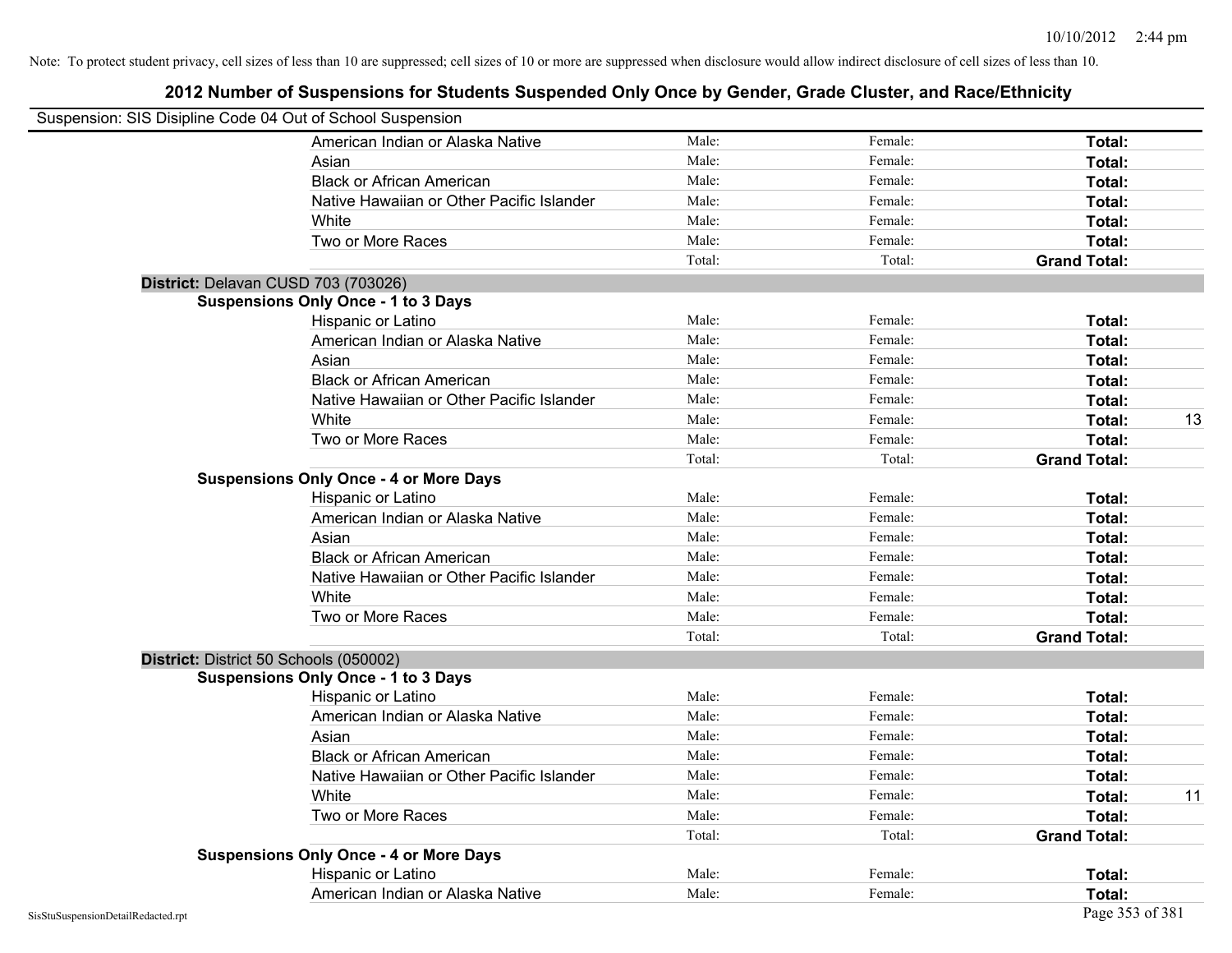|                                    | Suspension: SIS Disipline Code 04 Out of School Suspension                            |        |    |         |    |                     |    |
|------------------------------------|---------------------------------------------------------------------------------------|--------|----|---------|----|---------------------|----|
|                                    | Asian                                                                                 | Male:  |    | Female: |    | Total:              |    |
|                                    | <b>Black or African American</b>                                                      | Male:  |    | Female: |    | Total:              |    |
|                                    | Native Hawaiian or Other Pacific Islander                                             | Male:  |    | Female: |    | Total:              |    |
|                                    | White                                                                                 | Male:  |    | Female: |    | Total:              |    |
|                                    | Two or More Races                                                                     | Male:  |    | Female: |    | Total:              |    |
|                                    |                                                                                       | Total: |    | Total:  |    | <b>Grand Total:</b> |    |
|                                    |                                                                                       |        |    |         |    |                     |    |
|                                    | District: East Peoria CHSD 309 (309016)<br><b>Suspensions Only Once - 1 to 3 Days</b> |        |    |         |    |                     |    |
|                                    | Hispanic or Latino                                                                    | Male:  |    | Female: |    | Total:              |    |
|                                    | American Indian or Alaska Native                                                      | Male:  |    | Female: |    | Total:              |    |
|                                    | Asian                                                                                 | Male:  |    | Female: |    | Total:              |    |
|                                    | <b>Black or African American</b>                                                      | Male:  |    | Female: |    | Total:              |    |
|                                    | Native Hawaiian or Other Pacific Islander                                             | Male:  |    | Female: |    | Total:              |    |
|                                    | White                                                                                 | Male:  | 29 | Female: | 10 | Total:              | 39 |
|                                    | Two or More Races                                                                     | Male:  |    | Female: |    | Total:              |    |
|                                    |                                                                                       | Total: |    | Total:  |    | <b>Grand Total:</b> |    |
|                                    | <b>Suspensions Only Once - 4 or More Days</b>                                         |        |    |         |    |                     |    |
|                                    | Hispanic or Latino                                                                    | Male:  |    | Female: |    | Total:              |    |
|                                    | American Indian or Alaska Native                                                      | Male:  |    | Female: |    | Total:              |    |
|                                    | Asian                                                                                 | Male:  |    | Female: |    | Total:              |    |
|                                    | <b>Black or African American</b>                                                      | Male:  |    | Female: |    | Total:              |    |
|                                    | Native Hawaiian or Other Pacific Islander                                             | Male:  |    | Female: |    | Total:              |    |
|                                    | White                                                                                 | Male:  |    | Female: |    | Total:              | 25 |
|                                    | Two or More Races                                                                     | Male:  |    | Female: |    | Total:              |    |
|                                    |                                                                                       | Total: |    | Total:  |    | <b>Grand Total:</b> |    |
|                                    | District: East Peoria SD 86 (086002)                                                  |        |    |         |    |                     |    |
|                                    | <b>Suspensions Only Once - 1 to 3 Days</b>                                            |        |    |         |    |                     |    |
|                                    | Hispanic or Latino                                                                    | Male:  |    | Female: |    | Total:              |    |
|                                    | American Indian or Alaska Native                                                      | Male:  |    | Female: |    | Total:              |    |
|                                    | Asian                                                                                 | Male:  |    | Female: |    | Total:              |    |
|                                    | <b>Black or African American</b>                                                      | Male:  |    | Female: |    | Total:              |    |
|                                    | Native Hawaiian or Other Pacific Islander                                             | Male:  |    | Female: |    | Total:              |    |
|                                    | White                                                                                 | Male:  |    | Female: |    | Total:              | 38 |
|                                    | Two or More Races                                                                     | Male:  |    | Female: |    | Total:              |    |
|                                    |                                                                                       | Total: |    | Total:  |    | <b>Grand Total:</b> |    |
|                                    | <b>Suspensions Only Once - 4 or More Days</b>                                         |        |    |         |    |                     |    |
|                                    | Hispanic or Latino                                                                    | Male:  |    | Female: |    | Total:              |    |
|                                    | American Indian or Alaska Native                                                      | Male:  |    | Female: |    | Total:              |    |
|                                    | Asian                                                                                 | Male:  |    | Female: |    | Total:              |    |
| SisStuSuspensionDetailRedacted.rpt |                                                                                       |        |    |         |    | Page 354 of 381     |    |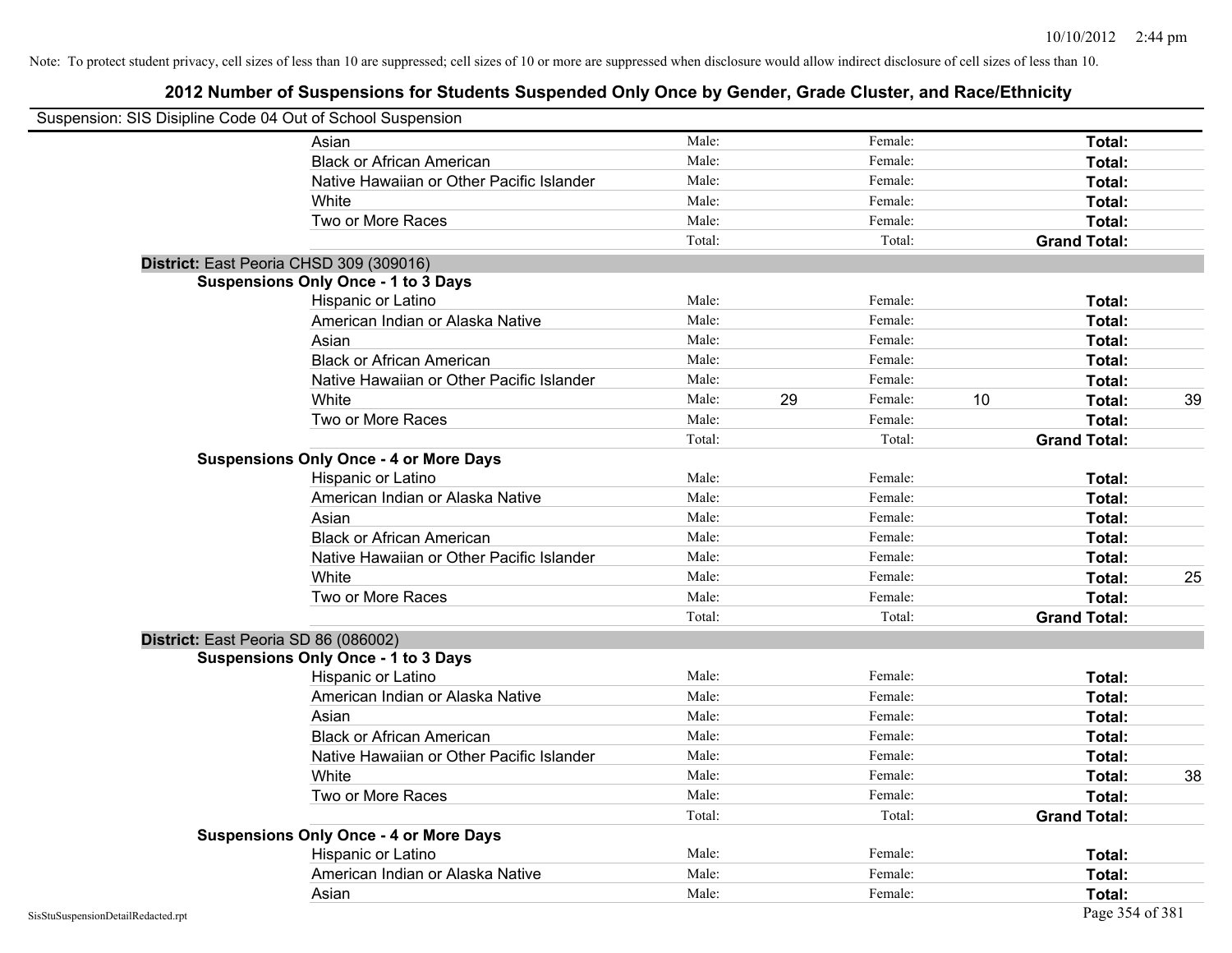|                                  | Suspension: SIS Disipline Code 04 Out of School Suspension |        |         |                     |    |
|----------------------------------|------------------------------------------------------------|--------|---------|---------------------|----|
|                                  | <b>Black or African American</b>                           | Male:  | Female: | Total:              |    |
|                                  | Native Hawaiian or Other Pacific Islander                  | Male:  | Female: | Total:              |    |
|                                  | White                                                      | Male:  | Female: | Total:              |    |
|                                  | Two or More Races                                          | Male:  | Female: | Total:              |    |
|                                  |                                                            | Total: | Total:  | <b>Grand Total:</b> |    |
|                                  | District: Morton CUSD 709 (709026)                         |        |         |                     |    |
|                                  | <b>Suspensions Only Once - 1 to 3 Days</b>                 |        |         |                     |    |
|                                  | Hispanic or Latino                                         | Male:  | Female: | Total:              |    |
|                                  | American Indian or Alaska Native                           | Male:  | Female: | Total:              |    |
|                                  | Asian                                                      | Male:  | Female: | Total:              |    |
|                                  | <b>Black or African American</b>                           | Male:  | Female: | Total:              |    |
|                                  | Native Hawaiian or Other Pacific Islander                  | Male:  | Female: | Total:              |    |
|                                  | White                                                      | Male:  | Female: | Total:              | 16 |
|                                  | Two or More Races                                          | Male:  | Female: | Total:              |    |
|                                  |                                                            | Total: | Total:  | <b>Grand Total:</b> |    |
|                                  | <b>Suspensions Only Once - 4 or More Days</b>              |        |         |                     |    |
|                                  | Hispanic or Latino                                         | Male:  | Female: | Total:              |    |
|                                  | American Indian or Alaska Native                           | Male:  | Female: | Total:              |    |
|                                  | Asian                                                      | Male:  | Female: | Total:              |    |
|                                  | <b>Black or African American</b>                           | Male:  | Female: | Total:              |    |
|                                  | Native Hawaiian or Other Pacific Islander                  | Male:  | Female: | Total:              |    |
|                                  | White                                                      | Male:  | Female: | Total:              |    |
|                                  | Two or More Races                                          | Male:  | Female: | Total:              |    |
|                                  |                                                            | Total: | Total:  | <b>Grand Total:</b> |    |
|                                  | District: N Pekin & Marquette Hght SD 102 (102002)         |        |         |                     |    |
|                                  | <b>Suspensions Only Once - 1 to 3 Days</b>                 |        |         |                     |    |
|                                  | Hispanic or Latino                                         | Male:  | Female: | Total:              |    |
|                                  | American Indian or Alaska Native                           | Male:  | Female: | Total:              |    |
|                                  | Asian                                                      | Male:  | Female: | Total:              |    |
|                                  | <b>Black or African American</b>                           | Male:  | Female: | Total:              |    |
|                                  | Native Hawaiian or Other Pacific Islander                  | Male:  | Female: | Total:              |    |
|                                  | White                                                      | Male:  | Female: | Total:              |    |
|                                  | Two or More Races                                          | Male:  | Female: | Total:              |    |
|                                  |                                                            | Total: | Total:  | <b>Grand Total:</b> |    |
| District: Pekin CSD 303 (303016) |                                                            |        |         |                     |    |
|                                  | <b>Suspensions Only Once - 1 to 3 Days</b>                 |        |         |                     |    |
|                                  | Hispanic or Latino                                         | Male:  | Female: | Total:              |    |
|                                  | American Indian or Alaska Native                           | Male:  | Female: | Total:              |    |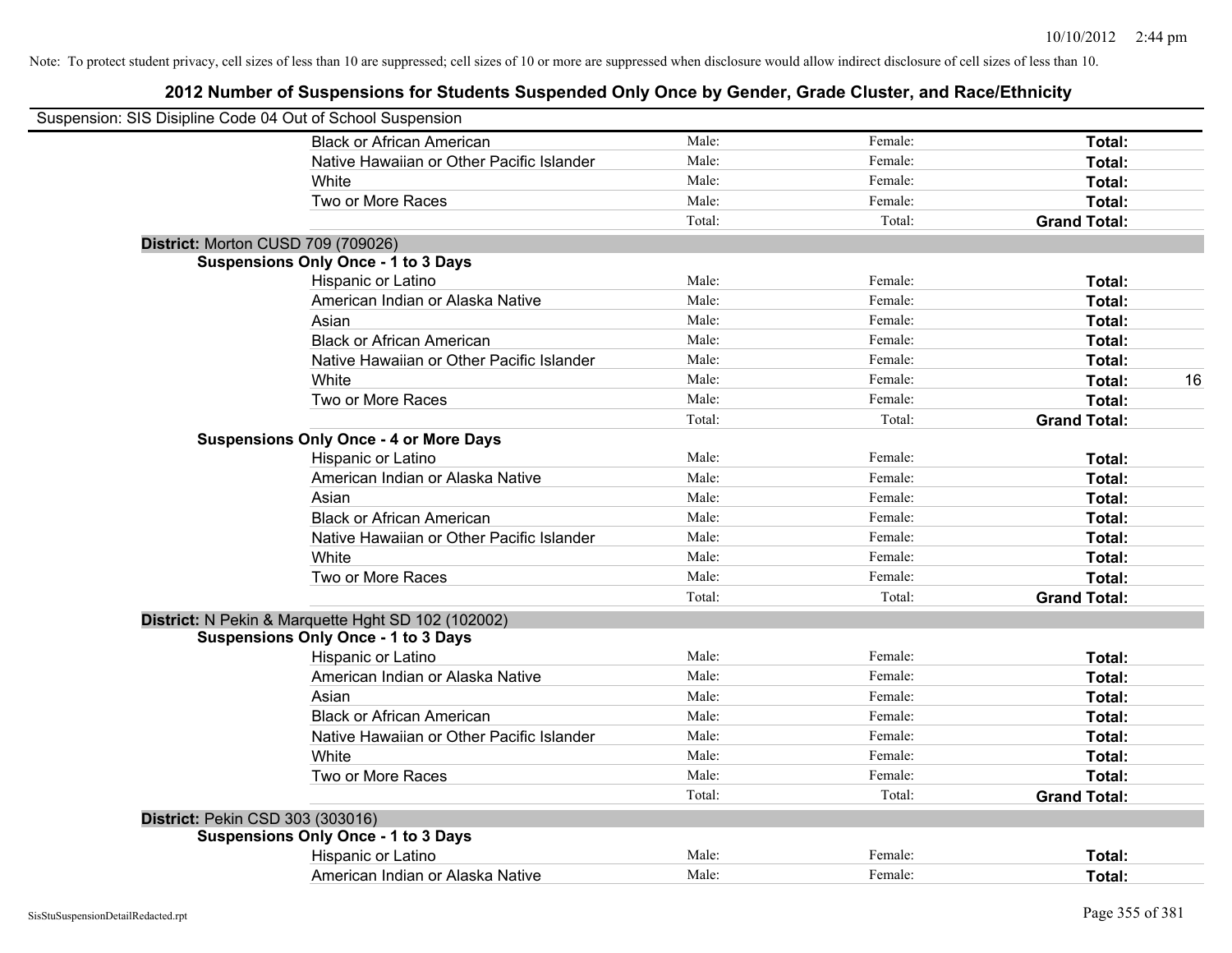| Suspension: SIS Disipline Code 04 Out of School Suspension |                                               |        |    |         |    |                     |     |
|------------------------------------------------------------|-----------------------------------------------|--------|----|---------|----|---------------------|-----|
|                                                            | Asian                                         | Male:  |    | Female: |    | Total:              |     |
|                                                            | <b>Black or African American</b>              | Male:  |    | Female: |    | Total:              |     |
|                                                            | Native Hawaiian or Other Pacific Islander     | Male:  |    | Female: |    | Total:              |     |
|                                                            | White                                         | Male:  | 68 | Female: | 55 | Total:              | 123 |
|                                                            | Two or More Races                             | Male:  |    | Female: |    | Total:              |     |
|                                                            |                                               | Total: |    | Total:  |    | <b>Grand Total:</b> |     |
|                                                            | <b>Suspensions Only Once - 4 or More Days</b> |        |    |         |    |                     |     |
|                                                            | Hispanic or Latino                            | Male:  |    | Female: |    | Total:              |     |
|                                                            | American Indian or Alaska Native              | Male:  |    | Female: |    | Total:              |     |
|                                                            | Asian                                         | Male:  |    | Female: |    | Total:              |     |
|                                                            | <b>Black or African American</b>              | Male:  |    | Female: |    | Total:              |     |
|                                                            | Native Hawaiian or Other Pacific Islander     | Male:  |    | Female: |    | Total:              |     |
|                                                            | White                                         | Male:  | 21 | Female: | 18 | Total:              | 39  |
|                                                            | Two or More Races                             | Male:  |    | Female: |    | Total:              |     |
|                                                            |                                               | Total: |    | Total:  |    | <b>Grand Total:</b> |     |
| District: Pekin PSD 108 (108002)                           |                                               |        |    |         |    |                     |     |
|                                                            | <b>Suspensions Only Once - 1 to 3 Days</b>    |        |    |         |    |                     |     |
|                                                            | Hispanic or Latino                            | Male:  |    | Female: |    | Total:              |     |
|                                                            | American Indian or Alaska Native              | Male:  |    | Female: |    | Total:              |     |
|                                                            | Asian                                         | Male:  |    | Female: |    | Total:              |     |
|                                                            | <b>Black or African American</b>              | Male:  |    | Female: |    | Total:              |     |
|                                                            | Native Hawaiian or Other Pacific Islander     | Male:  |    | Female: |    | Total:              |     |
|                                                            | White                                         | Male:  |    | Female: |    | Total:              | 31  |
|                                                            | Two or More Races                             | Male:  |    | Female: |    | Total:              |     |
|                                                            |                                               | Total: |    | Total:  |    | <b>Grand Total:</b> |     |
|                                                            | <b>Suspensions Only Once - 4 or More Days</b> |        |    |         |    |                     |     |
|                                                            | Hispanic or Latino                            | Male:  |    | Female: |    | Total:              |     |
|                                                            | American Indian or Alaska Native              | Male:  |    | Female: |    | Total:              |     |
|                                                            | Asian                                         | Male:  |    | Female: |    | Total:              |     |
|                                                            | <b>Black or African American</b>              | Male:  |    | Female: |    | Total:              |     |
|                                                            | Native Hawaiian or Other Pacific Islander     | Male:  |    | Female: |    | Total:              |     |
|                                                            | White                                         | Male:  |    | Female: |    | Total:              | 11  |
|                                                            | Two or More Races                             | Male:  |    | Female: |    | Total:              |     |
|                                                            |                                               | Total: |    | Total:  |    | <b>Grand Total:</b> |     |
| District: Rankin CSD 98 (098002)                           |                                               |        |    |         |    |                     |     |
|                                                            | <b>Suspensions Only Once - 1 to 3 Days</b>    |        |    |         |    |                     |     |
|                                                            | Hispanic or Latino                            | Male:  |    | Female: |    | Total:              |     |
|                                                            | American Indian or Alaska Native              | Male:  |    | Female: |    | Total:              |     |
|                                                            | Asian                                         | Male:  |    | Female: |    | Total:              |     |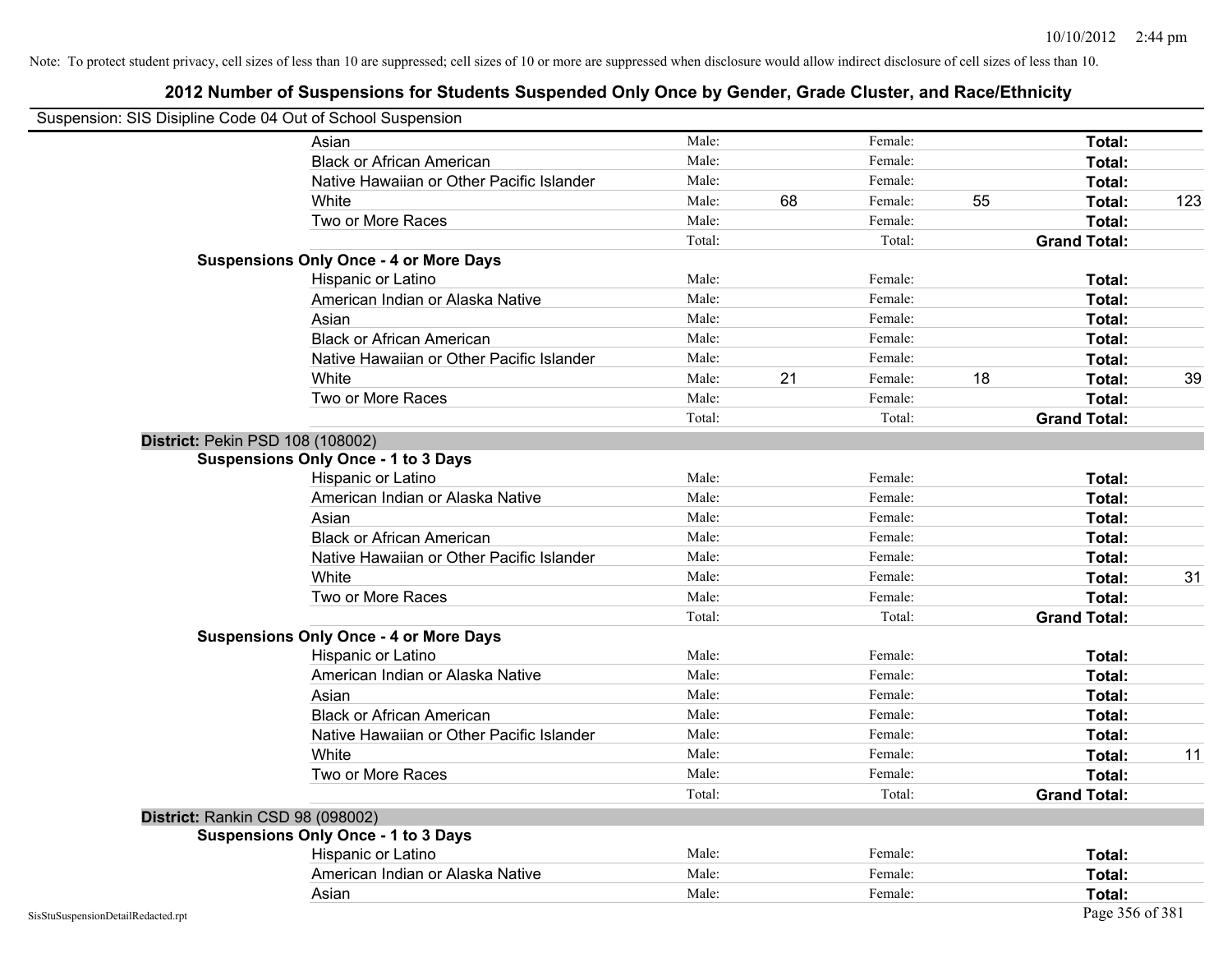| Suspension: SIS Disipline Code 04 Out of School Suspension |                                            |        |         |                     |
|------------------------------------------------------------|--------------------------------------------|--------|---------|---------------------|
|                                                            | <b>Black or African American</b>           | Male:  | Female: | Total:              |
|                                                            | Native Hawaiian or Other Pacific Islander  | Male:  | Female: | Total:              |
|                                                            | White                                      | Male:  | Female: | Total:              |
|                                                            | Two or More Races                          | Male:  | Female: | Total:              |
|                                                            |                                            | Total: | Total:  | <b>Grand Total:</b> |
| District: Robein SD 85 (085002)                            |                                            |        |         |                     |
|                                                            | <b>Suspensions Only Once - 1 to 3 Days</b> |        |         |                     |
|                                                            | Hispanic or Latino                         | Male:  | Female: | Total:              |
|                                                            | American Indian or Alaska Native           | Male:  | Female: | Total:              |
|                                                            | Asian                                      | Male:  | Female: | Total:              |
|                                                            | <b>Black or African American</b>           | Male:  | Female: | Total:              |
|                                                            | Native Hawaiian or Other Pacific Islander  | Male:  | Female: | Total:              |
|                                                            | White                                      | Male:  | Female: | Total:              |
|                                                            | Two or More Races                          | Male:  | Female: | Total:              |
|                                                            |                                            | Total: | Total:  | <b>Grand Total:</b> |
| District: South Pekin SD 137 (137002)                      |                                            |        |         |                     |
|                                                            | <b>Suspensions Only Once - 1 to 3 Days</b> |        |         |                     |
|                                                            | Hispanic or Latino                         | Male:  | Female: | Total:              |
|                                                            | American Indian or Alaska Native           | Male:  | Female: | Total:              |
|                                                            | Asian                                      | Male:  | Female: | Total:              |
|                                                            | <b>Black or African American</b>           | Male:  | Female: | Total:              |
|                                                            | Native Hawaiian or Other Pacific Islander  | Male:  | Female: | Total:              |
|                                                            | White                                      | Male:  | Female: | Total:              |
|                                                            | Two or More Races                          | Male:  | Female: | Total:              |
|                                                            |                                            | Total: | Total:  | <b>Grand Total:</b> |
|                                                            | District: Spring Lake CCSD 606 (606004)    |        |         |                     |
|                                                            | <b>Suspensions Only Once - 1 to 3 Days</b> |        |         |                     |
|                                                            | Hispanic or Latino                         | Male:  | Female: | Total:              |
|                                                            | American Indian or Alaska Native           | Male:  | Female: | Total:              |
|                                                            | Asian                                      | Male:  | Female: | Total:              |
|                                                            | <b>Black or African American</b>           | Male:  | Female: | Total:              |
|                                                            | Native Hawaiian or Other Pacific Islander  | Male:  | Female: | Total:              |
|                                                            | White                                      | Male:  | Female: | Total:              |
|                                                            | Two or More Races                          | Male:  | Female: | Total:              |
|                                                            |                                            | Total: | Total:  | <b>Grand Total:</b> |
| District: Tremont CUSD 702 (702026)                        |                                            |        |         |                     |
|                                                            | <b>Suspensions Only Once - 1 to 3 Days</b> |        |         |                     |
|                                                            | Hispanic or Latino                         | Male:  | Female: | Total:              |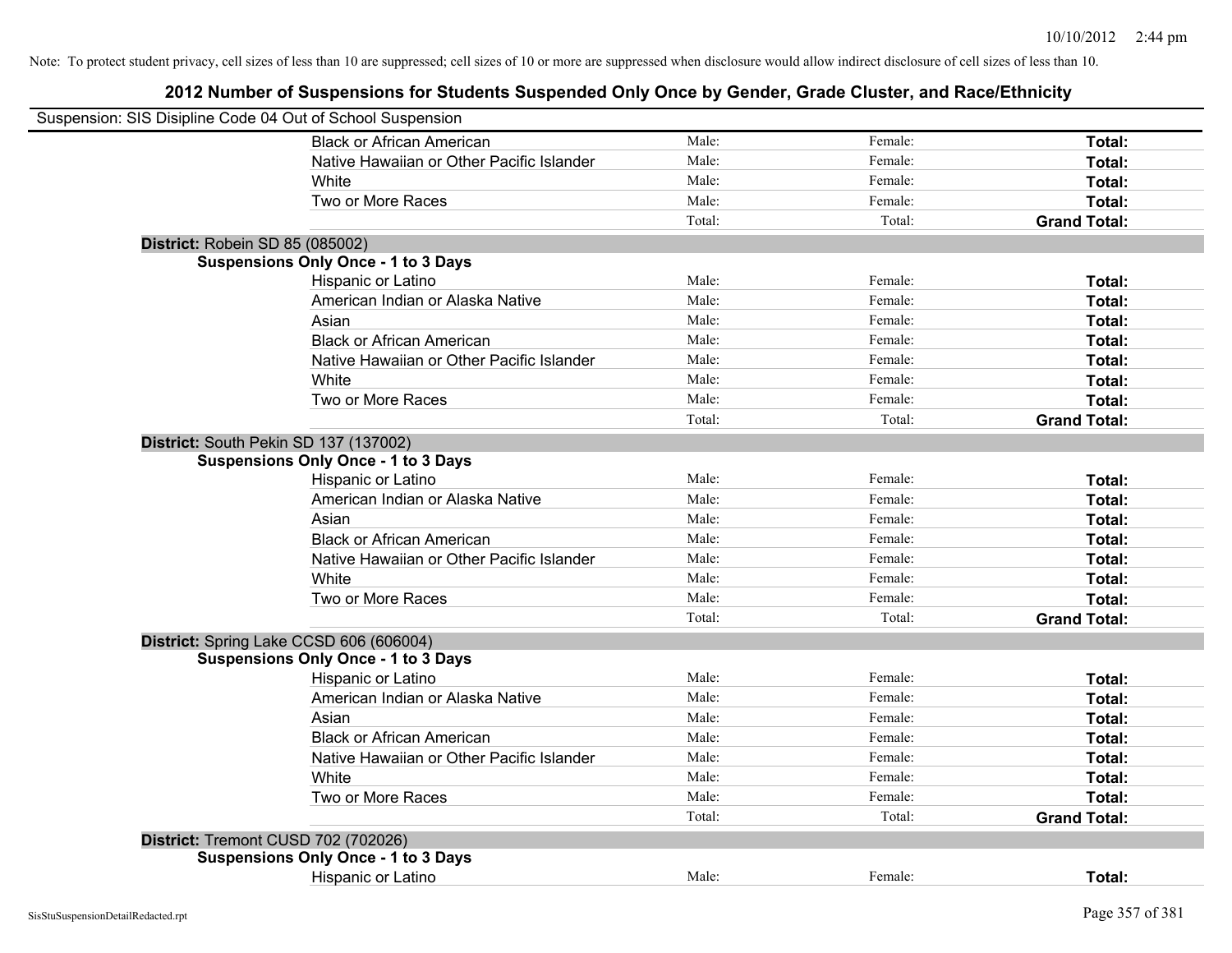| Suspension: SIS Disipline Code 04 Out of School Suspension |                                               |        |         |                     |    |
|------------------------------------------------------------|-----------------------------------------------|--------|---------|---------------------|----|
|                                                            | American Indian or Alaska Native              | Male:  | Female: | Total:              |    |
|                                                            | Asian                                         | Male:  | Female: | Total:              |    |
|                                                            | <b>Black or African American</b>              | Male:  | Female: | Total:              |    |
|                                                            | Native Hawaiian or Other Pacific Islander     | Male:  | Female: | Total:              |    |
|                                                            | White                                         | Male:  | Female: | Total:              |    |
|                                                            | Two or More Races                             | Male:  | Female: | Total:              |    |
|                                                            |                                               | Total: | Total:  | <b>Grand Total:</b> |    |
| District: Washington CHSD 308 (308016)                     |                                               |        |         |                     |    |
|                                                            | <b>Suspensions Only Once - 1 to 3 Days</b>    |        |         |                     |    |
|                                                            | Hispanic or Latino                            | Male:  | Female: | Total:              |    |
|                                                            | American Indian or Alaska Native              | Male:  | Female: | Total:              |    |
|                                                            | Asian                                         | Male:  | Female: | Total:              |    |
|                                                            | <b>Black or African American</b>              | Male:  | Female: | Total:              |    |
|                                                            | Native Hawaiian or Other Pacific Islander     | Male:  | Female: | Total:              |    |
|                                                            | White                                         | Male:  | Female: | Total:              | 32 |
|                                                            | Two or More Races                             | Male:  | Female: | Total:              |    |
|                                                            |                                               | Total: | Total:  | <b>Grand Total:</b> |    |
|                                                            | <b>Suspensions Only Once - 4 or More Days</b> |        |         |                     |    |
|                                                            | Hispanic or Latino                            | Male:  | Female: | Total:              |    |
|                                                            | American Indian or Alaska Native              | Male:  | Female: | Total:              |    |
|                                                            | Asian                                         | Male:  | Female: | Total:              |    |
|                                                            | <b>Black or African American</b>              | Male:  | Female: | Total:              |    |
|                                                            | Native Hawaiian or Other Pacific Islander     | Male:  | Female: | Total:              |    |
|                                                            | White                                         | Male:  | Female: | Total:              | 19 |
|                                                            | Two or More Races                             | Male:  | Female: | Total:              |    |
|                                                            |                                               | Total: | Total:  | <b>Grand Total:</b> |    |
| District: Washington SD 52 (052002)                        |                                               |        |         |                     |    |
|                                                            | <b>Suspensions Only Once - 1 to 3 Days</b>    |        |         |                     |    |
|                                                            | Hispanic or Latino                            | Male:  | Female: | Total:              |    |
|                                                            | American Indian or Alaska Native              | Male:  | Female: | Total:              |    |
|                                                            | Asian                                         | Male:  | Female: | Total:              |    |
|                                                            | <b>Black or African American</b>              | Male:  | Female: | Total:              |    |
|                                                            | Native Hawaiian or Other Pacific Islander     | Male:  | Female: | Total:              |    |
|                                                            | White                                         | Male:  | Female: | Total:              |    |
|                                                            | Two or More Races                             | Male:  | Female: | Total:              |    |
|                                                            |                                               | Total: | Total:  | <b>Grand Total:</b> |    |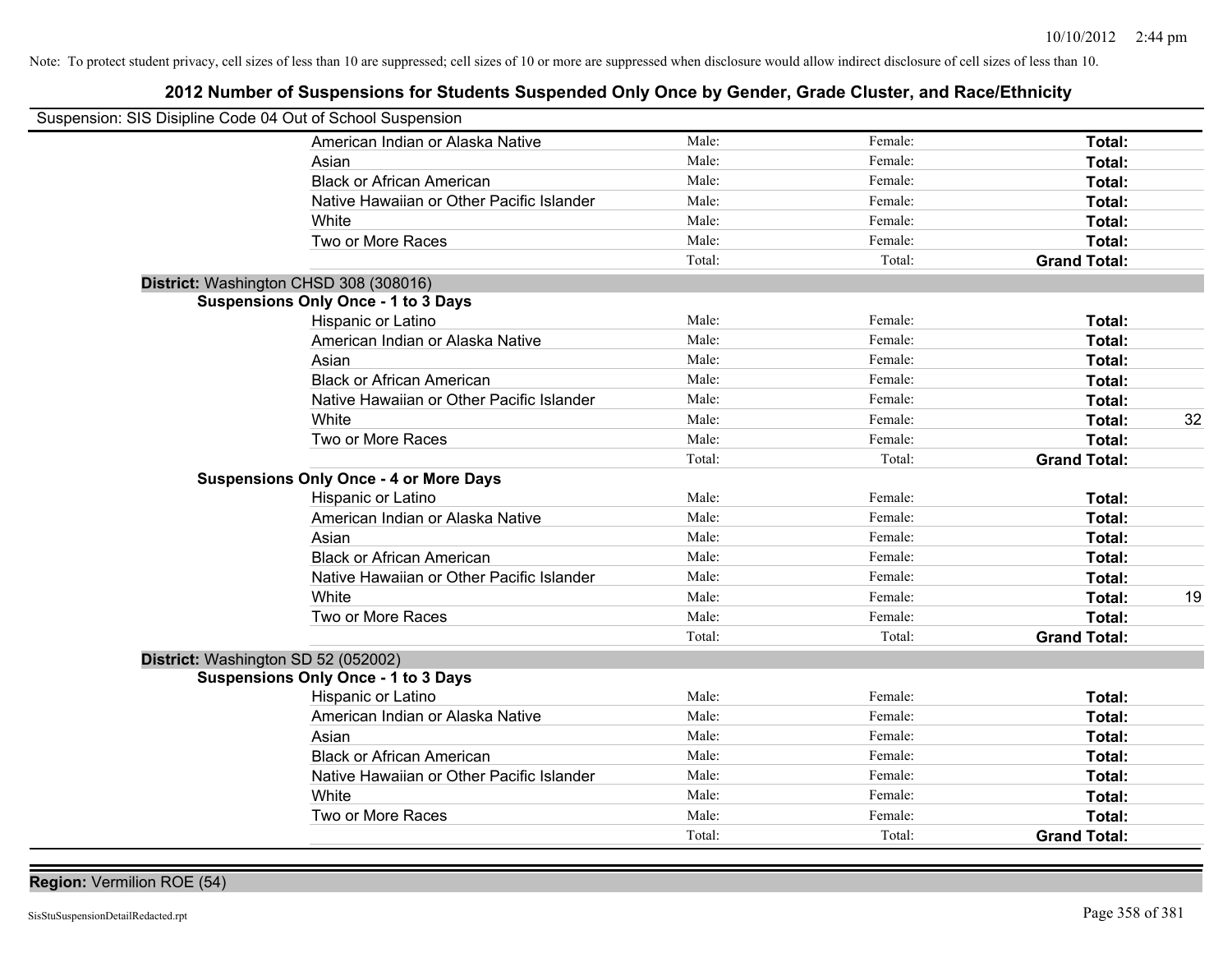| Suspension: SIS Disipline Code 04 Out of School Suspension |                                               |        |         |                     |
|------------------------------------------------------------|-----------------------------------------------|--------|---------|---------------------|
| County: Vermilion (092)                                    |                                               |        |         |                     |
|                                                            | District: Armstrong Twp HSD 225 (225017)      |        |         |                     |
|                                                            | <b>Suspensions Only Once - 1 to 3 Days</b>    |        |         |                     |
|                                                            | Hispanic or Latino                            | Male:  | Female: | Total:              |
|                                                            | American Indian or Alaska Native              | Male:  | Female: | Total:              |
|                                                            | Asian                                         | Male:  | Female: | Total:              |
|                                                            | <b>Black or African American</b>              | Male:  | Female: | Total:              |
|                                                            | Native Hawaiian or Other Pacific Islander     | Male:  | Female: | Total:              |
|                                                            | White                                         | Male:  | Female: | Total:              |
|                                                            | Two or More Races                             | Male:  | Female: | Total:              |
|                                                            |                                               | Total: | Total:  | <b>Grand Total:</b> |
|                                                            | <b>Suspensions Only Once - 4 or More Days</b> |        |         |                     |
|                                                            | Hispanic or Latino                            | Male:  | Female: | Total:              |
|                                                            | American Indian or Alaska Native              | Male:  | Female: | Total:              |
|                                                            | Asian                                         | Male:  | Female: | Total:              |
|                                                            | <b>Black or African American</b>              | Male:  | Female: | Total:              |
|                                                            | Native Hawaiian or Other Pacific Islander     | Male:  | Female: | Total:              |
|                                                            | White                                         | Male:  | Female: | Total:              |
|                                                            | Two or More Races                             | Male:  | Female: | Total:              |
|                                                            |                                               | Total: | Total:  | <b>Grand Total:</b> |
|                                                            | District: Bismarck Henning CUSD (001026)      |        |         |                     |
|                                                            | <b>Suspensions Only Once - 1 to 3 Days</b>    |        |         |                     |
|                                                            | <b>Hispanic or Latino</b>                     | Male:  | Female: | Total:              |
|                                                            | American Indian or Alaska Native              | Male:  | Female: | Total:              |
|                                                            | Asian                                         | Male:  | Female: | Total:              |
|                                                            | <b>Black or African American</b>              | Male:  | Female: | Total:              |
|                                                            | Native Hawaiian or Other Pacific Islander     | Male:  | Female: | Total:              |
|                                                            | White                                         | Male:  | Female: | 31<br>Total:        |
|                                                            | Two or More Races                             | Male:  | Female: | Total:              |
|                                                            |                                               | Total: | Total:  | <b>Grand Total:</b> |
|                                                            | <b>Suspensions Only Once - 4 or More Days</b> |        |         |                     |
|                                                            | Hispanic or Latino                            | Male:  | Female: | Total:              |
|                                                            | American Indian or Alaska Native              | Male:  | Female: | Total:              |
|                                                            | Asian                                         | Male:  | Female: | Total:              |
|                                                            | <b>Black or African American</b>              | Male:  | Female: | Total:              |
|                                                            | Native Hawaiian or Other Pacific Islander     | Male:  | Female: | Total:              |
|                                                            | White                                         | Male:  | Female: | Total:              |
|                                                            | Two or More Races                             | Male:  | Female: | Total:              |
|                                                            |                                               | Total: | Total:  | <b>Grand Total:</b> |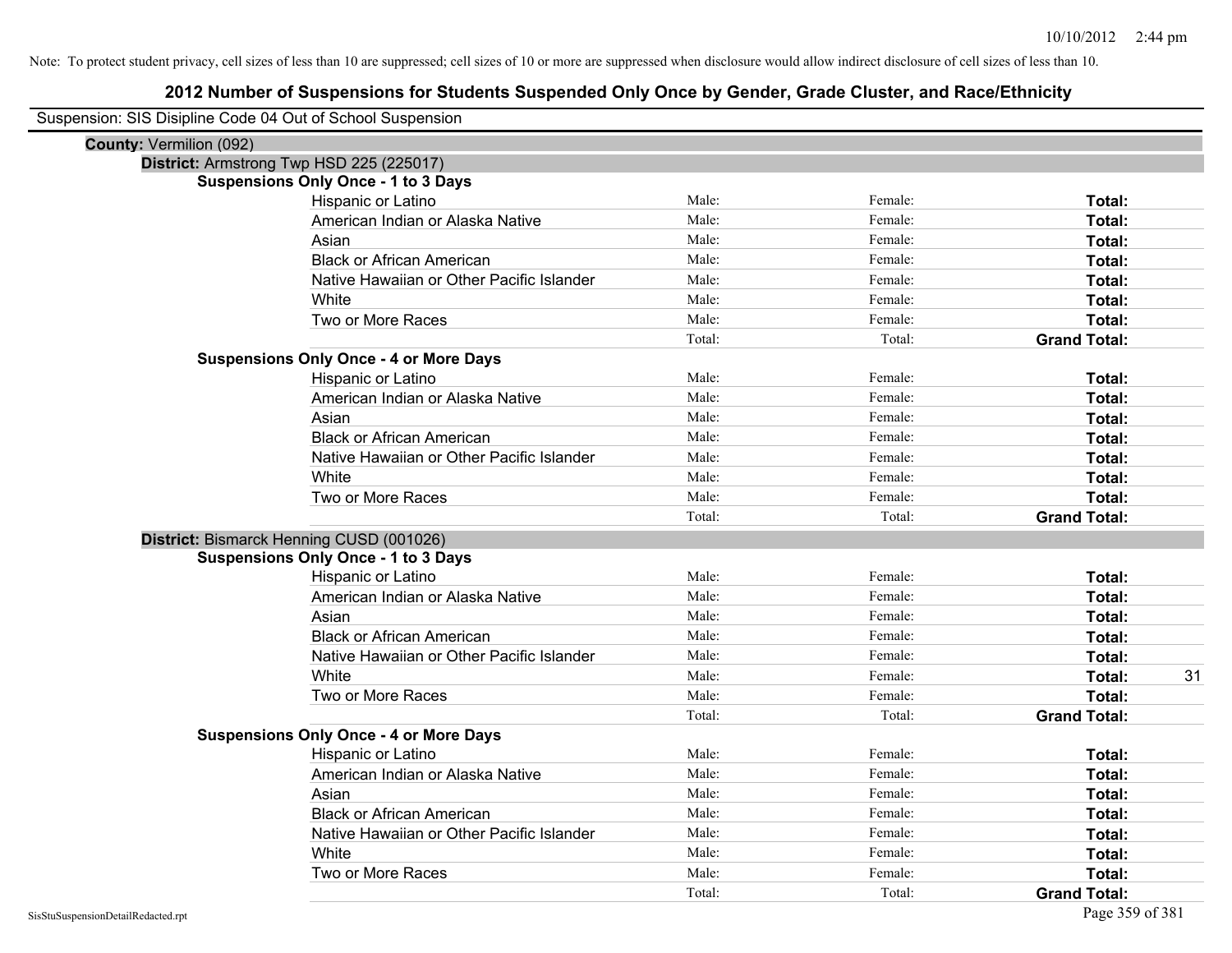| Suspension: SIS Disipline Code 04 Out of School Suspension |                                                |        |     |         |    |                     |     |
|------------------------------------------------------------|------------------------------------------------|--------|-----|---------|----|---------------------|-----|
| District: Catlin CUSD 5 (005026)                           |                                                |        |     |         |    |                     |     |
|                                                            | <b>Suspensions Only Once - 1 to 3 Days</b>     |        |     |         |    |                     |     |
|                                                            | Hispanic or Latino                             | Male:  |     | Female: |    | Total:              |     |
|                                                            | American Indian or Alaska Native               | Male:  |     | Female: |    | <b>Total:</b>       |     |
|                                                            | Asian                                          | Male:  |     | Female: |    | <b>Total:</b>       |     |
|                                                            | <b>Black or African American</b>               | Male:  |     | Female: |    | Total:              |     |
|                                                            | Native Hawaiian or Other Pacific Islander      | Male:  |     | Female: |    | Total:              |     |
|                                                            | White                                          | Male:  |     | Female: |    | Total:              | 13  |
|                                                            | Two or More Races                              | Male:  |     | Female: |    | Total:              |     |
|                                                            |                                                | Total: |     | Total:  |    | <b>Grand Total:</b> |     |
| District: Danville CCSD 118 (118024)                       |                                                |        |     |         |    |                     |     |
|                                                            | <b>Suspensions Only Once - 1 to 3 Days</b>     |        |     |         |    |                     |     |
|                                                            | Hispanic or Latino                             | Male:  |     | Female: |    | Total:              | 21  |
|                                                            | American Indian or Alaska Native               | Male:  |     | Female: |    | Total:              |     |
|                                                            | Asian                                          | Male:  |     | Female: |    | Total:              |     |
|                                                            | <b>Black or African American</b>               | Male:  | 127 | Female: | 84 | Total:              | 211 |
|                                                            | Native Hawaiian or Other Pacific Islander      | Male:  |     | Female: |    | Total:              |     |
|                                                            | White                                          | Male:  | 83  | Female: | 26 | Total:              | 109 |
|                                                            | Two or More Races                              | Male:  |     | Female: |    | Total:              | 23  |
|                                                            |                                                | Total: |     | Total:  |    | <b>Grand Total:</b> |     |
|                                                            | <b>Suspensions Only Once - 4 or More Days</b>  |        |     |         |    |                     |     |
|                                                            | Hispanic or Latino                             | Male:  |     | Female: |    | Total:              | 12  |
|                                                            | American Indian or Alaska Native               | Male:  |     | Female: |    | Total:              |     |
|                                                            | Asian                                          | Male:  |     | Female: |    | Total:              |     |
|                                                            | <b>Black or African American</b>               | Male:  | 58  | Female: | 43 | Total:              | 101 |
|                                                            | Native Hawaiian or Other Pacific Islander      | Male:  |     | Female: |    | Total:              |     |
|                                                            | White                                          | Male:  | 41  | Female: | 13 | Total:              | 54  |
|                                                            | Two or More Races                              | Male:  |     | Female: |    | Total:              |     |
|                                                            |                                                | Total: |     | Total:  |    | <b>Grand Total:</b> |     |
|                                                            | District: Georgetown-Ridge Farm CUD 4 (004026) |        |     |         |    |                     |     |
|                                                            | <b>Suspensions Only Once - 1 to 3 Days</b>     |        |     |         |    |                     |     |
|                                                            | Hispanic or Latino                             | Male:  |     | Female: |    | Total:              |     |
|                                                            | American Indian or Alaska Native               | Male:  |     | Female: |    | Total:              |     |
|                                                            | Asian                                          | Male:  |     | Female: |    | Total:              |     |
|                                                            | <b>Black or African American</b>               | Male:  |     | Female: |    | Total:              |     |
|                                                            | Native Hawaiian or Other Pacific Islander      | Male:  |     | Female: |    | Total:              |     |
|                                                            | White                                          | Male:  |     | Female: |    | <b>Total:</b>       | 37  |
|                                                            | Two or More Races                              | Male:  |     | Female: |    | Total:              |     |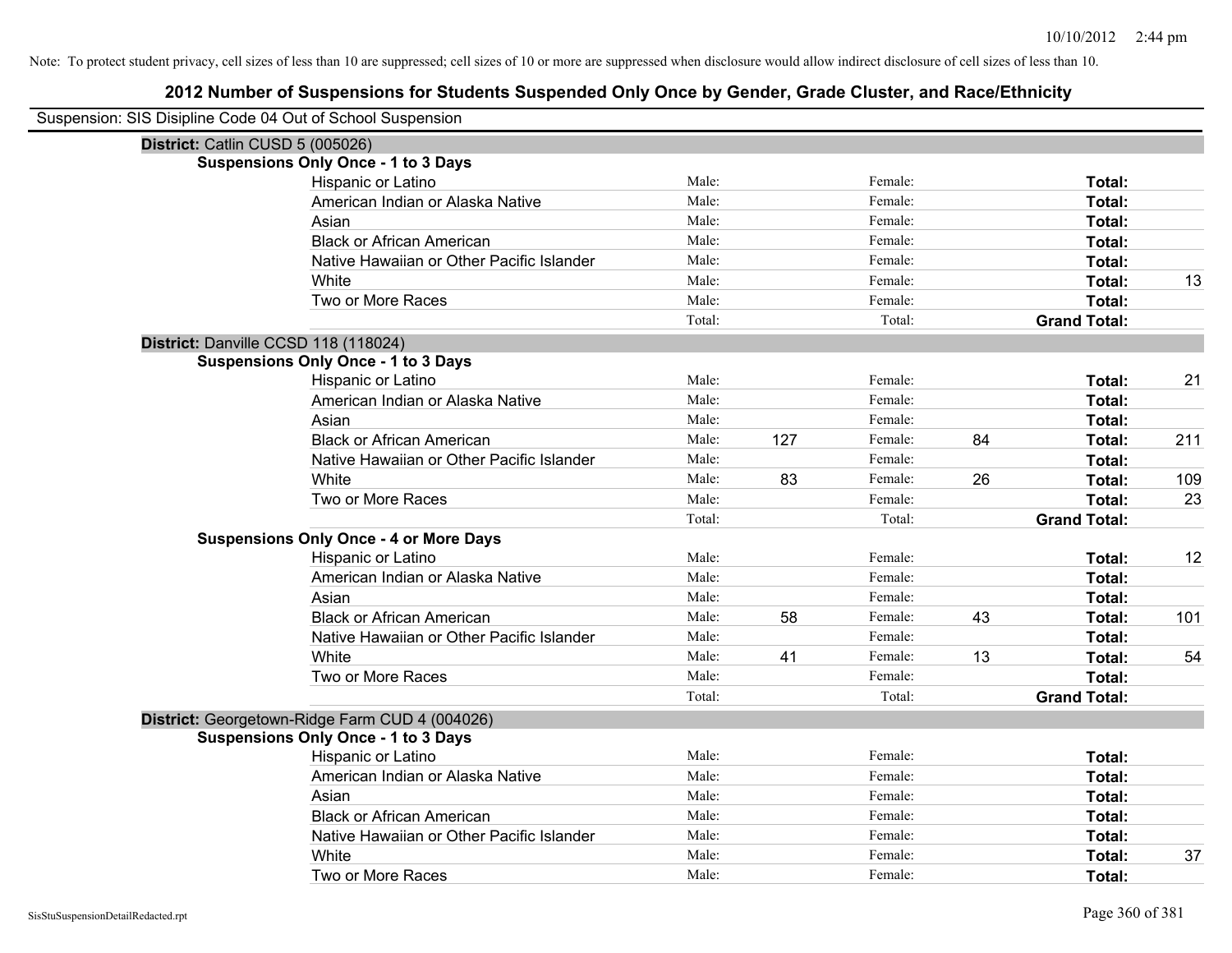| Suspension: SIS Disipline Code 04 Out of School Suspension |                                               |        |    |         |    |                     |    |
|------------------------------------------------------------|-----------------------------------------------|--------|----|---------|----|---------------------|----|
|                                                            |                                               | Total: |    | Total:  |    | <b>Grand Total:</b> |    |
|                                                            | <b>Suspensions Only Once - 4 or More Days</b> |        |    |         |    |                     |    |
|                                                            | Hispanic or Latino                            | Male:  |    | Female: |    | Total:              |    |
|                                                            | American Indian or Alaska Native              | Male:  |    | Female: |    | Total:              |    |
|                                                            | Asian                                         | Male:  |    | Female: |    | Total:              |    |
|                                                            | <b>Black or African American</b>              | Male:  |    | Female: |    | Total:              |    |
|                                                            | Native Hawaiian or Other Pacific Islander     | Male:  |    | Female: |    | Total:              |    |
|                                                            | White                                         | Male:  |    | Female: |    | Total:              | 13 |
|                                                            | Two or More Races                             | Male:  |    | Female: |    | Total:              |    |
|                                                            |                                               | Total: |    | Total:  |    | <b>Grand Total:</b> |    |
|                                                            | District: Hoopeston Area CUSD 11 (011026)     |        |    |         |    |                     |    |
|                                                            | <b>Suspensions Only Once - 1 to 3 Days</b>    |        |    |         |    |                     |    |
|                                                            | Hispanic or Latino                            | Male:  |    | Female: |    | Total:              |    |
|                                                            | American Indian or Alaska Native              | Male:  |    | Female: |    | Total:              |    |
|                                                            | Asian                                         | Male:  |    | Female: |    | Total:              |    |
|                                                            | <b>Black or African American</b>              | Male:  |    | Female: |    | Total:              |    |
|                                                            | Native Hawaiian or Other Pacific Islander     | Male:  |    | Female: |    | Total:              |    |
|                                                            | White                                         | Male:  | 23 | Female: | 12 | Total:              | 35 |
|                                                            | Two or More Races                             | Male:  |    | Female: |    | Total:              |    |
|                                                            |                                               | Total: |    | Total:  |    | <b>Grand Total:</b> |    |
|                                                            | <b>Suspensions Only Once - 4 or More Days</b> |        |    |         |    |                     |    |
|                                                            | Hispanic or Latino                            | Male:  |    | Female: |    | Total:              |    |
|                                                            | American Indian or Alaska Native              | Male:  |    | Female: |    | Total:              |    |
|                                                            | Asian                                         | Male:  |    | Female: |    | Total:              |    |
|                                                            | <b>Black or African American</b>              | Male:  |    | Female: |    | Total:              |    |
|                                                            | Native Hawaiian or Other Pacific Islander     | Male:  |    | Female: |    | Total:              |    |
|                                                            | White                                         | Male:  | 16 | Female: | 10 | Total:              | 26 |
|                                                            | Two or More Races                             | Male:  |    | Female: |    | Total:              |    |
|                                                            |                                               | Total: |    | Total:  |    | <b>Grand Total:</b> |    |
|                                                            | District: Oakwood CUSD 76 (076026)            |        |    |         |    |                     |    |
|                                                            | <b>Suspensions Only Once - 1 to 3 Days</b>    |        |    |         |    |                     |    |
|                                                            | Hispanic or Latino                            | Male:  |    | Female: |    | Total:              |    |
|                                                            | American Indian or Alaska Native              | Male:  |    | Female: |    | Total:              |    |
|                                                            | Asian                                         | Male:  |    | Female: |    | Total:              |    |
|                                                            | <b>Black or African American</b>              | Male:  |    | Female: |    | Total:              |    |
|                                                            | Native Hawaiian or Other Pacific Islander     | Male:  |    | Female: |    | Total:              |    |
|                                                            | White                                         | Male:  |    | Female: |    | Total:              | 13 |
|                                                            | Two or More Races                             | Male:  |    | Female: |    | <b>Total:</b>       |    |
|                                                            |                                               | Total: |    | Total:  |    | <b>Grand Total:</b> |    |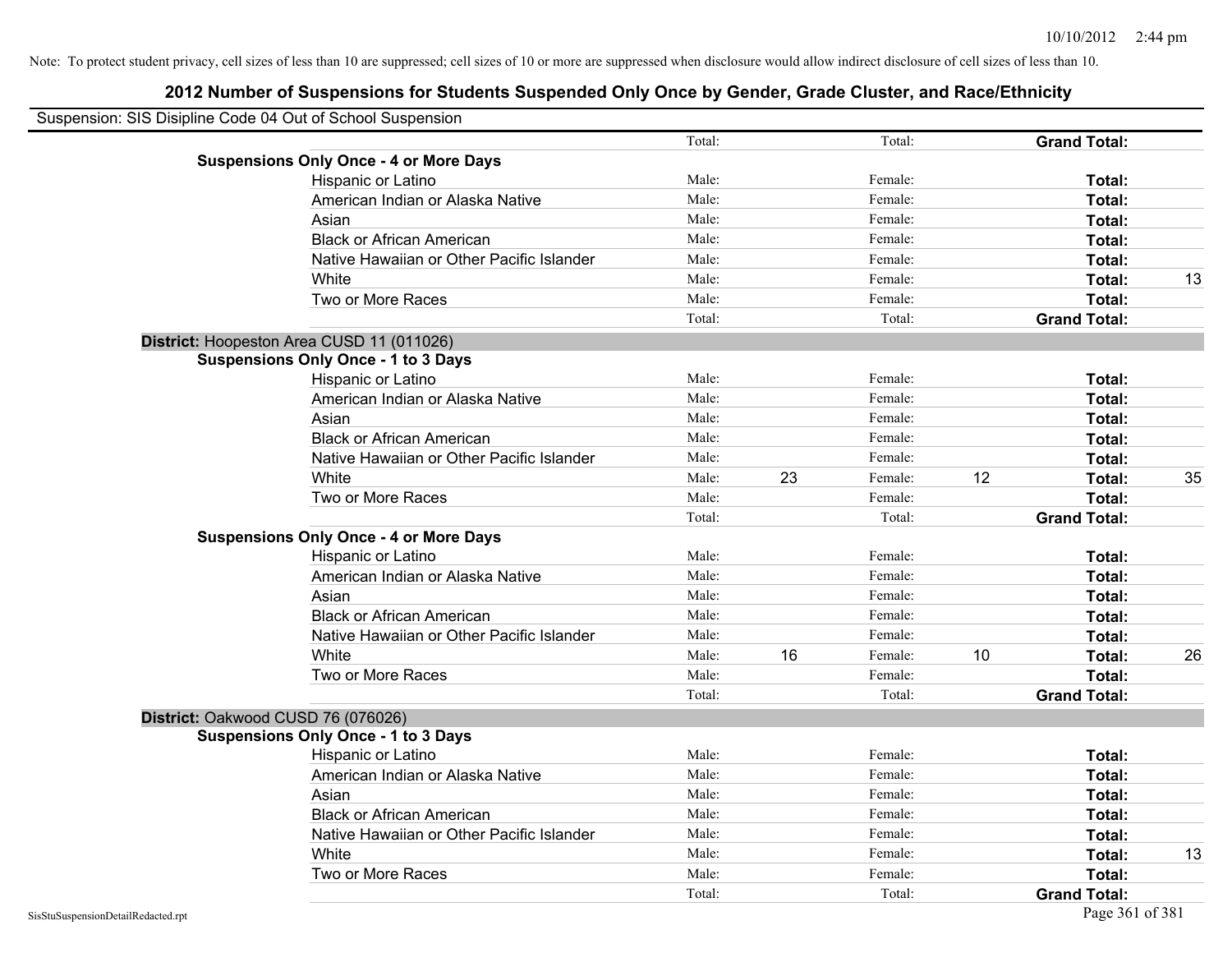| Suspension: SIS Disipline Code 04 Out of School Suspension |                                               |        |         |                     |
|------------------------------------------------------------|-----------------------------------------------|--------|---------|---------------------|
|                                                            | <b>Suspensions Only Once - 4 or More Days</b> |        |         |                     |
|                                                            | Hispanic or Latino                            | Male:  | Female: | Total:              |
|                                                            | American Indian or Alaska Native              | Male:  | Female: | Total:              |
|                                                            | Asian                                         | Male:  | Female: | Total:              |
|                                                            | <b>Black or African American</b>              | Male:  | Female: | Total:              |
|                                                            | Native Hawaiian or Other Pacific Islander     | Male:  | Female: | Total:              |
|                                                            | White                                         | Male:  | Female: | Total:              |
|                                                            | Two or More Races                             | Male:  | Female: | Total:              |
|                                                            |                                               | Total: | Total:  | <b>Grand Total:</b> |
| District: Potomac CUSD 10 (010026)                         |                                               |        |         |                     |
|                                                            | <b>Suspensions Only Once - 4 or More Days</b> |        |         |                     |
|                                                            | Hispanic or Latino                            | Male:  | Female: | Total:              |
|                                                            | American Indian or Alaska Native              | Male:  | Female: | Total:              |
|                                                            | Asian                                         | Male:  | Female: | Total:              |
|                                                            | <b>Black or African American</b>              | Male:  | Female: | Total:              |
|                                                            | Native Hawaiian or Other Pacific Islander     | Male:  | Female: | Total:              |
|                                                            | White                                         | Male:  | Female: | Total:              |
|                                                            | Two or More Races                             | Male:  | Female: | Total:              |
|                                                            |                                               | Total: | Total:  | <b>Grand Total:</b> |
|                                                            | District: Rossville-Alvin CUSD 7 (007026)     |        |         |                     |
|                                                            | <b>Suspensions Only Once - 1 to 3 Days</b>    |        |         |                     |
|                                                            | Hispanic or Latino                            | Male:  | Female: | Total:              |
|                                                            | American Indian or Alaska Native              | Male:  | Female: | Total:              |
|                                                            | Asian                                         | Male:  | Female: | Total:              |
|                                                            | <b>Black or African American</b>              | Male:  | Female: | Total:              |
|                                                            | Native Hawaiian or Other Pacific Islander     | Male:  | Female: | Total:              |
|                                                            | White                                         | Male:  | Female: | Total:              |
|                                                            | Two or More Races                             | Male:  | Female: | Total:              |
|                                                            |                                               | Total: | Total:  | <b>Grand Total:</b> |
|                                                            | <b>Suspensions Only Once - 4 or More Days</b> |        |         |                     |
|                                                            | Hispanic or Latino                            | Male:  | Female: | Total:              |
|                                                            | American Indian or Alaska Native              | Male:  | Female: | Total:              |
|                                                            | Asian                                         | Male:  | Female: | Total:              |
|                                                            | <b>Black or African American</b>              | Male:  | Female: | Total:              |
|                                                            | Native Hawaiian or Other Pacific Islander     | Male:  | Female: | Total:              |
|                                                            | White                                         | Male:  | Female: | Total:              |
|                                                            | Two or More Races                             | Male:  | Female: | Total:              |
|                                                            |                                               | Total: | Total:  | <b>Grand Total:</b> |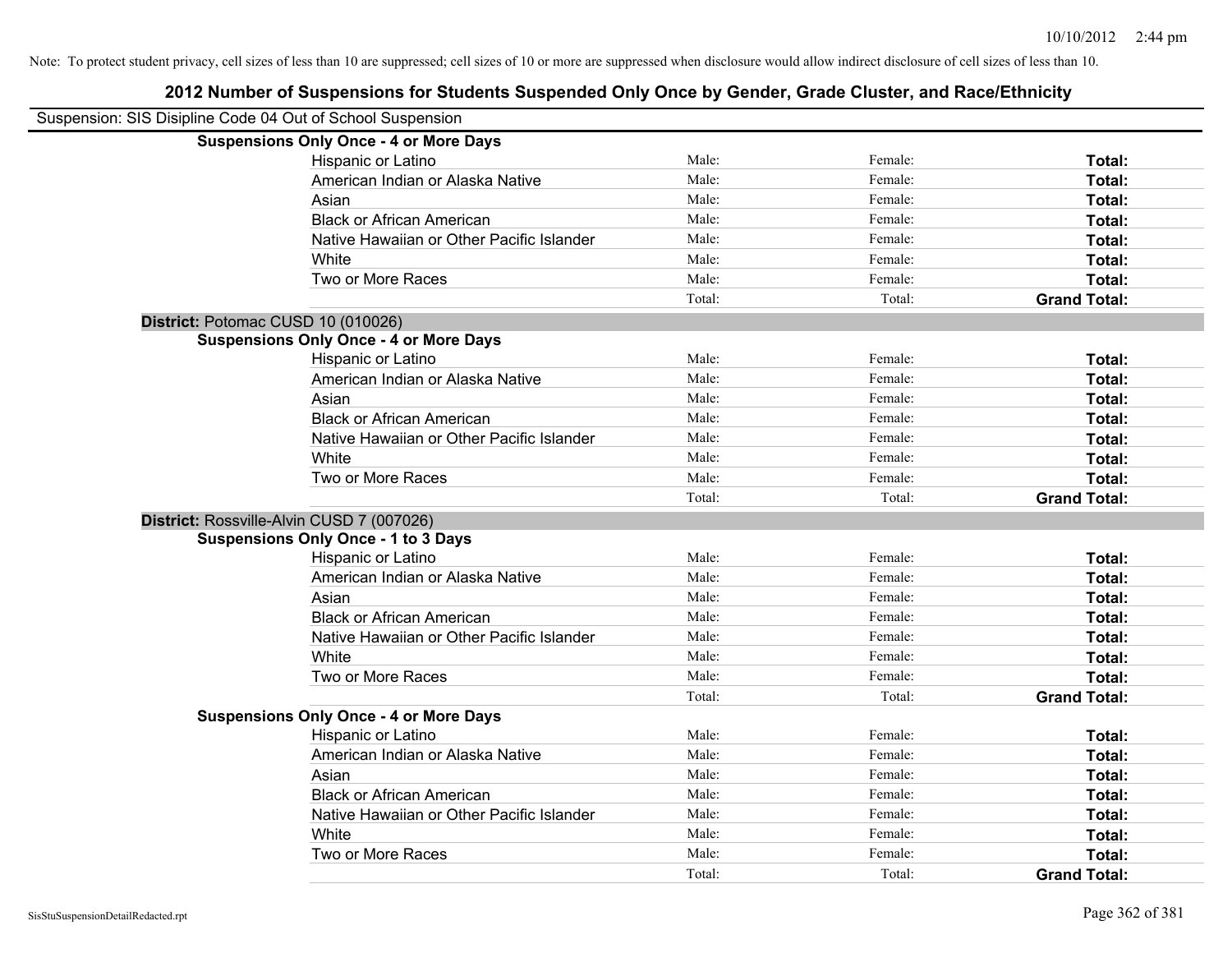| Suspension: SIS Disipline Code 04 Out of School Suspension |                                                |        |    |         |    |                     |    |
|------------------------------------------------------------|------------------------------------------------|--------|----|---------|----|---------------------|----|
|                                                            | District: Westville CUSD 2 (002026)            |        |    |         |    |                     |    |
|                                                            | <b>Suspensions Only Once - 1 to 3 Days</b>     |        |    |         |    |                     |    |
|                                                            | Hispanic or Latino                             | Male:  |    | Female: |    | Total:              |    |
|                                                            | American Indian or Alaska Native               | Male:  |    | Female: |    | Total:              |    |
|                                                            | Asian                                          | Male:  |    | Female: |    | Total:              |    |
|                                                            | <b>Black or African American</b>               | Male:  |    | Female: |    | Total:              |    |
|                                                            | Native Hawaiian or Other Pacific Islander      | Male:  |    | Female: |    | Total:              |    |
|                                                            | White                                          | Male:  | 47 | Female: | 26 | Total:              | 73 |
|                                                            | Two or More Races                              | Male:  |    | Female: |    | Total:              |    |
|                                                            |                                                | Total: |    | Total:  |    | <b>Grand Total:</b> |    |
|                                                            | <b>Suspensions Only Once - 4 or More Days</b>  |        |    |         |    |                     |    |
|                                                            | Hispanic or Latino                             | Male:  |    | Female: |    | Total:              |    |
|                                                            | American Indian or Alaska Native               | Male:  |    | Female: |    | Total:              |    |
|                                                            | Asian                                          | Male:  |    | Female: |    | Total:              |    |
|                                                            | <b>Black or African American</b>               | Male:  |    | Female: |    | Total:              |    |
|                                                            | Native Hawaiian or Other Pacific Islander      | Male:  |    | Female: |    | Total:              |    |
|                                                            | White                                          | Male:  |    | Female: |    | Total:              | 20 |
|                                                            | Two or More Races                              | Male:  |    | Female: |    | Total:              |    |
|                                                            |                                                | Total: |    | Total:  |    | <b>Grand Total:</b> |    |
|                                                            |                                                |        |    |         |    |                     |    |
| Region: Whiteside ROE (55)                                 |                                                |        |    |         |    |                     |    |
| <b>County: Whiteside (098)</b>                             |                                                |        |    |         |    |                     |    |
|                                                            | District: Bi-County Special Educ Coop (000061) |        |    |         |    |                     |    |
|                                                            | <b>Suspensions Only Once - 1 to 3 Days</b>     |        |    |         |    |                     |    |
|                                                            | Hispanic or Latino                             | Male:  |    | Female: |    | Total:              |    |
|                                                            | American Indian or Alaska Native               | Male:  |    | Female: |    | Total:              |    |
|                                                            | Asian                                          | Male:  |    | Female: |    | Total:              |    |
|                                                            | <b>Black or African American</b>               | Male:  |    | Female: |    | Total:              |    |
|                                                            | Native Hawaiian or Other Pacific Islander      | Male:  |    | Female: |    | Total:              |    |
|                                                            | White                                          | Male:  |    | Female: |    | Total:              |    |
|                                                            | Two or More Races                              | Male:  |    | Female: |    | Total:              |    |
|                                                            |                                                | Total: |    | Total:  |    | <b>Grand Total:</b> |    |
|                                                            | <b>Suspensions Only Once - 4 or More Days</b>  |        |    |         |    |                     |    |
|                                                            | Hispanic or Latino                             | Male:  |    | Female: |    | Total:              |    |
|                                                            | American Indian or Alaska Native               | Male:  |    | Female: |    | Total:              |    |
|                                                            | Asian                                          | Male:  |    | Female: |    | Total:              |    |
|                                                            | <b>Black or African American</b>               | Male:  |    | Female: |    | Total:              |    |
|                                                            | Native Hawaiian or Other Pacific Islander      | Male:  |    | Female: |    | Total:              |    |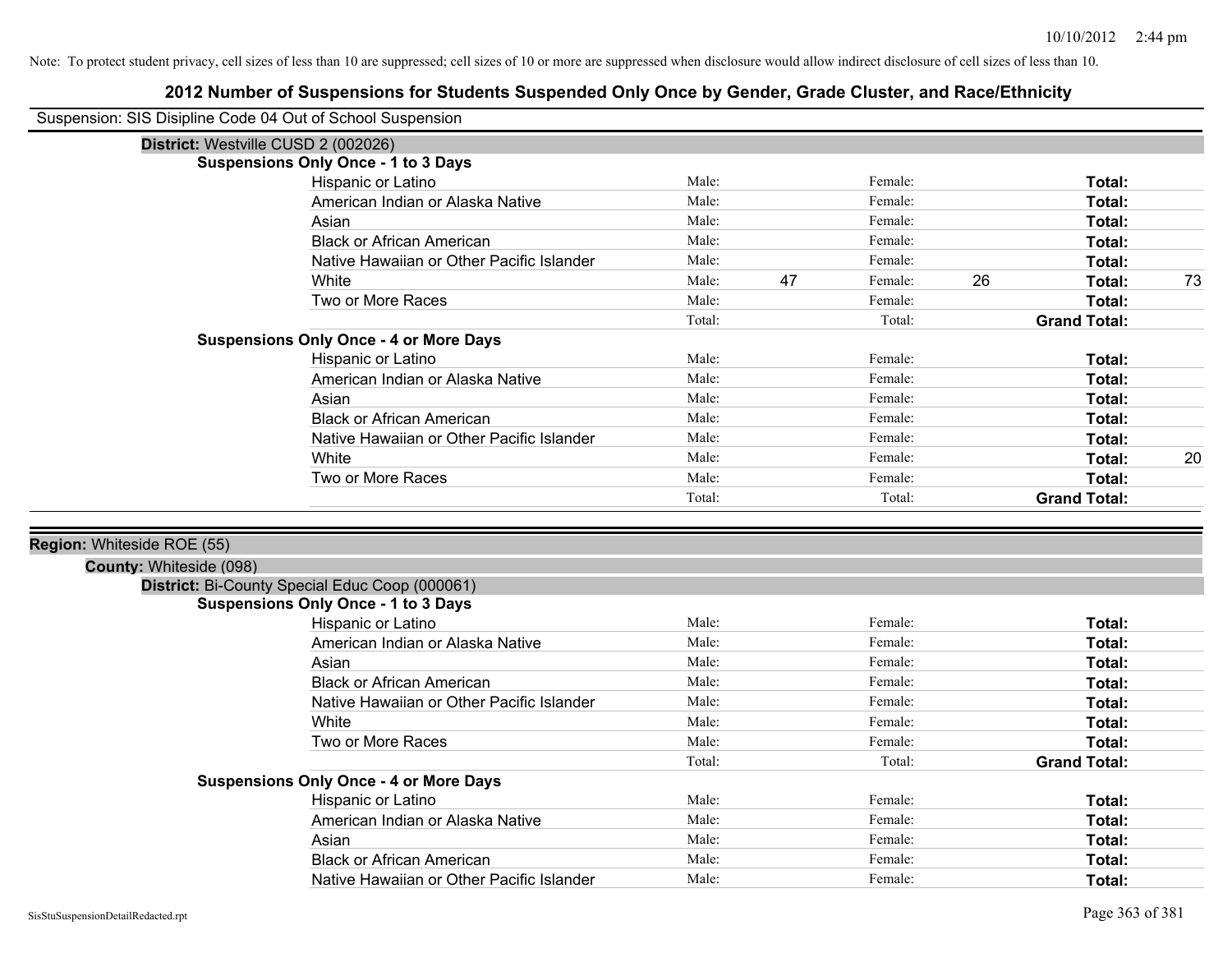| Suspension: SIS Disipline Code 04 Out of School Suspension |                                                      |                |                    |                     |    |
|------------------------------------------------------------|------------------------------------------------------|----------------|--------------------|---------------------|----|
|                                                            | White                                                | Male:          | Female:            | Total:              |    |
|                                                            | Two or More Races                                    | Male:          | Female:            | Total:              |    |
|                                                            |                                                      | Total:         | Total:             | <b>Grand Total:</b> |    |
|                                                            | District: East Coloma SD 12 (012002)                 |                |                    |                     |    |
|                                                            | <b>Suspensions Only Once - 1 to 3 Days</b>           |                |                    |                     |    |
|                                                            | Hispanic or Latino                                   | Male:          | Female:            | Total:              |    |
|                                                            | American Indian or Alaska Native                     | Male:          | Female:            | Total:              |    |
|                                                            | Asian                                                | Male:          | Female:            | Total:              |    |
|                                                            | <b>Black or African American</b>                     | Male:          | Female:            | Total:              |    |
|                                                            | Native Hawaiian or Other Pacific Islander            | Male:          | Female:            | Total:              |    |
|                                                            | White                                                | Male:          | Female:            | Total:              |    |
|                                                            | Two or More Races                                    | Male:          | Female:            | Total:              |    |
|                                                            |                                                      | Total:         | Total:             | <b>Grand Total:</b> |    |
| District: Erie CUSD 1 (001026)                             |                                                      |                |                    |                     |    |
|                                                            | <b>Suspensions Only Once - 1 to 3 Days</b>           |                |                    |                     |    |
|                                                            | Hispanic or Latino                                   | Male:          | Female:            | Total:              |    |
|                                                            | American Indian or Alaska Native                     | Male:          | Female:            | Total:              |    |
|                                                            | Asian                                                | Male:          | Female:            | Total:              |    |
|                                                            | <b>Black or African American</b>                     | Male:          | Female:            | Total:              |    |
|                                                            | Native Hawaiian or Other Pacific Islander            | Male:          | Female:            | Total:              |    |
|                                                            | White                                                | Male:          | Female:            | Total:              |    |
|                                                            | Two or More Races                                    | Male:          | Female:            | Total:              |    |
|                                                            |                                                      | Total:         | Total:             | <b>Grand Total:</b> |    |
| District: Morrison CUSD 6 (006026)                         |                                                      |                |                    |                     |    |
|                                                            | <b>Suspensions Only Once - 1 to 3 Days</b>           |                |                    |                     |    |
|                                                            | Hispanic or Latino                                   | Male:          | Female:            | Total:              |    |
|                                                            | American Indian or Alaska Native                     | Male:          | Female:            | Total:              |    |
|                                                            | Asian                                                | Male:          | Female:            | Total:              |    |
|                                                            | <b>Black or African American</b>                     | Male:          | Female:            | Total:              |    |
|                                                            | Native Hawaiian or Other Pacific Islander            | Male:          | Female:            | Total:              |    |
|                                                            | White                                                | Male:          | Female:            | Total:              |    |
|                                                            | Two or More Races                                    | Male:          | Female:            | Total:              |    |
|                                                            |                                                      | Total:         | Total:             | <b>Grand Total:</b> | 10 |
|                                                            | District: Prophetstown-Lyndon-Tampico CUSD3 (003026) |                |                    |                     |    |
|                                                            | <b>Suspensions Only Once - 1 to 3 Days</b>           |                |                    |                     |    |
|                                                            | Hispanic or Latino                                   | Male:<br>Male: | Female:<br>Female: | Total:              |    |
|                                                            | American Indian or Alaska Native                     |                |                    | Total:              |    |
|                                                            | Asian                                                | Male:          | Female:            | Total:              |    |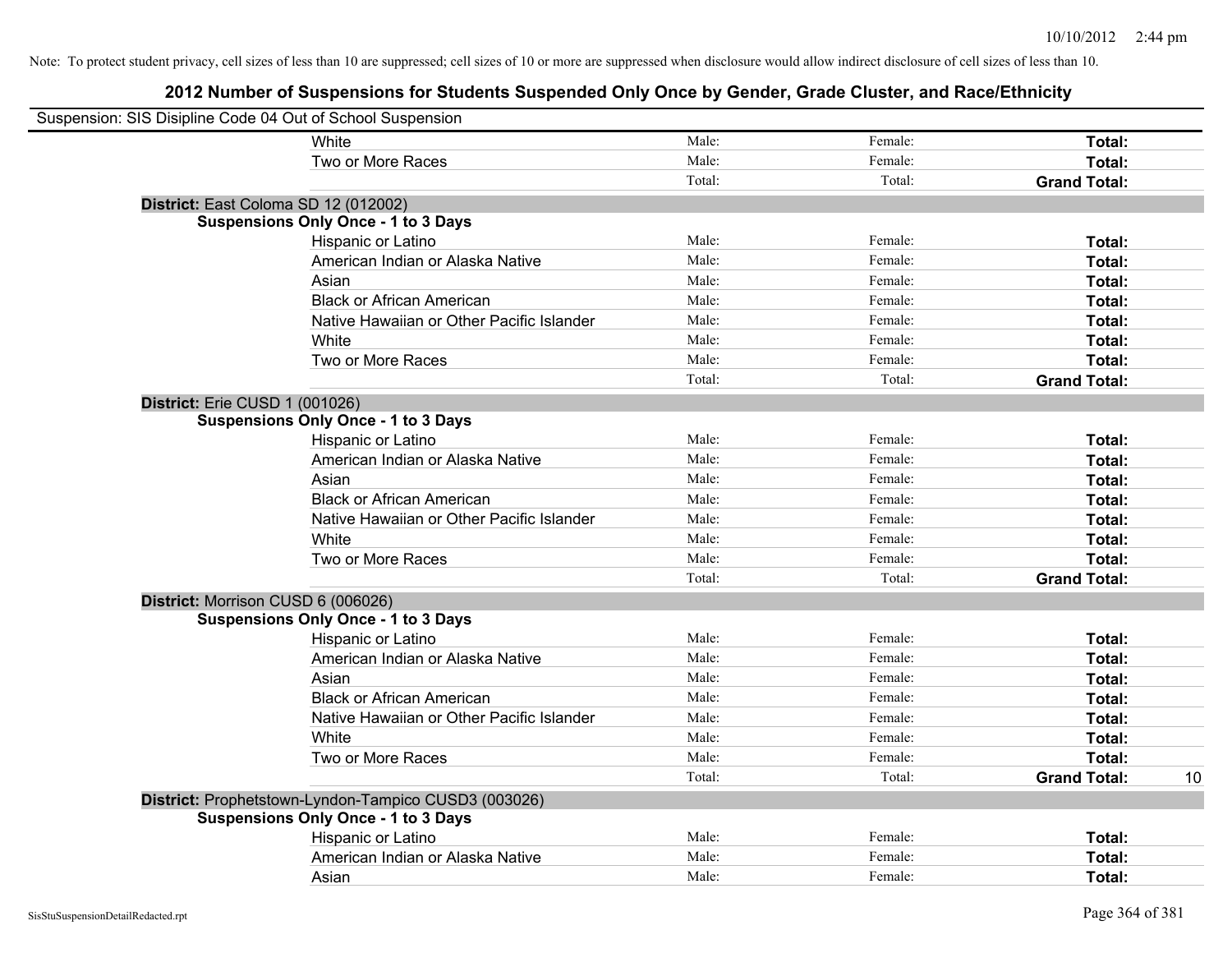| Suspension: SIS Disipline Code 04 Out of School Suspension |                                               |        |         |                     |    |
|------------------------------------------------------------|-----------------------------------------------|--------|---------|---------------------|----|
|                                                            | <b>Black or African American</b>              | Male:  | Female: | Total:              |    |
|                                                            | Native Hawaiian or Other Pacific Islander     | Male:  | Female: | Total:              |    |
|                                                            | White                                         | Male:  | Female: | Total:              | 21 |
|                                                            | Two or More Races                             | Male:  | Female: | Total:              |    |
|                                                            |                                               | Total: | Total:  | <b>Grand Total:</b> |    |
|                                                            | <b>Suspensions Only Once - 4 or More Days</b> |        |         |                     |    |
|                                                            | Hispanic or Latino                            | Male:  | Female: | Total:              |    |
|                                                            | American Indian or Alaska Native              | Male:  | Female: | Total:              |    |
|                                                            | Asian                                         | Male:  | Female: | Total:              |    |
|                                                            | <b>Black or African American</b>              | Male:  | Female: | Total:              |    |
|                                                            | Native Hawaiian or Other Pacific Islander     | Male:  | Female: | Total:              |    |
|                                                            | White                                         | Male:  | Female: | Total:              |    |
|                                                            | Two or More Races                             | Male:  | Female: | Total:              |    |
|                                                            |                                               | Total: | Total:  | <b>Grand Total:</b> |    |
|                                                            | District: River Bend CUSD 2 (002026)          |        |         |                     |    |
|                                                            | <b>Suspensions Only Once - 1 to 3 Days</b>    |        |         |                     |    |
|                                                            | Hispanic or Latino                            | Male:  | Female: | Total:              |    |
|                                                            | American Indian or Alaska Native              | Male:  | Female: | Total:              |    |
|                                                            | Asian                                         | Male:  | Female: | Total:              |    |
|                                                            | <b>Black or African American</b>              | Male:  | Female: | Total:              |    |
|                                                            | Native Hawaiian or Other Pacific Islander     | Male:  | Female: | Total:              |    |
|                                                            | White                                         | Male:  | Female: | Total:              | 24 |
|                                                            | Two or More Races                             | Male:  | Female: | Total:              |    |
|                                                            |                                               | Total: | Total:  | <b>Grand Total:</b> |    |
|                                                            | <b>Suspensions Only Once - 4 or More Days</b> |        |         |                     |    |
|                                                            | Hispanic or Latino                            | Male:  | Female: | Total:              |    |
|                                                            | American Indian or Alaska Native              | Male:  | Female: | Total:              |    |
|                                                            | Asian                                         | Male:  | Female: | Total:              |    |
|                                                            | <b>Black or African American</b>              | Male:  | Female: | Total:              |    |
|                                                            | Native Hawaiian or Other Pacific Islander     | Male:  | Female: | Total:              |    |
|                                                            | White                                         | Male:  | Female: | Total:              | 15 |
|                                                            | Two or More Races                             | Male:  | Female: | Total:              |    |
|                                                            |                                               | Total: | Total:  | <b>Grand Total:</b> |    |
|                                                            | District: Riverdale SD 14 (014002)            |        |         |                     |    |
|                                                            | <b>Suspensions Only Once - 1 to 3 Days</b>    |        |         |                     |    |
|                                                            | Hispanic or Latino                            | Male:  | Female: | Total:              |    |
|                                                            | American Indian or Alaska Native              | Male:  | Female: | Total:              |    |
|                                                            | Asian                                         | Male:  | Female: | Total:              |    |
|                                                            | <b>Black or African American</b>              | Male:  | Female: | Total:              |    |
| SisStuSuspensionDetailRedacted.rpt                         |                                               |        |         | Page 365 of 381     |    |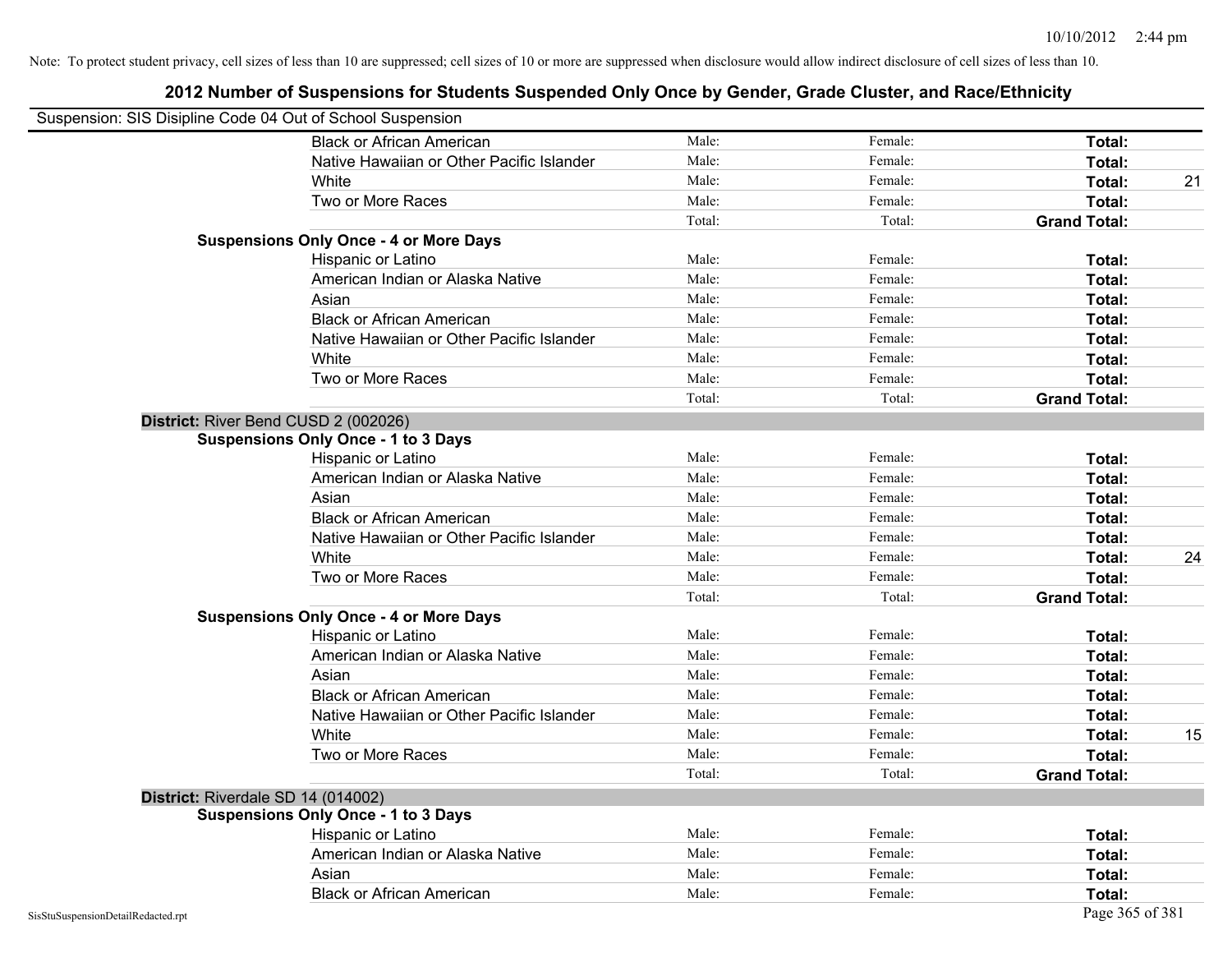| Suspension: SIS Disipline Code 04 Out of School Suspension |                                               |        |         |                     |    |
|------------------------------------------------------------|-----------------------------------------------|--------|---------|---------------------|----|
|                                                            | Native Hawaiian or Other Pacific Islander     | Male:  | Female: | Total:              |    |
|                                                            | White                                         | Male:  | Female: | Total:              |    |
|                                                            | Two or More Races                             | Male:  | Female: | Total:              |    |
|                                                            |                                               | Total: | Total:  | <b>Grand Total:</b> |    |
|                                                            | District: Rock Falls ESD 13 (013002)          |        |         |                     |    |
|                                                            | <b>Suspensions Only Once - 1 to 3 Days</b>    |        |         |                     |    |
|                                                            | Hispanic or Latino                            | Male:  | Female: | <b>Total:</b>       |    |
|                                                            | American Indian or Alaska Native              | Male:  | Female: | <b>Total:</b>       |    |
|                                                            | Asian                                         | Male:  | Female: | Total:              |    |
|                                                            | <b>Black or African American</b>              | Male:  | Female: | Total:              |    |
|                                                            | Native Hawaiian or Other Pacific Islander     | Male:  | Female: | <b>Total:</b>       |    |
|                                                            | White                                         | Male:  | Female: | <b>Total:</b>       |    |
|                                                            | Two or More Races                             | Male:  | Female: | <b>Total:</b>       |    |
|                                                            |                                               | Total: | Total:  | <b>Grand Total:</b> | 13 |
|                                                            | <b>Suspensions Only Once - 4 or More Days</b> |        |         |                     |    |
|                                                            | Hispanic or Latino                            | Male:  | Female: | Total:              |    |
|                                                            | American Indian or Alaska Native              | Male:  | Female: | <b>Total:</b>       |    |
|                                                            | Asian                                         | Male:  | Female: | Total:              |    |
|                                                            | <b>Black or African American</b>              | Male:  | Female: | Total:              |    |
|                                                            | Native Hawaiian or Other Pacific Islander     | Male:  | Female: | Total:              |    |
|                                                            | White                                         | Male:  | Female: | Total:              |    |
|                                                            | Two or More Races                             | Male:  | Female: | Total:              |    |
|                                                            |                                               | Total: | Total:  | <b>Grand Total:</b> |    |
|                                                            | District: Rock Falls Twp HSD 301 (301017)     |        |         |                     |    |
|                                                            | <b>Suspensions Only Once - 1 to 3 Days</b>    |        |         |                     |    |
|                                                            | Hispanic or Latino                            | Male:  | Female: | Total:              |    |
|                                                            | American Indian or Alaska Native              | Male:  | Female: | <b>Total:</b>       |    |
|                                                            | Asian                                         | Male:  | Female: | Total:              |    |
|                                                            | <b>Black or African American</b>              | Male:  | Female: | Total:              |    |
|                                                            | Native Hawaiian or Other Pacific Islander     | Male:  | Female: | <b>Total:</b>       |    |
|                                                            | White                                         | Male:  | Female: | Total:              | 32 |
|                                                            | Two or More Races                             | Male:  | Female: | Total:              |    |
|                                                            |                                               | Total: | Total:  | <b>Grand Total:</b> |    |
|                                                            | <b>Suspensions Only Once - 4 or More Days</b> |        |         |                     |    |
|                                                            | Hispanic or Latino                            | Male:  | Female: | Total:              |    |
|                                                            | American Indian or Alaska Native              | Male:  | Female: | Total:              |    |
|                                                            | Asian                                         | Male:  | Female: | Total:              |    |
|                                                            | <b>Black or African American</b>              | Male:  | Female: | Total:              |    |
|                                                            | Native Hawaiian or Other Pacific Islander     | Male:  | Female: | <b>Total:</b>       |    |
| SisStuSuspensionDetailRedacted.rpt                         |                                               |        |         | Page 366 of 381     |    |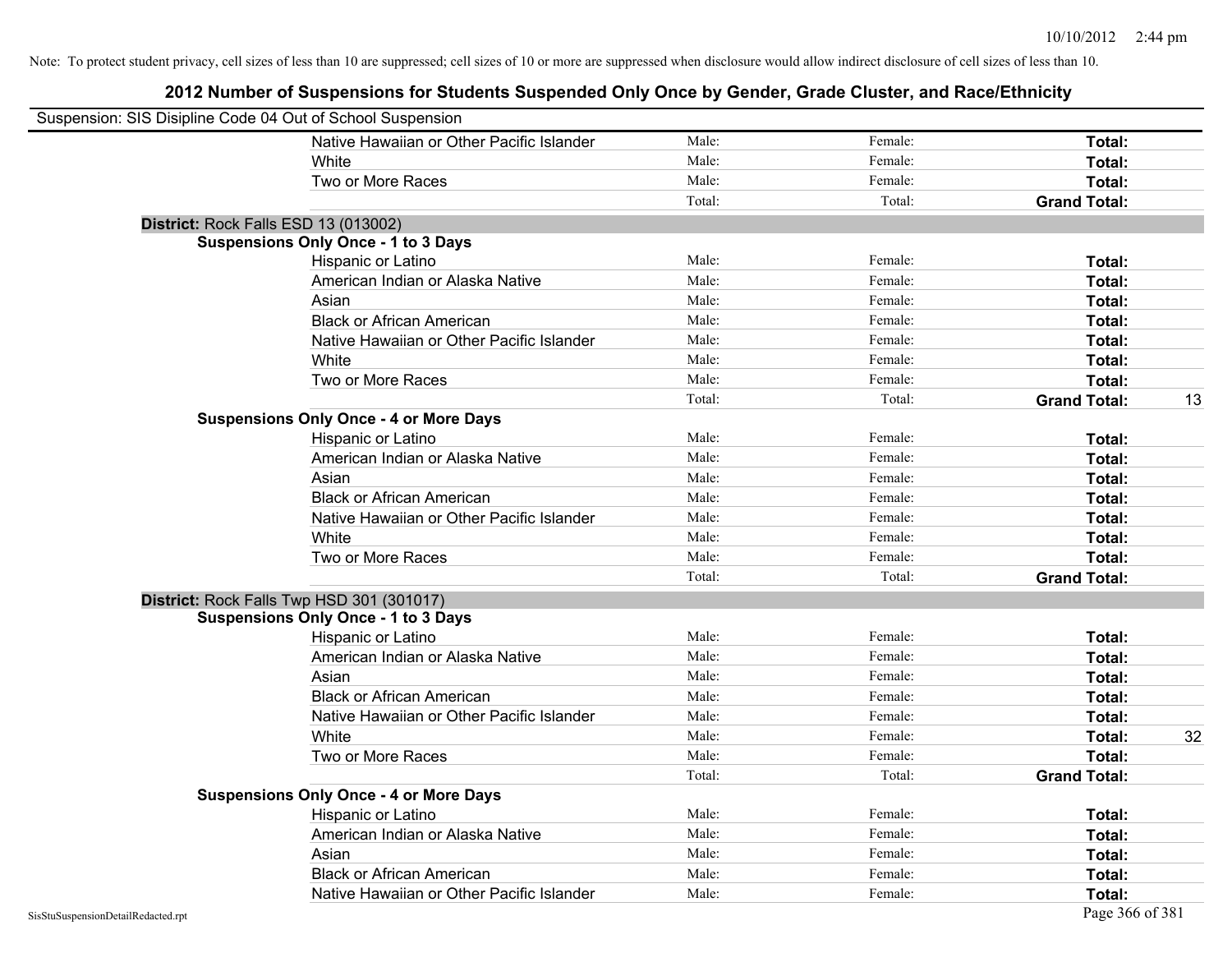| Suspension: SIS Disipline Code 04 Out of School Suspension |                                               |        |    |         |    |                     |    |
|------------------------------------------------------------|-----------------------------------------------|--------|----|---------|----|---------------------|----|
|                                                            | White                                         | Male:  |    | Female: |    | Total:              |    |
|                                                            | Two or More Races                             | Male:  |    | Female: |    | Total:              |    |
|                                                            |                                               | Total: |    | Total:  |    | <b>Grand Total:</b> |    |
| District: Sterling CUSD 5 (005026)                         |                                               |        |    |         |    |                     |    |
|                                                            | <b>Suspensions Only Once - 1 to 3 Days</b>    |        |    |         |    |                     |    |
|                                                            | Hispanic or Latino                            | Male:  | 17 | Female: | 10 | Total:              | 27 |
|                                                            | American Indian or Alaska Native              | Male:  |    | Female: |    | Total:              |    |
|                                                            | Asian                                         | Male:  |    | Female: |    | Total:              |    |
|                                                            | <b>Black or African American</b>              | Male:  |    | Female: |    | Total:              |    |
|                                                            | Native Hawaiian or Other Pacific Islander     | Male:  |    | Female: |    | Total:              |    |
|                                                            | White                                         | Male:  | 39 | Female: | 18 | Total:              | 57 |
|                                                            | Two or More Races                             | Male:  |    | Female: |    | Total:              |    |
|                                                            |                                               | Total: |    | Total:  |    | <b>Grand Total:</b> |    |
|                                                            | <b>Suspensions Only Once - 4 or More Days</b> |        |    |         |    |                     |    |
|                                                            | Hispanic or Latino                            | Male:  |    | Female: |    | Total:              | 15 |
|                                                            | American Indian or Alaska Native              | Male:  |    | Female: |    | Total:              |    |
|                                                            | Asian                                         | Male:  |    | Female: |    | Total:              |    |
|                                                            | <b>Black or African American</b>              | Male:  |    | Female: |    | Total:              |    |
|                                                            | Native Hawaiian or Other Pacific Islander     | Male:  |    | Female: |    | Total:              |    |
|                                                            | White                                         | Male:  |    | Female: |    | Total:              | 23 |
|                                                            | Two or More Races                             | Male:  |    | Female: |    | Total:              |    |
|                                                            |                                               | Total: |    | Total:  |    | <b>Grand Total:</b> |    |
|                                                            |                                               |        |    |         |    |                     |    |
| Region: Will ROE (56)                                      |                                               |        |    |         |    |                     |    |
| County: Non-Public School (000)                            |                                               |        |    |         |    |                     |    |
| District: Will ROE (000000)                                |                                               |        |    |         |    |                     |    |
|                                                            | <b>Suspensions Only Once - 1 to 3 Days</b>    |        |    |         |    |                     |    |
|                                                            | Hispanic or Latino                            | Male:  |    | Female: |    | Total:              |    |
|                                                            | American Indian or Alaska Native              | Male:  |    | Female: |    | Total:              |    |
|                                                            | Asian                                         | Male:  |    | Female: |    | Total:              |    |
|                                                            | <b>Black or African American</b>              | Male:  |    | Female: |    | Total:              |    |
|                                                            | Native Hawaiian or Other Pacific Islander     | Male:  |    | Female: |    | Total:              |    |
|                                                            | White                                         | Male:  |    | Female: |    | Total:              |    |
|                                                            | Two or More Races                             | Male:  |    | Female: |    | Total:              |    |
|                                                            |                                               | Total: |    | Total:  |    | <b>Grand Total:</b> | 11 |
|                                                            | <b>Suspensions Only Once - 4 or More Days</b> |        |    |         |    |                     |    |
|                                                            | Hispanic or Latino                            | Male:  |    | Female: |    | Total:              |    |
|                                                            | American Indian or Alaska Native              | Male:  |    | Female: |    | Total:              |    |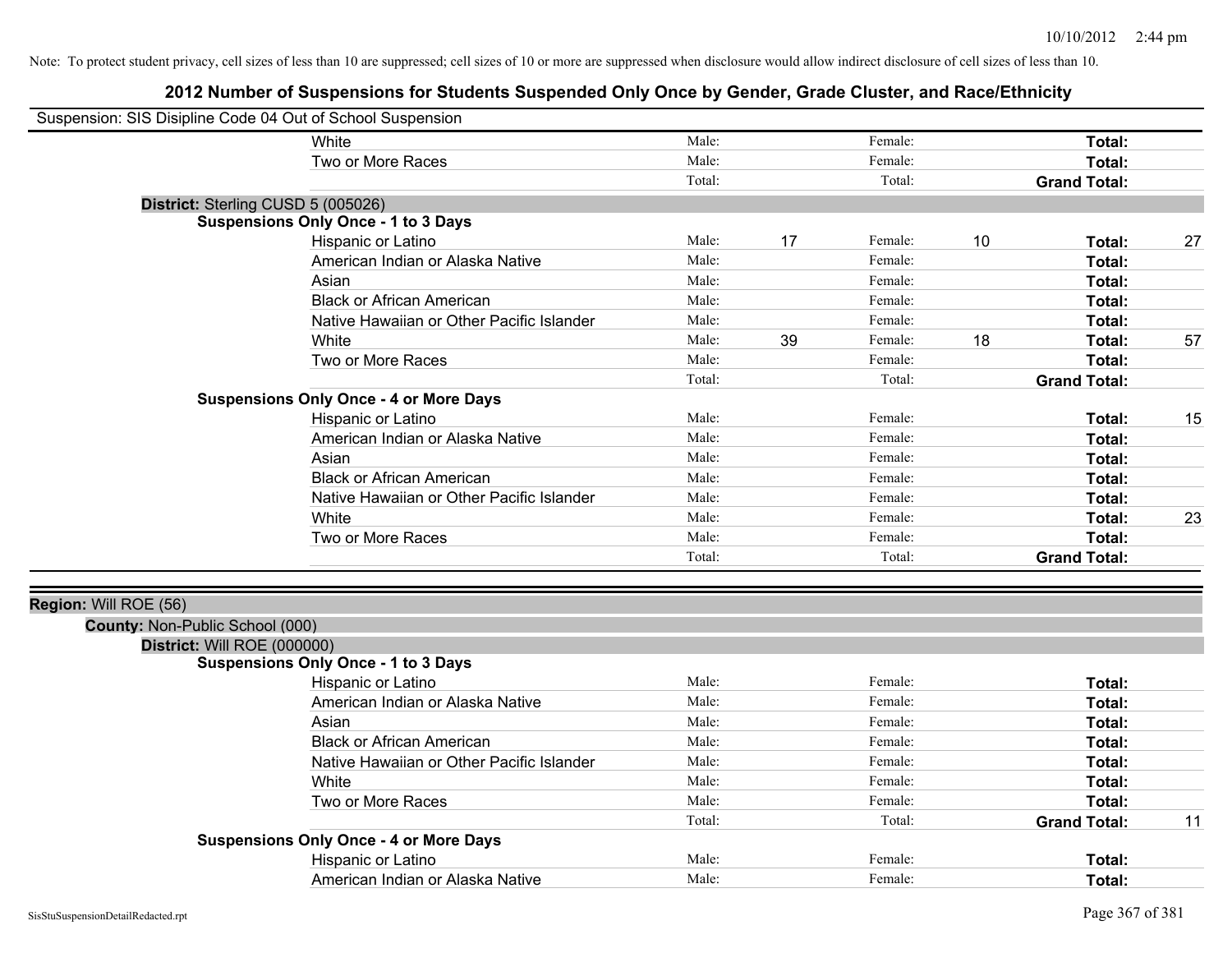|                    | Suspension: SIS Disipline Code 04 Out of School Suspension |        |         |                     |    |
|--------------------|------------------------------------------------------------|--------|---------|---------------------|----|
|                    | Asian                                                      | Male:  | Female: | Total:              |    |
|                    | <b>Black or African American</b>                           | Male:  | Female: | Total:              |    |
|                    | Native Hawaiian or Other Pacific Islander                  | Male:  | Female: | Total:              |    |
|                    | White                                                      | Male:  | Female: | Total:              |    |
|                    | Two or More Races                                          | Male:  | Female: | Total:              |    |
|                    |                                                            | Total: | Total:  | <b>Grand Total:</b> |    |
| County: Will (099) |                                                            |        |         |                     |    |
|                    | District: Beecher CUSD 200U (200U26)                       |        |         |                     |    |
|                    | <b>Suspensions Only Once - 1 to 3 Days</b>                 |        |         |                     |    |
|                    | Hispanic or Latino                                         | Male:  | Female: | Total:              |    |
|                    | American Indian or Alaska Native                           | Male:  | Female: | Total:              |    |
|                    | Asian                                                      | Male:  | Female: | Total:              |    |
|                    | <b>Black or African American</b>                           | Male:  | Female: | Total:              |    |
|                    | Native Hawaiian or Other Pacific Islander                  | Male:  | Female: | Total:              |    |
|                    | White                                                      | Male:  | Female: | Total:              | 18 |
|                    | Two or More Races                                          | Male:  | Female: | Total:              |    |
|                    |                                                            | Total: | Total:  | <b>Grand Total:</b> |    |
|                    | <b>Suspensions Only Once - 4 or More Days</b>              |        |         |                     |    |
|                    | Hispanic or Latino                                         | Male:  | Female: | Total:              |    |
|                    | American Indian or Alaska Native                           | Male:  | Female: | Total:              |    |
|                    | Asian                                                      | Male:  | Female: | Total:              |    |
|                    | <b>Black or African American</b>                           | Male:  | Female: | Total:              |    |
|                    | Native Hawaiian or Other Pacific Islander                  | Male:  | Female: | Total:              |    |
|                    | White                                                      | Male:  | Female: | Total:              |    |
|                    | Two or More Races                                          | Male:  | Female: | Total:              |    |
|                    |                                                            | Total: | Total:  | <b>Grand Total:</b> | 11 |
|                    | District: Chaney-Monge SD 88 (088002)                      |        |         |                     |    |
|                    | <b>Suspensions Only Once - 1 to 3 Days</b>                 |        |         |                     |    |
|                    | Hispanic or Latino                                         | Male:  | Female: | Total:              |    |
|                    | American Indian or Alaska Native                           | Male:  | Female: | Total:              |    |
|                    | Asian                                                      | Male:  | Female: | Total:              |    |
|                    | <b>Black or African American</b>                           | Male:  | Female: | Total:              |    |
|                    | Native Hawaiian or Other Pacific Islander                  | Male:  | Female: | Total:              |    |
|                    | White                                                      | Male:  | Female: | Total:              |    |
|                    | Two or More Races                                          | Male:  | Female: | Total:              |    |
|                    |                                                            | Total: | Total:  | <b>Grand Total:</b> |    |
|                    | <b>Suspensions Only Once - 4 or More Days</b>              |        |         |                     |    |
|                    | Hispanic or Latino                                         | Male:  | Female: | Total:              |    |
|                    | American Indian or Alaska Native                           | Male:  | Female: | Total:              |    |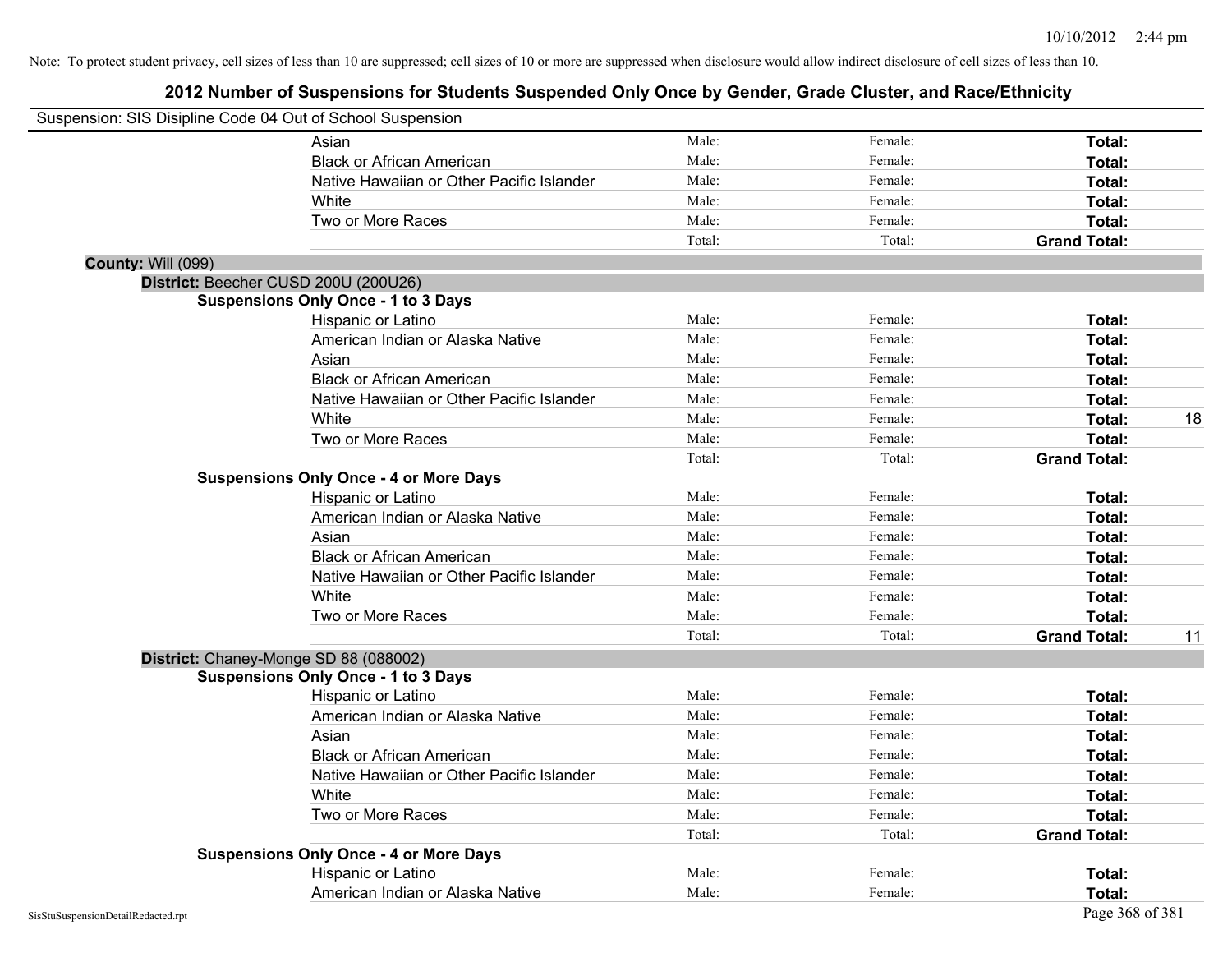|                                    | Suspension: SIS Disipline Code 04 Out of School Suspension |        |     |         |    |                     |     |
|------------------------------------|------------------------------------------------------------|--------|-----|---------|----|---------------------|-----|
|                                    | Asian                                                      | Male:  |     | Female: |    | Total:              |     |
|                                    | <b>Black or African American</b>                           | Male:  |     | Female: |    | Total:              |     |
|                                    | Native Hawaiian or Other Pacific Islander                  | Male:  |     | Female: |    | Total:              |     |
|                                    | White                                                      | Male:  |     | Female: |    | Total:              |     |
|                                    | Two or More Races                                          | Male:  |     | Female: |    | Total:              |     |
|                                    |                                                            | Total: |     | Total:  |    | <b>Grand Total:</b> |     |
|                                    | District: Channahon SD 17 (017002)                         |        |     |         |    |                     |     |
|                                    | <b>Suspensions Only Once - 1 to 3 Days</b>                 |        |     |         |    |                     |     |
|                                    | Hispanic or Latino                                         | Male:  |     | Female: |    | Total:              |     |
|                                    | American Indian or Alaska Native                           | Male:  |     | Female: |    | Total:              |     |
|                                    | Asian                                                      | Male:  |     | Female: |    | Total:              |     |
|                                    | <b>Black or African American</b>                           | Male:  |     | Female: |    | Total:              |     |
|                                    | Native Hawaiian or Other Pacific Islander                  | Male:  |     | Female: |    | Total:              |     |
|                                    | White                                                      | Male:  |     | Female: |    | Total:              |     |
|                                    | Two or More Races                                          | Male:  |     | Female: |    | Total:              |     |
|                                    |                                                            | Total: |     | Total:  |    | <b>Grand Total:</b> |     |
|                                    | <b>Suspensions Only Once - 4 or More Days</b>              |        |     |         |    |                     |     |
|                                    | Hispanic or Latino                                         | Male:  |     | Female: |    | Total:              |     |
|                                    | American Indian or Alaska Native                           | Male:  |     | Female: |    | Total:              |     |
|                                    | Asian                                                      | Male:  |     | Female: |    | Total:              |     |
|                                    | <b>Black or African American</b>                           | Male:  |     | Female: |    | Total:              |     |
|                                    | Native Hawaiian or Other Pacific Islander                  | Male:  |     | Female: |    | Total:              |     |
|                                    | White                                                      | Male:  |     | Female: |    | Total:              |     |
|                                    | Two or More Races                                          | Male:  |     | Female: |    | Total:              |     |
|                                    |                                                            | Total: |     | Total:  |    | <b>Grand Total:</b> |     |
|                                    | District: Crete Monee CUSD 201U (201U26)                   |        |     |         |    |                     |     |
|                                    | <b>Suspensions Only Once - 1 to 3 Days</b>                 |        |     |         |    |                     |     |
|                                    | Hispanic or Latino                                         | Male:  | 16  | Female: | 10 | Total:              | 26  |
|                                    | American Indian or Alaska Native                           | Male:  |     | Female: |    | Total:              |     |
|                                    | Asian                                                      | Male:  |     | Female: |    | Total:              |     |
|                                    | <b>Black or African American</b>                           | Male:  | 158 | Female: | 96 | Total:              | 254 |
|                                    | Native Hawaiian or Other Pacific Islander                  | Male:  |     | Female: |    | Total:              |     |
|                                    | White                                                      | Male:  | 39  | Female: | 17 | Total:              | 56  |
|                                    | Two or More Races                                          | Male:  |     | Female: |    | Total:              | 15  |
|                                    |                                                            | Total: |     | Total:  |    | <b>Grand Total:</b> |     |
|                                    | <b>Suspensions Only Once - 4 or More Days</b>              |        |     |         |    |                     |     |
|                                    | Hispanic or Latino                                         | Male:  |     | Female: |    | Total:              |     |
|                                    | American Indian or Alaska Native                           | Male:  |     | Female: |    | Total:              |     |
|                                    | Asian                                                      | Male:  |     | Female: |    | Total:              |     |
| SisStuSuspensionDetailRedacted.rpt |                                                            |        |     |         |    | Page 369 of 381     |     |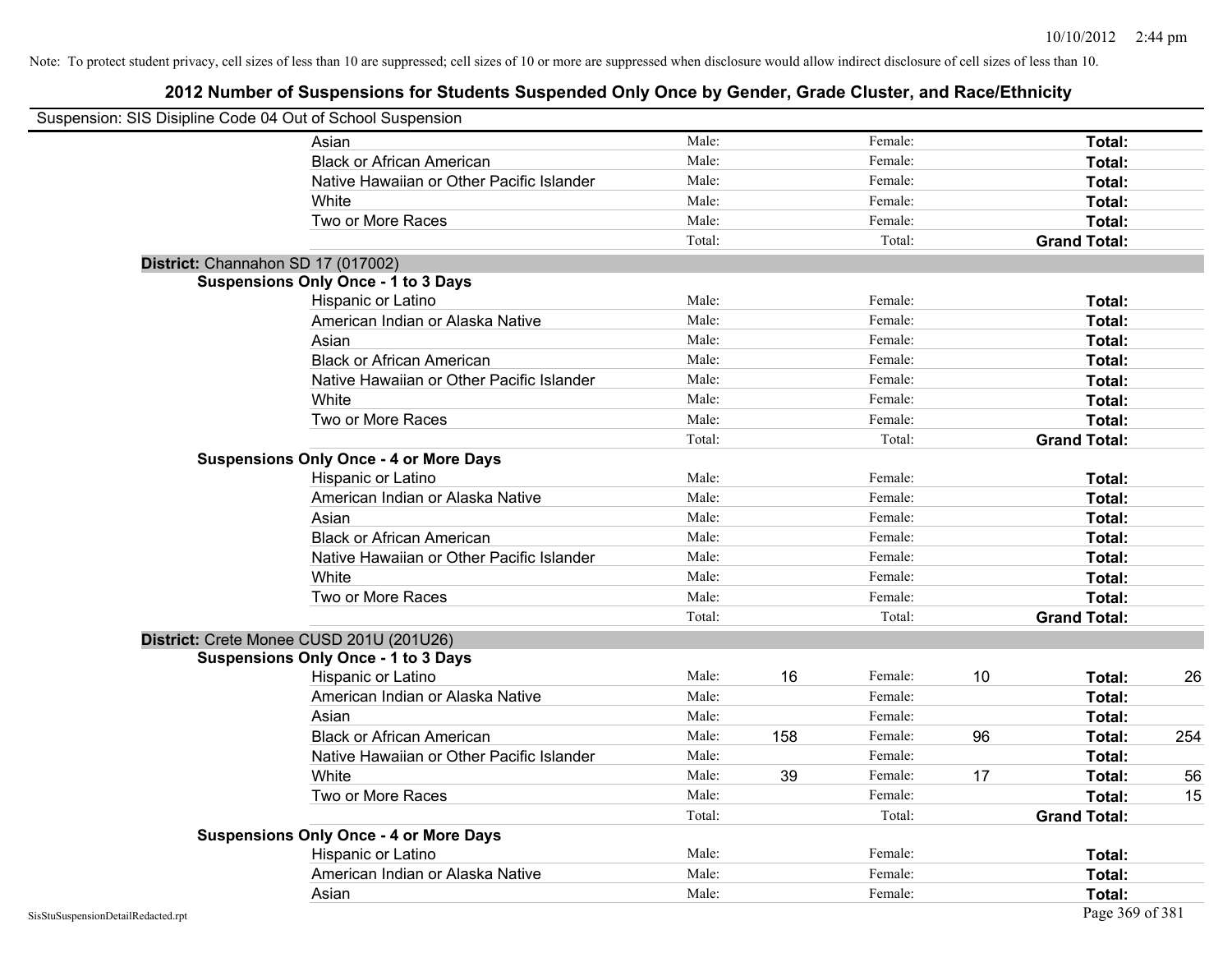|                                    | Suspension: SIS Disipline Code 04 Out of School Suspension |        |    |         |    |                     |    |
|------------------------------------|------------------------------------------------------------|--------|----|---------|----|---------------------|----|
|                                    | <b>Black or African American</b>                           | Male:  | 22 | Female: | 21 | <b>Total:</b>       | 43 |
|                                    | Native Hawaiian or Other Pacific Islander                  | Male:  |    | Female: |    | Total:              |    |
|                                    | White                                                      | Male:  |    | Female: |    | Total:              | 10 |
|                                    | Two or More Races                                          | Male:  |    | Female: |    | Total:              |    |
|                                    |                                                            | Total: |    | Total:  |    | <b>Grand Total:</b> |    |
|                                    | District: Elwood CCSD 203 (203004)                         |        |    |         |    |                     |    |
|                                    | <b>Suspensions Only Once - 1 to 3 Days</b>                 |        |    |         |    |                     |    |
|                                    | Hispanic or Latino                                         | Male:  |    | Female: |    | Total:              |    |
|                                    | American Indian or Alaska Native                           | Male:  |    | Female: |    | Total:              |    |
|                                    | Asian                                                      | Male:  |    | Female: |    | Total:              |    |
|                                    | <b>Black or African American</b>                           | Male:  |    | Female: |    | Total:              |    |
|                                    | Native Hawaiian or Other Pacific Islander                  | Male:  |    | Female: |    | Total:              |    |
|                                    | White                                                      | Male:  |    | Female: |    | Total:              |    |
|                                    | Two or More Races                                          | Male:  |    | Female: |    | Total:              |    |
|                                    |                                                            | Total: |    | Total:  |    | <b>Grand Total:</b> |    |
|                                    | <b>Suspensions Only Once - 4 or More Days</b>              |        |    |         |    |                     |    |
|                                    | Hispanic or Latino                                         | Male:  |    | Female: |    | Total:              |    |
|                                    | American Indian or Alaska Native                           | Male:  |    | Female: |    | Total:              |    |
|                                    | Asian                                                      | Male:  |    | Female: |    | Total:              |    |
|                                    | <b>Black or African American</b>                           | Male:  |    | Female: |    | Total:              |    |
|                                    | Native Hawaiian or Other Pacific Islander                  | Male:  |    | Female: |    | Total:              |    |
|                                    | White                                                      | Male:  |    | Female: |    | Total:              |    |
|                                    | Two or More Races                                          | Male:  |    | Female: |    | Total:              |    |
|                                    |                                                            | Total: |    | Total:  |    | <b>Grand Total:</b> |    |
|                                    | District: Fairmont SD 89 (089002)                          |        |    |         |    |                     |    |
|                                    | <b>Suspensions Only Once - 1 to 3 Days</b>                 |        |    |         |    |                     |    |
|                                    | Hispanic or Latino                                         | Male:  |    | Female: |    | Total:              |    |
|                                    | American Indian or Alaska Native                           | Male:  |    | Female: |    | Total:              |    |
|                                    | Asian                                                      | Male:  |    | Female: |    | Total:              |    |
|                                    | <b>Black or African American</b>                           | Male:  |    | Female: |    | Total:              | 11 |
|                                    | Native Hawaiian or Other Pacific Islander                  | Male:  |    | Female: |    | Total:              |    |
|                                    | White                                                      | Male:  |    | Female: |    | Total:              |    |
|                                    | Two or More Races                                          | Male:  |    | Female: |    | Total:              |    |
|                                    |                                                            | Total: |    | Total:  |    | <b>Grand Total:</b> |    |
|                                    | <b>Suspensions Only Once - 4 or More Days</b>              |        |    |         |    |                     |    |
|                                    | Hispanic or Latino                                         | Male:  |    | Female: |    | Total:              |    |
|                                    | American Indian or Alaska Native                           | Male:  |    | Female: |    | Total:              |    |
|                                    | Asian                                                      | Male:  |    | Female: |    | Total:              |    |
|                                    | <b>Black or African American</b>                           | Male:  |    | Female: |    | Total:              |    |
| SisStuSuspensionDetailRedacted.rpt |                                                            |        |    |         |    | Page 370 of 381     |    |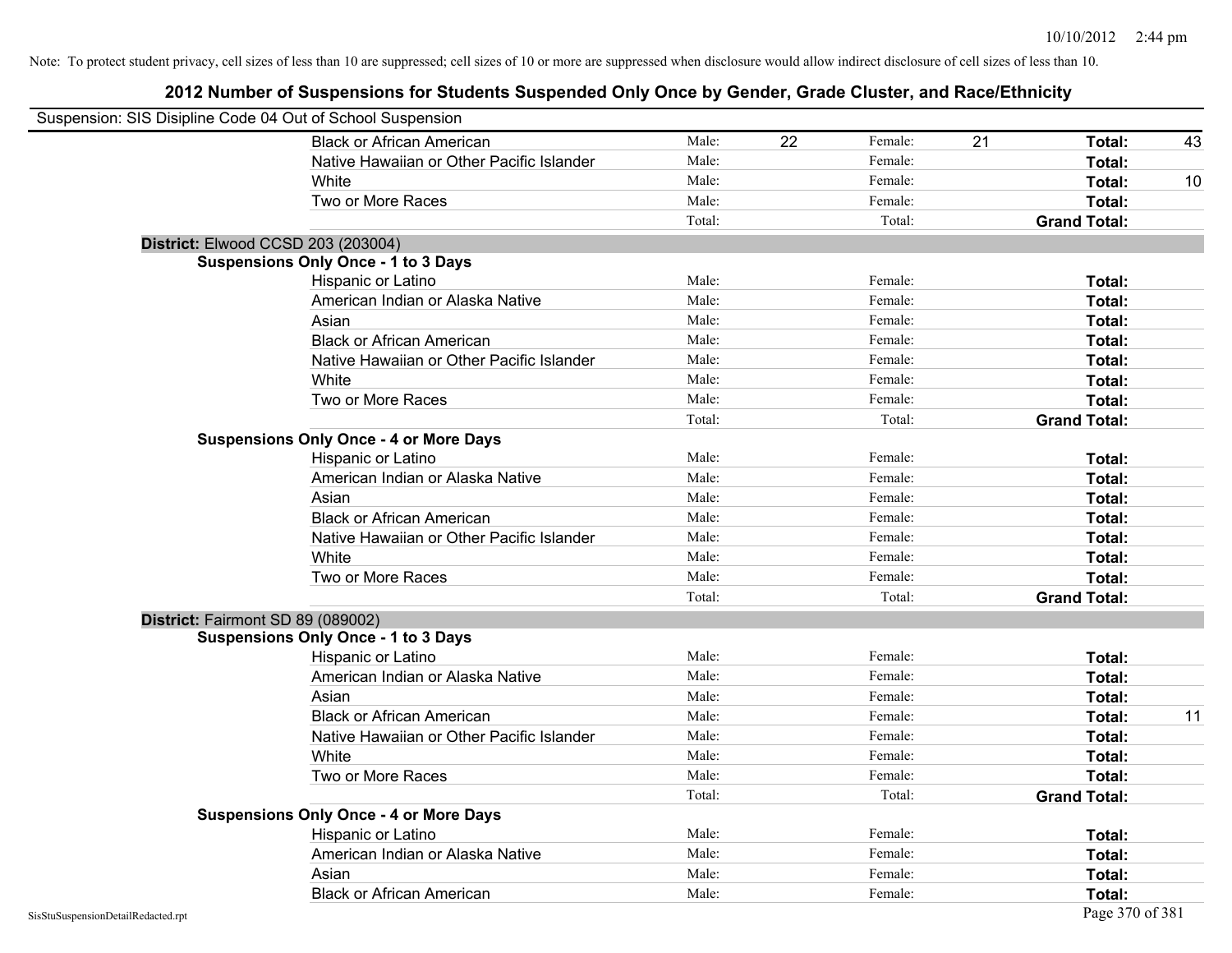| Suspension: SIS Disipline Code 04 Out of School Suspension |                                               |        |         |                     |
|------------------------------------------------------------|-----------------------------------------------|--------|---------|---------------------|
|                                                            | Native Hawaiian or Other Pacific Islander     | Male:  | Female: | Total:              |
|                                                            | White                                         | Male:  | Female: | Total:              |
|                                                            | Two or More Races                             | Male:  | Female: | Total:              |
|                                                            |                                               | Total: | Total:  | <b>Grand Total:</b> |
| District: Frankfort CCSD 157C (157C04)                     |                                               |        |         |                     |
|                                                            | <b>Suspensions Only Once - 1 to 3 Days</b>    |        |         |                     |
|                                                            | Hispanic or Latino                            | Male:  | Female: | Total:              |
|                                                            | American Indian or Alaska Native              | Male:  | Female: | Total:              |
|                                                            | Asian                                         | Male:  | Female: | Total:              |
|                                                            | <b>Black or African American</b>              | Male:  | Female: | Total:              |
|                                                            | Native Hawaiian or Other Pacific Islander     | Male:  | Female: | Total:              |
|                                                            | White                                         | Male:  | Female: | 13<br>Total:        |
|                                                            | Two or More Races                             | Male:  | Female: | Total:              |
|                                                            |                                               | Total: | Total:  | <b>Grand Total:</b> |
|                                                            | <b>Suspensions Only Once - 4 or More Days</b> |        |         |                     |
|                                                            | Hispanic or Latino                            | Male:  | Female: | Total:              |
|                                                            | American Indian or Alaska Native              | Male:  | Female: | Total:              |
|                                                            | Asian                                         | Male:  | Female: | Total:              |
|                                                            | <b>Black or African American</b>              | Male:  | Female: | Total:              |
|                                                            | Native Hawaiian or Other Pacific Islander     | Male:  | Female: | Total:              |
|                                                            | White                                         | Male:  | Female: | Total:              |
|                                                            | Two or More Races                             | Male:  | Female: | Total:              |
|                                                            |                                               | Total: | Total:  | <b>Grand Total:</b> |
| District: Homer CCSD 33C (033C04)                          |                                               |        |         |                     |
|                                                            | <b>Suspensions Only Once - 1 to 3 Days</b>    |        |         |                     |
|                                                            | Hispanic or Latino                            | Male:  | Female: | Total:              |
|                                                            | American Indian or Alaska Native              | Male:  | Female: | Total:              |
|                                                            | Asian                                         | Male:  | Female: | Total:              |
|                                                            | <b>Black or African American</b>              | Male:  | Female: | Total:              |
|                                                            | Native Hawaiian or Other Pacific Islander     | Male:  | Female: | Total:              |
|                                                            | <b>White</b>                                  | Male:  | Female: | Total:<br>31        |
|                                                            | Two or More Races                             | Male:  | Female: | Total:              |
|                                                            |                                               | Total: | Total:  | <b>Grand Total:</b> |
|                                                            | <b>Suspensions Only Once - 4 or More Days</b> |        |         |                     |
|                                                            | Hispanic or Latino                            | Male:  | Female: | Total:              |
|                                                            | American Indian or Alaska Native              | Male:  | Female: | Total:              |
|                                                            | Asian                                         | Male:  | Female: | Total:              |
|                                                            | <b>Black or African American</b>              | Male:  | Female: | Total:              |
|                                                            | Native Hawaiian or Other Pacific Islander     | Male:  | Female: | Total:              |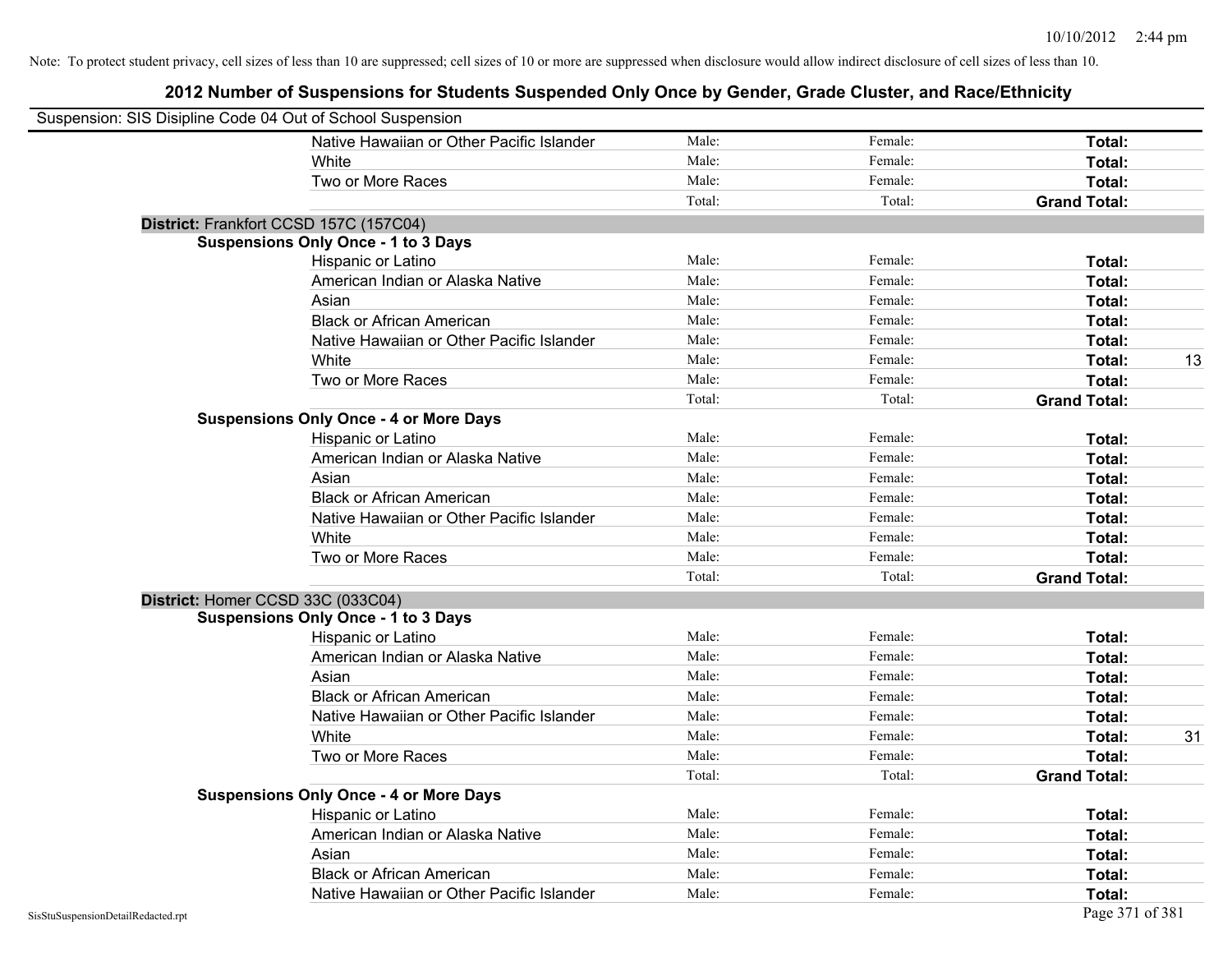| Suspension: SIS Disipline Code 04 Out of School Suspension |                                               |        |     |         |    |                     |     |
|------------------------------------------------------------|-----------------------------------------------|--------|-----|---------|----|---------------------|-----|
|                                                            | White                                         | Male:  |     | Female: |    | Total:              |     |
|                                                            | Two or More Races                             | Male:  |     | Female: |    | Total:              |     |
|                                                            |                                               | Total: |     | Total:  |    | <b>Grand Total:</b> |     |
| District: Joliet PSD 86 (086005)                           |                                               |        |     |         |    |                     |     |
|                                                            | <b>Suspensions Only Once - 1 to 3 Days</b>    |        |     |         |    |                     |     |
|                                                            | Hispanic or Latino                            | Male:  | 101 | Female: | 31 | Total:              | 132 |
|                                                            | American Indian or Alaska Native              | Male:  |     | Female: |    | Total:              |     |
|                                                            | Asian                                         | Male:  |     | Female: |    | Total:              |     |
|                                                            | <b>Black or African American</b>              | Male:  | 130 | Female: | 86 | Total:              | 216 |
|                                                            | Native Hawaiian or Other Pacific Islander     | Male:  |     | Female: |    | Total:              |     |
|                                                            | White                                         | Male:  | 33  | Female: | 17 | Total:              | 50  |
|                                                            | Two or More Races                             | Male:  |     | Female: |    | Total:              | 28  |
|                                                            |                                               | Total: |     | Total:  |    | <b>Grand Total:</b> |     |
|                                                            | <b>Suspensions Only Once - 4 or More Days</b> |        |     |         |    |                     |     |
|                                                            | Hispanic or Latino                            | Male:  |     | Female: |    | Total:              | 36  |
|                                                            | American Indian or Alaska Native              | Male:  |     | Female: |    | Total:              |     |
|                                                            | Asian                                         | Male:  |     | Female: |    | Total:              |     |
|                                                            | <b>Black or African American</b>              | Male:  | 36  | Female: | 27 | Total:              | 63  |
|                                                            | Native Hawaiian or Other Pacific Islander     | Male:  |     | Female: |    | Total:              |     |
|                                                            | White                                         | Male:  |     | Female: |    | Total:              |     |
|                                                            | Two or More Races                             | Male:  |     | Female: |    | Total:              |     |
|                                                            |                                               | Total: |     | Total:  |    | <b>Grand Total:</b> |     |
|                                                            | District: Joliet Twp HSD 204 (204017)         |        |     |         |    |                     |     |
|                                                            | <b>Suspensions Only Once - 1 to 3 Days</b>    |        |     |         |    |                     |     |
|                                                            | Hispanic or Latino                            | Male:  | 77  | Female: | 22 | Total:              | 99  |
|                                                            | American Indian or Alaska Native              | Male:  |     | Female: |    | Total:              |     |
|                                                            | Asian                                         | Male:  |     | Female: |    | Total:              |     |
|                                                            | <b>Black or African American</b>              | Male:  | 108 | Female: | 74 | Total:              | 182 |
|                                                            | Native Hawaiian or Other Pacific Islander     | Male:  |     | Female: |    | Total:              |     |
|                                                            | White                                         | Male:  | 55  | Female: | 25 | Total:              | 80  |
|                                                            | Two or More Races                             | Male:  |     | Female: |    | Total:              | 11  |
|                                                            |                                               | Total: |     | Total:  |    | <b>Grand Total:</b> |     |
|                                                            | <b>Suspensions Only Once - 4 or More Days</b> |        |     |         |    |                     |     |
|                                                            | Hispanic or Latino                            | Male:  | 35  | Female: | 36 | Total:              | 71  |
|                                                            | American Indian or Alaska Native              | Male:  |     | Female: |    | Total:              |     |
|                                                            | Asian                                         | Male:  |     | Female: |    | Total:              |     |
|                                                            | <b>Black or African American</b>              | Male:  | 31  | Female: | 28 | Total:              | 59  |
|                                                            | Native Hawaiian or Other Pacific Islander     | Male:  |     | Female: |    | Total:              |     |
|                                                            | White                                         | Male:  | 17  | Female: | 12 | Total:              | 29  |
| SisStuSuspensionDetailRedacted.rpt                         |                                               |        |     |         |    | Page 372 of 381     |     |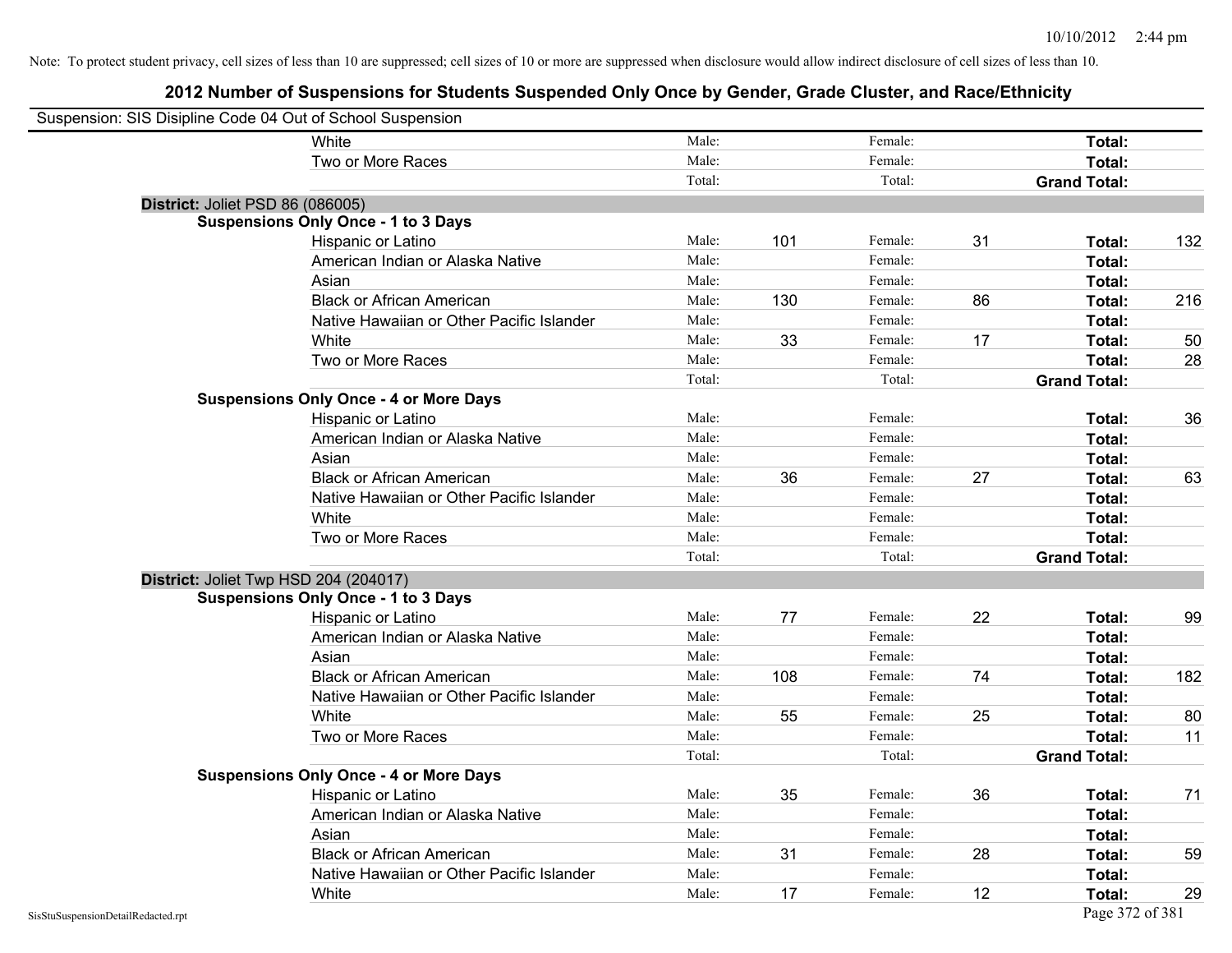| Suspension: SIS Disipline Code 04 Out of School Suspension |                                               |        |    |         |    |                     |    |
|------------------------------------------------------------|-----------------------------------------------|--------|----|---------|----|---------------------|----|
|                                                            | Two or More Races                             | Male:  |    | Female: |    | Total:              |    |
|                                                            |                                               | Total: |    | Total:  |    | <b>Grand Total:</b> |    |
|                                                            | District: Laraway CCSD 70C (070C04)           |        |    |         |    |                     |    |
|                                                            | <b>Suspensions Only Once - 1 to 3 Days</b>    |        |    |         |    |                     |    |
|                                                            | Hispanic or Latino                            | Male:  |    | Female: |    | Total:              |    |
|                                                            | American Indian or Alaska Native              | Male:  |    | Female: |    | Total:              |    |
|                                                            | Asian                                         | Male:  |    | Female: |    | Total:              |    |
|                                                            | <b>Black or African American</b>              | Male:  |    | Female: |    | Total:              | 14 |
|                                                            | Native Hawaiian or Other Pacific Islander     | Male:  |    | Female: |    | Total:              |    |
|                                                            | White                                         | Male:  |    | Female: |    | Total:              |    |
|                                                            | Two or More Races                             | Male:  |    | Female: |    | Total:              |    |
|                                                            |                                               | Total: |    | Total:  |    | <b>Grand Total:</b> |    |
|                                                            | <b>Suspensions Only Once - 4 or More Days</b> |        |    |         |    |                     |    |
|                                                            | Hispanic or Latino                            | Male:  |    | Female: |    | Total:              |    |
|                                                            | American Indian or Alaska Native              | Male:  |    | Female: |    | Total:              |    |
|                                                            | Asian                                         | Male:  |    | Female: |    | Total:              |    |
|                                                            | <b>Black or African American</b>              | Male:  |    | Female: |    | Total:              |    |
|                                                            | Native Hawaiian or Other Pacific Islander     | Male:  |    | Female: |    | Total:              |    |
|                                                            | White                                         | Male:  |    | Female: |    | Total:              |    |
|                                                            | Two or More Races                             | Male:  |    | Female: |    | Total:              |    |
|                                                            |                                               | Total: |    | Total:  |    | <b>Grand Total:</b> |    |
|                                                            | District: Lincoln Way CHSD 210 (210016)       |        |    |         |    |                     |    |
|                                                            | <b>Suspensions Only Once - 1 to 3 Days</b>    |        |    |         |    |                     |    |
|                                                            | Hispanic or Latino                            | Male:  |    | Female: |    | Total:              |    |
|                                                            | American Indian or Alaska Native              | Male:  |    | Female: |    | Total:              |    |
|                                                            | Asian                                         | Male:  |    | Female: |    | Total:              |    |
|                                                            | <b>Black or African American</b>              | Male:  |    | Female: |    | Total:              |    |
|                                                            | Native Hawaiian or Other Pacific Islander     | Male:  |    | Female: |    | Total:              |    |
|                                                            | White                                         | Male:  | 62 | Female: | 18 | Total:              | 80 |
|                                                            | Two or More Races                             | Male:  |    | Female: |    | Total:              |    |
|                                                            |                                               | Total: |    | Total:  |    | <b>Grand Total:</b> | 99 |
|                                                            | <b>Suspensions Only Once - 4 or More Days</b> |        |    |         |    |                     |    |
|                                                            | Hispanic or Latino                            | Male:  |    | Female: |    | Total:              |    |
|                                                            | American Indian or Alaska Native              | Male:  |    | Female: |    | Total:              |    |
|                                                            | Asian                                         | Male:  |    | Female: |    | Total:              |    |
|                                                            | <b>Black or African American</b>              | Male:  |    | Female: |    | Total:              |    |
|                                                            | Native Hawaiian or Other Pacific Islander     | Male:  |    | Female: |    | Total:              |    |
|                                                            | White                                         | Male:  | 26 | Female: | 11 | Total:              | 37 |
|                                                            | Two or More Races                             | Male:  |    | Female: |    | Total:              |    |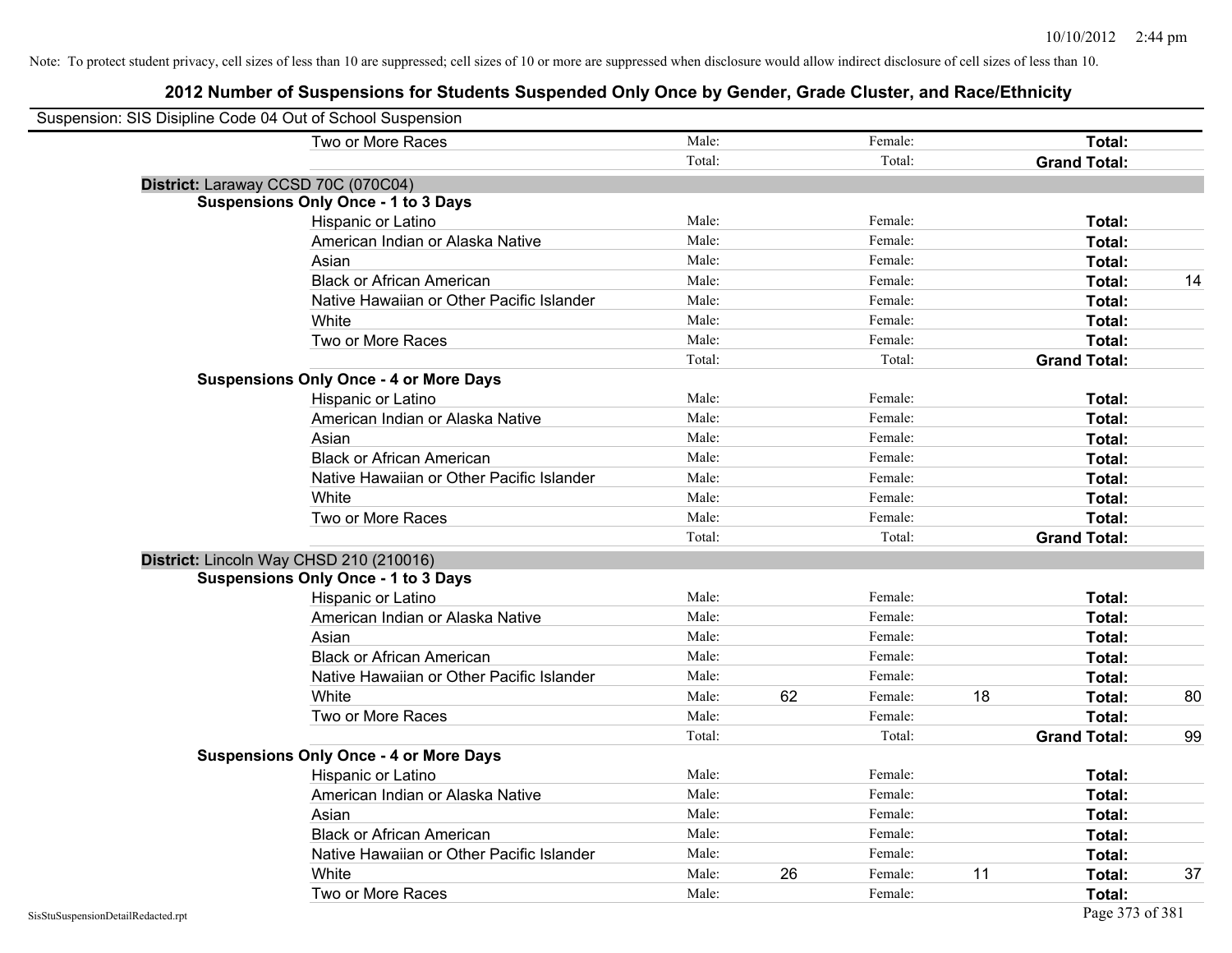| Suspension: SIS Disipline Code 04 Out of School Suspension |        |    |         |    |                     |    |
|------------------------------------------------------------|--------|----|---------|----|---------------------|----|
|                                                            | Total: |    | Total:  |    | <b>Grand Total:</b> |    |
| District: Lincoln-Way Area Spec Ed JA Dist (843060)        |        |    |         |    |                     |    |
| <b>Suspensions Only Once - 4 or More Days</b>              |        |    |         |    |                     |    |
| Hispanic or Latino                                         | Male:  |    | Female: |    | Total:              |    |
| American Indian or Alaska Native                           | Male:  |    | Female: |    | Total:              |    |
| Asian                                                      | Male:  |    | Female: |    | Total:              |    |
| <b>Black or African American</b>                           | Male:  |    | Female: |    | Total:              |    |
| Native Hawaiian or Other Pacific Islander                  | Male:  |    | Female: |    | Total:              |    |
| White                                                      | Male:  |    | Female: |    | Total:              |    |
| Two or More Races                                          | Male:  |    | Female: |    | Total:              |    |
|                                                            | Total: |    | Total:  |    | <b>Grand Total:</b> |    |
| District: Lockport SD 91 (091002)                          |        |    |         |    |                     |    |
| <b>Suspensions Only Once - 1 to 3 Days</b>                 |        |    |         |    |                     |    |
| Hispanic or Latino                                         | Male:  |    | Female: |    | Total:              |    |
| American Indian or Alaska Native                           | Male:  |    | Female: |    | Total:              |    |
| Asian                                                      | Male:  |    | Female: |    | Total:              |    |
| <b>Black or African American</b>                           | Male:  |    | Female: |    | Total:              |    |
| Native Hawaiian or Other Pacific Islander                  | Male:  |    | Female: |    | Total:              |    |
| White                                                      | Male:  |    | Female: |    | Total:              |    |
| Two or More Races                                          | Male:  |    | Female: |    | Total:              |    |
|                                                            | Total: |    | Total:  |    | <b>Grand Total:</b> |    |
| District: Lockport Twp HSD 205 (205017)                    |        |    |         |    |                     |    |
| <b>Suspensions Only Once - 1 to 3 Days</b>                 |        |    |         |    |                     |    |
| Hispanic or Latino                                         | Male:  | 14 | Female: | 10 | Total:              | 24 |
| American Indian or Alaska Native                           | Male:  |    | Female: |    | Total:              |    |
| Asian                                                      | Male:  |    | Female: |    | Total:              |    |
| <b>Black or African American</b>                           | Male:  |    | Female: |    | Total:              | 15 |
| Native Hawaiian or Other Pacific Islander                  | Male:  |    | Female: |    | Total:              |    |
| White                                                      | Male:  | 43 | Female: | 22 | Total:              | 65 |
| Two or More Races                                          | Male:  |    | Female: |    | Total:              |    |
|                                                            | Total: |    | Total:  |    | <b>Grand Total:</b> |    |
| <b>Suspensions Only Once - 4 or More Days</b>              |        |    |         |    |                     |    |
| Hispanic or Latino                                         | Male:  |    | Female: |    | Total:              | 17 |
| American Indian or Alaska Native                           | Male:  |    | Female: |    | Total:              |    |
| Asian                                                      | Male:  |    | Female: |    | Total:              |    |
| <b>Black or African American</b>                           | Male:  |    | Female: |    | Total:              | 13 |
| Native Hawaiian or Other Pacific Islander                  | Male:  |    | Female: |    | Total:              |    |
| White                                                      | Male:  | 29 | Female: | 17 | Total:              | 46 |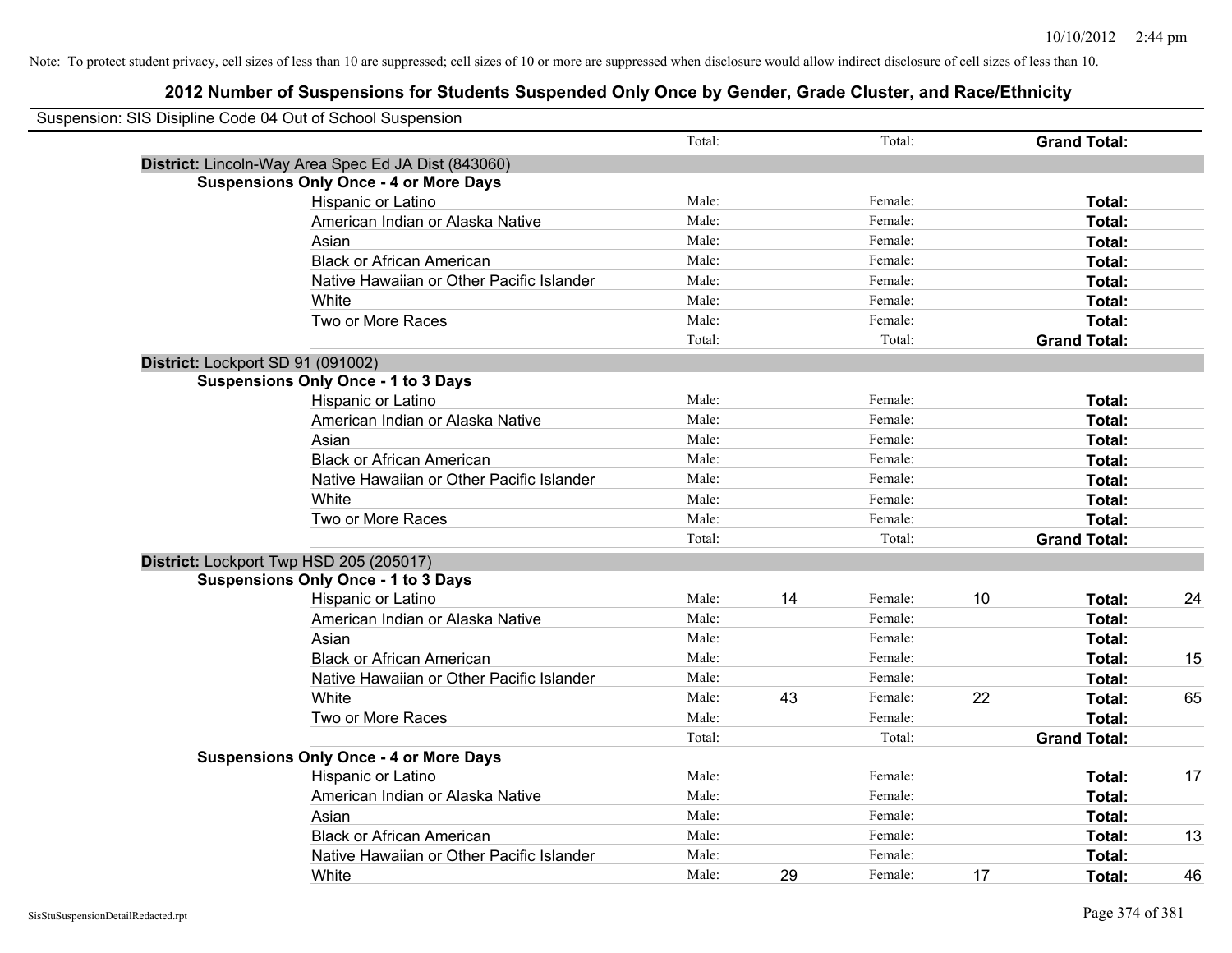| Suspension: SIS Disipline Code 04 Out of School Suspension |                                               |        |         |                     |
|------------------------------------------------------------|-----------------------------------------------|--------|---------|---------------------|
|                                                            | Two or More Races                             | Male:  | Female: | Total:              |
|                                                            |                                               | Total: | Total:  | <b>Grand Total:</b> |
|                                                            | District: Manhattan SD 114 (114002)           |        |         |                     |
|                                                            | <b>Suspensions Only Once - 4 or More Days</b> |        |         |                     |
|                                                            | Hispanic or Latino                            | Male:  | Female: | Total:              |
|                                                            | American Indian or Alaska Native              | Male:  | Female: | Total:              |
|                                                            | Asian                                         | Male:  | Female: | Total:              |
|                                                            | <b>Black or African American</b>              | Male:  | Female: | Total:              |
|                                                            | Native Hawaiian or Other Pacific Islander     | Male:  | Female: | Total:              |
|                                                            | White                                         | Male:  | Female: | Total:              |
|                                                            | Two or More Races                             | Male:  | Female: | Total:              |
|                                                            |                                               | Total: | Total:  | <b>Grand Total:</b> |
| District: Mokena SD 159 (159002)                           |                                               |        |         |                     |
|                                                            | <b>Suspensions Only Once - 1 to 3 Days</b>    |        |         |                     |
|                                                            | Hispanic or Latino                            | Male:  | Female: | Total:              |
|                                                            | American Indian or Alaska Native              | Male:  | Female: | Total:              |
|                                                            | Asian                                         | Male:  | Female: | Total:              |
|                                                            | <b>Black or African American</b>              | Male:  | Female: | Total:              |
|                                                            | Native Hawaiian or Other Pacific Islander     | Male:  | Female: | Total:              |
|                                                            | White                                         | Male:  | Female: | Total:<br>14        |
|                                                            | Two or More Races                             | Male:  | Female: | Total:              |
|                                                            |                                               | Total: | Total:  | <b>Grand Total:</b> |
|                                                            | <b>Suspensions Only Once - 4 or More Days</b> |        |         |                     |
|                                                            | Hispanic or Latino                            | Male:  | Female: | Total:              |
|                                                            | American Indian or Alaska Native              | Male:  | Female: | Total:              |
|                                                            | Asian                                         | Male:  | Female: | Total:              |
|                                                            | <b>Black or African American</b>              | Male:  | Female: | Total:              |
|                                                            | Native Hawaiian or Other Pacific Islander     | Male:  | Female: | Total:              |
|                                                            | White                                         | Male:  | Female: | Total:              |
|                                                            | Two or More Races                             | Male:  | Female: | Total:              |
|                                                            |                                               | Total: | Total:  | <b>Grand Total:</b> |
|                                                            | <b>District: New Lenox SD 122 (122002)</b>    |        |         |                     |
|                                                            | <b>Suspensions Only Once - 1 to 3 Days</b>    |        |         |                     |
|                                                            | Hispanic or Latino                            | Male:  | Female: | Total:              |
|                                                            | American Indian or Alaska Native              | Male:  | Female: | Total:              |
|                                                            | Asian                                         | Male:  | Female: | Total:              |
|                                                            | <b>Black or African American</b>              | Male:  | Female: | Total:              |
|                                                            | Native Hawaiian or Other Pacific Islander     | Male:  | Female: | Total:              |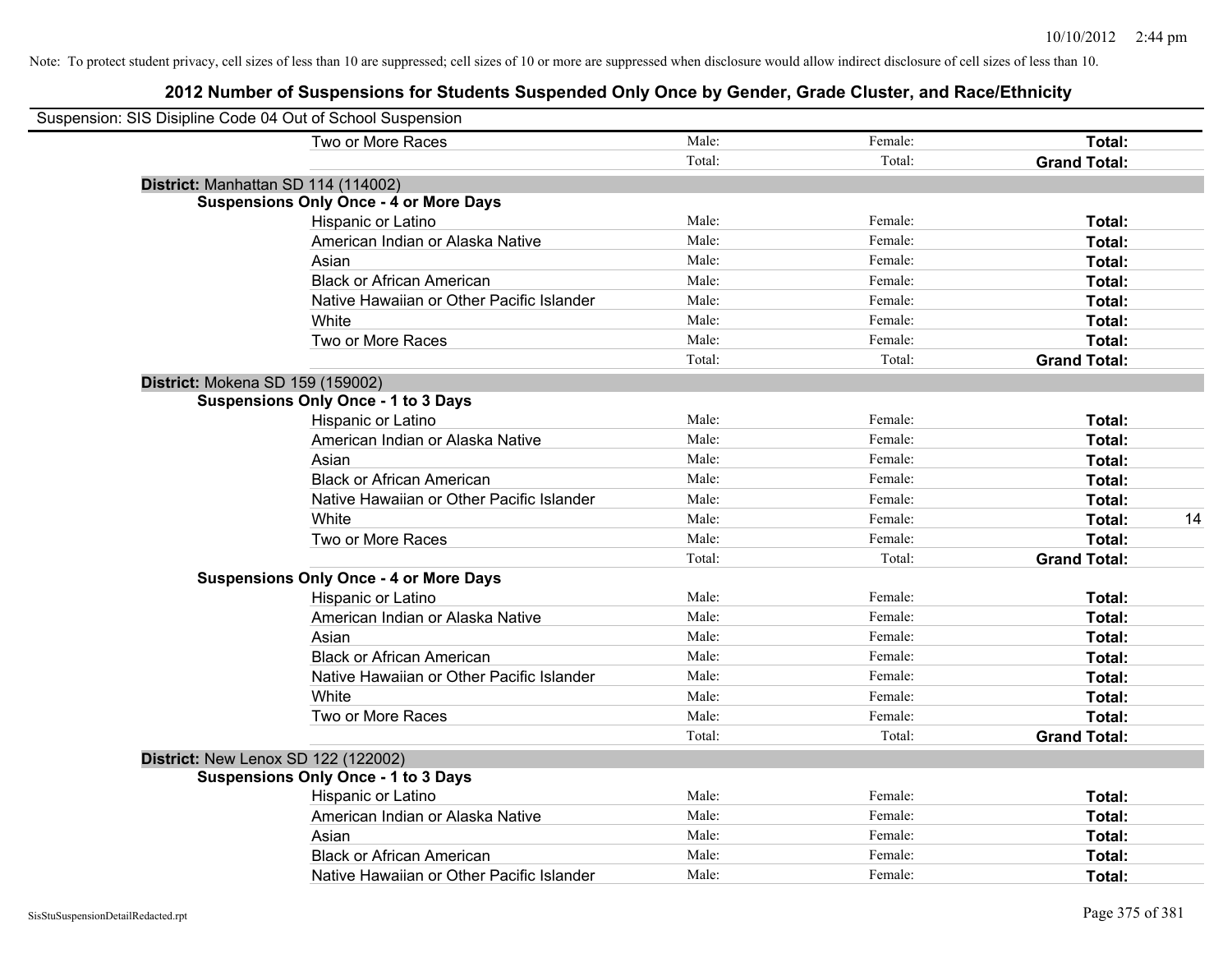|                                    | White                                         | Male:  | Female: | Total:              | 18 |
|------------------------------------|-----------------------------------------------|--------|---------|---------------------|----|
|                                    | Two or More Races                             | Male:  | Female: | Total:              |    |
|                                    |                                               | Total: | Total:  | <b>Grand Total:</b> |    |
|                                    | <b>Suspensions Only Once - 4 or More Days</b> |        |         |                     |    |
|                                    | Hispanic or Latino                            | Male:  | Female: | Total:              |    |
|                                    | American Indian or Alaska Native              | Male:  | Female: | Total:              |    |
|                                    | Asian                                         | Male:  | Female: | Total:              |    |
|                                    | <b>Black or African American</b>              | Male:  | Female: | Total:              |    |
|                                    | Native Hawaiian or Other Pacific Islander     | Male:  | Female: | Total:              |    |
|                                    | White                                         | Male:  | Female: | Total:              |    |
|                                    | Two or More Races                             | Male:  | Female: | Total:              |    |
|                                    |                                               | Total: | Total:  | <b>Grand Total:</b> |    |
|                                    | District: Non-Public School (077S)            |        |         |                     |    |
|                                    | <b>Suspensions Only Once - 1 to 3 Days</b>    |        |         |                     |    |
|                                    | Hispanic or Latino                            | Male:  | Female: | Total:              |    |
|                                    | American Indian or Alaska Native              | Male:  | Female: | Total:              |    |
|                                    | Asian                                         | Male:  | Female: | Total:              |    |
|                                    | <b>Black or African American</b>              | Male:  | Female: | Total:              |    |
|                                    | Native Hawaiian or Other Pacific Islander     | Male:  | Female: | Total:              |    |
|                                    | White                                         | Male:  | Female: | Total:              |    |
|                                    | Two or More Races                             | Male:  | Female: | Total:              |    |
|                                    |                                               | Total: | Total:  | <b>Grand Total:</b> |    |
|                                    | District: Peotone CUSD 207U (207U26)          |        |         |                     |    |
|                                    | <b>Suspensions Only Once - 1 to 3 Days</b>    |        |         |                     |    |
|                                    | Hispanic or Latino                            | Male:  | Female: | Total:              |    |
|                                    | American Indian or Alaska Native              | Male:  | Female: | Total:              |    |
|                                    | Asian                                         | Male:  | Female: | Total:              |    |
|                                    | <b>Black or African American</b>              | Male:  | Female: | Total:              |    |
|                                    | Native Hawaiian or Other Pacific Islander     | Male:  | Female: | Total:              |    |
|                                    | White                                         | Male:  | Female: | Total:              | 39 |
|                                    | Two or More Races                             | Male:  | Female: | Total:              |    |
|                                    |                                               | Total: | Total:  | <b>Grand Total:</b> |    |
|                                    | <b>Suspensions Only Once - 4 or More Days</b> |        |         |                     |    |
|                                    | Hispanic or Latino                            | Male:  | Female: | Total:              |    |
|                                    | American Indian or Alaska Native              | Male:  | Female: | Total:              |    |
|                                    | Asian                                         | Male:  | Female: | Total:              |    |
|                                    | <b>Black or African American</b>              | Male:  | Female: | Total:              |    |
|                                    | Native Hawaiian or Other Pacific Islander     | Male:  | Female: | Total:              |    |
|                                    | White                                         | Male:  | Female: | Total:              |    |
| SisStuSuspensionDetailRedacted.rpt |                                               |        |         | Page 376 of 381     |    |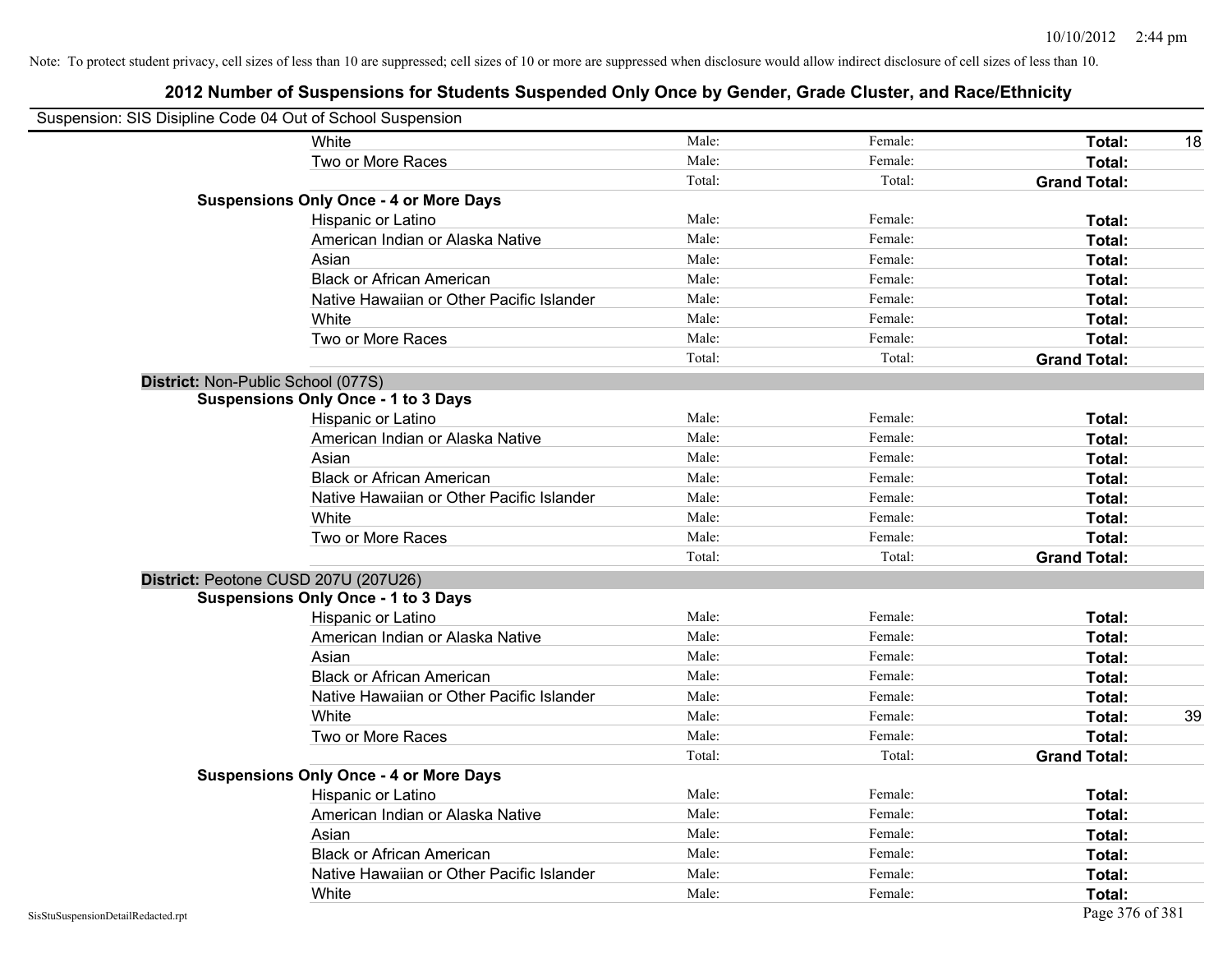| Suspension: SIS Disipline Code 04 Out of School Suspension |                                               |        |     |         |    |                     |     |
|------------------------------------------------------------|-----------------------------------------------|--------|-----|---------|----|---------------------|-----|
|                                                            | Two or More Races                             | Male:  |     | Female: |    | Total:              |     |
|                                                            |                                               | Total: |     | Total:  |    | <b>Grand Total:</b> | 13  |
| District: Plainfield SD 202 (202022)                       |                                               |        |     |         |    |                     |     |
|                                                            | <b>Suspensions Only Once - 1 to 3 Days</b>    |        |     |         |    |                     |     |
|                                                            | Hispanic or Latino                            | Male:  | 93  | Female: | 32 | Total:              | 125 |
|                                                            | American Indian or Alaska Native              | Male:  |     | Female: |    | Total:              |     |
|                                                            | Asian                                         | Male:  |     | Female: |    | Total:              |     |
|                                                            | <b>Black or African American</b>              | Male:  | 60  | Female: | 32 | Total:              | 92  |
|                                                            | Native Hawaiian or Other Pacific Islander     | Male:  |     | Female: |    | Total:              |     |
|                                                            | White                                         | Male:  | 163 | Female: | 43 | Total:              | 206 |
|                                                            | Two or More Races                             | Male:  |     | Female: |    | Total:              | 20  |
|                                                            |                                               | Total: |     | Total:  |    | <b>Grand Total:</b> | 456 |
|                                                            | <b>Suspensions Only Once - 4 or More Days</b> |        |     |         |    |                     |     |
|                                                            | Hispanic or Latino                            | Male:  | 16  | Female: | 10 | Total:              | 26  |
|                                                            | American Indian or Alaska Native              | Male:  |     | Female: |    | Total:              |     |
|                                                            | Asian                                         | Male:  |     | Female: |    | Total:              |     |
|                                                            | <b>Black or African American</b>              | Male:  |     | Female: |    | Total:              | 14  |
|                                                            | Native Hawaiian or Other Pacific Islander     | Male:  |     | Female: |    | Total:              |     |
|                                                            | White                                         | Male:  |     | Female: |    | Total:              | 32  |
|                                                            | Two or More Races                             | Male:  |     | Female: |    | Total:              |     |
|                                                            |                                               | Total: |     | Total:  |    | <b>Grand Total:</b> |     |
|                                                            | District: Reed Custer CUSD 255U (255U26)      |        |     |         |    |                     |     |
|                                                            | <b>Suspensions Only Once - 1 to 3 Days</b>    |        |     |         |    |                     |     |
|                                                            | Hispanic or Latino                            | Male:  |     | Female: |    | Total:              |     |
|                                                            | American Indian or Alaska Native              | Male:  |     | Female: |    | Total:              |     |
|                                                            | Asian                                         | Male:  |     | Female: |    | Total:              |     |
|                                                            | <b>Black or African American</b>              | Male:  |     | Female: |    | Total:              |     |
|                                                            | Native Hawaiian or Other Pacific Islander     | Male:  |     | Female: |    | Total:              |     |
|                                                            | White                                         | Male:  | 34  | Female: | 29 | Total:              | 63  |
|                                                            | Two or More Races                             | Male:  |     | Female: |    | Total:              |     |
|                                                            |                                               | Total: |     | Total:  |    | <b>Grand Total:</b> |     |
|                                                            | <b>Suspensions Only Once - 4 or More Days</b> |        |     |         |    |                     |     |
|                                                            | Hispanic or Latino                            | Male:  |     | Female: |    | Total:              |     |
|                                                            | American Indian or Alaska Native              | Male:  |     | Female: |    | Total:              |     |
|                                                            | Asian                                         | Male:  |     | Female: |    | Total:              |     |
|                                                            | <b>Black or African American</b>              | Male:  |     | Female: |    | Total:              |     |
|                                                            | Native Hawaiian or Other Pacific Islander     | Male:  |     | Female: |    | Total:              |     |
|                                                            | White                                         | Male:  |     | Female: |    | Total:              |     |
|                                                            | Two or More Races                             | Male:  |     | Female: |    | Total:              |     |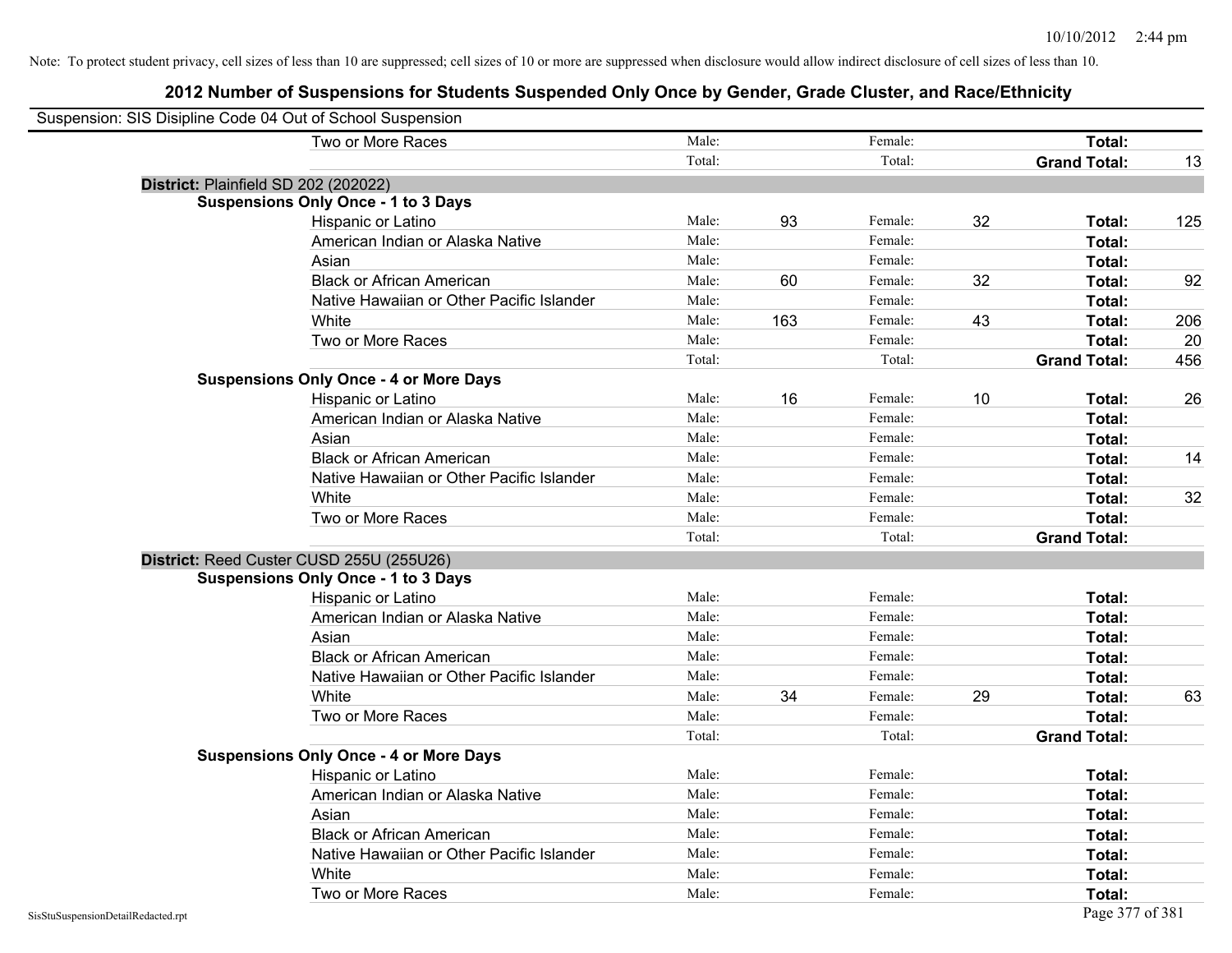| Suspension: SIS Disipline Code 04 Out of School Suspension |        |         |                     |    |
|------------------------------------------------------------|--------|---------|---------------------|----|
|                                                            | Total: | Total:  | <b>Grand Total:</b> |    |
| District: Richland GSD 88A (088A02)                        |        |         |                     |    |
| <b>Suspensions Only Once - 1 to 3 Days</b>                 |        |         |                     |    |
| Hispanic or Latino                                         | Male:  | Female: | Total:              |    |
| American Indian or Alaska Native                           | Male:  | Female: | Total:              |    |
| Asian                                                      | Male:  | Female: | Total:              |    |
| <b>Black or African American</b>                           | Male:  | Female: | Total:              |    |
| Native Hawaiian or Other Pacific Islander                  | Male:  | Female: | Total:              |    |
| White                                                      | Male:  | Female: | Total:              |    |
| Two or More Races                                          | Male:  | Female: | Total:              |    |
|                                                            | Total: | Total:  | <b>Grand Total:</b> | 14 |
| <b>Suspensions Only Once - 4 or More Days</b>              |        |         |                     |    |
| Hispanic or Latino                                         | Male:  | Female: | Total:              |    |
| American Indian or Alaska Native                           | Male:  | Female: | Total:              |    |
| Asian                                                      | Male:  | Female: | Total:              |    |
| <b>Black or African American</b>                           | Male:  | Female: | Total:              |    |
| Native Hawaiian or Other Pacific Islander                  | Male:  | Female: | Total:              |    |
| White                                                      | Male:  | Female: | Total:              |    |
| Two or More Races                                          | Male:  | Female: | Total:              |    |
|                                                            | Total: | Total:  | <b>Grand Total:</b> |    |
| District: Rockdale SD 84 (084002)                          |        |         |                     |    |
| <b>Suspensions Only Once - 1 to 3 Days</b>                 |        |         |                     |    |
| Hispanic or Latino                                         | Male:  | Female: | Total:              |    |
| American Indian or Alaska Native                           | Male:  | Female: | Total:              |    |
| Asian                                                      | Male:  | Female: | Total:              |    |
| <b>Black or African American</b>                           | Male:  | Female: | Total:              |    |
| Native Hawaiian or Other Pacific Islander                  | Male:  | Female: | Total:              |    |
| White                                                      | Male:  | Female: | Total:              |    |
| Two or More Races                                          | Male:  | Female: | Total:              |    |
|                                                            | Total: | Total:  | <b>Grand Total:</b> |    |
| District: S Will Co Coop for Spec Ed (255U61)              |        |         |                     |    |
| <b>Suspensions Only Once - 1 to 3 Days</b>                 |        |         |                     |    |
| Hispanic or Latino                                         | Male:  | Female: | Total:              |    |
| American Indian or Alaska Native                           | Male:  | Female: | Total:              |    |
| Asian                                                      | Male:  | Female: | Total:              |    |
| <b>Black or African American</b>                           | Male:  | Female: | Total:              |    |
| Native Hawaiian or Other Pacific Islander                  | Male:  | Female: | Total:              |    |
| White                                                      | Male:  | Female: | Total:              |    |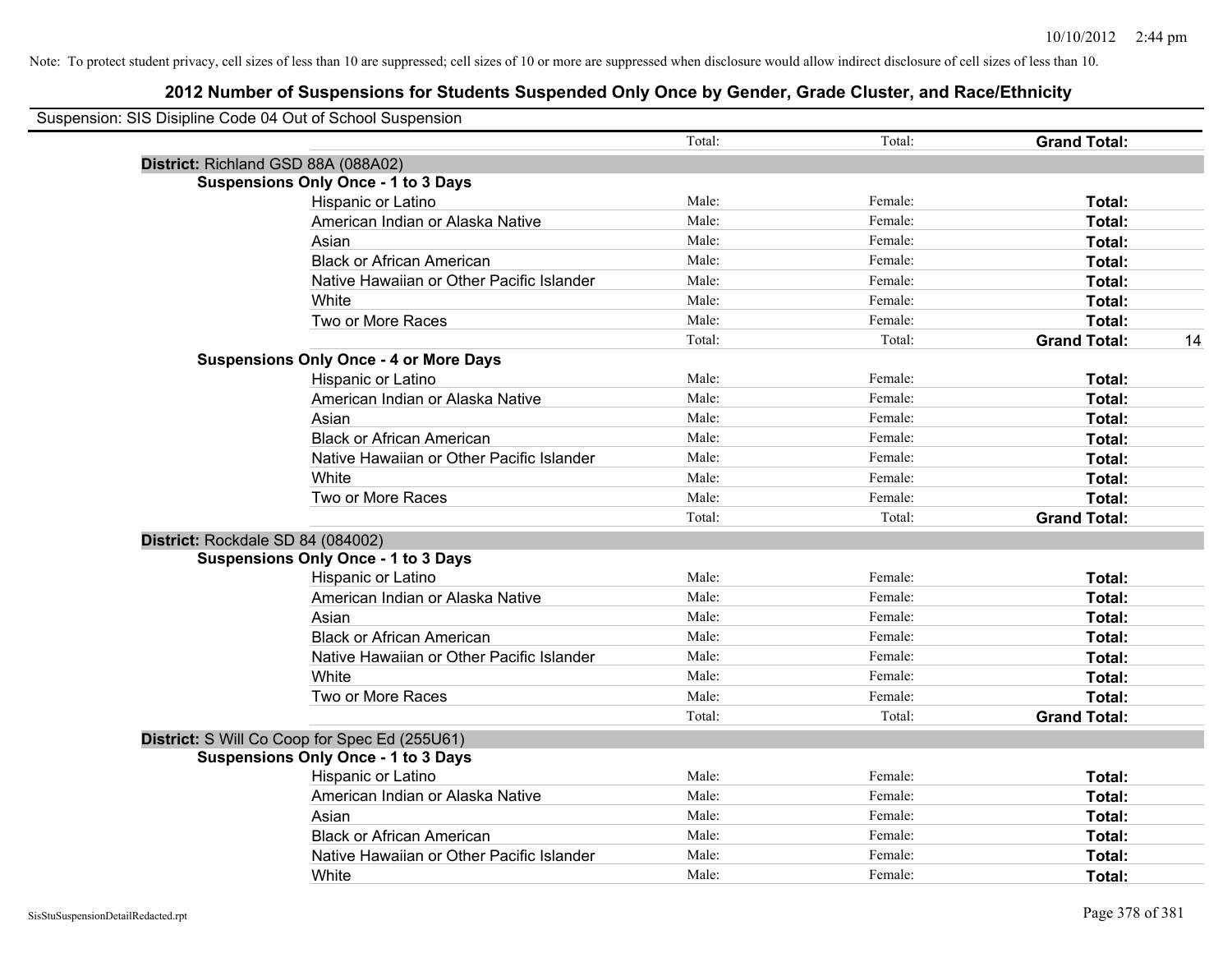| Suspension: SIS Disipline Code 04 Out of School Suspension |                                               |        |         |                     |
|------------------------------------------------------------|-----------------------------------------------|--------|---------|---------------------|
|                                                            | Two or More Races                             | Male:  | Female: | Total:              |
|                                                            |                                               | Total: | Total:  | <b>Grand Total:</b> |
|                                                            | <b>Suspensions Only Once - 4 or More Days</b> |        |         |                     |
|                                                            | Hispanic or Latino                            | Male:  | Female: | Total:              |
|                                                            | American Indian or Alaska Native              | Male:  | Female: | Total:              |
|                                                            | Asian                                         | Male:  | Female: | Total:              |
|                                                            | <b>Black or African American</b>              | Male:  | Female: | Total:              |
|                                                            | Native Hawaiian or Other Pacific Islander     | Male:  | Female: | Total:              |
|                                                            | White                                         | Male:  | Female: | Total:              |
|                                                            | Two or More Races                             | Male:  | Female: | Total:              |
|                                                            |                                               | Total: | Total:  | <b>Grand Total:</b> |
|                                                            | District: Summit Hill SD 161 (161002)         |        |         |                     |
|                                                            | <b>Suspensions Only Once - 1 to 3 Days</b>    |        |         |                     |
|                                                            | Hispanic or Latino                            | Male:  | Female: | Total:              |
|                                                            | American Indian or Alaska Native              | Male:  | Female: | Total:              |
|                                                            | Asian                                         | Male:  | Female: | Total:              |
|                                                            | <b>Black or African American</b>              | Male:  | Female: | Total:              |
|                                                            | Native Hawaiian or Other Pacific Islander     | Male:  | Female: | Total:              |
|                                                            | White                                         | Male:  | Female: | Total:              |
|                                                            | Two or More Races                             | Male:  | Female: | Total:              |
|                                                            |                                               | Total: | Total:  | <b>Grand Total:</b> |
|                                                            | <b>Suspensions Only Once - 4 or More Days</b> |        |         |                     |
|                                                            | Hispanic or Latino                            | Male:  | Female: | Total:              |
|                                                            | American Indian or Alaska Native              | Male:  | Female: | Total:              |
|                                                            | Asian                                         | Male:  | Female: | Total:              |
|                                                            | <b>Black or African American</b>              | Male:  | Female: | Total:              |
|                                                            | Native Hawaiian or Other Pacific Islander     | Male:  | Female: | Total:              |
|                                                            | White                                         | Male:  | Female: | Total:              |
|                                                            | Two or More Races                             | Male:  | Female: | Total:              |
|                                                            |                                               | Total: | Total:  | <b>Grand Total:</b> |
| <b>District: Taft SD 90 (090002)</b>                       |                                               |        |         |                     |
|                                                            | <b>Suspensions Only Once - 1 to 3 Days</b>    |        |         |                     |
|                                                            | Hispanic or Latino                            | Male:  | Female: | Total:              |
|                                                            | American Indian or Alaska Native              | Male:  | Female: | Total:              |
|                                                            | Asian                                         | Male:  | Female: | Total:              |
|                                                            | <b>Black or African American</b>              | Male:  | Female: | Total:              |
|                                                            | Native Hawaiian or Other Pacific Islander     | Male:  | Female: | Total:              |
|                                                            | White                                         | Male:  | Female: | Total:              |
|                                                            | Two or More Races                             | Male:  | Female: | Total:              |
| SisStuSuspensionDetailRedacted.rpt                         |                                               |        |         | Page 379 of 381     |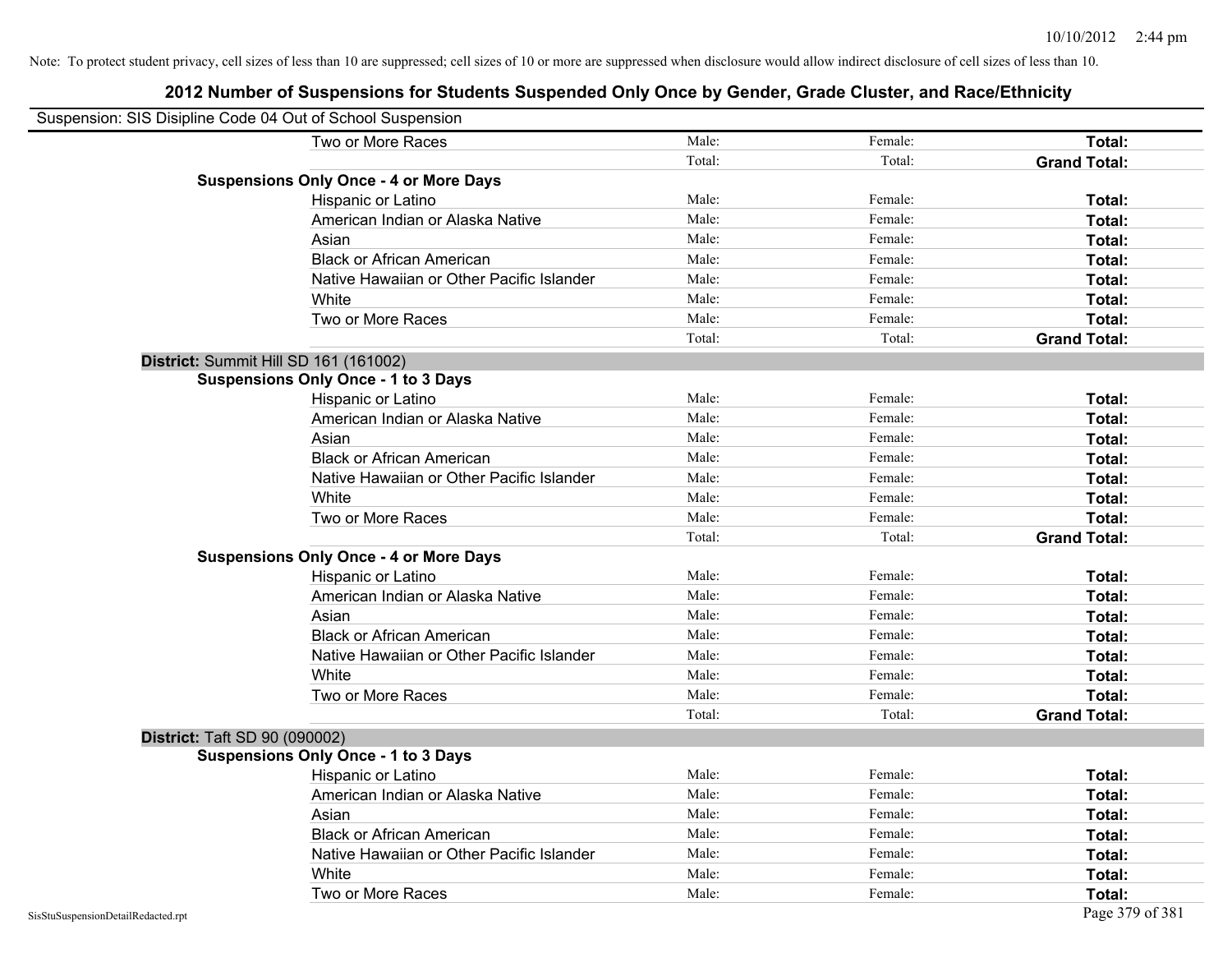| Suspension: SIS Disipline Code 04 Out of School Suspension |                                               |        |    |         |    |                     |     |
|------------------------------------------------------------|-----------------------------------------------|--------|----|---------|----|---------------------|-----|
|                                                            |                                               | Total: |    | Total:  |    | <b>Grand Total:</b> | 12  |
| District: Troy CCSD 30C (030C04)                           |                                               |        |    |         |    |                     |     |
|                                                            | <b>Suspensions Only Once - 1 to 3 Days</b>    |        |    |         |    |                     |     |
|                                                            | Hispanic or Latino                            | Male:  |    | Female: |    | Total:              | 18  |
|                                                            | American Indian or Alaska Native              | Male:  |    | Female: |    | Total:              |     |
|                                                            | Asian                                         | Male:  |    | Female: |    | Total:              |     |
|                                                            | <b>Black or African American</b>              | Male:  |    | Female: |    | Total:              | 24  |
|                                                            | Native Hawaiian or Other Pacific Islander     | Male:  |    | Female: |    | Total:              |     |
|                                                            | White                                         | Male:  |    | Female: |    | Total:              | 22  |
|                                                            | Two or More Races                             | Male:  |    | Female: |    | Total:              |     |
|                                                            |                                               | Total: |    | Total:  |    | <b>Grand Total:</b> |     |
|                                                            | <b>Suspensions Only Once - 4 or More Days</b> |        |    |         |    |                     |     |
|                                                            | Hispanic or Latino                            | Male:  |    | Female: |    | Total:              |     |
|                                                            | American Indian or Alaska Native              | Male:  |    | Female: |    | Total:              |     |
|                                                            | Asian                                         | Male:  |    | Female: |    | Total:              |     |
|                                                            | <b>Black or African American</b>              | Male:  |    | Female: |    | Total:              |     |
|                                                            | Native Hawaiian or Other Pacific Islander     | Male:  |    | Female: |    | Total:              |     |
|                                                            | White                                         | Male:  |    | Female: |    | Total:              |     |
|                                                            | Two or More Races                             | Male:  |    | Female: |    | Total:              |     |
|                                                            |                                               | Total: |    | Total:  |    | <b>Grand Total:</b> |     |
| District: Union SD 81 (081002)                             |                                               |        |    |         |    |                     |     |
|                                                            | <b>Suspensions Only Once - 1 to 3 Days</b>    |        |    |         |    |                     |     |
|                                                            | Hispanic or Latino                            | Male:  |    | Female: |    | Total:              |     |
|                                                            | American Indian or Alaska Native              | Male:  |    | Female: |    | Total:              |     |
|                                                            | Asian                                         | Male:  |    | Female: |    | Total:              |     |
|                                                            | <b>Black or African American</b>              | Male:  |    | Female: |    | Total:              |     |
|                                                            | Native Hawaiian or Other Pacific Islander     | Male:  |    | Female: |    | Total:              |     |
|                                                            | White                                         | Male:  |    | Female: |    | Total:              |     |
|                                                            | Two or More Races                             | Male:  |    | Female: |    | Total:              |     |
|                                                            |                                               | Total: |    | Total:  |    | <b>Grand Total:</b> |     |
|                                                            | District: Valley View CUSD 365U (365U26)      |        |    |         |    |                     |     |
|                                                            | <b>Suspensions Only Once - 1 to 3 Days</b>    |        |    |         |    |                     |     |
|                                                            | Hispanic or Latino                            | Male:  | 88 | Female: | 54 | Total:              | 142 |
|                                                            | American Indian or Alaska Native              | Male:  |    | Female: |    | <b>Total:</b>       |     |
|                                                            | Asian                                         | Male:  |    | Female: |    | Total:              |     |
|                                                            | <b>Black or African American</b>              | Male:  | 88 | Female: | 34 | Total:              | 122 |
|                                                            | Native Hawaiian or Other Pacific Islander     | Male:  |    | Female: |    | Total:              |     |
|                                                            | White                                         | Male:  |    | Female: |    | Total:              | 62  |